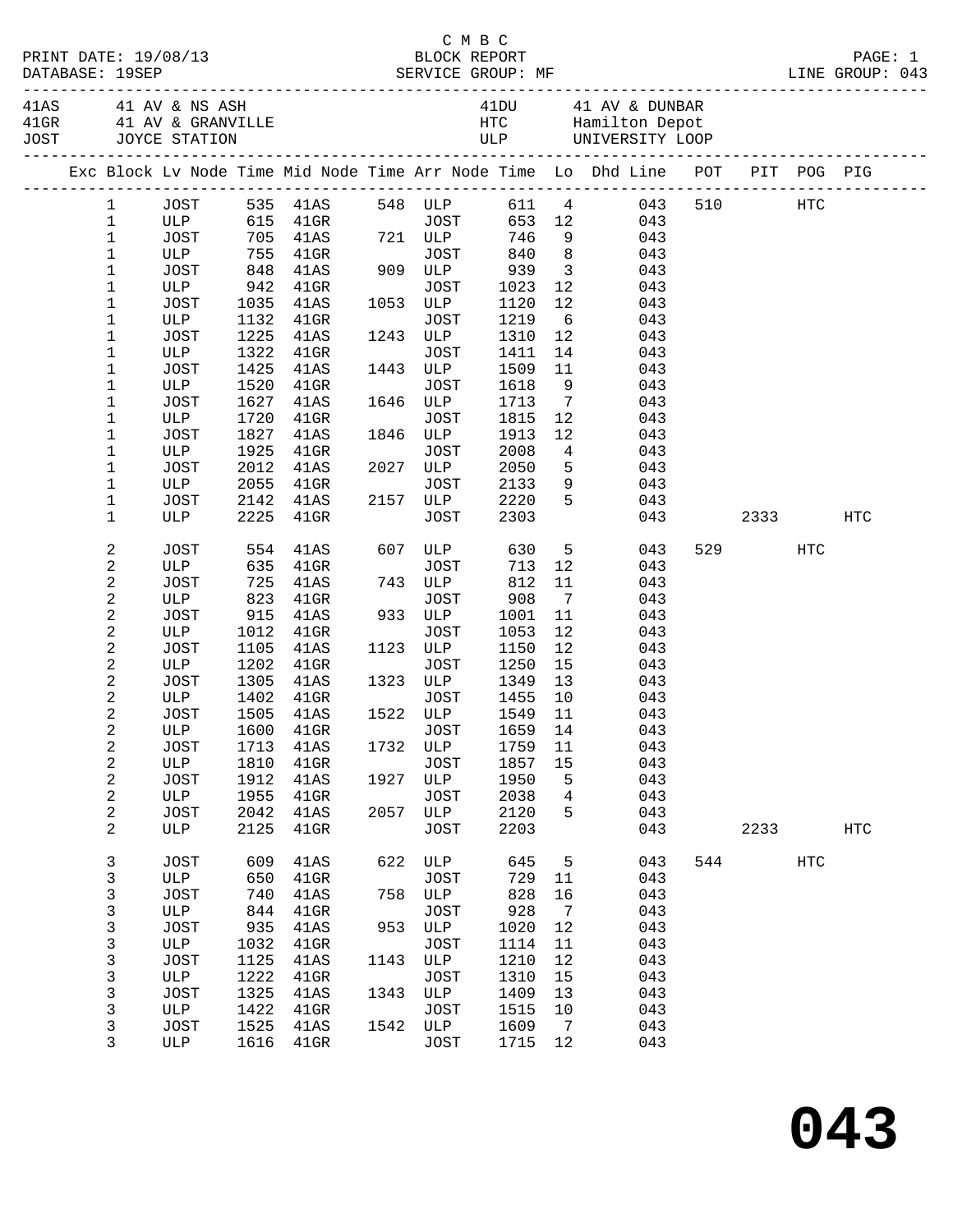|  |              |             |              | Exc Block Lv Node Time Mid Node Time Arr Node Time Lo Dhd Line POT |      |                    |              |                              |            |     | PIT       | POG PIG |                   |
|--|--------------|-------------|--------------|--------------------------------------------------------------------|------|--------------------|--------------|------------------------------|------------|-----|-----------|---------|-------------------|
|  | $\mathbf{3}$ | JOST        |              | 1727 41AS 1746 ULP 1813 7 043                                      |      |                    |              |                              |            |     |           |         |                   |
|  | $\mathbf{3}$ | ULP         | 1820         | $41\mathrm{GR}$                                                    |      | JOST               | 1907         |                              |            | 043 | 1937      |         | HTC               |
|  |              |             |              |                                                                    |      |                    |              |                              |            |     |           |         |                   |
|  | 4            | JOST        | 629          | 41AS                                                               |      | 642 ULP            | 705          | 8                            | 043        |     | 604       | HTC     |                   |
|  | 4            | ULP         | 713          | $41$ GR                                                            |      | JOST               | 755          | 7                            | 043        |     |           |         |                   |
|  | 4            | JOST        | 802          | 41AS                                                               |      | 824 ULP            | 857          | 8                            | 043        |     |           |         |                   |
|  | 4            | ULP         | 905          | $41$ GR                                                            |      | <b>JOST</b>        | 947          | 8                            | 043        |     |           |         |                   |
|  | 4            | JOST        | 955          | 41AS                                                               |      | 1013 ULP           | 1040         | 12                           | 043        |     |           |         |                   |
|  | 4            | ULP         | 1052         | 41GR                                                               |      | JOST               | 1134         | 11                           | 043        |     |           |         |                   |
|  | 4            | JOST        | 1145         | 41AS                                                               |      | 1203 ULP           | 1230         | 12                           | 043        |     |           |         |                   |
|  | 4            | ULP         | 1242         | $41$ GR                                                            |      | JOST               | 1330         | 15                           | 043        |     |           |         |                   |
|  | 4            | JOST        | 1345         | 41AS                                                               | 1403 | ULP                | 1429         | 13                           | 043        |     |           |         |                   |
|  | 4            | ULP         | 1442         | $41$ GR                                                            |      | JOST               | 1535         | 10                           | 043        |     |           |         |                   |
|  | 4            | JOST        | 1545         | 41AS                                                               |      | 1602 ULP           | 1629         | 11                           | 043        |     |           |         |                   |
|  | 4            | ULP         | 1640         | $41$ GR                                                            |      | JOST               | 1737         | 16                           | 043        |     |           |         |                   |
|  | 4            | JOST        | 1753<br>1855 | 41AS                                                               |      | 1812 ULP<br>JOST   | 1839         | 16<br>4                      | 043<br>043 |     |           |         |                   |
|  | 4<br>4       | ULP<br>JOST | 1942         | $41$ GR<br>41AS                                                    |      | 1957 ULP           | 1938<br>2020 | 5                            | 043        |     |           |         |                   |
|  | 4            | ULP         | 2025         | $41$ GR                                                            |      | JOST               | 2103         | 9                            | 043        |     |           |         |                   |
|  | 4            | JOST        | 2112         | 41AS                                                               |      | 2127 ULP           | 2150         | 5                            | 043        |     |           |         |                   |
|  | 4            | ULP         | 2155         | $41$ GR                                                            |      | JOST               | 2233         |                              | 043        |     | 2303      |         | HTC               |
|  |              |             |              |                                                                    |      |                    |              |                              |            |     |           |         |                   |
|  | 5            | JOST        | 650          | 41AS                                                               |      | 705 ULP            | 728          | 6                            | 043        |     | 625 — 100 | HTC     |                   |
|  | 5            | ULP         | 734          | $41$ GR                                                            |      | JOST               | 819          | 5                            | 043        |     |           |         |                   |
|  | 5            | JOST        | 824          | 41AS                                                               |      | 846 ULP            | 919          | $7\phantom{.0}$              | 043        |     |           |         |                   |
|  | 5            | ULP         | 926          | $41$ GR                                                            |      | JOST               | 1008         | 7                            | 043        |     |           |         |                   |
|  | 5            | JOST        | 1015         | 41AS                                                               |      | 1033 ULP           | 1100         | 12                           | 043        |     |           |         |                   |
|  | 5            | ULP         | 1112         | $41$ GR                                                            |      | JOST               | 1158         | $7\phantom{.0}\phantom{.0}7$ | 043        |     |           |         |                   |
|  | 5            | JOST        | 1205         | 41AS                                                               | 1223 | ULP                | 1250         | 12                           | 043        |     |           |         |                   |
|  | 5<br>5       | ULP<br>JOST | 1302<br>1405 | $41$ GR<br>41AS                                                    |      | JOST<br>1423 ULP   | 1351<br>1449 | 14<br>13                     | 043<br>043 |     |           |         |                   |
|  | 5            | ULP         | 1502         | $41$ GR                                                            |      | JOST               | 1600         | 11                           | 043        |     |           |         |                   |
|  | 5            | JOST        | 1611         | 41AS                                                               |      | 1628 ULP           | 1655         | 9                            | 043        |     |           |         |                   |
|  | 5            | ULP         | 1704         | $41$ GR                                                            |      | JOST               | 1759         | 16                           | 043        |     |           |         |                   |
|  | 5            | JOST        | 1815         | 41AS                                                               |      | 1834 ULP           | 1901         | 9                            | 043        |     |           |         |                   |
|  | 5            | ULP         | 1910         | $41$ GR                                                            |      | JOST               | 1953         | 4                            | 043        |     |           |         |                   |
|  | 5            | JOST        | 1957         | 41AS                                                               |      | 2012 ULP           | 2035         | 5                            | 043        |     |           |         |                   |
|  | 5            | ULP         | 2040         | $41$ GR                                                            |      | JOST               | 2118         |                              | 043        |     | 2148      |         | HTC               |
|  |              |             |              |                                                                    |      |                    |              |                              |            |     |           |         |                   |
|  | 6            |             |              | JOST 720 41AS 738 ULP 807 9 043 655                                |      |                    |              |                              |            |     |           | HTC     |                   |
|  | 6            | ULP<br>JOST | 816<br>906   | $41$ GR                                                            | 924  | <b>JOST</b><br>ULP | 901<br>952   | 5                            | 043<br>043 |     |           |         |                   |
|  | 6<br>6       | ULP         | 1002         | 41AS<br>$41$ GR                                                    |      | <b>JOST</b>        | 1043         | 10<br>12                     | 043        |     |           |         |                   |
|  | 6            | JOST        | 1055         | 41AS                                                               | 1113 | ULP                | 1140         | 12                           | 043        |     |           |         |                   |
|  | 6            | ULP         | 1152         | $41$ GR                                                            |      | <b>JOST</b>        | 1239         | 6                            | 043        |     |           |         |                   |
|  | 6            | JOST        | 1245         | 41AS                                                               | 1303 | ULP                | 1330         | 12                           | 043        |     |           |         |                   |
|  | 6            | ULP         | 1342         | $41$ GR                                                            |      | <b>JOST</b>        | 1431         | 14                           | 043        |     |           |         |                   |
|  | 6            | JOST        | 1445         | 41AS                                                               | 1503 | ULP                | 1529         | $7\phantom{.0}$              | 043        |     |           |         |                   |
|  | 6            | ULP         | 1536         | 41GR                                                               |      | JOST               | 1634         | 17                           | 043        |     |           |         |                   |
|  | 6            | JOST        | 1651         | 41AS                                                               | 1710 | ULP                | 1737         | 7                            | 043        |     |           |         |                   |
|  | 6            | ULP         | 1744         | 41GR                                                               |      | <b>JOST</b>        | 1837         | 5                            | 043        |     |           |         |                   |
|  | 6            | JOST        | 1842         | 41AS                                                               | 1859 | ULP                | 1924         | 16                           | 043        |     |           |         |                   |
|  | 6            | ULP         | 1940         | 41GR                                                               |      | <b>JOST</b>        | 2023         | 4                            | 043        |     |           |         |                   |
|  | 6            | JOST        | 2027         | 41AS                                                               | 2042 | ULP                | 2105         | 5                            | 043        |     |           |         |                   |
|  | 6            | ULP         | 2110         | $41$ GR                                                            |      | JOST               | 2148         |                              | 043        |     | 2218      |         | $_{\mathrm{HTC}}$ |
|  |              |             |              |                                                                    |      |                    |              |                              |            |     |           |         |                   |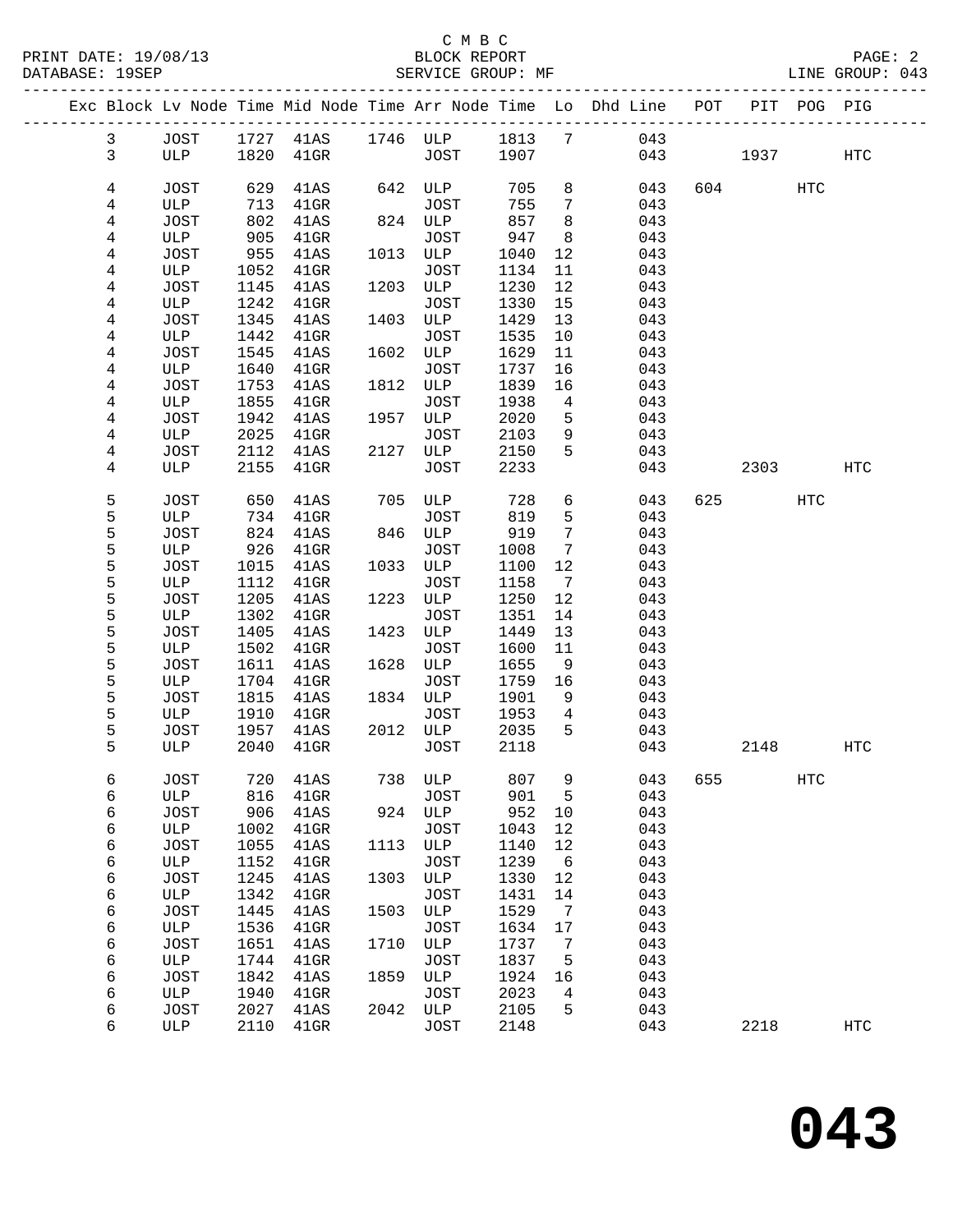## C M B C<br>BLOCK REPORT

|    |             |      | EXC BIOCK TA MODE ITWE WID MODE ITWE ALL MODE ITWE |      |             |        | ப               | nua rius | ROT. | RTT. | PUG        | ن∪⊥⊬              |
|----|-------------|------|----------------------------------------------------|------|-------------|--------|-----------------|----------|------|------|------------|-------------------|
| 7  | JOST        |      | 735 41AS                                           |      | 753 ULP     | 823 14 |                 | 043      | 710  |      | HTC        |                   |
|    | ULP         | 837  |                                                    |      |             | 921    |                 | 043      |      |      |            |                   |
| 7  |             | 925  | $41$ GR                                            |      | JOST        |        | 4               |          |      |      |            |                   |
| 7  | JOST        |      | 41AS                                               |      | 943 ULP     | 1011   | 11              | 043      |      |      |            |                   |
| 7  | ULP         | 1022 | $41$ GR                                            |      | <b>JOST</b> | 1103   | 12              | 043      |      |      |            |                   |
| 7  | JOST        | 1115 | 41AS                                               | 1133 | ULP         | 1200   | 12              | 043      |      |      |            |                   |
| 7  | ULP         | 1212 | $41$ GR                                            |      | <b>JOST</b> | 1300   | 15              | 043      |      |      |            |                   |
| 7  | JOST        | 1315 | 41AS                                               | 1333 | ULP         | 1359   | 13              | 043      |      |      |            |                   |
| 7  | ULP         | 1412 | $41$ GR                                            |      | JOST        | 1505   | 10              | 043      |      |      |            |                   |
| 7  | JOST        | 1515 | 41AS                                               | 1532 | ULP         | 1559   | 9               | 043      |      |      |            |                   |
| 7  | ULP         | 1608 | $41$ GR                                            |      | JOST        | 1707   | 12              | 043      |      |      |            |                   |
| 7  | JOST        | 1719 | 41AS                                               | 1738 | ULP         | 1805   | 10              | 043      |      |      |            |                   |
| 7  | ULP         | 1815 |                                                    |      | <b>JOST</b> | 1902   |                 | 043      |      | 1932 |            | $_{\mathrm{HTC}}$ |
|    |             |      |                                                    |      |             |        |                 |          |      |      |            |                   |
| 8  | <b>JOST</b> | 745  | 41AS                                               | 807  | ULP         | 840    | 11              | 043      | 720  |      | <b>HTC</b> |                   |
| 8  | ULP         | 851  | $41$ GR                                            |      | <b>JOST</b> | 935    | 10              | 043      |      |      |            |                   |
| 8  | JOST        | 945  | 41AS                                               | 1003 | ULP         | 1030   | 12              | 043      |      |      |            |                   |
| 8  | ULP         | 1042 | $41$ GR                                            |      | <b>JOST</b> | 1124   | 11              | 043      |      |      |            |                   |
| 8  | JOST        | 1135 | 41AS                                               | 1153 | ULP         | 1220   | 12              | 043      |      |      |            |                   |
| 8  | ULP         | 1232 | $41$ GR                                            |      | JOST        | 1320   | 15              | 043      |      |      |            |                   |
| 8  | JOST        | 1335 | 41AS                                               | 1353 | ULP         | 1419   | 13              | 043      |      |      |            |                   |
| 8  | ULP         | 1432 | $41$ GR                                            |      | <b>JOST</b> | 1525   | 10              | 043      |      |      |            |                   |
| 8  | JOST        | 1535 | 41AS                                               | 1552 | ULP         | 1619   | 13              | 043      |      |      |            |                   |
| 8  | ULP         | 1632 | $41$ GR                                            |      | <b>JOST</b> | 1729   | 14              | 043      |      |      |            |                   |
| 8  | JOST        | 1743 | 41AS                                               | 1802 | ULP         | 1829   | 11              | 043      |      |      |            |                   |
| 8  | ULP         | 1840 | $41$ GR                                            |      | <b>JOST</b> | 1923   | 4               | 043      |      |      |            |                   |
| 8  | JOST        | 1927 | 41AS                                               | 1942 | ULP         | 2005   | 5               | 043      |      |      |            |                   |
| 8  | ULP         | 2010 | $41$ GR                                            |      | JOST        | 2048   | 9               | 043      |      |      |            |                   |
| 8  | JOST        | 2057 | 41AS                                               | 2112 | ULP         | 2135   | 5               | 043      |      |      |            |                   |
| 8  | ULP         | 2140 | $41$ GR                                            |      | <b>JOST</b> | 2218   |                 | 043      |      | 2248 |            | <b>HTC</b>        |
|    |             |      |                                                    |      |             |        |                 |          |      |      |            |                   |
| 9  | JOST        | 807  | 41AS                                               | 829  | ULP         | 902    | 10              | 043      | 742  |      | <b>HTC</b> |                   |
| 9  | ULP         | 912  | $41$ GR                                            |      | <b>JOST</b> | 954    | 11              | 043      |      |      |            |                   |
| 9  | JOST        | 1005 | 41AS                                               | 1023 | ULP         | 1050   | 12              | 043      |      |      |            |                   |
| 9  | ULP         | 1102 | $41$ GR                                            |      | <b>JOST</b> | 1148   | $7\overline{ }$ | 043      |      |      |            |                   |
| 9  | JOST        | 1155 | 41AS                                               | 1213 | ULP         | 1240   | 12              | 043      |      |      |            |                   |
| 9  | ULP         | 1252 | $41$ GR                                            |      | JOST        | 1340   | 15              | 043      |      |      |            |                   |
| 9  | JOST        | 1355 | 41AS                                               | 1413 | ULP         | 1439   | 13              | 043      |      |      |            |                   |
| 9  | ULP         | 1452 | $41$ GR                                            |      | JOST        | 1545   | 10              | 043      |      |      |            |                   |
| 9  | JOST        | 1555 | 41AS                                               | 1612 | ULP         | 1639   | 9               | 043      |      |      |            |                   |
| 9  | ULP         | 1648 |                                                    |      | <b>JOST</b> | 1745   |                 | 043      |      |      |            | HTC               |
|    |             |      | $41$ GR                                            |      |             |        |                 |          |      | 1815 |            |                   |
| 21 | JOST        | 619  | 41AS                                               | 632  | ULP         | 655    | 8               | 043      | 554  |      | HTC        |                   |
| 21 | ULP         | 703  | $41$ GR                                            |      | <b>JOST</b> | 745    | 6               | 043      |      |      |            |                   |
| 21 | JOST        | 751  | 41AS                                               | 813  | ULP         | 846    |                 | 043      |      | 931  |            | HTC               |
|    |             |      |                                                    |      |             |        |                 |          |      |      |            |                   |
| 22 | JOST        | 730  | 41AS                                               | 748  | ULP         | 818    | 12              | 043      | 705  |      | HTC        |                   |
|    |             |      |                                                    |      |             |        |                 |          |      |      |            |                   |
| 22 | ULP         | 830  | $41$ GR                                            |      | JOST        | 914    |                 | 043      |      | 944  |            | HTC               |
| 23 | <b>JOST</b> | 639  | 41AS                                               | 654  | ULP         | 717    | 3               | 043      | 614  |      | HTC        |                   |
| 23 | ULP         | 720  | $41$ GR                                            |      | <b>JOST</b> | 802    | 11              | 043      |      |      |            |                   |
| 23 | JOST        | 813  | 41AS                                               | 835  | ULP         | 908    | 11              | 043      |      |      |            |                   |
| 23 | ULP         | 919  | $41$ GR                                            |      | <b>JOST</b> | 1001   |                 | 043      |      | 1031 |            | <b>HTC</b>        |
|    |             |      |                                                    |      |             |        |                 |          |      |      |            |                   |
| 24 | JOST        | 700  | 41AS                                               | 716  | ULP         | 741    | 7               | 043      | 635  |      | HTC        |                   |
| 24 | ULP         | 748  | $41$ GR                                            |      | JOST        | 833    | 9               | 043      |      |      |            |                   |
| 24 | JOST        | 842  | 41AS                                               |      | 904 ULP     | 937    |                 | 043      |      | 1022 |            | <b>HTC</b>        |
|    |             |      |                                                    |      |             |        |                 |          |      |      |            |                   |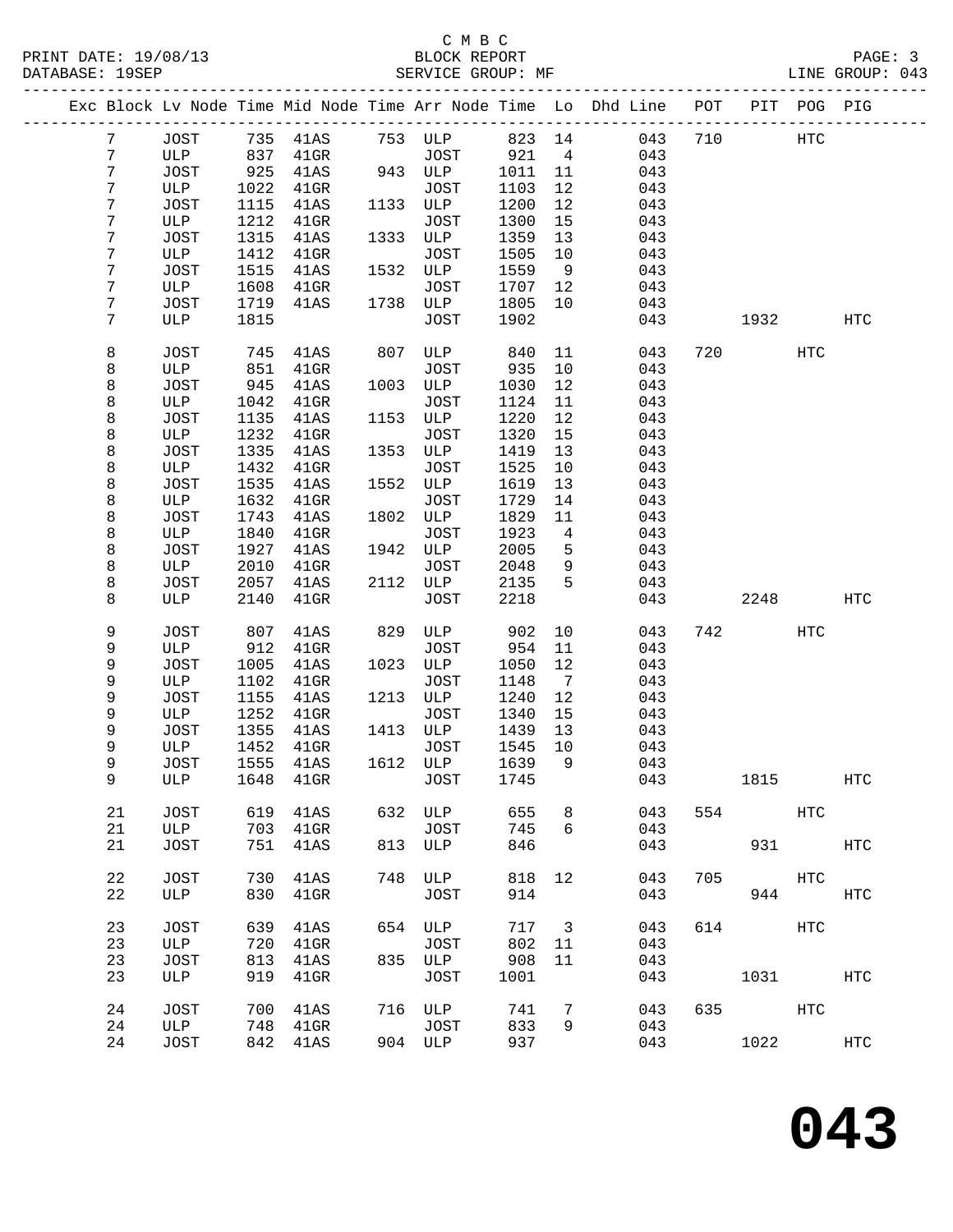|          |        |                  |      |                                 |      |             |        |                 | Exc Block Lv Node Time Mid Node Time Arr Node Time Lo Dhd Line POT PIT POG PIG |          |               |     |                   |
|----------|--------|------------------|------|---------------------------------|------|-------------|--------|-----------------|--------------------------------------------------------------------------------|----------|---------------|-----|-------------------|
|          | 25     | JOST             |      | 655 41AS 710 ULP                |      |             | 733    | 8               | 043                                                                            | 630      | HTC           |     |                   |
|          | 25     | ULP              |      | 741 41GR                        |      | JOST        | 826    | $4\overline{4}$ | 043                                                                            |          |               |     |                   |
|          | 25     | JOST             |      | 830 41AS                        |      | 852 ULP     | 925    | 8 <sup>8</sup>  | 043                                                                            |          |               |     |                   |
|          | 25     | ULP              | 933  | $41$ GR                         |      | JOST        | 1014   | 11              | 043                                                                            |          |               |     |                   |
|          | 25     | JOST             | 1025 | 41AS                            |      | 1043 ULP    | 1110   | 12              | 043                                                                            |          |               |     |                   |
|          | 25     | ULP              | 1122 | $41$ GR                         |      | JOST        | 1208   | $7\overline{ }$ | 043                                                                            |          |               |     |                   |
|          | 25     |                  | 1215 |                                 |      | 1233 ULP    | 1300   |                 | 043                                                                            |          |               |     |                   |
|          |        | JOST             |      | 41AS                            |      |             |        | 12              |                                                                                |          |               |     |                   |
|          | 25     | ULP              | 1312 | $41$ GR                         |      | JOST        | 1401   | 14              | 043                                                                            |          |               |     |                   |
|          | 25     | JOST             | 1415 | 41AS                            |      | 1433 ULP    | 1459   | 13              | 043                                                                            |          |               |     |                   |
|          | 25     | ULP              | 1512 | $41$ GR                         |      | JOST        | 1610   | 9               | 043                                                                            |          |               |     |                   |
|          | 25     | JOST             |      | 1619 41AS                       |      | 1638 ULP    | 1705   | $7\phantom{.0}$ | 043                                                                            |          |               |     |                   |
|          | 25     | ULP              | 1712 | $41$ GR                         |      | JOST        | 1807   |                 | 043                                                                            |          | 1837          |     | HTC               |
|          | 26     | JOST             | 715  | 41AS                            |      | 733 ULP     | 802    | $7\overline{ }$ | 043                                                                            | 650      |               | HTC |                   |
|          | 26     | ULP              | 809  | $41$ GR                         |      | JOST        | 854    | $6\overline{6}$ | 043                                                                            |          |               |     |                   |
|          | 26     | JOST             | 900  | 41AS                            |      | 918 ULP     | 946    |                 | 043                                                                            |          | 1031          |     | <b>HTC</b>        |
|          | 27     | JOST             | 710  | 41AS                            |      | 726 ULP     | 751 11 |                 | 043                                                                            |          | 645 — 100     | HTC |                   |
|          | 27     | ULP              | 802  | $41$ GR                         |      | JOST        | 847    | $\overline{7}$  | 043                                                                            |          |               |     |                   |
|          | $2\,7$ | JOST             | 854  | 41AS                            |      | 915 ULP     | 943    | 9               | 043                                                                            |          |               |     |                   |
|          | 27     | ULP              | 952  | $41$ GR                         |      | JOST        | 1033   | 12              | 043                                                                            |          |               |     |                   |
|          |        |                  |      |                                 |      |             |        |                 |                                                                                |          |               |     |                   |
|          | 27     | JOST             | 1045 | 41AS                            |      | 1103 ULP    | 1130   | 12              | 043                                                                            |          |               |     |                   |
|          | 27     | ULP              | 1142 | $41$ GR                         |      | JOST        | 1229   | $6\overline{6}$ | 043                                                                            |          |               |     |                   |
|          | $2\,7$ | JOST             | 1235 | 41AS                            |      | 1253 ULP    | 1320   | 12              | 043                                                                            |          |               |     |                   |
|          | 27     | ULP              | 1332 | $41$ GR                         |      | JOST        | 1421   | 14              | 043                                                                            |          |               |     |                   |
|          | 27     | JOST             | 1435 | 41AS                            |      | 1453 ULP    | 1519   | 9               | 043                                                                            |          |               |     |                   |
|          | 27     | ULP              | 1528 | $41$ GR                         |      | JOST        | 1626   | 17              | 043                                                                            |          |               |     |                   |
|          | 27     | JOST             | 1643 | 41AS                            |      | 1702 ULP    | 1729   | $\overline{7}$  | 043                                                                            |          |               |     |                   |
|          | 27     | ULP              | 1736 | $41$ GR                         |      | JOST        | 1829   |                 | 043                                                                            |          | 1859          |     | <b>HTC</b>        |
|          | $2\,8$ | <b>JOST</b>      | 756  | 41AS                            |      | 818 ULP 851 |        | $7\phantom{.0}$ | 043                                                                            |          | 731           | HTC |                   |
|          | 28     | ULP              | 858  | $41$ GR                         |      | JOST        | 942    |                 |                                                                                | 043      | 1012          |     | $_{\mathrm{HTC}}$ |
|          | 31     | JOST             | 1255 | 41AS                            |      | 1313 ULP    | 1340   | 12              | 043                                                                            |          | 1230 and 1230 | HTC |                   |
|          | 31     | ULP              | 1352 | $41$ GR                         |      | JOST        | 1441   | 14              | 043                                                                            |          |               |     |                   |
|          | 31     | JOST             | 1455 | 41AS                            |      | 1513 ULP    | 1539   | 13              | 043                                                                            |          |               |     |                   |
|          | 31     |                  | 1552 |                                 |      |             | 1650   |                 |                                                                                |          |               |     |                   |
|          |        | ULP              |      | $41$ GR                         |      | JOST        |        | 16              | 043                                                                            |          |               |     |                   |
|          | 31     | JOST             | 1706 | 41AS                            |      | 1725 ULP    | 1752   | 8 <sup>8</sup>  | 043                                                                            |          |               |     |                   |
|          | 31     | ULP              | 1800 | $41$ GR                         |      | JOST        | 1847   | 10              | 043                                                                            |          |               |     |                   |
|          |        |                  |      | 31 JOST 1857 41AS 1914 ULP 1939 |      |             |        |                 | 043                                                                            |          | 2014          |     | $_{\mathrm{HTC}}$ |
| SD 32    |        | 41 <sub>DU</sub> | 1509 | $41$ GR                         | 1524 | JOST        | 1602   | $\mathbf{1}$    | 041                                                                            |          | 1427          | HTC |                   |
| SD 32    |        | JOST             | 1603 | 41AS                            | 1620 | ULP         | 1647   | 9               | 043                                                                            |          |               |     |                   |
| $#SD$ 32 |        | <b>JOST</b>      | 1603 | 41AS                            | 1620 | ULP         | 1647   | 9               | 043                                                                            | 1538     |               | HTC |                   |
|          | 32     | ULP              | 1656 | $41$ GR                         |      | JOST        | 1753   | 10              | 043                                                                            |          |               |     |                   |
|          | 32     | <b>JOST</b>      | 1803 | 41AS                            |      | 1822 ULP    | 1849   |                 | 043                                                                            |          | 1934          |     | HTC               |
|          | 33     | ULP              | 1544 | $41$ GR                         |      | JOST        | 1642   | 17              | 043                                                                            |          | 1459 HTC      |     |                   |
|          | 33     | <b>JOST</b>      | 1659 | 41AS                            |      | 1718 ULP    | 1745   | 7               | 043                                                                            |          |               |     |                   |
|          | 33     | ULP              | 1752 | $41$ GR                         |      | JOST        | 1843   |                 | 043                                                                            |          | 1913          |     | HTC               |
|          |        |                  |      |                                 |      |             |        |                 |                                                                                |          |               |     |                   |
|          | 34     | ULP              | 1624 | $41$ GR                         |      | <b>JOST</b> | 1723   | 12              | 043                                                                            |          | 1539 and 1539 | HTC |                   |
|          | 34     | <b>JOST</b>      | 1735 | 41AS                            |      | 1754 ULP    | 1821   | 9               | 043                                                                            |          |               |     |                   |
|          | 34     | ULP              | 1830 | $41$ GR                         |      | JOST        | 1913   |                 | 043                                                                            |          | 1943          |     | HTC               |
|          | 35     | JOST             |      | 1634 41AS                       |      | 1653 ULP    | 1720   | 8               |                                                                                | 043 1609 |               | HTC |                   |
|          |        |                  |      |                                 |      |             |        |                 |                                                                                |          |               |     |                   |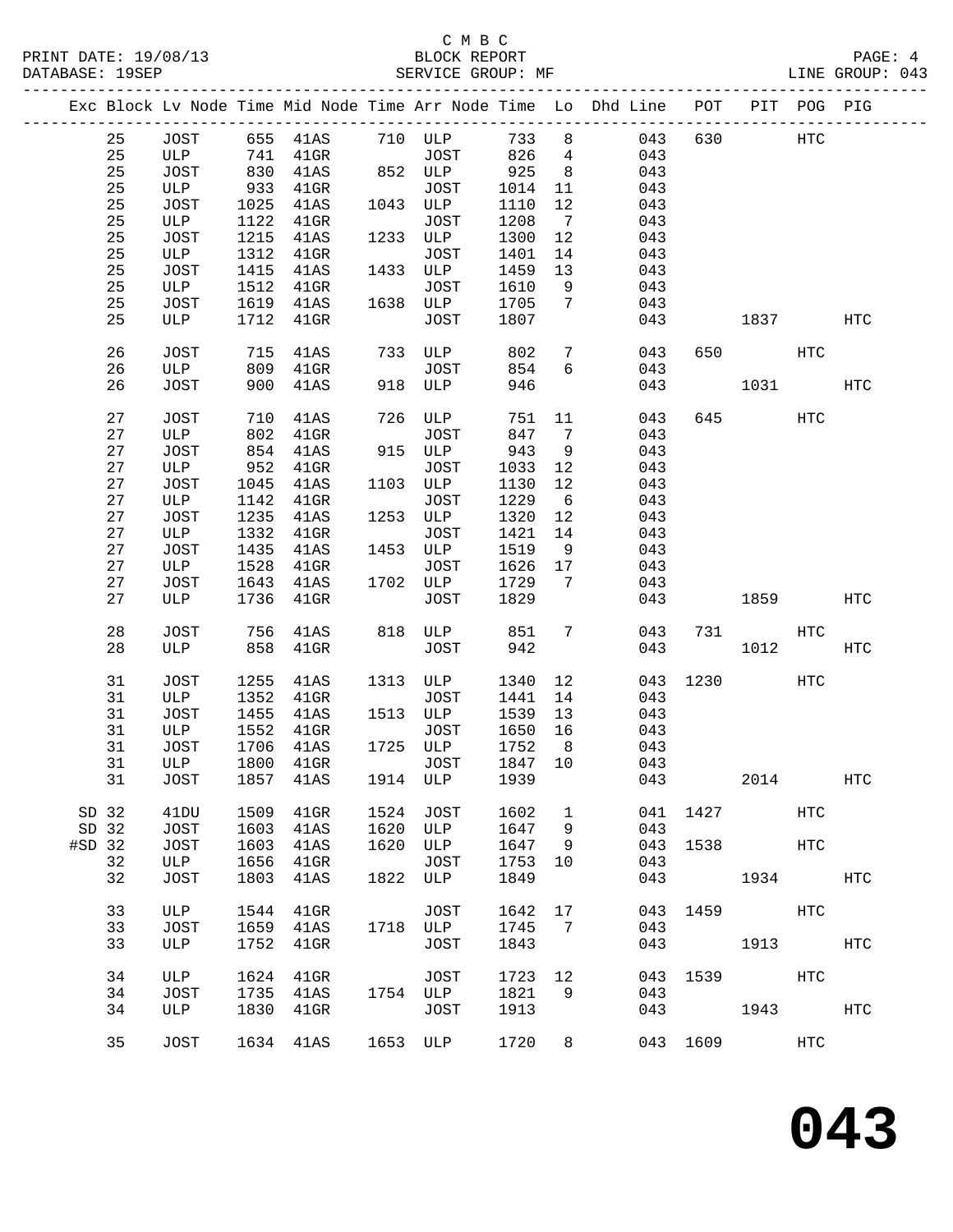| Exc Block Ly Node Time Mid Node Time Arr Node Time Lo Dhd Line |             |            |                   |     |             |             |        |            | POT | PIT  | POG        | PIG        |
|----------------------------------------------------------------|-------------|------------|-------------------|-----|-------------|-------------|--------|------------|-----|------|------------|------------|
| 35                                                             | ULP         | 1728       | 41GR              |     | JOST        | 1823        |        | 043        |     | 1853 |            | HTC        |
| 53<br>53                                                       | JOST<br>ULP | 645<br>727 | 41 A S<br>$41$ GR | 700 | ULP<br>JOST | 723<br>809  | 4<br>9 | 043<br>043 | 620 |      | <b>HTC</b> |            |
| 53<br>53                                                       | JOST<br>ULP | 818<br>916 | 41AS              | 840 | ULP<br>JOST | 913<br>958  | 3      | 043<br>043 |     | 1028 |            | <b>HTC</b> |
| 81<br>81                                                       | JOST<br>ULP | 836<br>938 | 41AS              | 858 | ULP<br>JOST | 931<br>1019 | 7      | 043<br>043 | 811 | 1049 | <b>HTC</b> | HTC        |
|                                                                |             |            |                   |     |             |             |        |            |     |      |            |            |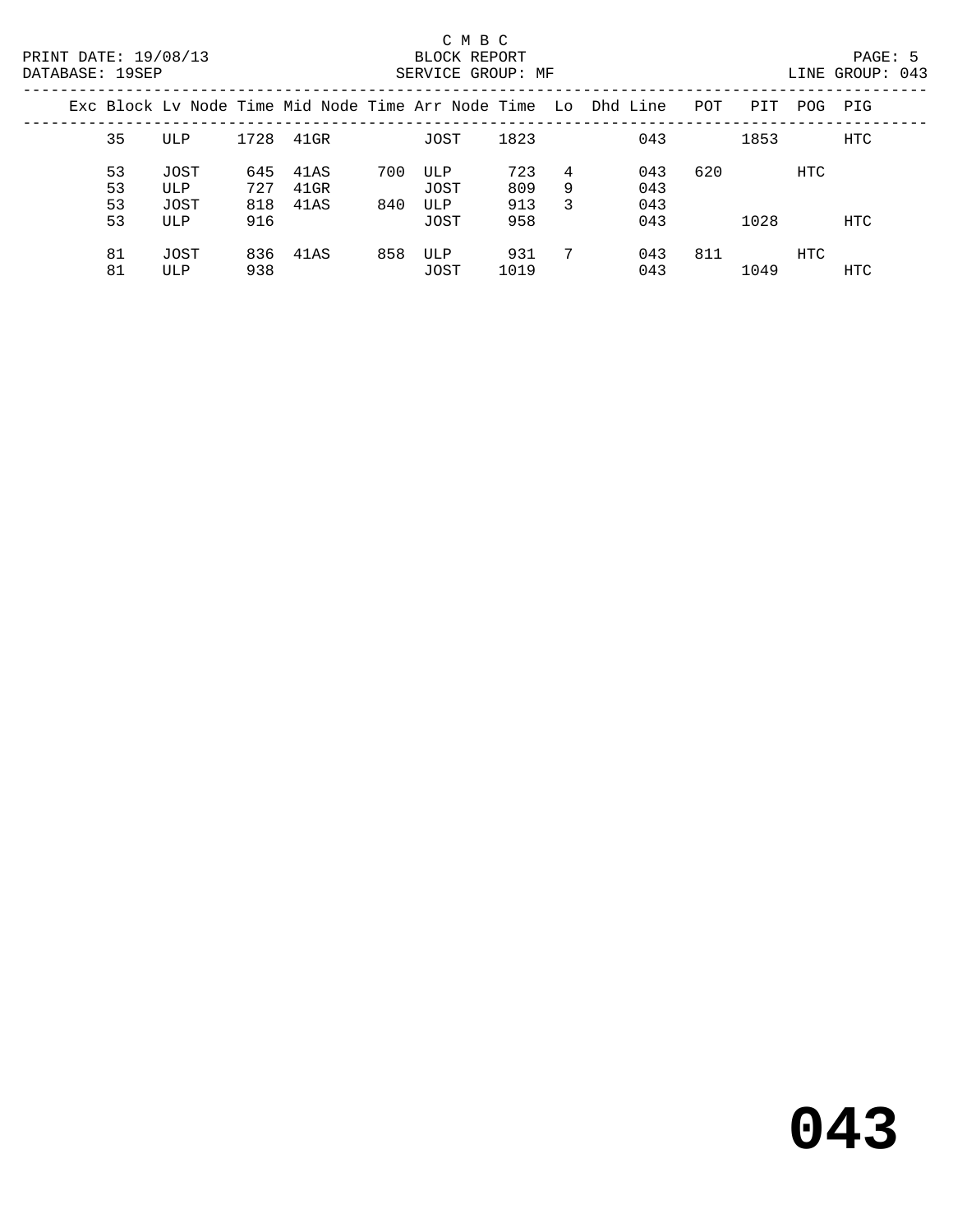|                                                                                                                                                                                                                                                                                                                                                                                                                                                                                            | PRINT DATE: 19/08/13 |
|--------------------------------------------------------------------------------------------------------------------------------------------------------------------------------------------------------------------------------------------------------------------------------------------------------------------------------------------------------------------------------------------------------------------------------------------------------------------------------------------|----------------------|
| $\blacksquare$ $\blacksquare$ $\blacksquare$ $\blacksquare$ $\blacksquare$ $\blacksquare$ $\blacksquare$ $\blacksquare$ $\blacksquare$ $\blacksquare$ $\blacksquare$ $\blacksquare$ $\blacksquare$ $\blacksquare$ $\blacksquare$ $\blacksquare$ $\blacksquare$ $\blacksquare$ $\blacksquare$ $\blacksquare$ $\blacksquare$ $\blacksquare$ $\blacksquare$ $\blacksquare$ $\blacksquare$ $\blacksquare$ $\blacksquare$ $\blacksquare$ $\blacksquare$ $\blacksquare$ $\blacksquare$ $\blacks$ | $\bullet$            |

|  |                         |      |      |                     |      |          |         |                | Exc Block Lv Node Time Mid Node Time Arr Node Time Lo Dhd Line POT PIT POG PIG |     |         |           |                   |  |
|--|-------------------------|------|------|---------------------|------|----------|---------|----------------|--------------------------------------------------------------------------------|-----|---------|-----------|-------------------|--|
|  | $\mathbf{1}$            | 22ST |      | 522 MAKN            |      | 542 MPLP |         | 558 12         | 100                                                                            |     | 514 HTC |           |                   |  |
|  | $\mathbf{1}$            | MPLP |      | 610 MAKN            | 623  | 22ST     |         | 642 16         | 100                                                                            |     |         |           |                   |  |
|  | $\mathbf 1$             | 22ST |      | 658 MAKN            |      | 722 MPLP | 744     | 8 <sup>8</sup> | 100                                                                            |     |         |           |                   |  |
|  | $\mathbf 1$             | MPLP |      | 752 MAKN            | 808  | 22ST     | 832     | 10             | 100                                                                            |     |         |           |                   |  |
|  | $\mathbf 1$             | 22ST |      | 842 MAKN            | 906  | MPLP     | 930     | 11             | 100                                                                            |     |         |           |                   |  |
|  | $\mathbf 1$             | MPLP | 941  | MAKN                | 956  | 22ST     | 1016    |                | 100                                                                            |     |         | 1025      | HTC               |  |
|  | $\overline{c}$          | 22ST | 418  | MAKN                | 436  | MPLP     | 452     |                | 8<br>100                                                                       |     | 410     | HTC       |                   |  |
|  | $\mathbf{2}$            | MPLP | 500  | MAKN                | 512  | 22ST     | 529     | 19             | 100                                                                            |     |         |           |                   |  |
|  | $\overline{\mathbf{c}}$ | 22ST | 548  | MAKN                | 608  | MPLP     | 626     | 10             | 100                                                                            |     |         |           |                   |  |
|  | 2                       | MPLP | 636  | MAKN                | 651  | 22ST     | 710     | 12             | 100                                                                            |     |         |           |                   |  |
|  | $\mathbf{2}$            | 22ST | 722  | MAKN                | 749  | MPLP     | 812     | 8 <sup>8</sup> | 100                                                                            |     |         |           |                   |  |
|  | $\overline{\mathbf{c}}$ | MPLP | 820  | MAKN                | 836  | 22ST     | 857     | 12             | 100                                                                            |     |         |           |                   |  |
|  | $\overline{\mathbf{c}}$ | 22ST | 909  | MAKN                | 933  | MPLP     | 957     | 13             | 100                                                                            |     |         |           |                   |  |
|  | $\mathbf{2}$            | MPLP | 1010 | MAKN                | 1026 | 22ST     | 1046    | 12             | 100                                                                            |     |         |           |                   |  |
|  | $\mathbf{2}$            | 22ST | 1058 | MAKN                | 1118 | MPLP     | 1141    | 16             | 100                                                                            |     |         |           |                   |  |
|  | $\mathbf{2}$            | MPLP | 1157 | MAKN                | 1214 | 22ST     | 1234    | 12             | 100                                                                            |     |         |           |                   |  |
|  | $\overline{\mathbf{c}}$ | 22ST | 1246 | MAKN                | 1306 | MPLP     | 1331    | 11             | 100                                                                            |     |         |           |                   |  |
|  | $\overline{\mathbf{c}}$ | MPLP | 1342 | MAKN                | 1400 | 22ST     | 1422    | 10             | 100                                                                            |     |         |           |                   |  |
|  | 2                       | 22ST | 1432 | MAKN                | 1452 | MPLP     | 1515    | 13             | 100                                                                            |     |         |           |                   |  |
|  | $\mathbf{2}$            | MPLP | 1528 | MAKN                | 1551 | 22ST     | 1616    | 10             | 100                                                                            |     |         |           |                   |  |
|  | 2                       | 22ST | 1626 | MAKN                | 1649 | MPLP     | 1713    | 9              | 100                                                                            |     |         |           |                   |  |
|  | 2                       | MPLP | 1722 | MAKN                | 1743 | 22ST     | 1807    |                | 100                                                                            |     |         | 1816 1819 | HTC               |  |
|  | 3                       | 22ST | 430  | MAKN                | 448  | MPLP     | 504     | 9              | 100                                                                            | 422 |         | HTC       |                   |  |
|  | 3                       | MPLP | 513  | MAKN                | 525  | 22ST     | 542     | 12             | 100                                                                            |     |         |           |                   |  |
|  | 3                       | 22ST | 554  | MAKN                | 614  | MPLP     | 632     | 11             | 100                                                                            |     |         |           |                   |  |
|  | 3                       | MPLP | 643  | MAKN                | 658  | 22ST     | 717     | 12             | 100                                                                            |     |         |           |                   |  |
|  | 3                       | 22ST | 729  | MAKN                | 756  | MPLP     | 819     | 8 <sup>8</sup> | 100                                                                            |     |         |           |                   |  |
|  | $\mathsf{3}$            | MPLP | 827  | MAKN                | 843  | 22ST     | 904     | 16             | 100                                                                            |     |         |           |                   |  |
|  | 3                       | 22ST | 920  | MAKN                | 944  | MPLP     | 1008    | 14             | 100                                                                            |     |         |           |                   |  |
|  | 3                       | MPLP | 1022 | MAKN                | 1038 | 22ST     | 1058    | 12             | 100                                                                            |     |         |           |                   |  |
|  | 3                       | 22ST | 1110 | MAKN                | 1130 | MPLP     | 1153    | 16             | 100                                                                            |     |         |           |                   |  |
|  | 3                       | MPLP | 1209 | MAKN                | 1226 | 22ST     | 1246    | 12             | 100                                                                            |     |         |           |                   |  |
|  | 3                       | 22ST | 1258 | MAKN                | 1318 | MPLP     | 1342 10 |                | 100                                                                            |     |         |           |                   |  |
|  | 3                       |      |      | MPLP 1352 MAKN 1410 |      | 22ST     | 1430 12 |                | 100                                                                            |     |         |           |                   |  |
|  | 3                       | 22ST | 1442 | MAKN                | 1502 | MPLP     | 1525    | 10             | 100                                                                            |     |         |           |                   |  |
|  | 3                       | MPLP | 1535 | MAKN                | 1558 | 22ST     | 1623    | 10             | 100                                                                            |     |         |           |                   |  |
|  | 3                       | 22ST | 1633 | MAKN                | 1656 | MPLP     | 1720    | 9              | 100                                                                            |     |         |           |                   |  |
|  | 3                       | MPLP | 1729 | MAKN                | 1750 | 22ST     | 1813    | 15             | 100                                                                            |     |         |           |                   |  |
|  | 3                       | 22ST | 1828 | MAKN                | 1851 | MPLP     | 1913    | 10             | 100                                                                            |     |         |           |                   |  |
|  | 3                       | MPLP | 1923 | MAKN                | 1938 | 22ST     | 1958    | 12             | 100                                                                            |     |         |           |                   |  |
|  | 3                       | 22ST | 2010 | MAKN                | 2030 | MPLP     | 2051    | 15             | 100                                                                            |     |         |           |                   |  |
|  | 3                       | MPLP | 2106 | MAKN                | 2121 | 22ST     | 2140    | 15             | 100                                                                            |     |         |           |                   |  |
|  | 3                       | 22ST | 2155 | MAKN                | 2215 | MPLP     | 2235    | 11             | 100                                                                            |     |         |           |                   |  |
|  | 3                       | MPLP | 2246 | MAKN                | 2300 | 22ST     | 2319    |                | 100                                                                            |     | 2326    |           | $_{\mathrm{HTC}}$ |  |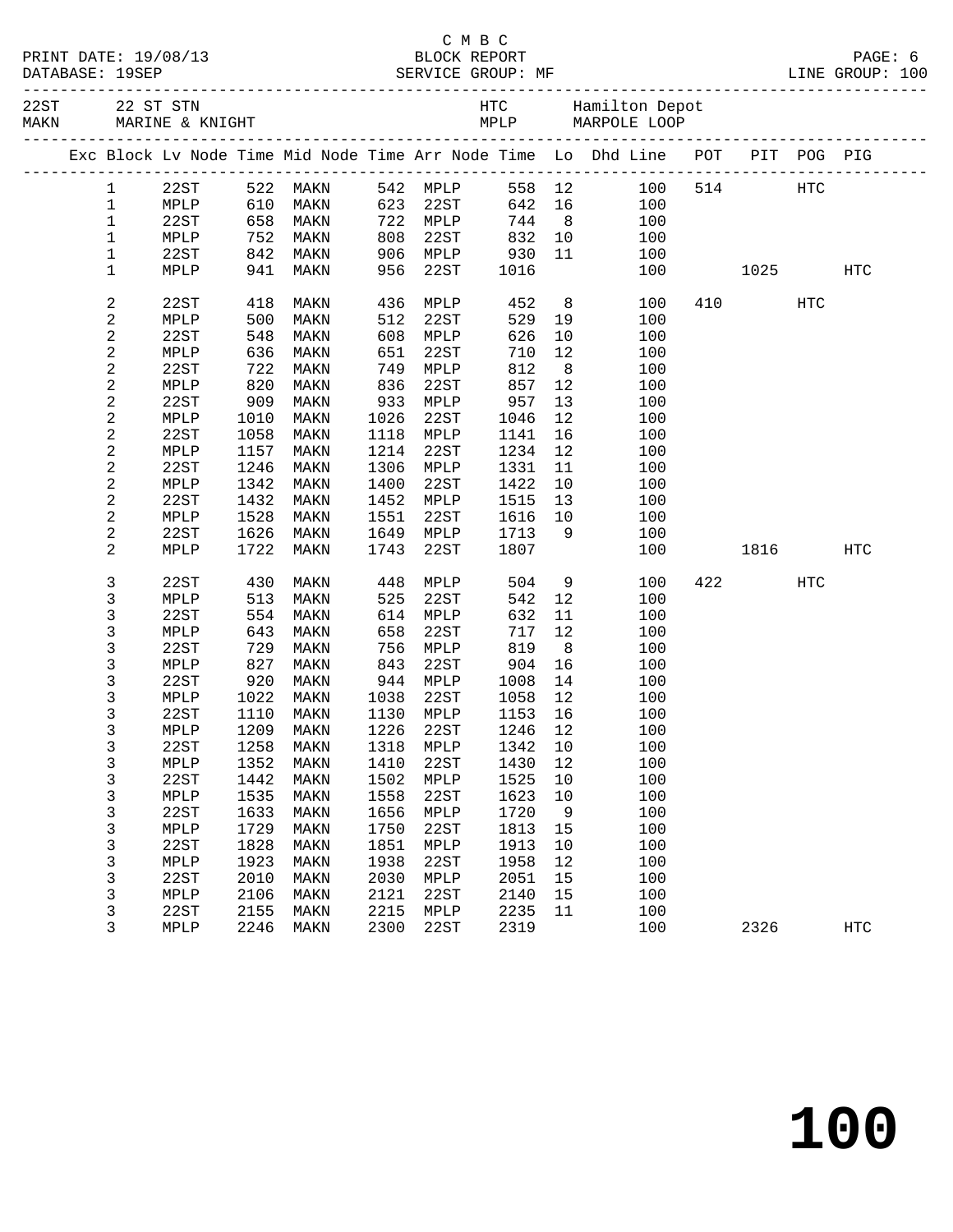### C M B C<br>BLOCK REPORT SERVICE GROUP: MF

**100**

|  |                |      |      |      |      |      |      |                | Exc Block Lv Node Time Mid Node Time Arr Node Time Lo Dhd Line POT |     | PIT  | POG PIG    |            |
|--|----------------|------|------|------|------|------|------|----------------|--------------------------------------------------------------------|-----|------|------------|------------|
|  | 4              | 22ST | 440  | MAKN | 458  | MPLP | 514  | 9              | 100                                                                | 432 |      | <b>HTC</b> |            |
|  | 4              | MPLP | 523  | MAKN | 535  | 22ST | 552  | 15             | 100                                                                |     |      |            |            |
|  | 4              | 22ST | 607  | MAKN | 627  | MPLP | 646  | 11             | 100                                                                |     |      |            |            |
|  | 4              | MPLP | 657  | MAKN | 712  | 22ST | 732  | 11             | 100                                                                |     |      |            |            |
|  | 4              | 22ST | 743  | MAKN | 809  | MPLP | 833  | 8              | 100                                                                |     |      |            |            |
|  | 4              | MPLP | 841  | MAKN | 857  | 22ST | 918  | 16             | 100                                                                |     |      |            |            |
|  | 4              | 22ST | 934  | MAKN | 956  | MPLP | 1018 | 16             | 100                                                                |     |      |            |            |
|  | 4              | MPLP | 1034 | MAKN | 1050 | 22ST | 1110 | 12             | 100                                                                |     |      |            |            |
|  | 4              | 22ST | 1122 | MAKN | 1142 | MPLP | 1205 | 16             | 100                                                                |     |      |            |            |
|  | 4              | MPLP | 1221 | MAKN | 1238 | 22ST | 1258 | 12             | 100                                                                |     |      |            |            |
|  | 4              | 22ST | 1310 | MAKN | 1330 | MPLP | 1354 | 8              | 100                                                                |     |      |            |            |
|  | 4              | MPLP | 1402 | MAKN | 1420 | 22ST | 1440 | 10             | 100                                                                |     |      |            |            |
|  | 4              | 22ST | 1450 | MAKN | 1510 | MPLP | 1533 | - 9            | 100                                                                |     |      |            |            |
|  | 4              | MPLP | 1542 | MAKN | 1605 | 22ST | 1630 | 10             | 100                                                                |     |      |            |            |
|  | 4              | 22ST | 1640 | MAKN | 1703 | MPLP | 1727 | - 9            | 100                                                                |     |      |            |            |
|  | $\overline{4}$ | MPLP | 1736 | MAKN | 1757 | 22ST | 1820 |                | 100                                                                |     | 1829 |            | HTC        |
|  |                |      |      |      |      |      |      |                |                                                                    |     |      |            |            |
|  | 5              | 22ST | 516  | MAKN | 536  | MPLP | 552  | 11             | 100                                                                | 508 |      | HTC        |            |
|  | 5              | MPLP | 603  | MAKN | 616  | 22ST | 635  | 16             | 100                                                                |     |      |            |            |
|  | 5              | 22ST | 651  | MAKN | 715  | MPLP | 737  | 8 <sup>8</sup> | 100                                                                |     |      |            |            |
|  | 5              | MPLP | 745  | MAKN | 801  | 22ST | 823  | 10             | 100                                                                |     |      |            |            |
|  | 5              | 22ST | 833  | MAKN | 858  | MPLP | 922  | 10             | 100                                                                |     |      |            |            |
|  | 5              | MPLP | 932  | MAKN | 947  | 22ST | 1007 | 17             | 100                                                                |     |      |            |            |
|  | 5              | 22ST | 1024 | MAKN | 1044 | MPLP | 1107 | 17             | 100                                                                |     |      |            |            |
|  | 5              | MPLP | 1124 | MAKN | 1140 | 22ST | 1200 | 10             | 100                                                                |     |      |            |            |
|  | 5              | 22ST | 1210 | MAKN | 1230 | MPLP | 1255 | 11             | 100                                                                |     |      |            |            |
|  | 5              | MPLP | 1306 | MAKN | 1324 | 22ST | 1344 | 10             | 100                                                                |     |      |            |            |
|  | 5              | 22ST | 1354 | MAKN | 1414 | MPLP | 1438 | 10             | 100                                                                |     |      |            |            |
|  | 5              | MPLP | 1448 | MAKN | 1507 | 22ST | 1530 | 16             | 100                                                                |     |      |            |            |
|  | 5              | 22ST | 1546 | MAKN | 1607 | MPLP | 1631 | 9              | 100                                                                |     |      |            |            |
|  | 5              | MPLP | 1640 | MAKN | 1701 | 22ST | 1725 | 11             | 100                                                                |     |      |            |            |
|  | 5              | 22ST | 1736 | MAKN | 1759 | MPLP | 1823 | 12             | 100                                                                |     |      |            |            |
|  | 5              | MPLP | 1835 | MAKN | 1853 | 22ST | 1915 | 10             | 100                                                                |     |      |            |            |
|  | 5              | 22ST | 1925 | MAKN | 1945 | MPLP | 2006 | 10             | 100                                                                |     |      |            |            |
|  | 5              | MPLP | 2016 | MAKN | 2031 | 22ST | 2051 |                | 100                                                                |     | 2058 |            | <b>HTC</b> |
|  |                |      |      |      |      |      |      |                |                                                                    |     |      |            |            |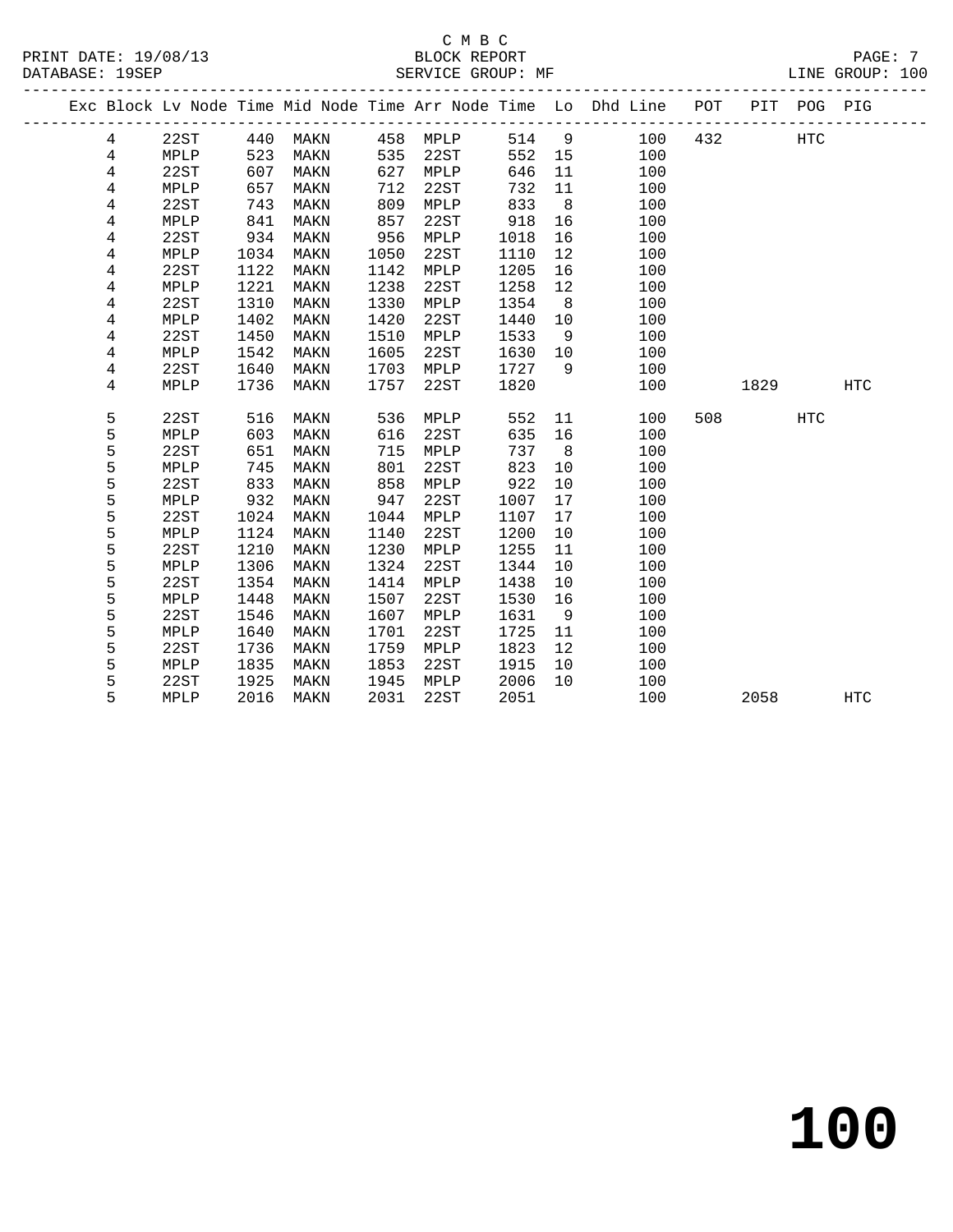|  |        |              |              |              |              |                 |              |                | Exc Block Lv Node Time Mid Node Time Arr Node Time Lo Dhd Line POT |     |      | PIT POG PIG |            |  |
|--|--------|--------------|--------------|--------------|--------------|-----------------|--------------|----------------|--------------------------------------------------------------------|-----|------|-------------|------------|--|
|  | 6      | 22ST         |              | 535 MAKN     |              | 555 MPLP        | 611 13       |                | 100                                                                | 527 |      | <b>HTC</b>  |            |  |
|  | 6      | MPLP         | 624          | MAKN         | 637          | 22ST            | 656          | 14             | 100                                                                |     |      |             |            |  |
|  | 6      | 22ST         | 710          | MAKN         | 736          | MPLP            | 758          | 8 <sup>8</sup> | 100                                                                |     |      |             |            |  |
|  | 6      | MPLP         | 806          | MAKN         | 822          | 22ST            | 843          | 16             | 100                                                                |     |      |             |            |  |
|  | 6      | 22ST         | 859          | MAKN         | 923          | MPLP            | 947          | 13             | 100                                                                |     |      |             |            |  |
|  | 6      | MPLP         | 1000         | MAKN         | 1016         | 22ST            | 1036         | 10             | 100                                                                |     |      |             |            |  |
|  | 6      | 22ST         | 1046         | MAKN         | 1106         | MPLP            | 1129         | 14             | 100                                                                |     |      |             |            |  |
|  | 6      | MPLP         | 1143         | MAKN         | 1200         | 22ST            | 1222         | 12             | 100                                                                |     |      |             |            |  |
|  | 6      | 22ST         | 1234         | MAKN         | 1254         | $\texttt{MPLP}$ | 1319         | 12             | 100                                                                |     |      |             |            |  |
|  | 6      | MPLP         | 1331         | MAKN         | 1349         | 22ST            | 1409         | 13             | 100                                                                |     |      |             |            |  |
|  | 6      | 22ST         | 1422         | MAKN         | 1444         | MPLP            | 1511         | 9              | 100                                                                |     |      |             |            |  |
|  | 6      | MPLP         | 1520         | MAKN         | 1544         | 22ST            | 1609         | 10             | 100                                                                |     |      |             |            |  |
|  | 6      | 22ST         | 1619         | MAKN         | 1642         | MPLP            | 1706         | 9              | 100                                                                |     |      |             |            |  |
|  | 6      | MPLP         | 1715         | MAKN         | 1736         | 22ST            | 1802         | 14             | 100                                                                |     |      |             |            |  |
|  | 6      | 22ST         | 1816         | MAKN         | 1839         | MPLP            | 1903         | 9              | 100                                                                |     |      |             |            |  |
|  | 6      | MPLP         | 1912         | MAKN         | 1927         | 22ST            | 1947         | 8 <sup>8</sup> | 100                                                                |     |      |             |            |  |
|  | 6      | 22ST         | 1955         | MAKN         | 2015         | MPLP            | 2036         | 10             | 100                                                                |     |      |             |            |  |
|  | 6      | MPLP         | 2046         | MAKN         | 2101         | 22ST            | 2120         | 15             | 100                                                                |     |      |             |            |  |
|  | 6      | 22ST         | 2135         | MAKN         | 2155         | MPLP            | 2216         | 10             | 100                                                                |     |      |             |            |  |
|  | 6      | MPLP         | 2226         | MAKN         | 2240         | 22ST            | 2300         | 25             | 100                                                                |     |      |             |            |  |
|  | 6      | 22ST         | 2325         | MAKN         | 2345         | MPLP            | 2401         | 15             | 100                                                                |     |      |             |            |  |
|  | 6      | MPLP         | 2416         | MAKN         | 2429         | 22ST            | 2446         | 14             | 100                                                                |     |      |             |            |  |
|  | 6<br>6 | 22ST<br>MPLP | 2500<br>2546 | MAKN<br>MAKN | 2517<br>2559 | MPLP<br>22ST    | 2531<br>2614 | 15             | 100<br>100                                                         |     | 2621 |             | <b>HTC</b> |  |
|  |        |              |              |              |              |                 |              |                |                                                                    |     |      |             |            |  |
|  | 7      | 22ST         | 504          | MAKN         | 524          | MPLP            | 540          | 10             | 100                                                                | 456 |      | HTC         |            |  |
|  | 7      | MPLP         | 550          | MAKN         | 602          | 22ST            | 619          | 14             | 100                                                                |     |      |             |            |  |
|  | 7      | 22ST         | 633          | MAKN         | 655          | MPLP            | 715          | 9              | 100                                                                |     |      |             |            |  |
|  | 7      | MPLP         | 724          | MAKN         | 740          | 22ST            | 802          | 10             | 100                                                                |     |      |             |            |  |
|  | 7      | 22ST         | 812          | MAKN         | 837          | MPLP            | 901          | 10             | 100                                                                |     |      |             |            |  |
|  | 7      | MPLP         | 911          | MAKN         | 926          | 22ST            | 948          | 12             | 100                                                                |     |      |             |            |  |
|  | 7      | 22ST         | 1000         | MAKN         | 1020         | MPLP            | 1043         | 15             | 100                                                                |     |      |             |            |  |
|  | 7      | MPLP         | 1058         | MAKN         | 1114         | 22ST            | 1134         | 12             | 100                                                                |     |      |             |            |  |
|  | 7      | 22ST         | 1146         | MAKN         | 1206         | $\texttt{MPLP}$ | 1229         | 14             | 100                                                                |     |      |             |            |  |
|  | 7      | MPLP         | 1243         | MAKN         | 1301         | 22ST            | 1323         | 14             | 100                                                                |     |      |             |            |  |
|  | 7      | 22ST         | 1337         | MAKN         | 1357         | MPLP            | 1421         | 11             | 100                                                                |     |      |             |            |  |
|  | 7      | MPLP         | 1432         | MAKN         | 1450         | 22ST            | 1511         | 14             | 100                                                                |     |      |             |            |  |
|  | 7      | 22ST         | 1525         | MAKN         | 1545         | MPLP            | 1608         | 11             | 100                                                                |     |      |             |            |  |
|  | 7      | MPLP         | 1619         | MAKN         | 1640         | 22ST            | 1706         | 9              | 100                                                                |     |      |             |            |  |
|  | 7      | 22ST         |              | 1715 MAKN    |              | 1738 MPLP       | 1802 10      |                | 100                                                                |     |      |             |            |  |
|  | 7      | MPLP         | 1812         | MAKN         | 1831         | 22ST            | 1853         | 17             | 100                                                                |     |      |             |            |  |
|  | 7      | 22ST         | 1910         | MAKN         | 1930         | MPLP            | 1951         | 10             | 100                                                                |     |      |             |            |  |
|  | 7      | MPLP         | 2001         | MAKN         | 2016         | 22ST            | 2036         | 19             | 100                                                                |     |      |             |            |  |
|  | 7      | 22ST         | 2055         | MAKN         | 2115         | MPLP            | 2136         | 10             | 100                                                                |     |      |             |            |  |
|  | 7      | MPLP         | 2146         | MAKN         | 2201         | 22ST            | 2220         |                | 100                                                                |     | 2227 |             | <b>HTC</b> |  |
|  | 8      | 22ST         | 457          | MAKN         | 517          | MPLP            | 533          | 10             | 100                                                                | 449 |      | HTC         |            |  |
|  | 8      | MPLP         | 543          | MAKN         | 555          | 22ST            | 614          | 12             | 100                                                                |     |      |             |            |  |
|  | 8      | 22ST         | 626          | MAKN         | 648          | MPLP            | 708          | 9              | 100                                                                |     |      |             |            |  |
|  | 8      | MPLP         | 717          | MAKN         | 733          | 22ST            | 755          | 10             | 100                                                                |     |      |             |            |  |
|  | 8      | 22ST         | 805          | MAKN         | 830          | MPLP            | 854          | 12             | 100                                                                |     |      |             |            |  |
|  | 8      | MPLP         | 906          | MAKN         | 921          | 22ST            | 941          |                | 100                                                                |     | 950  |             | <b>HTC</b> |  |
|  |        |              |              |              |              |                 |              |                |                                                                    |     |      |             |            |  |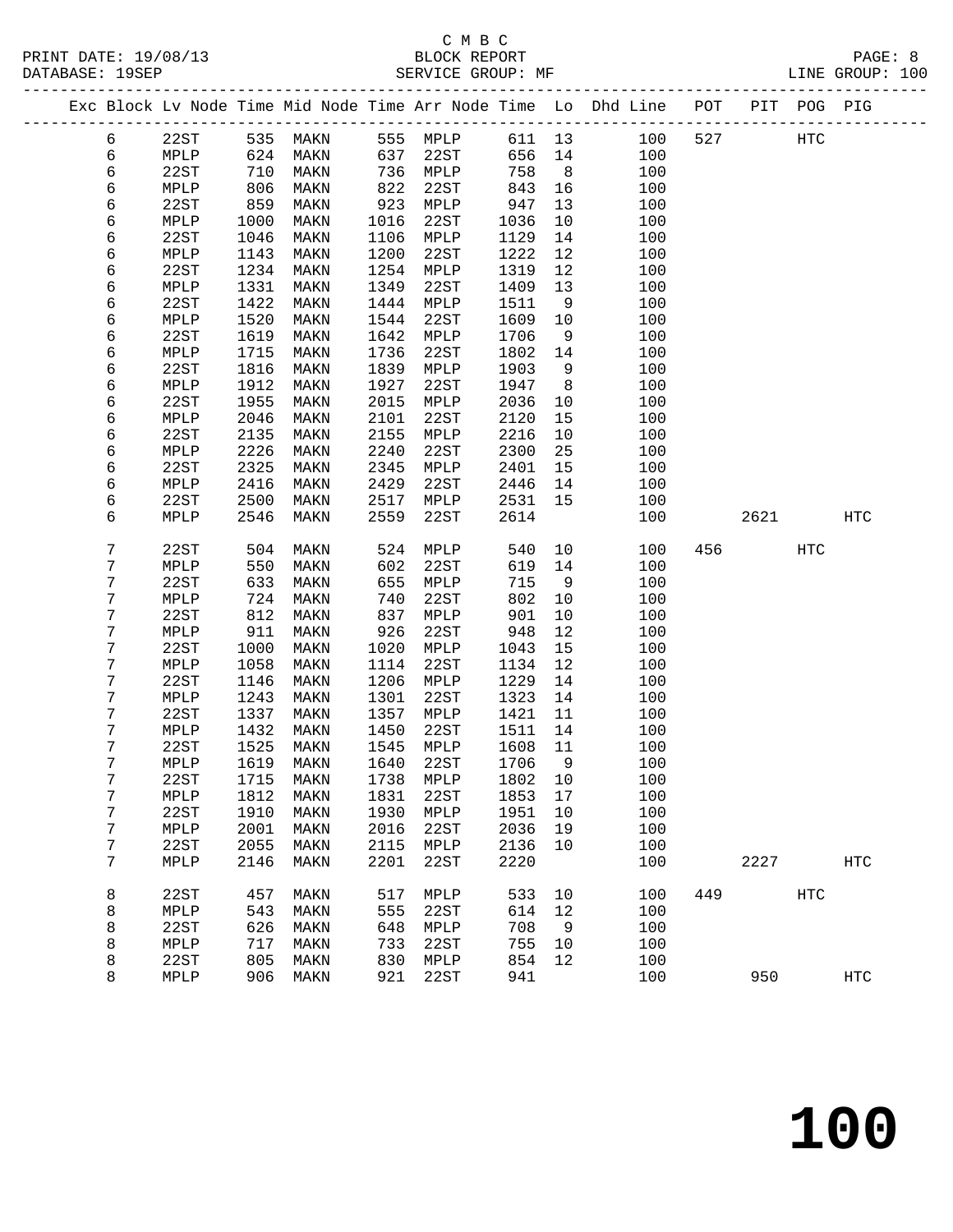### C M B C<br>BLOCK REPORT SERVICE GROUP: MF

|  |      |      |            |          |      |           |        |                      | Exc Block Lv Node Time Mid Node Time Arr Node Time Lo Dhd Line POT |     |      | PIT POG PIG |            |
|--|------|------|------------|----------|------|-----------|--------|----------------------|--------------------------------------------------------------------|-----|------|-------------|------------|
|  | 9    | 22ST |            | 528 MAKN |      | 548 MPLP  |        |                      | 604 11<br>100                                                      | 520 |      | <b>HTC</b>  |            |
|  | 9    | MPLP | 615        | MAKN     |      | 630 22ST  | 649 16 |                      | 100                                                                |     |      |             |            |
|  | 9    | 22ST | 705        | MAKN     |      | 729 MPLP  | 751    | 8 <sup>8</sup>       | 100                                                                |     |      |             |            |
|  | 9    | MPLP | 759        | MAKN     | 815  | 22ST      | 836    | 15                   | 100                                                                |     |      |             |            |
|  | 9    | 22ST | 851        | MAKN     | 915  | MPLP      | 939    | 9                    | 100                                                                |     |      |             |            |
|  | 9    | MPLP | 948        | MAKN     | 1004 | 22ST      | 1026   | 10                   | 100                                                                |     |      |             |            |
|  | 9    | 22ST | 1036       | MAKN     | 1056 | MPLP      | 1119   | 17                   | 100                                                                |     |      |             |            |
|  | 9    | MPLP | 1136       | MAKN     | 1152 | 22ST      | 1212   | 10                   | 100                                                                |     |      |             |            |
|  | 9    | 22ST | 1222       | MAKN     | 1242 | MPLP      | 1307   | 12                   | 100                                                                |     |      |             |            |
|  | 9    | MPLP | 1319       | MAKN     | 1337 | 22ST      | 1357   | 15                   | 100                                                                |     |      |             |            |
|  | 9    | 22ST | 1412       | MAKN     | 1432 | MPLP      | 1457   | 16                   | 100                                                                |     |      |             |            |
|  | 9    | MPLP | 1513       | MAKN     | 1537 | 22ST      | 1602   | 10                   | 100                                                                |     |      |             |            |
|  | 9    | 22ST | 1612       | MAKN     | 1635 | MPLP      | 1659   | 9                    | 100                                                                |     |      |             |            |
|  | 9    | MPLP | 1708       | MAKN     | 1729 | 22ST      | 1753   | 11                   | 100                                                                |     |      |             |            |
|  | 9    | 22ST | 1804       | MAKN     | 1827 | MPLP      | 1851   | 9                    | 100                                                                |     |      |             |            |
|  | 9    | MPLP | 1900       | MAKN     | 1915 | 22ST      | 1936   |                      | 100                                                                |     | 1943 |             | <b>HTC</b> |
|  |      |      |            |          |      |           |        |                      |                                                                    |     |      |             |            |
|  | 10   | 22ST | 1511       | MAKN     | 1532 | MPLP      | 1556   | 9                    | 100                                                                |     | 1455 | HTC         |            |
|  | 10   | MPLP | 1605       | MAKN     | 1626 | 22ST      | 1650   | 11                   | 100                                                                |     |      |             |            |
|  | 10   | 22ST | 1701       | MAKN     |      | 1724 MPLP | 1748   | 9                    | 100                                                                |     |      |             |            |
|  | 10   | MPLP | 1757       | MAKN     | 1818 | 22ST      | 1841   |                      | 100                                                                |     | 1850 |             | HTC        |
|  |      |      |            |          |      |           |        |                      |                                                                    |     |      |             |            |
|  | 11   | 22ST | 645        | MAKN     | 708  | MPLP      | 730    | 8 <sup>8</sup>       | 100                                                                | 633 |      | <b>HTC</b>  |            |
|  | 11   | MPLP | 738        | MAKN     | 754  | 22ST      | 816    | 10                   | 100                                                                |     |      |             |            |
|  | 11   | 22ST | 826        | MAKN     | 851  | MPLP      | 915    | 11                   | 100                                                                |     |      |             |            |
|  | 11   | MPLP | 926        | MAKN     | 941  | 22ST      | 1001   | 11                   | 100                                                                |     |      |             |            |
|  | 11   | 22ST | 1012       | MAKN     | 1032 | MPLP      | 1055   | 17                   | 100                                                                |     |      |             |            |
|  | 11   | MPLP | 1112       | MAKN     | 1128 | 22ST      | 1148   | 10                   | 100                                                                |     |      |             |            |
|  | 11   | 22ST | 1158       | MAKN     | 1218 | MPLP      | 1243   | 12                   | 100                                                                |     |      |             |            |
|  | 11   | MPLP | 1255       | MAKN     | 1313 | 22ST      | 1333   | 13                   | 100                                                                |     |      |             |            |
|  | 11   | 22ST | 1346       | MAKN     | 1406 | MPLP      | 1430   | 11                   | 100                                                                |     |      |             |            |
|  | 11   | MPLP | 1441       | MAKN     | 1459 | 22ST      | 1524   | 15                   | 100                                                                |     |      |             |            |
|  | 11   | 22ST | 1539       | MAKN     | 1600 | MPLP      | 1624   | 9                    | 100                                                                |     |      |             |            |
|  | 11   | MPLP | 1633       | MAKN     | 1654 | 22ST      | 1718   | 11                   | 100                                                                |     |      |             |            |
|  | 11   | 22ST | 1729       | MAKN     | 1752 | MPLP      | 1816   | 9                    | 100                                                                |     |      |             |            |
|  | 11   | MPLP | 1825       | MAKN     | 1844 | 22ST      | 1906   |                      | 100                                                                |     | 1913 |             | <b>HTC</b> |
|  |      |      |            |          |      |           |        |                      |                                                                    |     |      |             |            |
|  | 12   | 22ST | 600<br>650 | MAKN     | 620  | MPLP      | 639    | 11                   | 100                                                                | 548 |      | <b>HTC</b>  |            |
|  | $12$ | MPLP |            | MAKN     | 705  | 22ST      | 725    | 11<br>8 <sup>8</sup> | 100                                                                |     |      |             |            |
|  | 12   | 22ST | 736        | MAKN     |      | 802 MPLP  | 826    |                      | 100                                                                |     |      |             |            |
|  | 12   | MPLP |            | 834 MAKN | 850  | 22ST      | 911    |                      | 100                                                                |     |      | 920         | <b>HTC</b> |

**100**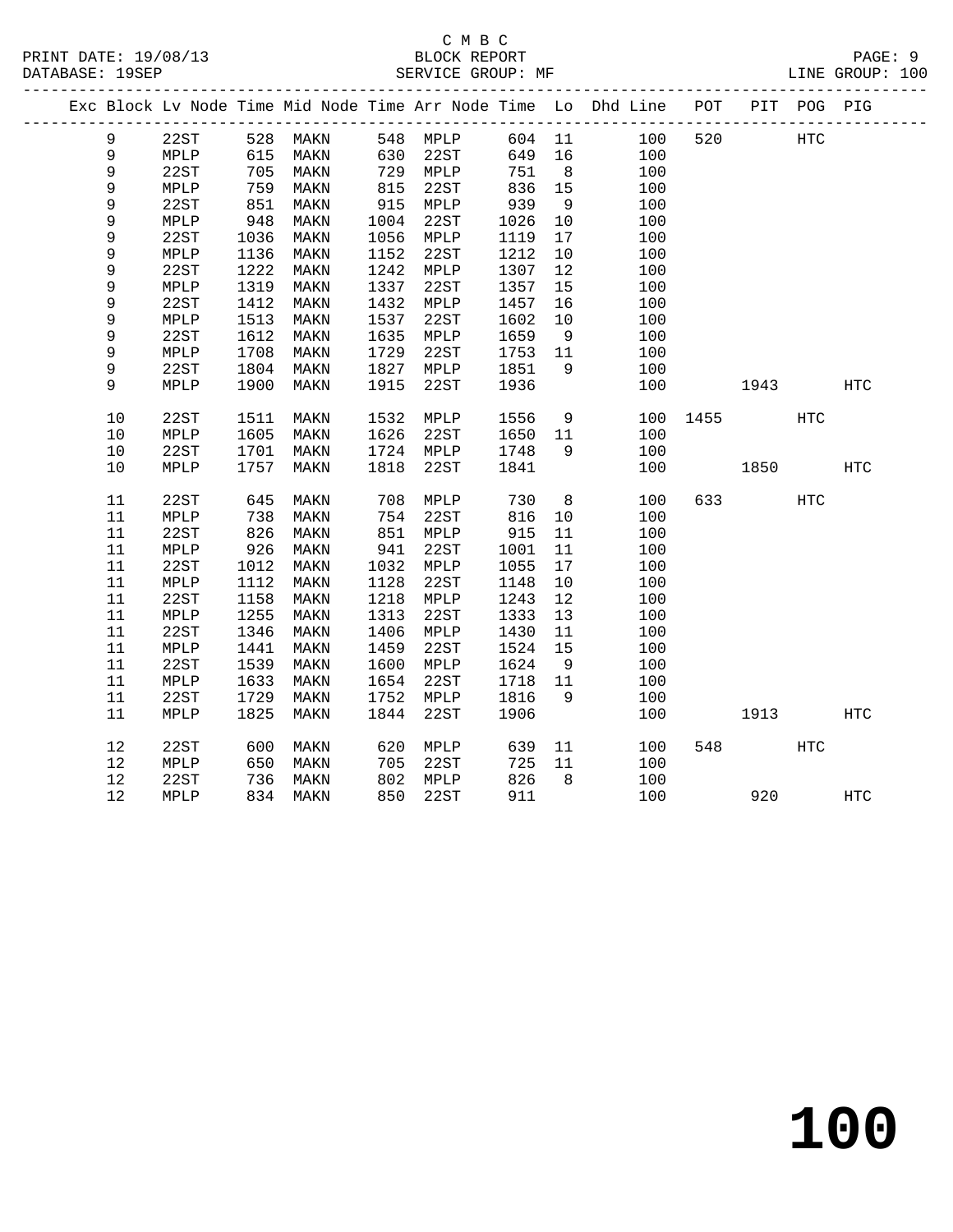## C M B C

|    |      |            |               |      |                                                 |         |    | Exc Block Lv Node Time Mid Node Time Arr Node Time Lo Dhd Line POT PIT POG PIG |      |      |            |                   |  |
|----|------|------------|---------------|------|-------------------------------------------------|---------|----|--------------------------------------------------------------------------------|------|------|------------|-------------------|--|
| 13 |      |            | 22ST 450 MAKN |      | MAKN 508 MPLP<br>MAKN 545 22ST<br>MAKN 641 MPLP |         |    | 524 9 100                                                                      |      | 442  | <b>HTC</b> |                   |  |
| 13 | MPLP |            |               |      |                                                 |         |    |                                                                                |      |      |            |                   |  |
| 13 | 22ST | 533<br>619 |               |      |                                                 |         |    | 602 17 100<br>701 10 100                                                       |      |      |            |                   |  |
| 13 | MPLP | 711        | MAKN          | 726  | 22ST                                            | 746     |    | $11$<br>100                                                                    |      |      |            |                   |  |
| 13 | 22ST | 757        | MAKN          | 823  | MPLP                                            | 847     |    | 10<br>100                                                                      |      |      |            |                   |  |
| 13 | MPLP |            | MAKN          | 913  | 22ST                                            | 934     |    | 100                                                                            |      |      |            |                   |  |
| 13 | 22ST | $0 - 948$  | MAKN          | 1008 | MPLP                                            | 1031    |    | $\frac{14}{15}$<br>100                                                         |      |      |            |                   |  |
| 13 | MPLP | 1046       | MAKN          | 1102 | 22ST                                            | 1122    |    | 12<br>100                                                                      |      |      |            |                   |  |
| 13 | 22ST | 1134       | MAKN          | 1154 | MPLP                                            | 1217    |    | 14<br>100                                                                      |      |      |            |                   |  |
| 13 | MPLP | 1231       | MAKN          | 1249 | 22ST                                            | 1309    |    | 10<br>100                                                                      |      |      |            |                   |  |
| 13 | 22ST | 1319       | MAKN          | 1339 | MPLP                                            | 1403    | 9  | 100                                                                            |      |      |            |                   |  |
| 13 | MPLP | 1412       | MAKN          | 1430 | 22ST                                            | 1450    |    | 15<br>100                                                                      |      |      |            |                   |  |
| 13 | 22ST | 1505       | MAKN          | 1525 | MPLP                                            | 1548    |    | 10<br>100                                                                      |      |      |            |                   |  |
| 13 | MPLP | 1558       | MAKN          | 1619 | 22ST                                            | 1643    |    | 100                                                                            |      |      |            |                   |  |
| 13 | 22ST | 1654       | MAKN          | 1717 | MPLP                                            | 1741    | 9  | $\begin{array}{ccc} 11 & & \\ & & \end{array}$<br>100                          |      |      |            |                   |  |
| 13 | MPLP | 1750       | MAKN          | 1811 | 22ST                                            | 1834    |    | 9<br>100                                                                       |      |      |            |                   |  |
| 13 | 22ST | 1843       | MAKN          | 1903 | MPLP                                            | 1925    | 10 | 100                                                                            |      |      |            |                   |  |
| 13 | MPLP | 1935       | MAKN          | 1950 | 22ST                                            | 2011    | 14 | 100                                                                            |      |      |            |                   |  |
| 13 |      | 2025       |               | 2045 |                                                 | 2106    | 20 | 100                                                                            |      |      |            |                   |  |
| 13 | 22ST | 2126       | MAKN          | 2141 | MPLP<br>22ST                                    | 2201    |    |                                                                                |      |      |            |                   |  |
|    | MPLP |            | MAKN          |      |                                                 |         | 24 | 100                                                                            |      |      |            |                   |  |
| 13 | 22ST | 2225       | MAKN          | 2245 | MPLP                                            | 2305    |    | 11<br>100                                                                      |      |      |            |                   |  |
| 13 | MPLP | 2316       | MAKN          | 2329 | 22ST                                            | 2347    | 8  | 100                                                                            |      |      |            |                   |  |
| 13 | 22ST | 2355       | MAKN          | 2412 | MPLP                                            | 2426    | 20 | 100                                                                            |      |      |            |                   |  |
| 13 | MPLP | 2446       | MAKN          | 2459 | 22ST                                            | 2515    |    | 100                                                                            |      | 2522 |            | HTC               |  |
| 14 | 22ST | 1400       | MAKN          | 1420 | MPLP                                            | 1444    |    | 17<br>100                                                                      | 1348 |      | HTC        |                   |  |
| 14 | MPLP | 1501       | MAKN          | 1521 | 22ST                                            | 1544 14 |    | 100                                                                            |      |      |            |                   |  |
| 14 | 22ST | 1558       | MAKN          | 1621 | MPLP                                            | 1645    | 9  | 100                                                                            |      |      |            |                   |  |
| 14 | MPLP | 1654       | MAKN          | 1715 | 22ST                                            | 1741    | 11 | 100                                                                            |      |      |            |                   |  |
| 14 | 22ST | 1752       | MAKN          | 1815 | MPLP                                            | 1839    | 12 | 100                                                                            |      |      |            |                   |  |
| 14 | MPLP | 1851       | MAKN          | 1906 | 22ST                                            | 1926    | 14 | 100                                                                            |      |      |            |                   |  |
| 14 | 22ST | 1940       | MAKN          | 2000 | MPLP                                            | 2021    | 10 | 100                                                                            |      |      |            |                   |  |
| 14 | MPLP | 2031       | MAKN          | 2046 | 22ST                                            | 2106    | 9  | 100                                                                            |      |      |            |                   |  |
| 14 | 22ST | 2115       | MAKN          | 2135 | MPLP                                            | 2156    |    | 10<br>100                                                                      |      |      |            |                   |  |
| 14 | MPLP | 2206       | MAKN          | 2220 | 22ST                                            | 2239    |    | 16<br>100                                                                      |      |      |            |                   |  |
| 14 | 22ST | 2255       | MAKN          | 2315 | MPLP                                            | 2331    | 15 | 100                                                                            |      |      |            |                   |  |
| 14 | MPLP | 2346       | MAKN          | 2359 | 22ST                                            | 2418    | 12 | 100                                                                            |      |      |            |                   |  |
| 14 | 22ST | 2430       | MAKN          | 2447 | MPLP                                            | 2501    | 15 | 100                                                                            |      |      |            |                   |  |
| 14 | MPLP | 2516       | MAKN          | 2529 | 22ST                                            | 2544    |    | 100                                                                            |      | 2551 |            | $_{\mathrm{HTC}}$ |  |
| 15 | 22ST | 1328       | MAKN          | 1348 | MPLP                                            | 1412    | 10 | 100                                                                            | 1316 |      | <b>HTC</b> |                   |  |
| 15 | MPLP | 1422       | MAKN          | 1440 | 22ST                                            | 1500    | 18 | 100                                                                            |      |      |            |                   |  |
| 15 | 22ST | 1518       | MAKN          | 1539 | MPLP                                            | 1603    | 9  | 100                                                                            |      |      |            |                   |  |
| 15 | MPLP | 1612       | MAKN          | 1633 | 22ST                                            | 1659    | 9  | 100                                                                            |      |      |            |                   |  |
| 15 | 22ST | 1708       | MAKN          | 1731 | MPLP                                            | 1755    | 9  | 100                                                                            |      |      |            |                   |  |
| 15 | MPLP | 1804       | MAKN          | 1825 | 22ST                                            | 1848    | 7  | 100                                                                            |      |      |            |                   |  |
| 15 | 22ST | 1855       | MAKN          | 1915 | MPLP                                            | 1937    | 10 | 100                                                                            |      |      |            |                   |  |
| 15 | MPLP | 1947       | MAKN          | 2002 | 22ST                                            | 2022    |    | 100                                                                            |      | 2029 |            | HTC               |  |
| 16 | 22ST | 612        | MAKN          | 634  | MPLP                                            | 654     | 10 | 100                                                                            | 600  |      | HTC        |                   |  |
| 16 | MPLP | 704        | MAKN          | 719  | 22ST                                            | 739     | 11 | 100                                                                            |      |      |            |                   |  |
| 16 | 22ST | 750        | MAKN          | 817  | MPLP                                            | 840     | 10 | 100                                                                            |      |      |            |                   |  |
| 16 | MPLP | 850        | MAKN          | 905  | 22ST                                            | 925     |    | 100                                                                            |      | 934  |            | $_{\mathrm{HTC}}$ |  |
| 17 | 22ST | 1407       | MAKN          | 1427 | MPLP                                            | 1452    | 16 | 100                                                                            | 1355 |      | HTC        |                   |  |
| 17 | MPLP | 1508       | MAKN          | 1528 | 22ST                                            | 1553    | 12 | 100                                                                            |      |      |            |                   |  |
|    |      |            |               |      |                                                 |         |    |                                                                                |      |      |            |                   |  |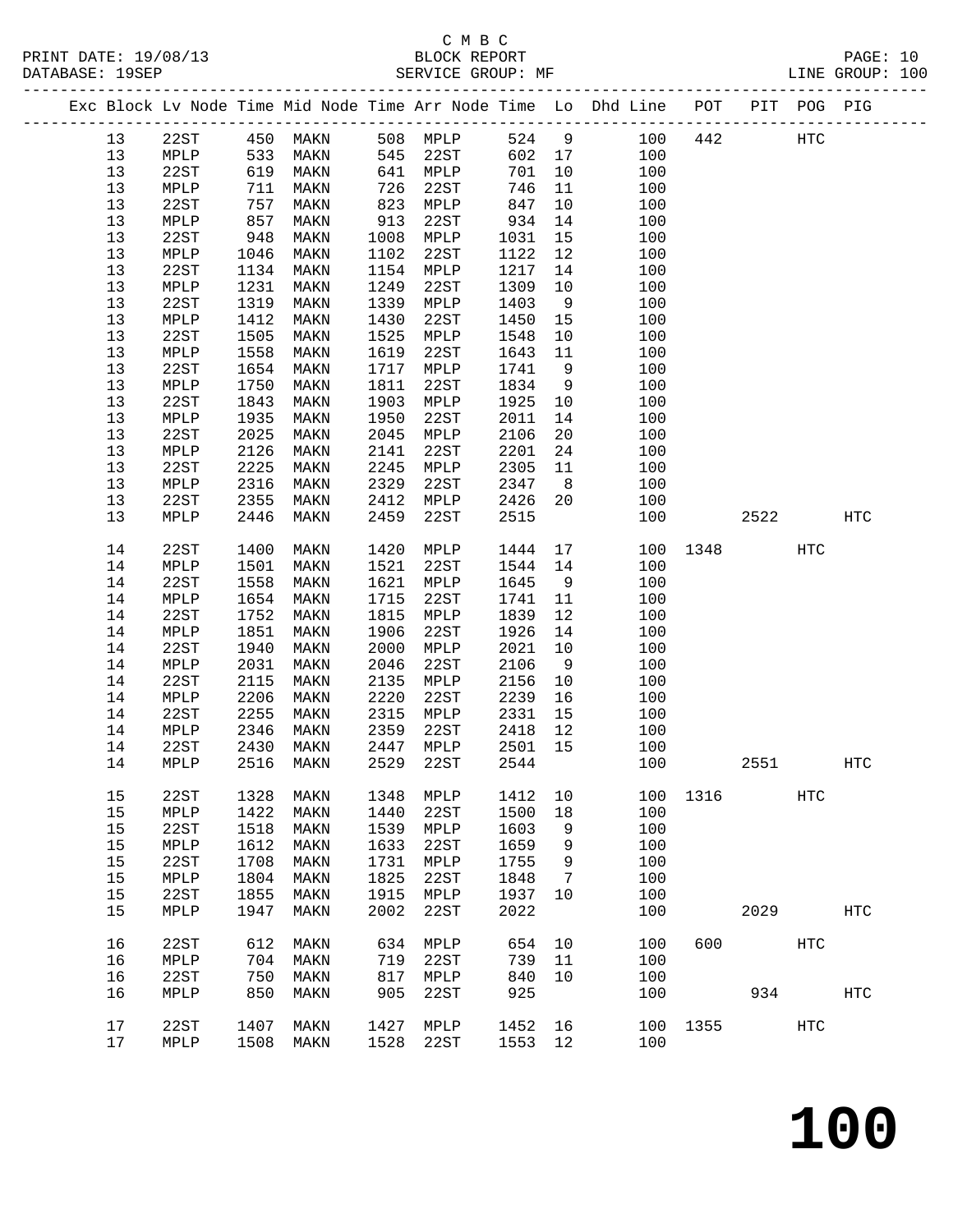### C M B C<br>BLOCK REPORT

PAGE: 11<br>LINE GROUP: 100

|  |    |      |      |      |      |      |      |                 | Exc Block Lv Node Time Mid Node Time Arr Node Time Lo Dhd Line | POT  | PIT  | POG PIG    |                   |
|--|----|------|------|------|------|------|------|-----------------|----------------------------------------------------------------|------|------|------------|-------------------|
|  | 17 | 22ST | 1605 | MAKN | 1628 | MPLP | 1652 | 9               | 100                                                            |      |      |            |                   |
|  | 17 | MPLP | 1701 | MAKN | 1722 | 22ST | 1746 |                 | 100                                                            |      | 1755 |            | $_{\mathrm{HTC}}$ |
|  |    |      |      |      |      |      |      |                 |                                                                |      |      |            |                   |
|  | 18 | 22ST | 541  | MAKN | 601  | MPLP | 619  | 10              | 100                                                            | 533  |      | <b>HTC</b> |                   |
|  | 18 | MPLP | 629  | MAKN | 644  | 22ST | 703  | 14              | 100                                                            |      |      |            |                   |
|  | 18 | 22ST | 717  | MAKN | 743  | MPLP | 805  | 8               | 100                                                            |      |      |            |                   |
|  | 18 | MPLP | 813  | MAKN | 829  | 22ST | 850  |                 | 100                                                            |      | 902  |            | <b>HTC</b>        |
|  | 19 | 22ST | 510  | MAKN | 530  | MPLP | 546  | 10 <sup>°</sup> | 100                                                            | 502  |      | <b>HTC</b> |                   |
|  | 19 | MPLP | 556  | MAKN | 609  | 22ST | 628  | 10              | 100                                                            |      |      |            |                   |
|  | 19 | 22ST | 638  | MAKN | 701  | MPLP | 723  | 8               | 100                                                            |      |      |            |                   |
|  | 19 | MPLP | 731  | MAKN | 747  | 22ST | 809  | 10              | 100                                                            |      |      |            |                   |
|  | 19 | 22ST | 819  | MAKN | 845  | MPLP | 909  | 11              | 100                                                            |      |      |            |                   |
|  | 19 | MPLP | 920  | MAKN | 935  | 22ST | 955  |                 | 100                                                            |      | 1004 |            | <b>HTC</b>        |
|  |    |      |      |      |      |      |      |                 |                                                                |      |      |            |                   |
|  | 20 | 22ST | 1457 | MAKN | 1517 | MPLP | 1540 | 9               | 100                                                            | 1441 |      | <b>HTC</b> |                   |
|  | 20 | MPLP | 1549 | MAKN | 1612 | 22ST | 1639 | 8               | 100                                                            |      |      |            |                   |
|  | 20 | 22ST | 1647 | MAKN | 1710 | MPLP | 1734 | 9               | 100                                                            |      |      |            |                   |
|  | 20 | MPLP | 1743 | MAKN | 1804 | 22ST | 1829 |                 | 100                                                            |      | 1838 |            | <b>HTC</b>        |
|  |    |      |      |      |      |      |      |                 |                                                                |      |      |            |                   |
|  | 21 | MAKN | 1422 | MAKN | 1422 | MPLP | 1448 | 7               | 100                                                            | 1402 |      | <b>HTC</b> |                   |
|  | 21 | MPLP | 1455 | MAKN | 1514 | 22ST | 1537 | 16              | 100                                                            |      |      |            |                   |
|  | 21 | 22ST | 1553 | MAKN | 1614 | MPLP | 1638 | - 9             | 100                                                            |      |      |            |                   |
|  | 21 | MPLP | 1647 | MAKN | 1708 | 22ST | 1732 | 11              | 100                                                            |      |      |            |                   |
|  | 21 | 22ST | 1743 | MAKN | 1806 | MPLP | 1830 | 14              | 100                                                            |      |      |            |                   |
|  | 21 | MPLP | 1844 | MAKN | 1903 | 22ST | 1925 |                 | 100                                                            |      | 1932 |            | <b>HTC</b>        |
|  | 22 | 22ST | 1532 | MAKN | 1553 | MPLP | 1617 | 9               | 100                                                            | 1516 |      | <b>HTC</b> |                   |
|  | 22 | MPLP | 1626 | MAKN | 1647 | 22ST | 1711 | 11              | 100                                                            |      |      |            |                   |
|  | 22 | 22ST | 1722 | MAKN | 1745 | MPLP | 1809 | 8               | 100                                                            |      |      |            |                   |
|  | 22 | MPLP | 1817 | MAKN | 1838 | 22ST | 1901 |                 | 100                                                            |      | 1908 |            | <b>HTC</b>        |
|  |    |      |      |      |      |      |      |                 |                                                                |      |      |            |                   |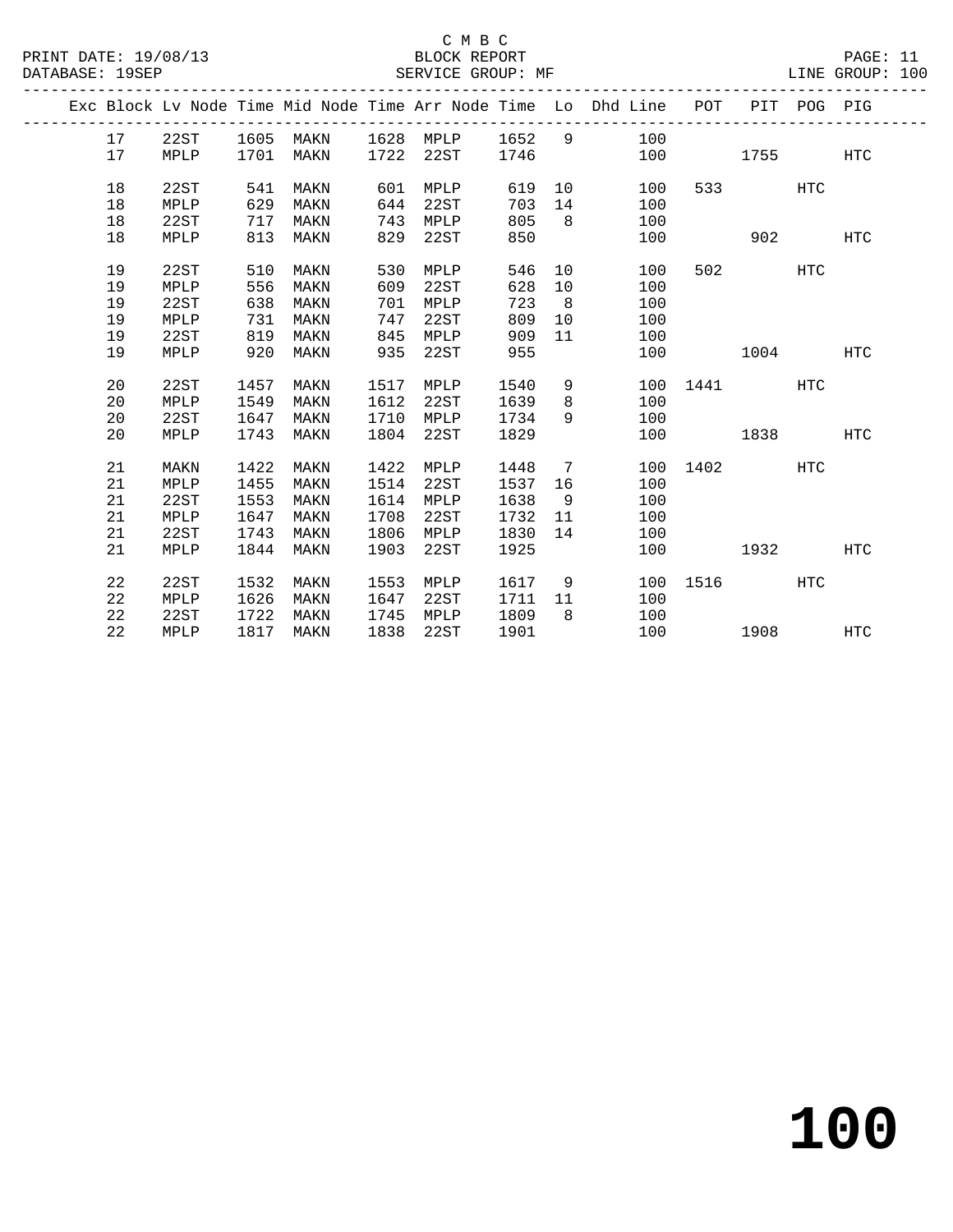|                             |                                                                                                                                                                                                              |                                                                                                                                                                             |                                                                                                                                                             |                                                                                                                                                                      |                                                                                                                                               |                                                                                                                                                                              | C M B C                                                                                                                                                     |                                                                                                                                                                                                                           |                                                                                                                                                                                                                                                                                                                                                                                                                                          |          |     |     |  |
|-----------------------------|--------------------------------------------------------------------------------------------------------------------------------------------------------------------------------------------------------------|-----------------------------------------------------------------------------------------------------------------------------------------------------------------------------|-------------------------------------------------------------------------------------------------------------------------------------------------------------|----------------------------------------------------------------------------------------------------------------------------------------------------------------------|-----------------------------------------------------------------------------------------------------------------------------------------------|------------------------------------------------------------------------------------------------------------------------------------------------------------------------------|-------------------------------------------------------------------------------------------------------------------------------------------------------------|---------------------------------------------------------------------------------------------------------------------------------------------------------------------------------------------------------------------------|------------------------------------------------------------------------------------------------------------------------------------------------------------------------------------------------------------------------------------------------------------------------------------------------------------------------------------------------------------------------------------------------------------------------------------------|----------|-----|-----|--|
| 22ST<br>EDST<br>FN37<br>HTC |                                                                                                                                                                                                              | 22 ST STN<br>EDMONDS STN<br>Hamilton Depot<br>LKST LAKE CITY STATION<br>MTST METROTOWN STATION                                                                              |                                                                                                                                                             | 22ST 22 ST STN<br>6&6S 6 AV & 6 ST<br>BCHL BURNABY CITY HALL<br>BW04 BRENTWOOD STN BAY4<br>CL-W CANADA WAY & LEDGER-WEST<br>NORTH FRASER WAY AT 3700 BLOCK           |                                                                                                                                               |                                                                                                                                                                              | HOLD<br>KEHA                                                                                                                                                |                                                                                                                                                                                                                           | $\begin{array}{lllll} 6\& 6\textnormal{N} & \qquad & 6\textnormal{A}\textnormal{V} \; \& \; 6\textnormal{S}\textnormal{T} \\ 6\& 6\textnormal{W} & \qquad & 6\textnormal{S}\textnormal{T} \; \& \; 6\textnormal{A}\textnormal{V} \end{array}$<br>BW02 BRENTWOOD STN BAY2<br>CL-E CANADA WAY & LEDGER-EAST<br>CWBT EB CANADA WAY FS BETA<br>FGLW NORTH FRASER WAY & GLENLY<br>NORTH FRASER WAY & GLENLYON WB<br>KENSINGTON & HAMMARSKJOLD |          |     |     |  |
|                             |                                                                                                                                                                                                              |                                                                                                                                                                             |                                                                                                                                                             |                                                                                                                                                                      |                                                                                                                                               |                                                                                                                                                                              |                                                                                                                                                             |                                                                                                                                                                                                                           | Exc Block Lv Node Time Mid Node Time Arr Node Time Lo Dhd Line POT PIT POG PIG                                                                                                                                                                                                                                                                                                                                                           |          |     |     |  |
|                             | $1 \quad$<br>$\mathbf 1$<br>$\mathbf{1}$<br>$\mathbf 1$<br>$\mathbf{1}$                                                                                                                                      | EDST<br>NWST<br>EDST<br>NWST                                                                                                                                                |                                                                                                                                                             | NWST 658 6&6N 706 EDST<br>857 CL-W                                                                                                                                   |                                                                                                                                               | 921 BW04                                                                                                                                                                     | 935                                                                                                                                                         |                                                                                                                                                                                                                           | 722 2 106 643 HTC<br>724 6&6S 738 NWST 746 11 106<br>757 6&6N 805 EDST 823 2 106<br>825 6&6S 840 NWST 848 9 106<br>123                                                                                                                                                                                                                                                                                                                   | 1007 100 |     | HTC |  |
|                             | $\sqrt{2}$<br>2<br>2<br>2<br>2<br>2<br>$\sqrt{2}$<br>2<br>$\sqrt{2}$<br>$\sqrt{2}$<br>2<br>$\overline{a}$<br>$\sqrt{2}$<br>$\sqrt{2}$<br>$\sqrt{2}$<br>2<br>2<br>$\overline{a}$<br>2<br>2<br>$\sqrt{2}$<br>2 | NWST<br>EDST<br>NWST<br>EDST<br>NWST<br>EDST<br>NWST<br><b>EDST</b><br>NWST<br>EDST<br>NWST<br>EDST<br>NWST<br>EDST<br>NWST<br>EDST<br>NWST<br>EDST<br>NWST<br>EDST<br>NWST | 533<br>556<br>628<br>651<br>720<br>747<br>821<br>850<br>928<br>1000<br>1038<br>1109<br>1148<br>1219<br>1258<br>1329<br>1408<br>1439<br>1514<br>1552<br>1632 | 6&6N<br>6&6S<br>6&6N<br>6&6S<br>6&6N<br>6&6S<br>6&6N<br>6&6S<br>6&6N<br>6&6S<br>6&6N<br>6&6S<br>6&6N<br>6&6S<br>6&6N<br>6&6S<br>6&6N<br>6&6S<br>6&6N<br>6&6S<br>6&6N | 540<br>606<br>635<br>728<br>830<br>905<br>937<br>1015<br>1048<br>1125<br>1158<br>1235<br>1308<br>1345<br>1418<br>1459<br>1526<br>1612<br>1645 | EDST<br>NWST<br>EDST<br>704 NWST<br>EDST<br>802 NWST<br>EDST<br>NWST<br>EDST<br>NWST<br>EDST<br>NWST<br>EDST<br>NWST<br>EDST<br>NWST<br>EDST<br>NWST<br>EDST<br>NWST<br>EDST | 554<br>612<br>649<br>711<br>745<br>810<br>848<br>913<br>956<br>1023<br>1105<br>1133<br>1215<br>1243<br>1325<br>1353<br>1435<br>1507<br>1544<br>1620<br>1703 | $\overline{a}$<br>9<br>$\overline{2}$<br>11<br>2<br>15<br>$\overline{4}$<br>15<br>4 <sup>1</sup><br>15<br>$\overline{4}$<br>15<br>$\overline{4}$<br>15<br>$\overline{4}$<br>$7\overline{ }$<br>8 <sup>8</sup><br>12<br>12 | 2 106<br>16<br>106<br>106<br>106<br>106<br>106<br>106<br>106<br>106<br>106<br>106<br>106<br>106<br>106<br>106<br>106<br>106<br>106<br>106<br>106<br>4<br>106<br>106                                                                                                                                                                                                                                                                      | 518 — 10 | HTC |     |  |
|                             | 2<br>$\overline{2}$                                                                                                                                                                                          | EDST<br>NWST<br>EDST                                                                                                                                                        | 1707<br>1747<br>1820                                                                                                                                        | 6&6S<br>6&6N<br>6&6S                                                                                                                                                 | 1727<br>1759                                                                                                                                  | NWST<br>EDST<br>1837 NWST                                                                                                                                                    | 1735<br>1816<br>1845                                                                                                                                        | $\overline{4}$                                                                                                                                                                                                            | 106<br>106                                                                                                                                                                                                                                                                                                                                                                                                                               | 1859 188 |     | HTC |  |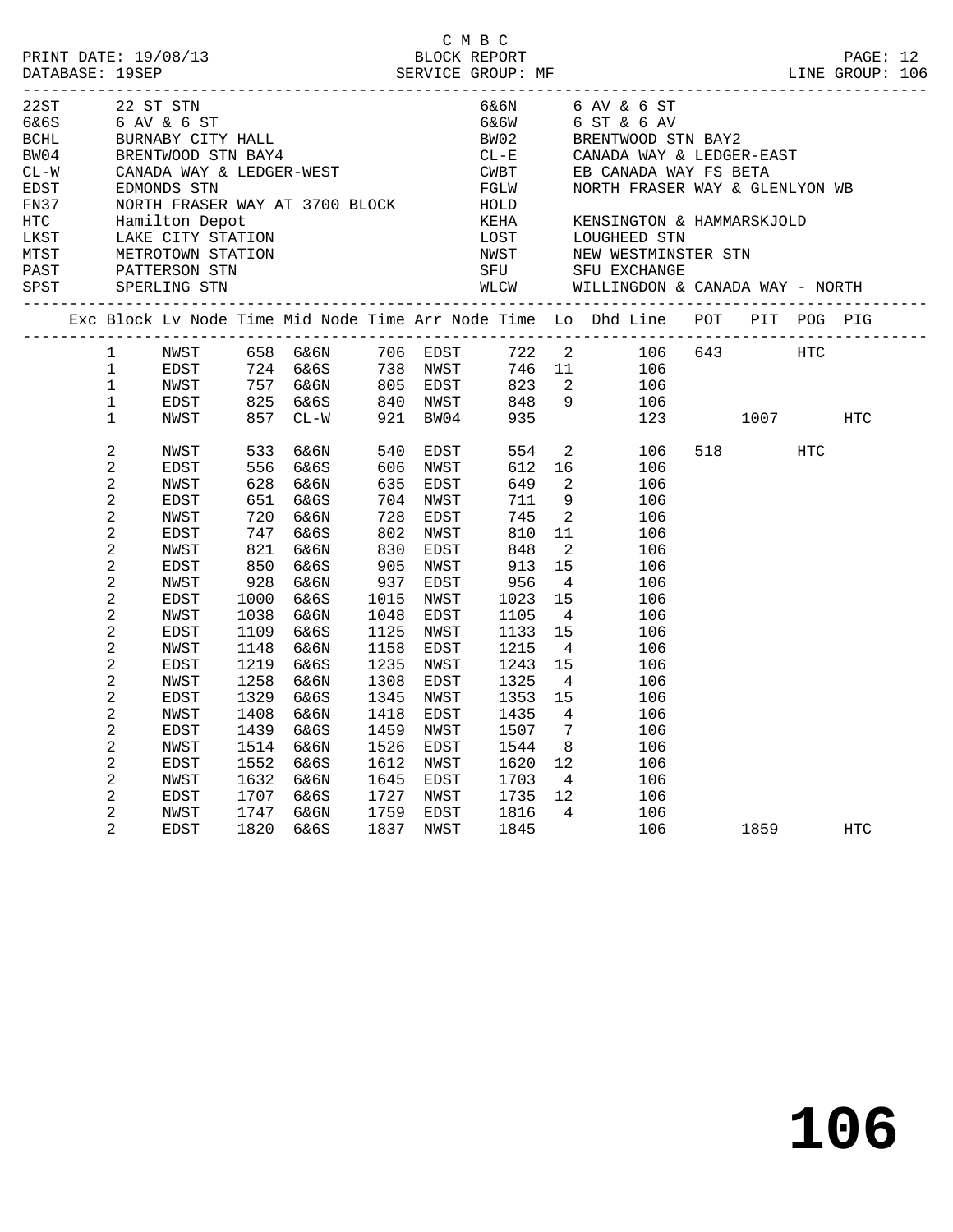# C M B C<br>BLOCK REPORT

PAGE: 13<br>LINE GROUP: 106

**106**

|  |   |      |      |      |      |      |      |                | Exc Block Lv Node Time Mid Node Time Arr Node Time Lo Dhd Line | POT | PIT  | POG PIG |            |
|--|---|------|------|------|------|------|------|----------------|----------------------------------------------------------------|-----|------|---------|------------|
|  | 3 | NWST | 608  | 6&6N | 615  | EDST | 629  | 2              | 106                                                            | 553 |      | HTC     |            |
|  | 3 | EDST | 631  | 6&6S | 643  | NWST | 650  | 15             | 106                                                            |     |      |         |            |
|  | 3 | NWST | 705  | 6&6N | 713  | EDST | 729  | 2              | 106                                                            |     |      |         |            |
|  | 3 | EDST | 731  | 6&6S | 745  | NWST | 753  | 12             | 106                                                            |     |      |         |            |
|  | 3 | NWST | 805  | 6&6N | 814  | EDST | 832  | 2              | 106                                                            |     |      |         |            |
|  | 3 | EDST | 834  | 6&6S | 849  | NWST | 857  | 5              | 106                                                            |     |      |         |            |
|  | 3 | NWST | 902  | 6&6N | 911  | EDST | 929  | 4              | 106                                                            |     |      |         |            |
|  | 3 | EDST | 933  | 6&6S | 948  | NWST | 956  | 12             | 106                                                            |     |      |         |            |
|  | 3 | NWST | 1008 | 6&6N | 1018 | EDST | 1035 | $\overline{4}$ | 106                                                            |     |      |         |            |
|  | 3 | EDST | 1039 | 6&6S | 1054 | NWST | 1102 | 16             | 106                                                            |     |      |         |            |
|  | 3 | NWST | 1118 | 6&6N | 1128 | EDST | 1145 | $\overline{4}$ | 106                                                            |     |      |         |            |
|  | 3 | EDST | 1149 | 6&6S | 1205 | NWST | 1213 | 15             | 106                                                            |     |      |         |            |
|  | 3 | NWST | 1228 | 6&6N | 1238 | EDST | 1255 | $\overline{4}$ | 106                                                            |     |      |         |            |
|  | 3 | EDST | 1259 | 6&6S | 1315 | NWST | 1323 | 15             | 106                                                            |     |      |         |            |
|  | 3 | NWST | 1338 | 6&6N | 1348 | EDST | 1405 | 4              | 106                                                            |     |      |         |            |
|  | 3 | EDST | 1409 | 6&6S | 1428 | NWST | 1436 | 12             | 106                                                            |     |      |         |            |
|  | 3 | NWST | 1448 | 6&6N | 1458 | EDST | 1518 | 4              | 106                                                            |     |      |         |            |
|  | 3 | EDST | 1522 | 6&6S | 1542 | NWST | 1550 | 12             | 106                                                            |     |      |         |            |
|  | 3 | NWST | 1602 | 6&6N | 1615 | EDST | 1633 | $\overline{4}$ | 106                                                            |     |      |         |            |
|  | 3 | EDST | 1637 | 6&6S | 1657 | NWST | 1705 | 12             | 106                                                            |     |      |         |            |
|  | 3 | NWST | 1717 | 6&6N | 1730 | EDST | 1748 | 4              | 106                                                            |     |      |         |            |
|  | 3 | EDST | 1752 | 6&6S | 1810 | NWST | 1818 |                | 106                                                            |     | 1832 |         | <b>HTC</b> |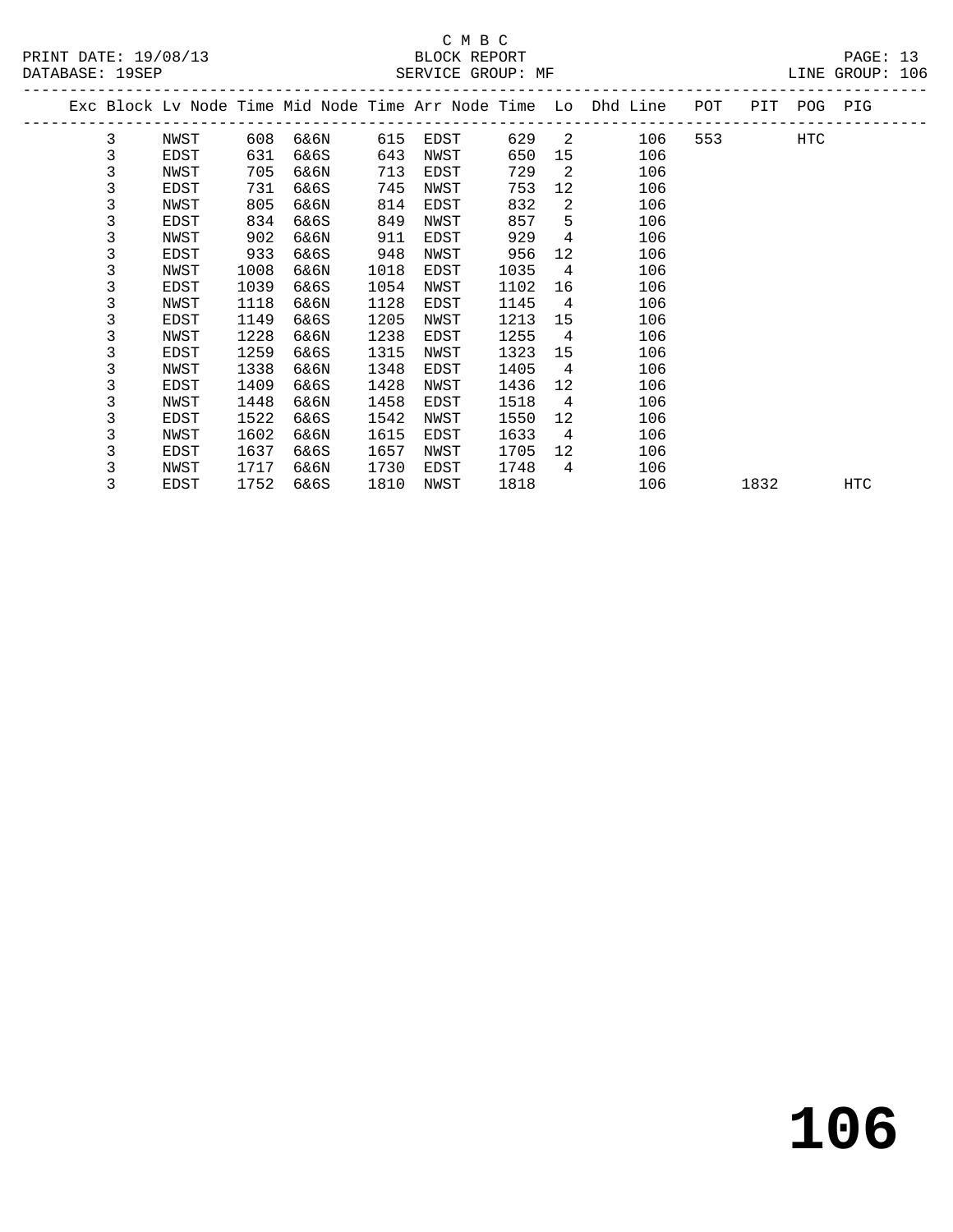|  |                |                     |              |              |              |              |              |                         | Exc Block Lv Node Time Mid Node Time Arr Node Time Lo Dhd Line POT |     |      | PIT POG PIG |            |
|--|----------------|---------------------|--------------|--------------|--------------|--------------|--------------|-------------------------|--------------------------------------------------------------------|-----|------|-------------|------------|
|  | 4              | NWST                |              | 618 6&6N     |              | 625 EDST     | 639          | $\overline{\mathbf{2}}$ | 106                                                                | 603 |      | HTC         |            |
|  | $\overline{4}$ | EDST                | $-41$<br>641 | 6&6S         | 653          | NWST         | 700          | 13                      | 106                                                                |     |      |             |            |
|  | $\overline{4}$ | NWST                | 713          | 6&6N         | 721          | EDST         | 737          | $\overline{2}$          | 106                                                                |     |      |             |            |
|  | 4              | EDST                | 739          | 6&6S         | 753          | NWST         | 801          | 11                      | 106                                                                |     |      |             |            |
|  | 4              | <b>NWST</b>         | 812          | 6&6N         | 821          | EDST         | 839          | $\overline{2}$          | 106                                                                |     |      |             |            |
|  | 4              | EDST                | 841          | 6&6S         | 856          | NWST         | 904          | 14                      | 106                                                                |     |      |             |            |
|  | 4              | NWST                | 918          | 6&6N         | 927          | EDST         | 946          | $\overline{4}$          | 106                                                                |     |      |             |            |
|  | 4              | EDST                | 950          | 6&6S         | 1005         | NWST         | 1013         | 15                      | 106                                                                |     |      |             |            |
|  | 4              | NWST                | 1028         | 6&6N         | 1038         | EDST         | 1055         | $\overline{4}$          | 106                                                                |     |      |             |            |
|  | 4              | EDST                | 1059         | 6&6S         | 1114         | NWST         | 1122         | 16                      | 106                                                                |     |      |             |            |
|  | 4              | NWST                | 1138         | 6&6N         | 1148         | EDST         | 1205         | $\overline{4}$          | 106                                                                |     |      |             |            |
|  | 4              | EDST                | 1209         | 6&6S         | 1225         | NWST         | 1233         | 15                      | 106                                                                |     |      |             |            |
|  | $\,4$          | NWST                | 1248         | 6&6N         | 1258         | EDST         | 1315         | $\overline{4}$          | 106                                                                |     |      |             |            |
|  | 4              | EDST                | 1319         | 6&6S         | 1335         | NWST         | 1343         | 15                      | 106                                                                |     |      |             |            |
|  | 4              | NWST                | 1358         | 6&6N         | 1408         | EDST         | 1425         | $\overline{4}$          | 106                                                                |     |      |             |            |
|  | 4              | EDST                | 1429         | 6&6S         | 1448         | NWST         | 1456         | 11                      | 106                                                                |     |      |             |            |
|  | 4              | <b>NWST</b>         | 1507         | 6&6N         | 1519         | EDST         | 1537         | $\overline{7}$          | 106                                                                |     |      |             |            |
|  | 4              | EDST                | 1544         | 6&6S         | 1604         | NWST         | 1612         | 13                      | 106                                                                |     |      |             |            |
|  | 4              | NWST                | 1625         | 6&6N         | 1638         | EDST         | 1656         | $\overline{4}$          | 106                                                                |     |      |             |            |
|  | 4              | EDST                | 1700         | 6&6S         | 1720         | NWST         | 1728         | 11                      | 106                                                                |     |      |             |            |
|  | 4              | <b>NWST</b>         | 1739         | 6&6N         | 1751         | EDST         | 1808         | $\overline{4}$          | 106                                                                |     |      |             |            |
|  | 4              | EDST                | 1812         | 6&6S         | 1829         | NWST         | 1837         | 12                      | 106                                                                |     |      |             |            |
|  | 4              | NWST                | 1849         | 6&6N         | 1858         | EDST         | 1914         | 4                       | 106                                                                |     |      |             |            |
|  | 4              | EDST                | 1918         | 6&6S         | 1933         | NWST         | 1941         | $\,8\,$                 | 106                                                                |     |      |             |            |
|  | 4              | NWST                | 1949         | 6&6N         | 1958         | EDST         | 2012         | $\overline{2}$          | 106                                                                |     |      |             |            |
|  | 4              | EDST                | 2014         | 6&6S         | 2029         | NWST         | 2036         | 13                      | 106                                                                |     |      |             |            |
|  | 4              | NWST                | 2049         | 6&6N         | 2057         | EDST         | 2111         | $\overline{2}$          | 106                                                                |     |      |             |            |
|  | 4<br>4         | EDST<br><b>NWST</b> | 2113<br>2149 | 6&6S<br>6&6N | 2128<br>2157 | NWST<br>EDST | 2135<br>2211 | 14<br>2                 | 106<br>106                                                         |     |      |             |            |
|  | 4              | <b>EDST</b>         | 2213         | 6&6S         | 2226         | NWST         | 2232         | 17                      | 106                                                                |     |      |             |            |
|  | 4              | <b>NWST</b>         | 2249         | 6&6N         | 2256         | EDST         | 2308         | 2                       | 106                                                                |     |      |             |            |
|  | 4              | EDST                | 2310         | 6&6S         | 2322         | NWST         | 2328         | 19                      | 106                                                                |     |      |             |            |
|  | 4              | NWST                | 2347         | 6&6N         | 2353         | EDST         | 2405         | 2                       | 106                                                                |     |      |             |            |
|  | 4              | EDST                | 2407         | 6&6S         | 2418         | NWST         | 2424         | 23                      | 106                                                                |     |      |             |            |
|  | 4              | NWST                | 2447         | 6&6N         | 2453         | EDST         | 2505         | 2                       | 106                                                                |     |      |             |            |
|  | 4              | EDST                | 2507         | 6&6S         | 2518         | NWST         | 2524         | 29                      | 106                                                                |     |      |             |            |
|  | 4              | NWST                | 2553         | 6&6N         | 2559         | EDST         | 2610         | 2                       | 106                                                                |     |      |             |            |
|  | 4              | EDST                | 2612         | 6&6S         | 2623         | NWST         | 2629         |                         | 106                                                                |     | 2641 |             | <b>HTC</b> |
|  |                |                     |              |              |              |              |              |                         |                                                                    |     |      |             |            |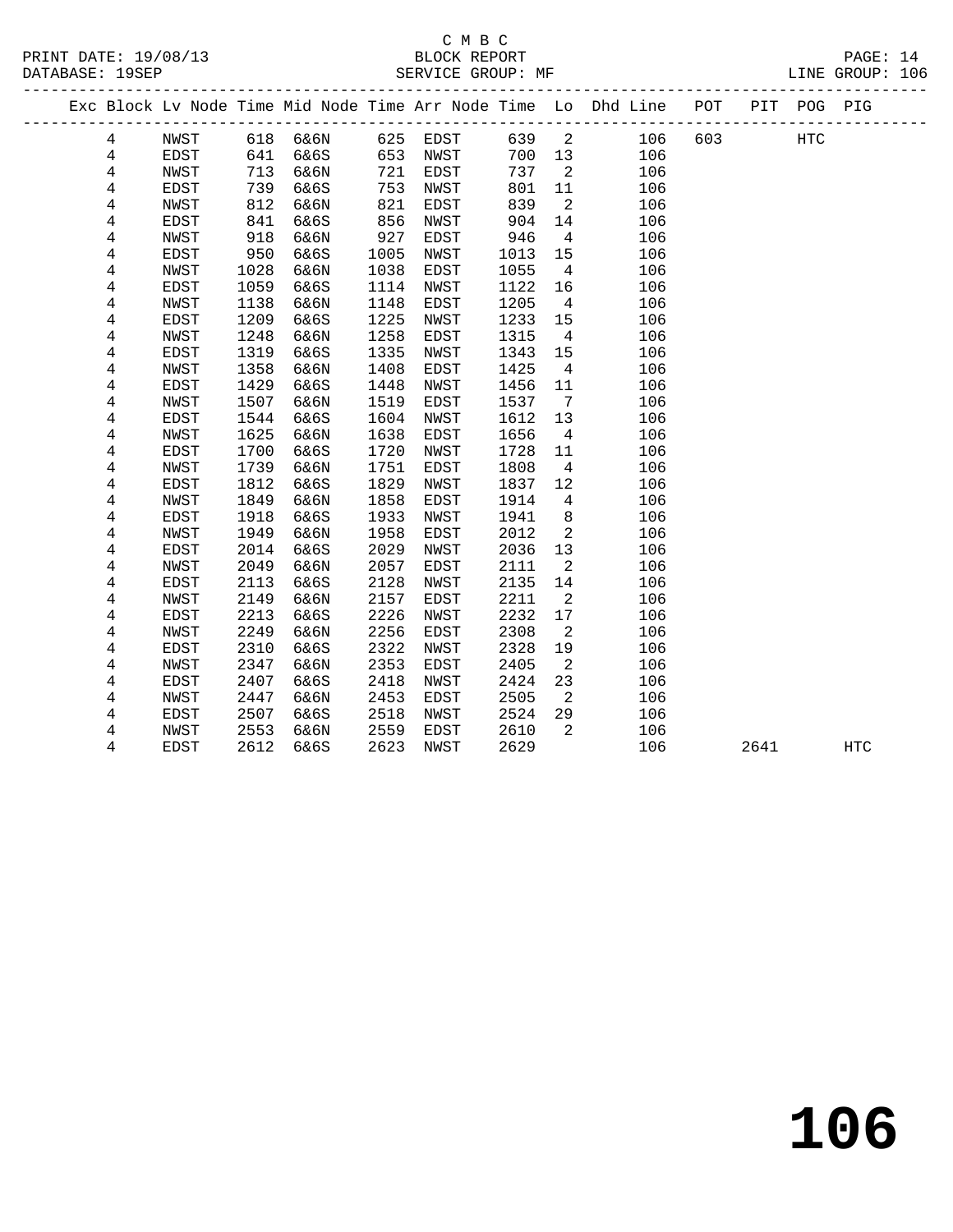# C M B C

DATABASE: 19SEP SERVICE GROUP: MF LINE GROUP: 106 ------------------------------------------------------------------------------------------------- Exc Block Lv Node Time Mid Node Time Arr Node Time Lo Dhd Line POT PIT POG PIG ------------------------------------------------------------------------------------------------- 5 NWST 638 6&6N 645 EDST 659 2 106 623 HTC<br>
5 EDST 701 6&6S 714 NWST 721 14 106<br>
5 NWST 735 6&6N 743 EDST 801 2 106<br>
5 EDST 803 6&6S 818 NWST 826 12 106<br>
5 NWST 838 6&6N 847 EDST 905 2 106<br>
5 EDST 907 6&6S 922 NWST 936 18 5 EDST 701 6&6S 714 NWST 721 14 106 5 NWST 735 6&6N 743 EDST 801 2 106 5 EDST 803 6&6S 818 NWST 826 12 106 5 NWST 838 6&6N 847 EDST 905 2 106 5 EDST 907 6&6S 922 NWST 930 18 106 5 NWST 948 6&6N 958 EDST 1016 4 106 5 EDST 1020 6&6S 1035 NWST 1043 15 106 5 NWST 1058 6&6N 1108 EDST 1125 4 106 5 EDST 1129 6&6S 1145 NWST 1153 15 106 5 NWST 1208 6&6N 1218 EDST 1235 4 106 5 EDST 1239 6&6S 1255 NWST 1303 15 106 5 NWST 1318 6&6N 1328 EDST 1345 4 106 5 EDST 1349 6&6S 1405 NWST 1413 15 106 5 NWST 1428 6&6N 1438 EDST 1455 4 106 5 EDST 1459 6&6S 1519 NWST 1527 12 106 5 NWST 1539 6&6N 1551 EDST 1609 5 106 5 EDST 1614 6&6S 1634 NWST 1642 13 106 5 NWST 1655 6&6N 1708 EDST 1726 4 106 5 EDST 1730 6&6S 1750 NWST 1759 8 106 5 NWST 1807 6&6N 1819 EDST 1836 4 106 5 EDST 1840 6&6S 1856 NWST 1904 106 1916 HTC 6 BW04 436 CL-E 445 NWST 500 4 123 401 HTC 6 NWST 504 6&6N 511 EDST 525 2 106 6 EDST 527 6&6S 537 NWST 543 15 106 6 NWST 558 6&6N 605 EDST 619 4 106 6 EDST 623 6&6S 634 NWST 641 7 106 6 NWST 648 6&6N 656 EDST 712 2 106 6 EDST 714 6&6S 727 NWST 734 15 106 6 NWST 749 6&6N 757 EDST 815 2 106 6 EDST 817 6&6S 832 NWST 840 14 106 6 NWST 854 6&6N 903 EDST 921 2 106 6 EDST 923 6&6S 938 NWST 946 12 106 6 NWST 958 6&6N 1008 EDST 1026 4 106 6 EDST 1030 6&6S 1045 NWST 1053 15 106 6 NWST 1108 6&6N 1118 EDST 1135 4 106<br>6 EDST 1139 6&6S 1155 NWST 1203 15 106<br>6 NWST 1218 6&6N 1228 EDST 1245 4 106<br>6 EDST 1249 6&6S 1305 NWST 1313 15 106

 6 EDST 1139 6&6S 1155 NWST 1203 15 106 6 NWST 1218 6&6N 1228 EDST 1245 4 106 6 EDST 1249 6&6S 1305 NWST 1313 15 106 6 NWST 1328 6&6N 1338 EDST 1355 4 106 6 EDST 1359 6&6S 1415 NWST 1423 15 106 6 NWST 1438 6&6N 1448 EDST 1505 5 106 6 EDST 1510 6&6S 1530 NWST 1538 10 106 6 NWST 1548 6&6N 1600 EDST 1618 4 106 6 EDST 1622 6&6S 1642 NWST 1650 12 106 6 NWST 1702 6&6N 1715 EDST 1733 4 106

6 EDST 1737 6&6S 1757 NWST 1806 106 1820 HTC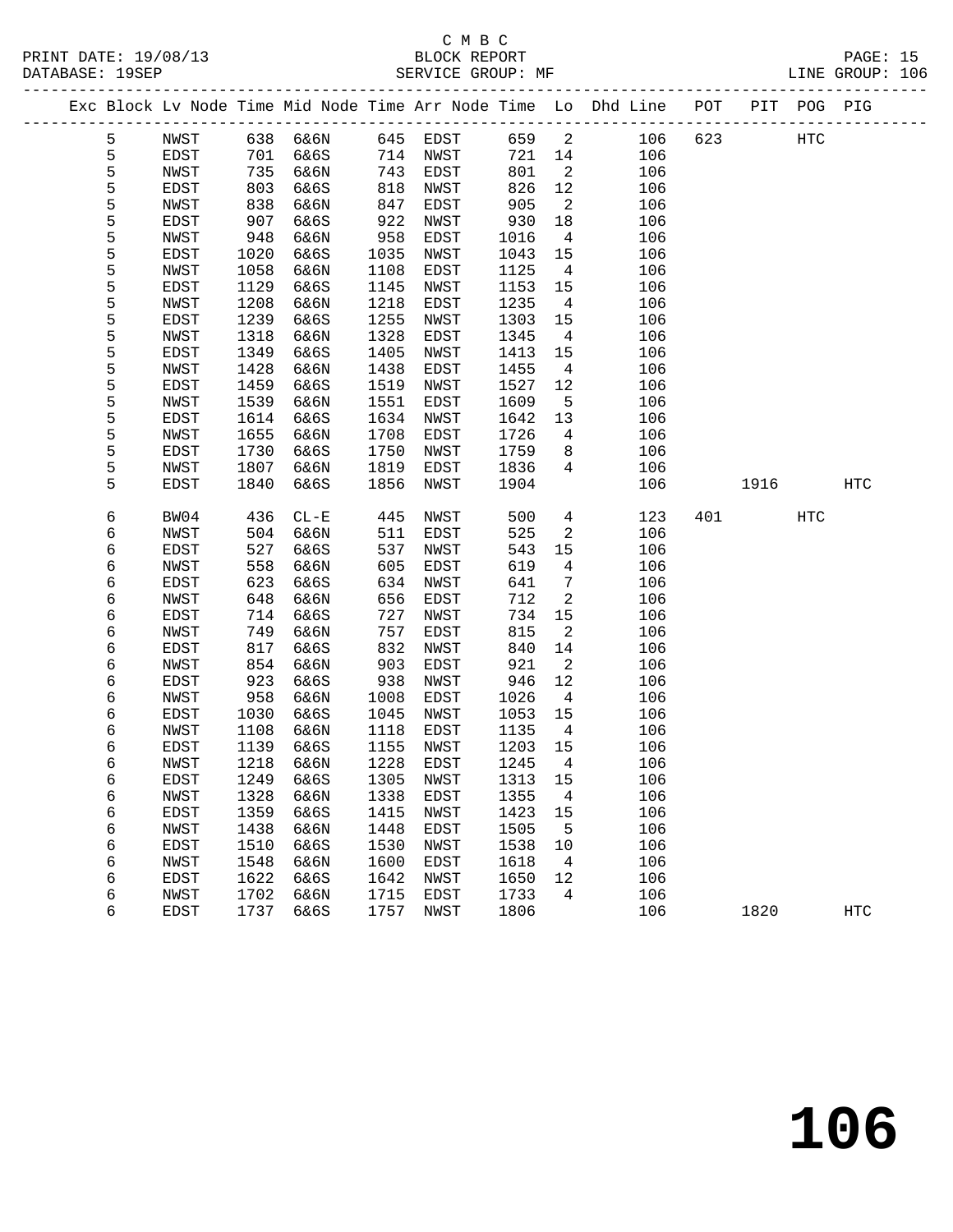# C M B C

| PRINT DATE: 19/08/13<br>DATABASE: 19SEP |      |                       |              | BLOCK REPORT<br>SERVICE GROUP: MF                                              |              |              |              |                          |                |            |      |         |            | PAGE: 16<br>LINE GROUP: 106 |  |
|-----------------------------------------|------|-----------------------|--------------|--------------------------------------------------------------------------------|--------------|--------------|--------------|--------------------------|----------------|------------|------|---------|------------|-----------------------------|--|
|                                         |      |                       |              | Exc Block Lv Node Time Mid Node Time Arr Node Time Lo Dhd Line POT PIT POG PIG |              |              |              |                          |                |            |      |         |            |                             |  |
| $7\phantom{.}$                          |      | NWST                  |              | 1522 6&6N 1534 EDST 1552 8 106 1505 HTC                                        |              |              |              |                          |                |            |      |         |            |                             |  |
| 7                                       |      | EDST                  | 1600         | 6&6S                                                                           |              | 1620 NWST    | 1628 12      |                          |                | 106        |      |         |            |                             |  |
| 7                                       |      | NWST                  | 1640         | 6&6N                                                                           | 1653         | EDST         | 1711         | $\overline{4}$           |                | 106        |      |         |            |                             |  |
| 7                                       |      | EDST                  | 1715         | 6&6S                                                                           | 1735         | NWST         | 1743 12      |                          |                | 106        |      |         |            |                             |  |
| 7                                       |      | NWST                  | 1755         | 6&6N                                                                           | 1807         | EDST         | 1824         | $\overline{4}$           |                | 106        |      |         |            |                             |  |
| 7                                       |      | EDST                  | 1828         | 6&6S                                                                           | 1845         | NWST         | 1853         | 11                       |                | 106        |      |         |            |                             |  |
| 7                                       |      | NWST                  | 1904         | 6&6N                                                                           | 1913         | EDST         | 1928         | $\overline{4}$           |                | 106        |      |         |            |                             |  |
| 7                                       |      | EDST                  | 1932         | 6&6S                                                                           | 1947         | NWST         | 1955         | 9                        |                | 106        |      |         |            |                             |  |
| 7                                       |      | NWST                  | 2004         | 6&6N                                                                           | 2012         | EDST         | 2026         | $\overline{\phantom{a}}$ |                | 106        |      |         |            |                             |  |
| 7                                       |      | EDST                  | 2028         | 6&6S                                                                           | 2043         | NWST         | 2050         | 14                       |                | 106        |      |         |            |                             |  |
| 7                                       |      | NWST                  | 2104         | 6&6N                                                                           | 2112         | EDST         | 2126         | $\overline{\phantom{a}}$ |                | 106        |      |         |            |                             |  |
| 7                                       |      | EDST                  | 2128         | 6&6S                                                                           | 2143         | NWST         | 2150         | 10                       |                | 106        |      |         |            |                             |  |
| 7                                       |      | NWST                  | 2200         | 6&6N                                                                           | 2207         | EDST         | 2221         | $\overline{4}$           |                | 106        |      |         |            |                             |  |
| 7                                       |      | EDST                  | 2225         | 6&6S                                                                           | 2238         | NWST         | 2244         | 6                        |                | 10 106     |      |         |            |                             |  |
| 7                                       |      | 22ST                  | 2300         | 6&6N                                                                           | 2309         | LOST         | 2329         | 21                       |                | 101        |      |         |            |                             |  |
| 7                                       |      | LOST                  | 2350         | HOLD                                                                           | 2416         | BW02         | 2421         | 9                        |                | 136        |      |         |            |                             |  |
| 7                                       |      | BW02                  | 2430         | SPST                                                                           | 2450         | LKST         | 2459         |                          |                | 134        |      |         | 2526       | HTC                         |  |
| 8                                       |      | NWST                  | 742          | 6&6N                                                                           | 750          | EDST         | 808          |                          | $\overline{2}$ | 106        |      | 725 HTC |            |                             |  |
| 8                                       |      | EDST                  | 810          | 6&6S                                                                           | 825          | NWST         | 833          | 13                       |                | 106        |      |         |            |                             |  |
| 8                                       |      | NWST                  | 846          | 6&6N                                                                           | 855          | EDST         | 913          | $\overline{2}$           |                | 106        |      |         |            |                             |  |
| 8                                       |      | EDST                  | 915          | 6&6S                                                                           | 930          | NWST         | 938          |                          |                | 106        |      | 952     |            | <b>HTC</b>                  |  |
| SD 9                                    |      | KEHA                  | 1514         |                                                                                |              | LKST         | 1531         | 1                        | 25             | 134        | 1429 |         | <b>HTC</b> |                             |  |
| SD <sub>9</sub>                         |      | NWST                  | 1557         | 6&6N                                                                           | 1609         | EDST         | 1627         | $\overline{a}$           |                | 106        |      |         |            |                             |  |
| #SD 9                                   |      | NWST                  | 1557         | 6&6N                                                                           | 1609         | EDST         | 1627         | $\overline{a}$           |                | 106        | 1540 |         | HTC        |                             |  |
| 9                                       |      | EDST                  | 1629         | 6&6S                                                                           | 1649         | NWST         | 1657         | 12                       |                | 106        |      |         |            |                             |  |
| 9                                       |      | NWST                  | 1709         | 6&6N                                                                           | 1722         | EDST         | 1740         | $4\overline{4}$          |                | 106        |      |         |            |                             |  |
| 9                                       |      | EDST                  | 1744         | 6&6S                                                                           | 1804         | NWST         | 1813         | 6                        |                | 106        |      |         |            |                             |  |
| 9                                       |      | NWST                  | 1819         | 6&6N                                                                           | 1829         | EDST         | 1846         | $\overline{4}$           |                | 106        |      |         |            |                             |  |
| 9                                       |      | EDST                  | 1850         | 6&6S                                                                           | 1906         | NWST         | 1914         | 5 <sup>5</sup>           |                | 106        |      |         |            |                             |  |
| 9                                       |      | NWST                  | 1919         | 6&6N                                                                           | 1928         | EDST         | 1943         | $\overline{4}$           |                | 106        |      |         |            |                             |  |
| 9                                       |      | EDST                  | 1947         | 6&6S                                                                           | 2002         | NWST         | 2010         | 9                        |                | 106        |      |         |            |                             |  |
| 9                                       |      | NWST                  | 2019         | 6&6N                                                                           | 2027         | EDST         | 2041         | $\overline{2}$           |                | 106        |      |         |            |                             |  |
| 9                                       |      | EDST                  | 2043         | 6&6S                                                                           | 2058         | NWST         | 2105         | 14                       |                | 106        |      |         |            |                             |  |
| 9<br>9                                  |      | NWST<br>EDST          | 2119<br>2143 | 6&6N<br>6&6S                                                                   | 2127<br>2158 | EDST<br>NWST | 2141<br>2205 | $\overline{2}$<br>14     |                | 106<br>106 |      |         |            |                             |  |
| 9                                       |      | NWST                  |              | 2219 6&6N 2226 EDST                                                            |              |              | 2238 2       |                          |                | 106        |      |         |            |                             |  |
| 9                                       |      | EDST                  | 2240         | 6&6S                                                                           | 2253         | NWST         | 2259         | 20                       |                | 106        |      |         |            |                             |  |
| 9                                       |      | <b>NWST</b>           | 2319         | 6&6N                                                                           | 2325         | EDST         | 2337         | 2                        |                | 106        |      |         |            |                             |  |
| 9                                       |      | EDST                  | 2339         | 6&6S                                                                           | 2351         | NWST         | 2357         | 20                       |                | 106        |      |         |            |                             |  |
| 9                                       |      | NWST                  | 2417         | 6&6N                                                                           | 2423         | EDST         | 2435         | 2                        |                | 106        |      |         |            |                             |  |
| 9                                       |      | EDST                  | 2437         | 6&6S                                                                           | 2448         | NWST         | 2454         | 25                       |                | 106        |      |         |            |                             |  |
| 9                                       |      | NWST                  | 2519         | 6&6N                                                                           | 2525         | <b>EDST</b>  | 2536         | 2                        |                | 106        |      |         |            |                             |  |
| 9                                       |      | EDST                  | 2538         | 6&6S                                                                           | 2549         | NWST         | 2555         |                          |                | 106        |      | 2607    |            | <b>HTC</b>                  |  |
| SD 10                                   |      | $\operatorname{BCHL}$ | 1509         |                                                                                |              | EDST         | 1528         | 9                        |                | 133        | 1434 |         | <b>HTC</b> |                             |  |
| SD 10                                   |      | EDST                  | 1537         | 6&6S                                                                           | 1557         | NWST         | 1605         | 12                       |                | 106        |      |         |            |                             |  |
| #SD 10                                  |      | EDST                  | 1537         | 6&6S                                                                           | 1557         | NWST         | 1605         | 12                       |                | 106        | 1517 |         | <b>HTC</b> |                             |  |
|                                         | 10   | NWST                  | 1617         | 6&6N                                                                           | 1630         | EDST         | 1648         | 4                        |                | 106        |      |         |            |                             |  |
|                                         | 10   | EDST                  | 1652         | 6&6S                                                                           | 1712         | NWST         | 1720         | 12                       |                | 106        |      |         |            |                             |  |
|                                         | $10$ | NWST                  | 1732         | 6&6N                                                                           | 1744         | EDST         | 1801         | $\overline{4}$           |                | 106        |      |         |            |                             |  |
|                                         | 10   | EDST                  | 1805         | 6&6S                                                                           | 1822         | NWST         | 1830         |                          |                | 106        |      | 1844    |            | HTC                         |  |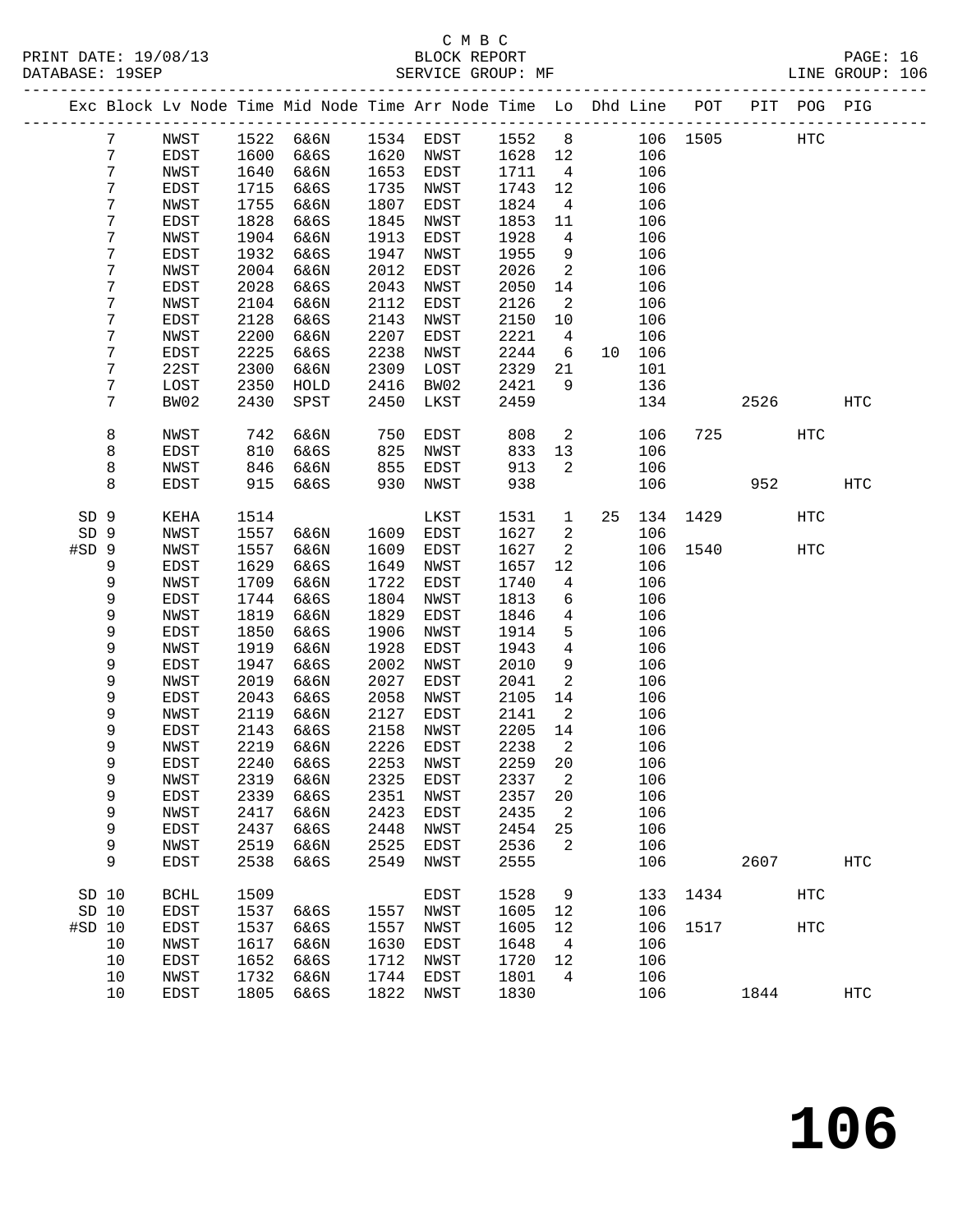# C M B C<br>BLOCK REPORT

|  |        |             |      |                   |      |                      |      |                          | Exc Block Lv Node Time Mid Node Time Arr Node Time Lo Dhd Line POT PIT POG PIG |     |      |     |            |
|--|--------|-------------|------|-------------------|------|----------------------|------|--------------------------|--------------------------------------------------------------------------------|-----|------|-----|------------|
|  | 11     | NWST        |      | 728 6&6N 736 EDST |      |                      | 753  | $\overline{\mathbf{c}}$  | 106                                                                            | 711 |      | HTC |            |
|  | 11     | EDST        |      | 755 6&6S          |      |                      | 818  | 11                       | 106                                                                            |     |      |     |            |
|  | 11     | NWST        | 829  | 6&6N              |      | 810 NWST<br>838 EDST | 856  | $\overline{\phantom{a}}$ | 106                                                                            |     |      |     |            |
|  | $11\,$ | EDST        | 858  | 6&6S              | 913  | NWST                 | 921  | 17                       | 106                                                                            |     |      |     |            |
|  | 11     | NWST        | 938  | 6&6N              | 947  | EDST                 | 1006 | $\overline{4}$           | 106                                                                            |     |      |     |            |
|  | 11     | EDST        | 1010 | 6&6S              | 1025 | NWST                 | 1033 | 15                       | 106                                                                            |     |      |     |            |
|  | 11     | NWST        | 1048 | 6&6N              | 1058 | EDST                 | 1115 | $\overline{4}$           | 106                                                                            |     |      |     |            |
|  | 11     | EDST        | 1119 | 6&6S              | 1135 | NWST                 | 1143 | 15                       | 106                                                                            |     |      |     |            |
|  | 11     | NWST        | 1158 | 6&6N              | 1208 | EDST                 | 1225 | $\overline{4}$           | 106                                                                            |     |      |     |            |
|  | 11     | EDST        | 1229 | 6&6S              | 1245 | NWST                 | 1253 | 15                       | 106                                                                            |     |      |     |            |
|  | 11     | NWST        | 1308 | 6&6N              | 1318 | EDST                 | 1335 | $\overline{4}$           | 106                                                                            |     |      |     |            |
|  | $11\,$ | EDST        | 1339 | 6&6S              | 1355 | NWST                 | 1403 | 15                       | 106                                                                            |     |      |     |            |
|  | $11\,$ | NWST        | 1418 | 6&6N              | 1428 | EDST                 | 1445 | $\overline{4}$           | 106                                                                            |     |      |     |            |
|  | $11\,$ | EDST        | 1449 | 6&6S              | 1509 | NWST                 | 1517 | 12                       | 106                                                                            |     |      |     |            |
|  | $11\,$ | NWST        | 1529 | 6&6N              | 1541 | EDST                 | 1559 | 8 <sup>8</sup>           | 106                                                                            |     |      |     |            |
|  | 11     | EDST        | 1607 | 6&6S              | 1627 | NWST                 | 1635 | 12                       | 106                                                                            |     |      |     |            |
|  | 11     | NWST        | 1647 | 6&6N              | 1700 | EDST                 | 1718 | $\overline{4}$           | 106                                                                            |     |      |     |            |
|  | 11     | EDST        | 1722 | 6&6S              | 1742 | NWST                 | 1750 |                          | 106                                                                            |     | 1804 |     | <b>HTC</b> |
|  | $12$   | MTST        | 531  |                   |      | EDST                 | 545  | $\overline{4}$           | 119                                                                            | 506 |      | HTC |            |
|  | $12$   | <b>EDST</b> | 549  |                   |      | MTST                 | 607  | 9                        | 119                                                                            |     |      |     |            |
|  | $12$   | MTST        | 616  |                   |      | EDST                 | 630  | $\overline{2}$           | 119                                                                            |     |      |     |            |
|  | $12$   | <b>EDST</b> | 632  |                   |      | MTST                 | 652  | 8                        | 119                                                                            |     |      |     |            |
|  | 12     | MTST        | 700  |                   |      | EDST                 | 716  | $\overline{a}$           | 119                                                                            |     |      |     |            |
|  | $12$   | EDST        | 718  |                   |      | MTST                 | 739  | 8                        | 119                                                                            |     |      |     |            |
|  | 12     | MTST        | 747  | SPST              |      | 815 SFU<br>903 MTST  | 835  | 6                        | 144                                                                            |     |      |     |            |
|  | 12     | SFU         | 841  | SPST              |      | MTST                 | 933  | 14                       | 144                                                                            |     |      |     |            |
|  | 12     | MTST        | 947  | SPST              | 1012 | SFU                  | 1032 | $\overline{7}$           | 144                                                                            |     |      |     |            |
|  | $12$   | SFU         | 1039 | ${\tt SPST}$      | 1100 | MTST                 | 1126 | 19                       | 144                                                                            |     |      |     |            |
|  | $12$   | MTST        | 1145 | SPST              | 1211 | SFU                  | 1231 | 8 <sup>8</sup>           | 144                                                                            |     |      |     |            |
|  | $1\,2$ | SFU         | 1239 | SPST              | 1300 | MTST                 | 1329 | 18                       | 144                                                                            |     |      |     |            |
|  | $12$   | MTST        | 1347 | SPST              | 1414 | SFU                  | 1434 | 14                       | 144                                                                            |     |      |     |            |
|  | $12$   | SFU         | 1448 | SPST              | 1510 | MTST                 | 1545 | 5                        | 144                                                                            |     |      |     |            |
|  | $12$   | MTST        | 1550 | SPST              | 1619 | LOST                 | 1644 | 6                        | 110                                                                            |     |      |     |            |
|  | $12\,$ | LOST        | 1650 | SPST              | 1714 | MTST                 | 1746 | $\overline{4}$           | 110                                                                            |     |      |     |            |
|  | 12     | MTST        | 1750 | SPST              | 1817 | LOST                 | 1839 | 5                        | 110                                                                            |     |      |     |            |
|  | 12     | LOST        | 1844 | SPST              | 1905 | MTST                 | 1929 | 6                        | 110                                                                            |     |      |     |            |
|  | 12     | MTST        | 1935 | SPST              | 2002 | SFU                  | 2022 | 6                        | 144                                                                            |     |      |     |            |
|  | $1\,2$ | SFU         | 2028 | SPST              | 2050 | MTST                 | 2115 | 20                       | 144                                                                            |     |      |     |            |
|  | $12$   | MTST        | 2135 | SPST              | 2159 | SFU                  | 2217 | $\overline{7}$           | 144                                                                            |     |      |     |            |
|  | $12$   | SFU         | 2224 | SPST              | 2244 | MTST                 | 2307 | $7\overline{ }$          | 144                                                                            |     |      |     |            |
|  | $12$   | MTST        | 2314 | SPST              | 2333 | LOST                 | 2350 | 10                       | 110                                                                            |     |      |     |            |
|  | 12     | LOST        | 2400 | 6&6W              | 2420 | 22ST                 | 2428 |                          | 101                                                                            |     | 2435 |     | HTC        |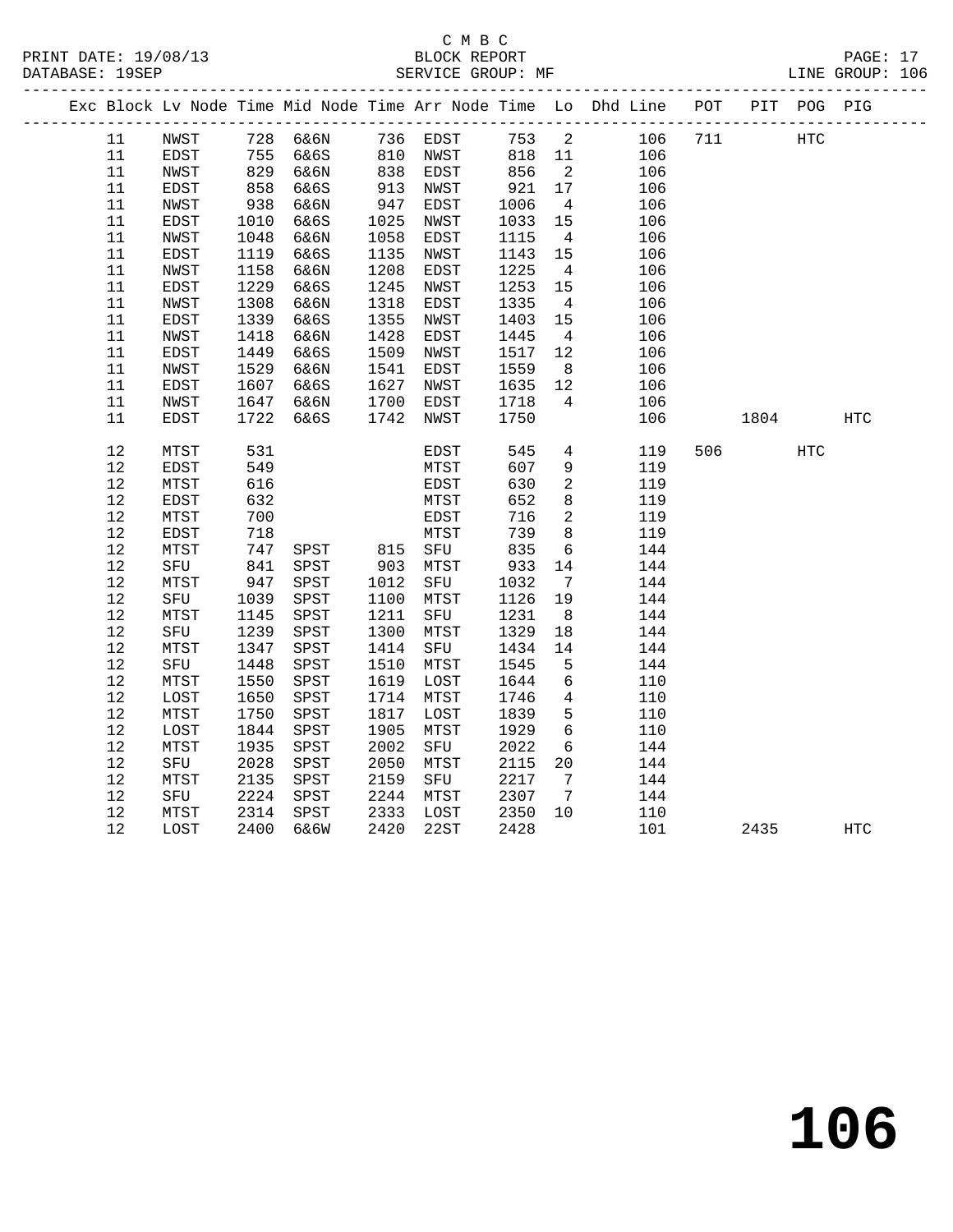## C M B C<br>BLOCK REPORT

LINE GROUP: 106

|  |          | Exc Block Lv Node Time Mid Node Time Arr Node Time Lo Dhd Line POT |              |  |              |              |                 |            |     |      | PIT POG PIG |                   |  |
|--|----------|--------------------------------------------------------------------|--------------|--|--------------|--------------|-----------------|------------|-----|------|-------------|-------------------|--|
|  | 13       | MTST                                                               | 708          |  | EDST         | 724          | $\overline{a}$  | 119        | 643 |      | <b>HTC</b>  |                   |  |
|  | 13       | EDST                                                               | 726          |  | MTST         | 747          | 8               | 119        |     |      |             |                   |  |
|  | 13       | MTST                                                               | 755          |  | EDST         | 812          | $\overline{2}$  | 119        |     |      |             |                   |  |
|  | 13       | EDST                                                               | 814          |  | MTST         | 837          | 5               | 119        |     |      |             |                   |  |
|  | 13       | MTST                                                               | 842          |  | EDST         | 900          | 2               | 119        |     |      |             |                   |  |
|  | 13       | <b>EDST</b>                                                        | 902          |  | MTST         | 926          | $\overline{4}$  | 119        |     |      |             |                   |  |
|  | 13       | MTST                                                               | 930          |  | EDST         | 948          | 2               | 119        |     |      |             |                   |  |
|  | 13       | EDST                                                               | 950          |  | MTST         | 1014         | 13              | 119        |     |      |             |                   |  |
|  | 13       | MTST                                                               | 1027         |  | EDST         | 1047         | 2               | 119        |     |      |             |                   |  |
|  | 13       | EDST                                                               | 1049         |  | MTST         | 1113         | 14              | 119        |     |      |             |                   |  |
|  | 13       | MTST                                                               | 1127         |  | EDST         | 1148         | 2               | 119        |     |      |             |                   |  |
|  | 13       | EDST                                                               | 1150         |  | MTST         | 1215         | 13              | 119        |     |      |             |                   |  |
|  | 13       | MTST                                                               | 1228         |  | EDST         | 1249         | 2               | 119        |     |      |             |                   |  |
|  | 13       | EDST                                                               | 1251         |  | MTST         | 1317         | 12              | 119        |     |      |             |                   |  |
|  | 13       | MTST                                                               | 1329         |  | EDST         | 1350         | 2               | 119        |     |      |             |                   |  |
|  | 13       | EDST                                                               | 1352         |  | MTST         | 1418         | 11              | 119        |     |      |             |                   |  |
|  | 13       | MTST                                                               | 1429         |  | EDST         | 1450         | 2               | 119        |     |      |             |                   |  |
|  | 13       | EDST                                                               | 1452         |  | MTST         | 1518         | 6               | 119        |     |      |             |                   |  |
|  | 13       | MTST                                                               | 1524         |  | EDST         | 1546         | 2               | 119        |     |      |             |                   |  |
|  | 13       | EDST                                                               | 1548         |  | MTST         | 1614         | 13              | 119        |     |      |             |                   |  |
|  | 13       | MTST                                                               | 1627         |  | EDST         | 1647         | 2               | 119        |     |      |             |                   |  |
|  | 13       | EDST                                                               | 1649         |  | MTST         | 1714         | 13              | 119        |     |      |             |                   |  |
|  | 13       | MTST                                                               | 1727         |  | EDST         | 1747         | 2               | 119        |     |      |             |                   |  |
|  | 13       | EDST                                                               | 1749         |  | MTST         | 1813         | 14              | 119        |     |      |             |                   |  |
|  | 13       | MTST                                                               | 1827         |  | EDST         | 1846         | 2               | 119        |     |      |             |                   |  |
|  | 13       | EDST                                                               | 1848         |  | MTST         | 1910         |                 | 119        |     | 1928 |             | <b>HTC</b>        |  |
|  |          |                                                                    |              |  |              |              |                 |            |     |      |             |                   |  |
|  | 14       | MTST                                                               | 724          |  | EDST         | 740          | 2               | 119        | 659 |      | <b>HTC</b>  |                   |  |
|  | 14       | <b>EDST</b>                                                        | 742          |  | MTST         | 803          | $6\overline{6}$ | 119        |     |      |             |                   |  |
|  | 14       | MTST                                                               | 809          |  | EDST         | 828          | 2               | 119        |     |      |             |                   |  |
|  | 14       | <b>EDST</b>                                                        | 830          |  | MTST         | 854          | $\overline{4}$  | 119        |     |      |             |                   |  |
|  | 14       | MTST                                                               | 858          |  | <b>EDST</b>  | 916          | 2               | 119        |     |      |             |                   |  |
|  | 14       | EDST                                                               | 918          |  | MTST         | 942          | 5               | 119        |     |      |             |                   |  |
|  | 14       | MTST                                                               | 947          |  | EDST         | 1007         | 2               | 119        |     |      |             |                   |  |
|  | 14       | EDST                                                               | 1009         |  | MTST         | 1033         | 13              | 119        |     |      |             |                   |  |
|  | 14       | MTST                                                               | 1046         |  | EDST         | 1107         | 2               | 119        |     |      |             |                   |  |
|  | 14       | EDST                                                               | 1109         |  | MTST         | 1134         | 14              | 119        |     |      |             |                   |  |
|  | 14<br>14 | MTST<br><b>EDST</b>                                                | 1148<br>1211 |  | EDST<br>MTST | 1209<br>1237 | 2<br>12         | 119<br>119 |     |      |             |                   |  |
|  |          |                                                                    |              |  |              |              |                 |            |     |      |             |                   |  |
|  | 14<br>14 | MTST                                                               | 1249         |  | EDST         | 1310         | 2               | 119<br>119 |     |      |             |                   |  |
|  | 14       | EDST<br>MTST                                                       | 1312<br>1349 |  | MTST<br>EDST | 1338<br>1410 | 11<br>2         | 119        |     |      |             |                   |  |
|  | 14       | EDST                                                               | 1412         |  | MTST         | 1438         | 11              | 119        |     |      |             |                   |  |
|  | 14       | MTST                                                               | 1449         |  | <b>EDST</b>  | 1510         | 2               | 119        |     |      |             |                   |  |
|  | 14       | EDST                                                               | 1512         |  | MTST         | 1538         | $10$            | 119        |     |      |             |                   |  |
|  | 14       | MTST                                                               | 1548         |  | EDST         | 1608         | $\overline{c}$  | 119        |     |      |             |                   |  |
|  | 14       | EDST                                                               | 1610         |  | MTST         | 1635         | 14              | 119        |     |      |             |                   |  |
|  | 14       | MTST                                                               | 1649         |  | EDST         | 1709         | 2               | 119        |     |      |             |                   |  |
|  | 14       | EDST                                                               | 1711         |  | MTST         | 1736         | 12              | 119        |     |      |             |                   |  |
|  | 14       | MTST                                                               | 1748         |  | EDST         | 1808         | 2               | 119        |     |      |             |                   |  |
|  | 14       | EDST                                                               | 1810         |  | MTST         | 1834         | 12              | 119        |     |      |             |                   |  |
|  | 14       | MTST                                                               | 1846         |  | EDST         | 1905         | 2               | 119        |     |      |             |                   |  |
|  | 14       | EDST                                                               | 1907         |  | MTST         | 1929         | 13              | 119        |     |      |             |                   |  |
|  | 14       | MTST                                                               | 1942         |  | EDST         | 2001         | 2               | 119        |     |      |             |                   |  |
|  | 14       | EDST                                                               | 2003         |  | MTST         | 2024         |                 | 119        |     | 2042 |             | $_{\mathrm{HTC}}$ |  |
|  |          |                                                                    |              |  |              |              |                 |            |     |      |             |                   |  |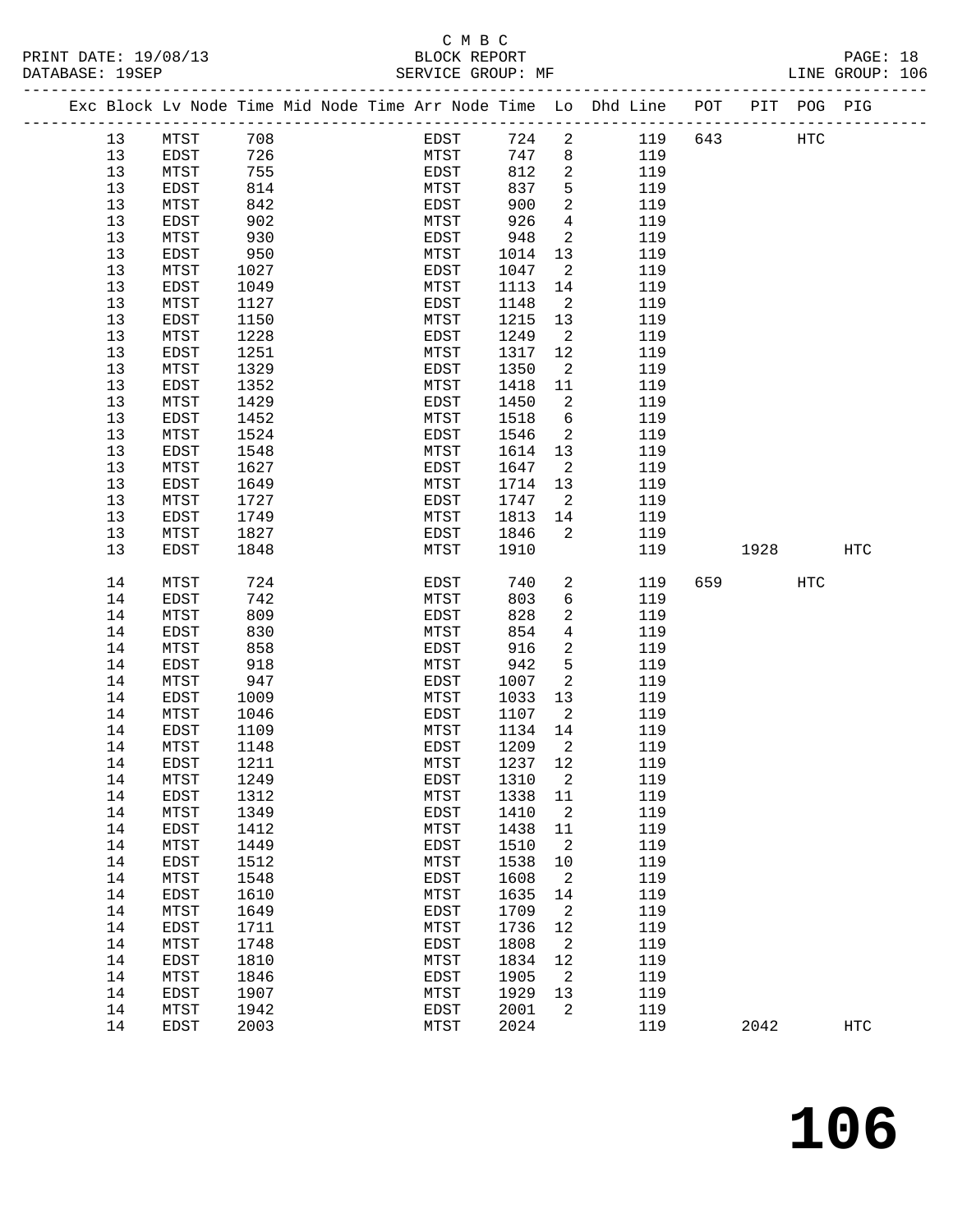## C M B C<br>BLOCK REPORT

PAGE: 19<br>LINE GROUP: 106

|      |      |      |                         |      |           |      |                            | Exc Block Lv Node Time Mid Node Time Arr Node Time Lo Dhd Line POT PIT POG PIG |     |                          |     |     |
|------|------|------|-------------------------|------|-----------|------|----------------------------|--------------------------------------------------------------------------------|-----|--------------------------|-----|-----|
| 15   | MTST |      | 745 SPST 812 LOST 834 6 |      |           |      |                            | 110                                                                            | 720 | HTC                      |     |     |
| 15   | LOST | 840  | SPST                    |      | 903 MTST  | 930  | 10                         | 110                                                                            |     |                          |     |     |
| 15   | MTST | 940  | SPST                    |      | 1004 LOST | 1024 | 11                         | 110                                                                            |     |                          |     |     |
| 15   | LOST | 1035 | SPST                    |      | 1058 MTST | 1124 | 16                         | 110                                                                            |     |                          |     |     |
| 15   | MTST | 1140 | SPST                    |      | 1204 LOST | 1226 | 9                          | 110                                                                            |     |                          |     |     |
| 15   | LOST | 1235 | ${\tt SPST}$            | 1258 | MTST      | 1325 | 15                         | 110                                                                            |     |                          |     |     |
| 15   | MTST | 1340 | SPST                    | 1407 | LOST      | 1429 | $5^{\circ}$                | 110                                                                            |     |                          |     |     |
| 15   | LOST | 1434 | SPST                    | 1458 | MTST      | 1534 | $\overline{7}$             | 110                                                                            |     |                          |     |     |
| 15   | MTST | 1541 |                         |      | EDST      | 1601 | $\overline{\phantom{0}}^2$ | 119                                                                            |     |                          |     |     |
| 15   | EDST | 1603 |                         |      | MTST      | 1628 | 14                         | 119                                                                            |     |                          |     |     |
| 15   | MTST | 1642 |                         |      | EDST      | 1702 | $\overline{\phantom{a}}^2$ | 119                                                                            |     |                          |     |     |
| 15   | EDST | 1704 |                         |      | MTST      | 1729 | 13                         | 119                                                                            |     |                          |     |     |
| 15   | MTST | 1742 |                         |      | EDST      | 1802 | 2                          | 119                                                                            |     |                          |     |     |
| 15   | EDST | 1804 |                         |      | MTST      | 1828 | 8                          | 119                                                                            |     |                          |     |     |
| 15   | MTST | 1836 |                         |      | EDST      | 1855 | $\overline{\phantom{a}}^2$ | 119                                                                            |     |                          |     |     |
| 15   | EDST | 1857 |                         |      | MTST      | 1919 | 13                         | 119                                                                            |     |                          |     |     |
| 15   | MTST | 1932 |                         |      | EDST      | 1951 | $\overline{\phantom{a}}^2$ | 119                                                                            |     |                          |     |     |
| 15   | EDST | 1953 |                         |      | MTST      | 2015 | 11                         | 119                                                                            |     |                          |     |     |
| 15   | MTST | 2026 |                         |      | EDST      | 2045 | $\overline{\phantom{a}}^2$ | 119                                                                            |     |                          |     |     |
| 15   | EDST | 2047 |                         |      | MTST      | 2108 | $\overline{\phantom{a}}$   | 119                                                                            |     |                          |     |     |
| 15   | MTST | 2110 |                         |      | EDST      | 2129 | 2                          | 119                                                                            |     |                          |     |     |
| 15   | EDST | 2131 |                         |      | MTST      | 2151 | 12                         | 119                                                                            |     |                          |     |     |
| 15   | MTST | 2203 |                         |      | EDST      | 2221 | 2                          | 119                                                                            |     |                          |     |     |
| $15$ | EDST | 2223 |                         |      | MTST      | 2241 | 24                         | 119                                                                            |     |                          |     |     |
| $15$ | MTST | 2305 |                         |      | EDST      | 2320 | 7                          | 119                                                                            |     |                          |     |     |
| 15   | EDST | 2327 |                         |      | MTST      | 2343 | $\overline{a}$             | 119                                                                            |     |                          |     |     |
| 15   | MTST | 2345 | SPST 2404 LOST          |      |           | 2421 | $\overline{4}$             | 110                                                                            |     |                          |     |     |
| 15   | LOST | 2425 | SPST                    | 2441 | MTST      | 2459 | 5                          | 110                                                                            |     |                          |     |     |
| 15   | MTST | 2504 |                         |      | EDST      | 2518 | 8                          | 119                                                                            |     |                          |     |     |
| 15   | EDST | 2526 |                         |      | MTST      | 2541 |                            | 119                                                                            |     | 2559                     |     | HTC |
| 16   | MTST | 548  | SPST                    | 606  | LOST      | 624  |                            | 16 16<br>110                                                                   |     | 523 and $\overline{523}$ | HTC |     |
| 16   | LOST | 640  | SPST                    |      | 701 MTST  | 726  | 13                         | 110                                                                            |     |                          |     |     |
| 16   | MTST | 739  |                         |      | EDST      | 756  | $\overline{2}$             | 119                                                                            |     |                          |     |     |
| 16   | EDST | 758  |                         |      | MTST      | 821  | 5                          | 119                                                                            |     |                          |     |     |
| 16   | MTST | 826  |                         |      | EDST      | 844  | $\overline{a}$             | 119                                                                            |     |                          |     |     |
| 16   | EDST | 846  |                         |      | MTST      | 910  | $\overline{4}$             | 119                                                                            |     |                          |     |     |
| 16   | MTST | 914  |                         |      | EDST      | 932  | $\overline{2}$             | 119                                                                            |     |                          |     |     |
| 16   | EDST | 934  |                         |      | MTST      | 958  | 9                          | 119                                                                            |     |                          |     |     |
| 16   | MTST | 1007 |                         |      | EDST      | 1027 | $\overline{2}$             | 119                                                                            |     |                          |     |     |
| 16   | EDST | 1029 |                         |      | MTST      | 1053 | 14                         | 119                                                                            |     |                          |     |     |
| 16   | MTST | 1107 |                         |      | EDST      | 1128 | $\overline{\phantom{a}}^2$ | 119                                                                            |     |                          |     |     |
| 16   | EDST | 1130 |                         |      | MTST      | 1155 | 13                         | 119                                                                            |     |                          |     |     |
| 16   | MTST | 1208 |                         |      | EDST      | 1229 | 2                          | 119                                                                            |     |                          |     |     |
| 16   | EDST | 1231 |                         |      | MTST      | 1257 | 12                         | 119                                                                            |     |                          |     |     |
| 16   | MTST | 1309 |                         |      | EDST      | 1330 | 2                          | 119                                                                            |     |                          |     |     |
| 16   | EDST | 1332 |                         |      | MTST      | 1358 | 11                         | 119                                                                            |     |                          |     |     |
| 16   | MTST | 1409 |                         |      | EDST      | 1430 | 2                          | 119                                                                            |     |                          |     |     |
| 16   | EDST | 1432 |                         |      | MTST      | 1458 | 11                         | 119                                                                            |     |                          |     |     |
| 16   | MTST | 1509 |                         |      | EDST      | 1531 | 2                          | 119                                                                            |     |                          |     |     |
| 16   | EDST | 1533 |                         |      | MTST      | 1559 | 12                         | 119                                                                            |     |                          |     |     |
| 16   | MTST | 1611 |                         |      | EDST      | 1631 | $\overline{2}$             | 119                                                                            |     |                          |     |     |
| 16   | EDST | 1633 |                         |      | MTST      | 1658 | 13                         | 119                                                                            |     |                          |     |     |
| 16   | MTST | 1711 |                         |      | EDST      | 1731 | 1                          | 119                                                                            |     |                          |     |     |
| 16   | EDST | 1732 |                         |      | MTST      | 1756 | 14                         | 119                                                                            |     |                          |     |     |
| 16   | MTST |      | 1810 FN37               |      | 1824 EDST | 1846 | 3                          | 116                                                                            |     |                          |     |     |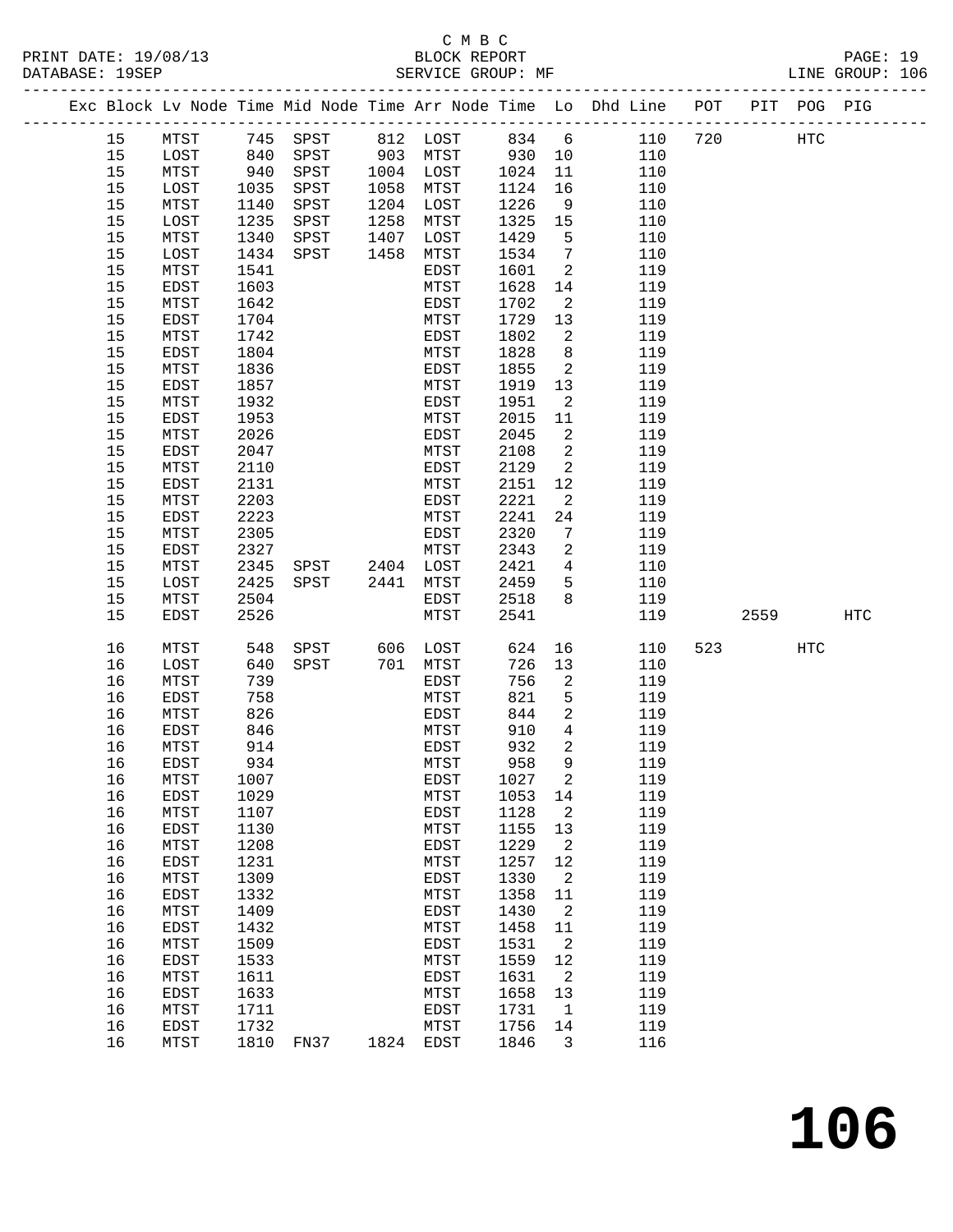|       |    |      |      | Exc Block Lv Node Time Mid Node Time Arr Node Time Lo Dhd Line POT PIT POG PIG |      |           |         |                         |    |     |          |      |     |            |
|-------|----|------|------|--------------------------------------------------------------------------------|------|-----------|---------|-------------------------|----|-----|----------|------|-----|------------|
|       | 16 | EDST |      | 1849 FGLW 1905 MTST 1922                                                       |      |           |         |                         |    |     | 116 1940 |      |     | HTC        |
|       | 17 | MTST | 511  |                                                                                |      | EDST      | 525     | $\overline{4}$          |    | 119 |          | 446  | HTC |            |
|       | 17 | EDST | 529  |                                                                                |      | MTST      | 547     | 14                      |    | 119 |          |      |     |            |
|       | 17 | MTST | 601  |                                                                                |      | EDST      | 615     | $4\overline{ }$         |    | 119 |          |      |     |            |
|       |    |      |      |                                                                                |      |           |         |                         |    |     |          |      |     |            |
|       | 17 | EDST | 619  |                                                                                |      | MTST      | 637     | 8                       |    | 119 |          |      |     |            |
|       | 17 | MTST | 645  |                                                                                |      | EDST      | 700     | 2                       |    | 119 |          |      |     |            |
|       | 17 | EDST | 702  |                                                                                |      | MTST      | 722     | 9                       |    | 119 |          |      |     |            |
|       | 17 | MTST | 731  |                                                                                |      | EDST      | 748     | $\overline{a}$          |    | 119 |          |      |     |            |
|       | 17 | EDST | 750  |                                                                                |      | MTST      | 813     | 5                       |    | 119 |          |      |     |            |
|       | 17 | MTST | 818  |                                                                                |      | EDST      | 836     | $\overline{a}$          |    | 119 |          |      |     |            |
|       | 17 | EDST | 838  |                                                                                |      | MTST      | 902     | $\overline{4}$          |    | 119 |          |      |     |            |
|       | 17 | MTST | 906  |                                                                                |      | EDST      | 924     | $\overline{2}$          |    | 119 |          |      |     |            |
|       | 17 | EDST | 926  |                                                                                |      | MTST      | 950     | $7\phantom{.0}$         |    | 119 |          |      |     |            |
|       | 17 | MTST | 957  |                                                                                |      | EDST      | 1017    | 2                       |    | 119 |          |      |     |            |
|       | 17 | EDST | 1019 |                                                                                |      | MTST      | 1043    | 13                      |    | 119 |          |      |     |            |
|       | 17 | MTST | 1056 |                                                                                |      | EDST      | 1117    | $\overline{\mathbf{c}}$ |    | 119 |          |      |     |            |
|       | 17 | EDST | 1119 |                                                                                |      | MTST      | 1144    | 14                      |    | 119 |          |      |     |            |
|       | 17 | MTST | 1158 |                                                                                |      | EDST      | 1219    | $\overline{\mathbf{c}}$ |    | 119 |          |      |     |            |
|       | 17 | EDST | 1221 |                                                                                |      | MTST      | 1247    | 12                      |    | 119 |          |      |     |            |
|       | 17 | MTST | 1259 |                                                                                |      | EDST      | 1320    | $\overline{2}$          |    | 119 |          |      |     |            |
|       | 17 | EDST | 1322 |                                                                                |      | MTST      | 1348    | 11                      |    | 119 |          |      |     |            |
|       | 17 | MTST | 1359 |                                                                                |      | EDST      | 1420    | $\overline{2}$          |    | 119 |          |      |     |            |
|       | 17 | EDST | 1422 |                                                                                |      | MTST      | 1448    | $\overline{7}$          |    | 119 |          |      |     |            |
|       | 17 |      |      |                                                                                |      |           |         | $\overline{\mathbf{c}}$ |    |     |          |      |     |            |
|       |    | MTST | 1455 |                                                                                |      | EDST      | 1517    |                         |    | 119 |          |      |     |            |
|       | 17 | EDST | 1519 |                                                                                |      | MTST      | 1545    | 11                      |    | 119 |          |      |     |            |
|       | 17 | MTST | 1556 |                                                                                |      | EDST      | 1616    | $\overline{2}$          |    | 119 |          |      |     |            |
|       | 17 | EDST | 1618 |                                                                                |      | MTST      | 1643    | 14                      |    | 119 |          |      |     |            |
|       | 17 | MTST | 1657 |                                                                                |      | EDST      | 1717    | 2                       |    | 119 |          |      |     |            |
|       | 17 | EDST | 1719 |                                                                                |      | MTST      | 1744    | 12                      |    | 119 |          |      |     |            |
|       | 17 | MTST | 1756 |                                                                                |      | EDST      | 1816    | $\overline{a}$          |    | 119 |          |      |     |            |
|       | 17 | EDST | 1818 |                                                                                |      | MTST      | 1841    | 15                      |    | 119 |          |      |     |            |
|       | 17 | MTST | 1856 |                                                                                |      | EDST      | 1915    | 2                       |    | 119 |          |      |     |            |
|       | 17 | EDST | 1917 |                                                                                |      | MTST      | 1939    | $5^{\circ}$             |    | 119 |          |      |     |            |
|       | 17 | MTST | 1944 | SPST                                                                           | 2006 | LOST      | 2025    | 19                      |    | 110 |          |      |     |            |
|       | 17 | LOST | 2044 | SPST                                                                           | 2103 | MTST      | 2126    | 18                      |    | 110 |          |      |     |            |
|       | 17 | MTST | 2144 | SPST                                                                           | 2205 | LOST      | 2223    | 2                       |    | 110 |          |      |     |            |
|       | 17 | LOST | 2225 | SPST                                                                           | 2243 | MTST      | 2302    | 8                       |    | 110 |          |      |     |            |
|       | 17 | MTST | 2310 | SPST                                                                           |      | 2332 SFU  | 2348    | 6                       |    | 144 |          |      |     |            |
|       | 17 | SFU  | 2354 | ${\tt SPST}$                                                                   |      | 2413 MTST | 2434 11 |                         |    | 144 |          |      |     |            |
|       | 17 | MTST | 2445 | SPST                                                                           |      | 2504 LOST | 2521    | $\overline{4}$          |    | 110 |          |      |     |            |
|       | 17 | LOST | 2525 | SPST                                                                           | 2541 | MTST      | 2559    | 13                      |    | 110 |          |      |     |            |
|       | 17 | MTST | 2612 |                                                                                |      | EDST      | 2626    |                         |    | 119 |          | 2636 |     | <b>HTC</b> |
|       |    |      |      |                                                                                |      |           |         |                         |    |     |          |      |     |            |
|       | 18 | MTST | 1501 |                                                                                |      | EDST      | 1523    | 2                       |    | 119 | 1431     |      | HTC |            |
|       | 18 | EDST | 1525 |                                                                                |      | MTST      | 1551    | 12                      |    | 119 |          |      |     |            |
|       | 18 | MTST | 1603 |                                                                                |      | EDST      | 1623    | $\overline{2}$          |    | 119 |          |      |     |            |
|       | 18 | EDST | 1625 |                                                                                |      | MTST      | 1650    | 13                      |    | 119 |          |      |     |            |
|       | 18 | MTST | 1703 |                                                                                |      | EDST      | 1723    | $\mathbf{1}$            |    | 119 |          |      |     |            |
|       | 18 | EDST | 1724 |                                                                                |      | MTST      | 1749    |                         |    | 119 |          | 1811 |     | HTC        |
| BO 19 |    | PAST | 725  |                                                                                |      | CWBT      | 737     | 5                       | 12 | 125 |          | 701  | HTC |            |
| BO 19 |    | PAST | 754  |                                                                                |      | CWBT      | 807     | $\mathbf 0$             | 12 | 125 |          |      |     |            |
| BO 19 |    | PAST | 819  |                                                                                |      | CWBT      | 832     | 5                       | 12 | 125 |          |      |     |            |
| BO 19 |    | PAST | 849  |                                                                                |      | CWBT      | 901     |                         |    | 125 |          | 931  |     | HTC        |
|       |    |      |      |                                                                                |      |           |         |                         |    |     |          |      |     |            |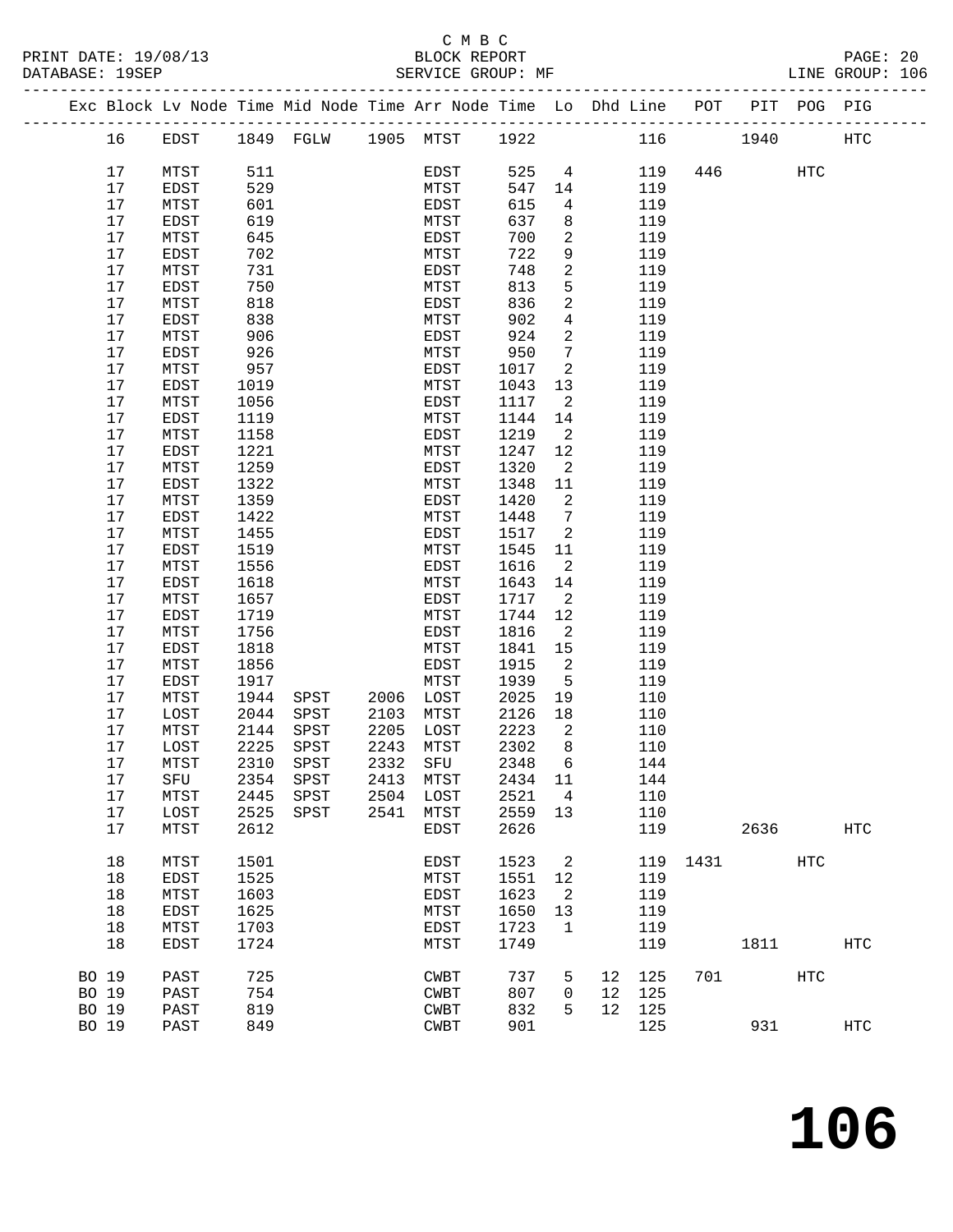PRINT DATE: 19/08/13 BLOCK REPORT<br>DATABASE: 19SEP SERVICE GROUP: MF

### C M B C<br>BLOCK REPORT

PAGE: 21<br>LINE GROUP: 106

|       |       | Exc Block Lv Node Time Mid Node Time Arr Node Time Lo Dhd Line |      |  |      |      |                     |                 |        | POT             |             | PIT POG PIG |            |
|-------|-------|----------------------------------------------------------------|------|--|------|------|---------------------|-----------------|--------|-----------------|-------------|-------------|------------|
| BO 20 |       | PAST                                                           | 733  |  | CWBT | 745  | 3 <sup>7</sup>      |                 | 12 125 | 709             |             | HTC         |            |
| BO 20 |       | PAST                                                           | 800  |  | CWBT | 813  | $\overline{0}$      | 12              | 125    |                 |             |             |            |
| BO 20 |       | PAST                                                           | 825  |  | CWBT | 838  | 7                   |                 | 12 125 |                 |             |             |            |
| BO 20 |       | PAST                                                           | 857  |  | CWBT | 909  |                     |                 | 125    |                 | 939         |             | HTC        |
|       |       |                                                                |      |  |      |      |                     |                 |        |                 |             |             |            |
| BO 21 |       | PAST                                                           | 741  |  | CWBT | 754  | 1                   |                 | 12 125 |                 | 717         | HTC         |            |
| BO 21 |       | PAST                                                           | 807  |  | CWBT | 820  | $1 \quad$           |                 | 12 125 |                 |             |             |            |
| BO 21 |       | PAST                                                           | 833  |  | CWBT | 845  |                     |                 | 125    |                 | 915         |             | <b>HTC</b> |
|       |       |                                                                |      |  |      |      |                     |                 |        |                 |             |             |            |
| BO 22 |       | PAST                                                           | 748  |  | CWBT | 801  | $\overline{0}$      | 12              | 125    |                 | 724         | HTC         |            |
| BO 22 |       | PAST                                                           | 813  |  | CWBT | 826  | $\mathbf{3}$        | 12              | 125    |                 |             |             |            |
| BO 22 |       | PAST                                                           | 841  |  | CWBT | 853  |                     |                 | 125    |                 |             | 923 — 100   | <b>HTC</b> |
|       |       |                                                                |      |  |      |      |                     |                 |        |                 |             |             |            |
| BO 23 |       | WLCW                                                           | 1525 |  | PAST | 1537 | 7                   | 12              |        | 125 1445        |             | HTC         |            |
| BO 23 |       | WLCW                                                           | 1556 |  | PAST | 1608 | 4                   | 12              | 125    |                 |             |             |            |
| BO 23 |       | WLCW                                                           | 1624 |  | PAST | 1636 | $\overline{4}$      | 12              | 125    |                 |             |             |            |
| BO 23 |       | WLCW                                                           | 1652 |  | PAST | 1704 | $4\overline{ }$     | 12              | 125    |                 |             |             |            |
| BO 23 |       | WLCW                                                           | 1720 |  | PAST | 1732 | 8                   | 12              | 125    |                 |             |             |            |
| BO 23 |       | WLCW                                                           | 1752 |  | PAST | 1804 |                     |                 | 125    |                 | 1825 HTC    |             |            |
|       |       |                                                                |      |  |      |      |                     |                 |        |                 |             |             |            |
| BO 24 |       | WLCW                                                           | 1534 |  | PAST | 1546 | 5 <sup>5</sup>      |                 |        | 12 125 1454 HTC |             |             |            |
| BO 24 |       | WLCW                                                           | 1603 |  | PAST | 1615 | $4\overline{ }$     | 12              | 125    |                 |             |             |            |
| BO 24 |       | WLCW                                                           | 1631 |  | PAST | 1643 | $4\overline{ }$     | 12              | 125    |                 |             |             |            |
| BO 24 |       | WLCW                                                           | 1659 |  | PAST | 1711 | $\overline{3}$      | 12 <sup>°</sup> | 125    |                 |             |             |            |
|       | BO 24 | <b>WLCW</b>                                                    | 1726 |  | PAST | 1738 |                     |                 | 125    |                 | 1759        |             | HTC        |
|       |       |                                                                |      |  |      |      |                     |                 |        |                 |             |             |            |
| BO 25 |       | WLCW                                                           | 1542 |  | PAST | 1554 | 4                   |                 |        | 12 125 1502     |             | HTC         |            |
| BO 25 |       | WLCW                                                           | 1610 |  | PAST | 1622 | $4\overline{ }$     | 12              | 125    |                 |             |             |            |
| BO 25 |       | WLCW                                                           | 1638 |  | PAST | 1650 | $4\overline{ }$     | 12              | 125    |                 |             |             |            |
| BO 25 |       | WLCW                                                           | 1706 |  | PAST | 1718 | $\overline{4}$      | 12              | 125    |                 |             |             |            |
| BO 25 |       | WLCW                                                           | 1734 |  | PAST | 1746 |                     |                 | 125    |                 | 1807 - 1800 |             | HTC        |
|       |       |                                                                |      |  |      |      |                     |                 |        |                 |             |             |            |
| BO 26 |       | WLCW                                                           | 1549 |  | PAST | 1601 | $4\overline{ }$     |                 |        | 12 125 1509 HTC |             |             |            |
| BO 26 |       | WLCW                                                           | 1617 |  | PAST | 1629 | 4                   | 12              | 125    |                 |             |             |            |
| BO 26 |       | WLCW                                                           | 1645 |  | PAST | 1657 | $\overline{4}$<br>6 | 12              | 125    |                 |             |             |            |
| BO 26 |       | WLCW                                                           | 1713 |  | PAST | 1725 |                     |                 | 12 125 |                 |             |             |            |
| BO 26 |       | WLCW                                                           | 1743 |  | PAST | 1755 |                     |                 | 125    |                 | 1816        |             | HTC        |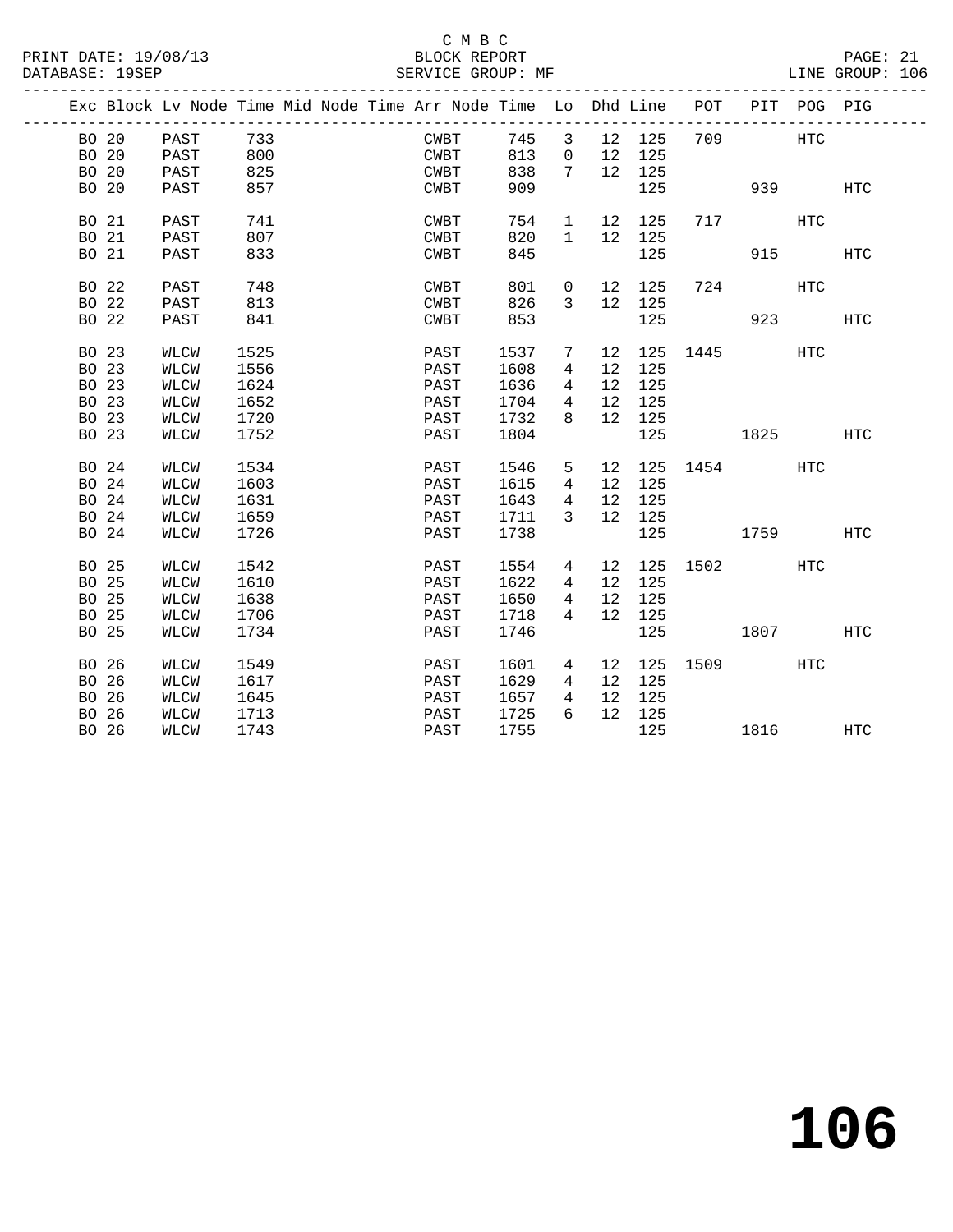|             | 22ST 22 ST STN |                    |      |                                        |      |           |                   |                 | 49CE 49 AV & CAMBIE                                                            |  |  |
|-------------|----------------|--------------------|------|----------------------------------------|------|-----------|-------------------|-----------------|--------------------------------------------------------------------------------|--|--|
|             |                | 6&6N 6 AV & 6 ST   |      |                                        |      |           |                   |                 | 6&6S 6 AV & 6 ST                                                               |  |  |
| 6&6W        |                | 6 ST & 6 AV        |      |                                        |      |           | ARCW              |                 | ARMSTRONG & COQUITLAM                                                          |  |  |
| <b>BCHL</b> |                | BURNABY CITY HALL  |      |                                        |      |           | <b>BUMT</b>       |                 | BURNABY MTN SCHOOL                                                             |  |  |
| BW02        |                | BRENTWOOD STN BAY2 |      |                                        |      |           | BW03              |                 | BRENTWOOD STN BAY3                                                             |  |  |
| BW04        |                | BRENTWOOD STN BAY4 |      |                                        |      |           | BWEX              |                 | BRENTWOOD STN                                                                  |  |  |
| BYLK        |                |                    |      | BROADWAY AND LAKE CITY                 |      |           |                   |                 | CL-E CANADA WAY & LEDGER-EAST                                                  |  |  |
| $CL-W$      |                |                    |      | CANADA WAY & LEDGER-WEST               |      |           |                   |                 | CLFO CLIVEDEN & FOSTERS                                                        |  |  |
| CW12        |                |                    |      | NB CANADA WAY FS 12 AVE                |      |           | <b>DLCW</b>       |                 | DEER LAKE & CANADA WAY                                                         |  |  |
| DU41        |                | DUNBAR & 41 AV     |      |                                        |      |           | EDST              |                 | EDMONDS STN                                                                    |  |  |
| FGLW        |                |                    |      | NORTH FRASER WAY & GLENLYON WB         |      |           | FN37              |                 | NORTH FRASER WAY AT 3700 BLOCK                                                 |  |  |
| GIST        |                | GILMORE STATION    |      |                                        |      |           | HOLD              |                 | HOLDOM STATION                                                                 |  |  |
| HTC         |                | Hamilton Depot     |      |                                        |      |           | KEHA              |                 | KENSINGTON & HAMMARSKJOLD                                                      |  |  |
| KY10        |                | KINGSWAY & 10 AV   |      |                                        |      |           | KYBD              |                 | KINGSWAY & BOUNDARY-WEST                                                       |  |  |
| LKST        |                | LAKE CITY STATION  |      |                                        |      |           | LOST              |                 | LOUGHEED STN                                                                   |  |  |
| MTST        |                | METROTOWN STATION  |      |                                        |      |           | NWST              |                 | NEW WESTMINSTER STN                                                            |  |  |
| PAST        |                | PATTERSON STN      |      |                                        |      |           |                   |                 | PEWI PENDER & WILLINGDON                                                       |  |  |
| PROD        |                | PRODUCTION STN     |      |                                        |      |           |                   |                 | QU-S SB HOWES ST FS HOWES ST RAMP                                              |  |  |
|             |                | SFU SFU EXCHANGE   |      |                                        |      |           |                   |                 | SPST SPERLING STN                                                              |  |  |
| WLDL        |                |                    |      | WILLINGDON & DEER LK PLACE             |      |           |                   |                 |                                                                                |  |  |
|             |                |                    |      | -------------------------------------- |      |           |                   |                 |                                                                                |  |  |
|             |                |                    |      |                                        |      |           |                   |                 | Exc Block Lv Node Time Mid Node Time Arr Node Time Lo Dhd Line POT PIT POG PIG |  |  |
|             |                |                    |      |                                        |      |           |                   |                 | 1 PROD 452 SPST 501 MTST 522 10 110 419 HTC                                    |  |  |
|             | $\mathbf{1}$   |                    |      | MTST 532 SPST 552 SFU                  |      |           |                   |                 | 608 7 144                                                                      |  |  |
|             | $\mathbf 1$    |                    |      | SFU 615 SPST                           |      | 634 MTST  | 658               | $7\overline{ }$ | 144                                                                            |  |  |
|             | 1              | MTST               |      | 705 SPST                               | 729  | SFU       | 749               |                 | $4\overline{ }$<br>144                                                         |  |  |
|             | 1              | SFU                |      | 753 SPST                               | 815  |           | MTST 849          |                 | 10<br>144                                                                      |  |  |
|             | 1              | MTST               | 859  | SPST                                   | 927  |           | SFU 947           |                 | $7\overline{ }$<br>144                                                         |  |  |
|             | 1              | SFU 954 SPST       |      |                                        | 1015 | MTST      | 1041              |                 | 19<br>144                                                                      |  |  |
|             | 1              | MTST               | 1100 | SPST                                   | 1126 | SFU       | 1146              |                 | $8 \overline{)}$<br>144                                                        |  |  |
|             | 1              | SFU                |      | 1154 SPST                              |      | 1215 MTST |                   |                 | 1244 17<br>144                                                                 |  |  |
|             | 1              | MTST               | 1301 | SPST                                   | 1327 | SFU       |                   |                 | 1347 7<br>144                                                                  |  |  |
|             | $\mathbf{1}$   | SFU                |      | 1354 SPST                              |      |           | 1415 MTST 1447 14 |                 | 144                                                                            |  |  |
|             | $\mathbf{1}$   | MTST               |      | 1501 SPST                              | 1534 | SFU       | 1554 4            |                 | 144                                                                            |  |  |

1 EDST 1800 FGLW 1817 MTST 1834 116 1856 HTC

 1 SFU 1558 SPST 1621 MTST 1655 14 144 1 MTST 1709 FN37 1724 EDST 1748 12 116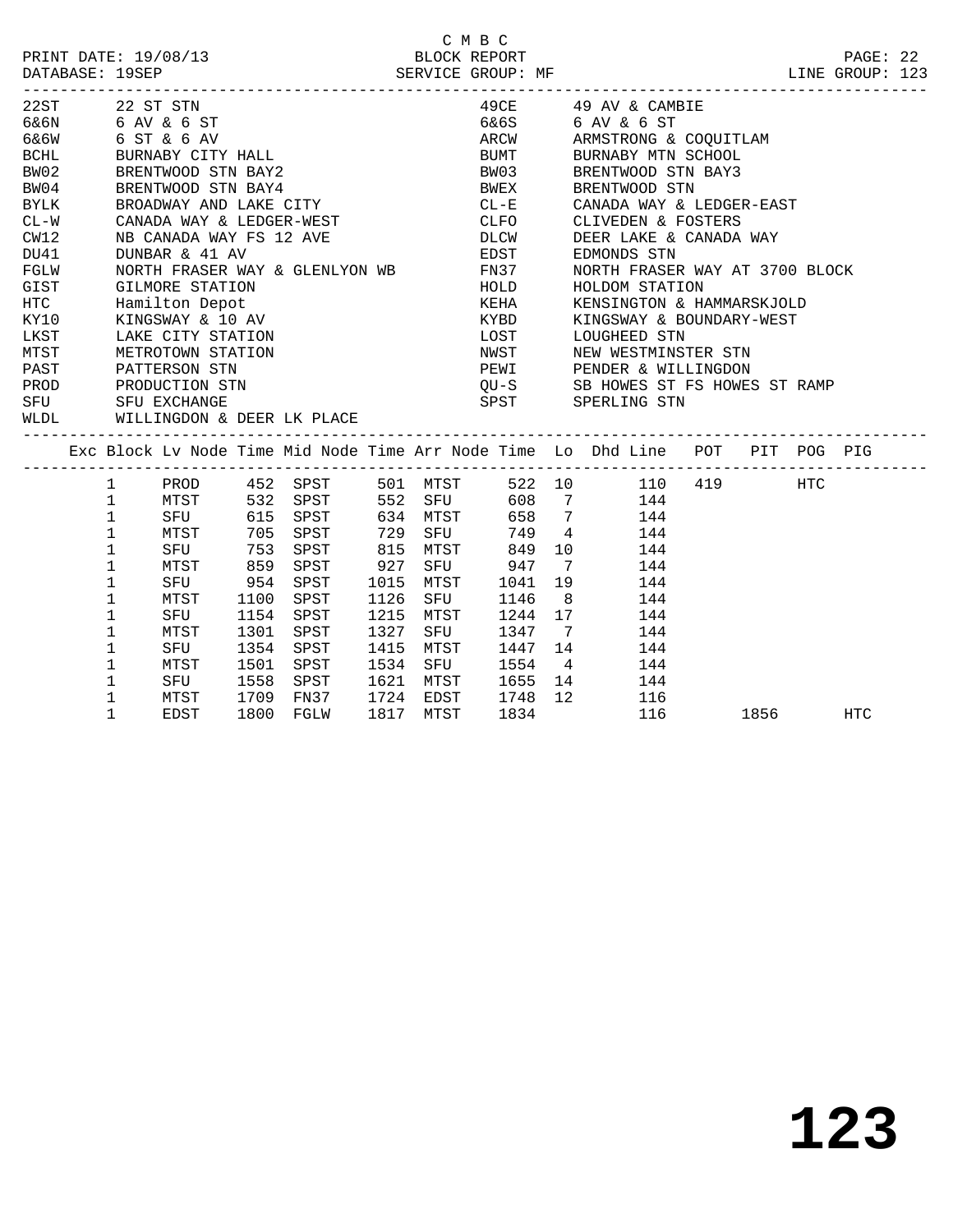#### C M B C<br>BLOCK REPORT PRINT DATE: 19/08/13 BLOCK REPORT PAGE: 23 SERVICE GROUP: MF

|  |                          | Exc Block Lv Node Time Mid Node Time Arr Node Time Lo Dhd Line POT PIT POG PIG |              |                     |              |              |              |                |            |     |      |     |            |
|--|--------------------------|--------------------------------------------------------------------------------|--------------|---------------------|--------------|--------------|--------------|----------------|------------|-----|------|-----|------------|
|  | $\overline{a}$           | KYBD                                                                           | 447          |                     |              | NWST         | 507          | $\overline{4}$ | 112        | 427 |      | HTC |            |
|  | $\sqrt{2}$               | NWST                                                                           | 511          |                     |              | EDST         | 525          | $\overline{a}$ | 112        |     |      |     |            |
|  | $\overline{c}$           | EDST                                                                           | 527          |                     |              | NWST         | 542          | $\overline{3}$ | 112        |     |      |     |            |
|  | $\overline{c}$           | NWST                                                                           | 545          |                     |              | EDST         | 601          | 2              | 112        |     |      |     |            |
|  | $\mathbf{2}$             | EDST                                                                           | 603          |                     |              | NWST         | 618          | $\mathbf{1}$   | 112        |     |      |     |            |
|  | $\sqrt{2}$               | NWST                                                                           | 619          |                     |              | EDST         | 637          | 3              | 112        |     |      |     |            |
|  | $\sqrt{2}$               | EDST                                                                           | 640          |                     |              | NWST         | 655          | 11             | 112        |     |      |     |            |
|  | $\sqrt{2}$               | NWST                                                                           | 706          |                     |              | EDST         | 724          | 7              | 112        |     |      |     |            |
|  | $\mathbf{2}$             | EDST                                                                           | 731          |                     |              | NWST         | 747          | 7              | 112        |     |      |     |            |
|  | $\sqrt{2}$               | NWST                                                                           | 754          |                     |              | EDST         | 814          | 3              | 12 112     |     |      |     |            |
|  | $\sqrt{2}$               | MTST                                                                           | 829          | FN37                | 843          | EDST         | 903          | 10             | 116        |     |      |     |            |
|  | $\sqrt{2}$               | EDST                                                                           | 913          | FGLW                | 932          | MTST         | 951          | 9              | 116        |     |      |     |            |
|  | $\sqrt{2}$               | MTST                                                                           | 1000         | FN37                | 1014         | EDST         | 1033         | 6              | 116        |     |      |     |            |
|  | $\sqrt{2}$               | EDST                                                                           | 1039         | FGLW                | 1056         | MTST         | 1115         | 15             | 116        |     |      |     |            |
|  | $\sqrt{2}$               | MTST                                                                           | 1130         | FN37                | 1143         | EDST         | 1201         | 8              | 116        |     |      |     |            |
|  | $\sqrt{2}$               | EDST                                                                           | 1209         | FGLW                | 1226         | MTST         | 1245         | 15             | 116        |     |      |     |            |
|  | $\sqrt{2}$               | MTST                                                                           | 1300         | FN37                | 1313         | EDST         | 1331         | 8              | 116        |     |      |     |            |
|  | $\sqrt{2}$<br>$\sqrt{2}$ | EDST                                                                           | 1339<br>1427 | FGLW                | 1356<br>1440 | MTST         | 1415         | 12             | 116        |     |      |     |            |
|  | $\sqrt{2}$               | MTST<br>EDST                                                                   | 1505         | FN37<br>FGLW        | 1525         | EDST<br>MTST | 1502<br>1546 | 3<br>8         | 116<br>116 |     |      |     |            |
|  | $\sqrt{2}$               | MTST                                                                           | 1554         | FN37                | 1608         | EDST         | 1632         | 6              | 116        |     |      |     |            |
|  | $\sqrt{2}$               | EDST                                                                           | 1638         | FGLW                | 1658         | MTST         | 1719         | 5              | 116        |     |      |     |            |
|  | 2                        | MTST                                                                           | 1724         | FN37                | 1738         | EDST         | 1800         |                | 116        |     | 1814 |     | <b>HTC</b> |
|  |                          |                                                                                |              |                     |              |              |              |                |            |     |      |     |            |
|  | 3                        | BW04                                                                           | 502          | $CL - E$            | 511          | NWST         | 526          | 6              | 123        | 427 |      | HTC |            |
|  | 3                        | NWST                                                                           | 532          | $CL - W$            | 547          | BW04         | 557          | 6              | 123        |     |      |     |            |
|  | 3                        | BW04                                                                           | 603          | $CL - E$            | 613          | NWST         | 631          | 8              | 123        |     |      |     |            |
|  | 3                        | NWST                                                                           | 639          | $CL-W$              | 656          | BW04         | 710          | 6              | 123        |     |      |     |            |
|  | 3                        | BW04                                                                           | 716          | $CL - E$            | 729          | NWST         | 751          | 8              | 123        |     |      |     |            |
|  | 3<br>$\mathsf 3$         | NWST                                                                           | 759          | $CL - W$            | 824          | BW04         | 839          | 13             | 123        |     |      |     |            |
|  | 3                        | BW04<br>NWST                                                                   | 852<br>938   | $CL - E$<br>$CL-W$  | 906<br>959   | NWST<br>BW04 | 927<br>1012  | 11<br>- 6      | 123<br>123 |     |      |     |            |
|  | 3                        | BW04                                                                           | 1018         | $CL - E$            | 1032         | NWST         | 1052         | 16             | 123        |     |      |     |            |
|  | 3                        | NWST                                                                           | 1108         | $CL - W$            | 1129         | BW04         | 1142         | - 6            | 123        |     |      |     |            |
|  | 3                        | BW04                                                                           | 1148         | $CL - E$            | 1202         | NWST         | 1222         | 16             | 123        |     |      |     |            |
|  | 3                        | NWST                                                                           | 1238         | $CL - W$            | 1259         | BW04         | 1312         | 6              | 123        |     |      |     |            |
|  | 3                        | BW04                                                                           | 1318         | $CL - E$            | 1333         | NWST         | 1355         | 13             | 123        |     |      |     |            |
|  | 3                        | NWST                                                                           | 1408         | $CL-W$              | 1429         | BW04         | 1442         | 6              | 123        |     |      |     |            |
|  | 3                        | BW04                                                                           | 1448         | $CL - E$            | 1504         | NWST         | 1529         | $\overline{4}$ | 123        |     |      |     |            |
|  | 3                        | NWST                                                                           |              | 1533 CL-W 1558 BW04 |              |              | 1613 7       |                | 123        |     |      |     |            |
|  | 3                        | BW04                                                                           | 1620         | $CL - E$            | 1637         | NWST         | 1701         | 12             | 123        |     |      |     |            |
|  | 3                        | NWST                                                                           | 1713         | $CL-W$              | 1740         | BW04         | 1755         | 5              | 123        |     |      |     |            |
|  | 3                        | BW04                                                                           | 1800         | $CL - E$            | 1816         | NWST         | 1837         | 16             | 123        |     |      |     |            |
|  | 3                        | NWST                                                                           | 1853         | $CL-W$              | 1916         | BW04         | 1927         | 18             | 123        |     |      |     |            |
|  | 3                        | BW04                                                                           | 1945         | $\rm CL-E$          | 1958         | NWST         | 2015         | 10             | 123        |     |      |     |            |
|  | 3                        | NWST                                                                           | 2025         | $CL-W$              | 2045         | BW04         | 2056         | 4              | 123        |     |      |     |            |
|  | 3                        | BW04                                                                           | 2100         | $CL - E$            | 2111         | NWST         | 2127         | 13             | 123        |     |      |     |            |
|  | 3                        | NWST                                                                           | 2140         | $CL-W$              | 2200         | BW04         | 2211         | 3              | 123        |     |      |     |            |
|  | 3                        | BW04                                                                           | 2214         | $CL - E$            | 2224         | NWST         | 2238         | 8              | 123        |     |      |     |            |
|  | 3                        | NWST                                                                           | 2246         | $CL-W$              | 2303         | BW04         | 2313         | 5              | 123        |     |      |     |            |
|  | 3                        | BW04                                                                           | 2318         | $CL - E$            | 2328         | NWST         | 2342         | 8              | 123        |     |      |     |            |
|  | 3                        | NWST                                                                           | 2350         | $CL-W$              | 2407         | BW04         | 2415         | 7              | 123        |     |      |     |            |
|  | 3<br>3                   | BW04                                                                           | 2422         | $\rm CL-E$          | 2432<br>2511 | NWST<br>BW04 | 2446         | 8              | 123<br>123 |     |      |     |            |
|  | 3                        | NWST<br>BW04                                                                   | 2454<br>2526 | $CL-W$<br>$CL - E$  | 2536         | NWST         | 2519<br>2550 | 7<br>8         | 123        |     |      |     |            |
|  | 3                        | NWST                                                                           | 2558         | $CL-W$              | 2612         | BW04         | 2620         |                | 123        |     | 2645 |     | <b>HTC</b> |
|  |                          |                                                                                |              |                     |              |              |              |                |            |     |      |     |            |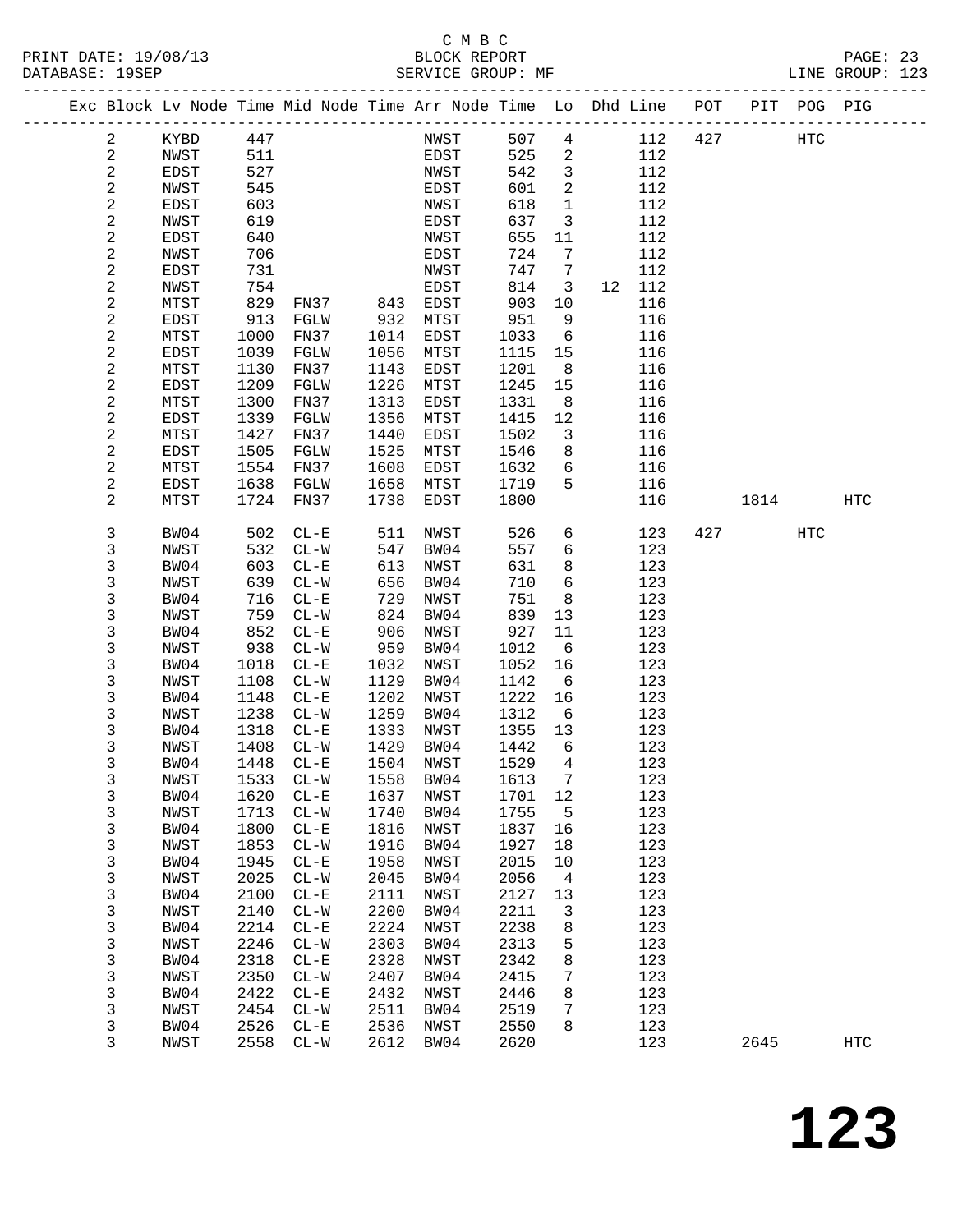|  |   |      |      |          |      |      |      |                              | Exc Block Lv Node Time Mid Node Time Arr Node Time Lo Dhd Line POT PIT POG PIG |     |      |     |            |
|--|---|------|------|----------|------|------|------|------------------------------|--------------------------------------------------------------------------------|-----|------|-----|------------|
|  | 4 | BW04 | 522  | $CL - E$ | 531  | NWST | 546  |                              | $9 \left( \frac{1}{2} \right)$<br>123                                          | 447 |      | HTC |            |
|  | 4 | NWST | 555  | $CL-W$   | 610  | BW04 | 620  | 9                            | 123                                                                            |     |      |     |            |
|  | 4 | BW04 | 629  | $CL - E$ | 639  | NWST | 657  | 12                           | 123                                                                            |     |      |     |            |
|  | 4 | NWST | 709  | $CL-W$   | 728  | BW04 | 742  | 10 <sup>°</sup>              | 123                                                                            |     |      |     |            |
|  | 4 | BW04 | 752  | $CL - E$ | 806  | NWST | 829  | 4                            | 123                                                                            |     |      |     |            |
|  | 4 | NWST | 833  | $CL-W$   | 859  | BW04 | 914  | $\overline{4}$               | 123                                                                            |     |      |     |            |
|  | 4 | BW04 | 918  | $CL-E$   | 932  | NWST | 952  | 13                           | 123                                                                            |     |      |     |            |
|  | 4 | NWST | 1005 |          |      | EDST | 1022 | 2                            | 112                                                                            |     |      |     |            |
|  | 4 | EDST | 1024 |          |      | NWST | 1040 | 10                           | 112                                                                            |     |      |     |            |
|  | 4 | NWST | 1050 |          |      | EDST | 1107 | 2                            | 112                                                                            |     |      |     |            |
|  | 4 | EDST | 1109 |          |      | NWST | 1125 | 10                           | 112                                                                            |     |      |     |            |
|  | 4 | NWST | 1135 |          |      | EDST | 1152 | 2                            | 112                                                                            |     |      |     |            |
|  | 4 | EDST | 1154 |          |      | NWST | 1211 | 9                            | 112                                                                            |     |      |     |            |
|  | 4 | NWST | 1220 |          |      | EDST | 1238 | 2                            | 112                                                                            |     |      |     |            |
|  | 4 | EDST | 1240 |          |      | NWST | 1257 | 8                            | 112                                                                            |     |      |     |            |
|  | 4 | NWST | 1305 |          |      | EDST | 1323 | 2                            | 112                                                                            |     |      |     |            |
|  | 4 | EDST | 1325 |          |      | NWST | 1342 | 8                            | 112                                                                            |     |      |     |            |
|  | 4 | NWST | 1350 |          |      | EDST | 1408 | 2                            | 112                                                                            |     |      |     |            |
|  | 4 | EDST | 1410 |          |      | NWST | 1428 | 7                            | 112                                                                            |     |      |     |            |
|  | 4 | NWST | 1435 |          |      | EDST | 1454 | 2                            | 112                                                                            |     |      |     |            |
|  | 4 | EDST | 1456 |          |      | NWST | 1519 | 11                           | 112                                                                            |     |      |     |            |
|  | 4 | NWST | 1530 |          |      | EDST | 1549 | 7                            | 112                                                                            |     |      |     |            |
|  | 4 | EDST | 1556 |          |      | NWST | 1619 | 11                           | 112                                                                            |     |      |     |            |
|  | 4 | NWST | 1630 |          |      | EDST | 1651 | $7\phantom{.0}\phantom{.0}7$ | 112                                                                            |     |      |     |            |
|  | 4 | EDST | 1658 |          |      | NWST | 1721 | 12                           | 112                                                                            |     |      |     |            |
|  | 4 | NWST | 1733 | CL-W     | 1757 | BW04 | 1809 | 11                           | 123                                                                            |     |      |     |            |
|  | 4 | BW04 | 1820 | $CL - E$ | 1836 | NWST | 1857 |                              | 123                                                                            |     | 1911 |     | <b>HTC</b> |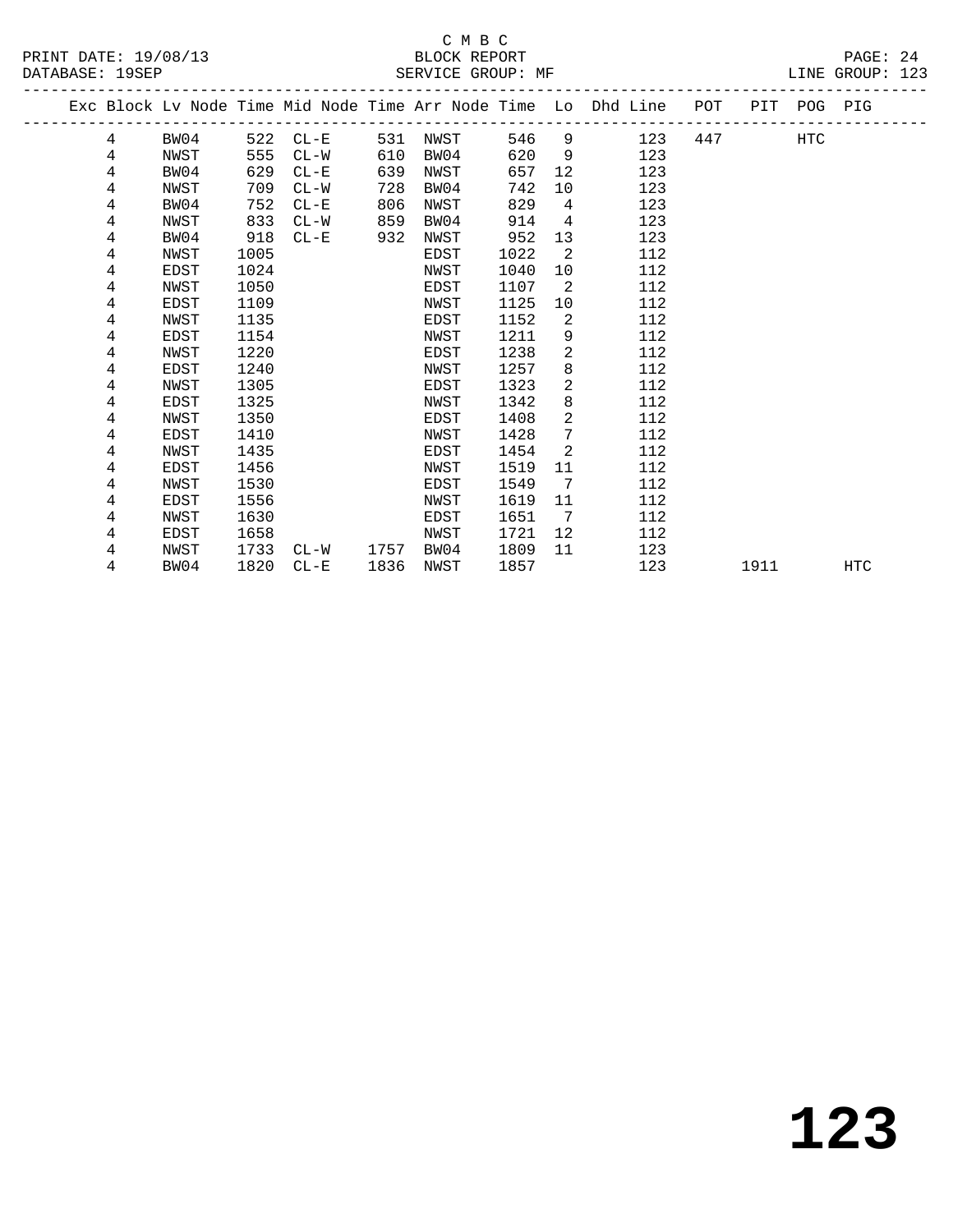|   |             |      |          |      |          |      |                 | Exc Block Lv Node Time Mid Node Time Arr Node Time Lo Dhd Line POT |     |      | PIT POG PIG |     |
|---|-------------|------|----------|------|----------|------|-----------------|--------------------------------------------------------------------|-----|------|-------------|-----|
| 5 | PROD        |      | 520 SPST |      | 529 MTST |      |                 | 550 20<br>110                                                      | 447 |      | <b>HTC</b>  |     |
| 5 | MTST        | 610  | SPST     |      | 631 LOST | 651  | 5               | 110                                                                |     |      |             |     |
| 5 | LOST        | 656  | SPST     |      | 718 MTST | 745  | 2               | 110                                                                |     |      |             |     |
| 5 | MTST        | 747  |          |      | EDST     | 804  | 2               | 119                                                                |     |      |             |     |
| 5 | EDST        | 806  |          |      | MTST     | 829  | 5               | 119                                                                |     |      |             |     |
| 5 | MTST        | 834  |          |      | EDST     | 852  | 2               | 119                                                                |     |      |             |     |
| 5 | EDST        | 854  |          |      | MTST     | 918  | $\overline{4}$  | 119                                                                |     |      |             |     |
| 5 | MTST        | 922  |          |      | EDST     | 940  | 2               | 119                                                                |     |      |             |     |
| 5 | <b>EDST</b> | 942  |          |      | MTST     | 1006 | 11              | 119                                                                |     |      |             |     |
| 5 | MTST        | 1017 |          |      | EDST     | 1037 | 2               | 119                                                                |     |      |             |     |
| 5 | EDST        | 1039 |          |      | MTST     | 1103 | 14              | 119                                                                |     |      |             |     |
| 5 | MTST        | 1117 |          |      | EDST     | 1138 | $\overline{2}$  | 119                                                                |     |      |             |     |
| 5 | EDST        | 1140 |          |      | MTST     | 1205 | 13              | 119                                                                |     |      |             |     |
| 5 | MTST        | 1218 |          |      | EDST     | 1239 | $\overline{2}$  | 119                                                                |     |      |             |     |
| 5 | <b>EDST</b> | 1241 |          |      | MTST     | 1307 | 12              | 119                                                                |     |      |             |     |
| 5 | MTST        | 1319 |          |      | EDST     | 1340 | $\overline{2}$  | 119                                                                |     |      |             |     |
| 5 | EDST        | 1342 |          |      | MTST     | 1408 | 11              | 119                                                                |     |      |             |     |
| 5 | MTST        | 1419 |          |      | EDST     | 1440 | 2               | 119                                                                |     |      |             |     |
| 5 | EDST        | 1442 |          |      | MTST     | 1508 | 8               | 119                                                                |     |      |             |     |
| 5 | MTST        | 1516 |          |      | EDST     | 1538 | 2               | 119                                                                |     |      |             |     |
| 5 | <b>EDST</b> | 1540 |          |      | MTST     | 1606 | 13              | 119                                                                |     |      |             |     |
| 5 | MTST        | 1619 |          |      | EDST     | 1639 | $\overline{2}$  | 119                                                                |     |      |             |     |
| 5 | EDST        | 1641 |          |      | MTST     | 1706 | 13              | 119                                                                |     |      |             |     |
| 5 | MTST        | 1719 |          |      | EDST     | 1739 | $\overline{2}$  | 119                                                                |     |      |             |     |
| 5 | <b>EDST</b> | 1741 |          |      | MTST     | 1805 | 12              | 119                                                                |     |      |             |     |
| 5 | MTST        | 1817 |          |      | EDST     | 1836 | 2               | 119                                                                |     |      |             |     |
| 5 | <b>EDST</b> | 1838 |          |      | MTST     | 1900 | 16              | 119                                                                |     |      |             |     |
| 5 | MTST        | 1916 |          |      | EDST     | 1935 | $\overline{2}$  | 119                                                                |     |      |             |     |
| 5 | EDST        | 1937 |          |      | MTST     | 1959 | 12              | 119                                                                |     |      |             |     |
| 5 | MTST        | 2011 |          |      | EDST     | 2030 | 2               | 119                                                                |     |      |             |     |
| 5 | <b>EDST</b> | 2032 |          |      | MTST     | 2053 | 12              | 119                                                                |     |      |             |     |
| 5 | MTST        | 2105 | SPST     | 2129 | SFU      | 2147 | $7\phantom{.0}$ | 144                                                                |     |      |             |     |
| 5 | SFU         | 2154 | SPST     | 2214 | MTST     | 2237 | 7               | 144                                                                |     |      |             |     |
| 5 | MTST        | 2244 | SPST     | 2304 | LOST     | 2322 | $\overline{3}$  | 110                                                                |     |      |             |     |
| 5 | LOST        | 2325 | SPST     | 2341 | MTST     | 2359 | $6\overline{6}$ | 110                                                                |     |      |             |     |
| 5 | MTST        | 2405 |          |      | EDST     | 2419 | 7               | 119                                                                |     |      |             |     |
| 5 | <b>EDST</b> | 2426 |          |      | MTST     | 2442 |                 | 119                                                                |     | 2500 |             | HTC |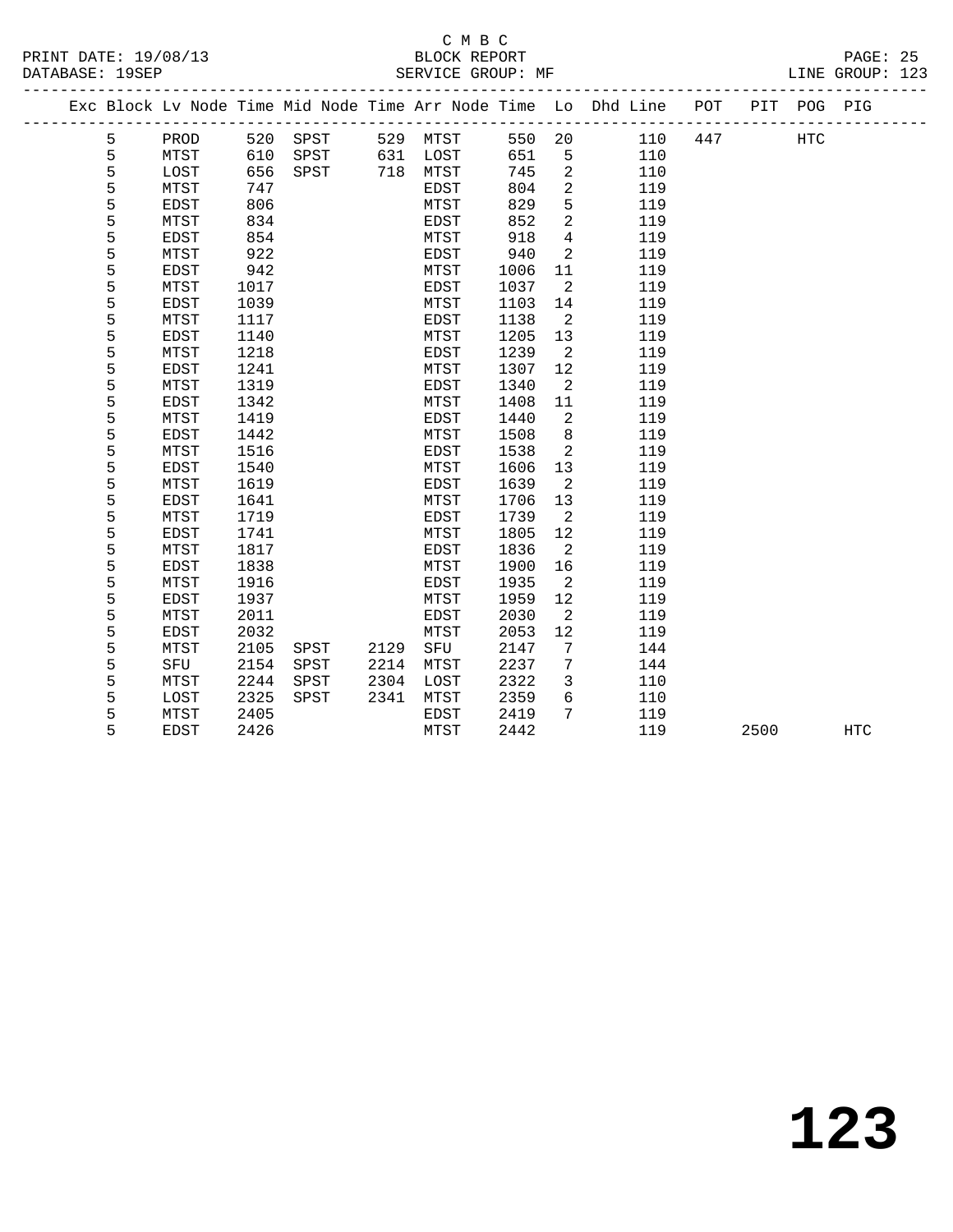#### C M B C<br>BLOCK REPORT PRINT DATE: 19/08/13 BLOCK REPORT PAGE: 26 SERVICE GROUP: MF

|  |        |              |              |                       |      |                        |              |                               | Exc Block Lv Node Time Mid Node Time Arr Node Time Lo Dhd Line POT |     |      | PIT POG PIG |            |
|--|--------|--------------|--------------|-----------------------|------|------------------------|--------------|-------------------------------|--------------------------------------------------------------------|-----|------|-------------|------------|
|  | 6      | BW04         |              | 536 CL-E              |      | 545 NWST               | 602 17       |                               | 123                                                                | 501 |      | HTC         |            |
|  | 6      | NWST         | 619          | $CL-W$                | 636  | BW04                   | 648          | $\overline{4}$                | 123                                                                |     |      |             |            |
|  | 6      | BW04         | 652          | $CL - E$              |      | 704 NWST               | 724          | 5                             | 123                                                                |     |      |             |            |
|  | 6      | NWST         | 729          | $CL-W$                | 752  | BW04                   | 807          | 9                             | 123                                                                |     |      |             |            |
|  | 6      | BW04         | 816          | $CL - E$              | 831  | NWST                   | 853          | 12                            | 123                                                                |     |      |             |            |
|  | 6      | NWST         | 905          |                       |      | EDST                   | 923          | 2                             | 112                                                                |     |      |             |            |
|  | 6      | EDST         | 925          |                       |      | NWST                   | 942          | 11                            | 112                                                                |     |      |             |            |
|  | 6      | NWST         | 953          | $CL-W$                |      | 1014 BW04              | 1027         | 6                             | 123                                                                |     |      |             |            |
|  | 6      | BW04         | 1033         | $CL - E$              | 1047 | NWST                   | 1107         | 16                            | 123                                                                |     |      |             |            |
|  | 6      | NWST         | 1123         | $CL-W$                | 1144 | BW04                   | 1157         | $6\overline{6}$               | 123                                                                |     |      |             |            |
|  | 6      | BW04         | 1203         | $CL - E$              | 1217 | NWST                   | 1237         | 16                            | 123                                                                |     |      |             |            |
|  | 6      | NWST         | 1253         | $CL - W$              | 1314 | BW04                   | 1327         | $6\overline{6}$               | 123                                                                |     |      |             |            |
|  | 6      | BW04         | 1333         | $CL - E$              | 1348 | NWST                   | 1410         | 13                            | 123                                                                |     |      |             |            |
|  | 6      | NWST         | 1423         | $CL-W$                | 1444 | BW04                   | 1457         | $6\overline{6}$               | 123                                                                |     |      |             |            |
|  | 6      | BW04         | 1503         | $CL-E$                | 1519 | NWST                   | 1545         | 18                            | 123                                                                |     |      |             |            |
|  | 6      | NWST         | 1603         | $CL - W$              | 1628 | BW04                   | 1643         | $7\phantom{.0}$               | 123                                                                |     |      |             |            |
|  | 6      | BW04         | 1650         | $CL - E$              | 1709 | NWST                   | 1733         | 10                            | 123                                                                |     |      |             |            |
|  | 6      | NWST         | 1743         | $CL - W$              | 1807 | BW04                   | 1819         | 11                            | 123                                                                |     |      |             |            |
|  | 6      | BW04         | 1830         | $CL - E$              | 1843 | NWST                   | 1902         | $\overline{7}$                | 123                                                                |     |      |             |            |
|  | 6      | NWST         | 1909         | $CL - W$              | 1932 | BW04                   | 1943         | 17                            | 123                                                                |     |      |             |            |
|  | 6      | BW04         | 2000         | $CL - E$              | 2012 | NWST                   | 2029         | 10                            | 123                                                                |     |      |             |            |
|  | 6      | NWST         | 2039         | $CL - W$              | 2059 | BW04                   | 2110         | 5                             | 123                                                                |     |      |             |            |
|  | 6      | BW04         | 2115         | $CL - E$              | 2126 | NWST                   | 2142         |                               | 123                                                                |     | 2154 |             | HTC        |
|  |        |              |              |                       |      |                        |              |                               |                                                                    |     |      |             |            |
|  | 7      | PAST         | 530          | GIST                  | 542  | HOLD                   | 558          | $\mathsf{O}$                  | 129                                                                | 506 |      | HTC         |            |
|  | 7      | HOLD         | 558          | BCHL                  |      | EDST                   | 622          | 15                            | 133                                                                |     |      |             |            |
|  | 7      | EDST         | 637          | BCHL                  |      | HOLD                   | 700          | $\overline{0}$                | 133                                                                |     |      |             |            |
|  | 7      | HOLD         | 700          | GIST                  |      | 718 PAST               | 739          | 12                            | 129                                                                |     |      |             |            |
|  | 7      | PAST         | 751          | GIST                  |      | 809 HOLD               | 829          | $\overline{0}$                | 129                                                                |     |      |             |            |
|  | 7      | HOLD         | 829          | <b>BCHL</b>           |      | EDST                   | 858          | 11                            | 133                                                                |     |      |             |            |
|  | 7      | EDST         | 909          | $\operatorname{BCHL}$ |      | HOLD                   | 936          | $\mathsf{O}$                  | 133                                                                |     |      |             |            |
|  | 7      | HOLD         | 936          | GIST                  | 957  | PAST                   | 1019         | 16                            | 129                                                                |     |      |             |            |
|  | 7      | PAST         | 1035         | GIST                  | 1052 | HOLD                   | 1110         | $\overline{0}$                | 129                                                                |     |      |             |            |
|  | 7      | HOLD         | 1110         | BCHL                  |      | EDST                   | 1137         | 6                             | 133                                                                |     |      |             |            |
|  | 7      | EDST         | 1143         | $\operatorname{BCHL}$ |      | HOLD                   | 1209         | $\mathsf{O}$                  | 133                                                                |     |      |             |            |
|  | 7<br>7 | HOLD         | 1209<br>1303 | GIST                  |      | 1229 PAST<br>1322 HOLD | 1251         | 12                            | 129                                                                |     |      |             |            |
|  | 7      | PAST<br>HOLD | 1342         | GIST<br>BCHL          |      | EDST                   | 1342<br>1409 | $\mathbf 0$<br>$\overline{4}$ | 129<br>133                                                         |     |      |             |            |
|  | 7      | EDST         | 1413         | BCHL                  |      | HOLD                   | 1440         | $\mathbf 0$                   | 133                                                                |     |      |             |            |
|  | 7      | ${\tt HOLD}$ |              | 1440 GIST             |      | 1504 PAST 1527 6       |              |                               | 129                                                                |     |      |             |            |
|  | 7      | PAST         | 1533         | GIST                  | 1553 | HOLD                   | 1616         | 0                             | 129                                                                |     |      |             |            |
|  | 7      | HOLD         | 1616         | <b>BCHL</b>           |      | EDST                   | 1646         | 11                            | 133                                                                |     |      |             |            |
|  | 7      | EDST         | 1657         | <b>BCHL</b>           |      | HOLD                   | 1727         | $\Omega$                      | 133                                                                |     |      |             |            |
|  | 7      | HOLD         | 1727         | GIST                  | 1750 | PAST                   | 1813         |                               | 129                                                                |     | 1834 |             | <b>HTC</b> |
|  |        |              |              |                       |      |                        |              |                               |                                                                    |     |      |             |            |
|  | 8      | LOST         | 540          | SPST                  | 559  | MTST                   | 621          | 9                             | 110                                                                | 509 |      | <b>HTC</b>  |            |
|  | 8      | MTST         | 630          | SPST                  | 651  | SFU                    | 707          | 5                             | 144                                                                |     |      |             |            |
|  | 8      | SFU          | 712          | SPST                  | 733  | MTST                   | 805          | 4                             | 144                                                                |     |      |             |            |
|  | 8      | MTST         | 809          | SPST                  | 837  | SFU                    | 857          | 9                             | 144                                                                |     |      |             |            |
|  | 8      | SFU          | 906          | SPST                  | 928  | MTST                   | 955          | 6                             | 144                                                                |     |      |             |            |
|  | 8      | MTST         | 1001         | SPST                  | 1026 | SFU                    | 1046         | 8                             | 144                                                                |     |      |             |            |
|  | 8      | SFU          | 1054         | SPST                  | 1115 | MTST                   | 1141         | 19                            | 144                                                                |     |      |             |            |
|  | 8      | MTST         | 1200         | SPST                  | 1226 | SFU                    | 1246         | 8                             | 144                                                                |     |      |             |            |
|  | 8      | SFU          | 1254         | SPST                  | 1315 | MTST                   | 1344         | 18                            | 144                                                                |     |      |             |            |
|  | 8      | MTST         | 1402         | SPST                  | 1431 | SFU                    | 1451         | 9                             | 144                                                                |     |      |             |            |
|  | 8      | SFU          | 1500         | SPST                  | 1522 | MTST                   | 1556         | 14                            | 144                                                                |     |      |             |            |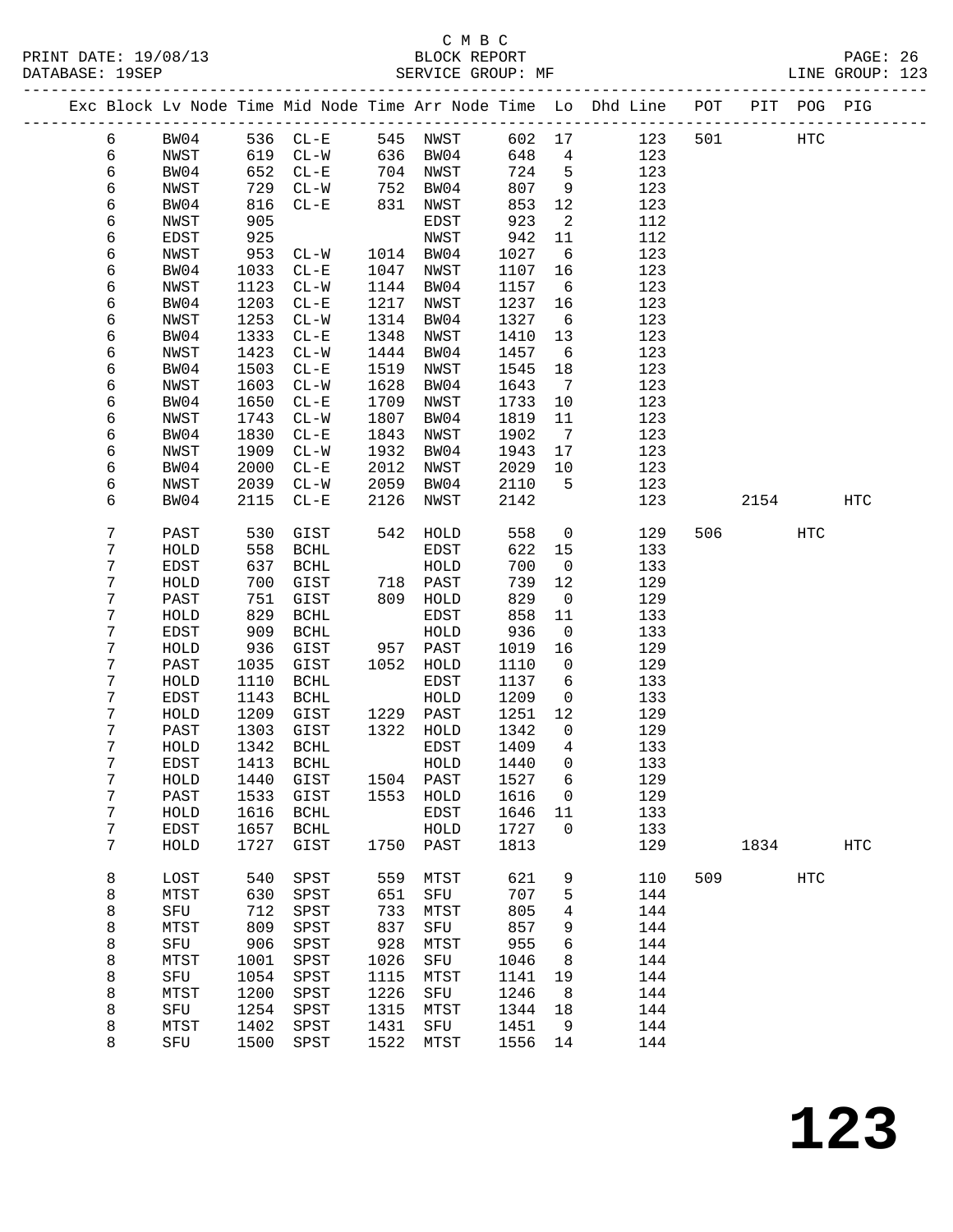|  |          |              |              |                     |              |              |              |                          | Exc Block Lv Node Time Mid Node Time Arr Node Time Lo Dhd Line POT |     |          | PIT POG PIG |                   |
|--|----------|--------------|--------------|---------------------|--------------|--------------|--------------|--------------------------|--------------------------------------------------------------------|-----|----------|-------------|-------------------|
|  | 8        | MTST         |              |                     |              |              |              |                          | 1610 SPST 1642 SFU 1702 8 144                                      |     |          |             |                   |
|  | 8        | SFU          |              | 1710 SPST 1733 MTST |              |              | 1807         |                          |                                                                    | 144 | 1829     |             | HTC               |
|  |          |              |              |                     |              |              |              |                          |                                                                    |     |          |             |                   |
|  | 9        | MTST         | 535          | FN37                | 546          | EDST         | 602          | $\overline{4}$           | 116                                                                |     | 510 72   | HTC         |                   |
|  | 9        | EDST         | 606          | FGLW                | 623          | MTST         | 639          | $6\overline{6}$          | 116                                                                |     |          |             |                   |
|  | 9        | MTST         | 645          | SPST                | 706          | LOST         | 726          | 12                       | 110                                                                |     |          |             |                   |
|  | 9        | LOST         | 738          | SPST                | 801          | MTST         | 833          | 12                       | 110                                                                |     |          |             |                   |
|  | 9        | MTST         | 845          | SPST                | 909          | LOST         | 930          | $5^{\circ}$              | 110                                                                |     |          |             |                   |
|  | 9        | LOST         | 935          | SPST                | 958          | MTST         | 1023         | 22                       | 110                                                                |     |          |             |                   |
|  | 9        | MTST         | 1045         | SPST                | 1110         | SFU          | 1130         | 9                        | 144                                                                |     |          |             |                   |
|  | 9        | SFU          | 1139         | SPST                | 1200         | MTST         | 1229         | 17                       | 144                                                                |     |          |             |                   |
|  | 9        | MTST         | 1246         | SPST                | 1312         | SFU          | 1332         | $\overline{7}$           | 144                                                                |     |          |             |                   |
|  | 9        | SFU          | 1339         | SPST                | 1400         | MTST         | 1432         | 16                       | 144                                                                |     |          |             |                   |
|  | 9        | MTST         | 1448         | SPST                | 1519         | SFU          | 1539         | 9                        | 144                                                                |     |          |             |                   |
|  | 9        | SFU          | 1548         | SPST                | 1611         | MTST         | 1645         | $5^{\circ}$              | 144                                                                |     |          |             |                   |
|  | 9        | MTST         | 1650         | SPST                | 1720         | LOST         | 1744         | $6\overline{6}$          | 110                                                                |     |          |             |                   |
|  | 9        | LOST         | 1750         | SPST                | 1812         | MTST         | 1838         | 11                       | 110                                                                |     |          |             |                   |
|  | 9        | MTST         | 1849         | SPST                | 1912         | LOST         | 1933         | 11                       | 110                                                                |     |          |             |                   |
|  | 9        | LOST         | 1944         | SPST                | 2005         | MTST         | 2028         | 13                       | 110                                                                |     |          |             |                   |
|  | 9        | MTST         | 2041         |                     |              | EDST         | 2100         | $\overline{\phantom{a}}$ | 119                                                                |     |          |             |                   |
|  | 9        | EDST         | 2102         |                     |              | MTST         | 2122         | $\overline{\mathbf{3}}$  | 119                                                                |     |          |             |                   |
|  | 9        | MTST         | 2125         |                     |              | EDST         | 2144         | 2                        | 119                                                                |     |          |             |                   |
|  | 9        | EDST         | 2146         |                     |              | MTST         | 2206         |                          | 119                                                                |     | 2224     |             | HTC               |
|  | $10$     | CW12         | 530          | $CL-W$              | 538          | BW04         | 550          | $\overline{0}$           | 123                                                                |     | 518 — 10 | HTC         |                   |
|  | $10$     | BW04         | 550          | $CL - E$            | 559          | NWST         | 616          | 13                       | 123                                                                |     |          |             |                   |
|  | 10       | NWST         | 629          | $CL-W$              | 646          | BW04         | 658          | 6                        | 123                                                                |     |          |             |                   |
|  | 10       | BW04         | 704          | $CL-E$              | 716          | NWST         | 737          | $\overline{\phantom{a}}$ | 123                                                                |     |          |             |                   |
|  | 10       | NWST         | 739          | $CL-W$              | 803          | BW04         | 818          | 10                       | 123                                                                |     |          |             |                   |
|  | 10       | BW04         | 828          | $CL - E$            | 843          | NWST         | 905          | $5^{\circ}$              | 123                                                                |     |          |             |                   |
|  | $10$     | NWST         | 910          | 6&6N                | 919          | EDST         | 937          | 4                        | 106                                                                |     |          |             |                   |
|  | $10$     | EDST         | 941          | 6&6S                | 956          | NWST         | 1004         | 14                       | 106                                                                |     |          |             |                   |
|  | 10       | NWST         | 1018         | 6&6N                | 1028         | EDST         | 1045         | $\overline{4}$           | 106                                                                |     |          |             |                   |
|  | 10       | EDST         | 1049         | 6&6S                | 1104         | NWST         | 1112         | 16                       | 106                                                                |     |          |             |                   |
|  | 10       | NWST         | 1128         | 6&6N                | 1138         | EDST         | 1155         | $\overline{4}$           | 106                                                                |     |          |             |                   |
|  | 10       | EDST         | 1159         | 6&6S                | 1215         | NWST         | 1223         | 15                       | 106                                                                |     |          |             |                   |
|  | 10<br>10 | NWST         | 1238         | 6&6N<br>6&6S        | 1248<br>1325 | EDST<br>NWST | 1305         | $\overline{4}$<br>15     | 106                                                                |     |          |             |                   |
|  | 10       | EDST<br>NWST | 1309<br>1348 | 6&6N                | 1358         | EDST         | 1333<br>1415 | $\overline{4}$           | 106<br>106                                                         |     |          |             |                   |
|  | 10 EDST  |              |              | 1419 6&6S           |              | 1438 NWST    | 1446 13      |                          | 106                                                                |     |          |             |                   |
|  | 10       | NWST         | 1459         | 6&6N                | 1509         | EDST         | 1529         | 2                        | 106                                                                |     |          |             |                   |
|  | 10       | EDST         | 1531         | 6&6S                | 1551         | NWST         | 1559         | 11                       | 106                                                                |     |          |             |                   |
|  | 10       | NWST         | 1610         | 6&6N                | 1623         | EDST         | 1641         | $\overline{4}$           | 106                                                                |     |          |             |                   |
|  | 10       | EDST         | 1645         | 6&6S                | 1705         | NWST         | 1713         | 11                       | 106                                                                |     |          |             |                   |
|  | 10       | NWST         | 1724         | 6&6N                | 1737         | EDST         | 1755         | 4                        | 106                                                                |     |          |             |                   |
|  | $10$     | EDST         | 1759         | 6&6S                | 1817         | NWST         | 1825         | 9                        | 106                                                                |     |          |             |                   |
|  | $10$     | NWST         | 1834         | 6&6N                | 1843         | EDST         | 1859         | 4                        | 106                                                                |     |          |             |                   |
|  | 10       | EDST         | 1903         | 6&6S                | 1918         | NWST         | 1926         | 8                        | 106                                                                |     |          |             |                   |
|  | 10       | NWST         | 1934         | 6&6N                | 1943         | EDST         | 1957         | 2                        | 106                                                                |     |          |             |                   |
|  | 10       | EDST         | 1959         | 6&6S                | 2014         | NWST         | 2022         | 12                       | 106                                                                |     |          |             |                   |
|  | $10$     | NWST         | 2034         | 6&6N                | 2042         | <b>EDST</b>  | 2056         | 2                        | 106                                                                |     |          |             |                   |
|  | 10       | EDST         | 2058         | 6&6S                | 2113         | NWST         | 2120         | 14                       | 106                                                                |     |          |             |                   |
|  | 10       | NWST         | 2134         | 6&6N                | 2142         | EDST         | 2156         | 2                        | 106                                                                |     |          |             |                   |
|  | 10       | EDST         | 2158         | 6&6S                | 2212         | NWST         | 2218         |                          | 106                                                                |     | 2230     |             | $_{\mathrm{HTC}}$ |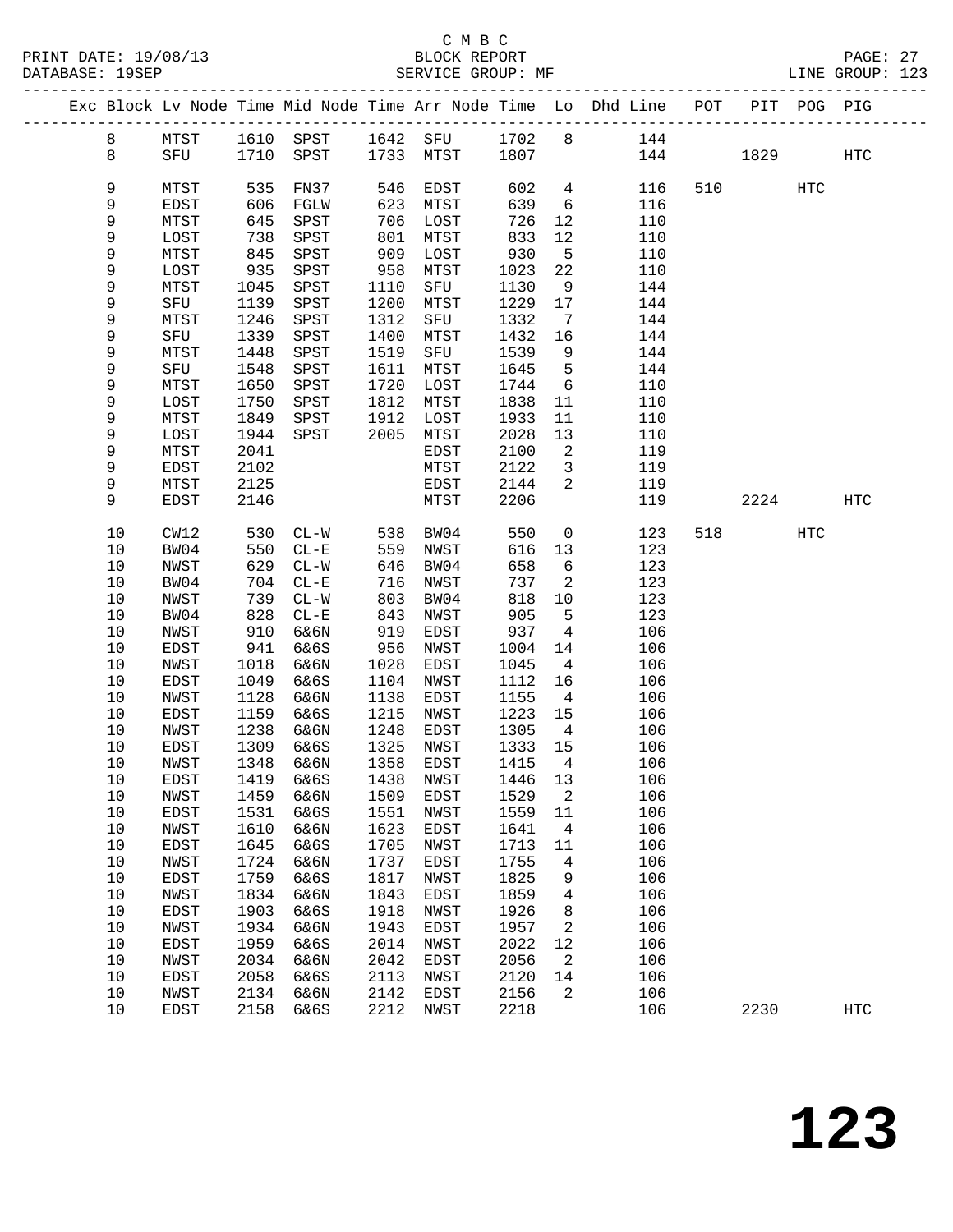### C M B C<br>BLOCK REPORT SERVICE GROUP: MF

|  |    |             |      |          |      |      |      |                 | Exc Block Lv Node Time Mid Node Time Arr Node Time Lo Dhd Line POT |     |      | PIT POG PIG |            |
|--|----|-------------|------|----------|------|------|------|-----------------|--------------------------------------------------------------------|-----|------|-------------|------------|
|  | 11 | EDST        |      | 537 FGLW | 554  | MTST | 610  | $\mathbf{3}$    | 116                                                                | 522 |      | HTC         |            |
|  | 11 | MTST        | 613  | FN37     | 626  | EDST | 645  | $\overline{9}$  | 116                                                                |     |      |             |            |
|  | 11 | <b>EDST</b> | 654  | FGLW     | 713  | MTST | 733  | 9               | 116                                                                |     |      |             |            |
|  | 11 | MTST        | 742  | FN37     | 756  | EDST | 818  | 5               | 116                                                                |     |      |             |            |
|  | 11 | <b>EDST</b> | 823  | FGLW     | 844  | MTST | 904  | 6               | 116                                                                |     |      |             |            |
|  | 11 | MTST        | 910  | SPST     | 934  | LOST | 954  | 11              | 110                                                                |     |      |             |            |
|  | 11 | LOST        | 1005 | SPST     | 1028 | MTST | 1054 | 21              | 110                                                                |     |      |             |            |
|  | 11 | MTST        | 1115 | SPST     | 1141 | SFU  | 1201 | 8               | 144                                                                |     |      |             |            |
|  | 11 | SFU         | 1209 | SPST     | 1230 | MTST | 1259 | 18              | 144                                                                |     |      |             |            |
|  | 11 | MTST        | 1317 | SPST     | 1343 | SFU  | 1403 | 6               | 144                                                                |     |      |             |            |
|  | 11 | SFU         | 1409 | SPST     | 1430 | MTST | 1505 | 12              | 144                                                                |     |      |             |            |
|  | 11 | MTST        | 1517 | SPST     | 1550 | SFU  | 1610 | 10              | 144                                                                |     |      |             |            |
|  | 11 | SFU         | 1620 | SPST     | 1643 | MTST | 1717 | 5               | 144                                                                |     |      |             |            |
|  | 11 | MTST        | 1722 | SPST     | 1755 | SFU  | 1815 | 5               | 144                                                                |     |      |             |            |
|  | 11 | SFU         | 1820 | SPST     | 1842 | MTST | 1911 | $6\overline{6}$ | 144                                                                |     |      |             |            |
|  | 11 | MTST        | 1917 | SPST     | 1940 | LOST | 2001 | 13              | 110                                                                |     |      |             |            |
|  | 11 | LOST        | 2014 | SPST     | 2035 | MTST | 2058 | 16              | 110                                                                |     |      |             |            |
|  | 11 | MTST        | 2114 | SPST     | 2135 | LOST | 2153 | 7               | 110                                                                |     |      |             |            |
|  | 11 | LOST        | 2200 | 6&6W     | 2220 | 22ST | 2228 |                 | 101                                                                |     | 2235 |             | <b>HTC</b> |
|  | 12 | SPST        | 550  | PROD     | 559  | LOST | 608  | 12              | 110                                                                | 522 |      | HTC         |            |
|  | 12 | LOST        | 620  | SPST     | 641  | MTST | 706  | 9               | 110                                                                |     |      |             |            |
|  | 12 | MTST        | 715  | SPST     | 740  | SFU  | 800  | 5               | 144                                                                |     |      |             |            |
|  | 12 | SFU         | 805  | SPST     | 827  | MTST | 901  | 8               | 144                                                                |     |      |             |            |
|  | 12 | MTST        | 909  | SPST     | 935  | SFU  | 955  | 14              | 144                                                                |     |      |             |            |
|  | 12 | SFU         | 1009 | SPST     | 1030 | MTST | 1056 | 14              | 144                                                                |     |      |             |            |
|  | 12 | MTST        | 1110 | SPST     | 1134 | LOST | 1155 | 10              | 110                                                                |     |      |             |            |
|  | 12 | LOST        | 1205 | SPST     | 1228 | MTST | 1255 | 15              | 110                                                                |     |      |             |            |
|  | 12 | MTST        | 1310 | SPST     | 1336 | LOST | 1358 | 7               | 110                                                                |     |      |             |            |
|  | 12 | LOST        | 1405 | SPST     | 1429 | MTST | 1500 | 10              | 110                                                                |     |      |             |            |
|  | 12 | MTST        | 1510 | SPST     | 1539 | LOST | 1604 | 6               | 110                                                                |     |      |             |            |
|  | 12 | LOST        | 1610 | SPST     | 1634 | MTST | 1706 | $\overline{4}$  | 110                                                                |     |      |             |            |
|  | 12 | MTST        | 1710 | SPST     | 1740 | LOST | 1804 | 10              | 110                                                                |     |      |             |            |

12 LOST 1814 SPST 1836 MTST 1902 110 1920 HTC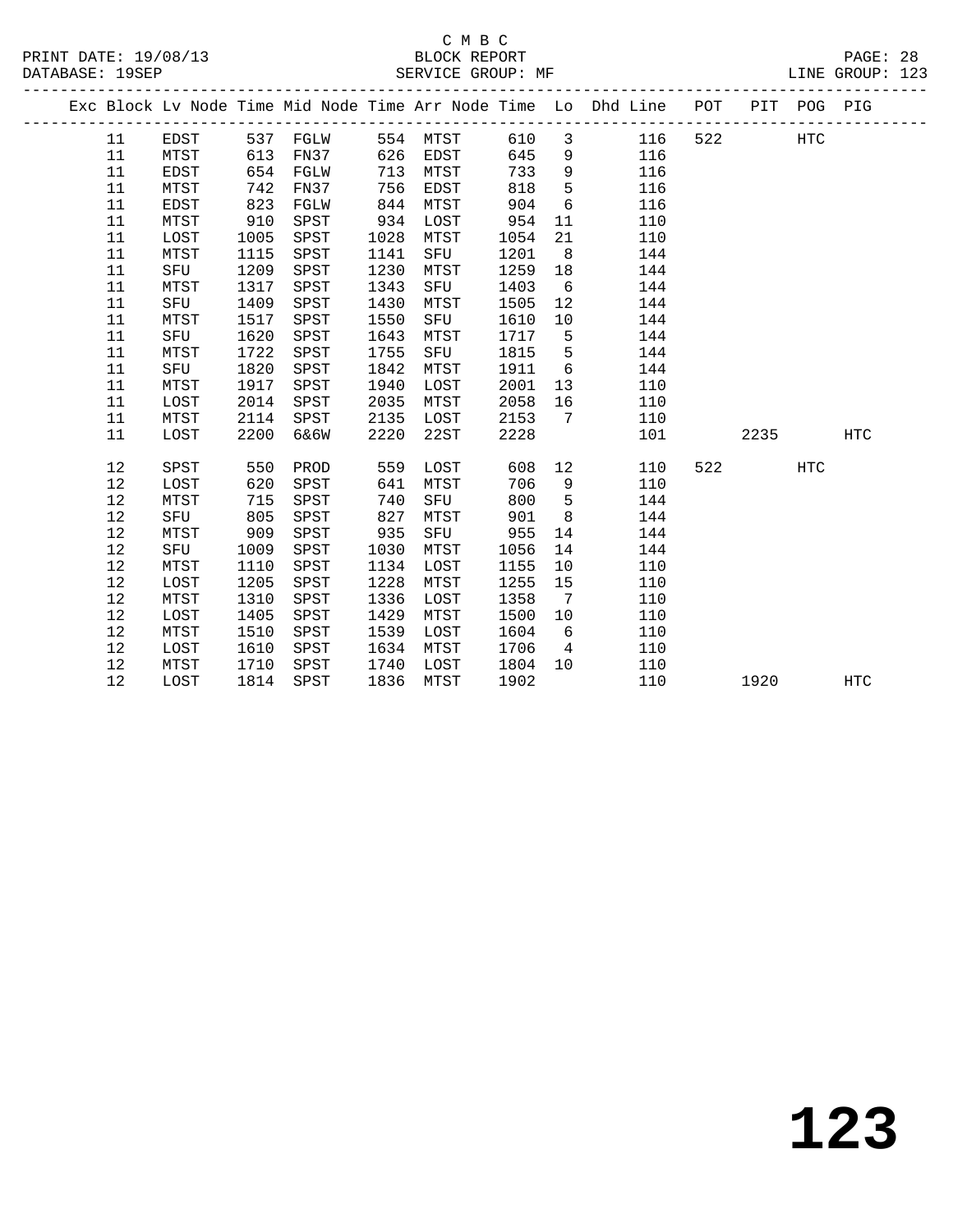|  |    |      |            |             |      |                      |         |                 | Exc Block Lv Node Time Mid Node Time Arr Node Time Lo Dhd Line POT |     |      | PIT POG PIG |                   |
|--|----|------|------------|-------------|------|----------------------|---------|-----------------|--------------------------------------------------------------------|-----|------|-------------|-------------------|
|  | 13 | EDST |            | 542 BCHL    |      | HOLD                 | 604 0   |                 | 133                                                                | 527 |      | HTC         |                   |
|  | 13 | HOLD | 604<br>651 | GIST        |      | 620 PAST<br>707 HOLD | 641     | 10              | 129                                                                |     |      |             |                   |
|  | 13 | PAST |            | GIST        |      |                      | 724     | $\overline{0}$  | 129                                                                |     |      |             |                   |
|  | 13 | HOLD | 724        | BCHL        |      | EDST                 | 750     | 15              | 133                                                                |     |      |             |                   |
|  | 13 | EDST | 805        | BCHL        |      | HOLD                 | 835     | $\overline{0}$  | 133                                                                |     |      |             |                   |
|  | 13 | HOLD | 835        | GIST        |      | 859 PAST             | 921     | 14              | 129                                                                |     |      |             |                   |
|  | 13 | PAST | 935        | GIST        |      | 953 HOLD             | 1011    | $\overline{0}$  | 129                                                                |     |      |             |                   |
|  | 13 | HOLD | 1011       | BCHL        |      | EDST                 | 1038    | $4\overline{4}$ | 133                                                                |     |      |             |                   |
|  | 13 | EDST | 1042       | BCHL        |      | HOLD                 | 1108    | $\overline{0}$  | 133                                                                |     |      |             |                   |
|  | 13 | HOLD | 1108       | GIST        |      | 1128 PAST            | 1150    | 15              | 129                                                                |     |      |             |                   |
|  | 13 | PAST | 1205       | GIST        |      | 1223 HOLD            | 1243    | $\overline{0}$  | 129                                                                |     |      |             |                   |
|  | 13 | HOLD | 1243       | <b>BCHL</b> |      | EDST                 | 1310    | $4\overline{ }$ | 133                                                                |     |      |             |                   |
|  | 13 | EDST | 1314       | BCHL        |      | HOLD                 | 1341    | $\mathbf 0$     | 133                                                                |     |      |             |                   |
|  | 13 | HOLD | 1341       | GIST        |      | 1402 PAST            | 1424    | 9               | 129                                                                |     |      |             |                   |
|  | 13 | PAST | 1433       | GIST        |      | 1452 HOLD            | 1514    | $\mathsf 0$     | 129                                                                |     |      |             |                   |
|  | 13 | HOLD | 1514       | BCHL        |      | EDST                 | 1544    | 12              | 133                                                                |     |      |             |                   |
|  | 13 | EDST | 1556       | BCHL        |      | HOLD                 | 1627    | $\overline{0}$  | 133                                                                |     |      |             |                   |
|  | 13 | HOLD | 1627       | GIST        |      | 1649 PAST            | 1713    | 6               | 129                                                                |     |      |             |                   |
|  | 13 | PAST | 1719       | GIST        |      | 1739 HOLD            | 1801    | $\overline{0}$  | 129                                                                |     |      |             |                   |
|  | 13 | HOLD | 1801       | BCHL        |      | EDST                 | 1826    | 9               | 133                                                                |     |      |             |                   |
|  | 13 | EDST | 1835       |             |      | NWST                 | 1852    | 9               | 112                                                                |     |      |             |                   |
|  | 13 | NWST | 1901       |             |      | EDST                 | 1919    | 16              | 112                                                                |     |      |             |                   |
|  | 13 | EDST | 1935       |             |      | NWST                 | 1952    | 10              | 112                                                                |     |      |             |                   |
|  | 13 | NWST | 2002       |             |      | EDST                 | 2018    | 17              | 112                                                                |     |      |             |                   |
|  | 13 | EDST | 2035       |             |      | NWST                 | 2049    | 11              | 112                                                                |     |      |             |                   |
|  | 13 | NWST | 2100       |             |      | EDST                 | 2116    | 7               | 112                                                                |     |      |             |                   |
|  | 13 | EDST | 2123       | BCHL        |      | 2141 HOLD            | 2149    | $\overline{0}$  | 133                                                                |     |      |             |                   |
|  | 13 | HOLD | 2149       | GIST        | 2205 | PAST                 | 2222    | 8               | 129                                                                |     |      |             |                   |
|  | 13 | PAST | 2230       | GIST        | 2244 | HOLD                 | 2259    | $\mathbf 0$     | 129                                                                |     |      |             |                   |
|  | 13 | HOLD | 2259       | BCHL        | 2308 | EDST                 | 2322    | 22              | 133                                                                |     |      |             |                   |
|  | 13 | EDST | 2344       |             |      | NWST                 | 2357    | 2               | 112                                                                |     |      |             |                   |
|  | 13 | NWST | 2359       |             |      | EDST                 | 2413    | 10              | 112                                                                |     |      |             |                   |
|  | 13 | EDST | 2423       | BCHL        | 2439 | HOLD                 | 2447    | $\mathbf{0}$    | 133                                                                |     |      |             |                   |
|  | 13 | HOLD | 2447       | GIST        | 2501 | PAST                 | 2517    |                 | 129                                                                |     | 2535 |             | <b>HTC</b>        |
|  | 14 | MTST | 554        | SPST        | 614  | SFU                  | 630     | $5\overline{)}$ | 144                                                                | 529 |      | HTC         |                   |
|  | 14 | SFU  | 635        | SPST        |      | 656 MTST             | 723     | $\overline{4}$  | 144                                                                |     |      |             |                   |
|  | 14 | MTST | 727        | SPST        |      | 752 SFU              | 812     | $5^{\circ}$     | 144                                                                |     |      |             |                   |
|  | 14 | SFU  | 817        | SPST        |      | 839 MTST             | 911     | 10              | 144                                                                |     |      |             |                   |
|  | 14 | MTST |            | 921 SPST    |      | 946 SFU              | 1006 18 |                 | 144                                                                |     |      |             |                   |
|  | 14 | SFU  | 1024       | SPST        | 1045 | MTST                 | 1111    | 19              | 144                                                                |     |      |             |                   |
|  | 14 | MTST | 1130       | SPST        | 1156 | SFU                  | 1216    | 8               | 144                                                                |     |      |             |                   |
|  | 14 | SFU  | 1224       | SPST        | 1245 | MTST                 | 1314    | 18              | 144                                                                |     |      |             |                   |
|  | 14 | MTST | 1332       | SPST        | 1359 | SFU                  | 1419    | 5               | 144                                                                |     |      |             |                   |
|  | 14 | SFU  | 1424       | SPST        | 1445 | MTST                 | 1520    | 9               | 144                                                                |     |      |             |                   |
|  | 14 | MTST | 1529       | SPST        | 1602 | SFU                  | 1622    | 8               | 144                                                                |     |      |             |                   |
|  | 14 | SFU  | 1630       | SPST        | 1653 | MTST                 | 1727    | 7               | 144                                                                |     |      |             |                   |
|  | 14 | MTST | 1734       | SPST        | 1806 | SFU                  | 1826    | 8               | 144                                                                |     |      |             |                   |
|  | 14 | SFU  | 1834       | SPST        | 1857 | MTST                 | 1925    | 5               | 144                                                                |     |      |             |                   |
|  | 14 | MTST | 1930       | FN37        | 1943 | <b>EDST</b>          | 2000    | 15              | 116                                                                |     |      |             |                   |
|  | 14 | EDST | 2015       | FGLW        | 2031 | MTST                 | 2047    | 13              | 116                                                                |     |      |             |                   |
|  | 14 | MTST | 2100       | FN37        | 2112 | EDST                 | 2129    | 16              | 116                                                                |     |      |             |                   |
|  | 14 | EDST | 2145       | FGLW        | 2201 | MTST                 | 2217    | 20              | 116                                                                |     |      |             |                   |
|  | 14 | MTST | 2237       | SPST        | 2301 | SFU                  | 2319    | 5               | 144                                                                |     |      |             |                   |
|  | 14 | SFU  | 2324       | SPST        | 2343 | MTST                 | 2404    | 16              | 144                                                                |     |      |             |                   |
|  | 14 | MTST | 2420       | SPST        | 2442 | SFU                  | 2458    |                 | 144                                                                |     | 2531 |             | $_{\mathrm{HTC}}$ |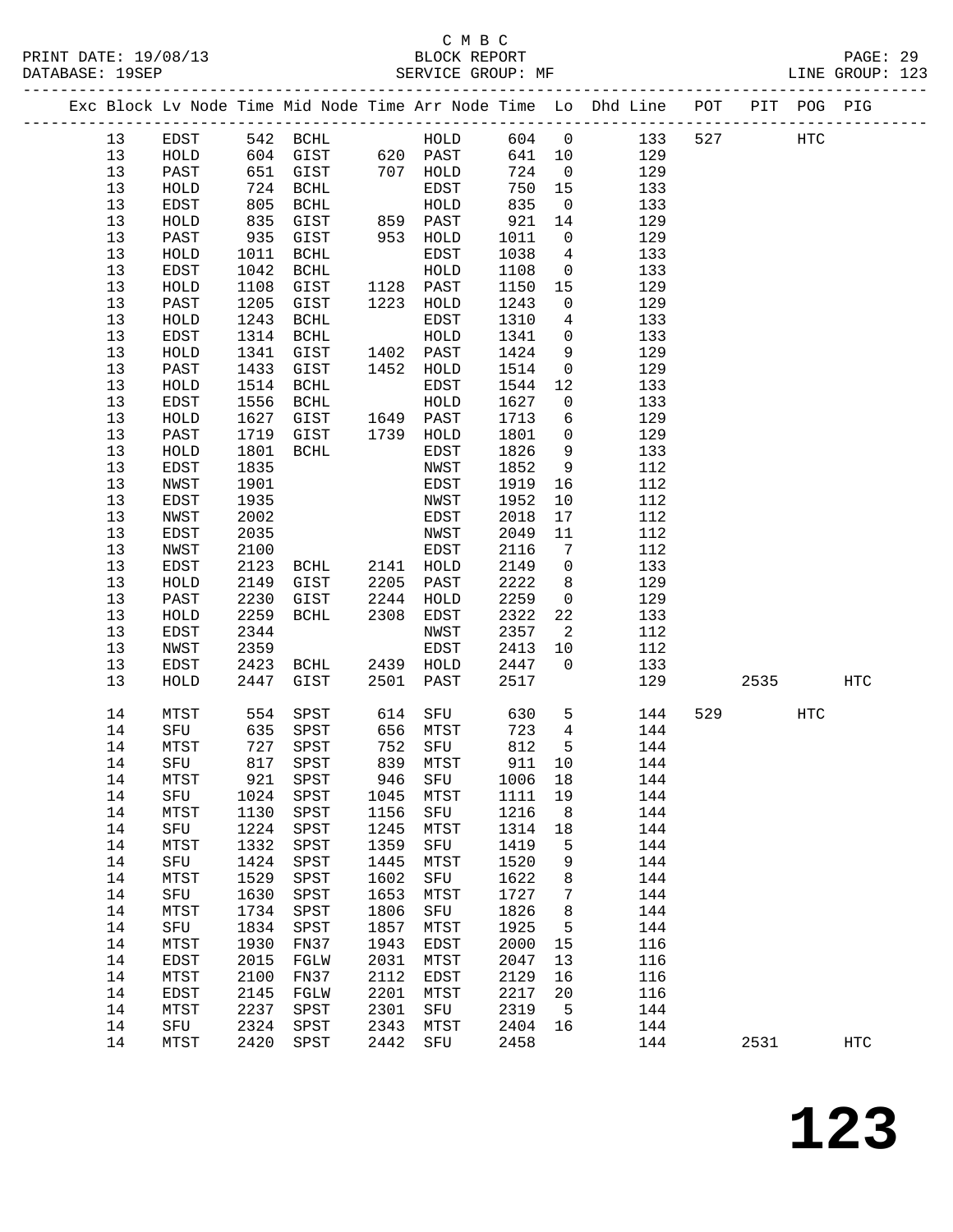|  |    |      |                 |                   |      |                      |        |                 | Exc Block Lv Node Time Mid Node Time Arr Node Time Lo Dhd Line POT PIT POG PIG |     |       |     |            |
|--|----|------|-----------------|-------------------|------|----------------------|--------|-----------------|--------------------------------------------------------------------------------|-----|-------|-----|------------|
|  | 15 | MTST |                 | 557 FN37 610 EDST |      |                      |        |                 | 629 13 116                                                                     | 532 | HTC   |     |            |
|  | 15 | EDST | 642             | FGLW              |      | 700 MTST             | 717 10 |                 | 116                                                                            |     |       |     |            |
|  | 15 | MTST | 727             | FN37              |      | 741 EDST             | 802    | 6               | 116                                                                            |     |       |     |            |
|  | 15 | EDST | 808             | FGLW              | 829  | MTST                 | 849    | 11              | 116                                                                            |     |       |     |            |
|  | 15 | MTST | 900             | FN37              | 914  | EDST                 | 934    | $7\overline{ }$ | 116                                                                            |     |       |     |            |
|  | 15 | EDST | 941             | FGLW              | 959  | MTST                 | 1018   | 12              | 116                                                                            |     |       |     |            |
|  | 15 | MTST | 1030            | FN37              | 1044 | EDST                 | 1103   | 6               | 116                                                                            |     |       |     |            |
|  | 15 | EDST | 1109            | FGLW              | 1126 | MTST                 | 1145   | 15              | 116                                                                            |     |       |     |            |
|  | 15 | MTST | 1200            | FN37              | 1213 | EDST                 | 1231   | 8 <sup>8</sup>  | 116                                                                            |     |       |     |            |
|  | 15 | EDST | 1239            | FGLW              | 1256 | MTST                 | 1315   | 15              | 116                                                                            |     |       |     |            |
|  | 15 | MTST | 1330            | FN37              | 1343 | EDST                 | 1403   | $6\overline{6}$ | 116                                                                            |     |       |     |            |
|  | 15 | EDST | 1409            | FGLW              | 1428 | MTST                 | 1449   | 17              | 116                                                                            |     |       |     |            |
|  | 15 | MTST | 1506            | FN37              | 1520 | EDST                 | 1543   | 6               | 116                                                                            |     |       |     |            |
|  | 15 | EDST | 1549            | FGLW              | 1609 | MTST                 | 1630   | $\overline{4}$  | 116                                                                            |     |       |     |            |
|  | 15 | MTST | 1634            | SPST              | 1708 | SFU                  | 1728   | $5^{\circ}$     | 144                                                                            |     |       |     |            |
|  | 15 | SFU  | 1733            | SPST              | 1756 | MTST                 | 1828   | $7\overline{ }$ | 144                                                                            |     |       |     |            |
|  | 15 | MTST | 1835            | SPST              | 1903 | SFU                  | 1923   | $5^{\circ}$     | 144                                                                            |     |       |     |            |
|  | 15 | SFU  | 1928            | SPST              | 1950 | MTST                 | 2016   | 19              | 144                                                                            |     |       |     |            |
|  | 15 | MTST | 2035            | SPST              | 2102 | SFU                  | 2122   | 2               | 144                                                                            |     |       |     |            |
|  | 15 | SFU  | 2124            | SPST              | 2144 | MTST                 | 2207   |                 | 144                                                                            |     | 2225  |     | <b>HTC</b> |
|  | 16 | PAST | 559             | GIST              |      | 611 HOLD             | 627    | $\overline{0}$  | 129                                                                            |     | 535 7 | HTC |            |
|  | 16 | HOLD | 627             | BCHL              |      | EDST                 | 651    | 15              | 133                                                                            |     |       |     |            |
|  | 16 | EDST | 706             | BCHL              |      | HOLD                 | 733    | $\overline{0}$  | 133                                                                            |     |       |     |            |
|  | 16 | HOLD | $\frac{7}{819}$ | GIST              |      | 754 PAST<br>837 HOLD | 815    | $\overline{4}$  | 129                                                                            |     |       |     |            |
|  | 16 | PAST |                 | GIST              |      |                      | 859    | $\overline{0}$  | 129                                                                            |     |       |     |            |
|  | 16 | HOLD | 859             | BCHL              |      | EDST                 | 927    | 14              | 133                                                                            |     |       |     |            |
|  | 16 | EDST | 941             | BCHL              |      | HOLD                 | 1008   | $\overline{0}$  | 133                                                                            |     |       |     |            |
|  | 16 | HOLD | 1008            | GIST              |      | 1028 PAST            | 1050   | 12              | 129                                                                            |     |       |     |            |
|  | 16 | PAST | 1102            | GIST              |      | 1120 HOLD            | 1140   | $\overline{0}$  | 129                                                                            |     |       |     |            |
|  | 16 | HOLD | 1140            | BCHL              |      | EDST                 | 1207   | 6               | 133                                                                            |     |       |     |            |
|  | 16 | EDST | 1213            | BCHL              |      | HOLD                 | 1239   | $\mathsf{O}$    | 133                                                                            |     |       |     |            |
|  | 16 | HOLD | 1239            | GIST              |      | 1300 PAST            | 1322   | 11              | 129                                                                            |     |       |     |            |
|  | 16 | PAST | 1333            | GIST              |      | 1352 HOLD            | 1413   | $\overline{0}$  | 129                                                                            |     |       |     |            |
|  | 16 | HOLD | 1413            | BCHL              |      | EDST                 | 1443   | 13              | 133                                                                            |     |       |     |            |
|  | 16 | EDST | 1456            | BCHL              |      | HOLD                 | 1527   | $\overline{0}$  | 133                                                                            |     |       |     |            |
|  | 16 | HOLD | 1527            | GIST              |      | 1551 PAST            | 1614   | $4\overline{4}$ | 129                                                                            |     |       |     |            |
|  | 16 | PAST | 1618            | GIST              |      | 1638 HOLD            | 1701   | $\overline{0}$  | 129                                                                            |     |       |     |            |
|  | 16 | HOLD |                 | 1701 BCHL         |      | EDST                 | 1733   | 10              | 133                                                                            |     |       |     |            |
|  | 16 | EDST |                 | 1743 BCHL         |      | HOLD 1811 0          |        |                 | 133                                                                            |     |       |     |            |
|  | 16 | HOLD | 1811            | GIST              | 1832 | PAST                 | 1854   | 6               | 129                                                                            |     |       |     |            |
|  | 16 | PAST | 1900            | GIST              | 1918 | HOLD                 | 1936   | 0               | 129                                                                            |     |       |     |            |
|  | 16 | HOLD | 1936            | BCHL              | 1945 | EDST                 | 2001   | 22              | 133                                                                            |     |       |     |            |
|  | 16 | EDST | 2023            | BCHL              | 2041 | HOLD                 | 2049   | 0               | 133                                                                            |     |       |     |            |
|  | 16 | HOLD | 2049            | GIST              | 2105 | PAST                 | 2122   | 8               | 129                                                                            |     |       |     |            |
|  | 16 | PAST | 2130            | GIST              | 2145 | HOLD                 | 2201   | 0               | 129                                                                            |     |       |     |            |
|  | 16 | HOLD |                 | 2201 BCHL         | 2210 | EDST                 | 2224   |                 | 133                                                                            |     | 2234  |     | HTC        |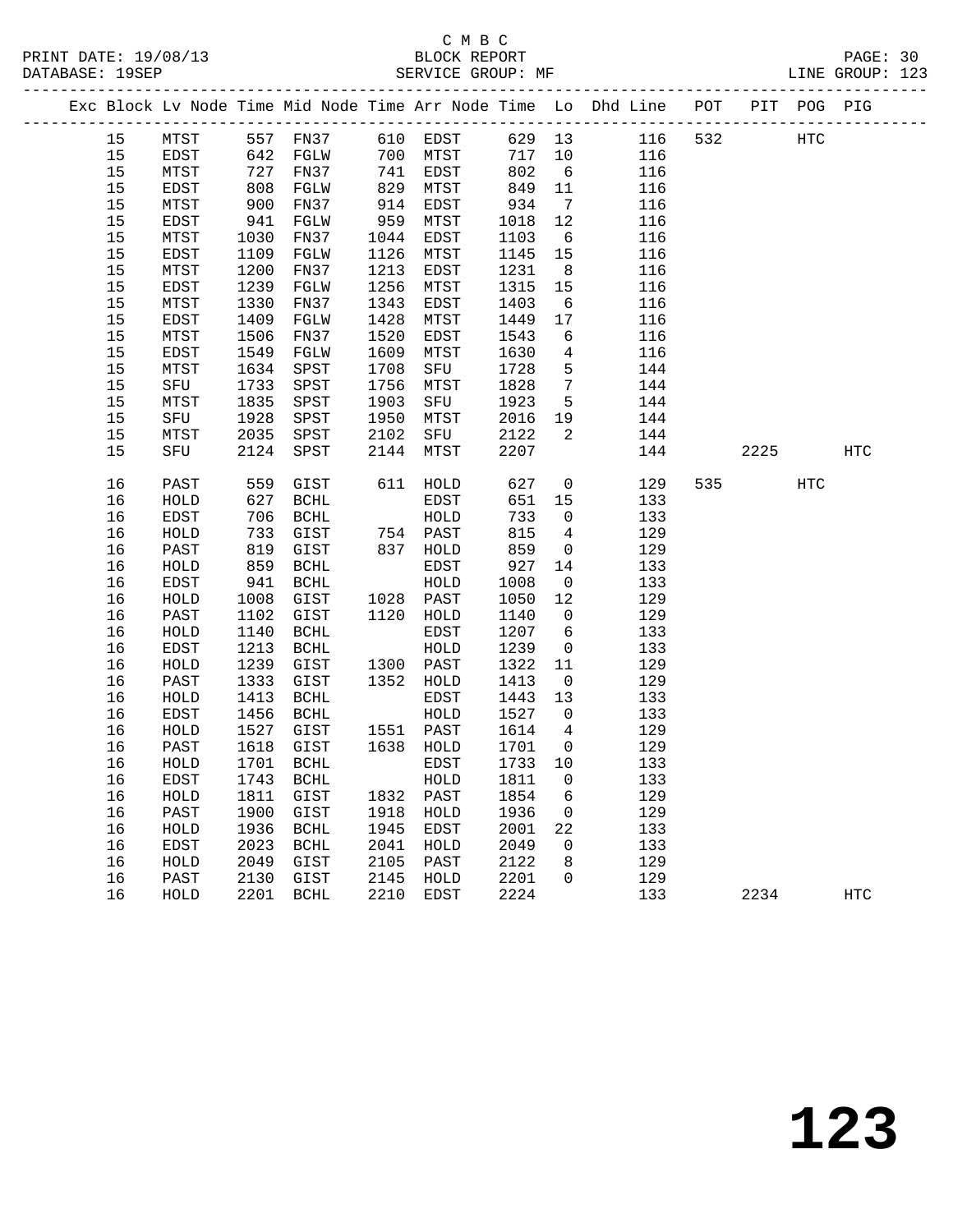#### C M B C<br>BLOCK REPORT PRINT DATE: 19/08/13 BLOCK REPORT PAGE: 31 SERVICE GROUP: MF

|  |    |      |      |          |      |             |        |                          | Exc Block Lv Node Time Mid Node Time Arr Node Time Lo Dhd Line POT PIT POG PIG |     |      |     |                   |
|--|----|------|------|----------|------|-------------|--------|--------------------------|--------------------------------------------------------------------------------|-----|------|-----|-------------------|
|  | 17 | CW12 |      | 556 CL-W |      | 604 BW04    | 616    | $\overline{1}$           | 123                                                                            | 544 |      | HTC |                   |
|  | 17 | BW04 | 617  | $CL - E$ |      | 627 NWST    | 645    | $4\overline{4}$          | 123                                                                            |     |      |     |                   |
|  | 17 | NWST | 649  | $CL-W$   | 708  | BW04        | 722    | $6\overline{6}$          | 123                                                                            |     |      |     |                   |
|  | 17 | BW04 | 728  | $CL - E$ | 741  | NWST        | 803    | 6                        | 123                                                                            |     |      |     |                   |
|  | 17 | NWST | 809  | $CL-W$   | 835  | BW04        | 850    | 14                       | 123                                                                            |     |      |     |                   |
|  | 17 | BW04 | 904  | $CL - E$ | 918  | NWST        | 938    | 12                       | 123                                                                            |     |      |     |                   |
|  | 17 | NWST | 950  |          |      | EDST        | 1007   | $\overline{\phantom{a}}$ | 112                                                                            |     |      |     |                   |
|  | 17 | EDST | 1009 |          |      | NWST        | 1025   | 10                       | 112                                                                            |     |      |     |                   |
|  | 17 | NWST | 1035 |          |      | EDST        | 1052   | $\overline{2}$           | 112                                                                            |     |      |     |                   |
|  | 17 | EDST | 1054 |          |      | NWST        | 1110   | 10                       | 112                                                                            |     |      |     |                   |
|  | 17 | NWST | 1120 |          |      | EDST        | 1137   | 2                        | 112                                                                            |     |      |     |                   |
|  | 17 | EDST | 1139 |          |      | NWST        | 1156   | 9                        | 112                                                                            |     |      |     |                   |
|  | 17 | NWST | 1205 |          |      | EDST        | 1223   | 2                        | 112                                                                            |     |      |     |                   |
|  | 17 | EDST | 1225 |          |      | NWST        | 1242   | 8                        | 112                                                                            |     |      |     |                   |
|  | 17 | NWST | 1250 |          |      | EDST        | 1308   | $\overline{a}$           | 112                                                                            |     |      |     |                   |
|  | 17 | EDST | 1310 |          |      | NWST        | 1327   | 8                        | 112                                                                            |     |      |     |                   |
|  | 17 | NWST | 1335 |          |      | EDST        | 1353   | $\overline{a}$           | 112                                                                            |     |      |     |                   |
|  | 17 | EDST | 1355 |          |      | NWST        | 1412   | 8                        | 112                                                                            |     |      |     |                   |
|  | 17 | NWST | 1420 |          |      | EDST        | 1439   | 2                        | 112                                                                            |     |      |     |                   |
|  | 17 | EDST | 1441 |          |      | NWST        | 1501   | 14                       | 112                                                                            |     |      |     |                   |
|  | 17 | NWST | 1515 |          |      | EDST        | 1534   | 10                       | 112                                                                            |     |      |     |                   |
|  | 17 | EDST | 1544 | BCHL     |      | HOLD        | 1615   | $\mathsf{O}$             | 133                                                                            |     |      |     |                   |
|  | 17 | HOLD | 1615 | GIST     | 1637 | PAST        | 1701   | 3                        | 129                                                                            |     |      |     |                   |
|  | 17 | PAST | 1704 | GIST     |      | 1724 HOLD   | 1747   | $\mathsf{O}$             | 129                                                                            |     |      |     |                   |
|  | 17 | HOLD | 1747 | BCHL     |      | EDST        | 1815   | 9                        | 133                                                                            |     |      |     |                   |
|  | 17 | EDST | 1824 | BCHL     |      | HOLD        | 1850   | $\mathbf 0$              | 133                                                                            |     |      |     |                   |
|  | 17 | HOLD | 1850 | GIST     | 1910 | PAST        | 1930   | $\overline{4}$           | 129                                                                            |     |      |     |                   |
|  | 17 | PAST | 1934 | GIST     | 1952 | HOLD        | 2010   | $\mathsf{O}$             | 129                                                                            |     |      |     |                   |
|  | 17 | HOLD | 2010 | BCHL     | 2019 | EDST        | 2035   | 18                       | 133                                                                            |     |      |     |                   |
|  | 17 | EDST | 2053 | BCHL     | 2111 | HOLD        | 2119   | $\overline{0}$           | 133                                                                            |     |      |     |                   |
|  | 17 | HOLD | 2119 | GIST     | 2135 | PAST        | 2152   | 8                        | 129                                                                            |     |      |     |                   |
|  | 17 | PAST | 2200 | GIST     | 2214 | HOLD        | 2229   | $\overline{0}$           | 129                                                                            |     |      |     |                   |
|  | 17 | HOLD | 2229 | BCHL     | 2238 | EDST        | 2252   | 22                       | 133                                                                            |     |      |     |                   |
|  | 17 | EDST | 2314 |          |      | NWST        | 2327   | 2                        | 112                                                                            |     |      |     |                   |
|  | 17 | NWST | 2329 |          |      | EDST        | 2343   |                          | 112                                                                            |     | 2353 |     | <b>HTC</b>        |
|  | 18 | MTST | 612  | SPST     | 633  | SFU         | 649    | $6\overline{6}$          | 144                                                                            | 547 |      | HTC |                   |
|  | 18 | SFU  |      | 655 SPST |      | 716 MTST    | 745    | 12                       | 144                                                                            |     |      |     |                   |
|  | 18 | MTST |      | 757 FN37 |      | 811 EDST    | 831    | $\overline{7}$           | 116                                                                            |     |      |     |                   |
|  | 18 | EDST |      | 838 FGLW |      | 859 MTST    | 918 12 |                          | 116                                                                            |     |      |     |                   |
|  | 18 | MTST | 930  | FN37     | 944  | EDST        | 1003   | 6                        | 116                                                                            |     |      |     |                   |
|  | 18 | EDST | 1009 | FGLW     | 1026 | MTST        | 1045   | 15                       | 116                                                                            |     |      |     |                   |
|  | 18 | MTST | 1100 | FN37     | 1113 | <b>EDST</b> | 1131   | 8                        | 116                                                                            |     |      |     |                   |
|  | 18 | EDST | 1139 | FGLW     | 1156 | MTST        | 1215   | 15                       | 116                                                                            |     |      |     |                   |
|  | 18 | MTST | 1230 | FN37     | 1243 | EDST        | 1301   | 8                        | 116                                                                            |     |      |     |                   |
|  | 18 | EDST | 1309 | FGLW     | 1326 | MTST        | 1345   | 15                       | 116                                                                            |     |      |     |                   |
|  | 18 | MTST | 1400 | FN37     | 1413 | <b>EDST</b> | 1435   | 4                        | 116                                                                            |     |      |     |                   |
|  | 18 | EDST | 1439 | FGLW     | 1456 | MTST        | 1517   | 13                       | 116                                                                            |     |      |     |                   |
|  | 18 | MTST | 1530 | SPST     | 1559 | LOST        | 1624   | 6                        | 110                                                                            |     |      |     |                   |
|  | 18 | LOST | 1630 | SPST     | 1654 | MTST        | 1726   | 4                        | 110                                                                            |     |      |     |                   |
|  | 18 | MTST | 1730 | SPST     | 1759 | LOST        | 1822   |                          | 110                                                                            |     | 1850 |     | $_{\mathrm{HTC}}$ |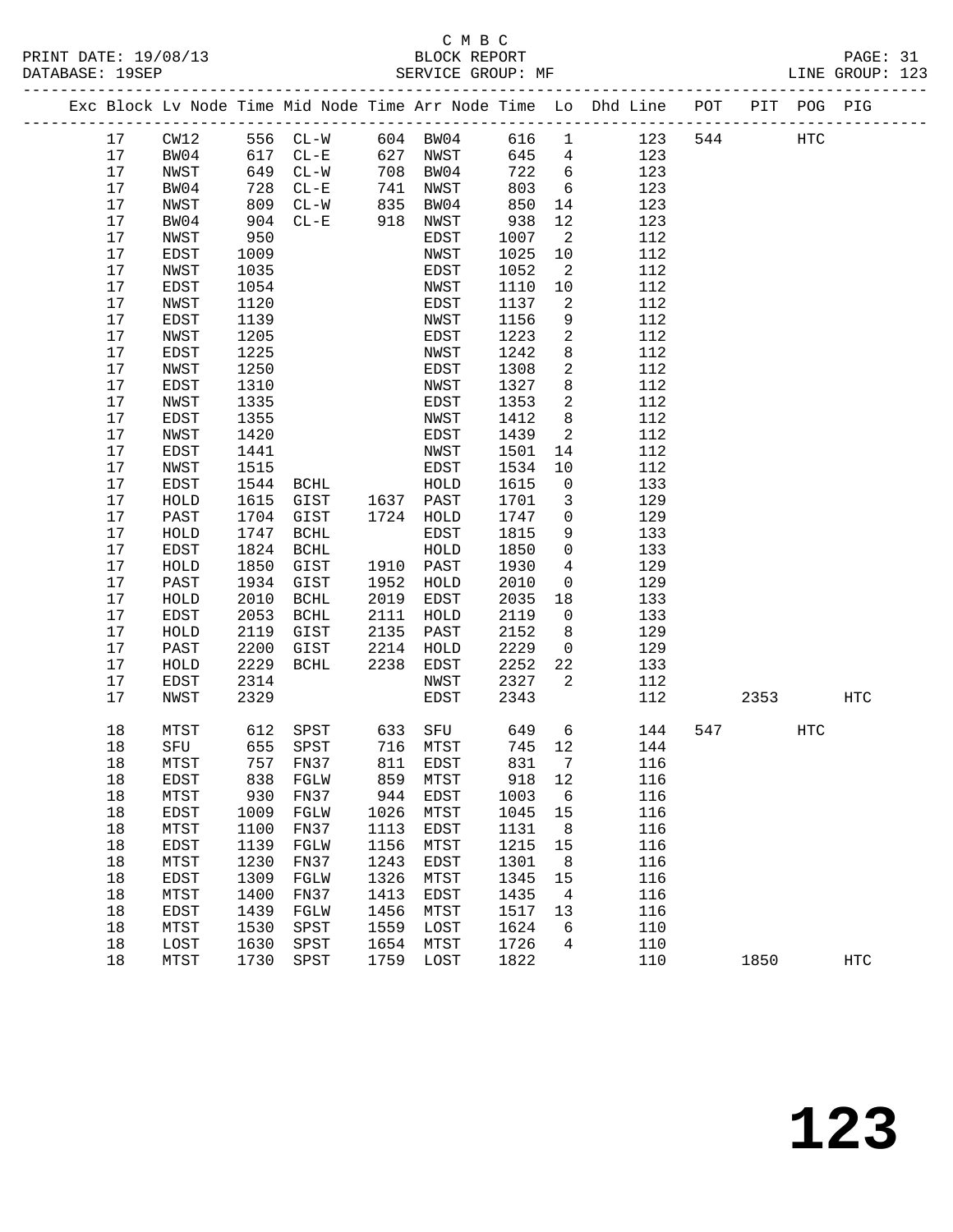### C M B C

| DATABASE: 19SEP |      |      | SERVICE GROUP: MF |      |            |         |                         | LINE GROUP: 123                                                                |     |      |      |                   |  |
|-----------------|------|------|-------------------|------|------------|---------|-------------------------|--------------------------------------------------------------------------------|-----|------|------|-------------------|--|
|                 |      |      |                   |      |            |         |                         | Exc Block Lv Node Time Mid Node Time Arr Node Time Lo Dhd Line POT PIT POG PIG |     |      |      |                   |  |
| 19              | NWST | 605  |                   |      | EDST 621 2 |         |                         | 112                                                                            | 550 | HTC  |      |                   |  |
| 19              | EDST | 623  |                   |      | NWST       | 638 10  |                         | 112                                                                            |     |      |      |                   |  |
| 19              | NWST | 648  |                   |      | EDST       | 706     | 2                       | 112                                                                            |     |      |      |                   |  |
| 19              | EDST | 708  |                   |      | NWST       | 723     | $7\overline{ }$         | 112                                                                            |     |      |      |                   |  |
| 19              | NWST | 730  |                   |      | EDST       | 750     | $6\overline{6}$         | 112                                                                            |     |      |      |                   |  |
| 19              | EDST | 756  |                   |      | NWST       | 812     | $7\overline{7}$         | 112                                                                            |     |      |      |                   |  |
| 19              | NWST | 819  |                   |      | EDST       | 839     | $\overline{3}$          | 112                                                                            |     |      |      |                   |  |
| 19              | EDST | 842  |                   |      | NWST       | 859     | 11                      | 112                                                                            |     |      |      |                   |  |
| 19              | NWST | 910  | $CL-W$ 932 BW04   |      |            | 945     | $\overline{\mathbf{3}}$ | 123                                                                            |     |      |      |                   |  |
| 19              | BW04 | 948  | $CL - E$          | 1002 | NWST       | 1022    | 16                      | 123                                                                            |     |      |      |                   |  |
| 19              | NWST | 1038 | $CL-W$            | 1059 | BW04       | 1112    | $6\overline{6}$         | 123                                                                            |     |      |      |                   |  |
| 19              | BW04 | 1118 | $CL-E$            | 1132 | NWST       | 1152    | 16                      | 123                                                                            |     |      |      |                   |  |
| 19              | NWST | 1208 | $CL - W$          | 1229 | BW04       | 1242    | $6\overline{6}$         | 123                                                                            |     |      |      |                   |  |
| 19              | BW04 | 1248 | $CL-E$            | 1302 | NWST       | 1322    | 16                      | 123                                                                            |     |      |      |                   |  |
| 19              | NWST | 1338 | $CL-W$            | 1359 | BW04       | 1412    | $6\overline{6}$         | 123                                                                            |     |      |      |                   |  |
| 19              | BW04 | 1418 | $CL-E$            | 1433 | NWST       | 1456    | 17                      | 123                                                                            |     |      |      |                   |  |
| 19              | NWST | 1513 | $CL-W$            | 1538 | BW04       | 1553    | $\overline{7}$          | 123                                                                            |     |      |      |                   |  |
| 19              | BW04 | 1600 | $CL - E$          | 1617 | NWST       | 1641    | 12                      | 123                                                                            |     |      |      |                   |  |
| 19              | NWST | 1653 | $CL-W$            | 1720 | BW04       | 1735    | $5^{\circ}$             | 123                                                                            |     |      |      |                   |  |
| 19              | BW04 | 1740 | $CL - E$          | 1759 | NWST       | 1822    | 11                      | 123                                                                            |     |      |      |                   |  |
| 19              | NWST | 1833 | $CL-W$            | 1856 | BW04       | 1907    | 8 <sup>8</sup>          | 123                                                                            |     |      |      |                   |  |
| 19              | BW04 | 1915 | $CL - E$          | 1928 | NWST       | 1945    | 10                      | 123                                                                            |     |      |      |                   |  |
| 19              | NWST | 1955 | $CL-W$            | 2015 | BW04       | 2026    | $\overline{4}$          | 123                                                                            |     |      |      |                   |  |
| 19              | BW04 | 2030 | $CL - E$          | 2042 | NWST       | 2059    | 10                      | 123                                                                            |     |      |      |                   |  |
| 19              | NWST | 2109 | $CL-W$            | 2129 | BW04       | 2140    | 2                       | 123                                                                            |     |      |      |                   |  |
| 19              | BW04 | 2142 | $CL - E$          | 2153 | NWST       | 2209    | $\mathbf{3}$            | 123                                                                            |     |      |      |                   |  |
| 19              | NWST | 2212 | $CL-W$            | 2232 | BW04       | 2243    | $\mathbf{3}$            | 123                                                                            |     |      |      |                   |  |
| 19              | BW04 | 2246 | $CL - E$          | 2256 | NWST       | 2310    | 8                       | 123                                                                            |     |      |      |                   |  |
| 19              | NWST | 2318 | $CL-W$            | 2335 | BW04       | 2343    | $7\phantom{.0}$         | 123                                                                            |     |      |      |                   |  |
| 19              | BW04 | 2350 | $CL - E$          | 2400 | NWST       | 2414    | 8                       | 123                                                                            |     |      |      |                   |  |
| 19              | NWST | 2422 | $CL-W$            | 2439 | BW04       | 2447    | 7                       | 123                                                                            |     |      |      |                   |  |
| 19              | BW04 | 2454 | $CL - E$          | 2504 | NWST       | 2518    | 8                       | 123                                                                            |     |      |      |                   |  |
| 19              | NWST | 2526 | $CL-W$            | 2540 | BW04       | 2548    |                         | 123                                                                            |     |      | 2613 | HTC               |  |
| 20              | NWST | 607  | $CL-W$            | 623  | BW04       | 633     | $7\overline{ }$         | 123                                                                            | 552 |      | HTC  |                   |  |
| 20              | BW04 | 640  | $CL - E$          |      | 652 NWST   | 711     | 8                       | 123                                                                            |     |      |      |                   |  |
| 20              | NWST | 719  | $CL - W$          |      | 742 BW04   | 757     | $\overline{7}$          | 123                                                                            |     |      |      |                   |  |
| 20              | BW04 |      | 804 CL-E          |      | 819 NWST   | 842     | $\overline{3}$          | 123                                                                            |     |      |      |                   |  |
| $20\,$          | NWST |      | 845 CL-W          |      | 909 BW04   | 923 10  |                         | 123                                                                            |     |      |      |                   |  |
| 20              | BW04 | 933  | $CL - E$          | 947  | NWST       | 1007 16 |                         | 123                                                                            |     |      |      |                   |  |
| 20              | NWST | 1023 | $CL-W$            | 1044 | BW04       | 1057    | $6\overline{6}$         | 123                                                                            |     |      |      |                   |  |
| 20              | BW04 | 1103 | $CL - E$          | 1117 | NWST       | 1137    | 16                      | 123                                                                            |     |      |      |                   |  |
| 20              | NWST | 1153 | $CL-W$            | 1214 | BW04       | 1227    | $6\overline{6}$         | 123                                                                            |     |      |      |                   |  |
| 20              | BW04 | 1233 | $CL - E$          | 1247 | NWST       | 1307    | 16                      | 123                                                                            |     |      |      |                   |  |
| 20              | NWST | 1323 | $CL-W$            | 1344 | BW04       | 1357    | $6\overline{6}$         | 123                                                                            |     |      |      |                   |  |
| 20              | BW04 | 1403 | $CL - E$          | 1418 | NWST       | 1441    | 10                      | 123                                                                            |     |      |      |                   |  |
| 20              | NWST | 1451 | $CL - W$          | 1514 | BW04       | 1528    | 12                      | 123                                                                            |     |      |      |                   |  |
| 20              | BW04 | 1540 | $CL - E$          | 1556 | NWST       | 1622    | 11                      | 123                                                                            |     |      |      |                   |  |
| 20              | NWST | 1633 | $CL-W$            | 1700 | BW04       | 1715    | $5^{\circ}$             | 123                                                                            |     |      |      |                   |  |
| 20              | BW04 | 1720 | $CL - E$          | 1739 | NWST       | 1802    | 11                      | 123                                                                            |     |      |      |                   |  |
| 20              | NWST | 1813 | $CL-W$            | 1836 | BW04       | 1848    | 12                      | 123                                                                            |     |      |      |                   |  |
| 20              | BW04 | 1900 | $CL - E$          | 1913 | NWST       | 1930    | 10                      | 123                                                                            |     |      |      |                   |  |
| 20              | NWST | 1940 | $CL-W$            | 2000 | BW04       | 2011    |                         | 123                                                                            |     | 2036 |      | $_{\mathrm{HTC}}$ |  |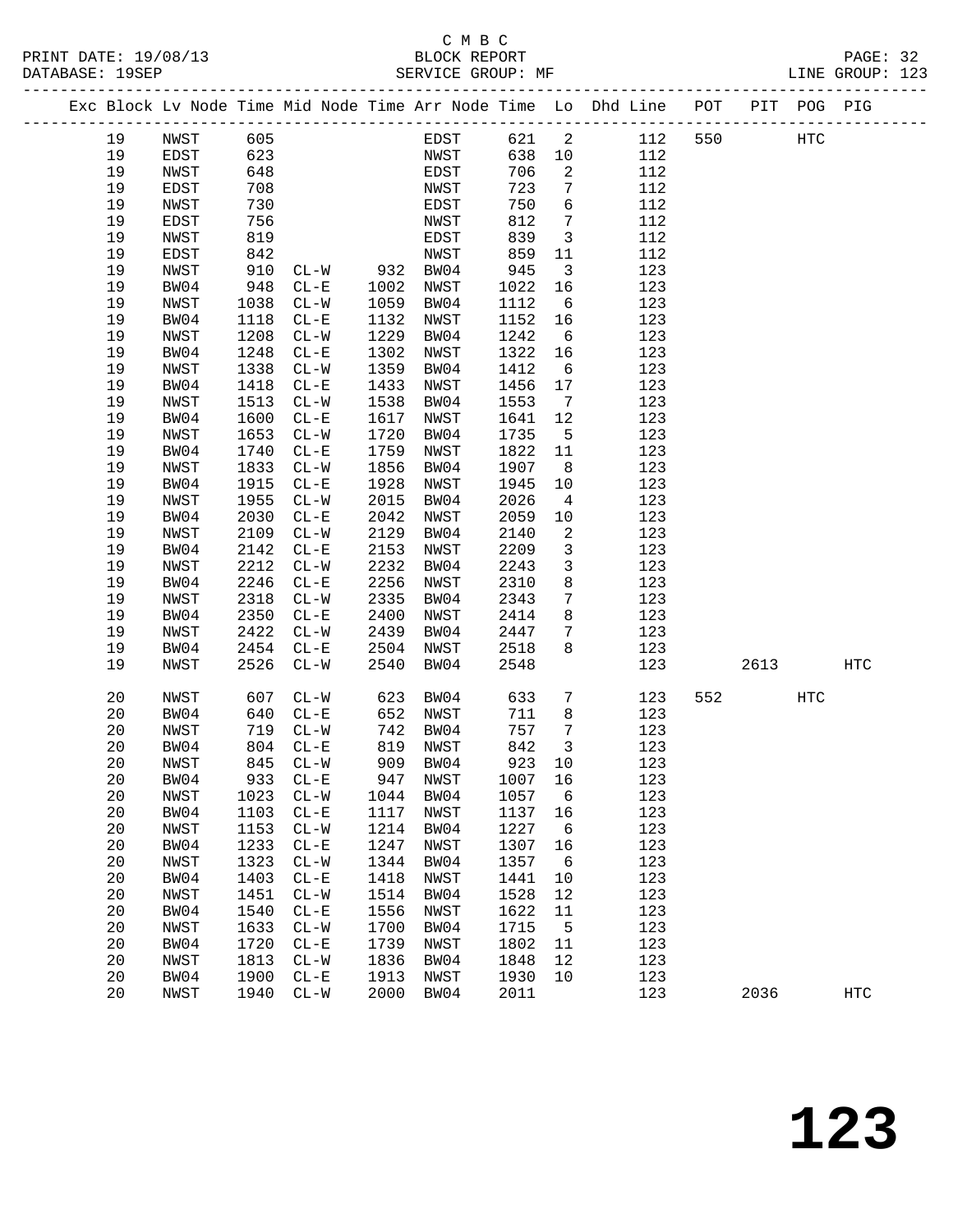# C M B C<br>BLOCK REPORT

PRINT DATE: 19/08/13 BLOCK REPORT PAGE: 33 SERVICE GROUP: MF -------------------------------------------------------------------------------------------------

|  |             |              |      |                       |      |              |      |                 | Exc Block Lv Node Time Mid Node Time Arr Node Time Lo Dhd Line | $\mathop{\rm POT}\nolimits$ | PIT  | POG PIG    |            |
|--|-------------|--------------|------|-----------------------|------|--------------|------|-----------------|----------------------------------------------------------------|-----------------------------|------|------------|------------|
|  | 21          | EDST         | 607  | $\operatorname{BCHL}$ |      | HOLD         | 629  | $\mathsf{O}$    | 133                                                            | 552                         |      | HTC        |            |
|  | 21          | HOLD         | 629  | GIST                  |      | 645 PAST     | 706  | 15              | 129                                                            |                             |      |            |            |
|  | 21          | PAST         | 721  | GIST                  | 738  | HOLD         | 756  | $\mathsf{O}$    | 129                                                            |                             |      |            |            |
|  | 21          | HOLD         | 756  | $\operatorname{BCHL}$ |      | EDST         | 825  | 10              | 133                                                            |                             |      |            |            |
|  | 21          | EDST         | 835  | $\operatorname{BCHL}$ |      | HOLD         | 904  | 0               | 133                                                            |                             |      |            |            |
|  | 21          | HOLD         | 904  | GIST                  | 925  | PAST         | 947  | 18              | 129                                                            |                             |      |            |            |
|  | 21          | PAST         | 1005 | GIST                  | 1023 | HOLD         | 1041 | 0               | 129                                                            |                             |      |            |            |
|  | 21          | ${\tt HOLD}$ | 1041 | $\operatorname{BCHL}$ |      | <b>EDST</b>  | 1108 | 4               | 133                                                            |                             |      |            |            |
|  | 21          | EDST         | 1112 | <b>BCHL</b>           |      | HOLD         | 1138 | 0               | 133                                                            |                             |      |            |            |
|  | 21          | HOLD         | 1138 | GIST                  | 1158 | PAST         | 1220 | 13              | 129                                                            |                             |      |            |            |
|  | 21          | PAST         | 1233 | GIST                  | 1251 | HOLD         | 1311 | 0               | 129                                                            |                             |      |            |            |
|  | 21          | HOLD         | 1311 | $\operatorname{BCHL}$ |      | <b>EDST</b>  | 1338 | 5               | 133                                                            |                             |      |            |            |
|  | 21          | EDST         | 1343 | $\operatorname{BCHL}$ |      | HOLD         | 1410 | 0               | 133                                                            |                             |      |            |            |
|  | 21          | HOLD         | 1410 | $\tt GIST$            | 1434 | PAST         | 1457 | 6               | 129                                                            |                             |      |            |            |
|  | 21          | PAST         | 1503 | GIST                  | 1523 | HOLD         | 1546 | 0               | 129                                                            |                             |      |            |            |
|  | 21          | HOLD         | 1546 | <b>BCHL</b>           |      | <b>EDST</b>  | 1616 | 10              | 133                                                            |                             |      |            |            |
|  | 21          | EDST         | 1626 | <b>BCHL</b>           |      | HOLD         | 1657 | 0               | 133                                                            |                             |      |            |            |
|  | 21          | HOLD         | 1657 | GIST                  | 1720 | PAST         | 1744 | 5               | 129                                                            |                             |      |            |            |
|  | 21          | PAST         | 1749 | GIST                  | 1808 | HOLD         | 1829 | $\mathbf 0$     | 129                                                            |                             |      |            |            |
|  | 21          | HOLD         | 1829 | BCHL                  |      | <b>EDST</b>  | 1854 |                 | 133                                                            |                             | 1908 |            | <b>HTC</b> |
|  | 22          | 22ST         | 614  | $QU-S$                | 620  | <b>CLFO</b>  | 639  | 0               | 104                                                            | 602                         |      | <b>HTC</b> |            |
|  | 22          | ${\tt CLFO}$ | 639  |                       |      | 22ST         | 700  | 15              | 104                                                            |                             |      |            |            |
|  | $2\sqrt{2}$ | 22ST         | 715  | $OU-S$                | 723  | <b>CLFO</b>  | 743  | 0               | 104                                                            |                             |      |            |            |
|  | 22          | <b>CLFO</b>  | 743  |                       |      | 22ST         | 808  | $\sqrt{6}$      | 104<br>15                                                      |                             |      |            |            |
|  | 22          | MTST         | 829  | SPST                  | 859  | SFU          | 919  | 11              | 144                                                            |                             |      |            |            |
|  | $2\sqrt{2}$ | SFU          | 930  | SPST                  | 951  | MTST         | 1017 | 13              | 144                                                            |                             |      |            |            |
|  | $2\sqrt{2}$ | MTST         | 1030 | ${\tt SPST}$          | 1055 | SFU          | 1115 | $\overline{9}$  | 144                                                            |                             |      |            |            |
|  | $2\sqrt{2}$ | SFU          | 1124 | ${\tt SPST}$          | 1145 | MTST         | 1214 | 17              | 144                                                            |                             |      |            |            |
|  | 22          | MTST         | 1231 | ${\tt SPST}$          | 1257 | SFU          | 1317 | $7\phantom{.0}$ | 144                                                            |                             |      |            |            |
|  | $2\sqrt{2}$ | SFU          | 1324 | SPST                  | 1345 | MTST         | 1416 | 16              | 144                                                            |                             |      |            |            |
|  | $2\sqrt{2}$ | MTST         | 1432 | ${\tt SPST}$          | 1503 | ${\tt SFU}$  | 1523 | $\overline{7}$  | 144                                                            |                             |      |            |            |
|  | $2\sqrt{2}$ | SFU          | 1530 | SPST                  | 1553 | MTST         | 1627 | 3               | 144                                                            |                             |      |            |            |
|  | 22          | MTST         | 1630 | SPST                  | 1700 | LOST         | 1724 | 6               | 110                                                            |                             |      |            |            |
|  | $2\sqrt{2}$ | LOST         | 1730 | SPST                  | 1752 | MTST         | 1821 | 9               | 110                                                            |                             |      |            |            |
|  | $2\sqrt{2}$ | MTST         | 1830 | FN37                  | 1844 | EDST         | 1904 | 11              | 116                                                            |                             |      |            |            |
|  | $2\sqrt{2}$ | EDST         | 1915 | FGLW                  | 1931 | MTST         | 1948 | 17              | 116                                                            |                             |      |            |            |
|  | 22          | MTST         | 2005 | SPST                  | 2032 | SFU          | 2052 | 5               | 144                                                            |                             |      |            |            |
|  | 22          | SFU          | 2057 | ${\tt SPST}$          | 2118 | MTST         | 2141 | 24              | 144                                                            |                             |      |            |            |
|  | $2\sqrt{2}$ | MTST         | 2205 | ${\tt SPST}$          | 2229 | SFU          | 2247 | 7               | 144                                                            |                             |      |            |            |
|  | 22          | SFU          | 2254 | SPST                  | 2314 | MTST         | 2337 | 3               | 144                                                            |                             |      |            |            |
|  | 22          | MTST         | 2340 | SPST                  | 2402 | SFU          | 2418 | 12              | 144                                                            |                             |      |            |            |
|  | 22          | SFU          | 2430 | SPST                  | 2449 | ${\tt MTST}$ | 2510 | 26              | 144                                                            |                             |      |            |            |
|  | 22          | MTST         | 2536 |                       |      | EDST         | 2550 | 7               | 119                                                            |                             |      |            |            |
|  | $2\sqrt{2}$ | EDST         | 2557 |                       |      | MTST         | 2612 | 15              | 119                                                            |                             |      |            |            |
|  | 22          | MTST         | 2627 |                       |      | NWST         | 2649 |                 | 112                                                            |                             | 2701 |            | HTC        |
|  |             |              |      |                       |      |              |      |                 |                                                                |                             |      |            |            |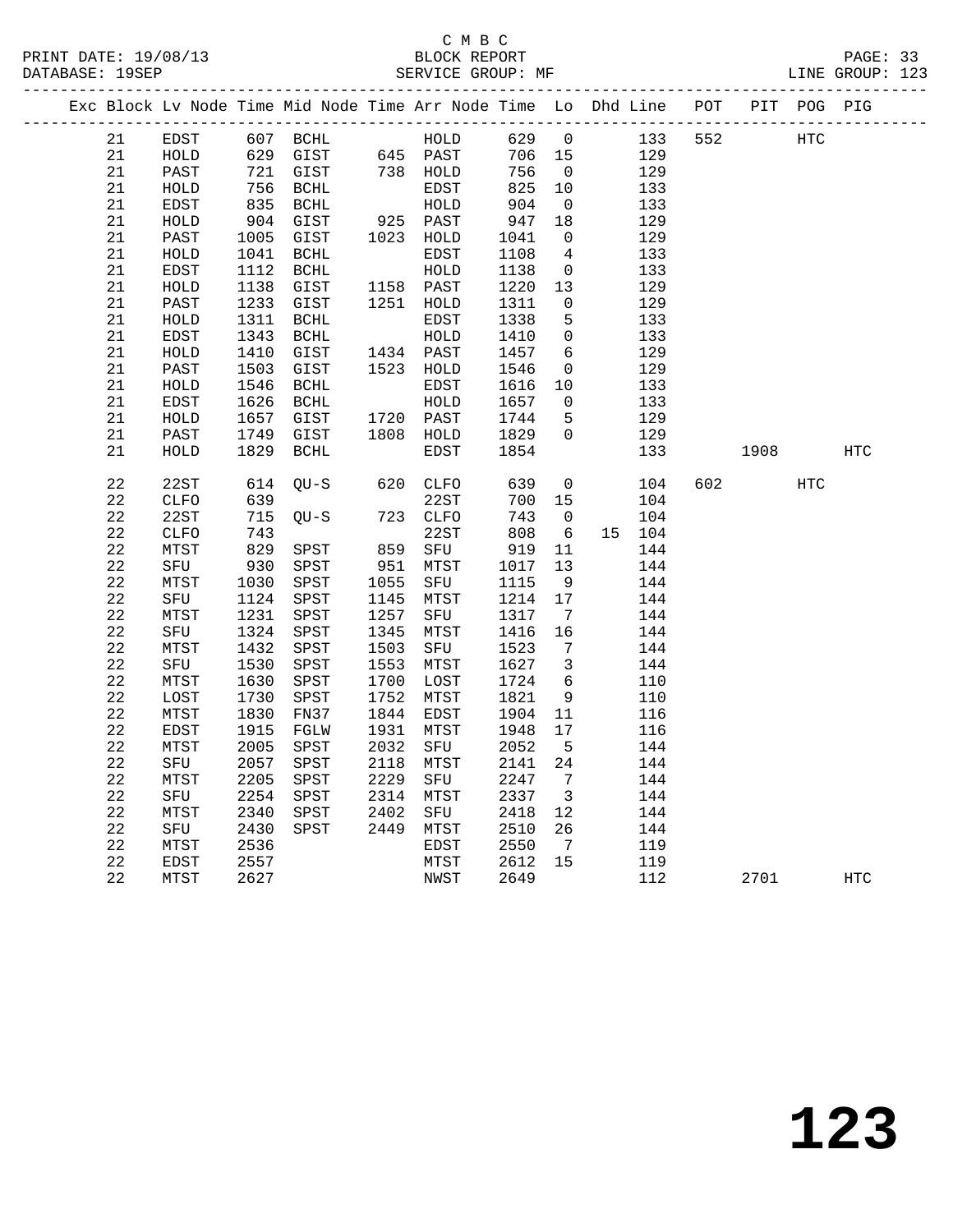#### C M B C<br>BLOCK REPORT PRINT DATE: 19/08/13 BLOCK REPORT PAGE: 34 SERVICE GROUP: MF

|  |    |              |      |                                 |      |                     |      |                         | Exc Block Lv Node Time Mid Node Time Arr Node Time Lo Dhd Line POT PIT POG PIG |     |      |     |                   |
|--|----|--------------|------|---------------------------------|------|---------------------|------|-------------------------|--------------------------------------------------------------------------------|-----|------|-----|-------------------|
|  | 23 | PAST         |      | 635 GIST 649 HOLD               |      |                     | 705  | $\overline{0}$          | 129                                                                            | 611 | HTC  |     |                   |
|  | 23 | HOLD         |      | 705 BCHL                        |      | EDST                | 732  | 5                       | 133                                                                            |     |      |     |                   |
|  | 23 | EDST         |      | 737 BCHL                        |      | HOLD                | 805  | $\overline{0}$          | 133                                                                            |     |      |     |                   |
|  | 23 | HOLD         | 805  | GIST                            |      | 827 PAST            | 849  | $4\overline{ }$         | 129                                                                            |     |      |     |                   |
|  | 23 | PAST         | 853  | GIST                            |      | 911 HOLD            | 929  | $\overline{0}$          | 129                                                                            |     |      |     |                   |
|  | 23 | HOLD         | 929  | BCHL                            |      | EDST                | 956  | 15                      | 133                                                                            |     |      |     |                   |
|  | 23 | EDST         | 1011 | BCHL                            |      | HOLD                | 1038 | $\overline{0}$          | 133                                                                            |     |      |     |                   |
|  | 23 | HOLD         | 1038 | GIST                            |      | $1058$ PAST         | 1120 | 12                      | 129                                                                            |     |      |     |                   |
|  | 23 | PAST         | 1132 | GIST                            |      | 1150 HOLD           | 1210 | $\overline{0}$          | 129                                                                            |     |      |     |                   |
|  | 23 | HOLD         | 1210 | BCHL                            |      | EDST                | 1237 | 6                       | 133                                                                            |     |      |     |                   |
|  | 23 | EDST         | 1243 | BCHL                            |      | HOLD                | 1310 | $\overline{\mathbf{0}}$ | 133                                                                            |     |      |     |                   |
|  | 23 | HOLD         | 1310 | GIST                            |      | 1331 PAST           | 1353 | 10                      | 129                                                                            |     |      |     |                   |
|  | 23 | PAST         | 1403 | GIST                            |      | 1422 HOLD           | 1443 | $\overline{0}$          | 129                                                                            |     |      |     |                   |
|  | 23 | ${\tt HOLD}$ | 1443 | BCHL                            |      | EDST                | 1513 | 13                      | 133                                                                            |     |      |     |                   |
|  | 23 | EDST         | 1526 | BCHL                            |      | HOLD                | 1557 | $\overline{0}$          | 133                                                                            |     |      |     |                   |
|  | 23 | HOLD         | 1557 | GIST                            |      | 1619 PAST           | 1643 | 5                       | 129                                                                            |     |      |     |                   |
|  | 23 | PAST         | 1648 | GIST                            |      | 1708 HOLD           | 1731 | $\overline{0}$          | 129                                                                            |     |      |     |                   |
|  | 23 | HOLD         |      | 1731 BCHL                       |      | EDST                | 1800 |                         | 133                                                                            |     | 1814 |     | HTC               |
|  |    |              |      |                                 |      |                     |      |                         |                                                                                |     |      |     |                   |
|  | 24 | MTST         | 655  | SPST                            | 718  | SFU                 | 735  | $6\overline{6}$         | 144                                                                            | 630 |      | HTC |                   |
|  | 24 | SFU          | 741  | SPST                            |      | 802 MTST<br>917 SFU | 836  | 13                      | 144                                                                            |     |      |     |                   |
|  | 24 | MTST         | 849  | SPST                            |      | SFU                 | 937  | 5 <sup>5</sup>          | 144                                                                            |     |      |     |                   |
|  | 24 | SFU          | 942  | SPST                            | 1003 | MTST                | 1029 | 11                      | 144                                                                            |     |      |     |                   |
|  | 24 | MTST         | 1040 | SPST                            |      | 1104 LOST           | 1124 | 11                      | 110                                                                            |     |      |     |                   |
|  | 24 | LOST         | 1135 | SPST                            | 1158 | MTST                | 1224 | 16                      | 110                                                                            |     |      |     |                   |
|  | 24 | MTST         | 1240 | SPST                            | 1304 | LOST                | 1326 | $\overline{9}$          | 110                                                                            |     |      |     |                   |
|  | 24 | LOST         | 1335 | SPST                            | 1359 | MTST                | 1427 | 13                      | 110                                                                            |     |      |     |                   |
|  | 24 | MTST         | 1440 | SPST                            | 1507 | LOST                | 1533 | 15                      | 110                                                                            |     |      |     |                   |
|  | 24 | LOST         | 1548 | SPST                            | 1612 | MTST                | 1644 | 14                      | 110                                                                            |     |      |     |                   |
|  | 24 | MTST         | 1658 | SPST                            | 1733 | SFU                 | 1753 | $5^{\circ}$             | 144                                                                            |     |      |     |                   |
|  | 24 | SFU          | 1758 | SPST                            | 1821 | MTST                | 1851 | 9                       | 144                                                                            |     |      |     |                   |
|  | 24 | MTST         | 1900 | FN37                            | 1913 | EDST                | 1932 | 13                      | 116                                                                            |     |      |     |                   |
|  | 24 | EDST         | 1945 | FGLW                            | 2001 | MTST                | 2017 | 13                      | 116                                                                            |     |      |     |                   |
|  | 24 | MTST         | 2030 | FN37                            | 2042 | EDST                | 2059 |                         | 116                                                                            |     | 2109 |     | HTC               |
|  | 25 | LOST         | 718  | SPST                            | 740  | MTST                | 812  | $7\phantom{.0}$         | 110                                                                            |     | 647  | HTC |                   |
|  | 25 | MTST         | 819  | SPST                            | 849  | SFU 909             |      | 9                       | 144                                                                            |     |      |     |                   |
|  | 25 | SFU          | 918  | SPST                            |      | 940 MTST            | 1007 | 8 <sup>8</sup>          | 144                                                                            |     |      |     |                   |
|  | 25 | MTST         |      | 1015 SPST                       |      | 1040 SFU            | 1100 | 9                       | 144                                                                            |     |      |     |                   |
|  | 25 |              |      | SFU 1109 SPST 1130 MTST 1156 20 |      |                     |      |                         | 144                                                                            |     |      |     |                   |
|  | 25 | MTST         | 1216 | SPST                            | 1242 | SFU                 | 1302 | $\overline{7}$          | 144                                                                            |     |      |     |                   |
|  | 25 | SFU          | 1309 | SPST                            | 1330 | MTST                | 1359 | 18                      | 144                                                                            |     |      |     |                   |
|  | 25 | MTST         | 1417 | SPST                            | 1446 | SFU                 | 1506 | 14                      | 144                                                                            |     |      |     |                   |
|  | 25 | SFU          | 1520 | SPST                            | 1543 | MTST                | 1617 | 5                       | 144                                                                            |     |      |     |                   |
|  | 25 | MTST         | 1622 | SPST                            | 1654 | SFU                 | 1714 | 6                       | 144                                                                            |     |      |     |                   |
|  | 25 | SFU          | 1720 | SPST                            | 1743 | MTST                | 1817 | 3                       | 144                                                                            |     |      |     |                   |
|  | 25 | MTST         | 1820 | SPST                            | 1845 | LOST                | 1906 | 8                       | 110                                                                            |     |      |     |                   |
|  | 25 | LOST         | 1914 | SPST                            | 1935 | MTST                | 1958 | 16                      | 110                                                                            |     |      |     |                   |
|  | 25 | MTST         | 2014 | SPST                            | 2036 | LOST                | 2055 | 19                      | 110                                                                            |     |      |     |                   |
|  | 25 | LOST         | 2114 | SPST                            | 2133 | MTST                | 2154 | 20                      | 110                                                                            |     |      |     |                   |
|  | 25 | MTST         | 2214 | SPST                            | 2234 | LOST                | 2252 | 8                       | 110                                                                            |     |      |     |                   |
|  | 25 | LOST         | 2300 | 6&6W                            | 2320 | 22ST                | 2328 |                         | 101                                                                            |     | 2335 |     | $_{\mathrm{HTC}}$ |
|  |    |              |      |                                 |      |                     |      |                         |                                                                                |     |      |     |                   |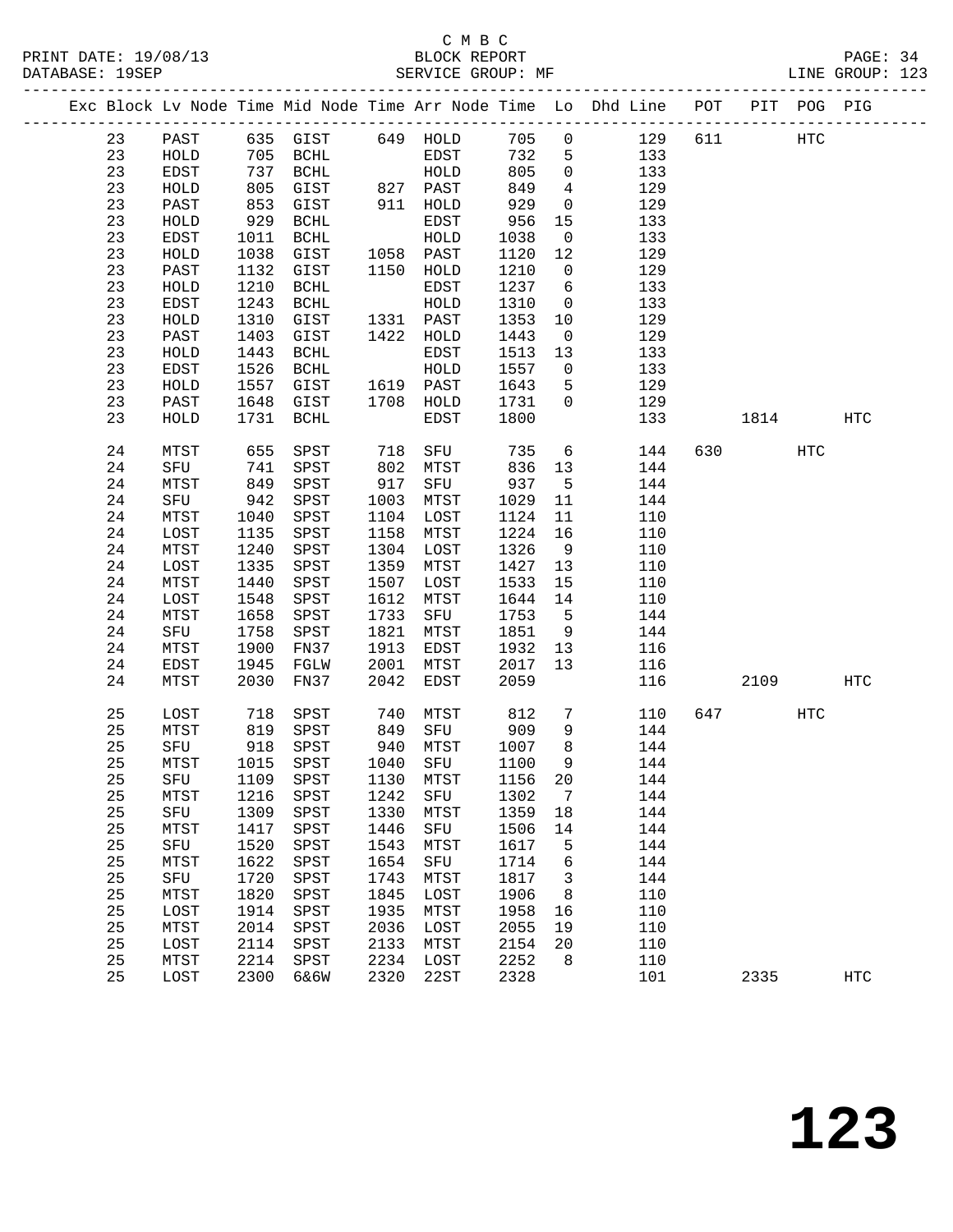# C M B C

|    |             |      |                         |      |           |      |                 | Exc Block Lv Node Time Mid Node Time Arr Node Time Lo Dhd Line POT PIT POG PIG |     |         |           |                   |  |
|----|-------------|------|-------------------------|------|-----------|------|-----------------|--------------------------------------------------------------------------------|-----|---------|-----------|-------------------|--|
| 26 | EDST        |      | 718 FGLW 737 MTST 757 8 |      |           |      |                 | 116 658                                                                        |     | HTC     |           |                   |  |
| 26 | MTST        | 805  | SPST 833 LOST           |      |           | 856  | 9               | 110                                                                            |     |         |           |                   |  |
| 26 | LOST        | 905  | SPST                    |      | 928 MTST  | 953  | 17              | 110                                                                            |     |         |           |                   |  |
| 26 | MTST        | 1010 | SPST                    |      | 1034 LOST | 1054 | 11              | 110                                                                            |     |         |           |                   |  |
| 26 | LOST        | 1105 | SPST                    | 1128 | MTST      | 1154 | 16              | 110                                                                            |     |         |           |                   |  |
| 26 | MTST        | 1210 | SPST                    | 1234 | LOST      | 1256 | 9               | 110                                                                            |     |         |           |                   |  |
| 26 | LOST        | 1305 | SPST                    | 1329 | MTST      | 1357 | 13              | 110                                                                            |     |         |           |                   |  |
| 26 | MTST        | 1410 | SPST                    | 1437 | LOST      | 1459 | 6               | 110                                                                            |     |         |           |                   |  |
|    |             |      |                         |      |           |      |                 |                                                                                |     |         |           |                   |  |
| 26 | LOST        | 1505 | SPST                    | 1529 | MTST      | 1602 | 5               | 110                                                                            |     |         |           |                   |  |
| 26 | MTST        | 1607 | FN37                    | 1622 | EDST      | 1648 | 5               | 116                                                                            |     |         |           |                   |  |
| 26 | EDST        | 1653 | FGLW                    | 1713 | MTST      | 1734 | 5               | 116                                                                            |     |         |           |                   |  |
| 26 | MTST        | 1739 | FN37                    | 1753 | EDST      | 1815 | 5               | 116                                                                            |     |         |           |                   |  |
| 26 | EDST        | 1820 | FGLW                    | 1837 | MTST      | 1854 |                 | 116                                                                            |     |         | 1916 1919 | <b>HTC</b>        |  |
| 27 | <b>EDST</b> | 720  |                         |      | NWST      | 736  | 6               | 112                                                                            |     | 700 000 | HTC       |                   |  |
| 27 | NWST        | 742  |                         |      | EDST      | 802  | 9               | 112                                                                            |     |         |           |                   |  |
| 27 | EDST        | 811  |                         |      | NWST      | 827  | 8               | 112                                                                            |     |         |           |                   |  |
| 27 | NWST        | 835  |                         |      | EDST      | 853  | $\mathbf{3}$    | 112                                                                            |     |         |           |                   |  |
| 27 | EDST        | 856  |                         |      | NWST      | 913  | $7\phantom{.0}$ | 112                                                                            |     |         |           |                   |  |
| 27 | NWST        | 920  |                         |      | EDST      | 937  | 2               | 112                                                                            |     |         |           |                   |  |
| 27 | <b>EDST</b> | 939  |                         |      | NWST      | 955  | 13              | 112                                                                            |     |         |           |                   |  |
| 27 | NWST        | 1008 | $CL-W$                  |      | 1029 BW04 | 1042 | 6               | 123                                                                            |     |         |           |                   |  |
| 27 | BW04        | 1048 | $CL - E$                | 1102 | NWST      | 1122 | 16              | 123                                                                            |     |         |           |                   |  |
| 27 | NWST        | 1138 | $CL - W$                | 1159 | BW04      | 1212 | 6               | 123                                                                            |     |         |           |                   |  |
| 27 | BW04        | 1218 | $CL - E$                | 1232 | NWST      | 1252 | 16              | 123                                                                            |     |         |           |                   |  |
| 27 | NWST        | 1308 | $CL - W$                | 1329 | BW04      | 1342 | $6\overline{6}$ | 123                                                                            |     |         |           |                   |  |
| 27 | BW04        | 1348 | $CL - E$                | 1403 |           | 1425 |                 | 123                                                                            |     |         |           |                   |  |
|    |             |      |                         |      | NWST      |      | 13              |                                                                                |     |         |           |                   |  |
| 27 | NWST        | 1438 | $CL - W$                | 1501 | BW04      | 1515 | 15              | 123                                                                            |     |         |           |                   |  |
| 27 | BW04        | 1530 | $CL - E$                | 1546 | NWST      | 1612 | 11              | 123                                                                            |     |         |           |                   |  |
| 27 | NWST        | 1623 | $CL-W$                  | 1648 | BW04      | 1703 | $\overline{7}$  | 123                                                                            |     |         |           |                   |  |
| 27 | BW04        | 1710 | $CL - E$                | 1730 | NWST      | 1753 | 10              | 123                                                                            |     |         |           |                   |  |
| 27 | NWST        | 1803 | $CL-W$                  | 1826 | BW03      | 1838 | 12              | 123                                                                            |     |         |           |                   |  |
| 27 | BW03        | 1850 | PROD                    | 1914 | LOST      | 1922 | 8               | 136                                                                            |     |         |           |                   |  |
| 27 | LOST        | 1930 | 6&6W                    | 1950 | 22ST      | 1958 | 5               | 101                                                                            |     |         |           |                   |  |
| 27 | 22ST        | 2003 | 6&6N                    | 2013 | LOST      | 2036 | 14              | 101                                                                            |     |         |           |                   |  |
| 27 | LOST        | 2050 | HOLD                    | 2116 | BW02      | 2122 | 8 <sup>8</sup>  | 136                                                                            |     |         |           |                   |  |
| 27 | BW02        | 2130 | SPST                    | 2152 | LKST      | 2201 | 9               | 134                                                                            |     |         |           |                   |  |
| 27 | LKST        | 2210 | SPST                    |      | 2217 BW03 | 2236 | 14              | 134                                                                            |     |         |           |                   |  |
| 27 | BW03        |      | 2250 PROD               |      | 2311 LOST | 2318 |                 | 136                                                                            |     | 2342    |           | $_{\mathrm{HTC}}$ |  |
| 28 | NWST        | 749  | $CL-W$                  | 814  | BW04      | 829  | 11              | 123                                                                            | 732 |         | HTC       |                   |  |
| 28 | BW04        | 840  | $CL - E$                | 854  | NWST      | 915  | 8               | 123                                                                            |     |         |           |                   |  |
| 28 | NWST        | 923  | $CL - W$                | 945  | BW04      | 958  | 5               | 123                                                                            |     |         |           |                   |  |
| 28 | BW04        | 1003 | $CL - E$                | 1017 | NWST      | 1037 | 16              | 123                                                                            |     |         |           |                   |  |
| 28 | NWST        | 1053 | $CL-W$                  | 1114 | BW04      | 1127 | 6               | 123                                                                            |     |         |           |                   |  |
| 28 | BW04        | 1133 |                         | 1147 |           | 1207 |                 | 123                                                                            |     |         |           |                   |  |
|    |             |      | $CL - E$                |      | NWST      |      | 16              |                                                                                |     |         |           |                   |  |
| 28 | NWST        | 1223 | $CL-W$                  | 1244 | BW04      | 1257 | - 6             | 123                                                                            |     |         |           |                   |  |
| 28 | BW04        | 1303 | $CL - E$                | 1318 | NWST      | 1340 | 13              | 123                                                                            |     |         |           |                   |  |
| 28 | NWST        | 1353 | $CL-W$                  | 1414 | BW04      | 1427 | 6               | 123                                                                            |     |         |           |                   |  |
| 28 | BW04        | 1433 | $CL - E$                | 1449 | NWST      | 1513 | 10              | 123                                                                            |     |         |           |                   |  |
| 28 | NWST        | 1523 | $CL-W$                  | 1548 | BW04      | 1603 | $\overline{7}$  | 123                                                                            |     |         |           |                   |  |
| 28 | BW04        | 1610 | $CL - E$                | 1627 | NWST      | 1651 | 12              | 123                                                                            |     |         |           |                   |  |
| 28 | NWST        | 1703 | $CL-W$                  | 1730 | BW04      | 1745 | 5               | 123                                                                            |     |         |           |                   |  |
| 28 | BW04        | 1750 | $CL - E$                | 1808 | NWST      | 1831 | 12              | 123                                                                            |     |         |           |                   |  |
| 28 | NWST        | 1843 | $CL - W$                | 1906 | BW04      | 1917 | 13              | 123                                                                            |     |         |           |                   |  |
| 28 | BW04        | 1930 | $CL - E$                | 1943 | NWST      | 2000 | 10              | 123                                                                            |     |         |           |                   |  |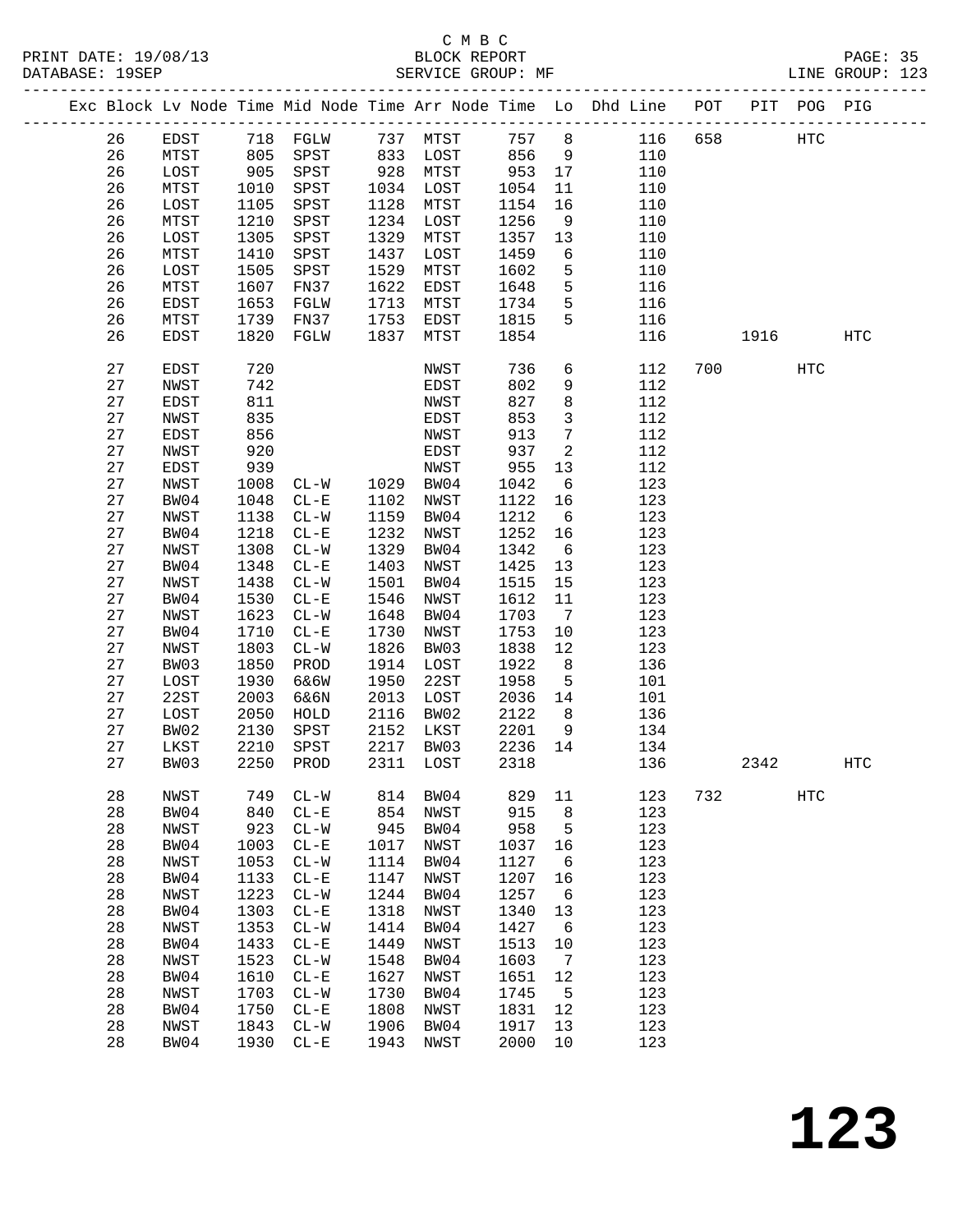|  |    |              |            |                   |            |              |            |                 | Exc Block Lv Node Time Mid Node Time Arr Node Time Lo Dhd Line POT |     |                          | PIT POG PIG |            |
|--|----|--------------|------------|-------------------|------------|--------------|------------|-----------------|--------------------------------------------------------------------|-----|--------------------------|-------------|------------|
|  | 28 | NWST         |            |                   |            |              |            |                 |                                                                    |     |                          |             |            |
|  | 28 | BW04         |            |                   |            |              |            |                 | 2010 CL-W 2030 BW04 2041 4 123<br>2045 CL-E 2057 NWST 2114 123     | 123 | 2126                     |             | HTC        |
|  |    |              |            |                   |            |              |            |                 |                                                                    |     |                          |             |            |
|  | 30 | LOST         | 600        | SPST              | 619        | MTST         | 641        | $4\overline{4}$ | 110                                                                |     | 529 and $\overline{529}$ | HTC         |            |
|  | 30 | MTST         | 645        | SPST              | 708        | SFU          | 725        | $4\overline{4}$ | 144                                                                |     |                          |             |            |
|  | 30 | SFU          | 729        | SPST              | 750        | MTST         | 824        | 15              | 144                                                                |     |                          |             |            |
|  | 30 | MTST         | 839        | SPST              | 907        | SFU          | 927        |                 | 144                                                                |     | 1007                     |             | HTC        |
|  |    |              |            |                   |            |              |            |                 |                                                                    |     |                          |             |            |
|  | 31 | EDST         |            | 552 BCHL          |            | HOLD         | 614        | $\overline{0}$  | 133                                                                |     | 537 and $\overline{537}$ | HTC         |            |
|  | 31 | HOLD         |            | 614 GIST          |            | 630 PAST     | 651 15     |                 | 129                                                                |     |                          |             |            |
|  | 31 | PAST         |            | 706 GIST          |            | 722 HOLD     | 740        | $\overline{0}$  | 129                                                                |     |                          |             |            |
|  | 31 | HOLD         | 740        | BCHL              |            | EDST         | 809        | 11              | 133                                                                |     |                          |             |            |
|  | 31 | EDST         | 820        | BCHL              |            | HOLD         | 850        | $\overline{0}$  | 133                                                                |     |                          |             |            |
|  | 31 | HOLD         |            | 850 GIST          |            | 914 PAST     | 936        |                 | 129                                                                |     | 957 — 100                |             | HTC        |
|  |    |              |            |                   |            |              |            |                 |                                                                    |     |                          |             |            |
|  | 32 | PAST         |            | 618 GIST          |            | 632 HOLD     | 648        | $\mathsf{O}$    | 129                                                                |     | 554 75                   | HTC         |            |
|  | 32 | HOLD         |            | 648 BCHL          |            | EDST         | 715        | 6               | 133                                                                |     |                          |             |            |
|  | 32 | EDST         |            | 721 BCHL          |            | HOLD         | 748        | $\overline{0}$  | 133                                                                |     |                          |             |            |
|  | 32 | HOLD         | 748        | GIST              |            | 809 PAST     | 830        | 6               | 129                                                                |     |                          |             |            |
|  | 32 | PAST         |            | 836 GIST          |            | 854 HOLD     | 914        | $\overline{0}$  | 129                                                                |     |                          |             |            |
|  | 32 | HOLD         |            | 914 BCHL          |            | EDST         | 941        |                 | 133                                                                |     | 955                      |             | HTC        |
|  |    |              |            |                   |            |              |            |                 |                                                                    |     |                          |             |            |
|  | 33 | EDST         | 618        | FGLW              |            | 636 MTST     | 653        | $5\overline{)}$ | 116                                                                |     | 603 000                  | HTC         |            |
|  | 33 | MTST         | 658        | FN37              |            | 711 EDST     | 730        | 12              | 116                                                                |     |                          |             |            |
|  | 33 | EDST         | 742        | FGLW              |            | 803 MTST     | 823        | 2               | 116                                                                |     |                          |             |            |
|  | 33 | MTST         | 825        | SPST              | 851        | LOST         | 914        |                 | 110                                                                |     | 942                      |             | HTC        |
|  |    |              |            |                   |            |              |            |                 |                                                                    |     |                          |             |            |
|  | 34 | MTST         |            | 628 FN37          |            | 641 EDST     | 700        | 6               | 116                                                                |     | 603 — 100                | HTC         |            |
|  | 34 | EDST         | 706        | FGLW              | 725        | MTST         | 745        | 12              | 116                                                                |     |                          |             |            |
|  | 34 | MTST         | 757        | SPST              | 825        | SFU          | 845        | 9               | 144                                                                |     |                          |             |            |
|  | 34 | SFU          |            | 854 SPST          |            | 916 MTST     | 944        |                 | 144                                                                |     | 1006                     |             | HTC        |
|  |    |              |            |                   |            |              |            |                 |                                                                    |     |                          |             |            |
|  | 35 | EDST         | 622        | BCHL              |            | HOLD         | 644        | $\overline{0}$  | 133                                                                |     | 607 — 100                | HTC         |            |
|  | 35 | HOLD         |            | 644 GIST          |            | 700 PAST     | 721        | 15              | 129                                                                |     |                          |             |            |
|  | 35 | PAST         |            | 736 GIST          |            | 754 HOLD     | 814        | $\overline{0}$  | 129                                                                |     |                          |             |            |
|  | 35 | HOLD         |            | 814 BCHL          |            | EDST         | 843        | 8               | 133                                                                |     |                          |             |            |
|  | 35 | EDST         | 851        | BCHL              |            | HOLD         | 919        | $\overline{0}$  | 133                                                                |     |                          |             |            |
|  | 35 | HOLD         |            | 919 GIST          |            | 940 PAST     | 1002       |                 | 129                                                                |     | 1023                     |             | HTC        |
|  |    |              |            |                   |            |              |            |                 |                                                                    |     |                          |             |            |
|  | 36 | EDST         |            | 630 FGLW 648 MTST |            |              |            |                 | 705 8 116 615                                                      |     |                          | HTC         |            |
|  | 36 | MTST         | 713        | FN37              | 726        | EDST         | 745        | 5               | 116                                                                |     |                          |             |            |
|  | 36 | EDST         | 750        | BCHL              |            | HOLD         | 820        | 0               | 133                                                                |     |                          |             |            |
|  | 36 | HOLD         | 820        | GIST              |            | 844 PAST     | 906        | 5               | 129                                                                |     |                          |             |            |
|  | 36 | PAST         | 911        | GIST              |            | 929 HOLD     | 947        | 0               | 129                                                                |     |                          |             |            |
|  | 36 | HOLD         | 947        | <b>BCHL</b>       |            | EDST         | 1014       |                 | 133                                                                |     | 1028                     |             | <b>HTC</b> |
|  | 37 |              |            |                   |            |              |            |                 |                                                                    | 618 |                          |             |            |
|  | 37 | MTST<br>EDST | 643<br>730 | FN37<br>FGLW      | 656<br>749 | EDST<br>MTST | 715<br>809 | 15<br>4         | 116<br>116                                                         |     |                          | HTC         |            |
|  | 37 |              | 813        | FN37              | 827        |              | 847        | 6               | 116                                                                |     |                          |             |            |
|  | 37 | MTST         | 853        |                   | 914        | EDST<br>MTST | 933        |                 | 116                                                                |     | 955                      |             | <b>HTC</b> |
|  |    | EDST         |            | FGLW              |            |              |            |                 |                                                                    |     |                          |             |            |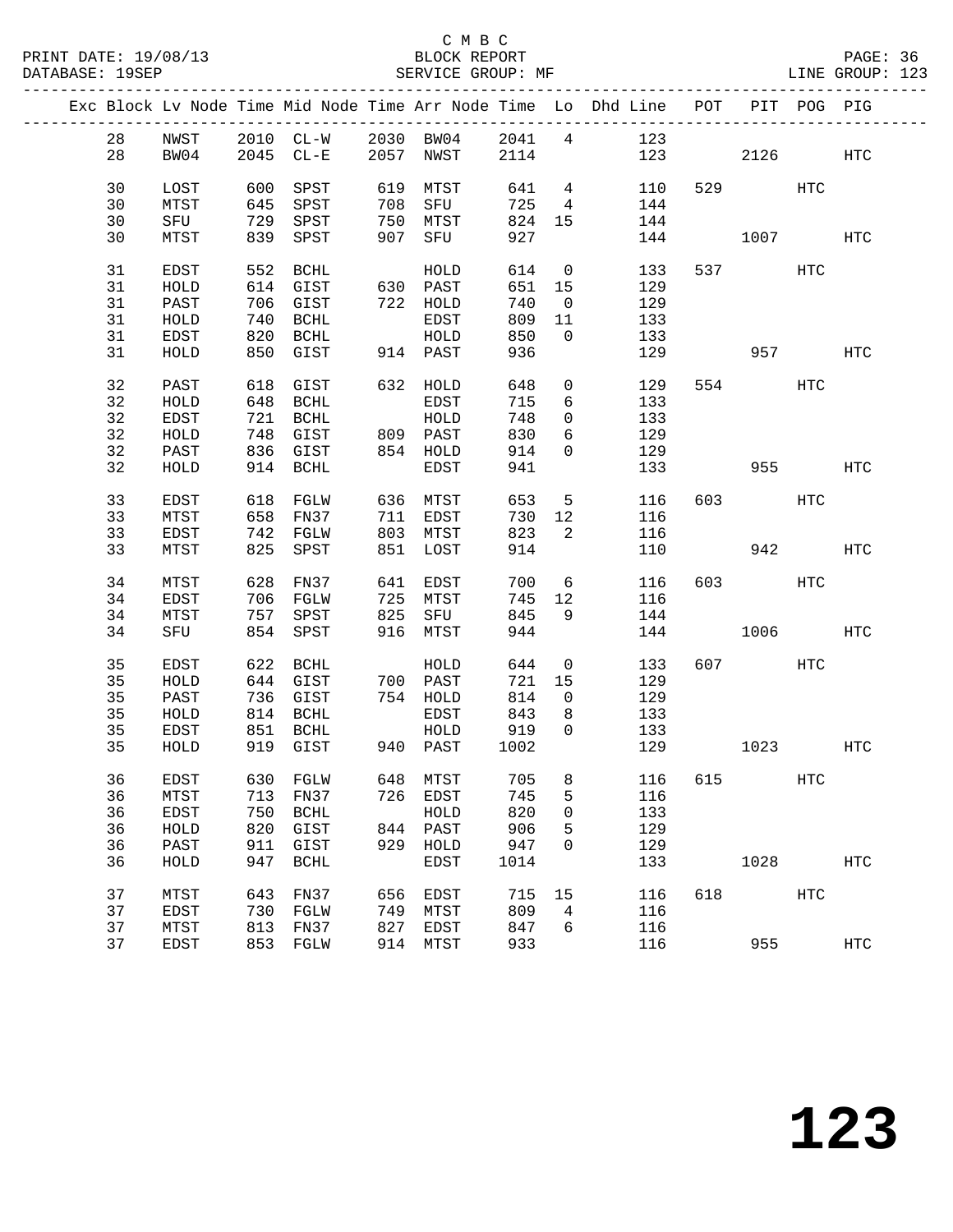#### C M B C<br>BLOCK REPORT PRINT DATE: 19/08/13 BLOCK REPORT PAGE: 37 SERVICE GROUP: MF

|  |        |              |              |          |           |              |              |                          | Exc Block Lv Node Time Mid Node Time Arr Node Time Lo Dhd Line POT PIT POG PIG |     |           |        |               |
|--|--------|--------------|--------------|----------|-----------|--------------|--------------|--------------------------|--------------------------------------------------------------------------------|-----|-----------|--------|---------------|
|  | 38     | NWST         | 634          |          |           | EDST         | 652          | $\mathbf{3}$             | 112                                                                            | 619 |           | HTC    |               |
|  | 38     | EDST         | 655          |          |           | NWST         | 710          | 8                        | 112                                                                            |     |           |        |               |
|  | 38     | NWST         | 718          |          |           | EDST         | 738          | 5                        | 112                                                                            |     |           |        |               |
|  | 38     | EDST         | 743          |          |           | NWST         | 759          | $7\phantom{.0}$          | 112                                                                            |     |           |        |               |
|  | 38     | NWST         | 806          |          |           | EDST         | 826          | $\overline{a}$           | 112                                                                            |     |           |        |               |
|  | 38     | EDST         | 828          |          |           | NWST         | 844          | $6\overline{6}$          | 112                                                                            |     |           |        |               |
|  | 38     | NWST         | 850          |          |           | EDST         | 908          | $\overline{a}$           | 112                                                                            |     |           |        |               |
|  | 38     | EDST         | 910          |          |           | NWST         | 927          | 8                        | 112                                                                            |     |           |        |               |
|  | 38     | NWST         | 935          |          |           | EDST         | 952          | $\overline{a}$           | 112                                                                            |     |           |        |               |
|  | 38     | EDST         | 954          |          |           | NWST         | 1010         | 10                       | 112                                                                            |     |           |        |               |
|  | 38     | NWST         | 1020         |          |           | EDST         | 1037         | $\overline{2}$           | 112                                                                            |     |           |        |               |
|  | 38     | EDST         | 1039         |          |           | NWST         | 1055         | 10                       | 112                                                                            |     |           |        |               |
|  | 38     | NWST         | 1105         |          |           | EDST         | 1122         | 2                        | 112                                                                            |     |           |        |               |
|  | 38     | EDST         | 1124         |          |           | NWST         | 1140         | 10                       | 112                                                                            |     |           |        |               |
|  | 38     | NWST         | 1150         |          |           | EDST         | 1208         | $\overline{a}$           | 112                                                                            |     |           |        |               |
|  | 38     | EDST         | 1210         |          |           | NWST         | 1227         | 8                        | 112                                                                            |     |           |        |               |
|  | 38     | NWST         | 1235         |          |           | EDST         | 1253         | $\overline{a}$           | 112                                                                            |     |           |        |               |
|  | 38     |              | 1255         |          |           |              | 1312         | 8                        | 112                                                                            |     |           |        |               |
|  | 38     | EDST         | 1320         |          |           | NWST         | 1338         | $\overline{a}$           | 112                                                                            |     |           |        |               |
|  | 38     | NWST         |              |          |           | EDST         |              |                          |                                                                                |     |           |        |               |
|  | 38     | EDST<br>NWST | 1340<br>1405 |          |           | NWST<br>EDST | 1357<br>1423 | 8<br>2                   | 112<br>112                                                                     |     |           |        |               |
|  | 38     |              | 1425         |          |           | NWST         |              | 17                       | 112                                                                            |     |           |        |               |
|  | 38     | EDST<br>NWST | 1500         |          |           | EDST         | 1443<br>1519 |                          | 112                                                                            |     |           |        |               |
|  |        |              |              |          |           |              |              | $\overline{7}$           |                                                                                |     |           |        |               |
|  | 38     | EDST         | 1526         |          |           | NWST         | 1549         | 11                       | 112                                                                            |     |           |        |               |
|  | 38     | NWST         | 1600         |          |           | EDST         | 1619         | $\overline{7}$           | 112                                                                            |     |           |        |               |
|  | 38     | EDST         | 1626         |          |           | NWST         | 1649         | 12                       | 112                                                                            |     |           |        |               |
|  | 38     | NWST         | 1701         |          |           | EDST         | 1722         | 11                       | 112                                                                            |     |           |        |               |
|  | 38     | EDST         | 1733         |          |           | NWST         | 1756         | 11                       | 112                                                                            |     |           |        |               |
|  | 38     | NWST         | 1807         |          |           | EDST         | 1826         |                          | 112                                                                            |     | 1840      |        | HTC           |
|  | 39     | MTST         | 653          |          |           | EDST         | 708          | $\overline{a}$           | 119                                                                            | 628 |           | HTC    |               |
|  | 39     | EDST         | 710          |          |           | MTST         | 730          | $7\phantom{.0}$          | 119                                                                            |     |           |        |               |
|  | 39     | MTST         | 737          | SPST     | 802       | SFU          | 822          | $7\phantom{.0}$          | 144                                                                            |     |           |        |               |
|  | 39     | SFU          | 829          | SPST     | 851       | MTST         | 923          | 11                       | 144                                                                            |     |           |        |               |
|  | 39     | MTST         | 934          | SPST     | 959       | SFU          | 1019         |                          | 144                                                                            |     | 1059      |        | HTC           |
|  |        |              |              |          |           |              |              |                          |                                                                                |     |           |        |               |
|  | 40     | EDST         |              | 650 BCHL |           | HOLD         | 715          | $\overline{\phantom{0}}$ | 133                                                                            |     | 635 — 100 | HTC    |               |
|  | 40     | HOLD         |              | 715 GIST |           | 733 PAST     | 754          | 10                       | 129                                                                            |     |           |        |               |
|  | 40     | PAST         |              | 804 GIST |           | 822 HOLD     | 844          | $\overline{0}$           | 129                                                                            |     |           |        |               |
|  | $40\,$ | HOLD         | 844 BCHL     |          | EDST      |              | 913          |                          | 133                                                                            |     | 927       |        | $_{\rm{HTC}}$ |
|  | 41     | MTST         | 705          | SPST     | 727       | LOST         | 749          | 10                       | 110                                                                            | 640 |           | HTC    |               |
|  | 41     | LOST         | 759          | SPST     | 822       | MTST         | 854          |                          | 110                                                                            |     |           | 918    | HTC           |
|  |        |              |              |          |           |              |              |                          |                                                                                |     |           |        |               |
|  | 42     | <b>NWST</b>  | 659          | $CL-W$   | 718       | BW04         | 732          | 8                        | 123                                                                            | 644 |           | HTC    |               |
|  | 42     | BW04         | 740          | $CL - E$ | 754       | NWST         | 818          | $\mathbf{3}$             | 123                                                                            |     |           |        |               |
|  | 42     | NWST         | 821          | $CL - W$ | 849       | BW04         | 904          |                          | 123                                                                            |     |           | 936 70 | HTC           |
|  |        |              |              |          |           |              |              |                          |                                                                                |     |           |        |               |
|  | 43     | MTST         | 725          | SPST     | 750       | LOST         | 812          | 8                        | 110                                                                            | 700 | HTC       |        |               |
|  | 43     | LOST         | 820          | SPST     | 843       | MTST         | 911          |                          | 110                                                                            |     |           | 933    | HTC           |
|  |        |              |              |          |           |              |              |                          |                                                                                |     |           |        |               |
|  | 44     | EDST         | 754          | FGLW     | 813       | MTST         | 833          | 12                       | 116                                                                            | 734 |           | HTC    |               |
|  | 44     | MTST         | 845          | FN37     | 859       | EDST         | 919          |                          | 116                                                                            |     |           | 933    | HTC           |
|  |        |              |              |          |           |              |              |                          |                                                                                |     |           |        |               |
|  | 50     | SFU          | 1436         | SPST     | 1457      | MTST         | 1530         | 8                        | 144                                                                            |     | 1351      | HTC    |               |
|  | 50     | MTST         | 1538 FN37    |          | 1552 EDST |              | 1615         | 8                        | 116                                                                            |     |           |        |               |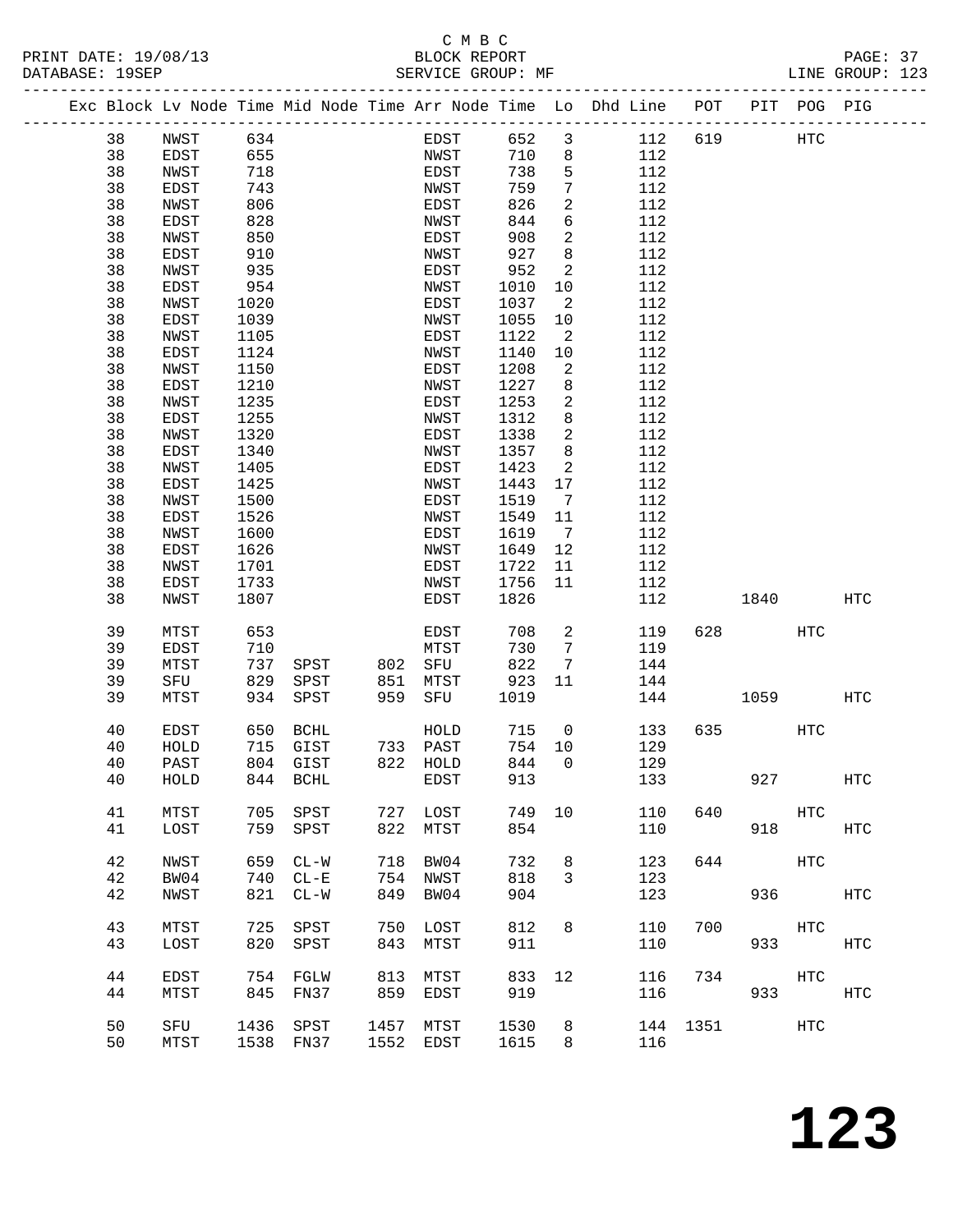|          |              |              | Exc Block Lv Node Time Mid Node Time Arr Node Time Lo Dhd Line POT PIT POG PIG |      |              |              |                            |            |          |      |     |            |
|----------|--------------|--------------|--------------------------------------------------------------------------------|------|--------------|--------------|----------------------------|------------|----------|------|-----|------------|
| 50       | EDST         |              | 1623 FGLW 1643 MTST 1704                                                       |      |              |              |                            |            | 116 1726 |      |     | HTC        |
| 51       | EDST         |              | 1428 BCHL                                                                      |      | HOLD         | 1455         | $\overline{0}$             |            | 133 1408 |      | HTC |            |
| 51       | HOLD         | 1455         | GIST                                                                           |      | 1519 PAST    | 1542         | 6                          | 129        |          |      |     |            |
| 51       | PAST         | 1548         | GIST                                                                           |      | 1608 HOLD    | 1631         | $\mathbf 0$                | 129        |          |      |     |            |
| 51       | HOLD         | 1631         | BCHL                                                                           |      | EDST         | 1703         | 8                          | 133        |          |      |     |            |
| 51       | EDST         | 1711         | BCHL                                                                           |      | HOLD         | 1741         | $\mathbf 0$                | 133        |          |      |     |            |
| 51       | HOLD         | 1741         | GIST                                                                           |      | 1804 PAST    | 1827         | $\overline{4}$             | 129        |          |      |     |            |
| 51       | PAST         | 1831         | GIST                                                                           | 1849 | HOLD         | 1909         | $\mathbf 0$                | 129        |          |      |     |            |
| 51       | HOLD         | 1909         | BCHL                                                                           | 1918 | EDST         | 1934         | 19                         | 133        |          |      |     |            |
| 51       | EDST         | 1953         | BCHL                                                                           | 2011 | HOLD         | 2019         | $\overline{0}$             | 133        |          |      |     |            |
| 51       | HOLD         | 2019         | GIST                                                                           | 2035 | PAST         | 2052         | 8                          | 129        |          |      |     |            |
| 51       | PAST         | 2100         | GIST                                                                           | 2115 | HOLD         | 2131         | $\overline{0}$             | 129        |          |      |     |            |
| 51       | ${\tt HOLD}$ | 2131         | BCHL                                                                           | 2140 | EDST         | 2156         | 18                         | 133        |          |      |     |            |
| 51       | EDST         | 2214         |                                                                                |      | NWST         | 2227         | $\overline{\phantom{a}}^2$ | 112        |          |      |     |            |
| 51       | NWST         | 2229         |                                                                                |      | EDST         | 2243         | 5                          | 112        |          |      |     |            |
| 51       | EDST         | 2248         |                                                                                |      |              | 2312         | $\overline{0}$             | 133        |          |      |     |            |
| 51       | ${\tt HOLD}$ | 2312         |                                                                                |      |              | 2342         | 18                         | 129        |          |      |     |            |
| 51       | PAST         | 2400         | GIST                                                                           | 2414 | HOLD         | 2429         | $\overline{0}$             | 129        |          |      |     |            |
| 51       | HOLD         | 2429         | BCHL                                                                           | 2438 | EDST         | 2452         | 19                         | 9 133      |          |      |     |            |
| 51       | NWST         | 2520         |                                                                                |      | EDST         | 2532         | $7\overline{ }$            | 112        |          |      |     |            |
| 51       | EDST         | 2539         |                                                                                |      | NWST         | 2548         |                            | 112        |          | 2600 |     | HTC        |
| 52       | SFU          | 1510         | SPST                                                                           | 1532 | MTST         | 1606         | $\overline{4}$             |            | 144 1425 |      | HTC |            |
| 52       | MTST         | 1610         | SPST                                                                           | 1640 | LOST         | 1704         | 16                         | 110        |          |      |     |            |
| 52       | LOST         | 1720         | 6&6W                                                                           | 1749 | 22ST         | 1759         | $5^{\circ}$                | 101        |          |      |     |            |
| 52       | 22ST         | 1804         | 6&6N                                                                           | 1817 | LOST         | 1840         | 10                         | 101        |          |      |     |            |
| 52       | LOST         | 1850         | HOLD                                                                           | 1916 | BW02         | 1922         | 8 <sup>8</sup>             | 136        |          |      |     |            |
| 52       | BW02         | 1930         | SPST                                                                           | 1952 | LKST         | 2002         | 8 <sup>8</sup>             | 134        |          |      |     |            |
| 52       | LKST         | 2010         | SPST                                                                           | 2017 | BW03         | 2037         | 13                         | 134        |          |      |     |            |
| 52       | BW03         | 2050         | PROD                                                                           | 2111 | LOST         | 2118         | 2                          | 136        |          |      |     |            |
| 52       | LOST         | 2120         | HOLD                                                                           | 2146 | BW02         | 2152         |                            | 136        |          | 2217 |     | <b>HTC</b> |
| 53       | NWST         | 1450         |                                                                                |      | EDST         | 1509         | $\overline{\mathbf{2}}$    |            | 112 1433 |      | HTC |            |
| 53       | EDST         | 1511         |                                                                                |      | NWST         | 1534         | 11                         | 112        |          |      |     |            |
| 53       | NWST         | 1545         |                                                                                |      | EDST         | 1604         | $\overline{7}$             | 112        |          |      |     |            |
| 53       | EDST         | 1611         |                                                                                |      | NWST         | 1634         | 11                         | 112        |          |      |     |            |
| 53       | NWST         | 1645         |                                                                                |      | EDST         | 1706         | $\overline{7}$             | 112        |          |      |     |            |
| 53       | EDST         | 1713         |                                                                                |      | NWST         | 1736 14      |                            | 112        |          |      |     |            |
| 53       | NWST         | 1750         |                                                                                |      | EDST 1809 7  |              |                            | 112        |          |      |     |            |
| 53       | EDST         | 1816         |                                                                                |      | NWST         | 1834         | 6                          | 112<br>112 |          |      |     |            |
| 53<br>53 | NWST<br>EDST | 1840<br>1905 |                                                                                |      | EDST<br>NWST | 1858<br>1922 | 7<br>5                     | 112        |          |      |     |            |
| 53       | NWST         | 1927         |                                                                                |      | EDST         | 1945         | 20                         | 112        |          |      |     |            |
| 53       | EDST         | 2005         |                                                                                |      | NWST         | 2019         | 11                         | 112        |          |      |     |            |
| 53       | NWST         | 2030         |                                                                                |      | EDST         | 2046         | 19                         | 112        |          |      |     |            |
| 53       | EDST         | 2105         |                                                                                |      | NWST         | 2119         | 6                          | 112        |          |      |     |            |
| 53       | NWST         | 2125         |                                                                                |      | EDST         | 2141         | 3                          | 112        |          |      |     |            |
| 53       | EDST         | 2144         |                                                                                |      | NWST         | 2158         | 2                          | 112        |          |      |     |            |
| 53       | NWST         | 2200         |                                                                                |      | EDST         | 2214         | 9                          | 112        |          |      |     |            |
| 53       | EDST         | 2223         | BCHL                                                                           | 2239 | HOLD         | 2247         | 0                          | 133        |          |      |     |            |
| 53       | HOLD         | 2247         | GIST                                                                           | 2301 | PAST         | 2317         |                            | 129        |          | 2335 |     | <b>HTC</b> |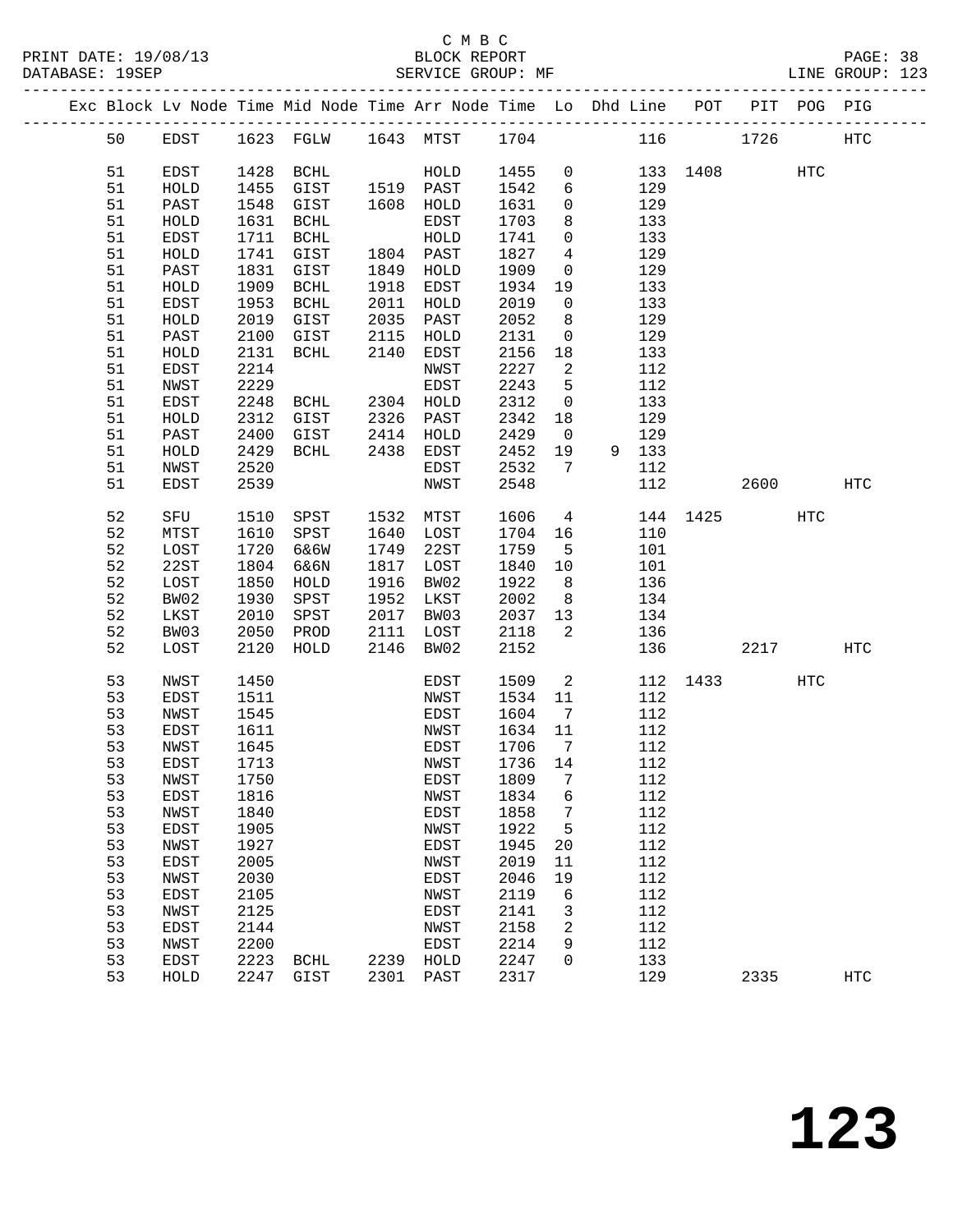|        |          |              |              | Exc Block Lv Node Time Mid Node Time Arr Node Time Lo Dhd Line POT |      |                   |              |                          |            |             |          | PIT POG PIG |                   |
|--------|----------|--------------|--------------|--------------------------------------------------------------------|------|-------------------|--------------|--------------------------|------------|-------------|----------|-------------|-------------------|
|        | 54       | ${\tt MTST}$ |              | 1549 SPST 1621 SFU 1641 9 144 1519                                 |      |                   |              |                          |            |             |          | HTC         |                   |
|        | 54       | SFU          |              | 1650 SPST                                                          |      | 1713 MTST         | 1747 11      |                          | 144        |             |          |             |                   |
|        | 54       | MTST         | 1758         | SPST                                                               | 1828 | SFU               | 1848         | 6                        | 144        |             |          |             |                   |
|        | 54       | SFU          | 1854         | SPST                                                               |      | 1917 MTST         | 1945         | 15                       | 144        |             |          |             |                   |
|        | 54       | MTST         | 2000         | FN37                                                               | 2013 | EDST              | 2030         | 15                       | 116        |             |          |             |                   |
|        | 54       | EDST         | 2045         | FGLW                                                               | 2101 | MTST              | 2117         | 13                       | 116        |             |          |             |                   |
|        | 54       | MTST         | 2130         | FN37                                                               | 2142 | EDST              | 2159         | 16                       | 116        |             |          |             |                   |
|        | 54       | EDST         | 2215         | FGLW                                                               | 2231 | MTST              | 2247         |                          | 116        |             | 2305     |             | $_{\mathrm{HTC}}$ |
| SD 55  |          | <b>BUMT</b>  | 1513         | HOLD                                                               |      | BYLK              | 1524         | 13                       |            | 16 136 1435 |          | HTC         |                   |
| SD 55  |          | NWST         | 1553         | $CL-W$                                                             |      | 1618 BW04         | 1633         | $7\overline{ }$          | 123        |             |          |             |                   |
| #SD 55 |          | NWST         | 1553         | $CL-W$                                                             |      | 1618 BW04         | 1633         | $7\overline{ }$          |            | 123 1536    |          | HTC         |                   |
|        | 55       | BW04         | 1640         | $CL-E$                                                             |      | 1658 NWST         | 1722         | 10                       | 123        |             |          |             |                   |
|        | 55       | NWST         | 1732         |                                                                    |      | EDST              | 1753         | 9                        | 112        |             |          |             |                   |
|        | 55       | EDST         | 1802         |                                                                    |      | NWST              | 1821         | $\overline{4}$           | 112        |             |          |             |                   |
|        | 55       | NWST         | 1825         |                                                                    |      | EDST              | 1843         | 10                       | 112        |             |          |             |                   |
|        | 55       | EDST         | 1853         | BCHL                                                               |      | 1912 HOLD         | 1920         | $\mathsf{O}$             | 133        |             |          |             |                   |
|        | 55       | HOLD         | 1920         | GIST                                                               | 1937 | PAST              | 1956         | $\overline{4}$           | 129        |             |          |             |                   |
|        | 55       | PAST         | 2000         | GIST                                                               |      | 2015 HOLD         | 2032         | $\overline{0}$           | 129        |             |          |             |                   |
|        | 55       | HOLD         | 2032         | BCHL                                                               | 2041 | EDST              | 2057         | 18                       | 133        |             |          |             |                   |
|        | 55       | EDST         | 2115         | FGLW                                                               | 2131 | MTST              | 2147         | 13                       | 116        |             |          |             |                   |
|        | 55       | MTST         | 2200         | FN37                                                               | 2211 | EDST              | 2228         | 16                       | 116        |             |          |             |                   |
|        | 55<br>55 | EDST         | 2244<br>2259 |                                                                    |      | NWST              | 2257<br>2313 | $\overline{\phantom{a}}$ | 112<br>112 |             |          |             |                   |
|        | 55       | NWST<br>EDST | 2323         | BCHL                                                               |      | EDST<br>2339 HOLD | 2347         | 10<br>$\overline{0}$     | 133        |             |          |             |                   |
|        | 55       | HOLD         | 2347         | GIST                                                               | 2401 | PAST              | 2417         |                          | 129        |             | 2435     |             | HTC               |
|        |          |              |              |                                                                    |      |                   |              |                          |            |             |          |             |                   |
|        | 56       | BW04         | 1518         | $CL - E$                                                           | 1534 | NWST              | 1601         | 12                       |            |             | 123 1438 | HTC         |                   |
|        | 56       | NWST         | 1613         | $CL-W$                                                             | 1638 | BW04              | 1653         | $\overline{7}$           | 123        |             |          |             |                   |
|        | 56       | BW04         | 1700         | $CL - E$                                                           | 1720 | NWST              | 1743         | 10                       | 123        |             |          |             |                   |
|        | 56       | NWST         | 1753         | $CL - W$                                                           | 1817 | BW04              | 1829         | 16                       | 123        |             |          |             |                   |
|        | 56       | BW04         | 1845         | $CL - E$                                                           | 1858 | NWST              | 1917         | 8 <sup>8</sup>           | 123        |             |          |             |                   |
|        | 56       | NWST         | 1925         | $CL - W$                                                           | 1948 | BW04              | 1959         | 16                       | 123        |             |          |             |                   |
|        | 56       | BW04         | 2015         | $CL - E$                                                           | 2027 | NWST              | 2044         | 11                       | 123        |             |          |             |                   |
|        | 56       | NWST         | 2055         | $CL-W$                                                             | 2113 | BW02              | 2124         |                          | 123        |             | 2149     |             | HTC               |
| SD 57  |          | WLDL         | 1514         | <b>BWEX</b>                                                        |      | PEWI              | 1534 17      |                          |            | 15 130 1442 |          | HTC         |                   |
| SD 57  |          | SFU          | 1606         | SPST                                                               |      | 1629 MTST         | 1703         | $7\overline{ }$          | 144        |             |          |             |                   |
| #SD 57 |          | SFU          | 1606         | SPST                                                               |      | 1629 MTST         | 1703         | $\overline{7}$           |            | 144 1521    |          | HTC         |                   |
| 57     |          | MTST         |              | 1710 SPST 1744 SFU 1804 5 144                                      |      |                   |              |                          |            |             |          |             |                   |
|        | 57       | SFU          | 1809         | ${\tt SPST}$                                                       | 1831 | MTST              | 1901         | 4                        | 144        |             |          |             |                   |
|        | 57       | MTST         | 1905         | SPST                                                               | 1932 | SFU               | 1952         | 6                        | 144        |             |          |             |                   |
|        | 57       | SFU          | 1958         | SPST                                                               | 2020 | MTST              | 2045         | 11                       | 144        |             |          |             |                   |
|        | 57       | MTST         | 2056         |                                                                    |      | EDST              | 2115         | 2                        | 119        |             |          |             |                   |
|        | 57       | EDST         | 2117         |                                                                    |      | MTST              | 2137         | 3                        | 119        |             |          |             |                   |
|        | 57       | MTST         | 2140         |                                                                    |      | <b>EDST</b>       | 2159         | 2                        | 119        |             |          |             |                   |
|        | 57       | EDST         | 2201         |                                                                    |      | MTST              | 2219         | 14                       | 119        |             |          |             |                   |
|        | 57       | MTST         | 2233         |                                                                    |      | EDST              | 2251         | $7\phantom{.0}$          | 119        |             |          |             |                   |
|        | 57       | EDST         | 2258         |                                                                    |      | MTST              | 2316         | 19                       | 119        |             |          |             |                   |
|        | 57       | MTST         | 2335         |                                                                    |      | <b>EDST</b>       | 2350         | 7                        | 119        |             |          |             |                   |
|        | 57       | EDST         | 2357         |                                                                    |      | MTST              | 2413         | 22                       | 119        |             |          |             |                   |
|        | 57       | MTST         | 2435         |                                                                    |      | <b>EDST</b>       | 2449         | 7                        | 119        |             |          |             |                   |
|        | 57       | <b>EDST</b>  | 2456         |                                                                    |      | MTST              | 2512         |                          | 119        |             | 2530     |             | <b>HTC</b>        |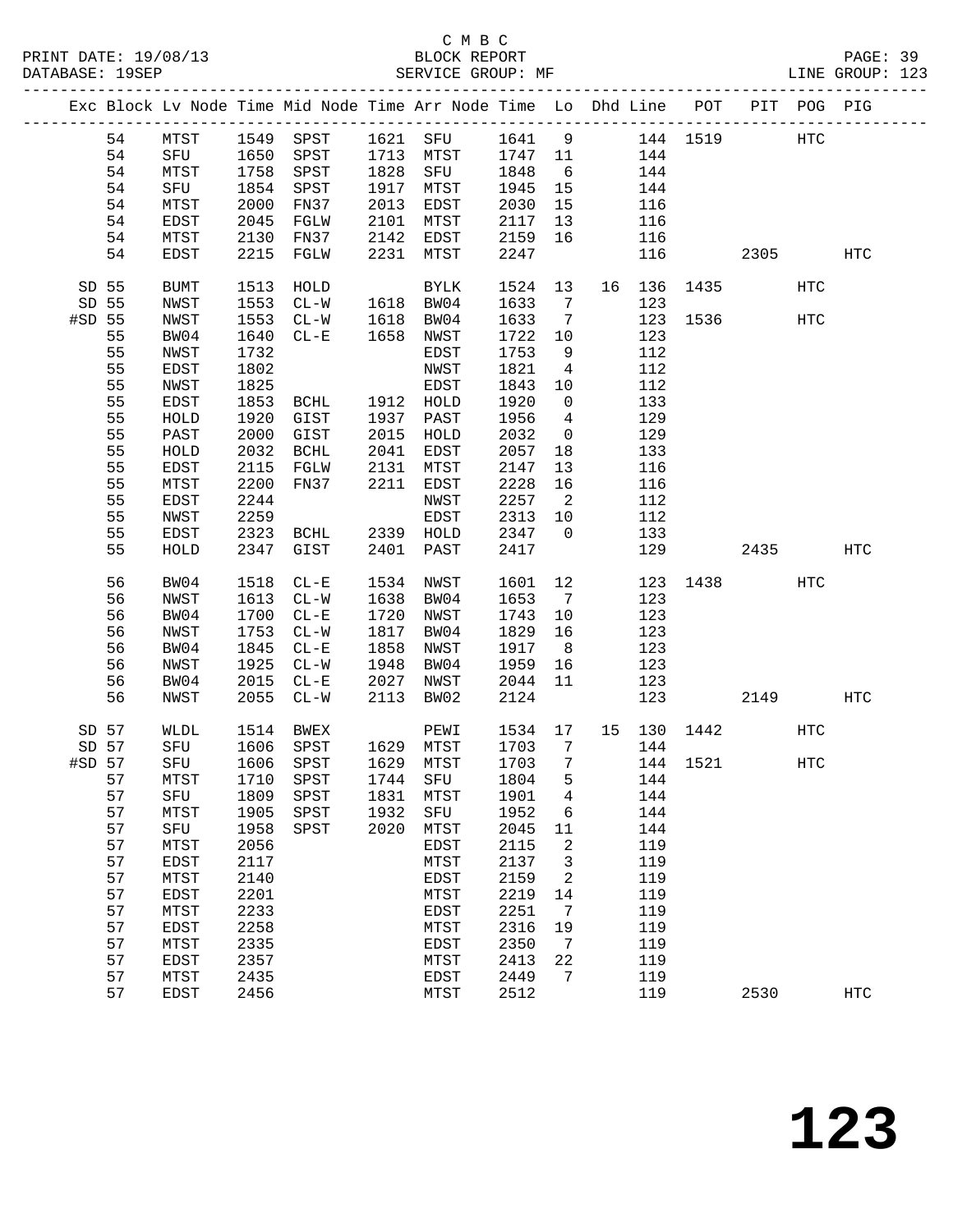#### C M B C<br>BLOCK REPORT PRINT DATE: 19/08/13 BLOCK REPORT PAGE: 40 SERVICE GROUP: MF

|                  |       |              |      |                |      | Exc Block Lv Node Time Mid Node Time Arr Node Time Lo Dhd Line POT PIT POG PIG |         |                            |    |     |          |          |            |                   |
|------------------|-------|--------------|------|----------------|------|--------------------------------------------------------------------------------|---------|----------------------------|----|-----|----------|----------|------------|-------------------|
|                  | SD 58 | BCHL         |      |                |      |                                                                                |         |                            |    |     |          |          | HTC        |                   |
| SD 58            |       | MTST         |      |                |      |                                                                                |         |                            |    |     |          |          |            |                   |
| #SD 58           |       | MTST         | 1559 | SPST 1631 SFU  |      |                                                                                | 1651    | 9                          |    |     |          | 144 1529 | HTC        |                   |
|                  | 58    | SFU          | 1700 | SPST 1723 MTST |      |                                                                                | 1756    | 10                         |    | 144 |          |          |            |                   |
|                  |       |              |      |                |      |                                                                                |         |                            |    |     |          |          |            |                   |
|                  | 58    | MTST         | 1806 |                |      | EDST                                                                           | 1826    | $\overline{\phantom{a}}$   |    | 119 |          |          |            |                   |
|                  | 58    | EDST         | 1828 |                |      | MTST                                                                           | 1851    | 15                         |    | 119 |          |          |            |                   |
|                  | 58    | MTST         | 1906 |                |      | EDST                                                                           | 1925    | $\overline{2}$             |    | 119 |          |          |            |                   |
|                  | 58    | EDST         | 1927 |                |      | MTST                                                                           | 1949    | 8 <sup>8</sup>             |    | 119 |          |          |            |                   |
|                  | 58    | MTST         | 1957 |                |      | EDST                                                                           | 2016    | $\overline{\phantom{a}}$   |    | 119 |          |          |            |                   |
|                  | 58    |              | 2018 |                |      | MTST                                                                           |         | $5^{\circ}$                |    |     |          |          |            |                   |
|                  |       | EDST         |      |                |      |                                                                                | 2039    |                            |    | 119 |          |          |            |                   |
|                  | 58    | MTST         |      |                |      | 2044 SPST 2106 LOST                                                            | 2125    | 20                         |    | 110 |          |          |            |                   |
|                  | 58    | LOST         | 2145 | SPST 2204 MTST |      |                                                                                | 2225    |                            |    | 110 |          | 2243     |            | HTC               |
|                  | 59    | PAST         | 1517 | GIST           |      | 1537 HOLD                                                                      | 1600    | $\overline{0}$             |    |     |          | 129 1445 | HTC        |                   |
|                  | 59    | HOLD         | 1600 | BCHL           |      | EDST                                                                           | 1630    | 11                         |    | 133 |          |          |            |                   |
|                  | 59    | EDST         | 1641 | BCHL           |      | HOLD                                                                           | 1712    | $\overline{0}$             |    | 133 |          |          |            |                   |
|                  | 59    |              | 1712 | GIST           |      | 1735 PAST                                                                      | 1759    |                            |    |     |          |          |            |                   |
|                  |       | HOLD         |      |                |      |                                                                                |         | $5^{\circ}$                |    | 129 |          |          |            |                   |
|                  | 59    | PAST         | 1804 | GIST           |      | 1822 HOLD                                                                      | 1842    | $\overline{0}$             |    | 129 |          |          |            |                   |
|                  | 59    | HOLD         | 1842 | BCHL           |      | EDST                                                                           | 1906    | 17                         |    | 133 |          |          |            |                   |
|                  | 59    | EDST         | 1923 | BCHL           |      | 1942 HOLD                                                                      | 1950    | $\overline{0}$             |    | 133 |          |          |            |                   |
|                  | 59    | ${\tt HOLD}$ | 1950 | GIST           | 2007 | PAST                                                                           | 2026    | $\overline{4}$             |    | 129 |          |          |            |                   |
|                  | 59    | PAST         | 2030 | GIST           |      | 2045 HOLD                                                                      | 2101    | $\overline{0}$             |    | 129 |          |          |            |                   |
|                  | 59    | HOLD         | 2101 | BCHL           | 2110 | EDST                                                                           | 2126    | 27                         |    | 133 |          |          |            |                   |
|                  | 59    | EDST         | 2153 | BCHL           |      | 2211 HOLD                                                                      | 2219    | $\overline{0}$             |    | 133 |          |          |            |                   |
|                  |       |              |      |                |      |                                                                                |         |                            |    |     |          |          |            |                   |
|                  | 59    | HOLD         | 2219 | GIST           |      | 2233 PAST                                                                      | 2249    | 11                         |    | 129 |          |          |            |                   |
|                  | 59    | PAST         | 2300 | GIST           |      | 2314 HOLD<br>2338 EDST                                                         | 2329    | $\overline{\mathbf{0}}$    |    | 129 |          |          |            |                   |
|                  | 59    | HOLD         | 2329 | BCHL           |      |                                                                                | 2352    | 22                         |    | 133 |          |          |            |                   |
|                  | 59    | EDST         | 2414 |                |      | NWST                                                                           | 2427    | $\overline{\phantom{a}}^2$ |    | 112 |          |          |            |                   |
|                  | 59    | NWST         | 2429 |                |      | EDST                                                                           | 2443    | $\mathbf{1}$               |    | 112 |          |          |            |                   |
|                  | 59    | EDST         | 2444 |                |      | NWST                                                                           | 2457    | 2                          |    | 112 |          |          |            |                   |
|                  | 59    | NWST         | 2459 |                |      | EDST                                                                           | 2511    |                            |    | 112 |          | 2521     |            | HTC               |
|                  |       |              |      |                |      |                                                                                |         |                            |    |     |          |          |            |                   |
|                  | 60    | MTST         | 1522 | FN37 1536 EDST |      |                                                                                | 1559    | 9                          |    |     | 116 1452 |          | HTC        |                   |
|                  | 60    | EDST         | 1608 | FGLW           | 1628 | MTST                                                                           | 1649    | 5                          |    | 116 |          |          |            |                   |
|                  | 60    | MTST         |      | 1654 FN37      | 1709 | EDST                                                                           | 1734    | 5                          |    | 116 |          |          |            |                   |
|                  | 60    | EDST         |      | 1739 FGLW      | 1757 | MTST                                                                           | 1817    |                            |    |     | 116 1839 |          |            | HTC               |
|                  |       |              |      |                |      |                                                                                |         |                            |    |     |          |          |            |                   |
|                  | 61    | MTST         | 1450 | FN37           |      | 1504 EDST                                                                      | 1527    | $\overline{\mathbf{3}}$    |    |     |          | 116 1420 | HTC        |                   |
|                  | 61    | <b>EDST</b>  | 1530 | FGLW           |      | 1547 MTST                                                                      | 1608 14 |                            |    | 116 |          |          |            |                   |
|                  |       |              |      |                |      | 61 MTST 1622 FN37 1637 EDST 1703 5 116                                         |         |                            |    |     |          |          |            |                   |
|                  | 61    | EDST         | 1708 | FGLW           | 1728 | MTST                                                                           | 1749    | 5                          |    | 116 |          |          |            |                   |
|                  | 61    | MTST         | 1754 | FN37           | 1808 | EDST                                                                           | 1830    |                            |    |     | 116      | 1844     |            | <b>HTC</b>        |
|                  |       |              |      |                |      |                                                                                |         |                            |    |     |          |          |            |                   |
| SD <sub>62</sub> |       | DU41         | 1503 | 49CE           | 1522 | MTST                                                                           | 1558    | 3                          | 10 | 049 |          | 1421     | <b>HTC</b> |                   |
| SD <sub>62</sub> |       | EDST         | 1611 | BCHL           |      | HOLD                                                                           | 1642    | 0                          |    | 133 |          |          |            |                   |
| $#SD$ 62         |       | EDST         | 1611 | BCHL           |      | ${\tt HOLD}$                                                                   | 1642    | 0                          |    | 133 | 1551     |          | HTC        |                   |
|                  | 62    | HOLD         | 1642 | GIST           |      | 1705 PAST                                                                      | 1729    | 5                          |    | 129 |          |          |            |                   |
|                  | 62    | PAST         | 1734 | GIST           | 1753 | HOLD                                                                           | 1814    | $\overline{0}$             |    | 129 |          |          |            |                   |
|                  | 62    | HOLD         | 1814 | BCHL           |      | EDST                                                                           | 1839    |                            |    | 133 |          | 1853     |            | $_{\mathrm{HTC}}$ |
|                  | 63    | EDST         | 1443 | BCHL           |      | HOLD                                                                           | 1512    | $\mathbf 0$                |    |     |          | 133 1423 | HTC        |                   |
|                  |       |              |      |                |      |                                                                                |         |                            |    |     |          |          |            |                   |
|                  | 63    | HOLD         | 1512 | GIST           |      | 1536 PAST                                                                      | 1559    | 4                          |    | 129 |          |          |            |                   |
|                  | 63    | PAST         | 1603 | GIST           | 1623 | HOLD                                                                           | 1646    | 0                          |    | 129 |          |          |            |                   |
|                  | 63    | HOLD         | 1646 | BCHL           |      | EDST                                                                           | 1718    | 7                          |    | 133 |          |          |            |                   |
|                  | 63    | EDST         | 1725 | BCHL           |      | HOLD                                                                           | 1755    | $\mathbf 0$                |    | 133 |          |          |            |                   |
|                  | 63    | HOLD         |      | 1755 GIST      |      | 1816 PAST                                                                      | 1838    |                            |    | 129 |          | 1859     |            | HTC               |
|                  |       |              |      |                |      |                                                                                |         |                            |    |     |          |          |            |                   |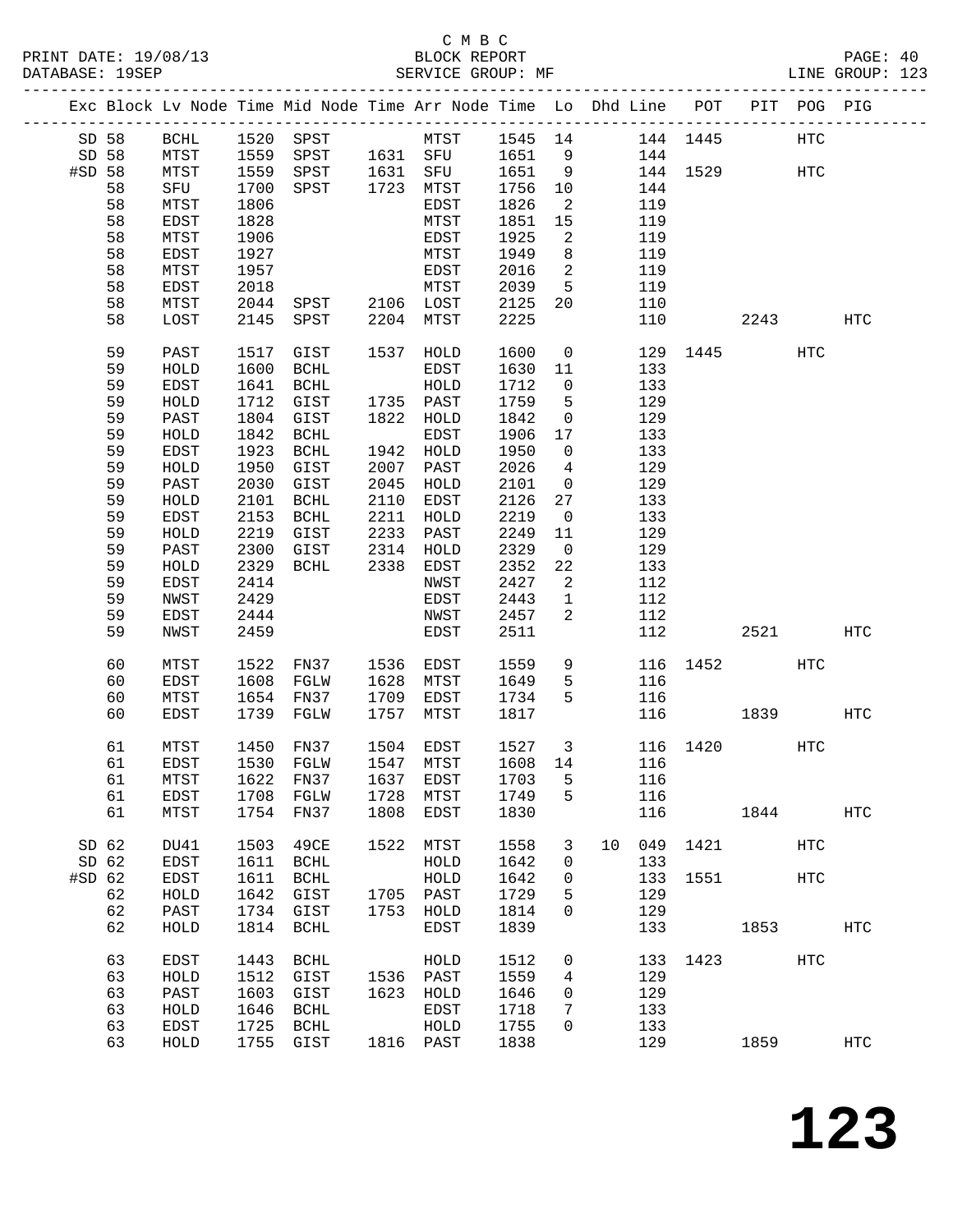|          |       |               |      | Exc Block Lv Node Time Mid Node Time Arr Node Time Lo Dhd Line POT PIT POG PIG |      |                        |              |                 |             |             |      |            |            |
|----------|-------|---------------|------|--------------------------------------------------------------------------------|------|------------------------|--------------|-----------------|-------------|-------------|------|------------|------------|
|          | SD 64 | KEHA          | 1513 |                                                                                |      | SPST                   | 1523         | $\overline{2}$  | 10 134 1428 |             |      | <b>HTC</b> |            |
|          | SD 64 | LOST          |      | 1535 SPST 1559 MTST                                                            |      |                        | 1630         | $7\overline{ }$ | 110         |             |      |            |            |
| $#SD$ 64 |       | LOST          |      | 1535 SPST                                                                      |      |                        | 1630         | $\overline{7}$  |             | 110 1454    |      | HTC        |            |
|          | 64    | ${\tt MTST}$  |      | 1637 FN37                                                                      |      | 1559 MTST<br>1652 EDST | 1718         | 6               | 116         |             |      |            |            |
|          | 64    | EDST          |      | 1724 FGLW                                                                      |      | 1743 MTST              | 1803         |                 | 116         |             | 1825 |            | HTC        |
| SD 65    |       | LOST          | 1500 | SPST                                                                           |      | 1523 SPST              | 1523         | $\mathbf{1}$    |             | 18 110 1429 |      | <b>HTC</b> |            |
|          | SD 65 | SFU           | 1542 | SPST                                                                           |      | 1605 MTST              | 1639         | $7\phantom{.0}$ | 144         |             |      |            |            |
| #SD 65   |       | SFU           | 1542 | SPST                                                                           |      | 1605 MTST              | 1639         | $7\phantom{.0}$ |             | 144 1457    |      | <b>HTC</b> |            |
|          | 65    | ${\tt MTST}$  | 1646 | SPST                                                                           | 1721 | SFU                    | 1741         | 5               | 144         |             |      |            |            |
|          | 65    | SFU           | 1746 | SPST                                                                           | 1809 | MTST                   | 1841         |                 | 144         |             | 1903 |            | <b>HTC</b> |
|          |       |               |      |                                                                                |      |                        |              |                 |             |             |      |            |            |
|          | SD 66 | KY10          | 1445 |                                                                                |      | EDST                   | 1455         | 5 <sub>5</sub>  | 15 112 1429 |             |      | HTC        |            |
|          | SD 66 | $\verb ARCW $ | 1515 |                                                                                |      | EDST                   | 1537         | $\overline{4}$  | 101         |             |      |            |            |
| SD 66    |       | EDST          | 1541 |                                                                                |      | NWST                   | 1604         | 11              | 112         |             |      |            |            |
| #SD 66   |       | EDST          | 1541 |                                                                                |      | NWST                   | 1604         | 11              |             | 112 1521    |      | HTC        |            |
|          | 66    | NWST          | 1615 |                                                                                |      | EDST                   | 1636         | $\overline{7}$  | 112         |             |      |            |            |
|          | 66    | EDST          | 1643 |                                                                                |      | NWST                   | 1706         | 10              | 112         |             |      |            |            |
|          | 66    | NWST          | 1716 |                                                                                |      | EDST                   | 1737         | 11              | 112         |             |      |            |            |
|          | 66    | EDST          | 1748 |                                                                                |      | NWST                   | 1810         |                 | 112         |             | 1824 |            | HTC        |
|          |       |               |      |                                                                                |      |                        |              |                 |             |             |      |            |            |
| SD 67    |       | DLCW          | 1511 |                                                                                |      | NWST                   | 1541         | $\overline{a}$  |             | 123 1438    |      | HTC        |            |
| SD 67    |       | NWST          |      | 1543 CL-W 1608 BW04                                                            |      |                        | 1623         | $\overline{7}$  | 123         |             |      |            |            |
| #SD 67   |       | NWST          | 1543 | $CL-W$                                                                         |      | 1608 BW04              | 1623         | $\overline{7}$  |             | 123 1526    |      | HTC        |            |
|          | 67    | BW04          | 1630 | $CL - E$                                                                       |      | 1648 NWST              | 1712         | 11              | 123         |             |      |            |            |
|          | 67    | NWST          | 1723 | $CL - W$                                                                       | 1748 | BW04                   | 1801         | 9               | 123         |             |      |            |            |
|          | 67    | BW04          | 1810 | $CL-E$                                                                         |      | 1826 NWST              | 1847         |                 | 123         | 1901        |      |            | HTC        |
|          | 68    | NWST          | 1503 | $CL-W$                                                                         |      | 1528 BW04              | 1543         | $7\overline{ }$ |             | 123 1446    |      | HTC        |            |
|          | 68    | BW04          | 1550 | $CL - E$                                                                       |      | 1606 NWST              |              | 12              | 123         |             |      |            |            |
|          | 68    | NWST          |      | 1643 CL-W                                                                      |      | 1710 BW04              | 163⊥<br>1725 | $5^{\circ}$     | 123         |             |      |            |            |
|          | 68    | BW04          |      | 1730 CL-E                                                                      |      | 1749 NWST              | 1812         | 11              | 123         |             |      |            |            |
|          | 68    | NWST          |      | 1823 CL-W                                                                      |      | 1846 BW04              | 1858         |                 | 123         |             | 1930 |            | HTC        |
|          |       |               |      |                                                                                |      |                        |              |                 |             |             |      |            |            |
|          | 69    | EDST          | 1511 | <b>BCHL</b>                                                                    |      | HOLD                   | 1542         | $\mathsf{O}$    | 133         | 1451 148    |      | HTC        |            |
|          | 69    | HOLD          |      | 1542 GIST                                                                      |      | 1604 PAST              | 1628         | 5               | 129         |             |      |            |            |
|          | 69    | PAST          | 1633 | GIST                                                                           |      | 1653 HOLD              | 1716         | $\overline{0}$  | 129         |             |      |            |            |
|          | 69    | ${\tt HOLD}$  | 1716 | <b>BCHL</b>                                                                    |      | EDST                   | 1748         | 10              | 133         |             |      |            |            |
|          | 69    | EDST          | 1758 | <b>BCHL</b>                                                                    |      | ${\tt HOLD}$           | 1824         | $\Omega$        | 133         |             |      |            |            |
|          | 69    | HOLD          | 1824 | GIST                                                                           |      | 1844 PAST              | 1904         |                 | 129         |             | 1922 |            | <b>HTC</b> |
| SD 70    |       | <b>BCHL</b>   | 1510 | SPST                                                                           |      | MTST                   | 1532         | $7\overline{ }$ |             | 110 1435    |      | HTC        |            |
| SD 70    |       | MTST          | 1539 | SPST                                                                           |      | 1611 SFU               | 1631         | 9               | 144         |             |      |            |            |
| #SD 70   |       | MTST          |      | 1539 SPST                                                                      |      | 1611 SFU               | 1631         | 9               |             | 144 1509    |      | <b>HTC</b> |            |
|          | 70    | SFU           | 1640 | SPST                                                                           |      | 1703 MTST              | 1737         | 9               | 144         |             |      |            |            |
|          | 70    | MTST          |      | 1746 SPST                                                                      |      | 1816 SFU               | 1836         |                 |             | 144 1916    |      |            | HTC        |
|          |       |               |      |                                                                                |      |                        |              |                 |             |             |      |            |            |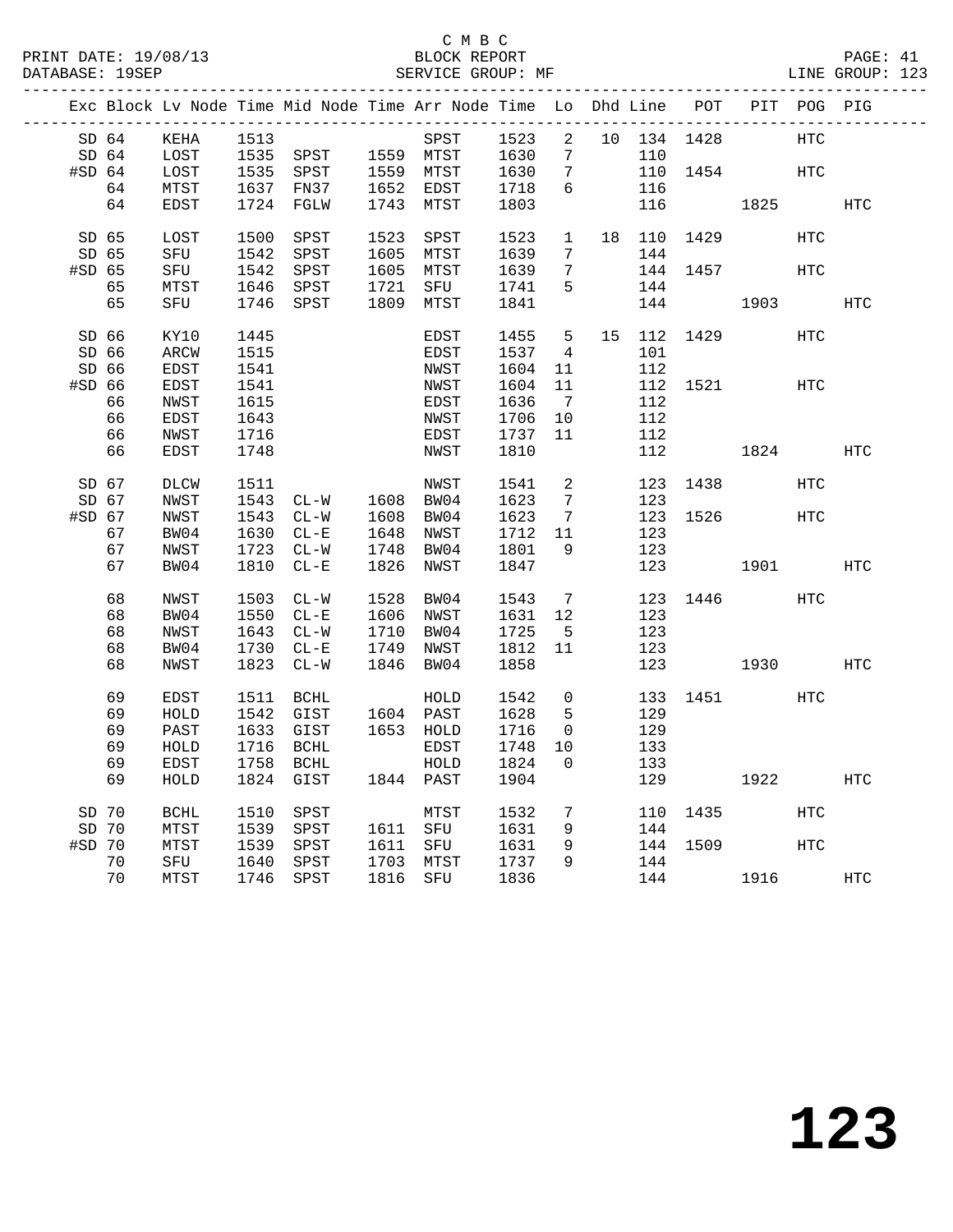|          |                                        |            |                                  |      | CMBC<br>BLOCK REPORT  |            |                 | ENGERVICE GROUP: MF AND LINE GROUP: 340                                                                                               |      |        |            | PAGE: 42          |  |
|----------|----------------------------------------|------------|----------------------------------|------|-----------------------|------------|-----------------|---------------------------------------------------------------------------------------------------------------------------------------|------|--------|------------|-------------------|--|
|          |                                        |            |                                  |      |                       |            |                 | 22ST 22 ST STN BRST BRAID STN CLFO CLIVEDEN & FOSTERS ST RAMP HTC Hamilton Depot<br>QU-S SB HOWES ST FS HOWES ST RAMP SCDL SCOTTSDALE |      |        |            |                   |  |
|          |                                        |            |                                  |      |                       |            |                 | Exc Block Lv Node Time Mid Node Time Arr Node Time Lo Dhd Line POT PIT POG PIG                                                        |      |        |            |                   |  |
| 60       | 22ST 448                               |            |                                  |      |                       |            |                 | SCDL 512 5 340 440 HTC                                                                                                                |      |        |            |                   |  |
| 60       | SCDL                                   |            |                                  |      | 517 22ST              |            |                 | 539 10 340                                                                                                                            |      |        |            |                   |  |
| 60       | 22ST                                   | 549        |                                  |      | SCDL                  |            |                 | 613 4 340                                                                                                                             |      |        |            |                   |  |
| 60       | SCDL                                   | 617<br>700 |                                  |      | 22ST<br>SCDL          |            |                 | 647 13 340<br>724 8 340                                                                                                               |      |        |            |                   |  |
| 60       | 22ST                                   |            |                                  |      |                       |            |                 |                                                                                                                                       |      |        |            |                   |  |
| 60       | SCDL                                   | 732        |                                  |      | <b>22ST</b>           |            |                 | 806 19 340                                                                                                                            |      |        |            |                   |  |
| 60       | 22ST                                   | 825        |                                  |      | SCDL                  | 853        |                 | 9 340                                                                                                                                 |      |        |            |                   |  |
| 60       | SCDL                                   | 902        |                                  |      | 22ST                  | 929        |                 | 340                                                                                                                                   |      | 938    |            | HTC               |  |
| 61       | 22ST                                   | 518        |                                  |      | SCDL                  | 542        |                 | 5 <sub>5</sub><br>340                                                                                                                 |      | 510 72 | HTC        |                   |  |
| 61       | $\operatorname{\mathsf{SCDL}}$         | 547        |                                  |      | 22ST                  | 611        |                 | 16<br>340                                                                                                                             |      |        |            |                   |  |
| 61<br>61 | 22ST<br>$\operatorname{\mathsf{SCDL}}$ | 627        |                                  |      | SCDL<br>22ST          | 651<br>735 | 11<br>15        | 340                                                                                                                                   |      |        |            |                   |  |
| 61       | 22ST                                   | 702<br>750 |                                  |      | SCDL                  | 818        |                 | 340<br>$4\overline{ }$<br>340                                                                                                         |      |        |            |                   |  |
| 61       | SCDL                                   | 822        |                                  |      | 22ST                  | 849        |                 | $5^{\circ}$<br>340                                                                                                                    |      |        |            |                   |  |
| 61       | 22ST                                   | 854        |                                  |      | BRST                  | 916        |                 | 9<br>128                                                                                                                              |      |        |            |                   |  |
| 61       | <b>BRST</b>                            | 925        |                                  |      | 22ST                  | 946        | $7\overline{ }$ | 128                                                                                                                                   |      |        |            |                   |  |
| 61       | 22ST                                   | 953        |                                  |      | BRST                  | 1013       | 12              | 128                                                                                                                                   |      |        |            |                   |  |
| 61       | BRST                                   | 1025       |                                  |      | 22ST                  | 1046       | $\overline{7}$  | 128                                                                                                                                   |      |        |            |                   |  |
| 61       | 22ST                                   | 1053       |                                  |      | BRST                  | 1113       | 12              | 128                                                                                                                                   |      |        |            |                   |  |
| 61       | BRST                                   | 1125       |                                  |      | 22ST                  | 1146       | $\overline{7}$  | 128                                                                                                                                   |      |        |            |                   |  |
| 61       | 22ST                                   | 1153       |                                  |      | BRST                  | 1213       | 12              | 128                                                                                                                                   |      |        |            |                   |  |
| 61       | BRST                                   | 1225       |                                  |      | 22ST                  | 1246       | $\overline{7}$  | 128                                                                                                                                   |      |        |            |                   |  |
| 61       | 22ST                                   | 1253       |                                  |      | BRST                  | 1313       | 12              | 128                                                                                                                                   |      |        |            |                   |  |
| 61       | <b>BRST</b>                            | 1325       |                                  |      | 22ST                  | 1346       | $\overline{7}$  | 128                                                                                                                                   |      |        |            |                   |  |
| 61       | 22ST                                   | 1353       |                                  |      | BRST                  | 1413       | 12              | 128                                                                                                                                   |      |        |            |                   |  |
| 61       | BRST                                   | 1425       |                                  |      | 22ST                  | 1448       | $\overline{7}$  | 128                                                                                                                                   |      |        |            |                   |  |
| 61       | 22ST                                   | 1455       |                                  |      | BRST                  | 1523       | 5               | 128                                                                                                                                   |      |        |            |                   |  |
| 61       | BRST                                   | 1528       | 1528 22ST<br>1559 QU-S 1606 CLFO |      | 22ST                  | 1551       | 8 <sup>8</sup>  | 128                                                                                                                                   |      |        |            |                   |  |
| 61       | 22ST                                   |            |                                  |      |                       | 1627       | $\overline{0}$  | 104                                                                                                                                   |      |        |            |                   |  |
| 61       | CLFO                                   | 1627       |                                  |      | 22ST                  | 1654 11    |                 | 104                                                                                                                                   |      |        |            |                   |  |
| 61       | 22ST                                   |            | 1705 QU-S 1713 CLFO              |      |                       | 1732       | $\overline{0}$  | 104                                                                                                                                   |      |        |            |                   |  |
| 61       | CLFO                                   | 1732       |                                  |      | 22ST 1756 11          |            |                 | 104                                                                                                                                   |      |        |            |                   |  |
| 61       | 22ST                                   | 1807       | QU-S                             | 1813 | CLFO                  | 1831       | $\mathbf 0$     | 104                                                                                                                                   |      |        |            |                   |  |
| 61       | CLFO                                   | 1831       |                                  |      | 22ST                  | 1853       | 10              | 104                                                                                                                                   |      |        |            |                   |  |
| 61       | 22ST                                   | 1903       | $QU-S$                           | 1909 | ${\tt CLFO}$          | 1928       | $\mathbf 0$     | 104                                                                                                                                   |      |        |            |                   |  |
| 61       | CLFO                                   | 1928       |                                  |      | 22ST                  | 1950       |                 | 104                                                                                                                                   |      | 1957   |            | $_{\mathrm{HTC}}$ |  |
| 62       | 22ST                                   | 1533       |                                  |      | SCDL                  | 1605       | 15              | 340                                                                                                                                   | 1517 |        | HTC        |                   |  |
| 62       | $\operatorname{\mathsf{SCDL}}$         | 1620       |                                  |      | 22ST                  | 1653       | 8               | 340                                                                                                                                   |      |        |            |                   |  |
| 62       | 22ST                                   | 1701       |                                  |      | $\operatorname{SCDL}$ | 1735       | 12              | 340                                                                                                                                   |      |        |            |                   |  |
| 62       | SCDL                                   | 1747       |                                  |      | 22ST                  | 1815       | 14              | 340                                                                                                                                   |      |        |            |                   |  |
| 62       | 22ST                                   | 1829       |                                  |      | SCDL                  | 1857       |                 | 340                                                                                                                                   |      | 1912   |            | <b>HTC</b>        |  |
| 63       | 22ST                                   | 1508       |                                  |      | SCDL                  | 1540       | 10              | 340                                                                                                                                   | 1452 |        | <b>HTC</b> |                   |  |
| 63       | $\operatorname{\mathsf{SCDL}}$         | 1550       |                                  |      | 22ST                  | 1623       | 8               | 340                                                                                                                                   |      |        |            |                   |  |
| 63       | 22ST                                   | 1631       |                                  |      | $\operatorname{SCDL}$ | 1706       | 14              | 340                                                                                                                                   |      |        |            |                   |  |
| 63       | <b>SCDL</b>                            | 1720       |                                  |      | 22ST                  | 1751       | 10              | 340                                                                                                                                   |      |        |            |                   |  |
| 63       | 22ST                                   | 1801       |                                  |      | SCDL                  | 1829       | 8               | 340                                                                                                                                   |      |        |            |                   |  |
| 63       | SCDL                                   | 1837       |                                  |      | 22ST                  | 1901       | 14              | 340                                                                                                                                   |      |        |            |                   |  |
| 63       | 22ST                                   | 1915       |                                  |      | SCDL                  | 1940       |                 | 340                                                                                                                                   |      | 1955   |            | <b>HTC</b>        |  |
|          |                                        |            |                                  |      |                       |            |                 |                                                                                                                                       |      |        |            |                   |  |

**340**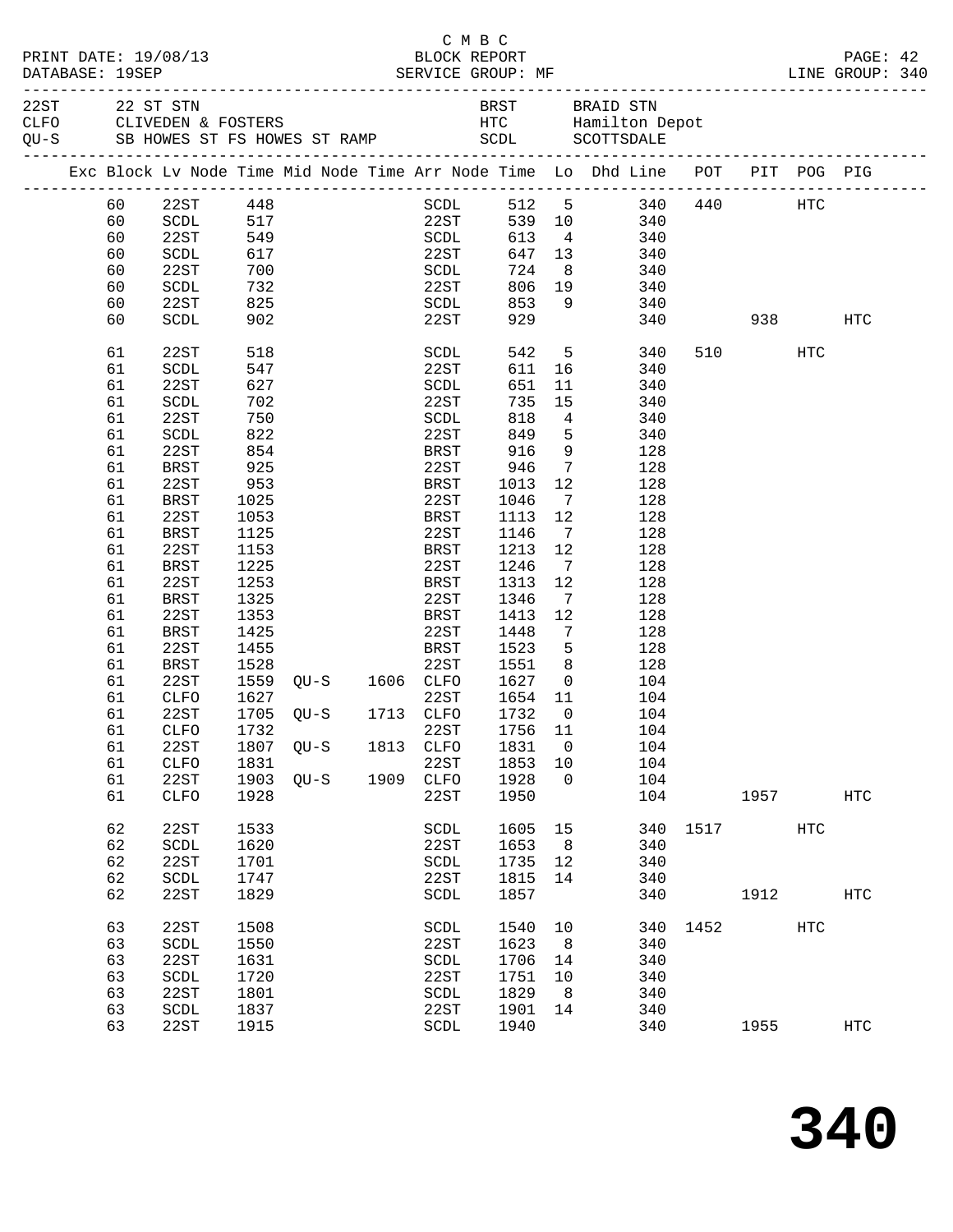# C M B C

| DATABASE: 19SEP |    |                                |      |  | SERVICE GROUP: MF              |        |                 |                                                                                |     |            |      | LINE GROUP: 340 |  |
|-----------------|----|--------------------------------|------|--|--------------------------------|--------|-----------------|--------------------------------------------------------------------------------|-----|------------|------|-----------------|--|
|                 |    |                                |      |  |                                |        |                 | Exc Block Lv Node Time Mid Node Time Arr Node Time Lo Dhd Line POT PIT POG PIG |     |            |      |                 |  |
|                 | 64 | 22ST                           | 603  |  | SCDL 627 5                     |        |                 | 340                                                                            | 551 | <b>HTC</b> |      |                 |  |
|                 | 64 | SCDL                           | 632  |  | 22ST                           | 703 12 |                 | 340                                                                            |     |            |      |                 |  |
|                 | 64 | 22ST                           | 715  |  | SCDL                           | 741    | $6\overline{6}$ | 340                                                                            |     |            |      |                 |  |
|                 | 64 | <b>SCDL</b>                    | 747  |  | 22ST                           | 819    | 21              | 340                                                                            |     |            |      |                 |  |
|                 | 64 | 22ST                           | 840  |  | SCDL                           | 908    | 14              | 340                                                                            |     |            |      |                 |  |
|                 | 64 | SCDL                           | 922  |  | 22ST                           | 949    | 10              | 340                                                                            |     |            |      |                 |  |
|                 | 64 | 22ST                           | 959  |  | SCDL                           | 1025   | $\overline{4}$  | 340                                                                            |     |            |      |                 |  |
|                 | 64 | SCDL                           | 1029 |  | 22ST                           | 1054   | 5               | 340                                                                            |     |            |      |                 |  |
|                 | 64 | 22ST                           | 1059 |  | SCDL                           | 1125   | $\overline{4}$  | 340                                                                            |     |            |      |                 |  |
|                 | 64 | SCDL                           | 1129 |  | 22ST                           | 1154   | 5               | 340                                                                            |     |            |      |                 |  |
|                 | 64 | 22ST                           | 1159 |  | SCDL                           | 1225   | $\overline{4}$  | 340                                                                            |     |            |      |                 |  |
|                 | 64 | SCDL                           | 1229 |  | 22ST                           | 1254   | 5               | 340                                                                            |     |            |      |                 |  |
|                 | 64 | 22ST                           | 1259 |  | SCDL                           | 1325   | $\overline{4}$  | 340                                                                            |     |            |      |                 |  |
|                 | 64 | SCDL                           | 1329 |  | 22ST                           | 1354   | 5               | 340                                                                            |     |            |      |                 |  |
|                 | 64 | 22ST                           | 1359 |  | SCDL                           | 1425   | $\overline{4}$  | 340                                                                            |     |            |      |                 |  |
|                 | 64 | SCDL                           | 1429 |  | 22ST                           | 1457   | 21              | 340                                                                            |     |            |      |                 |  |
|                 | 64 | 22ST                           | 1518 |  | SCDL                           | 1550   | 15              | 340                                                                            |     |            |      |                 |  |
|                 | 64 | SCDL                           | 1605 |  | 22ST                           | 1638   | 8 <sup>8</sup>  | 340                                                                            |     |            |      |                 |  |
|                 | 64 | 22ST                           | 1646 |  | SCDL                           | 1721   | 14              | 340                                                                            |     |            |      |                 |  |
|                 | 64 | SCDL                           | 1735 |  | 22ST                           | 1803   | 13              | 340                                                                            |     |            |      |                 |  |
|                 | 64 | 22ST                           | 1816 |  | SCDL                           | 1844   | 21              | 340                                                                            |     |            |      |                 |  |
|                 | 64 | SCDL                           | 1905 |  | 22ST                           | 1927   | $5^{\circ}$     | 340                                                                            |     |            |      |                 |  |
|                 | 64 | 22ST                           | 1932 |  | SCDL                           | 1957   | 8               | 340                                                                            |     |            |      |                 |  |
|                 | 64 | SCDL                           | 2005 |  | 22ST                           | 2027   | 6               | 340                                                                            |     |            |      |                 |  |
|                 | 64 | 22ST                           | 2033 |  | SCDL                           | 2057   | 8               | 340                                                                            |     |            |      |                 |  |
|                 | 64 | SCDL                           | 2105 |  | 22ST                           | 2127   | 6               | 340                                                                            |     |            |      |                 |  |
|                 |    |                                |      |  |                                |        |                 |                                                                                |     |            |      |                 |  |
|                 | 64 | 22ST                           | 2133 |  | SCDL                           | 2157   | 9<br>5          | 340                                                                            |     |            |      |                 |  |
|                 | 64 | SCDL                           | 2206 |  | 22ST                           | 2228   | 9               | 340                                                                            |     |            |      |                 |  |
|                 | 64 | 22ST                           | 2233 |  | SCDL                           | 2257   |                 | 340                                                                            |     |            |      |                 |  |
|                 | 64 | SCDL                           | 2306 |  | 22ST                           | 2327   | 6               | 340                                                                            |     |            |      |                 |  |
|                 | 64 | 22ST                           | 2333 |  | SCDL                           | 2357   | 9               | 340                                                                            |     |            |      |                 |  |
|                 | 64 | SCDL                           | 2406 |  | 22ST                           | 2427   | 6               | 340                                                                            |     |            |      |                 |  |
|                 | 64 | 22ST                           | 2433 |  | SCDL                           | 2457   |                 | 340                                                                            |     |            | 2512 | HTC             |  |
|                 | 65 | 22ST                           | 533  |  | SCDL                           | 557    |                 | $5 - 5$<br>340                                                                 |     | 525 720    | HTC  |                 |  |
|                 | 65 | SCDL                           | 602  |  | 22ST                           | 629    | 14              | 340                                                                            |     |            |      |                 |  |
|                 | 65 | 22ST                           | 643  |  | SCDL                           | 707    | 10              | 340                                                                            |     |            |      |                 |  |
|                 | 65 | SCDL                           | 717  |  | 22ST                           | 750    | 20              | 340                                                                            |     |            |      |                 |  |
|                 | 65 | 22ST                           | 810  |  | SCDL                           | 838 4  |                 | 340                                                                            |     |            |      |                 |  |
|                 | 65 | SCDL                           | 842  |  | 22ST                           | 909    | 18              | 340                                                                            |     |            |      |                 |  |
|                 | 65 | 22ST                           | 927  |  | $\operatorname{\mathsf{SCDL}}$ | 955    | 4               | 340                                                                            |     |            |      |                 |  |
|                 | 65 | $\operatorname{\mathsf{SCDL}}$ | 959  |  | 22ST                           | 1024   | 5               | 340                                                                            |     |            |      |                 |  |
|                 | 65 | 22ST                           | 1029 |  | SCDL                           | 1055   | 4               | 340                                                                            |     |            |      |                 |  |
|                 | 65 | SCDL                           | 1059 |  | 22ST                           | 1124   | 5               | 340                                                                            |     |            |      |                 |  |
|                 | 65 | 22ST                           | 1129 |  | SCDL                           | 1155   | 4               | 340                                                                            |     |            |      |                 |  |
|                 | 65 | $\operatorname{\mathsf{SCDL}}$ | 1159 |  | 22ST                           | 1224   | 5               | 340                                                                            |     |            |      |                 |  |
|                 | 65 | 22ST                           | 1229 |  | SCDL                           | 1255   | 4               | 340                                                                            |     |            |      |                 |  |
|                 | 65 | SCDL                           | 1259 |  | 22ST                           | 1324   | 5               | 340                                                                            |     |            |      |                 |  |
|                 | 65 | 22ST                           | 1329 |  | SCDL                           | 1355   | 3               | 340                                                                            |     |            |      |                 |  |
|                 | 65 | $\operatorname{\mathsf{SCDL}}$ | 1358 |  | 22ST                           | 1424   | 5               | 340                                                                            |     |            |      |                 |  |
|                 | 65 | 22ST                           | 1429 |  | SCDL                           | 1457   | 2               | 340                                                                            |     |            |      |                 |  |
|                 | 65 | SCDL                           | 1459 |  | 22ST                           | 1529   | 19              | 340                                                                            |     |            |      |                 |  |
|                 | 65 | 22ST                           | 1548 |  | SCDL                           | 1620   | 15              | 340                                                                            |     |            |      |                 |  |
|                 | 65 | SCDL                           | 1635 |  | 22ST                           | 1708   | 8               | 340                                                                            |     |            |      |                 |  |
|                 | 65 | 22ST                           | 1716 |  | SCDL                           | 1750   | 12              | 340                                                                            |     |            |      |                 |  |
|                 | 65 | SCDL                           | 1802 |  | 22ST                           | 1828   | 17              | 340                                                                            |     |            |      |                 |  |
|                 |    |                                |      |  |                                |        |                 |                                                                                |     |            |      |                 |  |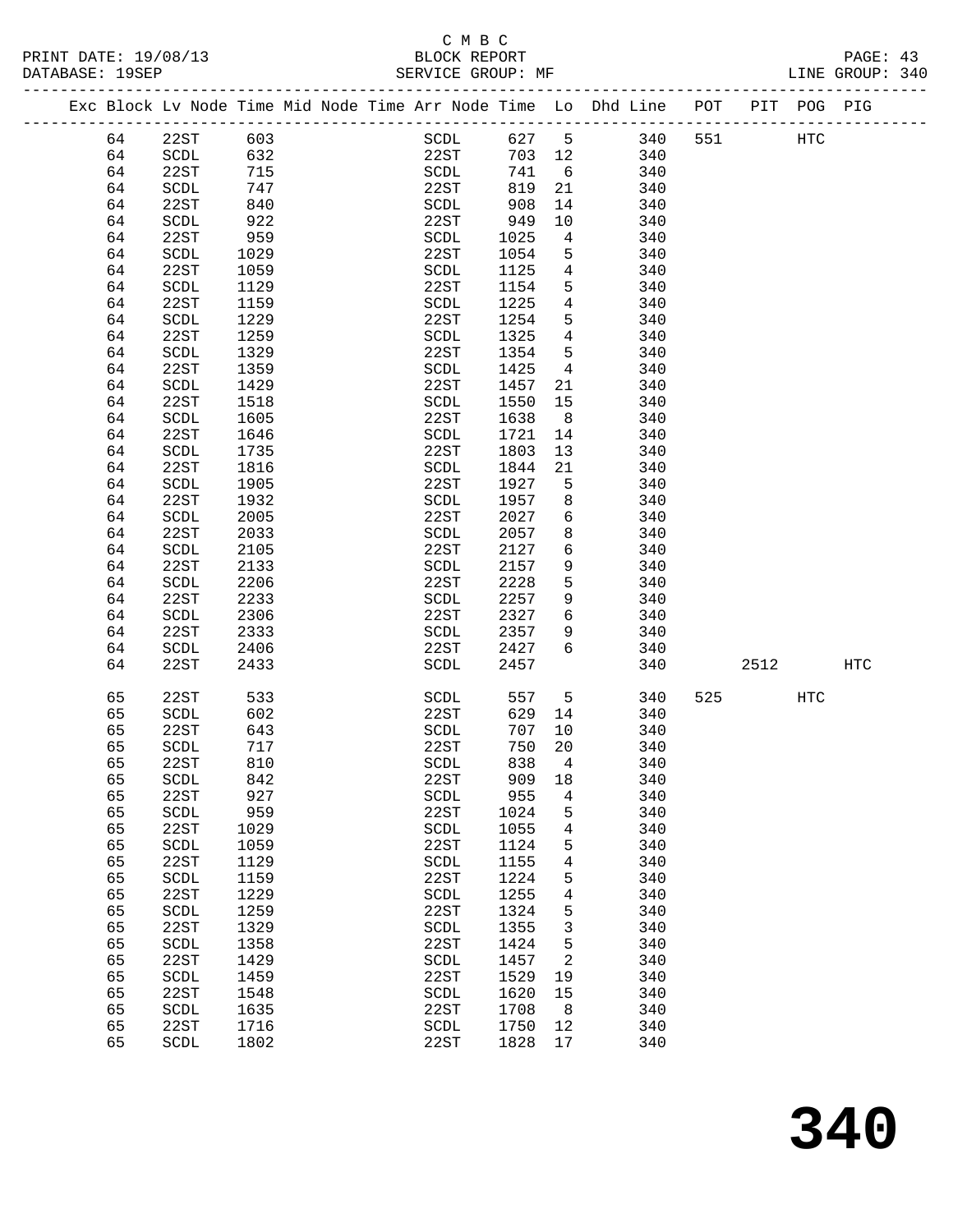## C M B C

DATABASE: 19SEP SERVICE GROUP: MF LINE GROUP: 340

| DAIADAOL 190EF |            |      |       |  | OLNVICL GROUP. MP    |                            |    |                                                                |          |      |            | UIND UNUUF JIU |  |
|----------------|------------|------|-------|--|----------------------|----------------------------|----|----------------------------------------------------------------|----------|------|------------|----------------|--|
|                |            |      |       |  |                      |                            |    | Exc Block Ly Node Time Mid Node Time Arr Node Time Lo Dhd Line | POT      | PIT  | POG        | PIG            |  |
|                | 65         | 22ST | 1845  |  | SCDL                 | 1913                       |    | 340                                                            |          | 1928 |            | HTC            |  |
|                | 66         | 22ST | 503   |  | SCDL                 | 527                        | 5. | 340                                                            | 455      |      | <b>HTC</b> |                |  |
|                | 66         | SCDL | 532   |  | 22ST                 | 556                        | 14 | 340                                                            |          |      |            |                |  |
|                | 66         | 22ST | 610   |  | SCDL                 | 634                        | 13 | 340                                                            |          |      |            |                |  |
|                | 66         | SCDL | 647   |  | 22ST                 | 718                        | 14 | 340                                                            |          |      |            |                |  |
|                | 66         | 22ST | 732   |  | SCDL                 | 758                        | 4  | 340                                                            |          |      |            |                |  |
|                | 66         | SCDL | 802   |  | 22ST                 | 833                        | 22 | 340                                                            |          |      |            |                |  |
|                | 66         | 22ST | 855   |  | SCDL                 | 923                        | 19 | 340                                                            |          |      |            |                |  |
|                | 66         | SCDL | 942   |  | 22ST                 | 1007                       |    | 340                                                            |          | 1016 |            | <b>HTC</b>     |  |
|                | 67         | 22ST | 1438  |  | SCDL                 | 1510                       | 10 |                                                                | 340 1426 |      | <b>HTC</b> |                |  |
|                | $\epsilon$ | CCT  | 1.500 |  | $\cap$ $\cap$ $\cap$ | $1 \Gamma \Gamma$ $\Omega$ |    | 210                                                            |          |      |            |                |  |

67 22ST 2203 SCDL 2227 340 2242 HTC

68 22ST 1748 SCDL 1816 340 1831 HTC

68 22ST 1453 SCDL 1525 10 340 1437 HTC

67 SCDL 1520 22ST 1553 8 340

 67 SCDL 1650 22ST 1723 10 340 67 22ST 1733 SCDL 1805 12 340 67 SCDL 1817 22ST 1843 17 340 67 22ST 1900 SCDL 1925 10 340 67 SCDL 1935 22ST 1957 5 340 67 22ST 2002 SCDL 2027 8 340 67 SCDL 2035 22ST 2057 6 340 67 22ST 2103 SCDL 2127 8 340 67 SCDL 2135 22ST 2157 6 340

68 SCDL 1535 22ST 1608 8 340

 68 22ST 1616 SCDL 1650 15 340 68 SCDL 1705 22ST 1736 12 340

67 22ST 1601 5CDL 1635 15 340<br>67 SCDL 1650 22ST 1723 10 340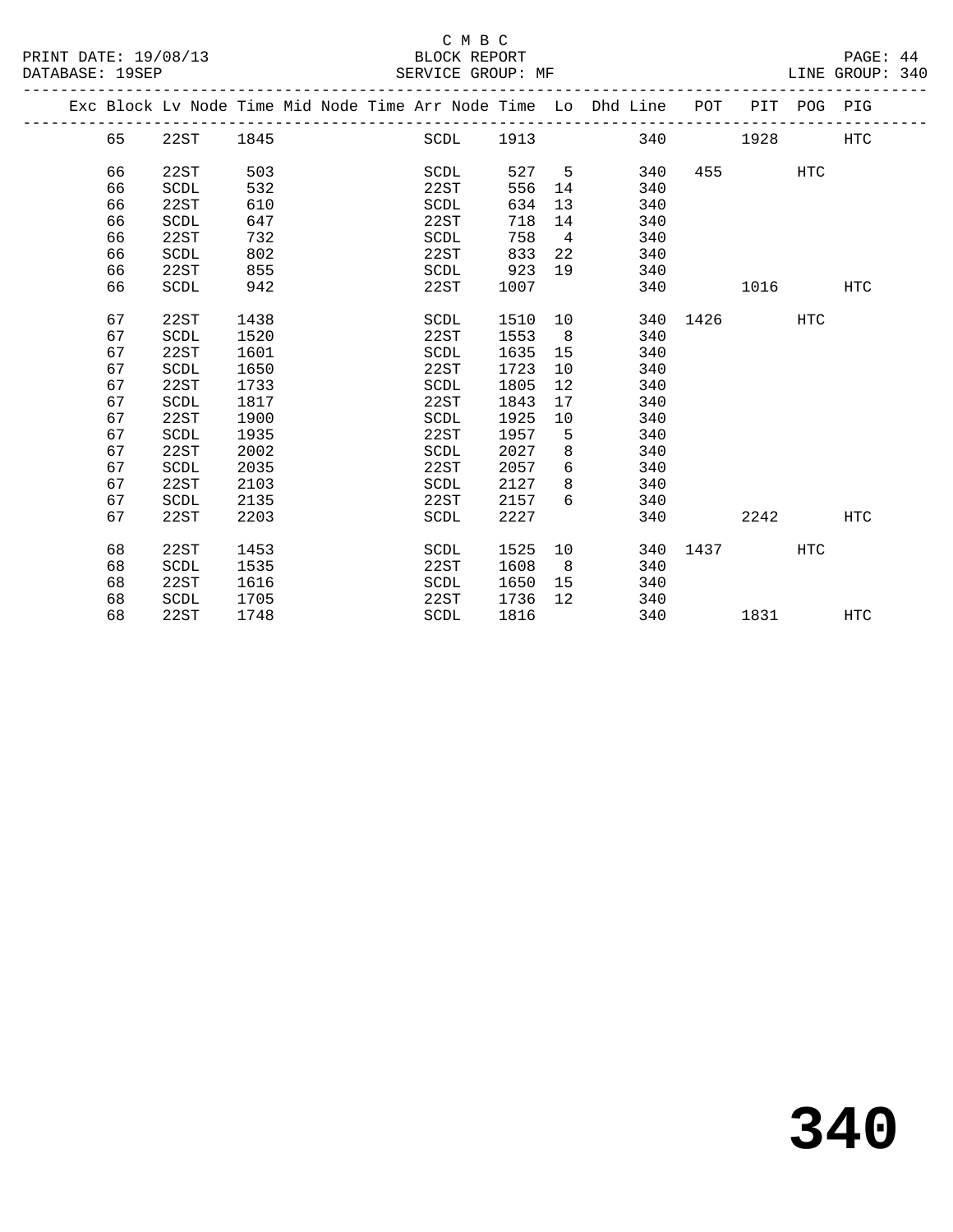|                                                                                                                                                                                  |                                                                                                                                                                                                                                                                                                                 |                                                                                                                                                              |                                                                                                                              |                                                                                                                                                                                                                                                                                                                                          |      |                                                                                                                  | C M B C              |                                               |                      |                                                                                                                                                                                                                                                                                                                                                                                                                                                                                                                                                                                                                          |      |            |  |
|----------------------------------------------------------------------------------------------------------------------------------------------------------------------------------|-----------------------------------------------------------------------------------------------------------------------------------------------------------------------------------------------------------------------------------------------------------------------------------------------------------------|--------------------------------------------------------------------------------------------------------------------------------------------------------------|------------------------------------------------------------------------------------------------------------------------------|------------------------------------------------------------------------------------------------------------------------------------------------------------------------------------------------------------------------------------------------------------------------------------------------------------------------------------------|------|------------------------------------------------------------------------------------------------------------------|----------------------|-----------------------------------------------|----------------------|--------------------------------------------------------------------------------------------------------------------------------------------------------------------------------------------------------------------------------------------------------------------------------------------------------------------------------------------------------------------------------------------------------------------------------------------------------------------------------------------------------------------------------------------------------------------------------------------------------------------------|------|------------|--|
| 22ST<br>6&6W 6 ST & 6 AV<br>8&8W 8 ST & 8 AV<br>BHST<br><b>BOGW</b><br>BW02<br>CLFO<br>EDST<br>GIWH<br>PROD PRODUCTION STN<br>SFU SFU EXCHANGE<br>YKBL EB BLUNDELL RD FS YORK RD |                                                                                                                                                                                                                                                                                                                 | 22 ST STN                                                                                                                                                    |                                                                                                                              | GILLEY & WESTMINSTER HWY                                                                                                                                                                                                                                                                                                                 |      |                                                                                                                  | 8&8E<br>HOLD         |                                               |                      | 6&6N 6 AV & 6 ST<br>8 ST & 8 AV-E<br>AD3W WB ANDERSON & NO.3 RD<br>8 ST & 8 AV<br>BRIGHOUSE STATION<br>EB BOYD FS GIFFORD ST<br>BREST<br>BREST<br>BREST<br>BREST<br>BREST<br>BREST<br>BREST<br>BREST<br>BREST<br>BREST<br>BREST<br>BREST<br>BREST<br>BREST<br>BREST<br>BREST<br>BREST<br>BREST<br>BREST<br>BREST<br>BREST<br>BREST<br>BREST<br>BREST<br><br>HTC Hamilton Depot<br>HTCE EB WESTMINSTER HWY R HTCE EB WESTMINSTER HWY NS BOUNDARY R<br>HTCE EB WESTMINSTER HWY FS BOUNDARY R LAKST LAKE CITY STATION<br>LOST LOUGHEED STN MTST METROTOWN STATION<br>QU-S SB HOWES ST FS HOWES ST RAMP<br>SPST SPERLING STN |      |            |  |
|                                                                                                                                                                                  |                                                                                                                                                                                                                                                                                                                 |                                                                                                                                                              |                                                                                                                              |                                                                                                                                                                                                                                                                                                                                          |      |                                                                                                                  |                      |                                               |                      | Exc Block Lv Node Time Mid Node Time Arr Node Time Lo Dhd Line POT PIT POG PIG                                                                                                                                                                                                                                                                                                                                                                                                                                                                                                                                           |      |            |  |
| $\mathbf{1}$<br>$\mathbf{1}$                                                                                                                                                     | $\mathbf{1}$<br>$\mathbf{1}$<br>$\mathbf 1$<br>$\mathbf{1}$<br>$\mathbf{1}$<br>$\mathbf{1}$<br>$\mathbf{1}$<br>$\mathbf{1}$<br>$\mathbf 1$<br>$\mathbf{1}$<br>$\mathbf 1$<br>$\mathbf{1}$<br>$\mathbf 1$<br>$\mathbf{1}$<br>$\mathbf 1$<br>$\mathbf 1$<br>$\mathbf{1}$<br>1<br>$\mathbf 1$<br>1<br>$\mathbf{1}$ | AD3W<br>22ST<br>AD3W<br>22ST<br>AD3W<br>22ST<br>AD3W<br>22ST<br>AD3W<br>22ST<br>AD3W<br>22ST<br>AD3W<br>22ST<br>AD3W<br>22ST<br>AD3W<br>22ST<br>AD3W<br>22ST | 1040<br>1138<br>1240<br>1336<br>1440<br>1542<br>1652<br>1805<br>1907<br>2001<br>2052<br>2138<br>2230<br>2319<br>2410<br>2500 | HTCW 429 BHST AD3W<br>AD3W 500 BHST 22ST<br>22ST 549 CM#6 617 AD3W<br>540 BHST<br>734 CM#6 806 AD3W<br>834 BHST 22ST<br>939 CM#6 1005 AD3W<br>939 CM#6 1005 AD3W<br>BHST<br>CM#6 1204 AD3W<br>BHST<br>CM#6<br>BHST<br>CM#6<br>BHST<br>CM#6 1837 AD3W<br>BHST<br>CM#6<br>BHST<br>CM#6 2158 AD3W<br>BHST<br>CM#6 2338 AD3W<br>BHST<br>6&6N | 2509 | 22ST<br>22ST<br>1402 AD3W<br>22ST<br>1616 AD3W<br>22ST<br>22ST<br>2023 AD3W<br>22ST<br>22ST<br>22ST<br>2509 LOST | 1900<br>2312<br>2528 | 542 7<br>830 4<br>1129 9<br>1755 10<br>2045 7 | 7<br>$7\overline{ }$ | 500 0 410 428 HTC<br>410<br>$636 + 410$<br>723 11 410<br>410<br>22ST 928 11 410<br>1030 10 410<br>410<br>1230 10 410<br>1331 5 410<br>$\begin{array}{cccc} 1430 & 10 & & 410 \\ 1533 & 9 & & 410 \end{array}$<br>1645 7 410<br>410<br>410<br>$1954$ 7 410<br>410<br>2132 6 410<br>2220 10 410<br>410<br>2400 10 410<br>2446 14 410<br>101                                                                                                                                                                                                                                                                                | 2552 | <b>HTC</b> |  |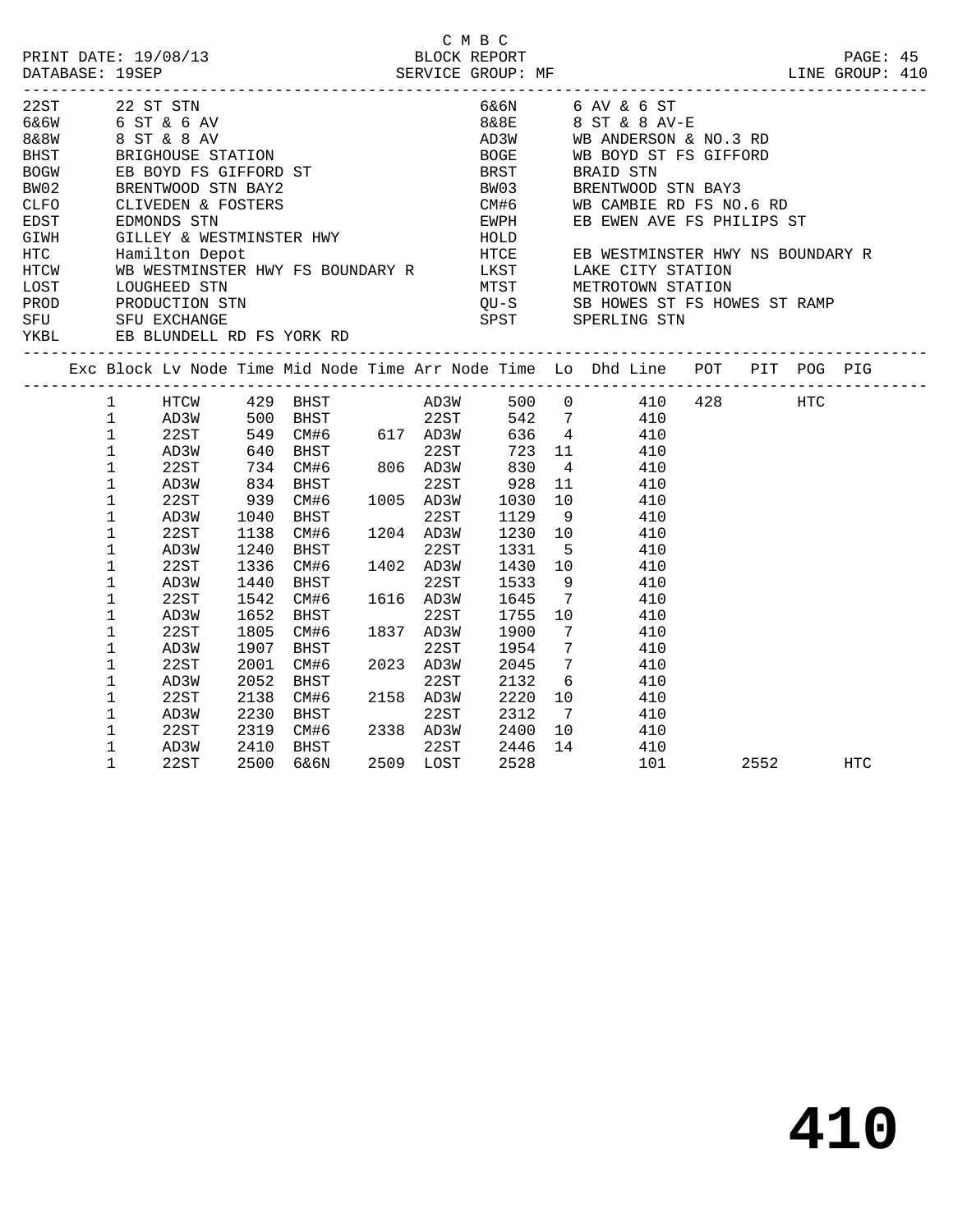#### C M B C<br>BLOCK REPORT SERVICE GROUP: MF

|                         |      |      |          |      |      |      |                 | Exc Block Lv Node Time Mid Node Time Arr Node Time Lo Dhd Line POT |     | PIT  | POG          | PIG |
|-------------------------|------|------|----------|------|------|------|-----------------|--------------------------------------------------------------------|-----|------|--------------|-----|
| $\overline{a}$          | LKST |      | 516 SPST | 523  | BW03 | 542  | 5               | 134                                                                | 440 |      | $_{\rm HTC}$ |     |
| $\overline{a}$          | BW03 | 547  | PROD     | 611  | LOST | 618  | 4               | 136                                                                |     |      |              |     |
| $\overline{c}$          | LOST | 622  | HOLD     | 650  | BW02 | 656  | $4\overline{ }$ | 136                                                                |     |      |              |     |
| $\overline{c}$          | BW02 | 700  | SPST     | 725  | LKST | 734  | $\mathbf{3}$    | 134                                                                |     |      |              |     |
| $\overline{2}$          | LKST | 737  | SPST     | 746  | BW03 | 816  | $\overline{4}$  | 134                                                                |     |      |              |     |
| $\overline{a}$          | BW03 | 820  | PROD     | 847  | LOST | 856  | $\overline{4}$  | 136                                                                |     |      |              |     |
| $\overline{c}$          | LOST | 900  | 6&6W     | 923  | 22ST | 936  | $\overline{4}$  | 101                                                                |     |      |              |     |
| $\overline{c}$          | 22ST | 940  | 6&6N     | 950  | LOST | 1013 | 7               | 101                                                                |     |      |              |     |
| $\overline{c}$          | LOST | 1020 | HOLD     | 1048 | BW02 | 1054 | 6               | 136                                                                |     |      |              |     |
| $\overline{c}$          | BW02 | 1100 | SPST     | 1124 | LKST | 1133 | $\overline{7}$  | 134                                                                |     |      |              |     |
| 2                       | LKST | 1140 | SPST     | 1147 | BW03 | 1211 | 9               | 134                                                                |     |      |              |     |
| $\overline{a}$          | BW03 | 1220 | PROD     | 1245 | LOST | 1254 | 6               | 136                                                                |     |      |              |     |
| $\overline{\mathbf{c}}$ | LOST | 1300 | 6&6W     | 1324 | 22ST | 1334 | 6               | 101                                                                |     |      |              |     |
| 2                       | 22ST | 1340 | 6&6N     | 1351 | LOST | 1416 | 4               | 101                                                                |     |      |              |     |
| 2                       | LOST | 1420 | HOLD     | 1449 | BW02 | 1455 | 3               | 136                                                                |     |      |              |     |
| $\overline{\mathbf{c}}$ | BW02 | 1458 | SPST     | 1531 | LKST | 1542 | 24              | 134                                                                |     |      |              |     |
| $\overline{\mathbf{c}}$ | LKST | 1606 | SPST     | 1613 | BW03 | 1641 | 9               | 134                                                                |     |      |              |     |
| $\overline{c}$          | BW03 | 1650 | PROD     | 1721 | LOST | 1731 | 19              | 136                                                                |     |      |              |     |
| $\overline{c}$          | LOST | 1750 | HOLD     | 1819 | BW02 | 1825 | 5               | 136                                                                |     |      |              |     |
| $\overline{c}$          | BW02 | 1830 | SPST     | 1856 | LKST | 1906 | $\overline{4}$  | 134                                                                |     |      |              |     |
| $\overline{c}$          | LKST | 1910 | SPST     | 1917 | BW03 | 1940 | 10              | 134                                                                |     |      |              |     |
| $\overline{2}$          | BW03 | 1950 | PROD     | 2013 | LOST | 2020 |                 | 136                                                                |     | 2044 |              | HTC |
|                         |      |      |          |      |      |      |                 |                                                                    |     |      |              |     |
| 3                       | BW02 | 510  | SPST     | 530  | LKST | 540  | $\mathbf{3}$    | 134                                                                | 435 |      | HTC          |     |
| 3                       | LKST | 543  | SPST     | 550  | BW03 | 612  | 8               | 134                                                                |     |      |              |     |
| 3                       | BW03 | 620  | PROD     | 646  | LOST | 654  | 6               | 136                                                                |     |      |              |     |
| 3                       | LOST | 700  | 6&6W     | 724  | 22ST | 737  | 3               | 101                                                                |     |      |              |     |
| 3                       | 22ST | 740  | 6&6N     | 749  | LOST | 812  | 8               | 101                                                                |     |      |              |     |
| 3                       | LOST | 820  | 6&6W     | 846  | 22ST | 900  | 10              | 101                                                                |     |      |              |     |
| 3                       | 22ST | 910  | 6&6N     | 920  | LOST | 943  | 7               | 101                                                                |     |      |              |     |
| 3                       | LOST | 950  | HOLD     | 1018 | BW02 | 1024 | 6               | 136                                                                |     |      |              |     |
| 3                       | BW02 | 1030 | SPST     | 1054 | LKST | 1103 | $7\phantom{.0}$ | 134                                                                |     |      |              |     |
| 3                       | LKST | 1110 | SPST     | 1117 | BW03 | 1141 | 9               | 134                                                                |     |      |              |     |
| 3                       | BW03 | 1150 | PROD     | 1215 | LOST | 1224 | $6\overline{6}$ | 136                                                                |     |      |              |     |
| 3                       | LOST | 1230 | 6&6W     | 1254 | 22ST | 1304 | 6               | 101                                                                |     |      |              |     |
| 3                       | 22ST | 1310 | 6&6N     | 1320 | LOST | 1343 | 7               | 101                                                                |     |      |              |     |

 3 LOST 1350 HOLD 1419 BW02 1425 5 136 3 BW02 1430 SPST 1501 LKST 1512 24 134 3 LKST 1536 SPST 1543 BW03 1611 7 134 3 BW03 1618 PROD 1647 LOST 1657 13 136 3 LOST 1710 SPST 1733 MTST 1803 12 110

3 MTST 1815 SPST 1843 SFU 1903 144 1936 HTC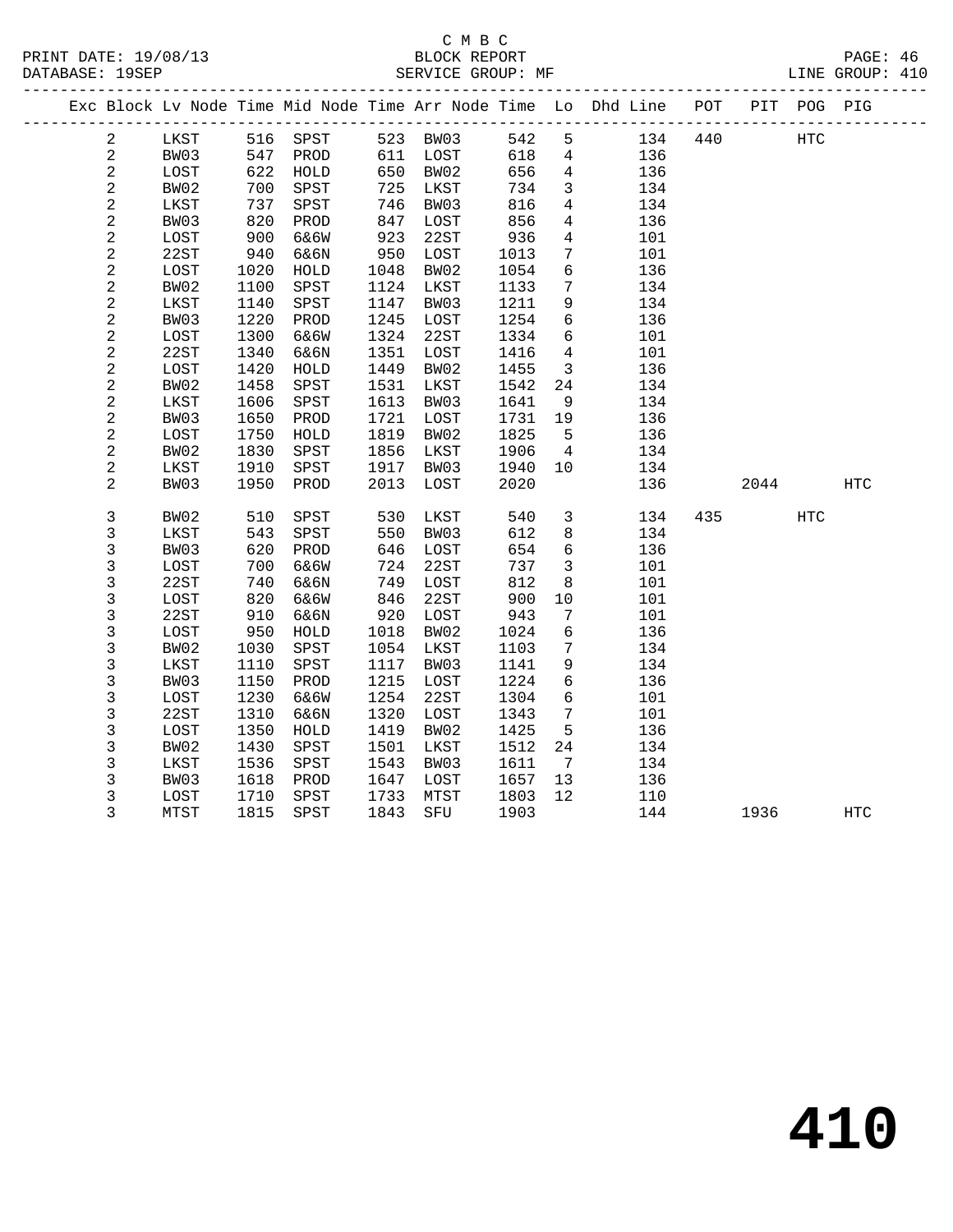# C M B C<br>BLOCK REPORT

LINE GROUP: 410

|  |                |      |      |                            |      |                                                                     |         |                            | Exc Block Lv Node Time Mid Node Time Arr Node Time Lo Dhd Line POT |          |           | PIT POG PIG |            |
|--|----------------|------|------|----------------------------|------|---------------------------------------------------------------------|---------|----------------------------|--------------------------------------------------------------------|----------|-----------|-------------|------------|
|  | $\overline{4}$ | HTCW |      | 449 BHST                   |      | AD3W                                                                |         | 520 0                      |                                                                    | 410 448  |           | HTC         |            |
|  | $\overline{4}$ | AD3W | 520  | BHST                       |      | 22ST                                                                | 602 3   |                            | 410                                                                |          |           |             |            |
|  | 4              | 22ST | 605  |                            |      | CM#6 634 AD3W                                                       | 654     | $\overline{4}$             | 410                                                                |          |           |             |            |
|  | 4              | AD3W | 658  | BHST                       |      | 22ST                                                                | 743     | 15                         | 410                                                                |          |           |             |            |
|  | 4              | 22ST | 758  | CM#6                       |      | $\begin{array}{cc}\n 2251 \\  830 \\  \hline\n 0.000\n \end{array}$ | 854     | $\overline{4}$             | 410                                                                |          |           |             |            |
|  | 4              | AD3W | 858  | BHST                       |      | 22ST                                                                | 952     | $\overline{7}$             | 410                                                                |          |           |             |            |
|  | 4              | 22ST | 959  | CM#6                       |      | 1025 AD3W                                                           | 1050    | 10                         | 410                                                                |          |           |             |            |
|  | 4              | AD3W | 1100 | BHST                       |      | 22ST                                                                | 1149    | 9                          | 410                                                                |          |           |             |            |
|  | $\overline{4}$ | 22ST | 1158 | CM#6                       |      | 1224 AD3W                                                           | 1250    | 10                         | 410                                                                |          |           |             |            |
|  | 4              | AD3W | 1300 | BHST                       |      | 22ST                                                                | 1351    | $5^{\circ}$                | 410                                                                |          |           |             |            |
|  | 4              | 22ST | 1356 | CM#6                       |      | 1422 AD3W                                                           | 1450    | 10                         | 410                                                                |          |           |             |            |
|  | 4              | AD3W | 1500 | BHST                       |      | 22ST                                                                | 1600    | $5^{\circ}$                | 410                                                                |          |           |             |            |
|  | 4              | 22ST | 1605 | CM#6                       |      | 1640 AD3W                                                           | 1709    | 6                          | 410                                                                |          |           |             |            |
|  | 4              | AD3W | 1715 | BHST                       |      | 22ST                                                                | 1816 13 |                            | 410                                                                |          |           |             |            |
|  | 4              | 22ST | 1829 | CM#6                       |      | 1859 AD3W                                                           | 1922    | 8 <sup>8</sup>             | 410                                                                |          |           |             |            |
|  | 4              | AD3W | 1930 | BHST                       |      | 22ST                                                                | 2015    |                            | 410                                                                |          | 2022 2023 |             | HTC        |
|  | 5              | LOST | 1459 | 6&6W                       | 1526 | 22ST                                                                | 1538    | 6                          |                                                                    | 101 1428 |           | HTC         |            |
|  | 5              | 22ST | 1544 | 6&6N                       |      | 1557 LOST                                                           | 1624    | 16                         | 101                                                                |          |           |             |            |
|  | 5              | LOST | 1640 | 6&6W                       | 1709 | 22ST                                                                | 1719    | 7                          | 101                                                                |          |           |             |            |
|  | 5              | 22ST | 1726 | 6&6N                       | 1740 | LOST                                                                | 1804    | 16                         | 101                                                                |          |           |             |            |
|  | 5              | LOST | 1820 | HOLD                       | 1848 | BW02                                                                | 1854    | 6                          | 136                                                                |          |           |             |            |
|  | 5              | BW02 | 1900 | SPST                       | 1924 | LKST                                                                | 1934    | $6\overline{6}$            | 134                                                                |          |           |             |            |
|  | 5              | LKST | 1940 | SPST                       | 1947 | BW03                                                                | 2010    | 10                         | 134                                                                |          |           |             |            |
|  | 5              | BW03 | 2020 | PROD                       | 2041 | LOST                                                                | 2048    | 12                         | 136                                                                |          |           |             |            |
|  | 5              | LOST | 2100 | 6&6W                       | 2120 | 22ST                                                                | 2128    |                            | 101                                                                |          | 2135 HTC  |             |            |
|  | 7              | 22ST | 609  |                            |      | YKBL                                                                | 629     | $\overline{0}$             | 418                                                                |          | 557 8     | HTC         |            |
|  | 7              | YKBL | 629  |                            |      | 22ST                                                                | 648     | $7\phantom{.0}$            | 418                                                                |          |           |             |            |
|  | 7              | 22ST | 655  | CM#6                       |      | 726 AD3W                                                            | 748     | $\overline{4}$             | 410                                                                |          |           |             |            |
|  | 7              | AD3W | 752  | BHST                       |      | 22ST                                                                | 844     | 8                          | 410                                                                |          |           |             |            |
|  | 7              | 22ST | 852  | CM#6                       |      | 920 AD3W                                                            | 948     | $\overline{4}$             | 410                                                                |          |           |             |            |
|  | 7              | AD3W | 952  | BHST                       |      | 22ST                                                                | 1041    | 8                          | 410                                                                |          |           |             |            |
|  | 7              | 22ST | 1049 | CM#6                       |      | 1115 AD3W                                                           | 1140    | 10                         | 410                                                                |          |           |             |            |
|  | 7              | AD3W | 1150 | BHST                       |      | 22ST                                                                | 1239    | 9                          | 410                                                                |          |           |             |            |
|  | 7              | 22ST | 1248 | CM#6                       |      | 1314 AD3W                                                           | 1340    | 10                         | 410                                                                |          |           |             |            |
|  | 7              | AD3W | 1350 | BHST                       |      | 22ST                                                                | 1443    | $6\overline{6}$            | 410                                                                |          |           |             |            |
|  | 7              | 22ST | 1449 | CM#6                       |      | 1523 AD3W                                                           | 1552    | 8 <sup>8</sup>             | 410                                                                |          |           |             |            |
|  | 7              | AD3W | 1600 | BHST                       |      | 22ST                                                                | 1702    | 9                          | 410                                                                |          |           |             |            |
|  | 7              | 22ST |      | 1711 CM#6 1748 AD3W 1815 7 |      |                                                                     |         |                            | 410                                                                |          |           |             |            |
|  | 7              | AD3W | 1822 | BHST                       |      | 22ST                                                                | 1922    |                            | 410                                                                |          | 1929      |             | <b>HTC</b> |
|  | 8              | LOST | 1520 | HOLD                       | 1552 | BW02                                                                | 1558    | $\overline{\phantom{a}}^2$ | 136                                                                | 1449     |           | <b>HTC</b>  |            |
|  | 8              | BW02 | 1600 | SPST                       | 1632 | LKST                                                                | 1643    | 23                         | 134                                                                |          |           |             |            |
|  | 8              | LKST | 1706 | SPST                       | 1713 | BW03                                                                | 1741    | 9                          | 134                                                                |          |           |             |            |
|  | 8              | BW03 | 1750 | PROD                       | 1818 | LOST                                                                | 1826    | 4                          | 136                                                                |          |           |             |            |
|  | 8              | LOST | 1830 | 6&6W                       | 1855 | 22ST                                                                | 1903    |                            | 101                                                                |          | 1910      |             | HTC        |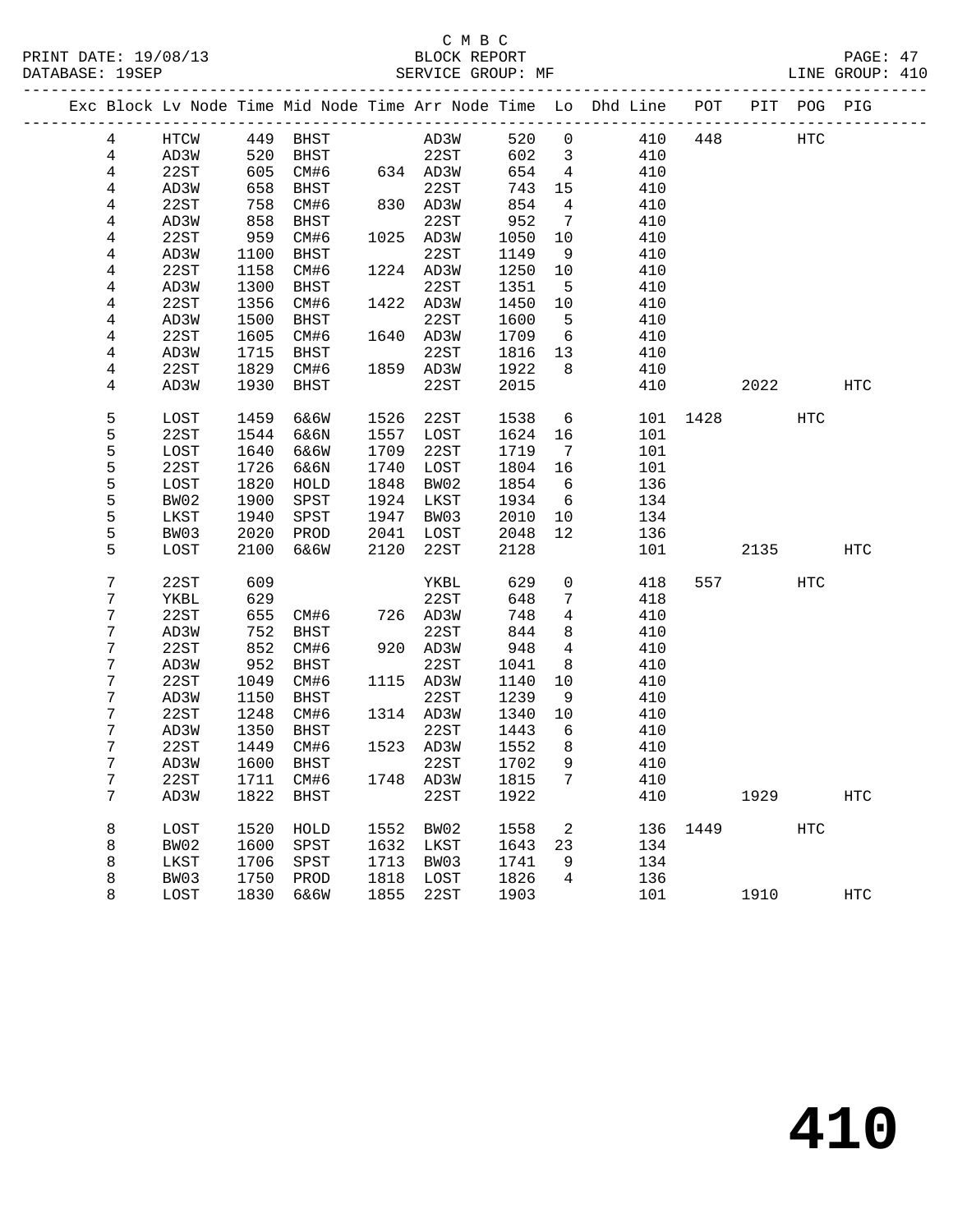|    |              |            |                   |     |           |      |                            | Exc Block Lv Node Time Mid Node Time Arr Node Time Lo Dhd Line POT |     |      | PIT POG PIG |            |  |
|----|--------------|------------|-------------------|-----|-----------|------|----------------------------|--------------------------------------------------------------------|-----|------|-------------|------------|--|
| 9  | LOST         |            | 520 HOLD          |     | 547 BW02  | 552  | 8                          | 136                                                                | 449 |      | <b>HTC</b>  |            |  |
| 9  | BW02         |            | SPST              |     | 620 LKST  | 630  | $\overline{7}$             | 134                                                                |     |      |             |            |  |
| 9  | LKST         | 600<br>637 | SPST              |     | 644 BW03  | 712  | 8                          | 134                                                                |     |      |             |            |  |
| 9  | BW03         | 720        | PROD              | 748 | LOST      | 756  | $\overline{4}$             | 136                                                                |     |      |             |            |  |
| 9  | LOST         | 800        | 6&6W              | 826 | 22ST      | 840  | 9                          | 101                                                                |     |      |             |            |  |
| 9  | 22ST         | 849        | QU-S              | 855 | CLFO      | 913  | $\overline{0}$             | 104                                                                |     |      |             |            |  |
| 9  | CLFO         | 913        |                   |     | 22ST      | 935  | 8                          | 104                                                                |     |      |             |            |  |
| 9  | 22ST         | 943        | $QU-S$ 949 $CLFO$ |     |           | 1008 | $\overline{0}$             | 104                                                                |     |      |             |            |  |
| 9  | ${\tt CLFO}$ | 1008       |                   |     | 22ST      | 1029 | 11                         | 104                                                                |     |      |             |            |  |
| 9  | 22ST         | 1040       | $QU-S$            |     | 1046 CLFO | 1105 | $\overline{0}$             | 104                                                                |     |      |             |            |  |
| 9  | <b>CLFO</b>  | 1105       |                   |     | 22ST      | 1126 | 12                         | 104                                                                |     |      |             |            |  |
| 9  | 22ST         | 1138       | QU-S              |     | 1144 CLFO | 1203 | $\overline{0}$             | 104                                                                |     |      |             |            |  |
| 9  | <b>CLFO</b>  | 1203       |                   |     | 22ST      | 1224 | 16                         | 104                                                                |     |      |             |            |  |
| 9  | 22ST         | 1240       | $OU-S$            |     | 1246 CLFO | 1305 | $\overline{0}$             | 104                                                                |     |      |             |            |  |
| 9  | <b>CLFO</b>  | 1305       |                   |     | 22ST      | 1326 | 17                         | 104                                                                |     |      |             |            |  |
| 9  | 22ST         | 1343       | $OU-S$            |     | 1349 CLFO | 1410 | $\overline{0}$             | 104                                                                |     |      |             |            |  |
| 9  | <b>CLFO</b>  | 1410       |                   |     | 22ST      | 1431 | 9                          | 104                                                                |     |      |             |            |  |
| 9  | 22ST         | 1440       | $QU-S$            |     | 1446 CLFO | 1507 | $\overline{0}$             | 104                                                                |     |      |             |            |  |
| 9  | ${\tt CLFO}$ | 1507       |                   |     | 22ST      | 1532 | 13                         | 104                                                                |     |      |             |            |  |
| 9  | 22ST         | 1545       | $QU-S$            |     | 1552 CLFO | 1613 | $\overline{0}$             | 104                                                                |     |      |             |            |  |
| 9  | <b>CLFO</b>  | 1613       |                   |     | 22ST      | 1640 | 12                         | 104                                                                |     |      |             |            |  |
| 9  | 22ST         | 1652       | $QU-S$            |     | 1658 CLFO | 1718 | $\overline{0}$             | 104                                                                |     |      |             |            |  |
| 9  | <b>CLFO</b>  | 1718       |                   |     | 22ST      | 1743 | 13                         | 104                                                                |     |      |             |            |  |
| 9  | 22ST         | 1756       | $QU-S$            |     | 1802 CLFO | 1820 | $\overline{0}$             | 104                                                                |     |      |             |            |  |
| 9  | <b>CLFO</b>  | 1820       |                   |     | 22ST      | 1843 | $\overline{\phantom{a}}^2$ | 104                                                                |     |      |             |            |  |
| 9  | 22ST         | 1845       | CM#6              |     | 1910 AD3W | 1937 | 8 <sup>8</sup>             | 410                                                                |     |      |             |            |  |
| 9  | AD3W         | 1945       | BHST              |     | 22ST      | 2030 | 18                         | 410                                                                |     |      |             |            |  |
| 9  | 22ST         | 2048       | CM#6              |     | 2108 AD3W | 2130 | 10                         | 410                                                                |     |      |             |            |  |
| 9  | AD3W         | 2140       | BHST              |     | 22ST      | 2220 | 19                         | 410                                                                |     |      |             |            |  |
| 9  | 22ST         | 2239       | CM#6              |     | 2258 AD3W | 2320 | 10                         | 410                                                                |     |      |             |            |  |
| 9  | AD3W         | 2330       | BHST              |     | 22ST      | 2406 | 13                         | 410                                                                |     |      |             |            |  |
| 9  | 22ST         | 2419       | CM#6              |     | 2438 AD3W | 2500 | $\overline{0}$             | 410                                                                |     |      |             |            |  |
| 9  | AD3W         | 2500       | BHST              |     | 22ST      | 2536 |                            | 410                                                                |     | 2543 |             | <b>HTC</b> |  |
| 10 | 22ST         | 639        | CM#6              |     | 709 AD3W  | 730  | $4\overline{ }$            | 410                                                                | 627 |      | <b>HTC</b>  |            |  |
| 10 | AD3W         | 734        | BHST              |     | 22ST      | 825  | 9                          | 410                                                                |     |      |             |            |  |
| 10 | 22ST         | 834        | CM#6              |     | 902 AD3W  | 930  | $\overline{4}$             | 410                                                                |     |      |             |            |  |
| 10 | AD3W         |            | 934 BHST          |     | 22ST      | 1023 |                            | 410                                                                |     | 1032 |             | HTC        |  |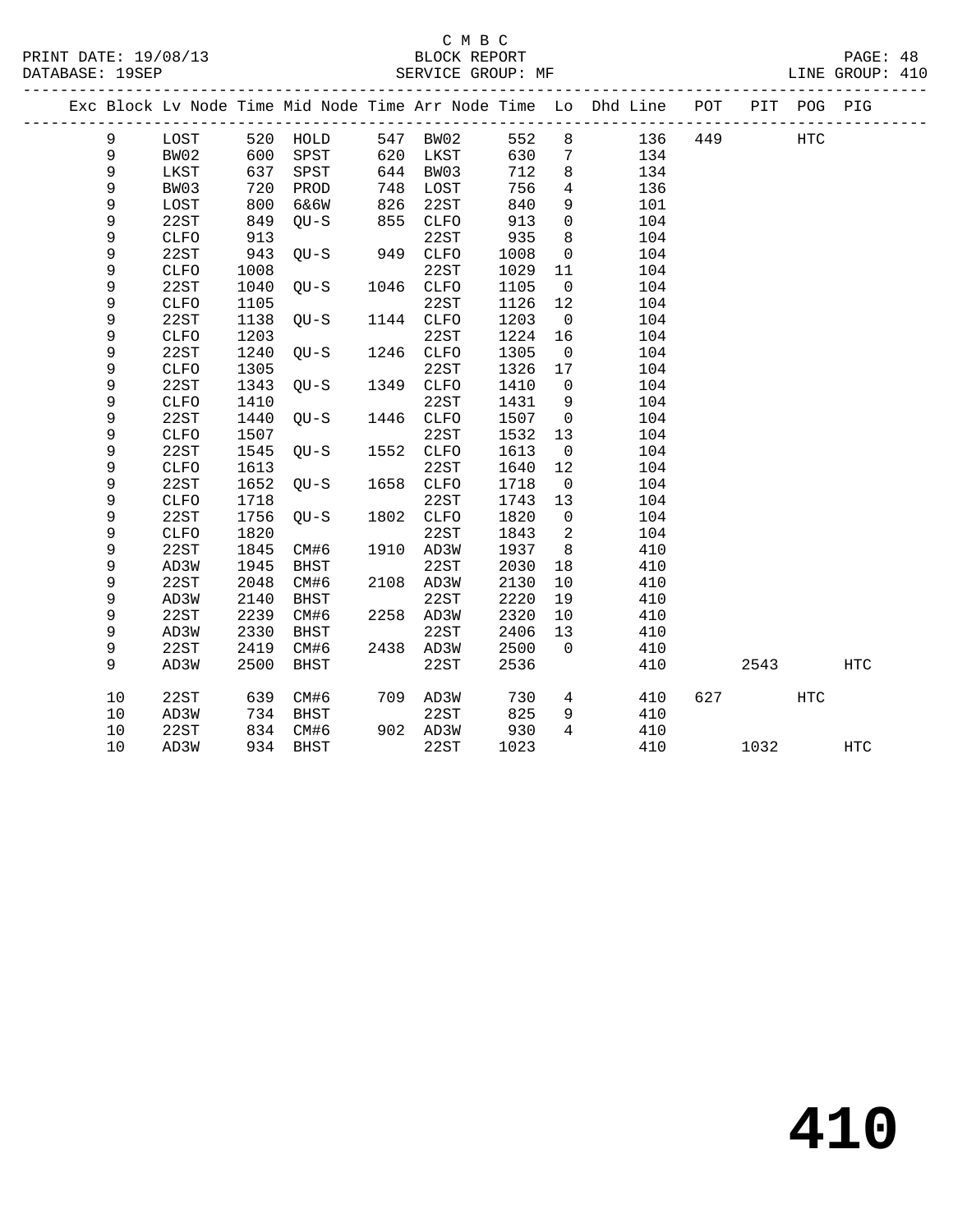|  |    |             |      |          |             |      |                              | Exc Block Lv Node Time Mid Node Time Arr Node Time Lo Dhd Line POT |     |      | PIT POG PIG |            |
|--|----|-------------|------|----------|-------------|------|------------------------------|--------------------------------------------------------------------|-----|------|-------------|------------|
|  | 11 | 22ST        |      | 645 CM#6 | 715 AD3W    | 736  | 4                            | 410                                                                | 633 |      | HTC         |            |
|  | 11 | AD3W        | 740  | BHST     | 22ST        | 831  | 5                            | 410                                                                |     |      |             |            |
|  | 11 | 22ST        | 836  |          | <b>BRST</b> | 859  | 6                            | 128                                                                |     |      |             |            |
|  | 11 | <b>BRST</b> | 905  |          | 22ST        | 928  | 5                            | 128                                                                |     |      |             |            |
|  | 11 | 22ST        | 933  |          | <b>BRST</b> | 953  | 12                           | 128                                                                |     |      |             |            |
|  | 11 | <b>BRST</b> | 1005 |          | 22ST        | 1026 | 7                            | 128                                                                |     |      |             |            |
|  | 11 | 22ST        | 1033 |          | BRST        | 1053 | 12                           | 128                                                                |     |      |             |            |
|  | 11 | <b>BRST</b> | 1105 |          | 22ST        | 1126 | 7                            | 128                                                                |     |      |             |            |
|  | 11 | 22ST        | 1133 |          | BRST        | 1153 | 12                           | 128                                                                |     |      |             |            |
|  | 11 | BRST        | 1205 |          | 22ST        | 1226 | $\overline{7}$               | 128                                                                |     |      |             |            |
|  | 11 | 22ST        | 1233 |          | <b>BRST</b> | 1253 | 12                           | 128                                                                |     |      |             |            |
|  | 11 | <b>BRST</b> | 1305 |          | 22ST        | 1326 | $7\phantom{.0}\phantom{.0}7$ | 128                                                                |     |      |             |            |
|  | 11 | 22ST        | 1333 |          | <b>BRST</b> | 1353 | 12                           | 128                                                                |     |      |             |            |
|  | 11 | BRST        | 1405 |          | 22ST        | 1428 | 7                            | 128                                                                |     |      |             |            |
|  | 11 | 22ST        | 1435 |          | <b>BRST</b> | 1500 | 7                            | 128                                                                |     |      |             |            |
|  | 11 | <b>BRST</b> | 1507 |          | 22ST        | 1530 | 25                           | 128                                                                |     |      |             |            |
|  | 11 | 22ST        | 1555 |          | <b>BRST</b> | 1624 | 5                            | 128                                                                |     |      |             |            |
|  | 11 | <b>BRST</b> | 1629 |          | 22ST        | 1652 | 23                           | 128                                                                |     |      |             |            |
|  | 11 | 22ST        | 1715 |          | <b>BRST</b> | 1743 | 6                            | 128                                                                |     |      |             |            |
|  | 11 | <b>BRST</b> | 1749 |          | 22ST        | 1811 | 9                            | 128                                                                |     |      |             |            |
|  | 11 | 22ST        | 1820 |          | <b>BRST</b> | 1842 | 9                            | 128                                                                |     |      |             |            |
|  | 11 | <b>BRST</b> | 1851 |          | 22ST        | 1910 | 13                           | 128                                                                |     |      |             |            |
|  | 11 | 22ST        | 1923 |          | <b>BRST</b> | 1943 | 3                            | 128                                                                |     |      |             |            |
|  | 11 | <b>BRST</b> | 1946 |          | 22ST        | 2005 | 18                           | 128                                                                |     |      |             |            |
|  | 11 | 22ST        | 2023 |          | BRST        | 2042 | 6                            | 128                                                                |     |      |             |            |
|  | 11 | <b>BRST</b> | 2048 |          | 22ST        | 2106 | 24                           | 128                                                                |     |      |             |            |
|  | 11 | 22ST        | 2130 |          | <b>BRST</b> | 2149 | 16                           | 128                                                                |     |      |             |            |
|  | 11 | <b>BRST</b> | 2205 |          | 22ST        | 2226 | $\overline{4}$               | 155                                                                |     |      |             |            |
|  | 11 | 22ST        | 2230 |          | <b>BRST</b> | 2249 | 16                           | 128                                                                |     |      |             |            |
|  | 11 | <b>BRST</b> | 2305 |          | 22ST        | 2326 | $\overline{4}$               | 155                                                                |     |      |             |            |
|  | 11 | 22ST        | 2330 |          | <b>BRST</b> | 2349 | 16                           | 128                                                                |     |      |             |            |
|  | 11 | BRST        | 2405 |          | 22ST        | 2426 | $\overline{4}$               | 155                                                                |     |      |             |            |
|  | 11 | 22ST        | 2430 |          | <b>BRST</b> | 2446 |                              | 128                                                                |     | 2507 |             | <b>HTC</b> |
|  |    |             |      |          |             |      |                              |                                                                    |     |      |             |            |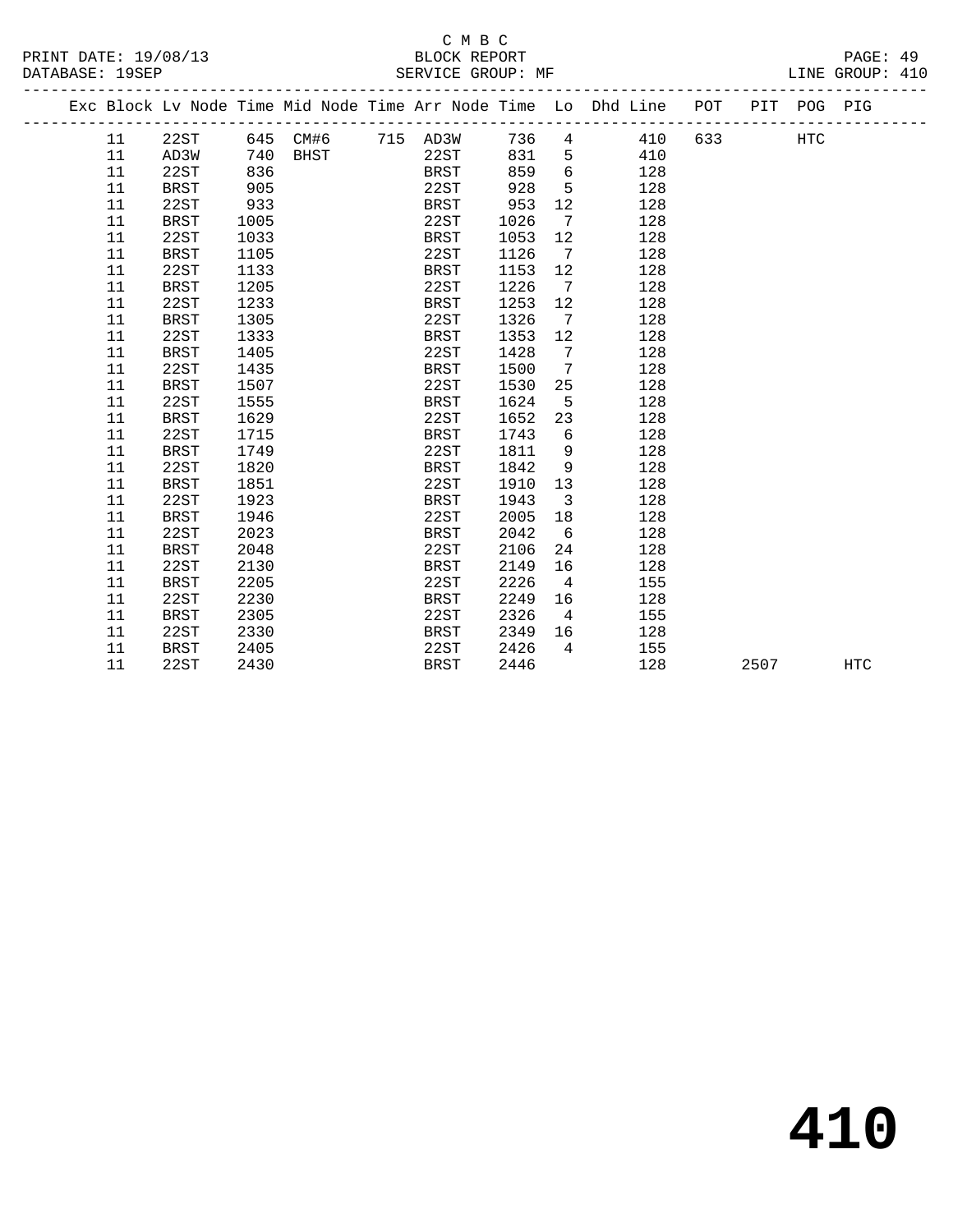|  |         |             |                   |                                  |                                  |       |                         | Exc Block Lv Node Time Mid Node Time Arr Node Time Lo Dhd Line POT PIT POG PIG |          |                |     |                   |
|--|---------|-------------|-------------------|----------------------------------|----------------------------------|-------|-------------------------|--------------------------------------------------------------------------------|----------|----------------|-----|-------------------|
|  | 12      | 22ST        |                   |                                  |                                  | 548 5 |                         | 101                                                                            | 512      | HTC            |     |                   |
|  | 12      | LOST        |                   |                                  |                                  | 625   | $5^{\circ}$             | 136                                                                            |          |                |     |                   |
|  | 12      | BW02        |                   | 630 SPST                         | 653 LKST                         | 703   | $\overline{4}$          | 134                                                                            |          |                |     |                   |
|  | 12      | LKST        | 707               | SPST                             |                                  | 744   | 6                       | 134                                                                            |          |                |     |                   |
|  | 12      | BW03        |                   | PROD                             | 714 BW03<br>820 LOST<br>906 22ST | 829   | 11                      | 136                                                                            |          |                |     |                   |
|  | 12      | LOST        | 750<br>840<br>840 | 6&6W                             | 906 22ST                         | 920   | 18                      | 101                                                                            |          |                |     |                   |
|  | 12      | 22ST        | 938               |                                  | BRST                             | 1002  | 8 <sup>8</sup>          | 155                                                                            |          |                |     |                   |
|  | 12      | BRST        |                   |                                  | 22ST                             | 1034  | $\overline{4}$          | 155                                                                            |          |                |     |                   |
|  |         |             | 1010              |                                  |                                  | 1102  |                         |                                                                                |          |                |     |                   |
|  | 12      | 22ST        | 1038              |                                  | BRST                             |       | 8                       | 155                                                                            |          |                |     |                   |
|  | 12      | BRST        | 1110              |                                  | 22ST                             | 1134  | $4\overline{4}$         | 155                                                                            |          |                |     |                   |
|  | 12      | 22ST        | 1138              |                                  | BRST                             | 1203  | 7                       | 155                                                                            |          |                |     |                   |
|  | 12      | BRST        | 1210              |                                  | 22ST                             | 1234  | $4\overline{ }$         | 155                                                                            |          |                |     |                   |
|  | $12$    | 22ST        | 1238              |                                  | BRST                             | 1302  | 8                       | 155                                                                            |          |                |     |                   |
|  | 12      | BRST        | 1310              |                                  | 22ST                             | 1334  | $\overline{4}$          | 155                                                                            |          |                |     |                   |
|  | 12      | 22ST        | 1338              |                                  | BRST                             | 1403  | 7                       | 155                                                                            |          |                |     |                   |
|  | 12      | <b>BRST</b> | 1410              |                                  | 22ST                             | 1435  | $\overline{3}$          | 155                                                                            |          |                |     |                   |
|  | 12      | 22ST        | 1438              |                                  | BRST                             | 1507  | $\overline{\mathbf{3}}$ | 155                                                                            |          |                |     |                   |
|  | 12      | BRST        | 1510              |                                  | 22ST                             | 1537  | 9                       | 155                                                                            |          |                |     |                   |
|  | 12      | 22ST        | 1546              |                                  | BRST                             | 1617  | 13                      | 155                                                                            |          |                |     |                   |
|  | $12$    | BRST        | 1630              |                                  | 22ST                             | 1657  | 9                       | 155                                                                            |          |                |     |                   |
|  | 12      | 22ST        | 1706              |                                  | BRST                             | 1738  | 14                      | 155                                                                            |          |                |     |                   |
|  | 12      | BRST        | 1752              |                                  | 22ST                             | 1815  | 10                      | 155                                                                            |          |                |     |                   |
|  | 12      | 22ST        | 1825              |                                  | BRST                             | 1853  | 8 <sup>8</sup>          | 155                                                                            |          |                |     |                   |
|  | $12$    | BRST        | 1901              |                                  | 22ST                             | 1924  | 15                      | 155                                                                            |          |                |     |                   |
|  | 12      | 22ST        | 1939              |                                  | BRST                             | 2001  | $\overline{4}$          | 155                                                                            |          |                |     |                   |
|  | 12      | BRST        | 2005              |                                  | 22ST                             | 2026  | 13                      | 155                                                                            |          |                |     |                   |
|  | 12      | 22ST        | 2039              |                                  | BRST                             | 2100  | $5^{\circ}$             | 155                                                                            |          |                |     |                   |
|  | 12      | BRST        | 2105              |                                  | 22ST                             | 2126  |                         | 155                                                                            |          | 2133           |     | HTC               |
|  |         |             |                   |                                  |                                  |       |                         |                                                                                |          |                |     |                   |
|  | 13      | 22ST        | 1423              | CM#6                             | 1449 AD3W                        | 1518  | 12                      |                                                                                | 410 1411 |                | HTC |                   |
|  | 13      | AD3W        | 1530              | BHST                             | 22ST                             | 1630  | $7\overline{ }$         | 410                                                                            |          |                |     |                   |
|  | 13      | 22ST        | 1637              | CM#6                             | 1716 AD3W                        | 1745  | $7\overline{ }$         | 410                                                                            |          |                |     |                   |
|  | 13      | AD3W        | 1752              | BHST                             | 22ST                             | 1852  | 10                      | 410                                                                            |          |                |     |                   |
|  | 13      | 22ST        | 1902              | CM#6                             | 1926 AD3W                        | 1952  | 8                       | 410                                                                            |          |                |     |                   |
|  | 13      | AD3W        | 2000              | BHST                             | 22ST                             | 2042  |                         | 410                                                                            |          | 2049           |     | HTC               |
|  | 14      | EWPH        | 504               |                                  | 22ST                             | 512   | 5                       | 410                                                                            |          | 503 and $\sim$ | HTC |                   |
|  | 14      | 22ST        |                   |                                  | 544 AD3W                         | 600   | $\overline{0}$          | 410                                                                            |          |                |     |                   |
|  | 14      | AD3W        |                   | 517 CM#6<br>600 BHST<br>600 BHST | 22ST                             | 642   | 9                       | 410                                                                            |          |                |     |                   |
|  | 14 22ST |             |                   | 651 CM#6                         | 721 AD3W                         | 742 4 |                         | 410                                                                            |          |                |     |                   |
|  | 14      | AD3W        | 746               | BHST                             | 22ST                             | 838   | 8                       | 410                                                                            |          |                |     |                   |
|  | 14      | 22ST        | 846               | CM#6                             | 914 AD3W                         | 942   | $\overline{4}$          | 410                                                                            |          |                |     |                   |
|  | 14      | AD3W        | 946               | BHST                             | 22ST                             | 1035  |                         | 410                                                                            |          | 1044           |     | HTC               |
|  |         |             |                   |                                  |                                  |       |                         |                                                                                |          |                |     |                   |
|  | 15      | HTCW        | 509               | BHST                             | AD3W                             | 540   | 0                       | 410                                                                            | 508      |                | HTC |                   |
|  | 15      | AD3W        | 540               | BHST                             | 22ST                             | 622   | 6                       | 410                                                                            |          |                |     |                   |
|  | 15      | 22ST        | 628               | CM#6                             | 657 AD3W                         | 718   | 4                       | 410                                                                            |          |                |     |                   |
|  | 15      | AD3W        | 722               | BHST                             | 22ST                             | 812   | 6                       | 410                                                                            |          |                |     |                   |
|  | 15      | 22ST        | 818               |                                  | BRST                             | 841   | 4                       | 128                                                                            |          |                |     |                   |
|  | 15      | <b>BRST</b> | 845               |                                  | 22ST                             | 910   |                         | 128                                                                            |          | 919            |     | <b>HTC</b>        |
|  |         |             |                   |                                  |                                  |       |                         |                                                                                |          |                |     |                   |
|  | 16      | <b>EWPH</b> | 515               |                                  | 22ST                             | 523   | 5                       | 410                                                                            | 514      |                | HTC |                   |
|  | 16      | 22ST        | 528               | CM#6                             | 555 AD3W                         | 611   | 5                       | 410                                                                            |          |                |     |                   |
|  | 16      | AD3W        | 616               | BHST                             | 22ST                             | 658   | 8                       | 410                                                                            |          |                |     |                   |
|  | 16      | 22ST        | 706               | CM#6                             | 737 AD3W                         | 800   | 4                       | 410                                                                            |          |                |     |                   |
|  | 16      | AD3W        |                   | 804 BHST                         | 22ST                             | 859   |                         | 410                                                                            |          | 911            |     | $_{\mathrm{HTC}}$ |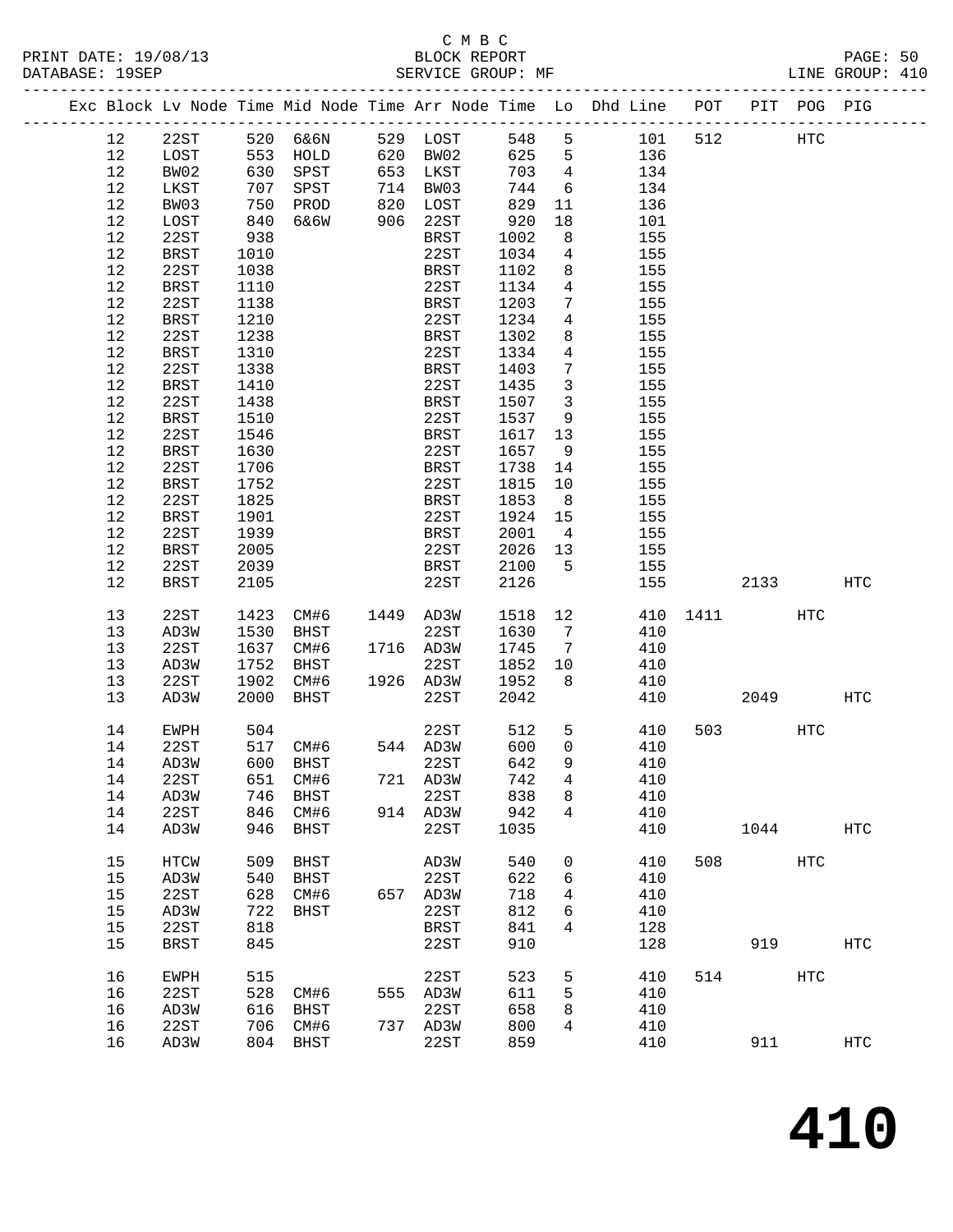PRINT DATE: 19/08/13 BLOCK REPORT PAGE: 51 DATABASE: 19SEP

# C M B C<br>BLOCK REPORT

| nurunnu . |             |            |                                      |      |                      |                        |                                   |                                                                                                         |      |            |                   |
|-----------|-------------|------------|--------------------------------------|------|----------------------|------------------------|-----------------------------------|---------------------------------------------------------------------------------------------------------|------|------------|-------------------|
|           |             |            |                                      |      |                      |                        |                                   | ---------------------<br>Exc Block Lv Node Time Mid Node Time Arr Node Time Lo Dhd Line POT PIT POG PIG |      |            |                   |
| 17        | 22ST        |            | 537 QU-S 543 CLFO                    |      |                      |                        |                                   | 602 0 104 529                                                                                           |      | HTC        |                   |
| 17        | CLFO        |            |                                      |      | 22ST                 | 623 15                 |                                   | 104                                                                                                     |      |            |                   |
| 17        | 22ST        |            | 602 22ST<br>638 QU-S 644 CLFO<br>704 |      |                      | 704                    | $\overline{0}$                    | 104                                                                                                     |      |            |                   |
| 17        | <b>CLFO</b> | 704        |                                      |      | 22ST                 | 727                    | 12                                | 104                                                                                                     |      |            |                   |
| 17        | 22ST        | 739        | $QU-S$ 747 $CLFO$                    |      |                      | 807                    | $\overline{0}$                    | 104                                                                                                     |      |            |                   |
| 17        | CLFO        | 807        |                                      |      | 22ST                 | 832                    | 8                                 | 104                                                                                                     |      |            |                   |
| 17        | 22ST        |            | 6&6N                                 |      |                      |                        | $6\overline{6}$                   | 101                                                                                                     |      |            |                   |
| 17        | LOST        | 840<br>920 | HOLD                                 |      | 850 LOST<br>949 BW02 |                        | $5\overline{)}$                   | 136                                                                                                     |      |            |                   |
| 17        | BW02        | 1000       | SPST                                 |      | 1024 LKST            | $955$<br>$955$<br>1033 | $7\overline{ }$                   | 134                                                                                                     |      |            |                   |
| 17        | LKST        | 1040       | SPST                                 |      | 1047 BW03            | 1111                   | 9                                 | 134                                                                                                     |      |            |                   |
| 17        | BW03        | 1120       | PROD                                 |      | 1146 LOST            | 1153                   | $7\overline{ }$                   | 136                                                                                                     |      |            |                   |
| 17        | LOST        | 1200       | 6&6W                                 | 1224 | 22ST                 | 1234                   | $6\overline{6}$                   | 101                                                                                                     |      |            |                   |
| 17        | 22ST        | 1240       | 6&6N                                 | 1250 | LOST                 | 1313                   | $7\overline{ }$                   | 101                                                                                                     |      |            |                   |
| 17        | LOST        | 1320       | HOLD                                 | 1349 | BW02                 | 1355                   | $5^{\circ}$                       | 136                                                                                                     |      |            |                   |
| 17        | BW02        | 1400       | SPST                                 | 1429 | LKST                 | 1440                   | 26                                | 134                                                                                                     |      |            |                   |
| 17        | LKST        | 1506       | SPST                                 | 1513 | BW03                 | 1543                   | $\overline{7}$                    | 134                                                                                                     |      |            |                   |
| 17        | BW03        | 1550       | PROD                                 | 1619 | LOST                 | 1629                   | 17                                | 136                                                                                                     |      |            |                   |
| 17        | LOST        | 1646       | HOLD                                 | 1719 | BW02                 | 1725                   | $-5$                              | 136                                                                                                     |      |            |                   |
| 17        | BW02        | 1730       | SPST                                 | 1759 | LKST                 | 1810                   | $\overline{2}$                    | 134                                                                                                     |      |            |                   |
| 17        | LKST        | 1812       | SPST                                 | 1819 | BW03                 | 1844                   |                                   | 134                                                                                                     | 1916 |            | $_{\mathrm{HTC}}$ |
|           |             |            |                                      |      |                      |                        |                                   |                                                                                                         |      |            |                   |
| 18        | 22ST        | 537        | CM#6                                 |      | 605 AD3W             | 622                    |                                   | $6\overline{6}$<br>410                                                                                  | 529  | <b>HTC</b> |                   |
| 18        | AD3W        | 628        | BHST                                 |      | 22ST                 | 710                    | 8                                 | 410                                                                                                     |      |            |                   |
| 18        | 22ST        | 718        | CM#6                                 |      | 749 AD3W             | 812                    | $4\overline{ }$                   | 410                                                                                                     |      |            |                   |
| 18        | AD3W        | 816        | BHST                                 |      | 22ST                 | 909                    |                                   | 410                                                                                                     | 918  |            | HTC               |
|           |             |            |                                      |      |                      |                        |                                   |                                                                                                         |      |            |                   |
| 19        | LKST        | 609        | SPST                                 |      | 616 BW03             | 642                    | 8                                 | 134                                                                                                     | 533  | <b>HTC</b> |                   |
| 19        | BW03        | 650        | PROD                                 |      | 718 LOST             | 726                    | 12                                | 136                                                                                                     |      |            |                   |
| 19        | LOST        | 738        | 6&6W                                 |      | 804 22ST             | 817                    | $\mathbf{3}$                      | 101                                                                                                     |      |            |                   |
| 19        | 22ST        | 820        | 6&6N                                 |      | 830 LOST             | 855                    |                                   | 101                                                                                                     | 923  |            | HTC               |
|           |             |            |                                      |      |                      |                        |                                   |                                                                                                         |      |            |                   |
| 20        | EWPH        | 510<br>523 |                                      |      | 22ST                 | 518                    | 5 <sup>5</sup><br>$4\overline{4}$ | 410                                                                                                     | 509  | <b>HTC</b> |                   |
| 20        | 22ST        |            | CM#6                                 |      | 550 AD3W             | 606                    |                                   | 410                                                                                                     |      |            |                   |
| 20        | AD3W        | 610        | BHST                                 |      | 22ST                 | 652                    | 9                                 | 410                                                                                                     |      |            |                   |
| 20        | 22ST        | 701        | CM#6                                 |      | 732 AD3W             | 754                    | 4                                 | 410                                                                                                     |      |            |                   |
| 20        | AD3W        | 758        | BHST                                 |      | 22ST                 | 850                    | 19                                | 410                                                                                                     |      |            |                   |
| 20        | 22ST        | 909        | CM#6                                 |      | 935 AD3W             | 1000                   | 10                                | 410                                                                                                     |      |            |                   |
| 20        | AD3W        | 1010       | BHST                                 |      | 22ST                 | 1059                   | 10                                | 410                                                                                                     |      |            |                   |
| 20        | 22ST        | 1109       | CM#6                                 |      | 1135 AD3W            | 1200                   | 10                                | 410                                                                                                     |      |            |                   |
| 20        | AD3W        | 1210       | <b>BHST</b>                          |      | 22ST                 | 1259                   | 8 <sup>8</sup>                    | 410                                                                                                     |      |            |                   |
| 20        | 22ST        | 1307       | CM#6                                 |      | 1333 AD3W            | 1400                   | 10                                | 410                                                                                                     |      |            |                   |
| 20        | AD3W        | 1410       | <b>BHST</b>                          |      | 22ST                 | 1503                   | 9                                 | 410                                                                                                     |      |            |                   |
| 20        | 22ST        | 1512       | CM#6                                 |      | 1546 AD3W            | 1615                   | $7\overline{ }$                   | 410                                                                                                     |      |            |                   |
| 20        | AD3W        |            | 1622 BHST                            |      | 22ST                 | 1725 10                |                                   | 410                                                                                                     |      |            |                   |
| 20        | 22ST        |            | 1735 CM#6                            |      | 1811 AD3W            | 1837                   | 8                                 | 410                                                                                                     |      |            |                   |

 20 AD3W 1845 BHST 22ST 1943 10 410 20 22ST 1953 CM#6 2015 AD3W 2037 8 410

20 AD3W 2045 BHST 22ST 2125 410 2132 HTC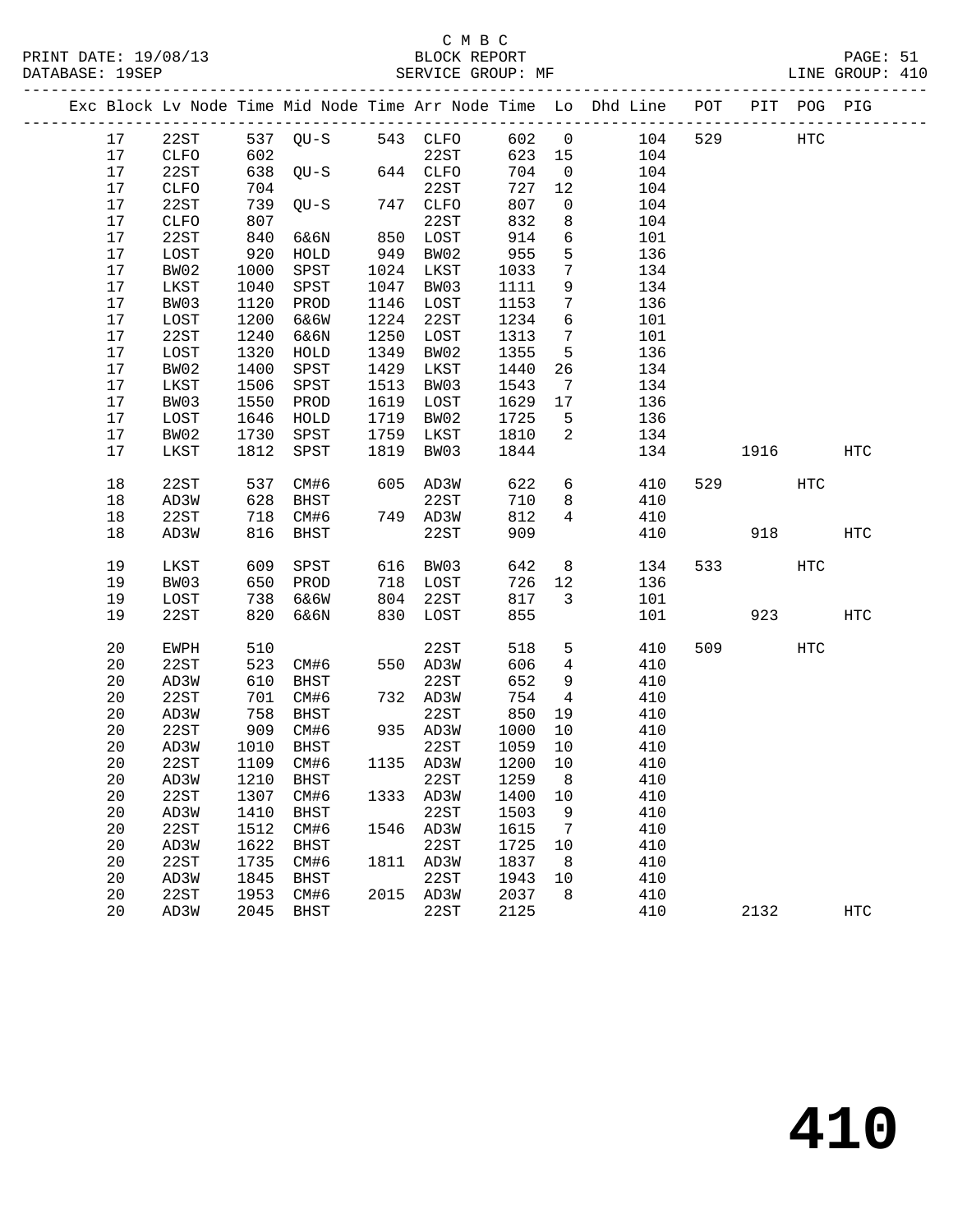#### C M B C<br>BLOCK REPORT PRINT DATE: 19/08/13 BLOCK REPORT PAGE: 52 DATABASE: 19SEP SERVICE GROUP: MF LINE GROUP: 410

|  |    |             |      |                      |                 |             |        |                 | Exc Block Lv Node Time Mid Node Time Arr Node Time Lo Dhd Line POT PIT POG PIG |     |         |            |            |
|--|----|-------------|------|----------------------|-----------------|-------------|--------|-----------------|--------------------------------------------------------------------------------|-----|---------|------------|------------|
|  | 21 | 22ST        |      | 543 CM#6             |                 | 611 AD3W    |        |                 | 630 4<br>410                                                                   | 535 |         | <b>HTC</b> |            |
|  | 21 | AD3W        |      | 634 BHST<br>728 CM#6 |                 | 22ST        | 717 11 |                 | 410                                                                            |     |         |            |            |
|  | 21 | 22ST        |      |                      | 80 <sup>2</sup> | 800 AD3W    | 824    | $4\overline{4}$ | 410                                                                            |     |         |            |            |
|  | 21 | AD3W        | 828  | BHST                 |                 | 22ST        | 921    | 8 <sup>8</sup>  | 410                                                                            |     |         |            |            |
|  | 21 | 22ST        | 929  | CM#6                 |                 | 955 AD3W    | 1020   | 10              | 410                                                                            |     |         |            |            |
|  | 21 | AD3W        | 1030 | BHST                 |                 | 22ST        | 1119   | 10              | 410                                                                            |     |         |            |            |
|  | 21 | 22ST        | 1129 | CM#6                 |                 | 1155 AD3W   | 1220   | 10              | 410                                                                            |     |         |            |            |
|  | 21 | AD3W        | 1230 | BHST                 |                 | 22ST        | 1321   | 6               | 410                                                                            |     |         |            |            |
|  | 21 | 22ST        | 1327 | CM#6                 |                 | 1353 AD3W   | 1420   | 10              | 410                                                                            |     |         |            |            |
|  | 21 | AD3W        | 1430 | BHST                 |                 | 22ST        | 1523   | $\overline{4}$  | 410                                                                            |     |         |            |            |
|  | 21 | 22ST        | 1527 |                      |                 | <b>BRST</b> | 1558   | 12              | 155                                                                            |     |         |            |            |
|  | 21 | <b>BRST</b> | 1610 |                      |                 | 22ST        | 1637   | 9               | 155                                                                            |     |         |            |            |
|  | 21 | 22ST        | 1646 |                      |                 | <b>BRST</b> | 1718   | 12              | 155                                                                            |     |         |            |            |
|  | 21 | <b>BRST</b> | 1730 |                      |                 | 22ST        | 1756   | 9               | 155                                                                            |     |         |            |            |
|  | 21 | 22ST        | 1805 |                      |                 | <b>BRST</b> | 1833   | 6               | 155                                                                            |     |         |            |            |
|  | 21 | BRST        | 1839 |                      |                 | 22ST        | 1902   | $7\phantom{.0}$ | 155                                                                            |     |         |            |            |
|  | 21 | 22ST        | 1909 |                      |                 | BRST        | 1934   |                 | 155                                                                            |     | 1955    |            | HTC        |
|  | 22 | EWPH        | 521  |                      |                 | 22ST        | 529    | $\mathbf{3}$    | 410                                                                            |     | 520 320 | HTC        |            |
|  | 22 | 22ST        | 532  | CM#6                 |                 | 600 AD3W    | 617    | 5               | 410                                                                            |     |         |            |            |
|  | 22 | AD3W        | 622  | BHST                 |                 | 22ST        | 704    | 8               | 410                                                                            |     |         |            |            |
|  | 22 | 22ST        | 712  | CM#6                 |                 | 743 AD3W    | 806    | $\overline{4}$  | 410                                                                            |     |         |            |            |
|  | 22 | AD3W        | 810  | BHST                 |                 | 22ST        | 905    | 14              | 410                                                                            |     |         |            |            |
|  | 22 | 22ST        | 919  | CM#6                 |                 | 945 AD3W    | 1010   | 10              | 410                                                                            |     |         |            |            |
|  | 22 | AD3W        | 1020 | BHST                 |                 | 22ST        | 1109   | 10              | 410                                                                            |     |         |            |            |
|  | 22 | 22ST        | 1119 | CM#6                 |                 | 1145 AD3W   | 1210   | 10              | 410                                                                            |     |         |            |            |
|  | 22 | AD3W        | 1220 | <b>BHST</b>          |                 | 22ST        | 1309   | 8               | 410                                                                            |     |         |            |            |
|  | 22 | 22ST        | 1317 | CM#6                 |                 | 1343 AD3W   | 1410   | 10              | 410                                                                            |     |         |            |            |
|  | 22 | AD3W        | 1420 | <b>BHST</b>          |                 | 22ST        | 1513   | 14              | 410                                                                            |     |         |            |            |
|  | 22 | 22ST        | 1527 | CM#6                 |                 | 1601 AD3W   | 1630   | $7\overline{ }$ | 410                                                                            |     |         |            |            |
|  | 22 | AD3W        | 1637 | BHST                 |                 | 22ST        | 1740   | 8               | 410                                                                            |     |         |            |            |
|  | 22 | 22ST        | 1748 | CM#6                 |                 | 1821 AD3W   | 1845   | $7\phantom{.0}$ | 410                                                                            |     |         |            |            |
|  | 22 | AD3W        | 1852 | BHST                 |                 | 22ST        | 1950   |                 | 410                                                                            |     | 1957    |            | <b>HTC</b> |
|  | 23 | BRST        | 602  |                      |                 | 22ST        | 625    | $5^{\circ}$     | 155                                                                            |     | 541 7   | HTC        |            |
|  | 23 | 22ST        | 630  |                      |                 | BRST        | 652    | 10              | 155                                                                            |     |         |            |            |
|  | 23 | <b>BRST</b> | 702  |                      |                 | 22ST        | 728    | $\overline{2}$  | 155                                                                            |     |         |            |            |
|  | 23 | 22ST        | 730  |                      |                 | <b>BRST</b> | 754    | 11              | 155                                                                            |     |         |            |            |
|  | 23 | <b>BRST</b> | 805  |                      |                 | 22ST        | 833    | 13              | 155                                                                            |     |         |            |            |
|  | 23 | 22ST        | 846  |                      |                 | <b>BRST</b> | 910    | $\bigcap$       | 155                                                                            |     |         |            |            |
|  | 23 | <b>BRST</b> | 910  |                      |                 | 22ST        | 934    |                 | 155                                                                            |     | 943     |            | <b>HTC</b> |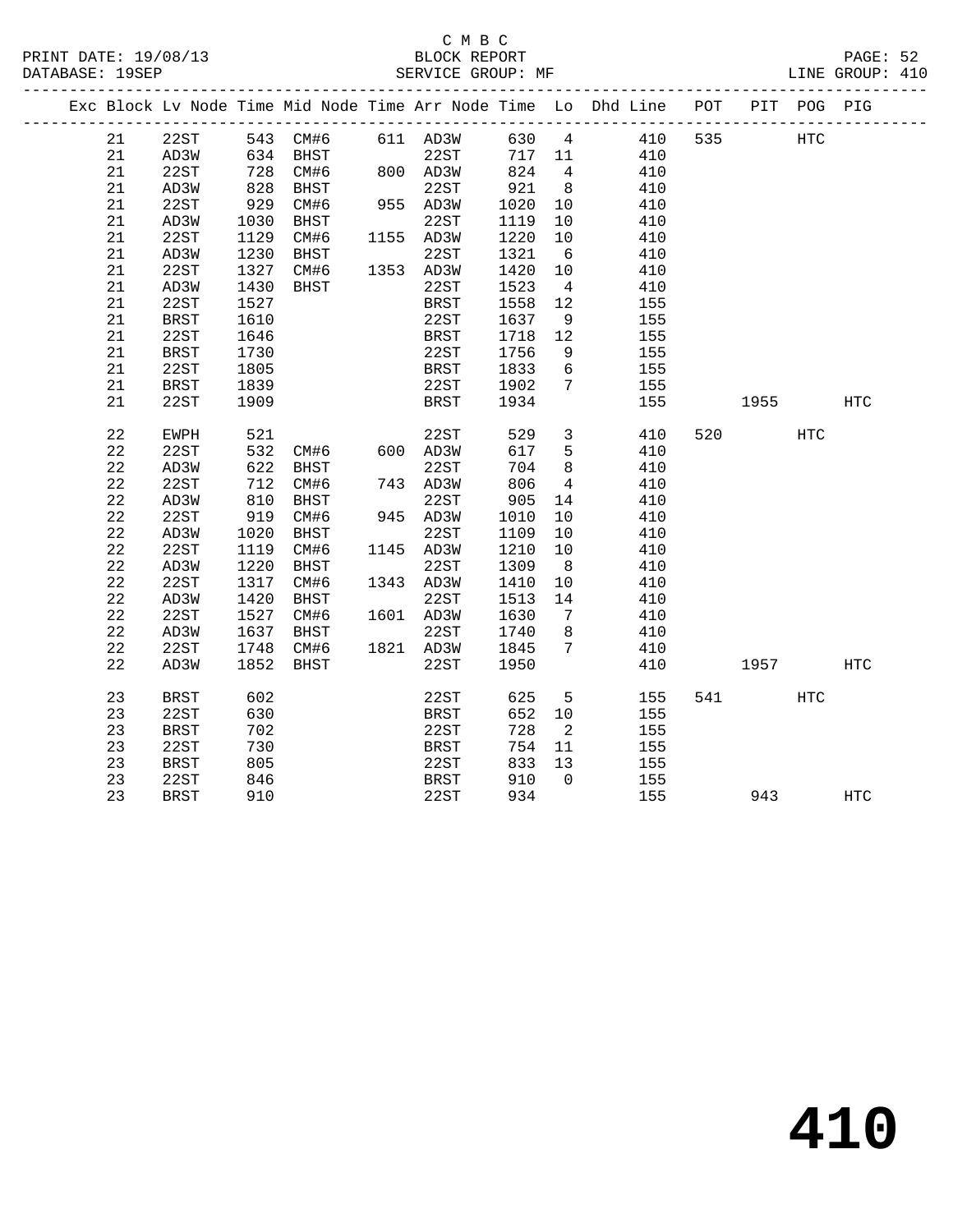|  |    |              |      |                   |             |        |                 | Exc Block Lv Node Time Mid Node Time Arr Node Time Lo Dhd Line POT |                    | PIT POG PIG |            |
|--|----|--------------|------|-------------------|-------------|--------|-----------------|--------------------------------------------------------------------|--------------------|-------------|------------|
|  | 24 | 22ST         |      | 551 QU-S 557 CLFO |             |        |                 | 616 0 104 543                                                      |                    | <b>HTC</b>  |            |
|  | 24 | CLFO         | 616  |                   | 22ST        | 637 14 |                 | 104                                                                |                    |             |            |
|  | 24 | 22ST         |      | $651$ QU-S        | 657 CLFO    | 717    | $\overline{0}$  | 104                                                                |                    |             |            |
|  | 24 | ${\tt CLFO}$ | 717  |                   | 22ST        | 740 11 |                 | 104                                                                |                    |             |            |
|  | 24 | 22ST         | 751  | OU-S              | 757 CLFO    | 817    | $\overline{0}$  | 104                                                                |                    |             |            |
|  | 24 | ${\tt CLFO}$ | 817  |                   | 22ST        | 842    | 21              | 104                                                                |                    |             |            |
|  | 24 | 22ST         | 903  | CM#6              | 930 AD3W    | 954    | 6               | 410                                                                |                    |             |            |
|  | 24 | AD3W         | 1000 | BHST              | 22ST        | 1049   | 10              | 410                                                                |                    |             |            |
|  | 24 | 22ST         | 1059 | CM#6              | 1125 AD3W   | 1150   | 10              | 410                                                                |                    |             |            |
|  | 24 | AD3W         | 1200 | BHST              | 22ST        | 1249   | 9               | 410                                                                |                    |             |            |
|  | 24 | 22ST         | 1258 | CM#6              | 1324 AD3W   | 1350   | 10              | 410                                                                |                    |             |            |
|  | 24 | AD3W         | 1400 | BHST              | 22ST        | 1453   | $\overline{4}$  | 410                                                                |                    |             |            |
|  | 24 | 22ST         | 1457 | CM#6              | 1531 AD3W   | 1600   | $\overline{7}$  | 410                                                                |                    |             |            |
|  | 24 | AD3W         | 1607 | BHST              | 22ST        | 1709   | 6               | 410                                                                |                    |             |            |
|  | 24 | 22ST         | 1715 |                   | YKBL        | 1737   | $\overline{0}$  | 418                                                                |                    |             |            |
|  | 24 | YKBL         | 1737 |                   | 22ST        | 1759   | 16              | 418                                                                |                    |             |            |
|  | 24 | 22ST         | 1815 |                   | YKBL        | 1837   | $\overline{0}$  | 418                                                                |                    |             |            |
|  | 24 | YKBL         | 1837 |                   | 22ST        | 1856   | 2               | 418                                                                |                    |             |            |
|  | 24 | 22ST         | 1858 |                   | <b>BOGW</b> | 1906   |                 | 418                                                                | 1907 - 1907 - 1910 |             | <b>HTC</b> |
|  |    |              |      |                   |             |        |                 |                                                                    |                    |             |            |
|  | 25 | 22ST         | 555  | CM#6 623 AD3W     |             | 642    |                 | $4\overline{ }$<br>410                                             | 547                | HTC         |            |
|  | 25 | AD3W         | 646  | BHST              | 22ST        | 731    | 17              | 410                                                                |                    |             |            |
|  | 25 | 22ST         | 748  |                   | <b>BRST</b> | 812    | 13              | 155                                                                |                    |             |            |
|  | 25 | <b>BRST</b>  | 825  |                   | 22ST        | 854    | 14              | 155                                                                |                    |             |            |
|  | 25 | 22ST         | 908  |                   | BRST        | 932    | 8 <sup>8</sup>  | 155                                                                |                    |             |            |
|  | 25 | BRST         | 940  |                   | 22ST        | 1004   | $\overline{4}$  | 155                                                                |                    |             |            |
|  | 25 | 22ST         | 1008 |                   | <b>BRST</b> | 1032   | 8               | 155                                                                |                    |             |            |
|  | 25 | <b>BRST</b>  | 1040 |                   | 22ST        | 1104   | $4\overline{ }$ | 155                                                                |                    |             |            |
|  | 25 | 22ST         | 1108 |                   | <b>BRST</b> | 1132   | 8               | 155                                                                |                    |             |            |
|  | 25 | <b>BRST</b>  | 1140 |                   | 22ST        | 1204   | $\overline{4}$  | 155                                                                |                    |             |            |
|  | 25 | 22ST         | 1208 |                   | <b>BRST</b> | 1233   | $7\phantom{.0}$ | 155                                                                |                    |             |            |
|  | 25 | <b>BRST</b>  | 1240 |                   | 22ST        | 1304   | $\overline{4}$  | 155                                                                |                    |             |            |
|  | 25 | 22ST         | 1308 |                   | BRST        | 1332   | 8               | 155                                                                |                    |             |            |
|  | 25 | <b>BRST</b>  | 1340 |                   | 22ST        | 1404   | $\overline{4}$  | 155                                                                |                    |             |            |
|  | 25 | 22ST         | 1408 |                   | <b>BRST</b> | 1435   | 5               | 155                                                                |                    |             |            |
|  | 25 | <b>BRST</b>  | 1440 |                   | 22ST        | 1507   | 12              | 155                                                                |                    |             |            |
|  | 25 | 22ST         | 1519 | CM#6 1553 AD3W    |             | 1622   | 8 <sup>8</sup>  | 410                                                                |                    |             |            |
|  | 25 | AD3W         | 1630 | BHST              | 22ST        | 1733   | 22              | 410                                                                |                    |             |            |
|  | 25 | 22ST         | 1755 | CM#6              | 1828 AD3W   | 1852   | 8 <sup>8</sup>  | 410                                                                |                    |             |            |
|  | 25 | AD3W         | 1900 | BHST              | 22ST        | 1951   |                 | 410                                                                | 1958               |             | <b>HTC</b> |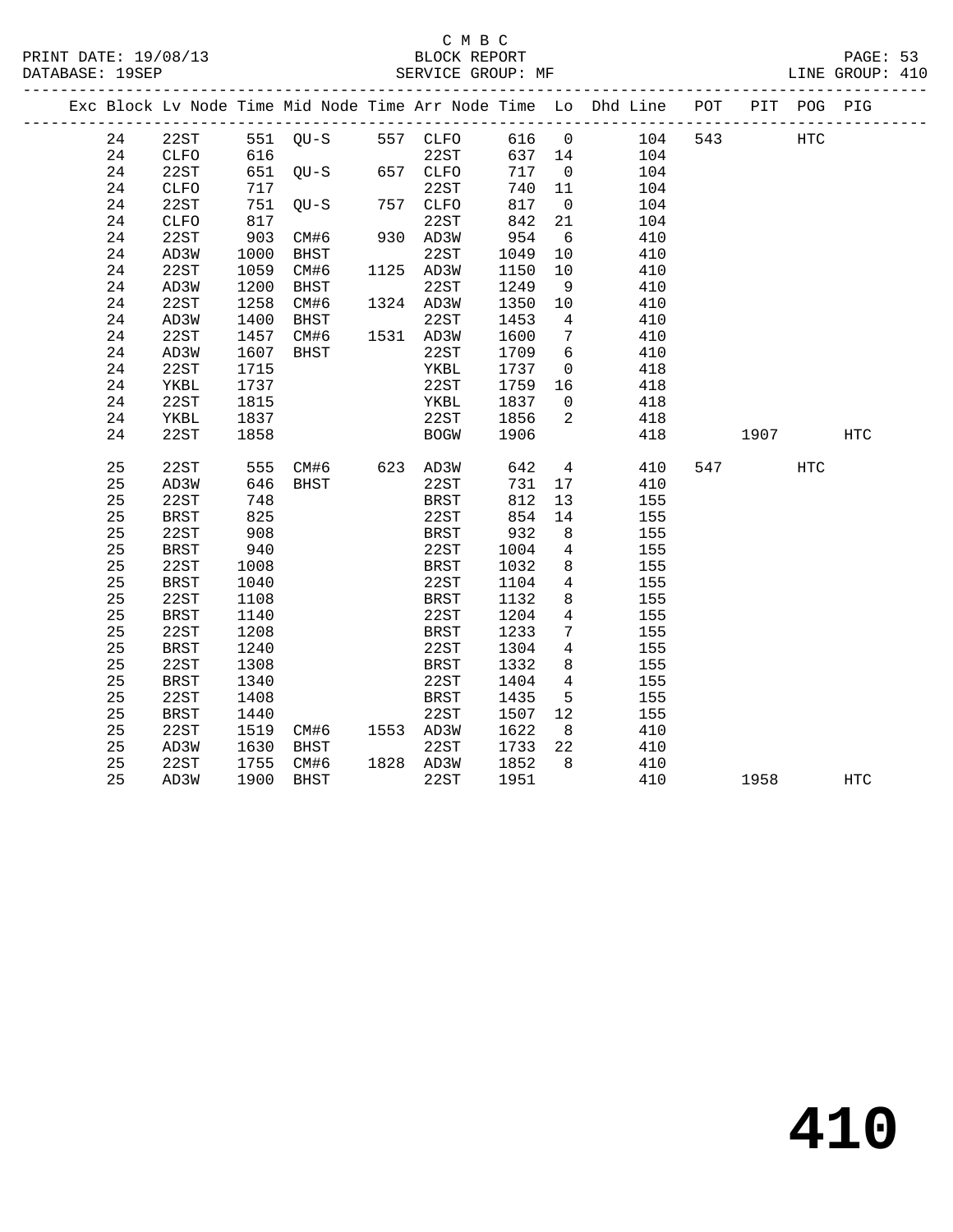|  |    |              |      |                       |             |         |                 | Exc Block Lv Node Time Mid Node Time Arr Node Time Lo Dhd Line POT |        | PIT POG PIG |            |  |
|--|----|--------------|------|-----------------------|-------------|---------|-----------------|--------------------------------------------------------------------|--------|-------------|------------|--|
|  | 26 | LOST         |      | 520 6&6W 540 22ST     |             |         |                 | 549 12 101 449                                                     |        | HTC         |            |  |
|  | 26 | 22ST         |      | $601$ QU-S $607$ CLFO |             | 626 0   |                 | 104                                                                |        |             |            |  |
|  | 26 | CLFO         | 626  |                       | 22ST        | 647 16  |                 | 104                                                                |        |             |            |  |
|  | 26 | 22ST         |      | 703 QU-S              | 709 CLFO    | 729     | $\overline{0}$  | 104                                                                |        |             |            |  |
|  | 26 | CLFO         | 729  |                       | 22ST        | 752     | 16              | 104                                                                |        |             |            |  |
|  | 26 | 22ST         | 808  | OU-S                  | 814 CLFO    | 834     | $\overline{0}$  | 104                                                                |        |             |            |  |
|  | 26 | <b>CLFO</b>  | 834  |                       | 22ST        | 856     | 19              | 104                                                                |        |             |            |  |
|  | 26 | 22ST         | 915  | QU-S                  | 921 CLFO    | 940     | $\overline{0}$  | 104                                                                |        |             |            |  |
|  | 26 | <b>CLFO</b>  | 940  |                       | 22ST        | 1001    | $\overline{9}$  | 104                                                                |        |             |            |  |
|  | 26 | 22ST         | 1010 | $QU-S$                | 1016 CLFO   | 1035    | $\overline{0}$  | 104                                                                |        |             |            |  |
|  | 26 | ${\tt CLFO}$ | 1035 |                       | 22ST        | 1056 14 |                 | 104                                                                |        |             |            |  |
|  | 26 | 22ST         | 1110 | $QU-S$                | 1116 CLFO   | 1135    | $\overline{0}$  | 104                                                                |        |             |            |  |
|  | 26 | <b>CLFO</b>  | 1135 |                       | 22ST        | 1156    | 14              | 104                                                                |        |             |            |  |
|  | 26 | 22ST         | 1210 | QU-S                  | 1216 CLFO   | 1235    | $\overline{0}$  | 104                                                                |        |             |            |  |
|  | 26 | <b>CLFO</b>  | 1235 |                       | 22ST        | 1256    | 14              | 104                                                                |        |             |            |  |
|  | 26 | 22ST         | 1310 | QU-S                  | 1316 CLFO   | 1335    | $\overline{0}$  | 104                                                                |        |             |            |  |
|  | 26 | <b>CLFO</b>  | 1335 |                       | 22ST        | 1356    | 17              | 104                                                                |        |             |            |  |
|  | 26 | 22ST         | 1413 | $QU-S$                | 1419 CLFO   | 1440    | $\overline{0}$  | 104                                                                |        |             |            |  |
|  | 26 | <b>CLFO</b>  | 1440 |                       | 22ST        | 1506    | 6               | 104                                                                |        |             |            |  |
|  | 26 | 22ST         | 1512 | $QU-S$                | 1518 CLFO   | 1540    | $\overline{0}$  | 104                                                                |        |             |            |  |
|  | 26 | ${\tt CLFO}$ | 1540 |                       | 22ST        | 1609    | $6\overline{6}$ | 104                                                                |        |             |            |  |
|  | 26 | 22ST         | 1615 |                       | <b>BRST</b> | 1644    | 5               | 128                                                                |        |             |            |  |
|  | 26 | <b>BRST</b>  | 1649 |                       | 22ST        | 1712    | 6               | 128                                                                |        |             |            |  |
|  | 26 | 22ST         | 1718 | CM#6                  | 1755 AD3W   | 1822    | 8               | 410                                                                |        |             |            |  |
|  | 26 | AD3W         | 1830 | BHST                  | 22ST        | 1928    | $\overline{7}$  | 410                                                                |        |             |            |  |
|  | 26 | 22ST         | 1935 | CM#6                  | 1958 AD3W   | 2022    | 8               | 410                                                                |        |             |            |  |
|  | 26 | AD3W         | 2030 | BHST                  | 22ST        | 2110    | 8               | 410                                                                |        |             |            |  |
|  | 26 | 22ST         | 2118 | CM#6                  | 2138 AD3W   | 2200    | 10              | 410                                                                |        |             |            |  |
|  | 26 | AD3W         | 2210 | BHST                  | 22ST        | 2252    | $7\overline{ }$ | 410                                                                |        |             |            |  |
|  | 26 | 22ST         | 2259 | CM#6                  | 2318 AD3W   | 2340    | 10              | 410                                                                |        |             |            |  |
|  | 26 | AD3W         | 2350 | BHST                  | 22ST        | 2426    | 23              | 410                                                                |        |             |            |  |
|  | 26 | 22ST         | 2449 | CM#6                  | 2508 AD3W   | 2530    | $\overline{0}$  | 410                                                                |        |             |            |  |
|  | 26 | AD3W         | 2530 | BHST                  | 22ST        | 2606    |                 | 410                                                                | 2613   |             | HTC        |  |
|  | 27 | 22ST         | 603  |                       | <b>BRST</b> | 621     | 9               | 128                                                                | 551 75 | HTC         |            |  |
|  | 27 | <b>BRST</b>  | 630  |                       | 22ST        | 650     | 13              | 128                                                                |        |             |            |  |
|  | 27 | 22ST         | 703  |                       | BRST        | 721     | 9               | 128                                                                |        |             |            |  |
|  | 27 | BRST         | 730  |                       | 22ST        | 755     | $\overline{4}$  | 128                                                                |        |             |            |  |
|  | 27 | 22ST         | 759  |                       | <b>BRST</b> | 822     | 3               | 128                                                                |        |             |            |  |
|  | 27 | <b>BRST</b>  | 825  |                       | 22ST        | 852     |                 | 128                                                                | 904    |             | <b>HTC</b> |  |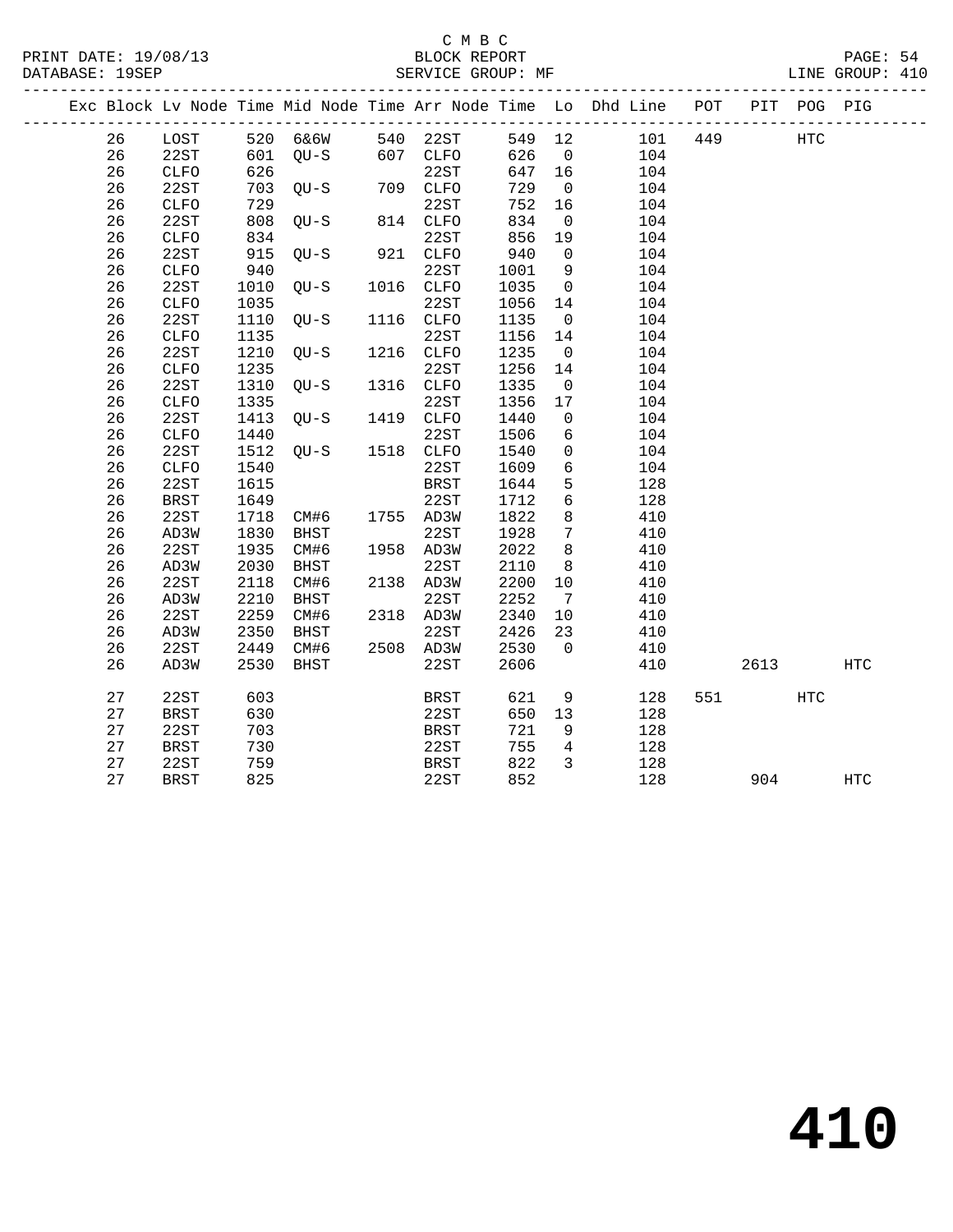## C M B C<br>BLOCK REPORT

LINE GROUP: 410

|  |          |              |              |                   |              |              |              |                         | Exc Block Lv Node Time Mid Node Time Arr Node Time Lo Dhd Line POT |     |      | PIT POG PIG  |              |
|--|----------|--------------|--------------|-------------------|--------------|--------------|--------------|-------------------------|--------------------------------------------------------------------|-----|------|--------------|--------------|
|  | 28       | 22ST         |              | 559 CM#6 628 AD3W |              |              | 648 4        |                         | 410                                                                | 551 |      | <b>HTC</b>   |              |
|  | 28       | AD3W         | 652          | BHST              |              | 22ST         | 737          | 9                       | 410                                                                |     |      |              |              |
|  | 28       | 22ST         | 746          | CM#6              |              | 818 AD3W     | 842          | $\overline{4}$          | 410                                                                |     |      |              |              |
|  | 28       | AD3W         | 846<br>949   | BHST              |              | 22ST         | 940          | 9                       | 410                                                                |     |      |              |              |
|  | 28       | 22ST         |              | CM#6              |              | 1015 AD3W    | 1040         | 10                      | 410                                                                |     |      |              |              |
|  | 28       | AD3W         | 1050         | BHST              |              | 22ST         | 1139         | 9                       | 410                                                                |     |      |              |              |
|  | 28       | 22ST         | 1148         | CM#6              |              | 1214 AD3W    | 1240         | 10                      | 410                                                                |     |      |              |              |
|  | 28       | AD3W         | 1250         | BHST              |              | 22ST         | 1341         | $5^{\circ}$             | 410                                                                |     |      |              |              |
|  | 28       | 22ST         | 1346         | CM#6              |              | 1412 AD3W    | 1440         | 10                      | 410                                                                |     |      |              |              |
|  | 28       | AD3W         | 1450         | BHST              |              | 22ST         | 1550         | 6                       | 410                                                                |     |      |              |              |
|  | 28       | 22ST         | 1556         | CM#6              |              | 1631 AD3W    | 1700         | $7\overline{ }$         | 410                                                                |     |      |              |              |
|  | 28       | AD3W         | 1707         | BHST              |              | 22ST         | 1808         | 14                      | 410                                                                |     |      |              |              |
|  | 28       | 22ST         | 1822         | CM#6              |              | 1852 AD3W    | 1915         | $\overline{7}$          | 410                                                                |     |      |              |              |
|  | 28       | AD3W         | 1922         | BHST              |              | 22ST         | 2009         | 9                       | 410                                                                |     |      |              |              |
|  | 28       | 22ST         | 2018         | CM#6              |              | 2038 AD3W    | 2100         | 10                      | 410                                                                |     |      |              |              |
|  | 28       | AD3W         | 2110         | <b>BHST</b>       |              | 22ST         | 2150         | 10                      | 410                                                                |     |      |              |              |
|  | 28       | 22ST         | 2200         | 6&6N              |              | 2209 LOST    | 2229         | 21                      | 101                                                                |     |      |              |              |
|  | 28       | LOST         | 2250         | HOLD              | 2316         | BW02         | 2321         | 9                       | 136                                                                |     |      |              |              |
|  | 28       | BW02         | 2330         | SPST              | 2350         | LKST         | 2359         | 11                      | 134                                                                |     |      |              |              |
|  | 28       | LKST         | 2410         | SPST              | 2417         | BW03         | 2436         |                         | 134                                                                |     | 2501 |              | <b>HTC</b>   |
|  |          |              |              |                   |              |              |              |                         |                                                                    |     |      |              |              |
|  | 29       | 22ST         | 752          | CM#6              |              | 824 AD3W     | 848          | $4\overline{ }$         | 410                                                                | 737 |      | $_{\rm HTC}$ |              |
|  | 29       | AD3W         | 852          | BHST              |              | 22ST         | 946          |                         | 410                                                                |     | 955  |              | $_{\rm HTC}$ |
|  |          |              |              |                   |              |              |              |                         |                                                                    |     |      |              |              |
|  | 30       | 22ST         | 540          | 6&6N              | 549          | LOST         | 608          | 12                      | 101                                                                | 532 |      | HTC          |              |
|  | 30       | LOST         | 620          | 6&6W              | 640          | 22ST         | 651          | 9                       | 101                                                                |     |      |              |              |
|  | 30       | 22ST         | 700          | 6&6N              | 709          | LOST         | 732          | 14                      | 101                                                                |     |      |              |              |
|  | 30       | LOST         | 746          | HOLD              | 819          | BW02         | 825          | $5\overline{5}$         | 136                                                                |     |      |              |              |
|  | 30       | BW02         | 830          | SPST              | 859          | LKST         | 908          | $\overline{3}$          | 134                                                                |     |      |              |              |
|  | 30       | LKST         | 911          | SPST              | 919          | BW03         | 944          | 6                       | 134                                                                |     |      |              |              |
|  | 30       | BW03         | 950          | PROD              | 1016<br>1054 | LOST         | 1023         | 9<br>$\epsilon$         | 136                                                                |     |      |              |              |
|  | 30       | LOST         | 1032         | 6&6W              |              | 22ST         | 1104         |                         | 101                                                                |     |      |              |              |
|  | 30       | 22ST         | 1110         | 6&6N              | 1120         | LOST         | 1141         | 9                       | 101                                                                |     |      |              |              |
|  | 30       | LOST         | 1150         | ${\tt HOLD}$      | 1217<br>1256 | BW02         | 1223         | $7\phantom{.0}$         | 136                                                                |     |      |              |              |
|  | 30       | BW02         | 1230         | SPST              | 1317         | LKST         | 1307         | $\overline{\mathbf{3}}$ | 134                                                                |     |      |              |              |
|  | 30       | LKST         | 1310         | SPST              |              | BW03         | 1341         | 9                       | 134                                                                |     |      |              |              |
|  | 30<br>30 | BW03         | 1350         | PROD<br>6&6W      | 1415<br>1457 | LOST<br>22ST | 1424<br>1507 | 6                       | 136                                                                |     |      |              |              |
|  | 30       | LOST<br>22ST | 1430<br>1522 | 6&6N              | 1535         | LOST         | 1602         | 15                      | 101<br>101                                                         |     |      |              |              |
|  |          |              |              |                   | 1648         |              |              | 14<br>6                 |                                                                    |     |      |              |              |
|  | 30<br>30 | LOST<br>BW02 | 1616<br>1700 | HOLD              | 1730         | BW02         | 1654<br>1741 |                         | 136                                                                |     |      |              |              |
|  |          |              |              | SPST              |              | LKST         |              |                         | 134                                                                |     | 1817 |              | <b>HTC</b>   |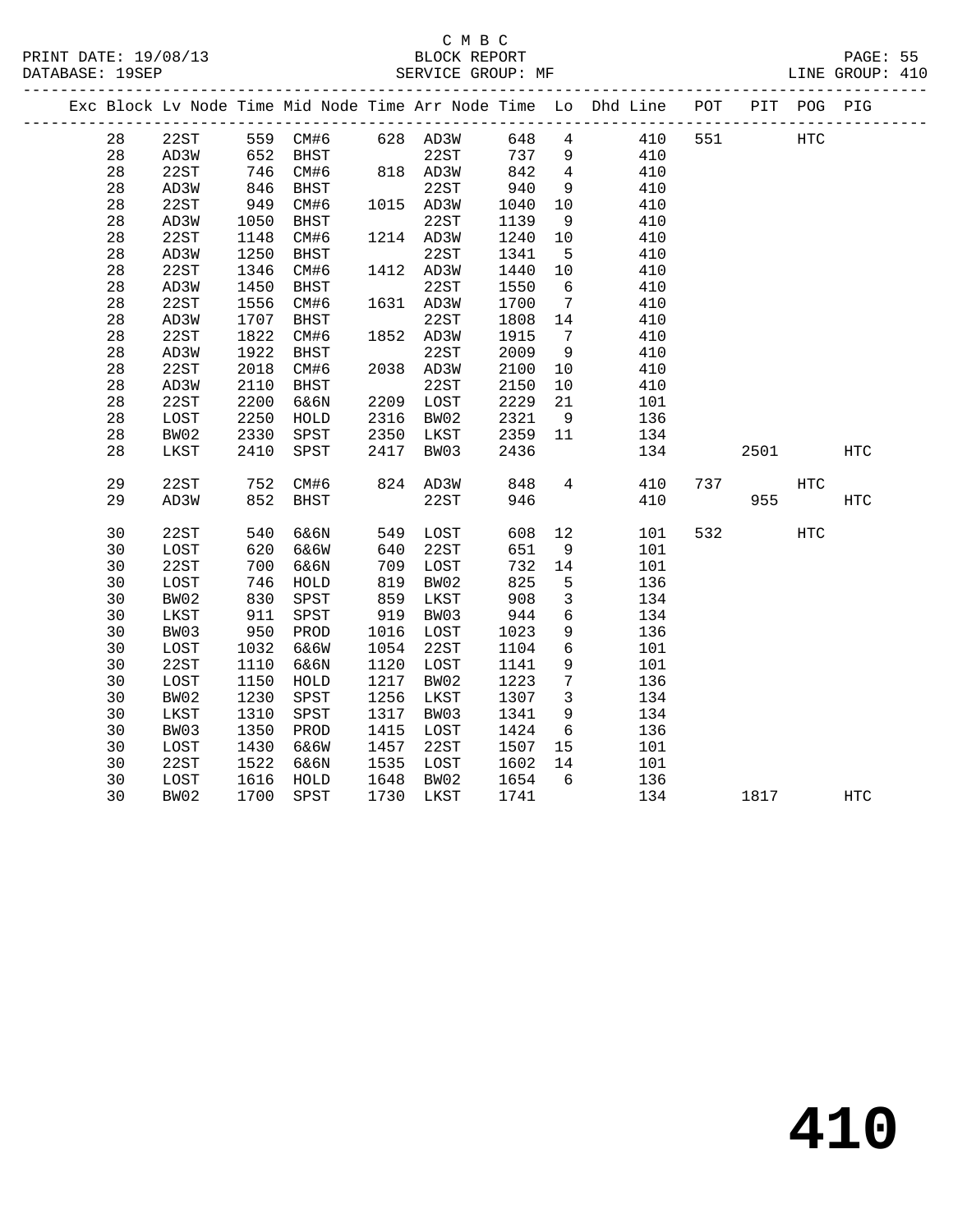# C M B C<br>BLOCK REPORT

| PRINT DATE: 19/08/13 | BLOCK REPORT                                                                   |  |                 | PAGE: 56 |
|----------------------|--------------------------------------------------------------------------------|--|-----------------|----------|
| DATABASE: 19SEP      | SERVICE GROUP: MF                                                              |  | LINE GROUP: 410 |          |
|                      | Fyd Rlock Ly Node Time Mid Node Time Arr Node Time Lo Dhd Line DOT DIT DOC DIC |  |                 |          |

|  | Exc Block Lv Node Time Mid Node Time Arr Node Time Lo Dhd Line |               |      |             |      |           |             |       |                              |     | POT  | PIT  | POG PIG |     |
|--|----------------------------------------------------------------|---------------|------|-------------|------|-----------|-------------|-------|------------------------------|-----|------|------|---------|-----|
|  | 31                                                             | BRST          | 622  |             |      |           | 22ST        | 646 5 |                              | 155 | 601  |      | HTC     |     |
|  | 31                                                             | 22ST          | 651  |             |      |           | BRST        | 713   | 9                            | 155 |      |      |         |     |
|  | 31                                                             | <b>BRST</b>   | 722  |             |      |           | 22ST        | 749   | 17                           | 155 |      |      |         |     |
|  | 31                                                             | 22ST          | 806  |             |      |           | <b>BRST</b> | 830   | 10                           | 155 |      |      |         |     |
|  | 31                                                             | <b>BRST</b>   | 840  |             |      |           | 22ST        | 908   | $-5$                         | 155 |      |      |         |     |
|  | 31                                                             | 22ST          | 913  |             |      |           | <b>BRST</b> | 934   | 11                           | 128 |      |      |         |     |
|  | 31                                                             | <b>BRST</b>   | 945  |             |      |           | 22ST        | 1006  | $7\overline{ }$              | 128 |      |      |         |     |
|  | 31                                                             | 22ST          | 1013 |             |      |           | <b>BRST</b> | 1033  | 12                           | 128 |      |      |         |     |
|  | 31                                                             | BRST          | 1045 |             |      |           | 22ST        | 1106  | $7\phantom{.0}\phantom{.0}7$ | 128 |      |      |         |     |
|  | 31                                                             | 22ST          | 1113 |             |      |           | <b>BRST</b> | 1133  | 12                           | 128 |      |      |         |     |
|  | 31                                                             | $_{\rm BRST}$ | 1145 |             |      |           | 22ST        | 1206  | $\overline{7}$               | 128 |      |      |         |     |
|  | 31                                                             | 22ST          | 1213 |             |      |           | <b>BRST</b> | 1233  | 12                           | 128 |      |      |         |     |
|  | 31                                                             | <b>BRST</b>   | 1245 |             |      |           | 22ST        | 1306  | $7\overline{ }$              | 128 |      |      |         |     |
|  | 31                                                             | 22ST          | 1313 |             |      |           | BRST        | 1333  | 12                           | 128 |      |      |         |     |
|  | 31                                                             | <b>BRST</b>   | 1345 |             |      |           | 22ST        | 1406  | 9                            | 128 |      |      |         |     |
|  | 31                                                             | 22ST          | 1415 |             |      |           | <b>BRST</b> | 1439  | 6                            | 128 |      |      |         |     |
|  | 31                                                             | BRST          | 1445 |             |      |           | 22ST        | 1508  | 7                            | 128 |      |      |         |     |
|  | 31                                                             | 22ST          | 1515 |             |      |           | <b>BRST</b> | 1544  | $\overline{4}$               | 128 |      |      |         |     |
|  | 31                                                             | BRST          | 1548 |             |      |           | 22ST        | 1611  | 24                           | 128 |      |      |         |     |
|  | 31                                                             | 22ST          | 1635 |             |      |           | <b>BRST</b> | 1704  | 5                            | 128 |      |      |         |     |
|  | 31                                                             | <b>BRST</b>   | 1709 |             |      |           | 22ST        | 1732  | $\overline{3}$               | 128 |      |      |         |     |
|  | 31                                                             | 22ST          | 1735 |             |      |           | <b>BRST</b> | 1802  | $7\phantom{.0}$              | 128 |      |      |         |     |
|  | 31                                                             | <b>BRST</b>   | 1809 |             |      |           | 22ST        | 1831  | 19                           | 128 |      |      |         |     |
|  | 31                                                             | 22ST          | 1850 |             |      |           | BRST        | 1911  | 5                            | 128 |      |      |         |     |
|  | 31                                                             | <b>BRST</b>   | 1916 |             |      |           | 22ST        | 1935  | 18                           | 128 |      |      |         |     |
|  | 31                                                             | 22ST          | 1953 |             |      |           | BRST        | 2012  | 6                            | 128 |      |      |         |     |
|  | 31                                                             | <b>BRST</b>   | 2018 |             |      |           | 22ST        | 2036  | 21                           | 128 |      |      |         |     |
|  | 31                                                             | 22ST          | 2057 |             |      |           | <b>BRST</b> | 2116  | 22                           | 128 |      |      |         |     |
|  | 31                                                             | <b>BRST</b>   | 2138 |             |      |           | 22ST        | 2156  | $\overline{\mathbf{3}}$      | 128 |      |      |         |     |
|  | 31                                                             | 22ST          | 2159 |             |      |           | <b>BRST</b> | 2219  | 18                           | 155 |      |      |         |     |
|  | 31                                                             | <b>BRST</b>   | 2237 |             |      |           | 22ST        | 2253  | 8                            | 128 |      |      |         |     |
|  | 31                                                             | 22ST          | 2301 |             |      |           | <b>BRST</b> | 2320  | 17                           | 155 |      |      |         |     |
|  | 31                                                             | <b>BRST</b>   | 2337 |             |      |           | 22ST        | 2353  | 8                            | 128 |      |      |         |     |
|  | 31                                                             | 22ST          | 2401 |             |      |           | <b>BRST</b> | 2420  | 17                           | 155 |      |      |         |     |
|  | 31                                                             | <b>BRST</b>   | 2437 |             |      |           | 22ST        | 2452  | 8                            | 128 |      |      |         |     |
|  | 31                                                             | 22ST          | 2500 |             |      |           | BRST        | 2515  | 2                            | 128 |      |      |         |     |
|  | 31                                                             | <b>BRST</b>   | 2517 |             |      |           | 22ST        | 2532  | 6                            | 128 |      |      |         |     |
|  | 31                                                             | 22ST          | 2538 |             |      |           | <b>BRST</b> | 2553  |                              | 128 |      | 2614 |         | HTC |
|  | 32                                                             | 22ST          | 1404 |             | CM#6 | 1430 AD3W |             | 1458  | 12                           | 410 | 1352 |      | HTC     |     |
|  | 32                                                             | AD3W          | 1510 | BHST        |      |           | 22ST        | 1610  | 6                            | 410 |      |      |         |     |
|  | 32                                                             | 22ST          | 1616 | CM#6        |      | 1653 AD3W |             | 1722  | 8 <sup>8</sup>               | 410 |      |      |         |     |
|  | 32                                                             | AD3W          | 1730 | <b>BHST</b> |      |           | 22ST        | 1830  | 15                           | 410 |      |      |         |     |
|  | 32                                                             | 22ST          | 1845 |             |      |           | YKBL        | 1907  | $\Omega$                     | 418 |      |      |         |     |
|  | 32                                                             | YKBL          | 1907 |             |      |           | 22ST        | 1924  |                              | 418 |      | 1931 |         | HTC |
|  |                                                                |               |      |             |      |           |             |       |                              |     |      |      |         |     |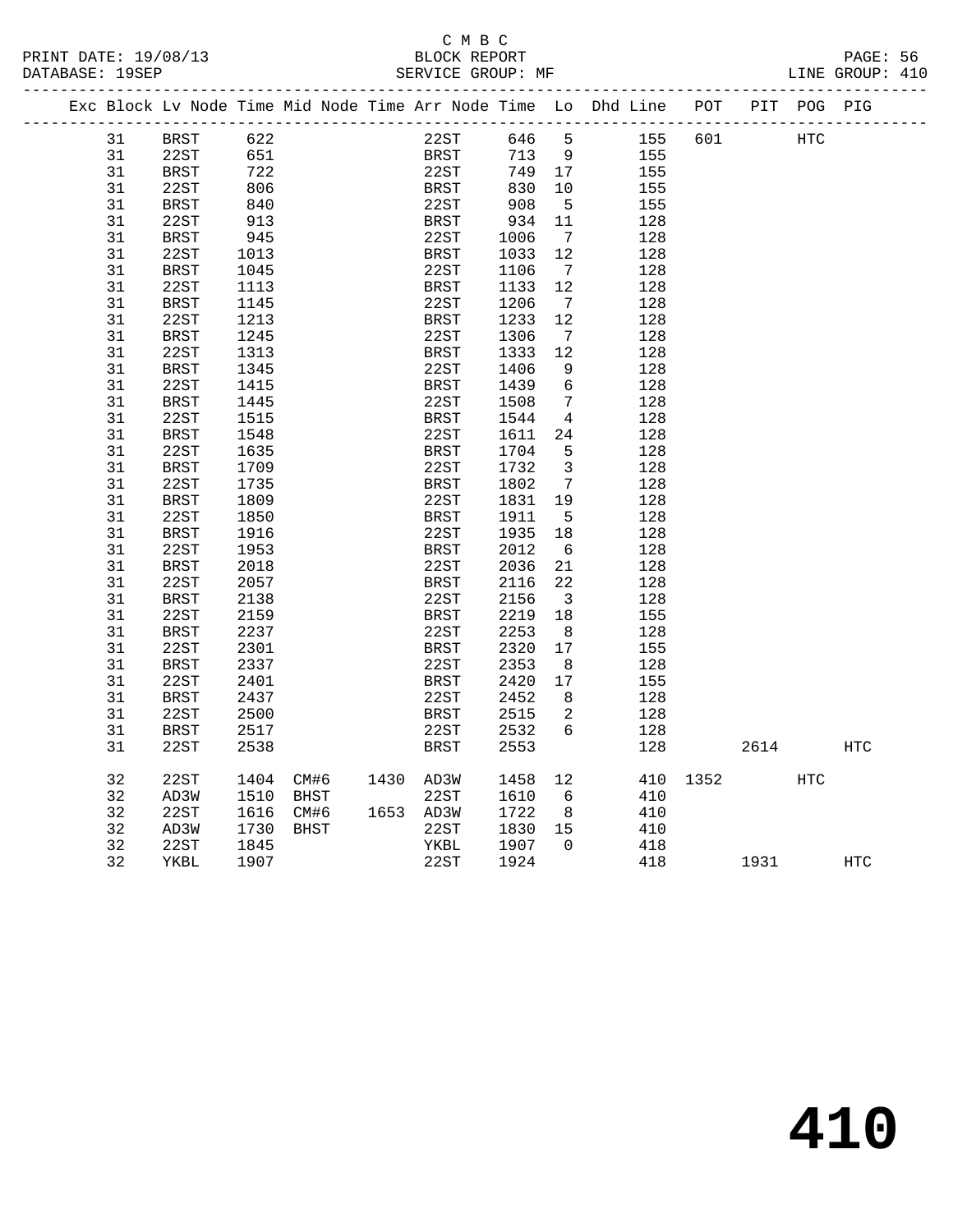|  |    |              |            |                    |      |           |              |                          | Exc Block Lv Node Time Mid Node Time Arr Node Time Lo Dhd Line POT PIT POG PIG |     |                        |     |            |
|--|----|--------------|------------|--------------------|------|-----------|--------------|--------------------------|--------------------------------------------------------------------------------|-----|------------------------|-----|------------|
|  | 33 | 22ST         |            | 525 QU-S 531 CLFO  |      |           | 550          | $\overline{0}$           | 104                                                                            | 517 | HTC                    |     |            |
|  | 33 | CLFO         | 550        |                    |      | 22ST      | 611          | 9                        | 104                                                                            |     |                        |     |            |
|  | 33 | 22ST         |            | 620 6&6N           |      | 629 LOST  | 649          | $\overline{\mathbf{3}}$  | 101                                                                            |     |                        |     |            |
|  | 33 | LOST         | 652        | HOLD               |      | 721 BW02  | 727          | $\mathbf{3}$             | 136                                                                            |     |                        |     |            |
|  | 33 | BW02         |            | SPST               |      | 757 LKST  | 806          | $\overline{4}$           | 134                                                                            |     |                        |     |            |
|  | 33 | LKST         | 730<br>810 | SPST               |      | 818 BW03  | 846          | $\overline{4}$           | 134                                                                            |     |                        |     |            |
|  | 33 | BW03         | 850        | PROD               |      | 916 LOST  | 925          | 5                        | 136                                                                            |     |                        |     |            |
|  | 33 | LOST         | 930        | 6&6W               |      | 952 22ST  | 1002         | 8                        | 101                                                                            |     |                        |     |            |
|  | 33 | 22ST         | 1010       | 6&6N               |      | 1020 LOST | 1041         | 9                        | 101                                                                            |     |                        |     |            |
|  | 33 | LOST         | 1050       | HOLD               |      | 1117 BW02 | 1123         | $7\overline{ }$          | 136                                                                            |     |                        |     |            |
|  | 33 | BW02         | 1130       | SPST               |      | 1154 LKST | 1203         | $7\phantom{.0}$          | 134                                                                            |     |                        |     |            |
|  |    |              |            |                    | 1217 |           |              |                          |                                                                                |     |                        |     |            |
|  | 33 | LKST         | 1210       | SPST               |      | BW03      | 1241         | 9                        | 134                                                                            |     |                        |     |            |
|  | 33 | BW03         | 1250       | PROD               |      | 1315 LOST | 1324         | $6\overline{6}$          | 136                                                                            |     |                        |     |            |
|  | 33 | LOST         | 1330       | 6&6W               |      | 1354 22ST | 1404         | 6                        | 101                                                                            |     |                        |     |            |
|  | 33 | 22ST         | 1410       | 6&6N               |      | 1422 LOST | 1447         | $\overline{\mathbf{3}}$  | 101                                                                            |     |                        |     |            |
|  | 33 | LOST         | 1450       | HOLD               |      | 1522 BW02 | 1528         | $\overline{\mathbf{c}}$  | 136                                                                            |     |                        |     |            |
|  | 33 | BW02         | 1530       | SPST               |      | 1602 LKST | 1613         | 23                       | 134                                                                            |     |                        |     |            |
|  | 33 | LKST         |            | 1636 SPST          |      | 1643 BW03 | 1613<br>1711 | 9                        | 134                                                                            |     |                        |     |            |
|  | 33 | BW03         |            | 1720 PROD          |      | 1748 LOST | 1758         |                          | 136                                                                            |     | 1826                   |     | HTC        |
|  | 34 | <b>BOGE</b>  |            | 602<br>623    CM#6 |      | 22ST      | 609          | 14                       | 418                                                                            |     | 601 000                | HTC |            |
|  | 34 | 22ST         |            |                    |      | 652 AD3W  | 712          | $4\overline{4}$          | 410                                                                            |     |                        |     |            |
|  | 34 | AD3W         |            | 716 BHST           |      | 22ST      | 806          | 10                       | 410                                                                            |     |                        |     |            |
|  | 34 | 22ST         | 816        | CM#6               |      | 848 AD3W  | 912          | $\overline{4}$           | 410                                                                            |     |                        |     |            |
|  | 34 | AD3W         | 916        | BHST               |      | 22ST      | 1005         | 14                       | 410                                                                            |     |                        |     |            |
|  | 34 | 22ST         |            | 1019 CM#6          |      | 1045 AD3W | 1110         | 10                       | 410                                                                            |     |                        |     |            |
|  | 34 | AD3W         | 1120       | BHST               |      | 22ST      | 1209         | 9                        | 410                                                                            |     |                        |     |            |
|  | 34 | 22ST         | 1218       | CM#6               |      | 1244 AD3W | 1310         | 10                       | 410                                                                            |     |                        |     |            |
|  | 34 | AD3W         | 1320       | BHST               |      | 22ST      | 1411         | $\overline{4}$           | 410                                                                            |     |                        |     |            |
|  | 34 | 22ST         | 1415       | CM#6               |      | 1441 AD3W | 1510         | 14                       | 410                                                                            |     |                        |     |            |
|  | 34 | AD3W         |            | 1524 BHST          |      | 22ST      | 1624         | $5^{\circ}$              | 410                                                                            |     |                        |     |            |
|  | 34 | 22ST         | 1629       | CM#6               |      | 1708 AD3W | 1737         | 8 <sup>8</sup>           | 410                                                                            |     |                        |     |            |
|  | 34 | AD3W         | 1745       | BHST               |      | 22ST      | 1845         | 10                       | 410                                                                            |     |                        |     |            |
|  | 34 | 22ST         | 1855       | CM#6               |      | 1919 AD3W | 1945         | 7                        | 410                                                                            |     |                        |     |            |
|  | 34 | AD3W         |            | 1952 BHST          |      | 22ST      | 2037         |                          | 410                                                                            |     | 2044                   |     | HTC        |
|  |    |              |            |                    |      |           |              |                          |                                                                                |     |                        |     |            |
|  | 35 | 22ST         | 625        | QU-S               |      | 631 CLFO  | 652          | $\overline{0}$           | 104                                                                            |     | 613 — 10               | HTC |            |
|  | 35 | CLFO         | 652        |                    |      | 22ST      | 715 12       |                          | 104                                                                            |     |                        |     |            |
|  | 35 | 22ST         |            | 727 QU-S           |      | 735 CLFO  | 755          | $\overline{0}$           | 104                                                                            |     |                        |     |            |
|  | 35 | CLFO         |            | 755 22ST           |      |           | 820 4        |                          | 104                                                                            |     |                        |     |            |
|  | 35 | 22ST         |            | 824 QU-S           |      | 832 CLFO  | 851          | 0                        | 104                                                                            |     |                        |     |            |
|  | 35 | ${\tt CLFO}$ | 851        |                    |      | 22ST      | 913          |                          | 104                                                                            |     | 922                    |     | <b>HTC</b> |
|  | 36 | 22ST         | 634        | CM#6               |      | 703 AD3W  | 724          | 4                        | 410                                                                            |     | 622 and $\overline{a}$ | HTC |            |
|  | 36 | AD3W         | 728        | BHST               |      | 22ST      | 818          | 10                       | 410                                                                            |     |                        |     |            |
|  | 36 | 22ST         |            | 828 CM#6           |      | 858 AD3W  | 924          | 4                        | 410                                                                            |     |                        |     |            |
|  | 36 | AD3W         |            | 928 BHST           |      | 22ST      | 1017         |                          | 410                                                                            |     | 1026                   |     | HTC        |
|  |    |              |            |                    |      |           |              |                          |                                                                                |     |                        |     |            |
|  | 37 | <b>BOGE</b>  | 626        |                    |      | 22ST      | 633          | 2                        | 418                                                                            |     | 625 000                | HTC |            |
|  | 37 | 22ST         | 635        |                    |      | YKBL      | 657          | $\overline{\phantom{0}}$ | 418                                                                            |     |                        |     |            |
|  | 37 | YKBL         | 657        |                    |      | 22ST      | 716          | 19                       | 418                                                                            |     |                        |     |            |
|  | 37 | 22ST         | 735        |                    |      | YKBL      | 758          | $\overline{0}$           | 418                                                                            |     |                        |     |            |
|  | 37 | YKBL         | 758        |                    |      | 22ST      | 820          | 15                       | 418                                                                            |     |                        |     |            |
|  | 37 | 22ST         | 835        |                    |      | YKBL      | 858          | $\Omega$                 | 418                                                                            |     |                        |     |            |
|  | 37 | YKBL         | 858        |                    |      | HTCE      | 910          |                          | 418                                                                            |     | 911                    |     | <b>HTC</b> |
|  |    |              |            |                    |      |           |              |                          |                                                                                |     |                        |     |            |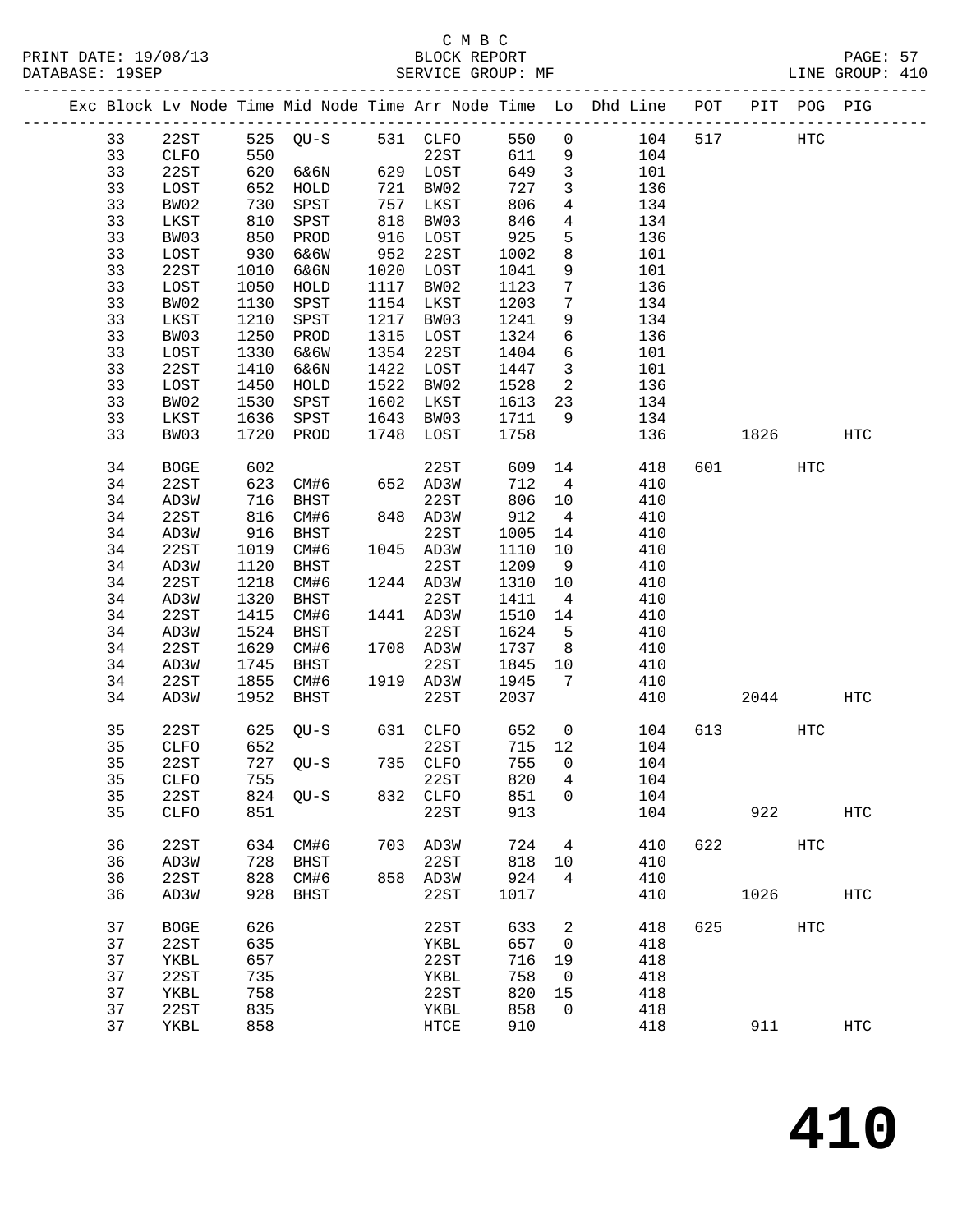### C M B C<br>BLOCK REPORT SERVICE GROUP: MF

|          |              |              |                |              |                   |              |                         | Exc Block Lv Node Time Mid Node Time Arr Node Time Lo Dhd Line POT |     |      | PIT POG PIG       |            |
|----------|--------------|--------------|----------------|--------------|-------------------|--------------|-------------------------|--------------------------------------------------------------------|-----|------|-------------------|------------|
| 38       | BW03         |              | 527 PROD       |              | 551 LOST          | 558          | $\overline{a}$          | 136                                                                | 452 |      | HTC               |            |
| 38       | LOST         | 600<br>640   | 6&6W           | 620          | 22ST              | 631          | 9                       | 101                                                                |     |      |                   |            |
| 38       | 22ST         | 640          | 6&6N           | 649          | LOST              | 709          | $7\phantom{.0}$         | 101                                                                |     |      |                   |            |
| 38       | LOST         | 716          | HOLD           | 749          | BW02              | 755          | 5                       | 136                                                                |     |      |                   |            |
| 38       | BW02         | 800          | SPST           | 829          | LKST              | 838          | $\overline{4}$          | 134                                                                |     |      |                   |            |
| 38       | LKST         | 842          | SPST           | 850          | BW03              | 916          | $\overline{4}$          | 134                                                                |     |      |                   |            |
| 38       | BW03         | 920          | PROD           | 946          | LOST              | 953          | $7\phantom{.}$          | 136                                                                |     |      |                   |            |
| 38       | LOST         | 1000         | 6&6W           | 1022         | 22ST              | 1032         | 8                       | 101                                                                |     |      |                   |            |
| 38       | 22ST         | 1040         | 6&6N           | 1050         | LOST              | 1111         | 9                       | 101                                                                |     |      |                   |            |
| 38       | LOST         | 1120         | HOLD           | 1147         | BW02              | 1153         | $7\phantom{.0}$         | 136                                                                |     |      |                   |            |
| 38<br>38 | BW02         | 1200         | SPST           | 1226<br>1247 | LKST              | 1237         | $\overline{\mathbf{3}}$ | 134                                                                |     |      |                   |            |
| 38       | LKST<br>BW03 | 1240<br>1320 | SPST<br>PROD   | 1345         | BW03<br>LOST      | 1311<br>1354 | 9<br>6                  | 134<br>136                                                         |     |      |                   |            |
| 38       | LOST         | 1400         | 6&6W           | 1424         | 22ST              | 1434         | $6\overline{6}$         | 101                                                                |     |      |                   |            |
| 38       | 22ST         | 1440         | 6&6N           | 1453         | LOST              | 1520         | 20                      | 101                                                                |     |      |                   |            |
| 38       | LOST         | 1540         | 6&6W           | 1609         | 22ST              | 1620         | 6                       | 101                                                                |     |      |                   |            |
| 38       | 22ST         | 1626         | 6&6N           | 1640         | LOST              | 1706         | 10                      | 101                                                                |     |      |                   |            |
| 38       | LOST         | 1716         | HOLD           | 1748         | BW02              | 1754         | 6                       | 136                                                                |     |      |                   |            |
| 38       | BW02         | 1800         | SPST           | 1828         | LKST              | 1838         | 6                       | 134                                                                |     |      |                   |            |
| 38       | LKST         | 1844         | SPST           | 1851         | BW03              | 1914         | 6                       | 134                                                                |     |      |                   |            |
| 38       | BW03         | 1920         | PROD           | 1943         | LOST              | 1950         | 10                      | 136                                                                |     |      |                   |            |
| 38       | LOST         | 2000         | 6&6W           | 2020         | 22ST              | 2028         |                         | 101                                                                |     | 2035 |                   | <b>HTC</b> |
|          |              |              |                |              |                   |              |                         |                                                                    |     |      |                   |            |
| 39       | LOST         | 540          | 6&6W           | 600          | 22ST              | 609          |                         | 14<br>101                                                          |     | 509  | HTC               |            |
| 39       | 22ST         | 623          |                |              | <b>BRST</b>       | 641          | 9                       | 128                                                                |     |      |                   |            |
| 39       | <b>BRST</b>  | 650          |                |              | 22ST              | 712          | 11                      | 128                                                                |     |      |                   |            |
| 39       | 22ST         | 723          |                |              | BRST              | 741          | 7                       | 128                                                                |     |      |                   |            |
| 39       | <b>BRST</b>  | 748          | CM#6 852 AD3W  |              | 22ST              | 815          | $7\phantom{.0}$         | 128                                                                |     |      |                   |            |
| 39       | 22ST         | 822<br>922   |                |              |                   | 918          | $\overline{4}$          | 410<br>410                                                         |     |      |                   |            |
| 39<br>39 | AD3W<br>22ST | 1029         | BHST<br>CM#6   |              | 22ST<br>1055 AD3W | 1011<br>1120 | 18<br>10                | 410                                                                |     |      |                   |            |
| 39       | AD3W         | 1130         | BHST           |              | 22ST              | 1219         | 9                       | 410                                                                |     |      |                   |            |
| 39       | 22ST         | 1228         | CM#6           |              | 1254 AD3W         | 1320         | 10                      | 410                                                                |     |      |                   |            |
| 39       | AD3W         | 1330         | BHST           |              | 22ST              | 1423         | 9                       | 410                                                                |     |      |                   |            |
| 39       | 22ST         | 1432         | CM#6           |              | 1458 AD3W         | 1527         | 11                      | 410                                                                |     |      |                   |            |
| 39       | AD3W         | 1538         | BHST           |              | 22ST              | 1638         | 6                       | 410                                                                |     |      |                   |            |
| 39       | 22ST         | 1644         | CM#6           |              | 1723 AD3W         | 1752         | 8 <sup>8</sup>          | 410                                                                |     |      |                   |            |
| 39       | AD3W         | 1800         | BHST           |              | 22ST              | 1900         | 13                      | 410                                                                |     |      |                   |            |
| 39       | 22ST         | 1913         | CM#6           |              | 1936 AD3W         | 2000         | $\overline{7}$          | 410                                                                |     |      |                   |            |
| 39       | AD3W         |              | 2007 BHST 22ST |              |                   | 2049 11      |                         | 410                                                                |     |      |                   |            |
| 39       | 22ST         | 2100         | 6&6N           | 2109         | LOST              | 2129         |                         | 101                                                                |     | 2153 |                   | HTC        |
|          |              |              |                |              |                   |              |                         |                                                                    |     |      |                   |            |
| 40       | LOST         | 720          | 6&6W           | 746          | 22ST              | 759          | 6                       | 101                                                                | 649 |      | $_{\mathrm{HTC}}$ |            |
| 40       | 22ST         | 805          |                |              | YKBL              | 829          | $\overline{0}$          | 418                                                                |     |      |                   |            |
| 40       | YKBL         | 829          |                |              | 22ST              | 852          | 13                      | 418                                                                |     |      |                   |            |
| 40       | 22ST         | 905          |                |              | YKBL              | 928          | $\mathbf 0$             | 418                                                                |     |      |                   |            |
| 40       | YKBL         | 928          |                |              | HTCE              | 940          |                         | 418                                                                |     | 941  |                   | HTC        |
| 41       | <b>BRST</b>  | 542          |                |              | 22ST              | 601          | 9                       | 155                                                                | 521 |      | HTC               |            |
| 41       | 22ST         | 610          |                |              | BRST              | 631          | 11                      | 155                                                                |     |      |                   |            |
| 41       | <b>BRST</b>  | 642          |                |              | 22ST              | 707          | 5                       | 155                                                                |     |      |                   |            |
| 41       | 22ST         | 712          |                |              | BRST              | 736          | 9                       | 155                                                                |     |      |                   |            |
| 41       | <b>BRST</b>  | 745          |                |              | 22ST              | 813          | 15                      | 155                                                                |     |      |                   |            |
| 41       | 22ST         | 828          |                |              | <b>BRST</b>       | 852          | 3                       | 155                                                                |     |      |                   |            |
| 41       | <b>BRST</b>  | 855          |                |              | 22ST              | 921          |                         | 155                                                                |     | 930  |                   | <b>HTC</b> |
| 42       | 22ST         | 722          | CM#6           |              | 754 AD3W          | 818          | 4                       | 410                                                                | 707 |      | $_{\mathrm{HTC}}$ |            |

**410**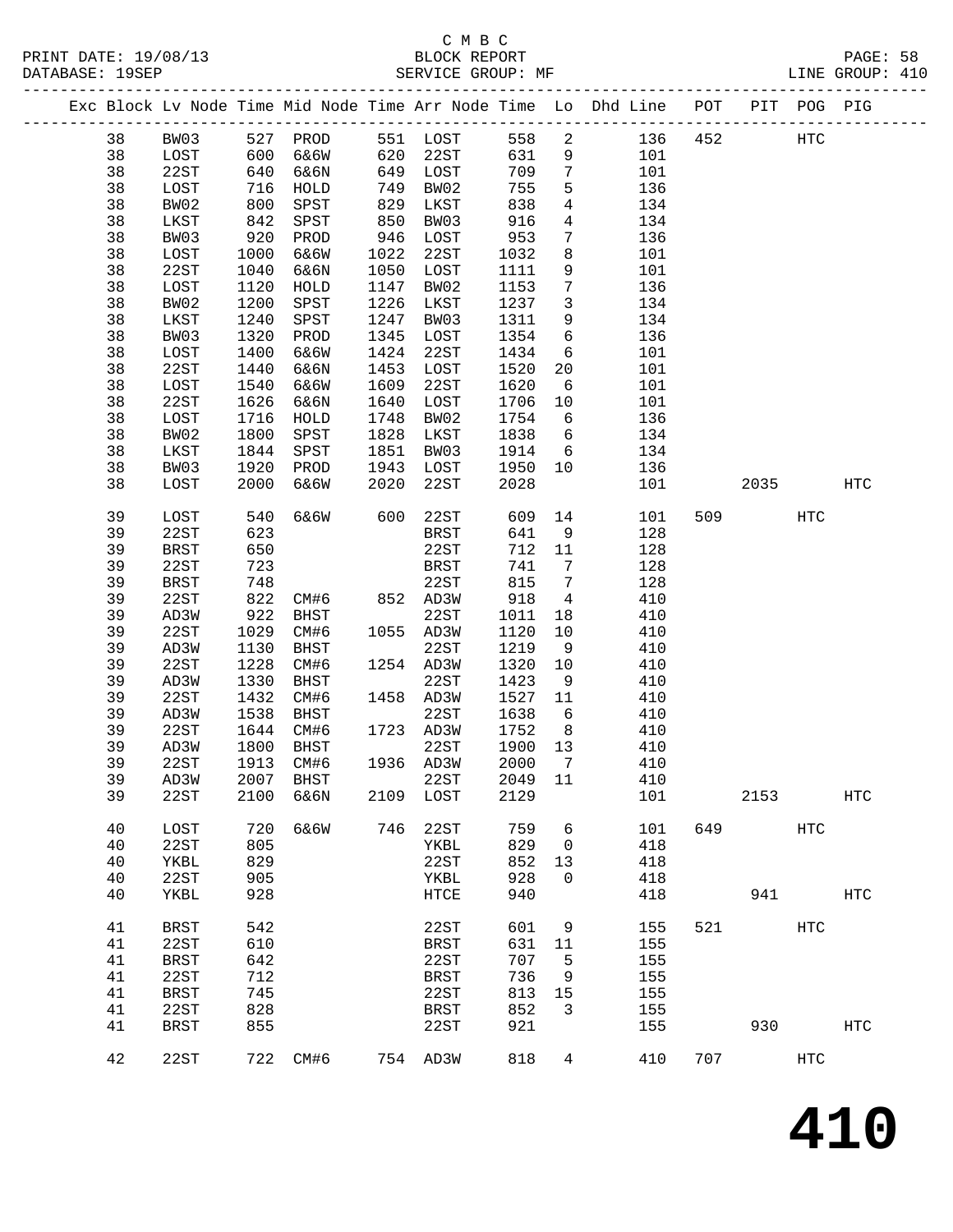|  |    |             |      |               |          |      |                         | Exc Block Lv Node Time Mid Node Time Arr Node Time Lo Dhd Line POT |     |        | PIT POG PIG |            |  |
|--|----|-------------|------|---------------|----------|------|-------------------------|--------------------------------------------------------------------|-----|--------|-------------|------------|--|
|  | 42 | AD3W        |      | 822 BHST 22ST |          | 915  |                         | 410                                                                |     | 924    |             | <b>HTC</b> |  |
|  |    |             |      |               |          |      |                         |                                                                    |     |        |             |            |  |
|  | 43 | MTST        | 546  |               | EDST     | 600  | 4                       | 119                                                                |     | 521 72 | <b>HTC</b>  |            |  |
|  | 43 | EDST        | 604  |               | MTST     | 622  | 9                       | 119                                                                |     |        |             |            |  |
|  | 43 | MTST        | 631  |               | EDST     | 646  | $\overline{2}$          | 119                                                                |     |        |             |            |  |
|  | 43 | EDST        | 648  |               | MTST     | 708  | 8                       | 119                                                                |     |        |             |            |  |
|  | 43 | MTST        | 716  |               | EDST     | 732  | $\overline{a}$          | 119                                                                |     |        |             |            |  |
|  | 43 | EDST        | 734  |               | MTST     | 755  | $\sqrt{6}$              | 119                                                                |     |        |             |            |  |
|  | 43 | MTST        | 801  |               | EDST     | 820  | $\overline{2}$          | 119                                                                |     |        |             |            |  |
|  | 43 | EDST        | 822  |               | MTST     | 845  | 5                       | 119                                                                |     |        |             |            |  |
|  | 43 | MTST        | 850  |               | EDST     | 908  | $\overline{a}$          | 119                                                                |     |        |             |            |  |
|  | 43 | EDST        | 910  |               | MTST     | 934  | 5                       | 119                                                                |     |        |             |            |  |
|  | 43 | MTST        | 939  |               | EDST     | 957  | 5                       | 119                                                                |     |        |             |            |  |
|  | 43 | EDST        | 1002 |               | MTST     | 1026 | 11                      | 119                                                                |     |        |             |            |  |
|  | 43 | MTST        | 1037 |               | EDST     | 1057 | $\overline{2}$          | 119                                                                |     |        |             |            |  |
|  | 43 | EDST        | 1059 |               | MTST     | 1123 | 15                      | 119                                                                |     |        |             |            |  |
|  | 43 | MTST        | 1138 |               | EDST     | 1159 | $\overline{2}$          | 119                                                                |     |        |             |            |  |
|  | 43 | EDST        | 1201 |               | MTST     | 1227 | 12                      | 119                                                                |     |        |             |            |  |
|  | 43 | MTST        | 1239 |               | EDST     | 1300 | $\overline{2}$          | 119                                                                |     |        |             |            |  |
|  | 43 | EDST        | 1302 |               | MTST     | 1328 | 11                      | 119                                                                |     |        |             |            |  |
|  | 43 | MTST        | 1339 |               | EDST     | 1400 | $\overline{2}$          | 119                                                                |     |        |             |            |  |
|  | 43 | EDST        | 1402 |               | MTST     | 1428 | 11                      | 119                                                                |     |        |             |            |  |
|  | 43 | MTST        | 1439 |               | EDST     | 1500 | $\overline{\mathbf{2}}$ | 119                                                                |     |        |             |            |  |
|  | 43 | EDST        | 1502 |               | MTST     | 1528 | $\overline{3}$          | 119                                                                |     |        |             |            |  |
|  | 43 | MTST        | 1531 |               | EDST     | 1553 | $\overline{2}$          | 119                                                                |     |        |             |            |  |
|  | 43 | EDST        | 1555 |               | MTST     | 1621 | 13                      | 119                                                                |     |        |             |            |  |
|  | 43 | MTST        | 1634 |               | EDST     | 1654 | $\overline{2}$          | 119                                                                |     |        |             |            |  |
|  | 43 | EDST        | 1656 |               | MTST     | 1721 | 13                      | 119                                                                |     |        |             |            |  |
|  | 43 | MTST        | 1734 |               | EDST     | 1754 | 2                       | 119                                                                |     |        |             |            |  |
|  | 43 | <b>EDST</b> | 1756 |               | MTST     | 1820 |                         | 119                                                                |     | 1842   |             | <b>HTC</b> |  |
|  | 44 | 22ST        | 740  | CM#6          | 812 AD3W | 836  | 4                       | 410                                                                | 725 |        | <b>HTC</b>  |            |  |
|  | 44 | AD3W        | 840  | BHST          | 22ST     | 934  |                         | 410                                                                |     | 943    |             | <b>HTC</b> |  |
|  |    |             |      |               |          |      |                         |                                                                    |     |        |             |            |  |
|  | 45 | 22ST        | 617  | CM#6          | 646 AD3W | 706  | $\overline{4}$          | 410                                                                | 605 |        | <b>HTC</b>  |            |  |
|  | 45 | AD3W        | 710  | BHST          | 22ST     | 755  | 15                      | 410                                                                |     |        |             |            |  |
|  | 45 | 22ST        | 810  | CM#6          | 842 AD3W | 906  | $\overline{4}$          | 410                                                                |     |        |             |            |  |
|  | 45 | AD3W        | 910  | BHST          | 22ST     | 1002 |                         | 410                                                                |     | 1011   |             | HTC        |  |
|  |    |             |      |               |          |      |                         |                                                                    |     |        |             |            |  |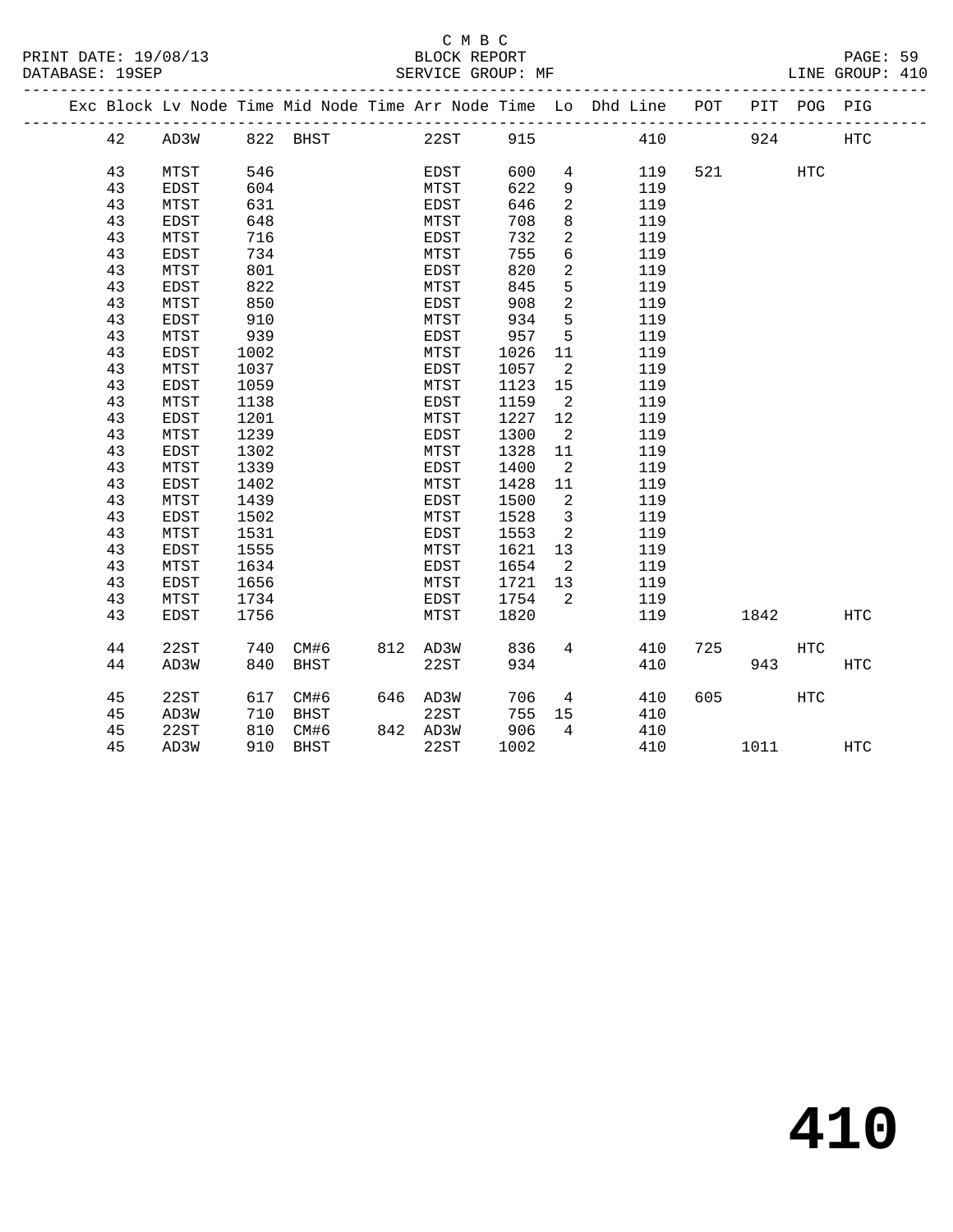# C M B C

| DATABASE: 19SEP |    |      |      |             |      | SERVICE GROUP: MF |      |                |                                                                                |          |         |     | LINE GROUP: 410 |  |
|-----------------|----|------|------|-------------|------|-------------------|------|----------------|--------------------------------------------------------------------------------|----------|---------|-----|-----------------|--|
|                 |    |      |      |             |      |                   |      |                | Exc Block Lv Node Time Mid Node Time Arr Node Time Lo Dhd Line POT PIT POG PIG |          |         |     |                 |  |
|                 | 46 | 8&8W | 529  |             |      | 22ST              |      |                | 538 2<br>128                                                                   |          | 509 HTC |     |                 |  |
|                 | 46 | 22ST | 540  |             |      | BRST              | 558  |                | 128<br>12 and $\overline{a}$                                                   |          |         |     |                 |  |
|                 | 46 | BRST | 610  |             |      | 22ST              | 629  | 14             | 128                                                                            |          |         |     |                 |  |
|                 | 46 | 22ST | 643  |             |      | BRST              | 701  | 9              | 128                                                                            |          |         |     |                 |  |
|                 | 46 | BRST | 710  |             |      | 22ST              | 732  | 8              | 128                                                                            |          |         |     |                 |  |
|                 | 46 | 22ST | 740  |             |      | BRST              | 803  | $\mathbf{3}$   | 128                                                                            |          |         |     |                 |  |
|                 | 46 | BRST | 806  |             |      | 22ST              | 834  | 6              | 128                                                                            |          |         |     |                 |  |
|                 | 46 | 22ST | 840  | CM#6        | 908  | AD3W              | 936  | 4              | 410                                                                            |          |         |     |                 |  |
|                 | 46 | AD3W | 940  | BHST        |      | 22ST              | 1029 | 10             | 410                                                                            |          |         |     |                 |  |
|                 | 46 | 22ST | 1039 | CM#6        |      | 1105 AD3W         | 1130 | 10             | 410                                                                            |          |         |     |                 |  |
|                 | 46 | AD3W | 1140 | BHST        |      | 22ST              | 1229 | 9              | 410                                                                            |          |         |     |                 |  |
|                 | 46 | 22ST | 1238 | CM#6        | 1304 | AD3W              | 1330 | 10             | 410                                                                            |          |         |     |                 |  |
|                 | 46 | AD3W | 1340 | BHST        |      | 22ST              | 1433 | $\overline{7}$ | 410                                                                            |          |         |     |                 |  |
|                 | 46 | 22ST | 1440 | CM#6        |      | 1506 AD3W         | 1535 | 10             | 410                                                                            |          |         |     |                 |  |
|                 | 46 | AD3W | 1545 | BHST        |      | 22ST              | 1645 | 8              | 410                                                                            |          |         |     |                 |  |
|                 | 46 | 22ST | 1653 | CM#6        | 1732 | AD3W              | 1800 | 7              | 410                                                                            |          |         |     |                 |  |
|                 | 46 | AD3W | 1807 | <b>BHST</b> |      | 22ST              | 1907 | 13             | 410                                                                            |          |         |     |                 |  |
|                 | 46 | 22ST | 1920 | CM#6        | 1943 | AD3W              | 2007 | 8              | 410                                                                            |          |         |     |                 |  |
|                 | 46 | AD3W | 2015 | BHST        |      | 22ST              | 2057 | 6              | 410                                                                            |          |         |     |                 |  |
|                 | 46 | 22ST | 2103 | CM#6        | 2123 | AD3W              | 2145 | 10             | 410                                                                            |          |         |     |                 |  |
|                 | 46 | AD3W | 2155 | BHST        |      | 22ST              | 2235 |                | 410                                                                            |          | 2242    |     | HTC             |  |
|                 | 47 | 22ST | 1442 | CM#6        | 1515 | AD3W              | 1544 | 8              |                                                                                | 410 1426 |         | HTC |                 |  |
|                 | 47 | AD3W | 1552 | BHST        |      | 22ST              | 1652 | 8              | 410                                                                            |          |         |     |                 |  |
|                 | 47 | 22ST | 1700 | CM#6        |      | 1739 AD3W         | 1807 | 8              | 410                                                                            |          |         |     |                 |  |
|                 | 47 | AD3W | 1815 | BHST        |      | 22ST              | 1915 | 13             | 410                                                                            |          |         |     |                 |  |
|                 |    |      |      |             |      |                   |      |                |                                                                                |          |         |     |                 |  |

| 47 | 22ST        | 1700 | CM#6        | 1739 | AD3W        | 1807 | 8           | 410 |      |      |            |            |
|----|-------------|------|-------------|------|-------------|------|-------------|-----|------|------|------------|------------|
| 47 | AD3W        | 1815 | BHST        |      | 22ST        | 1915 | 13          | 410 |      |      |            |            |
| 47 | 22ST        | 1928 | CM#6        | 1951 | AD3W        | 2015 | 7           | 410 |      |      |            |            |
| 47 | AD3W        | 2022 | <b>BHST</b> |      | 22ST        | 2104 |             | 410 |      | 2111 |            | <b>HTC</b> |
|    |             |      |             |      |             |      |             |     |      |      |            |            |
| 48 | 22ST        | 1452 | QU-S        | 1458 | <b>CLFO</b> | 1519 | $\mathbf 0$ | 104 | 1436 |      | HTC        |            |
| 48 | <b>CLFO</b> | 1519 |             |      | 22ST        | 1547 | 4           | 104 |      |      |            |            |
| 48 | 22ST        | 1551 | CM#6        | 1625 | AD3W        | 1654 | 6           | 410 |      |      |            |            |
| 48 | AD3W        | 1700 | BHST        |      | 22ST        | 1801 | 11          | 410 |      |      |            |            |
| 48 | 22ST        | 1812 | CM#6        | 1844 | AD3W        | 1907 | 8           | 410 |      |      |            |            |
| 48 | AD3W        | 1915 | <b>BHST</b> |      | 22ST        | 2002 | 6           | 410 |      |      |            |            |
| 48 | 22ST        | 2008 | CM#6        | 2030 | AD3W        | 2052 | 9           | 410 |      |      |            |            |
| 48 | AD3W        | 2101 | <b>BHST</b> |      | 22ST        | 2141 | 17          | 410 |      |      |            |            |
| 48 | 22ST        | 2158 | CM#6        | 2218 | AD3W        | 2240 | 10          | 410 |      |      |            |            |
| 48 | AD3W        | 2250 | BHST        |      | 22ST        | 2330 | 19          | 410 |      |      |            |            |
| 48 | 22ST        | 2349 | CM#6        | 2408 | AD3W        | 2430 | 10          | 410 |      |      |            |            |
| 48 | AD3W        | 2440 | <b>BHST</b> |      | 22ST        | 2516 |             | 410 |      | 2523 |            | HTC        |
|    |             |      |             |      |             |      |             |     |      |      |            |            |
| 50 | 22ST        | 1500 | 6&6N        | 1513 | LOST        | 1541 | 19          | 101 | 1444 |      | <b>HTC</b> |            |
| 50 | LOST        | 1600 | 6&6W        | 1629 | 22ST        | 1639 | 7           | 101 |      |      |            |            |
| 50 | 22ST        | 1646 | 6&6N        | 1700 | LOST        | 1726 | 14          | 101 |      |      |            |            |
| 50 | LOST        | 1740 | 6&6W        | 1809 | 22ST        | 1819 | 4           | 101 |      |      |            |            |
| 50 | 22ST        | 1823 | 6&6N        | 1833 | LOST        | 1856 | 4           | 101 |      |      |            |            |
| 50 | LOST        | 1900 | 6&6W        | 1922 | 22ST        | 1930 | 3           | 101 |      |      |            |            |
| 50 | 22ST        | 1933 | 6&6N        | 1943 | LOST        | 2006 | 14          | 101 |      |      |            |            |
| 50 | LOST        | 2020 | HOLD        | 2046 | BW02        | 2052 | 8           | 136 |      |      |            |            |
| 50 | BW02        | 2100 | SPST        | 2122 | LKST        | 2131 |             | 134 |      | 2158 |            | HTC        |
|    |             |      |             |      |             |      |             |     |      |      |            |            |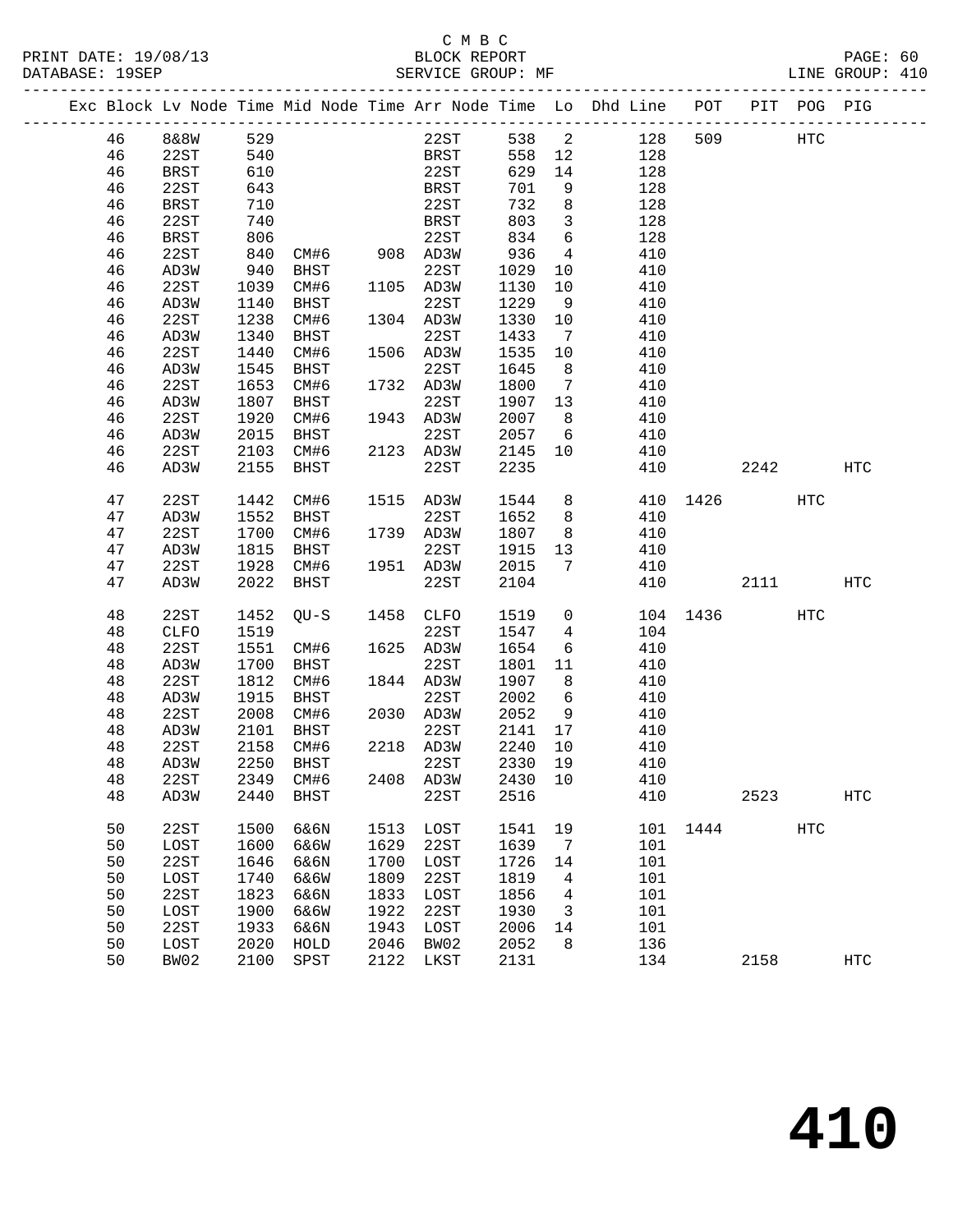|          |    |             |      |                     |                                 |         |                         | Exc Block Lv Node Time Mid Node Time Arr Node Time Lo Dhd Line POT PIT POG PIG |              |      |     |            |
|----------|----|-------------|------|---------------------|---------------------------------|---------|-------------------------|--------------------------------------------------------------------------------|--------------|------|-----|------------|
|          | 51 | 22ST        |      |                     |                                 |         |                         | 1358 QU-S 1404 CLFO 1425 0 104 1346 HTC                                        |              |      |     |            |
|          | 51 | CLFO        | 1425 |                     | 22ST                            | 1450 7  |                         | 104                                                                            |              |      |     |            |
|          | 51 | 22ST        | 1457 |                     | BRST                            | 1527 3  |                         | 155                                                                            |              |      |     |            |
|          | 51 | BRST        | 1530 |                     | 22ST                            | 1557    | 9                       | 155                                                                            |              |      |     |            |
|          | 51 | 22ST        | 1606 |                     | BRST                            | 1637    | 13                      | 155                                                                            |              |      |     |            |
|          | 51 | BRST        | 1650 |                     | 22ST                            | 1717    | $\overline{\mathbf{3}}$ | 155                                                                            |              |      |     |            |
|          | 51 | 22ST        | 1720 |                     | BRST                            | 1751    |                         | 155                                                                            |              | 1812 |     | <b>HTC</b> |
|          |    |             |      |                     |                                 |         |                         |                                                                                |              |      |     |            |
| SD 52    |    | 8&8E        | 1513 |                     | BRST                            | 1536    | 14                      |                                                                                | 128 1448     |      | HTC |            |
| SD 52    |    | BRST        | 1550 |                     | 22ST                            | 1617    | 9                       | 155                                                                            |              |      |     |            |
| $#SD$ 52 |    | BRST        | 1550 |                     | 22ST                            | 1617    | 9                       |                                                                                | 155 1529     |      | HTC |            |
|          | 52 | 22ST        | 1626 |                     | <b>BRST</b>                     | 1657    | 13                      | 155                                                                            |              |      |     |            |
|          | 52 | BRST        | 1710 |                     | 22ST                            | 1738    | $\overline{7}$          | 155                                                                            |              |      |     |            |
|          | 52 | 22ST        | 1745 |                     | BRST                            | 1813    | $\overline{\mathbf{3}}$ | 155                                                                            |              |      |     |            |
|          | 52 | BRST        | 1816 |                     | 22ST                            | 1839    | $6\overline{6}$         | 155                                                                            |              |      |     |            |
|          | 52 | 22ST        | 1845 |                     | BRST                            | 1910    | 23                      | 155                                                                            |              |      |     |            |
|          | 52 | BRST        | 1933 |                     | 22ST                            | 1954    | 15                      | 155                                                                            |              |      |     |            |
|          | 52 | 22ST        | 2009 |                     | BRST                            | 2031    | $\overline{4}$          | 155                                                                            |              |      |     |            |
|          | 52 | BRST        | 2035 |                     | 22ST                            | 2056    | 13                      | 155                                                                            |              |      |     |            |
|          | 52 | 22ST        | 2109 |                     | BRST                            | 2130    |                         | 155                                                                            |              | 2151 |     | HTC        |
|          |    |             |      |                     |                                 |         |                         |                                                                                |              |      |     |            |
|          | 53 | 22ST        |      | 1504 QU-S 1510 CLFO |                                 | 1532    | $\overline{0}$          |                                                                                | 104 1448 HTC |      |     |            |
|          | 53 | CLFO        | 1532 |                     | 22ST                            | 1601    | 14                      | 104                                                                            |              |      |     |            |
|          | 53 | 22ST        |      | 1615 QU-S           | 1622 CLFO                       | 1643    | $\overline{0}$          | 104                                                                            |              |      |     |            |
|          | 53 | CLFO        | 1643 |                     | 22ST                            | 1709    | 14                      | 104                                                                            |              |      |     |            |
|          | 53 | 22ST        |      | 1723 QU-S           | 1729 CLFO                       | 1747    | $\overline{0}$          | 104                                                                            |              |      |     |            |
|          | 53 | CLFO        | 1747 |                     | 22ST                            | 1811    | 14                      | 104                                                                            |              |      |     |            |
|          | 53 | 22ST        | 1825 | $QU-S$              | 1831 CLFO                       | 1849    | $\overline{0}$          | 104                                                                            |              |      |     |            |
|          | 53 | CLFO        | 1849 |                     | 22ST                            | 1911    | 24                      | 104                                                                            |              |      |     |            |
|          | 53 | 22ST        | 1935 | QU-S                | 1941 CLFO                       | 2000    | $\overline{0}$          | 104                                                                            |              |      |     |            |
|          | 53 | CLFO        | 2000 |                     | 22ST                            | 2022    | 15                      | 104                                                                            |              |      |     |            |
|          | 53 | 22ST        | 2037 | QU-S 2042 CLFO      |                                 | 2059    | $\overline{0}$          | 104                                                                            |              |      |     |            |
|          | 53 | CLFO        | 2059 |                     | 22ST                            | 2121    | 16                      | 104                                                                            |              |      |     |            |
|          | 53 | 22ST        |      | 2137 QU-S           | 2142 CLFO                       | 2159    | $\overline{0}$          | 104                                                                            |              |      |     |            |
|          | 53 | CLFO        | 2159 |                     | 22ST                            | 2221    | 16                      | 104                                                                            |              |      |     |            |
|          | 53 | 22ST        |      | 2237 QU-S 2242 CLFO |                                 | 2259    | $\overline{0}$          | 104                                                                            |              |      |     |            |
|          | 53 | CLFO        | 2259 |                     | 22ST                            | 2321    | 19                      | 104                                                                            |              |      |     |            |
|          | 53 | 22ST        |      | 2340 QU-S 2345 CLFO |                                 | 2402    | $\overline{0}$          | 104                                                                            |              |      |     |            |
|          | 53 | <b>CLFO</b> | 2402 |                     | 22ST                            | 2422 15 |                         | 104                                                                            |              |      |     |            |
|          | 53 |             |      |                     | 22ST 2437 QU-S 2442 CLFO 2459 0 |         |                         | 104                                                                            |              |      |     |            |
|          | 53 | <b>CLFO</b> | 2459 |                     | 22ST                            | 2519    |                         | 104                                                                            |              | 2526 |     | <b>HTC</b> |
|          | 54 | HTCW        | 1449 |                     | YKBL                            | 1504    | 3                       |                                                                                | 418 1448     |      | HTC |            |
|          | 54 | YKBL        | 1507 |                     | 22ST                            | 1534    | 11                      | 418                                                                            |              |      |     |            |
|          | 54 | 22ST        | 1545 |                     | YKBL                            | 1607    | 0                       | 418                                                                            |              |      |     |            |
|          | 54 | YKBL        | 1607 |                     | 22ST                            | 1636    | 9                       | 418                                                                            |              |      |     |            |
|          | 54 | 22ST        | 1645 |                     | YKBL                            | 1709    | 0                       | 418                                                                            |              |      |     |            |
|          | 54 | YKBL        | 1709 |                     | 22ST                            | 1733    | 12                      | 418                                                                            |              |      |     |            |
|          | 54 | 22ST        | 1745 |                     | YKBL                            | 1807    | 0                       | 418                                                                            |              |      |     |            |
|          | 54 | YKBL        | 1807 |                     | 22ST                            | 1829    | 2                       | 418                                                                            |              |      |     |            |
|          | 54 | 22ST        | 1831 |                     | <b>BOGW</b>                     | 1839    |                         | 418                                                                            |              | 1840 |     | HTC        |
|          |    |             |      |                     |                                 |         |                         |                                                                                |              |      |     |            |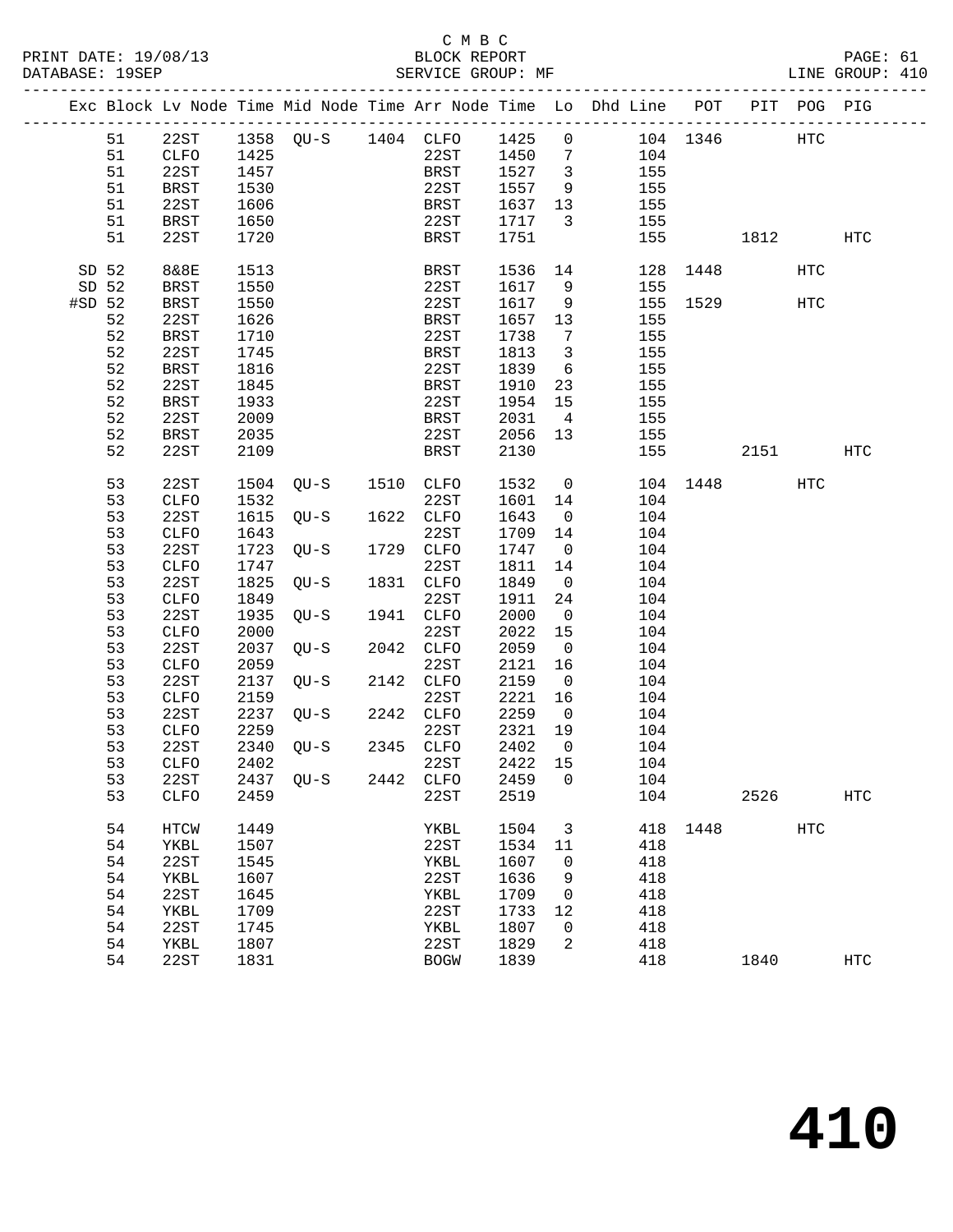|                  |    |                 |              | Exc Block Lv Node Time Mid Node Time Arr Node Time Lo Dhd Line POT |      |           |            |                         |     |             |          | PIT POG PIG       |            |
|------------------|----|-----------------|--------------|--------------------------------------------------------------------|------|-----------|------------|-------------------------|-----|-------------|----------|-------------------|------------|
| SD 55            |    | BW03            |              | 735 PROD                                                           |      | 803 LOST  | 811        | 5                       | 136 | 700         |          | <b>HTC</b>        |            |
| SD 55            |    | LOST            |              | HOLD                                                               |      | 849 BW02  |            | 5                       | 136 |             |          |                   |            |
| #SD 55           |    | LOST            | $816\n\n816$ | HOLD                                                               | 849  | BW02      | 855<br>855 | 5                       | 136 | 745         |          | HTC               |            |
|                  | 55 | BW02            | 900          | SPST                                                               | 926  | LKST      | 935        | 5                       | 134 |             |          |                   |            |
|                  | 55 | LKST            | 940          | SPST                                                               | 947  | BW03      | 1011       | 9                       | 134 |             |          |                   |            |
|                  | 55 | BW03            | 1020         | PROD                                                               | 1046 | LOST      | 1053       | $7\phantom{.0}$         | 136 |             |          |                   |            |
|                  | 55 | LOST            | 1100         | 6&6W                                                               | 1122 | 22ST      | 1132       | 8                       | 101 |             |          |                   |            |
|                  | 55 | 22ST            | 1140         | 6&6N                                                               | 1150 | LOST      | 1211       | 9                       | 101 |             |          |                   |            |
|                  | 55 | LOST            | 1220         | HOLD                                                               | 1249 | BW02      | 1255       | 5                       | 136 |             |          |                   |            |
|                  | 55 | BW02            | 1300         | SPST                                                               | 1327 | LKST      | 1338       | $\overline{a}$          | 134 |             |          |                   |            |
|                  | 55 | LKST            | 1340         | SPST                                                               | 1347 | BW03      | 1411       | 9                       | 134 |             |          |                   |            |
|                  | 55 | BW03            | 1420         | PROD                                                               | 1447 | LOST      | 1457       | 23                      | 136 |             |          |                   |            |
|                  | 55 | LOST            | 1520         | 6&6W                                                               | 1551 | 22ST      | 1602       | $\overline{\mathbf{3}}$ | 101 |             |          |                   |            |
|                  | 55 | 22ST            | 1605         | 6&6N                                                               | 1619 | LOST      | 1645       | 15                      | 101 |             |          |                   |            |
|                  | 55 | LOST            | 1700         | 6&6W                                                               | 1729 | 22ST      | 1739       | 6                       | 101 |             |          |                   |            |
|                  | 55 | 22ST            | 1745         | 6&6N                                                               | 1759 | LOST      | 1823       |                         | 101 |             | 1851     |                   | HTC        |
|                  |    |                 |              |                                                                    |      |           |            |                         |     |             |          |                   |            |
|                  | 56 | 22ST            | 1535         |                                                                    |      | BRST      | 1604       | 5                       |     | 128 1519    |          | HTC               |            |
|                  | 56 | <b>BRST</b>     | 1609         |                                                                    |      | 22ST      | 1632       | 23                      | 128 |             |          |                   |            |
|                  | 56 | 22ST            | 1655         |                                                                    |      | BRST      | 1724       | $5^{\circ}$             | 128 |             |          |                   |            |
|                  | 56 | <b>BRST</b>     | 1729         |                                                                    |      | 22ST      | 1752       | 5                       | 128 |             |          |                   |            |
|                  | 56 | 22ST            | 1757         |                                                                    |      | BRST      | 1822       | $7\overline{ }$         | 128 |             |          |                   |            |
|                  | 56 | <b>BRST</b>     | 1829         |                                                                    |      | 22ST      | 1851       | 12                      | 128 |             |          |                   |            |
|                  | 56 | 22ST            | 1903         | 6&6N                                                               |      | 1913 LOST | 1936       | 14                      | 101 |             |          |                   |            |
|                  | 56 | LOST            | 1950         | HOLD                                                               | 2016 | BW02      | 2022       | 8 <sup>8</sup>          | 136 |             |          |                   |            |
|                  | 56 | BW02            | 2030         | SPST                                                               | 2052 | LKST      | 2101       | 9                       | 134 |             |          |                   |            |
|                  | 56 | LKST            | 2110         | SPST                                                               | 2117 | BW03      | 2137       | 13                      | 134 |             |          |                   |            |
|                  | 56 | BW03            | 2150         | PROD                                                               | 2211 | LOST      | 2218       | $\overline{2}$          | 136 |             |          |                   |            |
|                  | 56 | LOST            | 2220         | HOLD                                                               | 2246 | BW02      | 2251       |                         | 136 |             | 2316     |                   | HTC        |
|                  |    |                 |              |                                                                    |      |           |            |                         |     |             |          |                   |            |
|                  | 57 | 22ST            | 1504         | CM#6                                                               |      | 1538 AD3W | 1607       | 8 <sup>8</sup>          |     |             | 410 1448 | HTC               |            |
|                  | 57 | AD3W            | 1615         | BHST                                                               |      | 22ST      | 1718       | 10                      | 410 |             |          |                   |            |
|                  | 57 | 22ST            | 1728         | CM#6                                                               |      | 1804 AD3W | 1830       | $\overline{7}$          | 410 |             |          |                   |            |
|                  | 57 | AD3W            | 1837         | BHST                                                               |      | 22ST      | 1935       | 11                      | 410 |             |          |                   |            |
|                  | 57 | 22ST            | 1946         | CM#6                                                               |      | 2008 AD3W | 2030       | 7                       | 410 |             |          |                   |            |
|                  | 57 | AD3W            | 2037         | BHST                                                               |      | 22ST      | 2117       |                         | 410 |             | 2124     |                   | HTC        |
|                  |    |                 |              |                                                                    |      |           |            |                         |     |             |          |                   |            |
| SD 58            |    | 22ST            | 1533         | BHST                                                               |      | GIWH      | 1546 11    |                         |     | 12 410 1517 |          | HTC               |            |
| SD 58            |    | 22ST            |              | 1609 CM#6                                                          |      | 1646 AD3W | 1715       | 7                       | 410 |             |          |                   |            |
|                  |    |                 |              | #SD 58 22ST 1609 CM#6 1646 AD3W 1715 7 410 1557                    |      |           |            |                         |     |             |          | $_{\mathrm{HTC}}$ |            |
|                  | 58 | AD3W            | 1722         | BHST                                                               |      | 22ST      | 1823       |                         | 410 |             | 1832     |                   | HTC        |
|                  | 59 | HTCW            | 1519         |                                                                    |      | YKBL      | 1534       | 3                       | 418 | 1518        |          | <b>HTC</b>        |            |
|                  | 59 | YKBL            | 1537         |                                                                    |      | 22ST      | 1604       | 11                      | 418 |             |          |                   |            |
|                  | 59 | 22ST            | 1615         |                                                                    |      | YKBL      | 1639       | 0                       | 418 |             |          |                   |            |
|                  | 59 | YKBL            | 1639         |                                                                    |      | 22ST      | 1706       |                         | 418 |             | 1715     |                   | HTC        |
|                  |    |                 |              |                                                                    |      |           |            |                         |     |             |          |                   |            |
| SD <sub>60</sub> |    | <b>8&amp;8W</b> | 1515         |                                                                    |      | 22ST      | 1524       | 10                      | 128 | 1450        |          | HTC               |            |
| SD 60            |    | 22ST            | 1534         | CM#6                                                               | 1608 | AD3W      | 1637       | 8                       | 410 |             |          |                   |            |
| #SD 60           |    | 22ST            | 1534         | CM#6                                                               | 1608 | AD3W      | 1637       | 8                       | 410 | 1518        |          | <b>HTC</b>        |            |
|                  | 60 | AD3W            | 1645         | <b>BHST</b>                                                        |      | 22ST      | 1748       |                         | 410 |             | 1757     |                   | <b>HTC</b> |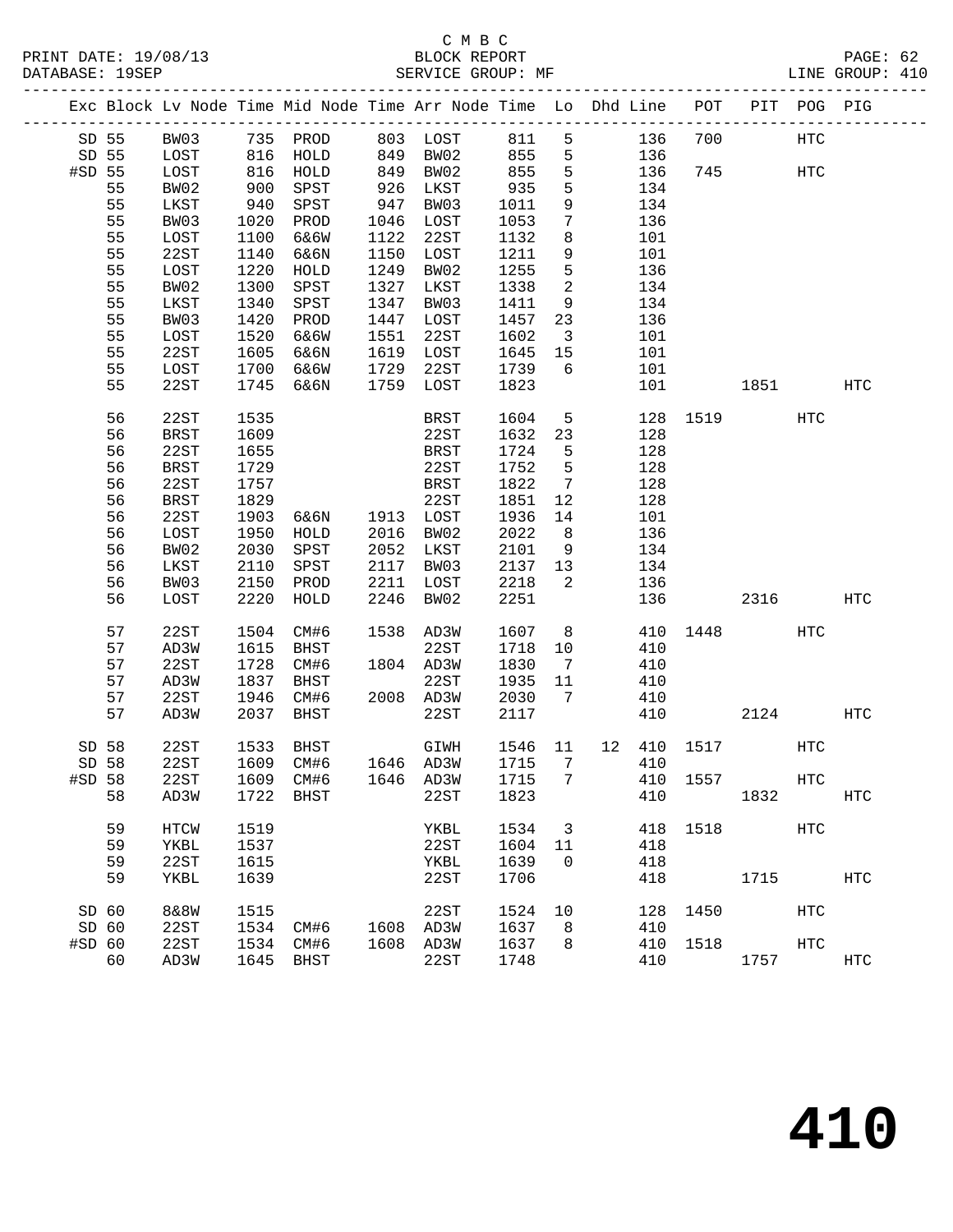#### C M B C<br>BLOCK REPORT PRINT DATE: 19/08/13 BLOCK REPORT PAGE: 63 SERVICE GROUP: MF

|                  |    |             |      |             |      |             |      |                   | Exc Block Lv Node Time Mid Node Time Arr Node Time Lo Dhd Line POT |      | PIT  | POG PIG    |              |
|------------------|----|-------------|------|-------------|------|-------------|------|-------------------|--------------------------------------------------------------------|------|------|------------|--------------|
|                  | 61 | <b>BRST</b> | 545  |             |      | 22ST        | 604  | 7                 | 128                                                                | 524  |      | HTC        |              |
|                  | 61 | 22ST        | 611  | CM#6        |      | 640 AD3W    | 700  | 4                 | 410                                                                |      |      |            |              |
|                  | 61 | AD3W        | 704  | BHST        |      | 22ST        | 749  | 15                | 410                                                                |      |      |            |              |
|                  | 61 | 22ST        | 804  | CM#6        |      | 836 AD3W    | 900  | $\overline{4}$    | 410                                                                |      |      |            |              |
|                  | 61 | AD3W        | 904  | BHST        |      | 22ST        | 956  | 13                | 410                                                                |      |      |            |              |
|                  | 61 | 22ST        | 1009 | CM#6        |      | 1035 AD3W   | 1100 | 10                | 410                                                                |      |      |            |              |
|                  | 61 | AD3W        | 1110 | BHST        |      | 22ST        | 1159 | 9                 | 410                                                                |      |      |            |              |
|                  | 61 | 22ST        | 1208 | CM#6        |      | 1234 AD3W   | 1300 | 10                | 410                                                                |      |      |            |              |
|                  | 61 | AD3W        | 1310 | <b>BHST</b> |      | 22ST        | 1401 | 10                | 410                                                                |      |      |            |              |
|                  | 61 | 22ST        | 1411 | CM#6        | 1437 | AD3W        | 1506 | 10                | 410                                                                |      |      |            |              |
|                  | 61 | AD3W        | 1516 | BHST        |      | 22ST        | 1616 | 6                 | 410                                                                |      |      |            |              |
|                  | 61 | 22ST        | 1622 | CM#6        |      | 1701 AD3W   | 1730 | $7\phantom{.0}$   | 410                                                                |      |      |            |              |
|                  | 61 | AD3W        | 1737 | BHST        |      | 22ST        | 1837 | 6                 | 410                                                                |      |      |            |              |
|                  | 61 | 22ST        | 1843 | $QU-S$      | 1849 | <b>CLFO</b> | 1906 | $\Omega$          | 104                                                                |      |      |            |              |
|                  | 61 | <b>CLFO</b> | 1906 |             |      | 22ST        | 1928 |                   | 104                                                                |      | 1935 |            | <b>HTC</b>   |
|                  |    |             |      |             |      |             |      |                   |                                                                    |      |      |            |              |
|                  | 62 | 22ST        | 1428 | $QU-S$      | 1434 | <b>CLFO</b> | 1455 | $\mathsf{O}$      | 104                                                                | 1416 |      | <b>HTC</b> |              |
|                  | 62 | <b>CLFO</b> | 1455 |             |      | 22ST        | 1521 | 12                | 104                                                                |      |      |            |              |
|                  | 62 | 22ST        | 1533 | $OU-S$      | 1540 | <b>CLFO</b> | 1602 | $\mathbf 0$       | 104                                                                |      |      |            |              |
|                  | 62 | <b>CLFO</b> | 1602 |             |      | 22ST        | 1629 | 6                 | 104                                                                |      |      |            |              |
|                  | 62 | 22ST        | 1635 | $QU-S$      | 1642 | CLFO        | 1703 | $\overline{0}$    | 104                                                                |      |      |            |              |
|                  | 62 | <b>CLFO</b> | 1703 |             |      | 22ST        | 1729 | 13                | 104                                                                |      |      |            |              |
|                  | 62 | 22ST        | 1742 | $OU-S$      | 1748 | CLFO        | 1806 | $\mathsf{O}$      | 104                                                                |      |      |            |              |
|                  | 62 | <b>CLFO</b> | 1806 |             |      | 22ST        | 1829 | 9                 | 104                                                                |      |      |            |              |
|                  | 62 | 22ST        | 1838 | CM#6        |      | 1903 AD3W   | 1930 | $7\phantom{.0}$   | 410                                                                |      |      |            |              |
|                  | 62 | AD3W        | 1937 | <b>BHST</b> |      | 22ST        | 2022 | 11                | 410                                                                |      |      |            |              |
|                  | 62 | 22ST        | 2033 | CM#6        | 2053 | AD3W        | 2115 | 10                | 410                                                                |      |      |            |              |
|                  | 62 | AD3W        | 2125 | BHST        |      | 22ST        | 2205 | 13                | 410                                                                |      |      |            |              |
|                  | 62 | 22ST        | 2218 | CM#6        | 2238 | AD3W        | 2300 | 10                | 410                                                                |      |      |            |              |
|                  | 62 | AD3W        | 2310 | BHST        |      | 22ST        | 2346 | 14                | 410                                                                |      |      |            |              |
|                  | 62 | 22ST        | 2400 | 6&6N        | 2409 | LOST        | 2428 |                   | 101                                                                |      | 2452 |            | <b>HTC</b>   |
|                  |    |             |      |             |      |             |      |                   |                                                                    |      |      |            |              |
|                  | 63 | 22ST        | 600  | 6&6N        | 609  | LOST        | 628  | 12                | 101                                                                | 548  |      | <b>HTC</b> |              |
|                  | 63 | LOST        | 640  | 6&6W        | 700  | 22ST        | 711  | 9                 | 101                                                                |      |      |            |              |
|                  | 63 | 22ST        | 720  | 6&6N        | 729  | LOST        | 752  |                   | 101                                                                |      | 820  |            | $_{\rm HTC}$ |
| SD 64            |    | MTST        | 714  | SPST        | 736  | LOST        | 758  | $12 \overline{ }$ | 110                                                                | 649  |      | <b>HTC</b> |              |
| SD <sub>64</sub> |    | LOST        | 810  | SPST        | 833  | MTST        | 905  |                   | 110                                                                |      | 927  |            | HTC          |
| $#SD$ 64         |    | LOST        | 810  | SPST        | 833  | MTST        | 905  |                   | 110                                                                | 739  | 927  | HTC        | HTC          |
|                  |    |             |      |             |      |             |      |                   |                                                                    |      |      |            |              |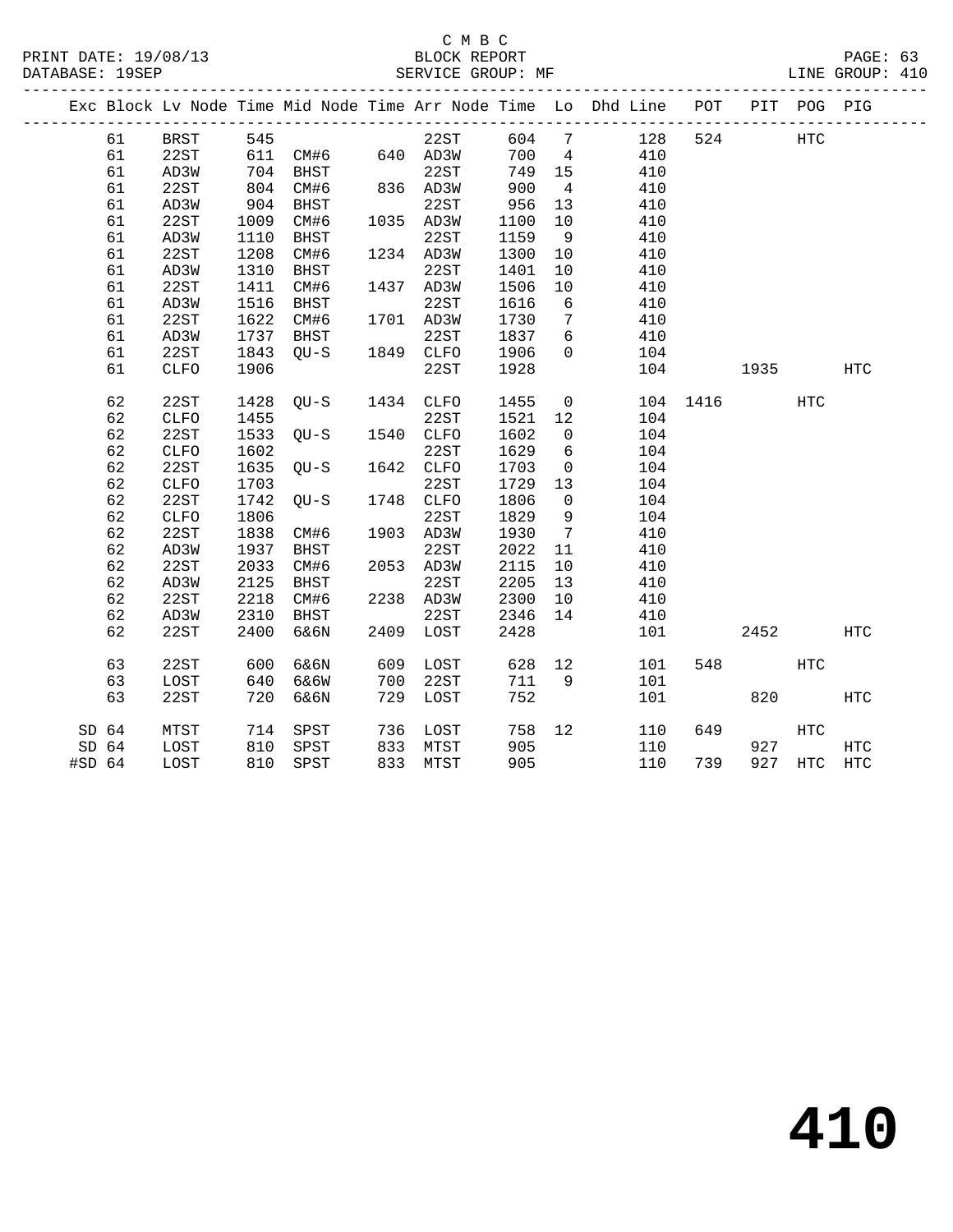|    |      |            |                                |      |              |        |                 | Exc Block Lv Node Time Mid Node Time Arr Node Time Lo Dhd Line POT |          |             | PIT POG PIG  |            |  |
|----|------|------------|--------------------------------|------|--------------|--------|-----------------|--------------------------------------------------------------------|----------|-------------|--------------|------------|--|
| 65 | BRST | 517        |                                |      | 22ST         | 536 1  |                 | 155 456                                                            |          |             | $_{\rm HTC}$ |            |  |
| 65 | 22ST | 537<br>557 |                                |      | YKBL<br>22ST | 557    | $\overline{0}$  | 418                                                                |          |             |              |            |  |
| 65 | YKBL | 557        |                                |      | 22ST         | 616 11 |                 | 418                                                                |          |             |              |            |  |
| 65 | 22ST | 627        | BHST                           |      | GIWH         | 639    | 6               | 410                                                                |          |             |              |            |  |
| 65 | GIWH | 645        |                                |      | 22ST         | 657    | 8 <sup>8</sup>  | 410                                                                |          |             |              |            |  |
| 65 | 22ST | 705        |                                |      | YKBL         | 727    | $\overline{0}$  | 418                                                                |          |             |              |            |  |
| 65 | YKBL | 727        |                                |      | 22ST         | 749    | 11              | 418                                                                |          |             |              |            |  |
| 65 | 22ST | 800        | 6&6N 810 LOST<br>HOLD 920 BW02 |      |              | 834    | 16              | 101                                                                |          |             |              |            |  |
| 65 | LOST | 850        |                                |      |              | 926    | $\overline{4}$  | 136                                                                |          |             |              |            |  |
| 65 | BW02 | 930        | SPST                           | 954  | LKST         | 1003   | $\overline{7}$  | 134                                                                |          |             |              |            |  |
| 65 | LKST | 1010       | SPST                           | 1017 | BW03         | 1041   | 9               | 134                                                                |          |             |              |            |  |
| 65 | BW03 | 1050       | PROD                           | 1116 | LOST         | 1123   | $7\phantom{.0}$ | 136                                                                |          |             |              |            |  |
| 65 | LOST | 1130       | 6&6W                           | 1152 | 22ST         | 1202   | $8\phantom{1}$  | 101                                                                |          |             |              |            |  |
| 65 | 22ST | 1210       | 6&6N                           | 1220 | LOST         | 1243   | $7\overline{ }$ | 101                                                                |          |             |              |            |  |
| 65 | LOST | 1250       | HOLD                           | 1319 | BW02         | 1325   | 5               | 136                                                                |          |             |              |            |  |
| 65 | BW02 | 1330       | SPST                           | 1358 | LKST         | 1409   | 27              | 134                                                                |          |             |              |            |  |
| 65 | LKST | 1436       | SPST                           | 1443 | BW03         | 1513   | $5^{\circ}$     | 134                                                                |          |             |              |            |  |
| 65 | BW03 | 1518       | PROD                           | 1547 | LOST         | 1557   | 23              | 136                                                                |          |             |              |            |  |
| 65 | LOST | 1620       | 6&6W                           | 1649 | 22ST         | 1659   | $\overline{7}$  | 101                                                                |          |             |              |            |  |
| 65 | 22ST | 1706       | 6&6N                           | 1720 | LOST         | 1744   | 16              | 101                                                                |          |             |              |            |  |
| 65 | LOST | 1800       | 6&6W                           | 1825 | 22ST         | 1835   | 8 <sup>8</sup>  | 101                                                                |          |             |              |            |  |
| 65 | 22ST | 1843       | 6&6N                           | 1853 | LOST         | 1916   | $\overline{4}$  | 101                                                                |          |             |              |            |  |
| 65 | LOST | 1920       | HOLD                           | 1946 | BW02         | 1952   | 8 <sup>8</sup>  | 136                                                                |          |             |              |            |  |
| 65 | BW02 | 2000       | SPST                           | 2022 | LKST         | 2031   | 9               | 134                                                                |          |             |              |            |  |
| 65 | LKST | 2040       | SPST                           | 2047 | BW03         | 2107   | 13              | 134                                                                |          |             |              |            |  |
| 65 | BW03 | 2120       | PROD                           | 2141 | LOST         | 2148   | $\overline{2}$  | 136                                                                |          |             |              |            |  |
| 65 | LOST | 2150       | HOLD                           | 2216 | BW02         | 2222   | 8 <sup>8</sup>  | 136                                                                |          |             |              |            |  |
| 65 | BW02 | 2230       | SPST                           | 2250 | LKST         | 2259   | 11              | 134                                                                |          |             |              |            |  |
| 65 | LKST | 2310       | SPST                           | 2317 | BW03         | 2336   | 14              | 134                                                                |          |             |              |            |  |
| 65 | BW03 | 2350       | PROD                           | 2411 | LOST         | 2418   | 22              | 136                                                                |          |             |              |            |  |
| 65 | LOST | 2440       | HOLD                           | 2503 | BW02         | 2508   |                 | 136                                                                |          | 2533        |              | <b>HTC</b> |  |
| 66 | LKST | 1408       | SPST                           | 1415 | BW03         | 1441   |                 | $7\overline{ }$                                                    | 134 1332 |             | <b>HTC</b>   |            |  |
| 66 | BW03 | 1448       | PROD                           | 1515 | LOST         | 1525   | 21              | 136                                                                |          |             |              |            |  |
| 66 | LOST | 1546       | HOLD                           | 1618 | BW02         | 1624   | 6               | 136                                                                |          |             |              |            |  |
| 66 | BW02 | 1630       | SPST                           | 1701 | LKST         | 1712   | 24              | 134                                                                |          |             |              |            |  |
| 66 | LKST | 1736       | SPST                           | 1743 | BW03         | 1811   | 9               | 134                                                                |          |             |              |            |  |
| 66 | BW03 | 1820       | PROD                           | 1847 | LOST         | 1855   |                 | 136                                                                |          | 1923 — 1923 |              | HTC        |  |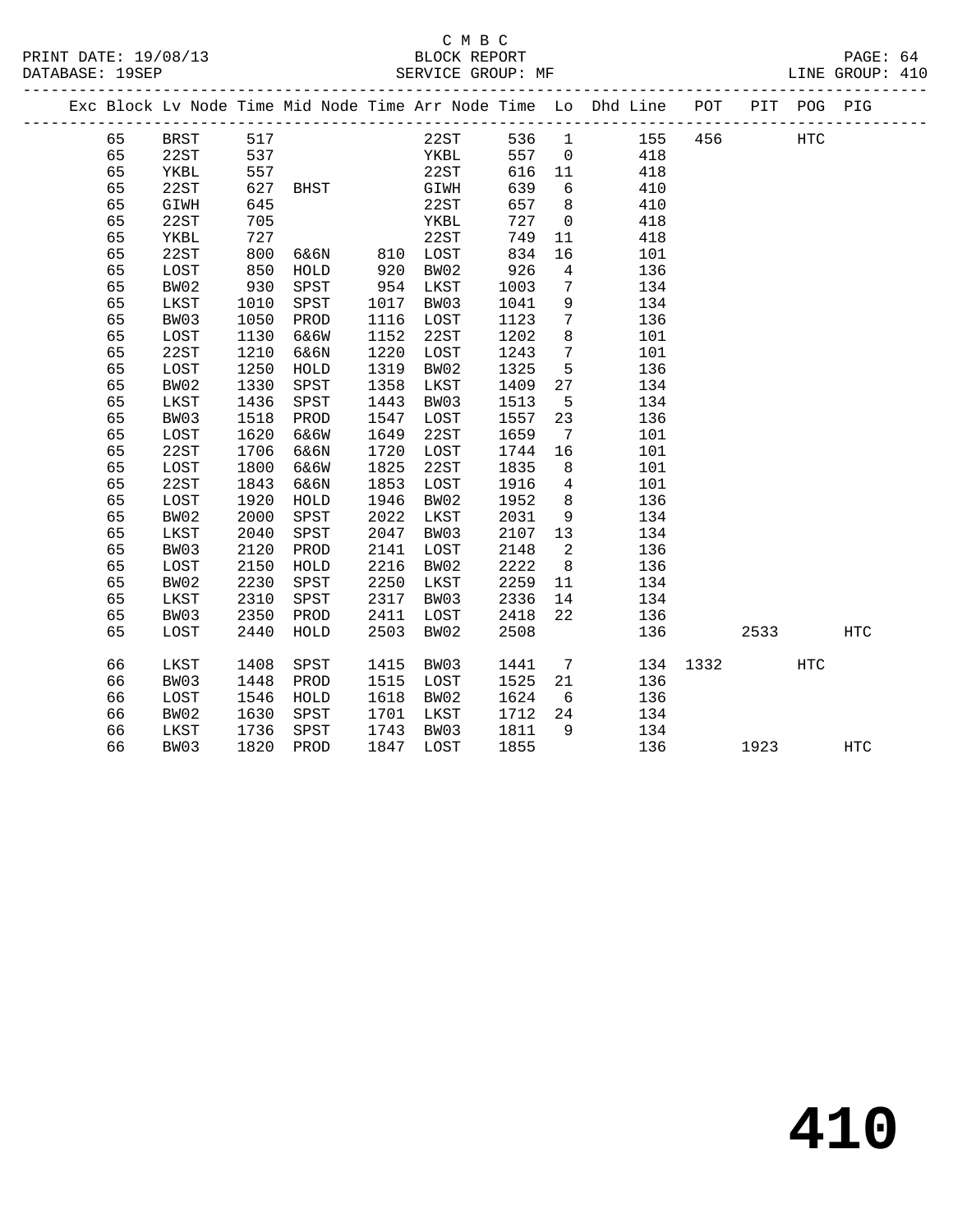|  | PRINT DATE: 19/08/13 |
|--|----------------------|
|  |                      |

#### C M B C PRINT DATE: 19/08/13 BLOCK REPORT PAGE: 65 DATABASE: 19SEP SERVICE GROUP: SAT LINE GROUP: 100

| 22ST<br>MAKN |                         | 22 ST STN<br>MARINE & KNIGHT |      | HTC<br>MPLP |      |          | MPLP |                 | Hamilton Depot<br>MARPOLE LOOP                                     |     |      |             |            |
|--------------|-------------------------|------------------------------|------|-------------|------|----------|------|-----------------|--------------------------------------------------------------------|-----|------|-------------|------------|
|              |                         |                              |      |             |      |          |      |                 | Exc Block Lv Node Time Mid Node Time Arr Node Time Lo Dhd Line POT |     |      | PIT POG PIG |            |
|              | $\mathbf 1$             | MAKN                         | 441  | MAKN        |      | 441 MPLP | 458  | $7\overline{ }$ | 100                                                                | 426 |      | HTC         |            |
|              | $\mathbf 1$             | MPLP                         | 505  | MAKN        | 517  | 22ST     | 534  | $7\phantom{.0}$ | 100                                                                |     |      |             |            |
|              | $\mathbf 1$             | 22ST                         | 541  | MAKN        | 601  | MPLP     | 618  | 9               | 100                                                                |     |      |             |            |
|              | $\mathbf 1$             | ${\tt MPLP}$                 | 627  | MAKN        | 639  | 22ST     | 656  | 15              | 100                                                                |     |      |             |            |
|              | $\mathbf{1}$            | 22ST                         | 711  | MAKN        | 730  | MPLP     | 750  | 15              | 100                                                                |     |      |             |            |
|              | $\mathbf 1$             | MPLP                         | 805  | MAKN        | 818  | 22ST     | 838  | 9               | 100                                                                |     |      |             |            |
|              | 1                       | 22ST                         | 847  | MAKN        | 908  | MPLP     | 930  | 9               | 100                                                                |     |      |             |            |
|              | $1\,$                   | MPLP                         | 939  | MAKN        | 954  | 22ST     | 1013 | 10              | 100                                                                |     |      |             |            |
|              | $\mathbf 1$             | 22ST                         | 1023 | MAKN        | 1044 | MPLP     | 1106 | 9               | 100                                                                |     |      |             |            |
|              | $\mathbf 1$             | MPLP                         | 1115 | MAKN        | 1131 | 22ST     | 1150 | 10              | 100                                                                |     |      |             |            |
|              | $\mathbf 1$             | 22ST                         | 1200 | MAKN        | 1221 | MPLP     | 1247 | 14              | 100                                                                |     |      |             |            |
|              | $\mathbf 1$             | MPLP                         | 1301 | MAKN        | 1318 | 22ST     | 1339 | 11              | 100                                                                |     |      |             |            |
|              | $\mathbf 1$             | 22ST                         | 1350 | MAKN        | 1411 | MPLP     | 1437 | 11              | 100                                                                |     |      |             |            |
|              | $\mathbf 1$             | MPLP                         | 1448 | MAKN        | 1506 | 22ST     | 1526 | 12              | 100                                                                |     |      |             |            |
|              | $\mathbf 1$             | 22ST                         | 1538 | MAKN        | 1600 | MPLP     | 1626 | 10              | 100                                                                |     |      |             |            |
|              | $\mathbf{1}$            | ${\tt MPLP}$                 | 1636 | MAKN        | 1654 | 22ST     | 1716 | 12              | 100                                                                |     |      |             |            |
|              | $\mathbf 1$             | 22ST                         | 1728 | MAKN        | 1749 | MPLP     | 1813 | 10              | 100                                                                |     |      |             |            |
|              | $\mathbf{1}$            | MPLP                         | 1823 | MAKN        | 1843 | 22ST     | 1904 |                 | 100                                                                |     | 1911 |             | HTC        |
|              | 2                       | 22ST                         | 511  | MAKN        | 530  | MPLP     | 547  | 18              | 100                                                                | 503 |      | HTC         |            |
|              | $\overline{a}$          | MPLP                         | 605  | MAKN        | 617  | 22ST     | 635  | 21              | 100                                                                |     |      |             |            |
|              | 2                       | 22ST                         | 656  | MAKN        | 715  | MPLP     | 732  | 10              | 100                                                                |     |      |             |            |
|              | $\overline{\mathbf{c}}$ | MPLP                         | 742  | MAKN        | 755  | 22ST     | 812  | 12              | 100                                                                |     |      |             |            |
|              | 2                       | 22ST                         | 824  | MAKN        | 843  | MPLP     | 903  | 10              | 100                                                                |     |      |             |            |
|              | 2                       | MPLP                         | 913  | MAKN        | 928  | 22ST     | 947  | 12              | 100                                                                |     |      |             |            |
|              | $\overline{c}$          | 22ST                         | 959  | MAKN        | 1020 | MPLP     | 1042 | 9               | 100                                                                |     |      |             |            |
|              | 2                       | MPLP                         | 1051 | MAKN        | 1107 | 22ST     | 1126 | 9               | 100                                                                |     |      |             |            |
|              | 2                       | 22ST                         | 1135 | MAKN        | 1157 | MPLP     | 1223 | 14              | 100                                                                |     |      |             |            |
|              | $\overline{c}$          | MPLP                         | 1237 | MAKN        | 1254 | 22ST     | 1315 | 10              | 100                                                                |     |      |             |            |
|              | 2                       | 22ST                         | 1325 | MAKN        | 1346 | MPLP     | 1412 | 13              | 100                                                                |     |      |             |            |
|              | $\overline{\mathbf{c}}$ | MPLP                         | 1425 | MAKN        | 1442 | 22ST     | 1502 | 12              | 100                                                                |     |      |             |            |
|              | $\overline{c}$          | 22ST                         | 1514 | MAKN        | 1535 | MPLP     | 1601 | 11              | 100                                                                |     |      |             |            |
|              | $\overline{a}$          | MPLP                         | 1612 | MAKN        | 1630 | 22ST     | 1652 | 12              | 100                                                                |     |      |             |            |
|              | 2                       | 22ST                         | 1704 | MAKN        | 1725 | MPLP     | 1749 | 10              | 100                                                                |     |      |             |            |
|              | $\overline{\mathbf{c}}$ | MPLP                         | 1759 | MAKN        | 1819 | 22ST     | 1840 | 16              | 100                                                                |     |      |             |            |
|              | $\overline{c}$          | 22ST                         | 1856 | MAKN        | 1916 | MPLP     | 1936 | 16              | 100                                                                |     |      |             |            |
|              | 2                       | MPLP                         | 1952 | MAKN        | 2008 | 22ST     | 2029 | 12              | 100                                                                |     |      |             |            |
|              | 2                       | 22ST                         | 2041 | MAKN        | 2101 | MPLP     | 2119 | 12              | 100                                                                |     |      |             |            |
|              | $\overline{a}$          | ${\tt MPLP}$                 | 2131 |             |      | MAKN     | 2145 |                 | 100                                                                |     | 2200 |             | <b>HTC</b> |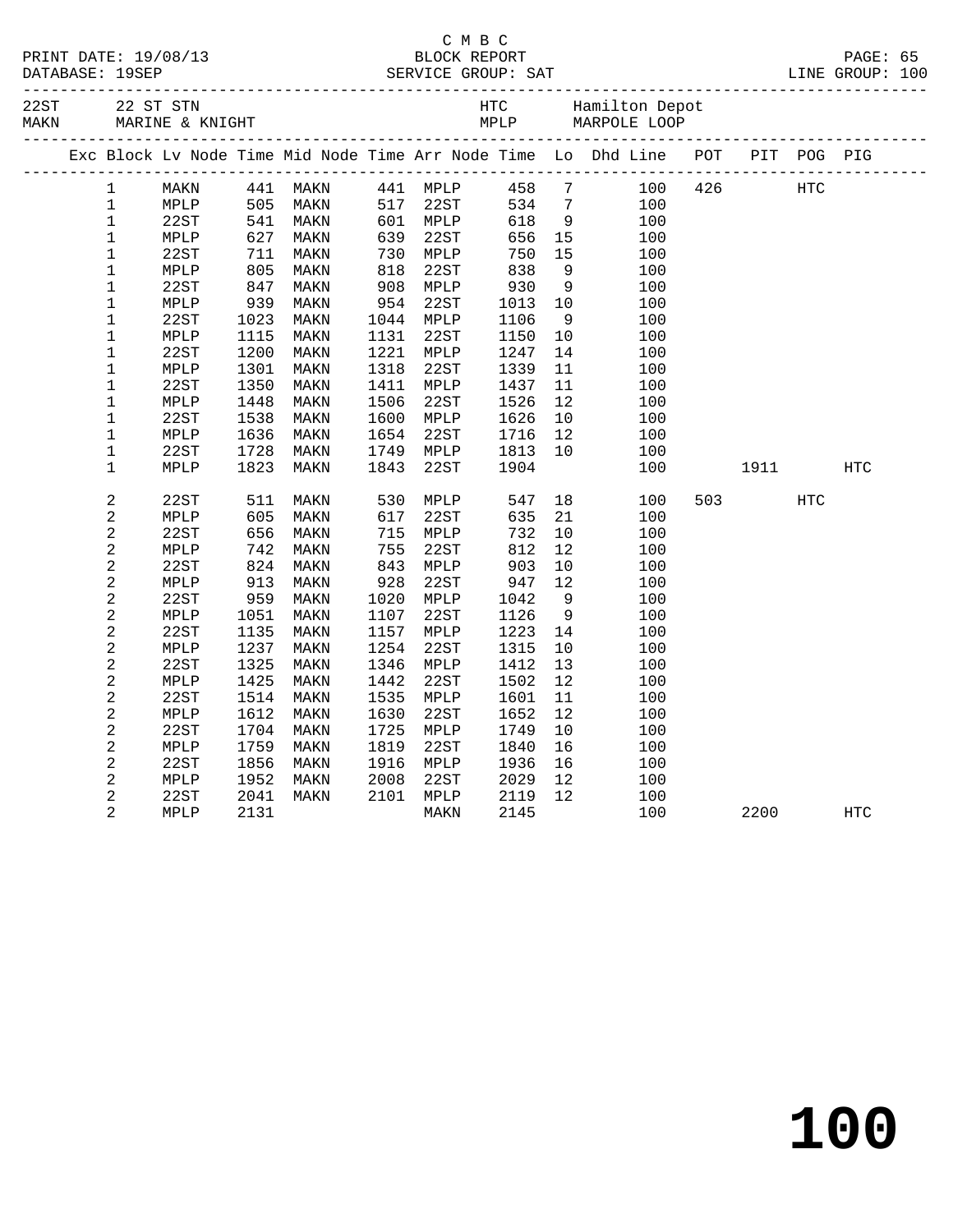|  | DAIADAOL · IJOLF |      |      |      |      | DERVICE GROUP. DAI |        |                |                                                                |     |         |     | TIND GUOGL. TAA |  |
|--|------------------|------|------|------|------|--------------------|--------|----------------|----------------------------------------------------------------|-----|---------|-----|-----------------|--|
|  |                  |      |      |      |      |                    |        |                | Exc Block Ly Node Time Mid Node Time Arr Node Time Lo Dhd Line | POT | PIT POG |     | PIG             |  |
|  |                  | MAKN | 458  | MAKN | 458  | MPLP               | 515 10 |                | 100                                                            | 443 |         | HTC |                 |  |
|  |                  | MPLP | 525  | MAKN | 537  | 22ST               | 554    | - 8            | 100                                                            |     |         |     |                 |  |
|  | 3                | 22ST | 602  | MAKN | 621  | MPLP               | 638    | 9              | 100                                                            |     |         |     |                 |  |
|  |                  | MPLP | 647  | MAKN | 659  | 22ST               | 716    | $\overline{7}$ | 100                                                            |     |         |     |                 |  |
|  |                  | 22ST | 723  | MAKN | 742  | MPLP               | 802 14 |                | 100                                                            |     |         |     |                 |  |
|  |                  | MPLP | 816  | MAKN | 829  | 22ST               | 848    | 10             | 100                                                            |     |         |     |                 |  |
|  |                  | 22ST | 858  | MAKN | 919  | MPLP               | 941    | - 9            | 100                                                            |     |         |     |                 |  |
|  |                  | MPLP | 950  | MAKN | 1006 | 22ST               | 1025   | 10             | 100                                                            |     |         |     |                 |  |
|  |                  | 22ST | 1035 | MAKN | 1056 | MPLP               | 1118   | - 9            | 100                                                            |     |         |     |                 |  |
|  |                  | MPLP | 1127 | MAKN | 1143 | 22ST               | 1202   | 10             | 100                                                            |     |         |     |                 |  |
|  |                  | 22ST | 1212 | MAKN | 1233 | MPLP               | 1259   | 14             | 100                                                            |     |         |     |                 |  |
|  |                  |      |      |      |      |                    |        |                |                                                                |     |         |     |                 |  |

| د                       | ML TL             | ່ອວບ | <b>IATUTA</b>   | TOOD | 4451              | ⊥∪∠ລ | ᅩ∪             | ᆂᇦ  |     |      |     |                   |
|-------------------------|-------------------|------|-----------------|------|-------------------|------|----------------|-----|-----|------|-----|-------------------|
| 3                       | 22ST              | 1035 | MAKN            | 1056 | MPLP              | 1118 | 9              | 100 |     |      |     |                   |
| $\mathsf{3}$            | MPLP              | 1127 | MAKN            | 1143 | 22ST              | 1202 | 10             | 100 |     |      |     |                   |
| 3                       | 22ST              | 1212 | MAKN            | 1233 | ${\tt MPLP}$      | 1259 | 14             | 100 |     |      |     |                   |
| 3                       | MPLP              | 1313 | MAKN            | 1330 | 22ST              | 1350 | $12$           | 100 |     |      |     |                   |
| $\mathfrak{Z}$          | 22ST              | 1402 | MAKN            | 1423 | MPLP              | 1449 | 11             | 100 |     |      |     |                   |
| 3                       | MPLP              | 1500 | MAKN            | 1518 | 22ST              | 1540 | 10             | 100 |     |      |     |                   |
| 3                       | 22ST              | 1550 | MAKN            | 1611 | ${\tt MPLP}$      | 1637 | $11\,$         | 100 |     |      |     |                   |
| $\mathsf{3}$            | MPLP              | 1648 | MAKN            | 1706 | 22ST              | 1728 | $12\,$         | 100 |     |      |     |                   |
| 3                       | 22ST              | 1740 | MAKN            | 1803 | MPLP              | 1825 | $13$           | 100 |     |      |     |                   |
| 3                       | ${\tt MPLP}$      | 1838 | MAKN            | 1855 | 22ST              | 1915 | 11             | 100 |     |      |     |                   |
| $\mathsf{3}$            | 22ST              | 1926 | MAKN            | 1946 | MPLP              | 2006 | 15             | 100 |     |      |     |                   |
| 3                       | ${\tt MPLP}$      | 2021 | MAKN            | 2037 | 22ST              | 2057 | 14             | 100 |     |      |     |                   |
| $\mathfrak{Z}$          | 22ST              | 2111 | MAKN            | 2131 | MPLP              | 2149 | $10$           | 100 |     |      |     |                   |
| 3                       | MPLP              | 2159 | MAKN            | 2214 | 22ST              | 2234 | $\,8\,$        | 100 |     |      |     |                   |
| $\mathfrak{Z}$          | 22ST              | 2242 | MAKN            | 2302 | MPLP              | 2318 | 9              | 100 |     |      |     |                   |
| 3                       | MPLP              | 2327 | MAKN            | 2342 | 22ST              | 2403 | 9              | 100 |     |      |     |                   |
| 3                       | 22ST              | 2412 | MAKN            | 2431 | MPLP              | 2447 | 8              | 100 |     |      |     |                   |
| 3                       | MPLP              | 2455 |                 |      | MAKN              | 2508 |                | 100 |     | 2523 |     | $_{\mathrm{HTC}}$ |
|                         |                   |      |                 |      |                   |      |                |     |     |      |     |                   |
| $\overline{4}$          | 22ST              | 641  | MAKN            | 701  | $\texttt{MPLP}{}$ | 718  | 12             | 100 | 633 |      | HTC |                   |
| $\overline{4}$          | $\texttt{MPLP}$   | 730  | MAKN            | 743  | 22ST              | 800  | 12             | 100 |     |      |     |                   |
| 4                       | 22ST              | 812  | MAKN            | 831  | MPLP              | 851  | $10$           | 100 |     |      |     |                   |
| $\overline{4}$          | $\texttt{MPLP}$   | 901  | MAKN            | 914  | 22ST              | 934  | 12             | 100 |     |      |     |                   |
| $\overline{4}$          | 22ST              | 946  | MAKN            | 1007 | MPLP              | 1029 | $10$           | 100 |     |      |     |                   |
| 4                       | $\texttt{MPLP}$   | 1039 | MAKN            | 1055 | 22ST              | 1114 | $10$           | 100 |     |      |     |                   |
| $\overline{4}$          | 22ST              | 1124 | MAKN            | 1145 | MPLP              | 1211 | 14             | 100 |     |      |     |                   |
| $\overline{4}$          | MPLP              | 1225 | MAKN            | 1242 | 22ST              | 1303 | $10$           | 100 |     |      |     |                   |
| $\overline{4}$          | 22ST              | 1313 | MAKN            | 1334 | MPLP              | 1400 | 13             | 100 |     |      |     |                   |
| $\overline{4}$          | MPLP              | 1413 | MAKN            | 1430 | 22ST              | 1450 | 12             | 100 |     |      |     |                   |
| $\overline{\mathbf{4}}$ | 22ST              | 1502 | MAKN            | 1523 | MPLP              | 1549 | 11             | 100 |     |      |     |                   |
| 4                       | $\texttt{MPLP}{}$ | 1600 | $\texttt{MAXN}$ | 1619 | 22ST              | 1641 | $10$           | 100 |     |      |     |                   |
| $\overline{4}$          | 22ST              | 1651 | MAKN            | 1712 | $\texttt{MPLP}$   | 1736 | $11\,$         | 100 |     |      |     |                   |
| $\overline{4}$          | $\texttt{MPLP}$   | 1747 | MAKN            | 1807 | 22ST              | 1828 | $12\,$         | 100 |     |      |     |                   |
| $\overline{4}$          | 22ST              | 1840 | MAKN            | 1901 | MPLP              | 1921 | 16             | 100 |     |      |     |                   |
| 4                       | $\texttt{MPLP}$   | 1937 | MAKN            | 1953 | 22ST              | 2013 | $1\,2$         | 100 |     |      |     |                   |
| $\overline{4}$          | 22ST              | 2025 | MAKN            | 2046 | $\texttt{MPLP}$   | 2108 | 13             | 100 |     |      |     |                   |
| $\overline{4}$          | MPLP              | 2121 | MAKN            | 2137 | 22ST              | 2158 | 12             | 100 |     |      |     |                   |
| $\overline{4}$          | 22ST              | 2210 | MAKN            | 2231 | MPLP              | 2249 | $10$           | 100 |     |      |     |                   |
| $\overline{4}$          | MPLP              | 2259 | MAKN            | 2314 | 22ST              | 2334 | 9              | 100 |     |      |     |                   |
| $\overline{4}$          | 22ST              | 2343 | MAKN            | 2401 | MPLP              | 2417 | 10             | 100 |     |      |     |                   |
| 4                       | MPLP              | 2427 | MAKN            | 2440 | 22ST              | 2458 | 8              | 100 |     |      |     |                   |
| $\overline{4}$          | 22ST              | 2506 | MAKN            | 2525 | MPLP              | 2541 | $7\phantom{.}$ | 100 |     |      |     |                   |
| 4                       | MPLP              | 2548 |                 |      | MAKN              | 2601 |                | 100 |     | 2616 |     | <b>HTC</b>        |
|                         |                   |      |                 |      |                   |      |                |     |     |      |     |                   |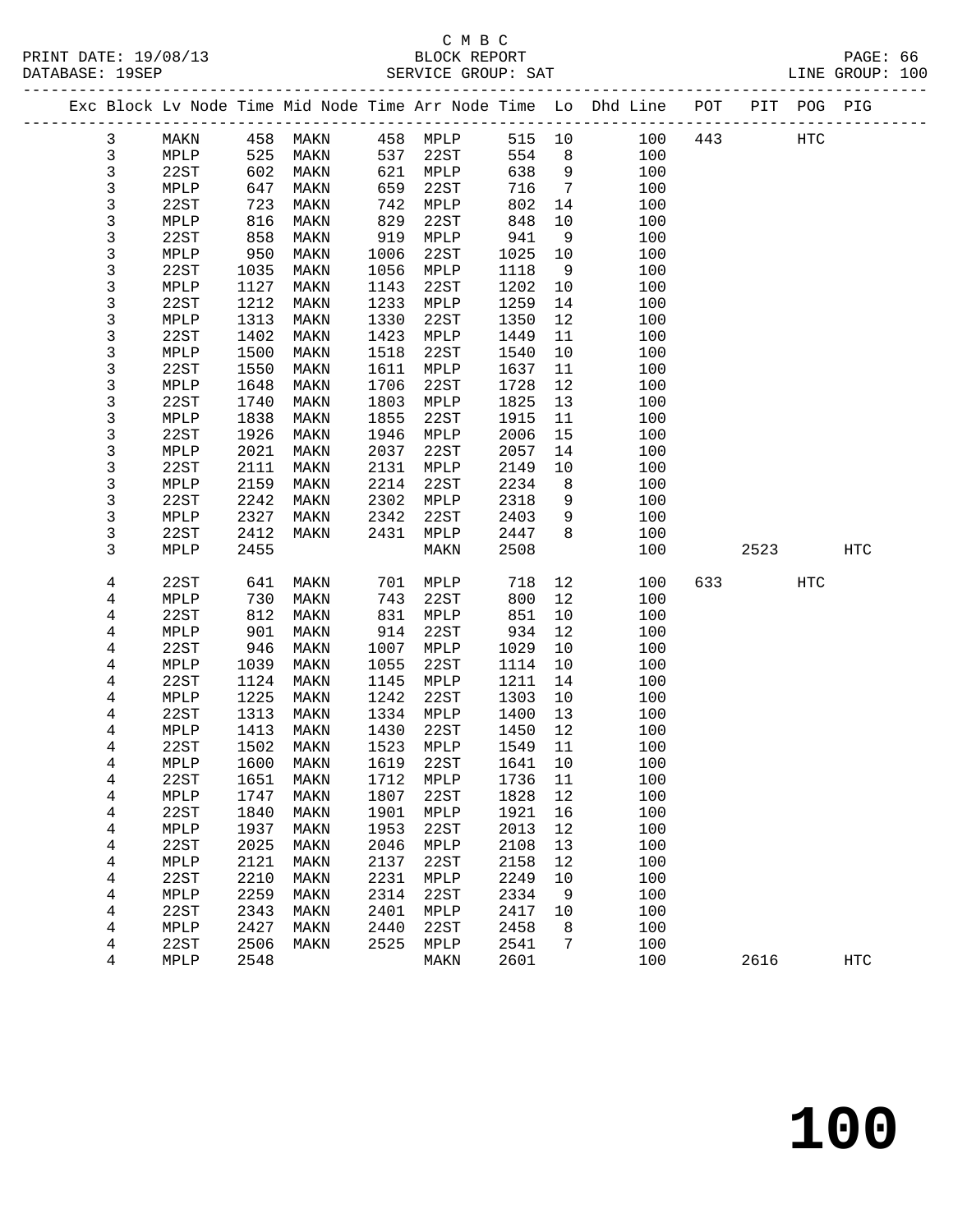|  |        |              |              |                         |              |              |              |          | Exc Block Lv Node Time Mid Node Time Arr Node Time Lo Dhd Line POT |     |      | PIT POG PIG |                   |
|--|--------|--------------|--------------|-------------------------|--------------|--------------|--------------|----------|--------------------------------------------------------------------|-----|------|-------------|-------------------|
|  | 5      | MAKN         | 653          | MAKN                    | 653          | MPLP         | 710 10       |          | 100                                                                | 638 |      | HTC         |                   |
|  | 5      | MPLP         | 720          | MAKN                    | 733          | 22ST         | 750          | 10       | 100                                                                |     |      |             |                   |
|  | 5      | 22ST         | 800          | MAKN                    | 819          | MPLP         | 839          | 11       | 100                                                                |     |      |             |                   |
|  | 5      | MPLP         | 850          | MAKN                    | 905          | 22ST         | 924          | 10       | 100                                                                |     |      |             |                   |
|  | 5      | 22ST         | 934          | MAKN                    | 956          | MPLP         | 1018         | 9        | 100                                                                |     |      |             |                   |
|  | 5      | MPLP         | 1027         | MAKN                    | 1043         | 22ST         | 1102         | 10       | 100                                                                |     |      |             |                   |
|  | 5      | 22ST         | 1112         | MAKN                    | 1133         | MPLP         | 1159         | 14       | 100                                                                |     |      |             |                   |
|  | 5      | MPLP         | 1213         | MAKN                    | 1230         | 22ST         | 1251         | 10       | 100                                                                |     |      |             |                   |
|  | 5      | 22ST         | 1301         | MAKN                    | 1322         | MPLP         | 1348         | 13       | 100                                                                |     |      |             |                   |
|  | 5      | MPLP         | 1401         | MAKN                    | 1418         | 22ST         | 1439         | 11       | 100                                                                |     |      |             |                   |
|  | 5      | 22ST         | 1450         | MAKN                    | 1511         | MPLP         | 1537         | 11       | 100                                                                |     |      |             |                   |
|  | 5      | MPLP         | 1548         | MAKN                    | 1606         | 22ST         | 1626         | 12       | 100                                                                |     |      |             |                   |
|  | 5      | 22ST         | 1638         | MAKN                    | 1700         | MPLP         | 1724         | 11       | 100                                                                |     |      |             |                   |
|  | 5      | MPLP         | 1735         | MAKN                    | 1754         | 22ST         | 1816         | $10\,$   | 100                                                                |     |      |             |                   |
|  | 5      | 22ST         | 1826         | MAKN                    | 1849         | MPLP         | 1911         | 12       | 100                                                                |     |      |             |                   |
|  | 5      | MPLP         | 1923         | MAKN                    | 1939         | 22ST         | 1959         | 12       | 100                                                                |     |      |             |                   |
|  | 5      | 22ST         | 2011         | MAKN                    | 2031         | MPLP         | 2053         | 13       | 100                                                                |     |      |             |                   |
|  | 5      | MPLP         | 2106         | MAKN                    | 2122         | 22ST         | 2142         |          | 100                                                                |     | 2149 |             | <b>HTC</b>        |
|  | 6      | 22ST         | 735          | MAKN                    | 755          | MPLP         | 815          | 13       | 100                                                                | 727 |      | HTC         |                   |
|  | 6      | MPLP         | 828          | MAKN                    | 841          | 22ST         | 900          | 10       | 100                                                                |     |      |             |                   |
|  | 6      | 22ST         | 910          | MAKN                    | 931          | MPLP         | 953          | 10       | 100                                                                |     |      |             |                   |
|  | 6      | MPLP         | 1003         | MAKN                    | 1018         | 22ST         | 1038         | 10       | 100                                                                |     |      |             |                   |
|  | 6      | 22ST         | 1048         | MAKN                    | 1110         | MPLP         | 1136         | 13       | 100                                                                |     |      |             |                   |
|  | 6      | MPLP         | 1149         | MAKN                    | 1206         | 22ST         | 1227         | 10       | 100                                                                |     |      |             |                   |
|  | 6      | 22ST         | 1237         | MAKN                    | 1259         | MPLP         | 1325         | 12       | 100                                                                |     |      |             |                   |
|  | 6      | MPLP         | 1337         | MAKN                    | 1354         | 22ST         | 1414         | 12       | 100                                                                |     |      |             |                   |
|  | 6      | 22ST         | 1426         | MAKN                    | 1447         | MPLP         | 1513         | 11       | 100                                                                |     |      |             |                   |
|  | 6      | MPLP         | 1524         | MAKN                    | 1542         | 22ST         | 1602         | 12       | 100                                                                |     |      |             |                   |
|  | 6      | 22ST         | 1614         | MAKN                    | 1635         | MPLP         | 1701         | 11       | 100                                                                |     |      |             |                   |
|  | 6      | MPLP         | 1712         | MAKN                    | 1730         | 22ST         | 1752         | 12       | 100                                                                |     |      |             |                   |
|  | 6      | 22ST         | 1804         | MAKN                    | 1827         | MPLP         | 1849         | 12       | 100                                                                |     |      |             |                   |
|  | 6      | MPLP         | 1901         |                         |              | MAKN         | 1917         |          | 100                                                                |     | 1932 |             | <b>HTC</b>        |
|  | 7      | MAKN         | 515          | MAKN                    | 515          | MPLP         | 532          | 13       | 100                                                                | 500 |      | HTC         |                   |
|  | 7      | MPLP         | 545          | MAKN                    | 557          | 22ST         | 614          | 8        | 100                                                                |     |      |             |                   |
|  | 7      | 22ST         | 622          | MAKN                    | 641          | MPLP         | 658          | 9        | 100                                                                |     |      |             |                   |
|  | 7      | MPLP         | 707          | MAKN                    | 720          | 22ST         | 738          | 10       | 100                                                                |     |      |             |                   |
|  | 7      | 22ST         | 748          | MAKN                    | 807          | MPLP         | 827          | 13       | 100                                                                |     |      |             |                   |
|  | 7      | MPLP         |              | 840 MAKN                |              | 853 22ST     | 912 10       |          | 100                                                                |     |      |             |                   |
|  | 7      | 22ST         | 922          | MAKN                    | 943          | MPLP         | 1005         | 10       | 100                                                                |     |      |             |                   |
|  | 7      | MPLP         | 1015         | MAKN                    | 1031         | 22ST         | 1050         | 10       | 100                                                                |     |      |             |                   |
|  | 7      | 22ST         | 1100         | MAKN                    | 1121         | MPLP         | 1147         | 14       | 100                                                                |     |      |             |                   |
|  | 7<br>7 | MPLP         | 1201<br>1249 | MAKN                    | 1218<br>1310 | 22ST         | 1238<br>1336 | 11       | 100<br>100                                                         |     |      |             |                   |
|  | 7      | 22ST         | 1349         | MAKN                    | 1406         | MPLP<br>22ST | 1426         | 13<br>12 | 100                                                                |     |      |             |                   |
|  |        | MPLP<br>22ST |              | MAKN                    | 1500         |              | 1526         |          | 100                                                                |     |      |             |                   |
|  | 7      |              | 1438<br>1536 | MAKN                    |              | MPLP<br>22ST |              | 10       | 100                                                                |     |      |             |                   |
|  | 7<br>7 | MPLP<br>22ST | 1626         | $\texttt{MAXN}$<br>MAKN | 1554<br>1647 | MPLP         | 1614<br>1713 | 12<br>11 | 100                                                                |     |      |             |                   |
|  | 7      | MPLP         | 1724         | MAKN                    | 1742         | 22ST         | 1804         | 10       | 100                                                                |     |      |             |                   |
|  | 7      | 22ST         | 1814         | MAKN                    | 1837         | MPLP         | 1859         | 10       | 100                                                                |     |      |             |                   |
|  | 7      | MPLP         | 1909         | MAKN                    | 1925         | 22ST         | 1946         | 10       | 100                                                                |     |      |             |                   |
|  | 7      | 22ST         | 1956         | MAKN                    | 2016         | MPLP         | 2038         | 13       | 100                                                                |     |      |             |                   |
|  | 7      | MPLP         | 2051         | MAKN                    | 2107         | 22ST         | 2127         | 14       | 100                                                                |     |      |             |                   |
|  | 7      | 22ST         | 2141         | MAKN                    | 2201         | MPLP         | 2219         | 10       | 100                                                                |     |      |             |                   |
|  | 7      | MPLP         | 2229         | MAKN                    | 2244         | 22ST         | 2304         |          | 100                                                                |     | 2311 |             | $_{\mathrm{HTC}}$ |
|  |        |              |              |                         |              |              |              |          |                                                                    |     |      |             |                   |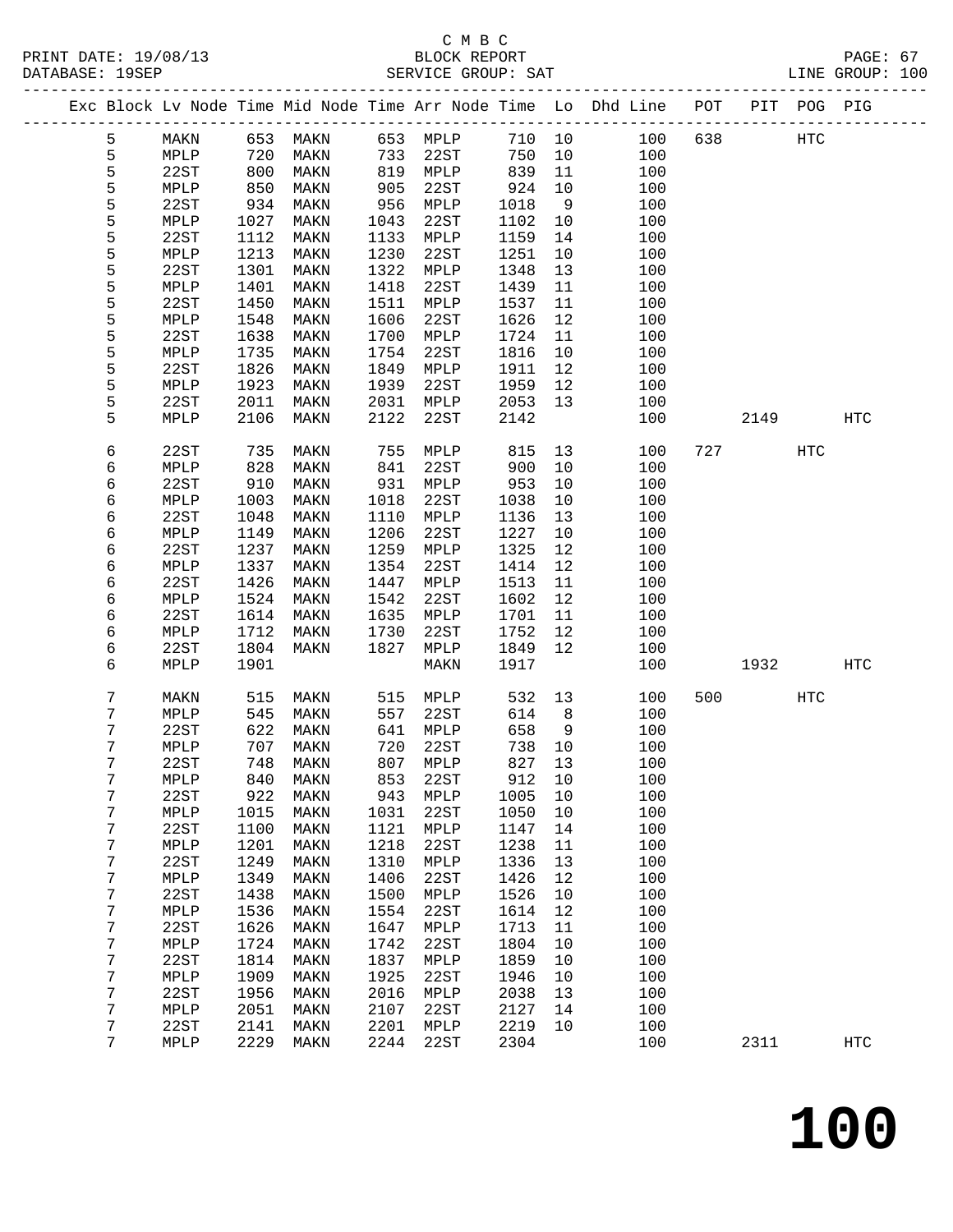|   |      |      |          |      |          |      |    | Exc Block Lv Node Time Mid Node Time Arr Node Time Lo Dhd Line POT |          |      | PIT POG PIG |            |  |
|---|------|------|----------|------|----------|------|----|--------------------------------------------------------------------|----------|------|-------------|------------|--|
| 8 | MAKN |      | 727 MAKN |      | 727 MPLP |      |    | 744 10<br>100                                                      | 712      |      | <b>HTC</b>  |            |  |
| 8 | MPLP | 754  | MAKN     | 807  | 22ST     | 826  | 10 | 100                                                                |          |      |             |            |  |
| 8 | 22ST | 836  | MAKN     | 856  | MPLP     | 916  | 10 | 100                                                                |          |      |             |            |  |
| 8 | MPLP | 926  | MAKN     | 941  | 22ST     | 1000 | 11 | 100                                                                |          |      |             |            |  |
| 8 | 22ST | 1011 | MAKN     | 1032 | MPLP     | 1054 | 9  | 100                                                                |          |      |             |            |  |
| 8 | MPLP | 1103 | MAKN     | 1119 | 22ST     | 1139 | 9  | 100                                                                |          |      |             |            |  |
| 8 | 22ST | 1148 | MAKN     | 1209 | MPLP     | 1235 | 14 | 100                                                                |          |      |             |            |  |
| 8 | MPLP | 1249 | MAKN     | 1306 | 22ST     | 1327 | 10 | 100                                                                |          |      |             |            |  |
| 8 | 22ST | 1337 | MAKN     | 1359 | MPLP     | 1425 | 11 | 100                                                                |          |      |             |            |  |
| 8 | MPLP | 1436 | MAKN     | 1454 | 22ST     | 1514 | 12 | 100                                                                |          |      |             |            |  |
| 8 | 22ST | 1526 | MAKN     | 1547 | MPLP     | 1613 | 11 | 100                                                                |          |      |             |            |  |
| 8 | MPLP | 1624 | MAKN     | 1642 | 22ST     | 1704 | 12 | 100                                                                |          |      |             |            |  |
| 8 | 22ST | 1716 | MAKN     | 1737 | MPLP     | 1801 | 10 | 100                                                                |          |      |             |            |  |
| 8 | MPLP | 1811 | MAKN     | 1831 | 22ST     | 1852 | 19 | 100                                                                |          |      |             |            |  |
| 8 | 22ST | 1911 | MAKN     | 1931 | MPLP     | 1951 | 16 | 100                                                                |          |      |             |            |  |
| 8 | MPLP | 2007 | MAKN     | 2023 | 22ST     | 2043 | 12 | 100                                                                |          |      |             |            |  |
| 8 | 22ST | 2055 | MAKN     | 2116 | MPLP     | 2134 | 11 | 100                                                                |          |      |             |            |  |
| 8 | MPLP | 2145 | MAKN     | 2200 | 22ST     | 2221 |    | 100                                                                |          | 2228 |             | HTC        |  |
| 9 | MAKN | 1102 | MAKN     | 1102 | MPLP     | 1128 | 11 |                                                                    | 100 1047 |      | HTC         |            |  |
| 9 | MPLP | 1139 | MAKN     | 1155 | 22ST     | 1214 | 10 | 100                                                                |          |      |             |            |  |
| 9 | 22ST | 1224 | MAKN     | 1245 | MPLP     | 1311 | 14 | 100                                                                |          |      |             |            |  |
| 9 | MPLP | 1325 | MAKN     | 1342 | 22ST     | 1402 | 12 | 100                                                                |          |      |             |            |  |
| 9 | 22ST | 1414 | MAKN     | 1435 | MPLP     | 1501 | 11 | 100                                                                |          |      |             |            |  |
| 9 | MPLP | 1512 | MAKN     | 1530 | 22ST     | 1550 | 12 | 100                                                                |          |      |             |            |  |
| 9 | 22ST | 1602 | MAKN     | 1623 | MPLP     | 1649 | 11 | 100                                                                |          |      |             |            |  |
| 9 | MPLP | 1700 | MAKN     | 1719 | 22ST     | 1741 | 11 | 100                                                                |          |      |             |            |  |
| 9 | 22ST | 1752 | MAKN     | 1815 | MPLP     | 1837 | 16 | 100                                                                |          |      |             |            |  |
| 9 | MPLP | 1853 | MAKN     | 1909 | 22ST     | 1929 | 11 | 100                                                                |          |      |             |            |  |
| 9 | 22ST | 1940 | MAKN     | 2001 | MPLP     | 2023 | 13 | 100                                                                |          |      |             |            |  |
| 9 | MPLP | 2036 | MAKN     | 2052 | 22ST     | 2113 | 12 | 100                                                                |          |      |             |            |  |
| 9 | 22ST | 2125 | MAKN     | 2146 | MPLP     | 2204 | 10 | 100                                                                |          |      |             |            |  |
| 9 | MPLP | 2214 | MAKN     | 2229 | 22ST     | 2250 | 20 | 100                                                                |          |      |             |            |  |
| 9 | 22ST | 2310 | MAKN     | 2331 | MPLP     | 2347 | 10 | 100                                                                |          |      |             |            |  |
| 9 | MPLP | 2357 | MAKN     | 2410 | 22ST     | 2428 | 14 | 100                                                                |          |      |             |            |  |
| 9 | 22ST | 2442 | MAKN     | 2500 | MPLP     | 2516 | 9  | 100                                                                |          |      |             |            |  |
| 9 | MPLP | 2525 |          |      | MAKN     | 2538 |    | 100                                                                |          | 2553 |             | <b>HTC</b> |  |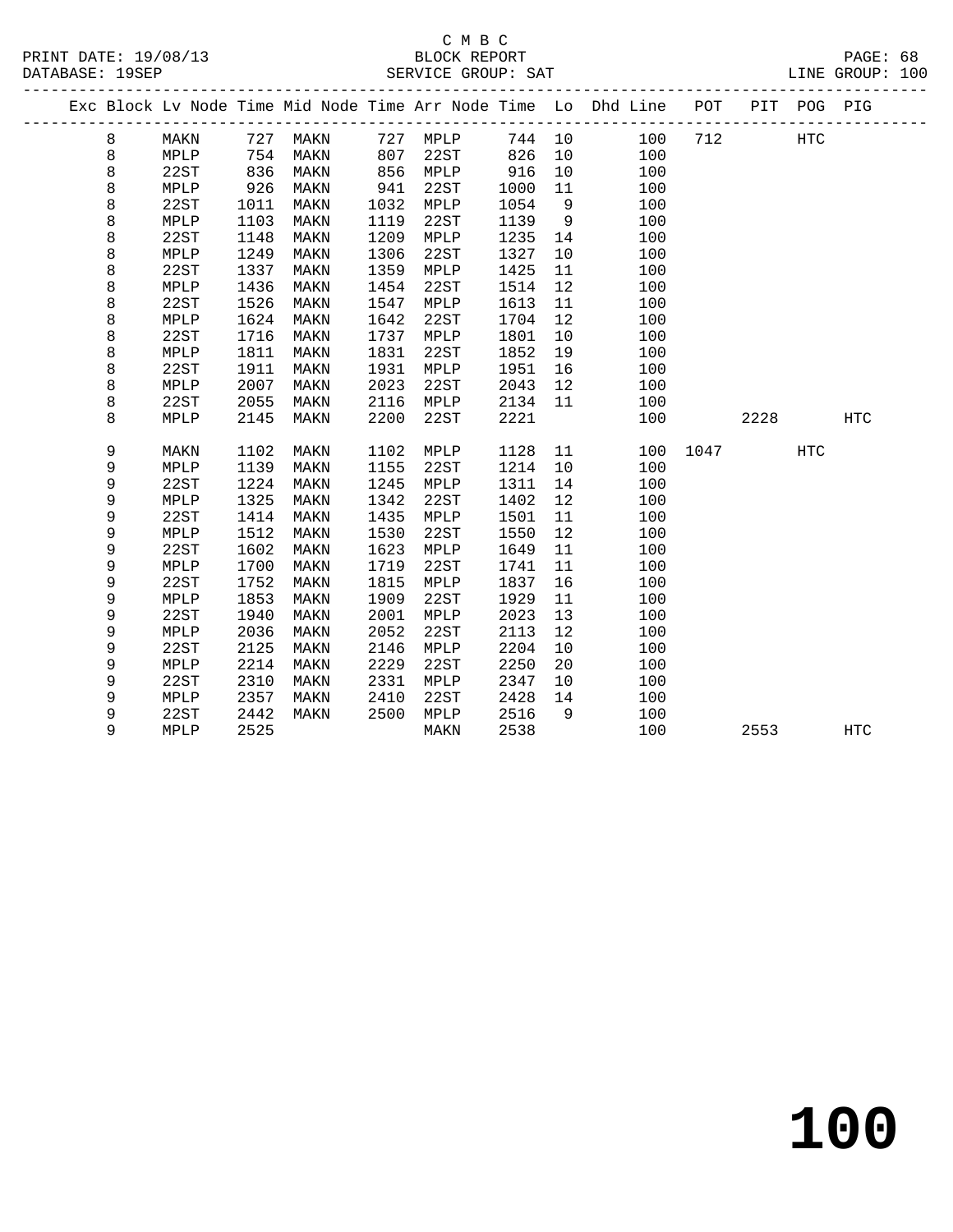| PRINT DATE: 19/08/13<br>DATABASE: 19SEP |                                |                                      |              |                                                         |                                           |                        | смвс<br>BLOCK REPORT     |                            | PAGE: 69                                                                                                                                                         |  |              |  |  |
|-----------------------------------------|--------------------------------|--------------------------------------|--------------|---------------------------------------------------------|-------------------------------------------|------------------------|--------------------------|----------------------------|------------------------------------------------------------------------------------------------------------------------------------------------------------------|--|--------------|--|--|
|                                         |                                | 6&6N 6 AV & 6 ST<br>SFU SFU EXCHANGE |              | BW04 BRENTWOOD STN BAY4                                 |                                           |                        |                          |                            | 6&6S 6 AV & 6 ST<br>CL-E CANADA WAY & LEDGER-EAST<br>HODM HOWE & DUNSMUIR<br>LOST LOUGHEED STN<br>NWST NEW WESTMINSTER STN<br>SPST SPERLING STN                  |  |              |  |  |
|                                         |                                |                                      |              |                                                         |                                           |                        |                          |                            | Exc Block Lv Node Time Mid Node Time Arr Node Time Lo Dhd Line POT PIT POG PIG<br>Exc Block Lv Node Time Mid Node Time Arr Node Time Lo Dhd Line POT PIT POG PIG |  |              |  |  |
|                                         |                                |                                      |              |                                                         |                                           |                        |                          |                            | 1 BW04 439 CL-E 449 NWST 503 9 123 407 HTC                                                                                                                       |  |              |  |  |
|                                         | $\mathbf{1}$                   |                                      |              |                                                         |                                           |                        |                          |                            | NWST 512 6&6N 517 EDST 529 2 106<br>EDST 531 6&6S 543 NWST 550 16 106<br>NWST 606 6&6N 612 EDST 625 2 106                                                        |  |              |  |  |
|                                         | $\mathbf{1}$                   |                                      |              |                                                         |                                           |                        |                          |                            |                                                                                                                                                                  |  |              |  |  |
|                                         | $\mathbf 1$                    |                                      |              |                                                         |                                           |                        |                          |                            |                                                                                                                                                                  |  |              |  |  |
|                                         | 1                              | EDST                                 |              | 627 6&6S                                                |                                           | 639 NWST               | 647                      |                            | 19<br>106                                                                                                                                                        |  |              |  |  |
|                                         | 1                              | NWST                                 |              | 706 6&6N                                                |                                           | 713 EDST               |                          |                            | $\overline{2}$<br>106                                                                                                                                            |  |              |  |  |
|                                         | 1                              | EDST                                 |              | 728 6&6S<br>806 6&6N                                    | $\begin{array}{c} 740 \\ 814 \end{array}$ | NWST                   |                          |                            | 17<br>106                                                                                                                                                        |  |              |  |  |
|                                         | 1<br>1                         | NWST<br>EDST                         | 829          | 6&6S                                                    | 843                                       | EDST<br>NWST           | 726<br>749<br>827<br>853 | $\overline{\mathbf{2}}$    | 106<br>8<br>106                                                                                                                                                  |  |              |  |  |
|                                         | 1                              | NWST                                 |              | 901 6&6N                                                | 910                                       | EDST                   | 925                      |                            | $\overline{2}$<br>106                                                                                                                                            |  |              |  |  |
|                                         | 1                              | EDST                                 | 927          | 6&6S                                                    | 943                                       | NWST                   |                          |                            | 9<br>106                                                                                                                                                         |  |              |  |  |
|                                         | 1                              | NWST                                 |              | 1001 6&6N                                               | 1010                                      | EDST                   | 952<br>1026              | $\overline{\mathbf{2}}$    | 106                                                                                                                                                              |  |              |  |  |
|                                         | 1                              | EDST                                 | 1028         | 6&6S                                                    |                                           | 1044 NWST              | 1053                     |                            | 8 <sup>1</sup><br>106                                                                                                                                            |  |              |  |  |
|                                         | 1                              | NWST                                 |              | 1101 6&6N                                               | 1111                                      | EDST                   | 1127                     |                            | $\overline{2}$<br>106                                                                                                                                            |  |              |  |  |
|                                         | 1                              | EDST                                 | 1129         | 6&6S                                                    | 1146                                      | NWST                   | 1155                     |                            | 16 10<br>106                                                                                                                                                     |  |              |  |  |
|                                         | 1                              | NWST                                 | 1211         | 6&6N                                                    | 1221                                      | EDST                   | 1238                     | $\overline{\mathbf{2}}$    | 106                                                                                                                                                              |  |              |  |  |
|                                         | 1                              | EDST                                 | 1240         | 6&6S                                                    | 1258                                      | NWST                   | 1307                     |                            | 14<br>106                                                                                                                                                        |  |              |  |  |
|                                         | $\mathbf 1$                    | NWST                                 | 1321         | 6&6N                                                    | 1331                                      | EDST                   | 1348                     |                            | $\overline{2}$<br>106                                                                                                                                            |  |              |  |  |
|                                         | 1                              | EDST                                 | 1350         | 6&6S                                                    | 1408                                      | NWST                   | 1417                     |                            | 14<br>106                                                                                                                                                        |  |              |  |  |
|                                         | 1                              | NWST                                 | 1431         | 6&6N                                                    | 1441                                      | EDST                   | 1458                     | $\overline{2}$             | 106<br>15                                                                                                                                                        |  |              |  |  |
|                                         | 1                              | EDST                                 | 1500         | 6&6S                                                    |                                           | 1517 NWST              | 1526<br>1607             |                            | 106<br>$\overline{2}$                                                                                                                                            |  |              |  |  |
|                                         | 1<br>1                         | NWST<br>EDST                         | 1609         | 1541 6&6N<br>6&6S                                       |                                           | 1551 EDST<br>1625 NWST |                          |                            | 106<br>106                                                                                                                                                       |  |              |  |  |
|                                         | 1                              | NWST                                 |              | 1651 6&6N                                               |                                           | 1701 EDST              |                          |                            | 106                                                                                                                                                              |  |              |  |  |
|                                         | 1                              | EDST                                 | 1719         | 6&6S                                                    |                                           | 1735 NWST              |                          |                            |                                                                                                                                                                  |  | 106 1758 HTC |  |  |
|                                         |                                |                                      |              |                                                         |                                           |                        |                          |                            |                                                                                                                                                                  |  |              |  |  |
|                                         | 2                              | HODM                                 | 439          |                                                         |                                           |                        | NWST 541                 |                            | $1 \qquad \qquad$<br>N19                                                                                                                                         |  | 403 HTC      |  |  |
|                                         | 2                              | NWST                                 |              | 542 6&6N      547   EDST<br>601   6&6S       613   NWST |                                           |                        | 559<br>621               |                            | $\overline{a}$<br>106                                                                                                                                            |  |              |  |  |
|                                         | $\overline{c}$<br>2            | EDST                                 |              | 626 6&6N 632 EDST 645 2                                 |                                           |                        |                          | 5                          | 106                                                                                                                                                              |  |              |  |  |
|                                         | 2                              | NWST<br>EDST                         | 647          | 6&6S                                                    | 659                                       | NWST                   | 707                      | 14                         | 106<br>106                                                                                                                                                       |  |              |  |  |
|                                         | 2                              | NWST                                 | 721          | 6&6N                                                    | 728                                       | EDST                   | 741                      | 2                          | 106                                                                                                                                                              |  |              |  |  |
|                                         | $\overline{\mathbf{c}}$        | EDST                                 | 743          | 6&6S                                                    | 757                                       | NWST                   | 807                      | 14                         | 106                                                                                                                                                              |  |              |  |  |
|                                         | 2                              | NWST                                 | 821          | 6&6N                                                    | 829                                       | EDST                   | 842                      | 2                          | 106                                                                                                                                                              |  |              |  |  |
|                                         | $\boldsymbol{2}$               | EDST                                 | 844          | 6&6S                                                    | 900                                       | NWST                   | 910                      | 15                         | 106                                                                                                                                                              |  |              |  |  |
|                                         | $\boldsymbol{2}$               | NWST                                 | 925          | 6&6N                                                    | 934                                       | EDST                   | 949                      | 2                          | 106                                                                                                                                                              |  |              |  |  |
|                                         | $\mathbf 2$                    | EDST                                 | 951          | 6&6S                                                    | 1007                                      | NWST                   | 1016                     | 9                          | 106                                                                                                                                                              |  |              |  |  |
|                                         | 2                              | NWST                                 | 1025         | 6&6N                                                    | 1034                                      | EDST                   | 1050                     | 2                          | 106                                                                                                                                                              |  |              |  |  |
|                                         | $\sqrt{2}$                     | EDST                                 | 1052         | 6&6S                                                    | 1109                                      | NWST                   | 1117                     | 14                         | 106                                                                                                                                                              |  |              |  |  |
|                                         | $\boldsymbol{2}$               | NWST                                 | 1131         | 6&6N                                                    | 1141                                      | EDST                   | 1157                     | 2                          | 106                                                                                                                                                              |  |              |  |  |
|                                         | $\sqrt{2}$                     | EDST                                 | 1159         | 6&6S                                                    | 1216                                      | NWST                   | 1225                     | 16                         | 106                                                                                                                                                              |  |              |  |  |
|                                         | $\overline{\mathbf{c}}$        | NWST                                 | 1241<br>1310 | 6&6N                                                    | 1251<br>1328                              | EDST                   | 1308<br>1337             | 2                          | 106                                                                                                                                                              |  |              |  |  |
|                                         | $\sqrt{2}$<br>$\boldsymbol{2}$ | EDST<br>NWST                         | 1351         | 6&6S<br>6&6N                                            | 1401                                      | NWST<br>EDST           | 1418                     | 14<br>2                    | 106<br>106                                                                                                                                                       |  |              |  |  |
|                                         | $\sqrt{2}$                     | EDST                                 | 1420         | 6&6S                                                    | 1437                                      | NWST                   | 1446                     | 15                         | 106                                                                                                                                                              |  |              |  |  |
|                                         | $\overline{\mathbf{c}}$        | NWST                                 | 1501         | 6&6N                                                    | 1511                                      | EDST                   | 1527                     | $\overline{\phantom{a}}^2$ | 106                                                                                                                                                              |  |              |  |  |
|                                         | $\mathbf{2}$                   | EDST                                 | 1529         | 6&6S                                                    | 1546                                      | NWST                   | 1555                     | 16                         | 106                                                                                                                                                              |  |              |  |  |
|                                         | 2                              | NWST                                 | 1611         | 6&6N                                                    | 1621                                      | EDST                   | 1637                     | 2                          | 106                                                                                                                                                              |  |              |  |  |
|                                         | $\overline{2}$                 | EDST                                 | 1639         | 6&6S                                                    | 1655                                      | NWST                   | 1704                     | 17                         | 106                                                                                                                                                              |  |              |  |  |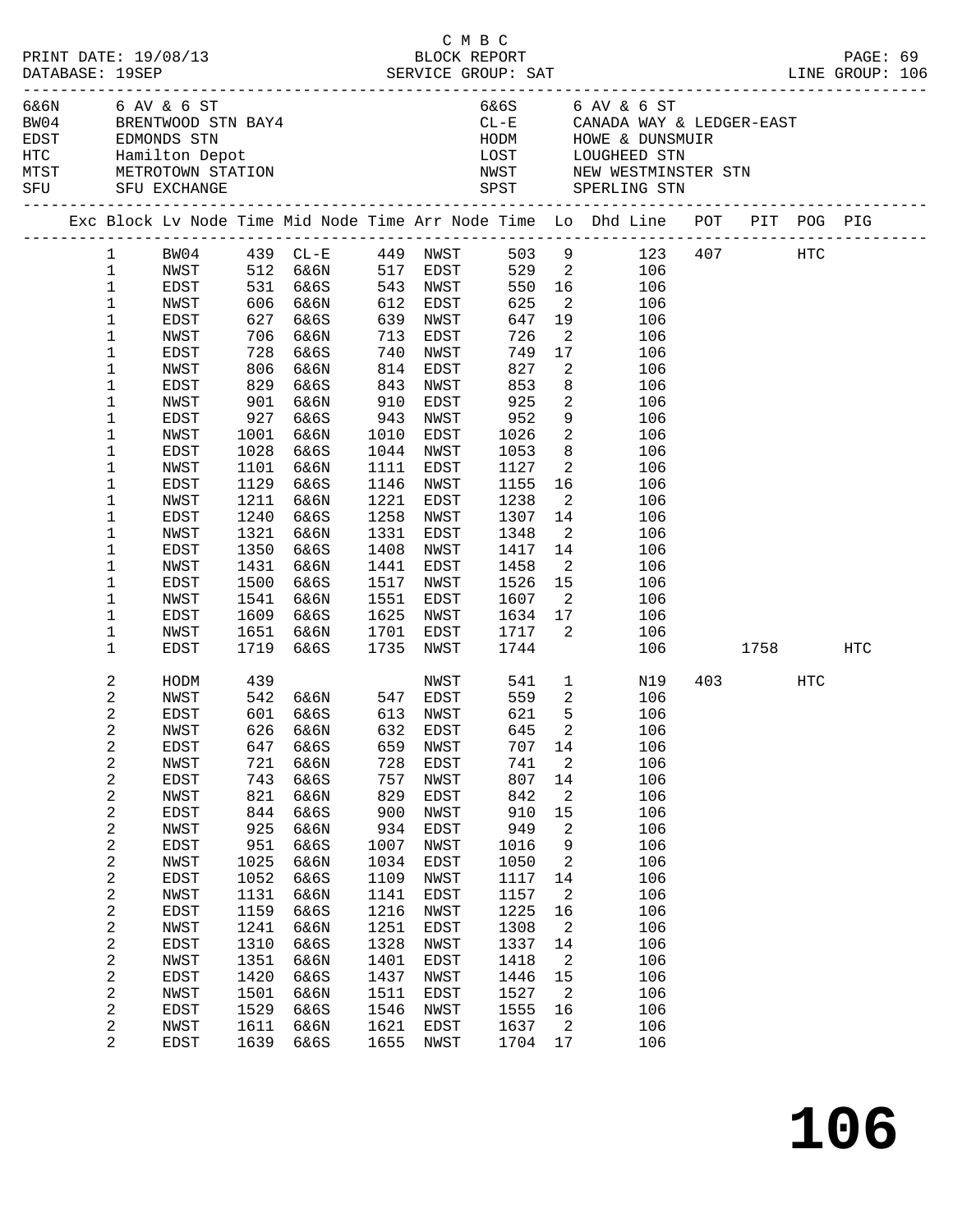|  |                |                     |              |              |              |              |              |         | Exc Block Lv Node Time Mid Node Time Arr Node Time Lo Dhd Line POT |     |      | PIT POG PIG |            |
|--|----------------|---------------------|--------------|--------------|--------------|--------------|--------------|---------|--------------------------------------------------------------------|-----|------|-------------|------------|
|  | $\mathbf{2}$   | NWST                | 1721         | 6&6N         | 1731         | EDST         | 1747         | 2       | 106                                                                |     |      |             |            |
|  | $\overline{2}$ | <b>EDST</b>         | 1749         | 6&6S         | 1805         | NWST         | 1814         |         | 106                                                                |     | 1828 |             | <b>HTC</b> |
|  |                |                     |              |              |              |              |              |         |                                                                    |     |      |             |            |
|  | 3              | NWST                | 646          | 6&6N         | 652          | EDST         | 705          | 2       | 106                                                                | 632 |      | HTC         |            |
|  | 3              | <b>EDST</b>         | 707          | 6&6S         | 719          | NWST         | 728          | 8       | 106                                                                |     |      |             |            |
|  | 3              | NWST                | 736          | 6&6N         | 744          | EDST         | 757          | 2       | 106                                                                |     |      |             |            |
|  | 3              | <b>EDST</b>         | 759          | 6&6S         | 813          | NWST         | 823          | 14      | 106                                                                |     |      |             |            |
|  | 3              | NWST                | 837          | 6&6N         | 845          | EDST         | 900          | 2       | 106                                                                |     |      |             |            |
|  | 3              | <b>EDST</b>         | 902          | 6&6S         | 918          | NWST         | 927          | 10      | 106                                                                |     |      |             |            |
|  | 3              | NWST                | 937          | 6&6N         | 946          | EDST         | 1001         | 2       | 106                                                                |     |      |             |            |
|  | 3              | <b>EDST</b>         | 1003         | 6&6S         | 1019         | NWST         | 1028         | 9       | 106                                                                |     |      |             |            |
|  | 3              | NWST                | 1037         | 6&6N         | 1047         | EDST         | 1103         | 2       | 106                                                                |     |      |             |            |
|  | 3              | EDST                | 1105         | 6&6S         | 1122         | NWST         | 1131         | 10      | 106                                                                |     |      |             |            |
|  | 3              | NWST                | 1141         | 6&6N         | 1151         | EDST         | 1207         | 2       | 106                                                                |     |      |             |            |
|  | 3              | <b>EDST</b>         | 1209         | 6&6S         | 1227         | NWST         | 1236         | 15      | 106                                                                |     |      |             |            |
|  | 3              | NWST                | 1251         | 6&6N         | 1301         | EDST         | 1318         | 2       | 106                                                                |     |      |             |            |
|  | 3              | EDST                | 1320         | 6&6S         | 1338         | NWST         | 1347         | 14      | 106                                                                |     |      |             |            |
|  | 3              | NWST                | 1401         | 6&6N         | 1411         | EDST         | 1428         | 2       | 106                                                                |     |      |             |            |
|  | 3<br>3         | <b>EDST</b>         | 1430         | 6&6S         | 1447         | NWST         | 1456         | 15<br>2 | 106                                                                |     |      |             |            |
|  |                | NWST                | 1511         | 6&6N         | 1521         | EDST         | 1537         |         | 106                                                                |     |      |             |            |
|  | 3              | EDST                | 1539         | 6&6S         | 1556         | NWST         | 1605         | 16<br>2 | 106                                                                |     |      |             |            |
|  | 3<br>3         | NWST                | 1621<br>1649 | 6&6N<br>6&6S | 1631<br>1705 | EDST         | 1647<br>1714 | 17      | 106<br>106                                                         |     |      |             |            |
|  | 3              | EDST<br><b>NWST</b> | 1731         | 6&6N         | 1741         | NWST<br>EDST | 1757         | 2       | 106                                                                |     |      |             |            |
|  | 3              | EDST                | 1759         | 6&6S         | 1815         | NWST         | 1824         | 10      | 106                                                                |     |      |             |            |
|  | 3              | NWST                | 1834         | 6&6N         | 1843         | EDST         | 1858         | 2       | 106                                                                |     |      |             |            |
|  | 3              | EDST                | 1900         | 6&6S         | 1915         | NWST         | 1923         | 11      | 106                                                                |     |      |             |            |
|  | 3              | NWST                | 1934         | 6&6N         | 1942         | <b>EDST</b>  | 1956         | 2       | 106                                                                |     |      |             |            |
|  | 3              | <b>EDST</b>         | 1958         | 6&6S         | 2012         | NWST         | 2019         | 15      | 106                                                                |     |      |             |            |
|  | 3              | NWST                | 2034         | 6&6N         | 2042         | EDST         | 2056         | 2       | 106                                                                |     |      |             |            |
|  | 3              | <b>EDST</b>         | 2058         | 6&6S         | 2112         | NWST         | 2119         | 15      | 106                                                                |     |      |             |            |
|  | 3              | NWST                | 2134         | 6&6N         | 2142         | <b>EDST</b>  | 2156         | 2       | 106                                                                |     |      |             |            |
|  | 3              | <b>EDST</b>         | 2158         | 6&6S         | 2212         | NWST         | 2219         |         | 106                                                                |     | 2231 |             | <b>HTC</b> |
|  |                |                     |              |              |              |              |              |         |                                                                    |     |      |             |            |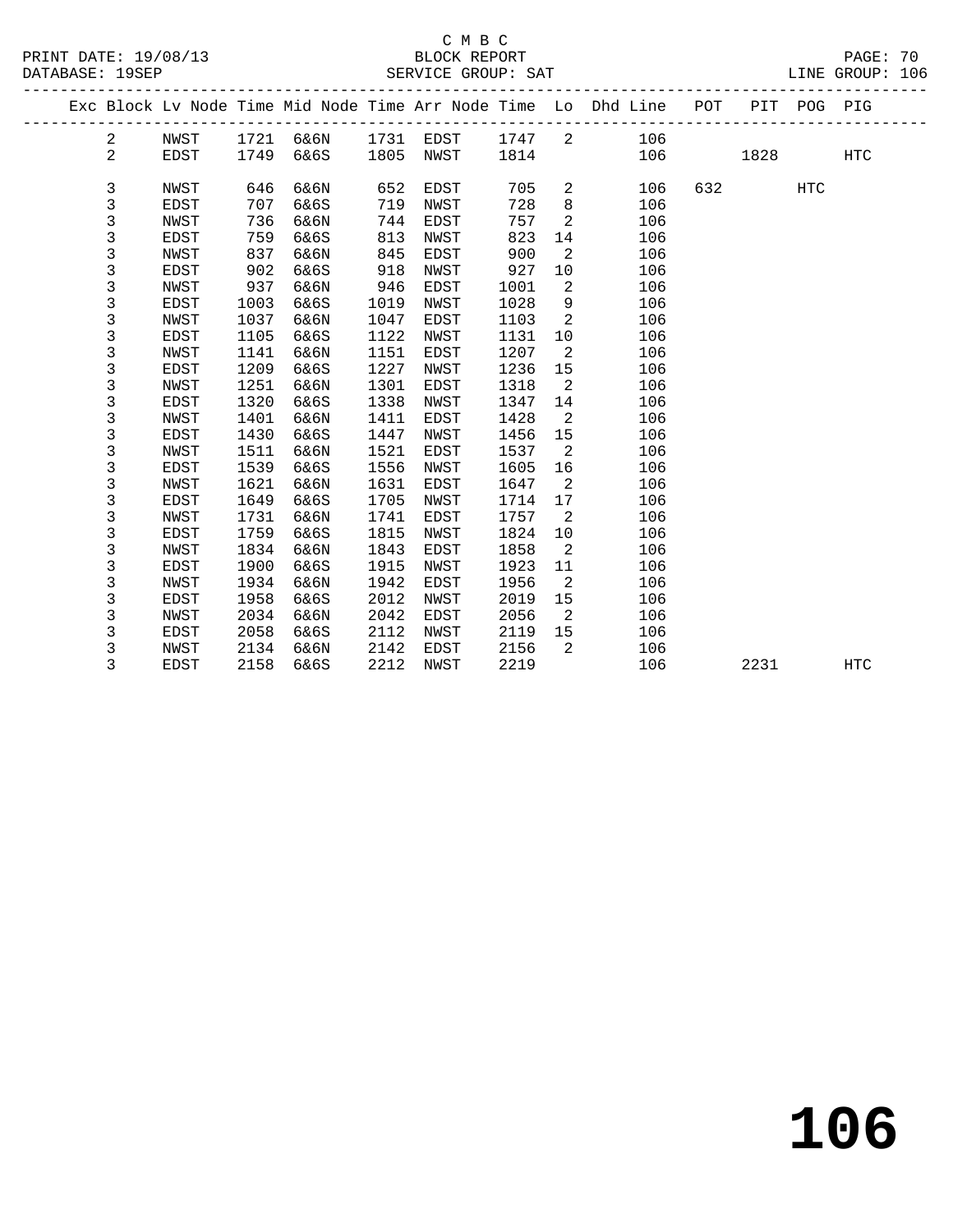| PRINT DATE: 19/08/13<br>DATABASE: 19SEP |                |             |      |          |      |             | C M B C |      |                | PAGE: 71<br>BLOCK REPORT PAGE: 71<br>SERVICE GROUP: SAT LINE GROUP: 106        |     |              |  |
|-----------------------------------------|----------------|-------------|------|----------|------|-------------|---------|------|----------------|--------------------------------------------------------------------------------|-----|--------------|--|
|                                         |                |             |      |          |      |             |         |      |                | Exc Block Lv Node Time Mid Node Time Arr Node Time Lo Dhd Line POT PIT POG PIG |     |              |  |
|                                         | 4              | NWST        |      | 751 6&6N | 759  | EDST        |         | 812  |                | $\overline{2}$<br>106                                                          | 737 | $_{\rm HTC}$ |  |
|                                         | 4              | EDST        | 814  | 6&6S     | 828  | NWST        |         | 838  | 11             | 106                                                                            |     |              |  |
|                                         | $\overline{4}$ | NWST        | 849  | 6&6N     | 857  | EDST        |         | 912  | 2              | 106                                                                            |     |              |  |
|                                         | $\overline{4}$ | EDST        | 914  | 6&6S     | 930  | NWST        |         | 939  | 10             | 106                                                                            |     |              |  |
|                                         | 4              | NWST        | 949  | 6&6N     | 958  | EDST        |         | 1013 | $\overline{2}$ | 106                                                                            |     |              |  |
|                                         | 4              | EDST        | 1015 | 6&6S     | 1031 | NWST        |         | 1040 | 9              | 106                                                                            |     |              |  |
|                                         | 4              | NWST        | 1049 | 6&6N     | 1059 | EDST        |         | 1115 | 2              | 106                                                                            |     |              |  |
|                                         | 4              | <b>EDST</b> | 1117 | 6&6S     | 1134 | NWST        |         | 1143 | 8              | 106                                                                            |     |              |  |
|                                         | 4              | NWST        | 1151 | 6&6N     | 1201 | <b>EDST</b> |         | 1217 | 2              | 106                                                                            |     |              |  |
|                                         | 4              | <b>EDST</b> | 1219 | 6&6S     | 1237 | NWST        |         | 1246 | 15             | 106                                                                            |     |              |  |
|                                         | 4              | NWST        | 1301 | 6&6N     | 1311 | EDST        |         | 1328 | 2              | 106                                                                            |     |              |  |
|                                         | 4              | <b>EDST</b> | 1330 | 6&6S     | 1348 | NWST        |         | 1357 | 14             | 106                                                                            |     |              |  |
|                                         | 4              | NWST        | 1411 | 6&6N     | 1421 | EDST        |         | 1438 | $\overline{a}$ | 106                                                                            |     |              |  |
|                                         | 4              | <b>EDST</b> | 1440 | 6&6S     | 1457 | NWST        |         | 1506 | 15             | 106                                                                            |     |              |  |
|                                         | 4              | NWST        | 1521 | 6&6N     | 1531 | EDST        |         | 1547 | $\overline{2}$ | 106                                                                            |     |              |  |
|                                         | 4              | EDST        | 1549 | 6&6S     | 1606 | NWST        |         | 1615 | 16             | 106                                                                            |     |              |  |
|                                         | 4              | NWST        | 1631 | 6&6N     | 1641 | EDST        |         | 1657 | 2              | 106                                                                            |     |              |  |
|                                         | 4              | EDST        | 1659 | 6&6S     | 1715 | NWST        |         | 1724 | 17             | 106                                                                            |     |              |  |
|                                         | 4              | NWST        | 1741 | 6&6N     | 1751 | EDST        |         | 1807 | 2              | 106                                                                            |     |              |  |
|                                         | 4              | EDST        | 1809 | 6&6S     | 1824 | NWST        |         | 1833 | 16             | 106                                                                            |     |              |  |
|                                         | 4              | NWST        | 1849 | 6&6N     | 1858 | EDST        |         | 1913 | $\overline{2}$ | 106                                                                            |     |              |  |
|                                         | 4              | EDST        | 1915 | 6&6S     | 1930 | NWST        |         | 1938 | 11             | 106                                                                            |     |              |  |
|                                         | 4              | NWST        | 1949 | 6&6N     | 1957 | <b>EDST</b> |         | 2011 | $\overline{2}$ | 106                                                                            |     |              |  |
|                                         | 4              | EDST        | 2013 | 6&6S     | 2027 | NWST        |         | 2034 | 15             | 106                                                                            |     |              |  |
|                                         | 4              | NWST        | 2049 | 6&6N     | 2057 | EDST        |         | 2111 | 2              | 106                                                                            |     |              |  |
|                                         | 4              | EDST        | 2113 | 6&6S     | 2127 | NWST        |         | 2134 | 15             | 106                                                                            |     |              |  |
|                                         | 4              | NWST        | 2149 | 6&6N     | 2157 | <b>EDST</b> |         | 2211 | 2              | 106                                                                            |     |              |  |
|                                         | 4              | EDST        | 2213 | 6&6S     | 2227 | NWST        |         | 2234 | 15             | 106                                                                            |     |              |  |
|                                         | 4              | NWST        | 2249 | 6&6N     | 2257 | EDST        |         | 2310 | $\overline{2}$ | 106                                                                            |     |              |  |
|                                         | 4              | EDST        | 2312 | 6&6S     | 2326 | NWST        |         | 2333 | 16             | 106                                                                            |     |              |  |
|                                         | 4              | NWST        | 2349 | 6&6N     | 2356 | EDST        |         | 2409 | 2              | 106                                                                            |     |              |  |
|                                         | 4              | EDST        | 2411 | 6&6S     | 2425 | NWST        |         | 2431 | 18             | 106                                                                            |     |              |  |
|                                         | 4              | NWST        | 2449 | 6&6N     | 2456 | EDST        |         | 2508 | 2              | 106                                                                            |     |              |  |
|                                         | 4              | <b>EDST</b> | 2510 | 6&6S     | 2524 | NWST        |         | 2530 | 19             | 106                                                                            |     |              |  |

4 NWST 2549 6&6N 2556 EDST 2608 2 106

4 EDST 2610 6&6S 2624 NWST 2630 106 2642 HTC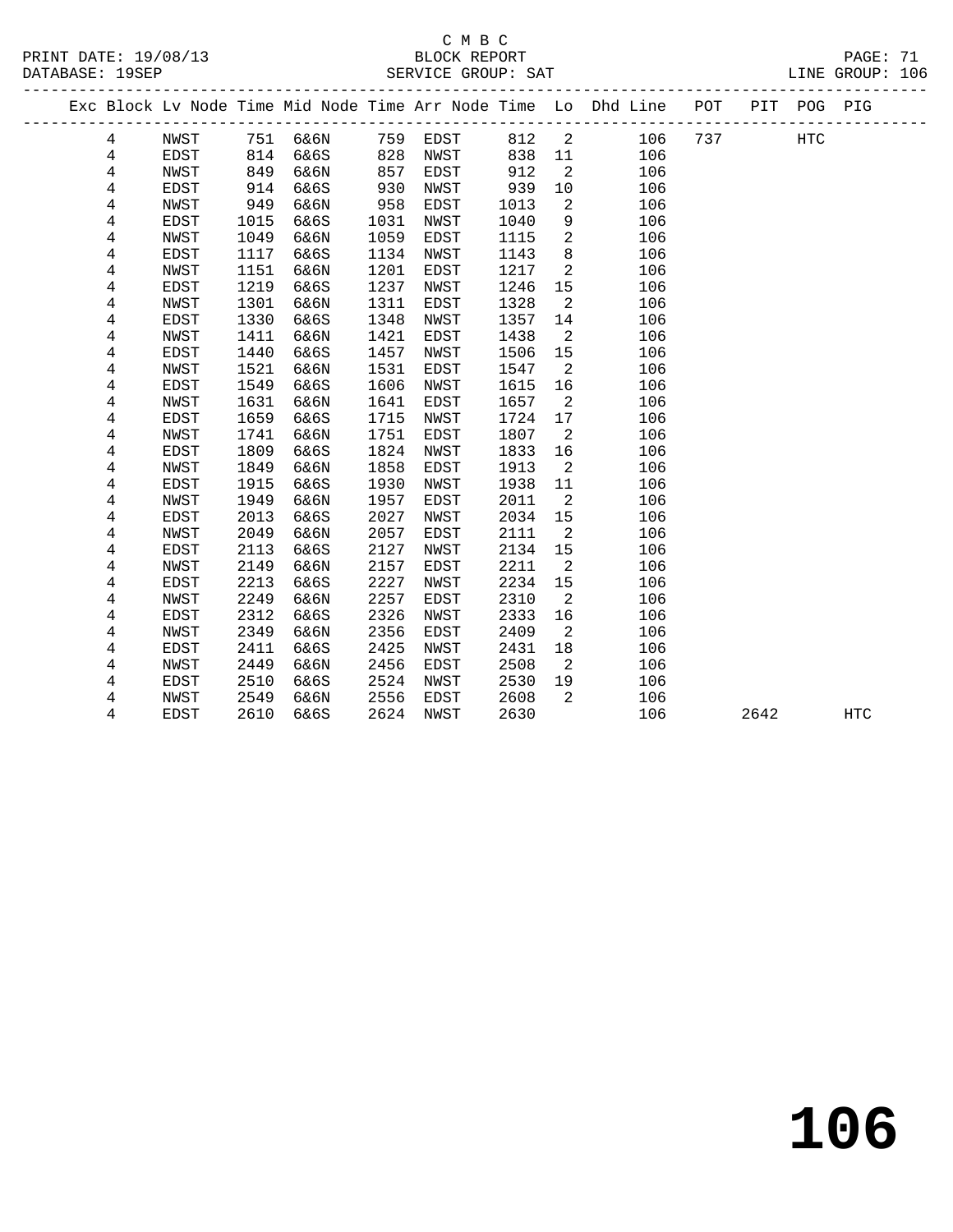#### C M B C<br>BLOCK REPORT SERVICE GROUP: SAT

| ---------- |              |              |              |             | DAILLE OILOUIT |              |                |                                                                    |          |      |             |     |
|------------|--------------|--------------|--------------|-------------|----------------|--------------|----------------|--------------------------------------------------------------------|----------|------|-------------|-----|
|            |              |              |              |             |                |              |                | Exc Block Lv Node Time Mid Node Time Arr Node Time Lo Dhd Line POT |          |      | PIT POG PIG |     |
| 5          | NWST         | 1111         | 6&6N         | 1121        | EDST           | 1137         | 2              |                                                                    | 106 1057 |      | HTC         |     |
| 5          | EDST         | 1139         | 6&6S         | 1156        | NWST           | 1205         | 16             | 106                                                                |          |      |             |     |
| 5          | NWST         | 1221         | 6&6N         | 1231        | EDST           | 1248         | $\overline{a}$ | 106                                                                |          |      |             |     |
| 5          | EDST         | 1250         | 6&6S         | 1308        | NWST           | 1317         | 14             | 106                                                                |          |      |             |     |
| 5          | NWST         | 1331         | 6&6N         | 1341        | EDST           | 1358         | $\overline{a}$ | 106                                                                |          |      |             |     |
| 5          | EDST         | 1400         | 6&6S         | 1417        | NWST           | 1426         | 15             | 106                                                                |          |      |             |     |
| 5          | NWST         | 1441         | 6&6N         | 1451        | EDST           | 1508         | 2              | 106                                                                |          |      |             |     |
| 5          | EDST         | 1510         | 6&6S         | 1527        | NWST           | 1536         | 15             | 106                                                                |          |      |             |     |
| 5          | NWST         | 1551         | 6&6N         | 1601        | EDST           | 1617         | $\overline{a}$ | 106                                                                |          |      |             |     |
| 5          | EDST         | 1619         | 6&6S         | 1635        | NWST           | 1644         | 17             | 106                                                                |          |      |             |     |
| 5          | NWST         | 1701         | 6&6N         | 1711        | EDST           | 1727         | 2              | 106                                                                |          |      |             |     |
| 5          | EDST         | 1729         | 6&6S         | 1745        | NWST           | 1754         | 10             | 106                                                                |          |      |             |     |
| 5          | NWST         | 1804         | 6&6N         | 1814        | EDST           | 1829         | 2              | 106                                                                |          |      |             |     |
| 5          | EDST         | 1831         | 6&6S         | 1846        | NWST           | 1854         | 10             | 106                                                                |          |      |             |     |
| 5          | NWST         | 1904         | 6&6N         | 1913        | EDST           | 1928         | 2              | 106                                                                |          |      |             |     |
| 5          | EDST         | 1930         | 6&6S         | 1944        | NWST           | 1951         | 13             | 106                                                                |          |      |             |     |
| 5          | NWST         | 2004         | 6&6N         | 2012        | EDST           | 2026         | $\overline{a}$ | 106                                                                |          |      |             |     |
| 5          | EDST         | 2028         | 6&6S         | 2042        | NWST           | 2049         | 15             | 106                                                                |          |      |             |     |
| 5          | NWST         | 2104         | 6&6N         | 2112        | EDST           | 2126         | $\overline{a}$ | 106                                                                |          |      |             |     |
| 5          | EDST         | 2128         | 6&6S         | 2142        | NWST           | 2149         | 15             | 106                                                                |          |      |             |     |
| 5          | NWST         | 2204         | 6&6N         | 2212        | EDST           | 2225         | 2              | 106                                                                |          |      |             |     |
| 5          | EDST         | 2227         | 6&6S         | 2241        | NWST           | 2248         |                | 106                                                                |          | 2300 |             | HTC |
|            |              |              |              |             |                |              |                |                                                                    |          |      |             |     |
| 6          | NWST         | 913          | 6&6N         | 922         | EDST           | 937          | $\overline{a}$ | 106                                                                | 859      |      | HTC         |     |
| 6          | EDST         | 939          | 6&6S         | 955<br>1022 | NWST<br>EDST   | 1004<br>1038 | 9              | 106                                                                |          |      |             |     |
| 6          | NWST<br>EDST | 1013<br>1040 | 6&6N<br>6&6S | 1057        | <b>NWST</b>    |              | 2              | 106<br>106                                                         |          |      |             |     |
| 6<br>6     |              |              |              | 1131        |                | 1105         | 16<br>2        |                                                                    |          |      |             |     |
| б          | NWST<br>EDST | 1121<br>1149 | 6&6N<br>6&6S | 1206        | EDST<br>NWST   | 1147<br>1215 | 16             | 106<br>106                                                         |          |      |             |     |
| 6          | NWST         | 1231         | 6&6N         | 1241        | EDST           | 1258         | $\overline{a}$ | 106                                                                |          |      |             |     |
| 6          | EDST         | 1300         | 6&6S         | 1318        | <b>NWST</b>    | 1327         | 14             | 106                                                                |          |      |             |     |
| 6          | NWST         | 1341         | 6&6N         | 1351        | EDST           | 1408         | 2              | 106                                                                |          |      |             |     |
| 6          | EDST         | 1410         | 6&6S         | 1427        | NWST           | 1436         | 15             | 106                                                                |          |      |             |     |
| б          | NWST         | 1451         | 6&6N         | 1501        | EDST           | 1518         | $\overline{c}$ | 106                                                                |          |      |             |     |
| 6          | EDST         | 1520         | 6&6S         | 1537        | NWST           | 1546         | 15             | 106                                                                |          |      |             |     |
| 6          | NWST         | 1601         | 6&6N         | 1611        | EDST           | 1627         | 2              | 106                                                                |          |      |             |     |
| 6          | EDST         | 1629         | 6&6S         | 1645        | NWST           | 1654         | 17             | 106                                                                |          |      |             |     |
| 6          | NWST         | 1711         | 6&6N         | 1721        | EDST           | 1737         | 2              | 106                                                                |          |      |             |     |
| 6          | EDST         | 1739         | 6&6S         | 1755        | NWST           | 1804         | 15             | 106                                                                |          |      |             |     |
| 6          | NWST         | 1819         | 6&6N         | 1829        | EDST           | 1844         | 2              | 106                                                                |          |      |             |     |
| 6          | EDST         | 1846         | 6&6S         | 1901        | NWST           | 1909         | 10             | 106                                                                |          |      |             |     |
| б          | NWST         | 1919         | 6&6N         | 1928        | EDST           | 1943         | 2              | 106                                                                |          |      |             |     |
| 6          | EDST         | 1945         | 6&6S         | 1959        | NWST           | 2006         | 13             | 106                                                                |          |      |             |     |
| 6          | NWST         | 2019         | 6&6N         | 2027        | EDST           | 2041         | 2              | 106                                                                |          |      |             |     |
| б          | EDST         | 2043         | 6&6S         | 2057        | NWST           | 2104         | 15             | 106                                                                |          |      |             |     |
| б          | NWST         | 2119         | 6&6N         | 2127        | EDST           | 2141         | $\overline{c}$ | 106                                                                |          |      |             |     |
| 6          | EDST         | 2143         | 6&6S         | 2157        | NWST           | 2204         | 15             | 106                                                                |          |      |             |     |
| 6          | NWST         | 2219         | 6&6N         | 2227        | EDST           | 2240         | 2              | 106                                                                |          |      |             |     |
| б          | EDST         | 2242         | 6&6S         | 2256        | NWST           | 2303         | 16             | 106                                                                |          |      |             |     |
| б          | NWST         | 2319         | 6&6N         | 2326        | EDST           | 2339         | 2              | 106                                                                |          |      |             |     |

 6 EDST 2341 6&6S 2355 NWST 2402 17 106 6 NWST 2419 6&6N 2426 EDST 2438 2 106 6 EDST 2440 6&6S 2454 NWST 2500 19 106 6 NWST 2519 6&6N 2526 EDST 2538 2 106

6 EDST 2540 6&6S 2554 NWST 2600 106 2612 HTC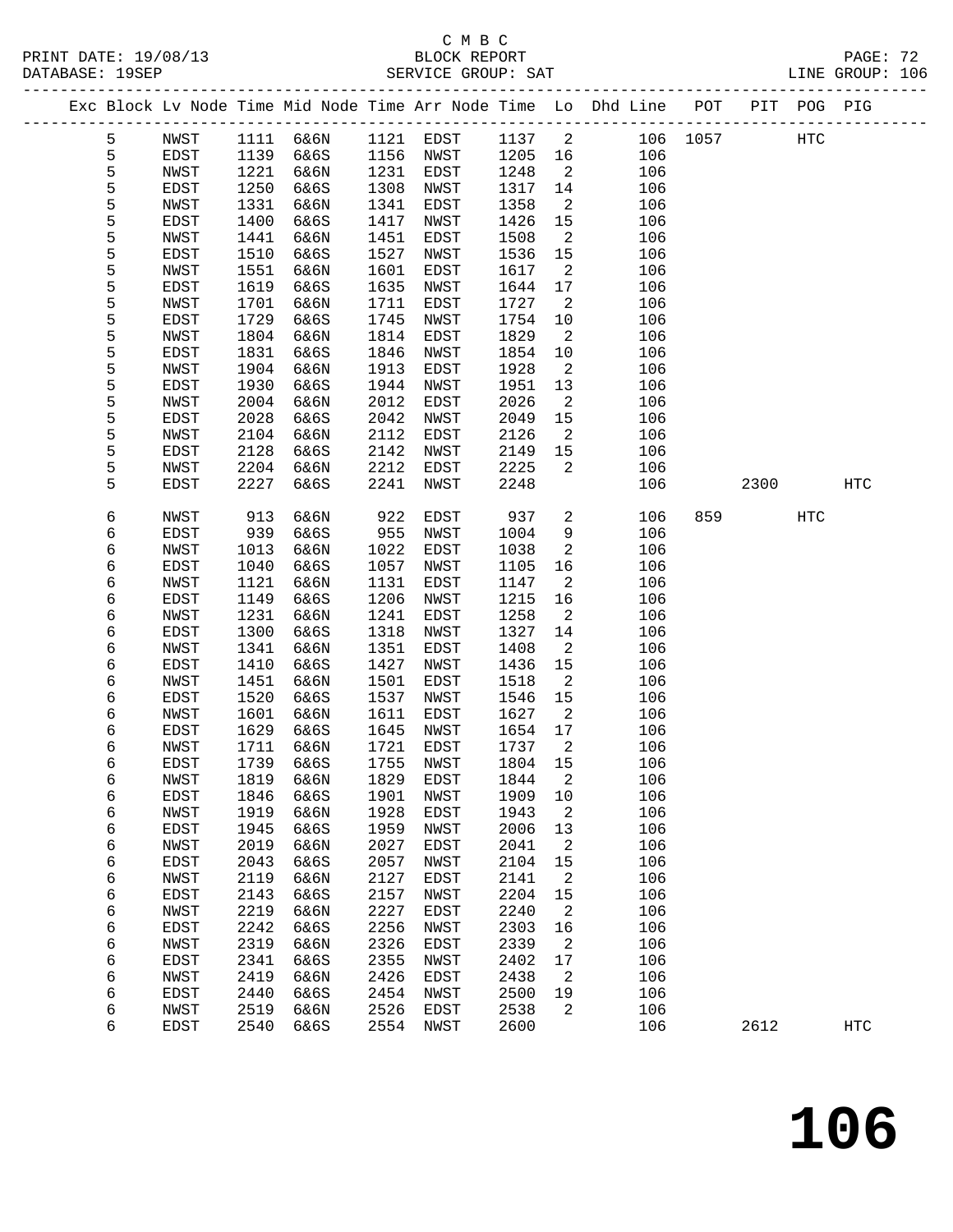### C M B C SERVICE GROUP: SAT

| PRINT DATE: 19/08/13 | BLOCK REPORT       | PAGE: 73        |  |
|----------------------|--------------------|-----------------|--|
| DATABASE: 19SEP      | SERVICE GROUP: SAT | LINE GROUP: 106 |  |

|                |             |              |              |              |             |              |                | Exc Block Lv Node Time Mid Node Time Arr Node Time Lo Dhd Line POT |      |      | PIT POG PIG |            |
|----------------|-------------|--------------|--------------|--------------|-------------|--------------|----------------|--------------------------------------------------------------------|------|------|-------------|------------|
| 7              | NWST        | 1201         | 6&6N         |              | 1211 EDST   | 1228         | 2              | 106                                                                | 1147 |      | <b>HTC</b>  |            |
| $\overline{7}$ | EDST        | 1230         | 6&6S         | 1248         | NWST        | 1257         | 14             | 106                                                                |      |      |             |            |
| 7              | NWST        | 1311         | 6&6N         | 1321         | EDST        | 1338         | 2              | 106                                                                |      |      |             |            |
| 7              | EDST        | 1340         | 6&6S         | 1358         | NWST        | 1407         | 14             | 106                                                                |      |      |             |            |
| 7              | NWST        | 1421         | 6&6N         | 1431         | EDST        | 1448         | 2              | 106                                                                |      |      |             |            |
| 7              | EDST        | 1450         | 6&6S         | 1507         | NWST        | 1516         | 15             | 106                                                                |      |      |             |            |
| 7              | NWST        | 1531         | 6&6N         | 1541         | EDST        | 1557         | 2              | 106                                                                |      |      |             |            |
| 7              | EDST        | 1559         | 6&6S         | 1616         | NWST        | 1625         | 16             | 106                                                                |      |      |             |            |
| 7              | NWST        | 1641         | 6&6N         | 1651         | EDST        | 1707         | $\overline{2}$ | 106                                                                |      |      |             |            |
| 7              | EDST        | 1709         | 6&6S         | 1725         | NWST        | 1734         | 17             | 106                                                                |      |      |             |            |
| 7              | NWST        | 1751         | 6&6N         | 1801         | EDST        | 1817         | 2              | 106                                                                |      |      |             |            |
| 7              | EDST        | 1819         | 6&6S         | 1834         | NWST        | 1843         |                | 106                                                                |      | 1857 |             | HTC        |
| 8              | MTST        | 602          | SPST         | 621          | LOST        | 637          | 13             | 110                                                                | 540  |      | <b>HTC</b>  |            |
| 8              | LOST        | 650          | SPST         | 708          | MTST        | 730          | 2              | 110                                                                |      |      |             |            |
| 8              | MTST        | 732          |              |              | EDST        | 747          | 2              | 119                                                                |      |      |             |            |
| 8              | EDST        | 749          |              |              | MTST        | 808          | 9              | 119                                                                |      |      |             |            |
| 8              | MTST        | 817          |              |              | EDST        | 832          | 2              | 119                                                                |      |      |             |            |
| 8              | <b>EDST</b> | 834          |              |              | MTST        | 855          | 15             | 119                                                                |      |      |             |            |
| 8              | MTST        | 910          |              |              | EDST        | 927          | 2              | 119                                                                |      |      |             |            |
| 8              | EDST        | 929          |              |              | MTST        | 951          | $\,9$          | 119                                                                |      |      |             |            |
| 8              | MTST        | 1000         |              |              | EDST        | 1019         | 2              | 119                                                                |      |      |             |            |
| 8              | EDST        | 1021         |              |              | MTST        | 1045         | 15             | 119                                                                |      |      |             |            |
| 8              | MTST        | 1100         |              |              | EDST        | 1120         | 2              | 119                                                                |      |      |             |            |
| 8              | EDST        | 1122         |              |              | MTST        | 1149         | 11             | 119                                                                |      |      |             |            |
| 8              | MTST        | 1200         |              |              | EDST        | 1221         | 2              | 119                                                                |      |      |             |            |
| 8              | EDST        | 1223         |              |              | MTST        | 1252         | 11             | 119                                                                |      |      |             |            |
| 8              | MTST        | 1303         | SPST         | 1330         | SFU         | 1350         | 5              | 144                                                                |      |      |             |            |
| 8              | SFU         | 1355         | ${\tt SPST}$ | 1416         | MTST        | 1446         | 17             | 144                                                                |      |      |             |            |
| 8              | MTST<br>SFU | 1503<br>1558 | SPST<br>SPST | 1533<br>1619 | SFU<br>MTST | 1553<br>1649 | 5<br>14        | 144<br>144                                                         |      |      |             |            |
| 8<br>8         | MTST        | 1703         | SPST         | 1731         | SFU         | 1751         | 4              | 144                                                                |      |      |             |            |
| 8              | SFU         | 1755         | SPST         | 1816         | MTST        | 1844         | 5              | 144                                                                |      |      |             |            |
| 8              | MTST        | 1849         | SPST         | 1914         | LOST        | 1931         | $\,9$          | 110                                                                |      |      |             |            |
| 8              | LOST        | 1940         | SPST         | 2000         | MTST        | 2022         | 13             | 110                                                                |      |      |             |            |
| 8              | MTST        | 2035         | SPST         | 2100         | SFU         | 2118         | 10             | 144                                                                |      |      |             |            |
| 8              | SFU         | 2128         | SPST         | 2147         | MTST        | 2209         | 26             | 144                                                                |      |      |             |            |
| 8              | MTST        | 2235         | SPST         | 2258         | SFU         | 2316         | 12             | 144                                                                |      |      |             |            |
| 8              | SFU         | 2328         | SPST         | 2346         | MTST        | 2407         | 28             | 144                                                                |      |      |             |            |
| 8              | MTST        | 2435         |              |              | EDST        | 2451         | $\overline{2}$ | 119                                                                |      |      |             |            |
| 8              | <b>EDST</b> | 2453         |              |              | MTST        | 2508         | 27             | 119                                                                |      |      |             |            |
| 8              | MTST        | 2535         |              |              | EDST        | 2551         | 9              | 119                                                                |      |      |             |            |
| 8              | EDST        | 2600         |              |              | MTST        | 2614         | 16             | 119                                                                |      |      |             |            |
| 8              | MTST        | 2630         |              |              | NWST        | 2652         |                | 112                                                                |      | 2704 |             | <b>HTC</b> |
|                |             |              |              |              |             |              |                |                                                                    |      |      |             |            |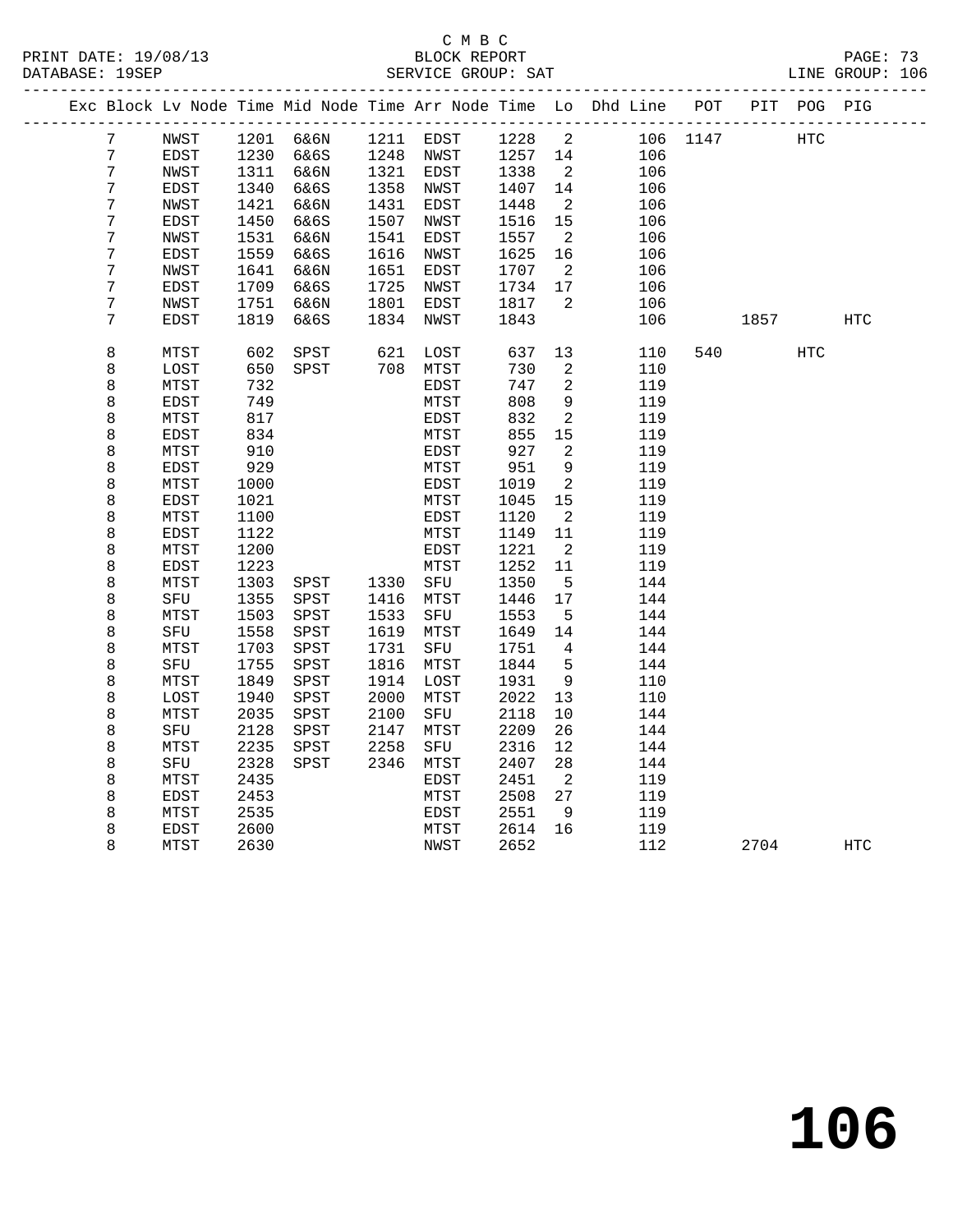|  |            | Exc Block Lv Node Time Mid Node Time Arr Node Time Lo Dhd Line POT PIT POG PIG |              |                             |           |              |              |                         |            |     |      |            |     |
|--|------------|--------------------------------------------------------------------------------|--------------|-----------------------------|-----------|--------------|--------------|-------------------------|------------|-----|------|------------|-----|
|  | 9          | MTST                                                                           | 538          |                             |           | EDST         | 553          | $\overline{\mathbf{3}}$ | 119        | 516 |      | HTC        |     |
|  | 9          | EDST                                                                           | 556          |                             |           | MTST         | 611          | 11                      | 119        |     |      |            |     |
|  | 9          | MTST                                                                           | 622          |                             |           | EDST         | 637          | 2                       | 119        |     |      |            |     |
|  | 9          | EDST                                                                           | 639          |                             |           | MTST         | 655          | 7                       | 119        |     |      |            |     |
|  | 9          | MTST                                                                           | 702          |                             |           | EDST         | 717          | 2                       | 119        |     |      |            |     |
|  | 9          | EDST                                                                           | 719          |                             |           | MTST         | 736          | 11                      | 119        |     |      |            |     |
|  | 9          | MTST                                                                           | 747          |                             |           | EDST         | 802          | 2                       | 119        |     |      |            |     |
|  | 9          | EDST                                                                           | 804          |                             |           | MTST         | 823          | 9                       | 119        |     |      |            |     |
|  | 9          | MTST                                                                           | 832          |                             |           | EDST         | 848          | $\overline{a}$          | 119        |     |      |            |     |
|  | 9          | EDST                                                                           | 850          |                             |           | MTST         | 911          | 8                       | 119        |     |      |            |     |
|  | 9          | MTST                                                                           | 919          | SPST                        | 943 LOST  |              | 1002         | 8                       | 110        |     |      |            |     |
|  | 9          | LOST                                                                           | 1010         | SPST                        | 1030      | MTST         | 1055         | 8                       | 110        |     |      |            |     |
|  | 9          | MTST                                                                           | 1103         | SPST                        | 1130      | SFU          | 1148         | 5                       | 144        |     |      |            |     |
|  | 9          | SFU                                                                            | 1153         | SPST                        | 1214      | MTST         | 1244         | 6                       | 144        |     |      |            |     |
|  | 9          | MTST                                                                           | 1250         |                             |           | EDST         | 1311         | $\mathbf{2}$            | 119        |     |      |            |     |
|  | 9          | EDST                                                                           | 1313         |                             |           | MTST         | 1342         | 8                       | 119        |     |      |            |     |
|  | 9          | MTST                                                                           | 1350         |                             |           | EDST         | 1412         | 2                       | 119        |     |      |            |     |
|  | 9          | EDST                                                                           | 1414         |                             |           | MTST         | 1441         | 9<br>$\overline{2}$     | 119        |     |      |            |     |
|  | 9<br>9     | MTST                                                                           | 1450         |                             |           | EDST         | 1512         | 9                       | 119        |     |      |            |     |
|  | 9          | EDST                                                                           | 1514<br>1550 |                             |           | MTST<br>EDST | 1541<br>1612 | 2                       | 119<br>119 |     |      |            |     |
|  | 9          | MTST<br><b>EDST</b>                                                            | 1614         |                             |           | MTST         | 1640         | 10                      | 119        |     |      |            |     |
|  | 9          | MTST                                                                           | 1650         |                             |           | EDST         | 1712         | 2                       | 119        |     |      |            |     |
|  | 9          | <b>EDST</b>                                                                    | 1714         |                             |           | MTST         | 1740         |                         | 119        |     | 1802 |            | HTC |
|  |            |                                                                                |              |                             |           |              |              |                         |            |     |      |            |     |
|  | 10         | SFU                                                                            | 923          | SPST                        | 942       | MTST         | 1010         | 14                      | 144        | 843 |      | <b>HTC</b> |     |
|  | 10         | MTST                                                                           | 1024         |                             |           | EDST         | 1043         | 2                       | 119        |     |      |            |     |
|  | 10         | EDST                                                                           | 1045         |                             |           | MTST         | 1110         | 10                      | 119        |     |      |            |     |
|  | 10         | MTST                                                                           | 1120         |                             |           | EDST         | 1140         | $\overline{2}$          | 119        |     |      |            |     |
|  | 10         | EDST                                                                           | 1142         |                             |           | MTST         | 1209         | 10                      | 119        |     |      |            |     |
|  | 10         | MTST                                                                           | 1219         | SPST                        | 1246 LOST |              | 1305         | 5                       | 110        |     |      |            |     |
|  | 10         | LOST                                                                           | 1310         | SPST                        | 1331      | MTST         | 1358         | 12                      | 110        |     |      |            |     |
|  | $10$       | MTST                                                                           | 1410         |                             |           | EDST         | 1432         | 2                       | 119        |     |      |            |     |
|  | 10         | EDST                                                                           | 1434         |                             |           | MTST         | 1501         | 15                      | 119        |     |      |            |     |
|  | 10         | MTST                                                                           | 1516         | SPST                        | 1544 LOST |              | 1603         | 7                       | 110        |     |      |            |     |
|  | 10         | LOST                                                                           | 1610         | SPST                        | 1631 MTST |              | 1657         | 13                      | 110        |     |      |            |     |
|  | 10         | MTST                                                                           | 1710         |                             |           | EDST         | 1731         | $\overline{2}$          | 119        |     |      |            |     |
|  | 10         | EDST                                                                           | 1733         |                             |           | MTST         | 1758         | $5^{\circ}$<br>6        | 119        |     |      |            |     |
|  | 10<br>$10$ | MTST                                                                           | 1803         | SPST                        | 1830 SFU  |              | 1849         |                         | 144        |     |      |            |     |
|  | 10         | SFU<br>MTST                                                                    | 1957         | 1855 SPST 1914 MTST 1940 17 |           | EDST         | 2015         | 2                       | 144<br>119 |     |      |            |     |
|  | 10         | <b>EDST</b>                                                                    | 2017         |                             |           | MTST         | 2037         | 5                       | 119        |     |      |            |     |
|  | 10         | MTST                                                                           | 2042         |                             |           | EDST         | 2100         | 2                       | 119        |     |      |            |     |
|  | 10         | <b>EDST</b>                                                                    | 2102         |                             |           | MTST         | 2122         | 5                       | 119        |     |      |            |     |
|  | 10         | MTST                                                                           | 2127         |                             |           | EDST         | 2145         | 2                       | 119        |     |      |            |     |
|  | 10         | <b>EDST</b>                                                                    | 2147         |                             |           | MTST         | 2205         | 9                       | 119        |     |      |            |     |
|  | 10         | MTST                                                                           | 2214         | SPST                        | 2237      | LOST         | 2253         |                         | 110        |     | 2317 |            | HTC |
|  |            |                                                                                |              |                             |           |              |              |                         |            |     |      |            |     |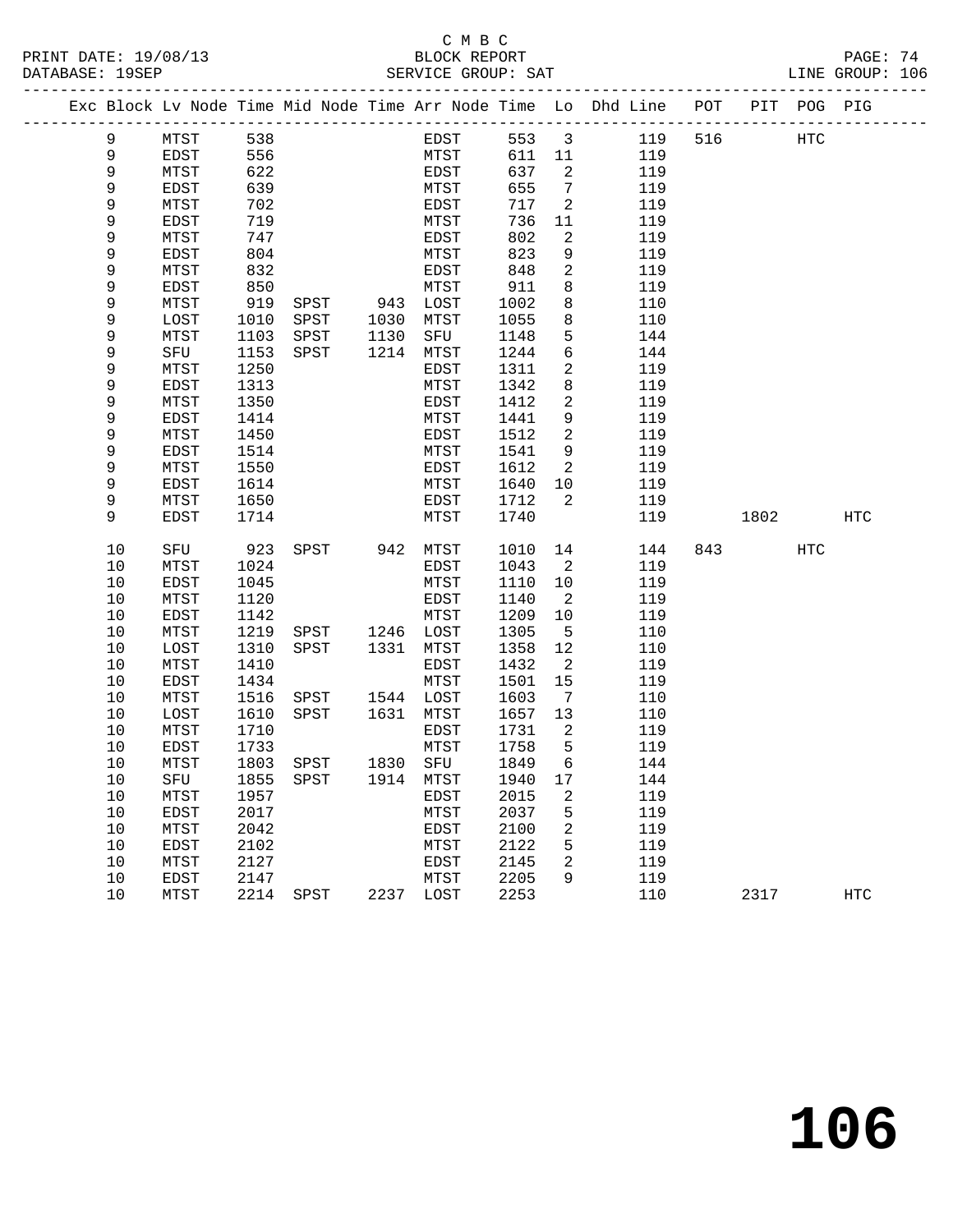### C M B C<br>BLOCK REPORT PRINT DATE: 19/08/13 BLOCK REPORT PAGE: 75 SERVICE GROUP: SAT

**106**

|  |          |             |              |                |              |              |              |                         | Exc Block Lv Node Time Mid Node Time Arr Node Time Lo Dhd Line POT |     |      | PIT POG PIG |     |  |
|--|----------|-------------|--------------|----------------|--------------|--------------|--------------|-------------------------|--------------------------------------------------------------------|-----|------|-------------|-----|--|
|  | 11       |             |              |                |              |              |              |                         | SFU 814 SPST 833 MTST 858 25 144<br>MTST 923 EDST 940 2 119        | 734 |      | <b>HTC</b>  |     |  |
|  | 11       |             | 923          |                |              |              |              |                         |                                                                    |     |      |             |     |  |
|  | 11       | EDST        | 942          |                |              | MTST 1004    |              | 8 <sup>8</sup>          | 119                                                                |     |      |             |     |  |
|  | 11       | MTST        | 1012         |                |              | EDST         | 1031         | $\overline{\mathbf{2}}$ | 119                                                                |     |      |             |     |  |
|  | 11       | EDST        | 1033         |                |              | MTST         | 1058         | 12                      | 119                                                                |     |      |             |     |  |
|  | 11       | MTST        | 1110         |                |              | EDST         | 1130         | $\overline{2}$          | 119                                                                |     |      |             |     |  |
|  | 11       | EDST        | 1132         |                |              | MTST         | 1159         | 11                      | 119                                                                |     |      |             |     |  |
|  | 11       | MTST        | 1210         |                |              | EDST         | 1231         | $\overline{\mathbf{c}}$ | 119                                                                |     |      |             |     |  |
|  | 11       | <b>EDST</b> | 1233         |                |              | MTST         | 1302         | 8 <sup>8</sup>          | 119                                                                |     |      |             |     |  |
|  | 11       | MTST        | 1310         |                |              | EDST         | 1331         | $\overline{2}$          | 119                                                                |     |      |             |     |  |
|  | 11       | EDST        | 1333         |                |              | MTST         | 1402         | 14                      | 119                                                                |     |      |             |     |  |
|  | 11       | MTST        | 1416         | SPST 1444 LOST |              |              | 1503         | $\overline{7}$          | 110                                                                |     |      |             |     |  |
|  | 11       | LOST        | 1510         | SPST 1531 MTST |              |              | 1558         | 12                      | 110                                                                |     |      |             |     |  |
|  | 11       | MTST        | 1610         |                |              | EDST         | 1632         | $\overline{2}$          | 119                                                                |     |      |             |     |  |
|  | 11       | EDST        | 1634         |                |              | MTST         | 1700         | 16                      | 119                                                                |     |      |             |     |  |
|  | 11       | MTST        | 1716         | SPST           |              | 1742 LOST    | 1801         | 9                       | 110                                                                |     |      |             |     |  |
|  | 11       | LOST        | 1810         | SPST           | 1831         | MTST         | 1856         | $\overline{9}$          | 110                                                                |     |      |             |     |  |
|  | 11       | MTST        | 1905         | SPST           | 1932         | SFU          | 1951         | $\overline{4}$          | 144                                                                |     |      |             |     |  |
|  | 11<br>11 | SFU<br>MTST | 1955<br>2051 | SPST<br>SPST   | 2014<br>2115 | MTST         | 2038<br>2132 | 13<br>8 <sup>8</sup>    | 144<br>110                                                         |     |      |             |     |  |
|  | 11       | LOST        | 2140         |                | 2200         | LOST<br>MTST | 2220         | 24                      | 110                                                                |     |      |             |     |  |
|  | 11       | MTST        | 2244         | SPST<br>SPST   | 2307         | LOST 2323    |              | $\overline{2}$          | 110                                                                |     |      |             |     |  |
|  | 11       | LOST        | 2325         | SPST           | 2345         | MTST         | 2404         |                         | 110                                                                |     | 2422 |             | HTC |  |
|  |          |             |              |                |              |              |              |                         |                                                                    |     |      |             |     |  |
|  | 12       | LOST        | 910          | SPST           | 929          | MTST         | 954          | 9                       | 110                                                                |     | 842  | HTC         |     |  |
|  | $12\,$   | MTST        | 1003         | SPST           | 1027         | SFU          | 1045         | 8                       | 144                                                                |     |      |             |     |  |
|  | 12       | SFU         | 1053         | SPST           |              | 1114 MTST    | 1144         | 6                       | 144                                                                |     |      |             |     |  |
|  | 12       | MTST        | 1150         |                |              | EDST         | 1210         | $\overline{2}$          | 119                                                                |     |      |             |     |  |
|  | 12       | EDST        | 1212         |                |              | MTST         | 1241         | 8                       | 119                                                                |     |      |             |     |  |
|  | 12       | MTST        | 1249         | SPST 1316 LOST |              |              | 1335         | 5                       | 110                                                                |     |      |             |     |  |
|  | 12       | LOST        | 1340         | SPST           | 1401         | MTST         | 1428         | 12                      | 110                                                                |     |      |             |     |  |
|  | 12       | MTST        | 1440         |                |              | EDST         | 1502         | 2                       | 119                                                                |     |      |             |     |  |
|  | $12$     | EDST        | 1504         |                |              | MTST         | 1531         | 15                      | 119                                                                |     |      |             |     |  |
|  | 12       | MTST        | 1546         | SPST 1614 LOST |              |              | 1633         | $7\overline{ }$         | 110                                                                |     |      |             |     |  |
|  | 12       | LOST        | 1640         | SPST           |              | 1701 MTST    | 1727         | 16                      | 110                                                                |     |      |             |     |  |
|  | 12       | MTST        | 1743         | SPST           |              | 1810 SFU     | 1829         | 6                       | 144                                                                |     |      |             |     |  |
|  | 12       | SFU         | 1835         | SPST           |              | 1855 MTST    | 1922         | $5^{\circ}$             | 144                                                                |     |      |             |     |  |
|  | 12       | MTST        | 1927         |                |              | EDST         | 1947         | 2                       | 119                                                                |     |      |             |     |  |
|  | 12       | EDST        | 1949         |                |              | MTST         | 2009         |                         | 119                                                                |     | 2027 |             | HTC |  |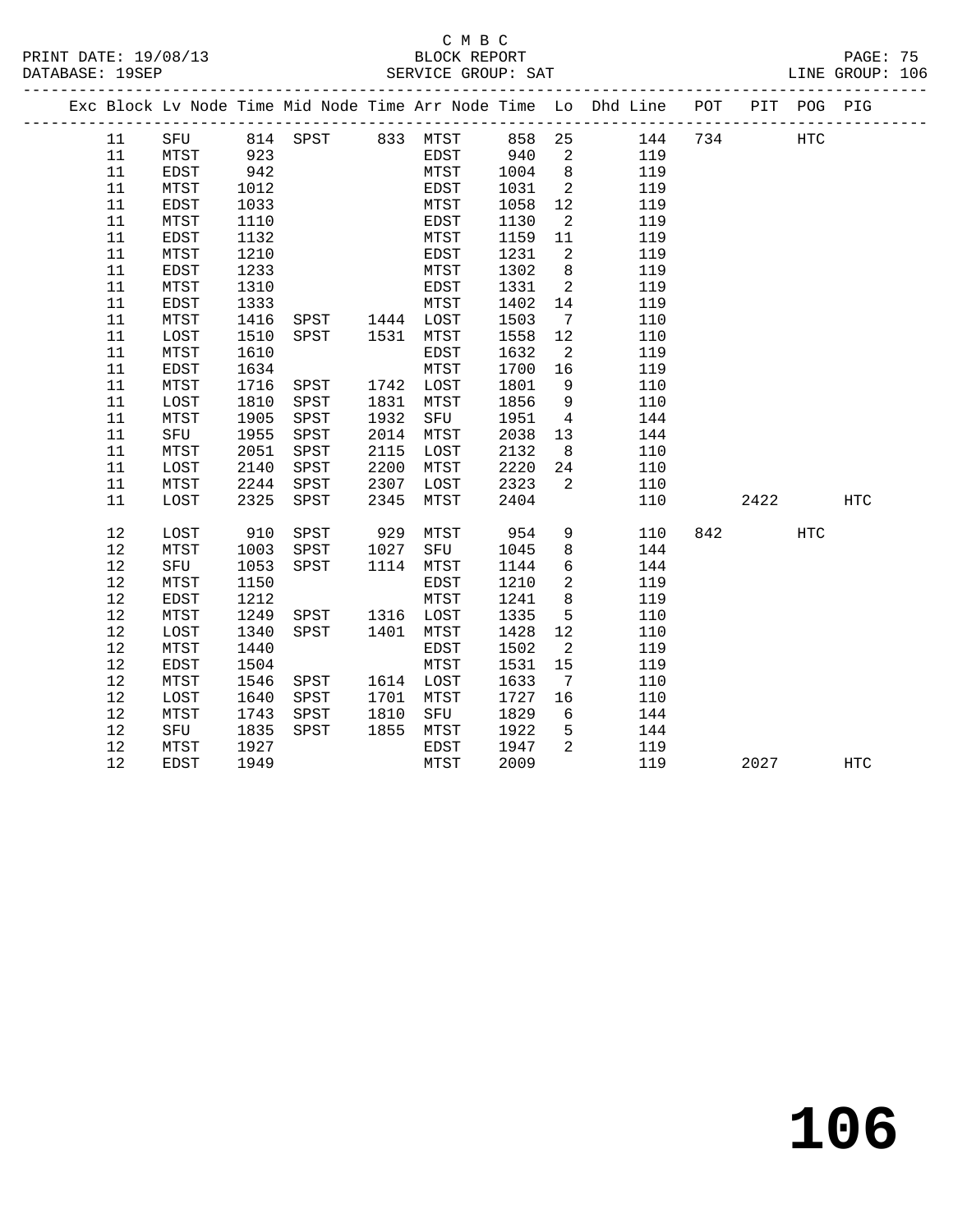### C M B C<br>BLOCK REPORT PRINT DATE: 19/08/13 BLOCK REPORT PAGE: 76 SERVICE GROUP: SAT

|  |          |              |              |      |                        |              |             |              |                     |            | Exc Block Lv Node Time Mid Node Time Arr Node Time Lo Dhd Line POT PIT POG PIG |      |     |
|--|----------|--------------|--------------|------|------------------------|--------------|-------------|--------------|---------------------|------------|--------------------------------------------------------------------------------|------|-----|
|  | 13       | NWST         | 538          |      |                        |              | <b>MTST</b> | 558          | $\overline{4}$      | 112        | 524 HTC                                                                        |      |     |
|  | 13       | MTST         | 602          |      |                        |              | EDST        | 617          | 2                   | 119        |                                                                                |      |     |
|  | 13       | EDST         | 619          |      |                        | MTST         |             | 634          | 8                   | 119        |                                                                                |      |     |
|  | 13       | MTST         | 642          |      |                        | EDST         |             | 657          | $\overline{a}$      | 119        |                                                                                |      |     |
|  | 13       | EDST         | 659          |      |                        | MTST         |             | 715          | $\overline{2}$      | 119        |                                                                                |      |     |
|  | 13       | MTST         | 717          |      |                        | EDST         |             | 732          | $\overline{2}$      | 119        |                                                                                |      |     |
|  | 13       | EDST         | 734          |      |                        | MTST         |             | 753          | 9                   | 119        |                                                                                |      |     |
|  | 13       | MTST         | 802          |      |                        | EDST         |             | 817          | 2                   | 119        |                                                                                |      |     |
|  | 13       | EDST         | 819          |      |                        | MTST         |             | 840          | 17                  | 119        |                                                                                |      |     |
|  | 13       | MTST         | 857          |      |                        | EDST         |             | 913          | 2                   | 119        |                                                                                |      |     |
|  | 13       | EDST         | 915          |      |                        | MTST         |             | 937          | 12                  | 119        |                                                                                |      |     |
|  | 13       | MTST         | 949          |      | SPST 1013 LOST         |              |             | 1032         | 8                   | 110        |                                                                                |      |     |
|  | 13       | LOST         | 1040         | SPST | 1100 MTST              |              |             | 1125         | 8                   | 110        |                                                                                |      |     |
|  | 13       | MTST         | 1133         | SPST | 1200                   | SFU          |             | 1218         | 5                   | 144        |                                                                                |      |     |
|  | 13       | SFU          | 1223         | SPST | 1244 MTST              |              |             | 1314         | $6\overline{6}$     | 144        |                                                                                |      |     |
|  | 13       | MTST         | 1320         |      |                        | EDST         |             | 1341         | 2                   | 119        |                                                                                |      |     |
|  | 13       | EDST         | 1343         |      |                        | MTST         |             | 1412         | 8                   | 119        |                                                                                |      |     |
|  | 13       | MTST         | 1420         |      |                        | EDST         |             | 1442         | 2                   | 119        |                                                                                |      |     |
|  | 13       | EDST         | 1444         |      |                        | MTST         |             | 1511         | 9<br>$\overline{2}$ | 119        |                                                                                |      |     |
|  | 13       | MTST         | 1520         |      |                        | EDST         |             | 1542         | 9                   | 119        |                                                                                |      |     |
|  | 13<br>13 | EDST<br>MTST | 1544<br>1620 |      |                        | MTST<br>EDST |             | 1611<br>1642 | 2                   | 119<br>119 |                                                                                |      |     |
|  | 13       | EDST         | 1644         |      |                        | MTST         |             | 1710         | 10                  | 119        |                                                                                |      |     |
|  | 13       | MTST         | 1720         |      |                        | EDST         |             | 1741         | 2                   | 119        |                                                                                |      |     |
|  | 13       | EDST         | 1743         |      |                        | MTST         |             | 1808         | $\overline{7}$      | 119        |                                                                                |      |     |
|  | 13       | MTST         | 1815         |      |                        | EDST         |             | 1836         | 2                   | 119        |                                                                                |      |     |
|  | 13       | <b>EDST</b>  | 1838         |      |                        | MTST         |             | 1900         | 12                  | 119        |                                                                                |      |     |
|  | 13       | MTST         | 1912         |      |                        | EDST         |             | 1932         | 2                   | 119        |                                                                                |      |     |
|  | 13       | EDST         | 1934         |      |                        | MTST         |             | 1954         | 18                  | 119        |                                                                                |      |     |
|  | 13       | MTST         | 2012         |      |                        | EDST         |             | 2030         | $\overline{2}$      | 119        |                                                                                |      |     |
|  | 13       | EDST         | 2032         |      |                        | MTST         |             | 2052         | 5                   | 119        |                                                                                |      |     |
|  | 13       | MTST         | 2057         |      |                        | EDST         |             | 2115         | 2                   | 119        |                                                                                |      |     |
|  | 13       | <b>EDST</b>  | 2117         |      |                        | MTST         |             | 2137         | 5                   | 119        |                                                                                |      |     |
|  | 13       | MTST         | 2142         |      |                        | EDST         |             | 2200         | 2                   | 119        |                                                                                |      |     |
|  | 13       | EDST         | 2202         |      |                        | MTST         |             | 2220         | 15                  | 119        |                                                                                |      |     |
|  | 13       | MTST         | 2235         |      |                        | EDST         |             | 2252         | $\overline{2}$      | 119        |                                                                                |      |     |
|  | 13       | EDST         | 2254         |      |                        | MTST         |             | 2312         | 28                  | 119        |                                                                                |      |     |
|  | 13       | MTST         | 2340         |      | SPST 2401<br>SPST 2445 | SFU          |             | 2419         | $\overline{9}$      | 144        |                                                                                |      |     |
|  | 13       | SFU          | 2428         | SPST | 2445 MTST              |              |             | 2504         |                     | 144        |                                                                                | 2522 | HTC |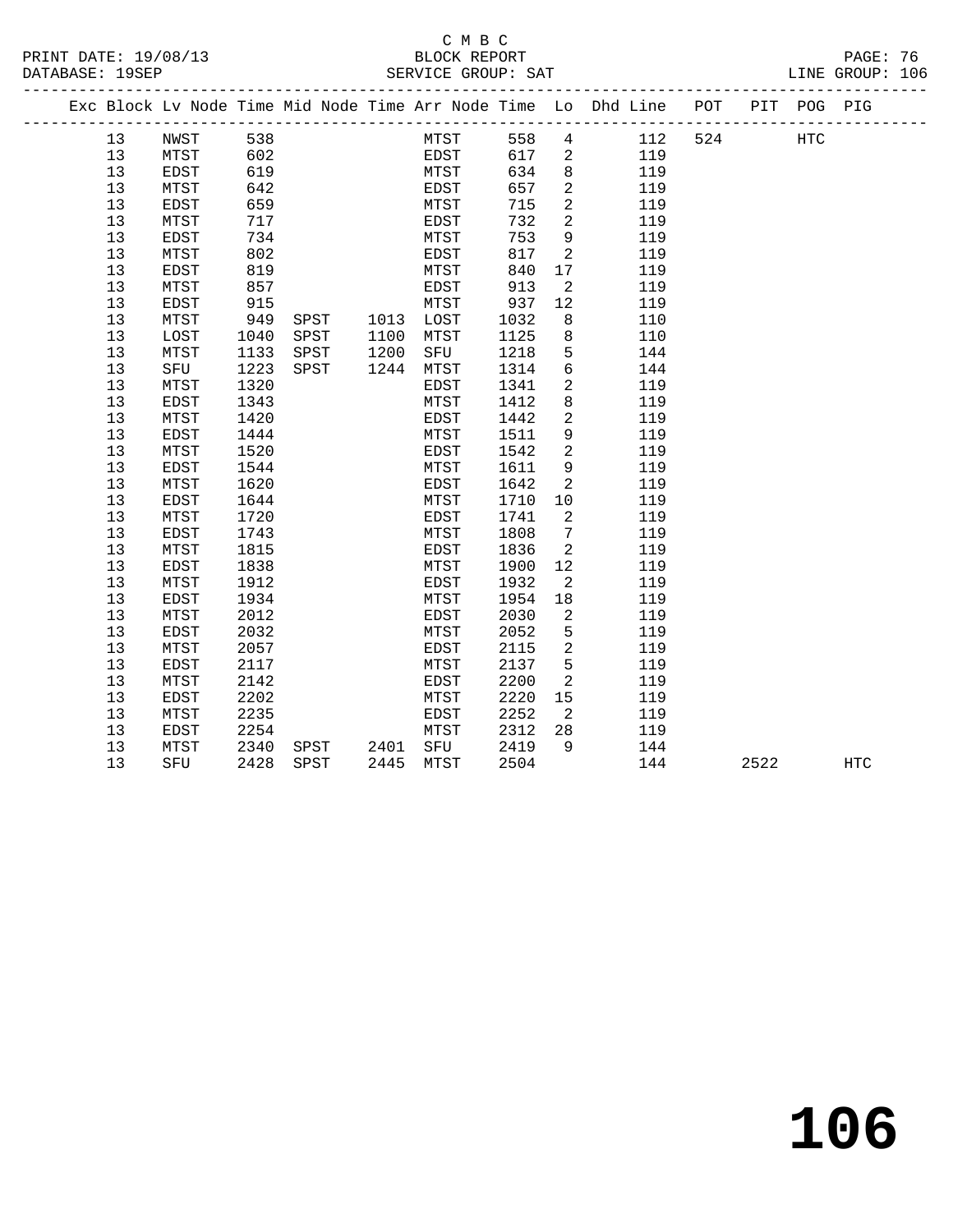|  |    |      |            |                          |              |           |        |                            | Exc Block Lv Node Time Mid Node Time Arr Node Time Lo Dhd Line POT PIT POG PIG |     |      |     |     |
|--|----|------|------------|--------------------------|--------------|-----------|--------|----------------------------|--------------------------------------------------------------------------------|-----|------|-----|-----|
|  | 14 | MTST |            | 632 SPST 651 LOST 707 11 |              |           |        |                            | 110 610                                                                        |     | HTC  |     |     |
|  | 14 | LOST |            | 718 SPST 736 MTST        |              |           | 758    | $4\overline{4}$            | 110                                                                            |     |      |     |     |
|  | 14 | MTST |            | 802 SPST                 |              | 823 LOST  | 841    | $5^{\circ}$                | 110                                                                            |     |      |     |     |
|  | 14 | LOST | 846        | SPST                     |              | 904 MTST  | 926    | $7\overline{ }$            | 110                                                                            |     |      |     |     |
|  | 14 | MTST | 933        | SPST                     | 957          | SFU       | 1014   | 9                          | 144                                                                            |     |      |     |     |
|  | 14 | SFU  | 1023       | SPST                     |              | 1043 MTST | 1112   | $7\phantom{.0}$            | 144                                                                            |     |      |     |     |
|  | 14 | MTST | 1119       | SPST                     |              | 1145 LOST | 1204   | 6                          | 110                                                                            |     |      |     |     |
|  | 14 | LOST | 1210       | SPST                     |              | 1231 MTST | 1258   | $\overline{a}$             | 110                                                                            |     |      |     |     |
|  | 14 | MTST | 1300       |                          |              | EDST      | 1321   | $\overline{a}$             | 119                                                                            |     |      |     |     |
|  | 14 | EDST | 1323       |                          |              | MTST      | 1352   | 8                          | 119                                                                            |     |      |     |     |
|  | 14 | MTST | 1400       |                          |              | EDST      | 1422   | $\overline{a}$             | 119                                                                            |     |      |     |     |
|  | 14 | EDST | 1424       |                          |              | MTST      | 1451   | 9                          | 119                                                                            |     |      |     |     |
|  | 14 | MTST | 1500       |                          |              | EDST      | 1522   | $\overline{a}$             | 119                                                                            |     |      |     |     |
|  | 14 | EDST | 1524       |                          |              | MTST      | 1551   | 9                          | 119                                                                            |     |      |     |     |
|  | 14 | MTST | 1600       |                          |              | EDST      | 1622   | 2                          | 119                                                                            |     |      |     |     |
|  | 14 | EDST | 1624       |                          |              | MTST      | 1650   | 11                         | 119                                                                            |     |      |     |     |
|  | 14 | MTST | 1701       |                          |              | EDST      | 1722   | $\overline{\mathbf{c}}$    | 119                                                                            |     |      |     |     |
|  | 14 | EDST | 1724       |                          |              | MTST      | 1750   | 10                         | 119                                                                            |     |      |     |     |
|  | 14 | MTST | 1800       |                          |              | EDST      | 1821   | $\overline{\phantom{a}}^2$ | 119                                                                            |     |      |     |     |
|  | 14 | EDST | 1823       |                          |              | MTST      | 1846   | 11                         | 119                                                                            |     |      |     |     |
|  | 14 | MTST | 1857       |                          |              | EDST      | 1917   | $\overline{2}$             | 119                                                                            |     |      |     |     |
|  | 14 | EDST | 1919       |                          |              | MTST      | 1941   | 9                          | 119                                                                            |     |      |     |     |
|  | 14 | MTST | 1950       | SPST 2015 LOST           |              |           | 2032   | 8 <sup>8</sup>             | 110                                                                            |     |      |     |     |
|  | 14 | LOST | 2040       | SPST                     |              | 2100 MTST | 2122   | 13                         | 110                                                                            |     |      |     |     |
|  | 14 | MTST | 2135       | SPST                     | 2200         | SFU       | 2218   | 10                         | 144                                                                            |     |      |     |     |
|  | 14 | SFU  | 2228       | SPST                     |              | 2246 MTST | 2307   | 28                         | 144                                                                            |     |      |     |     |
|  | 14 | MTST | 2335       |                          |              | EDST      | 2351   | $\overline{\phantom{0}}^2$ | 119                                                                            |     |      |     |     |
|  | 14 | EDST | 2353       |                          |              | MTST      | 2409   | 11                         | 119                                                                            |     |      |     |     |
|  | 14 | MTST | 2420       | SPST                     |              | 2441 SFU  | 2459   |                            | 144                                                                            |     | 2532 |     | HTC |
|  |    |      |            |                          |              |           |        |                            |                                                                                |     |      |     |     |
|  | 15 | LOST | 620        | SPST                     |              | 638 MTST  | 700    | $\overline{\mathbf{c}}$    | 110                                                                            | 552 |      | HTC |     |
|  | 15 | MTST | 702        | SPST                     |              | 721 LOST  | 737    | 9                          | 110                                                                            |     |      |     |     |
|  | 15 | LOST | 746        | SPST                     | 804          | MTST      | 826    | 14                         | 110                                                                            |     |      |     |     |
|  | 15 | MTST | 840<br>940 | SPST                     | $904$<br>959 | LOST      | 923    | 17                         | 110                                                                            |     |      |     |     |
|  | 15 | LOST |            | SPST                     |              | 959 MTST  | 1024   | 12                         | 110                                                                            |     |      |     |     |
|  | 15 | MTST | 1036       |                          |              | EDST      | 1055   | $\overline{\phantom{0}}^2$ | 119                                                                            |     |      |     |     |
|  | 15 | EDST | 1057       |                          |              | MTST      | 1122   | 8 <sup>8</sup>             | 119                                                                            |     |      |     |     |
|  | 15 | MTST | 1130       |                          |              | EDST      | 1150   | $\overline{2}$             | 119                                                                            |     |      |     |     |
|  | 15 | EDST | 1152       |                          |              | MTST      | 1219   | 11                         | 119                                                                            |     |      |     |     |
|  | 15 | MTST | 1230       |                          |              | EDST      | 1251 2 |                            | 119                                                                            |     |      |     |     |
|  | 15 | EDST | 1253       |                          |              | MTST      | 1322   | 8                          | 119                                                                            |     |      |     |     |
|  | 15 | MTST | 1330       |                          |              | EDST      | 1352   | 2                          | 119                                                                            |     |      |     |     |
|  | 15 | EDST | 1354       |                          |              | MTST      | 1421   | 12                         | 119                                                                            |     |      |     |     |
|  | 15 | MTST | 1433       | SPST                     | 1501         | SFU       | 1521   | $\overline{4}$             | 144                                                                            |     |      |     |     |
|  | 15 | SFU  | 1525       | SPST                     | 1546         | MTST      | 1617   | 26                         | 144                                                                            |     |      |     |     |
|  | 15 | MTST | 1643       | SPST                     | 1711         | SFU       | 1731   | 4                          | 144                                                                            |     |      |     |     |
|  | 15 | SFU  | 1735       | SPST                     | 1756         | MTST      | 1825   |                            | 144                                                                            |     | 1847 |     | HTC |
|  |    |      |            |                          |              |           |        |                            |                                                                                |     |      |     |     |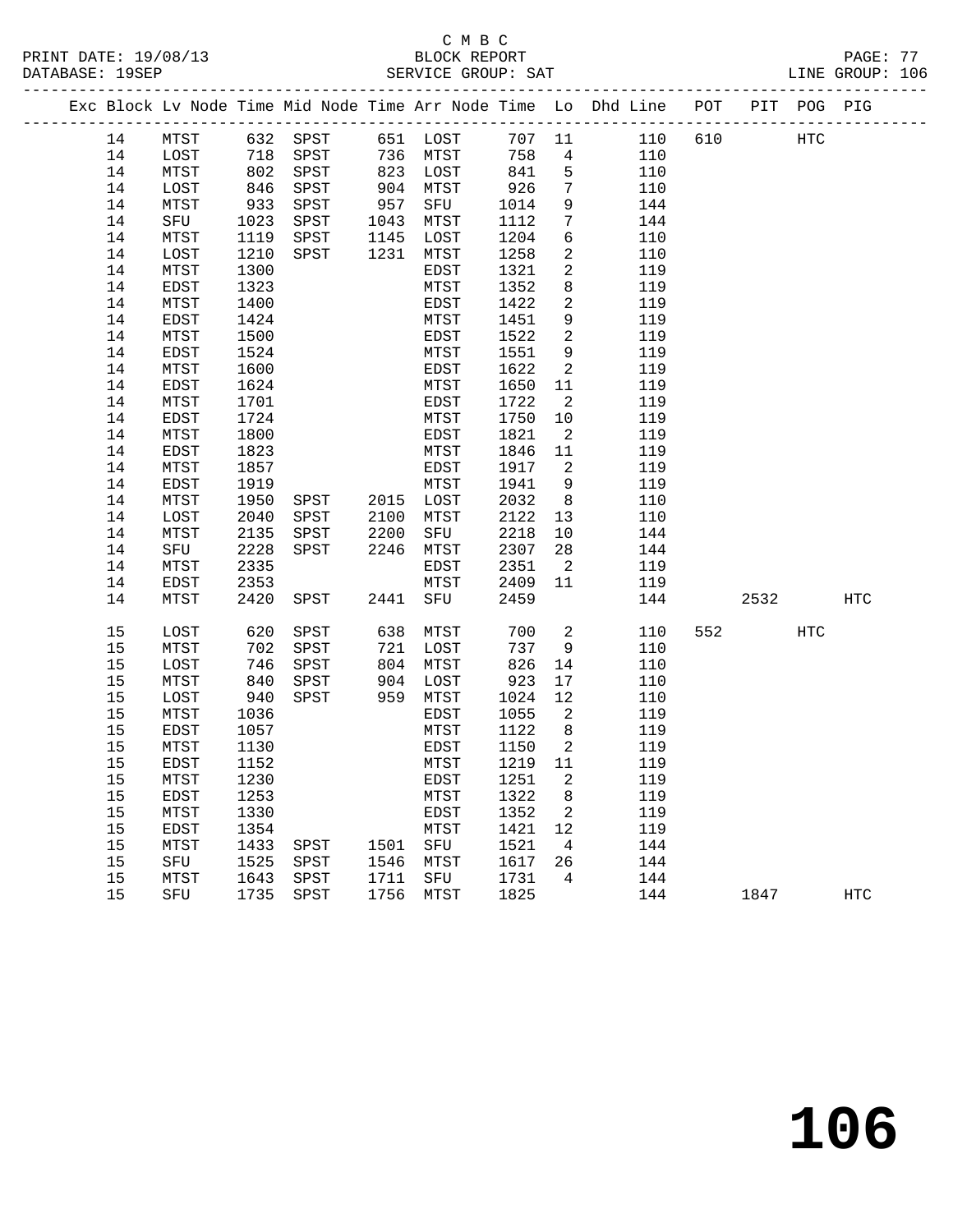# C M B C

| PRINT DATE: 19/08/13 | BLOCK REPORT       | PAGE: 78        |
|----------------------|--------------------|-----------------|
| DATABASE: 19SEP      | SERVICE GROUP: SAT | LINE GROUP: 106 |

|  |    |      |      |      |      |           |        |                            | Exc Block Lv Node Time Mid Node Time Arr Node Time Lo Dhd Line POT |     |      | PIT POG PIG |     |
|--|----|------|------|------|------|-----------|--------|----------------------------|--------------------------------------------------------------------|-----|------|-------------|-----|
|  | 16 | MTST | 509  |      |      | EDST      | 524 2  |                            | 119                                                                | 447 |      | HTC         |     |
|  | 16 | EDST | 526  |      |      | MTST      | 541 19 |                            | 119                                                                |     |      |             |     |
|  | 16 | MTST | 600  | SPST |      | 618 SFU   | 634    | 10                         | 144                                                                |     |      |             |     |
|  | 16 | SFU  | 644  | SPST | 701  | MTST      | 722    | 10                         | 144                                                                |     |      |             |     |
|  | 16 | MTST | 732  | SPST | 753  | LOST      | 811    | 7                          | 110                                                                |     |      |             |     |
|  | 16 | LOST | 818  | SPST | 836  | MTST      | 858    | 5                          | 110                                                                |     |      |             |     |
|  | 16 | MTST | 903  | SPST | 927  | SFU       | 944    | 9                          | 144                                                                |     |      |             |     |
|  | 16 | SFU  | 953  | SPST | 1012 | MTST      | 1040   | 9                          | 144                                                                |     |      |             |     |
|  | 16 | MTST | 1049 | SPST | 1115 | LOST      | 1134   | $6\overline{6}$            | 110                                                                |     |      |             |     |
|  | 16 | LOST | 1140 | SPST | 1201 | MTST      | 1228   | 5                          | 110                                                                |     |      |             |     |
|  | 16 | MTST | 1233 | SPST | 1300 | SFU       | 1320   | 5                          | 144                                                                |     |      |             |     |
|  | 16 | SFU  | 1325 | SPST | 1346 | MTST      | 1416   | 14                         | 144                                                                |     |      |             |     |
|  | 16 | MTST | 1430 |      |      | EDST      | 1452   | 2                          | 119                                                                |     |      |             |     |
|  | 16 | EDST | 1454 |      |      | MTST      | 1521   | 9                          | 119                                                                |     |      |             |     |
|  | 16 | MTST | 1530 |      |      | EDST      | 1552   | $\overline{2}$             | 119                                                                |     |      |             |     |
|  | 16 | EDST | 1554 |      |      | MTST      | 1621   | 9                          | 119                                                                |     |      |             |     |
|  | 16 | MTST | 1630 |      |      | EDST      | 1652   | 2                          | 119                                                                |     |      |             |     |
|  | 16 | EDST | 1654 |      |      | MTST      | 1720   | 10                         | 119                                                                |     |      |             |     |
|  | 16 | MTST | 1730 |      |      | EDST      | 1751   | $\overline{a}$             | 119                                                                |     |      |             |     |
|  | 16 | EDST | 1753 |      |      | MTST      | 1818   | 12                         | 119                                                                |     |      |             |     |
|  | 16 | MTST | 1830 |      |      | EDST      | 1850   | 2                          | 119                                                                |     |      |             |     |
|  | 16 | EDST | 1852 |      |      | MTST      | 1914   | 5                          | 119                                                                |     |      |             |     |
|  | 16 | MTST | 1919 | SPST |      | 1944 LOST | 2001   | 9                          | 110                                                                |     |      |             |     |
|  | 16 | LOST | 2010 | SPST | 2030 | MTST      | 2052   | 13                         | 110                                                                |     |      |             |     |
|  | 16 | MTST | 2105 | SPST | 2130 | SFU       | 2148   | 10                         | 144                                                                |     |      |             |     |
|  | 16 | SFU  | 2158 | SPST | 2217 | MTST      | 2239   | 26                         | 144                                                                |     |      |             |     |
|  | 16 | MTST | 2305 | SPST | 2326 | SFU       | 2344   | 14                         | 144                                                                |     |      |             |     |
|  | 16 | SFU  | 2358 | SPST | 2415 | MTST      | 2434   | 31                         | 144                                                                |     |      |             |     |
|  | 16 | MTST | 2505 |      |      | EDST      | 2521   | $\overline{\phantom{0}}^2$ | 119                                                                |     |      |             |     |
|  | 16 | EDST | 2523 |      |      | MTST      | 2537   | 28                         | 119                                                                |     |      |             |     |
|  | 16 | MTST | 2605 |      |      | EDST      | 2621   |                            | 119                                                                |     | 2631 |             | HTC |
|  | 17 | MTST | 803  | SPST | 825  | SFU       | 841    | 7                          | 144                                                                |     | 741  | HTC         |     |
|  | 17 | SFU  | 848  | SPST | 907  | MTST      | 934    | 14                         | 144                                                                |     |      |             |     |
|  | 17 | MTST | 948  |      |      | EDST      | 1006   | $\overline{2}$             | 119                                                                |     |      |             |     |
|  | 17 | EDST | 1008 |      |      | MTST      | 1032   | 16                         | 119                                                                |     |      |             |     |
|  | 17 | MTST | 1048 |      |      | EDST      | 1107   | $\overline{2}$             | 119                                                                |     |      |             |     |
|  | 17 | EDST | 1109 |      |      | MTST      | 1134   | 6                          | 119                                                                |     |      |             |     |
|  | 17 | MTST | 1140 |      |      | EDST      | 1200   | 2                          | 119                                                                |     |      |             |     |
|  | 17 | EDST | 1202 |      |      | MTST      | 1231 9 |                            | 119                                                                |     |      |             |     |
|  | 17 | MTST | 1240 |      |      | EDST      | 1301   | 2                          | 119                                                                |     |      |             |     |
|  | 17 | EDST | 1303 |      |      | MTST      | 1332   | 8                          | 119                                                                |     |      |             |     |
|  | 17 | MTST | 1340 |      |      | EDST      | 1402   | 2                          | 119                                                                |     |      |             |     |
|  | 17 | EDST | 1404 |      |      | MTST      | 1431   | 15                         | 119                                                                |     |      |             |     |
|  | 17 | MTST | 1446 | SPST | 1514 | LOST      | 1533   | 7                          | 110                                                                |     |      |             |     |
|  | 17 | LOST | 1540 | SPST | 1601 | MTST      | 1628   | 12                         | 110                                                                |     |      |             |     |
|  | 17 | MTST | 1640 |      |      | EDST      | 1702   | 2                          | 119                                                                |     |      |             |     |
|  | 17 | EDST | 1704 |      |      | MTST      | 1730   | 10                         | 119                                                                |     |      |             |     |
|  | 17 | MTST | 1740 |      |      | EDST      | 1801   | 2                          | 119                                                                |     |      |             |     |
|  | 17 | EDST | 1803 |      |      | MTST      | 1826   |                            | 119                                                                |     | 1848 |             | HTC |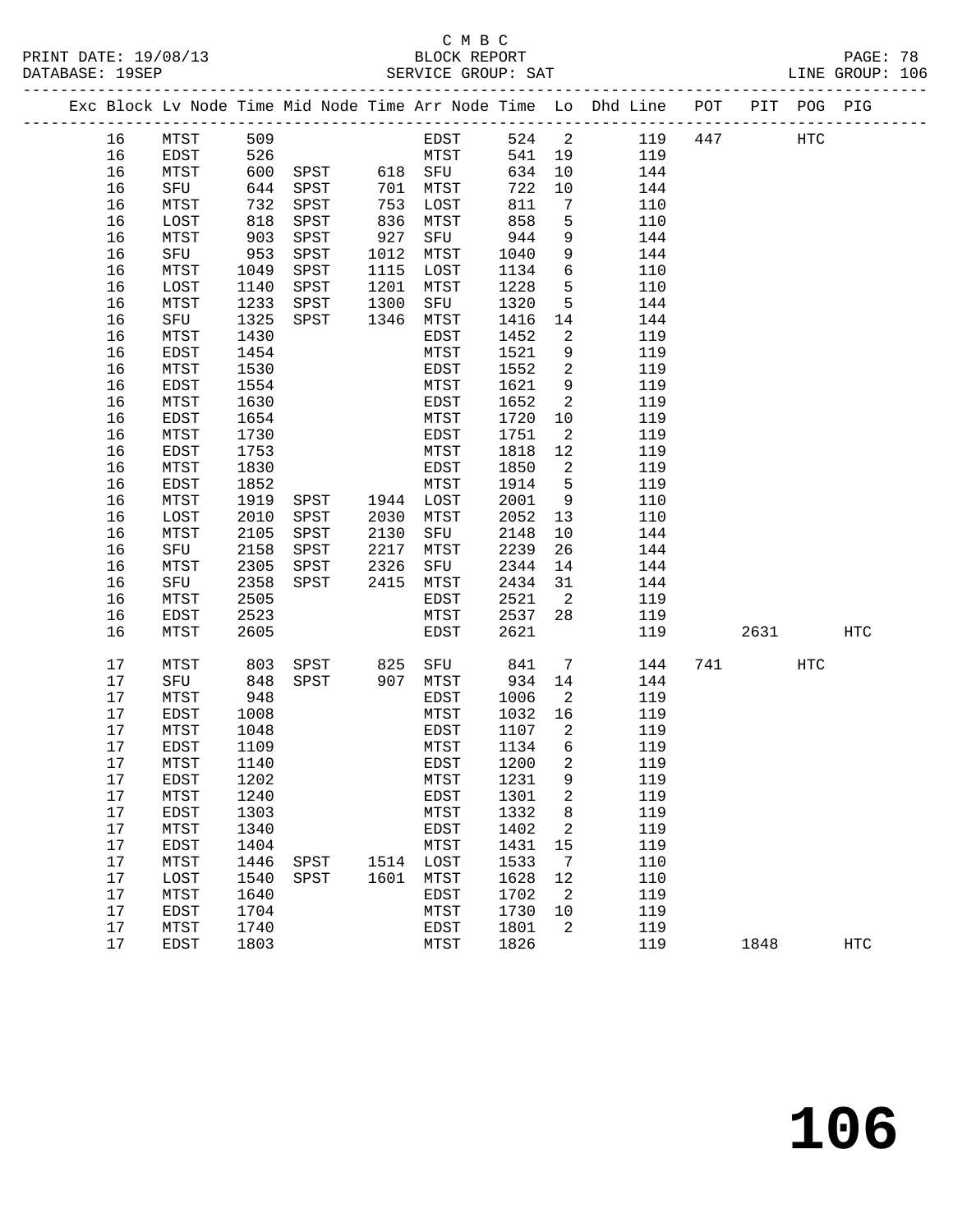### C M B C<br>BLOCK REPORT SERVICE GROUP: SAT

|    |             |      |                                  |      |           |        |                          | Exc Block Lv Node Time Mid Node Time Arr Node Time Lo Dhd Line POT |     |           | PIT POG PIG |     |
|----|-------------|------|----------------------------------|------|-----------|--------|--------------------------|--------------------------------------------------------------------|-----|-----------|-------------|-----|
| 18 |             |      |                                  |      |           |        |                          | 736 8 144                                                          | 638 |           | HTC         |     |
| 18 |             |      |                                  |      |           | 825 19 |                          | 144                                                                |     |           |             |     |
| 18 | MTST        | 844  |                                  |      | EDST      | 900    | $\overline{\mathbf{2}}$  | 119                                                                |     |           |             |     |
| 18 | <b>EDST</b> | 902  |                                  |      | MTST      | 922    | 14                       | 119                                                                |     |           |             |     |
| 18 | MTST        | 936  |                                  |      | EDST      | 954    | $\overline{2}$           | 119                                                                |     |           |             |     |
| 18 | EDST        | 956  |                                  |      | MTST      | 1018   | 15                       | 119                                                                |     |           |             |     |
| 18 | MTST        | 1033 | SPST 1057 SFU                    |      |           | 1115   | 8                        | 144                                                                |     |           |             |     |
| 18 | SFU         | 1123 | SPST 1144 MTST                   |      |           | 1214   | $6\overline{6}$          | 144                                                                |     |           |             |     |
| 18 | MTST        | 1220 |                                  |      | EDST      | 1241   | $\overline{2}$           | 119                                                                |     |           |             |     |
| 18 | <b>EDST</b> | 1243 |                                  |      | MTST      | 1312   | $7\overline{ }$          | 119                                                                |     |           |             |     |
| 18 | MTST        | 1319 | SPST 1346 LOST<br>SPST 1431 MTST |      |           | 1405   | $5^{\circ}$              | 110                                                                |     |           |             |     |
| 18 | LOST        | 1410 | SPST                             |      | 1431 MTST | 1458   | 12                       | 110                                                                |     |           |             |     |
| 18 | MTST        | 1510 |                                  |      | EDST      | 1532   | $\overline{\phantom{a}}$ | 119                                                                |     |           |             |     |
| 18 | EDST        | 1534 |                                  |      | MTST      | 1601   | 15                       | 119                                                                |     |           |             |     |
| 18 | MTST        | 1616 | SPST                             |      | 1644 LOST | 1703   | $7\overline{ }$          | 110                                                                |     |           |             |     |
| 18 | LOST        | 1710 | SPST                             | 1731 | MTST      | 1757   | 22                       | 110                                                                |     |           |             |     |
| 18 | MTST        | 1819 | SPST                             | 1844 | LOST      | 1901   | 9                        | 110                                                                |     |           |             |     |
| 18 | LOST        | 1910 | SPST                             | 1930 | MTST      | 1952   | 13                       | 110                                                                |     |           |             |     |
| 18 | MTST        | 2005 | SPST                             | 2030 | SFU       | 2048   | 10                       | 144                                                                |     |           |             |     |
| 18 | SFU         | 2058 | SPST                             | 2117 | MTST      | 2139   | $7\overline{ }$          | 144                                                                |     |           |             |     |
| 18 | MTST        | 2146 | SPST                             | 2209 | LOST      | 2225   | 2                        | 110                                                                |     |           |             |     |
| 18 | LOST        | 2227 | SPST                             | 2247 | MTST      | 2306   |                          | 110                                                                |     | 2324      |             | HTC |
| 55 | MTST        | 1019 | SPST                             |      | 1044 LOST | 1103   | $7\overline{ }$          | 110                                                                |     | 957 — 100 | HTC         |     |
| 55 | LOST        | 1110 | SPST                             |      | 1131 MTST | 1158   | 5                        | 110                                                                |     |           |             |     |
| 55 | MTST        | 1203 | SPST                             | 1230 | SFU       | 1250   | $\overline{\mathbf{3}}$  | 144                                                                |     |           |             |     |
| 55 | SFU         | 1253 | SPST                             | 1314 | MTST      | 1344   | 5                        | 144                                                                |     |           |             |     |
| 55 | MTST        | 1349 | SPST                             | 1416 | LOST      | 1435   | $5\overline{)}$          | 110                                                                |     |           |             |     |
| 55 | LOST        | 1440 | SPST                             | 1501 | MTST      | 1528   | 12                       | 110                                                                |     |           |             |     |
| 55 | MTST        | 1540 |                                  |      | EDST      | 1602   | $\overline{a}$           | 119                                                                |     |           |             |     |
| 55 | EDST        | 1604 |                                  |      | MTST      | 1630   | 16                       | 119                                                                |     |           |             |     |
| 55 | MTST        | 1646 | SPST                             |      | 1714 LOST | 1733   | $7\overline{ }$          | 110                                                                |     |           |             |     |
| 55 | LOST        | 1740 | SPST                             | 1801 | MTST      | 1827   | 16                       | 110                                                                |     |           |             |     |
| 55 | MTST        | 1843 | SPST                             | 1910 | SFU       | 1929   | 6                        | 144                                                                |     |           |             |     |
| 55 | SFU         | 1935 | SPST                             | 1954 | MTST      | 2018   | $\overline{\mathbf{3}}$  | 144                                                                |     |           |             |     |
| 55 | MTST        | 2021 | SPST                             | 2045 | LOST      | 2102   | 8 <sup>8</sup>           | 110                                                                |     |           |             |     |
| 55 | LOST        | 2110 | SPST                             | 2130 | MTST      | 2150   | 15                       | 110                                                                |     |           |             |     |
| 55 | MTST        | 2205 | SPST                             | 2229 | SFU       | 2247   | 11                       | 144                                                                |     |           |             |     |
| 55 | SFU         | 2258 | SPST                             | 2316 | MTST      | 2337   | 28                       | 144                                                                |     |           |             |     |
| 55 | MTST        | 2405 |                                  |      | EDST      | 2421   | $\overline{2}$           | 119                                                                |     |           |             |     |
| 55 | <b>EDST</b> | 2423 |                                  |      | MTST      | 2438   | 7                        | 119                                                                |     |           |             |     |

55 MTST 2445 SPST 2508 LOST 2524 1 110

55 LOST 2525 SPST 2544 MTST 2602 110 2620 HTC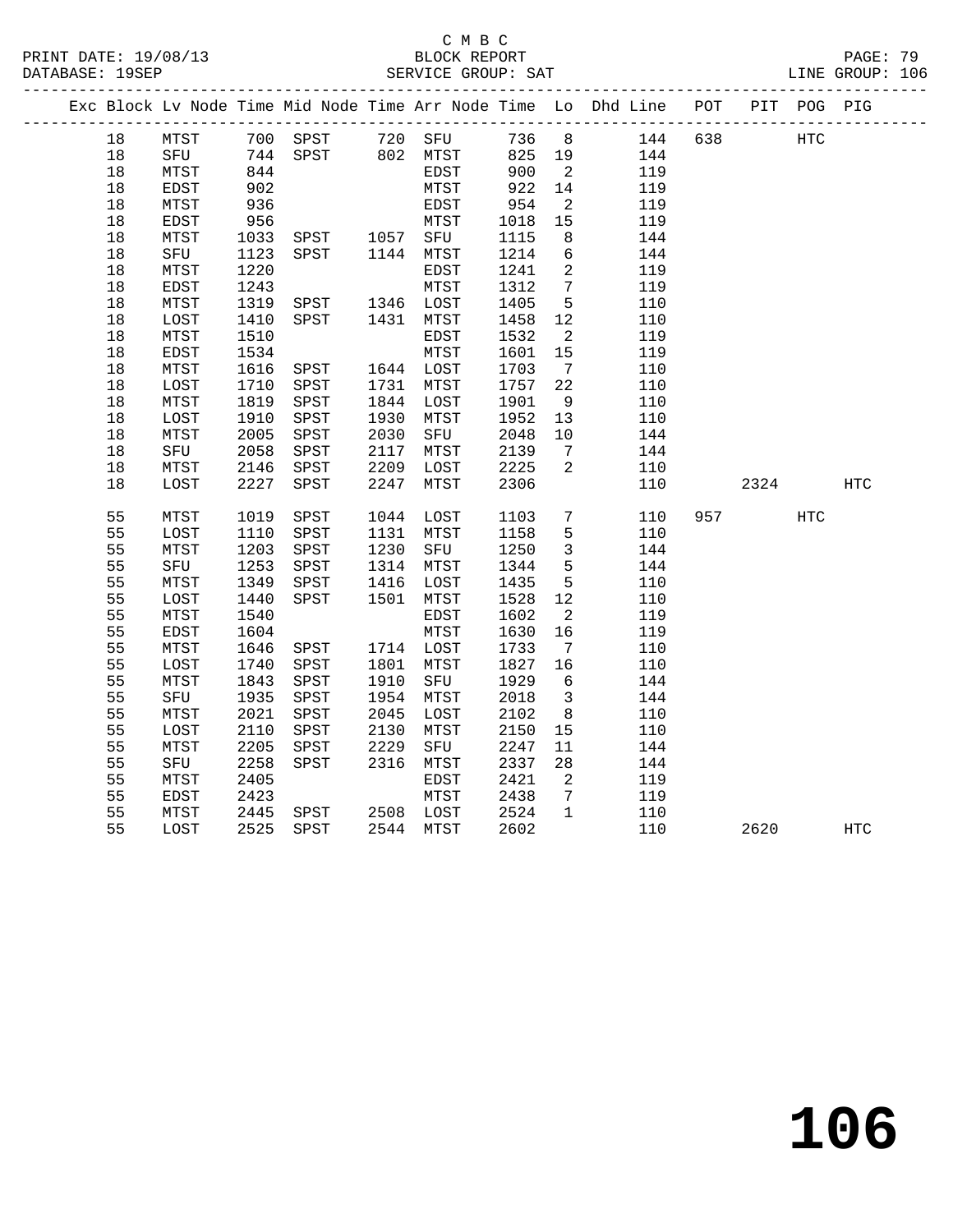|  |    |             |      |                |      |                    |      |                            | Exc Block Lv Node Time Mid Node Time Arr Node Time Lo Dhd Line POT |          |         | PIT POG PIG |            |
|--|----|-------------|------|----------------|------|--------------------|------|----------------------------|--------------------------------------------------------------------|----------|---------|-------------|------------|
|  | 71 | MTST        |      |                |      | 1403 SPST 1431 SFU |      |                            | 1451 4 144 1341                                                    |          |         | HTC         |            |
|  | 71 | SFU         | 1455 | SPST 1516 MTST |      |                    |      |                            | 1547 16 144                                                        |          |         |             |            |
|  | 71 | MTST        | 1603 | SPST           |      | 1631 SFU           | 1651 | $\overline{4}$             | 144                                                                |          |         |             |            |
|  | 71 | SFU         | 1655 | SPST           |      | 1716 MTST          | 1745 | $5^{\circ}$                | 144                                                                |          |         |             |            |
|  | 71 | MTST        | 1750 |                |      | EDST               | 1811 | $\overline{\phantom{0}}^2$ | 119                                                                |          |         |             |            |
|  | 71 | EDST        | 1813 |                |      | MTST               | 1836 | 9                          | 119                                                                |          |         |             |            |
|  | 71 | MTST        | 1845 |                |      | EDST               | 1905 | $\overline{\phantom{a}}^2$ | 119                                                                |          |         |             |            |
|  | 71 | EDST        | 1907 |                |      | MTST               | 1929 | 13                         | 119                                                                |          |         |             |            |
|  | 71 | MTST        | 1942 |                |      | EDST               | 2000 | $\overline{2}$             | 119                                                                |          |         |             |            |
|  | 71 | EDST        | 2002 |                |      | MTST               | 2022 | 5                          | 119                                                                |          |         |             |            |
|  | 71 | MTST        | 2027 |                |      | EDST               | 2045 | $\overline{2}$             | 119                                                                |          |         |             |            |
|  | 71 | <b>EDST</b> | 2047 |                |      | MTST               | 2107 | 5                          | 119                                                                |          |         |             |            |
|  | 71 | MTST        | 2112 |                |      | EDST               | 2130 | 2                          | 119                                                                |          |         |             |            |
|  | 71 | EDST        | 2132 |                |      | MTST               | 2150 | 15                         | 119                                                                |          |         |             |            |
|  | 71 | MTST        | 2205 |                |      | EDST               | 2222 | $\overline{2}$             | 119                                                                |          |         |             |            |
|  | 71 | EDST        | 2224 |                |      | MTST               | 2242 | 23                         | 119                                                                |          |         |             |            |
|  | 71 | MTST        | 2305 |                |      | EDST               | 2321 | $\overline{\phantom{a}}$   | 119                                                                |          |         |             |            |
|  | 71 | EDST        | 2323 |                |      | MTST               | 2339 | 6                          | 119                                                                |          |         |             |            |
|  | 71 | MTST        | 2345 | SPST 2408 LOST |      |                    | 2424 | $\mathbf{1}$               | 110                                                                |          |         |             |            |
|  | 71 | LOST        | 2425 | SPST           | 2445 | MTST               | 2504 |                            | 110                                                                |          | 2522 20 |             | HTC        |
|  | 72 | MTST        | 1149 | SPST           | 1215 | LOST               | 1234 | 6                          |                                                                    | 110 1127 |         | HTC         |            |
|  | 72 | LOST        | 1240 | SPST           | 1301 | MTST               | 1328 | 5                          | 110                                                                |          |         |             |            |
|  | 72 | MTST        | 1333 | SPST           | 1401 | SFU                | 1421 | $\overline{4}$             | 144                                                                |          |         |             |            |
|  | 72 | SFU         | 1425 | SPST           | 1446 | MTST               | 1517 | 6                          | 144                                                                |          |         |             |            |
|  | 72 | MTST        | 1523 | SPST           | 1553 | SFU                | 1613 | $5\overline{)}$            | 144                                                                |          |         |             |            |
|  | 72 | SFU         | 1618 | SPST           | 1639 | MTST               | 1709 | 14                         | 144                                                                |          |         |             |            |
|  | 72 | MTST        | 1723 | SPST           | 1750 | SFU                | 1809 | 6                          | 144                                                                |          |         |             |            |
|  | 72 | SFU         | 1815 | SPST           | 1835 | MTST               | 1902 |                            |                                                                    | 144      | 1920    |             | HTC        |
|  | 74 | MTST        | 1543 | SPST           | 1613 | SFU                | 1633 | 5                          |                                                                    | 144 1521 |         | HTC         |            |
|  | 74 | SFU         | 1638 | SPST           | 1659 | MTST               | 1728 | 21                         | 144                                                                |          |         |             |            |
|  | 74 | MTST        | 1749 | SPST           | 1815 | LOST               | 1834 | 6                          | 110                                                                |          |         |             |            |
|  | 74 | LOST        | 1840 | SPST           | 1901 | MTST               | 1926 | 9                          | 110                                                                |          |         |             |            |
|  | 74 | MTST        | 1935 | SPST           | 2002 | SFU                | 2021 | $4\overline{ }$            | 144                                                                |          |         |             |            |
|  | 74 | SFU         | 2025 | SPST           | 2044 | MTST               | 2108 | 8                          | 144                                                                |          |         |             |            |
|  | 74 | MTST        | 2116 | SPST           |      | 2139 LOST          | 2155 |                            | 110                                                                |          | 2219    |             | <b>HTC</b> |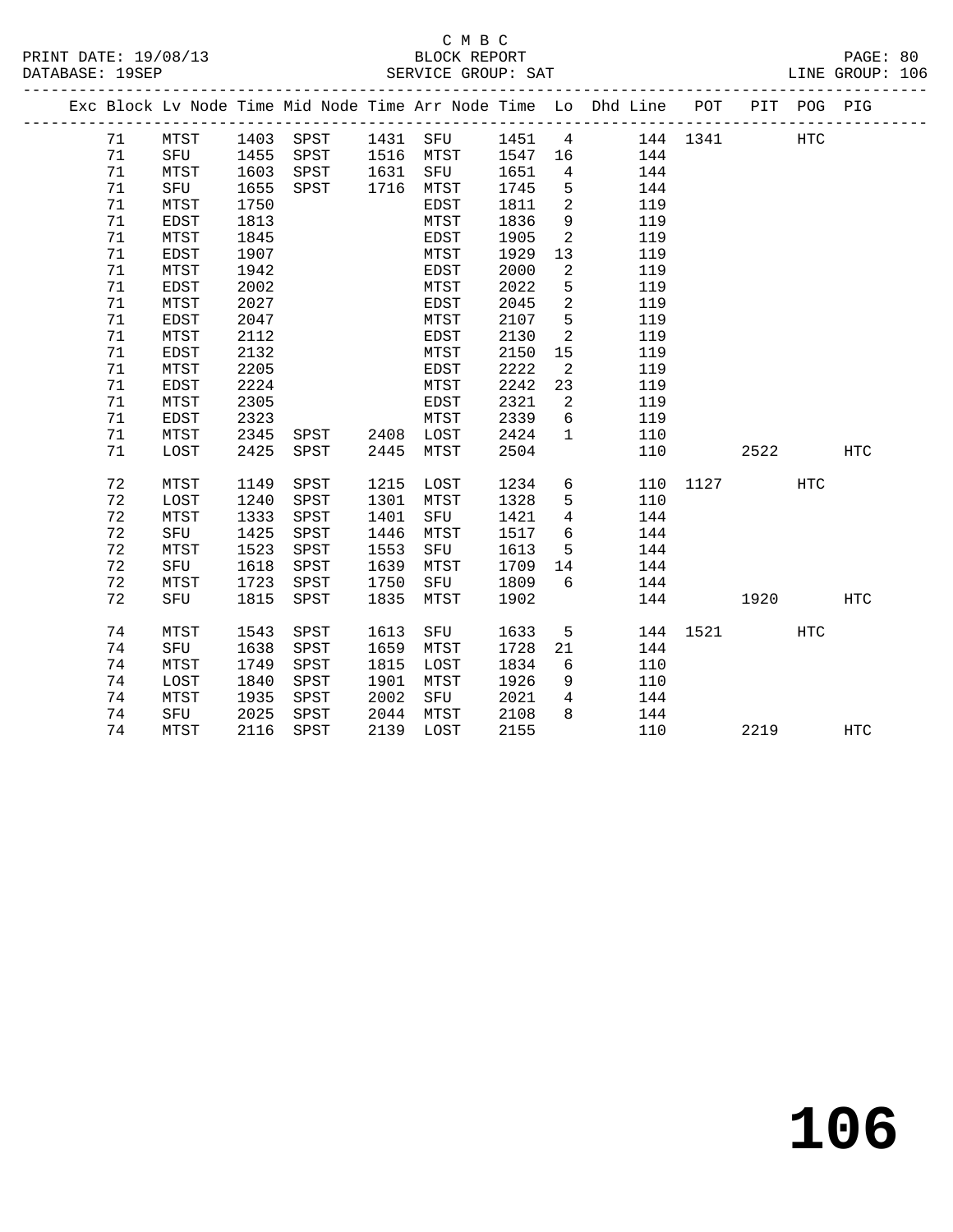|  |                                                                                                                                                               |                                                                                                                      |                                                                              |                                                                                                                                                                              |                                  |                                                                                                                                                          | C M B C |                                                                                                                   |                                                                                                |                                                                                                                                                                                                                                                                                                                                                                                                                                                                                       |      | LINE GROUP: 123 |  |
|--|---------------------------------------------------------------------------------------------------------------------------------------------------------------|----------------------------------------------------------------------------------------------------------------------|------------------------------------------------------------------------------|------------------------------------------------------------------------------------------------------------------------------------------------------------------------------|----------------------------------|----------------------------------------------------------------------------------------------------------------------------------------------------------|---------|-------------------------------------------------------------------------------------------------------------------|------------------------------------------------------------------------------------------------|---------------------------------------------------------------------------------------------------------------------------------------------------------------------------------------------------------------------------------------------------------------------------------------------------------------------------------------------------------------------------------------------------------------------------------------------------------------------------------------|------|-----------------|--|
|  |                                                                                                                                                               | BCHL BURNABY CITY HALL                                                                                               |                                                                              |                                                                                                                                                                              |                                  |                                                                                                                                                          |         |                                                                                                                   |                                                                                                | BW04 BRENTWOOD STN BAY4<br>ECHE BURNABY CITY HALL BOOT BOOT BE CAN BE SENTWOOD STARDA WAY & LEDGER-WEST<br>EDGER EDGER-EAST CL-W CANADA WAY & LEDGER-WEST<br>FN37 NORTH FRASER WAY AT 3700 BLOCK GIST GILMORE STATION<br>HODM HOWE & DUNSMUIR<br>HODM HOWE & DUNS                                                                                                                                                                                                                     |      |                 |  |
|  |                                                                                                                                                               |                                                                                                                      |                                                                              |                                                                                                                                                                              |                                  |                                                                                                                                                          |         |                                                                                                                   |                                                                                                | Exc Block Lv Node Time Mid Node Time Arr Node Time Lo Dhd Line POT PIT POG PIG                                                                                                                                                                                                                                                                                                                                                                                                        |      |                 |  |
|  | $\mathbf{1}$<br>$\mathbf 1$<br>$\mathbf{1}$<br>1<br>$\mathbf 1$<br>1<br>$\mathbf 1$<br>$\mathbf 1$<br>1<br>1<br>$\mathbf 1$<br>1<br>$1\,$<br>$\mathbf 1$<br>1 | NWST<br>BW04<br>NWST<br>BW04<br>NWST<br>BW04<br>NWST<br>BW04<br>NWST<br>BW04<br>NWST<br>BW04<br>NWST<br>BW04<br>NWST | 1001<br>1043<br>1158<br>1348<br>1543<br>1658                                 | 813 CL-W<br>846 CL-E<br>928 CL-W<br>$CL-E$<br>$CL-W$<br>1117 CL-E<br>$CL-W$<br>1232 CL-E<br>1313 CL-W<br>$CL - E$<br>1428 CL-W<br>1503 CL-E<br>$CL-W$<br>1618 CL-E<br>$CL-W$ | 831 BW04<br>858 NWST<br>946 BW04 | 1013 NWST<br>1103 BW04<br>1130 NWST<br>1218 BW04<br>1245 NWST<br>1333 BW04<br>1402 NWST<br>1448 BW04<br>1517 NWST<br>1603 BW04<br>1632 NWST<br>1718 BW04 |         | 843<br>916<br>958<br>1032<br>1115<br>1149<br>1230<br>1304<br>1346<br>1423<br>1501<br>1538<br>1616<br>1653<br>1731 | $\overline{\mathbf{3}}$<br>12<br>11<br>$\overline{\mathbf{2}}$<br>9<br>$\overline{\mathbf{2}}$ | 1 BW04 528 CL-E 538 NWST 552 9 123 456 HTC<br>1 NWST 601 CL-W 614 BW04 625 8 123<br>1 BW04 633 CL-E 643 NWST 657 4 123<br>1 NWST 701 CL-W 716 BW04 728 5 123<br>1 BW04 733 CL-E 743 NWST 800 13 123<br>123<br>123<br>$3 \t 123$<br>123<br>123<br>9 123<br>$\frac{2}{2}$ 123<br>123<br>123<br>$\begin{array}{ccc} 5 & \hspace{1.5cm} 123 \\ 2 & \hspace{1.5cm} 123 \end{array}$<br>5 123<br>$\begin{array}{ccc} 2 & \hspace{1.5cm} 123 \\ 5 & \hspace{1.5cm} 123 \end{array}$<br>2 123 |      |                 |  |
|  | 1<br>1<br>1<br>1<br>$\mathbf 1$<br>1<br>1<br>1<br>$\mathbf 1$<br>1                                                                                            | BW04<br>NWST<br>BW04<br>NWST<br>BW04<br>NWST<br>BW04<br>NWST<br>EDST<br>HOLD                                         | 1733<br>1813<br>1846<br>1928<br>2002<br>2040<br>2117<br>2200<br>2223<br>2246 | $CL - E$<br>$CL-W$<br>$CL-E$<br>$CL-W$<br>$CL - E$<br>$CL-W$<br>$CL-E$ 2129<br>$CL - E$<br>BCHL 2239 HOLD<br>GIST                                                            | 1948<br>2100 BW04                | 1745 NWST<br>1833 BW04<br>1858 NWST<br>BW04<br>2014 NWST<br>2129 NWST<br>EDST<br>2300 PAST                                                               |         | 1805<br>1844<br>1918<br>1958<br>2032<br>2109<br>2147<br>2215<br>2246<br>2317                                      | 10<br>$\Omega$                                                                                 | $\begin{array}{cc} 8 & 123 \\ 2 & 123 \end{array}$<br>123<br>$\begin{array}{cc} 4 & 123 \\ 8 & 123 \end{array}$<br>8 123<br>$\begin{array}{cc} 13 & \hspace{1.5cm} 123 \\ 8 & \hspace{1.5cm} 112 \end{array}$<br>133<br>129                                                                                                                                                                                                                                                           | 2335 | HTC             |  |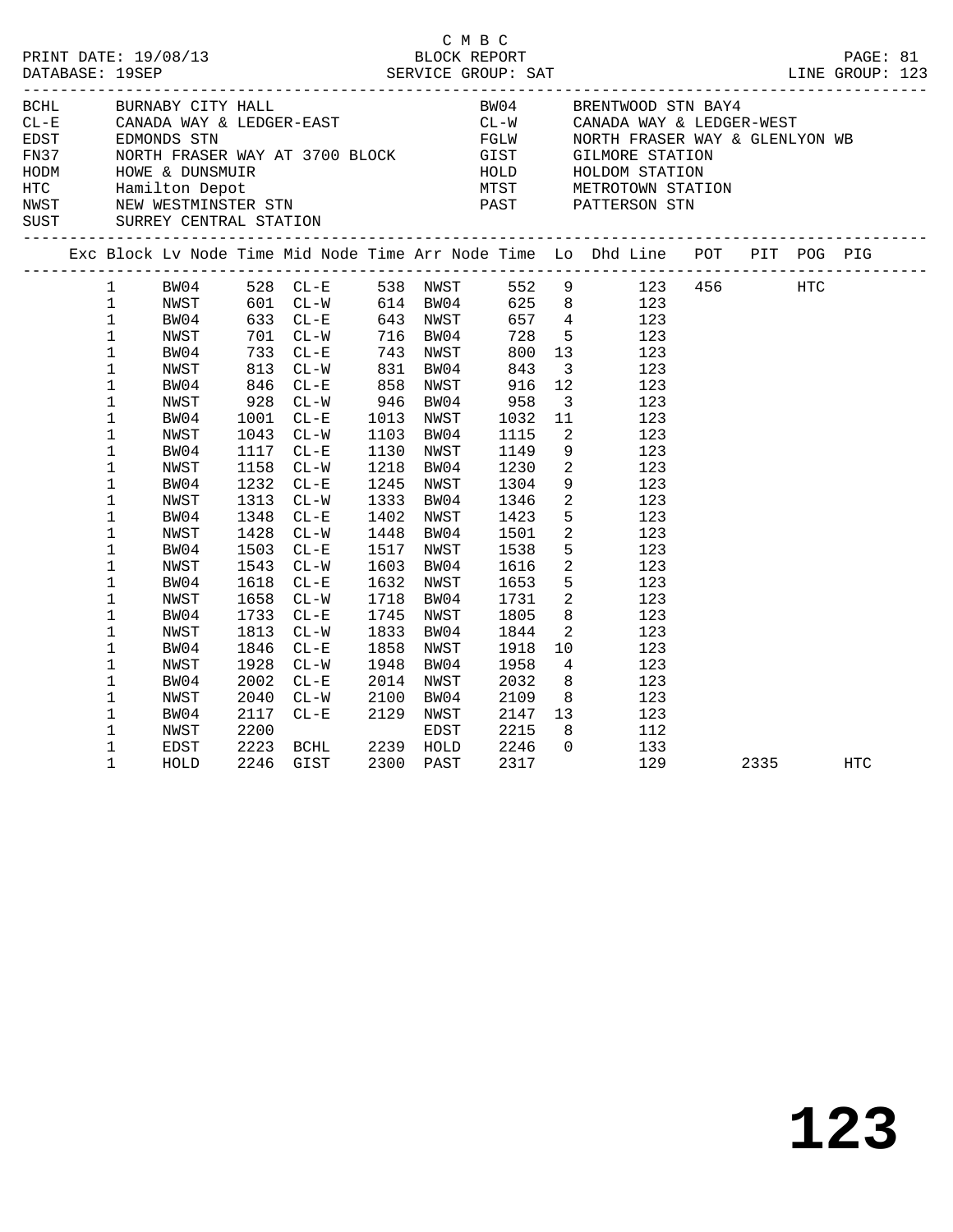PRINT DATE: 19/08/13 BLOCK REPORT BLOCK REPORT DATABASE: 19SEP

## C M B C<br>BLOCK REPORT

| DATABASE: 19SEP |   |      |      |          |      | SERVICE GROUP: SAT |        |                          |                                                                    |     |     |         | LINE GROUP: 123 |  |
|-----------------|---|------|------|----------|------|--------------------|--------|--------------------------|--------------------------------------------------------------------|-----|-----|---------|-----------------|--|
|                 |   |      |      |          |      |                    |        |                          | Exc Block Lv Node Time Mid Node Time Arr Node Time Lo Dhd Line POT |     | PIT | POG PIG |                 |  |
|                 |   | NWST |      | 828 CL-W |      | 846 BW04           | 858    | $\overline{\phantom{a}}$ | 123                                                                | 814 |     | HTC     |                 |  |
|                 |   | BW04 | 901  | $CL-E$   | 912  | NWST               | 930 13 |                          | 123                                                                |     |     |         |                 |  |
|                 | 2 | NWST | 943  | $CL - W$ | 1003 | BW04               | 1015   | 2                        | 123                                                                |     |     |         |                 |  |
|                 | 2 | BW04 | 1017 | $CL - E$ | 1029 | NWST               | 1048   | 10                       | 123                                                                |     |     |         |                 |  |
|                 |   | NWST | 1058 | CL-W     | 1118 | BW04               | 1130   |                          | 123                                                                |     |     |         |                 |  |

| $\overline{a}$          | BWU4         | TOT \ | ビロービ                     | 1029 | <b>NMP.T.</b> | 1048 | ΤO                      | 123 |     |      |                   |     |  |
|-------------------------|--------------|-------|--------------------------|------|---------------|------|-------------------------|-----|-----|------|-------------------|-----|--|
| $\boldsymbol{2}$        | NWST         | 1058  | $CL-W$                   | 1118 | BW04          | 1130 | 2                       | 123 |     |      |                   |     |  |
| $\mathbf 2$             | BW04         | 1132  | $\rm CL-E$               | 1145 | NWST          | 1204 | 9                       | 123 |     |      |                   |     |  |
| $\boldsymbol{2}$        | NWST         | 1213  | $CL-W$                   | 1233 | BW04          | 1245 | 2                       | 123 |     |      |                   |     |  |
|                         |              |       |                          | 1300 |               |      |                         | 123 |     |      |                   |     |  |
| $\mathbf 2$             | BW04         | 1247  | $CL - E$                 |      | NWST          | 1319 | 9                       |     |     |      |                   |     |  |
| $\sqrt{2}$              | NWST         | 1328  | $CL-W$                   | 1348 | BW04          | 1401 | $\overline{\mathbf{c}}$ | 123 |     |      |                   |     |  |
| $\boldsymbol{2}$        | BW04         | 1403  | $\rm CL-E$               | 1417 | NWST          | 1438 | 5                       | 123 |     |      |                   |     |  |
| $\mathbf 2$             | NWST         | 1443  | $CL-W$                   | 1503 | BW04          | 1516 | 2                       | 123 |     |      |                   |     |  |
| $\boldsymbol{2}$        | BW04         | 1518  | $CL - E$                 | 1532 | NWST          | 1553 | 5                       | 123 |     |      |                   |     |  |
| $\mathbf 2$             | NWST         | 1558  | $CL-W$                   | 1618 | BW04          | 1631 | $\boldsymbol{2}$        | 123 |     |      |                   |     |  |
| $\boldsymbol{2}$        | BW04         | 1633  | $CL - E$                 | 1647 | NWST          | 1708 | 5                       | 123 |     |      |                   |     |  |
|                         | NWST         |       | $CL-W$                   | 1733 | BW04          | 1746 |                         | 123 |     |      |                   |     |  |
| $\mathbf 2$             |              | 1713  |                          |      |               |      | 2                       |     |     |      |                   |     |  |
| $\boldsymbol{2}$        | BW04         | 1748  | $\rm CL-E$               | 1800 | NWST          | 1820 | 8                       | 123 |     |      |                   |     |  |
| $\mathbf 2$             | NWST         | 1828  | $\mathtt{CL-}\mathtt{W}$ | 1848 | BW04          | 1859 | 3                       | 123 |     |      |                   |     |  |
| $\mathbf 2$             | BW04         | 1902  | $\rm CL-E$               | 1914 | NWST          | 1932 | 11                      | 123 |     |      |                   |     |  |
| $\mathbf 2$             | NWST         | 1943  | $CL-W$                   | 2003 | BW04          | 2013 | $\overline{4}$          | 123 |     |      |                   |     |  |
| $\overline{\mathbf{c}}$ | BW04         | 2017  | $CL - E$                 | 2029 | NWST          | 2047 | 8                       | 123 |     |      |                   |     |  |
| $\overline{c}$          | NWST         | 2055  | $CL-W$                   | 2115 | BW04          | 2124 |                         | 123 |     | 2156 |                   | HTC |  |
|                         |              |       |                          |      |               |      |                         |     |     |      |                   |     |  |
| 3                       |              |       | GIST                     |      |               |      |                         |     |     |      |                   |     |  |
|                         | MTST         | 600   |                          | 616  | HOLD          | 631  | $\mathsf{O}$            | 129 | 538 |      | $_{\mathrm{HTC}}$ |     |  |
| 3                       | HOLD         | 631   | <b>BCHL</b>              |      | EDST          | 651  | 19                      | 133 |     |      |                   |     |  |
| 3                       | EDST         | 710   |                          |      | NWST          | 723  | 8                       | 112 |     |      |                   |     |  |
| 3                       | ${\tt NWST}$ | 731   | $CL-W$                   | 746  | BW04          | 758  | 5                       | 123 |     |      |                   |     |  |
| 3                       | BW04         | 803   | $\rm CL-E$               | 813  | NWST          | 831  | $12$                    | 123 |     |      |                   |     |  |
| 3                       | NWST         | 843   | $CL-W$                   | 901  | BW04          | 913  | 3                       | 123 |     |      |                   |     |  |
| 3                       | BW04         | 916   | $CL - E$                 | 927  | NWST          | 945  | $13$                    | 123 |     |      |                   |     |  |
| 3                       | NWST         | 958   | $CL-W$                   | 1018 | BW04          | 1030 | 2                       | 123 |     |      |                   |     |  |
| 3                       | BW04         | 1032  | $CL - E$                 | 1044 | NWST          | 1103 | 10                      | 123 |     |      |                   |     |  |
|                         |              |       |                          |      |               |      |                         |     |     |      |                   |     |  |
| 3                       | NWST         | 1113  | $CL-W$                   | 1133 | BW04          | 1145 | $\overline{\mathbf{c}}$ | 123 |     |      |                   |     |  |
| 3                       | BW04         | 1147  | $CL - E$                 | 1200 | NWST          | 1219 | 9                       | 123 |     |      |                   |     |  |
| 3                       | NWST         | 1228  | $CL-W$                   | 1248 | BW04          | 1300 | $\boldsymbol{2}$        | 123 |     |      |                   |     |  |
| 3                       | BW04         | 1302  | $\rm CL-E$               | 1315 | NWST          | 1334 | 9                       | 123 |     |      |                   |     |  |
| 3                       | NWST         | 1343  | $CL-W$                   | 1403 | BW04          | 1416 | 2                       | 123 |     |      |                   |     |  |
| 3                       | BW04         | 1418  | $CL - E$                 | 1432 | NWST          | 1453 | 5                       | 123 |     |      |                   |     |  |
| 3                       | NWST         | 1458  | $CL-W$                   | 1518 | BW04          | 1531 | 2                       | 123 |     |      |                   |     |  |
| 3                       | BW04         | 1533  | $CL - E$                 | 1547 | NWST          | 1608 | 5                       | 123 |     |      |                   |     |  |
| 3                       | NWST         | 1613  | $CL-W$                   | 1633 | BW04          | 1646 | 2                       | 123 |     |      |                   |     |  |
|                         |              |       |                          |      |               |      |                         |     |     |      |                   |     |  |
| 3                       | BW04         | 1648  | $CL - E$                 | 1702 | NWST          | 1723 | 5                       | 123 |     |      |                   |     |  |
| 3                       | NWST         | 1728  | $CL-W$                   | 1748 | BW04          | 1801 | 2                       | 123 |     |      |                   |     |  |
| 3                       | BW04         | 1803  | $CL - E$                 | 1815 | NWST          | 1835 | 8                       | 123 |     |      |                   |     |  |
| 3                       | NWST         | 1843  | $CL-W$                   | 1903 | BW04          | 1913 | 4                       | 123 |     |      |                   |     |  |
| 3                       | BW04         | 1917  | $CL - E$                 | 1929 | NWST          | 1947 | 8                       | 123 |     |      |                   |     |  |
| 3                       | NWST         | 1955  | $CL-W$                   | 2015 | BW04          | 2025 | 7                       | 123 |     |      |                   |     |  |
| 3                       | BW04         | 2032  | $CL - E$                 | 2044 | NWST          | 2102 | 8                       | 123 |     |      |                   |     |  |
| 3                       | NWST         | 2110  | $CL-W$                   | 2130 | BW04          | 2139 | 8                       | 123 |     |      |                   |     |  |
|                         |              |       |                          |      |               |      |                         |     |     |      |                   |     |  |
| 3                       | BW04         | 2147  | $CL - E$                 | 2159 | NWST          | 2217 | 13                      | 123 |     |      |                   |     |  |
| 3                       | NWST         | 2230  |                          |      | EDST          | 2245 | 7                       | 112 |     |      |                   |     |  |
| 3                       | EDST         | 2252  | <b>BCHL</b>              | 2308 | HOLD          | 2315 | 0                       | 133 |     |      |                   |     |  |
| 3                       | HOLD         | 2315  | GIST                     | 2329 | PAST          | 2346 | 14                      | 129 |     |      |                   |     |  |
| 3                       | PAST         | 2400  | GIST                     | 2414 | HOLD          | 2428 | 0                       | 129 |     |      |                   |     |  |
| 3                       | HOLD         | 2428  | <b>BCHL</b>              | 2436 | EDST          | 2449 |                         | 133 |     | 2459 |                   | HTC |  |
|                         |              |       |                          |      |               |      |                         |     |     |      |                   |     |  |
|                         |              |       |                          |      |               |      |                         |     |     |      |                   |     |  |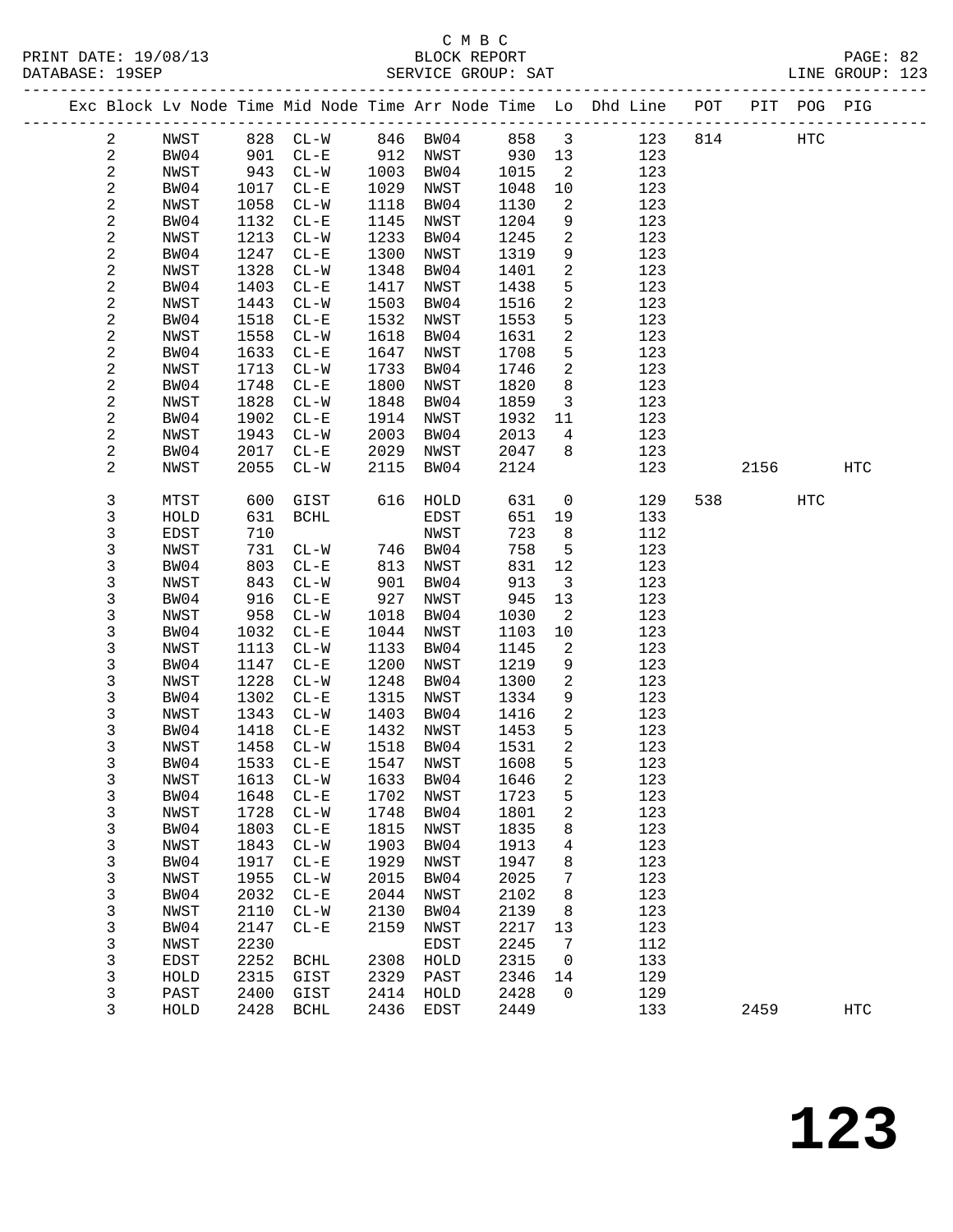|                |              |      | Exc Block Lv Node Time Mid Node Time Arr Node Time Lo Dhd Line POT |              |           |      |                               |    |            |     |      | PIT POG PIG |            |
|----------------|--------------|------|--------------------------------------------------------------------|--------------|-----------|------|-------------------------------|----|------------|-----|------|-------------|------------|
| $\overline{4}$ | BW04         |      | 818 CL-E 828 NWST 846 12                                           |              |           |      |                               |    | 123        | 746 |      | HTC         |            |
| $\overline{4}$ | NWST         |      | 858 CL-W                                                           |              | 916 BW04  | 928  | $\overline{\mathbf{3}}$       |    | 123        |     |      |             |            |
| 4              | BW04         | 931  | $CL - E$                                                           | 943          | NWST      | 1002 | 11                            |    | 123        |     |      |             |            |
| 4              | NWST         | 1013 | $CL-W$                                                             | 1033         | BW04      | 1045 | 2                             |    | 123        |     |      |             |            |
| 4              | BW04         | 1047 | $CL - E$                                                           | 1059         | NWST      | 1118 | 10                            |    | 123        |     |      |             |            |
| 4              | NWST         | 1128 | $CL-W$                                                             | 1148         | BW04      | 1200 | 2                             |    | 123        |     |      |             |            |
| 4              | BW04         | 1202 | $CL - E$                                                           | 1215         | NWST      | 1234 | 9                             |    | 123        |     |      |             |            |
| 4              | NWST         | 1243 | $CL-W$                                                             | 1303         | BW04      | 1316 | 2                             |    | 123        |     |      |             |            |
| $\overline{4}$ | BW04         | 1318 | $CL - E$                                                           | 1331         | NWST      | 1350 | 8                             |    | 123        |     |      |             |            |
| 4              | NWST         | 1358 | $CL-W$                                                             | 1418         | BW04      | 1431 | 2                             |    | 123        |     |      |             |            |
| 4              | BW04         | 1433 | $CL - E$                                                           | 1447         | NWST      | 1508 | 5                             |    | 123        |     |      |             |            |
| 4              | NWST         | 1513 | $CL-W$                                                             | 1533         | BW04      | 1546 | $\sqrt{2}$                    |    | 123        |     |      |             |            |
| 4              | BW04         | 1548 | $CL-E$                                                             | 1602         | NWST      | 1623 | $5\phantom{.0}$               |    | 123        |     |      |             |            |
| 4              | NWST         | 1628 | $CL-W$                                                             | 1648         | BW04      | 1701 | 2                             |    | 123        |     |      |             |            |
|                |              | 1703 | $CL-E$                                                             | 1716         |           | 1736 | $7\phantom{.0}$               |    | 123        |     |      |             |            |
| 4              | BW04         |      |                                                                    |              | NWST      |      | $\overline{a}$                |    |            |     |      |             |            |
| 4              | NWST         | 1743 | $CL-W$                                                             | 1803<br>1830 | BW04      | 1816 |                               |    | 123        |     |      |             |            |
| 4              | BW04         | 1818 | $CL - E$                                                           |              | NWST      | 1850 | 8                             |    | 123        |     |      |             |            |
| 4              | NWST         | 1858 | $CL-W$                                                             | 1918         | BW04      | 1928 | $4\overline{ }$               |    | 123        |     |      |             |            |
| 4              | BW04         | 1932 | $CL - E$                                                           | 1944         | NWST      | 2002 | 8                             |    | 123        |     |      |             |            |
| 4              | NWST         | 2010 | $CL-W$                                                             | 2030         | BW04      | 2039 | 8                             |    | 123        |     |      |             |            |
| 4              | BW04         | 2047 | $CL-E$                                                             | 2059         | NWST      | 2117 |                               |    | 123        |     | 2129 |             | HTC        |
| 5              | HODM         | 609  | NWST                                                               | 711          | SUST      | 731  | 15                            | 15 | N19        | 533 |      | HTC         |            |
| 5              | NWST         | 801  | $CL - W$                                                           | 819          | BW04      | 831  | $\overline{\phantom{a}}^2$    |    | 123        |     |      |             |            |
| 5              | BW04         | 833  | $CL - E$                                                           | 845          | NWST      | 903  | 10                            |    | 123        |     |      |             |            |
| 5              |              |      |                                                                    |              |           | 943  |                               |    |            |     |      |             |            |
| 5              | NWST         | 913  | $CL - W$                                                           | 931<br>958   | BW04      |      | $\overline{\mathbf{3}}$<br>11 |    | 123        |     |      |             |            |
|                | BW04         | 946  | $CL - E$                                                           | 1048         | NWST      | 1017 |                               |    | 123<br>123 |     |      |             |            |
| 5              | NWST         | 1028 | $CL-W$                                                             |              | BW04      | 1100 | $\overline{\phantom{a}}^2$    |    |            |     |      |             |            |
| 5              | BW04         | 1102 | $CL - E$                                                           | 1115         | NWST      | 1134 | 9                             |    | 123        |     |      |             |            |
| 5              | NWST         | 1143 | $CL-W$                                                             | 1203         | BW04      | 1215 | $\overline{a}$                |    | 123        |     |      |             |            |
| 5              | BW04         | 1217 | $CL-E$                                                             | 1230         | NWST      | 1249 | $\,9$                         |    | 123        |     |      |             |            |
| 5              | NWST         | 1258 | $CL-W$                                                             | 1318         | BW04      | 1331 | 2                             |    | 123        |     |      |             |            |
| 5              | BW04         | 1333 | $CL - E$                                                           | 1347         | NWST      | 1408 | 5                             |    | 123        |     |      |             |            |
| 5              | NWST         | 1413 | $CL-W$                                                             | 1433         | BW04      | 1446 | $\sqrt{2}$                    |    | 123        |     |      |             |            |
| 5              | BW04         | 1448 | $CL - E$                                                           | 1502         | NWST      | 1523 | $5\phantom{.0}$               |    | 123        |     |      |             |            |
| 5              | NWST         | 1528 | $CL-W$                                                             | 1548         | BW04      | 1601 | 2                             |    | 123        |     |      |             |            |
| 5              | BW04         | 1603 | $CL - E$                                                           | 1617         | NWST      | 1638 | 5                             |    | 123        |     |      |             |            |
| 5              | NWST         | 1643 | $CL - W$                                                           | 1703         | BW04      | 1716 | 2                             |    | 123        |     |      |             |            |
| 5              | BW04         | 1718 | $CL-E$                                                             | 1731         | NWST      | 1751 | $7\phantom{.0}$               |    | 123        |     |      |             |            |
| ц              | ${\tt NWST}$ |      | 1758 CL-W                                                          |              | 1818 BW04 | 1831 | $\overline{a}$                |    | 123        |     |      |             |            |
| 5              | BW04         | 1833 | $CL-E$                                                             | 1845         | NWST      | 1905 | 8                             |    | 123        |     |      |             |            |
| 5              | NWST         | 1913 | $CL-W$                                                             | 1933         | BW04      | 1943 | 4                             |    | 123        |     |      |             |            |
| 5              | BW04         | 1947 | $CL - E$                                                           | 1959         | NWST      | 2017 | 8                             |    | 123        |     |      |             |            |
| 5              | NWST         | 2025 | $CL - W$                                                           | 2045         | BW04      | 2054 | 8                             |    | 123        |     |      |             |            |
| 5              | BW04         | 2102 | $CL - E$                                                           | 2114         | NWST      | 2132 | 8                             |    | 123        |     |      |             |            |
| 5              | NWST         | 2140 | $CL - W$                                                           | 2200         | BW04      | 2209 | 8                             |    | 123        |     |      |             |            |
| 5              | BW04         | 2217 | $CL - E$                                                           | 2229         | NWST      | 2245 | 15                            |    | 123        |     |      |             |            |
| 5              | NWST         | 2300 |                                                                    |              | EDST      | 2315 |                               |    | 112        |     | 2325 |             | <b>HTC</b> |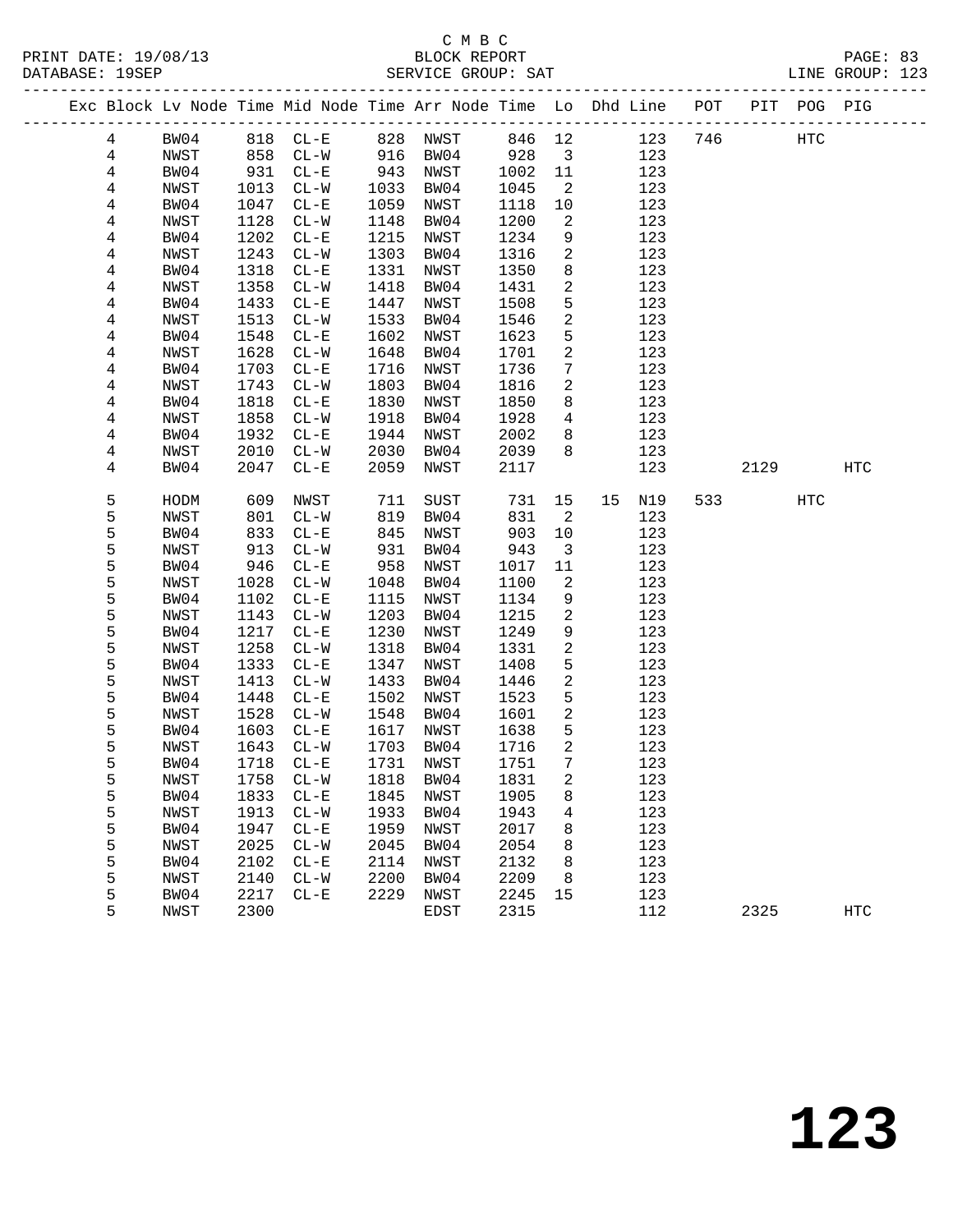### C M B C<br>BLOCK REPORT PRINT DATE: 19/08/13 BLOCK REPORT PAGE: 84

LINE GROUP: 123

|  |    |             |      |             |      |             |      |             | Exc Block Lv Node Time Mid Node Time Arr Node Time Lo Dhd Line | POT | PIT POG PIG |  |
|--|----|-------------|------|-------------|------|-------------|------|-------------|----------------------------------------------------------------|-----|-------------|--|
|  | 20 | PAST        | 702  | GIST        | 716  | HOLD        | 731  | 0           | 129                                                            | 641 | HTC         |  |
|  | 20 | HOLD        | 731  | <b>BCHL</b> |      | EDST        | 751  | 7           | 133                                                            |     |             |  |
|  | 20 | EDST        | 758  |             |      | NWST        | 811  | 9           | 112                                                            |     |             |  |
|  | 20 | NWST        | 820  |             |      | <b>EDST</b> | 834  | 9           | 112                                                            |     |             |  |
|  | 20 | <b>EDST</b> | 843  |             |      | <b>NWST</b> | 856  | 11          | 112                                                            |     |             |  |
|  | 20 | NWST        | 907  |             |      | <b>EDST</b> | 922  | 6           | 112                                                            |     |             |  |
|  | 20 | <b>EDST</b> | 928  |             |      | NWST        | 941  | 10          | 112                                                            |     |             |  |
|  | 20 | NWST        | 951  |             |      | EDST        | 1008 | 11          | 112                                                            |     |             |  |
|  | 20 | EDST        | 1019 | <b>BCHL</b> |      | HOLD        | 1044 | 0           | 133                                                            |     |             |  |
|  | 20 | HOLD        | 1044 | GIST        | 1105 | PAST        | 1125 | 7           | 129                                                            |     |             |  |
|  | 20 | PAST        | 1132 | GIST        | 1147 | HOLD        | 1205 | 0           | 129                                                            |     |             |  |
|  | 20 | HOLD        | 1205 | <b>BCHL</b> |      | <b>EDST</b> | 1229 | 13          | 133                                                            |     |             |  |
|  | 20 | EDST        | 1242 |             |      | NWST        | 1258 | 7           | 112                                                            |     |             |  |
|  | 20 | NWST        | 1305 |             |      | EDST        | 1323 | 5           | 112                                                            |     |             |  |
|  | 20 | <b>EDST</b> | 1328 |             |      | NWST        | 1344 | 7           | 112                                                            |     |             |  |
|  | 20 | NWST        | 1351 |             |      | EDST        | 1409 | 10          | 112                                                            |     |             |  |
|  | 20 | <b>EDST</b> | 1419 | <b>BCHL</b> |      | HOLD        | 1445 | $\mathbf 0$ | 133                                                            |     |             |  |
|  | 20 | HOLD        | 1445 | GIST        | 1505 | PAST        | 1525 | 7           | 129                                                            |     |             |  |
|  | 20 | PAST        | 1532 | GIST        | 1548 | HOLD        | 1607 | 0           | 129                                                            |     |             |  |
|  | 20 | HOLD        | 1607 | <b>BCHL</b> |      | EDST        | 1631 | 11          | 133                                                            |     |             |  |
|  | 20 | <b>EDST</b> | 1642 |             |      | NWST        | 1701 | 5           | 112                                                            |     |             |  |
|  | 20 | NWST        | 1706 |             |      | EDST        | 1724 | 3           | 112                                                            |     |             |  |
|  | 20 | <b>EDST</b> | 1727 |             |      | NWST        | 1746 | 4           | 112                                                            |     |             |  |
|  | 20 | NWST        | 1750 |             |      | <b>EDST</b> | 1808 | 15          | 112                                                            |     |             |  |
|  | 20 | EDST        | 1823 | <b>BCHL</b> |      | HOLD        | 1847 | 0           | 133                                                            |     |             |  |
|  | 20 | HOLD        | 1847 | GIST        | 1907 | PAST        | 1927 | 4           | 129                                                            |     |             |  |
|  | 20 | PAST        | 1931 | GIST        | 1946 | HOLD        | 2004 | $\mathbf 0$ | 129                                                            |     |             |  |
|  | 20 | HOLD        | 2004 | <b>BCHL</b> | 2012 | EDST        | 2026 | 16          | 133                                                            |     |             |  |
|  | 20 | <b>EDST</b> | 2042 |             |      | NWST        | 2057 | 2           | 112                                                            |     |             |  |
|  | 20 | NWST        | 2059 |             |      | <b>EDST</b> | 2115 | 8           | 112                                                            |     |             |  |
|  | 20 | EDST        | 2123 | BCHL        | 2139 | HOLD        | 2146 | 0           | 133                                                            |     |             |  |
|  | 20 | HOLD        | 2146 | GIST        | 2203 | PAST        | 2221 | 7           | 129                                                            |     |             |  |
|  | 20 | PAST        | 2228 | GIST        | 2243 | HOLD        | 2258 | 0           | 129                                                            |     |             |  |
|  | 20 | HOLD        | 2258 | <b>BCHL</b> | 2306 | <b>EDST</b> | 2319 | 3           | 133                                                            |     |             |  |

20 EDST 2322 BCHL 2338 HOLD 2345 0 133

20 HOLD 2345 GIST 2359 PAST 2416 129 2434 HTC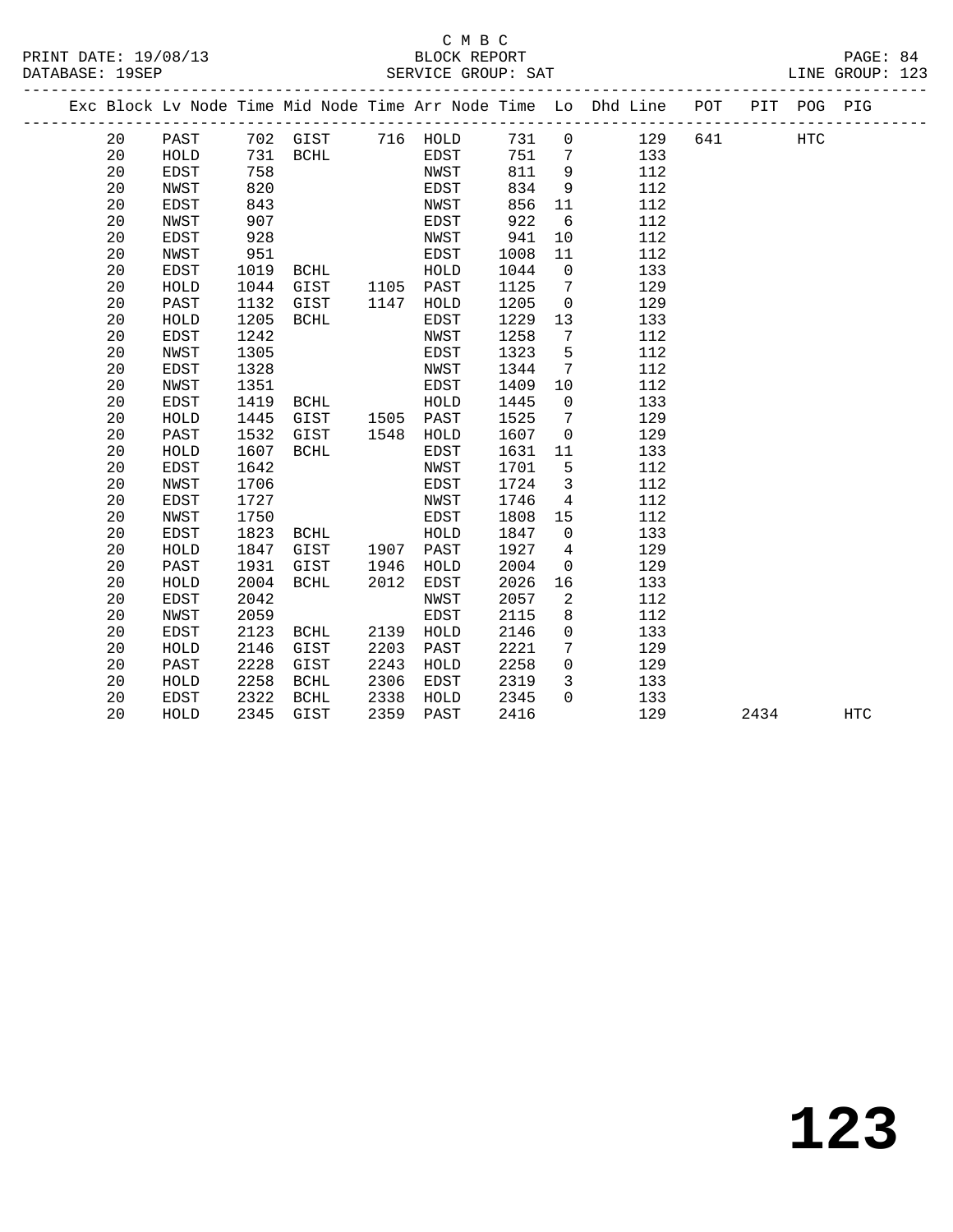### C M B C<br>BLOCK REPORT SERVICE GROUP: SAT

PRINT DATE: 19/08/13 BLOCK REPORT PAGE: 85

|  |    |      |      |               |      |      |      |                 | Exc Block Lv Node Time Mid Node Time Arr Node Time Lo Dhd Line POT |        |      | PIT POG PIG |     |
|--|----|------|------|---------------|------|------|------|-----------------|--------------------------------------------------------------------|--------|------|-------------|-----|
|  | 21 | EDST | 613  |               |      | NWST | 626  |                 | 5 112                                                              | 559 75 |      | HTC         |     |
|  | 21 | NWST | 631  | CL-W 644 BW04 |      |      | 655  | 8               | 123                                                                |        |      |             |     |
|  | 21 | BW04 | 703  | $CL-E$        | 713  | NWST | 730  | 5               | 123                                                                |        |      |             |     |
|  | 21 | NWST | 735  |               |      | EDST | 749  | $\Omega$        | 112                                                                |        |      |             |     |
|  | 21 | EDST | 749  | BCHL          |      | HOLD | 813  | $\Omega$        | 133                                                                |        |      |             |     |
|  | 21 | HOLD | 813  | GIST          | 831  | PAST | 850  | 12              | 129                                                                |        |      |             |     |
|  | 21 | PAST | 902  | GIST          | 916  | HOLD | 933  | $\Omega$        | 129                                                                |        |      |             |     |
|  | 21 | HOLD | 933  | BCHL          |      | EDST | 957  | 16              | 133                                                                |        |      |             |     |
|  | 21 | EDST | 1013 |               |      | NWST | 1029 | 6               | 112                                                                |        |      |             |     |
|  | 21 | NWST | 1035 |               |      | EDST | 1053 | 5               | 112                                                                |        |      |             |     |
|  | 21 | EDST | 1058 |               |      | NWST | 1114 | 6               | 112                                                                |        |      |             |     |
|  | 21 | NWST | 1120 |               |      | EDST | 1138 | 11              | 112                                                                |        |      |             |     |
|  | 21 | EDST | 1149 | BCHL          |      | HOLD | 1214 | $\overline{0}$  | 133                                                                |        |      |             |     |
|  | 21 | HOLD | 1214 | GIST          | 1235 | PAST | 1255 | 7               | 129                                                                |        |      |             |     |
|  | 21 | PAST | 1302 | GIST          | 1318 | HOLD | 1337 | $\Omega$        | 129                                                                |        |      |             |     |
|  | 21 | HOLD | 1337 | BCHL          |      | EDST | 1401 | 12 <sup>°</sup> | 133                                                                |        |      |             |     |
|  | 21 | EDST | 1413 |               |      | NWST | 1430 | 6               | 112                                                                |        |      |             |     |
|  | 21 | NWST | 1436 |               |      | EDST | 1454 | 4               | 112                                                                |        |      |             |     |
|  | 21 | EDST | 1458 |               |      | NWST | 1517 | 4               | 112                                                                |        |      |             |     |
|  | 21 | NWST | 1521 |               |      | EDST | 1539 | 10              | 112                                                                |        |      |             |     |
|  | 21 | EDST | 1549 | BCHL          |      | HOLD | 1615 | $\Omega$        | 133                                                                |        |      |             |     |
|  | 21 | HOLD | 1615 | GIST          | 1635 | PAST | 1655 | $7\phantom{.0}$ | 129                                                                |        |      |             |     |
|  | 21 | PAST | 1702 | GIST          | 1718 | HOLD | 1737 | $\overline{0}$  | 129                                                                |        |      |             |     |
|  | 21 | HOLD | 1737 | BCHL          |      | EDST | 1800 | 13              | 133                                                                |        |      |             |     |
|  | 21 | EDST | 1813 |               |      | NWST | 1831 |                 | 112                                                                |        | 1845 |             | HTC |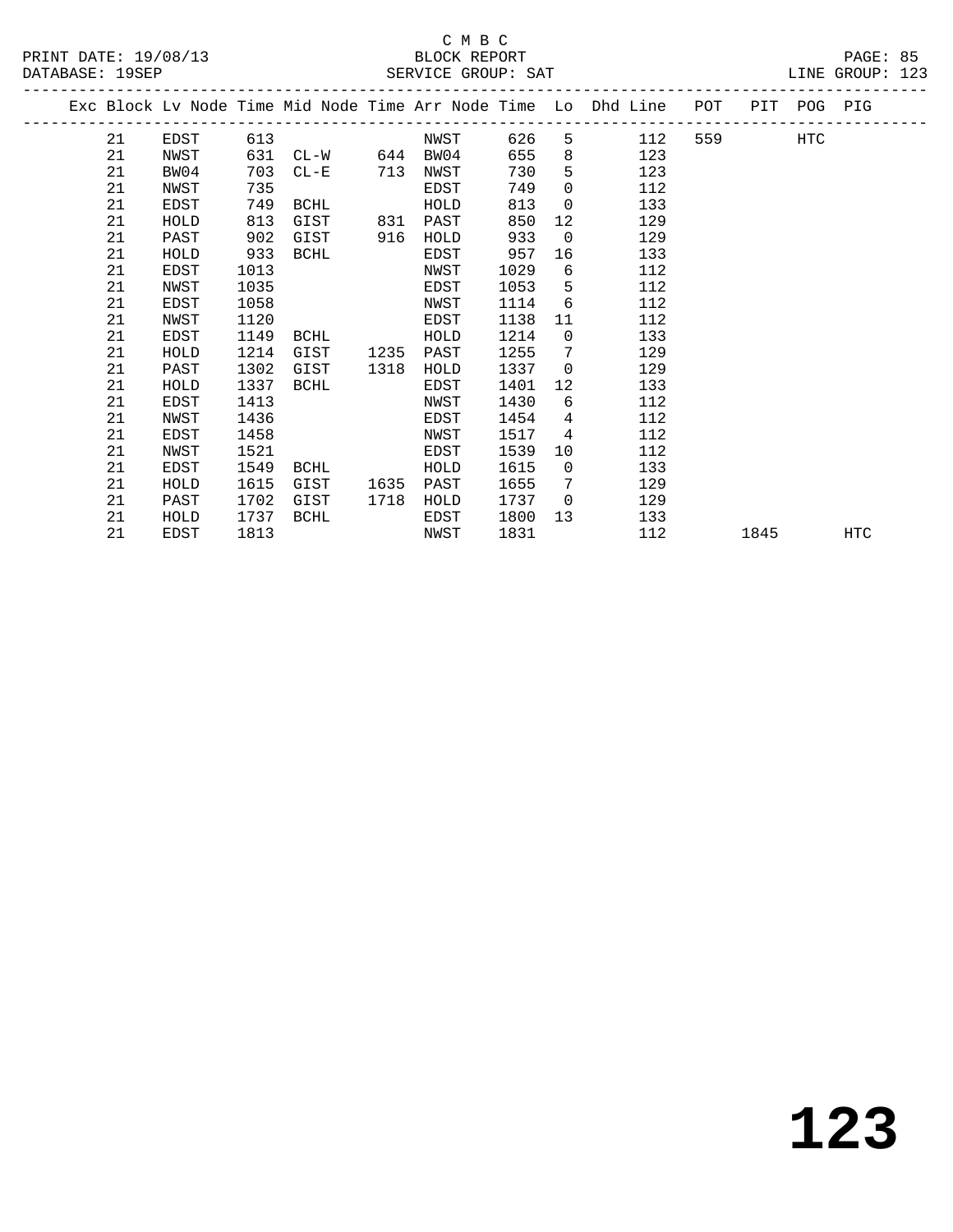## C M B C<br>BLOCK REPORT

| DATABASE: 19SEP |  |  |  | SERVICE GROUP: SAT |                                                                                        |  | LINE GROUP: 123 |  |
|-----------------|--|--|--|--------------------|----------------------------------------------------------------------------------------|--|-----------------|--|
|                 |  |  |  |                    | Exc Block Ly Node Time Mid Node Time Arr Node Time Lo Dhd Line - POT - PIT - POG - PIG |  |                 |  |

 22 EDST 745 FGLW 759 MTST 814 16 116 731 HTC 22 MTST 830 FN37 840 EDST 856 17 116 22 EDST 913 NWST 926 11 112 22 NWST 937 EDST 952 6 112

| 22 | EDST        | 958  |             |      | NWST | 1014 | 6           | 112 |      |            |
|----|-------------|------|-------------|------|------|------|-------------|-----|------|------------|
| 22 | NWST        | 1020 |             |      | EDST | 1038 | 11          | 112 |      |            |
| 22 | EDST        | 1049 | BCHL        |      | HOLD | 1114 | $\mathbf 0$ | 133 |      |            |
| 22 | HOLD        | 1114 | GIST        | 1135 | PAST | 1155 | 7           | 129 |      |            |
| 22 | PAST        | 1202 | GIST        | 1218 | HOLD | 1237 | 0           | 129 |      |            |
| 22 | HOLD        | 1237 | <b>BCHL</b> |      | EDST | 1301 | 12          | 133 |      |            |
| 22 | EDST        | 1313 |             |      | NWST | 1329 | 7           | 112 |      |            |
| 22 | NWST        | 1336 |             |      | EDST | 1354 | 4           | 112 |      |            |
| 22 | EDST        | 1358 |             |      | NWST | 1414 | 7           | 112 |      |            |
| 22 | NWST        | 1421 |             |      | EDST | 1439 | 10          | 112 |      |            |
| 22 | <b>EDST</b> | 1449 | <b>BCHL</b> |      | HOLD | 1515 | $\mathbf 0$ | 133 |      |            |
| 22 | HOLD        | 1515 | GIST        | 1535 | PAST | 1555 | 7           | 129 |      |            |
| 22 | PAST        | 1602 | GIST        | 1618 | HOLD | 1637 | 0           | 129 |      |            |
| 22 | HOLD        | 1637 | <b>BCHL</b> |      | EDST | 1701 | 11          | 133 |      |            |
| 22 | EDST        | 1712 |             |      | NWST | 1731 | 5           | 112 |      |            |
| 22 | NWST        | 1736 |             |      | EDST | 1754 | 3           | 112 |      |            |
| 22 | <b>EDST</b> | 1757 |             |      | NWST | 1815 | 16          | 112 |      |            |
| 22 | NWST        | 1831 |             |      | EDST | 1848 | 5           | 112 |      |            |
| 22 | EDST        | 1853 | <b>BCHL</b> | 1911 | HOLD | 1919 | 0           | 133 |      |            |
| 22 | HOLD        | 1919 | GIST        | 1937 | PAST | 1956 | 5           | 129 |      |            |
| 22 | PAST        | 2001 | GIST        | 2016 | HOLD | 2034 | 0           | 129 |      |            |
| 22 | HOLD        | 2034 | <b>BCHL</b> | 2042 | EDST | 2056 | 16          | 133 |      |            |
| 22 | EDST        | 2112 |             |      | NWST | 2127 | 2           | 112 |      |            |
| 22 | NWST        | 2129 |             |      | EDST | 2145 | 8           | 112 |      |            |
| 22 | EDST        | 2153 | <b>BCHL</b> | 2209 | HOLD | 2216 | $\mathbf 0$ | 133 |      |            |
| 22 | HOLD        | 2216 | GIST        | 2233 | PAST | 2251 | 9           | 129 |      |            |
| 22 | PAST        | 2300 | GIST        | 2314 | HOLD | 2328 | $\mathbf 0$ | 129 |      |            |
| 22 | HOLD        | 2328 | <b>BCHL</b> | 2336 | EDST | 2349 | 23          | 133 |      |            |
| 22 | EDST        | 2412 |             |      | NWST | 2425 | 15          | 112 |      |            |
| 22 | NWST        | 2440 | $CL-W$      | 2456 | BW04 | 2505 | 5           | 123 |      |            |
| 22 | BW04        | 2510 | $CL - E$    | 2522 | NWST | 2536 | 13          | 123 |      |            |
| 22 | NWST        | 2549 | $CL-W$      | 2603 | BW04 | 2612 |             | 123 | 2644 | <b>HTC</b> |
|    |             |      |             |      |      |      |             |     |      |            |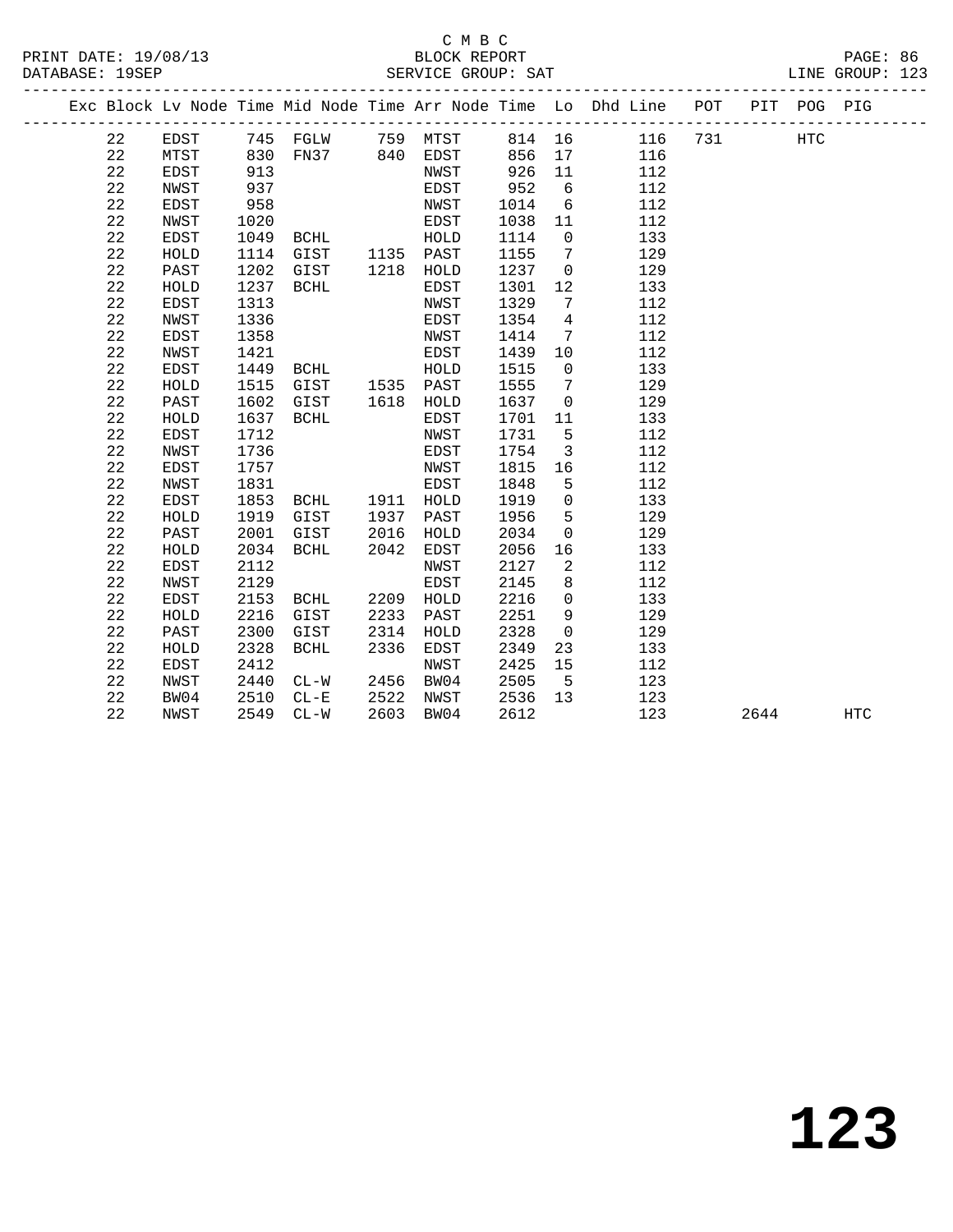### C M B C<br>BLOCK REPORT PRINT DATE: 19/08/13 BLOCK REPORT PAGE: 87 SERVICE GROUP: SAT

|  |    |             |      |             |      |           |      |                         | Exc Block Lv Node Time Mid Node Time Arr Node Time Lo Dhd Line POT |     |      | PIT POG PIG |            |
|--|----|-------------|------|-------------|------|-----------|------|-------------------------|--------------------------------------------------------------------|-----|------|-------------|------------|
|  | 23 | EDST        | 640  |             |      | NWST      | 653  | $\overline{9}$          | 112                                                                | 626 |      | HTC         |            |
|  | 23 | NWST        | 702  |             |      | EDST      | 716  | $\overline{\mathbf{3}}$ | 112                                                                |     |      |             |            |
|  | 23 | EDST        | 719  | BCHL        |      | HOLD      | 739  | $\overline{0}$          | 133                                                                |     |      |             |            |
|  | 23 | HOLD        | 739  | GIST        |      | 755 PAST  | 812  | 20                      | 129                                                                |     |      |             |            |
|  | 23 | PAST        | 832  | GIST        |      | 846 HOLD  | 903  | $\mathbf 0$             | 129                                                                |     |      |             |            |
|  | 23 | HOLD        | 903  | BCHL        |      | EDST      | 925  | 18                      | 133                                                                |     |      |             |            |
|  | 23 | EDST        | 943  |             |      | NWST      | 959  | $7\phantom{.0}$         | 112                                                                |     |      |             |            |
|  | 23 | NWST        | 1006 |             |      | EDST      | 1023 | 20                      | 112                                                                |     |      |             |            |
|  | 23 | EDST        | 1043 |             |      | NWST      | 1059 | 6                       | 112                                                                |     |      |             |            |
|  | 23 | NWST        | 1105 |             |      | EDST      | 1123 | 5                       | 112                                                                |     |      |             |            |
|  | 23 | <b>EDST</b> | 1128 |             |      | NWST      | 1144 | 6                       | 112                                                                |     |      |             |            |
|  | 23 | NWST        | 1150 |             |      | EDST      | 1208 | 11                      | 112                                                                |     |      |             |            |
|  | 23 | <b>EDST</b> | 1219 | BCHL        |      | HOLD      | 1245 | $\overline{0}$          | 133                                                                |     |      |             |            |
|  | 23 | HOLD        | 1245 | GIST        | 1306 | PAST      | 1326 | 6                       | 129                                                                |     |      |             |            |
|  | 23 | PAST        | 1332 | GIST        | 1348 | HOLD      | 1407 | $\mathsf{O}$            | 129                                                                |     |      |             |            |
|  | 23 | HOLD        | 1407 | BCHL        |      | EDST      | 1431 | 12                      | 133                                                                |     |      |             |            |
|  | 23 | EDST        | 1443 |             |      | NWST      | 1502 | 4                       | 112                                                                |     |      |             |            |
|  | 23 | NWST        | 1506 |             |      | EDST      | 1524 | 4                       | 112                                                                |     |      |             |            |
|  | 23 | EDST        | 1528 |             |      | NWST      | 1547 | 4                       | 112                                                                |     |      |             |            |
|  | 23 | NWST        | 1551 |             |      | EDST      | 1609 | 10                      | 112                                                                |     |      |             |            |
|  | 23 | <b>EDST</b> | 1619 | BCHL        |      | HOLD      | 1645 | $\mathbf 0$             | 133                                                                |     |      |             |            |
|  | 23 | HOLD        | 1645 | GIST        |      | 1705 PAST | 1725 | 7                       | 129                                                                |     |      |             |            |
|  | 23 | PAST        | 1732 | GIST        | 1748 | HOLD      | 1807 | $\mathbf 0$             | 129                                                                |     |      |             |            |
|  | 23 | HOLD        | 1807 | <b>BCHL</b> |      | EDST      | 1830 | 12                      | 133                                                                |     |      |             |            |
|  | 23 | EDST        | 1842 |             |      | NWST      | 1858 | 2                       | 112                                                                |     |      |             |            |
|  | 23 | NWST        | 1900 |             |      | EDST      | 1917 | 6                       | 112                                                                |     |      |             |            |
|  | 23 | <b>EDST</b> | 1923 | BCHL        | 1941 | HOLD      | 1949 | $\mathsf{O}$            | 133                                                                |     |      |             |            |
|  | 23 | HOLD        | 1949 | GIST        | 2007 | PAST      | 2026 | $6\overline{6}$         | 129                                                                |     |      |             |            |
|  | 23 | PAST        | 2032 | GIST        | 2047 | HOLD      | 2103 | $\mathbf 0$             | 129                                                                |     |      |             |            |
|  | 23 | HOLD        | 2103 | <b>BCHL</b> | 2111 | EDST      | 2125 | 17                      | 133                                                                |     |      |             |            |
|  | 23 | <b>EDST</b> | 2142 |             |      | NWST      | 2157 | 13                      | 112                                                                |     |      |             |            |
|  | 23 | NWST        | 2210 | $CL-W$      | 2230 | BW04      | 2239 | 8                       | 123                                                                |     |      |             |            |
|  | 23 | BW04        | 2247 | $CL - E$    | 2259 | NWST      | 2315 | 12                      | 123                                                                |     |      |             |            |
|  | 23 | NWST        | 2327 |             |      | EDST      | 2342 | $\overline{0}$          | 112                                                                |     |      |             |            |
|  | 23 | EDST        | 2342 |             |      | NWST      | 2355 | 15                      | 112                                                                |     |      |             |            |
|  | 23 | NWST        | 2410 | $CL-W$      | 2426 | BW04      | 2435 | 2                       | 123                                                                |     |      |             |            |
|  | 23 | BW04        | 2437 | $CL-E$      | 2449 | NWST      | 2503 | 2                       | 123                                                                |     |      |             |            |
|  | 23 | NWST        | 2505 | $CL-W$      | 2519 | BW04      | 2528 |                         | 123                                                                |     | 2600 |             | <b>HTC</b> |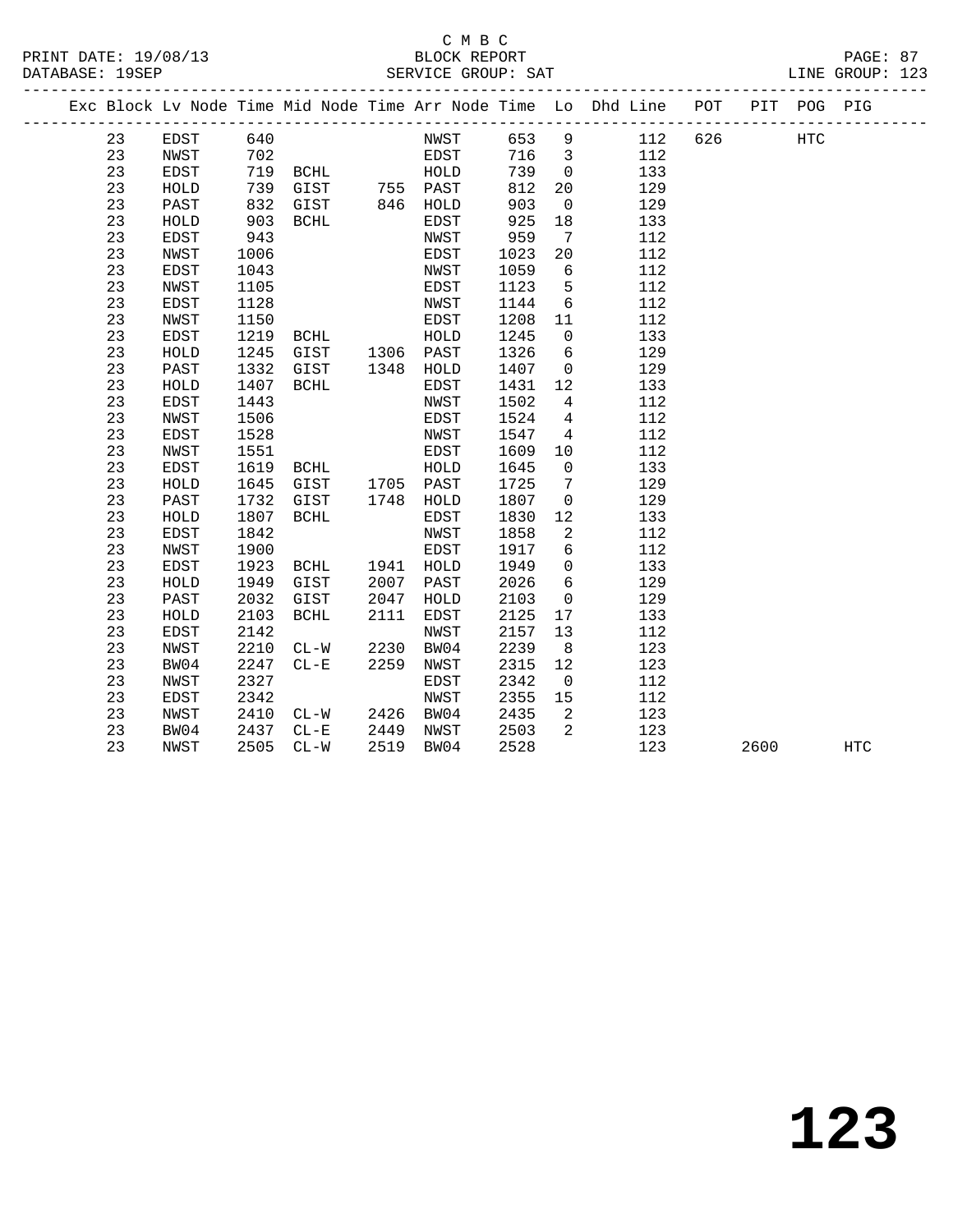### C M B C<br>BLOCK REPORT SERVICE GROUP: SAT

|  | DAIADAQU . IJOUI |      |      |           |      | DERVICE GROUP. DAI |      |                         |                                                                    |          |             | TTIND OTCOLL. |
|--|------------------|------|------|-----------|------|--------------------|------|-------------------------|--------------------------------------------------------------------|----------|-------------|---------------|
|  |                  |      |      |           |      |                    |      |                         | Exc Block Lv Node Time Mid Node Time Arr Node Time Lo Dhd Line POT |          | PIT POG PIG |               |
|  | 24               | NWST | 720  |           |      | EDST               | 734  |                         | $9 \left( \frac{1}{2} \right)$<br>112                              | 706 — 10 | HTC         |               |
|  | 24               | EDST | 743  |           |      | NWST               | 756  | 9                       | 112                                                                |          |             |               |
|  | 24               | NWST | 805  |           |      | EDST               | 819  | $\Omega$                | 112                                                                |          |             |               |
|  | 24               | EDST | 819  | BCHL      |      | HOLD               | 843  | $\Omega$                | 133                                                                |          |             |               |
|  | 24               | HOLD | 843  | GIST      | 901  | PAST               | 920  | 12                      | 129                                                                |          |             |               |
|  | 24               | PAST | 932  | GIST      | 946  | HOLD               | 1003 | $\Omega$                | 129                                                                |          |             |               |
|  | 24               | HOLD | 1003 | BCHL      |      | EDST               | 1027 | $\overline{\mathbf{3}}$ | 133                                                                |          |             |               |
|  | 24               | EDST | 1030 |           |      | NWST               | 1046 | 4                       | 112                                                                |          |             |               |
|  | 24               | NWST | 1050 |           |      | EDST               | 1108 | 11                      | 112                                                                |          |             |               |
|  | 24               | EDST | 1119 | BCHL      |      | HOLD               | 1144 | $\Omega$                | 133                                                                |          |             |               |
|  | 24               | HOLD | 1144 | GIST      | 1205 | PAST               | 1225 | 7                       | 129                                                                |          |             |               |
|  | 24               | PAST | 1232 | GIST      | 1248 | HOLD               | 1307 | $\Omega$                | 129                                                                |          |             |               |
|  | 24               | HOLD | 1307 | BCHL      |      | EDST               | 1331 | 12                      | 133                                                                |          |             |               |
|  | 24               | EDST | 1343 |           |      | NWST               | 1359 | 7                       | 112                                                                |          |             |               |
|  | 24               | NWST | 1406 |           |      | EDST               | 1424 | 4                       | 112                                                                |          |             |               |
|  | 24               | EDST | 1428 |           |      | NWST               | 1445 | 6                       | 112                                                                |          |             |               |
|  | 24               | NWST | 1451 |           |      | EDST               | 1509 | 10                      | 112                                                                |          |             |               |
|  | 24               | EDST |      | 1519 BCHL |      | HOLD               | 1545 | $\overline{0}$          | 133                                                                |          |             |               |

24 EDST 1519 BCHL HOLD 1545 0 133

24 HOLD 1704 BCHL EDST 1727 15 133

24 NWST 1805 EDST 1823 112 1837 HTC

 24 HOLD 1545 GIST 1605 PAST 1625 4 129 24 PAST 1629 GIST 1645 HOLD 1704 0 129

24 EDST 1742 NWST 1800 5 112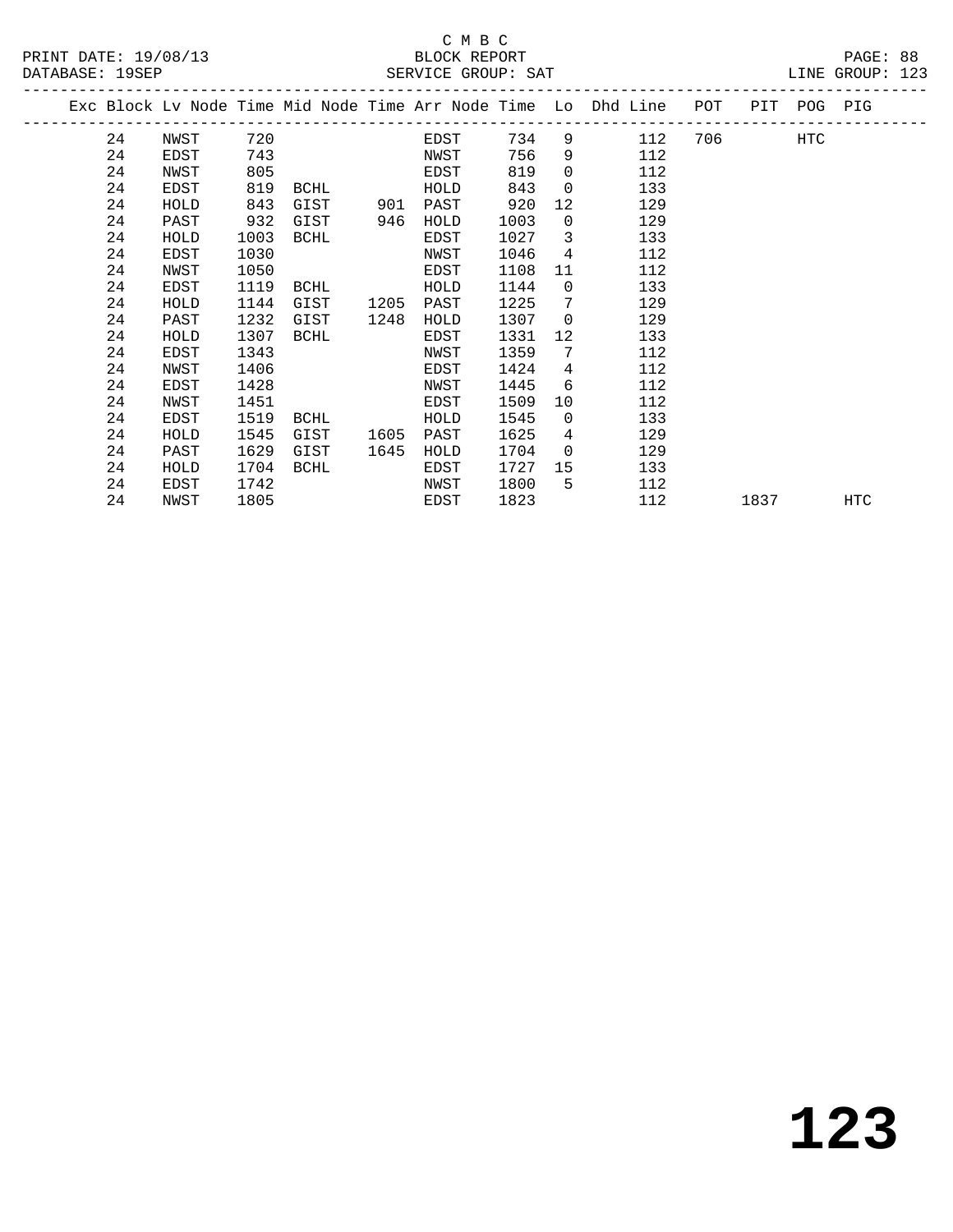|    |              |      |                                              |      |              |                  |                         | Exc Block Lv Node Time Mid Node Time Arr Node Time Lo Dhd Line POT |     |      | PIT POG PIG |     |  |
|----|--------------|------|----------------------------------------------|------|--------------|------------------|-------------------------|--------------------------------------------------------------------|-----|------|-------------|-----|--|
| 25 | PAST         |      | 632 GIST 646 HOLD                            |      |              | 701              | $\overline{0}$          | 129                                                                | 611 |      | <b>HTC</b>  |     |  |
| 25 | HOLD         |      | $701$ BCHL $729$                             |      | EDST<br>NWST | 721              | $\overline{7}$          | 133                                                                |     |      |             |     |  |
| 25 | EDST         | 728  |                                              |      | NWST         | 741              | 9                       | 112                                                                |     |      |             |     |  |
| 25 | NWST         | 750  |                                              |      | EDST         | 804              | 9                       | 112                                                                |     |      |             |     |  |
| 25 | EDST         | 813  |                                              |      | NWST         | 826              | 8                       | 112                                                                |     |      |             |     |  |
| 25 | NWST         | 834  |                                              |      | EDST         | 849              | $\overline{0}$          | 112                                                                |     |      |             |     |  |
| 25 | EDST         | 849  |                                              |      |              | 913              | $\overline{0}$          | 133                                                                |     |      |             |     |  |
| 25 | ${\tt HOLD}$ | 913  | BCHL HOLD<br>GIST 931 PAST<br>GIST 1016 HOLD |      |              | 950              | 12                      | 129                                                                |     |      |             |     |  |
| 25 | PAST         | 1002 |                                              |      |              | 1033             | $\overline{0}$          | 129                                                                |     |      |             |     |  |
| 25 | HOLD         | 1033 | BCHL                                         |      | EDST         | 1057             | 16                      | 133                                                                |     |      |             |     |  |
| 25 | EDST         | 1113 |                                              |      | NWST         | 1129             | 6                       | 112                                                                |     |      |             |     |  |
| 25 | <b>NWST</b>  | 1135 |                                              |      | EDST         | 1153             | 5                       | 112                                                                |     |      |             |     |  |
| 25 | <b>EDST</b>  | 1158 |                                              |      | NWST         | 1214             | $6\overline{6}$         | 112                                                                |     |      |             |     |  |
| 25 | NWST         | 1220 |                                              |      | EDST         | 1238             | 11                      | 112                                                                |     |      |             |     |  |
| 25 | EDST         | 1249 | <b>BCHL</b>                                  |      | HOLD         | 1315             | $\overline{0}$          | 133                                                                |     |      |             |     |  |
| 25 | HOLD         | 1315 | GIST 1336 PAST                               |      |              | 1356             | 6                       | 129                                                                |     |      |             |     |  |
| 25 | PAST         | 1402 | GIST 1418 HOLD                               |      |              | 1437             | $\overline{0}$          | 129                                                                |     |      |             |     |  |
| 25 | HOLD         | 1437 | BCHL                                         |      | EDST         | 1501             | 12                      | 133                                                                |     |      |             |     |  |
| 25 | EDST         | 1513 |                                              |      | NWST         | 1532             | $\overline{4}$          | 112                                                                |     |      |             |     |  |
| 25 | NWST         | 1536 |                                              |      | EDST         | 1554             | $\overline{\mathbf{3}}$ | 112                                                                |     |      |             |     |  |
| 25 | EDST         | 1557 |                                              |      | NWST         | 1616             | $5^{\circ}$             | 112                                                                |     |      |             |     |  |
| 25 | <b>NWST</b>  | 1621 |                                              |      | EDST         | 1639             | 10                      | 112                                                                |     |      |             |     |  |
| 25 | EDST         | 1649 | <b>BCHL</b>                                  |      | HOLD         | 1715             | $\overline{0}$          | 133                                                                |     |      |             |     |  |
| 25 | HOLD         | 1715 | GIST 1735 PAST                               |      |              | 1755             | $\overline{7}$          | 129                                                                |     |      |             |     |  |
| 25 | PAST         | 1802 | GIST 1817 HOLD                               |      |              | 1835             | $\overline{0}$          | 129                                                                |     |      |             |     |  |
| 25 | HOLD         | 1835 | BCHL                                         |      | EDST         | 1858             | 14                      | 133                                                                |     |      |             |     |  |
| 25 | EDST         | 1912 |                                              |      | NWST         | 1928             | $\overline{2}$          | 112                                                                |     |      |             |     |  |
| 25 | NWST         | 1930 |                                              |      | EDST         | 1947             | 6                       | 112                                                                |     |      |             |     |  |
| 25 | EDST         | 1953 | BCHL 2010 HOLD                               |      |              | 2017             | $\overline{0}$          | 133                                                                |     |      |             |     |  |
| 25 | HOLD         | 2017 | GIST                                         |      | 2034 PAST    | 2053             | 9                       | 129                                                                |     |      |             |     |  |
| 25 | PAST         | 2102 | GIST                                         | 2117 | HOLD         | 2133             | $\overline{0}$          | 129                                                                |     |      |             |     |  |
| 25 | HOLD         | 2133 | BCHL                                         | 2141 | EDST         | 2155             | 17                      | 133                                                                |     |      |             |     |  |
| 25 | EDST         | 2212 |                                              |      | NWST         | 2225             | 15                      | 112                                                                |     |      |             |     |  |
| 25 | NWST         | 2240 | $CL-W$ 2300                                  |      | BW04         | 2309             | 8 <sup>8</sup>          | 123                                                                |     |      |             |     |  |
| 25 | BW04         | 2317 | $CL - E$                                     | 2329 | NWST         | 2343             | 14                      | 123                                                                |     |      |             |     |  |
| 25 | NWST         | 2357 |                                              |      | EDST         | 2412             | 10                      | 112                                                                |     |      |             |     |  |
| 25 | EDST         | 2422 | BCHL                                         |      | 2438 HOLD    | $2445$<br>$2445$ | $\overline{0}$          | 133                                                                |     |      |             |     |  |
| 25 | HOLD         |      | 2445 GIST                                    |      | 2459 PAST    | 2516             |                         | 129                                                                |     | 2534 |             | HTC |  |
|    |              |      |                                              |      |              |                  |                         |                                                                    |     |      |             |     |  |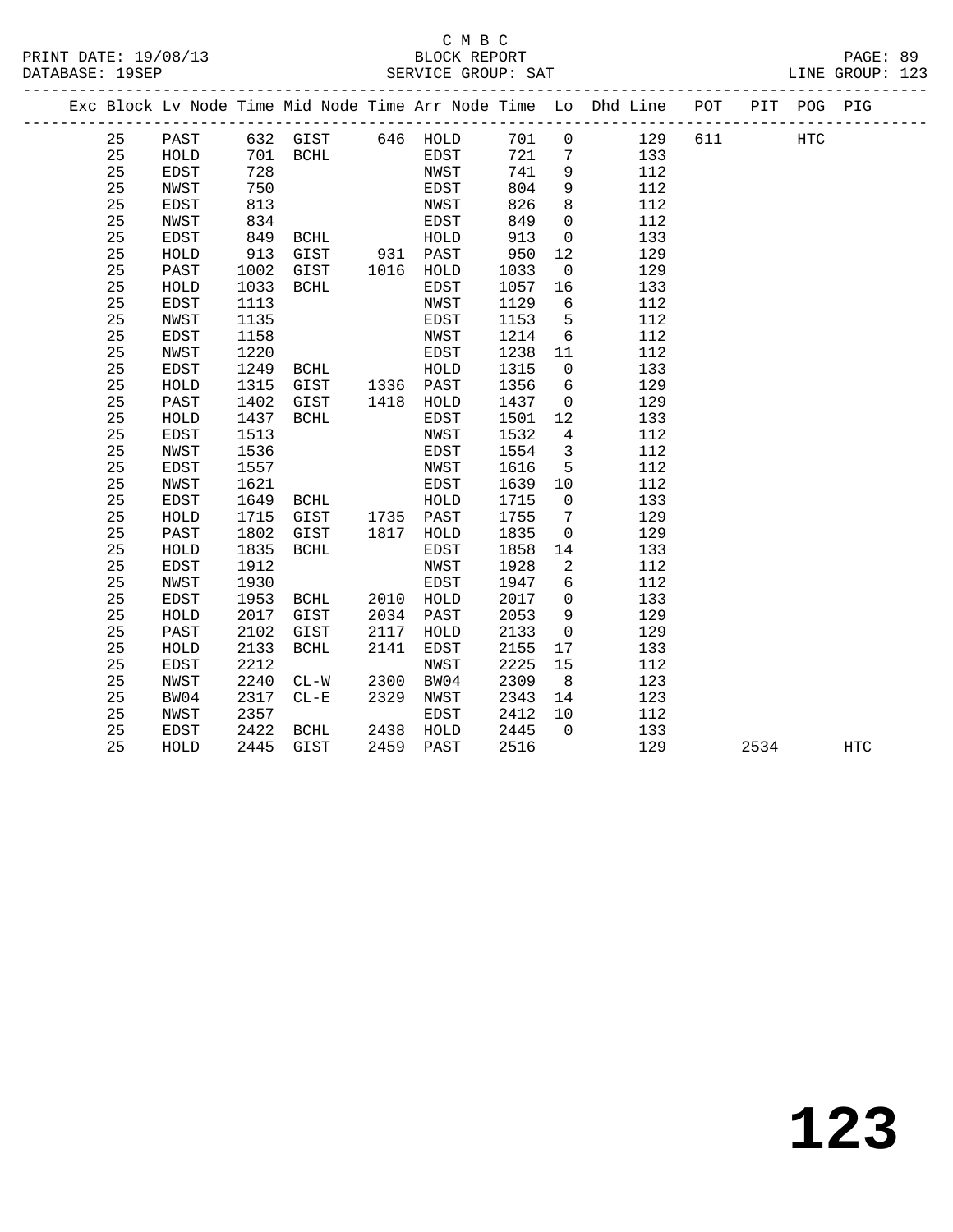### C M B C<br>BLOCK REPORT SERVICE GROUP: SAT

|  |    |              |      |                |      |             |      |                         | Exc Block Lv Node Time Mid Node Time Arr Node Time Lo Dhd Line POT |     | PIT POG PIG |  |
|--|----|--------------|------|----------------|------|-------------|------|-------------------------|--------------------------------------------------------------------|-----|-------------|--|
|  | 26 | MTST         | 530  |                |      | NWST        |      |                         | 546 17<br>112                                                      | 508 | HTC         |  |
|  | 26 | NWST         | 603  |                |      | EDST        | 616  |                         | 112<br>$\mathbf{1}$                                                |     |             |  |
|  | 26 | EDST         | 617  | <b>BCHL</b>    |      | HOLD        | 637  |                         | $\overline{0}$<br>133                                              |     |             |  |
|  | 26 | HOLD         | 637  | GIST 653 PAST  |      |             | 710  | 22                      | 129                                                                |     |             |  |
|  | 26 | PAST         | 732  | GIST           |      | 746 HOLD    | 801  | $\overline{0}$          | 129                                                                |     |             |  |
|  | 26 | HOLD         | 801  | <b>BCHL</b>    |      | EDST        | 821  | 7                       | 133                                                                |     |             |  |
|  | 26 | <b>EDST</b>  | 828  |                |      | NWST        | 841  | 11                      | 112                                                                |     |             |  |
|  | 26 | NWST         | 852  |                |      | EDST        | 907  | 12                      | 112                                                                |     |             |  |
|  | 26 | EDST         | 919  | BCHL           |      | HOLD        | 944  | $\overline{0}$          | 133                                                                |     |             |  |
|  | 26 | ${\tt HOLD}$ | 944  | GIST 1004 PAST |      |             | 1024 | 8 <sup>8</sup>          | 129                                                                |     |             |  |
|  | 26 | PAST         | 1032 | GIST           |      | 1046 HOLD   | 1103 | $\overline{0}$          | 129                                                                |     |             |  |
|  | 26 | HOLD         | 1103 | BCHL           |      | EDST        | 1127 | 16                      | 133                                                                |     |             |  |
|  | 26 | <b>EDST</b>  | 1143 |                |      | NWST        | 1159 | 6                       | 112                                                                |     |             |  |
|  | 26 | NWST         | 1205 |                |      | EDST        | 1223 | $\overline{4}$          | 112                                                                |     |             |  |
|  | 26 | EDST         | 1227 |                |      | NWST        | 1243 | $7\overline{ }$         | 112                                                                |     |             |  |
|  | 26 | NWST         | 1250 |                |      | EDST        | 1308 | 11                      | 112                                                                |     |             |  |
|  | 26 | EDST         | 1319 | BCHL           |      | HOLD        | 1345 | $\overline{0}$          | 133                                                                |     |             |  |
|  | 26 | HOLD         | 1345 | GIST           |      | 1406 PAST   | 1426 | $6\overline{6}$         | 129                                                                |     |             |  |
|  | 26 | PAST         | 1432 | GIST           | 1448 | HOLD        | 1507 | $\overline{0}$          | 129                                                                |     |             |  |
|  | 26 | HOLD         | 1507 | BCHL           |      | EDST        | 1531 | 12                      | 133                                                                |     |             |  |
|  | 26 | EDST         | 1543 |                |      | NWST        | 1602 | $\overline{4}$          | 112                                                                |     |             |  |
|  | 26 | NWST         | 1606 |                |      | EDST        | 1624 | $\overline{\mathbf{3}}$ | 112                                                                |     |             |  |
|  | 26 | EDST         | 1627 |                |      | NWST        | 1646 | $-5$                    | 112                                                                |     |             |  |
|  | 26 | NWST         | 1651 |                |      | EDST        | 1709 | 10                      | 112                                                                |     |             |  |
|  | 26 | EDST         | 1719 | BCHL           |      | HOLD        | 1743 | $\overline{0}$          | 133                                                                |     |             |  |
|  | 26 | HOLD         | 1743 | GIST           | 1803 | PAST        | 1823 | 9                       | 129                                                                |     |             |  |
|  | 26 | PAST         | 1832 | GIST           | 1847 | HOLD        | 1905 | $\overline{0}$          | 129                                                                |     |             |  |
|  | 26 | HOLD         | 1905 | BCHL           | 1913 | EDST        | 1927 | 15                      | 133                                                                |     |             |  |
|  | 26 | <b>EDST</b>  | 1942 |                |      | NWST        | 1958 | 2                       | 112                                                                |     |             |  |
|  | 26 | NWST         | 2000 |                |      | <b>EDST</b> | 2016 | 7                       | 112                                                                |     |             |  |
|  | 26 | EDST         | 2023 | BCHL           | 2040 | HOLD        | 2047 | $\overline{0}$          | 133                                                                |     |             |  |
|  | 26 | HOLD         | 2047 | GIST           | 2104 | PAST        | 2123 | 9                       | 129                                                                |     |             |  |
|  | 26 | PAST         | 2132 | GIST           | 2147 | HOLD        | 2203 | $\overline{0}$          | 129                                                                |     |             |  |
|  | 26 | HOLD         | 2203 | <b>BCHL</b>    | 2211 | EDST        | 2225 | 17                      | 133                                                                |     |             |  |
|  | 26 | <b>EDST</b>  | 2242 |                |      | NWST        | 2255 | 15                      | 112                                                                |     |             |  |

 26 NWST 2310 CL-W 2330 BW04 2339 8 123 26 BW04 2347 CL-E 2359 NWST 2413 14 123 26 NWST 2427 EDST 2442 0 112 26 EDST 2442 NWST 2455 2 112 26 NWST 2457 EDST 2512 0 9 112 26 NWST 2521 EDST 2536 6 112

26 EDST 2542 NWST 2555 112 2607 HTC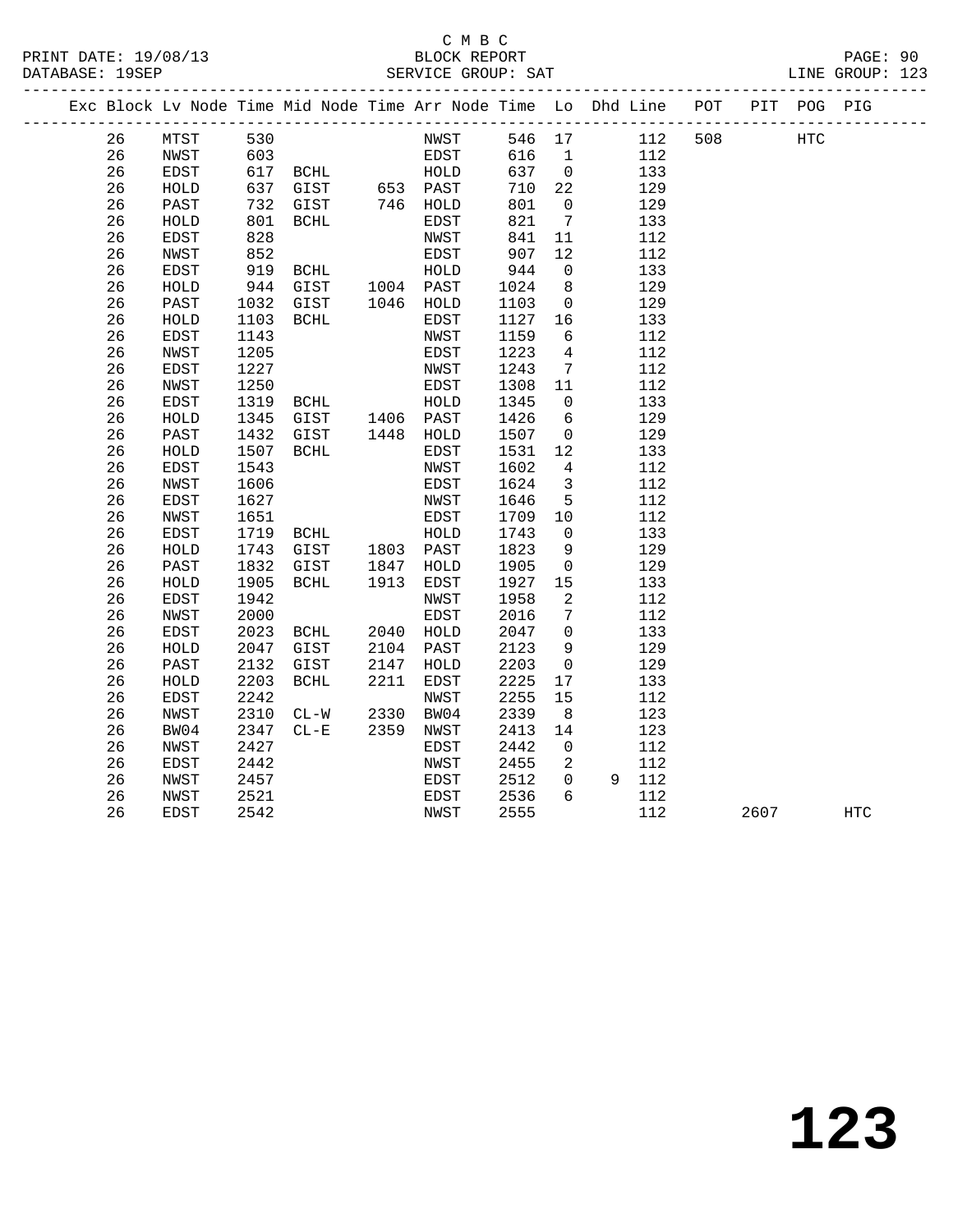## C M B C<br>BLOCK REPORT

PRINT DATE: 19/08/13 BLOCK REPORT PAGE: 91 SERVICE GROUP: SAT ------------------------------------------------------------------------------------------------- Exc Block Lv Node Time Mid Node Time Arr Node Time Lo Dhd Line POT PIT POG PIG

|  |    |             |      |             |      | EXC BIOCK LV NOGE TIME MIG NOGE TIME ATT NOGE TIME |      | LO.            | Dha Line | POT. | <b>BT.L</b> | POG        | P T G |  |
|--|----|-------------|------|-------------|------|----------------------------------------------------|------|----------------|----------|------|-------------|------------|-------|--|
|  | 27 | BW04        | 603  | $CL - E$    |      | 613 NWST                                           | 627  | 6              | 123      | 531  |             | <b>HTC</b> |       |  |
|  | 27 | NWST        | 633  |             |      | <b>EDST</b>                                        | 646  | 3              | 112      |      |             |            |       |  |
|  | 27 | EDST        | 649  | BCHL        |      | HOLD                                               | 709  | $\mathbf 0$    | 133      |      |             |            |       |  |
|  | 27 | HOLD        | 709  | GIST        | 725  | PAST                                               | 742  | 20             | 129      |      |             |            |       |  |
|  | 27 | PAST        | 802  | GIST        | 816  | HOLD                                               | 833  | $\mathbf 0$    | 129      |      |             |            |       |  |
|  | 27 | HOLD        | 833  | <b>BCHL</b> |      | EDST                                               | 855  | $\overline{3}$ | 133      |      |             |            |       |  |
|  | 27 | <b>EDST</b> | 858  |             |      | NWST                                               | 911  | 11             | 112      |      |             |            |       |  |
|  | 27 | NWST        | 922  |             |      | EDST                                               | 937  | 12             | 112      |      |             |            |       |  |
|  | 27 | <b>EDST</b> | 949  | BCHL        |      | HOLD                                               | 1014 | $\mathbf 0$    | 133      |      |             |            |       |  |
|  | 27 | HOLD        | 1014 | GIST        | 1034 | PAST                                               | 1054 | 8              | 129      |      |             |            |       |  |
|  | 27 | PAST        | 1102 | GIST        | 1117 | HOLD                                               | 1135 | $\mathbf 0$    | 129      |      |             |            |       |  |
|  | 27 | HOLD        | 1135 | <b>BCHL</b> |      | <b>EDST</b>                                        | 1159 | 14             | 133      |      |             |            |       |  |
|  | 27 | <b>EDST</b> | 1213 |             |      | NWST                                               | 1229 | 6              | 112      |      |             |            |       |  |
|  | 27 | NWST        | 1235 |             |      | <b>EDST</b>                                        | 1253 | 4              | 112      |      |             |            |       |  |
|  | 27 | <b>EDST</b> | 1257 |             |      | NWST                                               | 1313 | 7              | 112      |      |             |            |       |  |
|  | 27 | NWST        | 1320 |             |      | <b>EDST</b>                                        | 1338 | 11             | 112      |      |             |            |       |  |
|  | 27 | <b>EDST</b> | 1349 | BCHL        |      | HOLD                                               | 1415 | $\mathbf 0$    | 133      |      |             |            |       |  |
|  | 27 | HOLD        | 1415 | GIST        | 1436 | PAST                                               | 1456 | 6              | 129      |      |             |            |       |  |
|  | 27 | PAST        | 1502 | GIST        | 1518 | HOLD                                               | 1537 | 0              | 129      |      |             |            |       |  |
|  | 27 | HOLD        | 1537 | <b>BCHL</b> |      | EDST                                               | 1601 | 11             | 133      |      |             |            |       |  |
|  | 27 | EDST        | 1612 |             |      | NWST                                               | 1631 | $\overline{5}$ | 112      |      |             |            |       |  |
|  | 27 | NWST        | 1636 |             |      | <b>EDST</b>                                        | 1654 | $\mathbf{3}$   | 112      |      |             |            |       |  |
|  | 27 | <b>EDST</b> | 1657 |             |      | NWST                                               | 1716 | 5              | 112      |      |             |            |       |  |
|  | 27 | NWST        | 1721 |             |      | <b>EDST</b>                                        | 1739 | 10             | 112      |      |             |            |       |  |
|  | 27 | <b>EDST</b> | 1749 | BCHL        |      | HOLD                                               | 1813 | $\mathsf{O}$   | 133      |      |             |            |       |  |
|  | 27 | HOLD        | 1813 | GIST        | 1833 | PAST                                               | 1853 | 8              | 129      |      |             |            |       |  |
|  | 27 | PAST        | 1901 | GIST        | 1916 | HOLD                                               | 1934 | 0              | 129      |      |             |            |       |  |
|  | 27 | HOLD        | 1934 | <b>BCHL</b> | 1942 | EDST                                               | 1956 | 16             | 133      |      |             |            |       |  |
|  | 27 | EDST        | 2012 |             |      | NWST                                               | 2027 | 2              | 112      |      |             |            |       |  |
|  | 27 | NWST        | 2029 |             |      | <b>EDST</b>                                        | 2045 | 8              | 112      |      |             |            |       |  |
|  | 27 | <b>EDST</b> | 2053 | <b>BCHL</b> | 2109 | HOLD                                               | 2116 | $\mathbf 0$    | 133      |      |             |            |       |  |
|  | 27 | HOLD        | 2116 | GIST        | 2133 | PAST                                               | 2151 | 11             | 129      |      |             |            |       |  |
|  | 27 | PAST        | 2202 | GIST        | 2217 | HOLD                                               | 2232 | $\mathbf 0$    | 129      |      |             |            |       |  |
|  | 27 | HOLD        | 2232 | <b>BCHL</b> | 2240 | EDST                                               | 2253 | 19             | 133      |      |             |            |       |  |
|  | 27 | EDST        | 2312 |             |      | NWST                                               | 2325 | 15             | 112      |      |             |            |       |  |
|  | 27 | NWST        | 2340 | $CL-W$      | 2400 | BW04                                               | 2409 | 8              | 123      |      |             |            |       |  |
|  | 27 | BW04        | 2417 | $CL - E$    | 2429 | NWST                                               | 2443 |                | 123      |      | 2455        |            | HTC   |  |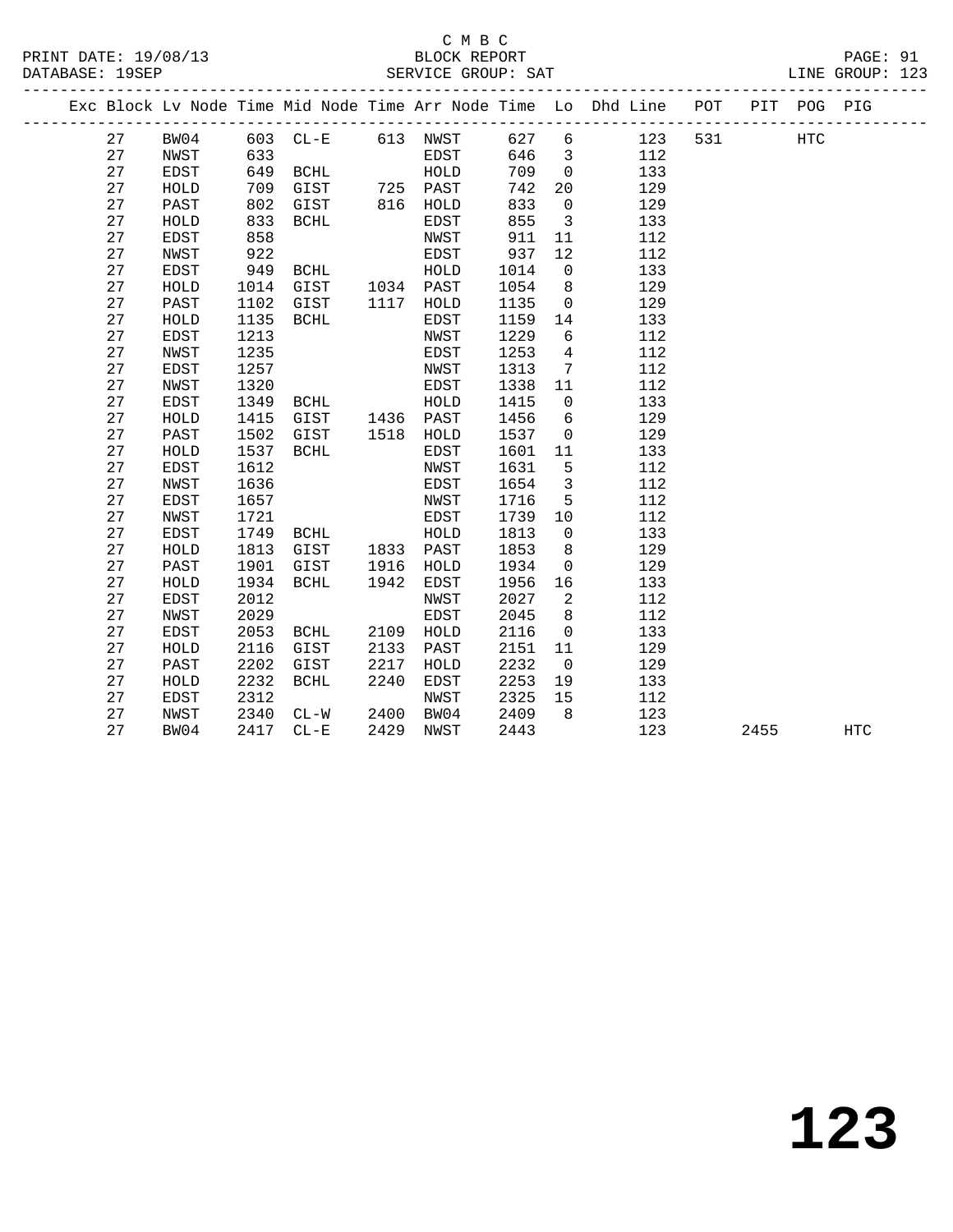|  | PRINT DATE: 19/08/13 |
|--|----------------------|
|  | $\cdots$             |

#### C M B C PAGE: 92 Extra service of the service of the service of the service of the service of the service of the service of the service of the service of the service of the service of the service of the service of the service of the servic

|              | DAIABASE: 19SEP |                             |               |  | SERVICE GROUP: SAT             |                            |                          |                                                                |     |     |     | TIME GKOOL: 340 |  |
|--------------|-----------------|-----------------------------|---------------|--|--------------------------------|----------------------------|--------------------------|----------------------------------------------------------------|-----|-----|-----|-----------------|--|
| 22ST<br>SCDL |                 | 22 ST STN<br>SCOTTSDALE     |               |  |                                | <b>HTC</b>                 |                          | Hamilton Depot                                                 |     |     |     |                 |  |
|              |                 |                             |               |  |                                |                            |                          | Exc Block Ly Node Time Mid Node Time Arr Node Time Lo Dhd Line | POT | PIT | POG | PIG             |  |
|              |                 | 22ST                        | 551           |  | SCDL                           | 615                        | 5                        | 340                                                            | 543 |     | HTC |                 |  |
|              |                 | SCDL                        | 620           |  | 22ST                           | 644                        | 6                        | 340                                                            |     |     |     |                 |  |
|              |                 | 22ST                        | 650           |  | SCDL                           | 714                        | 6                        | 340                                                            |     |     |     |                 |  |
|              |                 | SCDL                        | 720           |  | 22ST                           | 744                        | 6                        | 340                                                            |     |     |     |                 |  |
|              |                 | 22ST                        | 750           |  | SCDL                           | 814                        | 6                        | 340                                                            |     |     |     |                 |  |
|              |                 | SCDL                        | 820           |  | 22ST                           | 844                        | 6                        | 340                                                            |     |     |     |                 |  |
|              |                 | 22ST                        | 850           |  | SCDL                           | 914                        | 6                        | 340                                                            |     |     |     |                 |  |
|              |                 | $\sim$ $\sim$ $\sim$ $\sim$ | $\cap$ $\cap$ |  | $\cap$ $\cap$ $\subset$ $\Box$ | $\sim$ $\lambda$ $\lambda$ | $\overline{\phantom{0}}$ | $\Omega$                                                       |     |     |     |                 |  |

------------------------------------------------------------------------------------------------- 1 SCDL 620 22ST 644 6 340 1 22ST 650 SCDL 714 6 340 1 SCDL 720 22ST 744 6 340 1 22ST 750 SCDL 814 6 340 1 SCDL 820 22ST 844 6 340 1 22ST 850 SCDL 914 6 340 1 SCDL 920 22ST 944 6 340 1 22ST 950 SCDL 1014 6 340 1 SCDL 1020 22ST 1046 6 340 1 22ST 1052 SCDL 1119 5 340 1 SCDL 1124 22ST 1150 6 340 1 22ST 1156 SCDL 1223 5 340 1 SCDL 1228 22ST 1254 6 340 1 22ST 1300 SCDL 1327 5 340 1 SCDL 1332 22ST 1358 6 340 1 22ST 1404 SCDL 1431 5 340 1 SCDL 1436 22ST 1502 16 340 1 22ST 1518 SCDL 1545 5 340 1 SCDL 1550 22ST 1616 6 340 1 22ST 1622 SCDL 1649 5 340 1 SCDL 1654 22ST 1720 6 340 1 22ST 1726 SCDL 1753 5 340 1 SCDL 1758 22ST 1824 4 340 1 22ST 1828 SCDL 1853 3 340 1 SCDL 1856 22ST 1922 4 340 1 22ST 1926 SCDL 1950 10 340 1 SCDL 2000 22ST 2022 8 340 1 22ST 2030 SCDL 2054 8 340 1 SCDL 2102 22ST 2124 6 340 1 22ST 2130 SCDL 2154 8 340 1 SCDL 2202 22ST 2224 6 340 1 22ST 2230 SCDL 2254 8 340 1 SCDL 2302 22ST 2324 6 340 1 22ST 2330 SCDL 2354 8 340 1 SCDL 2402 22ST 2424 6 340 1 22ST 2430 SCDL 2454 340 2514 HTC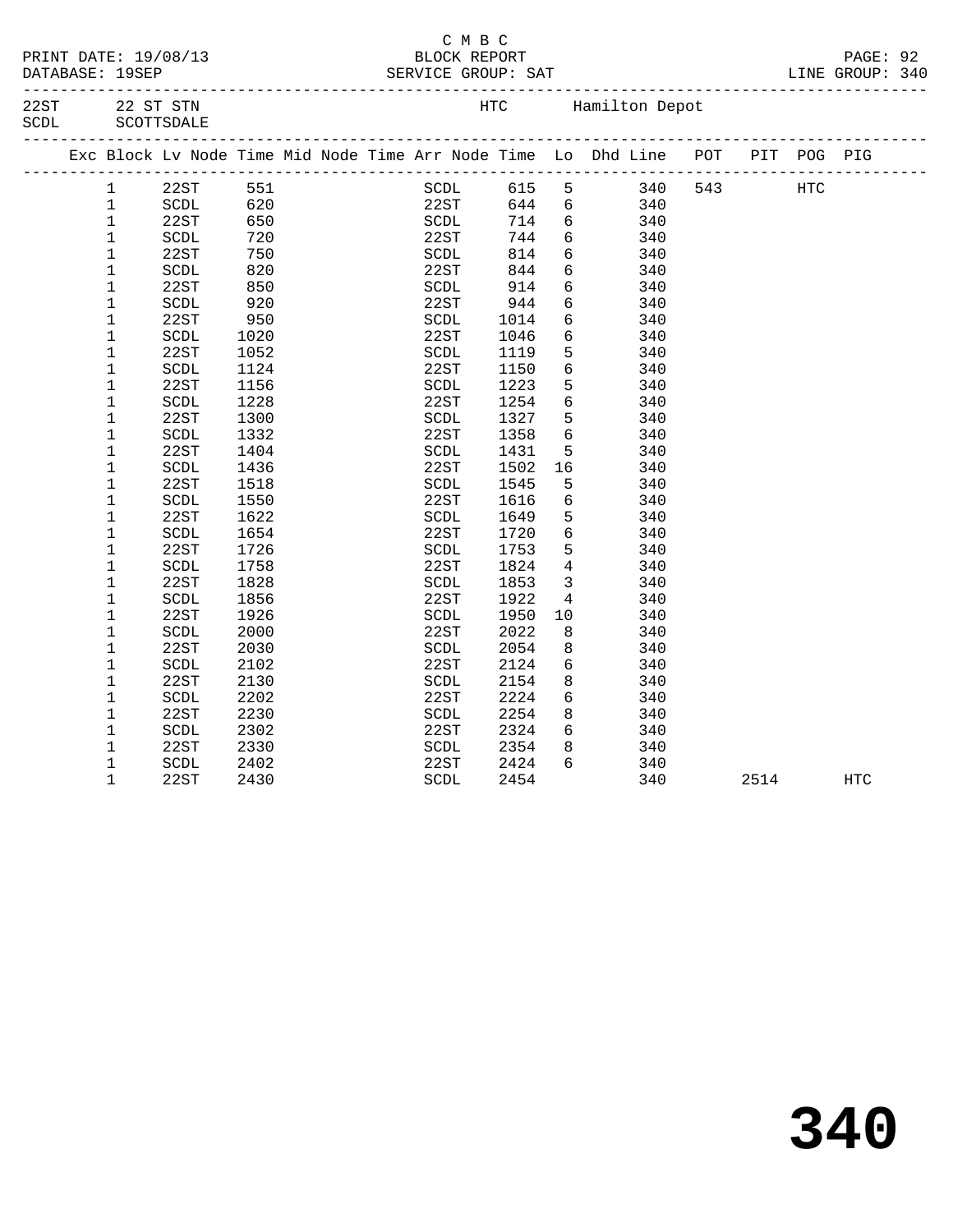### C M B C<br>BLOCK REPORT SERVICE GROUP: SAT

|  |                         | Exc Block Lv Node Time Mid Node Time Arr Node Time Lo Dhd Line |      |  |      |      |      |                 |     | POT      |      | PIT POG PIG |                   |
|--|-------------------------|----------------------------------------------------------------|------|--|------|------|------|-----------------|-----|----------|------|-------------|-------------------|
|  | $\overline{2}$          | 22ST                                                           | 511  |  |      | SCDL | 535  | 5               | 340 | 503      |      | HTC         |                   |
|  | $\overline{a}$          | SCDL                                                           | 540  |  |      | 22ST | 604  | 6               | 340 |          |      |             |                   |
|  | $\overline{c}$          | 22ST                                                           | 610  |  | SCDL |      | 634  | 6               | 340 |          |      |             |                   |
|  | $\sqrt{2}$              | SCDL                                                           | 640  |  | 22ST |      | 704  | 6               | 340 |          |      |             |                   |
|  | $\overline{c}$          | 22ST                                                           | 710  |  | SCDL |      | 734  | 6               | 340 |          |      |             |                   |
|  | 2                       | SCDL                                                           | 740  |  | 22ST |      | 804  | 6               | 340 |          |      |             |                   |
|  | $\overline{c}$          | 22ST                                                           | 810  |  | SCDL |      | 834  | 6               | 340 |          |      |             |                   |
|  | 2                       | SCDL                                                           | 840  |  | 22ST |      | 904  | 16              | 340 |          |      |             |                   |
|  | $\overline{c}$          | 22ST                                                           | 920  |  | SCDL |      | 944  | 6               | 340 |          |      |             |                   |
|  | $\overline{c}$          | $\operatorname{SCDL}$                                          | 950  |  | 22ST |      | 1014 | 6               | 340 |          |      |             |                   |
|  | $\sqrt{2}$              | 22ST                                                           | 1020 |  | SCDL |      | 1047 | 5               | 340 |          |      |             |                   |
|  | $\mathbf{2}$            | $\operatorname{SCDL}$                                          | 1052 |  | 22ST |      | 1118 | $6\overline{6}$ | 340 |          |      |             |                   |
|  | 2                       | 22ST                                                           | 1124 |  | SCDL |      | 1151 | 5               | 340 |          |      |             |                   |
|  | $\sqrt{2}$              | SCDL                                                           | 1156 |  | 22ST |      | 1222 | $6\overline{6}$ | 340 |          |      |             |                   |
|  | 2                       | 22ST                                                           | 1228 |  | SCDL |      | 1255 | 5               | 340 |          |      |             |                   |
|  | 2                       | SCDL                                                           | 1300 |  | 22ST |      | 1326 | 6               | 340 |          |      |             |                   |
|  | $\sqrt{2}$              | 22ST                                                           | 1332 |  | SCDL |      | 1359 | $5\phantom{.0}$ | 340 |          |      |             |                   |
|  | $\sqrt{2}$              | SCDL                                                           | 1404 |  | 22ST |      | 1430 | 6               | 340 |          |      |             |                   |
|  | 2                       | 22ST                                                           | 1436 |  | SCDL |      | 1503 | 5               | 340 |          |      |             |                   |
|  | $\overline{c}$          | SCDL                                                           | 1508 |  | 22ST |      | 1534 | $6\overline{6}$ | 340 |          |      |             |                   |
|  | $\sqrt{2}$              | 22ST                                                           | 1540 |  | SCDL |      | 1607 | 5               | 340 |          |      |             |                   |
|  | $\mathbf{2}$            | SCDL                                                           | 1612 |  | 22ST |      | 1638 | 6               | 340 |          |      |             |                   |
|  | $\sqrt{2}$              | 22ST                                                           | 1644 |  | SCDL |      | 1711 | 5               | 340 |          |      |             |                   |
|  | $\sqrt{2}$              | SCDL                                                           | 1716 |  | 22ST |      | 1742 | $6\overline{6}$ | 340 |          |      |             |                   |
|  | $\mathbf{2}$            | 22ST                                                           | 1748 |  | SCDL |      | 1815 | 7               | 340 |          |      |             |                   |
|  | 2                       | SCDL                                                           | 1822 |  | 22ST |      | 1848 | 6               | 340 |          |      |             |                   |
|  | $\overline{\mathbf{c}}$ | 22ST                                                           | 1854 |  | SCDL |      | 1919 | 9               | 340 |          |      |             |                   |
|  | 2                       | SCDL                                                           | 1928 |  | 22ST |      | 1950 | 8               | 340 |          |      |             |                   |
|  | 2                       | 22ST                                                           | 1958 |  | SCDL |      | 2022 | 10              | 340 |          |      |             |                   |
|  | 2                       | SCDL                                                           | 2032 |  | 22ST |      | 2054 | 6               | 340 |          |      |             |                   |
|  | $\sqrt{2}$              | 22ST                                                           | 2100 |  | SCDL |      | 2124 | 8               | 340 |          |      |             |                   |
|  | $\mathbf{2}$            | SCDL                                                           | 2132 |  | 22ST |      | 2154 | 6               | 340 |          |      |             |                   |
|  | $\overline{2}$          | 22ST                                                           | 2200 |  | SCDL |      | 2224 |                 | 340 |          | 2244 |             | <b>HTC</b>        |
|  | 11                      | 22ST                                                           | 1458 |  | SCDL |      | 1525 | 5               |     | 340 1450 |      | HTC         |                   |
|  | 11                      | SCDL                                                           | 1530 |  | 22ST |      | 1556 | 6               | 340 |          |      |             |                   |
|  | 11                      | 22ST                                                           | 1602 |  | SCDL |      | 1629 | 5               | 340 |          |      |             |                   |
|  | 11                      | SCDL                                                           | 1634 |  | 22ST |      | 1700 | 6               | 340 |          |      |             |                   |
|  | 11                      | 22ST                                                           | 1706 |  | SCDL |      | 1733 | 5               | 340 |          |      |             |                   |
|  | 11                      | SCDL                                                           | 1738 |  | 22ST |      | 1804 | 6               | 340 |          |      |             |                   |
|  | 11                      | 22ST                                                           | 1810 |  | SCDL |      | 1835 |                 | 340 |          | 1855 |             | $_{\mathrm{HTC}}$ |
|  |                         |                                                                |      |  |      |      |      |                 |     |          |      |             |                   |

**340**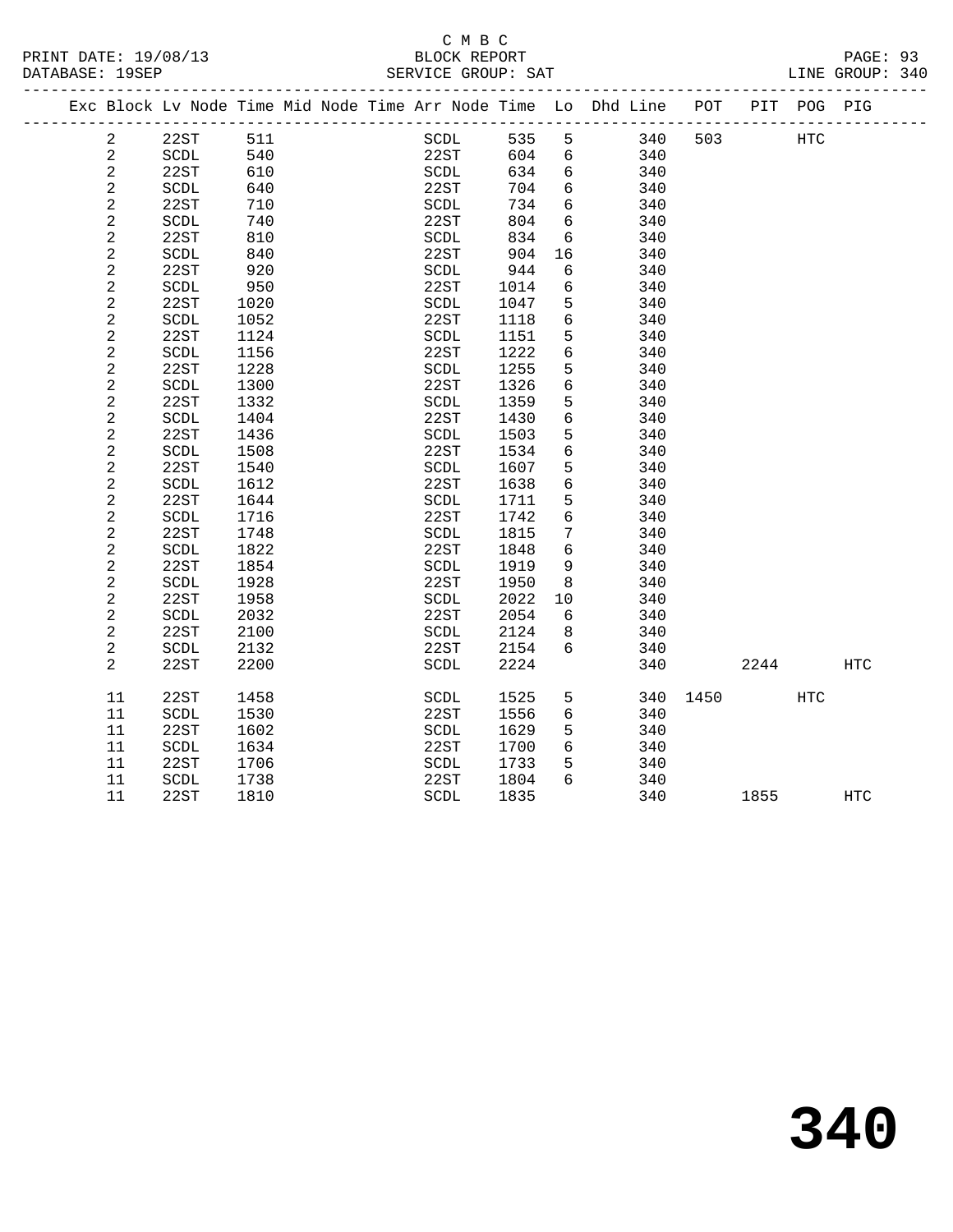|              |                  |                                   |      |                                                                                                                                                                                                                                                                                                   |      | C M B C   |              |                 |                                                                                                                                                                                                                                      |          |     |          |  |
|--------------|------------------|-----------------------------------|------|---------------------------------------------------------------------------------------------------------------------------------------------------------------------------------------------------------------------------------------------------------------------------------------------------|------|-----------|--------------|-----------------|--------------------------------------------------------------------------------------------------------------------------------------------------------------------------------------------------------------------------------------|----------|-----|----------|--|
|              |                  | PRINT DATE: 19/08/13              |      |                                                                                                                                                                                                                                                                                                   |      |           | BLOCK REPORT |                 |                                                                                                                                                                                                                                      |          |     | PAGE: 94 |  |
|              |                  |                                   |      |                                                                                                                                                                                                                                                                                                   |      |           |              |                 |                                                                                                                                                                                                                                      |          |     |          |  |
|              |                  |                                   |      |                                                                                                                                                                                                                                                                                                   |      |           |              |                 |                                                                                                                                                                                                                                      |          |     |          |  |
| 22ST         |                  | 22 ST STN<br>6&6W 6 ST & 6 AV     |      |                                                                                                                                                                                                                                                                                                   |      |           |              |                 | 6&6N 6 AV & 6 ST<br>AD3W WB ANDERSON & NO.3 RD                                                                                                                                                                                       |          |     |          |  |
|              |                  |                                   |      |                                                                                                                                                                                                                                                                                                   |      |           |              |                 |                                                                                                                                                                                                                                      |          |     |          |  |
| <b>BHST</b>  |                  |                                   |      |                                                                                                                                                                                                                                                                                                   |      |           |              |                 | BRIGHOUSE STATION (DUNDARY REALLY STAND STRING MED FOR NO.6 RD)<br>CLIVEDEN & FOSTERS (DUNSMUIR) HTC (DUNG Hamilton Depot<br>HOWE & DUNSMUIR (HOWE HTC Hamilton Depot REAGNEMENT REAGNEMENT REAGNEMENT REAGNEMENT REAGNEMENT REAGNEM |          |     |          |  |
| CLFO         |                  |                                   |      |                                                                                                                                                                                                                                                                                                   |      |           |              |                 |                                                                                                                                                                                                                                      |          |     |          |  |
| HODM         |                  |                                   |      |                                                                                                                                                                                                                                                                                                   |      |           |              |                 |                                                                                                                                                                                                                                      |          |     |          |  |
| HTCE         |                  |                                   |      |                                                                                                                                                                                                                                                                                                   |      |           |              |                 |                                                                                                                                                                                                                                      |          |     |          |  |
| LOST<br>NWST |                  | LOUGHEED STN                      |      |                                                                                                                                                                                                                                                                                                   |      |           |              |                 | MTST METROTOWN STATION                                                                                                                                                                                                               |          |     |          |  |
| SCDL         |                  | NEW WESTMINSTER STN<br>SCOTTSDALE |      |                                                                                                                                                                                                                                                                                                   |      |           |              |                 | QU-S SB HOWES ST FS HOWES ST RAMP<br>SFU SFU EXCHANGE                                                                                                                                                                                |          |     |          |  |
| SPST         |                  | SPERLING STN                      |      |                                                                                                                                                                                                                                                                                                   |      |           |              |                 |                                                                                                                                                                                                                                      |          |     |          |  |
|              |                  |                                   |      |                                                                                                                                                                                                                                                                                                   |      |           |              |                 |                                                                                                                                                                                                                                      |          |     |          |  |
|              |                  |                                   |      |                                                                                                                                                                                                                                                                                                   |      |           |              |                 | Exc Block Lv Node Time Mid Node Time Arr Node Time Lo Dhd Line POT PIT POG PIG                                                                                                                                                       |          |     |          |  |
|              |                  |                                   |      |                                                                                                                                                                                                                                                                                                   |      |           |              |                 | 1 HTCW 431 BHST AD3W 500 0 410 430 HTC                                                                                                                                                                                               |          |     |          |  |
|              |                  |                                   |      |                                                                                                                                                                                                                                                                                                   |      |           |              |                 | 535 7 410                                                                                                                                                                                                                            |          |     |          |  |
|              |                  |                                   |      |                                                                                                                                                                                                                                                                                                   |      |           |              |                 | 620 10 410                                                                                                                                                                                                                           |          |     |          |  |
|              |                  |                                   |      | $\begin{tabular}{lllllllll} 1 & $\mbox{\sc AD3W}$ & 500 & \mbox{\sc BHST}$ & 22ST \\ 1 & 22ST & 542 & $\mbox{\sc CM$}\#6$ & 601 & $\mbox{\sc AD3W}$ \\ 1 & $\mbox{\sc AD3W}$ & 630 & $\mbox{\sc BHST}$ & 22ST \\ 1 & 22ST & 715 & $\mbox{\sc CM$}\#6$ & 735 & $\mbox{\sc AD3W}$ \\ \end{tabular}$ |      |           | 708          | $7\overline{ }$ | 410                                                                                                                                                                                                                                  |          |     |          |  |
|              |                  |                                   |      |                                                                                                                                                                                                                                                                                                   |      |           |              |                 | 755 5 410                                                                                                                                                                                                                            |          |     |          |  |
|              | $\mathbf{1}$     | AD3W                              | 800  |                                                                                                                                                                                                                                                                                                   |      | 22ST      |              |                 | 839 8 410                                                                                                                                                                                                                            |          |     |          |  |
|              | $\mathbf{1}$     | 22ST                              | 847  |                                                                                                                                                                                                                                                                                                   |      |           | 931          |                 | 5 410                                                                                                                                                                                                                                |          |     |          |  |
|              | $\mathbf{1}$     | AD3W                              | 936  | BHST                                                                                                                                                                                                                                                                                              |      | 22ST      | 1016 11      |                 | 410                                                                                                                                                                                                                                  |          |     |          |  |
|              | $\mathbf 1$      | 22ST                              | 1027 | CM#6                                                                                                                                                                                                                                                                                              |      | 1047 AD3W | 1115         |                 | 5 410                                                                                                                                                                                                                                |          |     |          |  |
|              | $\mathbf{1}$     | AD3W                              | 1120 | BHST                                                                                                                                                                                                                                                                                              |      | 22ST      |              |                 | 1208 16 410                                                                                                                                                                                                                          |          |     |          |  |
|              | $\mathbf 1$      | 22ST                              | 1224 | CM#6                                                                                                                                                                                                                                                                                              |      | 1246 AD3W | 1315 5       |                 | 410                                                                                                                                                                                                                                  |          |     |          |  |
|              | $\mathbf 1$      | AD3W                              | 1320 | BHST                                                                                                                                                                                                                                                                                              |      | 22ST      | 1412 14      |                 | 410                                                                                                                                                                                                                                  |          |     |          |  |
|              | $\mathbf 1$      | 22ST                              | 1426 | CM#6                                                                                                                                                                                                                                                                                              |      | 1449 AD3W |              |                 | 1520 5 410                                                                                                                                                                                                                           |          |     |          |  |
|              | $\mathbf 1$      | AD3W                              | 1525 | BHST                                                                                                                                                                                                                                                                                              |      | 22ST      |              |                 | 1618 8 410                                                                                                                                                                                                                           |          |     |          |  |
|              | $\mathbf 1$      | 22ST                              | 1626 | CM#6                                                                                                                                                                                                                                                                                              |      | 1647 AD3W | 1715         |                 | 5 410                                                                                                                                                                                                                                |          |     |          |  |
|              | 1                | AD3W                              | 1720 | BHST                                                                                                                                                                                                                                                                                              |      | 22ST      | 1810 11      |                 | 410                                                                                                                                                                                                                                  |          |     |          |  |
|              | $\mathbf{1}$     | 22ST                              | 1821 | CM#6                                                                                                                                                                                                                                                                                              |      | 1842 AD3W | 1907         | 5 <sup>5</sup>  | 410                                                                                                                                                                                                                                  |          |     |          |  |
|              | $\mathbf 1$      | AD3W                              | 1912 | BHST                                                                                                                                                                                                                                                                                              |      | 22ST      | 1956         |                 | 18 410                                                                                                                                                                                                                               |          |     |          |  |
|              | $\mathbf 1$      | 22ST                              | 2014 | CM#6                                                                                                                                                                                                                                                                                              |      | 2033 AD3W | 2055         | 5 <sup>5</sup>  | 410                                                                                                                                                                                                                                  |          |     |          |  |
|              | $\mathbf 1$      | AD3W                              |      | 2100 BHST 22ST 2138 19<br>2157 CM#6 2215 AD3W 2235 5                                                                                                                                                                                                                                              |      |           |              |                 | 410                                                                                                                                                                                                                                  |          |     |          |  |
|              | $\mathbf 1$      | 22ST                              |      |                                                                                                                                                                                                                                                                                                   |      |           |              |                 | 410                                                                                                                                                                                                                                  |          |     |          |  |
|              | $\mathbf 1$      | AD3W                              |      | 2240 BHST                                                                                                                                                                                                                                                                                         |      | 22ST      | 2317         |                 | 410                                                                                                                                                                                                                                  | 2324 HTC |     |          |  |
|              | 2                | HTCW                              |      |                                                                                                                                                                                                                                                                                                   |      |           |              |                 | 410                                                                                                                                                                                                                                  | 500 000  | HTC |          |  |
|              | 2                | AD3W                              |      | 501 BHST<br>530 BHST                                                                                                                                                                                                                                                                              |      |           |              |                 | 410                                                                                                                                                                                                                                  |          |     |          |  |
|              | 2                | 22ST                              |      | 625 CM#6 645 AD3W                                                                                                                                                                                                                                                                                 |      |           |              |                 | 705 5 410                                                                                                                                                                                                                            |          |     |          |  |
|              | 2                | AD3W                              | 710  | BHST                                                                                                                                                                                                                                                                                              |      | 22ST      | 748          | 11              | 410                                                                                                                                                                                                                                  |          |     |          |  |
|              | 2                | 22ST                              | 759  | CM#6                                                                                                                                                                                                                                                                                              |      | 819 AD3W  | 840          | 5               | 410                                                                                                                                                                                                                                  |          |     |          |  |
|              | $\boldsymbol{2}$ | AD3W                              | 845  | BHST                                                                                                                                                                                                                                                                                              |      | 22ST      | 924          | 6               | 410                                                                                                                                                                                                                                  |          |     |          |  |
|              | 2                | 22ST                              | 930  | CM#6                                                                                                                                                                                                                                                                                              |      | 952 AD3W  | 1015         | 5               | 410                                                                                                                                                                                                                                  |          |     |          |  |
|              | 2                | AD3W                              | 1020 | BHST                                                                                                                                                                                                                                                                                              |      | 22ST      | 1103         | 13              | 410                                                                                                                                                                                                                                  |          |     |          |  |
|              | 2                | 22ST                              | 1116 | CM#6                                                                                                                                                                                                                                                                                              | 1137 | AD3W      | 1205         | 5               | 410                                                                                                                                                                                                                                  |          |     |          |  |
|              | $\sqrt{2}$       | AD3W                              | 1210 | BHST                                                                                                                                                                                                                                                                                              |      | 22ST      | 1301         | 9               | 410                                                                                                                                                                                                                                  |          |     |          |  |
|              | 2                | 22ST                              | 1310 | CM#6                                                                                                                                                                                                                                                                                              |      | 1333 AD3W | 1404         | 5               | 410                                                                                                                                                                                                                                  |          |     |          |  |
|              | 2                | AD3W                              | 1409 | BHST                                                                                                                                                                                                                                                                                              |      | 22ST      | 1502         | 14              | 410                                                                                                                                                                                                                                  |          |     |          |  |
|              | 2                | 22ST                              | 1516 | CM#6                                                                                                                                                                                                                                                                                              | 1538 | AD3W      | 1608         | 5               | 410                                                                                                                                                                                                                                  |          |     |          |  |
|              | $\sqrt{2}$       | AD3W                              | 1613 | BHST                                                                                                                                                                                                                                                                                              |      | 22ST      | 1705         | 13              | 410                                                                                                                                                                                                                                  |          |     |          |  |
|              | 2                | 22ST                              | 1718 | CM#6                                                                                                                                                                                                                                                                                              | 1739 | AD3W      | 1807         | 5               | 410                                                                                                                                                                                                                                  |          |     |          |  |
|              | $\sqrt{2}$       | AD3W                              | 1812 | BHST                                                                                                                                                                                                                                                                                              |      | 22ST      | 1902         | 11              | 410                                                                                                                                                                                                                                  |          |     |          |  |
|              | 2                | 22ST                              | 1913 | CM#6                                                                                                                                                                                                                                                                                              | 1933 | AD3W      | 1955         | 5               | 410                                                                                                                                                                                                                                  |          |     |          |  |
|              | $\sqrt{2}$       | AD3W                              | 2000 | BHST                                                                                                                                                                                                                                                                                              |      | 22ST      | 2038         | 19              | 410                                                                                                                                                                                                                                  |          |     |          |  |
|              | 2                | 22ST                              | 2057 | CM#6                                                                                                                                                                                                                                                                                              |      | 2115 AD3W | 2135         | 5               | 410                                                                                                                                                                                                                                  |          |     |          |  |
|              | 2                | AD3W                              | 2140 | BHST                                                                                                                                                                                                                                                                                              |      | 22ST      | 2218         | 21              | 410                                                                                                                                                                                                                                  |          |     |          |  |
|              | 2                | 22ST                              | 2239 | CM#6                                                                                                                                                                                                                                                                                              |      | 2257 AD3W | 2315         | 5               | 410                                                                                                                                                                                                                                  |          |     |          |  |
|              | 2                | AD3W                              | 2320 | BHST                                                                                                                                                                                                                                                                                              |      | 22ST      | 2355         |                 | 410                                                                                                                                                                                                                                  | 2402     |     | HTC      |  |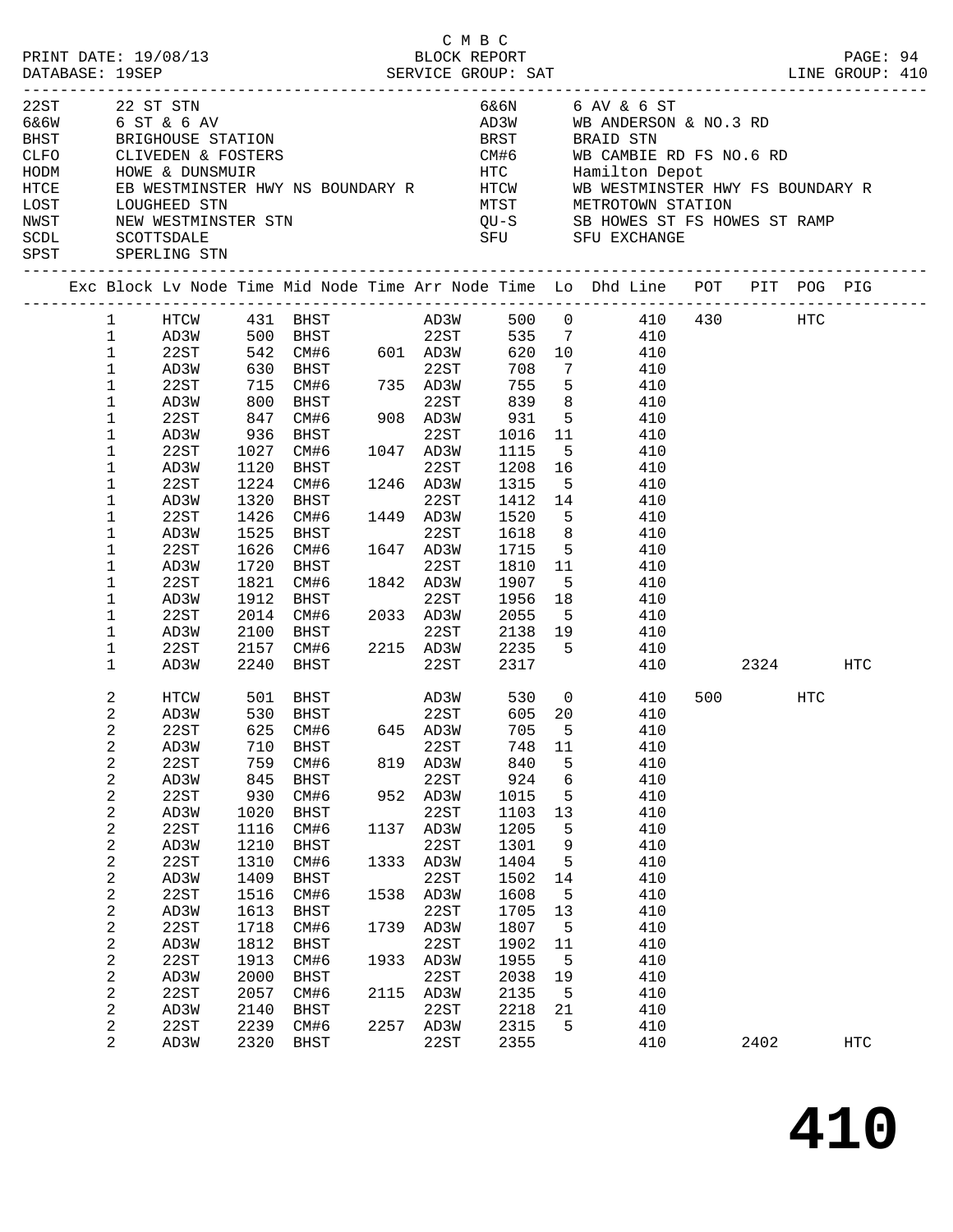### C M B C<br>BLOCK REPORT SERVICE GROUP: SAT

| Exc Block Lv Node Time Mid Node Time Arr Node Time Lo Dhd Line POT PIT POG PIG |             |      |  |             |      |      |    |         |     |            |  |
|--------------------------------------------------------------------------------|-------------|------|--|-------------|------|------|----|---------|-----|------------|--|
| 3                                                                              | HODM        | 539  |  |             | NWST | 641  |    | 5 9 N19 | 503 | <b>HTC</b> |  |
| 3                                                                              | 22ST        | 655  |  | BRST        |      | 709  | 16 | 128     |     |            |  |
| 3                                                                              | BRST        | 725  |  | 22ST        |      | 743  | 12 | 128     |     |            |  |
| 3                                                                              | 22ST        | 755  |  | BRST        |      | 811  | 14 | 128     |     |            |  |
| 3                                                                              | BRST        | 825  |  | 22ST        |      | 843  | 12 | 128     |     |            |  |
| 3                                                                              | 22ST        | 855  |  | BRST        |      | 913  | 12 | 128     |     |            |  |
| 3                                                                              | <b>BRST</b> | 925  |  | 22ST        |      | 943  | 12 | 128     |     |            |  |
| 3                                                                              | 22ST        | 955  |  | BRST        |      | 1013 | 12 | 128     |     |            |  |
| 3                                                                              | BRST        | 1025 |  | 22ST        |      | 1045 | 10 | 128     |     |            |  |
| 3                                                                              | 22ST        | 1055 |  | BRST        |      | 1113 | 12 | 128     |     |            |  |
| 3                                                                              | <b>BRST</b> | 1125 |  | 22ST        |      | 1145 | 10 | 128     |     |            |  |
| 3                                                                              | 22ST        | 1155 |  | BRST        |      | 1214 | 11 | 128     |     |            |  |
| 3                                                                              | <b>BRST</b> | 1225 |  | 22ST        |      | 1245 | 10 | 128     |     |            |  |
| 3                                                                              | 22ST        | 1255 |  | BRST        |      | 1314 | 11 | 128     |     |            |  |
| 3                                                                              | BRST        | 1325 |  | 22ST        |      | 1345 | 10 | 128     |     |            |  |
| 3                                                                              | 22ST        | 1355 |  | BRST        |      | 1416 | 9  | 128     |     |            |  |
| 3                                                                              | BRST        | 1425 |  | 22ST        |      | 1445 | 10 | 128     |     |            |  |
| 3                                                                              | 22ST        | 1455 |  | BRST        |      | 1516 | 9  | 128     |     |            |  |
| 3                                                                              | <b>BRST</b> | 1525 |  | 22ST        |      | 1546 | 9  | 128     |     |            |  |
| 3                                                                              | 22ST        | 1555 |  | BRST        |      | 1616 | 9  | 128     |     |            |  |
| 3                                                                              | BRST        | 1625 |  | 22ST        |      | 1646 | 9  | 128     |     |            |  |
| 3                                                                              | 22ST        | 1655 |  | BRST        |      | 1716 | 9  | 128     |     |            |  |
| 3                                                                              | <b>BRST</b> | 1725 |  | 22ST        |      | 1746 | 9  | 128     |     |            |  |
| 3                                                                              | 22ST        | 1755 |  | BRST        |      | 1814 | 11 | 128     |     |            |  |
| 3                                                                              | <b>BRST</b> | 1825 |  | 22ST        |      | 1846 | 9  | 128     |     |            |  |
| 3                                                                              | 22ST        | 1855 |  | BRST        |      | 1914 | 11 | 128     |     |            |  |
| 3                                                                              | <b>BRST</b> | 1925 |  | 22ST        |      | 1943 | 12 | 128     |     |            |  |
| 3                                                                              | 22ST        | 1955 |  | BRST        |      | 2014 | 11 | 128     |     |            |  |
| 3                                                                              | BRST        | 2025 |  | 22ST        |      | 2043 | 12 | 128     |     |            |  |
| 3                                                                              | 22ST        | 2055 |  | BRST        |      | 2112 | 13 | 128     |     |            |  |
| 3                                                                              | <b>BRST</b> | 2125 |  | 22ST        |      | 2143 | 17 | 128     |     |            |  |
| 3                                                                              | 22ST        | 2200 |  | <b>BRST</b> |      | 2219 | 11 | 155     |     |            |  |

3 22ST 2550 BRST 2605 128 2626 HTC

 3 BRST 2230 22ST 2246 14 128 3 22ST 2300 BRST 2318 12 155 3 BRST 2330 22ST 2346 14 128

3 BRST 2430 22ST 2446 4 128

3 22ST 2400 BRST 2418 12 155<br>3 BRST 2430 22ST 2446 4 128

 3 22ST 2450 BRST 2505 25 128 3 BRST 2530 22ST 2546 4 128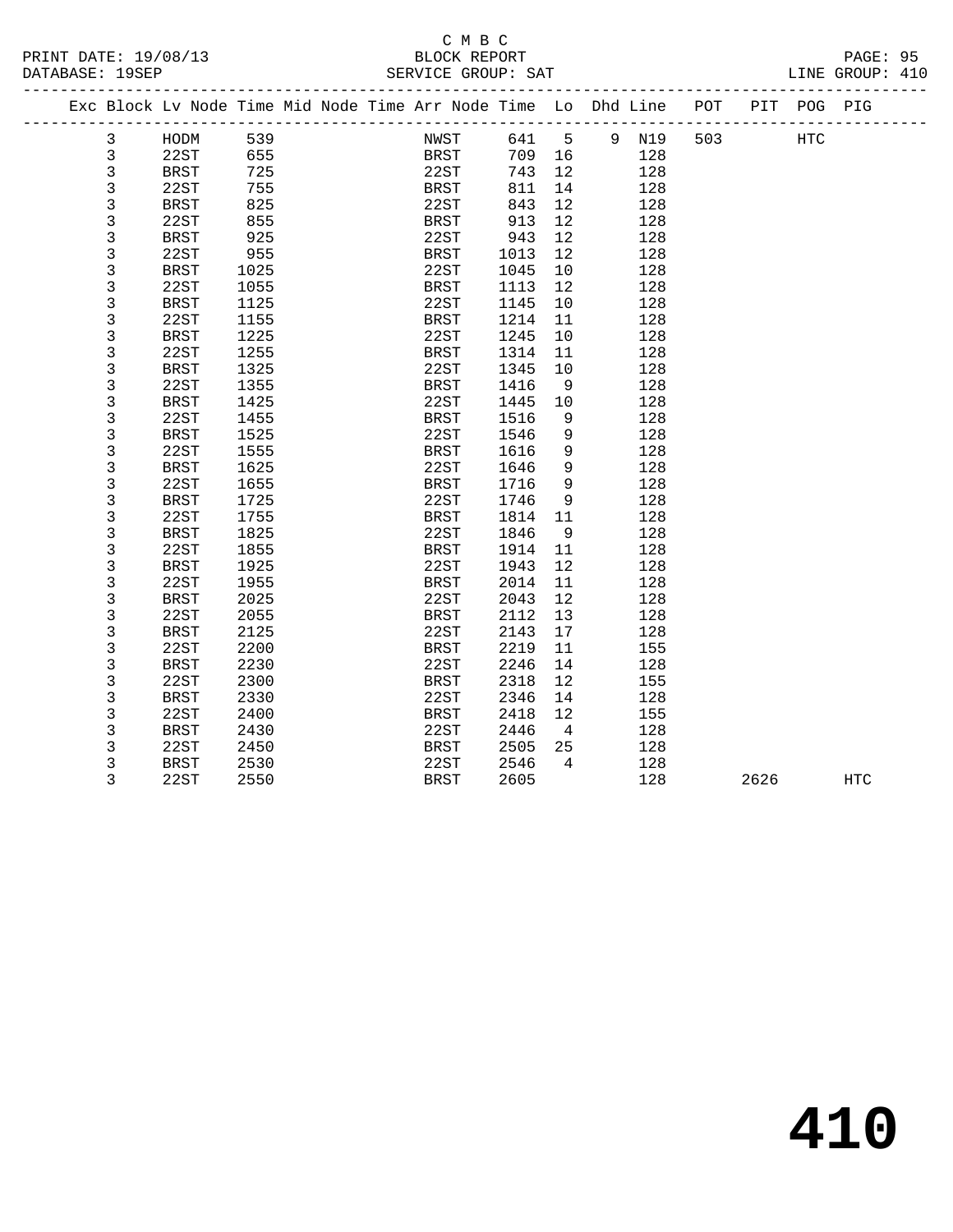### C M B C<br>BLOCK REPORT SERVICE GROUP: SAT

PRINT DATE: 19/08/13 BLOCK REPORT PAGE: 96

|                |              |      |                       |      |           |         |                         | Exc Block Lv Node Time Mid Node Time Arr Node Time Lo Dhd Line POT |     |      | PIT POG PIG |     |  |
|----------------|--------------|------|-----------------------|------|-----------|---------|-------------------------|--------------------------------------------------------------------|-----|------|-------------|-----|--|
| $\overline{4}$ | BRST         | 540  |                       |      | 22ST      |         | 558 14                  | 155                                                                | 519 |      | <b>HTC</b>  |     |  |
| $\overline{4}$ | 22ST         |      | $612$ QU-S $618$ CLFO |      |           | 633     | $\overline{0}$          | 104                                                                |     |      |             |     |  |
| 4              | CLFO         | 633  |                       |      | 22ST      | 652 20  |                         | 104                                                                |     |      |             |     |  |
| 4              | 22ST         |      | 712 QU-S 718 CLFO     |      |           | 734     | $\overline{0}$          | 104                                                                |     |      |             |     |  |
| 4              | CLFO         | 734  |                       |      | 22ST      | 753     | 19                      | 104                                                                |     |      |             |     |  |
| $\overline{4}$ | 22ST         | 812  | $QU-S$ 818 $CLFO$     |      |           | 834     | $\overline{0}$          | 104                                                                |     |      |             |     |  |
| 4              | CLFO         | 834  |                       |      | 22ST      | 854     | 18                      | 104                                                                |     |      |             |     |  |
| 4              | 22ST         | 912  | OU-S                  |      | 918 CLFO  | 934     | $\overline{0}$          | 104                                                                |     |      |             |     |  |
| 4              | <b>CLFO</b>  | 934  |                       |      | 22ST      | 954     | 18                      | 104                                                                |     |      |             |     |  |
| 4              | 22ST         | 1012 | QU-S                  |      | 1018 CLFO | 1034    | $\overline{0}$          | 104                                                                |     |      |             |     |  |
| 4              | <b>CLFO</b>  | 1034 |                       |      | 22ST      | 1054 17 |                         | 104                                                                |     |      |             |     |  |
| 4              | 22ST         | 1111 | OU-S                  |      | 1117 CLFO | 1133    | $\overline{0}$          | 104                                                                |     |      |             |     |  |
| 4              | CLFO         | 1133 |                       |      | 22ST      | 1154 16 |                         | 104                                                                |     |      |             |     |  |
| 4              | 22ST         | 1210 | $QU-S$                |      | 1217 CLFO | 1233    | $\overline{0}$          | 104                                                                |     |      |             |     |  |
| $\overline{4}$ | <b>CLFO</b>  | 1233 |                       |      | 22ST      | 1254    | 15                      | 104                                                                |     |      |             |     |  |
| 4              | 22ST         | 1309 | QU-S                  |      | 1316 CLFO | 1333    | $\overline{0}$          | 104                                                                |     |      |             |     |  |
| 4              | <b>CLFO</b>  | 1333 |                       |      | 22ST      | 1354    | 16                      | 104                                                                |     |      |             |     |  |
| 4              | 22ST         | 1410 | QU-S                  | 1417 | CLFO      | 1435    | $\overline{0}$          | 104                                                                |     |      |             |     |  |
| 4              | <b>CLFO</b>  | 1435 |                       |      | 22ST      | 1456    | 14                      | 104                                                                |     |      |             |     |  |
| 4              | 22ST         | 1510 | QU-S                  |      | 1517 CLFO | 1534    | $\overline{0}$          | 104                                                                |     |      |             |     |  |
| 4              | <b>CLFO</b>  | 1534 |                       |      | 22ST      | 1555    | 15                      | 104                                                                |     |      |             |     |  |
| 4              | 22ST         | 1610 | QU-S                  |      | 1617 CLFO | 1634    | $\overline{0}$          | 104                                                                |     |      |             |     |  |
| 4              | CLFO         | 1634 |                       |      | 22ST      | 1655    | 14                      | 104                                                                |     |      |             |     |  |
| 4              | 22ST         | 1709 | $QU-S$                |      | 1716 CLFO | 1733    | $\overline{0}$          | 104                                                                |     |      |             |     |  |
| 4              | CLFO         | 1733 |                       |      | 22ST      | 1753    | 21                      | 104                                                                |     |      |             |     |  |
| 4              | 22ST         | 1814 | QU-S                  |      | 1821 CLFO | 1838    | $\overline{0}$          | 104                                                                |     |      |             |     |  |
| 4              | <b>CLFO</b>  | 1838 |                       |      | 22ST      | 1858    | 27                      | 104                                                                |     |      |             |     |  |
| 4              | 22ST         | 1925 | OU-S                  |      | 1931 CLFO | 1948    | $\overline{\mathbf{0}}$ | 104                                                                |     |      |             |     |  |
| 4              | <b>CLFO</b>  | 1948 |                       |      | 22ST      | 2008    | 20                      | 104                                                                |     |      |             |     |  |
| 4              | 22ST         | 2028 | $QU-S$                |      | 2034 CLFO | 2051    | $\overline{0}$          | 104                                                                |     |      |             |     |  |
| 4              | <b>CLFO</b>  | 2051 |                       |      | 22ST      | 2111    | 23                      | 104                                                                |     |      |             |     |  |
| 4              | 22ST         | 2134 | $QU-S$                | 2140 | CLFO      | 2156    | $\overline{0}$          | 104                                                                |     |      |             |     |  |
| 4              | ${\tt CLFO}$ | 2156 |                       |      | 22ST      | 2216    | 20                      | 104                                                                |     |      |             |     |  |
| 4              | 22ST         | 2236 | OU-S                  |      | 2242 CLFO | 2258    | $\overline{0}$          | 104                                                                |     |      |             |     |  |
| 4              | ${\tt CLFO}$ | 2258 |                       |      | 22ST      | 2318    | 23                      | 104                                                                |     |      |             |     |  |
| 4              | 22ST         | 2341 | QU-S 2347             |      | CLFO      | 2402    | $\overline{0}$          | 104                                                                |     |      |             |     |  |
| 4              | <b>CLFO</b>  | 2402 |                       |      | 22ST      | 2420    | 17                      | 104                                                                |     |      |             |     |  |
| 4              | 22ST         | 2437 | QU-S                  |      | 2443 CLFO | 2458    | $\overline{0}$          | 104                                                                |     |      |             |     |  |
| 4              | CLFO         | 2458 |                       |      | 22ST      | 2516    |                         | 104                                                                |     | 2523 |             | HTC |  |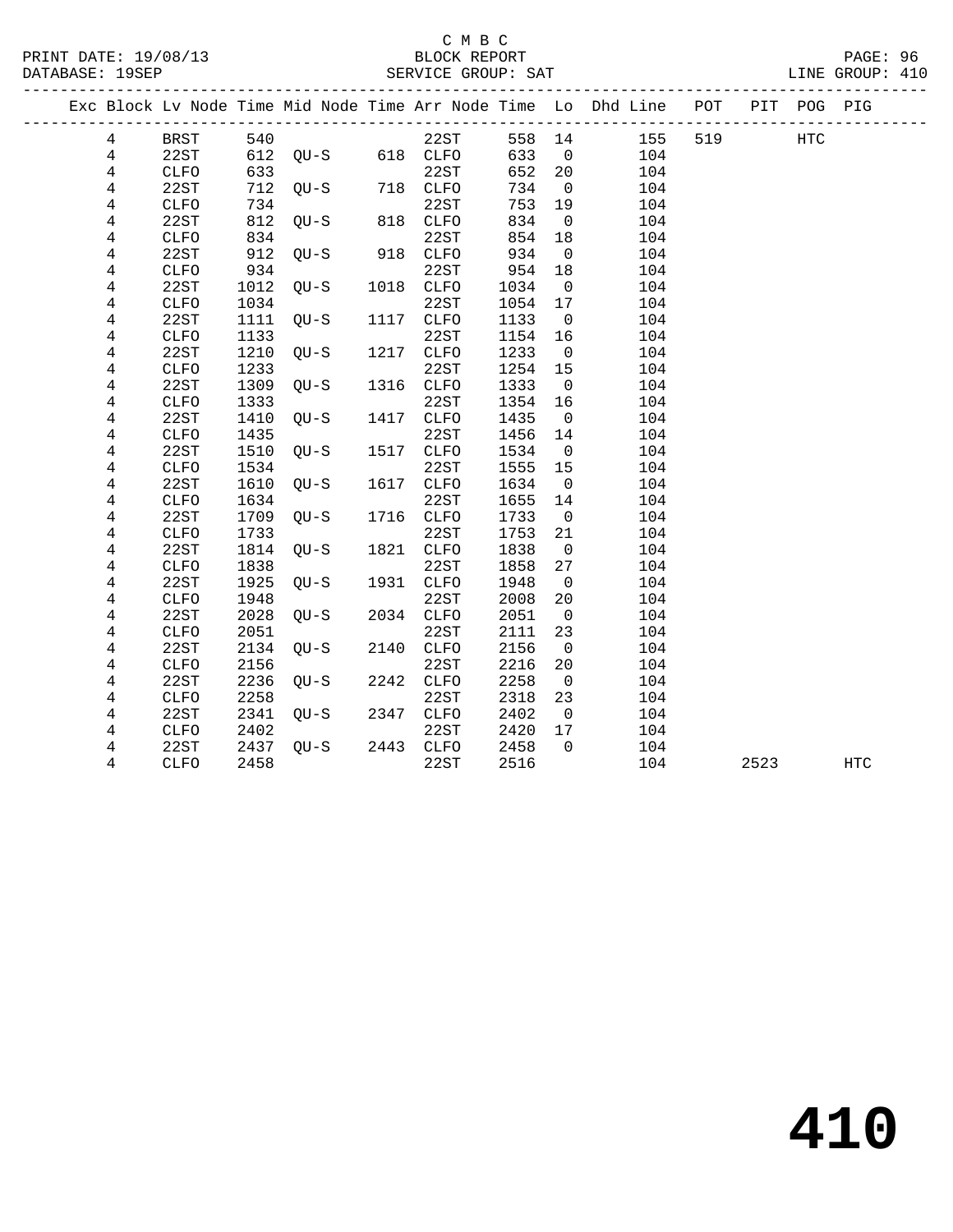### C M B C<br>BLOCK REPORT PRINT DATE: 19/08/13 BLOCK REPORT PAGE: 97 SERVICE GROUP: SAT

|   |             |      |                |      |                  |         |                         | Exc Block Lv Node Time Mid Node Time Arr Node Time Lo Dhd Line POT PIT POG PIG |     |      |     |            |
|---|-------------|------|----------------|------|------------------|---------|-------------------------|--------------------------------------------------------------------------------|-----|------|-----|------------|
| 5 | HTCW        |      | 521 BHST       |      | AD3W             | 550 0   |                         | 410                                                                            | 520 |      | HTC |            |
| 5 | AD3W        | 550  | <b>BHST</b>    |      | 22ST             | 625 20  |                         | 410                                                                            |     |      |     |            |
| 5 | 22ST        | 645  | CM#6 705 AD3W  |      |                  | 725     | $5^{\circ}$             | 410                                                                            |     |      |     |            |
| 5 | AD3W        | 730  | BHST           |      | 22ST             | 808     | 16                      | 410                                                                            |     |      |     |            |
| 5 | 22ST        | 824  | CM#6           |      | 22ST<br>845 AD3W | 907     | $5^{\circ}$             | 410                                                                            |     |      |     |            |
| 5 | AD3W        | 912  | BHST           |      | 22ST             | 951     | 19                      | 410                                                                            |     |      |     |            |
| 5 | 22ST        | 1010 | CM#6           |      | 1030 AD3W        | 1055    | $-5$                    | 410                                                                            |     |      |     |            |
| 5 | AD3W        | 1100 | BHST           |      | 22ST             | 1147    | 17                      | 410                                                                            |     |      |     |            |
| 5 | 22ST        | 1204 | CM#6           |      | 1226 AD3W        | 1255    | $-5$                    | 410                                                                            |     |      |     |            |
| 5 | AD3W        | 1300 | BHST           |      | 22ST             | 1351    | 16                      | 410                                                                            |     |      |     |            |
| 5 | 22ST        | 1407 | CM#6           |      | 1430 AD3W        | 1501    | $-5$                    | 410                                                                            |     |      |     |            |
| 5 | AD3W        | 1506 | BHST           |      | 22ST             | 1559    | 16                      | 410                                                                            |     |      |     |            |
| 5 | 22ST        | 1615 | CM#6           |      | 1637 AD3W        | 1705    | 5                       | 410                                                                            |     |      |     |            |
| 5 | AD3W        | 1710 | BHST           |      | 22ST             | 1800    | 9                       | 410                                                                            |     |      |     |            |
| 5 | 22ST        | 1809 | CM#6           |      | 1830 AD3W        | 1855    | 5                       | 410                                                                            |     |      |     |            |
| 5 | AD3W        | 1900 | BHST           |      | 22ST             | 1944    | 15                      | 410                                                                            |     |      |     |            |
| 5 | 22ST        | 1959 | CM#6           |      | 2018 AD3W        | 2040    | $-5$                    | 410                                                                            |     |      |     |            |
| 5 | AD3W        | 2045 | BHST           |      | 22ST             | 2123    | 14                      | 410                                                                            |     |      |     |            |
| 5 | 22ST        | 2137 | CM#6           |      | 2155 AD3W        | 2215    | $5^{\circ}$             | 410                                                                            |     |      |     |            |
| 5 | AD3W        | 2220 | BHST           |      | 22ST             | 2257    | 22                      | 410                                                                            |     |      |     |            |
| 5 | 22ST        | 2319 | CM#6           |      | 2337 AD3W        | 2355    | 5                       | 410                                                                            |     |      |     |            |
| 5 | AD3W        | 2400 | BHST           |      | 22ST             | 2434    |                         | 410                                                                            |     | 2441 |     | HTC        |
|   |             |      |                |      |                  |         |                         |                                                                                |     |      |     |            |
| 6 | LOST        | 600  | 6&6W           | 618  | 22ST             | 625     | 17                      | 101                                                                            |     | 532  | HTC |            |
| 6 | 22ST        | 642  | $QU-S$         |      | 648 CLFO         | 704     | $\overline{0}$          | 104                                                                            |     |      |     |            |
| 6 | CLFO        | 704  |                |      | 22ST             | 723     | 19                      | 104                                                                            |     |      |     |            |
| 6 | 22ST        | 742  | QU-S           |      | 748 CLFO         | 804     | $\overline{0}$          | 104                                                                            |     |      |     |            |
| 6 | <b>CLFO</b> | 804  |                |      | 22ST             | 824     | 18                      | 104                                                                            |     |      |     |            |
| 6 | 22ST        | 842  | OU-S           |      | 848 CLFO         | 904     | $\overline{\mathbf{0}}$ | 104                                                                            |     |      |     |            |
| 6 | <b>CLFO</b> | 904  |                |      | 22ST             | 924     | 18                      | 104                                                                            |     |      |     |            |
| 6 | 22ST        | 942  | $QU-S$         |      | 948 CLFO         | 1004    | $\overline{0}$          | 104                                                                            |     |      |     |            |
| 6 | CLFO        | 1004 |                |      | 22ST             | 1024    | 17                      | 104                                                                            |     |      |     |            |
| 6 | 22ST        | 1041 | QU-S           | 1047 | CLFO             | 1103    | $\overline{\mathbf{0}}$ | 104                                                                            |     |      |     |            |
| 6 | <b>CLFO</b> | 1103 |                |      | 22ST             | 1123    | 17                      | 104                                                                            |     |      |     |            |
| 6 | 22ST        | 1140 | $QU-S$         |      | 1147 CLFO        | 1203    | $\overline{0}$          | 104                                                                            |     |      |     |            |
| 6 | <b>CLFO</b> | 1203 |                |      | 22ST             | 1224    | 16                      | 104                                                                            |     |      |     |            |
| 6 | 22ST        | 1240 | QU-S           | 1247 | CLFO             | 1303    | $\overline{\mathbf{0}}$ | 104                                                                            |     |      |     |            |
| 6 | CLFO        | 1303 |                |      | 22ST             | 1324 15 |                         | 104                                                                            |     |      |     |            |
| 6 | 22ST        |      | 1339 QU-S      |      | 1346 CLFO        | 1403    | $\overline{0}$          | 104                                                                            |     |      |     |            |
| 6 |             |      | CLFO 1403 22ST |      |                  | 1424 16 |                         | 104                                                                            |     |      |     |            |
| 6 | 22ST        | 1440 | QU-S           | 1447 | <b>CLFO</b>      | 1505    | 0                       | 104                                                                            |     |      |     |            |
| 6 | CLFO        | 1505 |                |      | 22ST             | 1526    | 14                      | 104                                                                            |     |      |     |            |
| 6 | 22ST        | 1540 | QU-S           | 1547 | <b>CLFO</b>      | 1604    | $\overline{0}$          | 104                                                                            |     |      |     |            |
| 6 | CLFO        | 1604 |                |      | 22ST             | 1625    | 14                      | 104                                                                            |     |      |     |            |
| 6 | 22ST        | 1639 | $QU-S$         | 1646 | CLFO             | 1703    | 0                       | 104                                                                            |     |      |     |            |
| 6 | CLFO        | 1703 |                |      | 22ST             | 1724    | 20                      | 104                                                                            |     |      |     |            |
| 6 | 22ST        | 1744 | $QU-S$         | 1751 | CLFO             | 1808    | $\mathbf 0$             | 104                                                                            |     |      |     |            |
| 6 | CLFO        | 1808 |                |      | 22ST             | 1828    |                         | 104                                                                            |     | 1837 |     | <b>HTC</b> |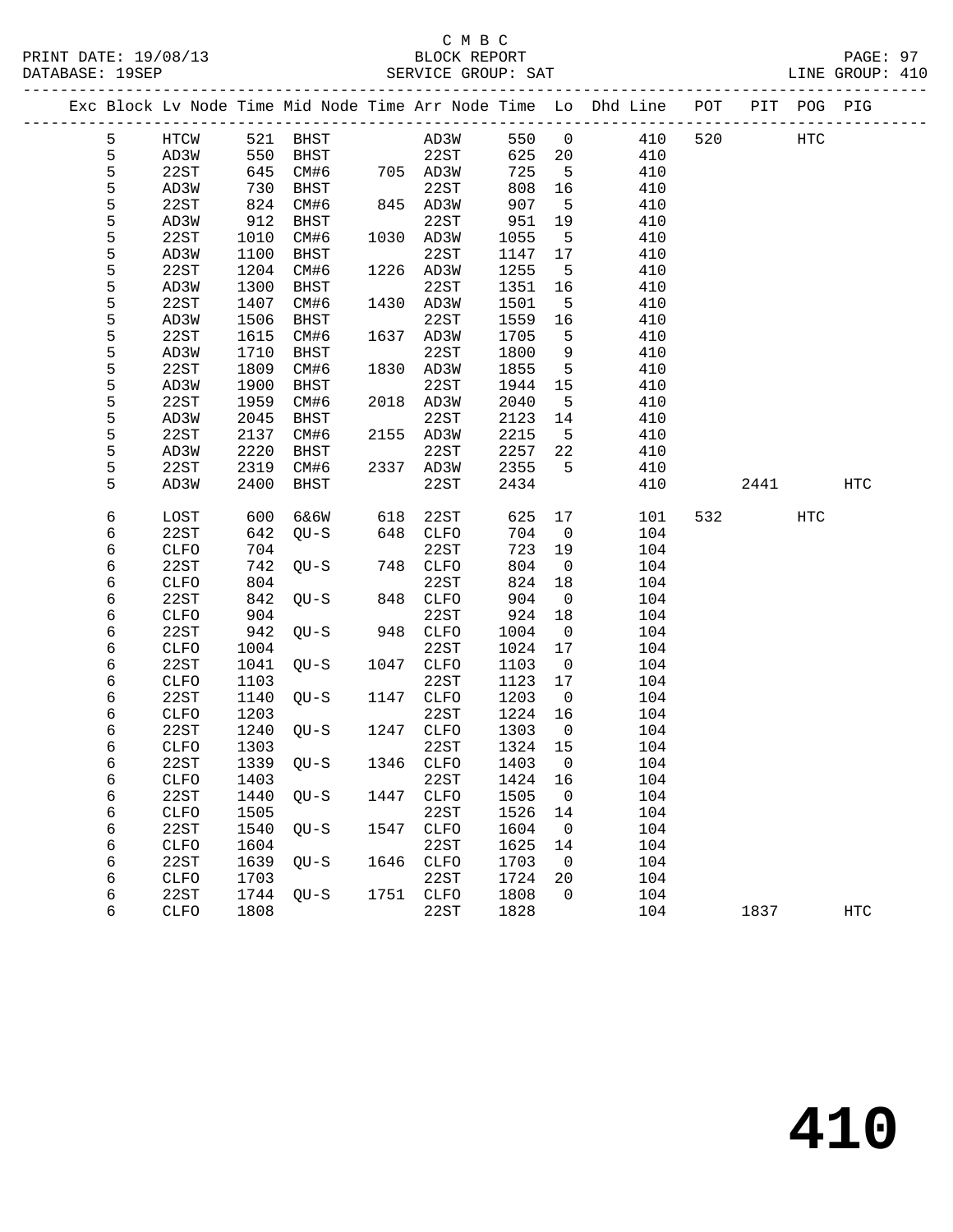| PRINT DATE: 19/08/13 | BLOCK REPORT       | PAGE: 98        |  |
|----------------------|--------------------|-----------------|--|
| DATABASE: 19SEP      | SERVICE GROUP: SAT | LINE GROUP: 410 |  |

|   |               |      |             |      | Exc Block Lv Node Time Mid Node Time Arr Node Time Lo Dhd Line POT PIT POG PIG |        |                |        |     |     |      |     |            |
|---|---------------|------|-------------|------|--------------------------------------------------------------------------------|--------|----------------|--------|-----|-----|------|-----|------------|
| 7 | <b>BRST</b>   | 555  |             |      | 22ST                                                                           |        |                | 610 15 | 128 | 534 |      | HTC |            |
| 7 | 22ST          | 625  |             |      | BRST                                                                           | 639    | 16             |        | 128 |     |      |     |            |
| 7 | <b>BRST</b>   | 655  |             |      | 22ST                                                                           | 710    | 15             |        | 128 |     |      |     |            |
| 7 | 22ST          | 725  |             |      | BRST                                                                           | 741    | 14             |        | 128 |     |      |     |            |
| 7 | <b>BRST</b>   | 755  |             |      | 22ST                                                                           | 813    | 12             |        | 128 |     |      |     |            |
| 7 | 22ST          | 825  |             |      | BRST                                                                           | 843    | 12             |        | 128 |     |      |     |            |
| 7 | <b>BRST</b>   | 855  |             |      | 22ST                                                                           | 913    | 12             |        | 128 |     |      |     |            |
| 7 | 22ST          | 925  |             |      | BRST                                                                           | 943    | 12             |        | 128 |     |      |     |            |
| 7 | BRST          | 955  |             |      | 22ST                                                                           | 1015   | 10             |        | 128 |     |      |     |            |
| 7 | 22ST          | 1025 |             |      | BRST                                                                           | 1043   | 12             |        | 128 |     |      |     |            |
| 7 | <b>BRST</b>   | 1055 |             |      | 22ST                                                                           | 1115   | 10             |        | 128 |     |      |     |            |
| 7 | 22ST          | 1125 |             |      | BRST                                                                           | 1143   | 12             |        | 128 |     |      |     |            |
| 7 | <b>BRST</b>   | 1155 |             |      | 22ST                                                                           | 1215   | 10             |        | 128 |     |      |     |            |
| 7 | 22ST          | 1225 |             |      | BRST                                                                           | 1244   | 11             |        | 128 |     |      |     |            |
| 7 | <b>BRST</b>   | 1255 |             |      | 22ST                                                                           | 1315   | 10             |        | 128 |     |      |     |            |
| 7 | 22ST          | 1325 |             |      | BRST                                                                           | 1344   | 11             |        | 128 |     |      |     |            |
| 7 | <b>BRST</b>   | 1355 |             |      | 22ST                                                                           | 1415   | 10             |        | 128 |     |      |     |            |
| 7 | 22ST          | 1425 |             |      | BRST                                                                           | 1446   | $\overline{9}$ |        | 128 |     |      |     |            |
| 7 | BRST          | 1455 |             |      | 22ST                                                                           | 1515   | 10             |        | 128 |     |      |     |            |
| 7 | 22ST          | 1525 |             |      | BRST                                                                           | 1546   | 9              |        | 128 |     |      |     |            |
| 7 | <b>BRST</b>   | 1555 |             |      | 22ST                                                                           | 1616   | 9              |        | 128 |     |      |     |            |
| 7 | 22ST          | 1625 |             |      | <b>BRST</b>                                                                    | 1646   | 9              |        | 128 |     |      |     |            |
| 7 | BRST          | 1655 |             |      | 22ST                                                                           | 1716   | 9              |        | 128 |     |      |     |            |
| 7 | 22ST          | 1725 |             |      | BRST                                                                           | 1746   | 9              |        | 128 |     |      |     |            |
| 7 | <b>BRST</b>   | 1755 |             |      | 22ST                                                                           | 1816   | 9              |        | 128 |     |      |     |            |
| 7 | 22ST          | 1825 |             |      | BRST                                                                           | 1844   | 11             |        | 128 |     |      |     |            |
| 7 | <b>BRST</b>   | 1855 |             |      | 22ST                                                                           | 1916   | $\overline{9}$ |        | 128 |     |      |     |            |
| 7 | 22ST          | 1925 |             |      | BRST                                                                           | 1944   | 11             |        | 128 |     |      |     |            |
| 7 | <b>BRST</b>   | 1955 |             |      | 22ST                                                                           | 2013   | 12             |        | 128 |     |      |     |            |
| 7 | 22ST          | 2025 |             |      | <b>BRST</b>                                                                    | 2042   | 13             |        | 128 |     |      |     |            |
| 7 | <b>BRST</b>   | 2055 |             |      | 22ST                                                                           | 2113   | 17             |        | 128 |     |      |     |            |
| 7 | 22ST          | 2130 |             |      | <b>BRST</b>                                                                    | 2147   | 18             |        | 128 |     |      |     |            |
| 7 | <b>BRST</b>   | 2205 |             |      | 22ST                                                                           | 2222   | 8              |        | 155 |     |      |     |            |
| 7 | 22ST          | 2230 |             |      | BRST                                                                           | 2247   | 18             |        | 128 |     |      |     |            |
| 7 | BRST          | 2305 |             |      | 22ST                                                                           | 2322   | 8 <sup>8</sup> |        | 155 |     |      |     |            |
| 7 | 22ST          | 2330 |             |      | BRST                                                                           | 2347   | 18             |        | 128 |     |      |     |            |
| 7 | <b>BRST</b>   | 2405 |             |      | 22ST                                                                           | 2422   |                |        | 155 |     | 2429 |     | <b>HTC</b> |
| 8 | HTCW          |      | 541 BHST    |      | AD3W                                                                           | 610    | $\mathsf{O}$   |        | 410 | 540 |      | HTC |            |
| 8 | AD3W 610 BHST |      |             |      | 22ST                                                                           | 645 15 |                |        | 410 |     |      |     |            |
| 8 | 22ST          | 700  | CM#6        | 720  | AD3W                                                                           | 740    | 5              |        | 410 |     |      |     |            |
| 8 | AD3W          | 745  | BHST        |      | 22ST                                                                           | 823    | 12             |        | 410 |     |      |     |            |
| 8 | 22ST          | 835  | CM#6        | 856  | AD3W                                                                           | 919    | 5              |        | 410 |     |      |     |            |
| 8 | AD3W          | 924  | BHST        |      | 22ST                                                                           | 1004   | 13             |        | 410 |     |      |     |            |
| 8 | 22ST          | 1017 | CM#6        | 1037 | AD3W                                                                           | 1105   | 5              |        | 410 |     |      |     |            |
| 8 | AD3W          | 1110 | <b>BHST</b> |      | 22ST                                                                           | 1157   | 17             |        | 410 |     |      |     |            |
| 8 | 22ST          | 1214 | CM#6        | 1236 | AD3W                                                                           | 1305   | 5              |        | 410 |     |      |     |            |
| 8 | AD3W          | 1310 | <b>BHST</b> |      | 22ST                                                                           | 1401   | 16             |        | 410 |     |      |     |            |
| 8 | 22ST          | 1417 | CM#6        | 1440 | AD3W                                                                           | 1511   | $\mathbf{3}$   |        | 410 |     |      |     |            |
| 8 | AD3W          | 1514 | <b>BHST</b> |      | 22ST                                                                           | 1607   | 3              | 15     | 410 |     |      |     |            |
| 8 | MTST          | 1625 | SPST        | 1653 | SFU                                                                            | 1713   | 2              |        | 144 |     |      |     |            |
| 8 | SFU           | 1715 | SPST        | 1736 | MTST                                                                           | 1805   | 18             |        | 144 |     |      |     |            |
| 8 | MTST          | 1823 | SPST        | 1850 | SFU                                                                            | 1909   | 6              |        | 144 |     |      |     |            |
| 8 | SFU           | 1915 | SPST        | 1934 | MTST                                                                           | 1958   |                |        | 144 |     | 2016 |     | HTC        |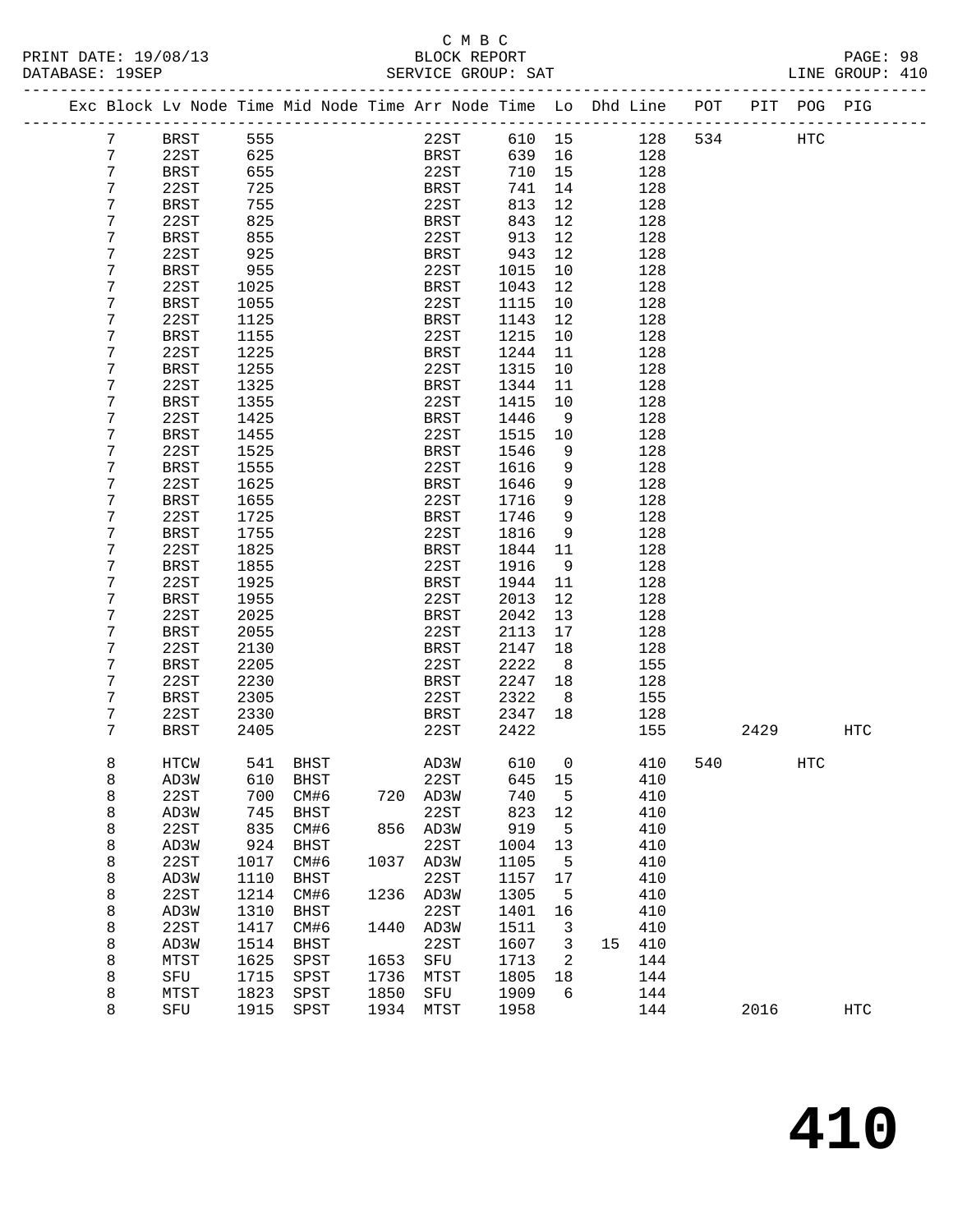|             |                     |              |      |      |                     |              |                 | Exc Block Lv Node Time Mid Node Time Arr Node Time Lo Dhd Line POT |     |      | PIT POG PIG |            |
|-------------|---------------------|--------------|------|------|---------------------|--------------|-----------------|--------------------------------------------------------------------|-----|------|-------------|------------|
| 9           | 22ST                | 555          |      |      | BRST                | 609 16       |                 | 128                                                                | 547 |      | <b>HTC</b>  |            |
| 9           | BRST                | 625          |      |      | 22ST                | 640          | $-5$            | 128                                                                |     |      |             |            |
| $\mathsf 9$ | 22ST                | 645          | 6&6N |      | 653 LOST            | 710          | 20              | 101                                                                |     |      |             |            |
| 9           | LOST                | 730          | 6&6W | 749  | 22ST                | 756          | 19              | 101                                                                |     |      |             |            |
| 9           | 22ST                | 815          | 6&6N | 823  | LOST                | 840          | 20              | 101                                                                |     |      |             |            |
| 9           | LOST                | 900          | 6&6W | 924  | 22ST                | 933          | 12              | 101                                                                |     |      |             |            |
| 9           | 22ST                | 945          | 6&6N | 954  | LOST                | 1013         | 17              | 101                                                                |     |      |             |            |
| 9           | LOST                | 1030         | 6&6W | 1054 | 22ST                | 1103         | 12              | 101                                                                |     |      |             |            |
| 9           | 22ST                | 1115         | 6&6N | 1125 | LOST                | 1146         | 14              | 101                                                                |     |      |             |            |
| 9           | LOST                | 1200         | 6&6W | 1224 | 22ST                | 1233         | 12              | 101                                                                |     |      |             |            |
| 9           | 22ST                | 1245         | 6&6N | 1255 | LOST                | 1316         | 14              | 101                                                                |     |      |             |            |
| 9           | LOST                | 1330         | 6&6W | 1354 | 22ST                | 1403         | 12              | 101                                                                |     |      |             |            |
| 9           | 22ST                | 1415         | 6&6N | 1425 | LOST                | 1448         | 12              | 101                                                                |     |      |             |            |
| 9           | LOST                | 1500         | 6&6W | 1524 | 22ST                | 1533         | 12              | 101                                                                |     |      |             |            |
| 9           | 22ST                | 1545         | 6&6N | 1555 | LOST                | 1616         | 14              | 101                                                                |     |      |             |            |
| 9           | LOST                | 1630         | 6&6W | 1654 | 22ST                | 1703         | 12              | 101                                                                |     |      |             |            |
| 9           | 22ST                | 1715         | 6&6N | 1725 | LOST                | 1746         | 14              | 101                                                                |     |      |             |            |
| 9           | LOST                | 1800         | 6&6W | 1823 | 22ST                | 1832         | 13              | 101                                                                |     |      |             |            |
| 9           | 22ST                | 1845         | 6&6N | 1854 | LOST                | 1913         | 17              | 101                                                                |     |      |             |            |
| 9           | LOST                | 1930         | 6&6W | 1949 | 22ST                | 1956         | 19              | 101                                                                |     |      |             |            |
| 9           | 22ST                | 2015         | 6&6N | 2024 | LOST                | 2043         | 10              | 101                                                                |     |      |             |            |
| 9           | LOST                | 2053         | 6&6W | 2112 | 22ST                | 2119         |                 | 101                                                                |     | 2126 |             | HTC        |
|             |                     |              |      |      |                     |              |                 |                                                                    |     |      |             |            |
| 10          | <b>BRST</b>         | 610          |      |      | 22ST                | 628          | 12              | 155                                                                | 549 |      | HTC         |            |
| 10          | 22ST                | 640          |      |      | BRST                | 657          | 13              | 155                                                                |     |      |             |            |
| $10$        | BRST                | 710          |      |      | 22ST                | 728          | 12              | 155                                                                |     |      |             |            |
| 10          | 22ST                | 740          |      |      | BRST                | 800          | 10              | 155                                                                |     |      |             |            |
| 10          | <b>BRST</b>         | 810          |      |      | 22ST                | 830          | 10              | 155                                                                |     |      |             |            |
| 10          | 22ST                | 840          |      |      | BRST                | 900          | 10              | 155                                                                |     |      |             |            |
| 10          | <b>BRST</b>         | 910          |      |      | 22ST                | 931          | 9               | 155                                                                |     |      |             |            |
| 10          | 22ST                | 940          |      |      | <b>BRST</b>         | 1000         | $10\,$          | 155                                                                |     |      |             |            |
| 10          | <b>BRST</b>         | 1010         |      |      | 22ST                | 1033         | 7               | 155                                                                |     |      |             |            |
| 10          | 22ST                | 1040         |      |      | BRST                | 1103         | 7               | 155                                                                |     |      |             |            |
| 10          | <b>BRST</b>         | 1110         |      |      | 22ST                | 1133         | 7               | 155                                                                |     |      |             |            |
| 10          | 22ST                | 1140         |      |      | BRST                | 1203         | 7               | 155                                                                |     |      |             |            |
| 10          | <b>BRST</b>         | 1210         |      |      | 22ST                | 1233         | 7               | 155                                                                |     |      |             |            |
| 10          | 22ST                | 1240         |      |      | BRST                | 1303         | 7               | 155                                                                |     |      |             |            |
| 10          | BRST                | 1310         |      |      | 22ST                | 1333         | 7               | 155                                                                |     |      |             |            |
| 10          | 22ST                | 1340         |      |      | <b>BRST</b>         | 1403         | 7               | 155                                                                |     |      |             |            |
| $10$        | BRST                | 1410         |      |      | 22ST                | 1433         | $7\phantom{.0}$ | 155                                                                |     |      |             |            |
| 10          | 22ST                | 1440         |      |      | <b>BRST</b>         | 1503         | 7               | 155                                                                |     |      |             |            |
| 10          | <b>BRST</b>         | 1510         |      |      | 22ST                | 1533         | 7               | 155                                                                |     |      |             |            |
| 10          | 22ST                | 1540         |      |      | <b>BRST</b>         | 1603         | 7               | 155                                                                |     |      |             |            |
| 10<br>10    | <b>BRST</b><br>22ST | 1610<br>1640 |      |      | 22ST                | 1633<br>1703 | 7<br>7          | 155<br>155                                                         |     |      |             |            |
|             |                     |              |      |      | <b>BRST</b>         | 1733         |                 |                                                                    |     |      |             |            |
| 10<br>10    | <b>BRST</b><br>22ST | 1710<br>1740 |      |      | 22ST<br><b>BRST</b> | 1803         | 7<br>7          | 155<br>155                                                         |     |      |             |            |
| 10          | <b>BRST</b>         | 1810         |      |      | 22ST                | 1833         | 7               | 155                                                                |     |      |             |            |
| 10          | 22ST                | 1840         |      |      | <b>BRST</b>         | 1901         | 9               | 155                                                                |     |      |             |            |
| 10          | <b>BRST</b>         | 1910         |      |      | 22ST                | 1930         | 10              | 155                                                                |     |      |             |            |
| 10          | 22ST                | 1940         |      |      | <b>BRST</b>         | 1959         | 6               | 155                                                                |     |      |             |            |
| $10$        | <b>BRST</b>         | 2005         |      |      | 22ST                | 2022         | 18              | 155                                                                |     |      |             |            |
| 10          | 22ST                | 2040         |      |      | <b>BRST</b>         | 2059         | 6               | 155                                                                |     |      |             |            |
| 10          | <b>BRST</b>         | 2105         |      |      | 22ST                | 2122         |                 | 155                                                                |     | 2129 |             | <b>HTC</b> |
|             |                     |              |      |      |                     |              |                 |                                                                    |     |      |             |            |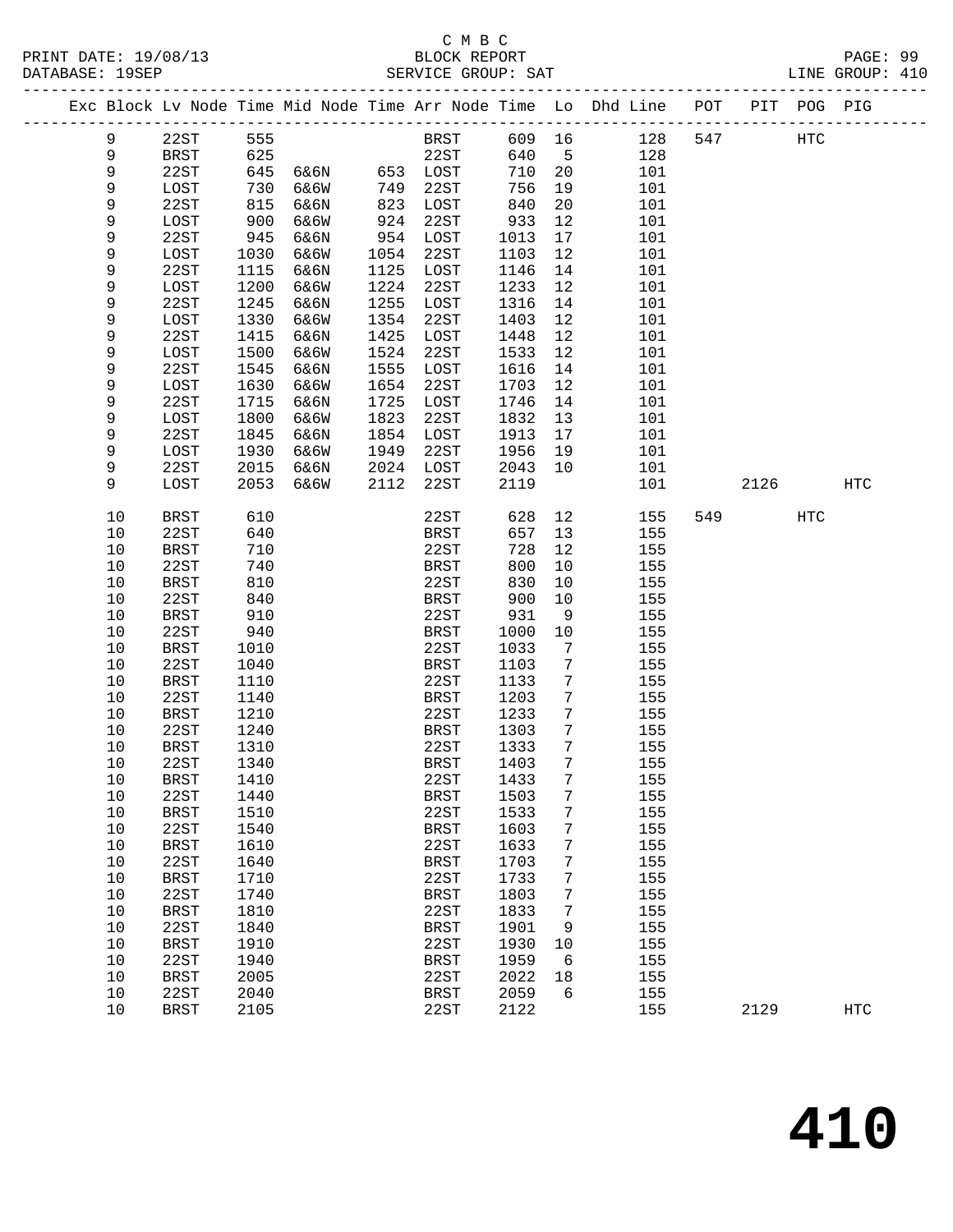### C M B C<br>BLOCK REPORT SERVICE GROUP: SAT

-------------------------------------------------------------------------------------------------

|          |      |      |              |      |           |         |        | Exc Block Lv Node Time Mid Node Time Arr Node Time Lo Dhd Line | POT | PIT  | POG PIG |                   |
|----------|------|------|--------------|------|-----------|---------|--------|----------------------------------------------------------------|-----|------|---------|-------------------|
| 11       | 22ST | 605  | CM#6         |      | 625 AD3W  | 645     | 5      | 410                                                            | 557 |      | HTC     |                   |
| 11       | AD3W | 650  | BHST         |      | 22ST      | 728     | 17     | 410                                                            |     |      |         |                   |
| 11       | 22ST | 745  | CM#6         |      | 805 AD3W  | 825     | 5      | 410                                                            |     |      |         |                   |
| 11       | AD3W | 830  | BHST         |      | 22ST      | 909     | 11     | 410                                                            |     |      |         |                   |
| 11       | 22ST | 920  | CM#6         | 942  | AD3W      | 1005    | 5      | 410                                                            |     |      |         |                   |
| 11       | AD3W | 1010 | <b>BHST</b>  |      | 22ST      | 1053    | 14     | 410                                                            |     |      |         |                   |
| 11       | 22ST | 1107 | CM#6         | 1127 | AD3W      | 1155    | 5      | 410                                                            |     |      |         |                   |
| 11       | AD3W | 1200 | <b>BHST</b>  |      | 22ST      | 1251    | 11     | 410                                                            |     |      |         |                   |
| 11       | 22ST | 1302 | CM#6         | 1324 | AD3W      | 1355    | 5      | 410                                                            |     |      |         |                   |
| 11       | AD3W | 1400 | BHST         |      | 22ST      | 1453    | 13     | 410                                                            |     |      |         |                   |
| 11       | 22ST | 1506 | CM#6         | 1528 | AD3W      | 1558    | 5      | 410                                                            |     |      |         |                   |
| 11       | AD3W | 1603 | BHST         |      | 22ST      | 1655    | 11     | 410                                                            |     |      |         |                   |
| 11       | 22ST | 1706 | CM#6         | 1727 | AD3W      | 1755    | 5      | 410                                                            |     |      |         |                   |
| 11       | AD3W | 1800 | BHST         |      | 22ST      | 1850    | 9      | 410                                                            |     |      |         |                   |
| 11       | 22ST | 1859 | CM#6         | 1919 | AD3W      | 1943    | 5      | 410                                                            |     |      |         |                   |
| 11       | AD3W | 1948 | <b>BHST</b>  |      | 22ST      | 2029    | 8      | 410                                                            |     |      |         |                   |
| 11       | 22ST | 2037 | CM#6         | 2055 | AD3W      | 2115    | 5      | 410                                                            |     |      |         |                   |
| 11       | AD3W | 2120 | <b>BHST</b>  |      | 22ST      | 2158    | 19     | 410                                                            |     |      |         |                   |
| 11       | 22ST | 2217 | CM#6         | 2235 | AD3W      | 2255    | 5      | 410                                                            |     |      |         |                   |
| 11       | AD3W | 2300 | <b>BHST</b>  |      | 22ST      | 2335    | 14     | 410                                                            |     |      |         |                   |
| 11       | 22ST | 2349 | CM#6         | 2407 | AD3W      | 2425    | 5      | 410                                                            |     |      |         |                   |
| 11       | AD3W | 2430 | <b>BHST</b>  |      | 22ST      | 2504    | 5      | 410                                                            |     |      |         |                   |
| 11       | 22ST | 2509 | CM#6         | 2527 | AD3W      | 2545    | 0      | 410                                                            |     |      |         |                   |
| 11       | AD3W | 2545 |              |      | HTCE      | 2611    |        | 410                                                            |     | 2612 |         | $_{\mathrm{HTC}}$ |
|          |      |      |              |      |           |         |        |                                                                |     |      |         |                   |
| 12       | LOST | 630  | 6&6W         | 648  | 22ST      | 655     | 20     | 101                                                            | 602 |      | HTC     |                   |
| 12       | 22ST | 715  | 6&6N         | 723  | LOST      | 740     | 20     | 101                                                            |     |      |         |                   |
| 12       | LOST | 800  | 6&6W         | 819  | 22ST      | 826     | 19     | 101                                                            |     |      |         |                   |
| 12       | 22ST | 845  | 6&6N         | 853  | LOST      | 912     | 18     | 101                                                            |     |      |         |                   |
| $1\,2$   | LOST | 930  | 6&6W         | 954  | 22ST      | 1003    | 12     | 101                                                            |     |      |         |                   |
| 12       | 22ST | 1015 | 6&6N         | 1025 | LOST      | 1044    | 16     | 101                                                            |     |      |         |                   |
| 12       | LOST | 1100 | 6&6W         | 1124 | 22ST      | 1133    | 12     | 101                                                            |     |      |         |                   |
| $12$     | 22ST | 1145 | 6&6N         | 1155 | LOST      | 1216    | 14     | 101                                                            |     |      |         |                   |
| 12       | LOST | 1230 | 6&6W         | 1254 | 22ST      | 1303    | 12     | 101                                                            |     |      |         |                   |
| 12       | 22ST | 1315 | 6&6N         | 1325 | LOST      | 1346    | 14     | 101                                                            |     |      |         |                   |
| 12       | LOST | 1400 | 6&6W         | 1424 | 22ST      | 1433    | 12     | 101                                                            |     |      |         |                   |
| 12       | 22ST | 1445 | 6&6N         | 1455 | LOST      | 1518    | 12     | 101                                                            |     |      |         |                   |
| 12       | LOST | 1530 | 6&6W         | 1554 | 22ST      | 1603    | 12     | 101                                                            |     |      |         |                   |
| 12       | 22ST | 1615 | 6&6N         | 1625 | LOST      | 1646    | 14     | 101                                                            |     |      |         |                   |
| 12       | LOST | 1700 | 6&6W         | 1723 | 22ST      | 1732    | 13     | 101                                                            |     |      |         |                   |
| 12       | 22ST | 1745 | 6&6N         |      | 1755 LOST | 1816 14 |        | 101                                                            |     |      |         |                   |
| 12       | LOST | 1830 | 6&6W         | 1850 | 22ST      | 1859 16 |        | 101                                                            |     |      |         |                   |
| 12       | 22ST | 1915 | 6&6N         | 1924 | LOST      | 1943    | 17     | 101                                                            |     |      |         |                   |
| 12       | LOST | 2000 | 6&6W         | 2019 | 22ST      | 2026    | 19     | 101                                                            |     |      |         |                   |
| 12       | 22ST | 2045 | 6&6N         | 2054 | LOST      | 2113    | 2      | 101                                                            |     |      |         |                   |
| 12       | LOST | 2115 | 6&6W         | 2134 | 22ST      | 2141    | 4      | 101                                                            |     |      |         |                   |
| 12       | 22ST | 2145 | 6&6N         | 2154 | LOST      | 2213    | 2      | 101                                                            |     |      |         |                   |
| 12       | LOST | 2215 | 6&6W         | 2234 | 22ST      | 2241    | 4      | 101                                                            |     |      |         |                   |
| 12       | 22ST | 2245 | 6&6N         | 2254 | LOST      | 2313    | 2      | 101                                                            |     |      |         |                   |
| 12<br>12 | LOST | 2315 | 6&6W<br>6&6N | 2334 | 22ST      | 2341    | 4<br>2 | 101                                                            |     |      |         |                   |
|          | 22ST | 2345 |              | 2354 | LOST      | 2413    |        | 101                                                            |     |      |         |                   |
| 12       | LOST | 2415 | 6&6W         | 2433 | 22ST      | 2440    | 5      | 101                                                            |     |      |         |                   |
| 12       | 22ST |      | 2445 6&6N    | 2453 | LOST      | 2510    | 5      | 101                                                            |     |      |         |                   |

12 LOST 2515 6&6W 2533 22ST 2540 101 2547 HTC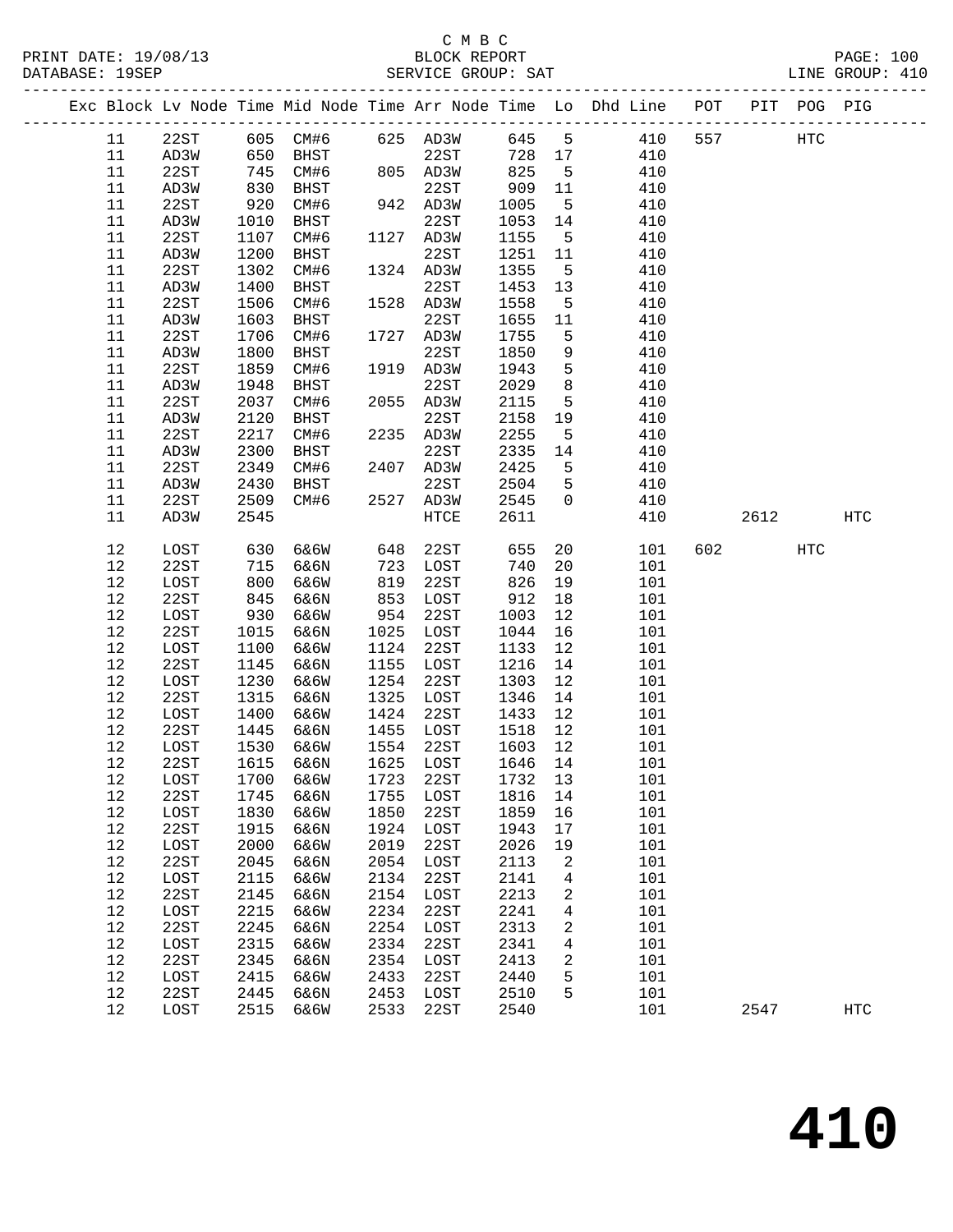## C M B C<br>BLOCK REPORT SERVICE GROUP: SAT

|          |              |            |      |      |                     |              |                 | Exc Block Lv Node Time Mid Node Time Arr Node Time Lo Dhd Line POT |     |      | PIT POG PIG |     |
|----------|--------------|------------|------|------|---------------------|--------------|-----------------|--------------------------------------------------------------------|-----|------|-------------|-----|
| 13       | 22ST         | 615        | 6&6N |      | 623 LOST            | 640 20       |                 | 101                                                                | 607 |      | HTC         |     |
| 13       | LOST         | 700        | 6&6W | 718  | 22ST                | 725          | 20              | 101                                                                |     |      |             |     |
| 13       | 22ST         | 745        | 6&6N | 753  | LOST                | 810          | 20              | 101                                                                |     |      |             |     |
| 13       | LOST         | 830        | 6&6W | 849  | 22ST                | 858          | 17              | 101                                                                |     |      |             |     |
| 13       | 22ST         | 915        | 6&6N | 923  | LOST                | 942          | 18              | 101                                                                |     |      |             |     |
| 13       | LOST         | 1000       | 6&6W | 1024 | 22ST                | 1033         | 12              | 101                                                                |     |      |             |     |
| 13       | 22ST         | 1045       | 6&6N | 1055 | LOST                | 1116         | 14              | 101                                                                |     |      |             |     |
| 13       | LOST         | 1130       | 6&6W | 1154 | 22ST                | 1203         | 12              | 101                                                                |     |      |             |     |
| 13       | 22ST         | 1215       | 6&6N | 1225 | LOST                | 1246         | 14              | 101                                                                |     |      |             |     |
| 13       | LOST         | 1300       | 6&6W | 1324 | 22ST                | 1333         | 12              | 101                                                                |     |      |             |     |
| 13       | 22ST         | 1345       | 6&6N | 1355 | LOST                | 1418         | 12              | 101                                                                |     |      |             |     |
| 13       | LOST         | 1430       | 6&6W | 1454 | 22ST                | 1503         | 12              | 101                                                                |     |      |             |     |
| 13       | 22ST         | 1515       | 6&6N | 1525 | LOST                | 1546         | 14              | 101                                                                |     |      |             |     |
| 13       | LOST         | 1600       | 6&6W | 1624 | 22ST                | 1633         | 12              | 101                                                                |     |      |             |     |
| 13       | 22ST         | 1645       | 6&6N | 1655 | LOST                | 1716         | 14              | 101                                                                |     |      |             |     |
| 13       | LOST         | 1730       | 6&6W | 1753 | 22ST                | 1802         | 13              | 101                                                                |     |      |             |     |
| 13       | 22ST         | 1815       | 6&6N | 1824 | LOST                | 1843         | 17              | 101                                                                |     |      |             |     |
| 13       | LOST         | 1900       | 6&6W | 1919 | 22ST                | 1928         | 17              | 101                                                                |     |      |             |     |
| 13       | 22ST         | 1945       | 6&6N | 1954 | LOST                | 2013         | 17              | 101                                                                |     |      |             |     |
| 13       | LOST         | 2030       | 6&6W | 2049 | 22ST                | 2056         |                 | 101                                                                |     | 2103 |             | HTC |
|          |              |            |      |      |                     |              |                 |                                                                    |     |      |             |     |
| 14       | <b>BRST</b>  | 640        |      |      | 22ST                | 658          | 12              | 155                                                                | 619 |      | <b>HTC</b>  |     |
| 14       | 22ST         | 710        |      |      | <b>BRST</b>         | 729          | 11              | 155                                                                |     |      |             |     |
| 14       | <b>BRST</b>  | 740        |      |      | 22ST                | 758          | 12              | 155                                                                |     |      |             |     |
| 14       | 22ST         | 810        |      |      | BRST                | 830          | 10              | 155                                                                |     |      |             |     |
| 14       | <b>BRST</b>  | 840        |      |      | 22ST                | 900          | 10              | 155                                                                |     |      |             |     |
| 14<br>14 | 22ST         | 910<br>940 |      |      | <b>BRST</b><br>22ST | 930          | 10              | 155                                                                |     |      |             |     |
| 14       | BRST<br>22ST | 1010       |      |      | BRST                | 1001<br>1031 | 9<br>9          | 155<br>155                                                         |     |      |             |     |
| 14       | BRST         | 1040       |      |      | 22ST                | 1103         | 7               | 155                                                                |     |      |             |     |
| 14       | 22ST         | 1110       |      |      | <b>BRST</b>         | 1133         | 7               | 155                                                                |     |      |             |     |
| 14       | <b>BRST</b>  | 1140       |      |      | 22ST                | 1203         | $7\phantom{.0}$ | 155                                                                |     |      |             |     |
| 14       | 22ST         | 1210       |      |      | BRST                | 1233         | 7               | 155                                                                |     |      |             |     |
| 14       | <b>BRST</b>  | 1240       |      |      | 22ST                | 1303         | 7               | 155                                                                |     |      |             |     |
| 14       | 22ST         | 1310       |      |      | BRST                | 1333         | 7               | 155                                                                |     |      |             |     |
| 14       | <b>BRST</b>  | 1340       |      |      | 22ST                | 1403         | $7\phantom{.0}$ | 155                                                                |     |      |             |     |
| 14       | 22ST         | 1410       |      |      | BRST                | 1433         | $7\phantom{.0}$ | 155                                                                |     |      |             |     |
| 14       | BRST         | 1440       |      |      | 22ST                | 1503         | 7               | 155                                                                |     |      |             |     |
| 14       | 22ST         | 1510       |      |      | <b>BRST</b>         | 1533         | 7               | 155                                                                |     |      |             |     |
| 14       | <b>BRST</b>  | 1540       |      |      | 22ST                | 1603 7       |                 | 155                                                                |     |      |             |     |
| 14       | 22ST         | 1610       |      |      | <b>BRST</b>         | 1633         | 7               | 155                                                                |     |      |             |     |
| 14       | <b>BRST</b>  | 1640       |      |      | 22ST                | 1703         | 7               | 155                                                                |     |      |             |     |
| 14       | 22ST         | 1710       |      |      | <b>BRST</b>         | 1733         | 7               | 155                                                                |     |      |             |     |
| 14       | <b>BRST</b>  | 1740       |      |      | 22ST                | 1803         | 7               | 155                                                                |     |      |             |     |
| 14       | 22ST         | 1810       |      |      | <b>BRST</b>         | 1831         | 11              | 155                                                                |     |      |             |     |
| 14       | <b>BRST</b>  | 1842       |      |      | 22ST                | 1907         | 3               | 155                                                                |     |      |             |     |
| 14       | 22ST         | 1910       |      |      | <b>BRST</b>         | 1929         | 6               | 155                                                                |     |      |             |     |
| 14       | <b>BRST</b>  | 1935       |      |      | 22ST                | 1955         | 15              | 155                                                                |     |      |             |     |
| 14       | 22ST         | 2010       |      |      | <b>BRST</b>         | 2029         | 6               | 155                                                                |     |      |             |     |
| 14       | <b>BRST</b>  | 2035       |      |      | 22ST                | 2052         | 8               | 155                                                                |     |      |             |     |

14 22ST 2100 BRST 2119 155 2140 HTC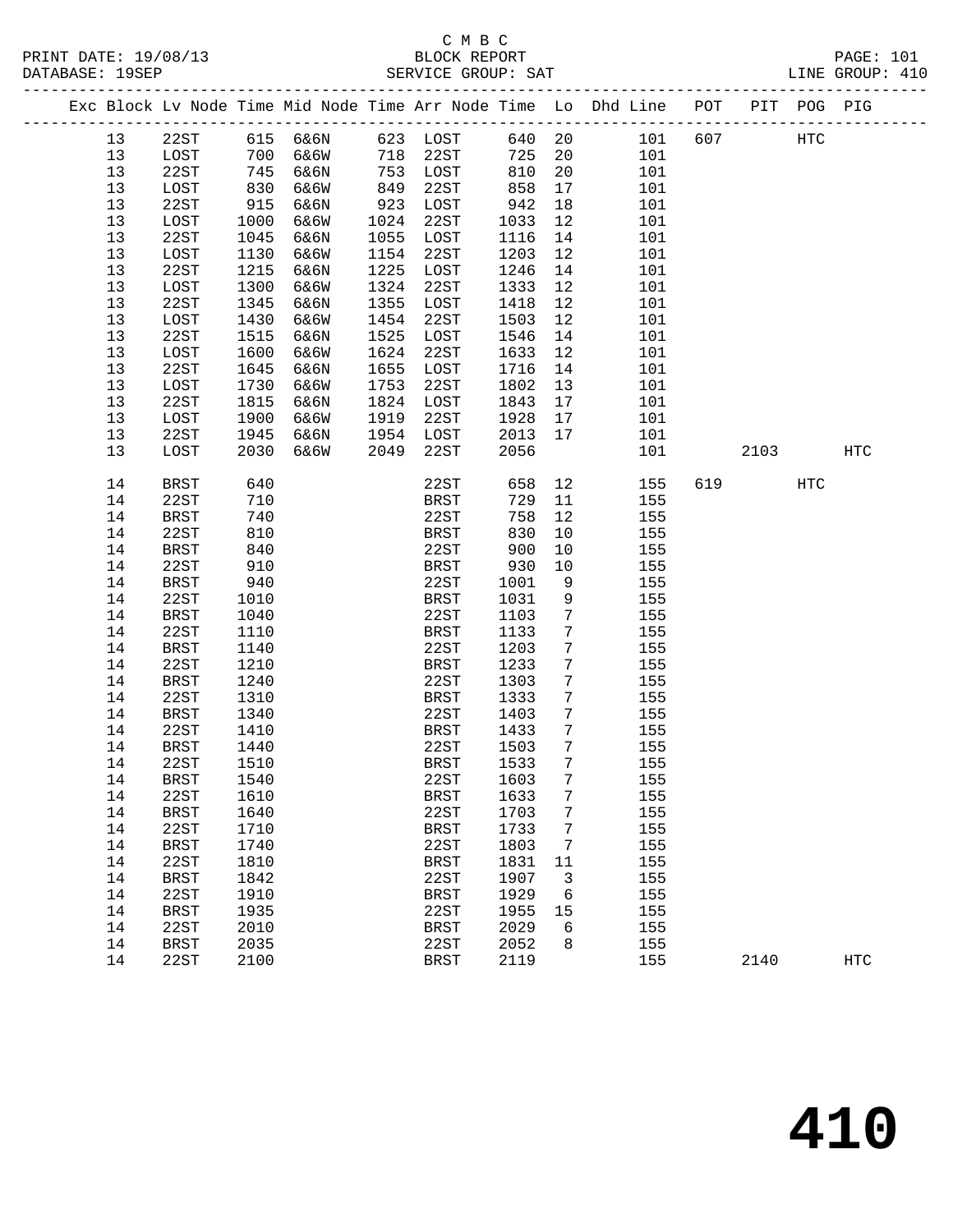|  |    |      |      |                       |             |      |                 | Exc Block Lv Node Time Mid Node Time Arr Node Time Lo Dhd Line POT |     |       | PIT POG PIG |                   |
|--|----|------|------|-----------------------|-------------|------|-----------------|--------------------------------------------------------------------|-----|-------|-------------|-------------------|
|  | 15 | 22ST |      | 730 CM#6 750 AD3W 810 |             |      |                 | 5 410                                                              | 722 |       | <b>HTC</b>  |                   |
|  | 15 | AD3W |      | 815 BHST              | 22ST 854 17 |      |                 | 410                                                                |     |       |             |                   |
|  | 15 | 22ST | 911  | CM#6                  | 932 AD3W    | 955  | $5^{\circ}$     | 410                                                                |     |       |             |                   |
|  | 15 | AD3W | 1000 | BHST                  | 22ST        | 1043 | 14              | 410                                                                |     |       |             |                   |
|  | 15 | 22ST | 1057 | CM#6                  | 1117 AD3W   | 1145 | $5^{\circ}$     | 410                                                                |     |       |             |                   |
|  | 15 | AD3W | 1150 | BHST                  | 22ST        | 1240 | 12              | 410                                                                |     |       |             |                   |
|  | 15 | 22ST | 1252 | CM#6                  | 1314 AD3W   | 1345 | $5^{\circ}$     | 410                                                                |     |       |             |                   |
|  | 15 | AD3W | 1350 | BHST                  | 22ST        | 1443 | 14              | 410                                                                |     |       |             |                   |
|  | 15 | 22ST | 1457 | CM#6                  | 1519 AD3W   | 1549 | 5               | 410                                                                |     |       |             |                   |
|  | 15 | AD3W | 1554 | BHST                  | 22ST        | 1647 | 9               | 410                                                                |     |       |             |                   |
|  | 15 | 22ST | 1656 | CM#6                  | 1717 AD3W   | 1745 | 5               | 410                                                                |     |       |             |                   |
|  | 15 | AD3W | 1750 | BHST                  | 22ST        | 1840 | $7\overline{ }$ | 410                                                                |     |       |             |                   |
|  | 15 | 22ST | 1847 | CM#6                  | 1907 AD3W   | 1931 | 5               | 410                                                                |     |       |             |                   |
|  | 15 | AD3W | 1936 | BHST                  | 22ST        | 2017 |                 | 410                                                                |     | 2024  |             | $_{\mathrm{HTC}}$ |
|  | 16 | 22ST | 812  | CM#6                  | 833 AD3W    | 855  | 5               | 410                                                                |     | 804 7 | HTC         |                   |
|  | 16 | AD3W | 900  | BHST                  | 22ST        | 939  | 11              | 410                                                                |     |       |             |                   |
|  | 16 | 22ST | 950  | CM#6                  | 1010 AD3W   | 1035 | $5^{\circ}$     | 410                                                                |     |       |             |                   |
|  | 16 | AD3W | 1040 | BHST                  | 22ST        | 1125 | 11              | 410                                                                |     |       |             |                   |
|  | 16 | 22ST | 1136 | CM#6                  | 1157 AD3W   | 1225 | 5               | 410                                                                |     |       |             |                   |
|  | 16 | AD3W | 1230 | BHST                  | 22ST        | 1321 | 8               | 410                                                                |     |       |             |                   |
|  | 16 | 22ST | 1329 | CM#6                  | 1352 AD3W   | 1423 | 5               | 410                                                                |     |       |             |                   |
|  | 16 | AD3W | 1428 | BHST                  | 22ST        | 1521 | 14              | 410                                                                |     |       |             |                   |
|  | 16 | 22ST | 1535 | CM#6                  | 1557 AD3W   | 1627 | 5               | 410                                                                |     |       |             |                   |
|  | 16 | AD3W | 1632 | BHST                  | 22ST        | 1722 | 8 <sup>8</sup>  | 410                                                                |     |       |             |                   |
|  | 16 | 22ST | 1730 | CM#6                  | 1751 AD3W   | 1819 | $5^{\circ}$     | 410                                                                |     |       |             |                   |
|  | 16 | AD3W | 1824 | BHST                  | 22ST        | 1913 | 15              | 410                                                                |     |       |             |                   |
|  | 16 | 22ST | 1928 | CM#6                  | 1948 AD3W   | 2010 | 5               | 410                                                                |     |       |             |                   |
|  | 16 | AD3W | 2015 | <b>BHST</b>           | 22ST        | 2053 |                 | 410                                                                |     | 2100  |             | <b>HTC</b>        |
|  | 17 | 22ST | 859  | CM#6                  | 920 AD3W    | 943  | 5               | 410                                                                |     | 851 7 | HTC         |                   |
|  | 17 | AD3W | 948  | BHST                  | 22ST        | 1030 | $7\phantom{.0}$ | 410                                                                |     |       |             |                   |
|  | 17 | 22ST | 1037 | CM#6                  | 1057 AD3W   | 1125 | $5\overline{5}$ | 410                                                                |     |       |             |                   |
|  | 17 | AD3W | 1130 | BHST                  | 22ST        | 1219 | 15              | 410                                                                |     |       |             |                   |
|  | 17 | 22ST | 1234 | CM#6                  | 1256 AD3W   | 1325 | $5^{\circ}$     | 410                                                                |     |       |             |                   |
|  | 17 | AD3W | 1330 | BHST                  | 22ST        | 1423 | 15              | 410                                                                |     |       |             |                   |
|  | 17 | 22ST | 1438 | CM#6                  | 1500 AD3W   | 1530 | $5^{\circ}$     | 410                                                                |     |       |             |                   |
|  | 17 | AD3W | 1535 | BHST                  | 22ST        | 1628 | 8               | 410                                                                |     |       |             |                   |
|  | 17 | 22ST | 1636 | CM#6                  | 1657 AD3W   | 1725 | $5^{\circ}$     | 410                                                                |     |       |             |                   |
|  | 17 | AD3W | 1730 | BHST                  | 22ST        | 1820 | 15              | 410                                                                |     |       |             |                   |
|  | 17 | 22ST | 1835 | CM#6                  | 1855 AD3W   | 1919 | 5               | 410                                                                |     |       |             |                   |
|  | 17 | AD3W | 1924 | BHST                  | 22ST        | 2007 |                 | 410                                                                |     | 2014  |             | $_{\rm HTC}$      |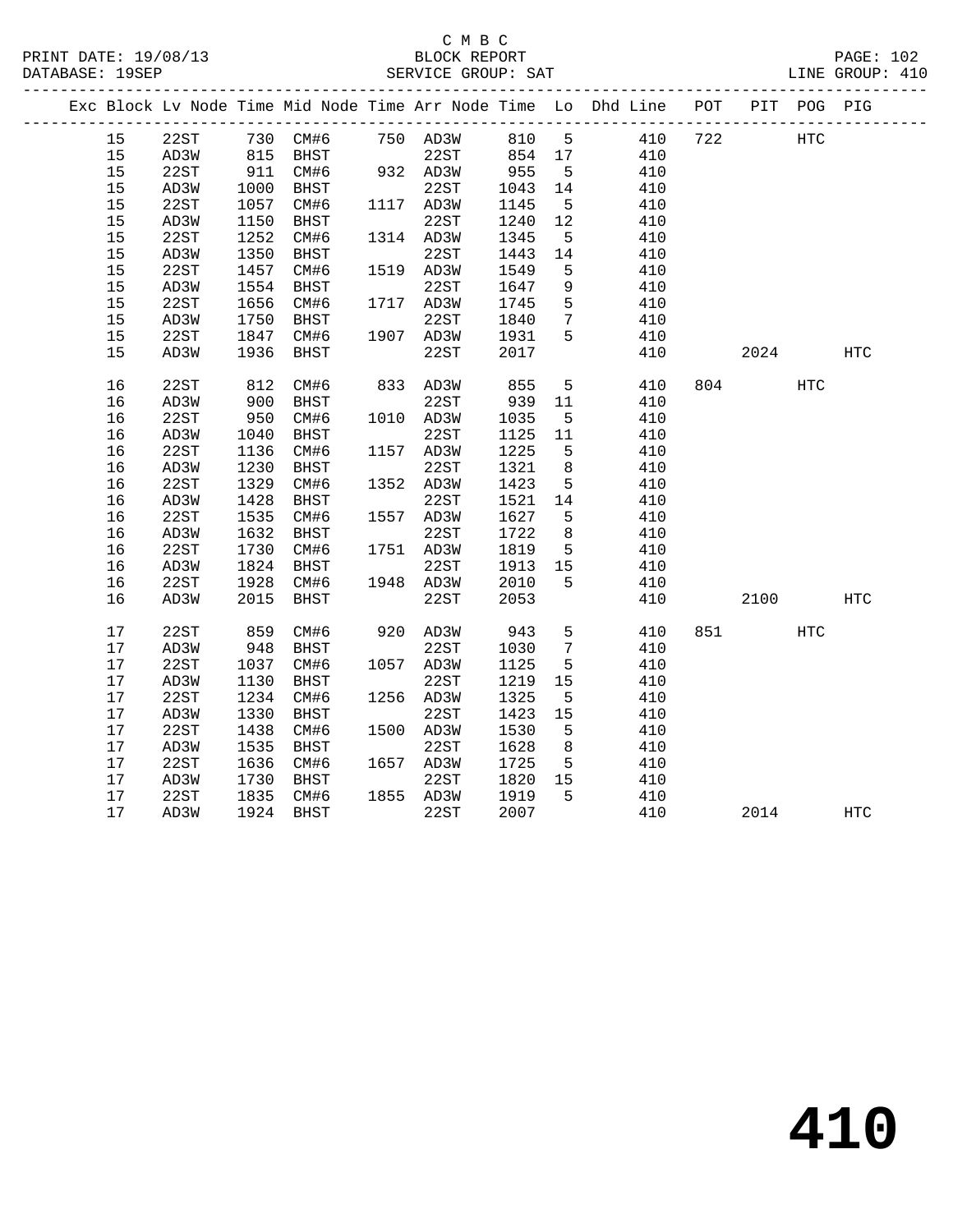### C M B C<br>BLOCK REPORT SERVICE GROUP: SAT

|  |             |                       |      |             |      |                                |      |                 | Exc Block Lv Node Time Mid Node Time Arr Node Time Lo Dhd Line POT |          |      | PIT POG PIG |                   |
|--|-------------|-----------------------|------|-------------|------|--------------------------------|------|-----------------|--------------------------------------------------------------------|----------|------|-------------|-------------------|
|  | 18          | 22ST                  | 531  |             |      | SCDL                           | 555  | 5               | 340                                                                | 523      |      | HTC         |                   |
|  | 18          | $\operatorname{SCDL}$ | 600  |             |      | 22ST                           | 624  | 6               | 340                                                                |          |      |             |                   |
|  | 18          | 22ST                  | 630  |             |      | $\operatorname{SCDL}$          | 654  | 6               | 340                                                                |          |      |             |                   |
|  | 18          | SCDL                  | 700  |             |      | 22ST                           | 724  | 6               | 340                                                                |          |      |             |                   |
|  | 18          | 22ST                  | 730  |             |      | SCDL                           | 754  | 6               | 340                                                                |          |      |             |                   |
|  | 18          | SCDL                  | 800  |             |      | 22ST                           | 824  | $6\overline{6}$ | 340                                                                |          |      |             |                   |
|  | 18          | 22ST                  | 830  |             |      | $\operatorname{\mathsf{SCDL}}$ | 854  | 6               | 340                                                                |          |      |             |                   |
|  |             |                       |      |             |      |                                |      |                 |                                                                    |          |      |             |                   |
|  | 18          | $\operatorname{SCDL}$ | 900  |             |      | 22ST                           | 924  | 16              | 340                                                                |          |      |             |                   |
|  | 18          | 22ST                  | 940  | CM#6        |      | 1002 AD3W                      | 1025 | 5               | 410                                                                |          |      |             |                   |
|  | 18          | AD3W                  | 1030 | BHST        |      | 22ST                           | 1115 | 11              | 410                                                                |          |      |             |                   |
|  | 18          | 22ST                  | 1126 | CM#6        |      | 1147 AD3W                      | 1215 | 5               | 410                                                                |          |      |             |                   |
|  | 18          | AD3W                  | 1220 | BHST        |      | 22ST                           | 1311 | 9               | 410                                                                |          |      |             |                   |
|  | 18          | 22ST                  | 1320 | CM#6        |      | 1343 AD3W                      | 1414 | 5               | 410                                                                |          |      |             |                   |
|  | 18          | AD3W                  | 1419 | BHST        |      | 22ST                           | 1512 | 13              | 410                                                                |          |      |             |                   |
|  | 18          | 22ST                  | 1525 | CM#6        |      | 1547 AD3W                      | 1617 | 5               | 410                                                                |          |      |             |                   |
|  | 18          | AD3W                  | 1622 | BHST        |      | 22ST                           | 1713 |                 | 410                                                                |          | 1722 |             | HTC               |
|  | 19          | 22ST                  | 1000 | CM#6        | 1020 | AD3W                           | 1045 | 5               | 410                                                                | 952      |      | HTC         |                   |
|  | 19          | AD3W                  | 1050 | BHST        |      | 22ST                           | 1136 | 8               | 410                                                                |          |      |             |                   |
|  | 19          | 22ST                  | 1144 | CM#6        |      | 1206 AD3W                      | 1235 | $5\phantom{.0}$ | 410                                                                |          |      |             |                   |
|  | 19          | AD3W                  | 1240 | BHST        |      | 22ST                           | 1331 | 8               | 410                                                                |          |      |             |                   |
|  | 19          | 22ST                  | 1339 | CM#6        | 1402 | AD3W                           | 1433 | 5               | 410                                                                |          |      |             |                   |
|  | 19          | AD3W                  | 1438 | BHST        |      | 22ST                           | 1531 | 14              | 410                                                                |          |      |             |                   |
|  | 19          | 22ST                  | 1545 | CM#6        |      | 1607 AD3W                      | 1636 | 6               | 410                                                                |          |      |             |                   |
|  | 19          | AD3W                  | 1642 | BHST        |      | 22ST                           | 1732 | 12              | 410                                                                |          |      |             |                   |
|  | 19          | 22ST                  | 1744 | CM#6        |      | 1806 AD3W                      | 1831 | 5               | 410                                                                |          |      |             |                   |
|  | 19          | AD3W                  | 1836 | <b>BHST</b> |      | 22ST                           | 1923 |                 | 410                                                                |          | 1930 |             | HTC               |
|  |             |                       |      |             |      |                                |      |                 |                                                                    |          |      |             |                   |
|  | 20          | 22ST                  | 1047 | CM#6        |      | 1107 AD3W                      | 1135 | 5               | 410                                                                | 1039     |      | HTC         |                   |
|  | 20          | AD3W                  | 1140 | BHST        |      | 22ST                           | 1229 | 15              | 410                                                                |          |      |             |                   |
|  | 20          | 22ST                  | 1244 | CM#6        |      | 1306 AD3W                      | 1335 | 5               | 410                                                                |          |      |             |                   |
|  | 20          | AD3W                  | 1340 | BHST        |      | 22ST                           | 1433 | 14              | 410                                                                |          |      |             |                   |
|  | 20          | 22ST                  | 1447 | CM#6        |      | 1509 AD3W                      | 1539 | 5               | 410                                                                |          |      |             |                   |
|  | 20          | AD3W                  | 1544 | <b>BHST</b> |      | 22ST                           | 1637 | 9               | 410                                                                |          |      |             |                   |
|  | 20          | 22ST                  | 1646 | CM#6        | 1707 | AD3W                           | 1735 | 5               | 410                                                                |          |      |             |                   |
|  | 20          | AD3W                  | 1740 | BHST        |      | 22ST                           | 1830 |                 | 410                                                                |          | 1839 |             | HTC               |
|  | 21          | 22ST                  | 1154 | CM#6        |      | 1216 AD3W                      | 1245 | 5               |                                                                    | 410 1146 |      | HTC         |                   |
|  | 21          | AD3W                  | 1250 | BHST        |      | 22ST                           | 1341 | $7\overline{ }$ | 410                                                                |          |      |             |                   |
|  | 21          | 22ST                  |      | 1348 CM#6   |      | 1411 AD3W 1442 5               |      |                 | 410                                                                |          |      |             |                   |
|  | 21          | AD3W                  | 1447 | <b>BHST</b> |      | 22ST                           | 1540 | 15              | 410                                                                |          |      |             |                   |
|  | 21          | 22ST                  | 1555 | CM#6        | 1617 | AD3W                           | 1646 | 6               | 410                                                                |          |      |             |                   |
|  | 21          | AD3W                  | 1652 | BHST        |      | 22ST                           | 1742 | 14              | 410                                                                |          |      |             |                   |
|  | 21          | 22ST                  | 1756 | CM#6        | 1818 | AD3W                           | 1843 | 5               | 410                                                                |          |      |             |                   |
|  | 21          | AD3W                  | 1848 | <b>BHST</b> |      | 22ST                           | 1934 | 9               | 410                                                                |          |      |             |                   |
|  | 21          | 22ST                  | 1943 | CM#6        | 2003 | AD3W                           | 2025 | 5               | 410                                                                |          |      |             |                   |
|  | 21          | AD3W                  | 2030 | <b>BHST</b> |      | 22ST                           | 2108 | 9               | 410                                                                |          |      |             |                   |
|  | 21          | 22ST                  | 2117 | CM#6        | 2135 | AD3W                           | 2155 | 5               | 410                                                                |          |      |             |                   |
|  | 21          | AD3W                  | 2200 | <b>BHST</b> |      | 22ST                           | 2237 | 22              | 410                                                                |          |      |             |                   |
|  | 21          | 22ST                  | 2259 | CM#6        | 2317 | AD3W                           | 2335 | 5               | 410                                                                |          |      |             |                   |
|  | 21          | AD3W                  | 2340 | <b>BHST</b> |      | 22ST                           | 2415 | 4               | 410                                                                |          |      |             |                   |
|  | 21          | 22ST                  | 2419 | CM#6        | 2437 | AD3W                           | 2455 | 5               | 410                                                                |          |      |             |                   |
|  | 21          | AD3W                  | 2500 | <b>BHST</b> |      | 22ST                           | 2534 |                 | 410                                                                |          | 2541 |             | $_{\mathrm{HTC}}$ |
|  |             |                       |      |             |      |                                |      |                 |                                                                    |          |      |             |                   |
|  | $2\sqrt{2}$ | 22ST                  | 1358 | CM#6        | 1421 | AD3W                           | 1452 | 5               | 410                                                                | 1350     |      | <b>HTC</b>  |                   |

22 AD3W 1457 BHST 22ST 1550 14 410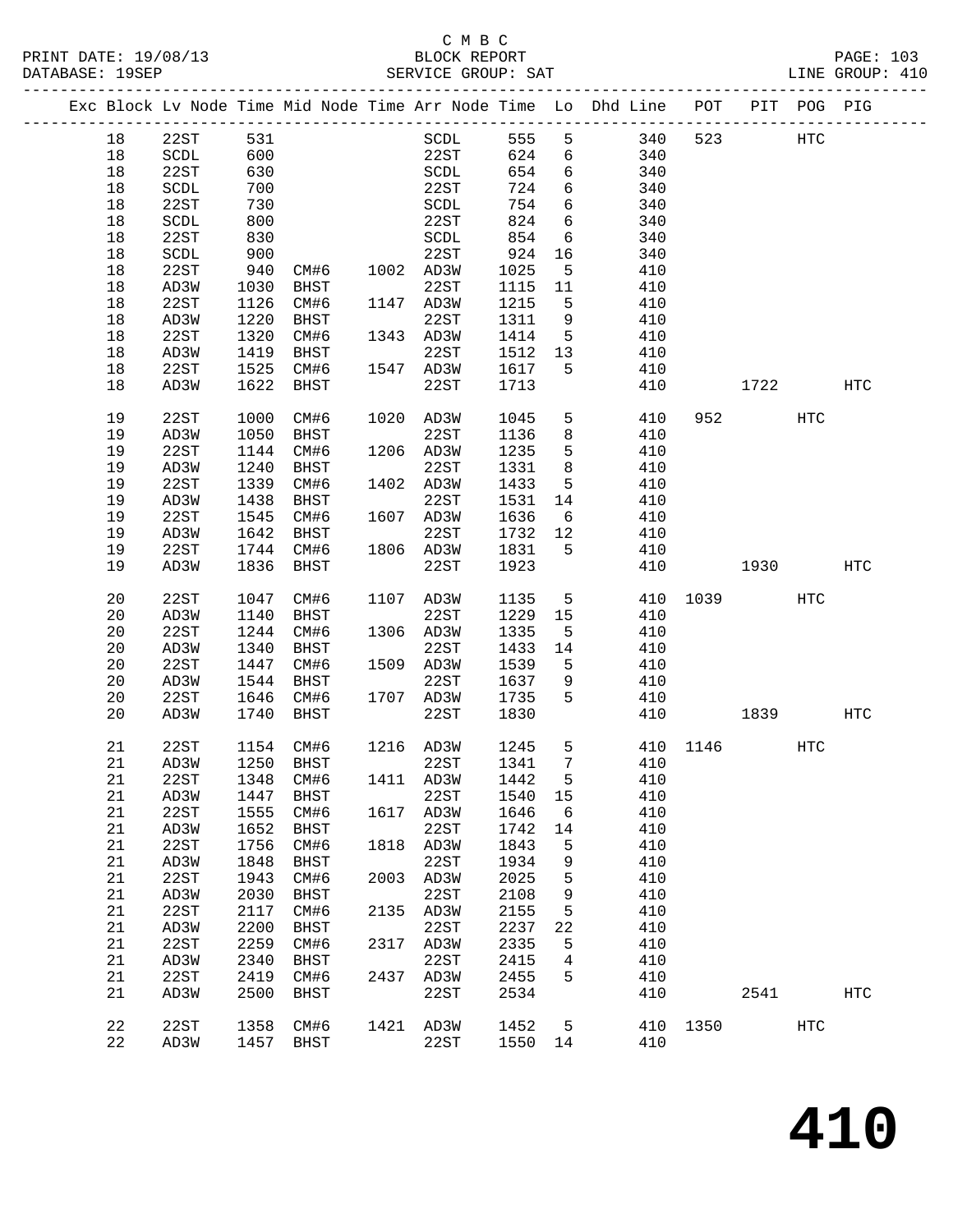|                      |    |      |                    |      |      | C M B C |      |     |                                                                                |  |      |  |                 |  |
|----------------------|----|------|--------------------|------|------|---------|------|-----|--------------------------------------------------------------------------------|--|------|--|-----------------|--|
| PRINT DATE: 19/08/13 |    |      |                    |      |      |         |      |     | <b>PAGE: 104</b>                                                               |  |      |  |                 |  |
| DATABASE: 19SEP      |    |      | SERVICE GROUP: SAT |      |      |         |      |     |                                                                                |  |      |  | LINE GROUP: 410 |  |
|                      |    |      |                    |      |      |         |      |     | Exc Block Lv Node Time Mid Node Time Arr Node Time Lo Dhd Line POT PIT POG PIG |  |      |  |                 |  |
|                      | 22 | 22ST | 1604               | CM#6 | 1626 | AD3W    | 1655 | - 5 | 410                                                                            |  |      |  |                 |  |
|                      | 22 | AD3W | 1700               | BHST |      | 22ST    | 1750 |     | 410                                                                            |  | 1759 |  | HTC             |  |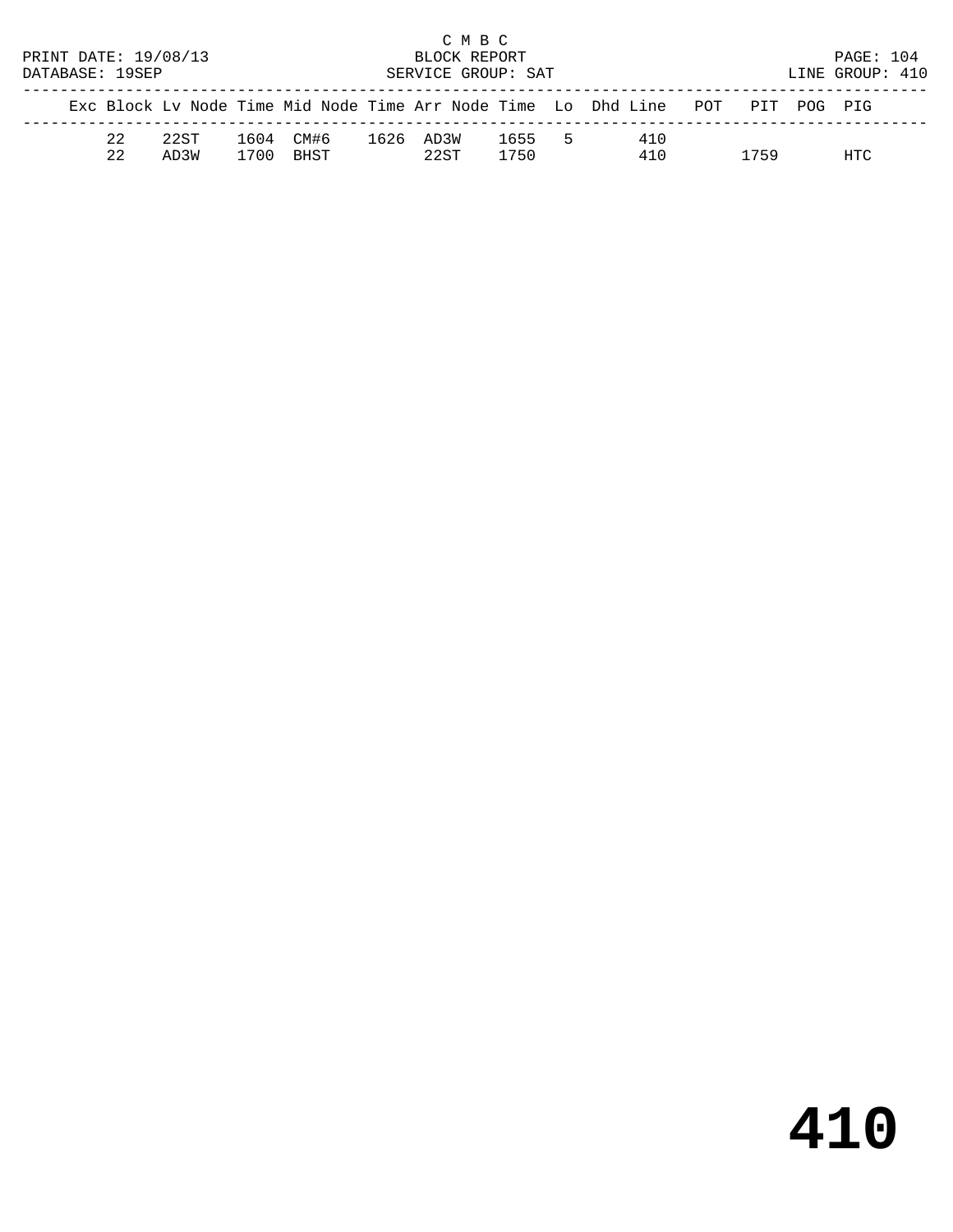|           | PRINT DATE: 19/08/13                      |  |
|-----------|-------------------------------------------|--|
| --------- | $\bullet \bullet \bullet \bullet \bullet$ |  |

|  |      |      |                   |                                     |      |                                        |              |                | 22ST 22 ST STN 1997 EXT AND HTC Hamilton Depot<br>MAKN MARINE & KNIGHT MARPOLE LOOP |             |     |                   |
|--|------|------|-------------------|-------------------------------------|------|----------------------------------------|--------------|----------------|-------------------------------------------------------------------------------------|-------------|-----|-------------------|
|  |      |      |                   |                                     |      |                                        |              |                | Exc Block Lv Node Time Mid Node Time Arr Node Time Lo Dhd Line POT PIT POG PIG      |             |     |                   |
|  | 10   |      |                   | MAKN 440 MAKN 440 MPLP 456 10       |      |                                        |              |                |                                                                                     | 100 425 HTC |     |                   |
|  | 10   | MPLP |                   |                                     |      |                                        |              |                | 100                                                                                 |             |     |                   |
|  | $10$ | 22ST |                   |                                     |      | $517$ 22ST<br>$517$ 22ST<br>$506$ MPLP |              |                | 534 11<br>622 24<br>100                                                             |             |     |                   |
|  | 10   | MPLP |                   | 506 MAKN<br>545 MAKN<br>646 MAKN    | 657  | 22ST                                   | 714          | 11             | 100                                                                                 |             |     |                   |
|  | 10   | 22ST | 725               | MAKN                                | 743  | MPLP                                   | 800          | 15             | 100                                                                                 |             |     |                   |
|  | 10   | MPLP |                   | MAKN                                | 827  | 22ST                                   | 845          | 15             | 100                                                                                 |             |     |                   |
|  | 10   | 22ST |                   | MAKN                                | 920  | MPLP                                   | 940          | 18             | 100                                                                                 |             |     |                   |
|  | 10   | MPLP | 815<br>900<br>958 | MAKN                                | 1013 | 22ST                                   | 1033         | 12             | 100                                                                                 |             |     |                   |
|  | 10   | 22ST | 1045              | MAKN                                | 1107 | MPLP                                   | 1129         | 13             | 100                                                                                 |             |     |                   |
|  | 10   | MPLP | 1142              | MAKN                                | 1158 | 22ST                                   | 1217         | 13             | 100                                                                                 |             |     |                   |
|  | $10$ | 22ST | 1230              | MAKN                                | 1251 | MPLP                                   | 1315         | 12             | 100                                                                                 |             |     |                   |
|  | 10   | MPLP | 1327              | MAKN                                | 1343 | 22ST                                   | 1403         | 12             | 100                                                                                 |             |     |                   |
|  | 10   | 22ST | 1415              | MAKN                                | 1436 | MPLP                                   | 1459         | 13             | 100                                                                                 |             |     |                   |
|  | 10   | MPLP | 1512              | MAKN                                | 1530 | 22ST                                   | 1550         | 10             | 100                                                                                 |             |     |                   |
|  | 10   | 22ST | 1600              | MAKN                                | 1622 | MPLP                                   | 1645         | 12             | 100                                                                                 |             |     |                   |
|  | 10   | MPLP | 1657              | MAKN                                | 1715 | 22ST                                   | 1736         | 9              | 100                                                                                 |             |     |                   |
|  | 10   | 22ST | 1745              | MAKN                                | 1807 | MPLP                                   | 1829         | 12             | 100                                                                                 |             |     |                   |
|  | 10   | MPLP | 1841              | MAKN                                | 1857 | 22ST                                   | 1916         | 14             | 100                                                                                 |             |     |                   |
|  | $10$ | 22ST | 1930              | MAKN                                | 1950 | MPLP                                   | 2010         | 16             | 100                                                                                 |             |     |                   |
|  | 10   | MPLP | 2026              | MAKN                                | 2042 | 22ST                                   | 2100         | 15             | 100                                                                                 |             |     |                   |
|  | $10$ | 22ST | 2115              | MAKN                                | 2135 | MPLP                                   | 2153         | 8 <sup>8</sup> | 100                                                                                 |             |     |                   |
|  | 10   | MPLP | 2201              | MAKN                                | 2216 | 22ST                                   | 2234         | 25             | 100                                                                                 |             |     |                   |
|  | $10$ | 22ST | 2259              | MAKN                                | 2320 | MPLP                                   | 2336         | 9              | 100                                                                                 |             |     |                   |
|  | 10   | MPLP | 2345              | MAKN                                | 2359 | 22ST                                   | 2418         | 11             | 100                                                                                 |             |     |                   |
|  | 10   | 22ST | 2429              | MAKN                                | 2448 | MPLP                                   | 2504         | 11             | 100                                                                                 |             |     |                   |
|  | 10   | MPLP | 2515              |                                     |      | MAKN                                   | 2529         |                | 100                                                                                 | 2544        |     | $_{\mathrm{HTC}}$ |
|  | 11   | MAKN | 500               | MAKN                                |      | 500 MPLP                               | 516          |                | 10<br>100                                                                           | 445         | HTC |                   |
|  | 11   | MPLP | 526               | MAKN                                | 537  | 22ST                                   | 554          | 11             | 100                                                                                 |             |     |                   |
|  | 11   | 22ST | 605               | MAKN                                | 623  | MPLP                                   | 639          | 27             | 100                                                                                 |             |     |                   |
|  | 11   | MPLP | 706<br>745<br>830 | MAKN                                | 717  | 22ST                                   | 735          | 10             | 100                                                                                 |             |     |                   |
|  | 11   | 22ST |                   | MAKN                                | 806  | MPLP                                   | 822          | 8 <sup>8</sup> | 100                                                                                 |             |     |                   |
|  | 11   | MPLP |                   | MAKN                                | 842  | 22ST                                   | 900          | 15             | 100                                                                                 |             |     |                   |
|  | 11   | 22ST | 915               | MAKN                                |      | 935 MPLP                               | 955          | 18             | 100                                                                                 |             |     |                   |
|  | 11   | MPLP | 1013              | MAKN                                | 1028 | 22ST                                   | 1047<br>1142 | 13             | 100                                                                                 |             |     |                   |
|  | 11   | 22ST | 1100              | MAKN                                |      | 1120 MPLP                              | 1142 15      |                | 100                                                                                 |             |     |                   |
|  |      |      |                   | 11 MPLP 1157 MAKN 1213 22ST 1233 12 |      |                                        |              |                | 100                                                                                 |             |     |                   |
|  | 11   | 22ST | 1245              | MAKN                                | 1307 | MPLP                                   | 1331 11      |                | 100                                                                                 |             |     |                   |
|  | 11   | MPLP | 1342              | MAKN                                | 1358 | 22ST                                   | 1418         | 12             | 100                                                                                 |             |     |                   |
|  | 11   | 22ST | 1430              | MAKN                                | 1451 | MPLP                                   | 1514         | 13             | 100                                                                                 |             |     |                   |
|  | 11   | MPLP | 1527              | MAKN                                | 1545 | 22ST                                   | 1605         | 10             | 100                                                                                 |             |     |                   |
|  | 11   | 22ST | 1615              | MAKN                                | 1637 | MPLP                                   | 1659         | 12             | 100                                                                                 |             |     |                   |
|  | 11   | MPLP | 1711              | MAKN                                | 1729 | 22ST                                   | 1749         | 11             | 100                                                                                 |             |     |                   |
|  | 11   | 22ST | 1800              | MAKN                                | 1821 | MPLP                                   | 1843         | 13             | 100                                                                                 |             |     |                   |
|  | 11   | MPLP | 1856              | MAKN                                | 1912 | 22ST                                   | 1931         | 14             | 100                                                                                 |             |     |                   |
|  | 11   | 22ST | 1945              | MAKN                                | 2007 | MPLP                                   | 2027         | 14             | 100                                                                                 |             |     |                   |
|  | 11   | MPLP | 2041              | MAKN                                | 2057 | 22ST                                   | 2116         | 15             | 100                                                                                 |             |     |                   |
|  | 11   | 22ST | 2131              | MAKN                                | 2153 | MPLP                                   | 2211         | 10             | 100                                                                                 |             |     |                   |
|  | 11   | MPLP | 2221              | MAKN                                | 2236 | 22ST                                   | 2254         |                | 100                                                                                 | 2301        |     | HTC               |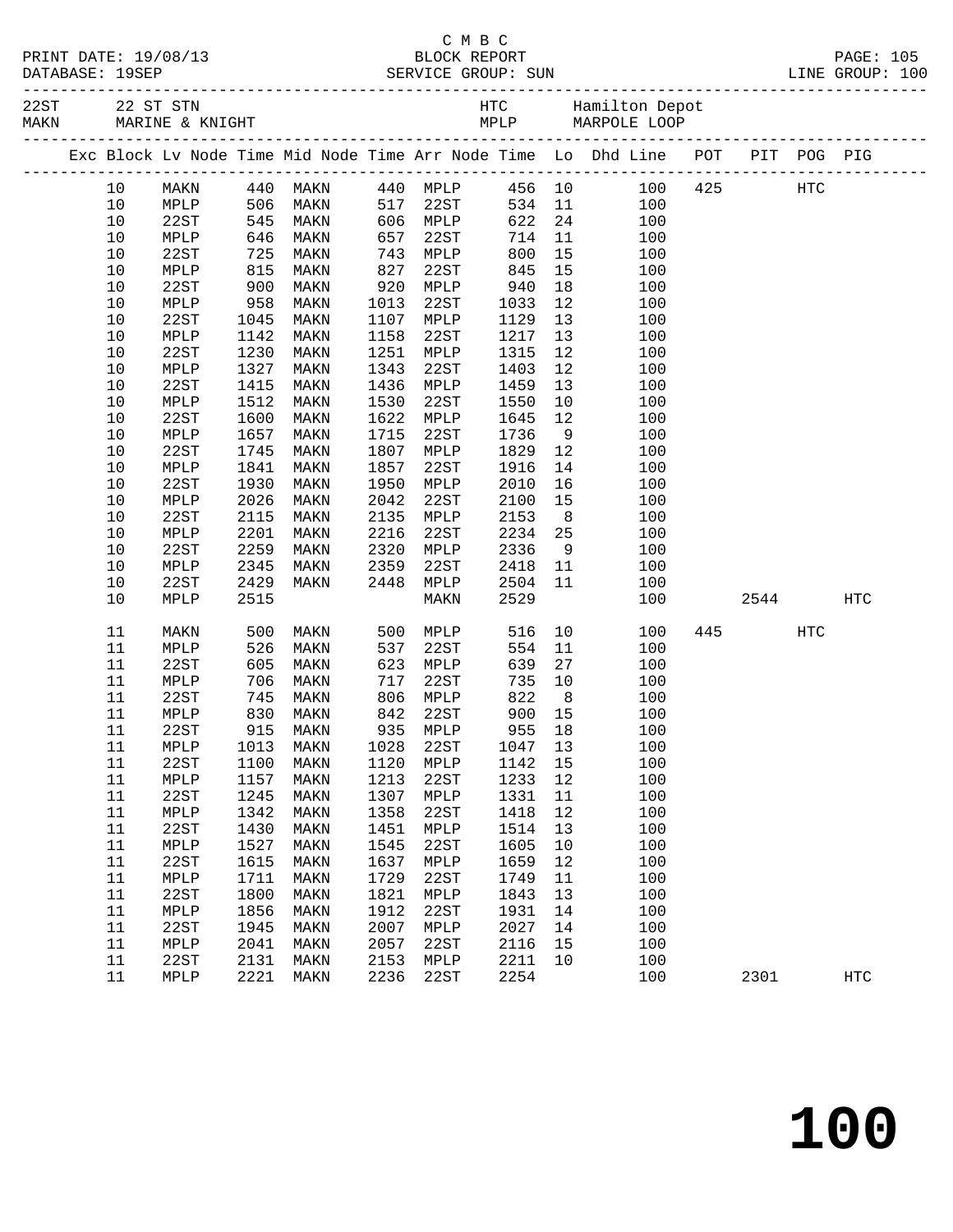|      |                 |                   |                      |      |            |        |                | Exc Block Lv Node Time Mid Node Time Arr Node Time Lo Dhd Line POT PIT POG PIG |     |      |     |            |  |
|------|-----------------|-------------------|----------------------|------|------------|--------|----------------|--------------------------------------------------------------------------------|-----|------|-----|------------|--|
| 12   | 22ST            |                   | 502 MAKN             |      | 520 MPLP   | 536 10 |                | 100 454                                                                        |     |      | HTC |            |  |
| 12   | MPLP            |                   |                      |      | 557 22ST   | 614 11 |                | 100                                                                            |     |      |     |            |  |
| 12   | 22ST            |                   | 546 MAKN<br>625 MAKN |      | 643 MPLP   | 659    | 27             | 100                                                                            |     |      |     |            |  |
| 12   | MPLP            | $\frac{1}{815}$   | MAKN                 | 737  | 22ST       | 754    | 21             | 100                                                                            |     |      |     |            |  |
| 12   | 22ST            |                   | MAKN                 |      | $835$ MPLP | 853    | 20             | 100                                                                            |     |      |     |            |  |
| 12   | MPLP            | 913               | MAKN                 | 925  | 22ST       | 943    | 17             | 100                                                                            |     |      |     |            |  |
| 12   | 22ST            | 1000              | MAKN                 | 1020 | MPLP       | 1040   | 18             | 100                                                                            |     |      |     |            |  |
| $12$ | $\texttt{MPLP}$ | 1058              | MAKN                 | 1113 | 22ST       | 1133   | 12             | 100                                                                            |     |      |     |            |  |
| 12   | 22ST            | 1145              | MAKN                 | 1207 | MPLP       | 1229   | 13             | 100                                                                            |     |      |     |            |  |
| 12   | MPLP            | 1242              | MAKN                 | 1258 | 22ST       | 1318   | 12             | 100                                                                            |     |      |     |            |  |
| 12   | 22ST            | 1330              | MAKN                 | 1351 | MPLP       | 1415   | 12             | 100                                                                            |     |      |     |            |  |
| $12$ | MPLP            | 1427              | MAKN                 | 1443 | 22ST       | 1503   | 12             | 100                                                                            |     |      |     |            |  |
| 12   | 22ST            | 1515              | MAKN                 | 1536 | MPLP       | 1559   | 13             | 100                                                                            |     |      |     |            |  |
| 12   | MPLP            | 1612              | MAKN                 | 1630 | 22ST       | 1650   | 10             | 100                                                                            |     |      |     |            |  |
| 12   | 22ST            | 1700              | MAKN                 | 1722 | MPLP       | 1744   | 12             | 100                                                                            |     |      |     |            |  |
| 12   | $\texttt{MPLP}$ | 1756              | MAKN                 | 1812 | 22ST       | 1833   | 12             | 100                                                                            |     |      |     |            |  |
| 12   | 22ST            | 1845              | MAKN                 | 1907 | MPLP       | 1929   | 12             | 100                                                                            |     |      |     |            |  |
| $12$ | MPLP            | 1941              | MAKN                 | 1957 | 22ST       | 2016   | 14             | 100                                                                            |     |      |     |            |  |
| 12   | 22ST            | 2030              | MAKN                 | 2050 | MPLP       | 2110   | 16             | 100                                                                            |     |      |     |            |  |
| 12   | MPLP            | 2126              | MAKN                 | 2142 | 22ST       | 2200   |                | 100                                                                            |     | 2207 |     | <b>HTC</b> |  |
|      |                 |                   |                      |      |            |        |                |                                                                                |     |      |     |            |  |
| 13   | 22ST            |                   | MAKN                 | 543  | MPLP       | 559    | $\overline{7}$ | 100                                                                            | 517 |      | HTC |            |  |
| 13   | MPLP            | 525<br>606<br>606 | MAKN                 | 617  | 22ST       | 635    | 10             | 100                                                                            |     |      |     |            |  |
| 13   | 22ST            | 645               | MAKN                 | 706  | MPLP       | 722    | 21             | 100                                                                            |     |      |     |            |  |
| 13   | $\texttt{MPLP}$ | 743               | MAKN                 | 754  | 22ST       | 811    | 19             | 100                                                                            |     |      |     |            |  |
| 13   | 22ST            | 830               | MAKN                 | 850  | MPLP       | 908    | 20             | 100                                                                            |     |      |     |            |  |
| 13   | MPLP            | 928               | MAKN                 | 940  | 22ST       | 958    | 17             | 100                                                                            |     |      |     |            |  |
| 13   | 22ST            | 1015              | MAKN                 | 1035 | MPLP       | 1055   | 17             | 100                                                                            |     |      |     |            |  |
| 13   | MPLP            | 1112              | MAKN                 | 1127 | 22ST       | 1146   | 14             | 100                                                                            |     |      |     |            |  |
| 13   | 22ST            | 1200              | MAKN                 | 1221 | MPLP       | 1243   | 14             | 100                                                                            |     |      |     |            |  |
| 13   | MPLP            | 1257              | MAKN                 | 1313 | 22ST       | 1334   | 11             | 100                                                                            |     |      |     |            |  |
| 13   | 22ST            | 1345              | MAKN                 | 1407 | MPLP       | 1431   | 11             | 100                                                                            |     |      |     |            |  |
| 13   | MPLP            | 1442              | MAKN                 | 1458 | 22ST       | 1518   | 12             | 100                                                                            |     |      |     |            |  |
| 13   | 22ST            | 1530              | MAKN                 | 1552 | MPLP       | 1615   | 12             | 100                                                                            |     |      |     |            |  |
| 13   | MPLP            | 1627              | MAKN                 | 1645 | 22ST       | 1705   | 10             | 100                                                                            |     |      |     |            |  |
| 13   | 22ST            | 1715              | MAKN                 | 1736 | MPLP       | 1758   | 13             | 100                                                                            |     |      |     |            |  |
| 13   | MPLP            | 1811              | MAKN                 | 1827 | 22ST       | 1847   | 13             | 100                                                                            |     |      |     |            |  |
| 13   | 22ST            | 1900              | MAKN                 | 1920 | MPLP       | 1942   | 14             | 100                                                                            |     |      |     |            |  |
| 13   | $\texttt{MPLP}$ | 1956              | MAKN                 | 2012 | 22ST       | 2032   | 13             | 100                                                                            |     |      |     |            |  |
| 13   | 22ST            | 2045              | MAKN                 | 2107 | MPLP       | 2125   | 16             | 100                                                                            |     |      |     |            |  |
| 13   | ${\tt MPLP}$    | 2141              | MAKN                 | 2157 | 22ST       | 2216   | 13             | 100                                                                            |     |      |     |            |  |
| 13   | 22ST            | 2229              | MAKN                 | 2249 | MPLP       | 2307   | 8 <sup>8</sup> | 100                                                                            |     |      |     |            |  |
| 13   | $\texttt{MPLP}$ | 2315              | MAKN                 | 2329 | 22ST       | 2346   | 13             | 100                                                                            |     |      |     |            |  |
| 13   | 22ST            | 2359              | MAKN                 | 2420 | MPLP       | 2436   | 9              | 100                                                                            |     |      |     |            |  |
| 13   | MPLP            | 2445              | MAKN                 | 2456 | 22ST       | 2514   |                | 100                                                                            |     | 2521 |     | HTC        |  |
|      |                 |                   |                      |      |            |        |                |                                                                                |     |      |     |            |  |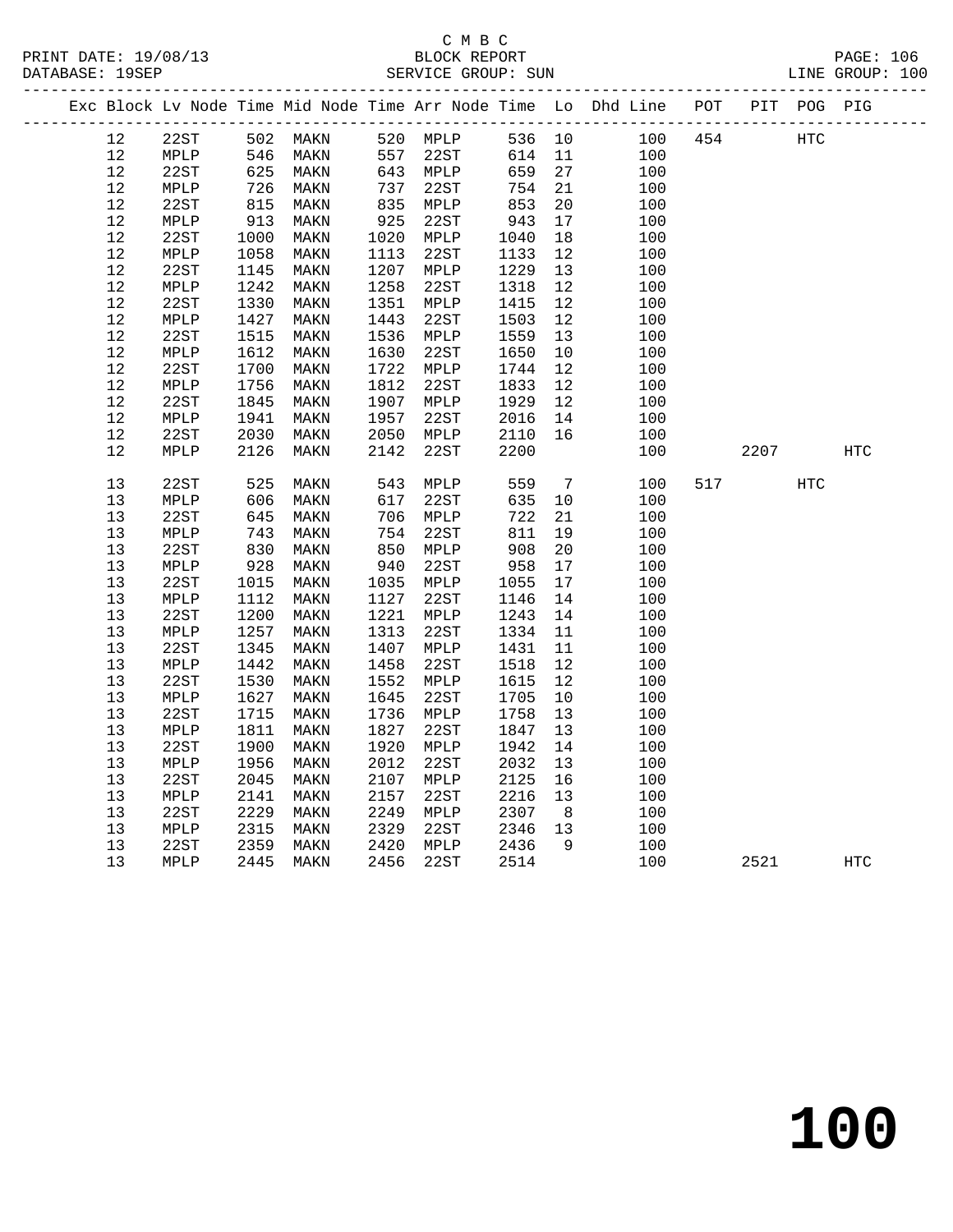### C M B C DATABASE: 19SEP SERVICE GROUP: SUN LINE GROUP: 100

-------------------------------------------------------------------------------------------------

14 22ST 1730 MAKN 1751 MPLP 1813 13 100

 Exc Block Lv Node Time Mid Node Time Arr Node Time Lo Dhd Line POT PIT POG PIG ------------------------------------------------------------------------------------------------- ---------------<br>14 MAKN 600 MAKN 600 MPLP 616 10 100 545 HTC 14 MPLP 626 MAKN 637 22ST 654 11 100 14 22ST 705 MAKN 723 MPLP 740 20 100 14 MPLP 800 MAKN 812 22ST 831 14 100 14 22ST 845 MAKN 905 MPLP 925 18 100 14 MPLP 943 MAKN 956 22ST 1015 15 100 14 22ST 1030 MAKN 1050 MPLP 1110 17 100 14 MPLP 1127 MAKN 1143 22ST 1202 13 100 14 22ST 1215 MAKN 1236 MPLP 1300 12 100 14 MPLP 1312 MAKN 1328 22ST 1348 12 100 14 22ST 1400 MAKN 1421 MPLP 1445 12 100 14 MPLP 1457 MAKN 1513 22ST 1534 11 100 14 22ST 1545 MAKN 1607 MPLP 1630 12 100 14 MPLP 1642 MAKN 1700 22ST 1720 10 100

| 14 | MPLP | 1826 | MAKN | 1842 | 22ST | 1902 | 13      | 100 |     |      |            |     |
|----|------|------|------|------|------|------|---------|-----|-----|------|------------|-----|
| 14 | 22ST | 1915 | MAKN | 1935 | MPLP | 1955 | 16      | 100 |     |      |            |     |
| 14 | MPLP | 2011 | MAKN | 2027 | 22ST | 2045 | 15      | 100 |     |      |            |     |
| 14 | 22ST | 2100 | MAKN | 2120 | MPLP | 2138 | 13      | 100 |     |      |            |     |
| 14 | MPLP | 2151 |      |      | MAKN | 2207 |         | 100 |     | 2222 |            | HTC |
|    |      |      |      |      |      |      |         |     |     |      |            |     |
| 15 | 22ST | 800  | MAKN | 820  | MPLP | 838  | 20      | 100 | 752 |      | <b>HTC</b> |     |
| 15 | MPLP | 858  | MAKN | 910  | 22ST | 929  | 16      | 100 |     |      |            |     |
| 15 | 22ST | 945  | MAKN | 1005 | MPLP | 1025 | 18      | 100 |     |      |            |     |
| 15 | MPLP | 1043 | MAKN | 1058 | 22ST | 1117 | 13      | 100 |     |      |            |     |
| 15 | 22ST | 1130 | MAKN | 1151 | MPLP | 1213 | 14      | 100 |     |      |            |     |
| 15 | MPLP | 1227 | MAKN | 1243 | 22ST | 1303 | $12 \,$ | 100 |     |      |            |     |
| 15 | 22ST | 1315 | MAKN | 1336 | MPLP | 1400 | 12      | 100 |     |      |            |     |
| 15 | MPLP | 1412 | MAKN | 1428 | 22ST | 1448 | 12      | 100 |     |      |            |     |
| 15 | 22ST | 1500 | MAKN | 1521 | MPLP | 1544 | 13      | 100 |     |      |            |     |
| 15 | MPLP | 1557 | MAKN | 1615 | 22ST | 1636 | 9       | 100 |     |      |            |     |
| 15 | 22ST | 1645 | MAKN | 1707 | MPLP | 1729 | 12      | 100 |     |      |            |     |
| 15 | MPLP | 1741 | MAKN | 1757 | 22ST | 1817 | 13      | 100 |     |      |            |     |
| 15 | 22ST | 1830 | MAKN | 1850 | MPLP | 1912 | 14      | 100 |     |      |            |     |
| 15 | MPLP | 1926 | MAKN | 1942 | 22ST | 2001 | 14      | 100 |     |      |            |     |
| 15 | 22ST | 2015 | MAKN | 2035 | MPLP | 2055 | 16      | 100 |     |      |            |     |
| 15 | MPLP | 2111 | MAKN | 2127 | 22ST | 2145 | 16      | 100 |     |      |            |     |
| 15 | 22ST | 2201 | MAKN | 2223 | MPLP | 2241 | 11      | 100 |     |      |            |     |
| 15 | MPLP | 2252 |      |      | MAKN | 2307 |         | 100 |     | 2322 |            | HTC |
|    |      |      |      |      |      |      |         |     |     |      |            |     |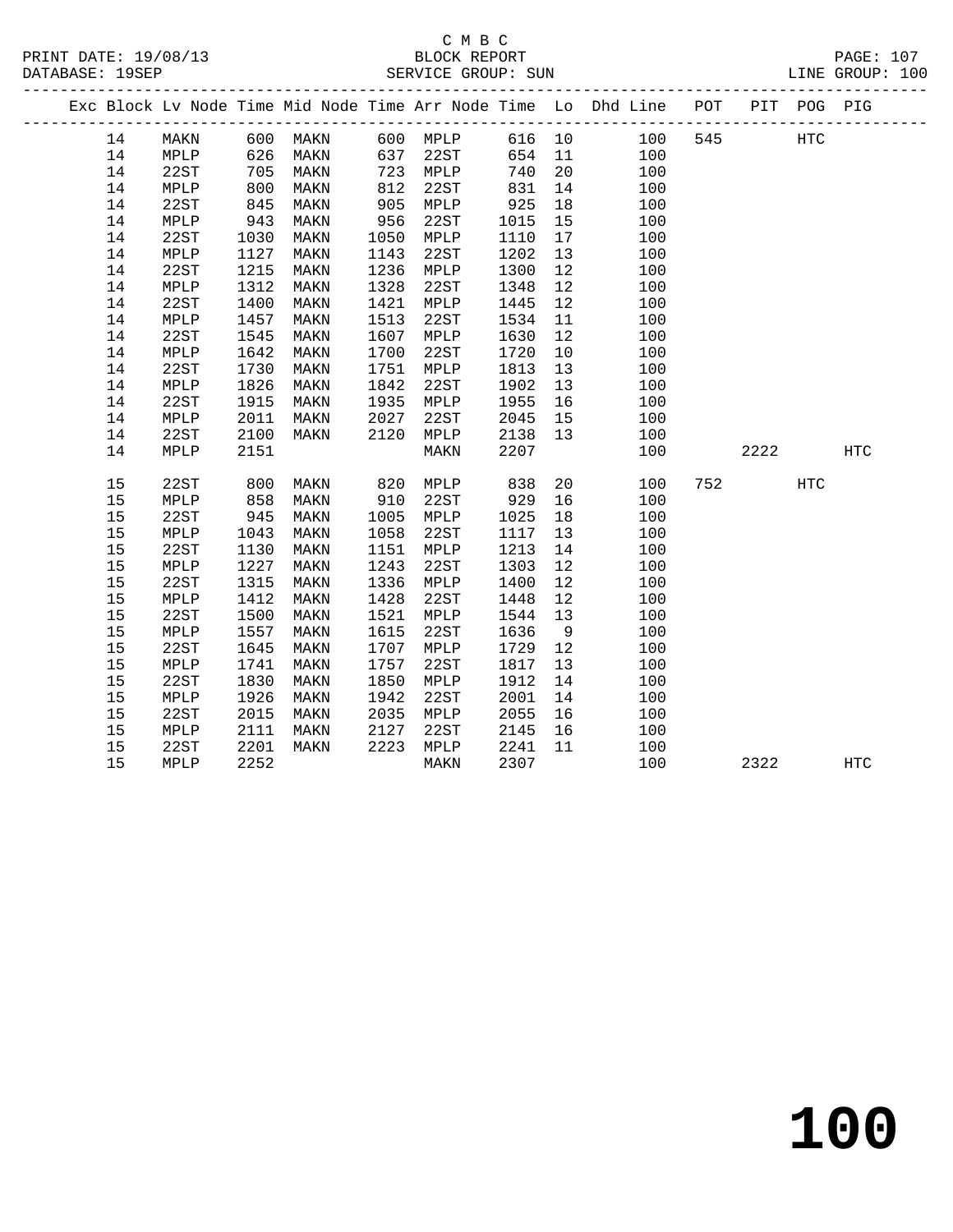|  |    |      |      |      |      |      |      |    | Exc Block Lv Node Time Mid Node Time Arr Node Time Lo Dhd Line POT |     |      | PIT POG PIG |     |
|--|----|------|------|------|------|------|------|----|--------------------------------------------------------------------|-----|------|-------------|-----|
|  | 16 | MAKN | 815  | MAKN | 815  | MPLP |      |    | 833 11<br>100                                                      | 800 |      | HTC         |     |
|  | 16 | MPLP | 844  | MAKN | 856  | 22ST | 914  | 16 | 100                                                                |     |      |             |     |
|  | 16 | 22ST | 930  | MAKN | 950  | MPLP | 1010 | 18 | 100                                                                |     |      |             |     |
|  | 16 | MPLP | 1028 | MAKN | 1043 | 22ST | 1102 | 13 | 100                                                                |     |      |             |     |
|  | 16 | 22ST | 1115 | MAKN | 1136 | MPLP | 1158 | 14 | 100                                                                |     |      |             |     |
|  | 16 | MPLP | 1212 | MAKN | 1228 | 22ST | 1248 | 12 | 100                                                                |     |      |             |     |
|  | 16 | 22ST | 1300 | MAKN | 1321 | MPLP | 1345 | 12 | 100                                                                |     |      |             |     |
|  | 16 | MPLP | 1357 | MAKN | 1413 | 22ST | 1434 | 11 | 100                                                                |     |      |             |     |
|  | 16 | 22ST | 1445 | MAKN | 1507 | MPLP | 1530 | 12 | 100                                                                |     |      |             |     |
|  | 16 | MPLP | 1542 | MAKN | 1600 | 22ST | 1620 | 10 | 100                                                                |     |      |             |     |
|  | 16 | 22ST | 1630 | MAKN | 1652 | MPLP | 1714 | 12 | 100                                                                |     |      |             |     |
|  | 16 | MPLP | 1726 | MAKN | 1744 | 22ST | 1804 | 11 | 100                                                                |     |      |             |     |
|  | 16 | 22ST | 1815 | MAKN | 1835 | MPLP | 1857 | 14 | 100                                                                |     |      |             |     |
|  | 16 | MPLP | 1911 | MAKN | 1927 | 22ST | 1947 | 13 | 100                                                                |     |      |             |     |
|  | 16 | 22ST | 2000 | MAKN | 2020 | MPLP | 2040 | 16 | 100                                                                |     |      |             |     |
|  | 16 | MPLP | 2056 | MAKN | 2112 | 22ST | 2130 | 16 | 100                                                                |     |      |             |     |
|  | 16 | 22ST | 2146 | MAKN | 2206 | MPLP | 2224 | 21 | 100                                                                |     |      |             |     |
|  | 16 | MPLP | 2245 | MAKN | 2300 | 22ST | 2319 | 10 | 100                                                                |     |      |             |     |
|  | 16 | 22ST | 2329 | MAKN | 2349 | MPLP | 2405 | 10 | 100                                                                |     |      |             |     |
|  | 16 | MPLP | 2415 | MAKN | 2429 | 22ST | 2446 | 20 | 100                                                                |     |      |             |     |
|  | 16 | 22ST | 2506 | MAKN | 2525 | MPLP | 2540 | 8  | 100                                                                |     |      |             |     |
|  | 16 | MPLP | 2548 |      |      | MAKN | 2602 |    | 100                                                                |     | 2617 |             | HTC |
|  |    |      |      |      |      |      |      |    |                                                                    |     |      |             |     |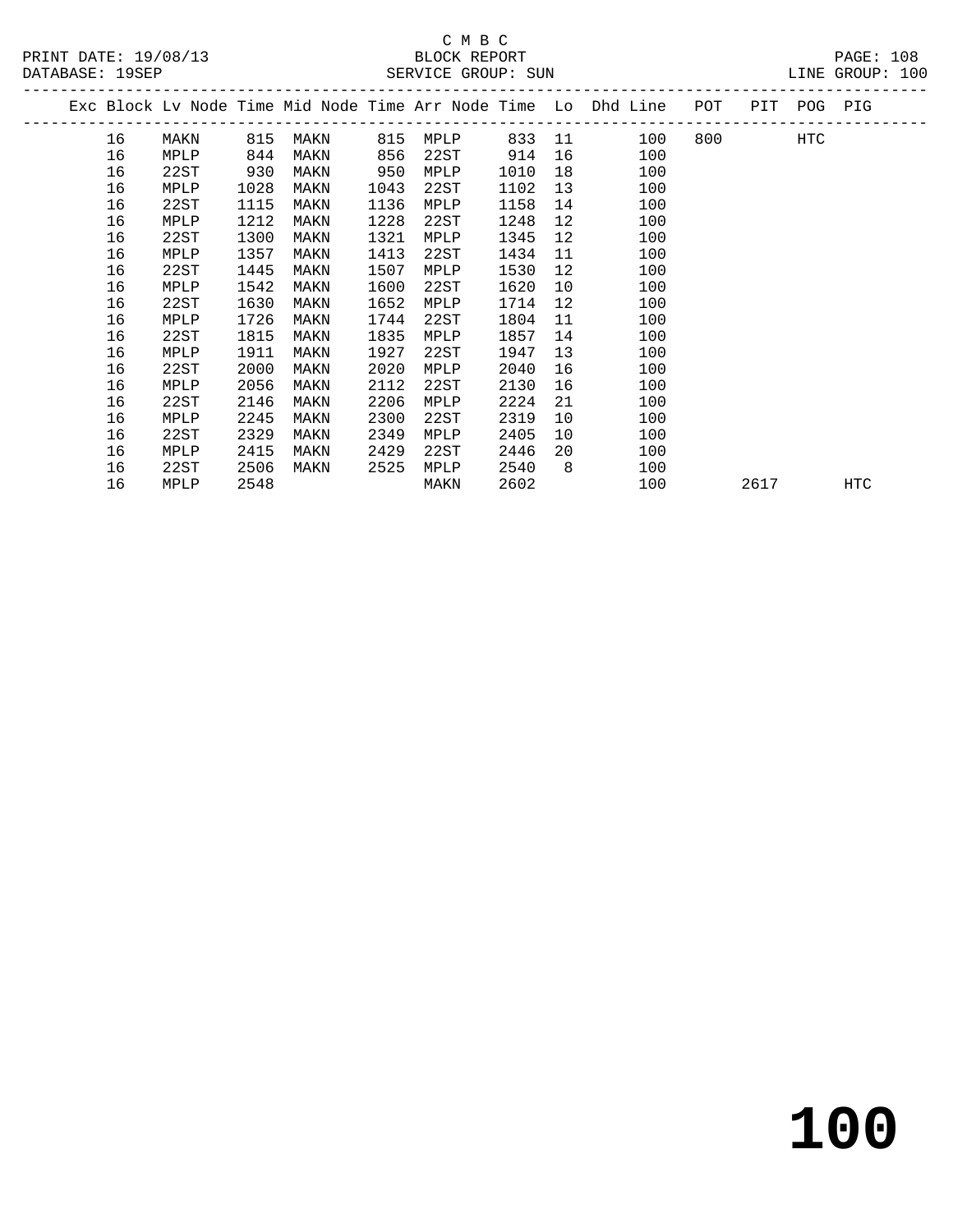|                              | DATABASE: 19SEP                                                                                                                                                                                                                                                       | PRINT DATE: 19/08/13                                                                                                                                              |                                                                                                                                                      |                                                                                                                                                  |                                              | СМВС<br>BLOCK REPORT                                                                                                                                                         |                                                                                                                                                             |                                                                                                                                                                                                |                                                                                                                                                                                               |           |                   | PAGE: 109 |
|------------------------------|-----------------------------------------------------------------------------------------------------------------------------------------------------------------------------------------------------------------------------------------------------------------------|-------------------------------------------------------------------------------------------------------------------------------------------------------------------|------------------------------------------------------------------------------------------------------------------------------------------------------|--------------------------------------------------------------------------------------------------------------------------------------------------|----------------------------------------------|------------------------------------------------------------------------------------------------------------------------------------------------------------------------------|-------------------------------------------------------------------------------------------------------------------------------------------------------------|------------------------------------------------------------------------------------------------------------------------------------------------------------------------------------------------|-----------------------------------------------------------------------------------------------------------------------------------------------------------------------------------------------|-----------|-------------------|-----------|
|                              |                                                                                                                                                                                                                                                                       | 6&6N 6 AV & 6 ST<br>GIST GILMORE STATION                                                                                                                          |                                                                                                                                                      | BCHL BURNABY CITY HALL                                                                                                                           |                                              |                                                                                                                                                                              | HODM                                                                                                                                                        |                                                                                                                                                                                                | 6&6S 6 AV & 6 ST<br>EDST EDMONDS STN<br>HOWE & DUNSMUIR                                                                                                                                       |           |                   |           |
| HOLD<br>LOST<br>NWST<br>SUST |                                                                                                                                                                                                                                                                       | HOLDOM DIE<br>LOUGHEED STN<br>TIMESTMINS<br>HOLDOM STATION<br>NEW WESTMINSTER STN<br>SFU SFU EXCHANGE<br>SURREY CENTRAL STATION                                   |                                                                                                                                                      |                                                                                                                                                  |                                              |                                                                                                                                                                              |                                                                                                                                                             |                                                                                                                                                                                                | HTC Hamilton Depot<br>MTST METROTOWN STATION<br>PAST PATTERSON STN<br>SPST SPERLING STN                                                                                                       |           |                   |           |
|                              |                                                                                                                                                                                                                                                                       |                                                                                                                                                                   |                                                                                                                                                      |                                                                                                                                                  |                                              |                                                                                                                                                                              |                                                                                                                                                             |                                                                                                                                                                                                | Exc Block Lv Node Time Mid Node Time Arr Node Time Lo Dhd Line POT PIT POG PIG                                                                                                                |           |                   |           |
|                              | $\mathbf{1}$<br>$\mathbf{1}$<br>$\mathbf{1}$<br>$\mathbf{1}$<br>$\mathbf 1$<br>$\mathbf 1$<br>1<br>$\mathbf 1$<br>1<br>1<br>1<br>$\mathbf 1$<br>1<br>1<br>1<br>1<br>1<br>1<br>$\mathbf 1$<br>1<br>$\mathbf 1$<br>1                                                    | MTST<br>MTST<br>LOST<br>MTST<br>SFU<br>MTST<br>LOST<br>MTST<br>SFU<br>MTST<br>EDST<br>MTST<br>LOST<br>MTST<br>SFU<br>MTST<br>EDST<br>MTST<br>EDST<br>MTST<br>EDST | 940<br>1035<br>1125<br>1219<br>1310<br>1405<br>1455<br>1551<br>1614<br>1649<br>1740<br>1835<br>1925<br>2016<br>2036<br>2106<br>2126<br>2205<br>2223  | 840 SPST 902 LOST 918<br>SPST<br>SPST<br>SPST<br>SPST<br>SPST<br>SPST 1431<br>SPST 1515 MTST<br>SPST 1715 LOST<br>SPST<br>SPST<br>SPST 1945 MTST | 1902                                         | 1001 MTST<br>1059 SFU<br>1145 MTST<br>$1244$ LOST $1304$ 6<br>1331 MTST<br>SFU<br>EDST<br>MTST<br>1800 MTST<br>SFU<br>EDST<br>MTST<br>EDST<br>MTST<br>EDST<br>MTST           | 1024<br>1116<br>1213<br>1356<br>1449<br>1543<br>1612<br>1638<br>1734<br>1824 11<br>1921<br>2009<br>2034<br>2055<br>2124<br>2145<br>2221<br>2242             | 22<br>11<br>9<br>6<br>9<br>8 <sup>8</sup><br>$\overline{2}$<br>11<br>6<br>$\overline{4}$<br>$\overline{7}$<br>$\overline{\phantom{a}}^2$<br>11<br>$\overline{2}$<br>20<br>$\overline{2}$<br>25 | 740 5 144 642 HTC<br>828 12 144<br>110<br>110<br>144<br>144<br>110<br>110<br>$6\overline{}$<br>144<br>144<br>119<br>119<br>110<br>110<br>144<br>144<br>119<br>119<br>119<br>119<br>119<br>119 |           |                   |           |
|                              | $\mathbf 1$<br>$\mathbf 1$<br>$\mathbf 1$<br>$\mathbf{1}$                                                                                                                                                                                                             | MTST<br>EDST<br>MTST<br>LOST                                                                                                                                      | 2307<br>2323<br>2344<br>2425                                                                                                                         | SPST 2405 LOST 2422<br>SPST 2442 MTST 2500                                                                                                       |                                              | EDST<br>MTST 2341                                                                                                                                                            | 2321                                                                                                                                                        | $\overline{\phantom{a}}$<br>$\overline{\mathbf{3}}$                                                                                                                                            | 119<br>119<br>$\overline{\mathbf{3}}$<br>110<br>110                                                                                                                                           | 2518 — 10 |                   | HTC       |
|                              | 2<br>2<br>$\overline{\mathbf{c}}$<br>$\boldsymbol{2}$<br>2<br>$\overline{\mathbf{c}}$<br>2<br>$\boldsymbol{2}$<br>2<br>$\overline{c}$<br>2<br>$\boldsymbol{2}$<br>2<br>2<br>$\overline{\mathbf{c}}$<br>$\boldsymbol{2}$<br>$\overline{c}$<br>2<br>2<br>$\overline{2}$ | LOST<br>MTST<br>EDST<br>MTST<br>LOST<br>MTST<br>SFU<br>MTST<br>EDST<br>MTST<br>LOST<br>MTST<br>SFU<br>MTST<br>EDST<br>MTST<br>EDST<br>MTST<br>EDST<br>MTST        | 1001<br>1021<br>1049<br>1140<br>1235<br>1325<br>1427<br>1449<br>1519<br>1610<br>1705<br>1755<br>1900<br>1922<br>2001<br>2021<br>2046<br>2106<br>2135 | 910 SPST<br>SPST<br>SPST<br>SPST<br>SPST<br>SPST<br>SPST<br>SPST<br>SPST<br>SPST                                                                 | 1201<br>1301<br>1345<br>1631<br>1732<br>1815 | 929 MTST<br>EDST<br>MTST<br>1112 LOST<br>MTST<br>SFU<br>MTST<br>EDST<br>MTST<br>1544 LOST<br>MTST<br>SFU<br>MTST<br>EDST<br>MTST<br>EDST<br>MTST<br>EDST<br>MTST<br>2158 SFU | 952<br>1019<br>1044<br>1130<br>1225<br>1319<br>1414<br>1447<br>1513<br>1604<br>1655<br>1751<br>1841<br>1920<br>1943<br>2019<br>2040<br>2104<br>2125<br>2215 | 2<br>5<br>10<br>10<br>6<br>13<br>2<br>6<br>6<br>10<br>$\overline{4}$<br>19<br>2<br>18<br>2<br>6<br>$\overline{2}$<br>10<br>10                                                                  | 9 110 842<br>119<br>119<br>110<br>110<br>144<br>144<br>119<br>119<br>110<br>110<br>144<br>144<br>119<br>119<br>119<br>119<br>119<br>119<br>144                                                |           | $_{\mathrm{HTC}}$ |           |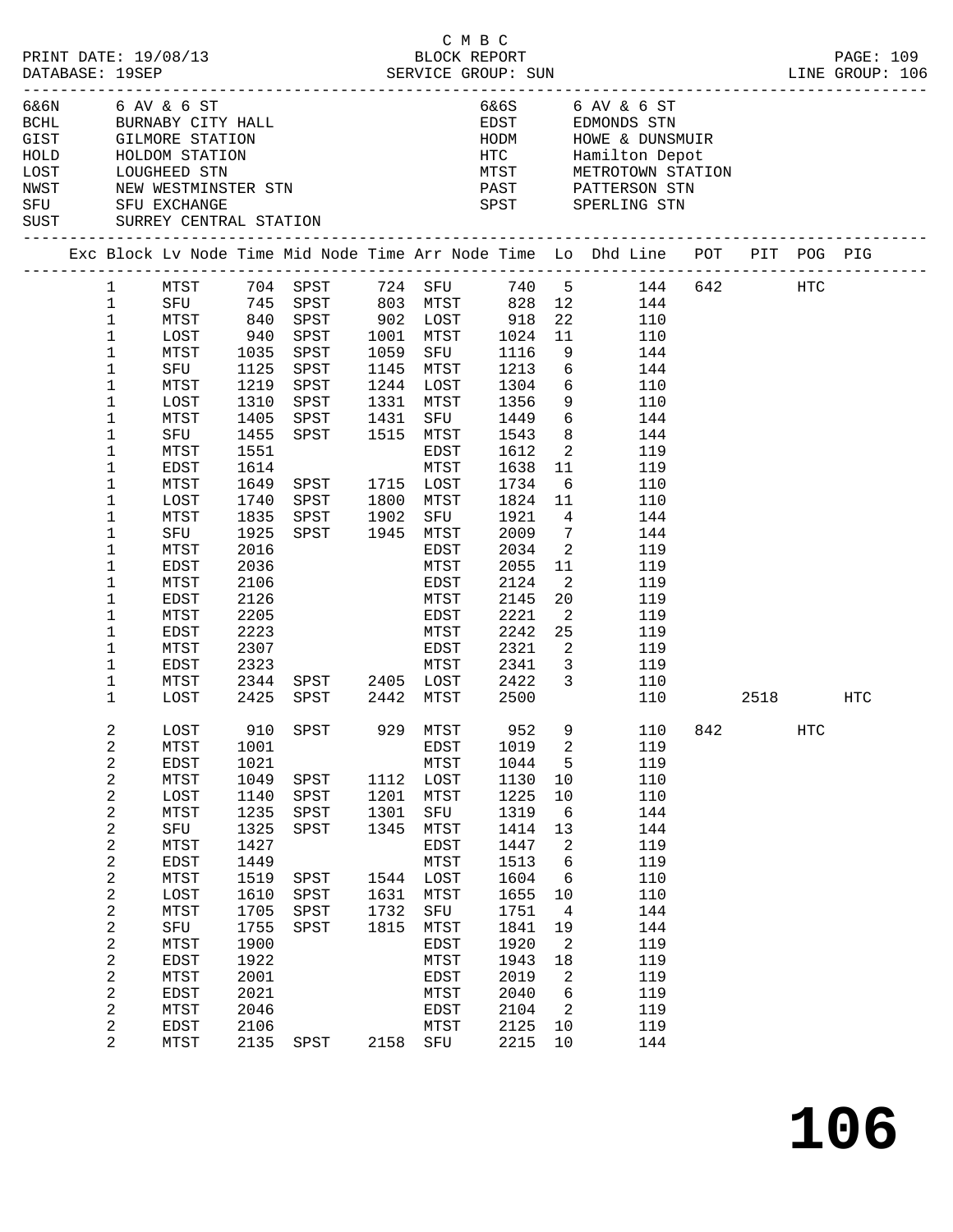|                |             |      |                     |      |             |      |                            | Exc Block Lv Node Time Mid Node Time Arr Node Time Lo Dhd Line POT |     | PIT  | POG PIG |                   |
|----------------|-------------|------|---------------------|------|-------------|------|----------------------------|--------------------------------------------------------------------|-----|------|---------|-------------------|
| $\overline{a}$ | SFU         |      | 2225 SPST 2243 MTST |      |             | 2303 |                            |                                                                    | 144 | 2321 |         | <b>HTC</b>        |
|                |             |      |                     |      |             |      |                            |                                                                    |     |      |         |                   |
| 3              | MTST        | 602  |                     |      | EDST        | 614  | 2                          | 119                                                                | 540 |      | HTC     |                   |
| 3              | <b>EDST</b> | 616  |                     |      | MTST        | 633  | $\overline{9}$             | 119                                                                |     |      |         |                   |
| 3              | MTST        | 642  |                     |      | EDST        | 654  | 2                          | 119                                                                |     |      |         |                   |
| 3              | EDST        | 656  |                     |      | MTST        | 713  | 9                          | 119                                                                |     |      |         |                   |
| 3              | MTST        | 722  |                     |      | EDST        | 735  | $\overline{\phantom{0}}^2$ | 119                                                                |     |      |         |                   |
| 3              | EDST        | 737  |                     |      | MTST        | 754  | 11                         | 119                                                                |     |      |         |                   |
| 3              | MTST        | 805  | SPST 825            |      | SFU         | 841  | 14                         | 144                                                                |     |      |         |                   |
| 3              | SFU         | 855  | SPST 914            |      | MTST        | 941  | 5                          | 144                                                                |     |      |         |                   |
| 3              | MTST        | 946  |                     |      | EDST        | 1004 | $\overline{a}$             | 119                                                                |     |      |         |                   |
| 3              | <b>EDST</b> | 1006 |                     |      | MTST        | 1029 | 17                         | 119                                                                |     |      |         |                   |
| 3              | MTST        | 1046 |                     |      | EDST        | 1105 | $\overline{2}$             | 119                                                                |     |      |         |                   |
| 3              | <b>EDST</b> | 1107 |                     |      | MTST        | 1130 | 16                         | 119                                                                |     |      |         |                   |
| 3              | MTST        | 1146 |                     |      | EDST        | 1207 | $\overline{2}$             | 119                                                                |     |      |         |                   |
| 3              | <b>EDST</b> | 1209 |                     |      | MTST        | 1233 | $\overline{4}$             | 119                                                                |     |      |         |                   |
| 3              | MTST        | 1237 |                     |      | EDST        | 1258 | 2                          | 119                                                                |     |      |         |                   |
| 3              | <b>EDST</b> | 1300 |                     |      | MTST        | 1324 | 11                         | 119                                                                |     |      |         |                   |
| 3              | MTST        | 1335 | SPST 1401           |      | SFU         | 1419 | 6                          | 144                                                                |     |      |         |                   |
| 3              | SFU         | 1425 | SPST                | 1445 | MTST        | 1513 | 14                         | 144                                                                |     |      |         |                   |
| 3              | MTST        | 1527 |                     |      | EDST        | 1548 | $\overline{\phantom{0}}^2$ | 119                                                                |     |      |         |                   |
| 3              | <b>EDST</b> | 1550 |                     |      | MTST        | 1614 | $5^{\circ}$                | 119                                                                |     |      |         |                   |
| 3              | MTST        | 1619 | SPST                | 1645 | LOST        | 1704 | 6                          | 110                                                                |     |      |         |                   |
| 3              | LOST        | 1710 | SPST                | 1730 | MTST        | 1754 | 11                         | 110                                                                |     |      |         |                   |
| 3              | MTST        | 1805 | SPST                | 1832 | SFU         | 1851 | $\overline{4}$             | 144                                                                |     |      |         |                   |
| 3              | SFU         | 1855 | SPST                | 1915 | MTST        | 1939 | 10                         | 144                                                                |     |      |         |                   |
| 3              | MTST        | 1949 | SPST                | 2013 | LOST        | 2031 | 9                          | 110                                                                |     |      |         |                   |
| 3              | LOST        | 2040 | SPST                | 2059 | MTST        | 2119 | 17                         | 110                                                                |     |      |         |                   |
| 3              | MTST        | 2136 |                     |      | EDST        | 2154 | $\overline{2}$             | 119                                                                |     |      |         |                   |
| 3              | EDST        | 2156 |                     |      | MTST        | 2215 | 21                         | 119                                                                |     |      |         |                   |
| 3              | MTST        | 2236 |                     |      | EDST        | 2251 | $\overline{2}$             | 119                                                                |     |      |         |                   |
| 3              | <b>EDST</b> | 2253 |                     |      | MTST        | 2311 | 26                         | 119                                                                |     |      |         |                   |
| 3              | MTST        | 2337 |                     |      | EDST        | 2351 | 2                          | 119                                                                |     |      |         |                   |
| 3              | <b>EDST</b> | 2353 |                     |      | MTST        | 2411 | 27                         | 119                                                                |     |      |         |                   |
| 3              | MTST        | 2438 |                     |      | EDST        | 2451 | $\overline{\phantom{0}}^2$ | 119                                                                |     |      |         |                   |
| 3              | EDST        | 2453 |                     |      | MTST        | 2511 | 32                         | 119                                                                |     |      |         |                   |
| 3              | MTST        | 2543 |                     |      | <b>EDST</b> | 2556 |                            | 119                                                                |     | 2606 |         | $_{\mathrm{HTC}}$ |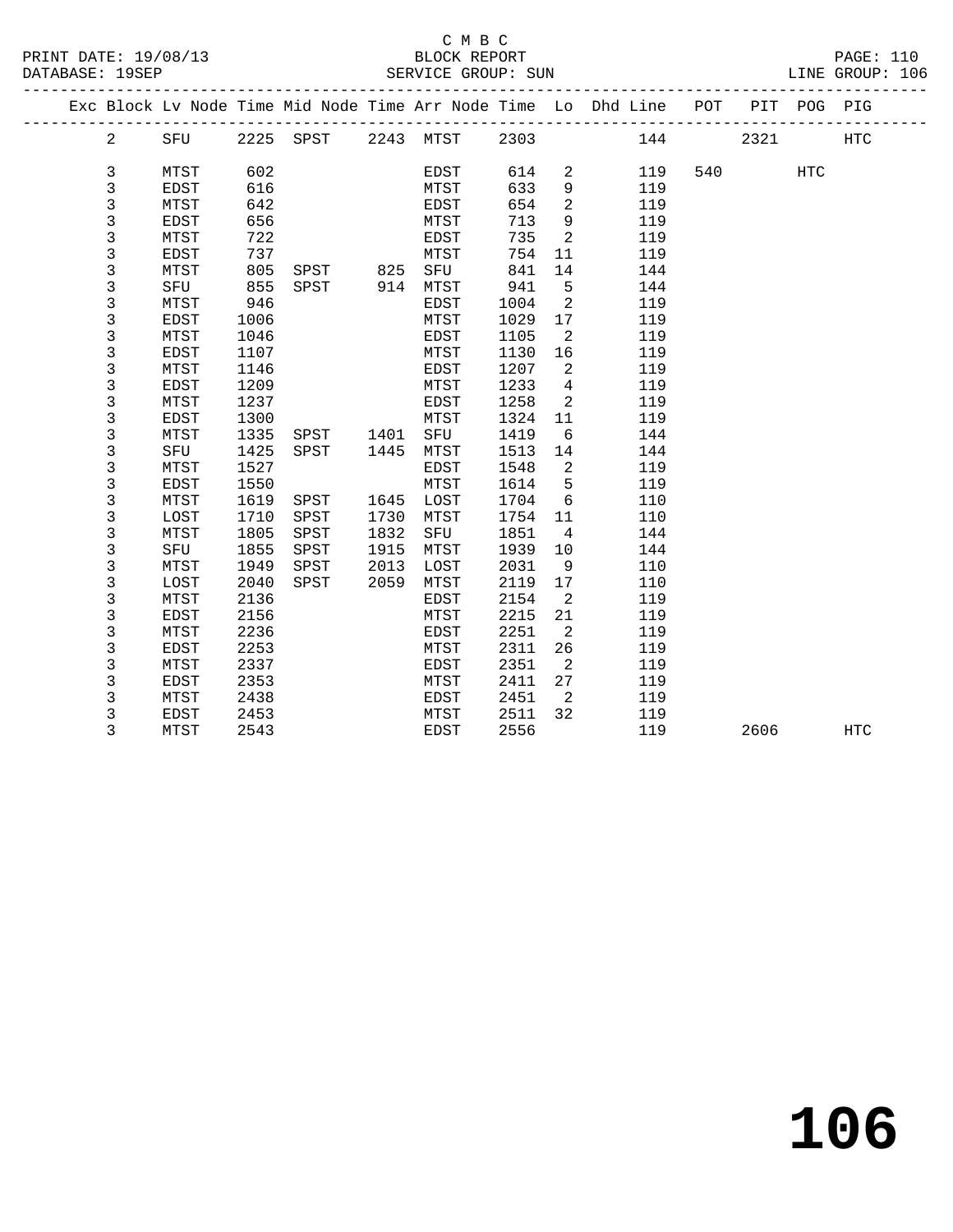| PRINT DATE: 19/08/13 | BLOCK REPORT       | <b>PAGE: 111</b> |
|----------------------|--------------------|------------------|
| DATABASE: 19SEP      | SERVICE GROUP: SUN | LINE GROUP: 106  |

|  |   |             |      |                |      |                   |      |                            | Exc Block Lv Node Time Mid Node Time Arr Node Time Lo Dhd Line POT PIT POG PIG |     |      |     |            |
|--|---|-------------|------|----------------|------|-------------------|------|----------------------------|--------------------------------------------------------------------------------|-----|------|-----|------------|
|  | 5 | LOST        |      |                |      | 720 SPST 739 MTST | 801  | $\overline{0}$             | 110                                                                            | 652 | HTC  |     |            |
|  | 5 | MTST        | 801  |                |      | EDST              | 816  | 2                          | 119                                                                            |     |      |     |            |
|  | 5 | EDST        | 818  |                |      | MTST              | 837  | 8                          | 119                                                                            |     |      |     |            |
|  | 5 | MTST        | 845  |                |      | EDST              | 901  | $\overline{a}$             | 119                                                                            |     |      |     |            |
|  | 5 | EDST        | 903  |                |      | MTST              | 924  | 8                          | 119                                                                            |     |      |     |            |
|  | 5 | MTST        | 932  |                |      | EDST              | 949  | 2                          | 119                                                                            |     |      |     |            |
|  | 5 | EDST        | 951  |                |      | MTST              | 1014 | 17                         | 119                                                                            |     |      |     |            |
|  | 5 | MTST        | 1031 |                |      | EDST              | 1050 | 2                          | 119                                                                            |     |      |     |            |
|  | 5 | EDST        | 1052 |                |      | MTST              | 1115 | 17                         | 119                                                                            |     |      |     |            |
|  | 5 | MTST        | 1132 |                |      | EDST              | 1152 | $\overline{a}$             | 119                                                                            |     |      |     |            |
|  | 5 | EDST        | 1154 |                |      | MTST              | 1217 | 8                          | 119                                                                            |     |      |     |            |
|  | 5 | MTST        | 1225 |                |      | EDST              | 1246 | 2                          | 119                                                                            |     |      |     |            |
|  | 5 | EDST        | 1248 |                |      | MTST              | 1312 | $7\phantom{.0}$            | 119                                                                            |     |      |     |            |
|  | 5 | MTST        | 1319 | SPST           |      | 1344 LOST         | 1404 | 6                          | 110                                                                            |     |      |     |            |
|  | 5 | LOST        | 1410 | SPST           |      | 1431 MTST         | 1456 | 9                          | 110                                                                            |     |      |     |            |
|  | 5 | MTST        | 1505 | SPST           | 1531 | SFU               | 1549 | 6                          | 144                                                                            |     |      |     |            |
|  | 5 | SFU         | 1555 | SPST           |      | 1614 MTST         | 1641 | 10                         | 144                                                                            |     |      |     |            |
|  | 5 | MTST        | 1651 |                |      | EDST              | 1711 | $\overline{2}$             | 119                                                                            |     |      |     |            |
|  | 5 | EDST        | 1713 |                |      | MTST              | 1736 | $\overline{9}$             | 119                                                                            |     |      |     |            |
|  | 5 | MTST        | 1745 |                |      | EDST              | 1805 | $\overline{\phantom{a}}$   | 119                                                                            |     |      |     |            |
|  | 5 | EDST        | 1807 |                |      | MTST              | 1828 | 17                         | 119                                                                            |     |      |     |            |
|  | 5 | MTST        | 1845 |                |      | EDST              | 1905 | $\overline{2}$             | 119                                                                            |     |      |     |            |
|  | 5 | EDST        | 1907 |                |      | MTST              | 1928 | 17                         | 119                                                                            |     |      |     |            |
|  | 5 | MTST        | 1945 |                |      | EDST              | 2005 | $\overline{\phantom{0}}^2$ | 119                                                                            |     |      |     |            |
|  | 5 | EDST        | 2007 |                |      | MTST              | 2026 |                            | 119                                                                            |     | 2044 |     | HTC        |
|  | 6 | BCHL        | 740  | SPST           |      | MTST              | 755  | $\overline{7}$             | 144                                                                            |     | 717  | HTC |            |
|  | 6 | MTST        | 802  | SPST           |      | 824 LOST          | 840  | 10                         | 110                                                                            |     |      |     |            |
|  | 6 | LOST        | 850  | SPST           | 909  | MTST              | 931  | $\overline{4}$             | 110                                                                            |     |      |     |            |
|  | 6 | MTST        | 935  | SPST           | 958  | SFU               | 1015 | 10                         | 144                                                                            |     |      |     |            |
|  | 6 | SFU         | 1025 | SPST           | 1045 | MTST              | 1112 | $7\overline{ }$            | 144                                                                            |     |      |     |            |
|  | 6 | MTST        | 1119 | SPST           | 1143 | LOST              | 1203 | 7                          | 110                                                                            |     |      |     |            |
|  | 6 | LOST        | 1210 | SPST           | 1231 | MTST              | 1255 | 10                         | 110                                                                            |     |      |     |            |
|  | 6 | MTST        | 1305 | SPST           | 1331 | SFU               | 1349 | 6                          | 144                                                                            |     |      |     |            |
|  | 6 | SFU         | 1355 | SPST           | 1415 | MTST              | 1444 | $\overline{7}$             | 144                                                                            |     |      |     |            |
|  | 6 | MTST        | 1451 |                |      | EDST              | 1511 | $\overline{\phantom{a}}$   | 119                                                                            |     |      |     |            |
|  | 6 | EDST        | 1513 |                |      | MTST              | 1537 | 12                         | 119                                                                            |     |      |     |            |
|  | 6 | MTST        | 1549 | SPST 1615 LOST |      |                   | 1634 | 6                          | 110                                                                            |     |      |     |            |
|  | 6 | LOST        | 1640 | SPST           |      | 1701 MTST         | 1725 | 10                         | 110                                                                            |     |      |     |            |
|  | 6 | MTST        |      | 1735 SPST      |      | 1802 SFU 1821 4   |      |                            | 144                                                                            |     |      |     |            |
|  | 6 | SFU         | 1825 | SPST           | 1845 | MTST              | 1909 | 10                         | 144                                                                            |     |      |     |            |
|  | 6 | MTST        | 1919 | SPST           | 1943 | LOST              | 2001 | 9                          | 110                                                                            |     |      |     |            |
|  | 6 | LOST        | 2010 | SPST           | 2029 | MTST              | 2049 | 16                         | 110                                                                            |     |      |     |            |
|  | 6 | MTST        | 2105 | SPST           | 2128 | SFU               | 2145 | 10                         | 144                                                                            |     |      |     |            |
|  | 6 | SFU         | 2155 | SPST           | 2214 | MTST              | 2236 | 8                          | 144                                                                            |     |      |     |            |
|  | 6 | MTST        | 2244 | SPST           | 2305 | LOST              | 2322 | 3                          | 110                                                                            |     |      |     |            |
|  | 6 | LOST        | 2325 | SPST           | 2343 | MTST              | 2401 | 7                          | 110                                                                            |     |      |     |            |
|  | 6 | MTST        | 2408 |                |      | EDST              | 2421 | 2                          | 119                                                                            |     |      |     |            |
|  | 6 | EDST        | 2423 |                |      | MTST              | 2441 | 27                         | 119                                                                            |     |      |     |            |
|  | 6 | <b>MTST</b> | 2508 |                |      | EDST              | 2521 |                            | 119                                                                            |     | 2531 |     | <b>HTC</b> |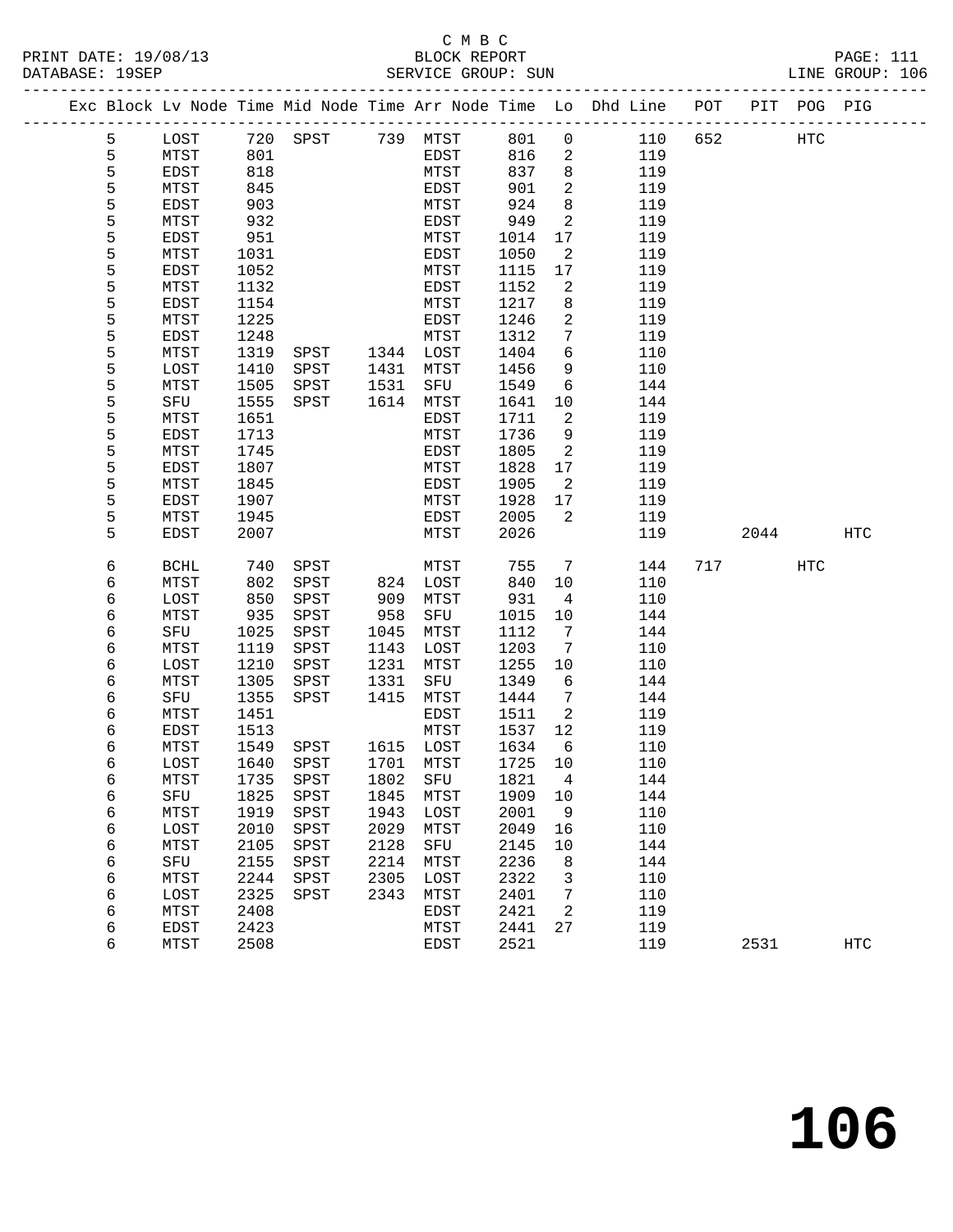PRINT DATE: 19/08/13 BLOCK REPORT PAGE: 112 DATABASE: 19SEP

# C M B C<br>BLOCK REPORT

| DAIADAJE: 1795F |      |      |      |      | DEILVILLE GILOUF · DUN |      |     |                                                                |     |     |     | TTNE GROOF. TOO |  |
|-----------------|------|------|------|------|------------------------|------|-----|----------------------------------------------------------------|-----|-----|-----|-----------------|--|
|                 |      |      |      |      |                        |      |     | Exc Block Ly Node Time Mid Node Time Arr Node Time Lo Dhd Line | POT | PIT | POG | PIG             |  |
|                 | MTST | 732  | SPST | 754  | LOST                   | 810  | 10  | 110                                                            | 710 |     | HTC |                 |  |
|                 | LOST | 820  | SPST | 839  | MTST                   | 901  | 13  | 110                                                            |     |     |     |                 |  |
|                 | MTST | 914  | SPST | 936  | LOST                   | 952  | 18  | 110                                                            |     |     |     |                 |  |
|                 | LOST | 1010 | SPST | 1031 | MTST                   | 1054 | -11 | 110                                                            |     |     |     |                 |  |
|                 | MTST | 1105 | SPST | 1129 | SFU                    | 1146 | 9   | 144                                                            |     |     |     |                 |  |
|                 | SFU  | 1155 | SPST | 1215 | MTST                   | 1243 | 6   | 144                                                            |     |     |     |                 |  |
|                 | MTST | 1249 | SPST | 1314 | LOST                   | 1334 | 6   | 110                                                            |     |     |     |                 |  |
|                 | LOST | 1340 | SPST | 1401 | MTST                   | 1426 | 13  | 110                                                            |     |     |     |                 |  |
|                 | MTST | 1439 |      |      | EDST                   | 1459 |     | 119                                                            |     |     |     |                 |  |

7 MTST 2603 EDST 2616 119 2626 HTC

8 MTST 1249 EDST 1310 2 119 1227 HTC

8 EDST 1701 MTST 1724 119 1746 HTC

 7 EDST 1501 MTST 1525 10 119 MTST 1535 SPST 1601 SFU 1620 5 144

7 SFU 1625 SPST 1645 MTST 1711 19 144

 7 MTST 1819 SPST 1843 LOST 1901 9 110 7 LOST 1910 SPST 1929 MTST 1951 14 110

7 SFU 2055 SPST 2114 MTST 2136 8 144

 7 LOST 2225 SPST 2243 MTST 2301 4 110 7 MTST 2305 SPST 2327 SFU 2344 11 144 7 SFU 2355 SPST 2413 MTST 2432 10 144 MTST 2442 SPST 2503 LOST 2520 3 110 7 LOST 2523 SPST 2540 MTST 2558 5 110

 8 EDST 1312 MTST 1336 13 119 8 MTST 1349 SPST 1414 LOST 1434 6 110 8 LOST 1440 SPST 1501 MTST 1526 13 110

8 EDST 1602 MTST 1626 13 119

 7 MTST 1730 EDST 1750 2 119 7 EDST 1752 MTST 1814 5 119

7 MTST 2005 SPST 2029 SFU 2047 8 144

7 MTST 2144 SPST 2206 LOST 2224 1 110

8 MTST 1539 EDST 1600 2 119

8 MTST 1639 EDST 1659 2 119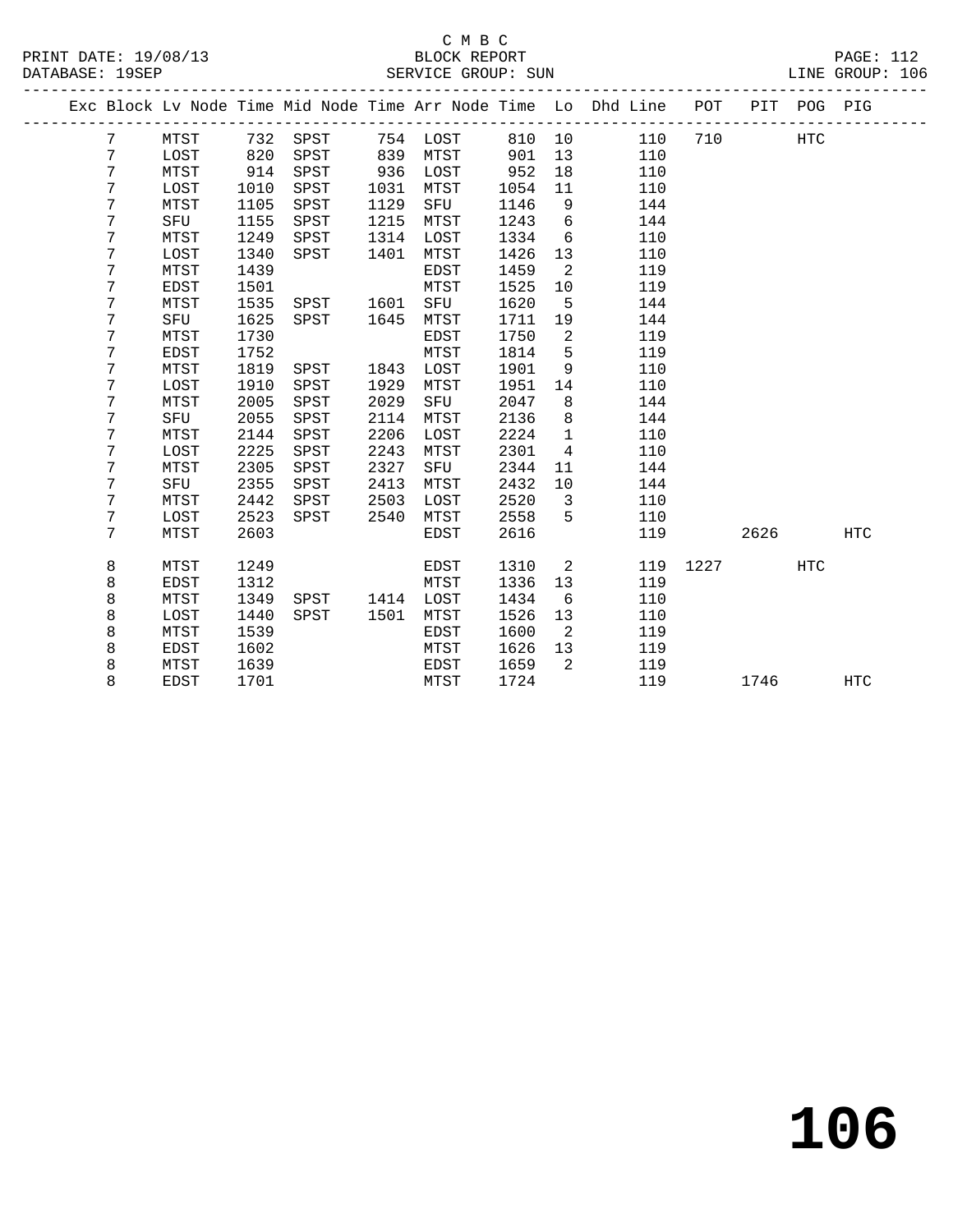|  |            | Exc Block Lv Node Time Mid Node Time Arr Node Time Lo Dhd Line POT |              |      |           |              |              |                |    |            |     |      | PIT POG PIG |     |
|--|------------|--------------------------------------------------------------------|--------------|------|-----------|--------------|--------------|----------------|----|------------|-----|------|-------------|-----|
|  | 9          | MTST                                                               | 542          |      |           | EDST         | 554          | $\overline{a}$ |    | 119        | 520 |      | HTC         |     |
|  | 9          | <b>EDST</b>                                                        | 556          |      |           | MTST         | 613          | 9              |    | 119        |     |      |             |     |
|  | 9          | MTST                                                               | 622          |      |           | EDST         | 634          | 2              |    | 119        |     |      |             |     |
|  | 9          | EDST                                                               | 636          |      |           | MTST         | 653          | 9              |    | 119        |     |      |             |     |
|  | 9          | MTST                                                               | 702          |      |           | EDST         | 715          | 2              |    | 119        |     |      |             |     |
|  | 9          | EDST                                                               | 717          |      |           | MTST         | 734          | 8              |    | 119        |     |      |             |     |
|  | 9          | MTST                                                               | 742          |      |           | EDST         | 755          | 2              |    | 119        |     |      |             |     |
|  | 9          | EDST                                                               | 757          |      |           | MTST         | 814          | 16             |    | 119        |     |      |             |     |
|  | 9          | MTST                                                               | 830          |      |           | EDST         | 846          | 2              |    | 119        |     |      |             |     |
|  | 9          | EDST                                                               | 848          |      |           | MTST         | 907          | 8              |    | 119        |     |      |             |     |
|  | 9          | MTST                                                               | 915          |      |           | EDST         | 932          | 2              |    | 119        |     |      |             |     |
|  | 9          | EDST                                                               | 934          |      |           | MTST         | 957          | 8              |    | 119        |     |      |             |     |
|  | 9          | MTST                                                               | 1005         |      | SPST 1029 | SFU          | 1046         | 9              |    | 144        |     |      |             |     |
|  | 9          | SFU                                                                | 1055         | SPST | 1115      | MTST         | 1143         | 18             |    | 144        |     |      |             |     |
|  | 9<br>9     | MTST                                                               | 1201<br>1224 |      |           | EDST         | 1222         | 2              |    | 119<br>119 |     |      |             |     |
|  | 9          | EDST<br>MTST                                                       | 1301         |      |           | MTST<br>EDST | 1248<br>1322 | 13<br>2        |    | 119        |     |      |             |     |
|  | 9          | EDST                                                               | 1324         |      |           | MTST         | 1348         | 15             |    | 119        |     |      |             |     |
|  | 9          | MTST                                                               | 1403         |      |           | EDST         | 1423         | 2              |    | 119        |     |      |             |     |
|  | 9          | EDST                                                               | 1425         |      |           | MTST         | 1449         | 14             |    | 119        |     |      |             |     |
|  | 9          | MTST                                                               | 1503         |      |           | EDST         | 1524         | 2              |    | 119        |     |      |             |     |
|  | 9          | <b>EDST</b>                                                        | 1526         |      |           | MTST         | 1550         | 13             |    | 119        |     |      |             |     |
|  | 9          | MTST                                                               | 1603         |      |           | EDST         | 1624         | 2              |    | 119        |     |      |             |     |
|  | 9          | EDST                                                               | 1626         |      |           | MTST         | 1650         | 13             |    | 119        |     |      |             |     |
|  | 9          | MTST                                                               | 1703         |      |           | EDST         | 1723         | 2              |    | 119        |     |      |             |     |
|  | 9          | EDST                                                               | 1725         |      |           | MTST         | 1748         | 12             |    | 119        |     |      |             |     |
|  | 9          | MTST                                                               | 1800         |      |           | EDST         | 1820         | 2              |    | 119        |     |      |             |     |
|  | 9          | <b>EDST</b>                                                        | 1822         |      |           | MTST         | 1843         | 6              |    | 119        |     |      |             |     |
|  | 9          | MTST                                                               | 1849         | SPST | 1913      | LOST         | 1931         | 9              |    | 110        |     |      |             |     |
|  | 9          | LOST                                                               | 1940         | SPST | 1959      | MTST         | 2021         | 14             |    | 110        |     |      |             |     |
|  | 9          | MTST                                                               | 2035         | SPST | 2059      | SFU          | 2117         | 8              |    | 144        |     |      |             |     |
|  | 9          | SFU                                                                | 2125         | SPST | 2144      | MTST         | 2206         | 8              |    | 144        |     |      |             |     |
|  | 9          | MTST                                                               | 2214         | SPST | 2235      | LOST         | 2252         |                |    | 110        |     | 2316 |             | HTC |
|  | 10         | HODM                                                               | 509          | NWST | 611       | SUST         | 631          | 9              | 15 | N19        | 433 |      | HTC         |     |
|  | 10         | <b>NWST</b>                                                        | 655          |      |           | EDST         | 708          | 9              |    | 112        |     |      |             |     |
|  | 10         | EDST                                                               | 717          | BCHL |           | HOLD         | 737          | $\mathbf 0$    |    | 133        |     |      |             |     |
|  | 10         | HOLD                                                               | 737          | GIST |           | 753 PAST     | 809          | 3              |    | 3 129      |     |      |             |     |
|  | 10         | MTST                                                               | 815          |      |           | EDST         | 831          | 2              |    | 119        |     |      |             |     |
|  | $10$       | EDST                                                               | 833          |      |           | MTST         | 852 9        |                |    | 119        |     |      |             |     |
|  | 10<br>$10$ | MTST                                                               | 901<br>919   |      |           | EDST         | 917<br>940   | 2<br>9         |    | 119<br>119 |     |      |             |     |
|  | 10         | EDST<br>MTST                                                       | 949          | SPST | 1012      | MTST<br>LOST | 1030         | 10             |    | 110        |     |      |             |     |
|  | $10$       | LOST                                                               | 1040         | SPST | 1101      | MTST         | 1124         | 11             |    | 110        |     |      |             |     |
|  | $10$       | MTST                                                               | 1135         | SPST | 1159      | ${\tt SFU}$  | 1216         | 9              |    | 144        |     |      |             |     |
|  | $10$       | ${\tt SFU}$                                                        | 1225         | SPST | 1245      | MTST         | 1313         | 12             |    | 144        |     |      |             |     |
|  | 10         | MTST                                                               | 1325         |      |           | EDST         | 1346         | 2              |    | 119        |     |      |             |     |
|  | $10$       | EDST                                                               | 1348         |      |           | ${\tt MTST}$ | 1412         | 7              |    | 119        |     |      |             |     |
|  | $10$       | MTST                                                               | 1419         | SPST | 1444      | LOST         | 1504         | 6              |    | 110        |     |      |             |     |
|  | $10$       | LOST                                                               | 1510         | SPST | 1531      | MTST         | 1555         | 10             |    | 110        |     |      |             |     |
|  | 10         | MTST                                                               | 1605         | SPST | 1631      | SFU          | 1650         | 5              |    | 144        |     |      |             |     |
|  | 10         | SFU                                                                | 1655         | SPST | 1715      | MTST         | 1741         | 8              |    | 144        |     |      |             |     |
|  | 10         | MTST                                                               | 1749         | SPST | 1815      | LOST         | 1834         | 6              |    | 110        |     |      |             |     |
|  | 10         | LOST                                                               | 1840         | SPST | 1859      | MTST         | 1921         | 14             |    | 110        |     |      |             |     |
|  | $10$       | MTST                                                               | 1935         | SPST | 2000      | ${\rm SFU}$  | 2018         | 7              |    | 144        |     |      |             |     |
|  | 10         | SFU                                                                | 2025         | SPST | 2044      | MTST         | 2106         | 8              |    | 144        |     |      |             |     |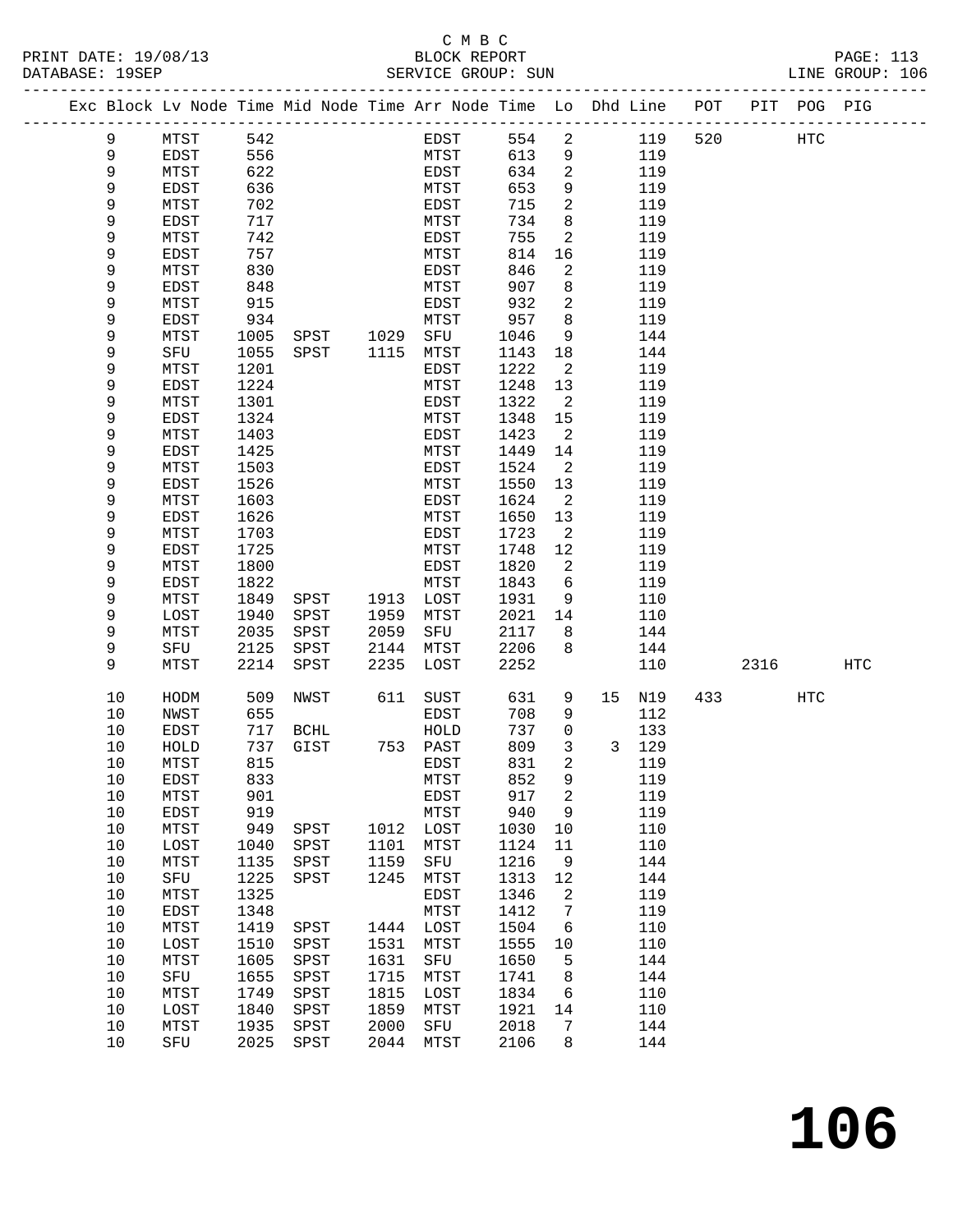|  |          |              |              |                                    |      |              |                 |                            | Exc Block Lv Node Time Mid Node Time Arr Node Time Lo Dhd Line POT PIT POG PIG |          |     |            |
|--|----------|--------------|--------------|------------------------------------|------|--------------|-----------------|----------------------------|--------------------------------------------------------------------------------|----------|-----|------------|
|  | 10       | MTST         |              | 2114 SPST 2136 LOST 2154           |      |              |                 |                            | 110                                                                            | 2218     |     | HTC        |
|  | 11       | MTST         | 1015         |                                    |      | EDST         | 1034 2          |                            |                                                                                | 119 953  | HTC |            |
|  | 11       | EDST         | 1036         |                                    |      | MTST         | 1059 16         |                            | 119                                                                            |          |     |            |
|  | 11       | MTST         | 1115         |                                    |      | EDST         | 1135            | $\overline{2}$             | 119                                                                            |          |     |            |
|  | 11       | EDST         | 1137         |                                    |      | MTST         | 1200            | 13                         | 119                                                                            |          |     |            |
|  | 11       | MTST         | 1213         |                                    |      | EDST         | 1234            | $\overline{\phantom{0}}^2$ | 119                                                                            |          |     |            |
|  | 11       | EDST         | 1236         |                                    |      | MTST         | 1300            | 13                         | 119                                                                            |          |     |            |
|  | 11       | MTST         | 1313         |                                    |      | EDST         | 1334            | $\overline{2}$             | 119                                                                            |          |     |            |
|  | 11       | EDST         | 1336         |                                    |      | MTST         | 1400            | 15                         | 119                                                                            |          |     |            |
|  | 11       | MTST         | 1415         |                                    |      | EDST         | 1435            | $\overline{\phantom{a}}^2$ | 119                                                                            |          |     |            |
|  | 11       | EDST         | 1437         |                                    |      | MTST         | 1501            | 14                         | 119                                                                            |          |     |            |
|  | 11       | MTST         | 1515         |                                    |      | EDST         | 1536            | $\overline{\phantom{0}}^2$ | 119                                                                            |          |     |            |
|  | 11       | EDST         | 1538         |                                    |      | MTST         | 1602            | 13                         | 119                                                                            |          |     |            |
|  | 11       | MTST         | 1615         |                                    |      | EDST         | 1636            | $\overline{\phantom{0}}^2$ | 119                                                                            |          |     |            |
|  | 11       | EDST         | 1638         |                                    |      | MTST         | 1702            | 13                         | 119                                                                            |          |     |            |
|  | 11<br>11 | MTST<br>EDST | 1715<br>1737 |                                    |      | EDST<br>MTST | 1735<br>1759 16 | $\overline{\phantom{a}}^2$ | 119<br>119                                                                     |          |     |            |
|  | 11       | MTST         | 1815         |                                    |      | EDST         | 1835            | $\overline{\mathbf{c}}$    | 119                                                                            |          |     |            |
|  | 11       | EDST         | 1837         |                                    |      | MTST         | 1858            | 17                         | 119                                                                            |          |     |            |
|  | 11       | MTST         | 1915         |                                    |      | EDST         | 1935            | $\overline{\phantom{0}}^2$ | 119                                                                            |          |     |            |
|  | 11       | EDST         | 1937         |                                    |      | MTST         | 1957            | 17                         | 119                                                                            |          |     |            |
|  | 11       | MTST         | 2014         | SPST 2036 LOST                     |      |              | 2054            | 16                         | 110                                                                            |          |     |            |
|  | 11       | LOST         | 2110         | SPST                               |      | 2129 MTST    | 2149            | 16                         | 110                                                                            |          |     |            |
|  | 11       | MTST         | 2205         | SPST                               | 2227 | SFU          | 2244            | 11                         | 144                                                                            |          |     |            |
|  | 11       | SFU          | 2255         | SPST                               | 2313 | MTST         | 2333            | $\overline{7}$             | 144                                                                            |          |     |            |
|  | 11       | MTST         | 2340         | SPST                               | 2402 | SFU 2419     |                 | $6\overline{6}$            | 144                                                                            |          |     |            |
|  | 11       | SFU          | 2425         | SPST                               | 2443 | <b>MTST</b>  | 2500            |                            | 144                                                                            | 2518     |     | HTC        |
|  | 12       | BCHL         | 840          | SPST                               |      | MTST         | 855             | 10                         | 144                                                                            | 817 — 10 | HTC |            |
|  | 12       | MTST         | 905          | SPST                               |      | 928 SFU      | 945             | 10                         | 144                                                                            |          |     |            |
|  | 12       | SFU          | 955          | SPST                               |      | 1015 MTST    | 1042            | 19                         | 144                                                                            |          |     |            |
|  | 12       | MTST         | 1101         |                                    |      | EDST         | 1120            | $\overline{\phantom{a}}$   | 119                                                                            |          |     |            |
|  | 12       | EDST         | 1122         |                                    |      | MTST         | 1145            | $\overline{4}$             | 119                                                                            |          |     |            |
|  | 12       | MTST         | 1149         | SPST 1213 LOST                     |      |              | 1233            | $\overline{7}$             | 110                                                                            |          |     |            |
|  | 12       | LOST         | 1240         | SPST 1301                          |      | MTST         | 1326 11         |                            | 110                                                                            |          |     |            |
|  | 12       | MTST         | 1337         |                                    |      | EDST         | 1358            | $\overline{\mathbf{c}}$    | 119                                                                            |          |     |            |
|  | 12       | EDST         | 1400         |                                    |      | MTST         | 1424 11         |                            | 119                                                                            |          |     |            |
|  | 12       | MTST         |              | 1435 SPST                          |      | 1501 SFU     | 1519            | $6\overline{6}$            | 144                                                                            |          |     |            |
|  | 12       | MTST         | 1627         | 12 SFU 1525 SPST 1545 MTST 1613 14 |      | EDST         | 1648            | 2                          | 144<br>119                                                                     |          |     |            |
|  | 12       | EDST         | 1650         |                                    |      | MTST         | 1714            | 5                          | 119                                                                            |          |     |            |
|  | 12       | MTST         | 1719         | SPST                               | 1745 | LOST         | 1804            | 6                          | 110                                                                            |          |     |            |
|  | 12       | LOST         | 1810         | SPST                               | 1829 | MTST         | 1851            | 14                         | 110                                                                            |          |     |            |
|  | 12       | MTST         | 1905         | SPST                               | 1932 | SFU          | 1951            | 4                          | 144                                                                            |          |     |            |
|  | 12       | SFU          | 1955         | SPST                               | 2015 | MTST         | 2039            | 5                          | 144                                                                            |          |     |            |
|  | 12       | MTST         | 2044         | SPST                               | 2106 | LOST         | 2124            | 16                         | 110                                                                            |          |     |            |
|  | 12       | LOST         | 2140         | SPST                               | 2158 | MTST         | 2216            | 19                         | 110                                                                            |          |     |            |
|  | 12       | MTST         | 2235         | SPST                               | 2257 | SFU          | 2314            | 11                         | 144                                                                            |          |     |            |
|  | 12       | SFU          | 2325         | SPST                               | 2343 | MTST         | 2402            | 18                         | 144                                                                            |          |     |            |
|  | 12       | MTST         | 2420         | SPST                               | 2440 | SFU          | 2455            |                            | 144                                                                            | 2528     |     | <b>HTC</b> |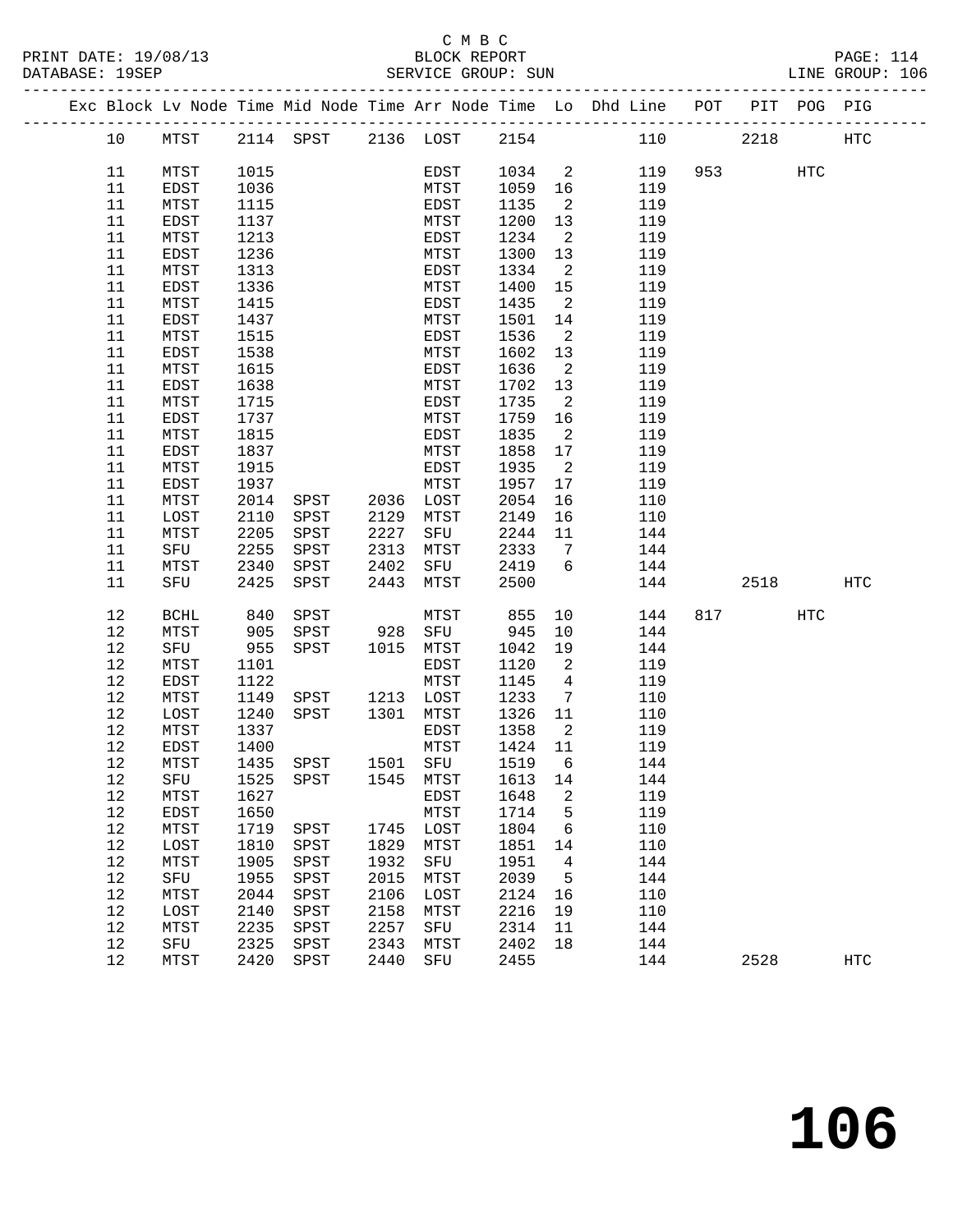|  |    |      |      |                              |      |           |         |                            | Exc Block Lv Node Time Mid Node Time Arr Node Time Lo Dhd Line POT PIT POG PIG |     |        |     |            |
|--|----|------|------|------------------------------|------|-----------|---------|----------------------------|--------------------------------------------------------------------------------|-----|--------|-----|------------|
|  | 13 |      |      | SFU 925 SPST 944 MTST 1011 8 |      |           |         |                            | 144                                                                            | 845 |        | HTC |            |
|  | 13 | MTST | 1019 | SPST 1042 LOST               |      |           | 1100 10 |                            | 110                                                                            |     |        |     |            |
|  | 13 | LOST | 1110 | SPST                         |      | 1131 MTST | 1155    | 10                         | 110                                                                            |     |        |     |            |
|  | 13 | MTST | 1205 | SPST                         | 1230 | SFU       | 1248    | $\overline{7}$             | 144                                                                            |     |        |     |            |
|  | 13 | SFU  | 1255 | SPST                         | 1315 | MTST      | 1343    | $\overline{7}$             | 144                                                                            |     |        |     |            |
|  | 13 | MTST | 1350 |                              |      | EDST      | 1410    | 2                          | 119                                                                            |     |        |     |            |
|  | 13 | EDST | 1412 |                              |      | MTST      | 1436    | 13                         | 119                                                                            |     |        |     |            |
|  | 13 | MTST | 1449 | SPST                         |      | 1514 LOST | 1534    | 6                          | 110                                                                            |     |        |     |            |
|  | 13 | LOST | 1540 | SPST                         | 1601 | MTST      | 1625    | 10                         | 110                                                                            |     |        |     |            |
|  | 13 | MTST | 1635 | SPST                         | 1702 | SFU       | 1721    | $\overline{4}$             | 144                                                                            |     |        |     |            |
|  | 13 | SFU  | 1725 | SPST                         | 1745 | MTST      | 1811    | 19                         | 144                                                                            |     |        |     |            |
|  | 13 | MTST | 1830 |                              |      | EDST      | 1850    | $\overline{2}$             | 119                                                                            |     |        |     |            |
|  | 13 | EDST | 1852 |                              |      | MTST      | 1913    | 17                         | 119                                                                            |     |        |     |            |
|  | 13 | MTST | 1930 |                              |      | EDST      | 1950    | $\overline{2}$             | 119                                                                            |     |        |     |            |
|  | 13 | EDST | 1952 |                              |      | MTST      | 2012    | 19                         | 119                                                                            |     |        |     |            |
|  | 13 | MTST | 2031 |                              |      | EDST      | 2049    | $\overline{\phantom{a}}^2$ | 119                                                                            |     |        |     |            |
|  | 13 | EDST | 2051 |                              |      | MTST      | 2110    |                            | 119                                                                            |     | 2128   |     | HTC        |
|  |    |      |      |                              |      |           |         |                            |                                                                                |     |        |     |            |
|  | 14 | MTST | 626  |                              |      | NWST      | 645     | 18                         | 112                                                                            |     | 604 60 | HTC |            |
|  | 14 | NWST | 703  | 6&6N 709                     |      | EDST      | 721     | $\overline{\phantom{a}}$   | 106                                                                            |     |        |     |            |
|  | 14 | EDST | 723  | 6&6S                         | 733  | NWST      | 738     | 25                         | 106                                                                            |     |        |     |            |
|  | 14 | NWST | 803  | 6&6N                         | 810  | EDST      | 823     | $\overline{a}$             | 106                                                                            |     |        |     |            |
|  | 14 | EDST | 825  | 6&6S                         | 836  | NWST      | 841     | 17                         | 106                                                                            |     |        |     |            |
|  | 14 | NWST | 858  | 6&6N                         | 905  | EDST      | 918     | $\overline{\phantom{a}}^2$ | 106                                                                            |     |        |     |            |
|  | 14 | EDST | 920  | 6&6S                         | 933  | NWST      | 939     | 21                         | 106                                                                            |     |        |     |            |
|  | 14 | NWST | 1000 | 6&6N                         | 1008 | EDST      | 1023    | $\overline{2}$             | 106                                                                            |     |        |     |            |
|  | 14 | EDST | 1025 | 6&6S                         | 1038 | NWST      | 1044    | 18                         | 106                                                                            |     |        |     |            |
|  | 14 | NWST | 1102 | 6&6N                         | 1110 | EDST      | 1126    | $\overline{\phantom{a}}$   | 106                                                                            |     |        |     |            |
|  | 14 | EDST | 1128 | 6&6S                         | 1143 | NWST      | 1150    | 13                         | 106                                                                            |     |        |     |            |
|  | 14 | NWST | 1203 | 6&6N                         | 1213 | EDST      | 1229    | $\overline{2}$             | 106                                                                            |     |        |     |            |
|  | 14 | EDST | 1231 | 6&6S                         | 1247 | NWST      | 1254    | 10                         | 106                                                                            |     |        |     |            |
|  | 14 | NWST | 1304 | 6&6N                         | 1314 | EDST      | 1330    | $\overline{\phantom{a}}$   | 106                                                                            |     |        |     |            |
|  | 14 | EDST | 1332 | 6&6S                         | 1347 | NWST      | 1354    | 10                         | 106                                                                            |     |        |     |            |
|  | 14 | NWST | 1404 | 6&6N                         | 1414 | EDST      | 1430    | $\overline{2}$             | 106                                                                            |     |        |     |            |
|  | 14 | EDST | 1432 | 6&6S                         | 1447 | NWST      | 1454    | 10                         | 106                                                                            |     |        |     |            |
|  | 14 | NWST | 1504 | 6&6N                         | 1513 | EDST      | 1529    | $\overline{\mathbf{c}}$    | 106                                                                            |     |        |     |            |
|  | 14 | EDST | 1531 | 6&6S                         | 1546 | NWST      | 1553    | 11                         | 106                                                                            |     |        |     |            |
|  | 14 | NWST | 1604 | 6&6N                         | 1613 | EDST      | 1629    | $\overline{\mathbf{c}}$    | 106                                                                            |     |        |     |            |
|  | 14 | EDST | 1631 | 6&6S                         |      | 1646 NWST | 1653 11 |                            | 106                                                                            |     |        |     |            |
|  | 14 | NWST |      | 1704 6&6N 1713 EDST          |      |           | 1728 2  |                            | 106                                                                            |     |        |     |            |
|  | 14 | EDST | 1730 | 6&6S                         | 1745 | NWST      | 1752    | 20                         | 106                                                                            |     |        |     |            |
|  | 14 | NWST | 1812 | 6&6N                         | 1821 | EDST      | 1835    | $\overline{2}$             | 106                                                                            |     |        |     |            |
|  | 14 | EDST | 1837 | 6&6S                         | 1851 | NWST      | 1857    | 17                         | 106                                                                            |     |        |     |            |
|  | 14 | NWST | 1914 | 6&6N                         | 1922 | EDST      | 1935    | 2                          | 106                                                                            |     |        |     |            |
|  | 14 | EDST | 1937 | 6&6S                         | 1950 | NWST      | 1956    | 18                         | 106                                                                            |     |        |     |            |
|  | 14 | NWST | 2014 | 6&6N                         | 2022 | EDST      | 2035    | 2                          | 106                                                                            |     |        |     |            |
|  | 14 | EDST | 2037 | 6&6S                         | 2050 | NWST      | 2056    |                            | 106                                                                            |     | 2108   |     | <b>HTC</b> |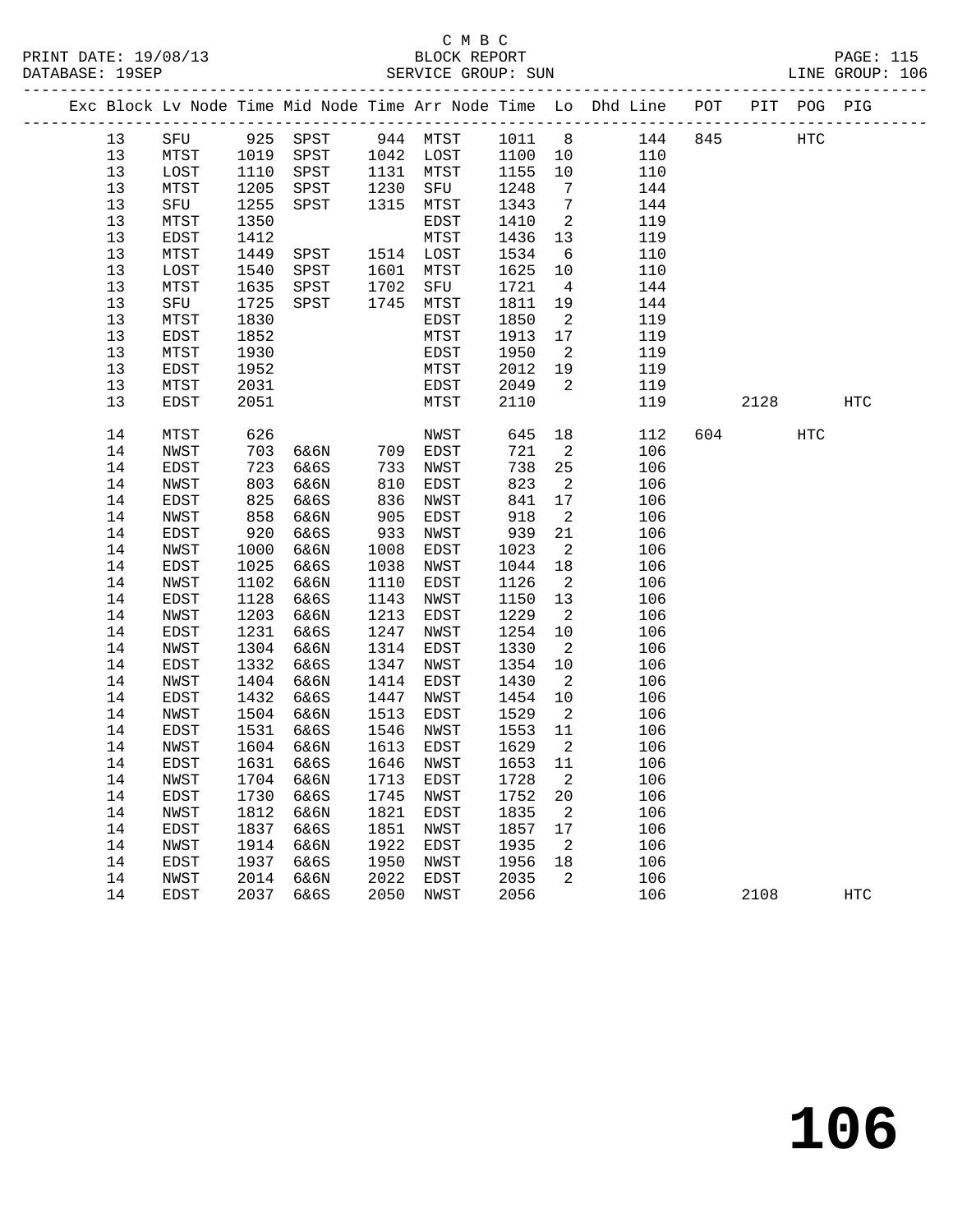|  |            |                            |              |              |              |              |              |                          | Exc Block Lv Node Time Mid Node Time Arr Node Time Lo Dhd Line POT |     |      | PIT POG PIG |            |
|--|------------|----------------------------|--------------|--------------|--------------|--------------|--------------|--------------------------|--------------------------------------------------------------------|-----|------|-------------|------------|
|  | 15         | NWST                       |              | 603 6&6N     |              | 608 EDST     | 618          | $\overline{\phantom{a}}$ | 106                                                                | 549 |      | HTC         |            |
|  | 15         | EDST                       | 620          | 6&6S         | 630          | NWST         | 634          | 9                        | 106                                                                |     |      |             |            |
|  | 15         | NWST                       | 643          | 6&6N         | 649          | EDST         | 701          | $\overline{\phantom{a}}$ | 106                                                                |     |      |             |            |
|  | 15         | EDST                       | 703          | 6&6S         | 713          | NWST         | 718          | 25                       | 106                                                                |     |      |             |            |
|  | 15         | NWST                       | 743          | 6&6N         | 749          | EDST         | 801          | $\overline{4}$           | 106                                                                |     |      |             |            |
|  | 15         | EDST                       | 805          | 6&6S         | 816          | NWST         | 821          | 22                       | 106                                                                |     |      |             |            |
|  | 15         | NWST                       | 843          | 6&6N         | 850          | EDST         | 903          | 2                        | 106                                                                |     |      |             |            |
|  | 15         | EDST                       | 905          | 6&6S         | 918          | NWST         | 924          | 19                       | 106                                                                |     |      |             |            |
|  | 15         | NWST                       | 943          | 6&6N         | 951          | EDST         | 1005         | $\overline{2}$           | 106                                                                |     |      |             |            |
|  | 15         | EDST                       | 1007         | 6&6S         | 1020         | NWST         | 1026         | 21                       | 106                                                                |     |      |             |            |
|  | $15$       | $\ensuremath{\text{NWST}}$ | 1047         | 6&6N         | 1055         | EDST         | 1111         | 2                        | 106                                                                |     |      |             |            |
|  | 15         | EDST                       | 1113         | 6&6S         | 1128         | NWST         | 1135         | 17                       | 106                                                                |     |      |             |            |
|  | $15$       | NWST                       | 1152         | 6&6N         | 1201         | EDST         | 1217         | $\overline{2}$           | 106                                                                |     |      |             |            |
|  | 15         | EDST                       | 1219         | 6&6S         | 1236         | NWST         | 1243         | 9                        | 106                                                                |     |      |             |            |
|  | $15$       | NWST                       | 1252         | 6&6N         | 1302         | EDST         | 1318         | $\overline{\phantom{a}}$ | 106                                                                |     |      |             |            |
|  | 15         | EDST                       | 1320         | 6&6S         | 1335         | NWST         | 1342         | 10                       | 106                                                                |     |      |             |            |
|  | $15$       | NWST                       | 1352         | 6&6N         | 1402         | EDST         | 1418         | $\overline{a}$           | 106                                                                |     |      |             |            |
|  | 15         | <b>EDST</b>                | 1420         | 6&6S         | 1435         | NWST         | 1442         | 10                       | 106                                                                |     |      |             |            |
|  | $15$       | NWST                       | 1452         | 6&6N         | 1502         | EDST         | 1518         | $\overline{2}$           | 106                                                                |     |      |             |            |
|  | 15         | EDST                       | 1520         | 6&6S         | 1535         | NWST         | 1542         | 10                       | 106                                                                |     |      |             |            |
|  | $15$       | NWST                       | 1552         | 6&6N         | 1601         | EDST         | 1617         | $\overline{\phantom{a}}$ | 106                                                                |     |      |             |            |
|  | 15         | EDST                       | 1619         | 6&6S         | 1634         | NWST         | 1641         | 11                       | 106                                                                |     |      |             |            |
|  | 15         | NWST                       | 1652         | 6&6N         | 1701         | EDST         | 1716         | $\overline{\phantom{a}}$ | 106                                                                |     |      |             |            |
|  | 15         | EDST                       | 1718         | 6&6S         | 1733         | NWST         | 1740         | 19                       | 106                                                                |     |      |             |            |
|  | 15         | NWST                       | 1759         | 6&6N         | 1808         | EDST         | 1823         | $\overline{\phantom{a}}$ | 106                                                                |     |      |             |            |
|  | 15         | EDST                       | 1825         | 6&6S         | 1839         | NWST         | 1845         | 14                       | 106                                                                |     |      |             |            |
|  | 15         | NWST                       | 1859         | 6&6N         | 1907         | EDST         | 1920         | $\overline{a}$           | 106                                                                |     |      |             |            |
|  | 15         | EDST                       | 1922         | 6&6S         | 1935         | NWST         | 1941         | 18                       | 106                                                                |     |      |             |            |
|  | $15$       | NWST                       | 1959         | 6&6N         | 2007         | EDST         | 2020         | 2                        | 106                                                                |     |      |             |            |
|  | 15         | <b>EDST</b>                | 2022         | 6&6S         | 2035         | NWST         | 2041         | 18                       | 106                                                                |     |      |             |            |
|  | 15         | NWST                       | 2059         | 6&6N         | 2106         | EDST         | 2119         | 2                        | 106                                                                |     |      |             |            |
|  | 15<br>$15$ | <b>EDST</b><br>NWST        | 2121<br>2149 | 6&6S         | 2134<br>2156 | NWST         | 2140<br>2209 | 9<br>2                   | 106<br>106                                                         |     |      |             |            |
|  | 15         |                            |              | 6&6N         | 2224         | EDST         |              |                          |                                                                    |     |      |             |            |
|  |            | <b>EDST</b>                | 2211         | 6&6S         |              | NWST         | 2230         | 19                       | 106                                                                |     |      |             |            |
|  | $15$       | NWST                       | 2249         | 6&6N         | 2255         | EDST         | 2308         | $\overline{2}$           | 106                                                                |     |      |             |            |
|  | 15         | <b>EDST</b>                | 2310         | 6&6S         | 2323<br>2353 | NWST         | 2329<br>2406 | 18<br>$\overline{2}$     | 106                                                                |     |      |             |            |
|  | 15<br>15   | NWST<br>EDST               | 2347<br>2408 | 6&6N         | 2419         | EDST         | 2423         | 24                       | 106<br>106                                                         |     |      |             |            |
|  | $15$       | NWST                       | 2447         | 6&6S<br>6&6N | 2453         | NWST<br>EDST | 2506         | $\overline{2}$           | 106                                                                |     |      |             |            |
|  | 15         | EDST                       | 2508         | 6&6S         | 2519         | NWST         | 2523         |                          | 106                                                                |     | 2535 |             | <b>HTC</b> |
|  |            |                            |              |              |              |              |              |                          |                                                                    |     |      |             |            |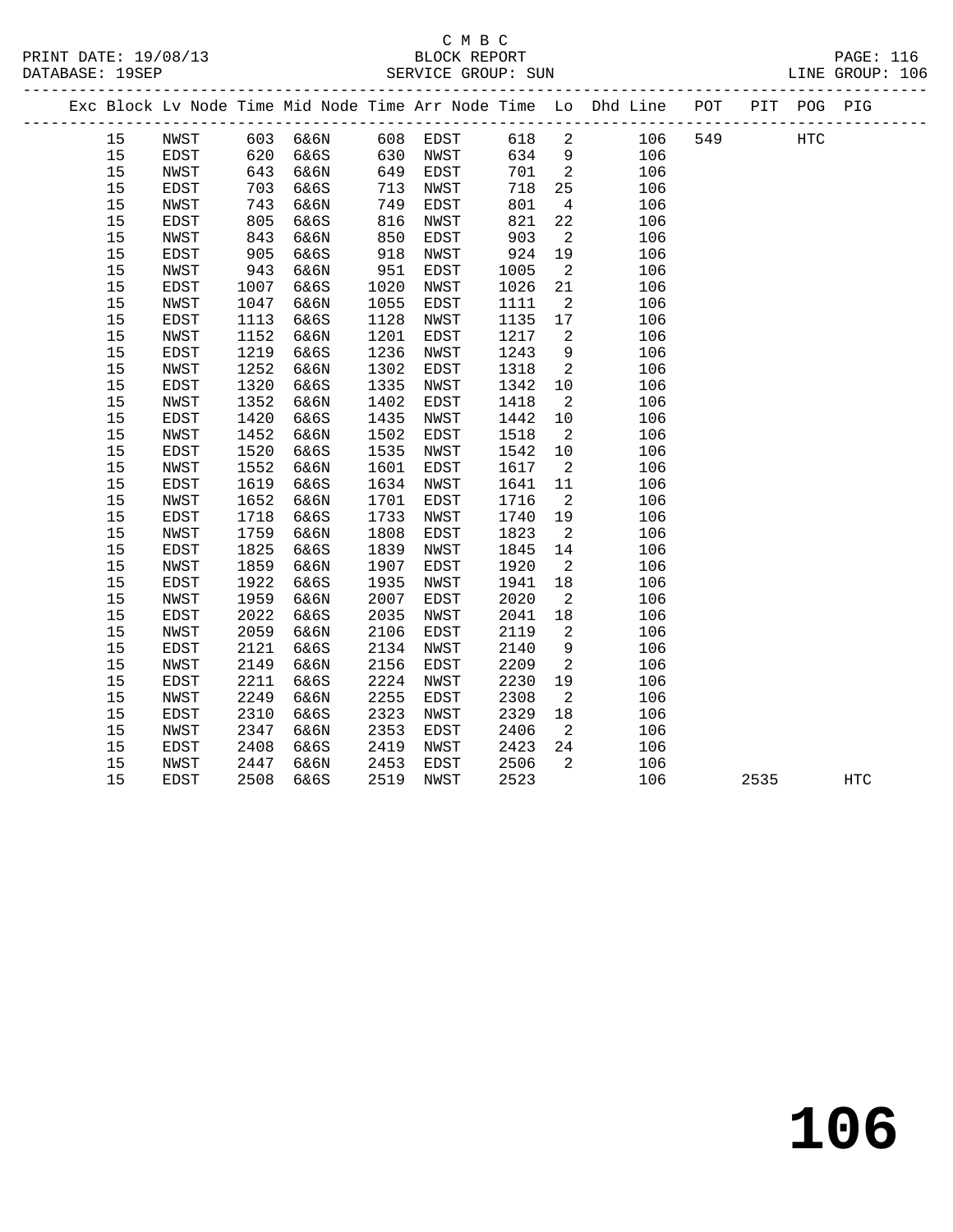|  |    |      |      |      |      |      |      |                 | Exc Block Lv Node Time Mid Node Time Arr Node Time Lo Dhd Line | POT |      | PIT POG PIG |     |
|--|----|------|------|------|------|------|------|-----------------|----------------------------------------------------------------|-----|------|-------------|-----|
|  | 16 | HODM | 439  |      |      | NWST | 541  |                 | N19<br>$6 \qquad \qquad$                                       | 403 |      | <b>HTC</b>  |     |
|  | 16 | NWST | 547  | 6&6N | 552  | EDST | 602  | $\overline{2}$  | 106                                                            |     |      |             |     |
|  | 16 | EDST | 604  | 6&6S | 614  | NWST | 618  | 5               | 106                                                            |     |      |             |     |
|  | 16 | NWST | 623  | 6&6N | 628  | EDST | 638  | 2               | 106                                                            |     |      |             |     |
|  | 16 | EDST | 640  | 6&6S | 650  | NWST | 654  | 29              | 106                                                            |     |      |             |     |
|  | 16 | NWST | 723  | 6&6N | 729  | EDST | 741  | 2               | 106                                                            |     |      |             |     |
|  | 16 | EDST | 743  | 6&6S | 754  | NWST | 759  | 24              | 106                                                            |     |      |             |     |
|  | 16 | NWST | 823  | 6&6N | 830  | EDST | 843  | $\overline{2}$  | 106                                                            |     |      |             |     |
|  | 16 | EDST | 845  | 6&6S | 856  | NWST | 902  | 11              | 106                                                            |     |      |             |     |
|  | 16 | NWST | 913  | 6&6N | 920  | EDST | 934  | $\overline{2}$  | 106                                                            |     |      |             |     |
|  | 16 | EDST | 936  | 6&6S | 949  | NWST | 955  | 20              | 106                                                            |     |      |             |     |
|  | 16 | NWST | 1015 | 6&6N | 1023 | EDST | 1038 | $\overline{2}$  | 106                                                            |     |      |             |     |
|  | 16 | EDST | 1040 | 6&6S | 1054 | NWST | 1100 | 17              | 106                                                            |     |      |             |     |
|  | 16 | NWST | 1117 | 6&6N | 1125 | EDST | 1141 | $\overline{2}$  | 106                                                            |     |      |             |     |
|  | 16 | EDST | 1143 | 6&6S | 1200 | NWST | 1207 | 9               | 106                                                            |     |      |             |     |
|  | 16 | NWST | 1216 | 6&6N | 1226 | EDST | 1242 | $\overline{2}$  | 106                                                            |     |      |             |     |
|  | 16 | EDST | 1244 | 6&6S | 1300 | NWST | 1307 | 9               | 106                                                            |     |      |             |     |
|  | 16 | NWST | 1316 | 6&6N | 1326 | EDST | 1342 | 2               | 106                                                            |     |      |             |     |
|  | 16 | EDST | 1344 | 6&6S | 1359 | NWST | 1406 | 10              | 106                                                            |     |      |             |     |
|  | 16 | NWST | 1416 | 6&6N | 1426 | EDST | 1442 | $\overline{2}$  | 106                                                            |     |      |             |     |
|  | 16 | EDST | 1444 | 6&6S | 1459 | NWST | 1506 | 10 <sup>°</sup> | 106                                                            |     |      |             |     |
|  | 16 | NWST | 1516 | 6&6N | 1525 | EDST | 1541 | $\overline{2}$  | 106                                                            |     |      |             |     |
|  | 16 | EDST | 1543 | 6&6S | 1558 | NWST | 1605 | 11              | 106                                                            |     |      |             |     |
|  | 16 | NWST | 1616 | 6&6N | 1625 | EDST | 1641 | $\overline{2}$  | 106                                                            |     |      |             |     |
|  | 16 | EDST | 1643 | 6&6S | 1658 | NWST | 1705 | 11              | 106                                                            |     |      |             |     |
|  | 16 | NWST | 1716 | 6&6N | 1725 | EDST | 1740 | $\overline{2}$  | 106                                                            |     |      |             |     |
|  | 16 | EDST | 1742 | 6&6S | 1757 | NWST | 1804 |                 | 106                                                            |     | 1818 |             | HTC |
|  |    |      |      |      |      |      |      |                 |                                                                |     |      |             |     |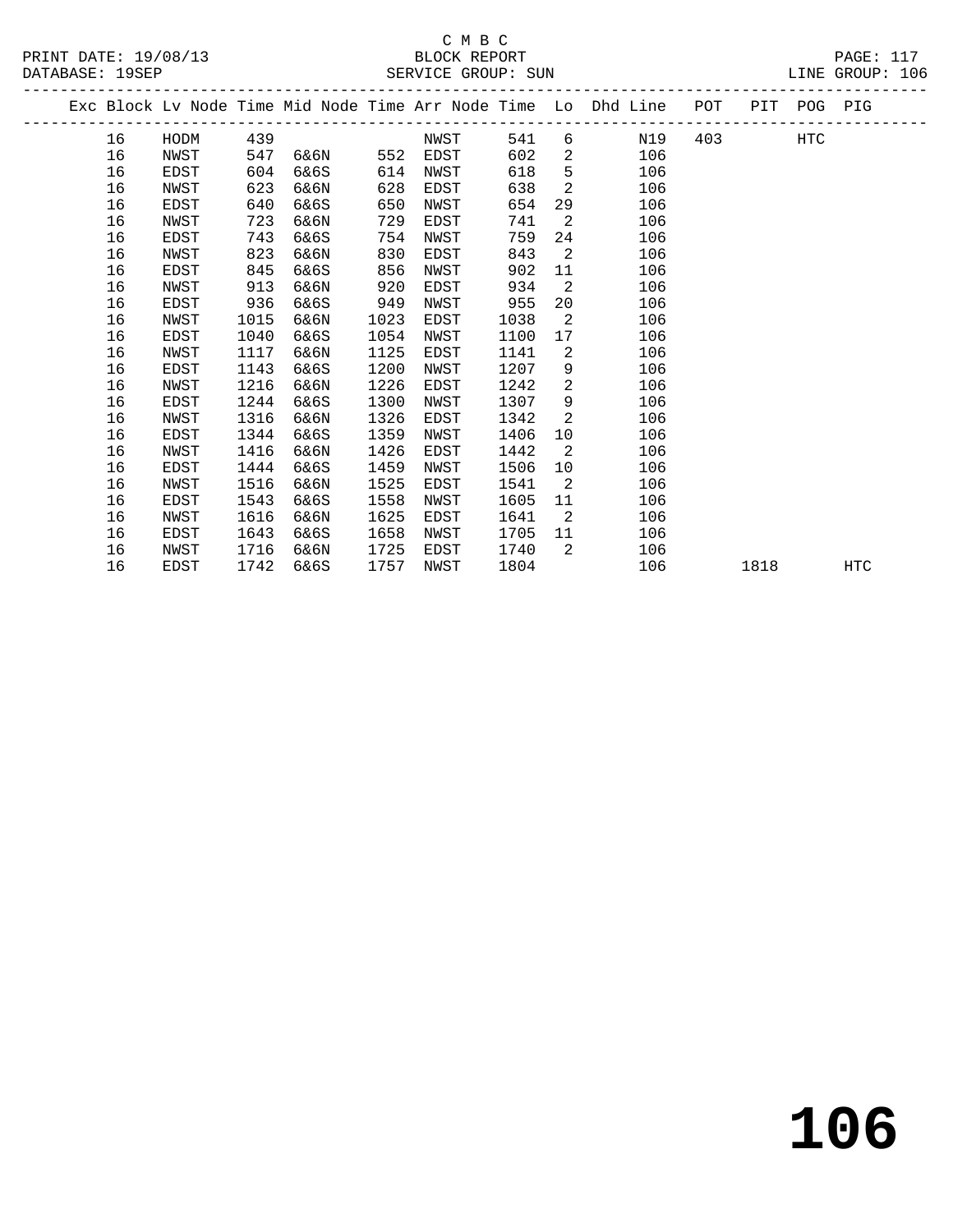|  |    |      |      |          |      |              |        |                            | Exc Block Lv Node Time Mid Node Time Arr Node Time Lo Dhd Line POT PIT POG PIG |      |      |     |            |
|--|----|------|------|----------|------|--------------|--------|----------------------------|--------------------------------------------------------------------------------|------|------|-----|------------|
|  | 17 | NWST |      | 928 6&6N |      | 935 EDST 949 |        | $\overline{\mathbf{c}}$    | 106                                                                            | 914  |      | HTC |            |
|  | 17 | EDST | 951  | 6&6S     |      | 1004 NWST    | 1010   | 20                         | 106                                                                            |      |      |     |            |
|  | 17 | NWST | 1030 | 6&6N     | 1038 | EDST         | 1054   | $\overline{2}$             | 106                                                                            |      |      |     |            |
|  | 17 | EDST | 1056 | 6&6S     | 1110 | NWST         | 1116   | 14                         | 106                                                                            |      |      |     |            |
|  | 17 | NWST | 1130 | 6&6N     | 1139 | EDST         | 1155   | $\overline{2}$             | 106                                                                            |      |      |     |            |
|  | 17 | EDST | 1157 | 6&6S     | 1214 | NWST         | 1221   | $7\phantom{.0}$            | 106                                                                            |      |      |     |            |
|  | 17 | NWST | 1228 | 6&6N     | 1238 | EDST         | 1254   | 2                          | 106                                                                            |      |      |     |            |
|  | 17 | EDST | 1256 | 6&6S     | 1312 | NWST         | 1319   | 9                          | 106                                                                            |      |      |     |            |
|  | 17 | NWST | 1328 | 6&6N     | 1338 | EDST         | 1354   | $\overline{a}$             | 106                                                                            |      |      |     |            |
|  | 17 | EDST | 1356 | 6&6S     | 1411 | NWST         | 1418   | 10                         | 106                                                                            |      |      |     |            |
|  | 17 | NWST | 1428 | 6&6N     | 1438 | EDST         | 1454   | $\overline{2}$             | 106                                                                            |      |      |     |            |
|  | 17 | EDST | 1456 | 6&6S     | 1511 | NWST         | 1518   | 10                         | 106                                                                            |      |      |     |            |
|  | 17 | NWST | 1528 | 6&6N     | 1537 | EDST         | 1553   | $\overline{2}$             | 106                                                                            |      |      |     |            |
|  | 17 | EDST | 1555 | 6&6S     | 1610 | NWST         | 1617   | 11                         | 106                                                                            |      |      |     |            |
|  | 17 | NWST | 1628 | 6&6N     | 1637 | EDST         | 1653   | $\overline{a}$             | 106                                                                            |      |      |     |            |
|  | 17 | EDST | 1655 | 6&6S     | 1710 | NWST         | 1717   | 13                         | 106                                                                            |      |      |     |            |
|  | 17 | NWST | 1730 | 6&6N     | 1739 | EDST         | 1754   | 2                          | 106                                                                            |      |      |     |            |
|  | 17 | EDST | 1756 | 6&6S     | 1811 | NWST         | 1818   | 9                          | 106                                                                            |      |      |     |            |
|  | 17 | NWST | 1827 | 6&6N     | 1836 | EDST         | 1850   | 2                          | 106                                                                            |      |      |     |            |
|  | 17 | EDST | 1852 | 6&6S     | 1906 | NWST         | 1912   | 17                         | 106                                                                            |      |      |     |            |
|  | 17 | NWST | 1929 | 6&6N     | 1937 | EDST         | 1950   | 2                          | 106                                                                            |      |      |     |            |
|  | 17 | EDST | 1952 | 6&6S     | 2005 | NWST         | 2011   | 18                         | 106                                                                            |      |      |     |            |
|  | 17 | NWST | 2029 | 6&6N     | 2037 | EDST         | 2050   | 2                          | 106                                                                            |      |      |     |            |
|  | 17 | EDST | 2052 | 6&6S     | 2105 | NWST         | 2111   | 8                          | 106                                                                            |      |      |     |            |
|  | 17 | NWST | 2119 | 6&6N     | 2126 | EDST         | 2139   | 2                          | 106                                                                            |      |      |     |            |
|  | 17 | EDST | 2141 | 6&6S     | 2154 | NWST         | 2200   | 19                         | 106                                                                            |      |      |     |            |
|  | 17 | NWST | 2219 | 6&6N     | 2225 | EDST         | 2238   | $\overline{2}$             | 106                                                                            |      |      |     |            |
|  | 17 | EDST | 2240 | 6&6S     | 2253 | NWST         | 2259   | 20                         | 106                                                                            |      |      |     |            |
|  | 17 | NWST | 2319 | 6&6N     | 2325 | EDST         | 2338   | $\overline{a}$             | 106                                                                            |      |      |     |            |
|  | 17 | EDST | 2340 | 6&6S     | 2353 | NWST         | 2359   | 18                         | 106                                                                            |      |      |     |            |
|  | 17 | NWST | 2417 | 6&6N     | 2423 | EDST         | 2436   | $\overline{2}$             | 106                                                                            |      |      |     |            |
|  | 17 | EDST | 2438 | 6&6S     | 2449 | NWST         | 2453   | 24                         | 106                                                                            |      |      |     |            |
|  | 17 | NWST | 2517 | 6&6N     | 2523 | EDST         | 2536   | 9                          | 106                                                                            |      |      |     |            |
|  | 17 | EDST | 2545 | 6&6S     | 2556 | NWST         | 2600   |                            | 106                                                                            |      | 2612 |     | HTC        |
|  |    |      |      |          |      |              |        |                            |                                                                                |      |      |     |            |
|  | 18 | NWST | 1140 | 6&6N     | 1149 | EDST         | 1205   | $\overline{a}$             | 106                                                                            | 1126 |      | HTC |            |
|  | 18 | EDST | 1207 | 6&6S     | 1224 | NWST         | 1231   | 9                          | 106                                                                            |      |      |     |            |
|  | 18 | NWST | 1240 | 6&6N     | 1250 | EDST         | 1306   | $\overline{2}$             | 106                                                                            |      |      |     |            |
|  | 18 | EDST | 1308 | 6&6S     | 1323 | NWST         | 1330   | 10                         | 106                                                                            |      |      |     |            |
|  | 18 | NWST | 1340 | 6&6N     |      | 1350 EDST    | 1406 2 |                            | 106                                                                            |      |      |     |            |
|  | 18 | EDST | 1408 | 6&6S     | 1423 | NWST         | 1430   | 10                         | 106                                                                            |      |      |     |            |
|  | 18 | NWST | 1440 | 6&6N     | 1450 | EDST         | 1506   | $\overline{\phantom{a}}^2$ | 106                                                                            |      |      |     |            |
|  | 18 | EDST | 1508 | 6&6S     | 1523 | NWST         | 1530   | 10                         | 106                                                                            |      |      |     |            |
|  | 18 | NWST | 1540 | 6&6N     | 1549 | EDST         | 1605   | 2                          | 106                                                                            |      |      |     |            |
|  | 18 | EDST | 1607 | 6&6S     | 1622 | NWST         | 1629   | 11                         | 106                                                                            |      |      |     |            |
|  | 18 | NWST | 1640 | 6&6N     | 1649 | EDST         | 1704   | 2                          | 106                                                                            |      |      |     |            |
|  | 18 | EDST | 1706 | 6&6S     | 1721 | NWST         | 1728   | 16                         | 106                                                                            |      |      |     |            |
|  | 18 | NWST | 1744 | 6&6N     | 1753 | EDST         | 1808   | 2                          | 106                                                                            |      |      |     |            |
|  | 18 | EDST | 1810 | 6&6S     | 1824 | NWST         | 1830   | 14                         | 106                                                                            |      |      |     |            |
|  | 18 | NWST | 1844 | 6&6N     | 1852 | EDST         | 1905   | 2                          | 106                                                                            |      |      |     |            |
|  | 18 | EDST | 1907 | 6&6S     | 1920 | NWST         | 1926   | 18                         | 106                                                                            |      |      |     |            |
|  | 18 | NWST | 1944 | 6&6N     | 1952 | EDST         | 2005   | $\overline{2}$             | 106                                                                            |      |      |     |            |
|  | 18 | EDST | 2007 | 6&6S     | 2020 | NWST         | 2026   | 18                         | 106                                                                            |      |      |     |            |
|  | 18 | NWST | 2044 | 6&6N     | 2051 | EDST         | 2104   | 2                          | 106                                                                            |      |      |     |            |
|  | 18 | EDST | 2106 | 6&6S     | 2119 | NWST         | 2125   |                            | 106                                                                            |      | 2137 |     | <b>HTC</b> |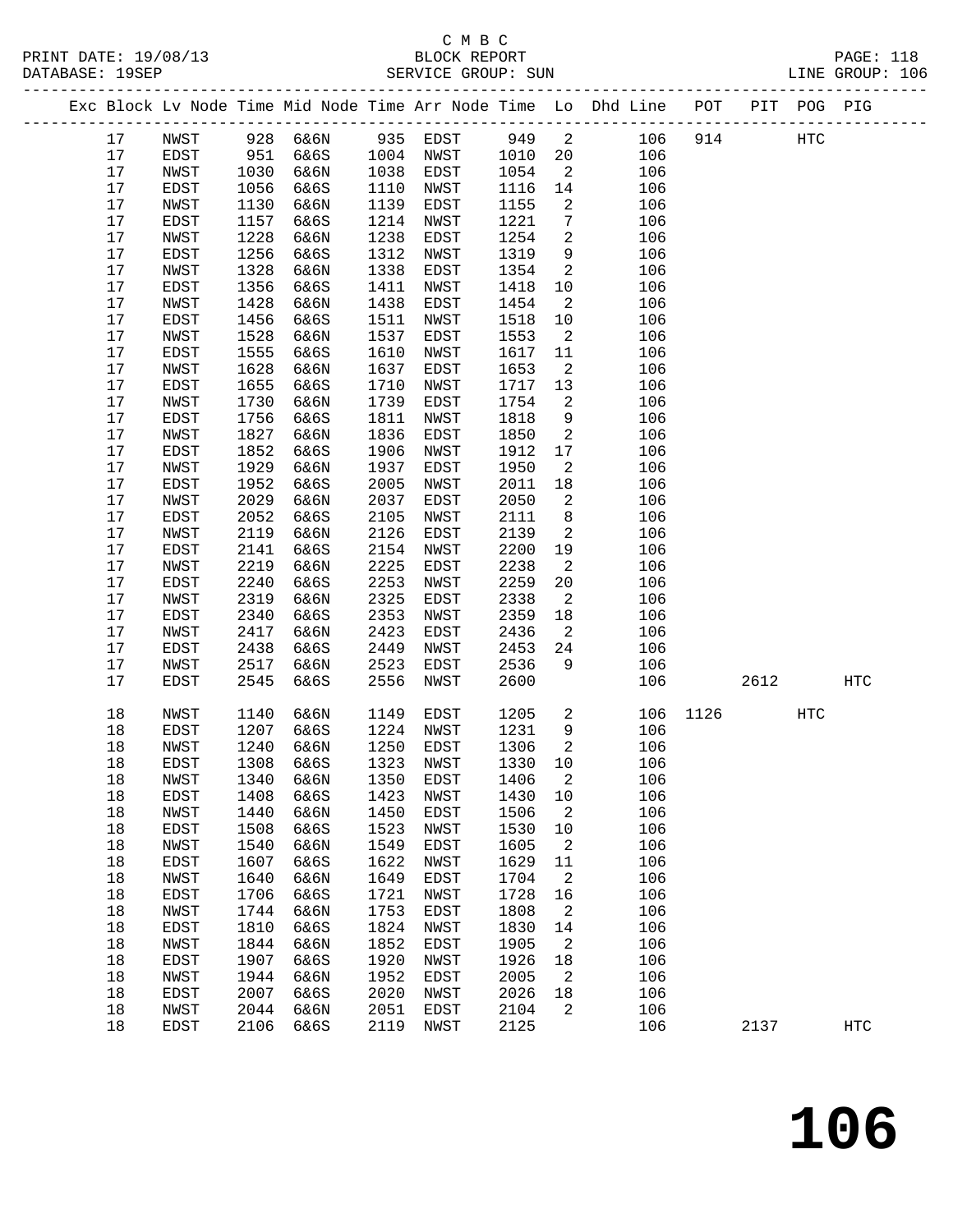|  | DATABASE: 19SEP                                                                                                                                                                                                                                               | PRINT DATE: 19/08/13                                                                                                                                                                         |                                                                                                                                                    |                                                                                                                                                                                                                                                                                                                         |                                                                                                                                                    | смвс<br>BLOCK REPORT                                                                                                                                                                                                                    |                                                                                                                                                                                                |                                                                                                                                                                                                                       |                                                                                                                                                                                                                                                                                                                                                                                                                                                                         |  |     | PAGE: 119                                                                      |
|--|---------------------------------------------------------------------------------------------------------------------------------------------------------------------------------------------------------------------------------------------------------------|----------------------------------------------------------------------------------------------------------------------------------------------------------------------------------------------|----------------------------------------------------------------------------------------------------------------------------------------------------|-------------------------------------------------------------------------------------------------------------------------------------------------------------------------------------------------------------------------------------------------------------------------------------------------------------------------|----------------------------------------------------------------------------------------------------------------------------------------------------|-----------------------------------------------------------------------------------------------------------------------------------------------------------------------------------------------------------------------------------------|------------------------------------------------------------------------------------------------------------------------------------------------------------------------------------------------|-----------------------------------------------------------------------------------------------------------------------------------------------------------------------------------------------------------------------|-------------------------------------------------------------------------------------------------------------------------------------------------------------------------------------------------------------------------------------------------------------------------------------------------------------------------------------------------------------------------------------------------------------------------------------------------------------------------|--|-----|--------------------------------------------------------------------------------|
|  |                                                                                                                                                                                                                                                               | BCHL BURNABY CITY HALL<br>SUST SURREY CENTRAL STATION                                                                                                                                        |                                                                                                                                                    |                                                                                                                                                                                                                                                                                                                         |                                                                                                                                                    |                                                                                                                                                                                                                                         |                                                                                                                                                                                                |                                                                                                                                                                                                                       | BW04 BRENTWOOD STN BAY4<br>$\begin{array}{lllllllll} \texttt{CL-E} & \texttt{CANADA WAY & \& LEDGER-EAST} & \texttt{CL-W} & \texttt{CANADA WAY & \& LEDGER-WEST} \\ \texttt{EDST} & \texttt{EDMONDS STN} & & & & & \\ \end{array}$<br>EDST EDMONDS STN EDMONDS STN GIST GILMORE STATION<br>HODM HOWE & DUNSMUIR<br>HTC Hamilton Depot MTST METROTOWN STATION<br>NWST NEW WESTMINSTER STN PAST PATTERSON STN                                                             |  |     |                                                                                |
|  |                                                                                                                                                                                                                                                               |                                                                                                                                                                                              |                                                                                                                                                    |                                                                                                                                                                                                                                                                                                                         |                                                                                                                                                    |                                                                                                                                                                                                                                         |                                                                                                                                                                                                |                                                                                                                                                                                                                       |                                                                                                                                                                                                                                                                                                                                                                                                                                                                         |  |     | Exc Block Lv Node Time Mid Node Time Arr Node Time Lo Dhd Line POT PIT POG PIG |
|  | $\mathbf{1}$<br>$\mathbf{1}$<br>$\mathbf{1}$<br>$\mathbf{1}$<br>$\mathbf{1}$<br>$\mathbf{1}$<br>1<br>1<br>1<br>1<br>1<br>1<br>1<br>1<br>$\mathbf 1$<br>$\mathbf 1$<br>1<br>1<br>$\mathbf 1$<br>1<br>1<br>1<br>$\mathbf 1$<br>$\mathbf 1$<br>1<br>$\mathbf{1}$ | NWST<br>BW04<br>NWST<br>BW04<br>NWST<br>BW04<br>NWST<br>BW04<br>NWST<br>BW04<br>NWST<br>BW04<br>NWST<br>BW04<br>NWST<br>BW04<br>NWST<br>BW04<br>NWST<br>BW04<br>NWST<br>BW04<br>NWST<br>BW04 | 1912<br>1955<br>2027<br>2110<br>2210<br>2240                                                                                                       | 1111 CL-W<br>1143 CL-E<br>1226 CL-W<br>1258 CL-E<br>1341 CL-W<br>1414 CL-E<br>1456 CL-W<br>1529 CL-E<br>1611 CL-W<br>1644 CL-E<br>1726 CL-W<br>1758 CL-E<br>1840 CL-W<br>$CL-E$<br>$CL-W$<br>$CL - E$<br>$CL-W$<br>2140 CL-E<br>$CL - W$<br>$CL - E$<br>2310 CL-W<br>2340 CL-E<br>2410 CL-W 2425 BW04 2435<br>2440 CL-E | 1630<br>2013<br>2150<br>2227<br>2250                                                                                                               | 1154 NWST<br>1244 BW04<br>1310 NWST<br>1400 BW04<br>1426 NWST<br>1515 BW04<br>1541 NWST<br>BW04<br>1656 NWST<br>1745 BW04<br>1810 NWST<br>1858 BW04<br>1924 NWST<br>BW04<br>2039 NWST<br>2128 BW04<br>NWST<br>BW04<br>NWST<br>2325 BW04 | 1129 BW04 1140<br>1255<br>1328<br>1412<br>1444 12<br>1527<br>1559<br>1642<br>1714 12<br>1756<br>1827<br>1908<br>1940<br>2023<br>2054<br>2138<br>2204<br>2237<br>2304<br>2335<br>2449 NWST 2502 | 13<br>12<br>$\overline{\phantom{a}}$<br>$\overline{\phantom{a}}$<br>13<br>$4\overline{4}$<br>16<br>$\overline{\phantom{a}}^2$<br>$\overline{\mathbf{3}}$                                                              | 1 BW04 915 CL-E 926 NWST 942 14 123 843 HTC<br>NWST 956 CL-W 1013 BW04 1024 4 123<br>BW04 1028 CL-E 1039 NWST 1057 14 123<br>3 123<br>1212 14 123<br>$\frac{3}{2}$ 123<br>123<br>2 123<br>123<br>$\overline{\mathbf{2}}$<br>123<br>123<br>123<br>123<br>123<br>123<br>123<br>15<br>123<br>$4\overline{ }$<br>123<br>123<br>123<br>$6\overline{6}$<br>123<br>123<br>$\begin{array}{ccc} 6 & & 123 \\ 5 & & 123 \end{array}$<br>2349 NWST 2402 8 123<br>5 123<br>123 2514 |  |     | HTC                                                                            |
|  | 2<br>2<br>2<br>2<br>2<br>2<br>2<br>2<br>2<br>2<br>2<br>2<br>2<br>2<br>2<br>2<br>2<br>2<br>2<br>$\overline{2}$                                                                                                                                                 | NWST<br>BW04<br>NWST<br>BW04<br>NWST<br>BW04<br>NWST<br>BW04<br>NWST<br>BW04<br>NWST<br>BW04<br>NWST<br>BW04<br>NWST<br>BW04<br>NWST<br>BW04<br>NWST                                         | 856<br>928<br>1011<br>1043<br>1126<br>1158<br>1241<br>1314<br>1356<br>1429<br>1511<br>1544<br>1626<br>1659<br>1741<br>1812<br>1855<br>1927<br>2010 | $CL - W$<br>$CL - E$<br>$CL-W$<br>$CL - E$<br>$CL - W$<br>$CL - E$<br>$CL - W$<br>$CL - E$<br>$CL - W$<br>$CL - E$<br>$CL-W$<br>$CL - E$<br>$CL - W$<br>$CL - E$<br>$CL-W$<br>$CL - E$<br>$CL-W$<br>$CL - E$<br>$CL-W$                                                                                                  | 912<br>939<br>1028<br>1054<br>1144<br>1209<br>1300<br>1326<br>1415<br>1441<br>1530<br>1556<br>1645<br>1711<br>1800<br>1824<br>1913<br>1939<br>2028 | BW04<br>NWST<br>BW04<br>NWST<br>BW04<br>NWST<br>BW04<br>NWST<br>BW04<br>NWST<br>BW04<br>NWST<br>BW04<br>NWST<br>BW04<br>NWST<br>BW04<br>NWST<br>BW04                                                                                    | 923<br>955<br>1039<br>1112<br>1155<br>1227<br>1312<br>1344<br>1427<br>1459<br>1542<br>1615<br>1657<br>1729<br>1810<br>1840<br>1923<br>1955<br>2038                                             | 5<br>16<br>$\overline{4}$<br>14<br>$\overline{3}$<br>14<br>$\overline{a}$<br>12<br>$\overline{\phantom{a}}^2$<br>12<br>$\overline{2}$<br>11<br>$\overline{\phantom{a}}$<br>12<br>2<br>15<br>$\overline{4}$<br>15<br>4 | HODM 709 NWST 811 SUST 831 10 15 N19 633<br>123<br>123<br>123<br>123<br>123<br>123<br>123<br>123<br>123<br>123<br>123<br>123<br>123<br>123<br>123<br>123<br>123<br>123<br>123                                                                                                                                                                                                                                                                                           |  | HTC |                                                                                |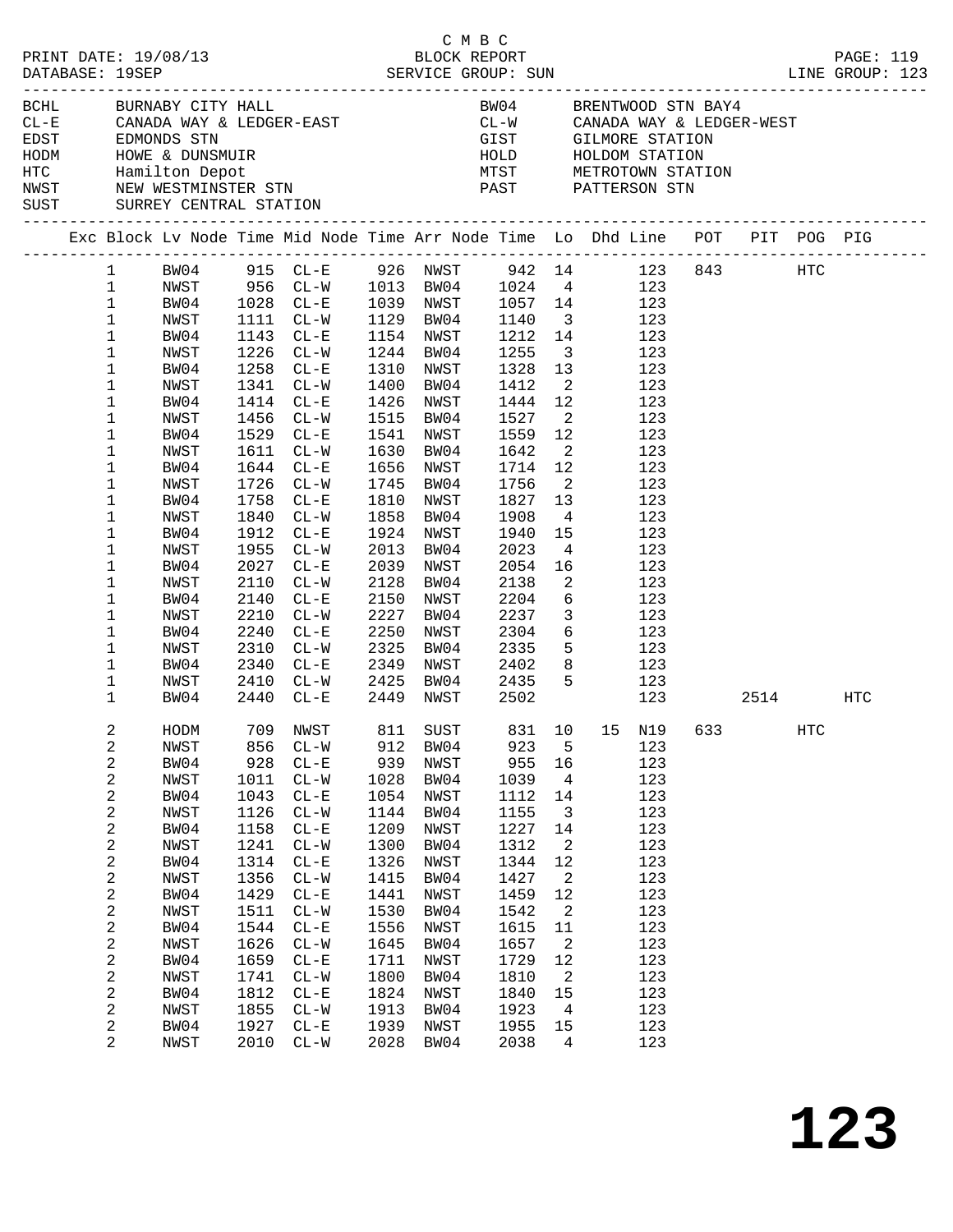|  |                |             |      | Exc Block Lv Node Time Mid Node Time Arr Node Time Lo Dhd Line POT |      |              |      |                            |        |     |      | PIT POG PIG |                   |  |
|--|----------------|-------------|------|--------------------------------------------------------------------|------|--------------|------|----------------------------|--------|-----|------|-------------|-------------------|--|
|  | $\overline{a}$ | BW04        |      | 2042 CL-E 2054 NWST                                                |      |              | 2109 |                            | 123    |     | 2121 |             | $_{\mathrm{HTC}}$ |  |
|  |                |             |      |                                                                    |      |              |      |                            |        |     |      |             |                   |  |
|  | 3              | MTST        |      | 658 GIST                                                           |      | 715 HOLD     | 730  | $\overline{0}$             | 129    | 636 |      | HTC         |                   |  |
|  | 3              | HOLD        | 730  | BCHL                                                               |      | EDST         | 750  | 20                         | 133    |     |      |             |                   |  |
|  | 3              | EDST        | 810  |                                                                    |      | NWST         | 823  | $4\overline{ }$            | 112    |     |      |             |                   |  |
|  | 3              | NWST        | 827  |                                                                    |      | EDST         | 841  | 8                          | 112    |     |      |             |                   |  |
|  | 3              | EDST        | 849  | BCHL                                                               |      | ${\tt HOLD}$ | 910  | $\mathbf 0$                | 133    |     |      |             |                   |  |
|  | 3              | HOLD        | 910  | GIST                                                               |      | 927 PAST     | 945  | 15                         | 129    |     |      |             |                   |  |
|  | 3              | PAST        | 1000 | GIST                                                               | 1015 | HOLD         | 1030 | $\overline{0}$             | 129    |     |      |             |                   |  |
|  | 3              | HOLD        | 1030 | BCHL                                                               |      | EDST         | 1052 | 18                         | 133    |     |      |             |                   |  |
|  | 3              | EDST        | 1110 |                                                                    |      | NWST         | 1124 | $\overline{\mathbf{3}}$    | 112    |     |      |             |                   |  |
|  | 3              | NWST        | 1127 |                                                                    |      | EDST         | 1143 | 6                          | 112    |     |      |             |                   |  |
|  | 3              | <b>EDST</b> | 1149 | BCHL                                                               |      | HOLD         | 1212 | $\mathbf 0$                | 133    |     |      |             |                   |  |
|  | 3              | HOLD        | 1212 | GIST                                                               |      | 1230 PAST    | 1249 | 11                         | 129    |     |      |             |                   |  |
|  | 3              | PAST        | 1300 | GIST                                                               | 1315 | HOLD         | 1332 | $\overline{0}$             | 129    |     |      |             |                   |  |
|  | 3              | HOLD        | 1332 | BCHL                                                               |      | EDST         | 1354 | 16                         | 133    |     |      |             |                   |  |
|  | 3              | EDST        | 1410 |                                                                    |      | NWST         | 1425 | 2                          | 112    |     |      |             |                   |  |
|  | 3              | NWST        | 1427 |                                                                    |      | EDST         | 1444 | 5                          | 112    |     |      |             |                   |  |
|  | 3              | EDST        | 1449 | BCHL                                                               |      | HOLD         | 1512 | $\mathsf{O}$               | 133    |     |      |             |                   |  |
|  | $\mathsf{3}$   | HOLD        | 1512 | GIST                                                               |      | 1530 PAST    | 1549 | 11                         | 129    |     |      |             |                   |  |
|  | 3              | PAST        | 1600 | GIST                                                               |      | 1615 HOLD    | 1632 | $\overline{0}$             | 129    |     |      |             |                   |  |
|  | $\mathsf 3$    | HOLD        | 1632 | <b>BCHL</b>                                                        |      | EDST         | 1654 | 16                         | 133    |     |      |             |                   |  |
|  | 3              | <b>EDST</b> | 1710 |                                                                    |      | NWST         | 1725 | $\overline{\phantom{a}}^2$ | 112    |     |      |             |                   |  |
|  | 3              | NWST        | 1727 |                                                                    |      | EDST         | 1743 | 6                          | 112    |     |      |             |                   |  |
|  | 3              | EDST        | 1749 | BCHL                                                               |      | HOLD         | 1813 | $\overline{0}$             | 133    |     |      |             |                   |  |
|  | 3              | HOLD        | 1813 | GIST                                                               | 1830 | PAST         | 1849 | 11                         | 129    |     |      |             |                   |  |
|  | 3              | PAST        | 1900 | GIST                                                               | 1915 | HOLD         | 1931 | $\overline{0}$             | 129    |     |      |             |                   |  |
|  | 3              | HOLD        | 1931 | BCHL                                                               | 1939 | EDST         | 1952 | 18                         | 133    |     |      |             |                   |  |
|  | 3              | <b>EDST</b> | 2010 |                                                                    |      | NWST         | 2025 | $\overline{2}$             | 112    |     |      |             |                   |  |
|  | $\mathsf{3}$   | NWST        | 2027 |                                                                    |      | EDST         | 2042 | 11                         | 112    |     |      |             |                   |  |
|  | 3              | EDST        | 2053 | BCHL                                                               | 2110 | HOLD         | 2117 | $\overline{0}$             | 133    |     |      |             |                   |  |
|  | 3              | HOLD        | 2117 | GIST                                                               | 2131 | PAST         | 2149 | 11                         | 129    |     |      |             |                   |  |
|  | 3              | PAST        | 2200 | GIST                                                               | 2214 | HOLD         | 2228 | $\overline{0}$             | 129    |     |      |             |                   |  |
|  | 3              | HOLD        | 2228 | BCHL                                                               | 2236 | EDST         | 2249 | 25                         | 133    |     |      |             |                   |  |
|  | 3              | <b>EDST</b> | 2314 |                                                                    |      | NWST         | 2326 | $\overline{2}$             | 112    |     |      |             |                   |  |
|  | 3              | NWST        | 2328 |                                                                    |      | EDST         | 2340 | 12                         | 112    |     |      |             |                   |  |
|  | 3              | EDST        | 2352 | BCHL                                                               | 2408 | HOLD         | 2415 | $\overline{0}$             | 133    |     |      |             |                   |  |
|  | 3              | HOLD        | 2415 | GIST                                                               | 2429 | PAST         | 2445 | 10                         | 10 129 |     |      |             |                   |  |
|  | 3              | <b>EDST</b> | 2505 |                                                                    |      | NWST         | 2517 |                            | 112    |     | 2529 |             | HTC               |  |
|  |                |             |      |                                                                    |      |              |      |                            |        |     |      |             |                   |  |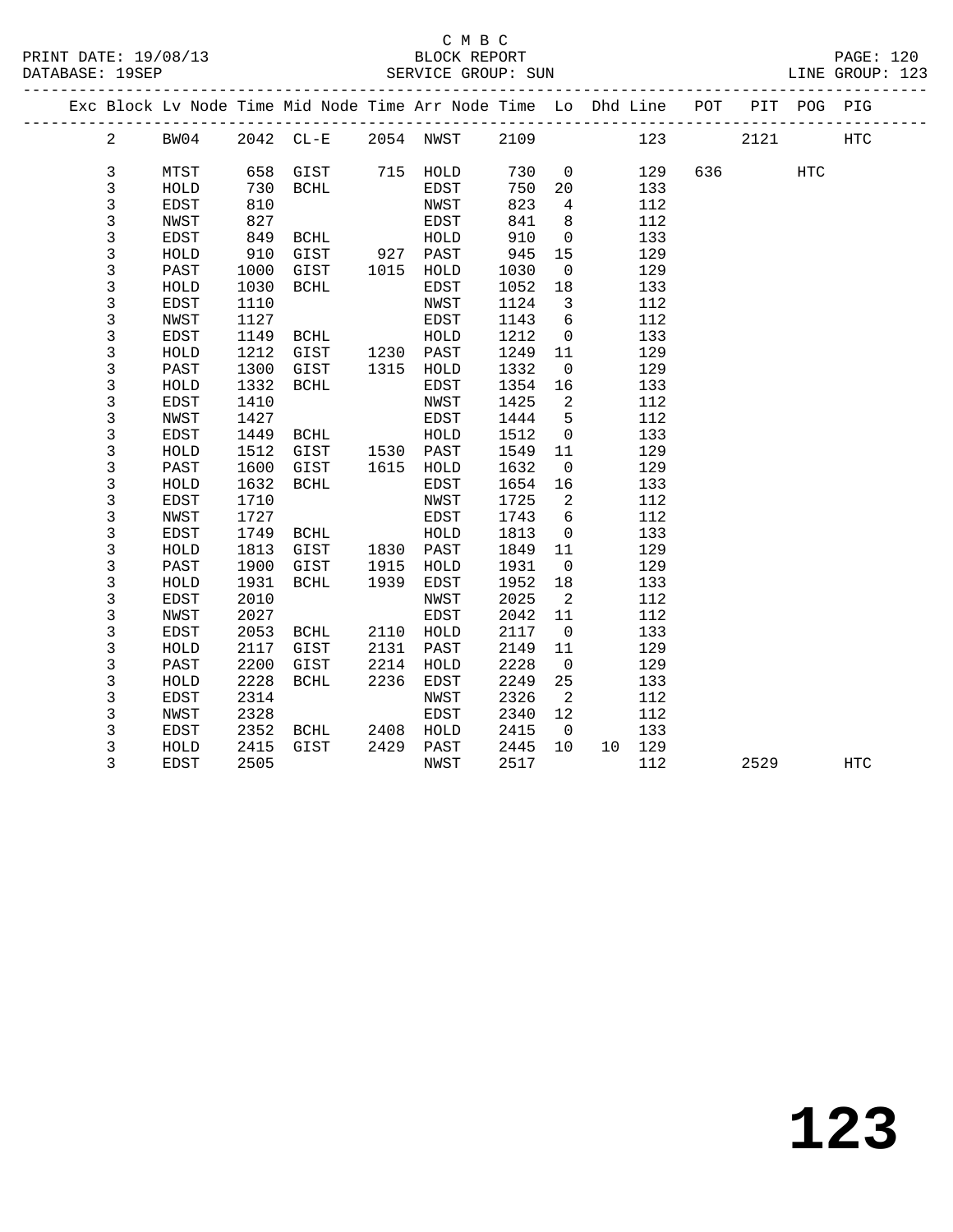|                |      |      |                         |      |           |         |                            | Exc Block Lv Node Time Mid Node Time Arr Node Time Lo Dhd Line POT |     |      | PIT POG PIG |            |  |
|----------------|------|------|-------------------------|------|-----------|---------|----------------------------|--------------------------------------------------------------------|-----|------|-------------|------------|--|
| 4              | NWST |      | 926 CL-W 942 BW04 953 5 |      |           |         |                            | 123                                                                | 912 |      | HTC         |            |  |
| $\overline{4}$ | BW04 |      | 958 CL-E 1009 NWST      |      |           | 1026 15 |                            | 123                                                                |     |      |             |            |  |
| 4              | NWST | 1041 | $CL-W$                  | 1059 | BW04      | 1110    | $\overline{\mathbf{3}}$    | 123                                                                |     |      |             |            |  |
| 4              | BW04 | 1113 | $CL - E$                | 1124 | NWST      | 1142    | 14                         | 123                                                                |     |      |             |            |  |
| 4              | NWST | 1156 | $CL-W$                  | 1214 | BW04      | 1225    | $\overline{\mathbf{3}}$    | 123                                                                |     |      |             |            |  |
| 4              | BW04 | 1228 | $CL-E$                  | 1239 | NWST      | 1257    | 14                         | 123                                                                |     |      |             |            |  |
| 4              | NWST | 1311 | $CL-W$                  | 1330 | BW04      | 1342    | $\overline{\phantom{a}}^2$ | 123                                                                |     |      |             |            |  |
| 4              | BW04 | 1344 | $CL - E$                | 1356 | NWST      | 1414    | 12                         | 123                                                                |     |      |             |            |  |
| 4              | NWST | 1426 | $CL-W$                  | 1445 | BW04      | 1457    | $\overline{\phantom{a}}^2$ | 123                                                                |     |      |             |            |  |
| 4              | BW04 | 1459 | $CL - E$                | 1511 | NWST      | 1529    | 12                         | 123                                                                |     |      |             |            |  |
| 4              | NWST | 1541 | $CL-W$                  | 1600 | BW04      | 1612    | $\overline{a}$             | 123                                                                |     |      |             |            |  |
| 4              | BW04 | 1614 | $CL - E$                | 1626 | NWST      | 1644    | 12                         | 123                                                                |     |      |             |            |  |
| 4              | NWST | 1656 | $CL-W$                  | 1715 | BW04      | 1727    | $\overline{\phantom{a}}^2$ | 123                                                                |     |      |             |            |  |
| 4              | BW04 | 1729 | $CL - E$                | 1741 | NWST      | 1758    | 13                         | 123                                                                |     |      |             |            |  |
| 4              | NWST | 1811 | $CL-W$                  | 1830 | BW04      | 1840    | $\overline{2}$             | 123                                                                |     |      |             |            |  |
| 4              | BW04 | 1842 | $CL-E$                  | 1854 | NWST      | 1910    | 15                         | 123                                                                |     |      |             |            |  |
| 4              | NWST | 1925 | $CL - W$                | 1943 | BW04      | 1953    | $\overline{4}$             | 123                                                                |     |      |             |            |  |
| 4              | BW04 | 1957 | $CL - E$                | 2009 | NWST      | 2025    | 15                         | 123                                                                |     |      |             |            |  |
| 4              | NWST | 2040 | $CL-W$                  | 2058 | BW04      | 2108    | $\overline{2}$             | 123                                                                |     |      |             |            |  |
| 4              | BW04 | 2110 | $CL - E$                | 2120 | NWST      | 2134    |                            | 123                                                                |     | 2146 |             | HTC        |  |
| 5              | BW04 | 558  | $CL - E$                | 607  | NWST      | 621     | 10                         | 123                                                                | 526 |      | HTC         |            |  |
| 5              | NWST | 631  | $CL-W$                  | 645  | BW04      | 655     | $\overline{\mathbf{3}}$    | 123                                                                |     |      |             |            |  |
| 5              | BW04 | 658  | $CL - E$                | 707  | NWST      | 721     | 10                         | 123                                                                |     |      |             |            |  |
| 5              | NWST | 731  | $CL-W$                  | 746  | BW04      | 756     | 2                          | 123                                                                |     |      |             |            |  |
| 5              | BW04 | 758  | $CL - E$                | 807  | NWST      | 822     | 9                          | 123                                                                |     |      |             |            |  |
| 5              | NWST | 831  | $CL-W$                  | 847  | BW04      | 858     | 2                          | 123                                                                |     |      |             |            |  |
| 5              | BW04 | 900  | $CL - E$                | 911  | NWST      | 927     | 14                         | 123                                                                |     |      |             |            |  |
| 5              | NWST | 941  | $CL-W$                  | 958  | BW04      | 1009    | $\overline{4}$             | 123                                                                |     |      |             |            |  |
| 5              | BW04 | 1013 | $CL - E$                | 1024 | NWST      | 1042    | 14                         | 123                                                                |     |      |             |            |  |
| 5              | NWST | 1056 | $CL-W$                  | 1114 | BW04      | 1125    | $\overline{\mathbf{3}}$    | 123                                                                |     |      |             |            |  |
| 5              | BW04 | 1128 | $CL - E$                | 1139 | NWST      | 1157    | 14                         | 123                                                                |     |      |             |            |  |
| 5              | NWST | 1211 | $CL-W$                  | 1229 | BW04      | 1240    | $\overline{\mathbf{3}}$    | 123                                                                |     |      |             |            |  |
| 5              | BW04 | 1243 | $CL-E$                  | 1255 | NWST      | 1313    | 13                         | 123                                                                |     |      |             |            |  |
| 5              | NWST | 1326 | $CL-W$                  | 1345 | BW04      | 1357    | $\overline{2}$             | 123                                                                |     |      |             |            |  |
| 5              | BW04 | 1359 | $CL - E$                | 1411 | NWST      | 1429    | 12                         | 123                                                                |     |      |             |            |  |
| 5              | NWST | 1441 | $CL-W$                  | 1500 | BW04      | 1512    | $\overline{2}$             | 123                                                                |     |      |             |            |  |
| 5              | BW04 | 1514 | $CL - E$                | 1526 | NWST      | 1544    | 12                         | 123                                                                |     |      |             |            |  |
| 5              | NWST | 1556 | $CL - W$                |      | 1615 BW04 | 1627    | $\overline{\phantom{0}}^2$ | 123                                                                |     |      |             |            |  |
| 5              | BW04 |      | 1629 CL-E 1641 NWST     |      |           | 1659 12 |                            | 123                                                                |     |      |             |            |  |
| 5              | NWST | 1711 | $CL-W$                  | 1730 | BW04      | 1741    | 2                          | 123                                                                |     |      |             |            |  |
| 5              | BW04 | 1743 | $CL - E$                | 1755 | NWST      | 1812    | 14                         | 123                                                                |     |      |             |            |  |
| 5              | NWST | 1826 | $CL - W$                | 1845 | BW04      | 1855    | $\overline{2}$             | 123                                                                |     |      |             |            |  |
| 5              | BW04 | 1857 | $CL - E$                | 1909 | NWST      | 1925    | 15                         | 123                                                                |     |      |             |            |  |
| 5              | NWST | 1940 | $CL - W$                | 1958 | BW04      | 2008    | $\overline{4}$             | 123                                                                |     |      |             |            |  |
| 5              | BW04 | 2012 | $CL - E$                | 2024 | NWST      | 2039    | 16                         | 123                                                                |     |      |             |            |  |
| 5              | NWST | 2055 | $CL - W$                | 2113 | BW04      | 2123    |                            | 123                                                                |     | 2155 |             | <b>HTC</b> |  |
|                |      |      |                         |      |           |         |                            |                                                                    |     |      |             |            |  |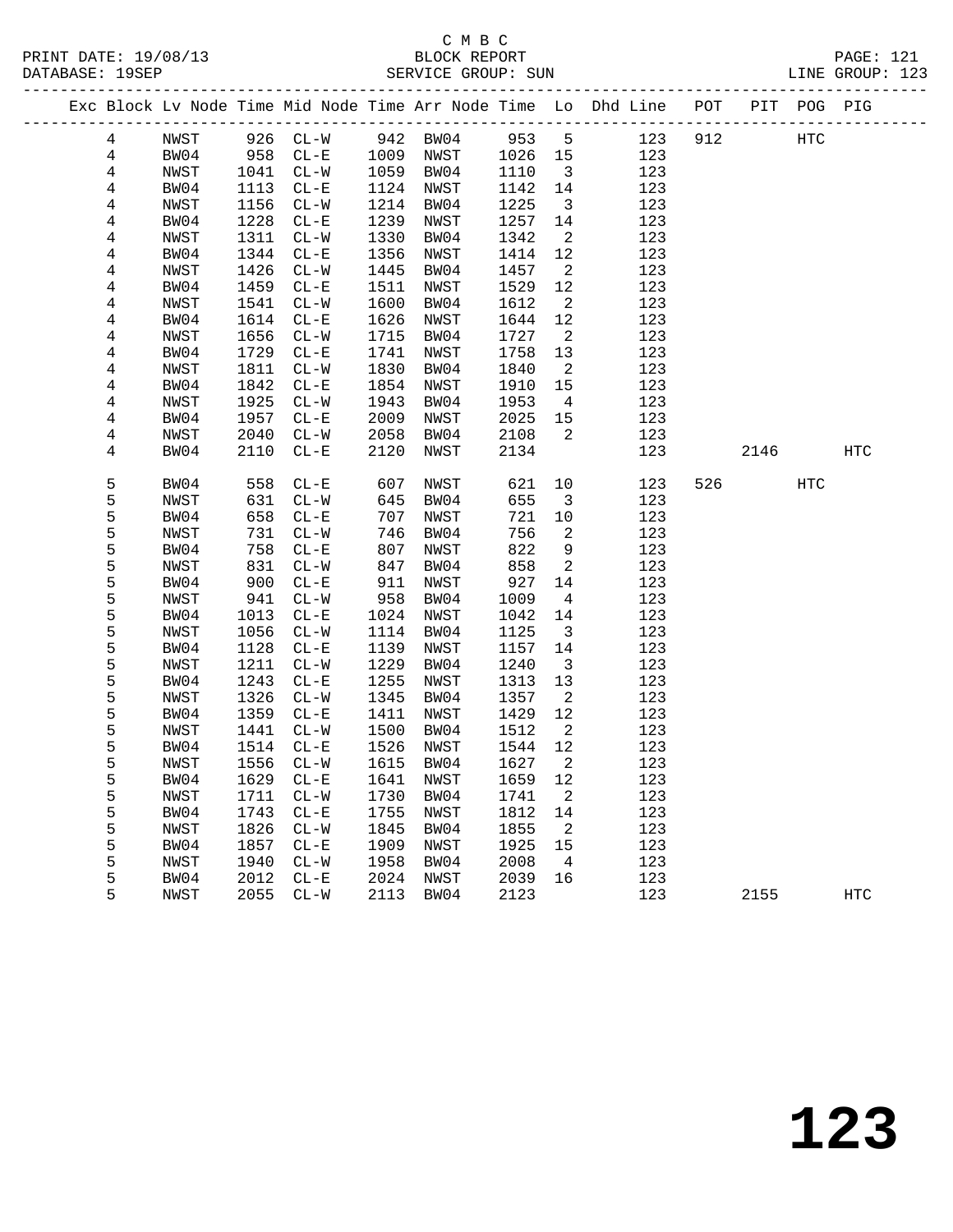### C M B C<br>BLOCK REPORT PRINT DATE: 19/08/13 BLOCK REPORT PAGE: 122 SERVICE GROUP: SUN

|  |   |             |      |                   |      |      |      |                | Exc Block Lv Node Time Mid Node Time Arr Node Time Lo Dhd Line | POT     | PIT POG PIG |  |
|--|---|-------------|------|-------------------|------|------|------|----------------|----------------------------------------------------------------|---------|-------------|--|
|  | 6 | PAST        |      | 800 GIST 815 HOLD |      |      | 830  |                | $\overline{0}$<br>129                                          | 739 HTC |             |  |
|  | 6 | HOLD        | 830  | BCHL              |      | EDST | 852  | 18             | 133                                                            |         |             |  |
|  | 6 | EDST        | 910  |                   |      | NWST | 924  | 2              | 112                                                            |         |             |  |
|  | 6 | NWST        | 926  |                   |      | EDST | 941  | 8              | 112                                                            |         |             |  |
|  | 6 | <b>EDST</b> | 949  | BCHL              |      | HOLD | 1010 | $\overline{0}$ | 133                                                            |         |             |  |
|  | 6 | HOLD        | 1010 | GIST              | 1027 | PAST | 1045 | 15             | 129                                                            |         |             |  |
|  | 6 | PAST        | 1100 | GIST              | 1115 | HOLD | 1130 | $\Omega$       | 129                                                            |         |             |  |
|  | 6 | HOLD        | 1130 | BCHL              |      | EDST | 1153 | 17             | 133                                                            |         |             |  |
|  | 6 | EDST        | 1210 |                   |      | NWST | 1225 | 2              | 112                                                            |         |             |  |
|  | 6 | NWST        | 1227 |                   |      | EDST | 1244 | 5              | 112                                                            |         |             |  |
|  | 6 | EDST        | 1249 | BCHL              |      | HOLD | 1312 | $\overline{0}$ | 133                                                            |         |             |  |
|  | 6 | HOLD        | 1312 | GIST              | 1330 | PAST | 1349 | 11             | 129                                                            |         |             |  |
|  | 6 | PAST        | 1400 | GIST              | 1415 | HOLD | 1432 | $\overline{0}$ | 129                                                            |         |             |  |
|  | 6 | HOLD        | 1432 | BCHL              |      | EDST | 1454 | 16             | 133                                                            |         |             |  |
|  | 6 | <b>EDST</b> | 1510 |                   |      | NWST | 1525 | 2              | 112                                                            |         |             |  |
|  | 6 | NWST        | 1527 |                   |      | EDST | 1544 | $-5$           | 112                                                            |         |             |  |
|  | 6 | EDST        | 1549 | BCHL              |      | HOLD | 1612 | $\Omega$       | 133                                                            |         |             |  |
|  | 6 | HOLD        | 1612 | GIST              | 1630 | PAST | 1649 | 11             | 129                                                            |         |             |  |
|  | 6 | PAST        | 1700 | GIST              | 1715 | HOLD | 1732 | $\overline{0}$ | 129                                                            |         |             |  |
|  | 6 | HOLD        | 1732 | BCHL              |      | EDST | 1754 | 16             | 133                                                            |         |             |  |
|  | 6 | EDST        | 1810 |                   |      | NWST | 1825 | $\overline{2}$ | 112                                                            |         |             |  |
|  | 6 | NWST        | 1827 |                   |      | EDST | 1843 | 10             | 112                                                            |         |             |  |
|  | 6 | EDST        | 1853 | BCHL              | 1910 | HOLD | 1918 | $\overline{0}$ | 133                                                            |         |             |  |
|  | 6 | HOLD        | 1918 | GIST              | 1934 | PAST | 1952 | 8              | 129                                                            |         |             |  |
|  | 6 | PAST        | 2000 | GIST              | 2015 | HOLD | 2030 | $\Omega$       | 129                                                            |         |             |  |
|  | 6 | HOLD        | 2030 | BCHL              | 2038 | EDST | 2051 | 22             | 133                                                            |         |             |  |
|  | 6 | EDST        | 2113 |                   |      | NWST | 2126 | 2              | 112                                                            |         |             |  |
|  | 6 | NWST        | 2128 |                   |      | EDST | 2143 | 10             | 112                                                            |         |             |  |

 6 EDST 2153 BCHL 2209 HOLD 2216 0 133 6 HOLD 2216 GIST 2230 PAST 2246 14 129 6 PAST 2300 GIST 2314 HOLD 2328 0 129

6 HOLD 2328 BCHL 2336 EDST 2349 133 2359 HTC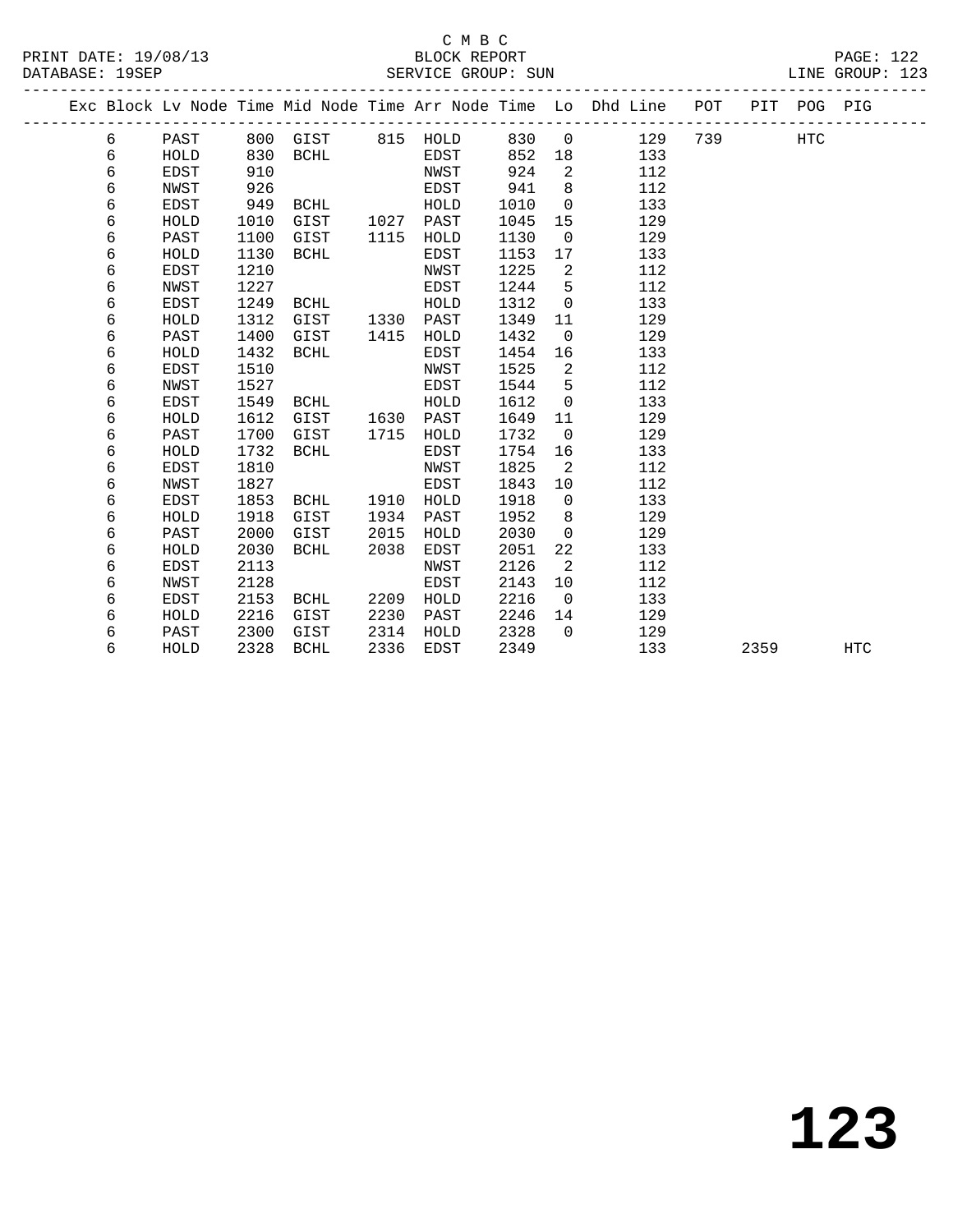### C M B C<br>BLOCK REPORT SERVICE GROUP: SUN

PRINT DATE: 19/08/13 BLOCK REPORT PAGE: 123

|  |    |             |      |                   |      |             |      |                | Exc Block Lv Node Time Mid Node Time Arr Node Time Lo Dhd Line | POT |      | PIT POG PIG |     |
|--|----|-------------|------|-------------------|------|-------------|------|----------------|----------------------------------------------------------------|-----|------|-------------|-----|
|  | 20 | PAST        |      | 830 GIST 845 HOLD |      |             | 900  | $\overline{0}$ | 129                                                            | 809 |      | HTC         |     |
|  | 20 | HOLD        | 900  | BCHL              |      | EDST        | 922  | 18             | 133                                                            |     |      |             |     |
|  | 20 | EDST        | 940  |                   |      | NWST        | 954  | $\overline{3}$ | 112                                                            |     |      |             |     |
|  | 20 | NWST        | 957  |                   |      | EDST        | 1013 | 6              | 112                                                            |     |      |             |     |
|  | 20 | EDST        | 1019 | BCHL              |      | HOLD        | 1040 | $\overline{0}$ | 133                                                            |     |      |             |     |
|  | 20 | HOLD        | 1040 | GIST              | 1057 | PAST        | 1115 | 15             | 129                                                            |     |      |             |     |
|  | 20 | PAST        | 1130 | GIST              | 1145 | HOLD        | 1200 | $\mathbf 0$    | 129                                                            |     |      |             |     |
|  | 20 | HOLD        | 1200 | BCHL              |      | EDST        | 1223 | 17             | 133                                                            |     |      |             |     |
|  | 20 | <b>EDST</b> | 1240 |                   |      | NWST        | 1255 | 2              | 112                                                            |     |      |             |     |
|  | 20 | NWST        | 1257 |                   |      | EDST        | 1314 | 5              | 112                                                            |     |      |             |     |
|  | 20 | EDST        | 1319 | BCHL              |      | HOLD        | 1342 | $\mathbf 0$    | 133                                                            |     |      |             |     |
|  | 20 | HOLD        | 1342 | GIST              | 1400 | PAST        | 1419 | 11             | 129                                                            |     |      |             |     |
|  | 20 | PAST        | 1430 | GIST              | 1445 | HOLD        | 1502 | $\overline{0}$ | 129                                                            |     |      |             |     |
|  | 20 | HOLD        | 1502 | BCHL              |      | EDST        | 1526 | 14             | 133                                                            |     |      |             |     |
|  | 20 | <b>EDST</b> | 1540 |                   |      | NWST        | 1555 | 2              | 112                                                            |     |      |             |     |
|  | 20 | NWST        | 1557 |                   |      | EDST        | 1614 | 5              | 112                                                            |     |      |             |     |
|  | 20 | EDST        | 1619 | BCHL              |      | HOLD        | 1642 | $\overline{0}$ | 133                                                            |     |      |             |     |
|  | 20 | HOLD        | 1642 | GIST              | 1700 | PAST        | 1719 | 11             | 129                                                            |     |      |             |     |
|  | 20 | PAST        | 1730 | GIST              | 1745 | HOLD        | 1802 | $\overline{0}$ | 129                                                            |     |      |             |     |
|  | 20 | HOLD        | 1802 | BCHL              |      | EDST        | 1824 | 16             | 133                                                            |     |      |             |     |
|  | 20 | <b>EDST</b> | 1840 |                   |      | NWST        | 1855 | 2              | 112                                                            |     |      |             |     |
|  | 20 | NWST        | 1857 |                   |      | <b>EDST</b> | 1913 | 10             | 112                                                            |     |      |             |     |
|  | 20 | EDST        | 1923 | BCHL              | 1940 | HOLD        | 1948 | $\overline{0}$ | 133                                                            |     |      |             |     |
|  | 20 | HOLD        | 1948 | GIST              | 2004 | PAST        | 2022 | 8              | 129                                                            |     |      |             |     |
|  | 20 | PAST        | 2030 | GIST              | 2044 | HOLD        | 2059 | $\overline{0}$ | 129                                                            |     |      |             |     |
|  | 20 | HOLD        | 2059 | <b>BCHL</b>       | 2107 | EDST        | 2120 | 24             | 133                                                            |     |      |             |     |
|  | 20 | EDST        | 2144 |                   |      | NWST        | 2157 | 2              | 112                                                            |     |      |             |     |
|  | 20 | NWST        | 2159 |                   |      | EDST        | 2213 | 10             | 112                                                            |     |      |             |     |
|  | 20 | EDST        | 2223 | BCHL              | 2239 | HOLD        | 2246 | $\Omega$       | 133                                                            |     |      |             |     |
|  | 20 | HOLD        | 2246 | GIST              | 2300 | PAST        | 2316 |                | 129                                                            |     | 2334 |             | HTC |
|  |    |             |      |                   |      |             |      |                |                                                                |     |      |             |     |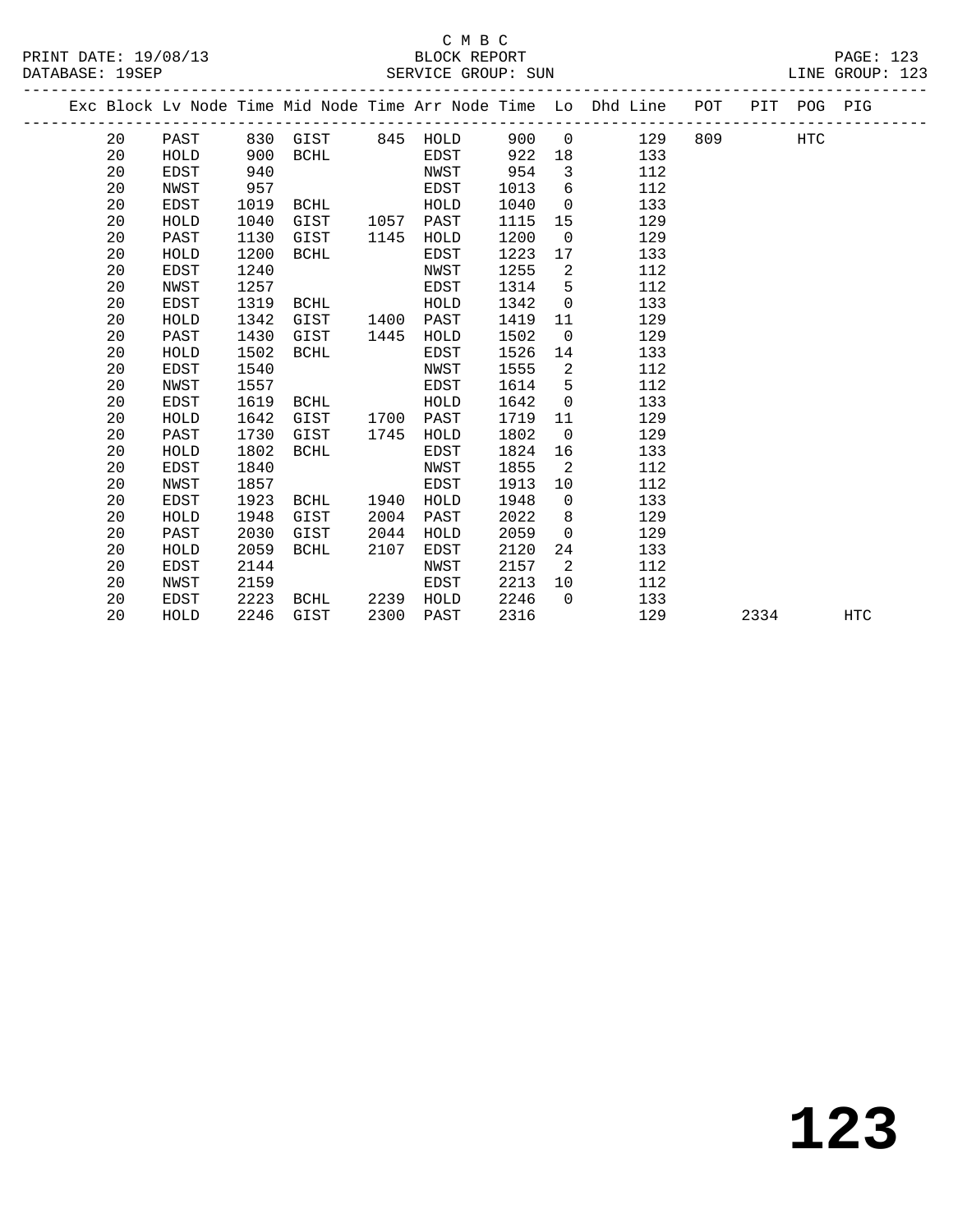# C M B C<br>BLOCK REPORT

|  | DATABASE: 19SEP |      |      |          |      | SERVICE GROUP: SUN |        |                          |                                                                                |     |     | LINE GROUP: 123 |  |
|--|-----------------|------|------|----------|------|--------------------|--------|--------------------------|--------------------------------------------------------------------------------|-----|-----|-----------------|--|
|  |                 |      |      |          |      |                    |        |                          | Exc Block Lv Node Time Mid Node Time Arr Node Time Lo Dhd Line POT PIT POG PIG |     |     |                 |  |
|  | 21              | NWST |      | 601 CL-W |      | 615 BW04           | 625 3  |                          | 123                                                                            | 547 | HTC |                 |  |
|  | 21              | BW04 | 628  | $CL - E$ | 637  | NWST               | 651 10 |                          | 123                                                                            |     |     |                 |  |
|  | 21              | NWST | 701  | $CL-W$   |      | 716 BW04           | 726    | $\overline{\phantom{a}}$ | 123                                                                            |     |     |                 |  |
|  | 21              | BW04 | 728  | $CL - E$ | 737  | NWST               | 752    | 9                        | 123                                                                            |     |     |                 |  |
|  | 21              | NWST | 801  | $CL-W$   | 817  | BW04               | 828    | $\overline{2}$           | 123                                                                            |     |     |                 |  |
|  | 21              | BW04 | 830  | $CL-E$   | 841  | NWST               | 857    | 14                       | 123                                                                            |     |     |                 |  |
|  | 21              | NWST | 911  | $CL-W$   | 927  | BW04               | 938    | $5^{\circ}$              | 123                                                                            |     |     |                 |  |
|  | 21              | BW04 | 943  | $CL - E$ | 954  | NWST               | 1011   | 15                       | 123                                                                            |     |     |                 |  |
|  | 21              | NWST | 1026 | $CL-W$   | 1043 | BW04               | 1054   | $4\overline{4}$          | 123                                                                            |     |     |                 |  |
|  | 21              | BW04 | 1058 | $CL - E$ | 1109 | NWST               | 1127   |                          | 14<br>123                                                                      |     |     |                 |  |
|  | 21              | NWST | 1141 | $CL-W$   | 1159 | BW04               | 1210   | $\overline{\mathbf{3}}$  | 123                                                                            |     |     |                 |  |
|  | 21              | BW04 | 1213 | $CL - E$ | 1224 | NWST               | 1242   |                          | 14<br>123                                                                      |     |     |                 |  |
|  | 21              | NWST | 1256 | $CL-W$   | 1315 | BW04               | 1327   | $\overline{2}$           | 123                                                                            |     |     |                 |  |
|  | 21              | BW04 | 1329 | $CL - E$ | 1341 | NWST               | 1359   | 12                       | 123                                                                            |     |     |                 |  |
|  | 21              | NWST | 1411 | $CL-W$   | 1430 | BW04               | 1442   | $\overline{2}$           | 123                                                                            |     |     |                 |  |
|  | 21              | BW04 | 1444 | $CL - E$ | 1456 | NWST               | 1514   | 12                       | 123                                                                            |     |     |                 |  |
|  | 21              | NWST | 1526 | $CL-W$   | 1545 | BW04               | 1557   | $\overline{a}$           | 123                                                                            |     |     |                 |  |
|  | 21              | BW04 | 1559 | $CL-E$   | 1611 | NWST               | 1630   | 11                       | 123                                                                            |     |     |                 |  |
|  | 21              | NWST | 1641 | $CL-W$   | 1700 | BW04               | 1712   | $\overline{\phantom{a}}$ | 123                                                                            |     |     |                 |  |
|  | 21              | BW04 | 1714 | $CL-E$   | 1726 | NWST               | 1743   | 13                       | 123                                                                            |     |     |                 |  |
|  | 21              | NWST | 1756 | $CL-W$   | 1815 | BW04               | 1825   | $\overline{a}$           | 123                                                                            |     |     |                 |  |
|  | 21              | BW04 | 1827 | $CL - E$ | 1839 | NWST               | 1855   | 15                       | 123                                                                            |     |     |                 |  |
|  | 21              | NWST | 1910 | $CL-W$   | 1928 | BW04               | 1938   | $\overline{4}$           | 123                                                                            |     |     |                 |  |
|  | 21              | BW04 | 1942 | $CL - E$ | 1954 | NWST               | 2010   | 15                       | 123                                                                            |     |     |                 |  |
|  | 21              | NWST | 2025 | $CL-W$   | 2043 | BW04               | 2053   | $4\overline{4}$          | 123                                                                            |     |     |                 |  |
|  | 21              | BW04 | 2057 | $CL - E$ | 2109 | NWST               | 2124   |                          | 16 10<br>123                                                                   |     |     |                 |  |
|  | 21              | NWST | 2140 | $CL-W$   | 2158 | BW04               | 2208   | $\overline{a}$           | 123                                                                            |     |     |                 |  |
|  | 21              | BW04 | 2210 | $CL - E$ | 2220 | NWST               | 2234   | 6                        | 123                                                                            |     |     |                 |  |
|  | 21              | NWST | 2240 | $CL-W$   | 2257 | BW04               | 2307   | $\overline{\mathbf{3}}$  | 123                                                                            |     |     |                 |  |
|  | 21              | BW04 | 2310 | $CL-E$   | 2319 | NWST               | 2332   | 8 <sup>8</sup>           | 123                                                                            |     |     |                 |  |
|  | 21              | NWST | 2340 | $CL-W$   | 2355 | BW04               | 2405   | 5                        | 123                                                                            |     |     |                 |  |
|  | 21              | BW04 | 2410 | $CL - E$ | 2419 | NWST               | 2432   | 13                       | 123                                                                            |     |     |                 |  |

21 NWST 2445 CL-W 2500 BW04 2510 0 123

21 BW04 2510 CL-E 2519 NWST 2532 123 2544 HTC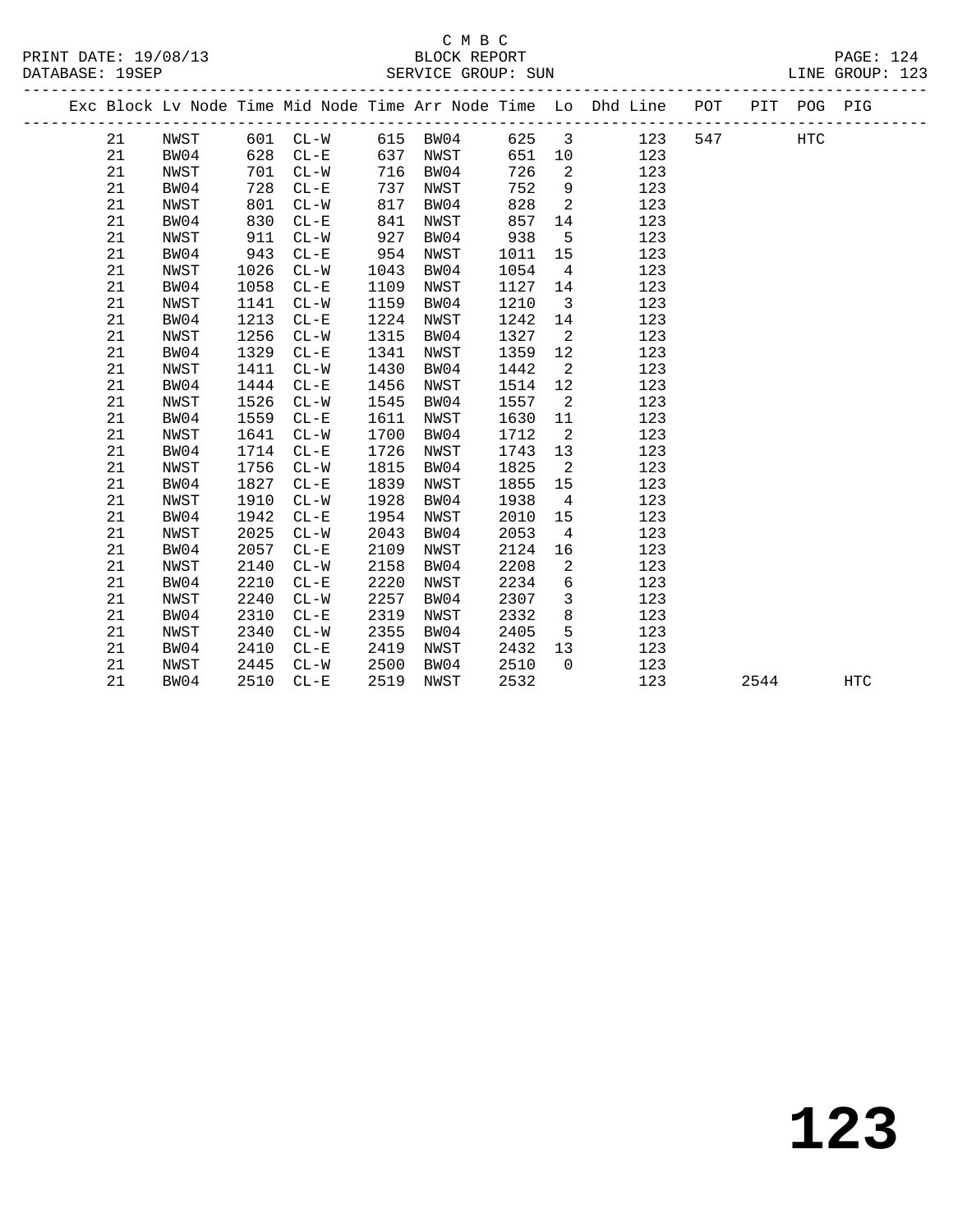### C M B C<br>BLOCK REPORT PRINT DATE: 19/08/13 BLOCK REPORT PAGE: 125 SERVICE GROUP: SUN

|  |          |              |            |  |               |                | Exc Block Ly Node Time Mid Node Time Arr Node Time Lo Dhd Line POT PIT POG PIG |  |      |  |
|--|----------|--------------|------------|--|---------------|----------------|--------------------------------------------------------------------------------|--|------|--|
|  | 22<br>22 | EDST<br>NWST | 712<br>728 |  | NWST<br>EDST. | 725 3<br>741 8 | 112 658<br>112                                                                 |  | HTC. |  |

| 22          | EDST        | 749  | <b>BCHL</b> |      | HOLD         | 809  | 0                | 133 |      |            |
|-------------|-------------|------|-------------|------|--------------|------|------------------|-----|------|------------|
| 22          | HOLD        | 809  | GIST        | 825  | PAST         | 841  | 19               | 129 |      |            |
| 22          | PAST        | 900  | GIST        | 915  | HOLD         | 930  | $\mathbf 0$      | 129 |      |            |
| 22          | HOLD        | 930  | <b>BCHL</b> |      | EDST         | 952  | 18               | 133 |      |            |
| 22          | EDST        | 1010 |             |      | NWST         | 1024 | 3                | 112 |      |            |
| 22          | NWST        | 1027 |             |      | EDST         | 1043 | 6                | 112 |      |            |
| $2\sqrt{2}$ | <b>EDST</b> | 1049 | <b>BCHL</b> |      | HOLD         | 1111 | 0                | 133 |      |            |
| 22          | HOLD        | 1111 | GIST        | 1129 | PAST         | 1148 | 12               | 129 |      |            |
| 22          | PAST        | 1200 | GIST        | 1215 | HOLD         | 1231 | 0                | 129 |      |            |
| 22          | HOLD        | 1231 | <b>BCHL</b> |      | EDST         | 1254 | 16               | 133 |      |            |
| $2\sqrt{2}$ | EDST        | 1310 |             |      | NWST         | 1325 | $\boldsymbol{2}$ | 112 |      |            |
| 22          | NWST        | 1327 |             |      | EDST         | 1344 | 5                | 112 |      |            |
| $2\sqrt{2}$ | <b>EDST</b> | 1349 | <b>BCHL</b> |      | HOLD         | 1412 | $\mathbf 0$      | 133 |      |            |
| 22          | HOLD        | 1412 | GIST        | 1430 | PAST         | 1449 | 11               | 129 |      |            |
| 22          | PAST        | 1500 | GIST        | 1515 | HOLD         | 1532 | $\mathbf 0$      | 129 |      |            |
| 22          | HOLD        | 1532 | <b>BCHL</b> |      | EDST         | 1556 | 14               | 133 |      |            |
| 22          | EDST        | 1610 |             |      | NWST         | 1625 | $\overline{c}$   | 112 |      |            |
| 22          | NWST        | 1627 |             |      | EDST         | 1644 | 5                | 112 |      |            |
| 22          | EDST        | 1649 | <b>BCHL</b> |      | ${\tt HOLD}$ | 1713 | $\mathbf 0$      | 133 |      |            |
| $2\sqrt{2}$ | HOLD        | 1713 | GIST        | 1730 | PAST         | 1749 | 11               | 129 |      |            |
| 22          | PAST        | 1800 | GIST        | 1815 | HOLD         | 1831 | 0                | 129 |      |            |
| 22          | HOLD        | 1831 | <b>BCHL</b> |      | EDST         | 1853 | 17               | 133 |      |            |
| $2\sqrt{2}$ | <b>EDST</b> | 1910 |             |      | NWST         | 1925 | 2                | 112 |      |            |
| $2\sqrt{2}$ | NWST        | 1927 |             |      | EDST         | 1942 | 11               | 112 |      |            |
| 22          | EDST        | 1953 | <b>BCHL</b> | 2010 | HOLD         | 2018 | 0                | 133 |      |            |
| 22          | HOLD        | 2018 | GIST        | 2034 | PAST         | 2052 | 8                | 129 |      |            |
| 22          | PAST        | 2100 | GIST        | 2114 | HOLD         | 2129 | $\mathbf 0$      | 129 |      |            |
| 22          | HOLD        | 2129 | <b>BCHL</b> | 2137 | EDST         | 2150 | 24               | 133 |      |            |
| $2\sqrt{2}$ | EDST        | 2214 |             |      | NWST         | 2227 | 2                | 112 |      |            |
| 22          | NWST        | 2229 |             |      | EDST         | 2243 | 5                | 112 |      |            |
| 22          | <b>EDST</b> | 2248 | <b>BCHL</b> | 2304 | HOLD         | 2311 | $\mathbf 0$      | 133 |      |            |
| 22          | HOLD        | 2311 | GIST        | 2325 | PAST         | 2341 | 21               | 129 |      |            |
| 22          | PAST        | 2402 | GIST        | 2416 | HOLD         | 2430 | $\Omega$         | 129 |      |            |
| 22          | HOLD        | 2430 | <b>BCHL</b> | 2438 | EDST         | 2451 |                  | 133 | 2501 | <b>HTC</b> |
|             |             |      |             |      |              |      |                  |     |      |            |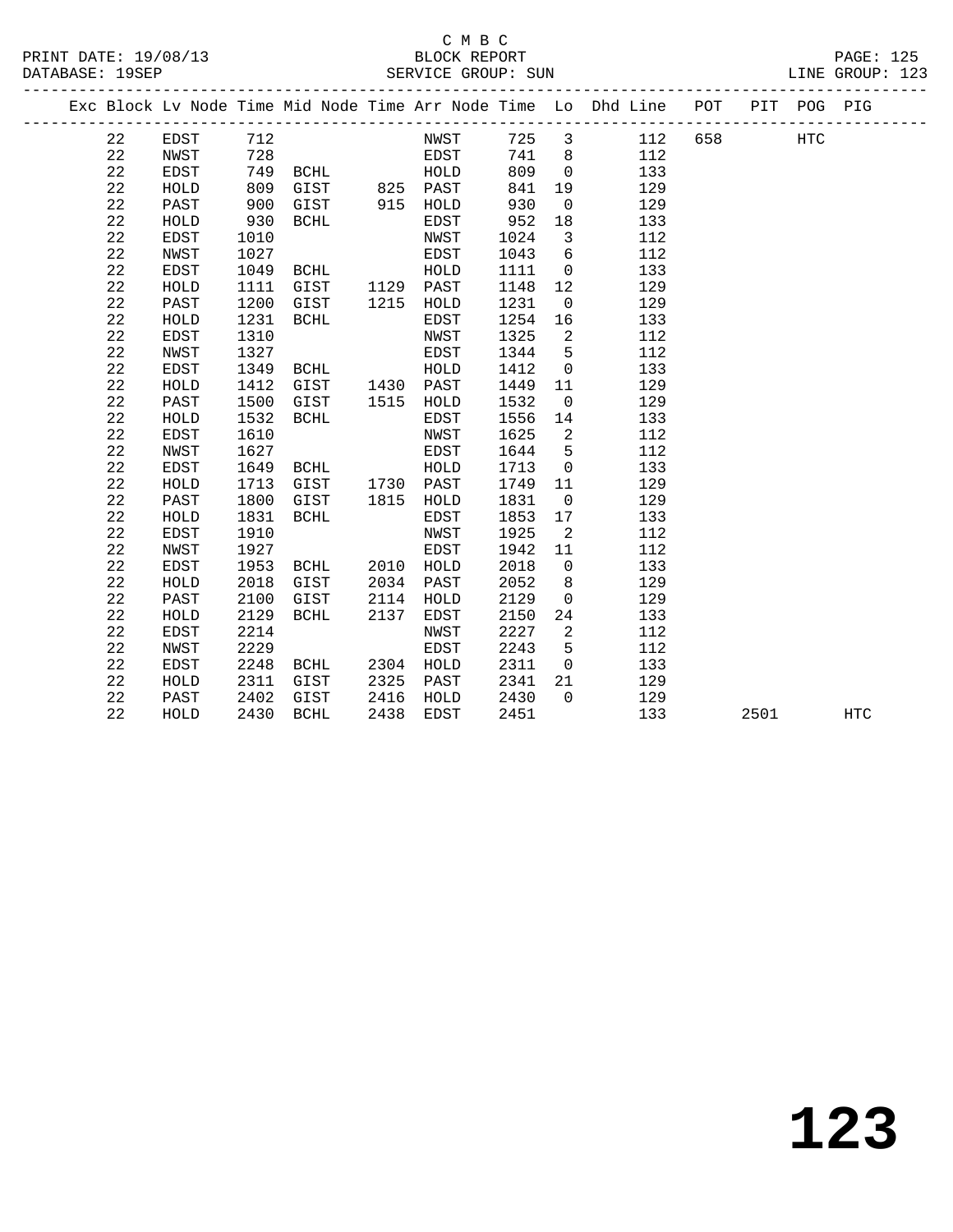| PRINT DATE: 19/08/13<br>DATABASE: 19SEP |    |             |      |          |      | CMBC<br>BLOCK REPORT<br>SERVICE GROUP: SUN |      |                |                                                                                |     |     | PAGE: 126<br>LINE GROUP: 123 |
|-----------------------------------------|----|-------------|------|----------|------|--------------------------------------------|------|----------------|--------------------------------------------------------------------------------|-----|-----|------------------------------|
|                                         |    |             |      |          |      |                                            |      |                | Exc Block Lv Node Time Mid Node Time Arr Node Time Lo Dhd Line POT PIT POG PIG |     |     |                              |
|                                         | 23 | MTST        |      | 728 GIST |      | 745 HOLD                                   | 800  | $\overline{0}$ | 129                                                                            | 706 | HTC |                              |
|                                         | 23 | HOLD        | 800  | BCHL     |      | EDST                                       | 820  | 20             | 133                                                                            |     |     |                              |
|                                         | 23 | EDST        | 840  |          |      | NWST                                       | 853  | 3              | 112                                                                            |     |     |                              |
|                                         | 23 | NWST        | 856  |          |      | EDST                                       | 911  | 8              | 112                                                                            |     |     |                              |
|                                         | 23 | EDST        | 919  | BCHL     |      | HOLD                                       | 940  | $\mathsf{O}$   | 133                                                                            |     |     |                              |
|                                         | 23 | HOLD        | 940  | GIST     |      | 957 PAST                                   | 1015 | 15             | 129                                                                            |     |     |                              |
|                                         | 23 | PAST        | 1030 | GIST     | 1045 | HOLD                                       | 1100 | $\overline{0}$ | 129                                                                            |     |     |                              |
|                                         | 23 | HOLD        | 1100 | BCHL     |      | EDST                                       | 1123 | 17             | 133                                                                            |     |     |                              |
|                                         | 23 | EDST        | 1140 |          |      | NWST                                       | 1154 | 2              | 112                                                                            |     |     |                              |
|                                         | 23 | NWST        | 1156 |          |      | EDST                                       | 1213 | 6              | 112                                                                            |     |     |                              |
|                                         | 23 | EDST        | 1219 | BCHL     |      | HOLD                                       | 1242 | $\mathbf 0$    | 133                                                                            |     |     |                              |
|                                         | 23 | HOLD        | 1242 | GIST     |      | 1300 PAST                                  | 1319 | 11             | 129                                                                            |     |     |                              |
|                                         | 23 | PAST        | 1330 | GIST     | 1345 | HOLD                                       | 1402 | $\mathbf 0$    | 129                                                                            |     |     |                              |
|                                         | 23 | HOLD        | 1402 | BCHL     |      | EDST                                       | 1424 | 16             | 133                                                                            |     |     |                              |
|                                         | 23 | EDST        | 1440 |          |      | NWST                                       | 1455 | 2              | 112                                                                            |     |     |                              |
|                                         | 23 | NWST        | 1457 |          |      | EDST                                       | 1514 | 5              | 112                                                                            |     |     |                              |
|                                         | 23 | EDST        | 1519 | BCHL     |      | HOLD                                       | 1542 | $\mathbf{0}$   | 133                                                                            |     |     |                              |
|                                         | 23 | HOLD        | 1542 | GIST     |      | 1600 PAST                                  | 1619 | 11             | 129                                                                            |     |     |                              |
|                                         | 23 | PAST        | 1630 | GIST     | 1645 | HOLD                                       | 1702 | $\overline{0}$ | 129                                                                            |     |     |                              |
|                                         | 23 | HOLD        | 1702 | BCHL     |      | EDST                                       | 1724 | 16             | 133                                                                            |     |     |                              |
|                                         | 23 | EDST        | 1740 |          |      | NWST                                       | 1755 | 2              | 112                                                                            |     |     |                              |
|                                         | 23 | NWST        | 1757 |          |      | EDST                                       | 1813 | 10             | 112                                                                            |     |     |                              |
|                                         | 23 | EDST        | 1823 | BCHL     |      | HOLD                                       | 1845 | $\overline{0}$ | 133                                                                            |     |     |                              |
|                                         | 23 | HOLD        | 1845 | GIST     | 1901 | PAST                                       | 1919 | 11             | 129                                                                            |     |     |                              |
|                                         | 23 | PAST        | 1930 | GIST     | 1945 | HOLD                                       | 2000 | $\overline{0}$ | 129                                                                            |     |     |                              |
|                                         | 23 | HOLD        | 2000 | BCHL     | 2008 | EDST                                       | 2021 | 19             | 133                                                                            |     |     |                              |
|                                         | 23 | <b>EDST</b> | 2040 |          |      | NWST                                       | 2055 | 2              | 112                                                                            |     |     |                              |
|                                         | 23 | NWST        | 2057 |          |      | EDST                                       | 2112 | 11             | 112                                                                            |     |     |                              |
|                                         | 23 | <b>EDST</b> | 2123 | BCHL     | 2140 | HOLD                                       | 2147 | $\overline{0}$ | 133                                                                            |     |     |                              |
|                                         | 23 | HOLD        | 2147 | GIST     | 2201 | PAST                                       | 2219 | 11             | 129                                                                            |     |     |                              |
|                                         | 23 | PAST        | 2230 | GIST     | 2244 | HOLD                                       | 2258 | $\Omega$       | 129                                                                            |     |     |                              |

23 HOLD 2258 BCHL 2306 EDST 2319 25 133

23 EDST 2448 NWST 2500 112 2512 HTC

 23 EDST 2344 NWST 2356 2 112 23 NWST 2358 EDST 2410 4 112 23 EDST 2414 NWST 2426 2 112 23 NWST 2428 EDST 2440 8 112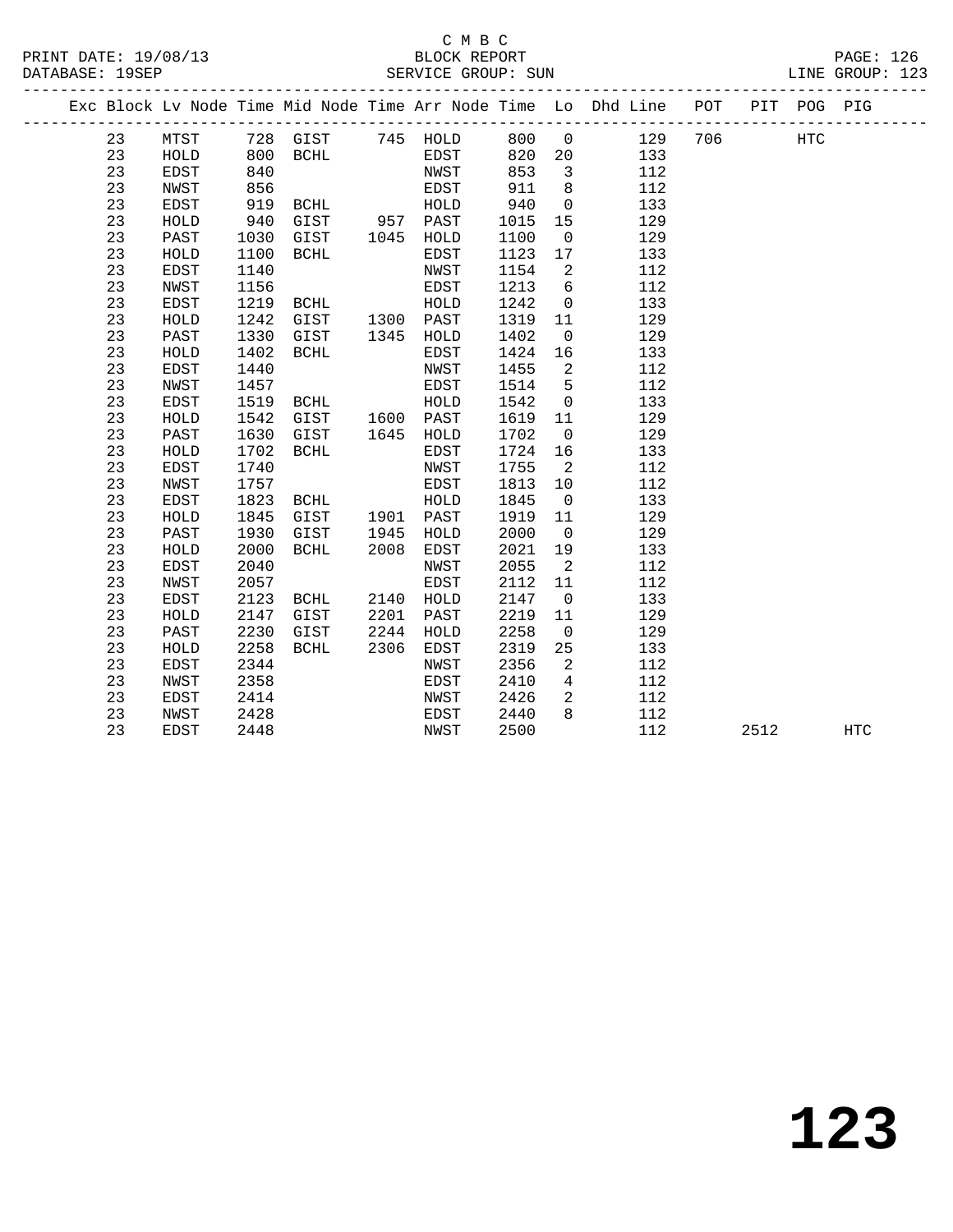# C M B C<br>BLOCK REPORT

|  | DATABASE: 19SEP | PRINT DATE: 19/08/13 |     |          |  |      | BLOCK REPORT | SERVICE GROUP: SUN |                |                                                                                |       |      | <b>PAGE: 127</b><br>LINE GROUP: 123 |  |
|--|-----------------|----------------------|-----|----------|--|------|--------------|--------------------|----------------|--------------------------------------------------------------------------------|-------|------|-------------------------------------|--|
|  |                 |                      |     |          |  |      |              |                    |                | Exc Block Lv Node Time Mid Node Time Arr Node Time Lo Dhd Line POT PIT POG PIG |       |      |                                     |  |
|  | 24              | EDST                 | 740 |          |  | NWST |              | 753 5              |                | 112                                                                            | - 726 | HTC. |                                     |  |
|  | 24              | NWST                 | 758 |          |  | EDST |              | 811                | - 8            | 112                                                                            |       |      |                                     |  |
|  | 24              | EDST                 |     | 819 BCHL |  | HOLD |              | 840                | $\overline{0}$ | 133                                                                            |       |      |                                     |  |
|  |                 |                      |     |          |  |      |              |                    |                |                                                                                |       |      |                                     |  |

| 24 | HOLD | 840  | GIST        | 857  | PAST | 915  | 15             | 129 |      |     |  |
|----|------|------|-------------|------|------|------|----------------|-----|------|-----|--|
| 24 | PAST | 930  | GIST        | 945  | HOLD | 1000 | $\mathbf 0$    | 129 |      |     |  |
| 24 | HOLD | 1000 | <b>BCHL</b> |      | EDST | 1022 | 18             | 133 |      |     |  |
| 24 | EDST | 1040 |             |      | NWST | 1054 | 3              | 112 |      |     |  |
| 24 | NWST | 1057 |             |      | EDST | 1113 | 6              | 112 |      |     |  |
| 24 | EDST | 1119 | <b>BCHL</b> |      | HOLD | 1142 | $\mathbf 0$    | 133 |      |     |  |
| 24 | HOLD | 1142 | GIST        | 1200 | PAST | 1219 | 11             | 129 |      |     |  |
| 24 | PAST | 1230 | GIST        | 1245 | HOLD | 1302 | $\mathbf 0$    | 129 |      |     |  |
| 24 | HOLD | 1302 | <b>BCHL</b> |      | EDST | 1325 | 15             | 133 |      |     |  |
| 24 | EDST | 1340 |             |      | NWST | 1355 | 2              | 112 |      |     |  |
| 24 | NWST | 1357 |             |      | EDST | 1414 | 5              | 112 |      |     |  |
| 24 | EDST | 1419 | BCHL        |      | HOLD | 1442 | $\mathbf 0$    | 133 |      |     |  |
| 24 | HOLD | 1442 | GIST        | 1500 | PAST | 1519 | 11             | 129 |      |     |  |
| 24 | PAST | 1530 | GIST        | 1545 | HOLD | 1602 | $\mathbf 0$    | 129 |      |     |  |
| 24 | HOLD | 1602 | <b>BCHL</b> |      | EDST | 1624 | 16             | 133 |      |     |  |
| 24 | EDST | 1640 |             |      | NWST | 1655 | 2              | 112 |      |     |  |
| 24 | NWST | 1657 |             |      | EDST | 1713 | 6              | 112 |      |     |  |
| 24 | EDST | 1719 | <b>BCHL</b> |      | HOLD | 1743 | $\mathbf 0$    | 133 |      |     |  |
| 24 | HOLD | 1743 | GIST        | 1800 | PAST | 1819 | 11             | 129 |      |     |  |
| 24 | PAST | 1830 | GIST        | 1845 | HOLD | 1901 | $\mathbf 0$    | 129 |      |     |  |
| 24 | HOLD | 1901 | <b>BCHL</b> | 1909 | EDST | 1922 | 18             | 133 |      |     |  |
| 24 | EDST | 1940 |             |      | NWST | 1955 | 2              | 112 |      |     |  |
| 24 | NWST | 1957 |             |      | EDST | 2012 | 11             | 112 |      |     |  |
| 24 | EDST | 2023 | <b>BCHL</b> | 2040 | HOLD | 2047 | $\mathbf 0$    | 133 |      |     |  |
| 24 | HOLD | 2047 | GIST        | 2101 | PAST | 2119 | 11             | 129 |      |     |  |
| 24 | PAST | 2130 | GIST        | 2144 | HOLD | 2159 | $\overline{0}$ | 129 |      |     |  |
| 24 | HOLD | 2159 | <b>BCHL</b> | 2207 | EDST | 2220 | 24             | 133 |      |     |  |
| 24 | EDST | 2244 |             |      | NWST | 2257 | 2              | 112 |      |     |  |
| 24 | NWST | 2259 |             |      | EDST | 2311 |                | 112 | 2321 | HTC |  |
|    |      |      |             |      |      |      |                |     |      |     |  |

**123**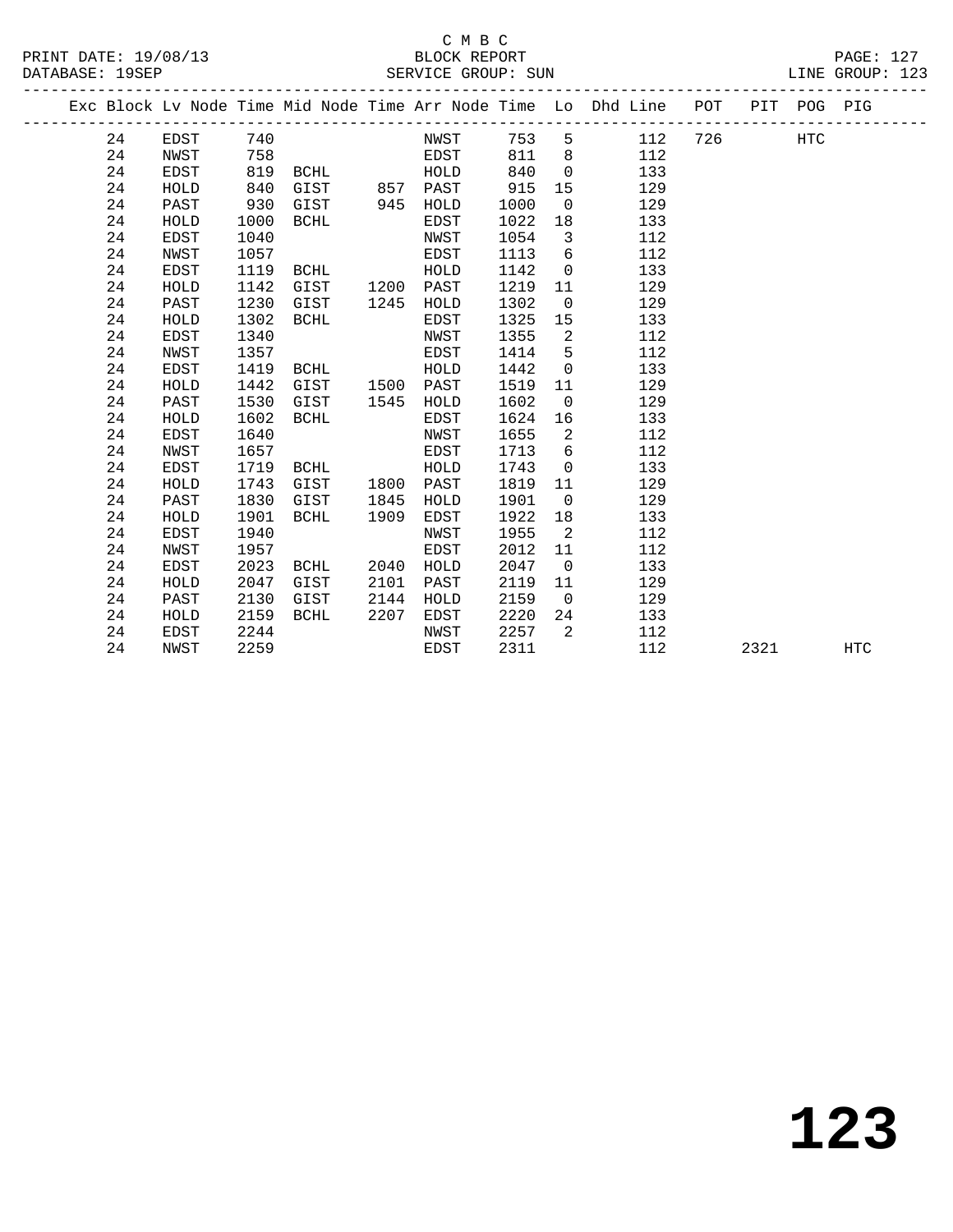|  | PRINT DATE: 19/08/13        |
|--|-----------------------------|
|  | $\sim$ $\sim$ $\sim$ $\sim$ |

### C M B C PRINT DATE: 19/08/13 BLOCK REPORT PAGE: 128 DATABASE: 19SEP SERVICE GROUP: SUN

-------------------------------------------------------------------------------------------------

| 22ST<br>SCDL |  | 22 ST STN<br>SCOTTSDALE |            |  |               | HTC          |                            | Hamilton Depot                                                         |     |         |  |
|--------------|--|-------------------------|------------|--|---------------|--------------|----------------------------|------------------------------------------------------------------------|-----|---------|--|
|              |  |                         |            |  |               |              |                            | Exc Block Lv Node Time Mid Node Time Arr Node Time Lo Dhd Line POT PIT |     | POG PIG |  |
|              |  | 22ST<br>SCDL            | 554<br>620 |  | SCDL<br>22.ST | 615 5<br>640 | $\overline{\phantom{a}13}$ | 340<br>340                                                             | 546 | HTC     |  |

|  |             |                                |      |  | Exc Block Lv Node Time Mid Node Time Arr Node Time Lo Dhd Line |      |                 |     | POT | PIT | POG PIG |  |
|--|-------------|--------------------------------|------|--|----------------------------------------------------------------|------|-----------------|-----|-----|-----|---------|--|
|  | 1           | 22ST                           | 554  |  | SCDL                                                           | 615  | 5               | 340 | 546 |     | HTC     |  |
|  | 1           | SCDL                           | 620  |  | 22ST                                                           | 640  | 13              | 340 |     |     |         |  |
|  | $\mathbf 1$ | 22ST                           | 653  |  | SCDL                                                           | 714  | 6               | 340 |     |     |         |  |
|  | $\mathbf 1$ | $\operatorname{\mathsf{SCDL}}$ | 720  |  | 22ST                                                           | 740  | 13              | 340 |     |     |         |  |
|  | 1           | 22ST                           | 753  |  | $\operatorname{SCDL}$                                          | 814  | 6               | 340 |     |     |         |  |
|  | 1           | SCDL                           | 820  |  | 22ST                                                           | 842  | 10              | 340 |     |     |         |  |
|  | 1           | 22ST                           | 852  |  | SCDL                                                           | 914  | 6               | 340 |     |     |         |  |
|  | 1           | SCDL                           | 920  |  | 22ST                                                           | 942  | 9               | 340 |     |     |         |  |
|  | $\mathbf 1$ | 22ST                           | 951  |  | SCDL                                                           | 1014 | 6               | 340 |     |     |         |  |
|  | $\mathbf 1$ | $\operatorname{SCDL}$          | 1020 |  | 22ST                                                           | 1043 | 10              | 340 |     |     |         |  |
|  | $\mathbf 1$ | 22ST                           | 1053 |  | SCDL                                                           | 1118 | 6               | 340 |     |     |         |  |
|  | 1           | SCDL                           | 1124 |  | 22ST                                                           | 1150 | 5               | 340 |     |     |         |  |
|  | 1           | 22ST                           | 1155 |  | SCDL                                                           | 1222 | 6               | 340 |     |     |         |  |
|  | 1           | $\operatorname{SCDL}$          | 1228 |  | 22ST                                                           | 1253 | $\epsilon$      | 340 |     |     |         |  |
|  | 1           | 22ST                           | 1259 |  | SCDL                                                           | 1326 | 6               | 340 |     |     |         |  |
|  | 1           | SCDL                           | 1332 |  | 22ST                                                           | 1356 | 7               | 340 |     |     |         |  |
|  | 1           | 22ST                           | 1403 |  | SCDL                                                           | 1430 | 6               | 340 |     |     |         |  |
|  | 1           | SCDL                           | 1436 |  | 22ST                                                           | 1500 | 7               | 340 |     |     |         |  |
|  | 1           | 22ST                           | 1507 |  | SCDL                                                           | 1534 | 6               | 340 |     |     |         |  |
|  | 1           | $\operatorname{SCDL}$          | 1540 |  | 22ST                                                           | 1604 | 7               | 340 |     |     |         |  |
|  | 1           | 22ST                           | 1611 |  | SCDL                                                           | 1638 | $6\overline{6}$ | 340 |     |     |         |  |
|  | 1           | SCDL                           | 1644 |  | 22ST                                                           | 1708 | 7               | 340 |     |     |         |  |
|  | 1           | 22ST                           | 1715 |  | SCDL                                                           | 1742 | 6               | 340 |     |     |         |  |
|  | 1           | SCDL                           | 1748 |  | 22ST                                                           | 1810 | 11              | 340 |     |     |         |  |
|  | 1           | 22ST                           | 1821 |  | SCDL                                                           | 1846 | 8               | 340 |     |     |         |  |
|  | 1           | SCDL                           | 1854 |  | 22ST                                                           | 1915 | 11              | 340 |     |     |         |  |
|  | 1           | 22ST                           | 1926 |  | SCDL                                                           | 1950 | 10              | 340 |     |     |         |  |
|  | 1           | SCDL                           | 2000 |  | 22ST                                                           | 2020 | 10              | 340 |     |     |         |  |
|  | 1           | 22ST                           | 2030 |  | SCDL                                                           | 2054 | 8               | 340 |     |     |         |  |
|  | $\mathbf 1$ | SCDL                           | 2102 |  | 22ST                                                           | 2122 | 8               | 340 |     |     |         |  |
|  | 1           | 22ST                           | 2130 |  | SCDL                                                           | 2154 | 8               | 340 |     |     |         |  |
|  | $\mathbf 1$ | $\operatorname{SCDL}$          | 2202 |  | 22ST                                                           | 2222 | 9               | 340 |     |     |         |  |
|  | 1           | 22ST                           | 2231 |  | SCDL                                                           | 2254 | 8               | 340 |     |     |         |  |
|  | 1           | SCDL                           | 2302 |  | 22ST                                                           | 2322 | 10              | 340 |     |     |         |  |
|  | $\mathbf 1$ | 22ST                           | 2332 |  | SCDL                                                           | 2354 | 8               | 340 |     |     |         |  |
|  | 1           | SCDL                           | 2402 |  | 22ST                                                           | 2422 | 11              | 340 |     |     |         |  |

1 22ST 2433 SCDL 2454 340 2514 HTC

# **340**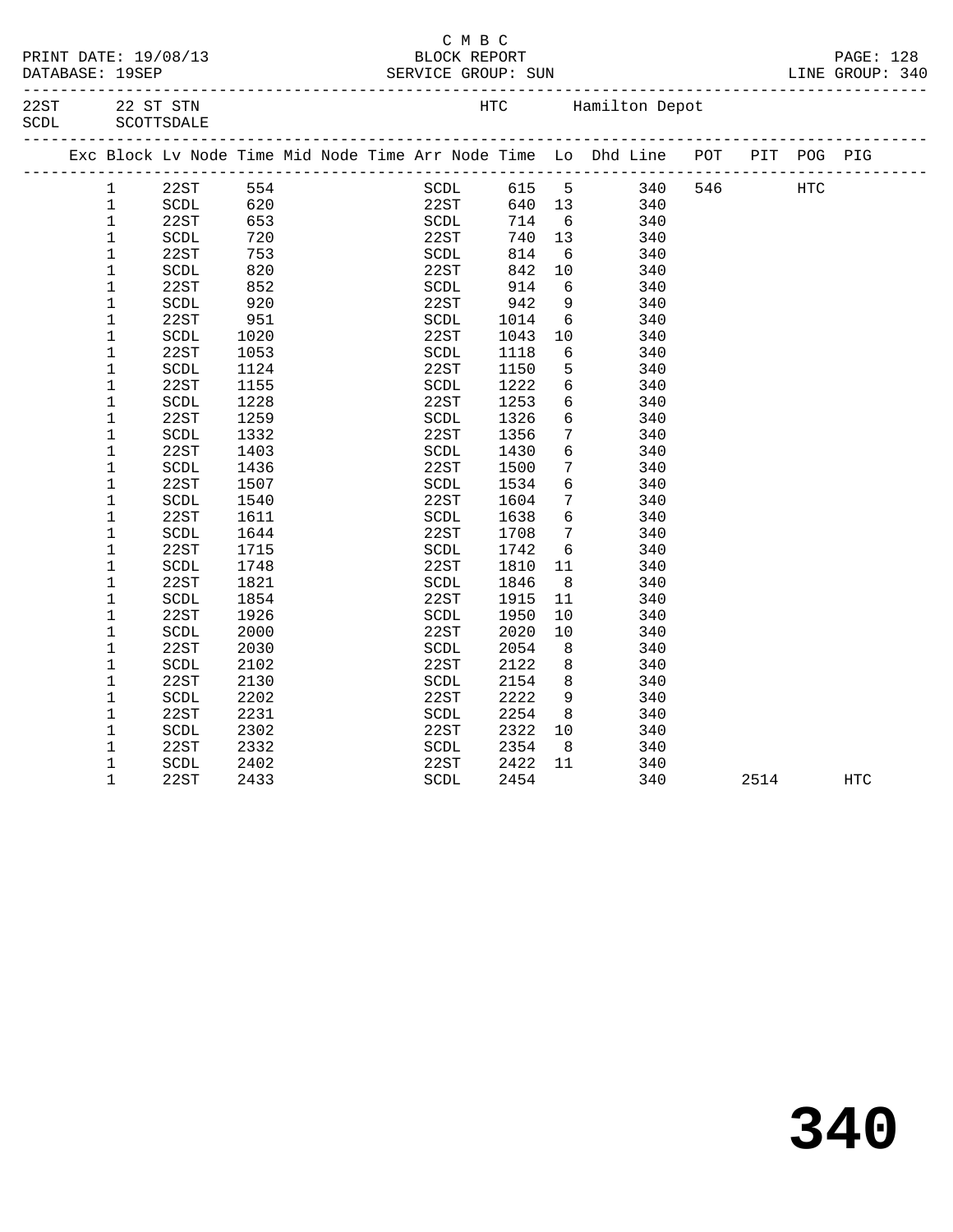|  |                |             |      |  |      |        |            | Exc Block Lv Node Time Mid Node Time Arr Node Time Lo Dhd Line POT |     |      | PIT POG PIG |            |  |
|--|----------------|-------------|------|--|------|--------|------------|--------------------------------------------------------------------|-----|------|-------------|------------|--|
|  | 2              | 22ST        | 524  |  | SCDL | 545    | -5         | 340                                                                | 516 |      | HTC         |            |  |
|  | 2              | SCDL        | 550  |  | 22ST | 610 13 |            | 340                                                                |     |      |             |            |  |
|  | $\overline{a}$ | 22ST        | 623  |  | SCDL | 644    | 6          | 340                                                                |     |      |             |            |  |
|  | 2              | SCDL        | 650  |  | 22ST | 710    | 13         | 340                                                                |     |      |             |            |  |
|  | 2              | 22ST        | 723  |  | SCDL | 744    | 6          | 340                                                                |     |      |             |            |  |
|  | $\overline{c}$ | SCDL        | 750  |  | 22ST | 811    | 11         | 340                                                                |     |      |             |            |  |
|  | $\overline{c}$ | 22ST        | 822  |  | SCDL | 844    | 6          | 340                                                                |     |      |             |            |  |
|  | 2              | SCDL        | 850  |  | 22ST | 912    | 10         | 340                                                                |     |      |             |            |  |
|  | $\overline{c}$ | 22ST        | 922  |  | SCDL | 944    | 6          | 340                                                                |     |      |             |            |  |
|  | $\overline{c}$ | SCDL        | 950  |  | 22ST | 1013   | 9          | 340                                                                |     |      |             |            |  |
|  | 2              | 22ST        | 1022 |  | SCDL | 1046   | 6          | 340                                                                |     |      |             |            |  |
|  | $\overline{c}$ | SCDL        | 1052 |  | 22ST | 1117   | 8          | 340                                                                |     |      |             |            |  |
|  | $\overline{c}$ | 22ST        | 1125 |  | SCDL | 1150   | 6          | 340                                                                |     |      |             |            |  |
|  | 2              | SCDL        | 1156 |  | 22ST | 1222   | 5          | 340                                                                |     |      |             |            |  |
|  | $\sqrt{2}$     | 22ST        | 1227 |  | SCDL | 1254   | 6          | 340                                                                |     |      |             |            |  |
|  | 2              | SCDL        | 1300 |  | 22ST | 1324   | 7          | 340                                                                |     |      |             |            |  |
|  | $\overline{c}$ | 22ST        | 1331 |  | SCDL | 1358   | $\sqrt{6}$ | 340                                                                |     |      |             |            |  |
|  | $\overline{c}$ | SCDL        | 1404 |  | 22ST | 1428   | 7          | 340                                                                |     |      |             |            |  |
|  | 2              | 22ST        | 1435 |  | SCDL | 1502   | $\sqrt{6}$ | 340                                                                |     |      |             |            |  |
|  | $\overline{c}$ | SCDL        | 1508 |  | 22ST | 1532   | 7          | 340                                                                |     |      |             |            |  |
|  | $\overline{a}$ | 22ST        | 1539 |  | SCDL | 1606   | 6          | 340                                                                |     |      |             |            |  |
|  | $\overline{a}$ | SCDL        | 1612 |  | 22ST | 1636   | 7          | 340                                                                |     |      |             |            |  |
|  | $\overline{c}$ | 22ST        | 1643 |  | SCDL | 1710   | 6          | 340                                                                |     |      |             |            |  |
|  | $\sqrt{2}$     | SCDL        | 1716 |  | 22ST | 1740   | 8          | 340                                                                |     |      |             |            |  |
|  | $\overline{c}$ | 22ST        | 1748 |  | SCDL | 1814   | 8          | 340                                                                |     |      |             |            |  |
|  | 2              | <b>SCDL</b> | 1822 |  | 22ST | 1843   | 11         | 340                                                                |     |      |             |            |  |
|  | 2              | 22ST        | 1854 |  | SCDL | 1918   | 10         | 340                                                                |     |      |             |            |  |
|  | 2              | <b>SCDL</b> | 1928 |  | 22ST | 1948   | 10         | 340                                                                |     |      |             |            |  |
|  | 2              | 22ST        | 1958 |  | SCDL | 2022   | 10         | 340                                                                |     |      |             |            |  |
|  | 2              | SCDL        | 2032 |  | 22ST | 2052   | 8          | 340                                                                |     |      |             |            |  |
|  | 2              | 22ST        | 2100 |  | SCDL | 2124   | 8          | 340                                                                |     |      |             |            |  |
|  | 2              | SCDL        | 2132 |  | 22ST | 2152   | 9          | 340                                                                |     |      |             |            |  |
|  | $\overline{2}$ | 22ST        | 2201 |  | SCDL | 2224   |            | 340                                                                |     | 2244 |             | <b>HTC</b> |  |
|  |                |             |      |  |      |        |            |                                                                    |     |      |             |            |  |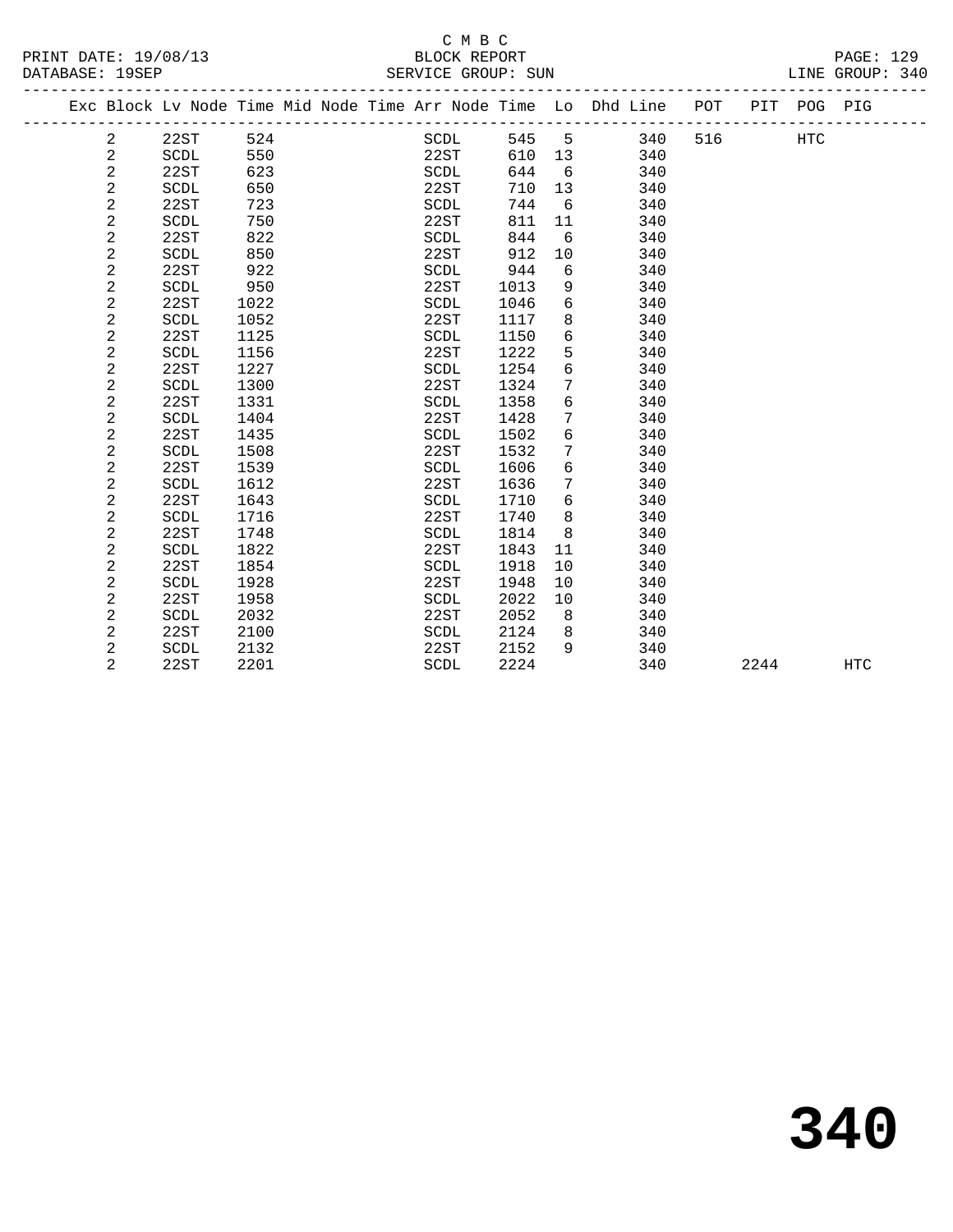|                      |                                              | PRINT DATE: 19/08/13 |                      |                                                                                                                |              | C M B C<br>BLOCK REPORT |                      |                |                                                                                                                                                                     |              |     | PAGE: 130<br>LINE GROUP: 410 |
|----------------------|----------------------------------------------|----------------------|----------------------|----------------------------------------------------------------------------------------------------------------|--------------|-------------------------|----------------------|----------------|---------------------------------------------------------------------------------------------------------------------------------------------------------------------|--------------|-----|------------------------------|
| 22ST 22 ST STN       |                                              |                      |                      |                                                                                                                |              |                         |                      |                | 6&6N 6 AV & 6 ST<br>AD3W WB ANDERSON & NO.3 RD<br>BRST BRAID STN<br>CM#6 WB CAMBIE RD FS NO.6 RD                                                                    |              |     |                              |
| HODM<br>HTCE<br>LOST |                                              |                      |                      | QU-S SB HOWES ST FS HOWES ST RAMP                                                                              |              |                         |                      |                | ENTRE AND THE HANDLER HISTORIC HOME & DUNSMUIR<br>HOWE & DUNSMUIR HWY NS BOUNDARY RY HTCW WB WESTMINSTER HWY FS BOUNDARY R<br>LOUGHEED STN NWST NEW WESTMINSTER STN |              |     |                              |
|                      |                                              |                      |                      |                                                                                                                |              |                         |                      |                | Exc Block Lv Node Time Mid Node Time Arr Node Time Lo Dhd Line POT PIT POG PIG                                                                                      |              |     |                              |
|                      | $\mathbf{1}$<br>$\mathbf{1}$<br>$\mathbf{1}$ |                      |                      |                                                                                                                |              |                         |                      |                | HTCW 428 BHST AD3W 455 5 410 427 HTC                                                                                                                                |              |     |                              |
|                      | $\mathbf 1$<br>$\mathbf 1$                   |                      |                      |                                                                                                                |              |                         |                      |                | AD3W 500 BHST 22ST 532 4 410<br>22ST 536 CM#6 552 AD3W 611 9 410<br>AD3W 620 BHST 22ST 652 16 410<br>22ST 708 CM#6 725 AD3W 745 5 410                               |              |     |                              |
|                      | $\mathbf 1$<br>$\mathbf 1$<br>$\mathbf 1$    | AD3W<br>22ST<br>AD3W |                      |                                                                                                                |              |                         |                      |                | 750 BHST<br>834 CM#6 853 AD3W 915 5 410<br>920 BHST 22ST 1000 11 410<br>1011 CM#6 1029 AD3W 1055 5 410                                                              |              |     |                              |
|                      | 1<br>1<br>1                                  | 22ST<br>AD3W<br>22ST | 1100<br>1150         | <b>BHST</b><br>CM#6 1209 AD3W                                                                                  |              | 22ST                    |                      |                | 1143 7 410<br>1235 5 410                                                                                                                                            |              |     |                              |
|                      | $\mathbf{1}$<br>1                            | AD3W<br>22ST         | 1240<br>1338         | BHST<br>CM#6 1359 AD3W                                                                                         |              | 22ST                    |                      |                | 1326 12 410<br>1425 5 410                                                                                                                                           |              |     |                              |
|                      | $\mathbf 1$<br>$\mathbf 1$<br>$\mathbf 1$    | AD3W<br>22ST<br>AD3W | 1430<br>1528         | BHST                                                                                                           |              |                         |                      |                | 22ST 1517 11 410<br>CM#6 1549 AD3W 1615 5 410<br>BHST 22ST 1704 7 410<br>CM#6 1731 AD3W 1755 5 410                                                                  |              |     |                              |
|                      | 1<br>$\mathbf{1}$<br>$\mathbf 1$             | 22ST<br>AD3W<br>22ST | 1620<br>1711<br>1800 |                                                                                                                |              |                         |                      |                | 22ST 1844 16 410<br>BHST 22ST 1844 16 410<br>CM#6 1920 AD3W 1943 5 410                                                                                              |              |     |                              |
|                      | 1                                            | AD3W                 | 1900<br>1948         | <b>BHST</b>                                                                                                    |              | 22ST 2027               |                      |                |                                                                                                                                                                     | 410 2034 HTC |     |                              |
|                      | 2<br>2<br>2                                  | HTCW<br>AD3W<br>22ST | 458<br>530           | BHST AD3W                                                                                                      |              |                         | $655$ 5              |                | 525 5<br>410<br>18 410<br>410                                                                                                                                       | 457          | HTC |                              |
|                      | $\overline{c}$<br>2<br>2                     | AD3W<br>22ST<br>AD3W |                      | 530 BHST 22ST 602 18<br>620 CM#6 636 AD3W 655 5<br>700 BHST 22ST 733 18<br>751 CM#6 808 AD3W 830 5<br>835 BHST |              | 22ST                    | 830 5<br>913         | $\overline{9}$ | 410<br>410<br>410                                                                                                                                                   |              |     |                              |
|                      | $\overline{a}$<br>2                          | 22ST<br>AD3W         | 1010                 | 922 CM#6<br><b>BHST</b>                                                                                        |              | 940 AD3W 1005 5<br>22ST | 1051                 | 10             | 410<br>410                                                                                                                                                          |              |     |                              |
|                      | 2<br>$\boldsymbol{2}$<br>$\boldsymbol{2}$    | 22ST<br>AD3W<br>22ST | 1101<br>1150<br>1248 | CM#6<br><b>BHST</b><br>CM#6                                                                                    | 1119<br>1309 | AD3W<br>22ST<br>AD3W    | 1145<br>1234<br>1335 | 5<br>14<br>5   | 410<br>410<br>410                                                                                                                                                   |              |     |                              |
|                      | $\boldsymbol{2}$<br>2<br>$\boldsymbol{2}$    | AD3W<br>22ST<br>AD3W | 1340<br>1438<br>1530 | <b>BHST</b><br>CM#6<br><b>BHST</b>                                                                             | 1459         | 22ST<br>AD3W<br>22ST    | 1426<br>1525<br>1615 | 12<br>5<br>16  | 410<br>410<br>410                                                                                                                                                   |              |     |                              |
|                      | 2<br>$\boldsymbol{2}$                        | 22ST<br>AD3W         | 1631<br>1720         | CM#6<br><b>BHST</b>                                                                                            | 1650         | AD3W<br>22ST            | 1715<br>1804         | 5<br>7         | 410<br>410                                                                                                                                                          |              |     |                              |
|                      | 2<br>$\overline{a}$                          | 22ST<br>AD3W         | 1811<br>1900         | CM#6<br><b>BHST</b>                                                                                            | 1831         | AD3W<br>22ST            | 1855<br>1939         | 5              | 410<br>410                                                                                                                                                          | 1946         |     | <b>HTC</b>                   |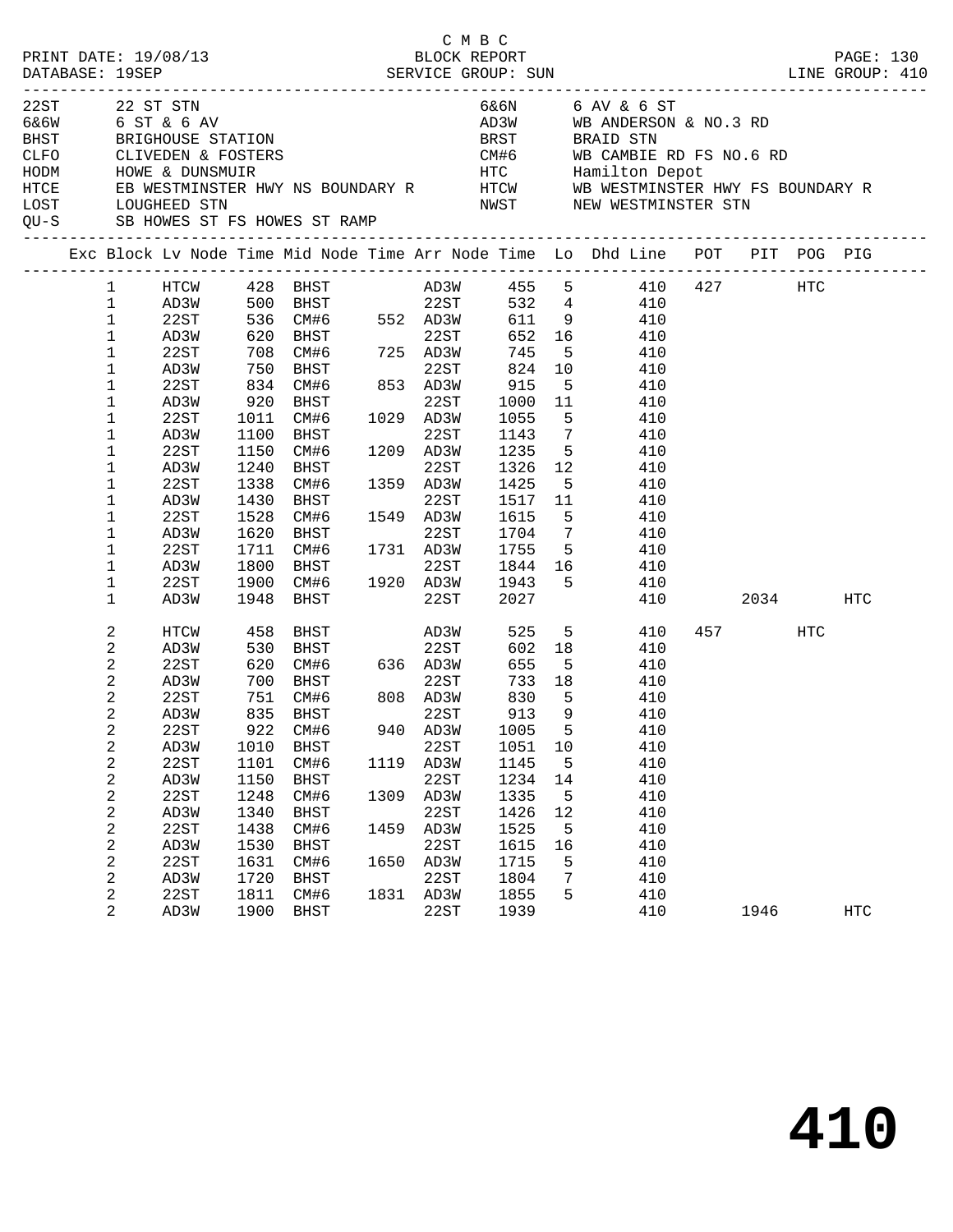### C M B C<br>BLOCK REPORT PRINT DATE: 19/08/13 BLOCK REPORT PAGE: 131 SERVICE GROUP: SUN

|  |                |              |              |                     |      |              |              |                 | Exc Block Lv Node Time Mid Node Time Arr Node Time Lo Dhd Line POT |     |      | PIT POG PIG |            |
|--|----------------|--------------|--------------|---------------------|------|--------------|--------------|-----------------|--------------------------------------------------------------------|-----|------|-------------|------------|
|  | 3              | HTCW         | 528          | BHST                |      | AD3W         | 555          | 5               | 410                                                                | 527 |      | HTC         |            |
|  | 3              | AD3W         | 600          | BHST                |      | 22ST         | 632          | 6               | 410                                                                |     |      |             |            |
|  | 3              | 22ST         | 638          | CM#6                |      | 655 AD3W     | 715          | 5               | 410                                                                |     |      |             |            |
|  | 3              | AD3W         | 720          | <b>BHST</b>         |      | 22ST         | 753          | 11              | 410                                                                |     |      |             |            |
|  | 3              | 22ST         | 804          | CM#6                |      | 823 AD3W     | 845          | 5               | 410                                                                |     |      |             |            |
|  | 3              | AD3W         | 850          | <b>BHST</b>         |      | 22ST         | 929          | 13              | 410                                                                |     |      |             |            |
|  | 3              | 22ST         | 942          | CM#6                | 1000 | AD3W         | 1025         | 5               | 410                                                                |     |      |             |            |
|  | 3              | AD3W         | 1030         | <b>BHST</b>         |      | 22ST         | 1113         | 7               | 410                                                                |     |      |             |            |
|  | $\mathsf 3$    | 22ST         | 1120         | CM#6                | 1139 | AD3W         | 1205         | 5               | 410                                                                |     |      |             |            |
|  | 3              | AD3W         | 1210         | <b>BHST</b>         |      | 22ST         | 1255         | 13              | 410                                                                |     |      |             |            |
|  | 3              | 22ST         | 1308         | CM#6                | 1329 | AD3W         | 1355         | -5              | 410                                                                |     |      |             |            |
|  | 3              | AD3W         | 1400         | <b>BHST</b>         |      | 22ST         | 1446         | 12              | 410                                                                |     |      |             |            |
|  | $\mathsf{3}$   | 22ST         | 1458         | CM#6                | 1519 | AD3W         | 1545         | 5               | 410                                                                |     |      |             |            |
|  | 3              | AD3W         | 1550         | <b>BHST</b>         |      | 22ST         | 1635         | 16              | 410                                                                |     |      |             |            |
|  | 3              | 22ST         | 1651         | CM#6                | 1711 | AD3W         | 1735         | 5               | 410                                                                |     |      |             |            |
|  | $\mathsf{3}$   | AD3W         | 1740         | <b>BHST</b>         |      | 22ST         | 1824         | 12              | 410                                                                |     |      |             |            |
|  | 3              | 22ST         | 1836         | CM#6                | 1856 | AD3W         | 1919         | 5               | 410                                                                |     |      |             |            |
|  | 3              | AD3W         | 1924         | BHST                |      | 22ST         | 2003         |                 | 410                                                                |     | 2010 |             | <b>HTC</b> |
|  |                |              |              |                     |      |              |              |                 |                                                                    |     |      |             |            |
|  | 4              | 22ST         | 600          | CM#6                | 616  | AD3W         | 635          | 5               | 410                                                                | 552 |      | HTC         |            |
|  | 4              | AD3W         | 640          | <b>BHST</b>         |      | 22ST         | 713          | 8               | 410                                                                |     |      |             |            |
|  | $\overline{4}$ | 22ST         | 721          | CM#6                | 738  | AD3W         | 800          | 5               | 410                                                                |     |      |             |            |
|  | 4              | AD3W         | 805          | <b>BHST</b>         |      | 22ST         | 840          | 8               | 410                                                                |     |      |             |            |
|  | $\,4$          | 22ST<br>AD3W | 848<br>935   | CM#6                | 906  | AD3W<br>22ST | 930          | 5<br>16         | 410<br>410                                                         |     |      |             |            |
|  | 4<br>4         | 22ST         | 1031         | BHST<br>CM#6        | 1049 | AD3W         | 1015<br>1115 | 5               | 410                                                                |     |      |             |            |
|  |                |              | 1120         |                     |      | 22ST         | 1203         | $7\phantom{.0}$ | 410                                                                |     |      |             |            |
|  | 4              | AD3W<br>22ST | 1210         | <b>BHST</b><br>CM#6 | 1229 | AD3W         | 1255         | 5               | 410                                                                |     |      |             |            |
|  | 4              | AD3W         | 1300         | <b>BHST</b>         |      | 22ST         | 1346         | 12              | 410                                                                |     |      |             |            |
|  | 4<br>4         | 22ST         | 1358         | CM#6                | 1419 | AD3W         | 1445         | 5               | 410                                                                |     |      |             |            |
|  |                |              |              |                     |      |              |              |                 |                                                                    |     |      |             |            |
|  | 4<br>4         | AD3W<br>22ST | 1450<br>1548 | BHST<br>CM#6        | 1609 | 22ST<br>AD3W | 1537<br>1635 | 11<br>5         | 410<br>410                                                         |     |      |             |            |
|  | 4              | AD3W         | 1640         | BHST                |      | 22ST         | 1724         | 11              | 410                                                                |     |      |             |            |
|  | 4              | 22ST         | 1735         | CM#6                | 1755 | AD3W         | 1819         | 5               | 410                                                                |     |      |             |            |
|  | 4              | AD3W         | 1824         | <b>BHST</b>         |      | 22ST         | 1908         |                 | 410                                                                |     | 1915 |             | <b>HTC</b> |
|  |                |              |              |                     |      |              |              |                 |                                                                    |     |      |             |            |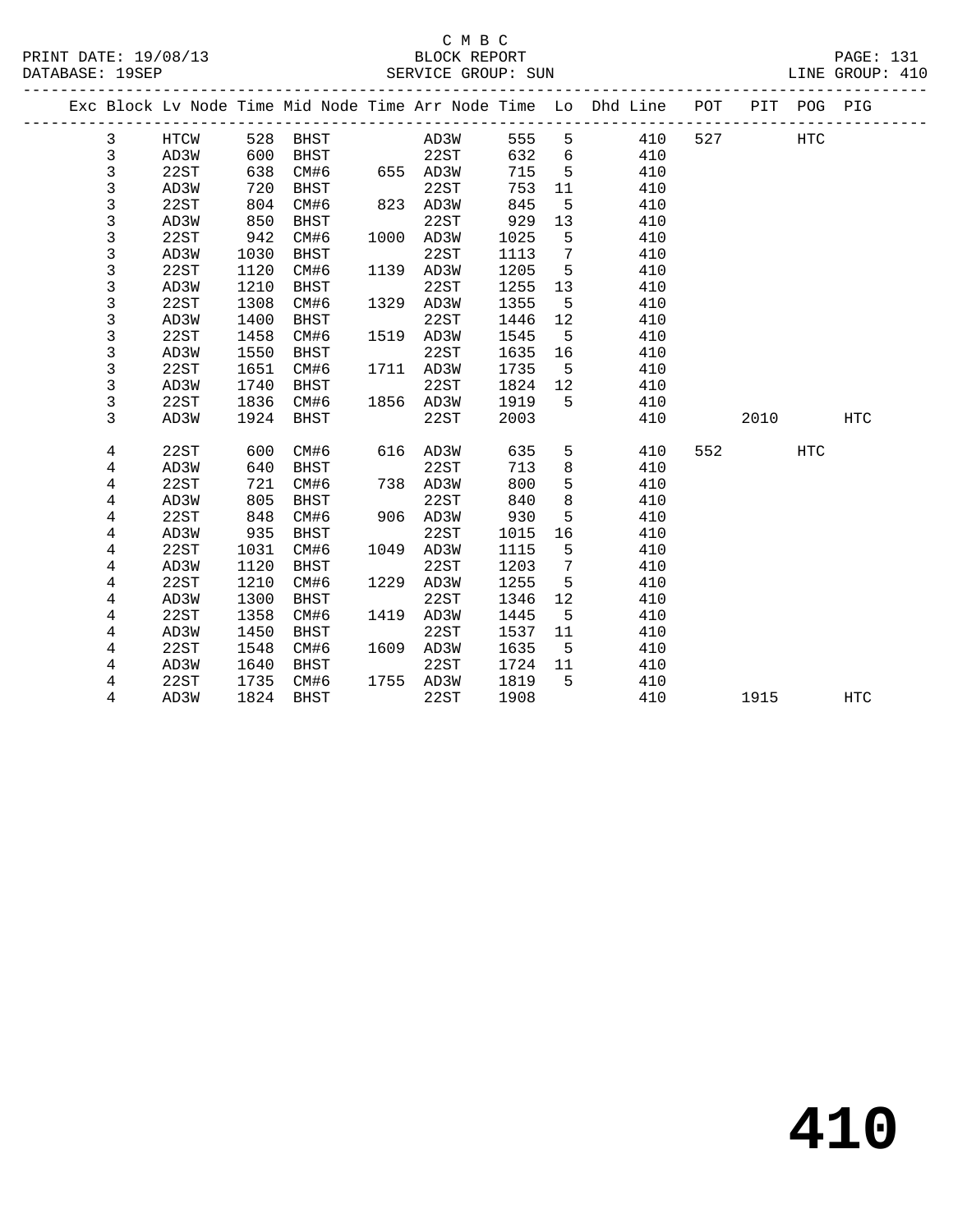### C M B C<br>BLOCK REPORT SERVICE GROUP: SUN

|  |   | Exc Block Lv Node Time Mid Node Time Arr Node Time Lo Dhd Line POT |            |      |                   |              |                      |                 |     |         |         | PIT POG PIG |            |
|--|---|--------------------------------------------------------------------|------------|------|-------------------|--------------|----------------------|-----------------|-----|---------|---------|-------------|------------|
|  | 5 | 22ST                                                               |            |      | 653 CM#6 710 AD3W |              | 730 5                |                 |     | 410 645 |         | HTC         |            |
|  | 5 | AD3W                                                               | 735<br>819 |      |                   |              | 809 10<br>809<br>900 |                 | 410 |         |         |             |            |
|  | 5 | 22ST                                                               |            |      |                   |              |                      | 5               | 410 |         |         |             |            |
|  | 5 | AD3W                                                               | 905        | BHST |                   | 22ST         | 945                  | $7\phantom{.0}$ | 410 |         |         |             |            |
|  | 5 | 22ST                                                               | 952        | CM#6 | 1010 AD3W         |              | 1035                 | $5^{\circ}$     | 410 |         |         |             |            |
|  | 5 | AD3W                                                               | 1040       | BHST |                   | 22ST         | 1123                 | $\overline{7}$  | 410 |         |         |             |            |
|  | 5 | 22ST                                                               | 1130       | CM#6 | 1149 AD3W         |              | 1215                 | 5               | 410 |         |         |             |            |
|  | 5 | AD3W                                                               | 1220       | BHST |                   | 22ST         | 1305                 | 13              | 410 |         |         |             |            |
|  | 5 | 22ST                                                               | 1318       | CM#6 | 1339 AD3W         |              | 1405                 | $5^{\circ}$     | 410 |         |         |             |            |
|  | 5 | AD3W                                                               | 1410       | BHST |                   | 22ST         | 1456                 | 12              | 410 |         |         |             |            |
|  | 5 | 22ST                                                               | 1508       | CM#6 | 1529 AD3W         |              | 1555                 | $5^{\circ}$     | 410 |         |         |             |            |
|  | 5 | AD3W                                                               | 1600       | BHST |                   | 22ST         | 1644                 | 17              | 410 |         |         |             |            |
|  | 5 | 22ST                                                               | 1701       | CM#6 | 1721 AD3W         |              | 1745                 | $5^{\circ}$     | 410 |         |         |             |            |
|  | 5 | AD3W                                                               | 1750       | BHST |                   | 22ST         | 1834                 | 14              | 410 |         |         |             |            |
|  | 5 | 22ST                                                               | 1848       | CM#6 | 1908 AD3W         |              | 1931                 | $5^{\circ}$     | 410 |         |         |             |            |
|  | 5 | AD3W                                                               | 1936       | BHST |                   | 22ST         | 2015                 | 11              | 410 |         |         |             |            |
|  | 5 | 22ST                                                               | 2026       | CM#6 | 2044 AD3W         |              | 2105                 | $5^{\circ}$     | 410 |         |         |             |            |
|  | 5 | AD3W                                                               | 2110       | BHST |                   | 22ST         | 2146                 | 20              | 410 |         |         |             |            |
|  | 5 | 22ST                                                               | 2206       | CM#6 |                   | 2224 AD3W    | 2245                 | $5^{\circ}$     | 410 |         |         |             |            |
|  | 5 | AD3W                                                               | 2250       | BHST |                   | 22ST         | 2326                 | 16              | 410 |         |         |             |            |
|  | 5 | 22ST                                                               | 2342       | CM#6 | 2358 AD3W         |              | 2415                 | $-5$            | 410 |         |         |             |            |
|  | 5 | AD3W                                                               | 2420       | BHST |                   | 22ST         | 2452                 | 10              | 410 |         |         |             |            |
|  | 5 | 22ST                                                               | 2502       | CM#6 | 2518 AD3W         |              | 2535                 | 5               | 410 |         |         |             |            |
|  | 5 | AD3W                                                               | 2540       |      |                   | ${\tt HTCE}$ | 2603                 |                 | 410 |         | 2604    |             | <b>HTC</b> |
|  | 6 | LOST                                                               | 730        | 6&6W | 748               | 22ST         | 755                  | 20              | 101 |         | 702 300 | <b>HTC</b>  |            |
|  | б | 22ST                                                               | 815        | 6&6N | 823               | LOST         | 841                  | 19              | 101 |         |         |             |            |
|  | 6 | LOST                                                               | 900        | 6&6W | 922               | 22ST         | 929                  | 16              | 101 |         |         |             |            |
|  | 6 | 22ST                                                               | 945        | 6&6N | 953               | LOST         | 1013                 | 17              | 101 |         |         |             |            |
|  | б | LOST                                                               | 1030       | 6&6W | 1054 22ST         |              | 1101                 | 14              | 101 |         |         |             |            |
|  | 6 | 22ST                                                               | 1115       | 6&6N | 1124 LOST         |              | 1144                 | 16              | 101 |         |         |             |            |
|  | 6 | LOST                                                               | 1200       | 6&6W | 1221              | 22ST         | 1228                 | 17              | 101 |         |         |             |            |
|  | 6 | 22ST                                                               | 1245       | 6&6N | 1254 LOST         |              | 1316                 | 14              | 101 |         |         |             |            |
|  | 6 | LOST                                                               | 1330       | 6&6W | 1353              | 22ST         | 1402                 | 13              | 101 |         |         |             |            |
|  | 6 | 22ST                                                               | 1415       | 6&6N | 1424              | LOST         | 1445                 | 15              | 101 |         |         |             |            |
|  | 6 | LOST                                                               | 1500       | 6&6W | 1523              | 22ST         | 1530                 | 15              | 101 |         |         |             |            |
|  | 6 | 22ST                                                               | 1545       | 6&6N | 1554              | LOST         | 1615                 | 15              | 101 |         |         |             |            |
|  | 6 | LOST                                                               | 1630       | 6&6W | 1653              | 22ST         | 1700                 | 15              | 101 |         |         |             |            |
|  | 6 | 22ST                                                               | 1715       | 6&6N | 1724 LOST         |              | 1745                 | 15              | 101 |         |         |             |            |
|  | 6 | LOST                                                               | 1800       | 6&6W | 1821              | 22ST         | 1828                 | 17              | 101 |         |         |             |            |
|  | 6 | 22ST                                                               | 1845       | 6&6N | 1854 LOST         |              | 1915                 | 15              | 101 |         |         |             |            |
|  | 6 | LOST                                                               | 1930       | 6&6W | 1950              | 22ST         | 1957                 | 18              | 101 |         |         |             |            |
|  | 6 | 22ST                                                               | 2015       | 6&6N | 2023              | LOST         | 2042                 | 8               | 101 |         |         |             |            |

6 LOST 2050 6&6W 2109 22ST 2116 101 2123 HTC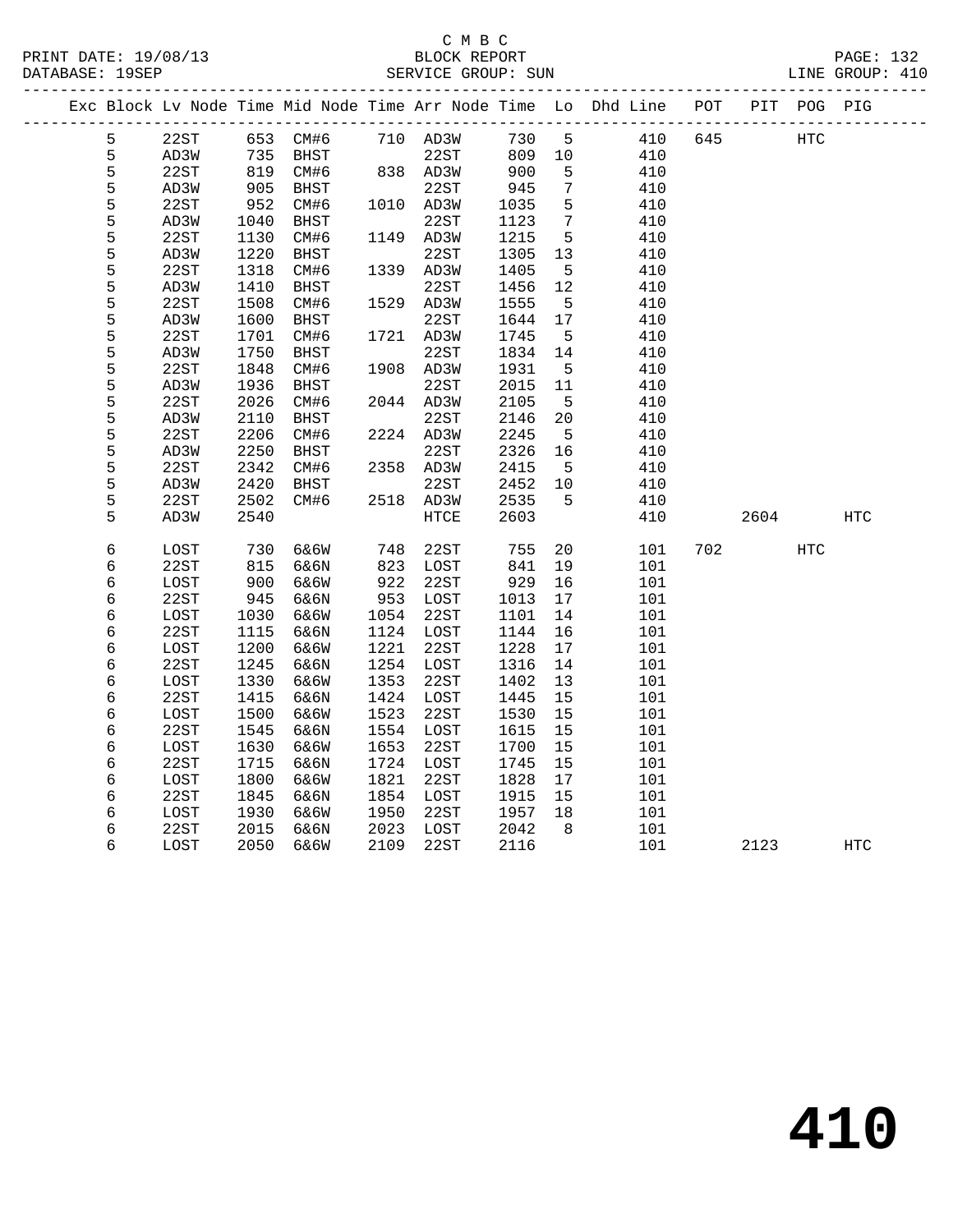|  |                 |      |      |           |      | Exc Block Lv Node Time Mid Node Time Arr Node Time Lo Dhd Line POT |        |                 |           |     |      | PIT POG PIG |            |
|--|-----------------|------|------|-----------|------|--------------------------------------------------------------------|--------|-----------------|-----------|-----|------|-------------|------------|
|  | $7\phantom{.0}$ | 22ST |      | 736 CM#6  |      | 753 AD3W                                                           | 815    | 5               | 410       | 728 |      | HTC         |            |
|  | 7               | AD3W | 820  | BHST      |      | 22ST                                                               | 855    | 8               | 410       |     |      |             |            |
|  | 7               | 22ST | 903  | CM#6      |      | 921 AD3W                                                           | 945    | $5\overline{)}$ | 410       |     |      |             |            |
|  | 7               | AD3W | 950  | BHST      |      | 22ST                                                               | 1030   | 11              | 410       |     |      |             |            |
|  | 7               | 22ST | 1041 | CM#6      |      | 1059 AD3W                                                          | 1125   | 5               | 410       |     |      |             |            |
|  | 7               | AD3W | 1130 | BHST      |      | 22ST                                                               | 1214   | 14              | 410       |     |      |             |            |
|  | 7               | 22ST | 1228 | CM#6      |      | 1249 AD3W                                                          | 1315   | 5               | 410       |     |      |             |            |
|  | 7               | AD3W | 1320 | BHST      |      | 22ST                                                               | 1406   | 12              | 410       |     |      |             |            |
|  | 7               | 22ST | 1418 | CM#6      | 1439 | AD3W                                                               | 1505   | 5               | 410       |     |      |             |            |
|  | 7               | AD3W | 1510 | BHST      |      | 22ST                                                               | 1555   | 13              | 410       |     |      |             |            |
|  | 7               | 22ST | 1608 | CM#6      |      | 1629 AD3W                                                          | 1655   | $5^{\circ}$     | 410       |     |      |             |            |
|  | 7               | AD3W | 1700 | BHST      |      | 22ST                                                               | 1744   | 15              | 410       |     |      |             |            |
|  | 7               | 22ST | 1759 | CM#6      | 1819 | AD3W                                                               | 1843   | 5               | 410       |     |      |             |            |
|  | 7               | AD3W | 1848 | BHST      |      | 22ST                                                               | 1929   | 14              | 410       |     |      |             |            |
|  | 7               | 22ST | 1943 | CM#6      |      | 2002 AD3W                                                          | 2025   | $5\overline{5}$ | 410       |     |      |             |            |
|  | 7               | AD3W | 2030 | BHST      |      | 22ST                                                               | 2108   | 18              | 410       |     |      |             |            |
|  | 7               | 22ST | 2126 | CM#6      |      | 2144 AD3W                                                          | 2205   | $5^{\circ}$     | 410       |     |      |             |            |
|  | 7               | AD3W | 2210 | BHST      |      | 22ST                                                               | 2246   | 23              | 410       |     |      |             |            |
|  | 7               | 22ST | 2309 | CM#6      |      | 2326 AD3W                                                          | 2345   | $5^{\circ}$     | 410       |     |      |             |            |
|  | 7               | AD3W | 2350 | BHST      |      | 22ST                                                               | 2423   |                 | 410       |     | 2430 |             | HTC        |
|  |                 |      |      |           |      |                                                                    |        |                 |           |     |      |             |            |
|  | 8               | HODM | 639  |           |      | NWST                                                               | 741    | $\overline{4}$  | 15<br>N19 | 603 |      | <b>HTC</b>  |            |
|  | 8               | LOST | 800  | 6&6W      | 818  | 22ST                                                               | 825    | 20              | 101       |     |      |             |            |
|  | 8               | 22ST | 845  | 6&6N      | 853  | LOST                                                               | 911    | 19              | 101       |     |      |             |            |
|  | 8               | LOST | 930  | 6&6W      | 952  | 22ST                                                               | 959    | 16              | 101       |     |      |             |            |
|  | 8               | 22ST | 1015 | 6&6N      | 1023 | LOST                                                               | 1043   | 17              | 101       |     |      |             |            |
|  | 8               | LOST | 1100 | 6&6W      | 1123 | 22ST                                                               | 1130   | 15              | 101       |     |      |             |            |
|  | 8               | 22ST | 1145 | 6&6N      | 1154 | LOST                                                               | 1214   | 16              | 101       |     |      |             |            |
|  | 8               | LOST | 1230 | 6&6W      | 1252 | 22ST                                                               | 1259   | 16              | 101       |     |      |             |            |
|  | 8               | 22ST | 1315 | 6&6N      | 1324 | LOST                                                               | 1346   | 14              | 101       |     |      |             |            |
|  | 8               | LOST | 1400 | 6&6W      | 1423 | 22ST                                                               | 1432   | 13              | 101       |     |      |             |            |
|  | 8               | 22ST | 1445 | 6&6N      | 1454 | LOST                                                               | 1515   | 15              | 101       |     |      |             |            |
|  | 8               | LOST | 1530 | 6&6W      | 1553 | 22ST                                                               | 1600   | 15              | 101       |     |      |             |            |
|  | 8               | 22ST | 1615 | 6&6N      | 1624 | LOST                                                               | 1645   | 15              | 101       |     |      |             |            |
|  | 8               | LOST | 1700 | 6&6W      | 1723 | 22ST                                                               | 1730   | 15              | 101       |     |      |             |            |
|  | 8               | 22ST | 1745 | 6&6N      | 1754 | LOST                                                               | 1815   | 15              | 101       |     |      |             |            |
|  | 8               | LOST | 1830 | 6&6W      | 1850 | 22ST                                                               | 1857   | 18              | 101       |     |      |             |            |
|  | 8               | 22ST | 1915 | 6&6N      | 1924 | LOST                                                               | 1945   | 15              | 101       |     |      |             |            |
|  | 8               | LOST | 2000 | 6&6W      | 2020 | 22ST                                                               | 2027   | 18              | 101       |     |      |             |            |
|  | 8               | 22ST |      | 2045 6&6N |      | 2053 LOST                                                          | 2112 3 |                 | 101       |     |      |             |            |
|  | 8               | LOST | 2115 | 6&6W      | 2134 | 22ST                                                               | 2141   | 4               | 101       |     |      |             |            |
|  | 8               | 22ST | 2145 | 6&6N      | 2153 | LOST                                                               | 2212   | 3               | 101       |     |      |             |            |
|  | 8               | LOST | 2215 | 6&6W      | 2234 | 22ST                                                               | 2241   | 4               | 101       |     |      |             |            |
|  | 8               | 22ST | 2245 | 6&6N      | 2253 | LOST                                                               | 2312   | 3               | 101       |     |      |             |            |
|  | 8               | LOST | 2315 | 6&6W      | 2332 | 22ST                                                               | 2339   | 6               | 101       |     |      |             |            |
|  | 8               | 22ST | 2345 | 6&6N      | 2353 | LOST                                                               | 2412   | 3               | 101       |     |      |             |            |
|  | 8               | LOST | 2415 | 6&6W      | 2432 | 22ST                                                               | 2439   | 6               | 101       |     |      |             |            |
|  | 8               | 22ST | 2445 | 6&6N      | 2453 | LOST                                                               | 2510   |                 | 101       |     | 2534 |             | <b>HTC</b> |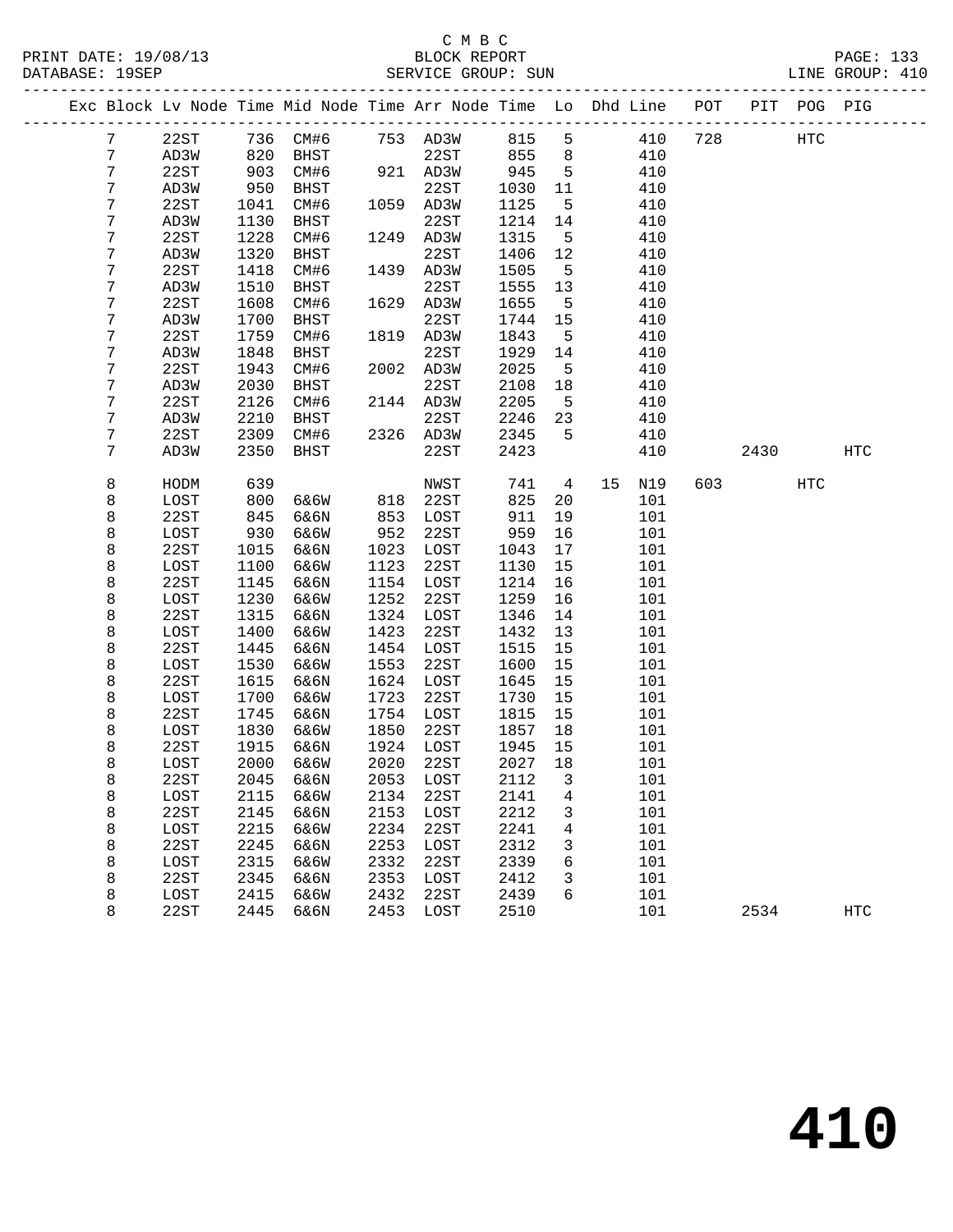|             |             |      |          |      |             |        |                 | Exc Block Lv Node Time Mid Node Time Arr Node Time Lo Dhd Line | POT |      | PIT POG PIG |            |  |
|-------------|-------------|------|----------|------|-------------|--------|-----------------|----------------------------------------------------------------|-----|------|-------------|------------|--|
| 9           | 22ST        |      | 745 6&6N |      | 753 LOST    | 811 19 |                 | 101                                                            | 737 |      | HTC         |            |  |
| $\mathsf 9$ | LOST        | 830  | 6&6W     | 848  | 22ST        | 855    | 20              | 101                                                            |     |      |             |            |  |
| 9           | 22ST        | 915  | 6&6N     |      | 923 LOST    | 941    | 19              | 101                                                            |     |      |             |            |  |
| $\mathsf 9$ | LOST        | 1000 | 6&6W     |      | 1024 22ST   | 1031   | 14              | 101                                                            |     |      |             |            |  |
| 9           | 22ST        | 1045 | 6&6N     |      | 1053 LOST   | 1113   | 17              | 101                                                            |     |      |             |            |  |
| 9           | LOST        | 1130 | 6&6W     | 1153 | 22ST        | 1200   | 15              | 101                                                            |     |      |             |            |  |
| 9           | 22ST        | 1215 | 6&6N     |      | 1224 LOST   | 1244   | 16              | 101                                                            |     |      |             |            |  |
| 9           | LOST        | 1300 | 6&6W     | 1322 | 22ST        | 1331   | 14              | 101                                                            |     |      |             |            |  |
| 9           | 22ST        | 1345 | 6&6N     |      | 1354 LOST   | 1416   | 14              | 101                                                            |     |      |             |            |  |
| 9           | LOST        | 1430 | 6&6W     | 1453 | 22ST        | 1502   | 13              | 101                                                            |     |      |             |            |  |
| 9           | 22ST        | 1515 | 6&6N     |      | 1524 LOST   | 1545   | 15              | 101                                                            |     |      |             |            |  |
| 9           | LOST        | 1600 | 6&6W     | 1623 | 22ST        | 1630   | 15              | 101                                                            |     |      |             |            |  |
| 9           | 22ST        | 1645 | 6&6N     |      | 1654 LOST   | 1715   | 15              | 101                                                            |     |      |             |            |  |
| 9           | LOST        | 1730 | 6&6W     | 1752 | 22ST        | 1759   | 16              | 101                                                            |     |      |             |            |  |
| 9           | 22ST        | 1815 | 6&6N     |      | 1824 LOST   | 1845   | 15              | 101                                                            |     |      |             |            |  |
| 9           | LOST        | 1900 | 6&6W     | 1920 | 22ST        | 1927   | 18              | 101                                                            |     |      |             |            |  |
| 9           | 22ST        | 1945 | 6&6N     |      | 1954 LOST   | 2015   | 10              | 101                                                            |     |      |             |            |  |
| 9           | LOST        | 2025 | 6&6W     | 2045 | 22ST        | 2052   |                 | 101                                                            |     | 2059 |             | <b>HTC</b> |  |
| 10          | BRST        | 810  |          |      | 22ST        | 827    | 13              | 155                                                            | 749 |      | <b>HTC</b>  |            |  |
| 10          | 22ST        | 840  |          |      | <b>BRST</b> | 857    | 13              | 155                                                            |     |      |             |            |  |
| 10          | <b>BRST</b> | 910  |          |      | 22ST        | 929    | 11              | 155                                                            |     |      |             |            |  |
| 10          | 22ST        | 940  |          |      | BRST        | 958    | 12              | 155                                                            |     |      |             |            |  |
| 10          | BRST        | 1010 |          |      | 22ST        | 1030   | 10              | 155                                                            |     |      |             |            |  |
| 10          | 22ST        | 1040 |          |      | BRST        | 1100   | 10              | 155                                                            |     |      |             |            |  |
| 10          | <b>BRST</b> | 1110 |          |      | 22ST        | 1130   | 10              | 155                                                            |     |      |             |            |  |
| 10          | 22ST        | 1140 |          |      | <b>BRST</b> | 1200   | 10              | 155                                                            |     |      |             |            |  |
| 10          | <b>BRST</b> | 1210 |          |      | 22ST        | 1232   | 8               | 155                                                            |     |      |             |            |  |
| 10          | 22ST        | 1240 |          |      | BRST        | 1302   | 8               | 155                                                            |     |      |             |            |  |
| 10          | <b>BRST</b> | 1310 |          |      | 22ST        | 1332   | 8               | 155                                                            |     |      |             |            |  |
| 10          | 22ST        | 1340 |          |      | <b>BRST</b> | 1402   | 8               | 155                                                            |     |      |             |            |  |
| 10          | BRST        | 1410 |          |      | 22ST        | 1432   | 8               | 155                                                            |     |      |             |            |  |
| 10          | 22ST        | 1440 |          |      | <b>BRST</b> | 1503   | $7\phantom{.0}$ | 155                                                            |     |      |             |            |  |
| 10          | <b>BRST</b> | 1510 |          |      | 22ST        | 1532   | 8               | 155                                                            |     |      |             |            |  |
| 10          | 22ST        | 1540 |          |      | <b>BRST</b> | 1603   | 7               | 155                                                            |     |      |             |            |  |
| $10$        | <b>BRST</b> | 1610 |          |      | 22ST        | 1632   | 8               | 155                                                            |     |      |             |            |  |
| 10          | 22ST        | 1640 |          |      | BRST        | 1703   | 7               | 155                                                            |     |      |             |            |  |
| 10          | <b>BRST</b> | 1710 |          |      | 22ST        | 1730   | 10              | 155                                                            |     |      |             |            |  |
| 10          | 22ST        | 1740 |          |      | <b>BRST</b> | 1803   | $\overline{7}$  | 155                                                            |     |      |             |            |  |
| 10          | <b>BRST</b> | 1810 |          |      | 22ST        | 1830   | 10              | 155                                                            |     |      |             |            |  |
| 10          | 22ST        | 1840 |          |      | <b>BRST</b> | 1901   | 9               | 155                                                            |     |      |             |            |  |
| 10          | <b>BRST</b> | 1910 |          |      | 22ST        | 1929   | 11              | 155                                                            |     |      |             |            |  |
| 10          | 22ST        | 1940 |          |      | <b>BRST</b> | 2000   | $5\overline{)}$ | 155                                                            |     |      |             |            |  |
| 10          | <b>BRST</b> | 2005 |          |      | 22ST        | 2024   | 16              | 155                                                            |     |      |             |            |  |
| 10          | 22ST        | 2040 |          |      | <b>BRST</b> | 2059   | 6               | 155                                                            |     |      |             |            |  |
| 10          | <b>BRST</b> | 2105 |          |      | 22ST        | 2122   |                 | 155                                                            |     | 2129 |             | HTC        |  |
|             |             |      |          |      |             |        |                 |                                                                |     |      |             |            |  |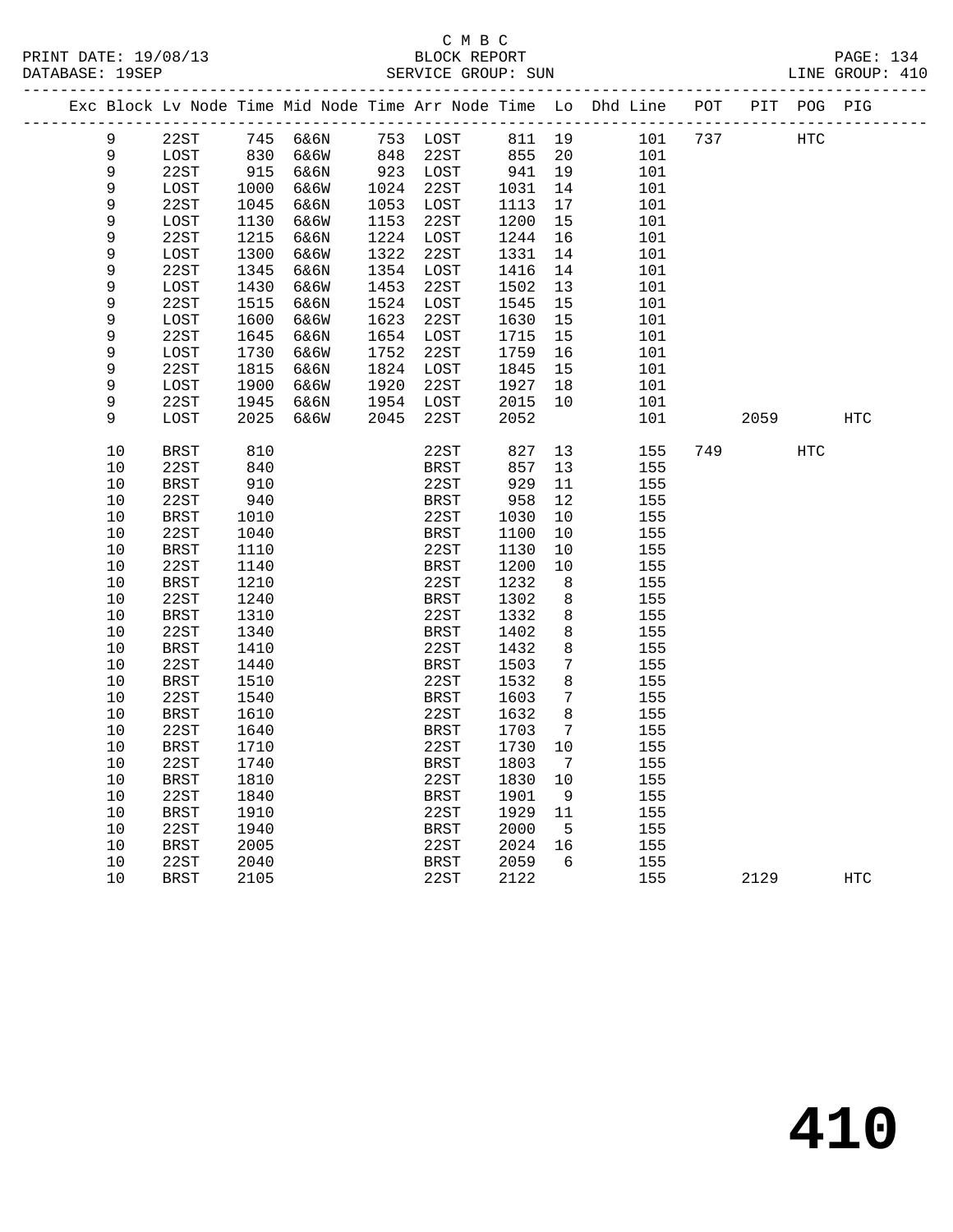|  |    |             |      |                   |      |             |      |                | Exc Block Lv Node Time Mid Node Time Arr Node Time Lo Dhd Line POT PIT POG PIG |      |     |     |
|--|----|-------------|------|-------------------|------|-------------|------|----------------|--------------------------------------------------------------------------------|------|-----|-----|
|  | 11 | 22ST        |      | 811 QU-S 817 CLFO |      |             | 832  | $\overline{0}$ | 104 803                                                                        |      | HTC |     |
|  | 11 | CLFO        | 832  |                   |      | 22ST        | 853  | 18             | 104                                                                            |      |     |     |
|  | 11 | 22ST        | 911  | $QU-S$ 917 $CLFO$ |      |             | 932  | $\overline{0}$ | 104                                                                            |      |     |     |
|  | 11 | <b>CLFO</b> | 932  |                   |      | 22ST        | 953  | 20             | 104                                                                            |      |     |     |
|  | 11 | 22ST        | 1013 | QU-S              |      | 1019 CLFO   | 1034 | $\overline{0}$ | 104                                                                            |      |     |     |
|  | 11 | <b>CLFO</b> | 1034 |                   |      | 22ST        | 1054 | 20             | 104                                                                            |      |     |     |
|  | 11 | 22ST        | 1114 | QU-S              |      | 1120 CLFO   | 1135 | $\overline{0}$ | 104                                                                            |      |     |     |
|  | 11 | CLFO        | 1135 |                   |      | 22ST        | 1155 | 18             | 104                                                                            |      |     |     |
|  | 11 | 22ST        | 1213 | OU-S              | 1220 | CLFO        | 1235 | $\overline{0}$ | 104                                                                            |      |     |     |
|  | 11 | <b>CLFO</b> | 1235 |                   |      | 22ST        | 1256 | 16             | 104                                                                            |      |     |     |
|  | 11 | 22ST        | 1312 | OU-S              | 1320 | CLFO        | 1336 | $\overline{0}$ | 104                                                                            |      |     |     |
|  | 11 | CLFO        | 1336 |                   |      | 22ST        | 1357 | 15             | 104                                                                            |      |     |     |
|  | 11 | 22ST        | 1412 | OU-S              |      | 1419 CLFO   | 1435 | $\overline{0}$ | 104                                                                            |      |     |     |
|  | 11 | CLFO        | 1435 |                   |      | 22ST        | 1454 | 18             | 104                                                                            |      |     |     |
|  | 11 | 22ST        | 1512 | $OU-S$            | 1519 | CLFO        | 1535 | $\overline{0}$ | 104                                                                            |      |     |     |
|  | 11 | <b>CLFO</b> | 1535 |                   |      | 22ST        | 1554 | 16             | 104                                                                            |      |     |     |
|  | 11 | 22ST        | 1610 | $OU-S$            | 1618 | <b>CLFO</b> | 1635 | $\overline{0}$ | 104                                                                            |      |     |     |
|  | 11 | <b>CLFO</b> | 1635 |                   |      | 22ST        | 1654 | 16             | 104                                                                            |      |     |     |
|  | 11 | 22ST        | 1710 | $QU-S$            | 1717 | CLFO        | 1735 | $\overline{0}$ | 104                                                                            |      |     |     |
|  | 11 | <b>CLFO</b> | 1735 |                   |      | 22ST        | 1754 | 21             | 104                                                                            |      |     |     |
|  | 11 | 22ST        | 1815 | OU-S              | 1822 | <b>CLFO</b> | 1840 | $\overline{0}$ | 104                                                                            |      |     |     |
|  | 11 | CLFO        | 1840 |                   |      | 22ST        | 1859 | 27             | 104                                                                            |      |     |     |
|  | 11 | 22ST        | 1926 | $OU-S$            | 1933 | <b>CLFO</b> | 1950 | $\overline{0}$ | 104                                                                            |      |     |     |
|  | 11 | <b>CLFO</b> | 1950 |                   |      | 22ST        | 2009 | 20             | 104                                                                            |      |     |     |
|  | 11 | 22ST        | 2029 | $OU-S$            | 2036 | <b>CLFO</b> | 2053 | $\overline{0}$ | 104                                                                            |      |     |     |
|  | 11 | <b>CLFO</b> | 2053 |                   |      | 22ST        | 2112 | 22             | 104                                                                            |      |     |     |
|  | 11 | 22ST        | 2134 | $QU-S$            | 2141 | <b>CLFO</b> | 2158 | $\overline{0}$ | 104                                                                            |      |     |     |
|  | 11 | <b>CLFO</b> | 2158 |                   |      | 22ST        | 2217 | 19             | 104                                                                            |      |     |     |
|  | 11 | 22ST        | 2236 | $OU-S$            | 2243 | <b>CLFO</b> | 2259 | $\overline{0}$ | 104                                                                            |      |     |     |
|  | 11 | <b>CLFO</b> | 2259 |                   |      | 22ST        | 2318 | 21             | 104                                                                            |      |     |     |
|  | 11 | 22ST        | 2339 | OU-S              | 2346 | <b>CLFO</b> | 2402 | $\overline{0}$ | 104                                                                            |      |     |     |
|  | 11 | <b>CLFO</b> | 2402 |                   |      | 22ST        | 2421 | 14             | 104                                                                            |      |     |     |
|  | 11 | 22ST        | 2435 | OU-S 2442 CLFO    |      |             | 2458 | $\Omega$       | 104                                                                            |      |     |     |
|  | 11 | <b>CLFO</b> | 2458 |                   |      | 22ST        | 2517 |                | 104                                                                            | 2524 |     | HTC |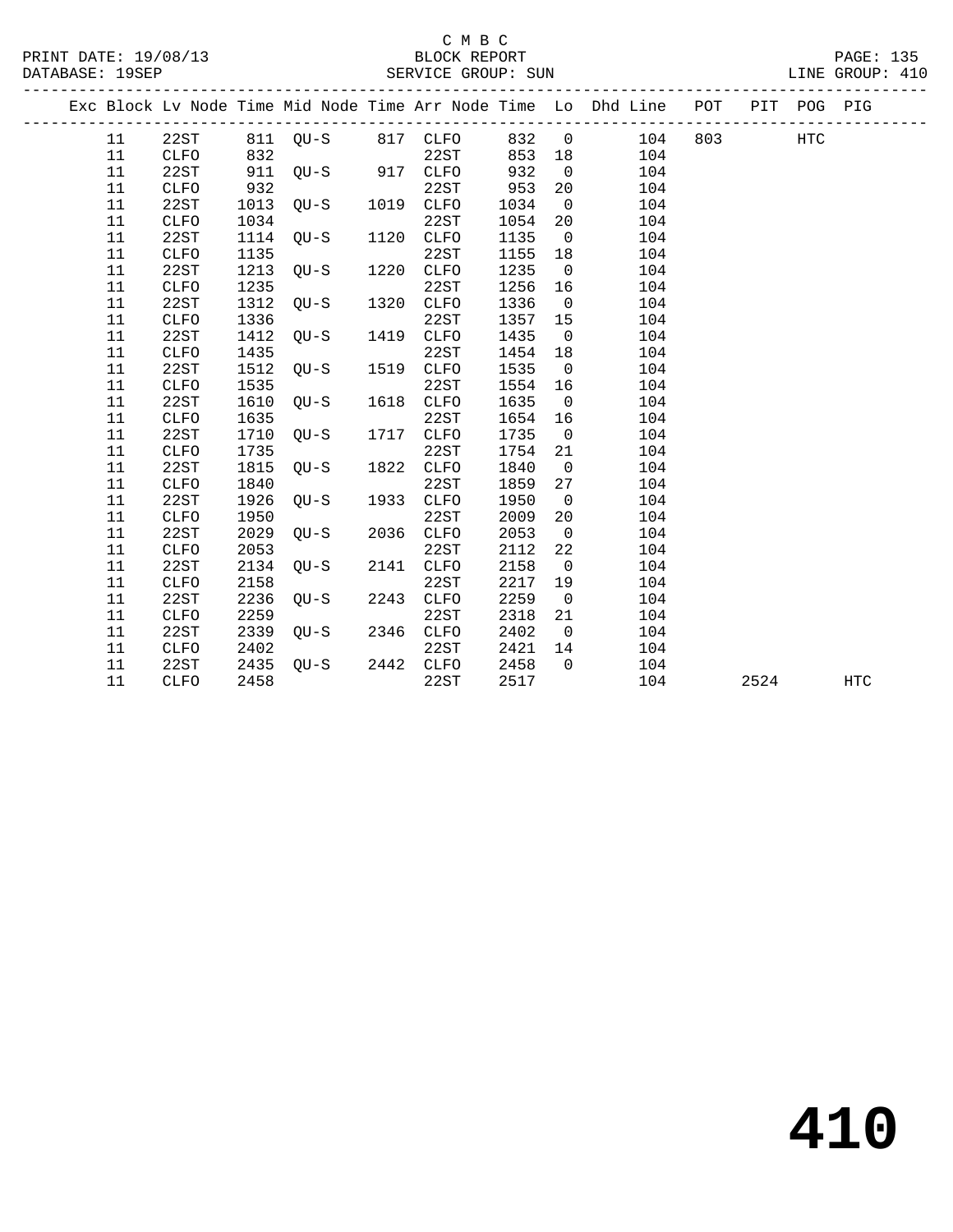### C M B C<br>BLOCK REPORT SERVICE GROUP: SUN

PRINT DATE: 19/08/13 BLOCK REPORT PAGE: 136

|  |    |             |      |  | Exc Block Lv Node Time Mid Node Time Arr Node Time Lo Dhd Line POT |      |                   |        |         |      | PIT POG PIG |     |
|--|----|-------------|------|--|--------------------------------------------------------------------|------|-------------------|--------|---------|------|-------------|-----|
|  | 12 | <b>BRST</b> | 825  |  | 22ST                                                               |      |                   | 841 14 | 128 804 |      | <b>HTC</b>  |     |
|  | 12 | 22ST        | 855  |  | BRST                                                               | 911  | 14                |        | 128     |      |             |     |
|  | 12 | <b>BRST</b> | 925  |  | 22ST                                                               | 943  | 12                |        | 128     |      |             |     |
|  | 12 | 22ST        | 955  |  | BRST                                                               | 1011 | 14                |        | 128     |      |             |     |
|  | 12 | <b>BRST</b> | 1025 |  | 22ST                                                               | 1043 | 12                |        | 128     |      |             |     |
|  | 12 | 22ST        | 1055 |  | BRST                                                               | 1111 | 14                |        | 128     |      |             |     |
|  | 12 | <b>BRST</b> | 1125 |  | 22ST                                                               | 1143 | 12                |        | 128     |      |             |     |
|  | 12 | 22ST        | 1155 |  | BRST                                                               | 1213 | 12                |        | 128     |      |             |     |
|  | 12 | <b>BRST</b> | 1225 |  | 22ST                                                               | 1243 | 12                |        | 128     |      |             |     |
|  | 12 | 22ST        | 1255 |  | BRST                                                               | 1313 | 12                |        | 128     |      |             |     |
|  | 12 | <b>BRST</b> | 1325 |  | 22ST                                                               | 1343 | 12                |        | 128     |      |             |     |
|  | 12 | 22ST        | 1355 |  | BRST                                                               | 1413 | 12                |        | 128     |      |             |     |
|  | 12 | <b>BRST</b> | 1425 |  | 22ST                                                               | 1443 | 12                |        | 128     |      |             |     |
|  | 12 | 22ST        | 1455 |  | BRST                                                               | 1513 | 12                |        | 128     |      |             |     |
|  | 12 | <b>BRST</b> | 1525 |  | 22ST                                                               | 1543 | 12                |        | 128     |      |             |     |
|  | 12 | 22ST        | 1555 |  | BRST                                                               | 1613 | 12                |        | 128     |      |             |     |
|  | 12 | <b>BRST</b> | 1625 |  | 22ST                                                               | 1643 | $12 \overline{ }$ |        | 128     |      |             |     |
|  | 12 | 22ST        | 1655 |  | BRST                                                               | 1713 | 12                |        | 128     |      |             |     |
|  | 12 | <b>BRST</b> | 1725 |  | 22ST                                                               | 1743 | 12 <sup>°</sup>   |        | 128     |      |             |     |
|  | 12 | 22ST        | 1755 |  | BRST                                                               | 1813 | 12                |        | 128     |      |             |     |
|  | 12 | <b>BRST</b> | 1825 |  | 22ST                                                               | 1843 | 12                |        | 128     |      |             |     |
|  | 12 | 22ST        | 1855 |  | BRST                                                               | 1913 | $12 \overline{ }$ |        | 128     |      |             |     |
|  | 12 | <b>BRST</b> | 1925 |  | 22ST                                                               | 1941 | 14                |        | 128     |      |             |     |
|  | 12 | 22ST        | 1955 |  | BRST                                                               | 2013 | 12                |        | 128     |      |             |     |
|  | 12 | <b>BRST</b> | 2025 |  | 22ST                                                               | 2041 | 14                |        | 128     |      |             |     |
|  | 12 | 22ST        | 2055 |  | BRST                                                               | 2113 | 12                |        | 128     |      |             |     |
|  | 12 | <b>BRST</b> | 2125 |  | 22ST                                                               | 2139 | 21                |        | 128     |      |             |     |
|  | 12 | 22ST        | 2200 |  | BRST                                                               | 2218 | 12                |        | 155     |      |             |     |
|  | 12 | <b>BRST</b> | 2230 |  | 22ST                                                               | 2244 | 16                |        | 128     |      |             |     |
|  | 12 | 22ST        | 2300 |  | <b>BRST</b>                                                        | 2318 | 12                |        | 155     |      |             |     |
|  | 12 | <b>BRST</b> | 2330 |  | 22ST                                                               | 2344 | 16                |        | 128     |      |             |     |
|  | 12 | 22ST        | 2400 |  | BRST                                                               | 2418 | 12                |        | 155     |      |             |     |
|  | 12 | <b>BRST</b> | 2430 |  | 22ST                                                               | 2444 |                   |        | 128     | 2451 |             | HTC |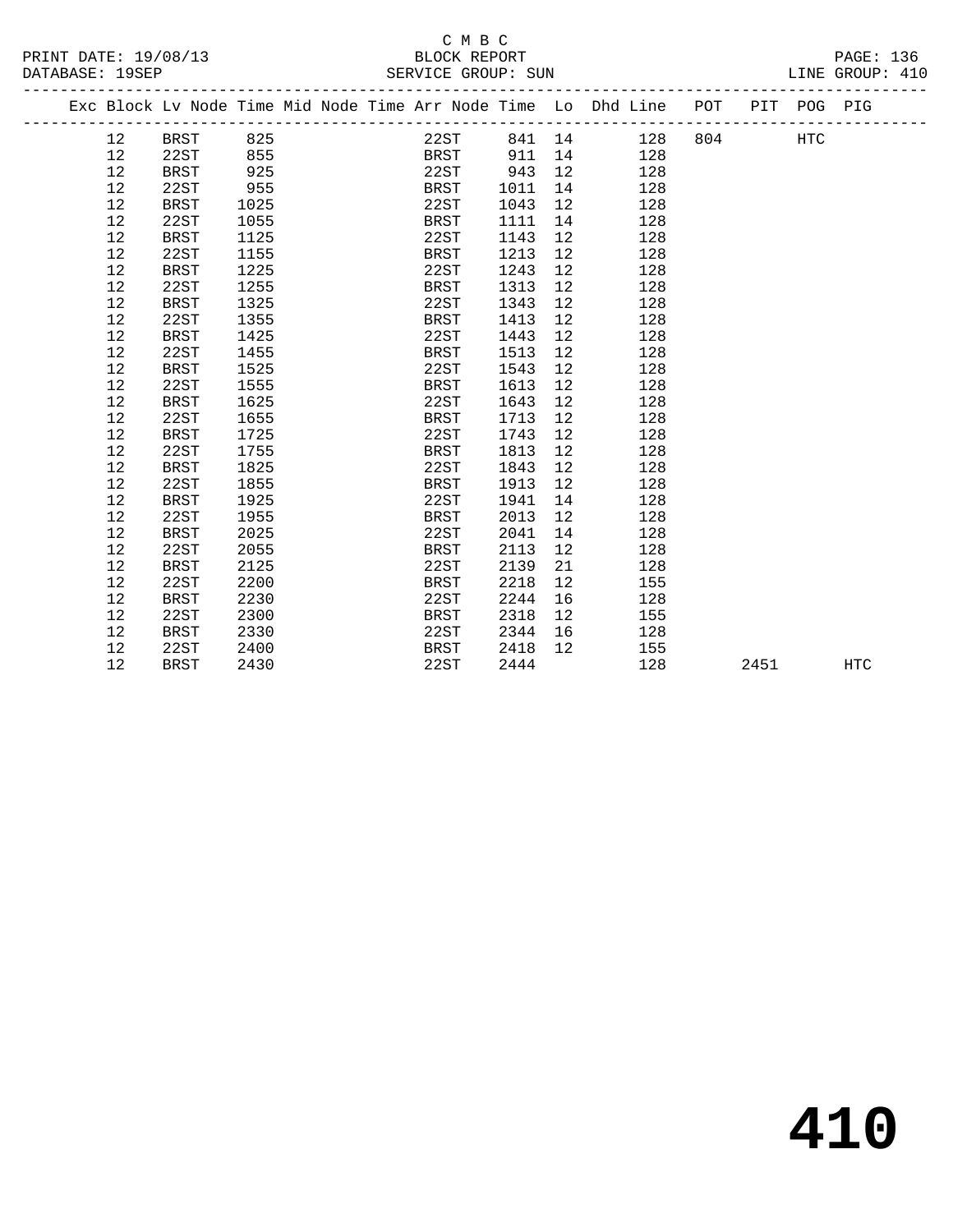|  |    | Exc Block Lv Node Time Mid Node Time Arr Node Time Lo Dhd Line POT PIT POG PIG |      |  |      |      |                 |        |     |          |      |     |     |
|--|----|--------------------------------------------------------------------------------|------|--|------|------|-----------------|--------|-----|----------|------|-----|-----|
|  | 13 | <b>BRST</b>                                                                    | 840  |  | 22ST |      |                 | 857 13 | 155 | 819 — 10 |      | HTC |     |
|  | 13 | 22ST                                                                           | 910  |  | BRST | 927  | 13              |        | 155 |          |      |     |     |
|  | 13 | <b>BRST</b>                                                                    | 940  |  | 22ST | 959  | 11              |        | 155 |          |      |     |     |
|  | 13 | 22ST                                                                           | 1010 |  | BRST | 1030 | 10              |        | 155 |          |      |     |     |
|  | 13 | <b>BRST</b>                                                                    | 1040 |  | 22ST | 1100 | 10 <sup>°</sup> |        | 155 |          |      |     |     |
|  | 13 | 22ST                                                                           | 1110 |  | BRST | 1130 | 10              |        | 155 |          |      |     |     |
|  | 13 | <b>BRST</b>                                                                    | 1140 |  | 22ST | 1200 | 10              |        | 155 |          |      |     |     |
|  | 13 | 22ST                                                                           | 1210 |  | BRST | 1231 | 9               |        | 155 |          |      |     |     |
|  | 13 | <b>BRST</b>                                                                    | 1240 |  | 22ST | 1302 | 8               |        | 155 |          |      |     |     |
|  | 13 | 22ST                                                                           | 1310 |  | BRST | 1332 | 8               |        | 155 |          |      |     |     |
|  | 13 | <b>BRST</b>                                                                    | 1340 |  | 22ST | 1402 | 8               |        | 155 |          |      |     |     |
|  | 13 | 22ST                                                                           | 1410 |  | BRST | 1433 | $7\overline{ }$ |        | 155 |          |      |     |     |
|  | 13 | <b>BRST</b>                                                                    | 1440 |  | 22ST | 1502 | 8               |        | 155 |          |      |     |     |
|  | 13 | 22ST                                                                           | 1510 |  | BRST | 1533 | $7\phantom{.0}$ |        | 155 |          |      |     |     |
|  | 13 | BRST                                                                           | 1540 |  | 22ST | 1602 | 8               |        | 155 |          |      |     |     |
|  | 13 | 22ST                                                                           | 1610 |  | BRST | 1633 | $7\phantom{.0}$ |        | 155 |          |      |     |     |
|  | 13 | <b>BRST</b>                                                                    | 1640 |  | 22ST | 1702 | 8               |        | 155 |          |      |     |     |
|  | 13 | 22ST                                                                           | 1710 |  | BRST | 1733 | 7               |        | 155 |          |      |     |     |
|  | 13 | <b>BRST</b>                                                                    | 1740 |  | 22ST | 1800 | 10              |        | 155 |          |      |     |     |
|  | 13 | 22ST                                                                           | 1810 |  | BRST | 1833 | $7\overline{ }$ |        | 155 |          |      |     |     |
|  | 13 | <b>BRST</b>                                                                    | 1840 |  | 22ST | 1900 | 10              |        | 155 |          |      |     |     |
|  | 13 | 22ST                                                                           | 1910 |  | BRST | 1930 | 5               |        | 155 |          |      |     |     |
|  | 13 | <b>BRST</b>                                                                    | 1935 |  | 22ST | 1954 | 16              |        | 155 |          |      |     |     |
|  | 13 | 22ST                                                                           | 2010 |  | BRST | 2030 | 5               |        | 155 |          |      |     |     |
|  | 13 | <b>BRST</b>                                                                    | 2035 |  | 22ST | 2052 | 8               |        | 155 |          |      |     |     |
|  | 13 | 22ST                                                                           | 2100 |  | BRST | 2118 |                 |        | 155 |          | 2139 |     | HTC |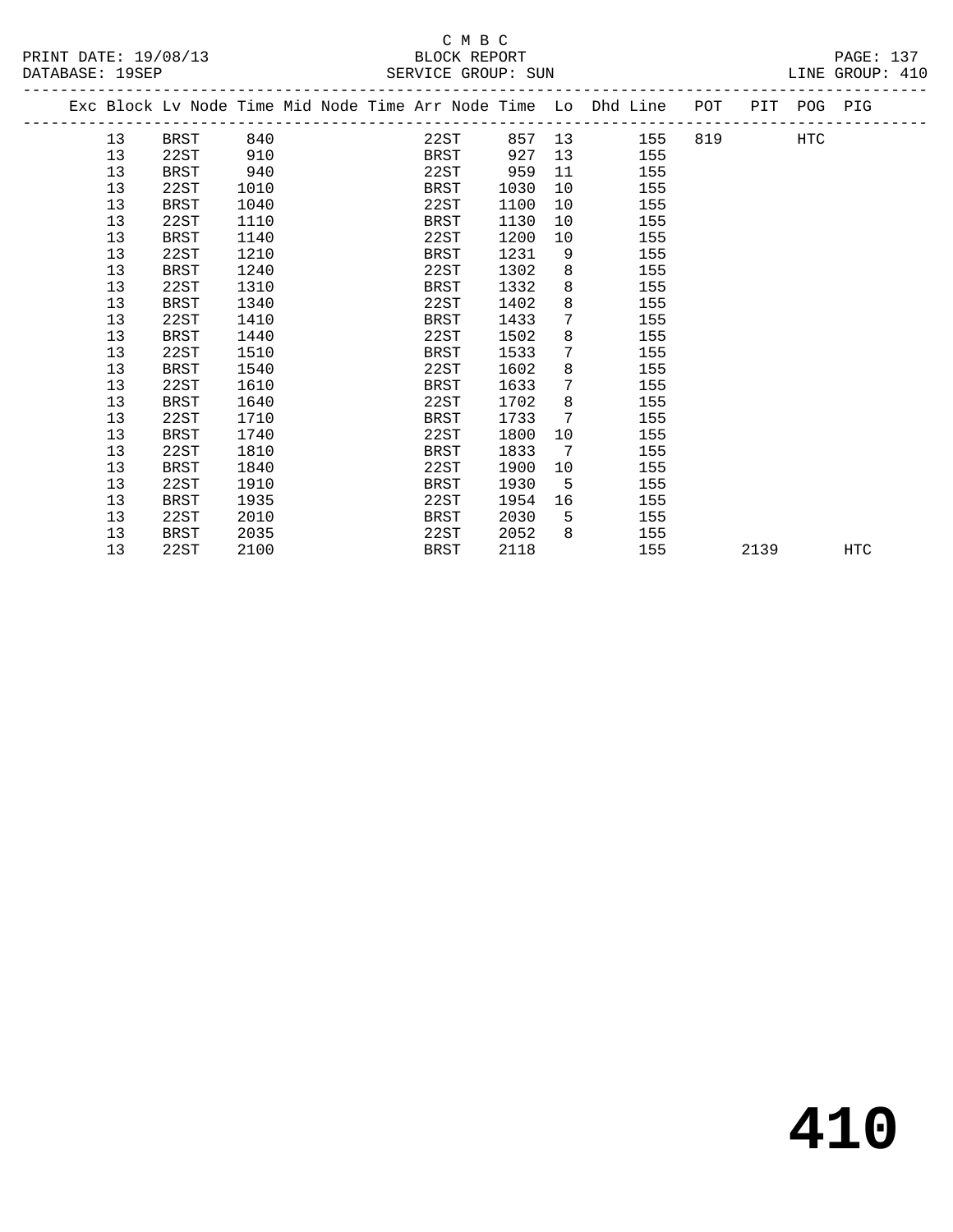# C M B C<br>BLOCK REPORT

| PRINT DATE: 19/08/13 | <u>ب سین</u> ب<br>BLOCK REPORT | PAGE: 138       |
|----------------------|--------------------------------|-----------------|
| DATABASE: 19SEP      | SERVICE GROUP: SUN             | LINE GROUP: 410 |
|                      |                                |                 |

|  |    |             |      |             |      | Exc Block Lv Node Time Mid Node Time Arr Node Time Lo Dhd Line |        |     |     | POT | PIT  | POG PIG    |            |
|--|----|-------------|------|-------------|------|----------------------------------------------------------------|--------|-----|-----|-----|------|------------|------------|
|  | 14 | <b>BRST</b> | 855  |             |      | 22ST                                                           | 913 12 |     | 128 | 834 |      | HTC        |            |
|  | 14 | 22ST        | 925  |             |      | BRST                                                           | 941    | 14  | 128 |     |      |            |            |
|  | 14 | <b>BRST</b> | 955  |             |      | 22ST                                                           | 1013   | 12  | 128 |     |      |            |            |
|  | 14 | 22ST        | 1025 |             |      | <b>BRST</b>                                                    | 1041   | 14  | 128 |     |      |            |            |
|  | 14 | <b>BRST</b> | 1055 |             |      | 22ST                                                           | 1113   | 12  | 128 |     |      |            |            |
|  | 14 | 22ST        | 1125 |             |      | BRST                                                           | 1141   | 14  | 128 |     |      |            |            |
|  | 14 | <b>BRST</b> | 1155 |             |      | 22ST                                                           | 1213   | 12  | 128 |     |      |            |            |
|  | 14 | 22ST        | 1225 |             |      | BRST                                                           | 1243   | 12  | 128 |     |      |            |            |
|  | 14 | <b>BRST</b> | 1255 |             |      | 22ST                                                           | 1313   | 12  | 128 |     |      |            |            |
|  | 14 | 22ST        | 1325 |             |      | <b>BRST</b>                                                    | 1343   | 12  | 128 |     |      |            |            |
|  | 14 | <b>BRST</b> | 1355 |             |      | 22ST                                                           | 1413   | 12  | 128 |     |      |            |            |
|  | 14 | 22ST        | 1425 |             |      | BRST                                                           | 1443   | 12  | 128 |     |      |            |            |
|  | 14 | <b>BRST</b> | 1455 |             |      | 22ST                                                           | 1513   | 12  | 128 |     |      |            |            |
|  | 14 | 22ST        | 1525 |             |      | BRST                                                           | 1543   | 12  | 128 |     |      |            |            |
|  | 14 | <b>BRST</b> | 1555 |             |      | 22ST                                                           | 1613   | 12  | 128 |     |      |            |            |
|  | 14 | 22ST        | 1625 |             |      | <b>BRST</b>                                                    | 1643   | 12  | 128 |     |      |            |            |
|  | 14 | <b>BRST</b> | 1655 |             |      | 22ST                                                           | 1713   | 12  | 128 |     |      |            |            |
|  | 14 | 22ST        | 1725 |             |      | <b>BRST</b>                                                    | 1743   | 12  | 128 |     |      |            |            |
|  | 14 | BRST        | 1755 |             |      | 22ST                                                           | 1813   | 12  | 128 |     |      |            |            |
|  | 14 | 22ST        | 1825 |             |      | BRST                                                           | 1843   | 12  | 128 |     |      |            |            |
|  | 14 | <b>BRST</b> | 1855 |             |      | 22ST                                                           | 1913   | 12  | 128 |     |      |            |            |
|  | 14 | 22ST        | 1925 |             |      | <b>BRST</b>                                                    | 1943   | 12  | 128 |     |      |            |            |
|  | 14 | <b>BRST</b> | 1955 |             |      | 22ST                                                           | 2011   | 14  | 128 |     |      |            |            |
|  | 14 | 22ST        | 2025 |             |      | <b>BRST</b>                                                    | 2043   | 12  | 128 |     |      |            |            |
|  | 14 | BRST        | 2055 |             |      | 22ST                                                           | 2111   | 19  | 128 |     |      |            |            |
|  | 14 | 22ST        | 2130 |             |      | <b>BRST</b>                                                    | 2148   | 17  | 128 |     |      |            |            |
|  | 14 | <b>BRST</b> | 2205 |             |      | 22ST                                                           | 2222   | 8   | 155 |     |      |            |            |
|  | 14 | 22ST        | 2230 |             |      | <b>BRST</b>                                                    | 2248   | 17  | 128 |     |      |            |            |
|  | 14 | <b>BRST</b> | 2305 |             |      | 22ST                                                           | 2322   | - 8 | 155 |     |      |            |            |
|  | 14 | 22ST        | 2330 |             |      | BRST                                                           | 2348   | 17  | 128 |     |      |            |            |
|  | 14 | <b>BRST</b> | 2405 |             |      | 22ST                                                           | 2422   | 8   | 155 |     |      |            |            |
|  | 14 | 22ST        | 2430 |             |      | <b>BRST</b>                                                    | 2445   |     | 128 |     | 2506 |            | <b>HTC</b> |
|  | 15 | 22ST        | 913  | CM#6        |      | 931 AD3W                                                       | 955    | 5   | 410 | 905 |      | <b>HTC</b> |            |
|  | 15 | AD3W        | 1000 | <b>BHST</b> |      | 22ST                                                           | 1041   | 10  | 410 |     |      |            |            |
|  | 15 | 22ST        | 1051 | CM#6        |      | 1109 AD3W                                                      | 1135   | 5   | 410 |     |      |            |            |
|  | 15 | AD3W        | 1140 | <b>BHST</b> |      | 22ST                                                           | 1224   | 14  | 410 |     |      |            |            |
|  | 15 | 22ST        | 1238 | CM#6        | 1259 | AD3W                                                           | 1325   | 5   | 410 |     |      |            |            |
|  | 15 | AD3W        | 1330 | <b>BHST</b> |      | 22ST                                                           | 1416   | 12  | 410 |     |      |            |            |
|  | 15 | 22ST        | 1428 | CM#6        |      | 1449 AD3W                                                      | 1515   | 5   | 410 |     |      |            |            |
|  | 15 | AD3W        | 1520 | <b>BHST</b> |      | 22ST                                                           | 1605   | 16  | 410 |     |      |            |            |
|  | 15 | 22ST        | 1621 | CM#6        |      | 1640 AD3W                                                      | 1705   | 5   | 410 |     |      |            |            |
|  | 15 | AD3W        | 1710 | BHST        |      | 22ST                                                           | 1754   |     | 410 |     | 1803 |            | HTC        |
|  |    |             |      |             |      |                                                                |        |     |     |     |      |            |            |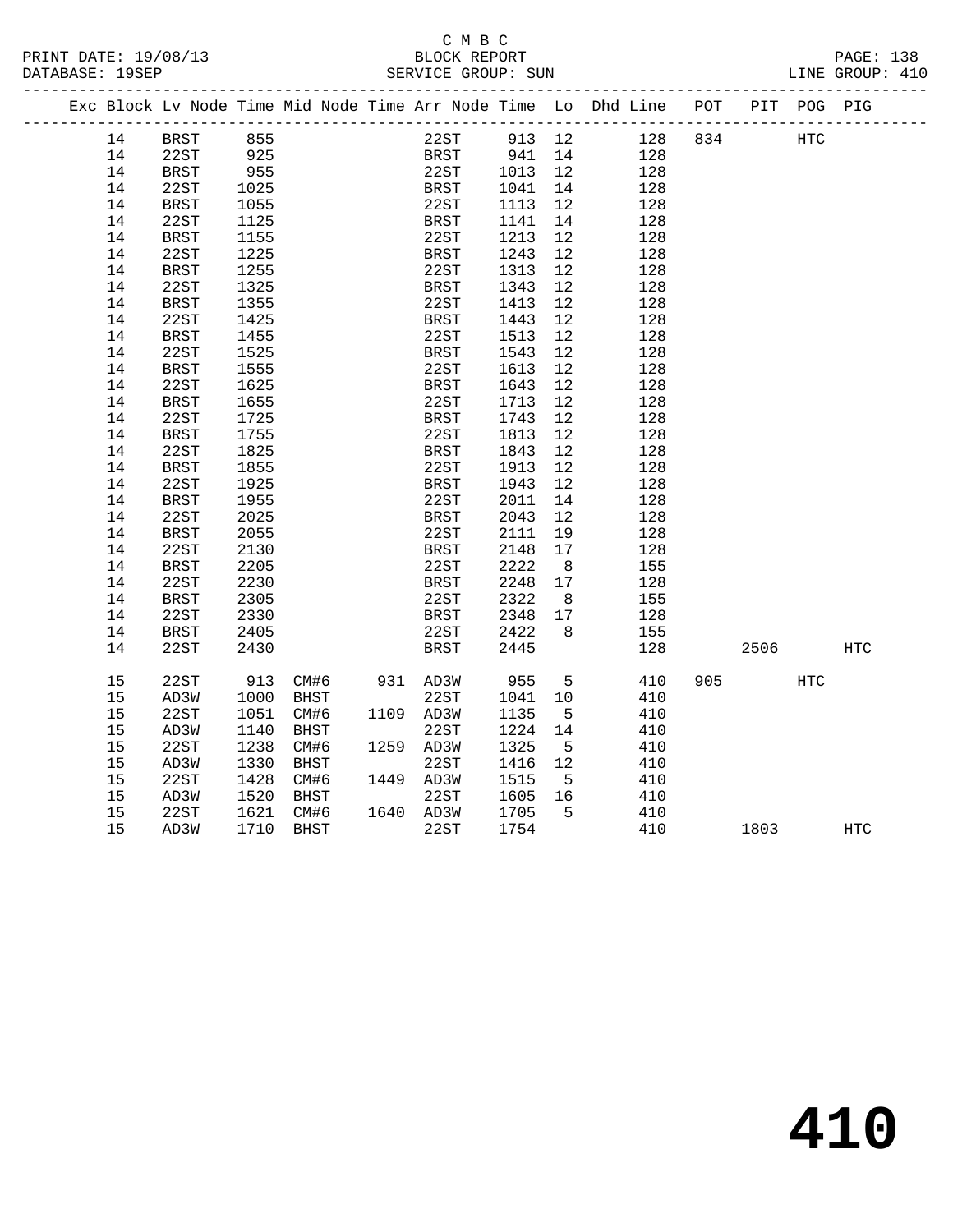### C M B C<br>BLOCK REPORT SERVICE GROUP: SUN

|  |          |                     |              |                |      |              |              |                      | Exc Block Lv Node Time Mid Node Time Arr Node Time Lo Dhd Line POT |          |          | PIT POG PIG |                   |
|--|----------|---------------------|--------------|----------------|------|--------------|--------------|----------------------|--------------------------------------------------------------------|----------|----------|-------------|-------------------|
|  | 16       | 22ST                |              | 932 CM#6       |      | 950 AD3W     | 1015 5       |                      | 410                                                                | 924      |          | HTC         |                   |
|  | 16       | AD3W                | 1020         | BHST           |      | 22ST         | 1101 10      |                      | 410                                                                |          |          |             |                   |
|  | 16       | 22ST                | 1111         | CM#6           |      | 1129 AD3W    | 1155         | $5^{\circ}$          | 410                                                                |          |          |             |                   |
|  | 16       | AD3W                | 1200         | BHST           |      | 22ST         | 1245         | 13                   | 410                                                                |          |          |             |                   |
|  | 16       | 22ST                | 1258         | CM#6           |      | 1319 AD3W    | 1345         | 5                    | 410                                                                |          |          |             |                   |
|  | 16       | AD3W                | 1350         | BHST           |      | 22ST         | 1436         | 12                   | 410                                                                |          |          |             |                   |
|  | 16       | 22ST                | 1448         | CM#6           |      | 1509 AD3W    | 1535         | $5^{\circ}$          | 410                                                                |          |          |             |                   |
|  | 16       | AD3W                | 1540         | BHST           |      | 22ST         | 1625         | 16                   | 410                                                                |          |          |             |                   |
|  | 16       | 22ST                | 1641         | CM#6           |      | 1700 AD3W    | 1725         | 5                    | 410                                                                |          |          |             |                   |
|  | 16       | AD3W                | 1730         | BHST           |      | 22ST         | 1814         | 10                   | 410                                                                |          |          |             |                   |
|  | 16       | 22ST                | 1824         | CM#6           |      | 1844 AD3W    | 1907         | $5^{\circ}$          | 410                                                                |          |          |             |                   |
|  | 16       | AD3W                | 1912         | BHST           |      | 22ST         | 1951         | 15                   | 410                                                                |          |          |             |                   |
|  | 16       | 22ST                | 2006         | CM#6           |      | 2024 AD3W    | 2045         | 5                    | 410                                                                |          |          |             |                   |
|  | 16       | AD3W                | 2050         | BHST           |      | 22ST         | 2128         | 18                   | 410                                                                |          |          |             |                   |
|  | 16       | 22ST                | 2146         | CM#6           |      | 2204 AD3W    | 2225         | 5                    | 410                                                                |          |          |             |                   |
|  | 16       | AD3W                | 2230         | BHST           |      | 22ST         | 2306         |                      | 410                                                                |          | 2313     |             | <b>HTC</b>        |
|  |          |                     |              |                |      |              |              |                      |                                                                    |          |          |             |                   |
|  | $17$     | 22ST                | 1001         | CM#6           |      | 1019 AD3W    | 1045         | 5                    | 410                                                                |          | 953 [18] | HTC         |                   |
|  | 17       | AD3W                | 1050         | BHST           |      | 22ST         | 1133         | $7\phantom{.0}$      | 410                                                                |          |          |             |                   |
|  | 17       | 22ST                | 1140         | CM#6           |      | 1159 AD3W    | 1225         | 5                    | 410                                                                |          |          |             |                   |
|  | 17       | AD3W                | 1230         | BHST           |      | 22ST         | 1316         | 12                   | 410                                                                |          |          |             |                   |
|  | 17       | 22ST                | 1328         | CM#6           |      | 1349 AD3W    | 1415         | 5                    | 410                                                                |          |          |             |                   |
|  | 17       | AD3W                | 1420         | BHST           |      | 22ST         | 1506         | 12                   | 410                                                                |          |          |             |                   |
|  | 17       | 22ST                | 1518         | CM#6           |      | 1539 AD3W    | 1605         | 5                    | 410                                                                |          |          |             |                   |
|  | 17       | AD3W                | 1610         | BHST           |      | 22ST         | 1654         |                      | 410                                                                |          | 1703     |             | <b>HTC</b>        |
|  |          |                     |              |                |      |              |              |                      |                                                                    |          |          |             |                   |
|  | 18       | 22ST                | 1021         | CM#6           |      | 1039 AD3W    | 1105         | 5                    | 410                                                                |          | 1013     | HTC         |                   |
|  | 18       | AD3W                | 1110         | BHST           |      | 22ST         | 1153         | $7\phantom{.0}$      | 410                                                                |          |          |             |                   |
|  | 18       | 22ST                | 1200         | CM#6           |      | 1219 AD3W    | 1245         | 5                    | 410                                                                |          |          |             |                   |
|  | 18       | AD3W                | 1250         | BHST           |      | 22ST         | 1336         | 12                   | 410                                                                |          |          |             |                   |
|  | 18       | 22ST                | 1348         | CM#6           |      | 1409 AD3W    | 1435         | 5                    | 410                                                                |          |          |             |                   |
|  | 18       | AD3W                | 1440         | BHST           |      | 22ST         | 1527         | 11                   | 410                                                                |          |          |             |                   |
|  | 18       | 22ST                | 1538         | CM#6           |      | 1559 AD3W    | 1625         | 5                    | 410                                                                |          |          |             |                   |
|  | 18       | AD3W                | 1630         | BHST           |      | 22ST         | 1714         | $\overline{4}$       | 410                                                                |          |          |             |                   |
|  | 18       | 22ST                | 1718         | CM#6           |      | 1738 AD3W    | 1802         | 10                   | 410                                                                |          |          |             |                   |
|  | 18       | AD3W                | 1812         | BHST           |      | 22ST         | 1856         | 16                   | 410                                                                |          |          |             |                   |
|  | 18       | 22ST                | 1912         | CM#6           |      | 1932 AD3W    | 1955         | $-5$                 | 410                                                                |          |          |             |                   |
|  | 18       | AD3W                | 2000         | BHST           |      | 22ST         | 2038         | 8 <sup>8</sup>       | 410                                                                |          |          |             |                   |
|  | 18       | 22ST                | 2046         | CM#6           |      | 2104 AD3W    | 2125         | $5^{\circ}$          | 410                                                                |          |          |             |                   |
|  | $18\,$   | AD3W                |              | 2130 BHST 22ST |      |              | 2206 20      |                      | 410                                                                |          |          |             |                   |
|  | 18       | 22ST                | 2226         | CM#6           |      | 2244 AD3W    | 2305         | 5                    | 410                                                                |          |          |             |                   |
|  | 18       | AD3W                | 2310         | BHST           |      | 22ST         | 2343         |                      | 410                                                                |          | 2350     |             | $_{\mathrm{HTC}}$ |
|  |          |                     |              |                |      |              |              |                      |                                                                    |          |          |             |                   |
|  | 19       | 22ST                | 1144         | $QU-S$         | 1150 | CLFO         | 1205         | $\overline{0}$       |                                                                    | 104 1136 |          | HTC         |                   |
|  | 19       | CLFO<br>22ST        | 1205         |                | 1250 | 22ST         | 1225         | 18                   | 104                                                                |          |          |             |                   |
|  | 19       |                     | 1243         | $QU-S$         |      | <b>CLFO</b>  | 1305         | 0                    | 104                                                                |          |          |             |                   |
|  | 19       | CLFO                | 1305         |                |      | 22ST         | 1326         | 16                   | 104                                                                |          |          |             |                   |
|  | 19<br>19 | 22ST<br><b>CLFO</b> | 1342<br>1406 | $QU-S$         | 1350 | CLFO<br>22ST | 1406<br>1427 | $\overline{0}$<br>15 | 104<br>104                                                         |          |          |             |                   |
|  | 19       | 22ST                | 1442         | $QU-S$         | 1449 | <b>CLFO</b>  | 1505         | $\mathbf 0$          | 104                                                                |          |          |             |                   |
|  | 19       | CLFO                | 1505         |                |      | 22ST         | 1524         | 18                   | 104                                                                |          |          |             |                   |
|  | 19       | 22ST                | 1542         |                | 1549 | CLFO         | 1605         | $\overline{0}$       | 104                                                                |          |          |             |                   |
|  | 19       | CLFO                | 1605         | QU-S           |      | 22ST         | 1624         | 16                   | 104                                                                |          |          |             |                   |
|  | 19       | 22ST                | 1640         | $QU-S$         | 1648 | <b>CLFO</b>  | 1705         | $\mathbf 0$          | 104                                                                |          |          |             |                   |
|  | 19       | CLFO                | 1705         |                |      | 22ST         | 1724         | 21                   | 104                                                                |          |          |             |                   |
|  | 19       | 22ST                | 1745         | $QU-S$         |      | 1752 CLFO    | 1810         | $\mathbf 0$          | 104                                                                |          |          |             |                   |
|  |          |                     |              |                |      |              |              |                      |                                                                    |          |          |             |                   |

**410**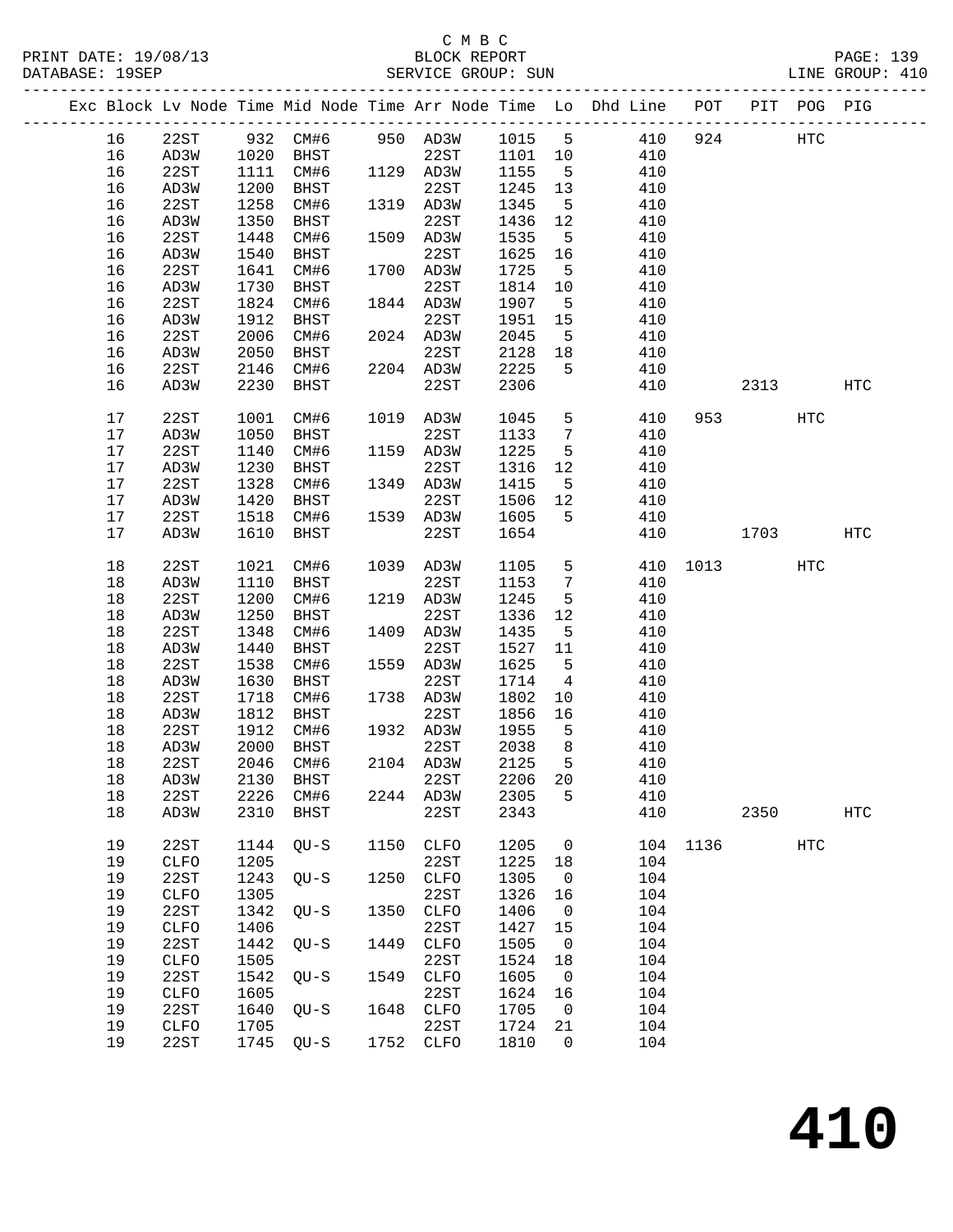PRINT DATE: 19/08/13 BLOCK REPORT<br>
DATABASE: 19SEP<br>
SERVICE GROUP: SUN

## C M B C<br>BLOCK REPORT

PAGE: 140<br>LINE GROUP: 410

|  | DAIADAOL. 190LF |      |      |      |      | ALAILL GRUUP. AUN |             |                |                                                                    | ATMP AVAAR. TIA |      |         |            |  |
|--|-----------------|------|------|------|------|-------------------|-------------|----------------|--------------------------------------------------------------------|-----------------|------|---------|------------|--|
|  |                 |      |      |      |      |                   |             |                | Exc Block Lv Node Time Mid Node Time Arr Node Time Lo Dhd Line POT |                 |      | PIT POG | PIG        |  |
|  | 19              | CLFO | 1810 |      |      | 22ST              | 1829   1820 |                |                                                                    | 104             | 1838 |         | <b>HTC</b> |  |
|  | 20              | 22ST | 1218 | CM#6 | 1239 | AD3W              | 1305 5      |                |                                                                    | 410 1210        |      | HTC     |            |  |
|  | 20              | AD3W | 1310 | BHST |      | 22ST              | 1356        | 12             | 410                                                                |                 |      |         |            |  |
|  | 20              | 22ST | 1408 | CM#6 | 1429 | AD3W              | 1455        | $-5$           | 410                                                                |                 |      |         |            |  |
|  | 20              | AD3W | 1500 | BHST |      | 22ST              | 1545        | 13             | 410                                                                |                 |      |         |            |  |
|  | 20              | 22ST | 1558 | CM#6 | 1619 | AD3W              | 1645        | 5 <sup>5</sup> | 410                                                                |                 |      |         |            |  |
|  | 20              | AD3W | 1650 | BHST |      | 22ST              | 1734        | 13             | 410                                                                |                 |      |         |            |  |
|  | 20              | 22ST | 1747 | CM#6 | 1807 | AD3W              | 1831        | 5              | 410                                                                |                 |      |         |            |  |
|  | 20              | AD3W | 1836 | BHST |      | 22ST              | 1917        | 11             | 410                                                                |                 |      |         |            |  |
|  | 20              | 22ST | 1928 | CM#6 | 1947 | AD3W              | 2010        | $-5$           | 410                                                                |                 |      |         |            |  |
|  | 20              | AD3W | 2015 | BHST |      | 22ST              | 2053        | 13             | 410                                                                |                 |      |         |            |  |
|  | 20              | 22ST | 2106 | CM#6 | 2124 | AD3W              | 2145        | $-5$           | 410                                                                |                 |      |         |            |  |
|  | 20              | AD3W | 2150 | BHST |      | 22ST              | 2226        | 20             | 410                                                                |                 |      |         |            |  |
|  | 20              | 22ST | 2246 | CM#6 | 2304 | AD3W              | 2325        | 5              | 410                                                                |                 |      |         |            |  |
|  | 20              | AD3W | 2330 | BHST |      | 22ST              | 2403        | 9              | 410                                                                |                 |      |         |            |  |
|  | 20              | 22ST | 2412 | CM#6 | 2428 | AD3W              | 2445        | 5              | 410                                                                |                 |      |         |            |  |
|  | 20              | AD3W | 2450 | BHST |      | 22ST              | 2522        | 10             | 410                                                                |                 |      |         |            |  |
|  | 20              | 22ST | 2532 | CM#6 | 2548 | AD3W              | 2605        | 5              | 410                                                                |                 |      |         |            |  |
|  | 20              | AD3W | 2610 |      |      | HTCE              | 2633        |                | 410                                                                |                 | 2634 |         | <b>HTC</b> |  |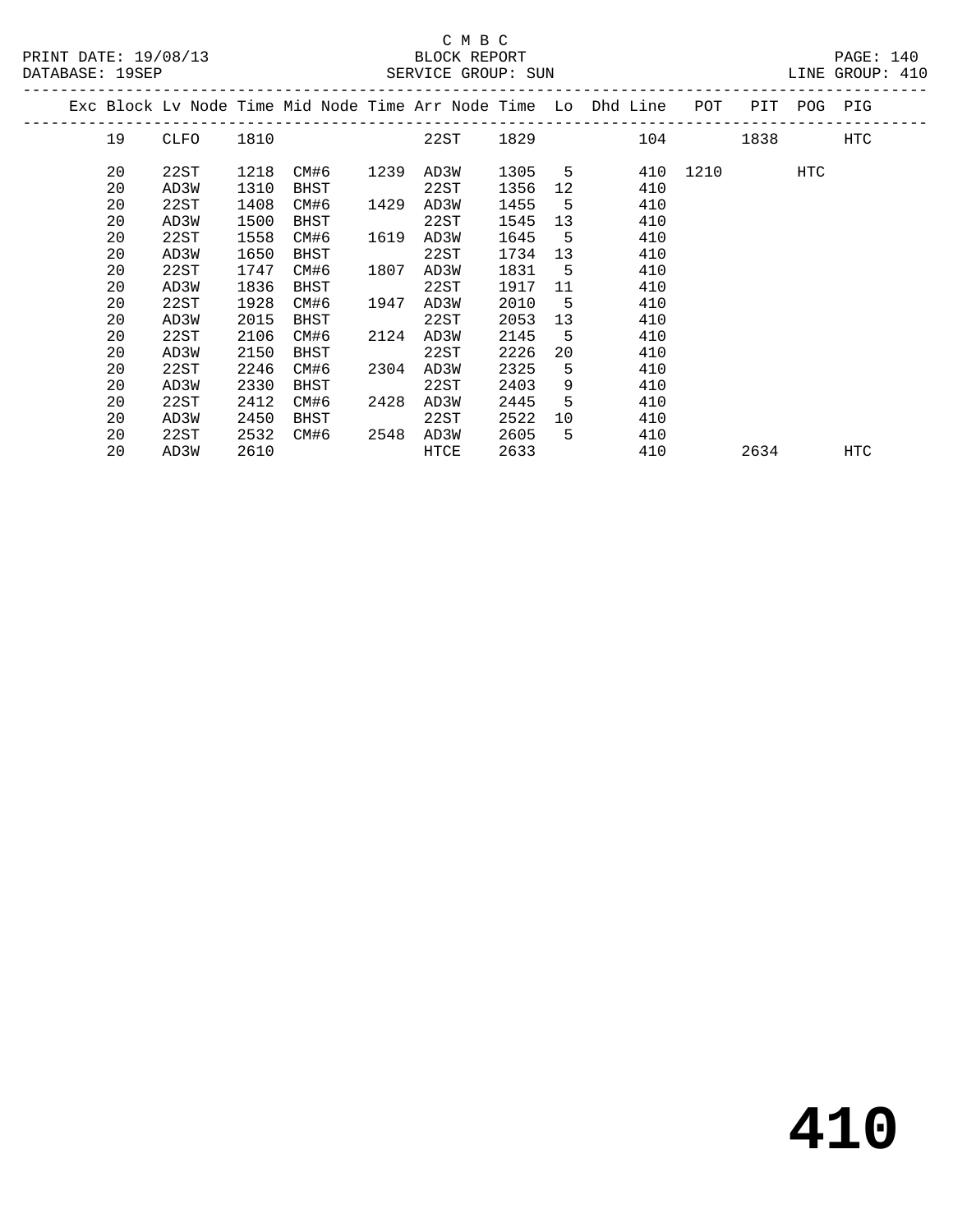| C M B C<br>DATABASE: 19SEP |  |                |                     |      |                                                                                |      |             |      |             |                 |     |  |         |            |     |
|----------------------------|--|----------------|---------------------|------|--------------------------------------------------------------------------------|------|-------------|------|-------------|-----------------|-----|--|---------|------------|-----|
|                            |  |                | ULP UNIVERSITY LOOP |      | 41AS 41 AV & NS ASH 41GR 41 AV & GRANVILLE HTC Hamilton Depot                  |      |             |      |             |                 |     |  |         |            |     |
|                            |  |                |                     |      | Exc Block Lv Node Time Mid Node Time Arr Node Time Lo Dhd Line POT PIT POG PIG |      |             |      |             |                 |     |  |         |            |     |
|                            |  | $\mathbf{1}$   |                     |      | JOST 845 41AS 906 ULP 936 6 043                                                |      |             |      |             |                 |     |  | 820 HTC |            |     |
|                            |  | $\mathbf 1$    |                     |      | ULP 942 41GR JOST 1023 12 043<br>JOST 1035 41AS 1053 ULP 1120 12 043           |      |             |      |             |                 |     |  |         |            |     |
|                            |  | $\mathbf{1}$   |                     |      |                                                                                |      |             |      |             |                 |     |  |         |            |     |
|                            |  | $\mathbf 1$    | ULP                 | 1132 | 41GR                                                                           |      | JOST        | 1219 |             | 6 <sup>1</sup>  | 043 |  |         |            |     |
|                            |  | $\mathbf 1$    | JOST                | 1225 | 41AS                                                                           |      | 1243 ULP    | 1310 | 12          |                 | 043 |  |         |            |     |
|                            |  | $\mathbf 1$    | ULP                 | 1322 | $41$ GR                                                                        |      | JOST        | 1411 | 14          |                 | 043 |  |         |            |     |
|                            |  | $\mathbf 1$    | JOST                | 1425 | 41AS                                                                           |      | 1443 ULP    | 1509 | 13          |                 | 043 |  |         |            |     |
|                            |  | 1              | ULP                 | 1522 | $41$ GR                                                                        |      | JOST        | 1620 | $5^{\circ}$ |                 | 043 |  |         |            |     |
|                            |  | 1              | JOST                | 1625 | 41AS                                                                           |      | 1644 ULP    | 1711 | 11          |                 | 043 |  |         |            |     |
|                            |  | $\mathbf 1$    | ULP                 | 1722 | $41$ GR                                                                        |      | JOST        | 1817 | 10          |                 | 043 |  |         |            |     |
|                            |  | $\mathbf 1$    | JOST                | 1827 | 41AS                                                                           |      | 1846 ULP    | 1913 | 12          | $4\overline{ }$ | 043 |  |         |            |     |
|                            |  | 1              | ULP                 | 1925 | $41$ GR                                                                        |      | JOST        | 2008 |             |                 | 043 |  |         |            |     |
|                            |  | $\mathbf 1$    | <b>JOST</b>         | 2012 | 41AS                                                                           |      | 2027 ULP    | 2050 |             | $5^{\circ}$     | 043 |  |         |            |     |
|                            |  | $\mathbf{1}$   | ULP                 | 2055 | $41$ GR                                                                        |      | JOST        | 2133 |             |                 | 043 |  |         | 2133       | HTC |
|                            |  | 2              | JOST                | 720  | 41AS                                                                           |      | 738 ULP 807 |      |             | 13              | 043 |  | 655 000 | <b>HTC</b> |     |
|                            |  | $\mathbf{2}$   | ULP                 |      | 820 41GR                                                                       |      | JOST        | 905  | 10          |                 | 043 |  |         |            |     |
|                            |  | $\sqrt{2}$     | <b>JOST</b>         | 915  | 41AS                                                                           |      | 933 ULP     | 1001 | 11          |                 | 043 |  |         |            |     |
|                            |  | $\sqrt{2}$     | ULP                 | 1012 | $41$ GR                                                                        |      | JOST        | 1053 | 12          |                 | 043 |  |         |            |     |
|                            |  | 2              | JOST                | 1105 | 41AS                                                                           |      | 1123 ULP    | 1150 | 12          |                 | 043 |  |         |            |     |
|                            |  | 2              | ULP                 | 1202 | $41$ GR                                                                        |      | JOST        | 1250 | 15          |                 | 043 |  |         |            |     |
|                            |  | 2              | <b>JOST</b>         | 1305 | 41AS                                                                           |      | 1323 ULP    | 1349 | 13          |                 | 043 |  |         |            |     |
|                            |  | $\sqrt{2}$     | ULP                 | 1402 | $41$ GR                                                                        |      | JOST        | 1455 | 10          |                 | 043 |  |         |            |     |
|                            |  | $\sqrt{2}$     | <b>JOST</b>         | 1505 | 41AS                                                                           |      | 1522 ULP    | 1549 | 13          |                 | 043 |  |         |            |     |
|                            |  | 2              | ULP                 | 1602 | $41$ GR                                                                        |      | JOST        | 1701 | 14          |                 | 043 |  |         |            |     |
|                            |  | 2              | <b>JOST</b>         | 1715 | 41AS                                                                           |      | 1734 ULP    | 1801 | 11          |                 | 043 |  |         |            |     |
|                            |  | $\sqrt{2}$     | ULP                 | 1812 | $41$ GR                                                                        |      | JOST        | 1859 | 13          |                 | 043 |  |         |            |     |
|                            |  | $\sqrt{2}$     | <b>JOST</b>         | 1912 | 41AS                                                                           |      | 1927 ULP    | 1950 | $5^{\circ}$ |                 | 043 |  |         |            |     |
|                            |  | 2              | ULP                 | 1955 | 41GR                                                                           |      | JOST        | 2038 |             | $4\overline{ }$ | 043 |  |         |            |     |
|                            |  | 2              | JOST                | 2042 | 41AS                                                                           |      | 2057 ULP    | 2120 |             | $5 - 5$         | 043 |  |         |            |     |
|                            |  | $\overline{2}$ | ULP                 | 2125 | $41$ GR                                                                        |      | JOST        | 2203 |             |                 | 043 |  | 2203    |            | HTC |
|                            |  | 3              |                     |      | JOST 740 41AS 758 ULP 828 14 043 715                                           |      |             |      |             |                 |     |  |         | HTC        |     |
|                            |  | 3              | ULP                 | 842  | $41$ GR                                                                        |      | JOST        | 926  | 9           |                 | 043 |  |         |            |     |
|                            |  | 3              | <b>JOST</b>         | 935  | 41AS                                                                           |      | 953 ULP     | 1020 | 12          |                 | 043 |  |         |            |     |
|                            |  | 3              | ULP                 | 1032 | $41$ GR                                                                        |      | JOST        | 1114 | 11          |                 | 043 |  |         |            |     |
|                            |  | 3              | <b>JOST</b>         | 1125 | 41AS                                                                           | 1143 | ULP         | 1210 | 12          |                 | 043 |  |         |            |     |
|                            |  | 3              | ULP                 | 1222 | $41$ GR                                                                        |      | JOST        | 1310 | 15          |                 | 043 |  |         |            |     |
|                            |  | 3              | <b>JOST</b>         | 1325 | 41AS                                                                           | 1343 | ULP         | 1409 | 13          |                 | 043 |  |         |            |     |
|                            |  | 3              | ULP                 | 1422 | $41$ GR                                                                        |      | JOST        | 1515 | 10          |                 | 043 |  |         |            |     |
|                            |  | 3              | <b>JOST</b>         | 1525 | 41AS                                                                           | 1542 | ULP         | 1609 | 13          |                 | 043 |  |         |            |     |
|                            |  | 3              | ULP                 | 1622 | $41$ GR                                                                        |      | JOST        | 1721 | 14          |                 | 043 |  |         |            |     |
|                            |  | 3              | <b>JOST</b>         | 1735 | 41AS                                                                           | 1754 | ULP         | 1821 | 11          |                 | 043 |  |         |            |     |
|                            |  | 3              | ULP                 | 1832 | $41$ GR                                                                        |      | JOST        | 1915 |             |                 | 043 |  | 1915    |            | HTC |
|                            |  |                |                     |      |                                                                                |      |             |      |             |                 |     |  |         |            |     |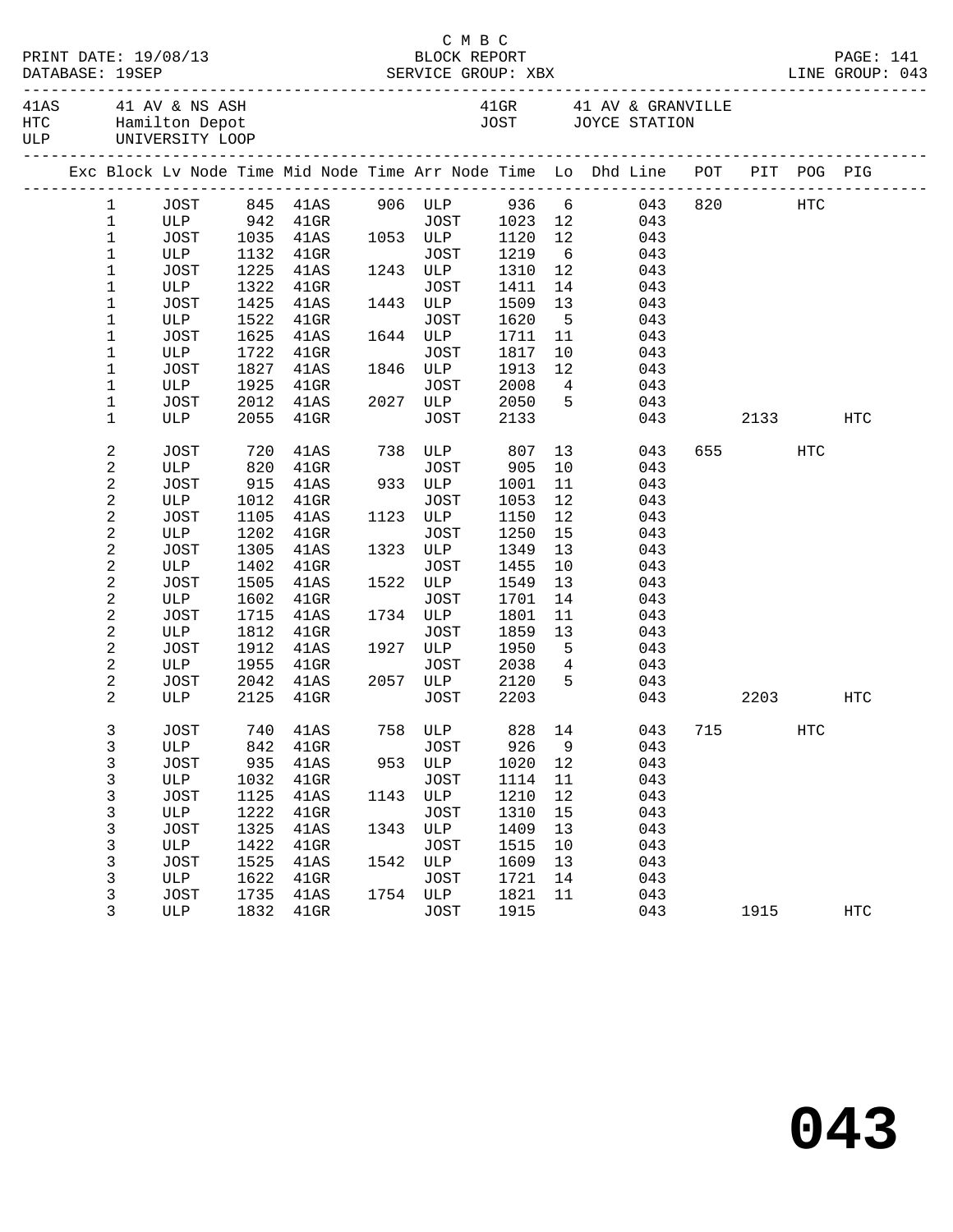|  |                       |              |              |                 |      |             |              |                              | Exc Block Lv Node Time Mid Node Time Arr Node Time Lo Dhd Line POT PIT POG PIG |     |      |            |                   |
|--|-----------------------|--------------|--------------|-----------------|------|-------------|--------------|------------------------------|--------------------------------------------------------------------------------|-----|------|------------|-------------------|
|  | $\overline{4}$        | JOST         | 802          | 41AS            |      | 824 ULP     | 857          | $5^{\circ}$                  | 043                                                                            | 737 |      | HTC        |                   |
|  | $\overline{4}$        | ULP          | 902          | $41$ GR         |      | JOST        | 944          | 11                           | 043                                                                            |     |      |            |                   |
|  | $\overline{4}$        | JOST         | 955          | 41AS            |      | 1013 ULP    | 1040         | 12                           | 043                                                                            |     |      |            |                   |
|  | 4                     | ULP          | 1052         | $41$ GR         |      | JOST        | 1134         | 11                           | 043                                                                            |     |      |            |                   |
|  | 4                     | JOST         | 1145         | 41AS            | 1203 | ULP         | 1230         | 12                           | 043                                                                            |     |      |            |                   |
|  | 4                     | ULP          | 1242         | $41$ GR         |      | JOST        | 1330         | 15                           | 043                                                                            |     |      |            |                   |
|  | 4                     | JOST         | 1345         | 41AS            | 1403 | ULP         | 1429         | 13                           | 043                                                                            |     |      |            |                   |
|  | 4                     | ULP          | 1442         | $41$ GR         |      | JOST        | 1535         | 10                           | 043                                                                            |     |      |            |                   |
|  | 4                     | JOST         | 1545         | 41AS            | 1602 | ULP         | 1629         | 13                           | 043                                                                            |     |      |            |                   |
|  | 4                     | ULP          | 1642         | $41$ GR         |      | JOST        | 1739         | 16                           | 043                                                                            |     |      |            |                   |
|  | 4                     | JOST         | 1755         | 41AS            |      | 1814 ULP    | 1841         | 14                           | 043                                                                            |     |      |            |                   |
|  | 4                     | ULP          | 1855         | $41$ GR         |      | JOST        | 1938         | $4\overline{4}$              | 043                                                                            |     |      |            |                   |
|  | 4                     | JOST         | 1942         | 41AS            | 1957 | ULP         | 2020         | 5                            | 043                                                                            |     |      |            |                   |
|  | 4                     | ULP          | 2025         | $41$ GR         |      | JOST        | 2103         |                              | 043                                                                            |     | 2103 |            | HTC               |
|  | 5                     | <b>JOST</b>  | 824          | 41AS            | 846  | ULP         | 919          | $\mathbf{3}$                 | 043                                                                            | 759 |      | HTC        |                   |
|  | 5                     | ULP          | 922          | $41$ GR         |      | JOST        | 1004         | 11                           | 043                                                                            |     |      |            |                   |
|  | 5<br>5                | JOST         | 1015         | 41AS            | 1033 | ULP<br>JOST | 1100         | 12                           | 043                                                                            |     |      |            |                   |
|  | 5                     | ULP<br>JOST  | 1112<br>1205 | $41$ GR<br>41AS | 1223 | ULP         | 1158<br>1250 | $\overline{7}$<br>12         | 043<br>043                                                                     |     |      |            |                   |
|  | 5                     | ULP          | 1302         | $41$ GR         |      | <b>JOST</b> | 1351         | 14                           | 043                                                                            |     |      |            |                   |
|  | 5                     | JOST         | 1405         | 41AS            | 1423 | ULP         | 1449         | 13                           | 043                                                                            |     |      |            |                   |
|  | 5                     | ULP          | 1502         | $41$ GR         |      | <b>JOST</b> | 1600         | 15                           | 043                                                                            |     |      |            |                   |
|  | 5                     | JOST         | 1615         | 41AS            |      | 1634 ULP    | 1701         | $\mathbf{1}$                 | 043                                                                            |     |      |            |                   |
|  | 5                     | ULP          | 1702         | $41$ GR         |      | <b>JOST</b> | 1757         |                              | 043                                                                            |     | 1757 |            | HTC               |
|  |                       |              |              |                 |      |             |              |                              |                                                                                |     |      |            |                   |
|  | 6                     | JOST         | 710          | 41AS            | 726  | ULP         | 751          | 18                           | 043                                                                            | 645 |      | HTC        |                   |
|  | 6                     | ULP          | 809          | $41$ GR         |      | JOST        | 854          | 11                           | 043                                                                            |     |      |            |                   |
|  | 6                     | JOST         | 905          | 41AS            | 923  | ULP         | 951          | 11                           | 043                                                                            |     |      |            |                   |
|  | 6                     | ULP          | 1002         | $41$ GR         |      | JOST        | 1043         | 12                           | 043                                                                            |     |      |            |                   |
|  | 6                     | JOST         | 1055         | 41AS            | 1113 | ULP         | 1140         | 12                           | 043                                                                            |     |      |            |                   |
|  | 6<br>6                | ULP          | 1152<br>1245 | $41$ GR         | 1303 | JOST        | 1239         | 6<br>12                      | 043                                                                            |     |      |            |                   |
|  | 6                     | JOST<br>ULP  |              | 41AS            |      | ULP<br>JOST | 1330<br>1431 | 14                           | 043<br>043                                                                     |     |      |            |                   |
|  | 6                     | JOST         | 1342<br>1445 | $41$ GR<br>41AS | 1503 | ULP         | 1529         | 13                           | 043                                                                            |     |      |            |                   |
|  | 6                     | ULP          | 1542         | $41$ GR         |      | JOST        | 1640         | 15                           | 043                                                                            |     |      |            |                   |
|  | 6                     | JOST         | 1655         | 41AS            |      | 1714 ULP    | 1741         | $\mathbf{1}$                 | 043                                                                            |     |      |            |                   |
|  | 6                     | ULP          | 1742         | $41$ GR         |      | JOST        | 1835         | $7\phantom{.0}\phantom{.0}7$ | 043                                                                            |     |      |            |                   |
|  | 6                     | JOST         | 1842         | 41AS            | 1859 | ULP         | 1924 16      |                              | 043                                                                            |     |      |            |                   |
|  | 6                     | $_{\rm ULP}$ | 1940         | $41$ GR         |      | JOST        | 2023 4       |                              | 043                                                                            |     |      |            |                   |
|  | 6                     | JOST         | 2027         | 41AS            | 2042 | ULP         | 2105         | 5                            | 043                                                                            |     |      |            |                   |
|  | 6                     | ULP          | 2110         | $41$ GR         |      | <b>JOST</b> | 2148         |                              | 043                                                                            |     | 2148 |            | $_{\mathrm{HTC}}$ |
|  |                       |              |              |                 |      |             |              |                              |                                                                                |     |      |            |                   |
|  | $\boldsymbol{7}$      | <b>JOST</b>  | 730          | 41AS            | 748  | ULP         | 818          | 13                           | 043                                                                            | 705 |      | <b>HTC</b> |                   |
|  | $\boldsymbol{7}$      | ULP          | 831          | $41$ GR         |      | JOST        | 915          | 10                           | 043                                                                            |     |      |            |                   |
|  | $\boldsymbol{7}$      | <b>JOST</b>  | 925          | 41AS            | 943  | ULP         | 1011         | 11                           | 043                                                                            |     |      |            |                   |
|  | 7                     | ULP          | 1022         | $41$ GR         |      | JOST        | 1103         | 12                           | 043                                                                            |     |      |            |                   |
|  | 7<br>$\boldsymbol{7}$ | JOST         | 1115<br>1212 | 41AS            | 1133 | ULP<br>JOST | 1200<br>1300 | 12<br>15                     | 043<br>043                                                                     |     |      |            |                   |
|  | 7                     | ULP<br>JOST  | 1315         | $41$ GR<br>41AS | 1333 | ULP         | 1359         | 13                           | 043                                                                            |     |      |            |                   |
|  | 7                     | ULP          | 1412         | $41$ GR         |      | JOST        | 1505         | 10                           | 043                                                                            |     |      |            |                   |
|  | 7                     | JOST         | 1515         | 41AS            | 1532 | ULP         | 1559         | 13                           | 043                                                                            |     |      |            |                   |
|  | 7                     | ULP          | 1612         | $41$ GR         |      | <b>JOST</b> | 1711         | 14                           | 043                                                                            |     |      |            |                   |
|  | $\boldsymbol{7}$      | JOST         | 1725         | 41AS            | 1744 | ULP         | 1811         | 11                           | 043                                                                            |     |      |            |                   |
|  | 7                     | ULP          | 1822         | $41$ GR         |      | JOST        | 1909         |                              | 043                                                                            |     | 1909 |            | <b>HTC</b>        |
|  |                       |              |              |                 |      |             |              |                              |                                                                                |     |      |            |                   |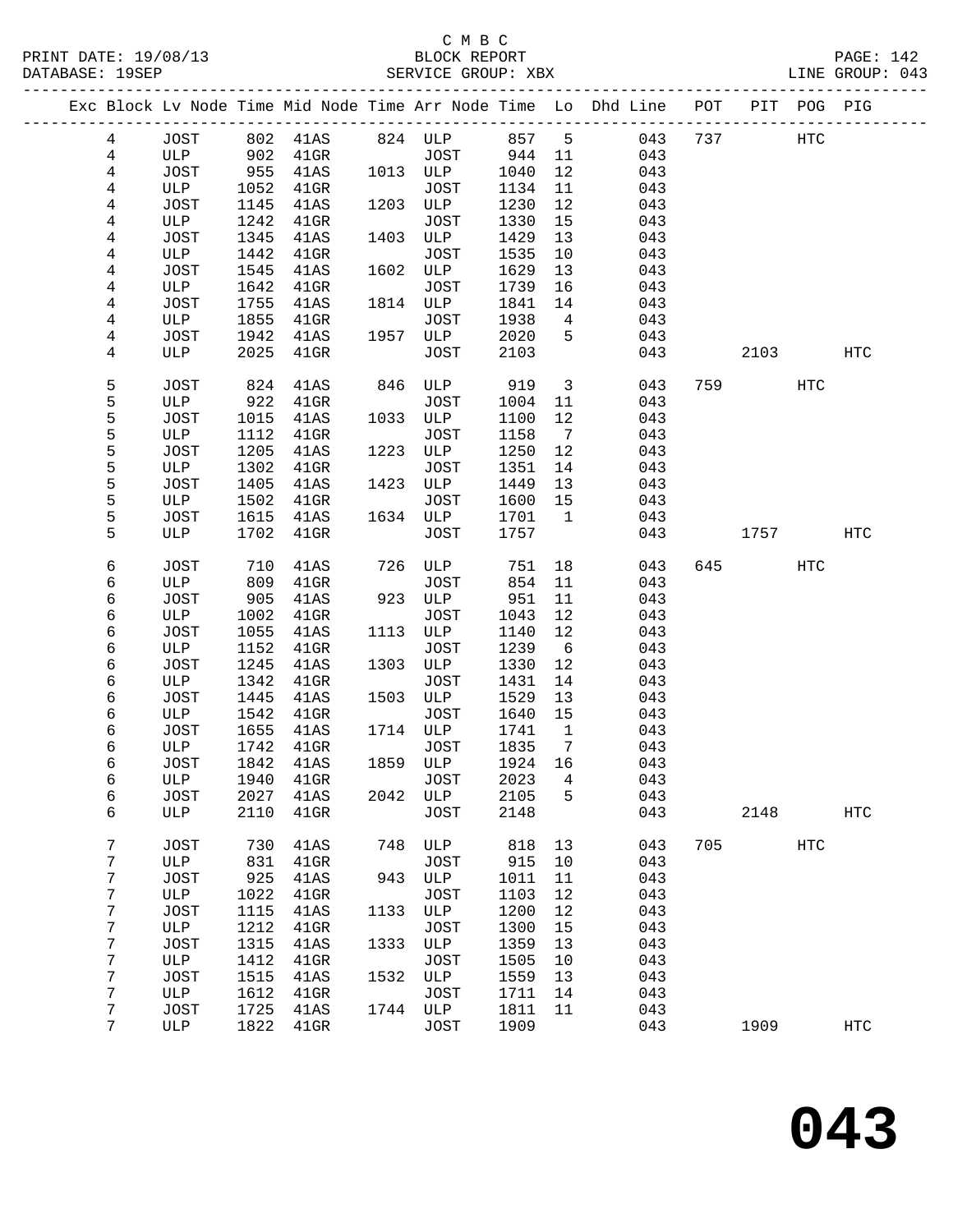### C M B C<br>BLOCK REPORT SERVICE GROUP: XBX

|  |    |             |      |         |      |             |      |                              | Exc Block Lv Node Time Mid Node Time Arr Node Time Lo Dhd Line POT |     |      | PIT POG PIG |                   |
|--|----|-------------|------|---------|------|-------------|------|------------------------------|--------------------------------------------------------------------|-----|------|-------------|-------------------|
|  | 8  | JOST        | 751  | 41AS    |      | 813 ULP     | 846  | 6                            | 043                                                                | 726 |      | <b>HTC</b>  |                   |
|  | 8  | ULP         | 852  | $41$ GR |      | JOST        | 936  | 9                            | 043                                                                |     |      |             |                   |
|  | 8  | JOST        | 945  | 41AS    |      | 1003 ULP    | 1030 | 12                           | 043                                                                |     |      |             |                   |
|  | 8  | ULP         | 1042 | $41$ GR |      | JOST        | 1124 | 11                           | 043                                                                |     |      |             |                   |
|  | 8  | JOST        | 1135 | 41AS    | 1153 | ULP         | 1220 | 12                           | 043                                                                |     |      |             |                   |
|  | 8  | ULP         | 1232 | $41$ GR |      | JOST        | 1320 | 15                           | 043                                                                |     |      |             |                   |
|  | 8  | JOST        | 1335 | 41AS    | 1353 | ULP         | 1419 | 13                           | 043                                                                |     |      |             |                   |
|  | 8  | ULP         | 1432 | $41$ GR |      | JOST        | 1525 | 10                           | 043                                                                |     |      |             |                   |
|  | 8  | JOST        | 1535 | 41AS    | 1552 | ULP         | 1619 | 13                           | 043                                                                |     |      |             |                   |
|  | 8  | ULP         | 1632 | $41$ GR |      | JOST        | 1729 | 16                           | 043                                                                |     |      |             |                   |
|  | 8  | JOST        | 1745 | 41AS    |      | 1804 ULP    | 1831 | 11                           | 043                                                                |     |      |             |                   |
|  | 8  | ULP         | 1842 | $41$ GR |      | JOST        | 1925 | 2                            | 043                                                                |     |      |             |                   |
|  | 8  | JOST        | 1927 | 41AS    | 1942 | ULP         | 2005 | 5                            | 043                                                                |     |      |             |                   |
|  | 8  | ULP         |      |         |      | JOST        | 2048 | 9                            | 043                                                                |     |      |             |                   |
|  |    |             | 2010 | $41$ GR |      |             |      |                              |                                                                    |     |      |             |                   |
|  | 8  | JOST        | 2057 | 41AS    | 2112 | ULP         | 2135 | 5                            | 043                                                                |     |      |             |                   |
|  | 8  | ULP         | 2140 | $41$ GR |      | <b>JOST</b> | 2218 |                              | 043                                                                |     | 2218 |             | <b>HTC</b>        |
|  | 9  | <b>JOST</b> | 812  | 41AS    | 834  | ULP         | 907  | 5                            | 043                                                                | 747 |      | <b>HTC</b>  |                   |
|  | 9  | ULP         | 912  | $41$ GR |      | JOST        | 954  | 11                           | 043                                                                |     |      |             |                   |
|  | 9  | JOST        | 1005 | 41AS    | 1023 | ULP         | 1050 | 12                           | 043                                                                |     |      |             |                   |
|  | 9  | ULP         | 1102 | 41GR    |      | JOST        | 1148 | $7\overline{ }$              | 043                                                                |     |      |             |                   |
|  | 9  | JOST        | 1155 | 41AS    | 1213 | ULP         | 1240 | 12                           | 043                                                                |     |      |             |                   |
|  | 9  | ULP         | 1252 | $41$ GR |      | <b>JOST</b> | 1340 | 15                           | 043                                                                |     |      |             |                   |
|  | 9  | JOST        | 1355 | 41AS    | 1413 | ULP         | 1439 | 13                           | 043                                                                |     |      |             |                   |
|  | 9  | ULP         | 1452 | $41$ GR |      | JOST        | 1545 | 10                           | 043                                                                |     |      |             |                   |
|  | 9  | JOST        | 1555 | 41AS    | 1612 | ULP         | 1639 | 13                           | 043                                                                |     |      |             |                   |
|  | 9  | ULP         | 1652 | $41$ GR |      | JOST        | 1749 | 16                           | 043                                                                |     |      |             |                   |
|  | 9  | JOST        | 1805 | 41AS    | 1824 | ULP         | 1851 |                              | 043                                                                |     | 1926 |             | <b>HTC</b>        |
|  |    |             |      |         |      |             |      |                              |                                                                    |     |      |             |                   |
|  | 25 | JOST        | 700  | 41AS    | 716  | ULP         | 741  | $7\phantom{.0}$              | 043                                                                | 635 |      | <b>HTC</b>  |                   |
|  | 25 | ULP         | 748  | $41$ GR |      | JOST        | 833  | 2                            | 043                                                                |     |      |             |                   |
|  | 25 | JOST        | 835  | 41AS    | 857  | ULP         | 930  | 2                            | 043                                                                |     |      |             |                   |
|  | 25 | ULP         | 932  | $41$ GR |      | JOST        | 1013 | 12                           | 043                                                                |     |      |             |                   |
|  | 25 | JOST        | 1025 | 41AS    | 1043 | ULP         | 1110 | 12                           | 043                                                                |     |      |             |                   |
|  | 25 | ULP         | 1122 | $41$ GR |      | JOST        | 1208 | $7\phantom{.0}\phantom{.0}7$ | 043                                                                |     |      |             |                   |
|  | 25 | JOST        | 1215 | 41AS    | 1233 | ULP         | 1300 | 12                           | 043                                                                |     |      |             |                   |
|  | 25 | ULP         | 1312 | 41GR    |      | JOST        | 1401 | 14                           | 043                                                                |     |      |             |                   |
|  | 25 | JOST        | 1415 | 41AS    | 1433 | ULP         | 1459 | 13                           | 043                                                                |     |      |             |                   |
|  | 25 | ULP         | 1512 | $41$ GR |      | JOST        | 1610 | 25                           | 043                                                                |     |      |             |                   |
|  | 25 | JOST        | 1635 | 41AS    | 1654 | ULP         | 1721 | 11                           | 043                                                                |     |      |             |                   |
|  | 25 | ULP         | 1732 | 41GR    |      | <b>JOST</b> | 1825 |                              | 043                                                                |     | 1825 |             | $_{\mathrm{HTC}}$ |
|  | 27 | ULP         | 758  | $41$ GR |      | <b>JOST</b> | 843  | 12                           | 043                                                                | 713 |      | <b>HTC</b>  |                   |
|  | 27 | JOST        | 855  | 41AS    | 916  | ULP         | 944  | 8                            | 043                                                                |     |      |             |                   |
|  | 27 | ULP         | 952  | $41$ GR |      | <b>JOST</b> | 1033 | 12                           | 043                                                                |     |      |             |                   |
|  | 27 | JOST        | 1045 | 41AS    | 1103 | ULP         | 1130 | 12                           | 043                                                                |     |      |             |                   |
|  | 27 | ULP         | 1142 | 41GR    |      | <b>JOST</b> | 1229 | 6                            | 043                                                                |     |      |             |                   |
|  | 27 | JOST        | 1235 | 41AS    | 1253 | ULP         | 1320 | 12                           | 043                                                                |     |      |             |                   |
|  | 27 | ULP         | 1332 | 41GR    |      | <b>JOST</b> | 1421 | 14                           | 043                                                                |     |      |             |                   |
|  | 27 | JOST        | 1435 | 41AS    | 1453 | ULP         | 1519 | 13                           | 043                                                                |     |      |             |                   |
|  | 27 | ULP         | 1532 | $41$ GR |      | JOST        | 1630 | 15                           | 043                                                                |     |      |             |                   |
|  | 27 | JOST        | 1645 | 41AS    | 1704 | ULP         | 1731 | 21                           | 043                                                                |     |      |             |                   |

27 ULP 1752 41GR JOST 1843 043 1843 HTC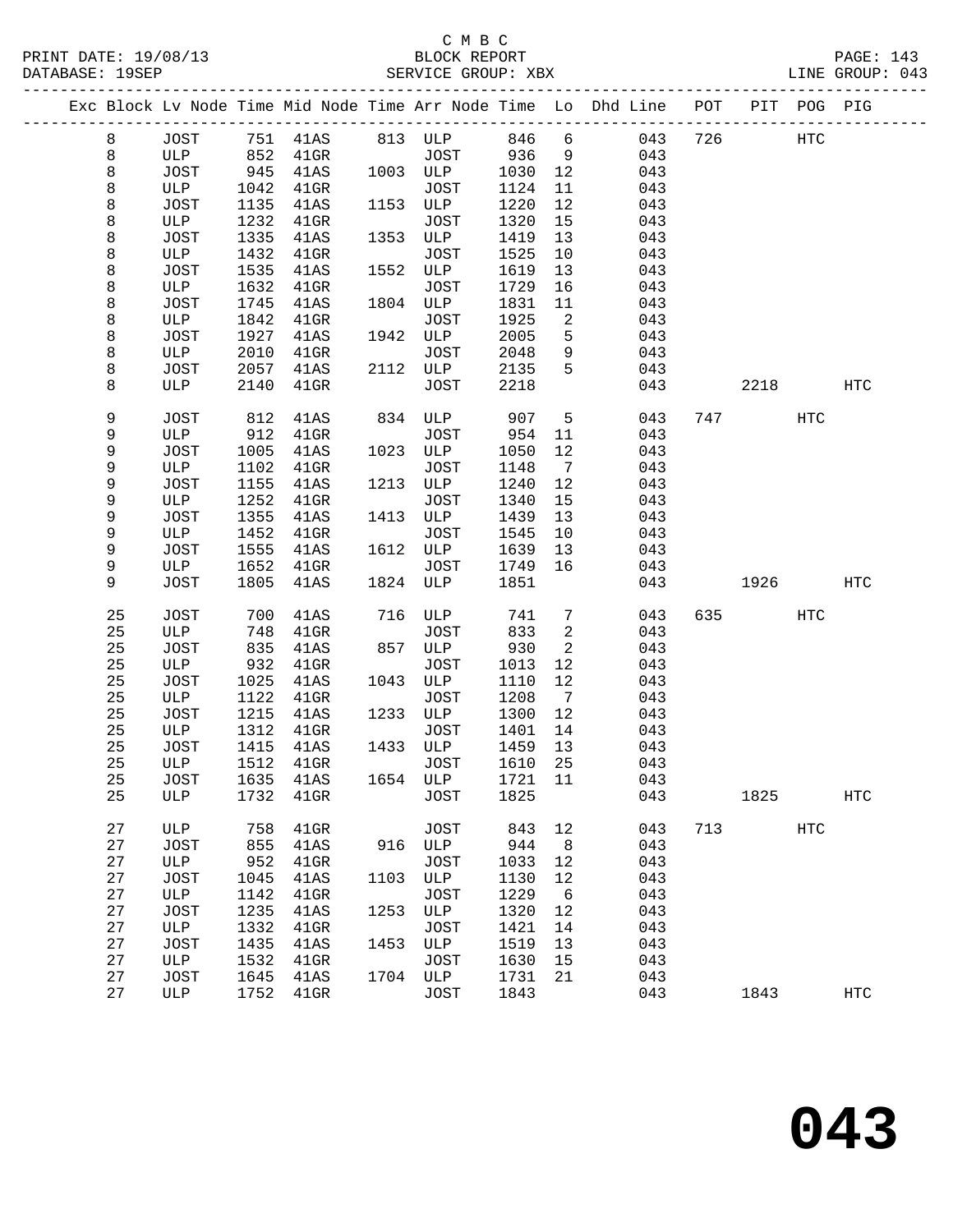|  | DAIADAQU · 17081 |      |      |         |      |      | DINE OROOI . 015 |    |                                                                |          |      |         |            |  |
|--|------------------|------|------|---------|------|------|------------------|----|----------------------------------------------------------------|----------|------|---------|------------|--|
|  |                  |      |      |         |      |      |                  |    | Exc Block Lv Node Time Mid Node Time Arr Node Time Lo Dhd Line | POT      | PIT  | POG PIG |            |  |
|  | 30               | JOST | 1605 | 41AS    | 1622 | ULP  | 1649             | 23 |                                                                | 043 1540 |      | HTC     |            |  |
|  | 30               | ULP  | 1712 | 41GR    |      | JOST | 1807             | 8  | 043                                                            |          |      |         |            |  |
|  | 30               | JOST | 1815 | 41AS    | 1834 | ULP  | 1901             | 9  | 043                                                            |          |      |         |            |  |
|  | 30               | ULP  | 1910 | $41$ GR |      | JOST | 1953             | 4  | 043                                                            |          |      |         |            |  |
|  | 30               | JOST | 1957 | 41AS    | 2012 | ULP  | 2035             | 5  | 043                                                            |          |      |         |            |  |
|  | 30               | ULP  | 2040 | 41GR    |      | JOST | 2118             |    | 043                                                            |          | 2118 |         | <b>HTC</b> |  |
|  | 31               | JOST | 1255 | 41AS    | 1313 | ULP  | 1340             | 12 |                                                                | 043 1230 |      | HTC     |            |  |
|  | 31               | ULP  | 1352 | 41GR    |      | JOST | 1441             | 14 | 043                                                            |          |      |         |            |  |
|  | 31               | JOST | 1455 | 41AS    | 1513 | ULP  | 1539             | 13 | 043                                                            |          |      |         |            |  |
|  | 31               | ULP  | 1552 | $41$ GR |      | JOST | 1650             | 15 | 043                                                            |          |      |         |            |  |
|  | 31               | JOST | 1705 | 41AS    | 1724 | ULP  | 1751             | 11 | 043                                                            |          |      |         |            |  |
|  | 31               | ULP  | 1802 | 41GR    |      | JOST | 1849             | -8 | 043                                                            |          |      |         |            |  |
|  | 31               | JOST | 1857 | 41AS    | 1914 | ULP  | 1939             |    | 043                                                            |          | 2014 |         | <b>HTC</b> |  |
|  |                  |      |      |         |      |      |                  |    |                                                                |          |      |         |            |  |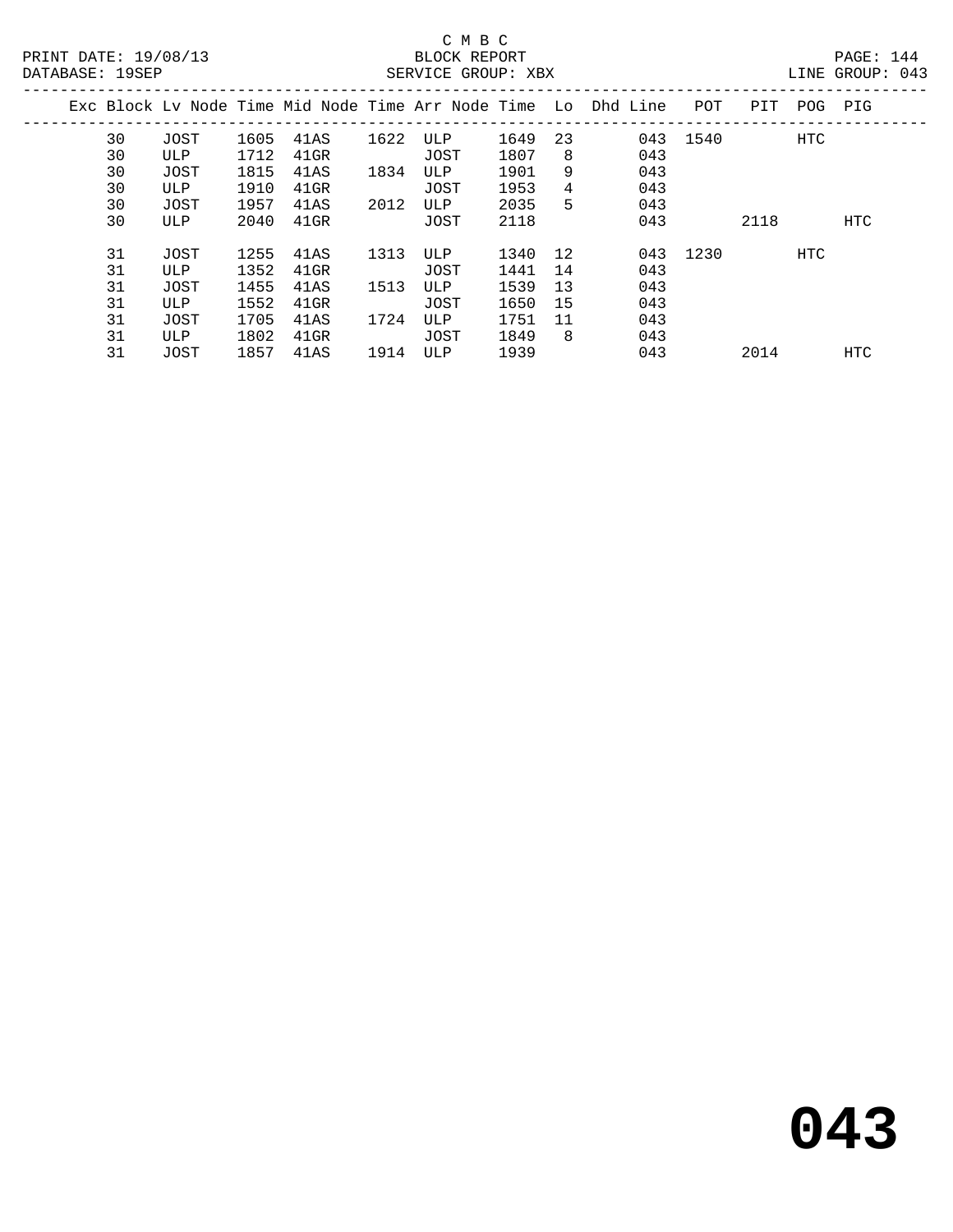|  | PRINT DATE: 19/08/13        |
|--|-----------------------------|
|  | $\sim$ $\sim$ $\sim$ $\sim$ |

**100**

|  |         |                 |              | Exc Block Lv Node Time Mid Node Time Arr Node Time Lo Dhd Line POT PIT POG PIG |      |          |      |      |                         |                    |     |             |            |                   |
|--|---------|-----------------|--------------|--------------------------------------------------------------------------------|------|----------|------|------|-------------------------|--------------------|-----|-------------|------------|-------------------|
|  | 10      | MAKN            |              | 448 MAKN      448 MPLP<br>506 MAKN     517 22ST<br>542 MAKN     603 MPLP       |      |          |      |      |                         | 504 2              |     | 100 433 HTC |            |                   |
|  | 10      | MPLP            |              |                                                                                |      |          |      |      |                         | $534$ 8<br>$534$ 7 | 100 |             |            |                   |
|  | 10      | 22ST            |              |                                                                                |      |          |      | 619  | $7\overline{ }$         |                    | 100 |             |            |                   |
|  | $10$    | MPLP            | 626          | MAKN                                                                           | 637  |          | 22ST | 654  | 11                      |                    | 100 |             |            |                   |
|  | 10      | 22ST            | 705          | MAKN                                                                           | 723  | MPLP     |      | 740  | 6                       |                    | 100 |             |            |                   |
|  | 10      | MPLP            | 746<br>828   | MAKN                                                                           | 757  | 22ST     |      | 814  | 14                      |                    | 100 |             |            |                   |
|  | 10      | 22ST            |              | MAKN                                                                           | 848  | MPLP     |      | 906  | 10                      |                    | 100 |             |            |                   |
|  | 10      | MPLP            | 916          | MAKN                                                                           | 928  | 22ST     |      | 946  | 9                       |                    | 100 |             |            |                   |
|  | 10      | 22ST            | 955          | MAKN                                                                           | 1015 | MPLP     |      | 1035 | 8                       |                    | 100 |             |            |                   |
|  | 10      | MPLP            | 1043         | MAKN                                                                           | 1058 | 22ST     |      | 1117 | 6                       |                    | 100 |             |            |                   |
|  | 10      | 22ST            | 1123         | MAKN                                                                           | 1144 | MPLP     |      | 1206 | $5^{\circ}$             |                    | 100 |             |            |                   |
|  | $10$    | MPLP            | 1211         | MAKN                                                                           | 1227 | 22ST     |      | 1247 | $7\overline{ }$         |                    | 100 |             |            |                   |
|  | 10      | 22ST            | 1254         | MAKN                                                                           | 1315 | MPLP     |      | 1339 | 13                      |                    | 100 |             |            |                   |
|  | 10      | MPLP            | 1352         | MAKN                                                                           | 1408 | 22ST     |      | 1429 | 9                       |                    | 100 |             |            |                   |
|  | $10$    | 22ST            | 1438         | MAKN                                                                           | 1500 | MPLP     |      | 1523 | 11                      |                    | 100 |             |            |                   |
|  | $10$    | MPLP            | 1534         | MAKN                                                                           | 1552 | 22ST     |      | 1612 | 12                      |                    | 100 |             |            |                   |
|  | 10      | 22ST            | 1624         | MAKN                                                                           | 1646 | MPLP     |      | 1708 | 14                      |                    | 100 |             |            |                   |
|  | $10$    | MPLP            | 1722         | MAKN                                                                           | 1738 | 22ST     |      | 1758 | 12                      |                    | 100 |             |            |                   |
|  | $10$    | 22ST            | 1810         | MAKN                                                                           | 1830 | MPLP     |      | 1852 | $6\overline{6}$         |                    | 100 |             |            |                   |
|  | $10$    | MPLP            | 1858         | MAKN                                                                           | 1914 | 22ST     |      | 1934 | $\overline{\mathbf{3}}$ |                    | 100 |             |            |                   |
|  | 10      | 22ST            | 1937         | MAKN                                                                           | 1959 | MPLP     |      | 2019 | 8 <sup>8</sup>          |                    | 100 |             |            |                   |
|  | 10      | MPLP            | 2027         | MAKN                                                                           | 2043 | 22ST     |      | 2102 | $7\overline{ }$         |                    | 100 |             |            |                   |
|  | $10$    | 22ST            | 2109         | MAKN                                                                           | 2129 | MPLP     |      | 2147 | 13                      |                    | 100 |             |            |                   |
|  | 10      | MPLP            | 2200         | MAKN                                                                           | 2215 | 22ST     |      | 2233 | 6                       |                    | 100 |             |            |                   |
|  | 10      | 22ST            | 2239         | MAKN                                                                           | 2259 | MPLP     |      | 2317 | 10                      |                    | 100 |             |            |                   |
|  | 10      | MPLP            | 2327         | MAKN                                                                           | 2341 | 22ST     |      | 2400 | 4                       |                    | 100 |             |            |                   |
|  | 10      | 22ST            | 2404         | MAKN                                                                           | 2425 | MPLP     |      | 2441 | $\mathbf{1}$            |                    | 100 |             |            |                   |
|  | 10      | MPLP            | 2442         | MAKN                                                                           | 2456 | 22ST     |      | 2513 |                         |                    | 100 | 2520        |            | <b>HTC</b>        |
|  | 11      | MAKN            | 509          | MAKN                                                                           | 509  | MPLP     |      | 525  | $\mathbf{1}$            |                    | 100 | 454         | <b>HTC</b> |                   |
|  | 11      | MPLP            | 526          | MAKN                                                                           | 537  | 22ST     |      | 554  | 11                      |                    | 100 |             |            |                   |
|  | 11      | 22ST            | 605          | MAKN                                                                           | 623  | MPLP     |      | 639  | 8 <sup>8</sup>          |                    | 100 |             |            |                   |
|  | 11      | MPLP            | 647          | MAKN                                                                           | 658  | 22ST     |      | 715  | 10                      |                    | 100 |             |            |                   |
|  | 11      | 22ST            | 725          | MAKN                                                                           | 743  | MPLP     |      | 800  | $\overline{\mathbf{3}}$ |                    | 100 |             |            |                   |
|  | 11      | MPLP            | $803$<br>843 | MAKN                                                                           | 815  | 22ST     |      | 834  | 9                       |                    | 100 |             |            |                   |
|  | 11      | 22ST            | 843          | MAKN                                                                           |      | 903 MPLP |      | 923  | $\overline{7}$          |                    | 100 |             |            |                   |
|  | 11 MPLP |                 |              | 930 MAKN                                                                       |      | 943 22ST |      | 1002 |                         | 8                  | 100 |             |            |                   |
|  | 11      | 22ST            | 1010         | MAKN                                                                           | 1030 | MPLP     |      | 1050 | 8                       |                    | 100 |             |            |                   |
|  | 11      | MPLP            | 1058         | MAKN                                                                           | 1113 | 22ST     |      | 1133 | $\overline{4}$          |                    | 100 |             |            |                   |
|  | 11      | 22ST            | 1137         | MAKN                                                                           | 1159 | MPLP     |      | 1221 | $\overline{5}$          |                    | 100 |             |            |                   |
|  | 11      | MPLP            | 1226         | MAKN                                                                           | 1242 | 22ST     |      | 1302 | $7\phantom{.0}$         |                    | 100 |             |            |                   |
|  | 11      | 22ST            | 1309         | MAKN                                                                           | 1330 | MPLP     |      | 1354 | 12                      |                    | 100 |             |            |                   |
|  | 11      | $\texttt{MPLP}$ | 1406         | MAKN                                                                           | 1422 | 22ST     |      | 1442 | 12                      |                    | 100 |             |            |                   |
|  | 11      | 22ST            | 1454         | MAKN                                                                           | 1515 | MPLP     |      | 1538 | 11                      |                    | 100 |             |            |                   |
|  | 11      | $\texttt{MPLP}$ | 1549         | MAKN                                                                           | 1607 | 22ST     |      | 1628 | 11                      |                    | 100 |             |            |                   |
|  | 11      | 22ST            | 1639         | MAKN                                                                           | 1701 | MPLP     |      | 1723 | 15                      |                    | 100 |             |            |                   |
|  | 11      | $\texttt{MPLP}$ | 1738         | MAKN                                                                           | 1754 | 22ST     |      | 1814 | 11                      |                    | 100 |             |            |                   |
|  | 11      | 22ST            | 1825         | MAKN                                                                           | 1845 | MPLP     |      | 1907 | 5                       |                    | 100 |             |            |                   |
|  | 11      | $\texttt{MPLP}$ | 1912         | MAKN                                                                           | 1928 | 22ST     |      | 1947 | $7\phantom{.0}$         |                    | 100 |             |            |                   |
|  | 11      | 22ST            | 1954         | MAKN                                                                           | 2014 | MPLP     |      | 2034 | 8                       |                    | 100 |             |            |                   |
|  | 11      | $\texttt{MPLP}$ | 2042         | MAKN                                                                           | 2058 | 22ST     |      | 2116 | $6\overline{6}$         |                    | 100 |             |            |                   |
|  | 11      | 22ST            | 2122         | MAKN                                                                           | 2144 | MPLP     |      | 2202 | 13                      |                    | 100 |             |            |                   |
|  | 11      | MPLP            |              | 2215 MAKN                                                                      | 2230 | 22ST     |      | 2248 |                         |                    | 100 | 2255        |            | $_{\mathrm{HTC}}$ |
|  |         |                 |              |                                                                                |      |          |      |      |                         |                    |     |             |            |                   |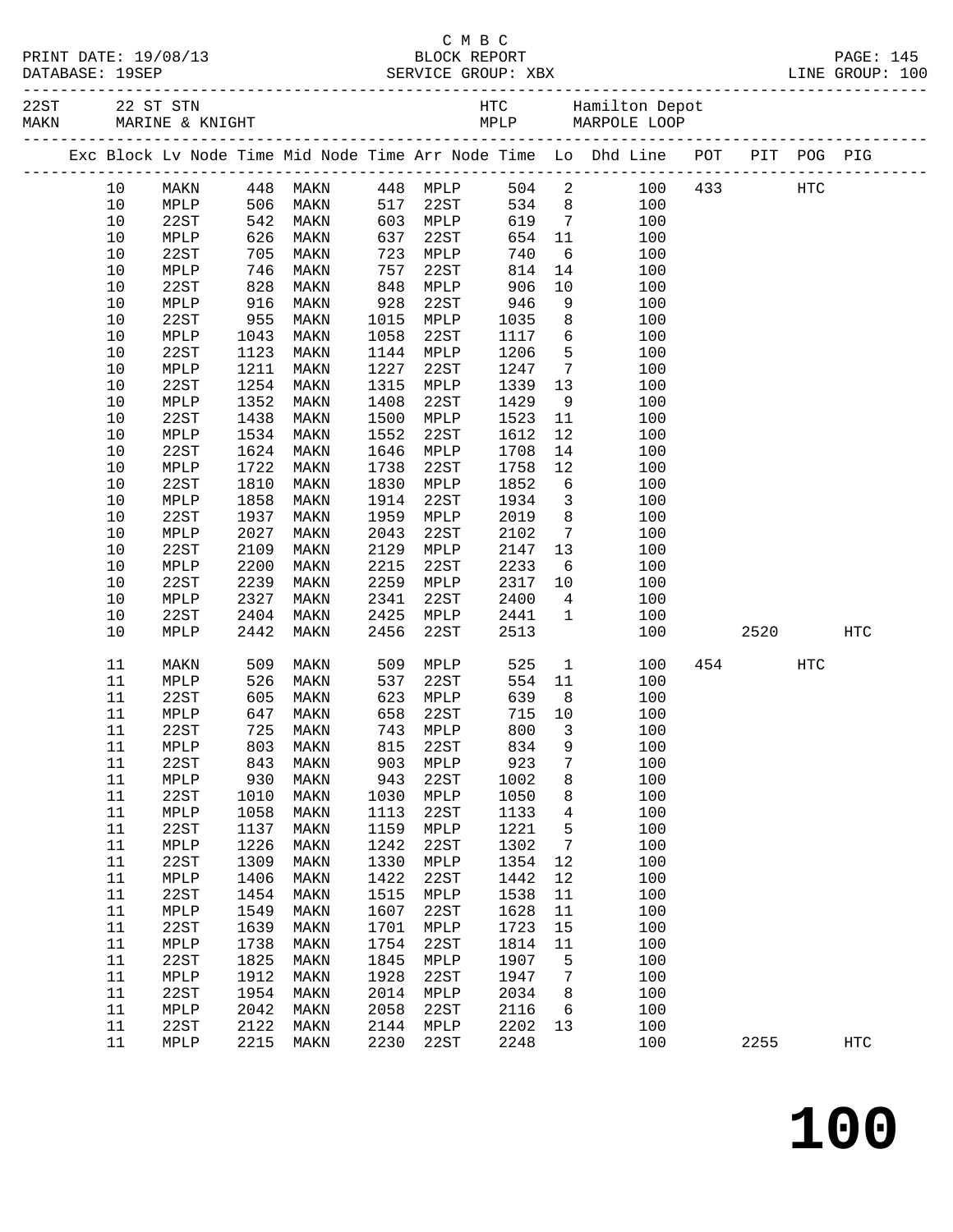# C M B C SERVICE GROUP: XBX

| PRINT DATE: 19/08/13 | BLOCK REPORT       | <b>PAGE: 146</b> |
|----------------------|--------------------|------------------|
| DATABASE: 19SEP      | SERVICE GROUP: XBX | LINE GROUP: 100  |

|  |    |      |      |           |      |           |        |                 | Exc Block Lv Node Time Mid Node Time Arr Node Time Lo Dhd Line POT |      |      | PIT POG PIG |            |
|--|----|------|------|-----------|------|-----------|--------|-----------------|--------------------------------------------------------------------|------|------|-------------|------------|
|  | 12 | 22ST |      | 510 MAKN  |      | 528 MPLP  | 544 2  |                 | 100                                                                | 502  |      | <b>HTC</b>  |            |
|  | 12 | MPLP | 546  | MAKN      | 557  | 22ST      | 614 11 |                 | 100                                                                |      |      |             |            |
|  | 12 | 22ST | 625  | MAKN      |      | 643 MPLP  | 659    | 8 <sup>8</sup>  | 100                                                                |      |      |             |            |
|  | 12 | MPLP | 707  | MAKN      | 718  | 22ST      | 736    | 6               | 100                                                                |      |      |             |            |
|  | 12 | 22ST | 742  | MAKN      | 803  | MPLP      | 819    | 12              | 100                                                                |      |      |             |            |
|  | 12 | MPLP | 831  | MAKN      | 843  | 22ST      | 901    | 11              | 100                                                                |      |      |             |            |
|  | 12 | 22ST | 912  | MAKN      |      | 932 MPLP  | 952    | $6\overline{6}$ | 100                                                                |      |      |             |            |
|  | 12 | MPLP | 958  | MAKN      | 1013 | 22ST      | 1033   | 5               | 100                                                                |      |      |             |            |
|  | 12 | 22ST | 1038 | MAKN      | 1100 | MPLP      | 1122   | $4\overline{ }$ | 100                                                                |      |      |             |            |
|  | 12 | MPLP | 1126 | MAKN      | 1142 | 22ST      | 1201   | $6\overline{6}$ | 100                                                                |      |      |             |            |
|  | 12 | 22ST | 1207 | MAKN      | 1228 | MPLP      | 1250   | $6\overline{6}$ | 100                                                                |      |      |             |            |
|  | 12 | MPLP | 1256 | MAKN      | 1312 | 22ST      | 1333   | $5\phantom{.0}$ | 100                                                                |      |      |             |            |
|  | 12 | 22ST | 1338 | MAKN      | 1400 | MPLP      | 1424   | 12              | 100                                                                |      |      |             |            |
|  | 12 | MPLP | 1436 | MAKN      | 1452 | 22ST      | 1512   | 11              | 100                                                                |      |      |             |            |
|  | 12 | 22ST | 1523 | MAKN      | 1545 | MPLP      | 1608   | 11              | 100                                                                |      |      |             |            |
|  | 12 | MPLP | 1619 | MAKN      | 1637 | 22ST      | 1657   | 13              | 100                                                                |      |      |             |            |
|  | 12 | 22ST | 1710 | MAKN      | 1731 | MPLP      | 1753   | 14              | 100                                                                |      |      |             |            |
|  | 12 | MPLP | 1807 | MAKN      | 1823 | 22ST      | 1843   | 11              | 100                                                                |      |      |             |            |
|  | 12 | 22ST | 1854 | MAKN      | 1914 | MPLP      | 1936   | $6\overline{6}$ | 100                                                                |      |      |             |            |
|  | 12 | MPLP | 1942 | MAKN      | 1958 | 22ST      | 2018   | $6\overline{6}$ | 100                                                                |      |      |             |            |
|  | 12 | 22ST | 2024 | MAKN      | 2044 | MPLP      | 2104   | 8 <sup>8</sup>  | 100                                                                |      |      |             |            |
|  | 12 | MPLP | 2112 | MAKN      | 2128 | 22ST      | 2146   | 18              | 100                                                                |      |      |             |            |
|  | 12 | 22ST | 2204 | MAKN      | 2226 | MPLP      | 2244   | 16              | 100                                                                |      |      |             |            |
|  | 12 | MPLP | 2300 | MAKN      | 2314 | 22ST      | 2331   | $5^{\circ}$     | 100                                                                |      |      |             |            |
|  | 12 | 22ST | 2336 | MAKN      | 2356 | MPLP      | 2412   | 16              | 100                                                                |      |      |             |            |
|  | 12 | MPLP | 2428 | MAKN      | 2439 | 22ST      | 2457   | $5^{\circ}$     | 100                                                                |      |      |             |            |
|  | 12 | 22ST | 2502 | MAKN      | 2521 | MPLP      | 2536   | $\overline{3}$  | 100                                                                |      |      |             |            |
|  | 12 | MPLP | 2539 | MAKN      | 2553 | 22ST      | 2610   |                 | 100                                                                |      | 2617 |             | <b>HTC</b> |
|  | 13 | MAKN | 1253 | MAKN      | 1253 | MPLP      | 1317   | 8 <sup>8</sup>  | 100                                                                | 1238 |      | HTC         |            |
|  | 13 | MPLP | 1325 | MAKN      | 1341 | 22ST      | 1401   | 8 <sup>8</sup>  | 100                                                                |      |      |             |            |
|  | 13 | 22ST | 1409 | MAKN      | 1430 | MPLP      | 1453   | 11              | 100                                                                |      |      |             |            |
|  | 13 | MPLP | 1504 | MAKN      | 1522 | 22ST      | 1542   | 12              | 100                                                                |      |      |             |            |
|  | 13 | 22ST | 1554 | MAKN      | 1616 | MPLP      | 1639   | 10              | 100                                                                |      |      |             |            |
|  | 13 | MPLP | 1649 | MAKN      | 1707 | 22ST      | 1728   | 11              | 100                                                                |      |      |             |            |
|  | 13 | 22ST | 1739 | MAKN      | 1801 | MPLP      | 1823   | 10              | 100                                                                |      |      |             |            |
|  | 13 | MPLP | 1833 | MAKN      | 1849 | 22ST      | 1908   | 16              | 100                                                                |      |      |             |            |
|  | 13 | 22ST | 1924 | MAKN      | 1944 | MPLP      | 2004   | 8 <sup>8</sup>  | 100                                                                |      |      |             |            |
|  | 13 | MPLP | 2012 | MAKN      | 2028 | 22ST      | 2046   | 8 <sup>8</sup>  | 100                                                                |      |      |             |            |
|  | 13 | 22ST | 2054 | MAKN      |      | 2114 MPLP | 2132   | 14              | 100                                                                |      |      |             |            |
|  | 13 | MPLP |      | 2146 MAKN | 2201 | 22ST      | 2219   |                 | 100                                                                |      | 2226 |             | HTC        |
|  |    |      |      |           |      |           |        |                 |                                                                    |      |      |             |            |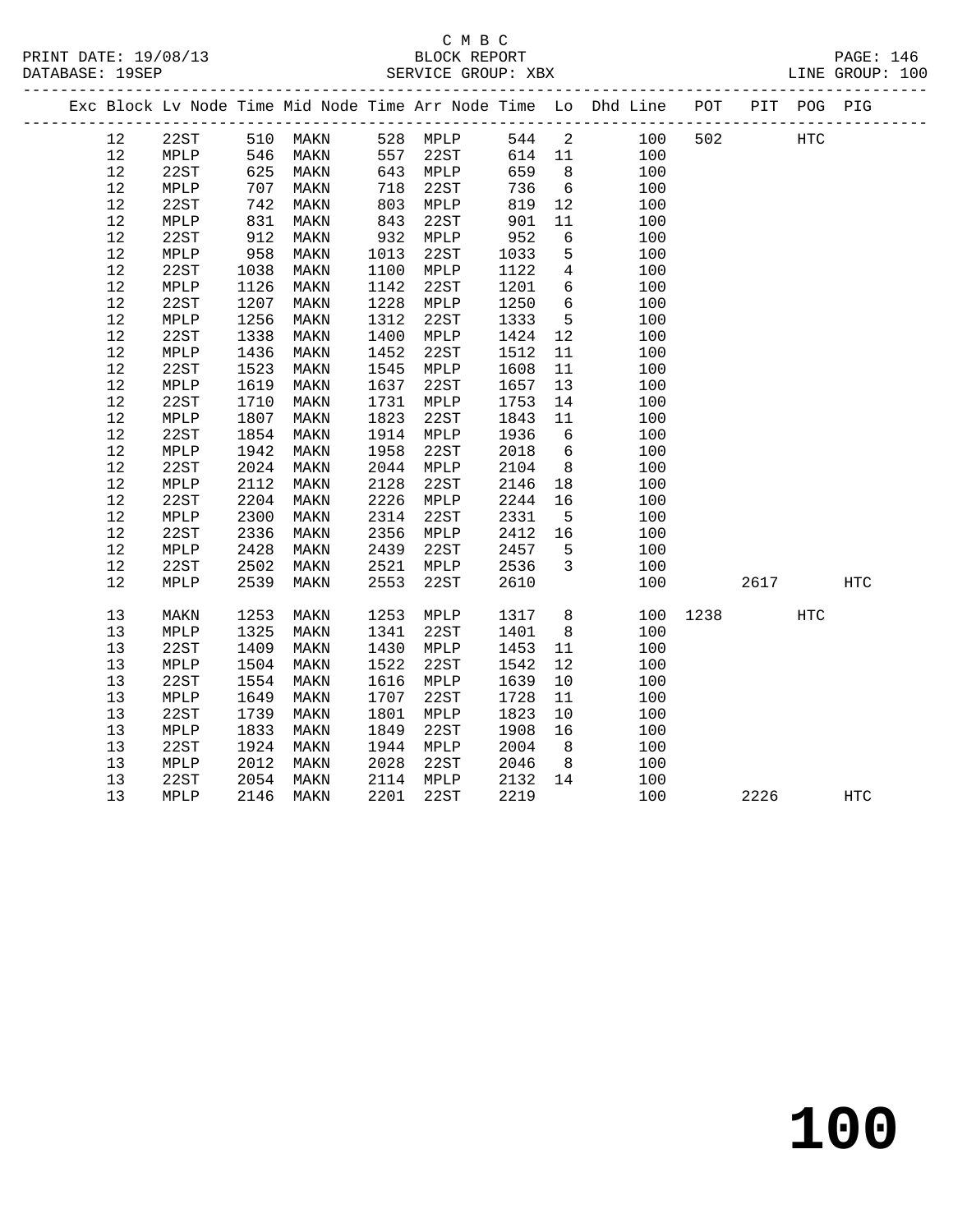|  |    |      |      |             |      |          |        |                 | Exc Block Lv Node Time Mid Node Time Arr Node Time Lo Dhd Line POT PIT POG PIG |     |      |            |            |
|--|----|------|------|-------------|------|----------|--------|-----------------|--------------------------------------------------------------------------------|-----|------|------------|------------|
|  | 14 | MAKN | 756  | <b>MAKN</b> |      | 756 MPLP | 814    | $\mathbf{3}$    | 100                                                                            | 741 |      | <b>HTC</b> |            |
|  | 14 | MPLP | 817  | MAKN        | 829  | 22ST     | 847 11 |                 | 100                                                                            |     |      |            |            |
|  | 14 | 22ST | 858  | MAKN        | 918  | MPLP     | 938    | 5               | 100                                                                            |     |      |            |            |
|  | 14 | MPLP | 943  | MAKN        | 958  | 22ST     | 1017   | 8               | 100                                                                            |     |      |            |            |
|  | 14 | 22ST | 1025 | MAKN        | 1045 | MPLP     | 1105   | 6               | 100                                                                            |     |      |            |            |
|  | 14 | MPLP | 1111 | MAKN        | 1127 | 22ST     | 1146   | $7\phantom{.0}$ | 100                                                                            |     |      |            |            |
|  | 14 | 22ST | 1153 | MAKN        | 1214 | MPLP     | 1236   | 5               | 100                                                                            |     |      |            |            |
|  | 14 | MPLP | 1241 | MAKN        | 1257 | 22ST     | 1317   | $7\overline{ }$ | 100                                                                            |     |      |            |            |
|  | 14 | 22ST | 1324 | MAKN        | 1345 | MPLP     | 1409   | 12              | 100                                                                            |     |      |            |            |
|  | 14 | MPLP | 1421 | MAKN        | 1437 | 22ST     | 1457   | 12              | 100                                                                            |     |      |            |            |
|  | 14 | 22ST | 1509 | MAKN        | 1530 | MPLP     | 1553   | 11              | 100                                                                            |     |      |            |            |
|  | 14 | MPLP | 1604 | MAKN        | 1622 | 22ST     | 1642   | 12              | 100                                                                            |     |      |            |            |
|  | 14 | 22ST | 1654 | MAKN        | 1716 | MPLP     | 1738   | 14              | 100                                                                            |     |      |            |            |
|  | 14 | MPLP | 1752 | MAKN        | 1808 | 22ST     | 1829   | 9               | 100                                                                            |     |      |            |            |
|  | 14 | 22ST | 1838 | MAKN        | 1900 | MPLP     | 1922   | 5               | 100                                                                            |     |      |            |            |
|  | 14 | MPLP | 1927 | MAKN        | 1943 | 22ST     | 2002   | $7\overline{ }$ | 100                                                                            |     |      |            |            |
|  | 14 | 22ST | 2009 | MAKN        | 2029 | MPLP     | 2049   | 8               | 100                                                                            |     |      |            |            |
|  | 14 | MPLP | 2057 | MAKN        | 2113 | 22ST     | 2131   | 13              | 100                                                                            |     |      |            |            |
|  | 14 | 22ST | 2144 | MAKN        | 2204 | MPLP     | 2222   | 8               | 100                                                                            |     |      |            |            |
|  | 14 | MPLP | 2230 | MAKN        | 2245 | 22ST     | 2304   | $\overline{4}$  | 100                                                                            |     |      |            |            |
|  | 14 | 22ST | 2308 | MAKN        | 2329 | MPLP     | 2345   | 12              | 100                                                                            |     |      |            |            |
|  | 14 | MPLP | 2357 | MAKN        | 2411 | 22ST     | 2428   | 6               | 100                                                                            |     |      |            |            |
|  | 14 | 22ST | 2434 | MAKN        | 2453 | MPLP     | 2509   | $\overline{3}$  | 100                                                                            |     |      |            |            |
|  | 14 | MPLP | 2512 | MAKN        | 2526 | 22ST     | 2543   |                 | 100                                                                            |     | 2550 |            | <b>HTC</b> |
|  | 15 | 22ST | 813  | MAKN        | 833  | MPLP     | 851    | 10              | 100                                                                            | 805 |      | <b>HTC</b> |            |
|  | 15 | MPLP | 901  | MAKN        | 913  | 22ST     | 932    | 9               | 100                                                                            |     |      |            |            |
|  | 15 | 22ST | 941  | MAKN        | 1001 | MPLP     | 1021   | $7\phantom{.0}$ | 100                                                                            |     |      |            |            |
|  | 15 | MPLP | 1028 | MAKN        | 1043 | 22ST     | 1102   | $7\phantom{.0}$ | 100                                                                            |     |      |            |            |
|  | 15 | 22ST | 1109 | MAKN        | 1129 | MPLP     | 1151   | 5               | 100                                                                            |     |      |            |            |
|  | 15 | MPLP | 1156 | MAKN        | 1212 | 22ST     | 1233   | 6               | 100                                                                            |     |      |            |            |
|  | 15 | 22ST | 1239 | MAKN        | 1301 | MPLP     | 1325   | 14              | 100                                                                            |     |      |            |            |
|  | 15 | MPLP | 1339 | MAKN        | 1355 | 22ST     | 1415   | 9               | 100                                                                            |     |      |            |            |
|  | 15 | 22ST | 1424 | MAKN        | 1445 | MPLP     | 1508   | 11              | 100                                                                            |     |      |            |            |
|  | 15 | MPLP | 1519 | MAKN        | 1537 | 22ST     | 1557   | 12              | 100                                                                            |     |      |            |            |
|  | 15 | 22ST | 1609 | MAKN        | 1631 | MPLP     | 1653   | 12              | 100                                                                            |     |      |            |            |
|  | 15 | MPLP | 1705 | MAKN        | 1723 | 22ST     | 1743   | 11              | 100                                                                            |     |      |            |            |
|  | 15 | 22ST | 1754 | MAKN        | 1815 | MPLP     | 1837   | 9               | 100                                                                            |     |      |            |            |
|  | 15 | MPLP | 1846 | MAKN        | 1902 | 22ST     | 1921   |                 | 100                                                                            |     | 1928 |            | HTC        |
|  |    |      |      |             |      |          |        |                 |                                                                                |     |      |            |            |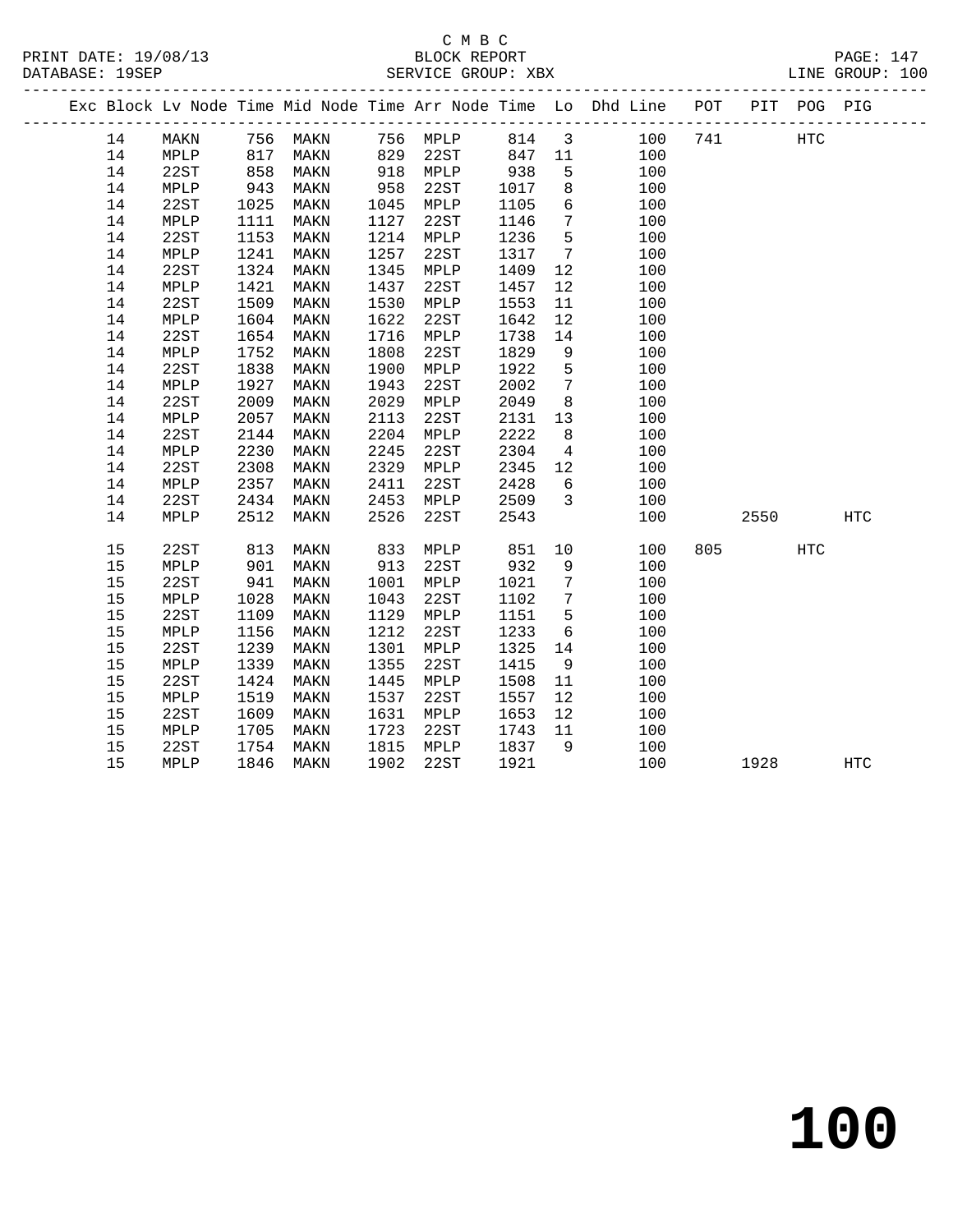|  |    |      |      |      |      |      |      |                         | Exc Block Lv Node Time Mid Node Time Arr Node Time Lo Dhd Line POT |                          | PIT POG PIG |     |     |  |
|--|----|------|------|------|------|------|------|-------------------------|--------------------------------------------------------------------|--------------------------|-------------|-----|-----|--|
|  | 16 | MAKN | 548  | MAKN | 548  | MPLP | 604  |                         | 2 100                                                              | 533 and $\overline{533}$ |             | HTC |     |  |
|  | 16 | MPLP | 606  | MAKN | 617  | 22ST | 635  | $7\phantom{.0}$         | 100                                                                |                          |             |     |     |  |
|  | 16 | 22ST | 642  | MAKN | 703  | MPLP | 719  | 8                       | 100                                                                |                          |             |     |     |  |
|  | 16 | MPLP | 727  | MAKN | 738  | 22ST | 755  | $\overline{\mathbf{3}}$ | 100                                                                |                          |             |     |     |  |
|  | 16 | 22ST | 758  | MAKN | 818  | MPLP | 836  | 10                      | 100                                                                |                          |             |     |     |  |
|  | 16 | MPLP | 846  | MAKN | 858  | 22ST | 916  | 10                      | 100                                                                |                          |             |     |     |  |
|  | 16 | 22ST | 926  | MAKN | 946  | MPLP | 1006 | $7\phantom{0}$          | 100                                                                |                          |             |     |     |  |
|  | 16 | MPLP | 1013 | MAKN | 1028 | 22ST | 1047 | $7\phantom{.0}$         | 100                                                                |                          |             |     |     |  |
|  | 16 | 22ST | 1054 | MAKN | 1114 | MPLP | 1136 | 5 <sup>5</sup>          | 100                                                                |                          |             |     |     |  |
|  | 16 | MPLP | 1141 | MAKN | 1157 | 22ST | 1216 | 6                       | 100                                                                |                          |             |     |     |  |
|  | 16 | 22ST | 1222 | MAKN | 1243 | MPLP | 1307 | $\overline{\mathbf{3}}$ | 100                                                                |                          |             |     |     |  |
|  | 16 | MPLP | 1310 | MAKN | 1326 | 22ST | 1346 | 8 <sup>8</sup>          | 100                                                                |                          |             |     |     |  |
|  | 16 | 22ST | 1354 | MAKN | 1415 | MPLP | 1439 | 10                      | 100                                                                |                          |             |     |     |  |
|  | 16 | MPLP | 1449 | MAKN | 1507 | 22ST | 1528 | 11                      | 100                                                                |                          |             |     |     |  |
|  | 16 | 22ST | 1539 | MAKN | 1601 | MPLP | 1624 | 10                      | 100                                                                |                          |             |     |     |  |
|  | 16 | MPLP | 1634 | MAKN | 1652 | 22ST | 1712 | 13                      | 100                                                                |                          |             |     |     |  |
|  | 16 | 22ST | 1725 | MAKN | 1746 | MPLP | 1808 | 14                      | 100                                                                |                          |             |     |     |  |
|  | 16 | MPLP | 1822 | MAKN | 1838 | 22ST | 1857 | 12                      | 100                                                                |                          |             |     |     |  |
|  | 16 | 22ST | 1909 | MAKN | 1929 | MPLP | 1951 | 6                       | 100                                                                |                          |             |     |     |  |
|  | 16 | MPLP | 1957 | MAKN | 2013 | 22ST | 2031 | 6                       | 100                                                                |                          |             |     |     |  |
|  | 16 | 22ST | 2037 | MAKN | 2059 | MPLP | 2119 | 11                      | 100                                                                |                          |             |     |     |  |
|  | 16 | MPLP | 2130 | MAKN | 2146 | 22ST | 2205 |                         | 100                                                                |                          | 2212        |     | HTC |  |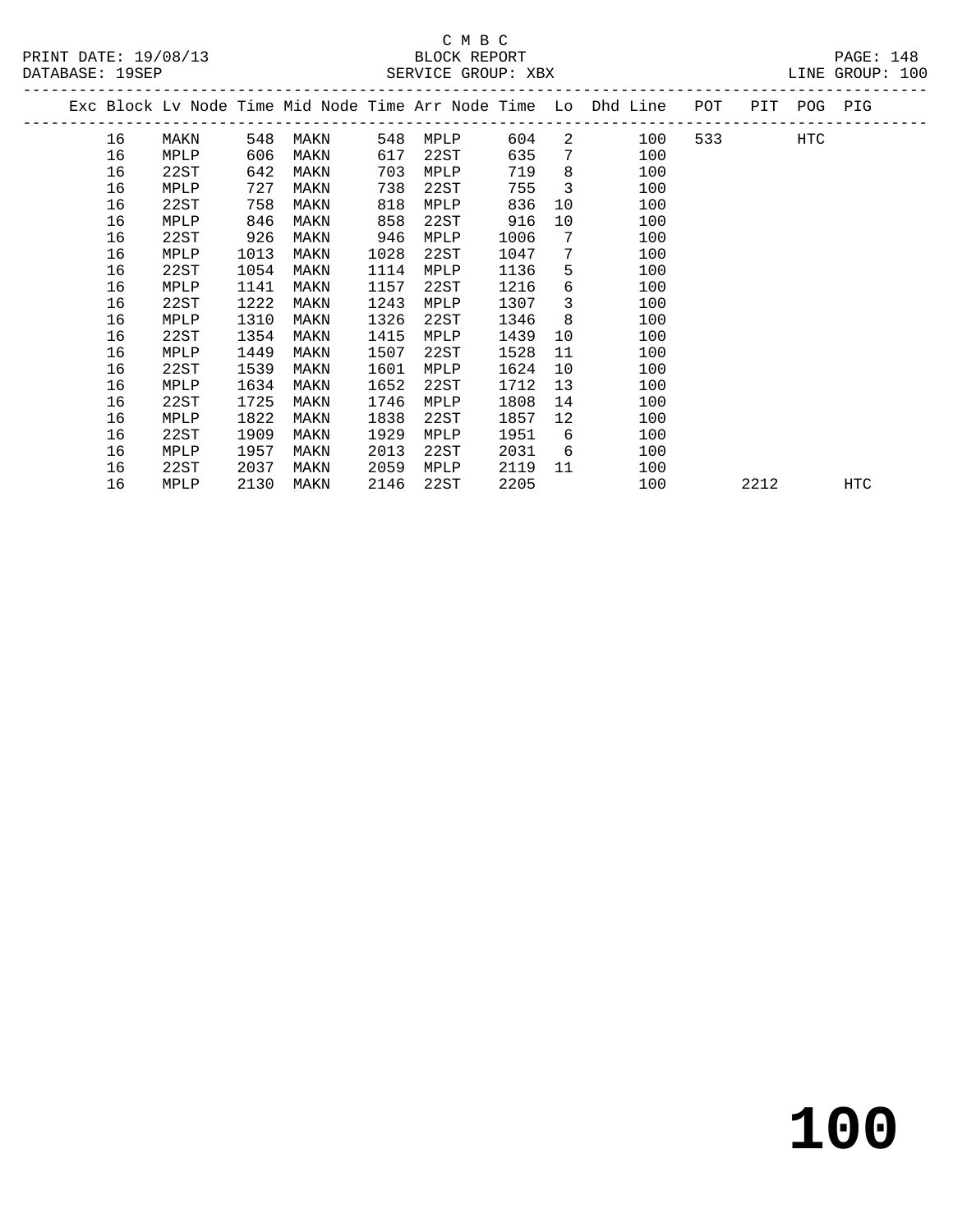| PRINT DATE: 19/08/13<br>DATABASE: 19SEP<br>22 ST STN                         |                                                                                                                                                                                                                                                                                                                                                               |                                                                                                                                                                                                                                                                                                                                                                                                                                                                       |                                                                                                                                                                                        |  |  | C M B C<br>BLOCK REPORT                                                                                                                                      |                              |                                                                                                                                                                                 |                                                                                                                                                                                                                                                               |   |                                                                                                                                                                                    |  | PAGE: 149 |     |  |
|------------------------------------------------------------------------------|---------------------------------------------------------------------------------------------------------------------------------------------------------------------------------------------------------------------------------------------------------------------------------------------------------------------------------------------------------------|-----------------------------------------------------------------------------------------------------------------------------------------------------------------------------------------------------------------------------------------------------------------------------------------------------------------------------------------------------------------------------------------------------------------------------------------------------------------------|----------------------------------------------------------------------------------------------------------------------------------------------------------------------------------------|--|--|--------------------------------------------------------------------------------------------------------------------------------------------------------------|------------------------------|---------------------------------------------------------------------------------------------------------------------------------------------------------------------------------|---------------------------------------------------------------------------------------------------------------------------------------------------------------------------------------------------------------------------------------------------------------|---|------------------------------------------------------------------------------------------------------------------------------------------------------------------------------------|--|-----------|-----|--|
| 22ST<br>6&6S<br>CLFO<br>GIST<br>GIST<br>HOLD<br>LOST<br>NWST<br>QU-S<br>SPST |                                                                                                                                                                                                                                                                                                                                                               | $\begin{array}{lll} 2251 & 5111 & 5111 & 5111 & 5111 & 5111 & 5111 & 5111 & 5111 & 5111 & 5111 & 5111 & 5111 & 5111 & 5111 & 5111 & 5111 & 5111 & 5111 & 5111 & 5111 & 5111 & 5111 & 5111 & 5111 & 5111 & 5111 & 5111 & 5111 & 5111 & 5111 & 5111 & 5111 & 5111 & 5111 & 5$<br>CLIVEDEN & FOSTERS<br>GILMORE STATION<br>HOLDOM STATION HTC<br>HOLDOM STATION HTC<br>LOUGHEED STN MTST<br>NEW WESTMINSTER STN PAST<br>SB HOWES ST FS HOWES ST RAMP SFU<br>SPERLING STN |                                                                                                                                                                                        |  |  |                                                                                                                                                              |                              | EDST<br>HODM                                                                                                                                                                    |                                                                                                                                                                                                                                                               |   | 6&6N 6 AV & 6 ST<br>BCHL BURNABY CITY<br>BURNABY CITY HALL<br>EDMONDS STN<br>HOWE & DUNSMUIR<br>Hamilton Depot<br>METROTOWN STATION<br>PAST PATTERSON STN<br>SFU EXCHANGE          |  |           |     |  |
|                                                                              |                                                                                                                                                                                                                                                                                                                                                               | Exc Block Lv Node Time Mid Node Time Arr Node Time Lo Dhd Line POT PIT POG PIG                                                                                                                                                                                                                                                                                                                                                                                        |                                                                                                                                                                                        |  |  |                                                                                                                                                              |                              |                                                                                                                                                                                 |                                                                                                                                                                                                                                                               |   |                                                                                                                                                                                    |  |           |     |  |
|                                                                              | $\mathbf{1}$<br>$\mathbf{1}$<br>$\mathbf{1}$<br>$\mathbf{1}$<br>$\mathbf 1$<br>$\mathbf{1}$<br>$\mathbf 1$<br>1<br>$\mathbf 1$<br>$\mathbf 1$<br>$\mathbf 1$<br>$\mathbf{1}$<br>$\mathbf{1}$<br>$\mathbf{1}$<br>$\mathbf{1}$<br>$\mathbf 1$<br>$\mathbf{1}$<br>$\mathbf 1$<br>$\mathbf 1$<br>$\mathbf 1$<br>$\mathbf{1}$<br>$\mathbf{1}$<br>$\mathbf{1}$<br>1 | MTST<br>EDST<br>MTST<br>EDST<br>MTST<br>EDST<br>MTST<br>EDST<br>MTST<br>EDST<br>MTST<br>EDST<br>MTST<br>EDST<br>MTST<br>EDST<br>MTST<br>EDST<br>MTST<br>EDST<br>MTST<br>EDST<br>MTST<br>EDST                                                                                                                                                                                                                                                                          | 732<br>749<br>817<br>834<br>910<br>932<br>1000<br>1022<br>1100<br>1122<br>1200<br>1223<br>1300<br>1323<br>1400<br>1424<br>1500<br>1524<br>1600<br>1624<br>1701<br>1724<br>1759<br>1823 |  |  | EDST<br>MTST<br>EDST<br>MTST<br>EDST<br>MTST<br>EDST<br>MTST<br>EDST<br>MTST<br>EDST<br>MTST<br>EDST<br>MTST<br>EDST<br>MTST<br>EDST<br>MTST<br>EDST<br>MTST | EDST<br>MTST<br>EDST<br>MTST | 808<br>832<br>855<br>927<br>954<br>1019<br>1046<br>1120<br>1149<br>1221<br>1252<br>1321<br>1352<br>1422<br>1451<br>1522<br>1551<br>1622<br>1650<br>1722<br>1750<br>1820<br>1846 | $\overline{\phantom{a}}$<br>15<br>$5^{\circ}$<br>6<br>$\overline{\mathbf{3}}$<br>14<br>$\overline{2}$<br>11<br>$\overline{2}$<br>8<br>$\overline{2}$<br>8<br>2<br>9<br>$\overline{a}$<br>9<br>2<br>11<br>$\overline{2}$<br>9<br>$\overline{\mathbf{3}}$<br>11 | 9 | 747 2 119 710 HTC<br>119<br>119<br>119<br>119<br>119<br>119<br>119<br>119<br>119<br>119<br>119<br>119<br>119<br>119<br>119<br>119<br>119<br>119<br>119<br>119<br>119<br>119<br>119 |  |           |     |  |
|                                                                              | $\mathbf 1$<br>$\mathbf 1$<br>$\mathbf{1}$<br>$\mathbf 1$<br>$\mathbf 1$<br>$\mathbf 1$<br>1<br>$\mathbf{1}$                                                                                                                                                                                                                                                  | MTST<br>EDST<br>MTST<br>EDST<br>MTST<br>EDST<br>MTST<br>EDST                                                                                                                                                                                                                                                                                                                                                                                                          | 1857<br>1923<br>1957<br>2017<br>2042<br>2102<br>2127<br>2147                                                                                                                           |  |  | EDST<br>MTST<br>EDST<br>MTST<br>EDST<br>MTST<br>EDST<br>MTST                                                                                                 |                              | 1917<br>1945<br>2015<br>2037<br>2100<br>2122<br>2145<br>2205                                                                                                                    | 6<br>12<br>$\overline{2}$<br>5<br>$\overline{a}$<br>5<br>$\overline{a}$                                                                                                                                                                                       |   | 119<br>119<br>119<br>119<br>119<br>119<br>119<br>119                                                                                                                               |  | 2223      | HTC |  |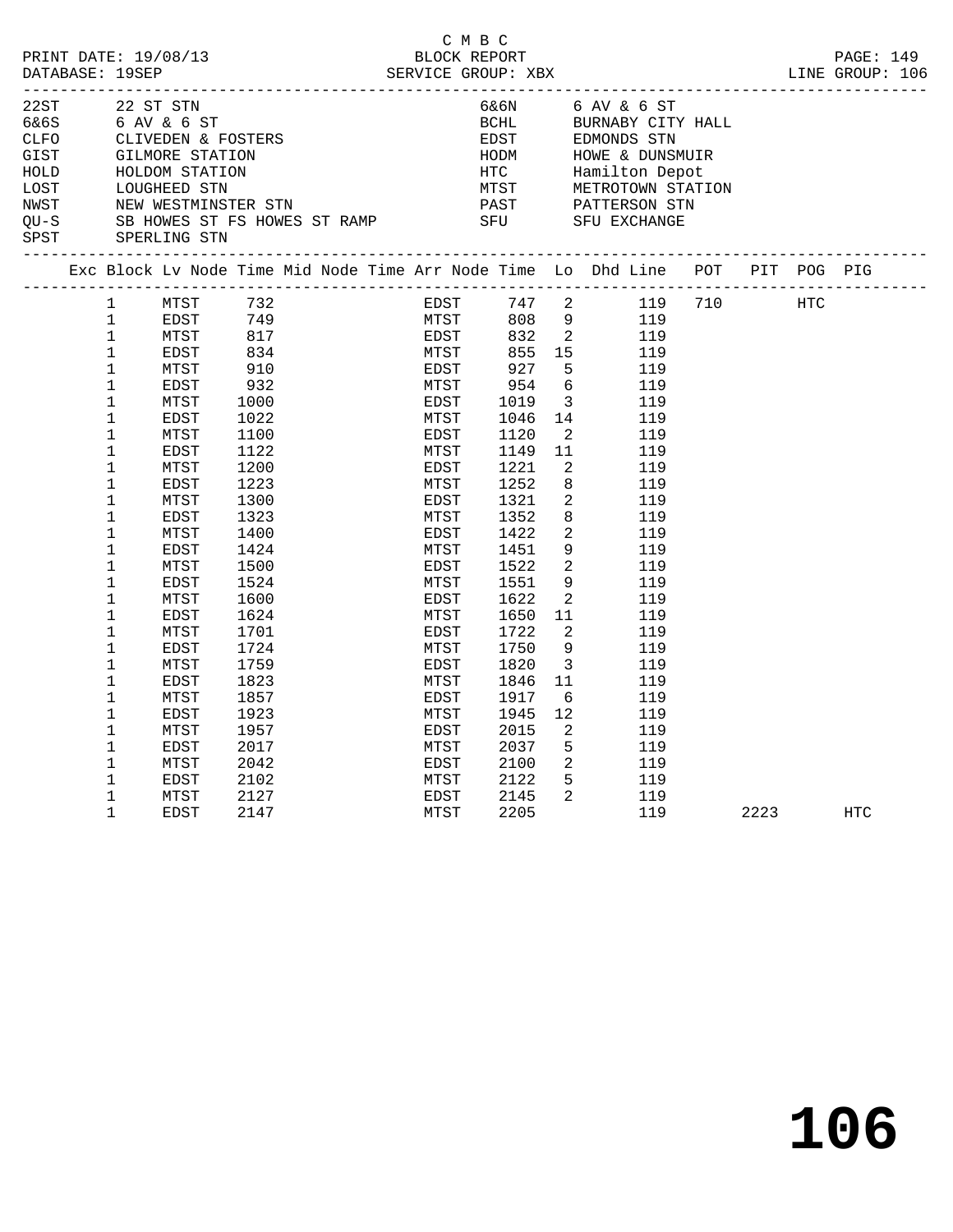# C M B C

| PRINT DATE: 19/08/13 | <b>BLOCK REPORT</b> | PAGE: 150 |  |
|----------------------|---------------------|-----------|--|

#### DATABASE: 19SEP SERVICE GROUP: XBX LINE GROUP: 106 ------------------------------------------------------------------------------------------------- Exc Block Lv Node Time Mid Node Time Arr Node Time Lo Dhd Line POT PIT POG PIG ------------------------------------------------------------------------------------------------- 2 MTST 538 EDST 553 3 119 516 HTC 2 EDST 556 MTST 611 11 119<br>2 MTST 622 EDST 637 2 119 2 MTST 622 EDST 637 2 119 2 EDST 639 MTST 655 7 119 2 MTST 702 EDST 717 2 119 2 EDST 719 MTST 736 11 119 2 MTST 747 EDST 802 2 119 2 EDST 804 MTST 823 9 119 2 MTST 832 EDST 848 2 119 2 EDST 850 MTST 911 12 119 2 MTST 923 EDST 940 2 119 2 MTST 923<br>
2 EDST 942<br>
2 EDST 942<br>
2 MTST 1010<br>
2 EDST 1029 3 119<br>
2 EDST 1032<br>
2 EDST 1032<br>
2 MTST 1057 13 119 2 MTST 1010 EDST 1029 3 119 2 EDST 1032 MTST 1057 13 119 2 MTST 923<br>
2 EDST 942<br>
2 MTST 1010<br>
2 MTST 1032<br>
2 MTST 1032<br>
2 MTST 1110<br>
2 EDST 1130<br>
2 MTST 1110<br>
2 EDST 1130<br>
2 MTST 1130<br>
2 MTST 1130<br>
2 119<br>
2 MTST 1130<br>
2 119<br>
2 MTST 1130<br>
2 119<br>
2 MTST 1130<br>
2 119<br>
2 MTST 1130<br>
2 2 EDST 1132 MTST 1159 1<br>2 MTST 1210 EDST 1231 2 2 MTST 1210 EDST 1231 2 119<br>
2 EDST 1233 MTST 1302 8 119<br>
2 MTST 1310 EDST 1331 2 119 2 EDST 1233 MTST 1302 8 119 2 MTST 1310 EDST 1331 2 119 2 EDST 1333 MTST 1402 8 119 2 MTST 1410 EDST 1432 2 119 2 EDST 1434 MTST 1501 9 119 2 MTST 1510 EDST 1532 2 119 2 EDST 1534 MTST 1601 9 119<br>
2 MTST 1610 EDST 1632 2 119<br>
2 EDST 1634 MTST 1700 10 119 2 MTST 1610 EDST 1632 2 119 2 EDST 1634 MTST 1700 10 119 2 MTST 1710 EDST 1731 2 119 2 EDST 1733 MTST 1758 27 119 2 MTST 1825 EDST 1845 8 119 2 EDST 1853 MTST 1915 10 119 2 MTST 1925 EDST 1945 8 119 2 EDST 1953 MTST 2013 5 119 2 MTST 2018 EDST 2036 11 119 2 MISI 2010<br>
2 EDST 2047 MTST 2107 5 119<br>
2 MTST 2112 EDST 2130 2 119 2 2017<br>
2 MTST 2112 EDST 2130 2 119<br>
2 EDST 2132 MTST 2150 15 119 EDST 2132 MTST 2150 15 119<br>
MTST 2205 EDST 2222 2 119<br>
EDST 2224 MTST 2242 23 119 2 MTST 2205 EDST 2222 2 119 2 EDST 2224 MTST 2242 23 119 2 MTST 2305 EDST 2321 2 119 2 EDST 2323 MTST 2339 5 119 2 MTST 2344 SPST 2405 LOST 2422 3 110

2 LOST 2425 SPST 2442 MTST 2500 110 2518 HTC

**106**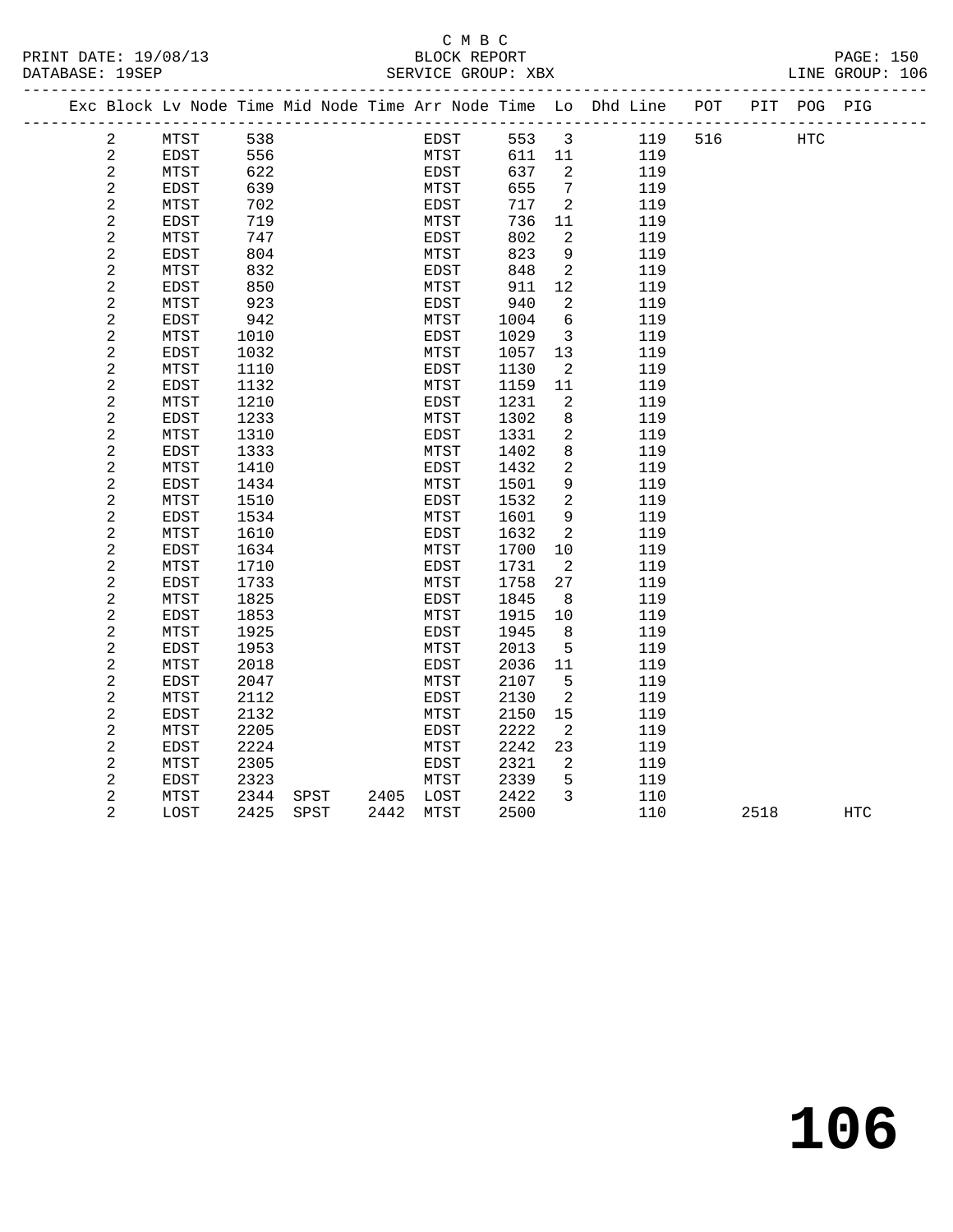|  |             |             |      |      |      | Exc Block Lv Node Time Mid Node Time Arr Node Time Lo Dhd Line POT |      |                |    |     |     |      | PIT POG PIG |                   |
|--|-------------|-------------|------|------|------|--------------------------------------------------------------------|------|----------------|----|-----|-----|------|-------------|-------------------|
|  | 3           | MTST        | 509  |      |      | EDST                                                               | 524  | 2              |    | 119 | 447 |      | <b>HTC</b>  |                   |
|  | 3           | EDST        | 526  |      |      | MTST                                                               | 541  | 21             |    | 119 |     |      |             |                   |
|  | 3           | MTST        | 602  |      |      | EDST                                                               | 617  | 2              |    | 119 |     |      |             |                   |
|  | 3           | <b>EDST</b> | 619  |      |      | MTST                                                               | 634  | 8              |    | 119 |     |      |             |                   |
|  | 3           | MTST        | 642  |      |      | EDST                                                               | 657  | $\overline{a}$ |    | 119 |     |      |             |                   |
|  | 3           | <b>EDST</b> | 659  |      |      | MTST                                                               | 715  | 2              |    | 119 |     |      |             |                   |
|  | 3           | MTST        | 717  |      |      | EDST                                                               | 732  | 2              |    | 119 |     |      |             |                   |
|  | 3           | <b>EDST</b> | 734  |      |      | MTST                                                               | 753  | 9              |    | 119 |     |      |             |                   |
|  | 3           | MTST        | 802  |      |      | EDST                                                               | 817  | 2              |    | 119 |     |      |             |                   |
|  | 3           | <b>EDST</b> | 819  |      |      | MTST                                                               | 840  | 14             |    | 119 |     |      |             |                   |
|  | 3           | MTST        | 854  |      |      | EDST                                                               | 910  | 2              |    | 119 |     |      |             |                   |
|  | 3           | <b>EDST</b> | 912  |      |      | MTST                                                               | 932  | 10             | 10 | 119 |     |      |             |                   |
|  | 3           | EDST        | 952  |      |      | MTST                                                               | 1014 | 6              |    | 119 |     |      |             |                   |
|  | 3           | MTST        | 1020 |      |      | EDST                                                               | 1039 | $\overline{3}$ |    | 119 |     |      |             |                   |
|  | $\mathsf 3$ | <b>EDST</b> | 1042 |      |      | MTST                                                               | 1107 | 13             |    | 119 |     |      |             |                   |
|  | $\mathsf 3$ | MTST        | 1120 |      |      | EDST                                                               | 1140 | 2              |    | 119 |     |      |             |                   |
|  | 3           | <b>EDST</b> | 1142 |      |      | MTST                                                               | 1209 | 11             |    | 119 |     |      |             |                   |
|  | 3           | MTST        | 1220 |      |      | EDST                                                               | 1241 | 2              |    | 119 |     |      |             |                   |
|  | 3           | EDST        | 1243 |      |      | MTST                                                               | 1312 | 7              |    | 119 |     |      |             |                   |
|  | 3           | MTST        | 1319 | SPST | 1344 | LOST                                                               | 1404 | 6              |    | 110 |     |      |             |                   |
|  | 3           | LOST        | 1410 | SPST | 1431 | MTST                                                               | 1456 | 9              |    | 110 |     |      |             |                   |
|  | 3           | MTST        | 1505 | SPST | 1531 | SFU                                                                | 1549 | 6              |    | 144 |     |      |             |                   |
|  | 3           | SFU         | 1555 | SPST | 1614 | MTST                                                               | 1641 | 8              |    | 144 |     |      |             |                   |
|  | 3           | MTST        | 1649 | SPST | 1715 | LOST                                                               | 1734 | 6              |    | 110 |     |      |             |                   |
|  | 3           | LOST        | 1740 | SPST | 1800 | MTST                                                               | 1824 | 11             |    | 110 |     |      |             |                   |
|  | 3           | MTST        | 1835 | SPST | 1902 | SFU                                                                | 1921 | $\overline{4}$ |    | 144 |     |      |             |                   |
|  | $\mathsf 3$ | SFU         | 1925 | SPST | 1945 | MTST                                                               | 2009 | 5              |    | 144 |     |      |             |                   |
|  | 3           | MTST        | 2014 | SPST | 2036 | LOST                                                               | 2054 | 16             |    | 110 |     |      |             |                   |
|  | 3           | LOST        | 2110 | SPST | 2129 | MTST                                                               | 2149 | 16             |    | 110 |     |      |             |                   |
|  | 3           | MTST        | 2205 | SPST | 2227 | SFU                                                                | 2244 | 11             |    | 144 |     |      |             |                   |
|  | 3           | SFU         | 2255 | SPST | 2313 | MTST                                                               | 2333 | 7              |    | 144 |     |      |             |                   |
|  | 3           | MTST        | 2340 | SPST | 2402 | SFU                                                                | 2419 | 6              |    | 144 |     |      |             |                   |
|  | 3           | SFU         | 2425 | SPST | 2443 | MTST                                                               | 2500 | 5              |    | 144 |     |      |             |                   |
|  | 3           | MTST        | 2505 |      |      | EDST                                                               | 2521 | 2              |    | 119 |     |      |             |                   |
|  | 3           | <b>EDST</b> | 2523 |      |      | MTST                                                               | 2537 | 28             |    | 119 |     |      |             |                   |
|  | 3           | MTST        | 2605 |      |      | EDST                                                               | 2621 |                |    | 119 |     | 2631 |             | $_{\mathrm{HTC}}$ |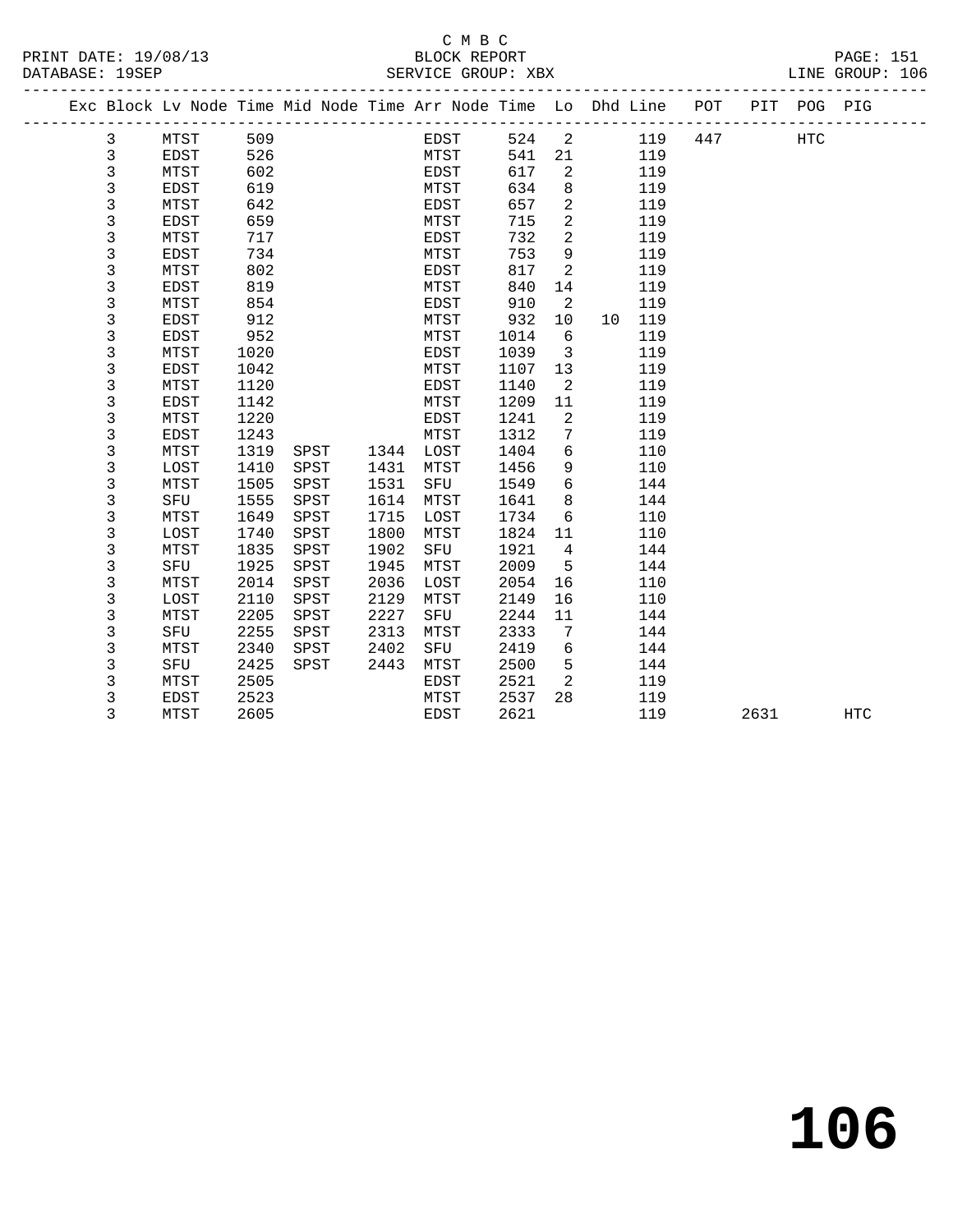# C M B C<br>BLOCK REPORT SERVICE GROUP: XBX

|                |             |              |                                           |      |           |      |                 | Exc Block Lv Node Time Mid Node Time Arr Node Time Lo Dhd Line POT |          |      | PIT POG PIG |            |
|----------------|-------------|--------------|-------------------------------------------|------|-----------|------|-----------------|--------------------------------------------------------------------|----------|------|-------------|------------|
| 4              | LOST        |              | 910 SPST 929 MTST 952 13                  |      |           |      |                 | 110                                                                | 842      |      | HTC         |            |
| $\overline{4}$ | MTST        | 1005<br>1055 |                                           |      |           |      | 9               | 144                                                                |          |      |             |            |
| 4              | SFU         | 1055         | SPST 1029 SFU 1046<br>SPST 1115 MTST 1143 |      |           |      | $7\phantom{.0}$ | 144                                                                |          |      |             |            |
| 4              | MTST        | 1150         |                                           |      | EDST      | 1210 | 2               | 119                                                                |          |      |             |            |
| 4              | EDST        | 1212         |                                           |      | MTST      | 1241 | 9               | 119                                                                |          |      |             |            |
| 4              | MTST        | 1250         |                                           |      | EDST      | 1311 | 2               | 119                                                                |          |      |             |            |
| 4              | EDST        | 1313         |                                           |      | MTST      | 1342 | 8               | 119                                                                |          |      |             |            |
| 4              | MTST        | 1350         |                                           |      | EDST      | 1412 | 2               | 119                                                                |          |      |             |            |
| 4              | EDST        | 1414         |                                           |      | MTST      | 1441 | 9               | 119                                                                |          |      |             |            |
| 4              | MTST        | 1450         |                                           |      | EDST      | 1512 | 2               | 119                                                                |          |      |             |            |
| 4              | EDST        | 1514         |                                           |      | MTST      | 1541 | 9               | 119                                                                |          |      |             |            |
| 4              | MTST        | 1550         |                                           |      | EDST      | 1612 | 2               | 119                                                                |          |      |             |            |
| 4              | <b>EDST</b> | 1614         |                                           |      | MTST      | 1640 | 10              | 119                                                                |          |      |             |            |
| 4              | MTST        | 1650         |                                           |      | EDST      | 1712 | $\overline{2}$  | 119                                                                |          |      |             |            |
| 4              | EDST        | 1714         |                                           |      | MTST      | 1740 | 10              | 119                                                                |          |      |             |            |
| 4              | MTST        | 1750         |                                           |      | EDST      | 1811 | $\overline{2}$  | 119                                                                |          |      |             |            |
| 4              | EDST        | 1813         |                                           |      | MTST      | 1836 | 13              | 119                                                                |          |      |             |            |
| 4              | MTST        | 1849         | SPST                                      | 1913 | LOST      | 1931 | 9               | 110                                                                |          |      |             |            |
| 4              | LOST        | 1940         | SPST                                      | 1959 | MTST      | 2021 | 14              | 110                                                                |          |      |             |            |
| $\overline{4}$ | MTST        | 2035         | SPST                                      | 2059 | SFU       | 2117 | $\overline{8}$  | 144                                                                |          |      |             |            |
| 4              | SFU         | 2125         | SPST                                      | 2144 | MTST      | 2206 | 8               | 144                                                                |          |      |             |            |
| 4              | MTST        |              | 2214 SPST                                 | 2235 | LOST      | 2252 |                 | 110                                                                |          | 2316 |             | <b>HTC</b> |
| 5              | MTST        | 1030         |                                           |      | EDST      | 1049 | $\mathbf{3}$    |                                                                    | 119 1008 |      | HTC         |            |
| 5              | EDST        | 1052         |                                           |      | MTST      | 1117 | 13              | 119                                                                |          |      |             |            |
| 5              | MTST        | 1130         |                                           |      | EDST      | 1150 | $\overline{2}$  | 119                                                                |          |      |             |            |
| 5              | EDST        | 1152         |                                           |      | MTST      | 1219 | 11              | 119                                                                |          |      |             |            |
| 5              | MTST        | 1230         |                                           |      | EDST      | 1251 | $\overline{2}$  | 119                                                                |          |      |             |            |
| 5              | EDST        | 1253         |                                           |      | MTST      | 1322 | 8               | 119                                                                |          |      |             |            |
| 5              | MTST        | 1330         |                                           |      | EDST      | 1352 | 2               | 119                                                                |          |      |             |            |
| 5              | EDST        | 1354         |                                           |      | MTST      | 1421 | 2               | 119                                                                |          |      |             |            |
| 5              | MTST        | 1423         | SPST                                      |      | 1448 LOST | 1508 | 2               | 110                                                                |          |      |             |            |
| 5              | LOST        | 1510         | SPST                                      | 1531 | MTST      | 1555 | 10              | 110                                                                |          |      |             |            |
| 5              | MTST        | 1605         | SPST                                      | 1631 | SFU       | 1650 | $-5$            | 144                                                                |          |      |             |            |
| 5              | SFU         | 1655         | SPST                                      | 1715 | MTST      | 1741 | 8 <sup>8</sup>  | 144                                                                |          |      |             |            |
| 5              | MTST        | 1749         | SPST                                      | 1815 | LOST      | 1834 | 6               | 110                                                                |          |      |             |            |
| 5              | LOST        | 1840         | SPST                                      | 1859 | MTST      | 1921 | 14              | 110                                                                |          |      |             |            |
| 5              | MTST        | 1935         | SPST                                      | 2000 | SFU       | 2018 | 7               | 144                                                                |          |      |             |            |

5 SFU 2025 SPST 2044 MTST 2106 8 144

5 MTST 2114 SPST 2136 LOST 2154 110 2218 HTC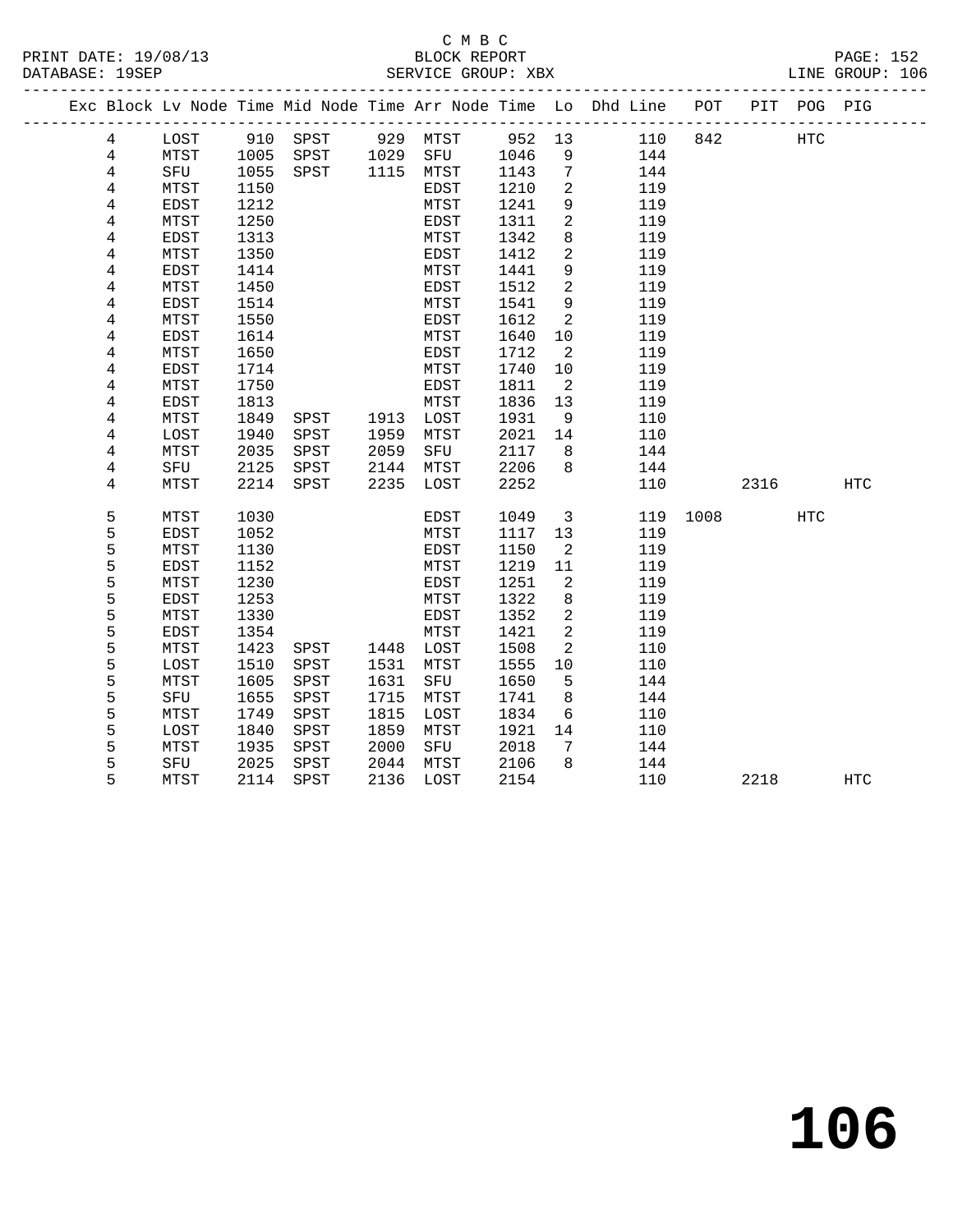# C M B C<br>BLOCK REPORT

|                      | <u>ب سین</u> ب     |                  |
|----------------------|--------------------|------------------|
| PRINT DATE: 19/08/13 | BLOCK REPORT       | <b>PAGE: 153</b> |
| DATABASE: 19SEP      | SERVICE GROUP: XBX | LINE GROUP: 106  |

|  |   |              |      |      |      |          |         |                 | Exc Block Lv Node Time Mid Node Time Arr Node Time Lo Dhd Line POT |     |                        | PIT POG PIG |            |
|--|---|--------------|------|------|------|----------|---------|-----------------|--------------------------------------------------------------------|-----|------------------------|-------------|------------|
|  | 6 | MTST         | 626  |      |      | NWST     | 645     | $\overline{1}$  | 112                                                                | 604 |                        | HTC         |            |
|  | 6 | NWST         | 646  | 6&6N |      | 652 EDST | 704     | $\mathbf{3}$    | 106                                                                |     |                        |             |            |
|  | 6 | EDST         | 707  | 6&6S | 717  | NWST     | 722     | 14              | 106                                                                |     |                        |             |            |
|  | 6 | NWST         | 736  | 6&6N | 742  | EDST     | 754     | 5               | 106                                                                |     |                        |             |            |
|  | 6 | EDST         | 759  | 6&6S | 810  | NWST     | 815     | 22              | 106                                                                |     |                        |             |            |
|  | 6 | NWST         | 837  | 6&6N | 844  | EDST     | 857     | 2               | 106                                                                |     |                        |             |            |
|  | 6 | EDST         | 859  | 6&6S | 910  | NWST     | 916     | 5               | 106                                                                |     |                        |             |            |
|  | 6 | NWST         | 921  | 6&6N | 928  | EDST     | 942     | 5               | 106                                                                |     |                        |             |            |
|  | 6 | EDST         | 947  | 6&6S | 1000 | NWST     | 1006    | 5               | 106                                                                |     |                        |             |            |
|  | 6 | NWST         | 1011 | 6&6N | 1019 | EDST     | 1034    | 5               | 106                                                                |     |                        |             |            |
|  | 6 | EDST         | 1039 | 6&6S | 1053 | NWST     | 1059    | 12              | 106                                                                |     |                        |             |            |
|  | 6 | <b>NWST</b>  | 1111 | 6&6N | 1119 | EDST     | 1135    | $\overline{4}$  | 106                                                                |     |                        |             |            |
|  | 6 | EDST         | 1139 | 6&6S | 1156 | NWST     | 1203    | 18              | 106                                                                |     |                        |             |            |
|  | 6 | NWST         | 1221 | 6&6N | 1231 | EDST     | 1247    | $\mathbf{3}$    | 106                                                                |     |                        |             |            |
|  | 6 | EDST         | 1250 | 6&6S | 1306 | NWST     | 1313    | 18              | 106                                                                |     |                        |             |            |
|  | 6 | NWST         | 1331 | 6&6N | 1341 | EDST     | 1357    | 3               | 106                                                                |     |                        |             |            |
|  | 6 | EDST         | 1400 | 6&6S | 1415 | NWST     | 1422    | 19              | 106                                                                |     |                        |             |            |
|  | 6 | NWST         | 1441 | 6&6N | 1451 | EDST     | 1507    | $\overline{3}$  | 106                                                                |     |                        |             |            |
|  | 6 | EDST         | 1510 | 6&6S | 1525 | NWST     | 1532    | 19              | 106                                                                |     |                        |             |            |
|  | 6 | NWST         | 1551 | 6&6N | 1600 | EDST     | 1616    | 3               | 106                                                                |     |                        |             |            |
|  | 6 | EDST         | 1619 | 6&6S | 1634 | NWST     | 1641    | 20              | 106                                                                |     |                        |             |            |
|  | 6 | NWST         | 1701 | 6&6N | 1710 | EDST     | 1725    | 4               | 106                                                                |     |                        |             |            |
|  | 6 | EDST         | 1729 | 6&6S | 1744 | NWST     | 1751    | 10              | 106                                                                |     |                        |             |            |
|  | 6 | NWST         | 1801 | 6&6N | 1810 | EDST     | 1824    | 5               | 106                                                                |     |                        |             |            |
|  | 6 | EDST         | 1829 | 6&6S | 1843 | NWST     | 1849    | 12              | 106                                                                |     |                        |             |            |
|  | 6 | NWST         | 1901 | 6&6N | 1909 | EDST     | 1922    | $7\phantom{.0}$ | 106                                                                |     |                        |             |            |
|  | 6 | EDST         | 1929 | 6&6S | 1942 | NWST     | 1948    | 16              | 106                                                                |     |                        |             |            |
|  | 6 | NWST         | 2004 | 6&6N | 2012 | EDST     | 2025    | $\mathbf{3}$    | 106                                                                |     |                        |             |            |
|  | 6 | EDST         | 2028 | 6&6S | 2041 | NWST     | 2047    | 17              | 106                                                                |     |                        |             |            |
|  | 6 | NWST         | 2104 | 6&6N | 2111 | EDST     | 2124    | 4               | 106                                                                |     |                        |             |            |
|  | 6 | EDST         | 2128 | 6&6S | 2141 | NWST     | 2147    | 17              | 106                                                                |     |                        |             |            |
|  | 6 | NWST         | 2204 | 6&6N | 2210 | EDST     | 2223    | 4               | 106                                                                |     |                        |             |            |
|  | 6 | EDST         | 2227 | 6&6S | 2240 | NWST     | 2246    |                 | 106                                                                |     | 2258                   |             | <b>HTC</b> |
|  | 7 | MTST         | 844  |      |      | EDST     | 900     | 2               | 119                                                                |     | 822 and $\overline{a}$ | HTC         |            |
|  | 7 | EDST         | 902  |      |      | MTST     | 922     | 14              | 119                                                                |     |                        |             |            |
|  | 7 | MTST         | 936  |      |      | EDST     | 954     | 8               | 119                                                                |     |                        |             |            |
|  | 7 | EDST         | 1002 |      |      | MTST     | 1026    | 14              | 119                                                                |     |                        |             |            |
|  | 7 | MTST         | 1040 |      |      | EDST     | 1059    | 3               | 119                                                                |     |                        |             |            |
|  | 7 | ${\tt EDST}$ | 1102 |      |      | MTST     | 1127 22 |                 | 119                                                                |     |                        |             |            |
|  | 7 | MTST         | 1149 | SPST | 1213 | LOST     | 1233    | 7               | 110                                                                |     |                        |             |            |
|  | 7 | LOST         | 1240 | SPST | 1301 | MTST     | 1326    | 9               | 110                                                                |     |                        |             |            |
|  | 7 | MTST         | 1335 | SPST | 1401 | SFU      | 1419    | 6               | 144                                                                |     |                        |             |            |
|  | 7 | SFU          | 1425 | SPST | 1445 | MTST     | 1513    | 6               | 144                                                                |     |                        |             |            |
|  | 7 | MTST         | 1519 | SPST | 1544 | LOST     | 1604    | 6               | 110                                                                |     |                        |             |            |
|  | 7 | LOST         | 1610 | SPST | 1631 | MTST     | 1655    | 10              | 110                                                                |     |                        |             |            |
|  | 7 | MTST         | 1705 | SPST | 1732 | SFU      | 1751    | 4               | 144                                                                |     |                        |             |            |
|  | 7 | SFU          | 1755 | SPST | 1815 | MTST     | 1841    | 24              | 144                                                                |     |                        |             |            |
|  | 7 | MTST         | 1905 |      |      | EDST     | 1925    | 8               | 119                                                                |     |                        |             |            |
|  | 7 | EDST         | 1933 |      |      | MTST     | 1953    |                 | 119                                                                |     | 2011                   |             | <b>HTC</b> |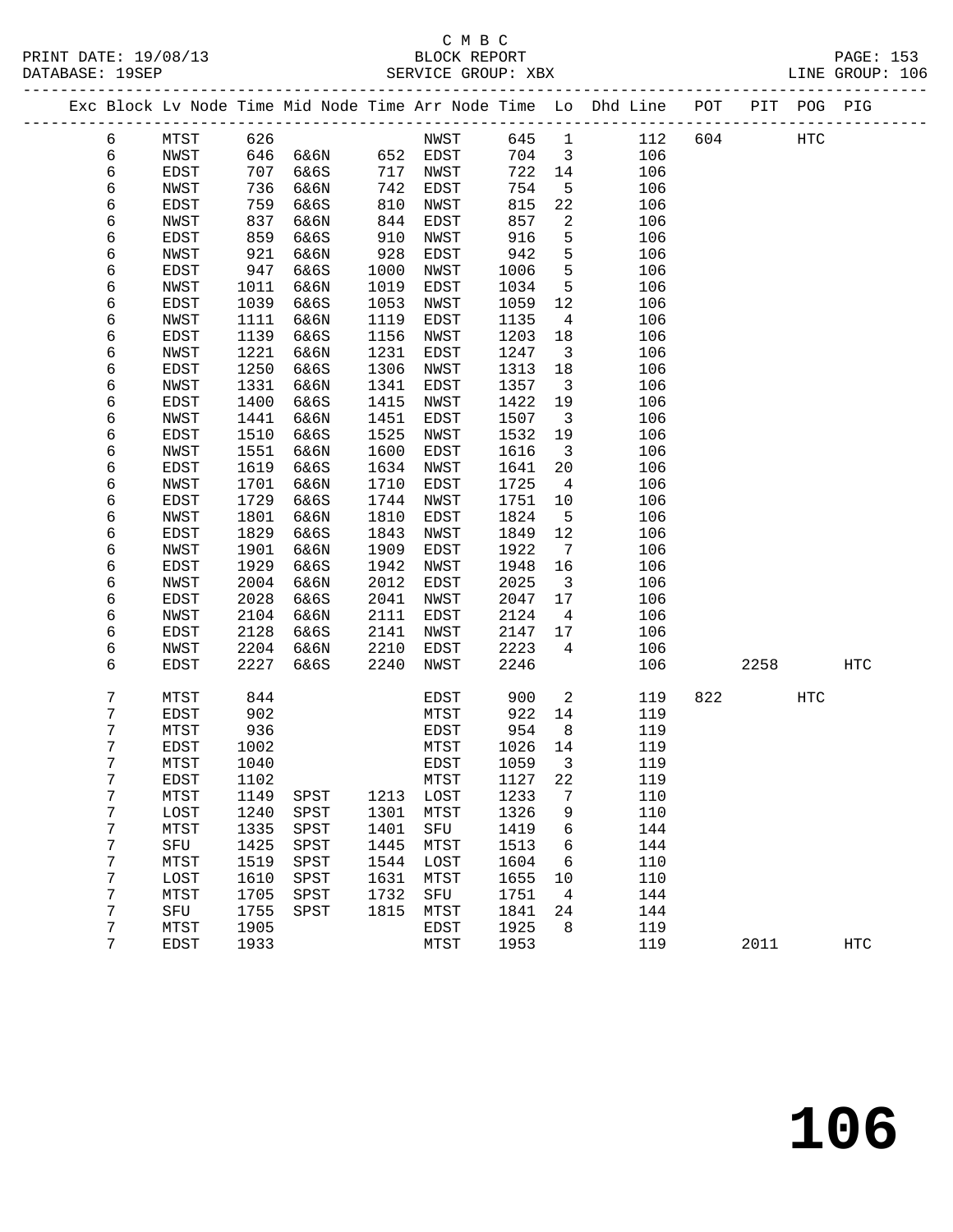#### C M B C<br>BLOCK REPORT PRINT DATE: 19/08/13 BLOCK REPORT PAGE: 154 SERVICE GROUP: XBX

|  |   |             |      |                     |      |             |        |                         | Exc Block Lv Node Time Mid Node Time Arr Node Time Lo Dhd Line POT |     |      | PIT POG PIG |                   |
|--|---|-------------|------|---------------------|------|-------------|--------|-------------------------|--------------------------------------------------------------------|-----|------|-------------|-------------------|
|  | 8 | SFU         | 925  | SPST                |      | 944 MTST    | 1011 8 |                         | 144                                                                | 845 |      | HTC         |                   |
|  | 8 | MTST        | 1019 | SPST                |      | 1042 LOST   | 1100   | 10                      | 110                                                                |     |      |             |                   |
|  | 8 | LOST        | 1110 | SPST                | 1131 | MTST        | 1155   | 10                      | 110                                                                |     |      |             |                   |
|  | 8 | MTST        | 1205 | SPST                | 1230 | SFU         | 1248   | 7                       | 144                                                                |     |      |             |                   |
|  | 8 | SFU         | 1255 | SPST                | 1315 | MTST        | 1343   | 6                       | 144                                                                |     |      |             |                   |
|  | 8 | MTST        | 1349 | SPST                | 1414 | LOST        | 1434   | 6                       | 110                                                                |     |      |             |                   |
|  | 8 | LOST        | 1440 | SPST                | 1501 | MTST        | 1526   | 14                      | 110                                                                |     |      |             |                   |
|  | 8 | MTST        | 1540 |                     |      | EDST        | 1602   | 2                       | 119                                                                |     |      |             |                   |
|  |   |             |      |                     |      |             |        |                         |                                                                    |     |      |             |                   |
|  | 8 | EDST        | 1604 |                     |      | MTST        | 1630   | 10                      | 119                                                                |     |      |             |                   |
|  | 8 | MTST        | 1640 |                     |      | EDST        | 1702   | 2                       | 119                                                                |     |      |             |                   |
|  | 8 | EDST        | 1704 |                     |      | MTST        | 1730   | 10                      | 119                                                                |     |      |             |                   |
|  | 8 | MTST        | 1740 |                     |      | EDST        | 1801   | 2                       | 119                                                                |     |      |             |                   |
|  | 8 | EDST        | 1803 |                     |      | MTST        | 1826   | 19                      | 119                                                                |     |      |             |                   |
|  | 8 | MTST        | 1845 |                     |      | EDST        | 1905   | 8                       | 119                                                                |     |      |             |                   |
|  | 8 | EDST        | 1913 |                     |      | MTST        | 1935   | 2                       | 119                                                                |     |      |             |                   |
|  | 8 | MTST        | 1937 |                     |      | EDST        | 1955   | 8                       | 119                                                                |     |      |             |                   |
|  | 8 | EDST        | 2003 |                     |      | MTST        | 2023   | $7\phantom{.0}$         | 119                                                                |     |      |             |                   |
|  | 8 | MTST        | 2030 |                     |      | EDST        | 2048   |                         | 119                                                                |     | 2058 |             | $_{\mathrm{HTC}}$ |
|  | 9 | NWST        | 512  | 6&6N                | 517  | EDST        | 527    | 4                       | 106                                                                | 458 |      | <b>HTC</b>  |                   |
|  | 9 | <b>EDST</b> | 531  | 6&6S                | 541  | NWST        | 545    | 21                      | 106                                                                |     |      |             |                   |
|  | 9 | NWST        | 606  | 6&6N                | 611  | EDST        | 621    | 6                       | 106                                                                |     |      |             |                   |
|  | 9 | EDST        | 627  | 6&6S                | 637  | NWST        | 641    | 25                      | 106                                                                |     |      |             |                   |
|  | 9 | NWST        | 706  | 6&6N                | 712  | EDST        | 724    | $\overline{4}$          | 106                                                                |     |      |             |                   |
|  | 9 | <b>EDST</b> | 728  | 6&6S                | 738  | NWST        | 743    | 23                      | 106                                                                |     |      |             |                   |
|  | 9 | NWST        | 806  | 6&6N                | 813  | EDST        | 826    | 3                       | 106                                                                |     |      |             |                   |
|  | 9 | EDST        | 829  | 6&6S                | 840  | NWST        | 845    | 16                      | 106                                                                |     |      |             |                   |
|  | 9 | NWST        | 901  | 6&6N                | 908  | EDST        | 922    | 5                       | 106                                                                |     |      |             |                   |
|  | 9 | EDST        | 927  | 6&6S                | 940  | NWST        | 946    | 5                       | 106                                                                |     |      |             |                   |
|  | 9 | NWST        | 951  | 6&6N                | 959  | EDST        | 1013   | 5                       | 106                                                                |     |      |             |                   |
|  | 9 | EDST        | 1018 | 6&6S                | 1031 | NWST        | 1037   | 14                      | 106                                                                |     |      |             |                   |
|  | 9 | NWST        | 1051 | 6&6N                | 1059 | EDST        | 1115   | 4                       | 106                                                                |     |      |             |                   |
|  | 9 | EDST        | 1119 | 6&6S                | 1134 | NWST        | 1141   | 10                      | 106                                                                |     |      |             |                   |
|  | 9 | NWST        | 1151 | 6&6N                | 1200 | EDST        | 1216   | 3                       | 106                                                                |     |      |             |                   |
|  | 9 | EDST        | 1219 | 6&6S                | 1236 | NWST        | 1243   | 18                      | 106                                                                |     |      |             |                   |
|  | 9 | NWST        | 1301 | 6&6N                | 1311 | EDST        | 1327   | $\overline{\mathbf{3}}$ | 106                                                                |     |      |             |                   |
|  | 9 | EDST        | 1330 | 6&6S                | 1345 | NWST        | 1352   | 19                      | 106                                                                |     |      |             |                   |
|  | 9 | NWST        | 1411 | 6&6N                | 1421 | EDST        | 1437   | $\overline{\mathbf{3}}$ | 106                                                                |     |      |             |                   |
|  | 9 | EDST        | 1440 | 6&6S                | 1455 | NWST        | 1502   | 19                      | 106                                                                |     |      |             |                   |
|  | 9 | NWST        |      | 1521 6&6N 1530 EDST |      |             | 1546 3 |                         | 106                                                                |     |      |             |                   |
|  | 9 | EDST        | 1549 | 6&6S                | 1604 | NWST        | 1611   | 20                      | 106                                                                |     |      |             |                   |
|  | 9 | NWST        | 1631 | 6&6N                | 1640 | EDST        | 1655   | 4                       | 106                                                                |     |      |             |                   |
|  | 9 | EDST        | 1659 | 6&6S                | 1714 | NWST        | 1721   | 20                      | 106                                                                |     |      |             |                   |
|  | 9 |             |      |                     | 1750 |             | 1805   |                         | 106                                                                |     |      |             |                   |
|  |   | NWST        | 1741 | 6&6N                |      | EDST        |        | 4                       |                                                                    |     |      |             |                   |
|  | 9 | EDST        | 1809 | 6&6S                | 1823 | NWST        | 1829   | 12                      | 106                                                                |     |      |             |                   |
|  | 9 | NWST        | 1841 | 6&6N                | 1849 | <b>EDST</b> | 1902   | 7                       | 106                                                                |     |      |             |                   |
|  | 9 | EDST        | 1909 | 6&6S                | 1922 | NWST        | 1928   | 23                      | 106                                                                |     |      |             |                   |
|  | 9 | NWST        | 1951 | 6&6N                | 1959 | EDST        | 2012   | 20                      | 106                                                                |     |      |             |                   |
|  | 9 | EDST        | 2032 |                     |      | MTST        | 2052   | 5                       | 119                                                                |     |      |             |                   |
|  | 9 | MTST        | 2057 |                     |      | EDST        | 2115   | 2                       | 119                                                                |     |      |             |                   |
|  | 9 | EDST        | 2117 |                     |      | MTST        | 2137   | 5                       | 119                                                                |     |      |             |                   |
|  | 9 | MTST        | 2142 |                     |      | EDST        | 2200   | $\sqrt{2}$              | 119                                                                |     |      |             |                   |
|  | 9 | EDST        | 2202 |                     |      | MTST        | 2220   | 15                      | 119                                                                |     |      |             |                   |
|  | 9 | MTST        | 2235 |                     |      | EDST        | 2252   | 2                       | 119                                                                |     |      |             |                   |
|  | 9 | EDST        | 2254 |                     |      | MTST        | 2312   |                         | 119                                                                |     | 2330 |             | <b>HTC</b>        |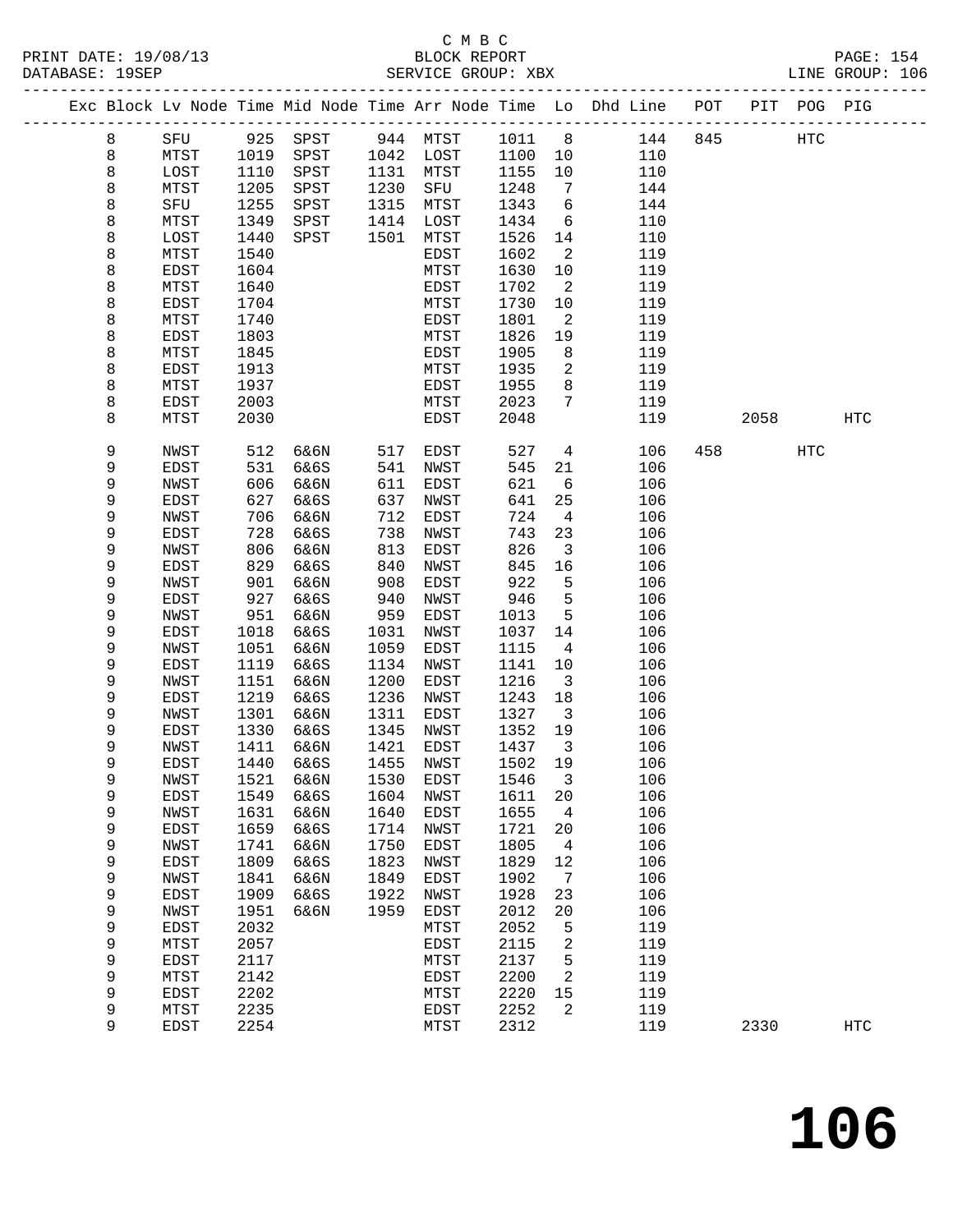|  |          |              |             |              |             |              |             |                                   | Exc Block Lv Node Time Mid Node Time Arr Node Time Lo Dhd Line POT |          |      | PIT POG PIG |            |
|--|----------|--------------|-------------|--------------|-------------|--------------|-------------|-----------------------------------|--------------------------------------------------------------------|----------|------|-------------|------------|
|  | 10       | NWST         |             | 1021 6&6N    |             | 1029 EDST    | 1044        | $5^{\circ}$                       |                                                                    | 106 1007 |      | HTC         |            |
|  | 10       | EDST         | 1049        | 6&6S         | 1103        | NWST         | 1109 12     |                                   | 106                                                                |          |      |             |            |
|  | 10       | NWST         | 1121        | 6&6N         |             | 1129 EDST    | 1145        | $\overline{4}$                    | 106                                                                |          |      |             |            |
|  | 10       | EDST         | 1149        | 6&6S         | 1206        | NWST         | 1213        | 18                                | 106                                                                |          |      |             |            |
|  | 10       | NWST         | 1231        | 6&6N         | 1241        | EDST         | 1257        | $\overline{\mathbf{3}}$           | 106                                                                |          |      |             |            |
|  | $10$     | EDST         | 1300        | 6&6S         | 1315        | NWST         | 1322        | 19                                | 106                                                                |          |      |             |            |
|  | $10$     | NWST         | 1341        | 6&6N         | 1351        | EDST         | 1407        | $\overline{\mathbf{3}}$           | 106                                                                |          |      |             |            |
|  | 10       | EDST         | 1410        | 6&6S         | 1425        | NWST         | 1432        | 19                                | 106                                                                |          |      |             |            |
|  | 10       | NWST         | 1451        | 6&6N         | 1501        | EDST         | 1517        | $\overline{\mathbf{3}}$           | 106                                                                |          |      |             |            |
|  | 10       | EDST         | 1520        | 6&6S         | 1535        | NWST         | 1542        | 19                                | 106                                                                |          |      |             |            |
|  | 10       | NWST         | 1601        | 6&6N         | 1610        | EDST         | 1626        | $\overline{\mathbf{3}}$           | 106                                                                |          |      |             |            |
|  | 10       | EDST         | 1629        | 6&6S         | 1644        | NWST         | 1651        | 20                                | 106                                                                |          |      |             |            |
|  | 10       | NWST         | 1711        | 6&6N         | 1720        | EDST         | 1735        | $\overline{4}$                    | 106                                                                |          |      |             |            |
|  | 10       | EDST         | 1739        | 6&6S         | 1754        | NWST         | 1801        | 10                                | 106                                                                |          |      |             |            |
|  | 10       | NWST         | 1811        | 6&6N         | 1820        | EDST         | 1834        | 5                                 | 106                                                                |          |      |             |            |
|  | 10       | EDST         | 1839        | 6&6S         | 1853        | NWST         | 1859        | 12                                | 106                                                                |          |      |             |            |
|  | 10       | NWST         | 1911        | 6&6N         | 1919        | EDST         | 1932        | 7                                 | 106                                                                |          |      |             |            |
|  | 10       | EDST         | 1939        | 6&6S         | 1952        | NWST         | 1958        |                                   | 106                                                                |          | 2010 |             | <b>HTC</b> |
|  | 11       | HODM         | 439         |              |             | NWST         | 541         | $\mathbf{1}$                      | N19                                                                | 403      |      | HTC         |            |
|  | 11       | NWST         | 542         | 6&6N         | 547         | EDST         | 557         | $\overline{4}$                    | 106                                                                |          |      |             |            |
|  | 11       | ${\tt EDST}$ | 601         | 6&6S         | 611         | NWST         | 615         | 11                                | 106                                                                |          |      |             |            |
|  | 11       | NWST         | 626         | 6&6N         | 631         | EDST         | 641         | - 6                               | 106                                                                |          |      |             |            |
|  | 11       | EDST         | 647         | 6&6S         | 657         | NWST         | 701         | 20                                | 106                                                                |          |      |             |            |
|  | 11       | NWST         | 721         | 6&6N         | 727         | EDST         | 739         | $\overline{4}$                    | 106                                                                |          |      |             |            |
|  | 11       | EDST         | 743         | 6&6S         | 754         | NWST         | 759         | 22                                | 106                                                                |          |      |             |            |
|  | 11       | NWST         | 821         | 6&6N         | 828         | EDST         | 841         | $\overline{\mathbf{3}}$           | 106                                                                |          |      |             |            |
|  | 11       | EDST         | 844         | 6&6S         | 855         | NWST         | 901         | 10                                | 106                                                                |          |      |             |            |
|  | 11       | NWST         | 911         | 6&6N         | 918         | EDST         | 932         | 5                                 | 106                                                                |          |      |             |            |
|  | 11<br>11 | EDST<br>NWST | 937<br>1001 | 6&6S<br>6&6N | 950<br>1009 | NWST<br>EDST | 956<br>1024 | $5\phantom{.0}$<br>$\overline{4}$ | 106<br>106                                                         |          |      |             |            |
|  | 11       | EDST         | 1028        | 6&6S         | 1041        | NWST         | 1047        | 14                                | 106                                                                |          |      |             |            |
|  | 11       | NWST         | 1101        | 6&6N         | 1109        | EDST         | 1125        | $\overline{4}$                    | 106                                                                |          |      |             |            |
|  | 11       | EDST         | 1129        | 6&6S         | 1144        | NWST         | 1151        | 20                                | 106                                                                |          |      |             |            |
|  | 11       | NWST         | 1211        | 6&6N         | 1221        | EDST         | 1237        | $\overline{\mathbf{3}}$           | 106                                                                |          |      |             |            |
|  | 11       | EDST         | 1240        | 6&6S         | 1256        | NWST         | 1303        | 18                                | 106                                                                |          |      |             |            |
|  | 11       | NWST         | 1321        | 6&6N         | 1331        | EDST         | 1347        | $\overline{\mathbf{3}}$           | 106                                                                |          |      |             |            |
|  | 11       | EDST         | 1350        | 6&6S         | 1405        | NWST         | 1412        | 19                                | 106                                                                |          |      |             |            |
|  | 11       | NWST         | 1431        | 6&6N         | 1441        | EDST         | 1457        | $\overline{\mathbf{3}}$           | 106                                                                |          |      |             |            |
|  | 11       | EDST         | 1500        | 6&6S         | 1515        | NWST         | 1522        | 19                                | 106                                                                |          |      |             |            |
|  | 11       | NWST         | 1541        | 6&6N         | 1550        | EDST         | 1606        | $\overline{\mathbf{3}}$           | 106                                                                |          |      |             |            |
|  | 11       | EDST         | 1609        | 6&6S         | 1624        | NWST         | 1631        | 20                                | 106                                                                |          |      |             |            |
|  | 11       | NWST         | 1651        | 6&6N         | 1700        | EDST         | 1715        | $\overline{4}$                    | 106                                                                |          |      |             |            |
|  | 11       | EDST         | 1719        | 6&6S         |             | 1734 NWST    | 1741        |                                   | 106                                                                |          | 1755 |             | HTC        |
|  |          |              |             |              |             |              |             |                                   |                                                                    |          |      |             |            |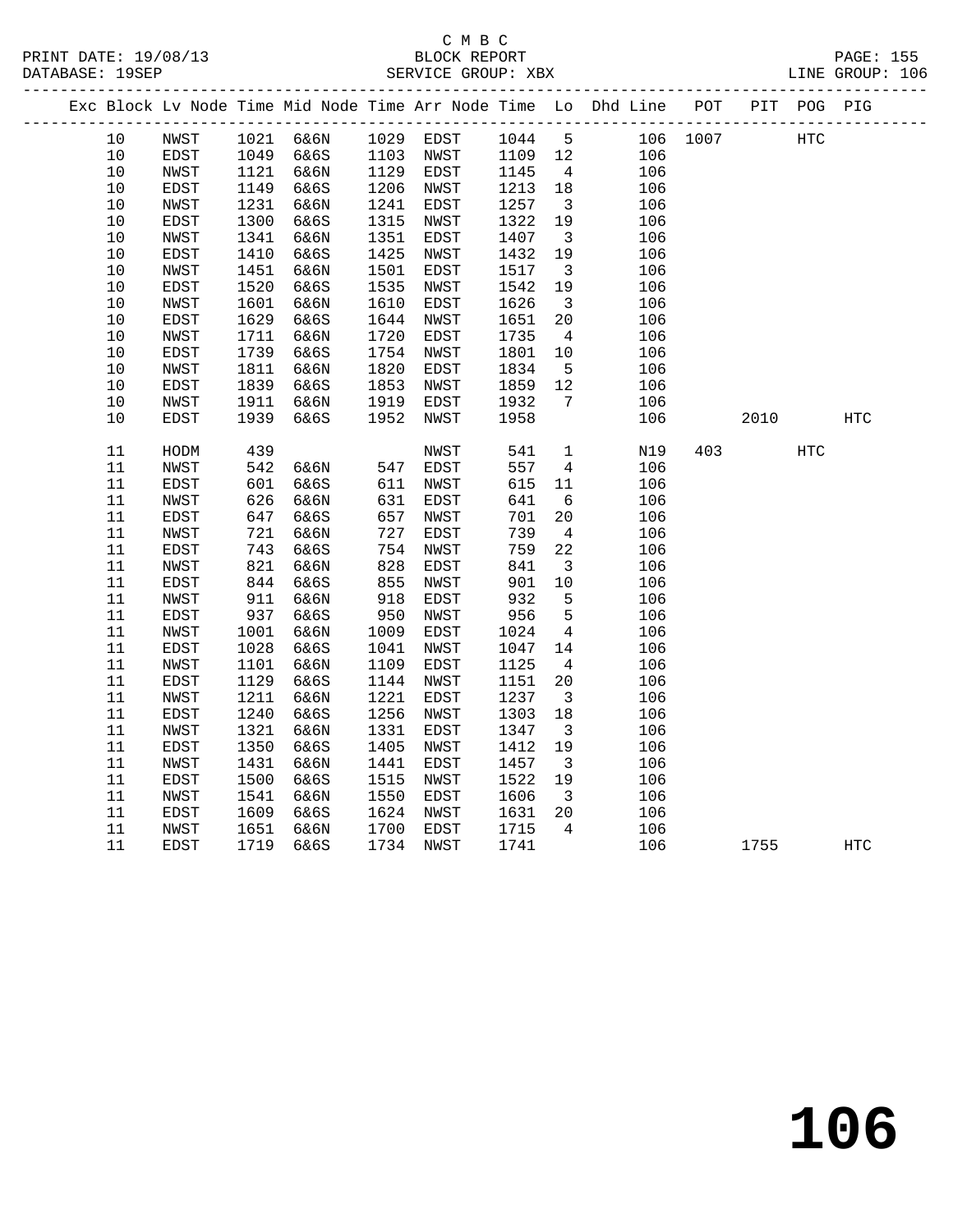| Exc Block Lv Node Time Mid Node Time Arr Node Time Lo Dhd Line POT<br>PIT POG PIG<br>_______________________________<br>12<br>1201<br>6&6N<br>1211 EDST<br>1227<br>$\overline{\mathbf{3}}$<br>106 1147<br>NWST<br>HTC<br>1246<br>12<br>1230<br>6&6S<br>1253<br>18<br>106<br>EDST<br>NWST<br>12<br>NWST<br>1311<br>6&6N<br>1321<br>1337<br>106<br>EDST<br>$\overline{\mathbf{3}}$<br>12<br>1340<br>6&6S<br>1355<br>1402<br>19<br>EDST<br>NWST<br>106<br>12<br>1421<br>1431<br>1447<br>$\overline{\mathbf{3}}$<br>NWST<br>6&6N<br>EDST<br>106<br>12<br>1450<br>6&6S<br>1505<br>1512<br>EDST<br>19<br>106<br>NWST<br>12<br>1531<br>1540<br>1556<br>NWST<br>6&6N<br>EDST<br>106<br>$\overline{\mathbf{3}}$<br>12<br>1559<br>6&6S<br>1614<br>1621<br>20<br>106<br>EDST<br>NWST<br>1650<br>12<br>1641<br>1705<br>$\overline{4}$<br>106<br>NWST<br>6&6N<br>EDST<br>12<br>1709<br>6&6S<br>1724<br>1731<br>EDST<br>NWST<br>20<br>106<br>1751<br>1800<br>12<br>NWST<br>6&6N<br>EDST<br>1815<br>$\overline{4}$<br>106<br>$12$<br>1819<br>6&6S<br>1833<br>1839<br>12<br>EDST<br>NWST<br>106<br>12<br>1851<br>1859<br>1912<br>$7\overline{ }$<br>NWST<br>6&6N<br>EDST<br>106<br>12<br>1919<br>1932<br>1938<br>6&6S<br>$\overline{3}$<br>106<br>EDST<br>NWST<br>12<br>1941<br>1949<br>NWST<br>6&6N<br>EDST<br>2002<br>11<br>106<br>12<br>2013<br>6&6S<br>2026<br>2032<br>17<br>EDST<br>NWST<br>106<br>12<br>2049<br>2056<br>2109<br>106<br>NWST<br>6&6N<br>EDST<br>$\overline{4}$<br>12<br>2113<br>6&6S<br>2126<br>2132<br>EDST<br>NWST<br>17<br>106<br>2156<br>2209<br>12<br>NWST<br>2149<br>6&6N<br>EDST<br>$\overline{4}$<br>106<br>$12$<br>2213<br>2226<br>2232<br>EDST<br>6&6S<br>NWST<br>17<br>106<br>12<br>NWST<br>2249<br>6&6N<br>2255<br>2308<br>106<br>EDST<br>$\overline{4}$<br>12<br>2312<br>6&6S<br>2325<br>2331<br>EDST<br>NWST<br>18<br>106<br>12<br>2349<br>6&6N<br>2355<br>2408<br>NWST<br>EDST<br>$\overline{\mathbf{3}}$<br>106<br>12<br>2411<br>6&6S<br>2422<br>2426<br>23<br>106<br>EDST<br>NWST<br>12<br>2449<br>2455<br>2508<br>2<br>106<br>NWST<br>6&6N<br>EDST<br>12<br>2510<br>2521<br>2525<br>106<br>EDST<br>6&6S<br>NWST<br>24<br>12<br>NWST<br>2549<br>6&6N<br>2555<br>2608<br>2<br>EDST<br>106<br>12<br>2610<br>2621<br>2625<br>EDST<br>6&6S<br>NWST<br>106<br>2637<br><b>HTC</b><br>13<br>809<br>NWST<br>751<br>6&6N<br>757<br>$5\phantom{.0}$<br>106<br>737<br><b>HTC</b><br>EDST<br>814<br>6&6S<br>825<br>830<br>13<br>EDST<br>NWST<br>19<br>106<br>849<br>856<br>909<br>13<br>NWST<br>6&6N<br>EDST<br>5<br>106<br>13<br>914<br>927<br>933<br>8<br>106<br>EDST<br>6&6S<br>NWST<br>13<br>NWST<br>941<br>949<br>1003<br>106<br>6&6N<br>EDST<br>4<br>13<br>1020<br>1026<br>EDST<br>1007<br>6&6S<br>NWST<br>15<br>106<br>1049<br>13<br>NWST<br>1041<br>6&6N<br>EDST<br>1105<br>4<br>106<br>13<br>1109<br>1124<br>EDST<br>6&6S<br>NWST<br>1131<br>10<br>106<br>1150<br>1206<br>13<br>NWST<br>1141<br>6&6N<br>EDST<br>$\overline{\mathbf{3}}$<br>106<br>13<br>1209<br>1226<br>1233<br>EDST<br>6&6S<br>NWST<br>18<br>106<br>13<br>NWST<br>1251<br>6&6N<br>1301<br>EDST<br>1317<br>3<br>106<br>6&6S<br>1342<br>19<br>13<br>EDST<br>1320<br>1335<br>NWST<br>106<br>13<br>1411<br>1427<br>106<br>NWST<br>1401<br>6&6N<br>EDST<br>3<br>1445<br>1452<br>106<br>13<br>EDST<br>1430<br>6&6S<br>NWST<br>19<br>1520<br>1536<br>13<br>NWST<br>1511<br>6&6N<br>EDST<br>3<br>106<br>13<br>1539<br>6&6S<br>1554<br>106<br>EDST<br>NWST<br>1601<br>20<br>13<br>NWST<br>1621<br>6&6N<br>1630<br>EDST<br>1646<br>3<br>106<br>13<br>EDST<br>1649<br>6&6S<br>1704<br>1711<br>20<br>106<br>NWST<br>1731<br>1740<br>1755<br>106<br>13<br>NWST<br>6&6N<br>EDST<br>4<br>13<br>1759<br>6&6S<br>1814<br>1821<br>106<br>EDST<br>NWST<br>10<br>1831<br>1839<br>1852<br>106<br>13<br>NWST<br>6&6N<br>EDST<br>7<br>1859<br>6&6S<br>1913<br>1919<br>106<br>13<br>EDST<br>NWST<br>12<br>1931<br>1939<br>1952<br>13<br>NWST<br>6&6N<br><b>EDST</b><br>6<br>106<br>1958<br>6&6S<br>2011<br>2017<br>106<br>13<br>EDST<br>NWST<br>17<br>13<br>2034<br>6&6N<br>2041<br>2054<br>106<br>NWST<br>EDST<br>4<br>13<br>2058<br>6&6S<br>2111<br>2117<br>106<br>EDST<br>NWST<br>17<br>13<br>2141<br>2154<br>4<br>106<br>NWST<br>2134<br>6&6N<br>EDST |  |  |  |  |  |  |  |  |
|-----------------------------------------------------------------------------------------------------------------------------------------------------------------------------------------------------------------------------------------------------------------------------------------------------------------------------------------------------------------------------------------------------------------------------------------------------------------------------------------------------------------------------------------------------------------------------------------------------------------------------------------------------------------------------------------------------------------------------------------------------------------------------------------------------------------------------------------------------------------------------------------------------------------------------------------------------------------------------------------------------------------------------------------------------------------------------------------------------------------------------------------------------------------------------------------------------------------------------------------------------------------------------------------------------------------------------------------------------------------------------------------------------------------------------------------------------------------------------------------------------------------------------------------------------------------------------------------------------------------------------------------------------------------------------------------------------------------------------------------------------------------------------------------------------------------------------------------------------------------------------------------------------------------------------------------------------------------------------------------------------------------------------------------------------------------------------------------------------------------------------------------------------------------------------------------------------------------------------------------------------------------------------------------------------------------------------------------------------------------------------------------------------------------------------------------------------------------------------------------------------------------------------------------------------------------------------------------------------------------------------------------------------------------------------------------------------------------------------------------------------------------------------------------------------------------------------------------------------------------------------------------------------------------------------------------------------------------------------------------------------------------------------------------------------------------------------------------------------------------------------------------------------------------------------------------------------------------------------------------------------------------------------------------------------------------------------------------------------------------------------------------------------------------------------------------------------------------------------------------------------------------------------------------------------------------------------------------------------------------------------------------------------------------------------------------------------------------------------------------------------------------------------------------------------------------------------------------------------------------------------------------------------------------------------------------------------------------------------------------------------------------------------------------------------------------------------------------------------------------------------------------------------------------------------------------------------------------------|--|--|--|--|--|--|--|--|
|                                                                                                                                                                                                                                                                                                                                                                                                                                                                                                                                                                                                                                                                                                                                                                                                                                                                                                                                                                                                                                                                                                                                                                                                                                                                                                                                                                                                                                                                                                                                                                                                                                                                                                                                                                                                                                                                                                                                                                                                                                                                                                                                                                                                                                                                                                                                                                                                                                                                                                                                                                                                                                                                                                                                                                                                                                                                                                                                                                                                                                                                                                                                                                                                                                                                                                                                                                                                                                                                                                                                                                                                                                                                                                                                                                                                                                                                                                                                                                                                                                                                                                                                                                                                                       |  |  |  |  |  |  |  |  |
|                                                                                                                                                                                                                                                                                                                                                                                                                                                                                                                                                                                                                                                                                                                                                                                                                                                                                                                                                                                                                                                                                                                                                                                                                                                                                                                                                                                                                                                                                                                                                                                                                                                                                                                                                                                                                                                                                                                                                                                                                                                                                                                                                                                                                                                                                                                                                                                                                                                                                                                                                                                                                                                                                                                                                                                                                                                                                                                                                                                                                                                                                                                                                                                                                                                                                                                                                                                                                                                                                                                                                                                                                                                                                                                                                                                                                                                                                                                                                                                                                                                                                                                                                                                                                       |  |  |  |  |  |  |  |  |
|                                                                                                                                                                                                                                                                                                                                                                                                                                                                                                                                                                                                                                                                                                                                                                                                                                                                                                                                                                                                                                                                                                                                                                                                                                                                                                                                                                                                                                                                                                                                                                                                                                                                                                                                                                                                                                                                                                                                                                                                                                                                                                                                                                                                                                                                                                                                                                                                                                                                                                                                                                                                                                                                                                                                                                                                                                                                                                                                                                                                                                                                                                                                                                                                                                                                                                                                                                                                                                                                                                                                                                                                                                                                                                                                                                                                                                                                                                                                                                                                                                                                                                                                                                                                                       |  |  |  |  |  |  |  |  |
|                                                                                                                                                                                                                                                                                                                                                                                                                                                                                                                                                                                                                                                                                                                                                                                                                                                                                                                                                                                                                                                                                                                                                                                                                                                                                                                                                                                                                                                                                                                                                                                                                                                                                                                                                                                                                                                                                                                                                                                                                                                                                                                                                                                                                                                                                                                                                                                                                                                                                                                                                                                                                                                                                                                                                                                                                                                                                                                                                                                                                                                                                                                                                                                                                                                                                                                                                                                                                                                                                                                                                                                                                                                                                                                                                                                                                                                                                                                                                                                                                                                                                                                                                                                                                       |  |  |  |  |  |  |  |  |
|                                                                                                                                                                                                                                                                                                                                                                                                                                                                                                                                                                                                                                                                                                                                                                                                                                                                                                                                                                                                                                                                                                                                                                                                                                                                                                                                                                                                                                                                                                                                                                                                                                                                                                                                                                                                                                                                                                                                                                                                                                                                                                                                                                                                                                                                                                                                                                                                                                                                                                                                                                                                                                                                                                                                                                                                                                                                                                                                                                                                                                                                                                                                                                                                                                                                                                                                                                                                                                                                                                                                                                                                                                                                                                                                                                                                                                                                                                                                                                                                                                                                                                                                                                                                                       |  |  |  |  |  |  |  |  |
|                                                                                                                                                                                                                                                                                                                                                                                                                                                                                                                                                                                                                                                                                                                                                                                                                                                                                                                                                                                                                                                                                                                                                                                                                                                                                                                                                                                                                                                                                                                                                                                                                                                                                                                                                                                                                                                                                                                                                                                                                                                                                                                                                                                                                                                                                                                                                                                                                                                                                                                                                                                                                                                                                                                                                                                                                                                                                                                                                                                                                                                                                                                                                                                                                                                                                                                                                                                                                                                                                                                                                                                                                                                                                                                                                                                                                                                                                                                                                                                                                                                                                                                                                                                                                       |  |  |  |  |  |  |  |  |
|                                                                                                                                                                                                                                                                                                                                                                                                                                                                                                                                                                                                                                                                                                                                                                                                                                                                                                                                                                                                                                                                                                                                                                                                                                                                                                                                                                                                                                                                                                                                                                                                                                                                                                                                                                                                                                                                                                                                                                                                                                                                                                                                                                                                                                                                                                                                                                                                                                                                                                                                                                                                                                                                                                                                                                                                                                                                                                                                                                                                                                                                                                                                                                                                                                                                                                                                                                                                                                                                                                                                                                                                                                                                                                                                                                                                                                                                                                                                                                                                                                                                                                                                                                                                                       |  |  |  |  |  |  |  |  |
|                                                                                                                                                                                                                                                                                                                                                                                                                                                                                                                                                                                                                                                                                                                                                                                                                                                                                                                                                                                                                                                                                                                                                                                                                                                                                                                                                                                                                                                                                                                                                                                                                                                                                                                                                                                                                                                                                                                                                                                                                                                                                                                                                                                                                                                                                                                                                                                                                                                                                                                                                                                                                                                                                                                                                                                                                                                                                                                                                                                                                                                                                                                                                                                                                                                                                                                                                                                                                                                                                                                                                                                                                                                                                                                                                                                                                                                                                                                                                                                                                                                                                                                                                                                                                       |  |  |  |  |  |  |  |  |
|                                                                                                                                                                                                                                                                                                                                                                                                                                                                                                                                                                                                                                                                                                                                                                                                                                                                                                                                                                                                                                                                                                                                                                                                                                                                                                                                                                                                                                                                                                                                                                                                                                                                                                                                                                                                                                                                                                                                                                                                                                                                                                                                                                                                                                                                                                                                                                                                                                                                                                                                                                                                                                                                                                                                                                                                                                                                                                                                                                                                                                                                                                                                                                                                                                                                                                                                                                                                                                                                                                                                                                                                                                                                                                                                                                                                                                                                                                                                                                                                                                                                                                                                                                                                                       |  |  |  |  |  |  |  |  |
|                                                                                                                                                                                                                                                                                                                                                                                                                                                                                                                                                                                                                                                                                                                                                                                                                                                                                                                                                                                                                                                                                                                                                                                                                                                                                                                                                                                                                                                                                                                                                                                                                                                                                                                                                                                                                                                                                                                                                                                                                                                                                                                                                                                                                                                                                                                                                                                                                                                                                                                                                                                                                                                                                                                                                                                                                                                                                                                                                                                                                                                                                                                                                                                                                                                                                                                                                                                                                                                                                                                                                                                                                                                                                                                                                                                                                                                                                                                                                                                                                                                                                                                                                                                                                       |  |  |  |  |  |  |  |  |
|                                                                                                                                                                                                                                                                                                                                                                                                                                                                                                                                                                                                                                                                                                                                                                                                                                                                                                                                                                                                                                                                                                                                                                                                                                                                                                                                                                                                                                                                                                                                                                                                                                                                                                                                                                                                                                                                                                                                                                                                                                                                                                                                                                                                                                                                                                                                                                                                                                                                                                                                                                                                                                                                                                                                                                                                                                                                                                                                                                                                                                                                                                                                                                                                                                                                                                                                                                                                                                                                                                                                                                                                                                                                                                                                                                                                                                                                                                                                                                                                                                                                                                                                                                                                                       |  |  |  |  |  |  |  |  |
|                                                                                                                                                                                                                                                                                                                                                                                                                                                                                                                                                                                                                                                                                                                                                                                                                                                                                                                                                                                                                                                                                                                                                                                                                                                                                                                                                                                                                                                                                                                                                                                                                                                                                                                                                                                                                                                                                                                                                                                                                                                                                                                                                                                                                                                                                                                                                                                                                                                                                                                                                                                                                                                                                                                                                                                                                                                                                                                                                                                                                                                                                                                                                                                                                                                                                                                                                                                                                                                                                                                                                                                                                                                                                                                                                                                                                                                                                                                                                                                                                                                                                                                                                                                                                       |  |  |  |  |  |  |  |  |
|                                                                                                                                                                                                                                                                                                                                                                                                                                                                                                                                                                                                                                                                                                                                                                                                                                                                                                                                                                                                                                                                                                                                                                                                                                                                                                                                                                                                                                                                                                                                                                                                                                                                                                                                                                                                                                                                                                                                                                                                                                                                                                                                                                                                                                                                                                                                                                                                                                                                                                                                                                                                                                                                                                                                                                                                                                                                                                                                                                                                                                                                                                                                                                                                                                                                                                                                                                                                                                                                                                                                                                                                                                                                                                                                                                                                                                                                                                                                                                                                                                                                                                                                                                                                                       |  |  |  |  |  |  |  |  |
|                                                                                                                                                                                                                                                                                                                                                                                                                                                                                                                                                                                                                                                                                                                                                                                                                                                                                                                                                                                                                                                                                                                                                                                                                                                                                                                                                                                                                                                                                                                                                                                                                                                                                                                                                                                                                                                                                                                                                                                                                                                                                                                                                                                                                                                                                                                                                                                                                                                                                                                                                                                                                                                                                                                                                                                                                                                                                                                                                                                                                                                                                                                                                                                                                                                                                                                                                                                                                                                                                                                                                                                                                                                                                                                                                                                                                                                                                                                                                                                                                                                                                                                                                                                                                       |  |  |  |  |  |  |  |  |
|                                                                                                                                                                                                                                                                                                                                                                                                                                                                                                                                                                                                                                                                                                                                                                                                                                                                                                                                                                                                                                                                                                                                                                                                                                                                                                                                                                                                                                                                                                                                                                                                                                                                                                                                                                                                                                                                                                                                                                                                                                                                                                                                                                                                                                                                                                                                                                                                                                                                                                                                                                                                                                                                                                                                                                                                                                                                                                                                                                                                                                                                                                                                                                                                                                                                                                                                                                                                                                                                                                                                                                                                                                                                                                                                                                                                                                                                                                                                                                                                                                                                                                                                                                                                                       |  |  |  |  |  |  |  |  |
|                                                                                                                                                                                                                                                                                                                                                                                                                                                                                                                                                                                                                                                                                                                                                                                                                                                                                                                                                                                                                                                                                                                                                                                                                                                                                                                                                                                                                                                                                                                                                                                                                                                                                                                                                                                                                                                                                                                                                                                                                                                                                                                                                                                                                                                                                                                                                                                                                                                                                                                                                                                                                                                                                                                                                                                                                                                                                                                                                                                                                                                                                                                                                                                                                                                                                                                                                                                                                                                                                                                                                                                                                                                                                                                                                                                                                                                                                                                                                                                                                                                                                                                                                                                                                       |  |  |  |  |  |  |  |  |
|                                                                                                                                                                                                                                                                                                                                                                                                                                                                                                                                                                                                                                                                                                                                                                                                                                                                                                                                                                                                                                                                                                                                                                                                                                                                                                                                                                                                                                                                                                                                                                                                                                                                                                                                                                                                                                                                                                                                                                                                                                                                                                                                                                                                                                                                                                                                                                                                                                                                                                                                                                                                                                                                                                                                                                                                                                                                                                                                                                                                                                                                                                                                                                                                                                                                                                                                                                                                                                                                                                                                                                                                                                                                                                                                                                                                                                                                                                                                                                                                                                                                                                                                                                                                                       |  |  |  |  |  |  |  |  |
|                                                                                                                                                                                                                                                                                                                                                                                                                                                                                                                                                                                                                                                                                                                                                                                                                                                                                                                                                                                                                                                                                                                                                                                                                                                                                                                                                                                                                                                                                                                                                                                                                                                                                                                                                                                                                                                                                                                                                                                                                                                                                                                                                                                                                                                                                                                                                                                                                                                                                                                                                                                                                                                                                                                                                                                                                                                                                                                                                                                                                                                                                                                                                                                                                                                                                                                                                                                                                                                                                                                                                                                                                                                                                                                                                                                                                                                                                                                                                                                                                                                                                                                                                                                                                       |  |  |  |  |  |  |  |  |
|                                                                                                                                                                                                                                                                                                                                                                                                                                                                                                                                                                                                                                                                                                                                                                                                                                                                                                                                                                                                                                                                                                                                                                                                                                                                                                                                                                                                                                                                                                                                                                                                                                                                                                                                                                                                                                                                                                                                                                                                                                                                                                                                                                                                                                                                                                                                                                                                                                                                                                                                                                                                                                                                                                                                                                                                                                                                                                                                                                                                                                                                                                                                                                                                                                                                                                                                                                                                                                                                                                                                                                                                                                                                                                                                                                                                                                                                                                                                                                                                                                                                                                                                                                                                                       |  |  |  |  |  |  |  |  |
|                                                                                                                                                                                                                                                                                                                                                                                                                                                                                                                                                                                                                                                                                                                                                                                                                                                                                                                                                                                                                                                                                                                                                                                                                                                                                                                                                                                                                                                                                                                                                                                                                                                                                                                                                                                                                                                                                                                                                                                                                                                                                                                                                                                                                                                                                                                                                                                                                                                                                                                                                                                                                                                                                                                                                                                                                                                                                                                                                                                                                                                                                                                                                                                                                                                                                                                                                                                                                                                                                                                                                                                                                                                                                                                                                                                                                                                                                                                                                                                                                                                                                                                                                                                                                       |  |  |  |  |  |  |  |  |
|                                                                                                                                                                                                                                                                                                                                                                                                                                                                                                                                                                                                                                                                                                                                                                                                                                                                                                                                                                                                                                                                                                                                                                                                                                                                                                                                                                                                                                                                                                                                                                                                                                                                                                                                                                                                                                                                                                                                                                                                                                                                                                                                                                                                                                                                                                                                                                                                                                                                                                                                                                                                                                                                                                                                                                                                                                                                                                                                                                                                                                                                                                                                                                                                                                                                                                                                                                                                                                                                                                                                                                                                                                                                                                                                                                                                                                                                                                                                                                                                                                                                                                                                                                                                                       |  |  |  |  |  |  |  |  |
|                                                                                                                                                                                                                                                                                                                                                                                                                                                                                                                                                                                                                                                                                                                                                                                                                                                                                                                                                                                                                                                                                                                                                                                                                                                                                                                                                                                                                                                                                                                                                                                                                                                                                                                                                                                                                                                                                                                                                                                                                                                                                                                                                                                                                                                                                                                                                                                                                                                                                                                                                                                                                                                                                                                                                                                                                                                                                                                                                                                                                                                                                                                                                                                                                                                                                                                                                                                                                                                                                                                                                                                                                                                                                                                                                                                                                                                                                                                                                                                                                                                                                                                                                                                                                       |  |  |  |  |  |  |  |  |
|                                                                                                                                                                                                                                                                                                                                                                                                                                                                                                                                                                                                                                                                                                                                                                                                                                                                                                                                                                                                                                                                                                                                                                                                                                                                                                                                                                                                                                                                                                                                                                                                                                                                                                                                                                                                                                                                                                                                                                                                                                                                                                                                                                                                                                                                                                                                                                                                                                                                                                                                                                                                                                                                                                                                                                                                                                                                                                                                                                                                                                                                                                                                                                                                                                                                                                                                                                                                                                                                                                                                                                                                                                                                                                                                                                                                                                                                                                                                                                                                                                                                                                                                                                                                                       |  |  |  |  |  |  |  |  |
|                                                                                                                                                                                                                                                                                                                                                                                                                                                                                                                                                                                                                                                                                                                                                                                                                                                                                                                                                                                                                                                                                                                                                                                                                                                                                                                                                                                                                                                                                                                                                                                                                                                                                                                                                                                                                                                                                                                                                                                                                                                                                                                                                                                                                                                                                                                                                                                                                                                                                                                                                                                                                                                                                                                                                                                                                                                                                                                                                                                                                                                                                                                                                                                                                                                                                                                                                                                                                                                                                                                                                                                                                                                                                                                                                                                                                                                                                                                                                                                                                                                                                                                                                                                                                       |  |  |  |  |  |  |  |  |
|                                                                                                                                                                                                                                                                                                                                                                                                                                                                                                                                                                                                                                                                                                                                                                                                                                                                                                                                                                                                                                                                                                                                                                                                                                                                                                                                                                                                                                                                                                                                                                                                                                                                                                                                                                                                                                                                                                                                                                                                                                                                                                                                                                                                                                                                                                                                                                                                                                                                                                                                                                                                                                                                                                                                                                                                                                                                                                                                                                                                                                                                                                                                                                                                                                                                                                                                                                                                                                                                                                                                                                                                                                                                                                                                                                                                                                                                                                                                                                                                                                                                                                                                                                                                                       |  |  |  |  |  |  |  |  |
|                                                                                                                                                                                                                                                                                                                                                                                                                                                                                                                                                                                                                                                                                                                                                                                                                                                                                                                                                                                                                                                                                                                                                                                                                                                                                                                                                                                                                                                                                                                                                                                                                                                                                                                                                                                                                                                                                                                                                                                                                                                                                                                                                                                                                                                                                                                                                                                                                                                                                                                                                                                                                                                                                                                                                                                                                                                                                                                                                                                                                                                                                                                                                                                                                                                                                                                                                                                                                                                                                                                                                                                                                                                                                                                                                                                                                                                                                                                                                                                                                                                                                                                                                                                                                       |  |  |  |  |  |  |  |  |
|                                                                                                                                                                                                                                                                                                                                                                                                                                                                                                                                                                                                                                                                                                                                                                                                                                                                                                                                                                                                                                                                                                                                                                                                                                                                                                                                                                                                                                                                                                                                                                                                                                                                                                                                                                                                                                                                                                                                                                                                                                                                                                                                                                                                                                                                                                                                                                                                                                                                                                                                                                                                                                                                                                                                                                                                                                                                                                                                                                                                                                                                                                                                                                                                                                                                                                                                                                                                                                                                                                                                                                                                                                                                                                                                                                                                                                                                                                                                                                                                                                                                                                                                                                                                                       |  |  |  |  |  |  |  |  |
|                                                                                                                                                                                                                                                                                                                                                                                                                                                                                                                                                                                                                                                                                                                                                                                                                                                                                                                                                                                                                                                                                                                                                                                                                                                                                                                                                                                                                                                                                                                                                                                                                                                                                                                                                                                                                                                                                                                                                                                                                                                                                                                                                                                                                                                                                                                                                                                                                                                                                                                                                                                                                                                                                                                                                                                                                                                                                                                                                                                                                                                                                                                                                                                                                                                                                                                                                                                                                                                                                                                                                                                                                                                                                                                                                                                                                                                                                                                                                                                                                                                                                                                                                                                                                       |  |  |  |  |  |  |  |  |
|                                                                                                                                                                                                                                                                                                                                                                                                                                                                                                                                                                                                                                                                                                                                                                                                                                                                                                                                                                                                                                                                                                                                                                                                                                                                                                                                                                                                                                                                                                                                                                                                                                                                                                                                                                                                                                                                                                                                                                                                                                                                                                                                                                                                                                                                                                                                                                                                                                                                                                                                                                                                                                                                                                                                                                                                                                                                                                                                                                                                                                                                                                                                                                                                                                                                                                                                                                                                                                                                                                                                                                                                                                                                                                                                                                                                                                                                                                                                                                                                                                                                                                                                                                                                                       |  |  |  |  |  |  |  |  |
|                                                                                                                                                                                                                                                                                                                                                                                                                                                                                                                                                                                                                                                                                                                                                                                                                                                                                                                                                                                                                                                                                                                                                                                                                                                                                                                                                                                                                                                                                                                                                                                                                                                                                                                                                                                                                                                                                                                                                                                                                                                                                                                                                                                                                                                                                                                                                                                                                                                                                                                                                                                                                                                                                                                                                                                                                                                                                                                                                                                                                                                                                                                                                                                                                                                                                                                                                                                                                                                                                                                                                                                                                                                                                                                                                                                                                                                                                                                                                                                                                                                                                                                                                                                                                       |  |  |  |  |  |  |  |  |
|                                                                                                                                                                                                                                                                                                                                                                                                                                                                                                                                                                                                                                                                                                                                                                                                                                                                                                                                                                                                                                                                                                                                                                                                                                                                                                                                                                                                                                                                                                                                                                                                                                                                                                                                                                                                                                                                                                                                                                                                                                                                                                                                                                                                                                                                                                                                                                                                                                                                                                                                                                                                                                                                                                                                                                                                                                                                                                                                                                                                                                                                                                                                                                                                                                                                                                                                                                                                                                                                                                                                                                                                                                                                                                                                                                                                                                                                                                                                                                                                                                                                                                                                                                                                                       |  |  |  |  |  |  |  |  |
|                                                                                                                                                                                                                                                                                                                                                                                                                                                                                                                                                                                                                                                                                                                                                                                                                                                                                                                                                                                                                                                                                                                                                                                                                                                                                                                                                                                                                                                                                                                                                                                                                                                                                                                                                                                                                                                                                                                                                                                                                                                                                                                                                                                                                                                                                                                                                                                                                                                                                                                                                                                                                                                                                                                                                                                                                                                                                                                                                                                                                                                                                                                                                                                                                                                                                                                                                                                                                                                                                                                                                                                                                                                                                                                                                                                                                                                                                                                                                                                                                                                                                                                                                                                                                       |  |  |  |  |  |  |  |  |
|                                                                                                                                                                                                                                                                                                                                                                                                                                                                                                                                                                                                                                                                                                                                                                                                                                                                                                                                                                                                                                                                                                                                                                                                                                                                                                                                                                                                                                                                                                                                                                                                                                                                                                                                                                                                                                                                                                                                                                                                                                                                                                                                                                                                                                                                                                                                                                                                                                                                                                                                                                                                                                                                                                                                                                                                                                                                                                                                                                                                                                                                                                                                                                                                                                                                                                                                                                                                                                                                                                                                                                                                                                                                                                                                                                                                                                                                                                                                                                                                                                                                                                                                                                                                                       |  |  |  |  |  |  |  |  |
|                                                                                                                                                                                                                                                                                                                                                                                                                                                                                                                                                                                                                                                                                                                                                                                                                                                                                                                                                                                                                                                                                                                                                                                                                                                                                                                                                                                                                                                                                                                                                                                                                                                                                                                                                                                                                                                                                                                                                                                                                                                                                                                                                                                                                                                                                                                                                                                                                                                                                                                                                                                                                                                                                                                                                                                                                                                                                                                                                                                                                                                                                                                                                                                                                                                                                                                                                                                                                                                                                                                                                                                                                                                                                                                                                                                                                                                                                                                                                                                                                                                                                                                                                                                                                       |  |  |  |  |  |  |  |  |
|                                                                                                                                                                                                                                                                                                                                                                                                                                                                                                                                                                                                                                                                                                                                                                                                                                                                                                                                                                                                                                                                                                                                                                                                                                                                                                                                                                                                                                                                                                                                                                                                                                                                                                                                                                                                                                                                                                                                                                                                                                                                                                                                                                                                                                                                                                                                                                                                                                                                                                                                                                                                                                                                                                                                                                                                                                                                                                                                                                                                                                                                                                                                                                                                                                                                                                                                                                                                                                                                                                                                                                                                                                                                                                                                                                                                                                                                                                                                                                                                                                                                                                                                                                                                                       |  |  |  |  |  |  |  |  |
|                                                                                                                                                                                                                                                                                                                                                                                                                                                                                                                                                                                                                                                                                                                                                                                                                                                                                                                                                                                                                                                                                                                                                                                                                                                                                                                                                                                                                                                                                                                                                                                                                                                                                                                                                                                                                                                                                                                                                                                                                                                                                                                                                                                                                                                                                                                                                                                                                                                                                                                                                                                                                                                                                                                                                                                                                                                                                                                                                                                                                                                                                                                                                                                                                                                                                                                                                                                                                                                                                                                                                                                                                                                                                                                                                                                                                                                                                                                                                                                                                                                                                                                                                                                                                       |  |  |  |  |  |  |  |  |
|                                                                                                                                                                                                                                                                                                                                                                                                                                                                                                                                                                                                                                                                                                                                                                                                                                                                                                                                                                                                                                                                                                                                                                                                                                                                                                                                                                                                                                                                                                                                                                                                                                                                                                                                                                                                                                                                                                                                                                                                                                                                                                                                                                                                                                                                                                                                                                                                                                                                                                                                                                                                                                                                                                                                                                                                                                                                                                                                                                                                                                                                                                                                                                                                                                                                                                                                                                                                                                                                                                                                                                                                                                                                                                                                                                                                                                                                                                                                                                                                                                                                                                                                                                                                                       |  |  |  |  |  |  |  |  |
|                                                                                                                                                                                                                                                                                                                                                                                                                                                                                                                                                                                                                                                                                                                                                                                                                                                                                                                                                                                                                                                                                                                                                                                                                                                                                                                                                                                                                                                                                                                                                                                                                                                                                                                                                                                                                                                                                                                                                                                                                                                                                                                                                                                                                                                                                                                                                                                                                                                                                                                                                                                                                                                                                                                                                                                                                                                                                                                                                                                                                                                                                                                                                                                                                                                                                                                                                                                                                                                                                                                                                                                                                                                                                                                                                                                                                                                                                                                                                                                                                                                                                                                                                                                                                       |  |  |  |  |  |  |  |  |
|                                                                                                                                                                                                                                                                                                                                                                                                                                                                                                                                                                                                                                                                                                                                                                                                                                                                                                                                                                                                                                                                                                                                                                                                                                                                                                                                                                                                                                                                                                                                                                                                                                                                                                                                                                                                                                                                                                                                                                                                                                                                                                                                                                                                                                                                                                                                                                                                                                                                                                                                                                                                                                                                                                                                                                                                                                                                                                                                                                                                                                                                                                                                                                                                                                                                                                                                                                                                                                                                                                                                                                                                                                                                                                                                                                                                                                                                                                                                                                                                                                                                                                                                                                                                                       |  |  |  |  |  |  |  |  |
|                                                                                                                                                                                                                                                                                                                                                                                                                                                                                                                                                                                                                                                                                                                                                                                                                                                                                                                                                                                                                                                                                                                                                                                                                                                                                                                                                                                                                                                                                                                                                                                                                                                                                                                                                                                                                                                                                                                                                                                                                                                                                                                                                                                                                                                                                                                                                                                                                                                                                                                                                                                                                                                                                                                                                                                                                                                                                                                                                                                                                                                                                                                                                                                                                                                                                                                                                                                                                                                                                                                                                                                                                                                                                                                                                                                                                                                                                                                                                                                                                                                                                                                                                                                                                       |  |  |  |  |  |  |  |  |
|                                                                                                                                                                                                                                                                                                                                                                                                                                                                                                                                                                                                                                                                                                                                                                                                                                                                                                                                                                                                                                                                                                                                                                                                                                                                                                                                                                                                                                                                                                                                                                                                                                                                                                                                                                                                                                                                                                                                                                                                                                                                                                                                                                                                                                                                                                                                                                                                                                                                                                                                                                                                                                                                                                                                                                                                                                                                                                                                                                                                                                                                                                                                                                                                                                                                                                                                                                                                                                                                                                                                                                                                                                                                                                                                                                                                                                                                                                                                                                                                                                                                                                                                                                                                                       |  |  |  |  |  |  |  |  |
|                                                                                                                                                                                                                                                                                                                                                                                                                                                                                                                                                                                                                                                                                                                                                                                                                                                                                                                                                                                                                                                                                                                                                                                                                                                                                                                                                                                                                                                                                                                                                                                                                                                                                                                                                                                                                                                                                                                                                                                                                                                                                                                                                                                                                                                                                                                                                                                                                                                                                                                                                                                                                                                                                                                                                                                                                                                                                                                                                                                                                                                                                                                                                                                                                                                                                                                                                                                                                                                                                                                                                                                                                                                                                                                                                                                                                                                                                                                                                                                                                                                                                                                                                                                                                       |  |  |  |  |  |  |  |  |
|                                                                                                                                                                                                                                                                                                                                                                                                                                                                                                                                                                                                                                                                                                                                                                                                                                                                                                                                                                                                                                                                                                                                                                                                                                                                                                                                                                                                                                                                                                                                                                                                                                                                                                                                                                                                                                                                                                                                                                                                                                                                                                                                                                                                                                                                                                                                                                                                                                                                                                                                                                                                                                                                                                                                                                                                                                                                                                                                                                                                                                                                                                                                                                                                                                                                                                                                                                                                                                                                                                                                                                                                                                                                                                                                                                                                                                                                                                                                                                                                                                                                                                                                                                                                                       |  |  |  |  |  |  |  |  |
|                                                                                                                                                                                                                                                                                                                                                                                                                                                                                                                                                                                                                                                                                                                                                                                                                                                                                                                                                                                                                                                                                                                                                                                                                                                                                                                                                                                                                                                                                                                                                                                                                                                                                                                                                                                                                                                                                                                                                                                                                                                                                                                                                                                                                                                                                                                                                                                                                                                                                                                                                                                                                                                                                                                                                                                                                                                                                                                                                                                                                                                                                                                                                                                                                                                                                                                                                                                                                                                                                                                                                                                                                                                                                                                                                                                                                                                                                                                                                                                                                                                                                                                                                                                                                       |  |  |  |  |  |  |  |  |
|                                                                                                                                                                                                                                                                                                                                                                                                                                                                                                                                                                                                                                                                                                                                                                                                                                                                                                                                                                                                                                                                                                                                                                                                                                                                                                                                                                                                                                                                                                                                                                                                                                                                                                                                                                                                                                                                                                                                                                                                                                                                                                                                                                                                                                                                                                                                                                                                                                                                                                                                                                                                                                                                                                                                                                                                                                                                                                                                                                                                                                                                                                                                                                                                                                                                                                                                                                                                                                                                                                                                                                                                                                                                                                                                                                                                                                                                                                                                                                                                                                                                                                                                                                                                                       |  |  |  |  |  |  |  |  |
|                                                                                                                                                                                                                                                                                                                                                                                                                                                                                                                                                                                                                                                                                                                                                                                                                                                                                                                                                                                                                                                                                                                                                                                                                                                                                                                                                                                                                                                                                                                                                                                                                                                                                                                                                                                                                                                                                                                                                                                                                                                                                                                                                                                                                                                                                                                                                                                                                                                                                                                                                                                                                                                                                                                                                                                                                                                                                                                                                                                                                                                                                                                                                                                                                                                                                                                                                                                                                                                                                                                                                                                                                                                                                                                                                                                                                                                                                                                                                                                                                                                                                                                                                                                                                       |  |  |  |  |  |  |  |  |
|                                                                                                                                                                                                                                                                                                                                                                                                                                                                                                                                                                                                                                                                                                                                                                                                                                                                                                                                                                                                                                                                                                                                                                                                                                                                                                                                                                                                                                                                                                                                                                                                                                                                                                                                                                                                                                                                                                                                                                                                                                                                                                                                                                                                                                                                                                                                                                                                                                                                                                                                                                                                                                                                                                                                                                                                                                                                                                                                                                                                                                                                                                                                                                                                                                                                                                                                                                                                                                                                                                                                                                                                                                                                                                                                                                                                                                                                                                                                                                                                                                                                                                                                                                                                                       |  |  |  |  |  |  |  |  |
|                                                                                                                                                                                                                                                                                                                                                                                                                                                                                                                                                                                                                                                                                                                                                                                                                                                                                                                                                                                                                                                                                                                                                                                                                                                                                                                                                                                                                                                                                                                                                                                                                                                                                                                                                                                                                                                                                                                                                                                                                                                                                                                                                                                                                                                                                                                                                                                                                                                                                                                                                                                                                                                                                                                                                                                                                                                                                                                                                                                                                                                                                                                                                                                                                                                                                                                                                                                                                                                                                                                                                                                                                                                                                                                                                                                                                                                                                                                                                                                                                                                                                                                                                                                                                       |  |  |  |  |  |  |  |  |
|                                                                                                                                                                                                                                                                                                                                                                                                                                                                                                                                                                                                                                                                                                                                                                                                                                                                                                                                                                                                                                                                                                                                                                                                                                                                                                                                                                                                                                                                                                                                                                                                                                                                                                                                                                                                                                                                                                                                                                                                                                                                                                                                                                                                                                                                                                                                                                                                                                                                                                                                                                                                                                                                                                                                                                                                                                                                                                                                                                                                                                                                                                                                                                                                                                                                                                                                                                                                                                                                                                                                                                                                                                                                                                                                                                                                                                                                                                                                                                                                                                                                                                                                                                                                                       |  |  |  |  |  |  |  |  |
|                                                                                                                                                                                                                                                                                                                                                                                                                                                                                                                                                                                                                                                                                                                                                                                                                                                                                                                                                                                                                                                                                                                                                                                                                                                                                                                                                                                                                                                                                                                                                                                                                                                                                                                                                                                                                                                                                                                                                                                                                                                                                                                                                                                                                                                                                                                                                                                                                                                                                                                                                                                                                                                                                                                                                                                                                                                                                                                                                                                                                                                                                                                                                                                                                                                                                                                                                                                                                                                                                                                                                                                                                                                                                                                                                                                                                                                                                                                                                                                                                                                                                                                                                                                                                       |  |  |  |  |  |  |  |  |
|                                                                                                                                                                                                                                                                                                                                                                                                                                                                                                                                                                                                                                                                                                                                                                                                                                                                                                                                                                                                                                                                                                                                                                                                                                                                                                                                                                                                                                                                                                                                                                                                                                                                                                                                                                                                                                                                                                                                                                                                                                                                                                                                                                                                                                                                                                                                                                                                                                                                                                                                                                                                                                                                                                                                                                                                                                                                                                                                                                                                                                                                                                                                                                                                                                                                                                                                                                                                                                                                                                                                                                                                                                                                                                                                                                                                                                                                                                                                                                                                                                                                                                                                                                                                                       |  |  |  |  |  |  |  |  |
|                                                                                                                                                                                                                                                                                                                                                                                                                                                                                                                                                                                                                                                                                                                                                                                                                                                                                                                                                                                                                                                                                                                                                                                                                                                                                                                                                                                                                                                                                                                                                                                                                                                                                                                                                                                                                                                                                                                                                                                                                                                                                                                                                                                                                                                                                                                                                                                                                                                                                                                                                                                                                                                                                                                                                                                                                                                                                                                                                                                                                                                                                                                                                                                                                                                                                                                                                                                                                                                                                                                                                                                                                                                                                                                                                                                                                                                                                                                                                                                                                                                                                                                                                                                                                       |  |  |  |  |  |  |  |  |
|                                                                                                                                                                                                                                                                                                                                                                                                                                                                                                                                                                                                                                                                                                                                                                                                                                                                                                                                                                                                                                                                                                                                                                                                                                                                                                                                                                                                                                                                                                                                                                                                                                                                                                                                                                                                                                                                                                                                                                                                                                                                                                                                                                                                                                                                                                                                                                                                                                                                                                                                                                                                                                                                                                                                                                                                                                                                                                                                                                                                                                                                                                                                                                                                                                                                                                                                                                                                                                                                                                                                                                                                                                                                                                                                                                                                                                                                                                                                                                                                                                                                                                                                                                                                                       |  |  |  |  |  |  |  |  |
|                                                                                                                                                                                                                                                                                                                                                                                                                                                                                                                                                                                                                                                                                                                                                                                                                                                                                                                                                                                                                                                                                                                                                                                                                                                                                                                                                                                                                                                                                                                                                                                                                                                                                                                                                                                                                                                                                                                                                                                                                                                                                                                                                                                                                                                                                                                                                                                                                                                                                                                                                                                                                                                                                                                                                                                                                                                                                                                                                                                                                                                                                                                                                                                                                                                                                                                                                                                                                                                                                                                                                                                                                                                                                                                                                                                                                                                                                                                                                                                                                                                                                                                                                                                                                       |  |  |  |  |  |  |  |  |
|                                                                                                                                                                                                                                                                                                                                                                                                                                                                                                                                                                                                                                                                                                                                                                                                                                                                                                                                                                                                                                                                                                                                                                                                                                                                                                                                                                                                                                                                                                                                                                                                                                                                                                                                                                                                                                                                                                                                                                                                                                                                                                                                                                                                                                                                                                                                                                                                                                                                                                                                                                                                                                                                                                                                                                                                                                                                                                                                                                                                                                                                                                                                                                                                                                                                                                                                                                                                                                                                                                                                                                                                                                                                                                                                                                                                                                                                                                                                                                                                                                                                                                                                                                                                                       |  |  |  |  |  |  |  |  |
|                                                                                                                                                                                                                                                                                                                                                                                                                                                                                                                                                                                                                                                                                                                                                                                                                                                                                                                                                                                                                                                                                                                                                                                                                                                                                                                                                                                                                                                                                                                                                                                                                                                                                                                                                                                                                                                                                                                                                                                                                                                                                                                                                                                                                                                                                                                                                                                                                                                                                                                                                                                                                                                                                                                                                                                                                                                                                                                                                                                                                                                                                                                                                                                                                                                                                                                                                                                                                                                                                                                                                                                                                                                                                                                                                                                                                                                                                                                                                                                                                                                                                                                                                                                                                       |  |  |  |  |  |  |  |  |
|                                                                                                                                                                                                                                                                                                                                                                                                                                                                                                                                                                                                                                                                                                                                                                                                                                                                                                                                                                                                                                                                                                                                                                                                                                                                                                                                                                                                                                                                                                                                                                                                                                                                                                                                                                                                                                                                                                                                                                                                                                                                                                                                                                                                                                                                                                                                                                                                                                                                                                                                                                                                                                                                                                                                                                                                                                                                                                                                                                                                                                                                                                                                                                                                                                                                                                                                                                                                                                                                                                                                                                                                                                                                                                                                                                                                                                                                                                                                                                                                                                                                                                                                                                                                                       |  |  |  |  |  |  |  |  |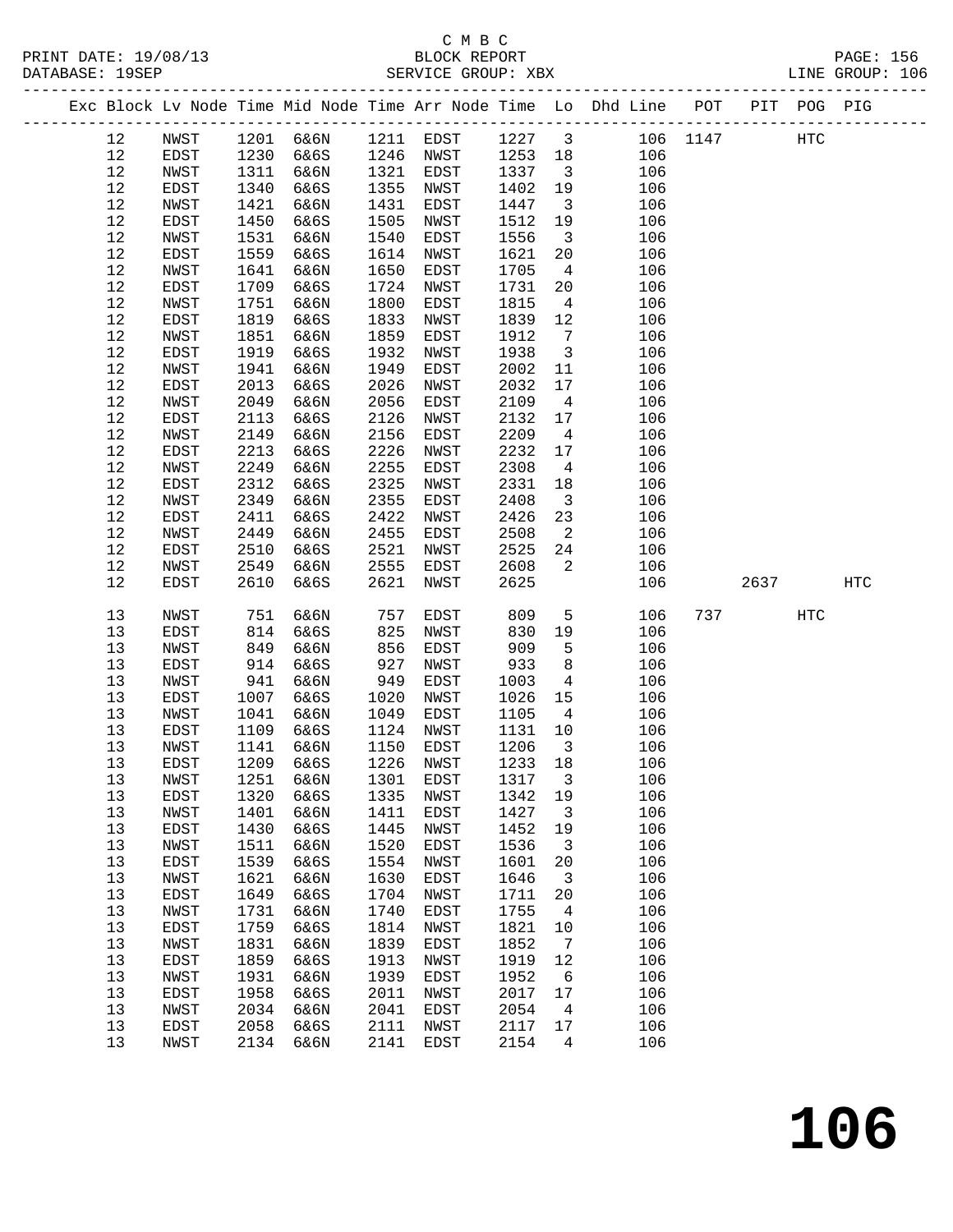|  |          |              |              |                           |      |              |              |                               | Exc Block Lv Node Time Mid Node Time Arr Node Time Lo Dhd Line POT PIT POG PIG |     |      |     |                   |
|--|----------|--------------|--------------|---------------------------|------|--------------|--------------|-------------------------------|--------------------------------------------------------------------------------|-----|------|-----|-------------------|
|  | 13       | EDST         |              | 2158 6&6S                 |      | 2211 NWST    | 2217         |                               | 106                                                                            |     | 2229 |     | $_{\mathrm{HTC}}$ |
|  | 14       | NWST         | 931          | 6&6N                      | 939  | EDST         | 953          |                               | $4\overline{ }$<br>106                                                         |     | 917  | HTC |                   |
|  | 14       | EDST         | 957          | 6&6S                      | 1010 | NWST         | 1016         | 15                            | 106                                                                            |     |      |     |                   |
|  | 14       | NWST         | 1031         | 6&6N                      | 1039 | EDST         | 1055         | $\overline{4}$                | 106                                                                            |     |      |     |                   |
|  | 14       | EDST         | 1059         | 6&6S                      | 1113 | NWST         | 1119         | 12                            | 106                                                                            |     |      |     |                   |
|  | 14       | NWST         | 1131         | 6&6N                      | 1140 | EDST         | 1156         | $\overline{\mathbf{3}}$       | 106                                                                            |     |      |     |                   |
|  | 14       | EDST         | 1159         | 6&6S                      | 1216 | NWST         | 1223         | 18                            | 106                                                                            |     |      |     |                   |
|  |          |              |              | 6&6N                      | 1251 |              |              |                               |                                                                                |     |      |     |                   |
|  | 14<br>14 | NWST         | 1241         | 6&6S                      | 1325 | EDST         | 1307<br>1332 | $\overline{\mathbf{3}}$<br>19 | 106                                                                            |     |      |     |                   |
|  | 14       | EDST<br>NWST | 1310<br>1351 | 6&6N                      | 1401 | NWST<br>EDST | 1417         | $\overline{\mathbf{3}}$       | 106<br>106                                                                     |     |      |     |                   |
|  | 14       | EDST         | 1420         | 6&6S                      | 1435 | NWST         | 1442         | 19                            | 106                                                                            |     |      |     |                   |
|  | 14       | NWST         | 1501         | 6&6N                      | 1510 | EDST         | 1526         | $\overline{\mathbf{3}}$       | 106                                                                            |     |      |     |                   |
|  |          |              |              |                           | 1544 |              |              |                               |                                                                                |     |      |     |                   |
|  | 14<br>14 | EDST<br>NWST | 1529         | 6&6S<br>6&6N              | 1620 | NWST         | 1551<br>1636 | 20<br>$\overline{\mathbf{3}}$ | 106<br>106                                                                     |     |      |     |                   |
|  | 14       |              | 1611         | 6&6S                      | 1654 | EDST         | 1701         | 20                            | 106                                                                            |     |      |     |                   |
|  |          | EDST         | 1639         |                           |      | NWST         |              |                               |                                                                                |     |      |     |                   |
|  | 14       | NWST         | 1721         | 6&6N                      | 1730 | EDST         | 1745         | $\overline{4}$                | 106                                                                            |     |      |     |                   |
|  | 14       | EDST         | 1749         | 6&6S                      | 1804 | NWST         | 1811         | 10                            | 106                                                                            |     |      |     |                   |
|  | 14       | NWST         | 1821         | 6&6N                      | 1830 | EDST         | 1844         | $5^{\circ}$                   | 106                                                                            |     |      |     |                   |
|  | 14       | EDST         | 1849         | 6&6S                      | 1903 | NWST         | 1909         | 12                            | 106                                                                            |     |      |     |                   |
|  | 14       | NWST         | 1921         | 6&6N                      | 1929 | EDST         | 1942         | $\overline{7}$                | 106                                                                            |     |      |     |                   |
|  | 14       | EDST         | 1949         | 6&6S                      | 2002 | NWST         | 2008         | 11                            | 106                                                                            |     |      |     |                   |
|  | 14       | NWST         | 2019         | 6&6N                      | 2027 | EDST         | 2040         | $\overline{\mathbf{3}}$       | 106                                                                            |     |      |     |                   |
|  | 14       | EDST         | 2043         | 6&6S                      | 2056 | NWST         | 2102         | 17                            | 106                                                                            |     |      |     |                   |
|  | 14       | NWST         | 2119         | 6&6N                      | 2126 | EDST         | 2139         | $\overline{4}$                | 106                                                                            |     |      |     |                   |
|  | 14       | EDST         | 2143         | 6&6S                      | 2156 | NWST         | 2202         | 17                            | 106                                                                            |     |      |     |                   |
|  | 14       | NWST         | 2219         | 6&6N                      | 2225 | EDST         | 2238         | $\overline{4}$                | 106                                                                            |     |      |     |                   |
|  | 14       | EDST         | 2242         | 6&6S                      | 2255 | NWST         | 2301         | 18                            | 106                                                                            |     |      |     |                   |
|  | 14       | NWST         | 2319         | 6&6N                      | 2325 | EDST         | 2338         | $\overline{\mathbf{3}}$       | 106                                                                            |     |      |     |                   |
|  | 14       | EDST         | 2341         | 6&6S                      | 2354 | NWST         | 2400         | 19                            | 106                                                                            |     |      |     |                   |
|  | 14       | NWST         | 2419         | 6&6N                      | 2425 | EDST         | 2438         | $\overline{2}$                | 106                                                                            |     |      |     |                   |
|  | 14       | EDST         | 2440         | 6&6S                      | 2451 | NWST         | 2455         | 24                            | 106                                                                            |     |      |     |                   |
|  | 14       | NWST         | 2519         | 6&6N                      | 2525 | EDST         | 2538         | 2                             | 106                                                                            |     |      |     |                   |
|  | 14       | EDST         | 2540         | 6&6S                      | 2551 | NWST         | 2555         |                               | 106                                                                            |     | 2607 |     | <b>HTC</b>        |
|  | 15       | MTST         | 704          | SPST                      | 724  | SFU          | 740          | $5^{\circ}$                   | 144                                                                            | 642 |      | HTC |                   |
|  | 15       | SFU          | 745          | SPST                      | 803  | MTST         | 828          | 12                            | 144                                                                            |     |      |     |                   |
|  | 15       | MTST         | 840          | SPST                      |      | 902 LOST     | 918          | 22                            | 110                                                                            |     |      |     |                   |
|  | 15       | LOST         | 940          | SPST                      |      | 1001 MTST    | 1024         | 11                            | 110                                                                            |     |      |     |                   |
|  | 15       | MTST         |              | 1035 SPST 1059 SFU 1116 9 |      |              |              |                               | 144                                                                            |     |      |     |                   |
|  | 15       | SFU          | 1125         | SPST                      | 1145 | MTST         | 1213         | 6                             | 144                                                                            |     |      |     |                   |
|  | 15       | MTST         | 1219         | SPST                      | 1244 | LOST         | 1304         | 6                             | 110                                                                            |     |      |     |                   |
|  | 15       | LOST         | 1310         | SPST                      | 1331 | MTST         | 1356         | 9                             | 110                                                                            |     |      |     |                   |
|  | 15       | MTST         | 1405         | SPST                      | 1431 | ${\tt SFU}$  | 1449         | 6                             | 144                                                                            |     |      |     |                   |
|  | 15       | SFU          | 1455         | SPST                      | 1515 | MTST         | 1543         | 6                             | 144                                                                            |     |      |     |                   |
|  | 15       | MTST         | 1549         | SPST                      | 1615 | LOST         | 1634         | 6                             | 110                                                                            |     |      |     |                   |
|  | 15       | LOST         | 1640         | SPST                      | 1701 | MTST         | 1725         | 10                            | 110                                                                            |     |      |     |                   |
|  | 15       | MTST         | 1735         | SPST                      | 1802 | ${\rm SFU}$  | 1821         | $\overline{4}$                | 144                                                                            |     |      |     |                   |
|  | 15       | SFU          | 1825         | SPST                      | 1845 | MTST         | 1909         | 10                            | 144                                                                            |     |      |     |                   |
|  | 15       | MTST         | 1919         | SPST                      | 1943 | LOST         | 2001         | 9                             | 110                                                                            |     |      |     |                   |
|  | 15       | LOST         | 2010         | SPST                      | 2029 | MTST         | 2049         | 16                            | 110                                                                            |     |      |     |                   |
|  | 15       | MTST         | 2105         | SPST                      | 2128 | SFU          | 2145         | 10                            | 144                                                                            |     |      |     |                   |
|  | 15       | SFU          | 2155         | SPST                      | 2214 | MTST         | 2236         | 8                             | 144                                                                            |     |      |     |                   |
|  | 15       | MTST         | 2244         | SPST                      | 2305 | LOST         | 2322         | 3                             | 110                                                                            |     |      |     |                   |
|  | 15       | LOST         | 2325         | SPST                      | 2343 | MTST         | 2401         | 4                             | 110                                                                            |     |      |     |                   |
|  | 15       | MTST         | 2405         |                           |      | EDST         | 2421         | 2                             | 119                                                                            |     |      |     |                   |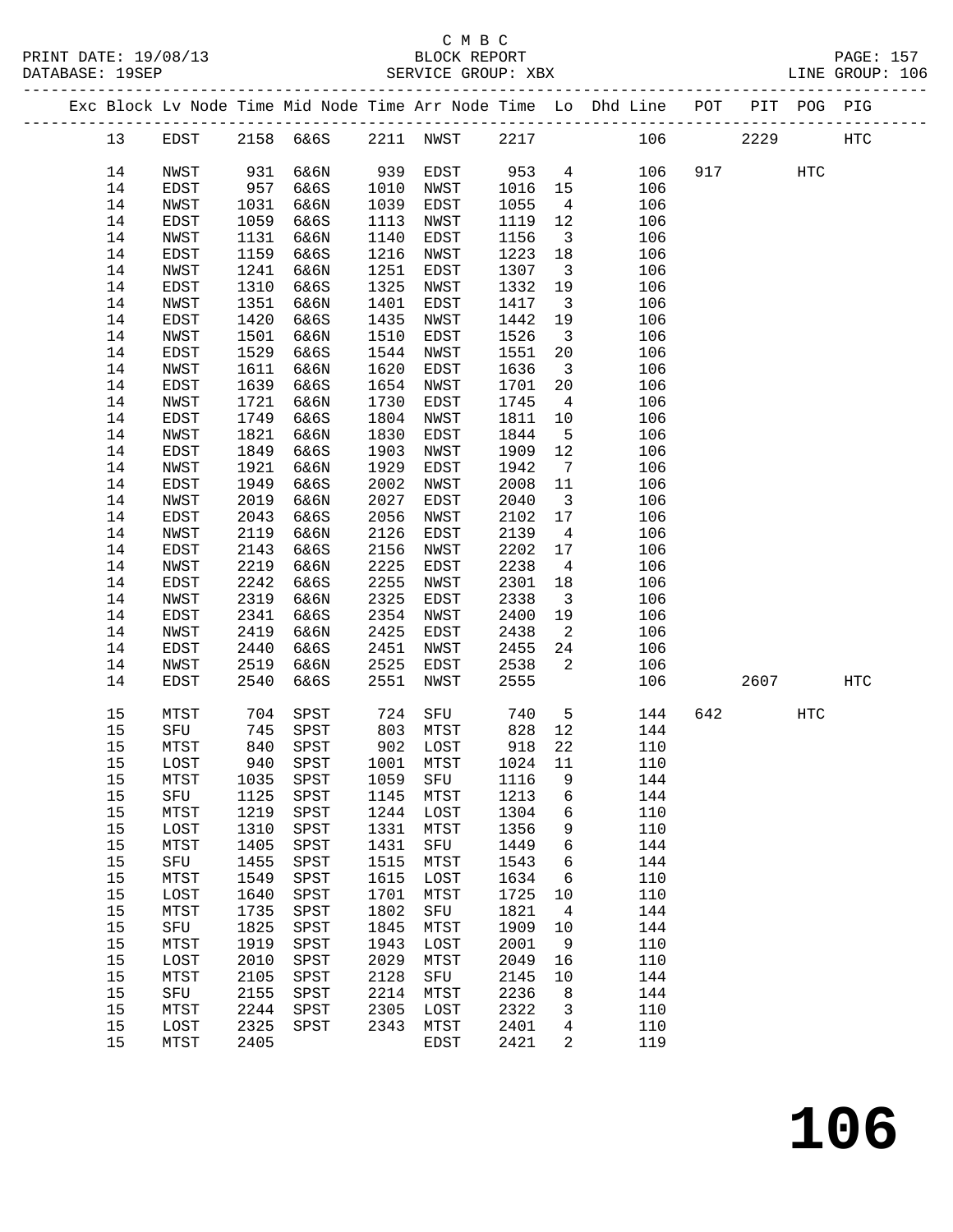# C M B C<br>BLOCK REPORT

PRINT DATE: 19/08/13 BLOCK REPORT PAGE: 158 LINE GROUP: 106

|      |                       |      |           |      |                       |      |                 | Exc Block Lv Node Time Mid Node Time Arr Node Time Lo Dhd Line POT PIT POG PIG |          |     |            |
|------|-----------------------|------|-----------|------|-----------------------|------|-----------------|--------------------------------------------------------------------------------|----------|-----|------------|
| 15   | EDST 2423             |      |           |      | MTST 2438             |      |                 |                                                                                | 119 2456 |     | HTC        |
| 16   | BCHL                  |      | 840 SPST  |      | MTST                  | 855  | 10              | 144                                                                            | 817 — 10 | HTC |            |
| 16   | MTST                  |      | 905 SPST  |      | 928 SFU               | 945  | 10              | 144                                                                            |          |     |            |
| 16   | SFU                   |      | 955 SPST  |      | 1015 MTST             | 1042 | 7               | 144                                                                            |          |     |            |
| 16   | MTST                  | 1049 | SPST      |      | $1112$ $LOST$         | 1130 | 10              | 110                                                                            |          |     |            |
| 16   | LOST                  | 1140 | SPST      | 1201 | MTST                  | 1225 | 10              | 110                                                                            |          |     |            |
| 16   | MTST                  | 1235 | SPST      | 1301 | SFU                   | 1319 | $6\overline{6}$ | 144                                                                            |          |     |            |
| 16   | SFU                   | 1325 | SPST      |      | 1345 MTST             | 1414 | 16              | 144                                                                            |          |     |            |
| 16   | MTST                  | 1430 |           |      | EDST                  | 1452 | $\overline{2}$  | 119                                                                            |          |     |            |
| 16   | EDST                  | 1454 |           |      | MTST                  | 1521 | 9               | 119                                                                            |          |     |            |
| 16   | MTST                  | 1530 |           |      | EDST                  | 1552 | $\overline{2}$  | 119                                                                            |          |     |            |
| 16   | EDST                  | 1554 |           |      | MTST                  | 1621 | 9               | 119                                                                            |          |     |            |
| 16   | MTST                  | 1630 |           |      | EDST                  | 1652 | 2               | 119                                                                            |          |     |            |
| 16   | EDST                  | 1654 |           |      | MTST                  | 1720 | 10              | 119                                                                            |          |     |            |
| 16   | MTST                  | 1730 |           |      | EDST                  | 1751 | $\overline{2}$  | 119                                                                            |          |     |            |
| 16   | EDST                  | 1753 |           |      | MTST                  | 1818 | 17              | 119                                                                            |          |     |            |
| 16   | MTST                  | 1835 |           |      | EDST                  | 1855 | 8 <sup>8</sup>  | 119                                                                            |          |     |            |
| 16   | EDST                  | 1903 |           |      | MTST                  | 1925 | 22              | 119                                                                            |          |     |            |
| 16   | MTST                  | 1947 |           |      | EDST                  | 2005 |                 | 119                                                                            | 2015     |     | <b>HTC</b> |
| $17$ | $\operatorname{BCHL}$ |      | 740 SPST  |      | MTST                  | 755  | $\overline{7}$  | 144                                                                            | 717      | HTC |            |
| 17   | MTST                  | 802  | SPST      |      | 824 LOST<br>909 MTST  | 840  | 10              | 110                                                                            |          |     |            |
| 17   | LOST                  | 850  | SPST      |      |                       | 931  | $4\overline{4}$ | 110                                                                            |          |     |            |
| 17   | MTST                  |      | 935 SPST  | 958  | SFU                   | 1015 | 10              | 144                                                                            |          |     |            |
| 17   | SFU                   | 1025 | SPST      | 1045 | MTST                  | 1112 | 7               | 144                                                                            |          |     |            |
| 17   | MTST                  | 1119 | SPST      | 1143 | LOST                  | 1203 | $\overline{7}$  | 110                                                                            |          |     |            |
| $17$ | LOST                  | 1210 | SPST      | 1231 | MTST                  | 1255 | 10              | 110                                                                            |          |     |            |
| 17   | MTST                  | 1305 | SPST      | 1331 | SFU                   | 1349 | $\overline{3}$  | 144                                                                            |          |     |            |
| $17$ | SFU                   | 1352 | SPST      |      | 1412 MTST             | 1441 | $\overline{2}$  | 144                                                                            |          |     |            |
| 17   | MTST                  | 1443 |           |      | EDST                  | 1505 | $\overline{2}$  | 119                                                                            |          |     |            |
| 17   | EDST                  | 1507 |           |      | MTST                  | 1534 | $\mathbf{1}$    | 119                                                                            |          |     |            |
| 17   | MTST                  | 1535 | SPST      |      | 1601 SFU              | 1620 | 5               | 144                                                                            |          |     |            |
| $17$ | SFU                   | 1625 | SPST      | 1645 | MTST                  | 1711 | 8               | 144                                                                            |          |     |            |
| 17   | MTST                  | 1719 | SPST      | 1745 | LOST                  | 1804 | 6               | 110                                                                            |          |     |            |
| $17$ | LOST                  | 1810 | SPST      | 1829 | MTST                  | 1851 | 14              | 110                                                                            |          |     |            |
| 17   | MTST                  | 1905 | SPST      | 1932 | SFU                   | 1951 | $\overline{4}$  | 144                                                                            |          |     |            |
| 17   | SFU                   | 1955 | SPST      | 2015 | MTST                  | 2039 | $5^{\circ}$     | 144                                                                            |          |     |            |
| 17   | MTST                  | 2044 | SPST      | 2106 | LOST                  | 2124 | 16              | 110                                                                            |          |     |            |
| 17   | LOST                  | 2140 | SPST      | 2158 | MTST                  | 2216 | 19              | 110                                                                            |          |     |            |
| 17   | MTST                  | 2235 | SPST      | 2257 | SFU                   | 2314 | 11              | 144                                                                            |          |     |            |
| 17   | SFU                   | 2325 | SPST      | 2343 | MTST 2402<br>SFU 2455 |      | 18              | 144                                                                            |          |     |            |
| 17   | MTST                  |      | 2420 SPST | 2440 |                       |      |                 | 144                                                                            | 2528     |     | <b>HTC</b> |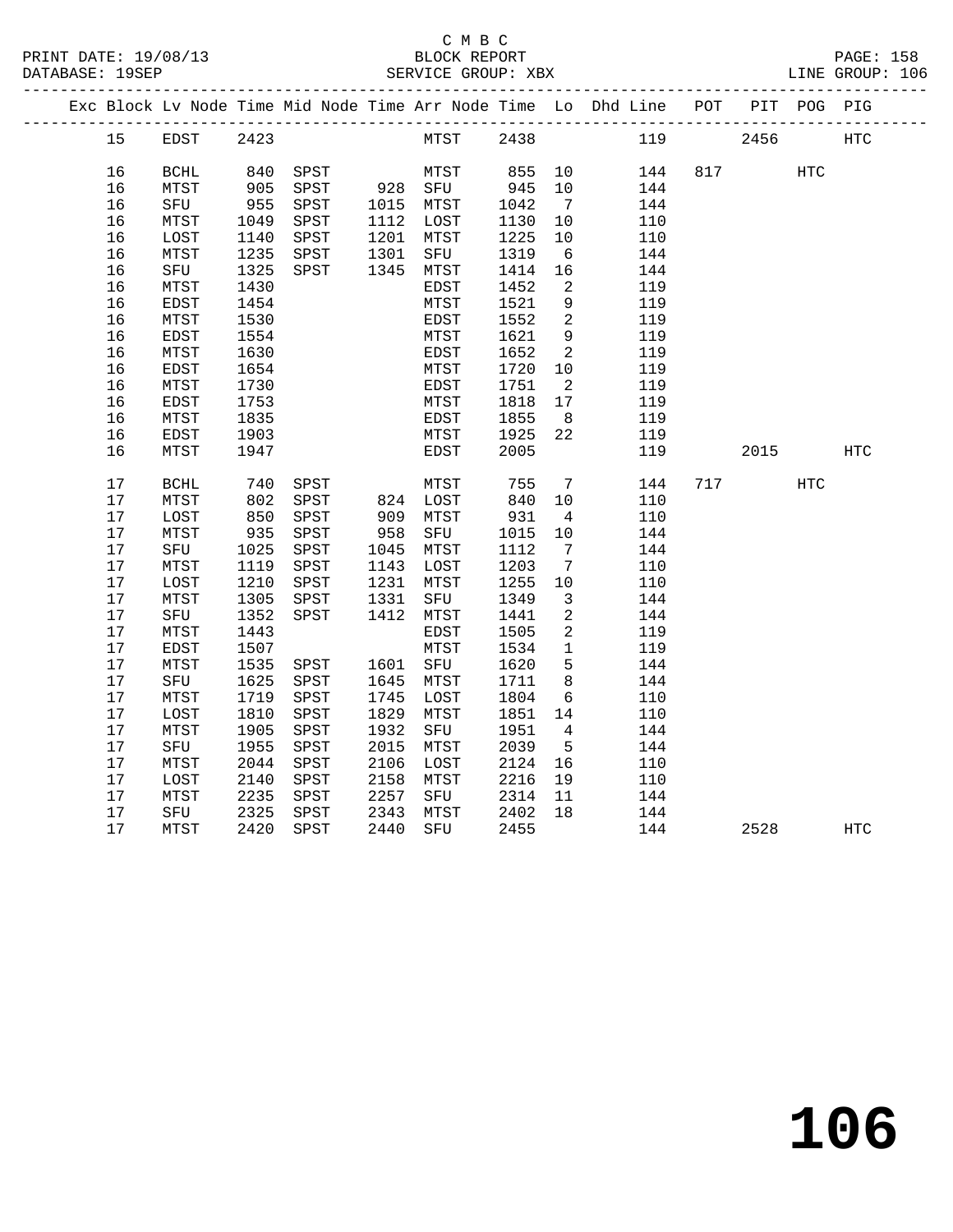## C M B C<br>BLOCK REPORT DATABASE: 19SEP SERVICE GROUP: XBX LINE GROUP: 106

#### ------------------------------------------------------------------------------------------------- Exc Block Lv Node Time Mid Node Time Arr Node Time Lo Dhd Line POT PIT POG PIG ------------------------------------------------------------------------------------------------- 18 MTST 732 SPST 754 LOST 810 10 110 710 HTC 18 LOST 820 SPST 839 MTST 901 13 110 18 MTST 914 SPST 936 LOST 952 18 110 18 LOST 1010 SPST 1031 MTST 1054 11 110 18 MTST 1105 SPST 1129 SFU 1146 9 144 18 SFU 1155 SPST 1215 MTST 1243 6 144 18 MTST 1249 SPST 1314 LOST 1334 6 110 18 LOST 1340 SPST 1401 MTST 1426 9 110 18 MTST 1435 SPST 1501 SFU 1519 6 144 18 SFU 1525 SPST 1545 MTST 1613 6 144 18 MTST 1619 SPST 1645 LOST 1704 6 110 18 LOST 1710 SPST 1730 MTST 1754 11 110 18 MTST 1805 SPST 1832 SFU 1851 4 144 18 SFU 1855 SPST 1915 MTST 1939 10 144 18 MTST 1949 SPST 2013 LOST 2031 9 110 18 LOST 2040 SPST 2059 MTST 2119 16 110 18 MTST 2135 SPST 2158 SFU 2215 10 144 18 SFU 2225 SPST 2243 MTST 2303 32 144 18 MTST 2335 EDST 2351 2 119 18 EDST 2353 MTST 2409 26 119 18 MTST 2435 EDST 2451 2 119 18 EDST 2453 MTST 2508 27 119 18 MTST 2535 EDST 2551 9 119 18 EDST 2600 MTST 2614 119 2632 HTC 19 LOST 720 SPST 739 MTST 801 4 110 652 HTC 19 MTST 805 SPST 825 SFU 841 14 144 19 SFU 855 SPST 914 MTST 941 8 144 19 MTST 949 SPST 1012 LOST 1030 10 110 19 LOST 1040 SPST 1101 MTST 1124 11 110 19 MTST 1135 SPST 1159 SFU 1216 9 144 19 SFU 1225 SPST 1245 MTST 1313 7 144 19 MTST 1320 EDST 1341 2 119 19 EDST 1343 MTST 1412 8 119 19 MTST 1420 EDST 1442 2 119 19 EDST 1444 MTST 1511 9 119 19 MTST 1520 EDST 1542 2 119 19 EDST 1544 MTST 1611 9 119 19 MTST 1620 EDST 1642 2 119 19 EDST 1644 MTST 1710 10 119 19 MTST 1720 EDST 1741 2 119 19 EDST 1743 MTST 1808 5 119 19 MTST 1813 EDST 1834 9 119 19 EDST 1843 MTST 1905 10 119 19 MTST 1915 EDST 1935 8 119 19 EDST 1943 MTST 2003 4 119 19 MTST 2007 EDST 2025 119 2035 HTC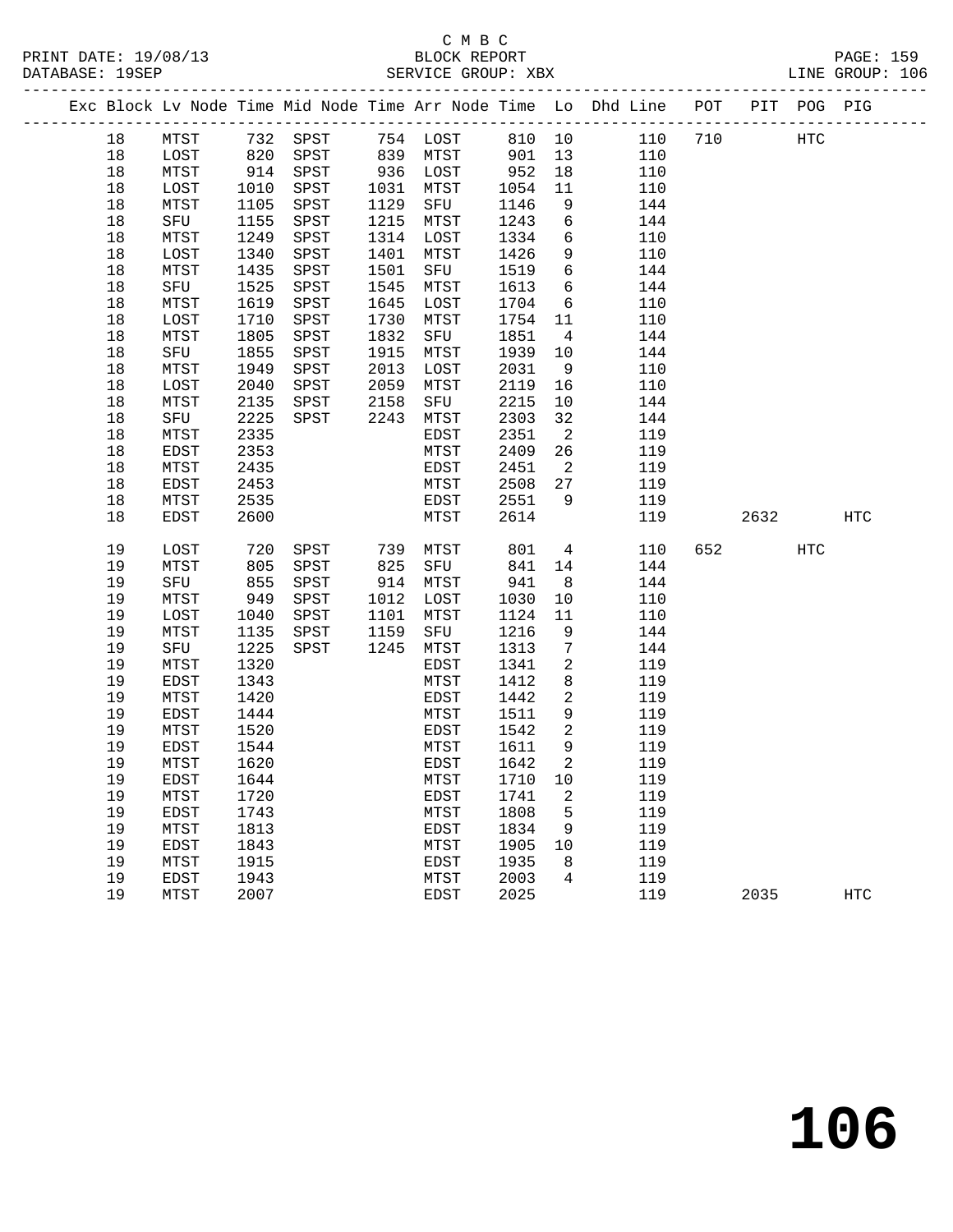#### C M B C<br>BLOCK REPORT PRINT DATE: 19/08/13 BLOCK REPORT PAGE: 160 SERVICE GROUP: XBX

|  |    |      |      |  |      |      |    | Exc Block Ly Node Time Mid Node Time Arr Node Time Lo Dhd Line | POT | PIT | POG. | PIG |
|--|----|------|------|--|------|------|----|----------------------------------------------------------------|-----|-----|------|-----|
|  | 20 | EDST | 922  |  | MTST | 944  | 6  | 119                                                            | 908 |     | HTC  |     |
|  | 20 | MTST | 950  |  | EDST | 1008 | 4  | 119                                                            |     |     |      |     |
|  | 20 | EDST | 1012 |  | MTST | 1036 | 14 | 119                                                            |     |     |      |     |
|  | 20 | MTST | 1050 |  | EDST | 1109 | 3  | 119                                                            |     |     |      |     |
|  | 20 | EDST | 1112 |  | MTST | 1137 | 3  | 119                                                            |     |     |      |     |
|  | 20 | MTST | 1140 |  | EDST | 1200 | 2  | 119                                                            |     |     |      |     |
|  | 20 | EDST | 1202 |  | MTST | 1231 | 9  | 119                                                            |     |     |      |     |
|  | 20 | MTST | 1240 |  | EDST | 1301 | 2  | 119                                                            |     |     |      |     |
|  | 20 | EDST | 1303 |  | MTST | 1332 | 8  | 119                                                            |     |     |      |     |
|  | 20 | MTST | 1340 |  | EDST | 1402 | 2  | 119                                                            |     |     |      |     |

| 20          | MTST         | 1140 |                       |      | EDST          | 1200 | 2                   |   | 119 |      |      |     |                   |  |
|-------------|--------------|------|-----------------------|------|---------------|------|---------------------|---|-----|------|------|-----|-------------------|--|
| $20$        | EDST         | 1202 |                       |      | MTST          | 1231 | 9                   |   | 119 |      |      |     |                   |  |
| 20          | MTST         | 1240 |                       |      | $_{\rm EDST}$ | 1301 | 2                   |   | 119 |      |      |     |                   |  |
| 20          | EDST         | 1303 |                       |      | MTST          | 1332 | 8                   |   | 119 |      |      |     |                   |  |
| 20          | MTST         | 1340 |                       |      | EDST          | 1402 | $\overline{c}$      |   | 119 |      |      |     |                   |  |
| 20          | <b>EDST</b>  | 1404 |                       |      | MTST          | 1431 | $18$                |   | 119 |      |      |     |                   |  |
| $20\,$      | ${\tt MTST}$ | 1449 | SPST                  | 1514 | LOST          | 1534 | 6                   |   | 110 |      |      |     |                   |  |
| 20          | LOST         | 1540 | SPST                  | 1601 | MTST          | 1625 | $10$                |   | 110 |      |      |     |                   |  |
| 20          | MTST         | 1635 | SPST                  | 1702 | SFU           | 1721 | 4                   |   | 144 |      |      |     |                   |  |
| 20          | ${\rm SFU}$  | 1725 | SPST                  | 1745 | MTST          | 1811 | 8                   |   | 144 |      |      |     |                   |  |
| 20          | MTST         | 1819 | SPST                  | 1843 | LOST          | 1901 | 9                   |   | 110 |      |      |     |                   |  |
| 20          | LOST         | 1910 | SPST                  | 1929 | MTST          | 1951 | 14                  |   | 110 |      |      |     |                   |  |
| $20$        | MTST         | 2005 | SPST                  | 2029 | SFU           | 2047 | 8                   |   | 144 |      |      |     |                   |  |
| 20          | ${\rm SFU}$  | 2055 | SPST                  | 2114 | MTST          | 2136 | 8                   |   | 144 |      |      |     |                   |  |
| 20          | MTST         | 2144 | SPST                  | 2206 | LOST          | 2224 | $\mathbf 1$         |   | 110 |      |      |     |                   |  |
| 20          | LOST         | 2225 | SPST                  | 2243 | MTST          | 2301 | $\overline{4}$      |   | 110 |      |      |     |                   |  |
| $20\,$      | MTST         | 2305 | SPST                  | 2327 | SFU           | 2344 | 11                  |   | 144 |      |      |     |                   |  |
| $20$        | ${\rm SFU}$  | 2355 | SPST                  | 2413 | MTST          | 2432 | $10$                |   | 144 |      |      |     |                   |  |
| $20$        | MTST         | 2442 | SPST                  | 2503 | LOST          | 2520 | 3                   |   | 110 |      |      |     |                   |  |
| 20          | LOST         | 2523 | ${\tt SPST}$          | 2540 | ${\tt MTST}$  | 2558 |                     |   | 110 |      | 2616 |     | $_{\mathrm{HTC}}$ |  |
|             |              |      |                       |      |               |      |                     |   |     |      |      |     |                   |  |
| 21          | 22ST         | 1043 | $QU-S$                | 1049 | CLFO          | 1104 | $\mathbf 0$         |   | 104 | 1035 |      | HTC |                   |  |
| $2\sqrt{1}$ | ${\tt CLFO}$ | 1104 |                       |      | 22ST          | 1124 | 19                  |   | 104 |      |      |     |                   |  |
| 21          | 22ST         | 1143 | $QU-S$                | 1149 | CLFO          | 1204 | $\mathsf 0$         |   | 104 |      |      |     |                   |  |
| 21          | CLFO         | 1204 |                       |      | 22ST          | 1224 | 19                  |   | 104 |      |      |     |                   |  |
| $2\sqrt{1}$ | 22ST         | 1243 | $QU-S$                | 1250 | CLFO          | 1305 | $\mathbf 0$         |   | 104 |      |      |     |                   |  |
| 21          | <b>CLFO</b>  | 1305 |                       |      | 22ST          | 1326 | $17$                |   | 104 |      |      |     |                   |  |
| 21          | 22ST         | 1343 | $QU-S$                | 1351 | ${\tt CLFO}$  | 1407 | $\mathsf 0$         |   | 104 |      |      |     |                   |  |
| $2\sqrt{1}$ | ${\tt CLFO}$ | 1407 |                       |      | 22ST          | 1428 | 14                  |   | 104 |      |      |     |                   |  |
| 21          | 22ST         | 1442 | $QU-S$                | 1449 | CLFO          | 1505 | $\mathsf{O}$        |   | 104 |      |      |     |                   |  |
| 21          | CLFO         | 1505 |                       |      | 22ST          | 1524 | $18$                |   | 104 |      |      |     |                   |  |
| 21          | 22ST         | 1542 | $QU-S$                | 1549 | ${\tt CLFO}$  | 1605 | $\mathsf 0$         |   | 104 |      |      |     |                   |  |
| 21          | <b>CLFO</b>  | 1605 |                       |      | 22ST          | 1624 | 16                  |   | 104 |      |      |     |                   |  |
| 21          | 22ST         | 1640 | $QU-S$                | 1648 | ${\tt CLFO}$  | 1705 | $\mathsf 0$         |   | 104 |      |      |     |                   |  |
| 21          | CLFO         | 1705 |                       |      | 22ST          | 1724 | 21                  |   | 104 |      |      |     |                   |  |
| 21          | 22ST         | 1745 | $QU-S$                | 1752 | <b>CLFO</b>   | 1810 | 0                   |   | 104 |      |      |     |                   |  |
| 21          | <b>CLFO</b>  | 1810 |                       |      | 22ST          | 1829 | б                   | 5 | 104 |      |      |     |                   |  |
| 21          | EDST         | 1840 |                       |      | NWST          | 1855 | 2                   |   | 112 |      |      |     |                   |  |
| 21          | NWST         | 1857 |                       |      | EDST          | 1913 | $10$                |   | 112 |      |      |     |                   |  |
| 21          | EDST         | 1923 | $\operatorname{BCHL}$ | 1940 | ${\tt HOLD}$  | 1948 | $\mathsf{O}\xspace$ |   | 133 |      |      |     |                   |  |
| 21          | ${\tt HOLD}$ | 1948 | GIST                  | 2004 | PAST          | 2022 | 8                   |   | 129 |      |      |     |                   |  |
| 21          | PAST         | 2030 | GIST                  | 2044 | ${\tt HOLD}$  | 2059 | 0                   |   | 129 |      |      |     |                   |  |
| 21          | ${\tt HOLD}$ | 2059 | $\operatorname{BCHL}$ | 2107 | EDST          | 2120 | 24                  |   | 133 |      |      |     |                   |  |
| 21          | EDST         | 2144 |                       |      | ${\tt NWST}$  | 2157 | 2                   |   | 112 |      |      |     |                   |  |
| 21          | NWST         | 2159 |                       |      | EDST          | 2213 | $10$                |   | 112 |      |      |     |                   |  |
| 21          | EDST         | 2223 | <b>BCHL</b>           | 2239 | HOLD          | 2246 | $\mathbf 0$         |   | 133 |      |      |     |                   |  |
| 21          | ${\tt HOLD}$ | 2246 | GIST                  | 2300 | PAST          | 2316 |                     |   | 129 |      | 2334 |     | HTC               |  |
|             |              |      |                       |      |               |      |                     |   |     |      |      |     |                   |  |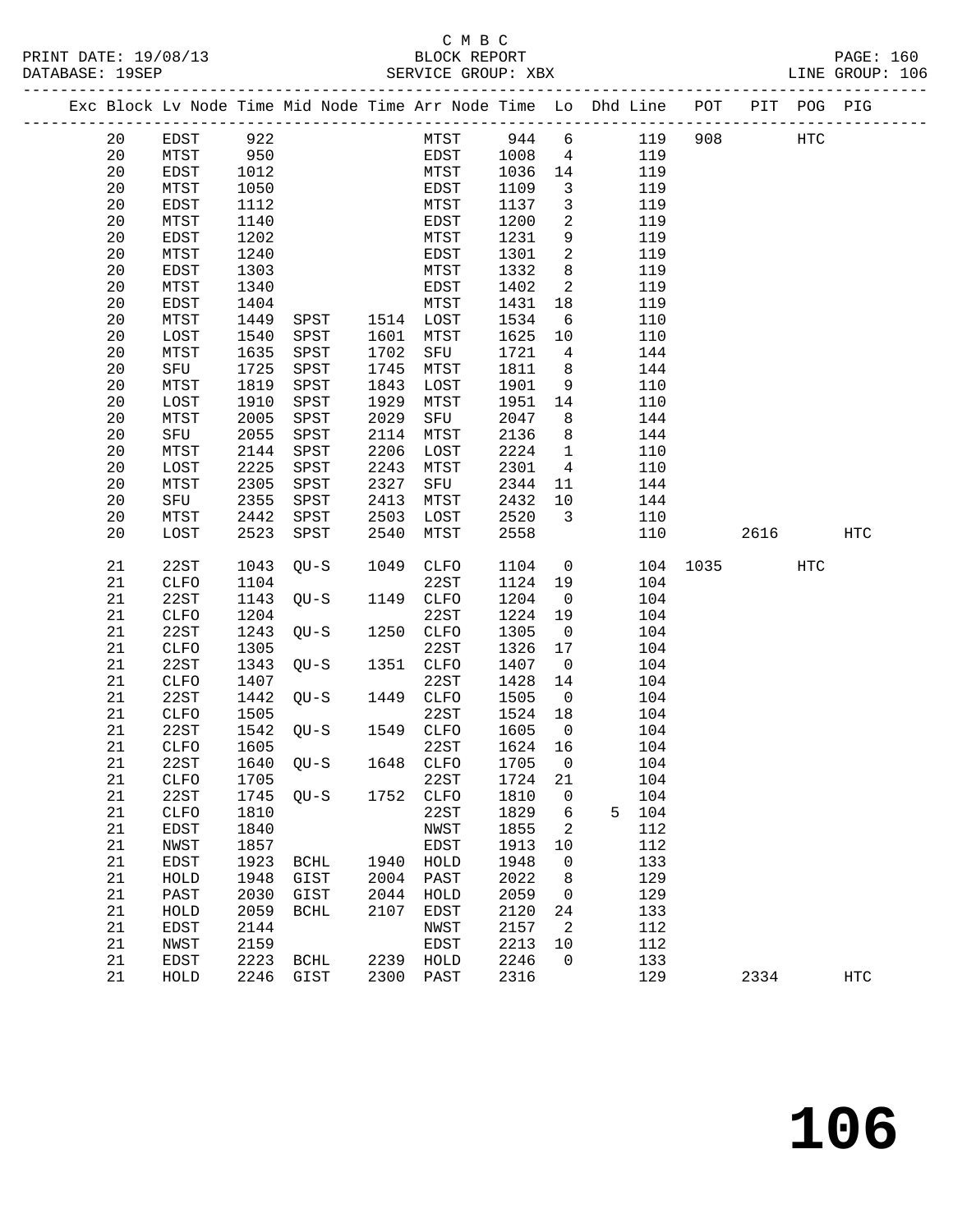|  | DATABASE: 19SEP                                                                                                                                                                                                           | PRINT DATE: 19/08/13                                                                                                                                                                         |                                                                                                                                                    |                                                                                                                                                                                                                                                                                                                         |                                                                                                                                                    | смвс<br>BLOCK REPORT                                                                                                                                                                                                            |                                                                                                                                                                                                     |                                                                                                                                                                                                                       |                                                                                                                                                                                                                                                                                                                                                                                                                                                                                                              |  |                   | PAGE: 161                                                                      |
|--|---------------------------------------------------------------------------------------------------------------------------------------------------------------------------------------------------------------------------|----------------------------------------------------------------------------------------------------------------------------------------------------------------------------------------------|----------------------------------------------------------------------------------------------------------------------------------------------------|-------------------------------------------------------------------------------------------------------------------------------------------------------------------------------------------------------------------------------------------------------------------------------------------------------------------------|----------------------------------------------------------------------------------------------------------------------------------------------------|---------------------------------------------------------------------------------------------------------------------------------------------------------------------------------------------------------------------------------|-----------------------------------------------------------------------------------------------------------------------------------------------------------------------------------------------------|-----------------------------------------------------------------------------------------------------------------------------------------------------------------------------------------------------------------------|--------------------------------------------------------------------------------------------------------------------------------------------------------------------------------------------------------------------------------------------------------------------------------------------------------------------------------------------------------------------------------------------------------------------------------------------------------------------------------------------------------------|--|-------------------|--------------------------------------------------------------------------------|
|  |                                                                                                                                                                                                                           | BCHL BURNABY CITY HALL<br>SUST SURREY CENTRAL STATION                                                                                                                                        |                                                                                                                                                    |                                                                                                                                                                                                                                                                                                                         |                                                                                                                                                    |                                                                                                                                                                                                                                 |                                                                                                                                                                                                     |                                                                                                                                                                                                                       | BW04 BRENTWOOD STN BAY4<br>$\begin{array}{lllllllll} \texttt{CL-E} & \texttt{CANADA WAY & \& LEDGER-EAST} & \texttt{CL-W} & \texttt{CANADA WAY & \& LEDGER-WEST} \\ \texttt{EDST} & \texttt{EDMONDS STN} & & & & & \\ \end{array}$<br>EDST EDMONDS STN EDMONDS STN GIST GILMORE STATION<br>HODM HOWE & DUNSMUIR<br>HTC Hamilton Depot MTST METROTOWN STATION<br>NWST NEW WESTMINSTER STN PAST PATTERSON STN                                                                                                  |  |                   |                                                                                |
|  |                                                                                                                                                                                                                           |                                                                                                                                                                                              |                                                                                                                                                    |                                                                                                                                                                                                                                                                                                                         |                                                                                                                                                    |                                                                                                                                                                                                                                 |                                                                                                                                                                                                     |                                                                                                                                                                                                                       |                                                                                                                                                                                                                                                                                                                                                                                                                                                                                                              |  |                   | Exc Block Lv Node Time Mid Node Time Arr Node Time Lo Dhd Line POT PIT POG PIG |
|  | $\mathbf{1}$<br>$\mathbf{1}$<br>$\mathbf{1}$<br>$\mathbf 1$<br>$\mathbf{1}$<br>$\mathbf{1}$<br>1<br>1<br>1<br>1<br>1<br>1<br>1<br>1<br>1<br>1<br>1<br>1<br>1<br>1<br>1<br>1<br>1<br>$\mathbf 1$<br>1<br>$\mathbf{1}$<br>2 | NWST<br>BW04<br>NWST<br>BW04<br>NWST<br>BW04<br>NWST<br>BW04<br>NWST<br>BW04<br>NWST<br>BW04<br>NWST<br>BW04<br>NWST<br>BW04<br>NWST<br>BW04<br>NWST<br>BW04<br>NWST<br>BW04<br>NWST<br>BW04 | 1912<br>1955<br>2027<br>2110<br>2210<br>2240                                                                                                       | 1111 CL-W<br>1143 CL-E<br>1226 CL-W<br>1258 CL-E<br>1341 CL-W<br>1414 CL-E<br>1456 CL-W<br>1529 CL-E<br>1611 CL-W<br>1644 CL-E<br>1726 CL-W<br>1758 CL-E<br>1840 CL-W<br>$CL-E$<br>$CL-W$<br>$CL - E$<br>$CL-W$<br>2140 CL-E<br>$CL - W$<br>$CL - E$<br>2310 CL-W<br>2340 CL-E<br>2410 CL-W 2425 BW04 2435<br>2440 CL-E | 2013<br>2150<br>2227<br>2250                                                                                                                       | 1244 BW04<br>1310 NWST<br>1400 BW04<br>1426 NWST<br>1515 BW04<br>1541 NWST<br>1630 BW04<br>1656 NWST<br>1745 BW04<br>1810 NWST<br>1858 BW04<br>1924 NWST<br>BW04<br>2039 NWST<br>2128 BW04<br>NWST<br>BW04<br>NWST<br>2325 BW04 | 1129 BW04 1140<br>1255<br>1328<br>1412<br>1444 12<br>1527 2<br>1559 12<br>1642<br>1714 12<br>1756<br>1827<br>1908<br>1940<br>2023<br>2054<br>2138<br>2204<br>2237<br>2304<br>2335<br>2449 NWST 2502 | 13<br>$\overline{\phantom{a}}$<br>$\overline{\phantom{a}}$<br>13<br>$4\overline{4}$<br>16<br>$\overline{\phantom{a}}^2$<br>$\overline{\mathbf{3}}$                                                                    | 1 BW04 915 CL-E 926 NWST 942 14 123 843 HTC<br>NWST 956 CL-W 1013 BW04 1024 4 123<br>BW04 1028 CL-E 1039 NWST 1057 14 123<br>3 123<br>1154 NWST 1212 14 123<br>$\frac{3}{2}$ 123<br>123<br>2 123<br>123<br>$\overline{\mathbf{2}}$<br>123<br>123<br>123<br>123<br>123<br>123<br>123<br>15<br>123<br>$4\overline{ }$<br>123<br>123<br>123<br>6 123<br>123<br>$\begin{array}{ccc} 6 & & 123 \\ 5 & & 123 \end{array}$<br>2349 NWST 2402 8 123<br>5 123<br>123 2514<br>HODM 709 NWST 811 SUST 831 15 10 N19 633 |  | $_{\mathrm{HTC}}$ | HTC                                                                            |
|  | 2<br>2<br>2<br>2<br>2<br>2<br>2<br>2<br>2<br>2<br>2<br>2<br>2<br>2<br>2<br>2<br>2<br>2<br>2                                                                                                                               | NWST<br>BW04<br>NWST<br>BW04<br>NWST<br>BW04<br>NWST<br>BW04<br>NWST<br>BW04<br>NWST<br>BW04<br>NWST<br>BW04<br>NWST<br>BW04<br>NWST<br>BW04<br>NWST                                         | 856<br>928<br>1011<br>1043<br>1126<br>1158<br>1241<br>1314<br>1356<br>1429<br>1511<br>1544<br>1626<br>1659<br>1741<br>1812<br>1855<br>1927<br>2010 | $CL - W$<br>$CL - E$<br>$CL-W$<br>$CL - E$<br>$CL - W$<br>$CL - E$<br>$CL - W$<br>$CL - E$<br>$CL - W$<br>$CL - E$<br>$CL-W$<br>$CL - E$<br>$CL - W$<br>$CL - E$<br>$CL-W$<br>$CL - E$<br>$CL-W$<br>$CL - E$<br>$CL-W$                                                                                                  | 912<br>939<br>1028<br>1054<br>1144<br>1209<br>1300<br>1326<br>1415<br>1441<br>1530<br>1556<br>1645<br>1711<br>1800<br>1824<br>1913<br>1939<br>2028 | BW04<br>NWST<br>BW04<br>NWST<br>BW04<br>NWST<br>BW04<br>NWST<br>BW04<br>NWST<br>BW04<br>NWST<br>BW04<br>NWST<br>BW04<br>NWST<br>BW04<br>NWST<br>BW04                                                                            | 923<br>955<br>1039<br>1112<br>1155<br>1227<br>1312<br>1344<br>1427<br>1459<br>1542<br>1615<br>1657<br>1729<br>1810<br>1840<br>1923<br>1955<br>2038                                                  | 5<br>16<br>$\overline{4}$<br>14<br>$\overline{3}$<br>14<br>$\overline{a}$<br>12<br>$\overline{\phantom{a}}^2$<br>12<br>$\overline{2}$<br>11<br>$\overline{\phantom{a}}$<br>12<br>2<br>15<br>$\overline{4}$<br>15<br>4 | 123<br>123<br>123<br>123<br>123<br>123<br>123<br>123<br>123<br>123<br>123<br>123<br>123<br>123<br>123<br>123<br>123<br>123<br>123                                                                                                                                                                                                                                                                                                                                                                            |  |                   |                                                                                |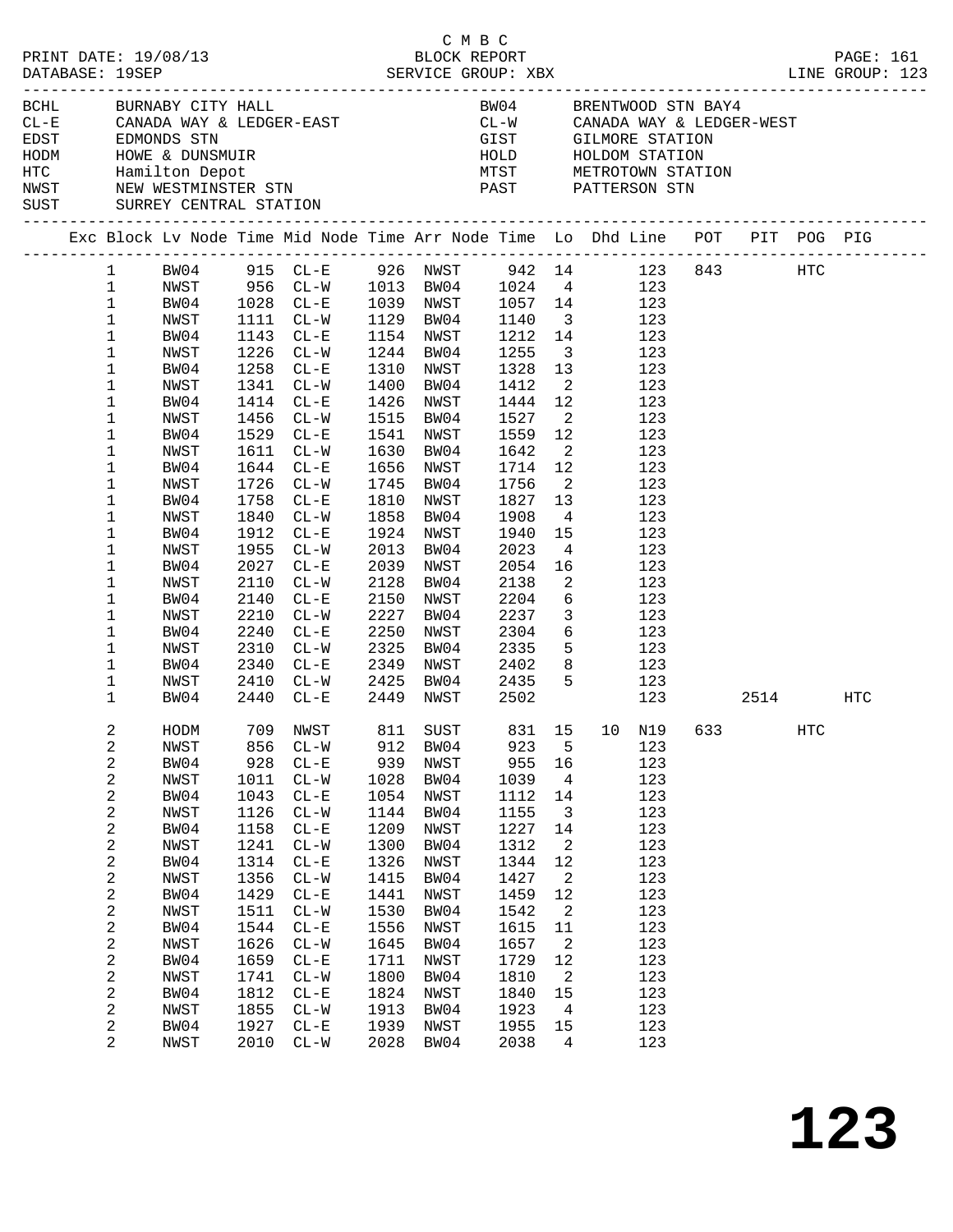|  |                |              |      | Exc Block Lv Node Time Mid Node Time Arr Node Time Lo Dhd Line POT |      |           |      |                            |        |     |      | PIT POG PIG |            |
|--|----------------|--------------|------|--------------------------------------------------------------------|------|-----------|------|----------------------------|--------|-----|------|-------------|------------|
|  | $\overline{a}$ | BW04         |      | 2042 CL-E 2054 NWST 2109                                           |      |           |      |                            |        | 123 | 2121 |             | <b>HTC</b> |
|  |                |              |      |                                                                    |      |           |      |                            |        |     |      |             |            |
|  | 3              | MTST         |      | 658 GIST 715 HOLD                                                  |      |           | 730  | $\overline{0}$             | 129    | 636 |      | <b>HTC</b>  |            |
|  | 3              | HOLD         | 730  | BCHL                                                               |      | EDST      | 750  | 20                         | 133    |     |      |             |            |
|  | 3              | EDST         | 810  |                                                                    |      | NWST      | 823  | $4\overline{ }$            | 112    |     |      |             |            |
|  | 3              | <b>NWST</b>  | 827  |                                                                    |      | EDST      | 841  | 8                          | 112    |     |      |             |            |
|  | 3              | EDST         | 849  | BCHL                                                               |      | HOLD      | 910  | $\overline{0}$             | 133    |     |      |             |            |
|  | 3              | ${\tt HOLD}$ | 910  | GIST                                                               |      | 927 PAST  | 945  | 15                         | 129    |     |      |             |            |
|  | $\mathsf{3}$   | PAST         | 1000 | GIST                                                               | 1015 | HOLD      | 1030 | $\overline{0}$             | 129    |     |      |             |            |
|  | 3              | HOLD         | 1030 | BCHL                                                               |      | EDST      | 1052 | 18                         | 133    |     |      |             |            |
|  | $\mathsf{3}$   | EDST         | 1110 |                                                                    |      | NWST      | 1124 | $\overline{\mathbf{3}}$    | 112    |     |      |             |            |
|  | 3              | NWST         | 1127 |                                                                    |      | EDST      | 1143 | $6\overline{6}$            | 112    |     |      |             |            |
|  | 3              | EDST         | 1149 | <b>BCHL</b>                                                        |      | HOLD      | 1212 | $\overline{0}$             | 133    |     |      |             |            |
|  | 3              | HOLD         | 1212 | GIST 1230 PAST                                                     |      |           | 1249 | 11                         | 129    |     |      |             |            |
|  | 3              | PAST         | 1300 | GIST                                                               |      | 1315 HOLD | 1332 | $\overline{0}$             | 129    |     |      |             |            |
|  | 3              | HOLD         | 1332 | BCHL                                                               |      | EDST      | 1354 | 16                         | 133    |     |      |             |            |
|  | 3              | <b>EDST</b>  | 1410 |                                                                    |      | NWST      | 1425 | $\overline{2}$             | 112    |     |      |             |            |
|  | 3              | NWST         | 1427 |                                                                    |      | EDST      | 1444 | $5^{\circ}$                | 112    |     |      |             |            |
|  | 3              | EDST         | 1449 | BCHL                                                               |      | HOLD      | 1512 | $\overline{0}$             | 133    |     |      |             |            |
|  | 3              | HOLD         | 1512 | GIST 1530 PAST<br>GIST 1615 HOLD                                   |      |           | 1549 | 11                         | 129    |     |      |             |            |
|  | $\mathsf{3}$   | PAST         | 1600 |                                                                    |      |           | 1632 | $\overline{0}$             | 129    |     |      |             |            |
|  | 3              | HOLD         | 1632 | BCHL                                                               |      | EDST      | 1654 | 16                         | 133    |     |      |             |            |
|  | 3              | EDST         | 1710 |                                                                    |      | NWST      | 1725 | $\overline{2}$             | 112    |     |      |             |            |
|  | 3              | NWST         | 1727 |                                                                    |      | EDST      | 1743 | 6                          | 112    |     |      |             |            |
|  | 3              | <b>EDST</b>  | 1749 | BCHL                                                               |      | HOLD      | 1813 | $\overline{0}$             | 133    |     |      |             |            |
|  | 3              | HOLD         | 1813 | GIST                                                               |      | 1830 PAST | 1849 | 11                         | 129    |     |      |             |            |
|  | 3              | PAST         | 1900 | GIST                                                               | 1915 | HOLD      | 1931 | $\overline{0}$             | 129    |     |      |             |            |
|  | 3              | HOLD         | 1931 | BCHL                                                               | 1939 | EDST      | 1952 | 18                         | 133    |     |      |             |            |
|  | 3              | EDST         | 2010 |                                                                    |      | NWST      | 2025 | $\overline{\phantom{a}}^2$ | 112    |     |      |             |            |
|  | 3              | NWST         | 2027 |                                                                    |      | EDST      | 2042 | 11                         | 112    |     |      |             |            |
|  | 3              | EDST         | 2053 | BCHL                                                               |      | 2110 HOLD | 2117 | $\overline{0}$             | 133    |     |      |             |            |
|  | 3              | HOLD         | 2117 | GIST                                                               | 2131 | PAST      | 2149 | 11                         | 129    |     |      |             |            |
|  | 3              | PAST         | 2200 | GIST                                                               | 2214 | HOLD      | 2228 | $\overline{0}$             | 129    |     |      |             |            |
|  | $\mathsf{3}$   | HOLD         | 2228 | BCHL                                                               | 2236 | EDST      | 2249 | 25                         | 133    |     |      |             |            |
|  | 3              | EDST         | 2314 |                                                                    |      | NWST      | 2326 | $\overline{2}$             | 112    |     |      |             |            |
|  | 3              | NWST         | 2328 |                                                                    |      | EDST      | 2340 | 12                         | 112    |     |      |             |            |
|  | 3              | EDST         | 2352 | BCHL                                                               | 2408 | HOLD      | 2415 | $\overline{0}$             | 133    |     |      |             |            |
|  | 3              | HOLD         | 2415 | GIST                                                               | 2429 | PAST      | 2445 | 10                         | 10 129 |     |      |             |            |
|  | 3              | EDST         | 2505 |                                                                    |      | NWST      | 2517 |                            | 112    |     | 2529 |             | HTC        |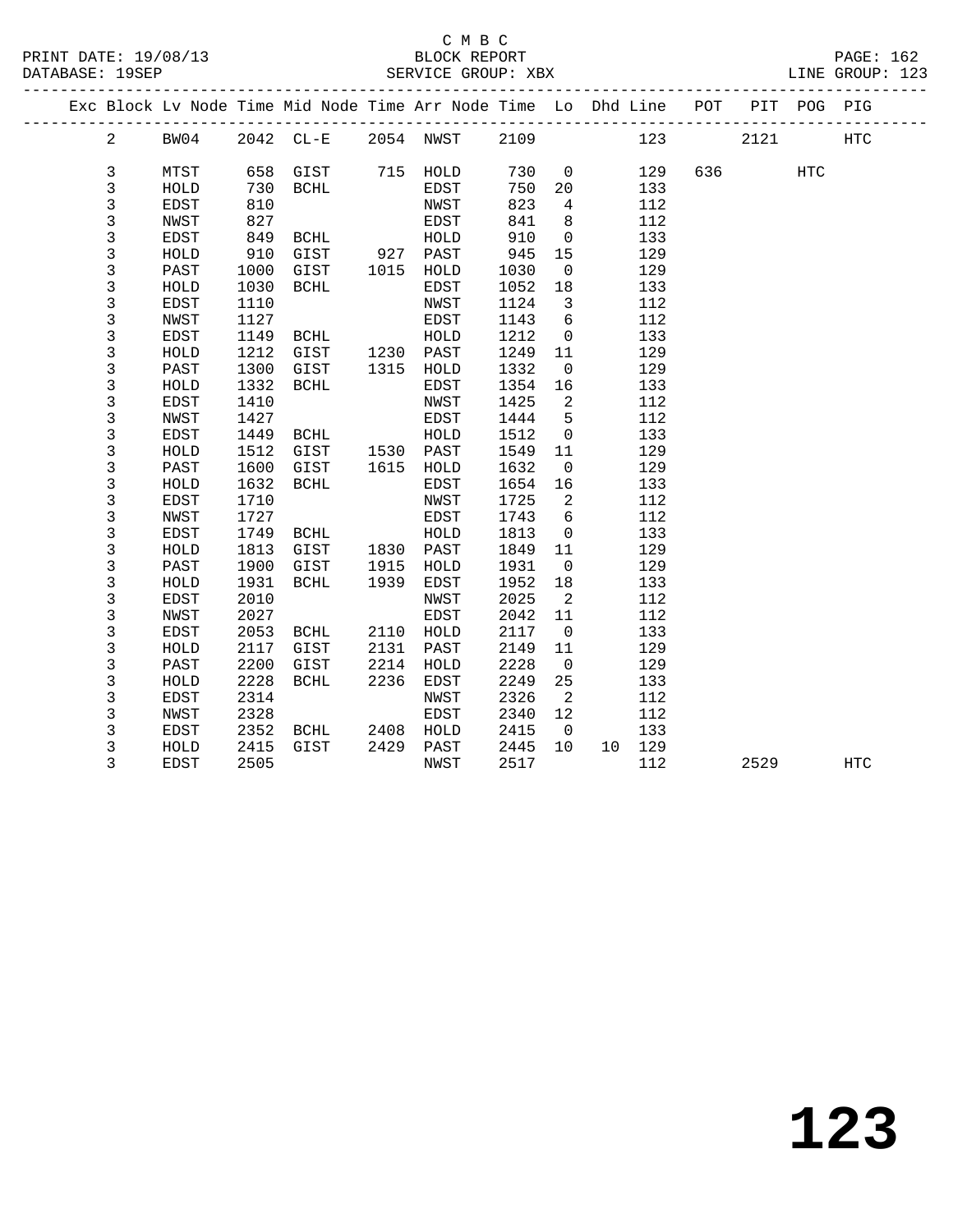|                |      |              |            |              |              |              |                            | Exc Block Lv Node Time Mid Node Time Arr Node Time Lo Dhd Line POT |     |      | PIT POG PIG |            |
|----------------|------|--------------|------------|--------------|--------------|--------------|----------------------------|--------------------------------------------------------------------|-----|------|-------------|------------|
| $\overline{4}$ | NWST |              | 926 CL-W   |              | 942 BW04     | 953 5        |                            | 123                                                                | 912 |      | HTC         |            |
| $\overline{4}$ | BW04 | 958          | $CL-E$     |              | 1009 NWST    | 1026 15      |                            | 123                                                                |     |      |             |            |
| $\overline{4}$ | NWST | 1041         | $CL-W$     | 1059         | BW04         | 1110         | $\overline{\mathbf{3}}$    | 123                                                                |     |      |             |            |
| $\overline{4}$ | BW04 | 1113         | $CL - E$   | 1124         | NWST         | 1142         | 14                         | 123                                                                |     |      |             |            |
| 4              | NWST | 1156         | $CL-W$     | 1214         | BW04         | 1225         | $\overline{\mathbf{3}}$    | 123                                                                |     |      |             |            |
| 4              | BW04 | 1228         | $CL - E$   | 1239         | NWST         | 1257         | 14                         | 123                                                                |     |      |             |            |
| 4              | NWST | 1311         | $CL-W$     | 1330         | BW04         | 1342         | $\overline{2}$             | 123                                                                |     |      |             |            |
| 4              | BW04 | 1344         | $CL - E$   | 1356         | NWST         | 1414         | 12                         | 123                                                                |     |      |             |            |
| 4              | NWST | 1426         | $CL-W$     | 1445         | BW04         | 1457         | $\overline{2}$             | 123                                                                |     |      |             |            |
| 4              | BW04 | 1459         | $CL - E$   | 1511         | NWST         | 1529         | 12                         | 123                                                                |     |      |             |            |
| 4              | NWST | 1541         | $CL-W$     | 1600         | BW04         | 1612         | $\overline{\phantom{a}}^2$ | 123                                                                |     |      |             |            |
| 4              | BW04 | 1614         | $CL - E$   | 1626         | NWST         | 1644         | 12                         | 123                                                                |     |      |             |            |
| 4              | NWST | 1656         | $CL-W$     | 1715         | BW04         | 1727         | $\overline{\phantom{a}}^2$ | 123                                                                |     |      |             |            |
| 4              | BW04 | 1729         | $CL - E$   | 1741         | NWST         | 1758         | 13                         | 123                                                                |     |      |             |            |
| 4              | NWST | 1811         | $CL-W$     | 1830         | BW04         | 1840         | $\overline{2}$             | 123                                                                |     |      |             |            |
| 4              | BW04 | 1842         | $CL - E$   | 1854         | NWST         | 1910         | 15                         | 123                                                                |     |      |             |            |
| 4              | NWST | 1925         | $CL-W$     | 1943         | BW04         | 1953         | $\overline{4}$             | 123                                                                |     |      |             |            |
| 4              | BW04 | 1957         | $CL-E$     | 2009         | NWST         | 2025         | 15                         | 123                                                                |     |      |             |            |
| 4              | NWST | 2040         | $CL-W$     | 2058         | BW04         | 2108         | $\overline{2}$             | 123                                                                |     |      |             |            |
| 4              | BW04 | 2110         | $CL - E$   | 2120         | NWST         | 2134         |                            | 123                                                                |     | 2146 |             | HTC        |
| 5              | BW04 | 558          | $CL - E$   | 607          | NWST         | 621          | 10                         | 123                                                                | 526 |      | HTC         |            |
| 5              | NWST | 631          | $CL-W$     | 645          | BW04         | 655          | $\overline{\mathbf{3}}$    | 123                                                                |     |      |             |            |
| 5              | BW04 | 658          | $CL - E$   | 707          | NWST         | 721          | 10                         | 123                                                                |     |      |             |            |
| 5              | NWST | 731          | $CL-W$     | 746          | BW04         | 756          | 2                          | 123                                                                |     |      |             |            |
| 5              | BW04 | 758          | $CL - E$   | 807          | NWST         | 822          | 9                          | 123                                                                |     |      |             |            |
| 5              | NWST | 831          | $CL-W$     | 847          | BW04         | 858          | 2                          | 123                                                                |     |      |             |            |
| 5              | BW04 | 900          | $CL - E$   | 911          | NWST         | 927          | 14                         | 123                                                                |     |      |             |            |
| 5              | NWST | 941          | $CL-W$     | 958          | BW04         | 1009         | $\overline{4}$             | 123                                                                |     |      |             |            |
| 5              | BW04 | 1013         | $CL - E$   | 1024         | NWST         | 1042         | 14                         | 123                                                                |     |      |             |            |
| 5              | NWST | 1056         | $CL-W$     | 1114         | BW04         | 1125         | $\overline{\mathbf{3}}$    | 123                                                                |     |      |             |            |
| 5              | BW04 | 1128         | $CL - E$   | 1139         | NWST         | 1157         | 14                         | 123                                                                |     |      |             |            |
| 5              | NWST | 1211         | $CL - W$   | 1229         | BW04         | 1240         | $\overline{\mathbf{3}}$    | 123                                                                |     |      |             |            |
| 5              | BW04 | 1243         | $CL - E$   | 1255         | NWST         | 1313         | 13                         | 123                                                                |     |      |             |            |
| 5              | NWST | 1326         | $CL-W$     | 1345         | BW04         | 1357         | $\overline{\phantom{a}}^2$ | 123                                                                |     |      |             |            |
| 5              | BW04 | 1359         | $CL - E$   | 1411         | NWST         | 1429         | 12                         | 123                                                                |     |      |             |            |
| 5              | NWST | 1441         | $CL - W$   | 1500         | BW04         | 1512         | $\overline{\phantom{a}}^2$ | 123                                                                |     |      |             |            |
| 5              | BW04 | 1514         | $CL - E$   | 1526         | NWST         | 1544         | 12                         | 123                                                                |     |      |             |            |
| 5              | NWST | 1556         | $CL-W$     | 1615         | BW04         | 1627         | $\overline{a}$             | 123                                                                |     |      |             |            |
| 5              | BW04 |              | 1629 CL-E  |              | 1641 NWST    | 1659 12      |                            | 123                                                                |     |      |             |            |
| 5              | NWST | 1711         | $CL-W$     | 1730         | BW04         | 1741         | 2                          | 123                                                                |     |      |             |            |
| 5              | BW04 | 1743         | $\rm CL-E$ | 1755         | NWST         | 1812         | 14                         | 123                                                                |     |      |             |            |
| 5              | NWST | 1826         | $CL-W$     | 1845         | BW04         | 1855         | 2                          | 123                                                                |     |      |             |            |
| 5<br>5         | BW04 | 1857         | $CL - E$   | 1909         | NWST         | 1925         | 15                         | 123<br>123                                                         |     |      |             |            |
|                | NWST | 1940         | $CL-W$     | 1958<br>2024 | BW04         | 2008         | 4                          | 123                                                                |     |      |             |            |
| 5<br>5         | BW04 | 2012<br>2055 | $\rm CL-E$ | 2113         | NWST<br>BW04 | 2039<br>2123 | 16                         | 123                                                                |     | 2155 |             | <b>HTC</b> |
|                | NWST |              | $CL-W$     |              |              |              |                            |                                                                    |     |      |             |            |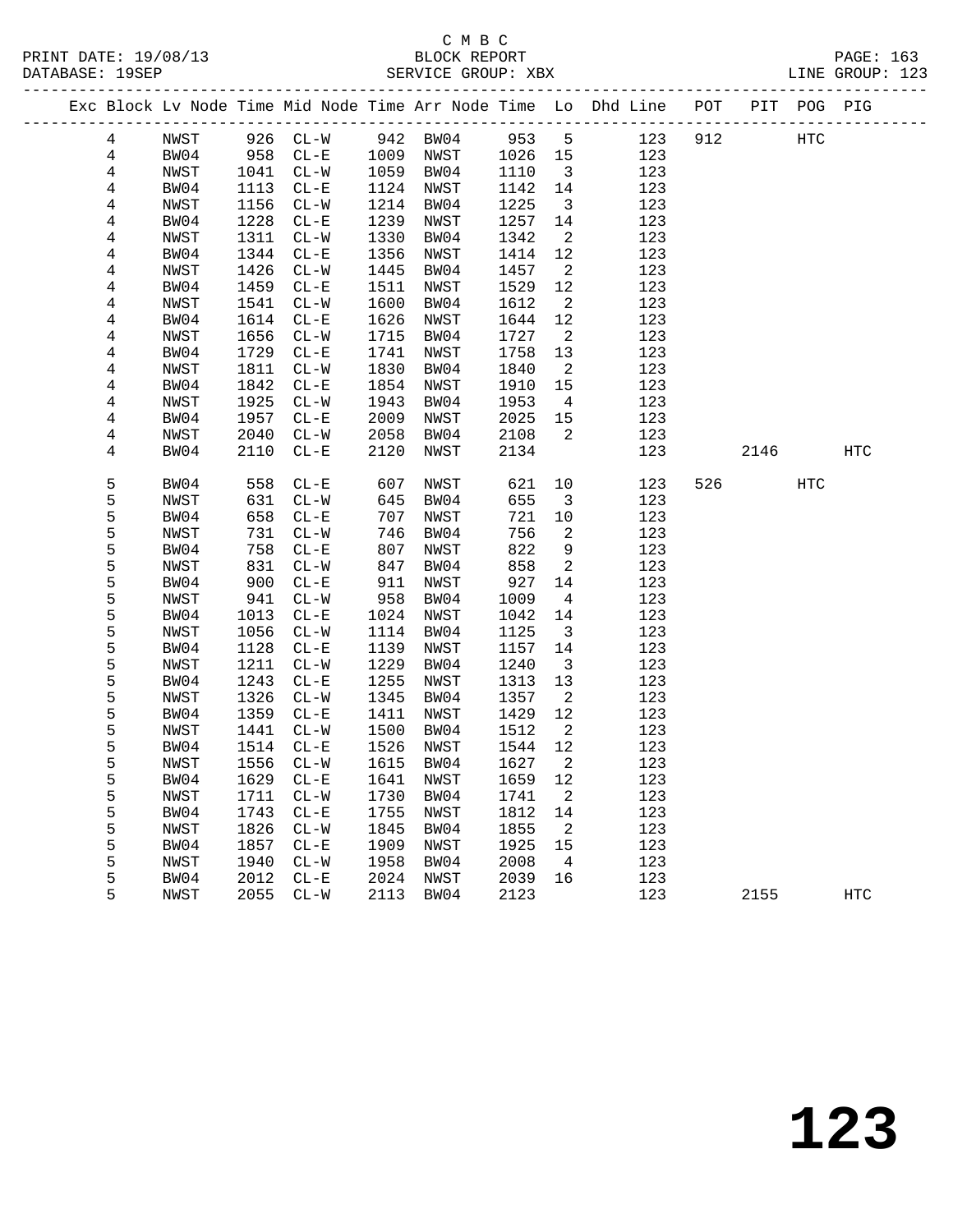#### C M B C<br>BLOCK REPORT PRINT DATE: 19/08/13 BLOCK REPORT PAGE: 164 SERVICE GROUP: XBX

|  |          |              |              | Exc Block Lv Node Time Mid Node Time Arr Node Time Lo Dhd Line POT |      |              |              |                |            |     |      | PIT POG PIG |            |
|--|----------|--------------|--------------|--------------------------------------------------------------------|------|--------------|--------------|----------------|------------|-----|------|-------------|------------|
|  | 6        | PAST         | 800          | GIST                                                               |      | 815 HOLD     | 830          | $\mathsf{O}$   | 129        | 739 |      | HTC         |            |
|  | 6        | HOLD         | 830          | BCHL                                                               |      | EDST         | 852          | 18             | 133        |     |      |             |            |
|  | 6        | EDST         | 910          |                                                                    |      | NWST         | 924          | 2              | 112        |     |      |             |            |
|  | 6        | NWST         | 926          |                                                                    |      | EDST         | 941          | 8              | 112        |     |      |             |            |
|  | 6        | EDST         | 949          | BCHL                                                               |      | HOLD         | 1010         | $\mathsf{O}$   | 133        |     |      |             |            |
|  | 6        | HOLD         | 1010         | GIST                                                               | 1027 | PAST         | 1045         | 15             | 129        |     |      |             |            |
|  | 6        | PAST         | 1100         | GIST                                                               | 1115 | HOLD         | 1130         | $\overline{0}$ | 129        |     |      |             |            |
|  | 6        | HOLD         | 1130         | <b>BCHL</b>                                                        |      | EDST         | 1153         | 17             | 133        |     |      |             |            |
|  | 6        | EDST         | 1210         |                                                                    |      | NWST         | 1225         | 2              | 112        |     |      |             |            |
|  | 6        | NWST         | 1227         |                                                                    |      | EDST         | 1244         | 5              | 112        |     |      |             |            |
|  | 6        | EDST         | 1249         | BCHL                                                               |      | HOLD         | 1312         | $\mathsf{O}$   | 133        |     |      |             |            |
|  | 6        | HOLD         | 1312         | GIST                                                               | 1330 | PAST         | 1349         | 11             | 129        |     |      |             |            |
|  | 6        | PAST         | 1400         | GIST                                                               | 1415 | HOLD         | 1432         | 0              | 129        |     |      |             |            |
|  | 6        | HOLD         | 1432         | BCHL                                                               |      | EDST         | 1454         | 16             | 133        |     |      |             |            |
|  | 6        | EDST         | 1510         |                                                                    |      | NWST         | 1525         | 2              | 112        |     |      |             |            |
|  | 6        | NWST         | 1527         |                                                                    |      | EDST         | 1544         | 5              | 112        |     |      |             |            |
|  | 6        | EDST         | 1549         | BCHL                                                               |      | HOLD         | 1612         | 0              | 133        |     |      |             |            |
|  | 6        | HOLD         | 1612         | GIST                                                               | 1630 | PAST         | 1649         | 11             | 129        |     |      |             |            |
|  | 6        | PAST         | 1700         | GIST                                                               | 1715 | HOLD         | 1732         | $\mathsf{O}$   | 129        |     |      |             |            |
|  | 6        | HOLD         | 1732         | BCHL                                                               |      | EDST         | 1754         | 16             | 133        |     |      |             |            |
|  | 6        | EDST         | 1810         |                                                                    |      | NWST         | 1825         | 2              | 112        |     |      |             |            |
|  | 6        | NWST         | 1827         |                                                                    |      | EDST         | 1843         | 10             | 112        |     |      |             |            |
|  | 6        | EDST         | 1853         | BCHL                                                               | 1910 | HOLD         | 1918         | 0              | 133        |     |      |             |            |
|  | 6        | HOLD         | 1918         | GIST                                                               | 1934 | PAST         | 1952         | 8              | 129        |     |      |             |            |
|  | 6        | PAST         | 2000         | GIST                                                               | 2015 | HOLD         | 2030         | $\mathbf 0$    | 129        |     |      |             |            |
|  | 6        | HOLD         | 2030         | BCHL                                                               | 2038 | EDST         | 2051         | 22             | 133        |     |      |             |            |
|  | 6        | EDST         | 2113         |                                                                    |      | NWST         | 2126         | 2              | 112        |     |      |             |            |
|  | 6        | NWST         | 2128         |                                                                    |      | EDST         | 2143         | 10             | 112        |     |      |             |            |
|  | 6        | EDST         | 2153         | BCHL                                                               | 2209 | HOLD         | 2216         | $\overline{0}$ | 133        |     |      |             |            |
|  | 6        | HOLD         | 2216         | GIST                                                               | 2230 | PAST         | 2246         | 14             | 129        |     |      |             |            |
|  | 6        | PAST         | 2300         | GIST                                                               | 2314 | HOLD         | 2328         | $\Omega$       | 129        |     |      |             |            |
|  | 6        | HOLD         | 2328         | BCHL                                                               | 2336 | EDST         | 2349         |                | 133        |     | 2359 |             | <b>HTC</b> |
|  | 20       | HODM         | 509          | NWST                                                               | 611  | SUST         | 631          | 14             | 10<br>N19  | 433 |      | HTC         |            |
|  | 20       | NWST         | 655          |                                                                    |      | EDST         | 708          | 9              | 112        |     |      |             |            |
|  | 20       | EDST         | 717          | BCHL                                                               |      | HOLD         | 737          | $\mathsf{O}$   | 133        |     |      |             |            |
|  | 20       | HOLD         | 737          | GIST                                                               | 753  | PAST         | 809          | 21             | 129        |     |      |             |            |
|  | 20       | PAST         | 830          | GIST                                                               | 845  | HOLD         | 900          | $\overline{0}$ | 129        |     |      |             |            |
|  | 20       | HOLD         | 900          | BCHL                                                               |      | EDST         | 922          | 18             | 133        |     |      |             |            |
|  | $20\,$   | <b>EDST</b>  | 940          |                                                                    |      | NWST         | 954 3        |                | 112        |     |      |             |            |
|  | 20<br>20 | NWST         | 957          |                                                                    |      | EDST<br>HOLD | 1013<br>1040 | 6              | 112<br>133 |     |      |             |            |
|  | 20       | EDST<br>HOLD | 1019<br>1040 | BCHL<br>GIST                                                       | 1057 | PAST         | 1115         | 0<br>15        | 129        |     |      |             |            |
|  | 20       | PAST         | 1130         | GIST                                                               | 1145 | HOLD         | 1200         | $\mathbf 0$    | 129        |     |      |             |            |
|  | 20       | HOLD         | 1200         | <b>BCHL</b>                                                        |      | EDST         | 1223         | 17             | 133        |     |      |             |            |
|  | 20       | EDST         | 1240         |                                                                    |      | NWST         | 1255         | 2              | 112        |     |      |             |            |
|  | 20       | NWST         | 1257         |                                                                    |      | EDST         | 1314         | 5              | 112        |     |      |             |            |
|  | 20       | EDST         | 1319         | <b>BCHL</b>                                                        |      | HOLD         | 1342         | 0              | 133        |     |      |             |            |
|  | 20       | HOLD         | 1342         | GIST                                                               | 1400 | PAST         | 1419         | 11             | 129        |     |      |             |            |
|  | 20       | PAST         | 1430         | GIST                                                               | 1445 | HOLD         | 1502         | 0              | 129        |     |      |             |            |
|  | 20       | HOLD         | 1502         | <b>BCHL</b>                                                        |      | EDST         | 1526         | 14             | 133        |     |      |             |            |
|  | 20       | EDST         | 1540         |                                                                    |      | NWST         | 1555         | 2              | 112        |     |      |             |            |
|  | 20       | NWST         | 1557         |                                                                    |      | EDST         | 1614         | 5              | 112        |     |      |             |            |
|  | 20       | EDST         | 1619         | <b>BCHL</b>                                                        |      | ${\tt HOLD}$ | 1642         | 0              | 133        |     |      |             |            |
|  | 20       | HOLD         | 1642         | GIST                                                               | 1700 | PAST         | 1719         | 11             | 129        |     |      |             |            |

20 PAST 1730 GIST 1745 HOLD 1802 0 129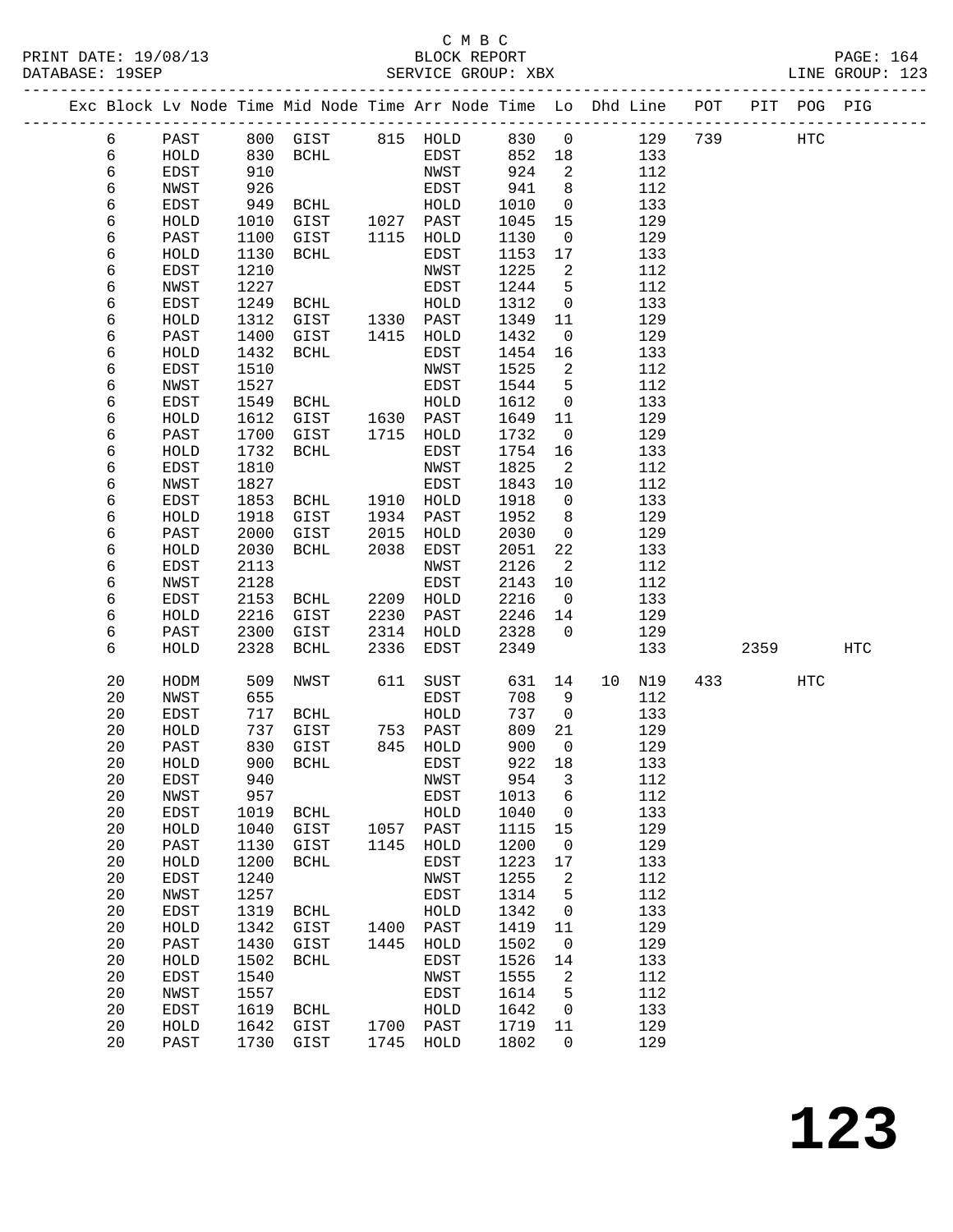|  |    |      |      |           |      |             |      |                            | Exc Block Lv Node Time Mid Node Time Arr Node Time Lo Dhd Line POT |     |      | PIT POG PIG |                   |  |
|--|----|------|------|-----------|------|-------------|------|----------------------------|--------------------------------------------------------------------|-----|------|-------------|-------------------|--|
|  | 20 | HOLD |      | 1802 BCHL |      | EDST 1824 9 |      |                            | 133                                                                |     |      |             |                   |  |
|  | 20 | EDST | 1833 |           |      | MTST        | 1855 |                            |                                                                    | 119 | 1917 |             | $_{\mathrm{HTC}}$ |  |
|  |    |      |      |           |      |             |      |                            |                                                                    |     |      |             |                   |  |
|  | 21 | NWST | 601  | $CL-W$    |      | 615 BW04    | 625  | $\overline{3}$             | 123                                                                | 547 |      | <b>HTC</b>  |                   |  |
|  | 21 | BW04 | 628  | $CL - E$  | 637  | NWST        | 651  | 10                         | 123                                                                |     |      |             |                   |  |
|  | 21 | NWST | 701  | $CL-W$    | 716  | BW04        | 726  | 2                          | 123                                                                |     |      |             |                   |  |
|  | 21 | BW04 | 728  | $CL - E$  | 737  | NWST        | 752  | 9                          | 123                                                                |     |      |             |                   |  |
|  | 21 | NWST | 801  | $CL-W$    | 817  | BW04        | 828  | $\overline{2}$             | 123                                                                |     |      |             |                   |  |
|  | 21 | BW04 | 830  | $CL-E$    | 841  | NWST        | 857  | 14                         | 123                                                                |     |      |             |                   |  |
|  | 21 | NWST | 911  | $CL-W$    | 927  | BW04        | 938  | 5                          | 123                                                                |     |      |             |                   |  |
|  | 21 | BW04 | 943  | $CL - E$  | 954  | NWST        | 1011 | 15                         | 123                                                                |     |      |             |                   |  |
|  | 21 | NWST | 1026 | $CL-W$    | 1043 | BW04        | 1054 | $\overline{4}$             | 123                                                                |     |      |             |                   |  |
|  | 21 | BW04 | 1058 | $CL-E$    | 1109 | NWST        | 1127 | 14                         | 123                                                                |     |      |             |                   |  |
|  | 21 | NWST | 1141 | $CL-W$    | 1159 | BW04        | 1210 | $\overline{\mathbf{3}}$    | 123                                                                |     |      |             |                   |  |
|  | 21 | BW04 | 1213 | $CL-E$    | 1224 | NWST        | 1242 | 14                         | 123                                                                |     |      |             |                   |  |
|  | 21 | NWST | 1256 | $CL-W$    | 1315 | BW04        | 1327 | $\overline{2}$             | 123                                                                |     |      |             |                   |  |
|  | 21 | BW04 | 1329 | $CL - E$  | 1341 | NWST        | 1359 | 12                         | 123                                                                |     |      |             |                   |  |
|  | 21 | NWST | 1411 | $CL-W$    | 1430 | BW04        | 1442 | 2                          | 123                                                                |     |      |             |                   |  |
|  | 21 | BW04 | 1444 | $CL - E$  | 1456 | NWST        | 1514 | 12                         | 123                                                                |     |      |             |                   |  |
|  | 21 | NWST | 1526 | $CL-W$    | 1545 | BW04        | 1557 | 2                          | 123                                                                |     |      |             |                   |  |
|  | 21 | BW04 | 1559 | $CL-E$    | 1611 | NWST        | 1630 | 11                         | 123                                                                |     |      |             |                   |  |
|  | 21 | NWST | 1641 | $CL-W$    | 1700 | BW04        | 1712 | $\overline{\phantom{0}}^2$ | 123                                                                |     |      |             |                   |  |
|  | 21 | BW04 | 1714 | $CL - E$  | 1726 | NWST        | 1743 | 13                         | 123                                                                |     |      |             |                   |  |
|  | 21 | NWST | 1756 | $CL-W$    | 1815 | BW04        | 1825 | $\overline{2}$             | 123                                                                |     |      |             |                   |  |
|  | 21 | BW04 | 1827 | $CL - E$  | 1839 | NWST        | 1855 | 15                         | 123                                                                |     |      |             |                   |  |
|  | 21 | NWST | 1910 | $CL-W$    | 1928 | BW04        | 1938 | $\overline{4}$             | 123                                                                |     |      |             |                   |  |
|  | 21 | BW04 | 1942 | $CL - E$  | 1954 | NWST        | 2010 | 15                         | 123                                                                |     |      |             |                   |  |
|  | 21 | NWST | 2025 | $CL-W$    | 2043 | BW04        | 2053 | $4\overline{4}$            | 123                                                                |     |      |             |                   |  |
|  | 21 | BW04 | 2057 | $CL - E$  | 2109 | NWST        | 2124 | 16                         | 123                                                                |     |      |             |                   |  |
|  | 21 | NWST | 2140 | $CL - W$  | 2158 | BW04        | 2208 | 2                          | 123                                                                |     |      |             |                   |  |
|  | 21 | BW04 | 2210 | $CL-E$    | 2220 | NWST        | 2234 | 6                          | 123                                                                |     |      |             |                   |  |
|  | 21 | NWST | 2240 | $CL-W$    | 2257 | BW04        | 2307 | $\overline{3}$             | 123                                                                |     |      |             |                   |  |
|  | 21 | BW04 | 2310 | $CL - E$  | 2319 | NWST        | 2332 | $8\phantom{1}$             | 123                                                                |     |      |             |                   |  |
|  | 21 | NWST | 2340 | $CL-W$    | 2355 | BW04        | 2405 | 5                          | 123                                                                |     |      |             |                   |  |
|  | 21 | BW04 | 2410 | $CL - E$  | 2419 | NWST        | 2432 | 13                         | 123                                                                |     |      |             |                   |  |
|  | 21 | NWST | 2445 | $CL-W$    | 2500 | BW04        | 2510 | $\Omega$                   | 123                                                                |     |      |             |                   |  |
|  | 21 | BW04 | 2510 | $CL - E$  | 2519 | NWST        | 2532 |                            | 123                                                                |     | 2544 |             | <b>HTC</b>        |  |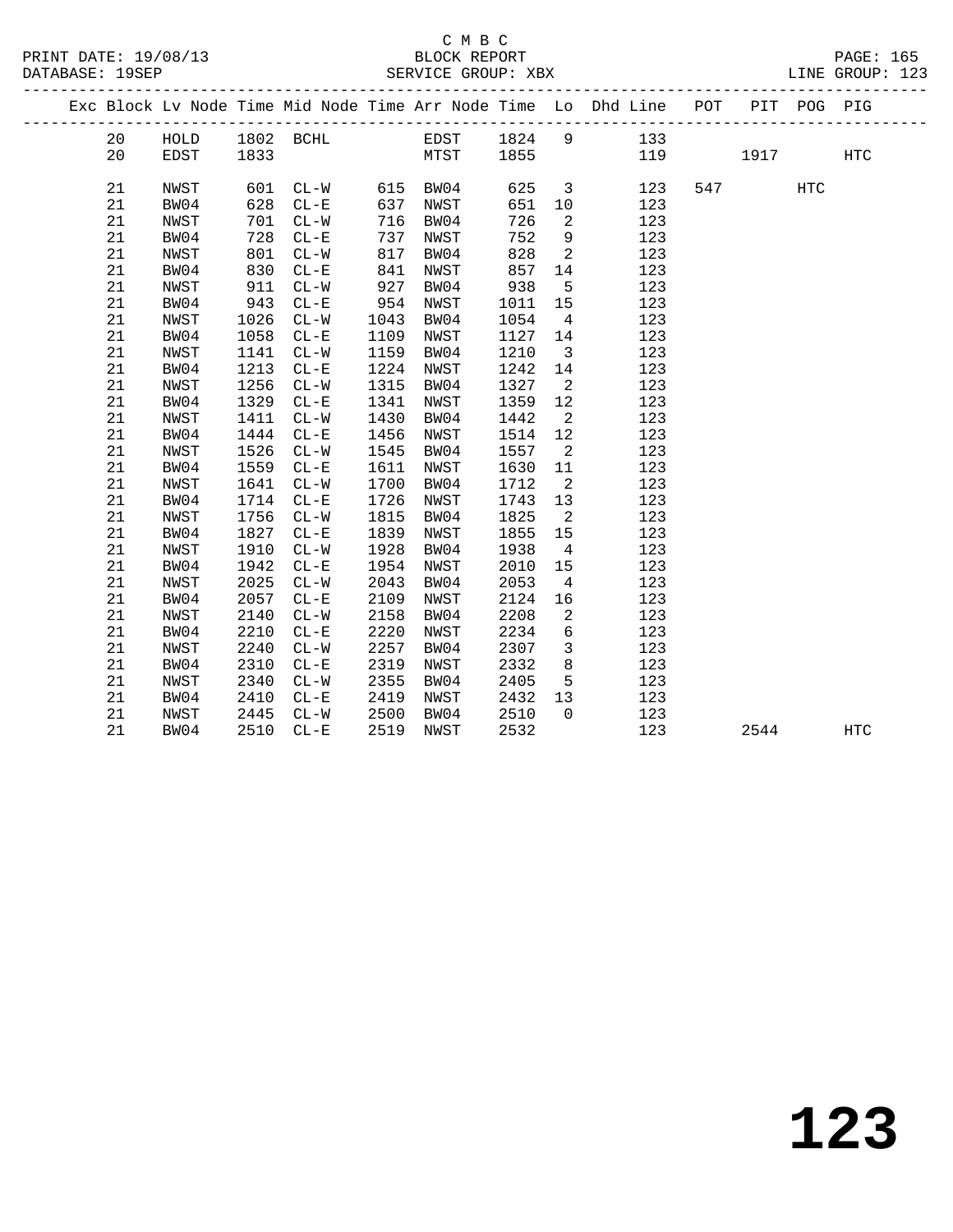## C M B C<br>BLOCK REPORT SERVICE GROUP: XBX

PRINT DATE: 19/08/13 BLOCK REPORT PAGE: 166

|  |    |             |      |             |      |           |      |                         | Exc Block Lv Node Time Mid Node Time Arr Node Time Lo Dhd Line POT |     |      | PIT POG PIG |            |
|--|----|-------------|------|-------------|------|-----------|------|-------------------------|--------------------------------------------------------------------|-----|------|-------------|------------|
|  | 22 | EDST        | 712  |             |      | NWST      |      |                         | 725 3 112                                                          | 658 |      | <b>HTC</b>  |            |
|  | 22 | NWST        | 728  |             |      | EDST      | 741  | 8 <sup>8</sup>          | 112                                                                |     |      |             |            |
|  | 22 | EDST        | 749  | BCHL        |      | HOLD      | 809  | $\overline{0}$          | 133                                                                |     |      |             |            |
|  | 22 | HOLD        | 809  | GIST        |      | 825 PAST  | 841  | 19                      | 129                                                                |     |      |             |            |
|  | 22 | PAST        | 900  | GIST        |      | 915 HOLD  | 930  | $\mathbf 0$             | 129                                                                |     |      |             |            |
|  | 22 | HOLD        | 930  | BCHL        |      | EDST      | 952  | 18                      | 133                                                                |     |      |             |            |
|  | 22 | EDST        | 1010 |             |      | NWST      | 1024 | $\overline{\mathbf{3}}$ | 112                                                                |     |      |             |            |
|  | 22 | NWST        | 1027 |             |      | EDST      | 1043 | $6\overline{6}$         | 112                                                                |     |      |             |            |
|  | 22 | EDST        | 1049 | BCHL        |      | HOLD      | 1111 | $\overline{0}$          | 133                                                                |     |      |             |            |
|  | 22 | HOLD        | 1111 | GIST        |      | 1129 PAST | 1148 | 12                      | 129                                                                |     |      |             |            |
|  | 22 | PAST        | 1200 | GIST        |      | 1215 HOLD | 1231 | $\overline{0}$          | 129                                                                |     |      |             |            |
|  | 22 | HOLD        | 1231 | <b>BCHL</b> |      | EDST      | 1254 | 16                      | 133                                                                |     |      |             |            |
|  | 22 | EDST        | 1310 |             |      | NWST      | 1325 | 2                       | 112                                                                |     |      |             |            |
|  | 22 | NWST        | 1327 |             |      | EDST      | 1344 | 5                       | 112                                                                |     |      |             |            |
|  | 22 | EDST        | 1349 | BCHL        |      | HOLD      | 1412 | $\overline{0}$          | 133                                                                |     |      |             |            |
|  | 22 | HOLD        | 1412 | GIST        |      | 1430 PAST | 1449 | 11                      | 129                                                                |     |      |             |            |
|  | 22 | PAST        | 1500 | GIST        |      | 1515 HOLD | 1532 | $\overline{0}$          | 129                                                                |     |      |             |            |
|  | 22 | HOLD        | 1532 | BCHL        |      | EDST      | 1556 | 14                      | 133                                                                |     |      |             |            |
|  | 22 | EDST        | 1610 |             |      | NWST      | 1625 | 2                       | 112                                                                |     |      |             |            |
|  | 22 | NWST        | 1627 |             |      | EDST      | 1644 | 5                       | 112                                                                |     |      |             |            |
|  | 22 | EDST        | 1649 | BCHL        |      | HOLD      | 1713 | $\overline{0}$          | 133                                                                |     |      |             |            |
|  | 22 | HOLD        | 1713 | GIST        |      | 1730 PAST | 1749 | 11                      | 129                                                                |     |      |             |            |
|  | 22 | PAST        | 1800 | GIST        |      | 1815 HOLD | 1831 | $\overline{0}$          | 129                                                                |     |      |             |            |
|  | 22 | HOLD        | 1831 | BCHL        |      | EDST      | 1853 | 17                      | 133                                                                |     |      |             |            |
|  | 22 | EDST        | 1910 |             |      | NWST      | 1925 | $\overline{2}$          | 112                                                                |     |      |             |            |
|  | 22 | NWST        | 1927 |             |      | EDST      | 1942 | 11                      | 112                                                                |     |      |             |            |
|  | 22 | EDST        | 1953 | BCHL        | 2010 | HOLD      | 2018 | $\overline{0}$          | 133                                                                |     |      |             |            |
|  | 22 | HOLD        | 2018 | GIST        | 2034 | PAST      | 2052 | 8                       | 129                                                                |     |      |             |            |
|  | 22 | PAST        | 2100 | GIST        | 2114 | HOLD      | 2129 | $\mathbf 0$             | 129                                                                |     |      |             |            |
|  | 22 | HOLD        | 2129 | BCHL        | 2137 | EDST      | 2150 | 24                      | 133                                                                |     |      |             |            |
|  | 22 | <b>EDST</b> | 2214 |             |      | NWST      | 2227 | 2                       | 112                                                                |     |      |             |            |
|  | 22 | NWST        | 2229 |             |      | EDST      | 2243 | 5                       | 112                                                                |     |      |             |            |
|  | 22 | EDST        | 2248 | BCHL        |      | 2304 HOLD | 2311 | $\overline{0}$          | 133                                                                |     |      |             |            |
|  | 22 | HOLD        | 2311 | GIST        | 2325 | PAST      | 2341 | 21                      | 129                                                                |     |      |             |            |
|  | 22 | PAST        | 2402 | GIST        | 2416 | HOLD      | 2430 | $\Omega$                | 129                                                                |     |      |             |            |
|  | 22 | HOLD        | 2430 | BCHL        | 2438 | EDST      | 2451 |                         | 133                                                                |     | 2501 |             | <b>HTC</b> |
|  |    |             |      |             |      |           |      |                         |                                                                    |     |      |             |            |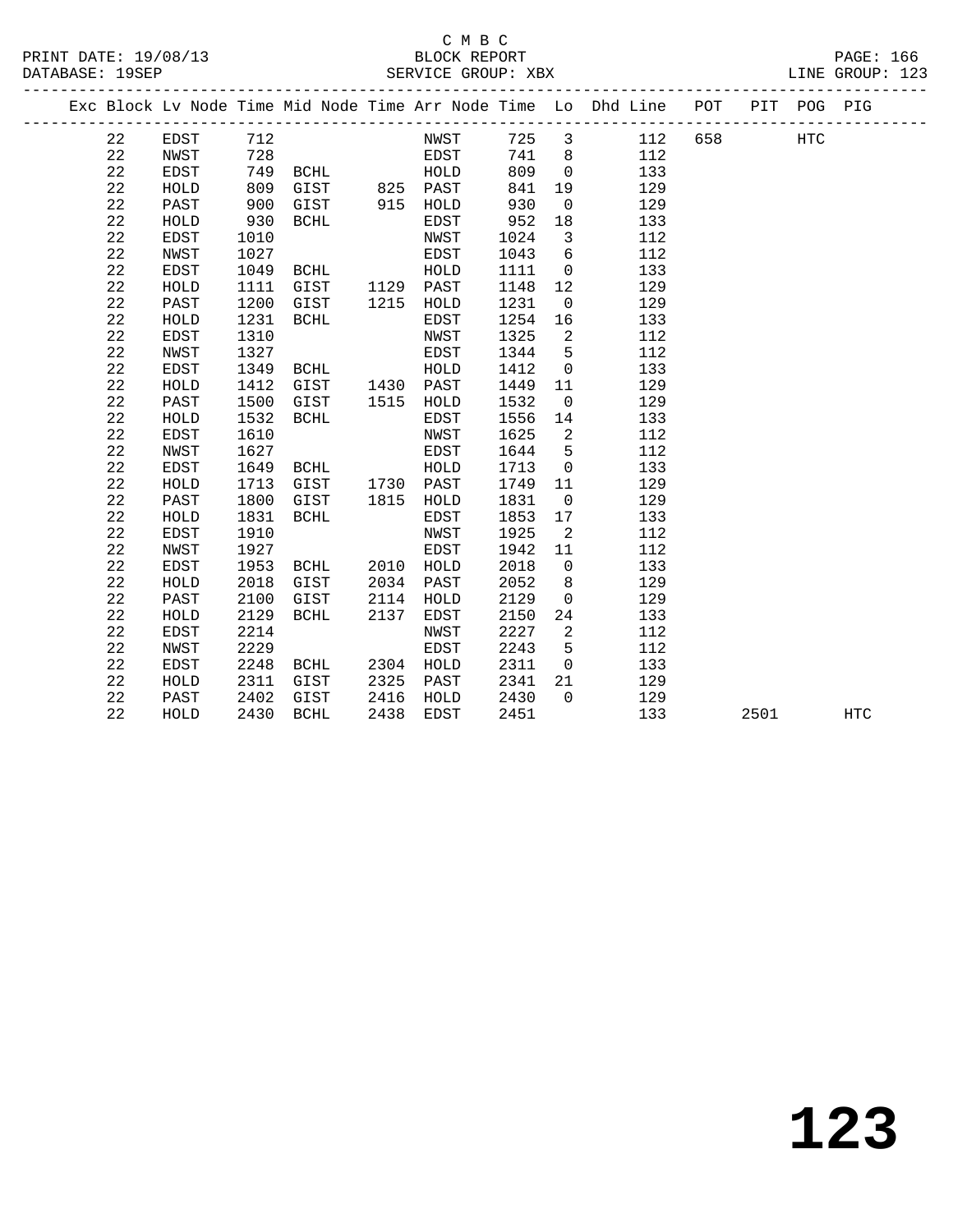#### C M B C<br>BLOCK REPORT PRINT DATE: 19/08/13 BLOCK REPORT PAGE: 167 SERVICE GROUP: XBX

|          |              |              |                   |      |              |              |                                | Exc Block Lv Node Time Mid Node Time Arr Node Time Lo Dhd Line POT |     |      | PIT POG PIG |     |
|----------|--------------|--------------|-------------------|------|--------------|--------------|--------------------------------|--------------------------------------------------------------------|-----|------|-------------|-----|
| 23       | MTST         |              | 728 GIST 745 HOLD |      |              | 800 0        |                                | 129                                                                | 706 |      | <b>HTC</b>  |     |
| 23       | HOLD         | 800          | BCHL              |      | EDST         | 820          | 20                             | 133                                                                |     |      |             |     |
| 23       | EDST         | 840          |                   |      | NWST         | 853          | $\overline{\mathbf{3}}$        | 112                                                                |     |      |             |     |
| 23       | NWST         | 856          |                   |      | EDST         | 911          | 8                              | 112                                                                |     |      |             |     |
| 23       | EDST         | 919          | BCHL              |      | HOLD         | 940          | $\overline{0}$                 | 133                                                                |     |      |             |     |
| 23       | HOLD         | 940          | GIST 957 PAST     |      |              | 1015         | 15                             | 129                                                                |     |      |             |     |
| 23       | PAST         | 1030         | GIST 1045         |      | HOLD         | 1100         | $\overline{0}$                 | 129                                                                |     |      |             |     |
| 23       | HOLD         | 1100         | BCHL              |      | EDST         | 1123         | 17                             | 133                                                                |     |      |             |     |
| 23       | EDST         | 1140         |                   |      | NWST         | 1154         | 2                              | 112                                                                |     |      |             |     |
| 23       | NWST         | 1156         |                   |      | EDST         | 1213         | 6                              | 112                                                                |     |      |             |     |
| 23       | <b>EDST</b>  | 1219         | BCHL              |      | HOLD         | 1242         | $\overline{0}$                 | 133                                                                |     |      |             |     |
| 23       | HOLD         | 1242         | GIST 1300 PAST    |      |              | 1319         | 11                             | 129                                                                |     |      |             |     |
| 23       | PAST         | 1330         | GIST              |      | 1345 HOLD    | 1402         | $\overline{0}$                 | 129                                                                |     |      |             |     |
| 23       | HOLD         | 1402         | BCHL              |      | EDST         | 1424         | 16                             | 133                                                                |     |      |             |     |
| 23       | <b>EDST</b>  | 1440         |                   |      | NWST         | 1455         | $\overline{2}$                 | 112                                                                |     |      |             |     |
| 23       | NWST         | 1457         |                   |      | EDST         | 1514         | 5                              | 112                                                                |     |      |             |     |
| 23       | <b>EDST</b>  | 1519         | BCHL              |      | HOLD         | 1542         | $\overline{0}$                 | 133                                                                |     |      |             |     |
| 23       | HOLD         | 1542         | GIST 1600 PAST    |      |              | 1619         | 11                             | 129                                                                |     |      |             |     |
| 23       | PAST         | 1630         | GIST              |      | 1645 HOLD    | 1702         | $\overline{0}$                 | 129                                                                |     |      |             |     |
| 23       | HOLD         | 1702         | BCHL              |      | EDST         | 1724         | 16                             | 133                                                                |     |      |             |     |
| 23       | EDST         | 1740         |                   |      | NWST         | 1755         | $\overline{\phantom{0}}^2$     | 112                                                                |     |      |             |     |
| 23       | NWST         | 1757         |                   |      | EDST         | 1813         | 10                             | 112                                                                |     |      |             |     |
| 23       | EDST         | 1823         | BCHL              |      | HOLD         | 1845         | $\overline{0}$                 | 133                                                                |     |      |             |     |
| 23       | HOLD         | 1845         | GIST              |      | 1901 PAST    | 1919         | 11                             | 129                                                                |     |      |             |     |
| 23       | PAST         | 1930         | GIST              | 1945 | HOLD         | 2000         | $\overline{0}$                 | 129                                                                |     |      |             |     |
| 23<br>23 | HOLD         | 2000         | BCHL              | 2008 | EDST         | 2021         | 19                             | 133                                                                |     |      |             |     |
| 23       | EDST<br>NWST | 2040<br>2057 |                   |      | NWST<br>EDST | 2055<br>2112 | $\overline{\phantom{a}}$<br>11 | 112<br>112                                                         |     |      |             |     |
| 23       | EDST         | 2123         | BCHL              | 2140 | HOLD         | 2147         | $\overline{0}$                 | 133                                                                |     |      |             |     |
| 23       | HOLD         | 2147         | GIST              | 2201 | PAST         | 2219         | 11                             | 129                                                                |     |      |             |     |
| 23       | PAST         | 2230         | GIST              | 2244 | HOLD         | 2258         | $\overline{0}$                 | 129                                                                |     |      |             |     |
| 23       | HOLD         | 2258         | BCHL              | 2306 | EDST         | 2319         | 25                             | 133                                                                |     |      |             |     |
| 23       | EDST         | 2344         |                   |      | NWST         | 2356         | 2                              | 112                                                                |     |      |             |     |
| 23       | <b>NWST</b>  | 2358         |                   |      | EDST         | 2410         | $\overline{4}$                 | 112                                                                |     |      |             |     |
| 23       | EDST         | 2414         |                   |      | NWST         | 2426         | 2                              | 112                                                                |     |      |             |     |
| 23       | NWST         | 2428         |                   |      | EDST         | 2440         | 8                              | 112                                                                |     |      |             |     |
| 23       | EDST         | 2448         |                   |      | NWST         | 2500         |                                | 112                                                                |     | 2512 |             | HTC |
|          |              |              |                   |      |              |              |                                |                                                                    |     |      |             |     |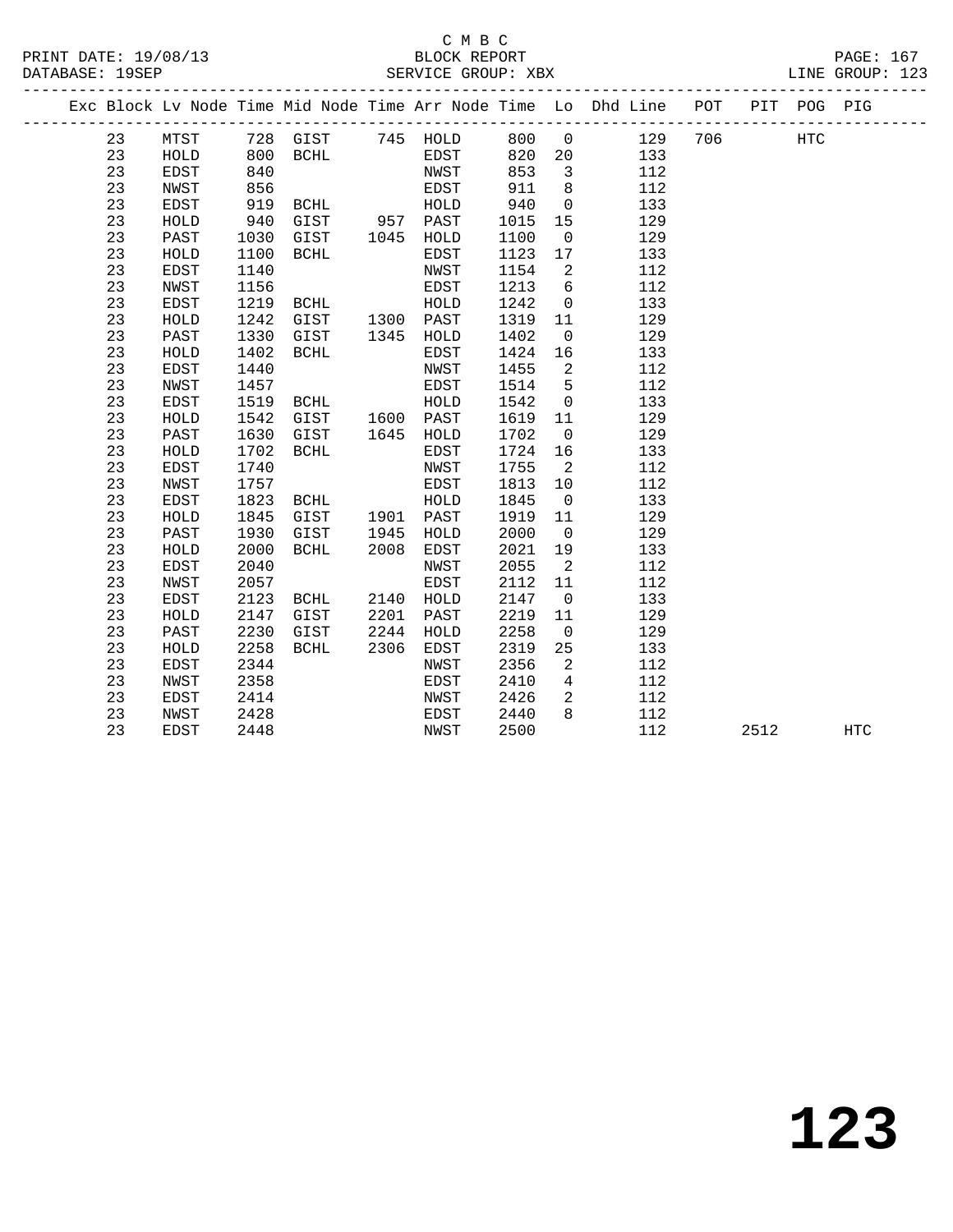# C M B C<br>BLOCK REPORT SERVICE GROUP: XBX

PRINT DATE: 19/08/13 BLOCK REPORT PAGE: 168

|  |    |             |      |             |      |          |      |                | Exc Block Lv Node Time Mid Node Time Arr Node Time Lo Dhd Line POT |     |      | PIT POG PIG |     |
|--|----|-------------|------|-------------|------|----------|------|----------------|--------------------------------------------------------------------|-----|------|-------------|-----|
|  | 24 | EDST        | 740  |             |      | NWST     | 753  | 5              | 112                                                                | 726 |      | <b>HTC</b>  |     |
|  | 24 | NWST        | 758  |             |      | EDST     | 811  | 8              | 112                                                                |     |      |             |     |
|  | 24 | <b>EDST</b> | 819  | BCHL        |      | HOLD     | 840  | $\Omega$       | 133                                                                |     |      |             |     |
|  | 24 | HOLD        | 840  | GIST        |      | 857 PAST | 915  | 15             | 129                                                                |     |      |             |     |
|  | 24 | PAST        | 930  | GIST        | 945  | HOLD     | 1000 | $\overline{0}$ | 129                                                                |     |      |             |     |
|  | 24 | HOLD        | 1000 | BCHL        |      | EDST     | 1022 | 18             | 133                                                                |     |      |             |     |
|  | 24 | <b>EDST</b> | 1040 |             |      | NWST     | 1054 | $\overline{3}$ | 112                                                                |     |      |             |     |
|  | 24 | NWST        | 1057 |             |      | EDST     | 1113 | 6              | 112                                                                |     |      |             |     |
|  | 24 | EDST        | 1119 | BCHL        |      | HOLD     | 1142 | $\overline{0}$ | 133                                                                |     |      |             |     |
|  | 24 | HOLD        | 1142 | GIST        | 1200 | PAST     | 1219 | 11             | 129                                                                |     |      |             |     |
|  | 24 | PAST        | 1230 | GIST        | 1245 | HOLD     | 1302 | $\overline{0}$ | 129                                                                |     |      |             |     |
|  | 24 | HOLD        | 1302 | <b>BCHL</b> |      | EDST     | 1325 | 15             | 133                                                                |     |      |             |     |
|  | 24 | EDST        | 1340 |             |      | NWST     | 1355 | 2              | 112                                                                |     |      |             |     |
|  | 24 | NWST        | 1357 |             |      | EDST     | 1414 | 5              | 112                                                                |     |      |             |     |
|  | 24 | <b>EDST</b> | 1419 | BCHL        |      | HOLD     | 1442 | $\mathbf 0$    | 133                                                                |     |      |             |     |
|  | 24 | HOLD        | 1442 | GIST        | 1500 | PAST     | 1519 | 11             | 129                                                                |     |      |             |     |
|  | 24 | PAST        | 1530 | GIST        | 1545 | HOLD     | 1602 | $\overline{0}$ | 129                                                                |     |      |             |     |
|  | 24 | HOLD        | 1602 | <b>BCHL</b> |      | EDST     | 1624 | 16             | 133                                                                |     |      |             |     |
|  | 24 | EDST        | 1640 |             |      | NWST     | 1655 | 2              | 112                                                                |     |      |             |     |
|  | 24 | NWST        | 1657 |             |      | EDST     | 1713 | 6              | 112                                                                |     |      |             |     |
|  | 24 | EDST        | 1719 | BCHL        |      | HOLD     | 1743 | $\overline{0}$ | 133                                                                |     |      |             |     |
|  | 24 | HOLD        | 1743 | GIST        | 1800 | PAST     | 1819 | 11             | 129                                                                |     |      |             |     |
|  | 24 | PAST        | 1830 | GIST        | 1845 | HOLD     | 1901 | $\overline{0}$ | 129                                                                |     |      |             |     |
|  | 24 | HOLD        | 1901 | <b>BCHL</b> | 1909 | EDST     | 1922 | 18             | 133                                                                |     |      |             |     |
|  | 24 | EDST        | 1940 |             |      | NWST     | 1955 | 2              | 112                                                                |     |      |             |     |
|  | 24 | NWST        | 1957 |             |      | EDST     | 2012 | 11             | 112                                                                |     |      |             |     |
|  | 24 | <b>EDST</b> | 2023 | BCHL        | 2040 | HOLD     | 2047 | $\overline{0}$ | 133                                                                |     |      |             |     |
|  | 24 | HOLD        | 2047 | GIST        | 2101 | PAST     | 2119 | 11             | 129                                                                |     |      |             |     |
|  | 24 | PAST        | 2130 | GIST        | 2144 | HOLD     | 2159 | $\overline{0}$ | 129                                                                |     |      |             |     |
|  | 24 | HOLD        | 2159 | <b>BCHL</b> | 2207 | EDST     | 2220 | 24             | 133                                                                |     |      |             |     |
|  | 24 | EDST        | 2244 |             |      | NWST     | 2257 | 2              | 112                                                                |     |      |             |     |
|  | 24 | NWST        | 2259 |             |      | EDST     | 2311 |                | 112                                                                |     | 2321 |             | HTC |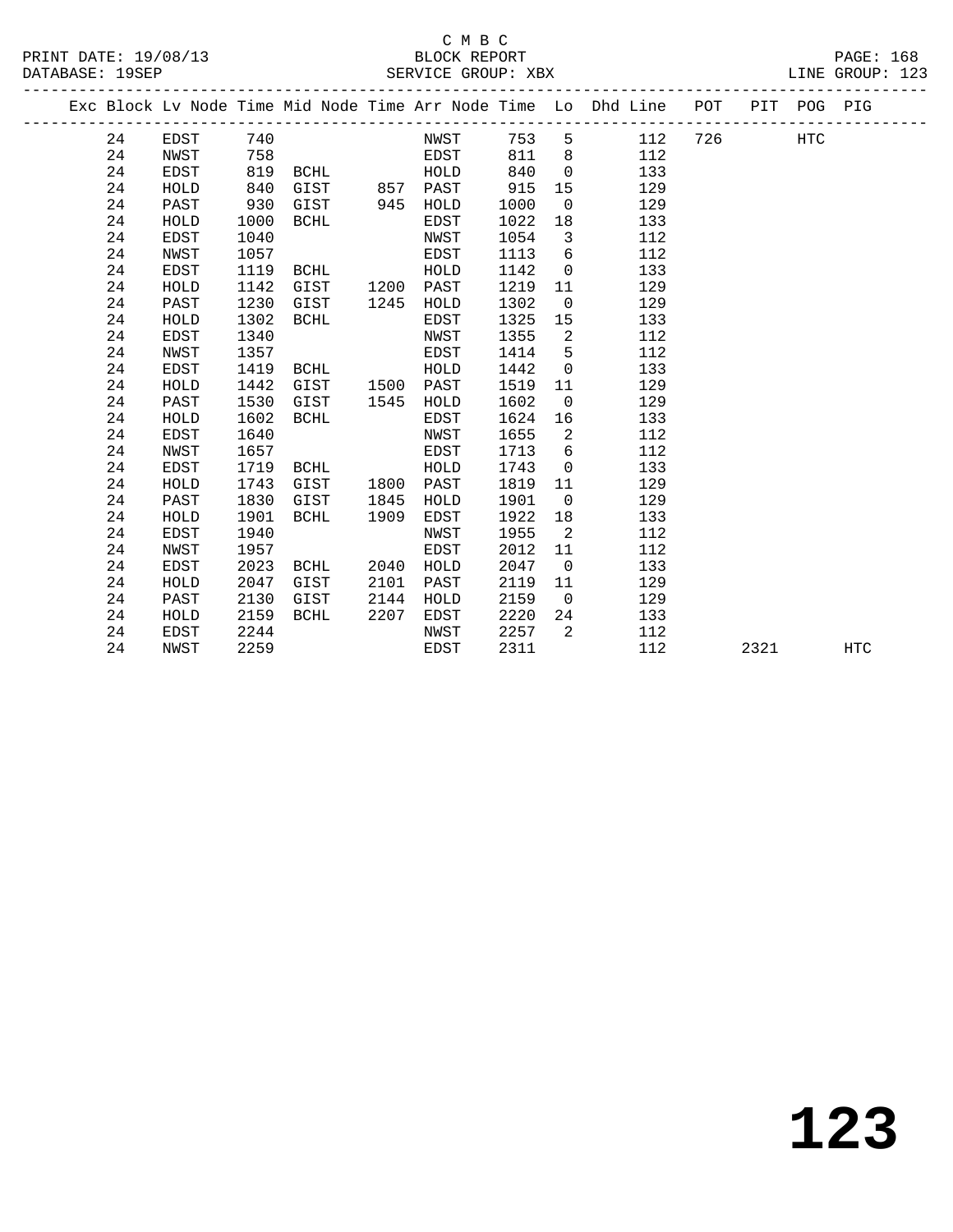|  | PRINT DATE: 19/08/13        |
|--|-----------------------------|
|  | $\sim$ $\sim$ $\sim$ $\sim$ |

#### C M B C<br>
S/13 BLOCK REPOR PAGE: 169<br>PERINT DATE: 1999 ERVICE GROUP: XBX DATABASE: 19SEP SERVICE GROUP: XBX

-------------------------------------------------------------------------------------------------

| 22ST  | 22 ST STN  |
|-------|------------|
| SCDL. | SCOTTSDALE |

HTC Hamilton Depot

|  |              | Exc Block Lv Node Time Mid Node Time Arr Node Time Lo Dhd Line POT |      |  |             |       |            |     |            | PIT  | POG PIG    |            |
|--|--------------|--------------------------------------------------------------------|------|--|-------------|-------|------------|-----|------------|------|------------|------------|
|  | $\mathbf{1}$ | 22ST                                                               | 554  |  | SCDL        | 615 5 |            |     | 340<br>546 |      | <b>HTC</b> |            |
|  | $\mathbf{1}$ | SCDL                                                               | 620  |  | 22ST        | 640   | 13         | 340 |            |      |            |            |
|  | 1            | 22ST                                                               | 653  |  | SCDL        | 714   | 6          | 340 |            |      |            |            |
|  | $\mathbf 1$  | SCDL                                                               | 720  |  | 22ST        | 740   | 13         | 340 |            |      |            |            |
|  | $\mathbf 1$  | 22ST                                                               | 753  |  | SCDL        | 814   | 6          | 340 |            |      |            |            |
|  | 1            | SCDL                                                               | 820  |  | 22ST        | 842   | 10         | 340 |            |      |            |            |
|  | 1            | 22ST                                                               | 852  |  | SCDL        | 914   | 6          | 340 |            |      |            |            |
|  | 1            | SCDL                                                               | 920  |  | 22ST        | 942   | 9          | 340 |            |      |            |            |
|  | $\mathbf 1$  | 22ST                                                               | 951  |  | SCDL        | 1014  | 6          | 340 |            |      |            |            |
|  | 1            | SCDL                                                               | 1020 |  | 22ST        | 1043  | 10         | 340 |            |      |            |            |
|  | 1            | 22ST                                                               | 1053 |  | <b>SCDL</b> | 1118  | 6          | 340 |            |      |            |            |
|  | 1            | SCDL                                                               | 1124 |  | 22ST        | 1150  | 5          | 340 |            |      |            |            |
|  | 1            | 22ST                                                               | 1155 |  | SCDL        | 1222  | $\epsilon$ | 340 |            |      |            |            |
|  | $\mathbf 1$  | SCDL                                                               | 1228 |  | 22ST        | 1253  | 6          | 340 |            |      |            |            |
|  | 1            | 22ST                                                               | 1259 |  | SCDL        | 1326  | 6          | 340 |            |      |            |            |
|  | 1            | SCDL                                                               | 1332 |  | 22ST        | 1356  | 7          | 340 |            |      |            |            |
|  | 1            | 22ST                                                               | 1403 |  | SCDL        | 1430  | 6          | 340 |            |      |            |            |
|  | 1            | SCDL                                                               | 1436 |  | 22ST        | 1500  | 7          | 340 |            |      |            |            |
|  | 1            | 22ST                                                               | 1507 |  | SCDL        | 1534  | 6          | 340 |            |      |            |            |
|  | 1            | SCDL                                                               | 1540 |  | 22ST        | 1604  | 7          | 340 |            |      |            |            |
|  | $\mathbf 1$  | 22ST                                                               | 1611 |  | SCDL        | 1638  | 6          | 340 |            |      |            |            |
|  | $\mathbf 1$  | SCDL                                                               | 1644 |  | 22ST        | 1708  | 7          | 340 |            |      |            |            |
|  | 1            | 22ST                                                               | 1715 |  | SCDL        | 1742  | 6          | 340 |            |      |            |            |
|  | 1            | SCDL                                                               | 1748 |  | 22ST        | 1810  | 11         | 340 |            |      |            |            |
|  | 1            | 22ST                                                               | 1821 |  | SCDL        | 1846  | 8          | 340 |            |      |            |            |
|  | 1            | SCDL                                                               | 1854 |  | 22ST        | 1915  | 11         | 340 |            |      |            |            |
|  | 1            | 22ST                                                               | 1926 |  | SCDL        | 1950  | 10         | 340 |            |      |            |            |
|  | 1            | SCDL                                                               | 2000 |  | 22ST        | 2020  | 10         | 340 |            |      |            |            |
|  | $\mathbf 1$  | 22ST                                                               | 2030 |  | SCDL        | 2054  | 8          | 340 |            |      |            |            |
|  | 1            | SCDL                                                               | 2102 |  | 22ST        | 2122  | 8          | 340 |            |      |            |            |
|  | 1            | 22ST                                                               | 2130 |  | SCDL        | 2154  | 8          | 340 |            |      |            |            |
|  | 1            | SCDL                                                               | 2202 |  | 22ST        | 2222  | 9          | 340 |            |      |            |            |
|  | $\mathbf 1$  | 22ST                                                               | 2231 |  | SCDL        | 2254  | 8          | 340 |            |      |            |            |
|  | 1            | SCDL                                                               | 2302 |  | 22ST        | 2322  | 10         | 340 |            |      |            |            |
|  | 1            | 22ST                                                               | 2332 |  | SCDL        | 2354  | - 8        | 340 |            |      |            |            |
|  | 1            | SCDL                                                               | 2402 |  | 22ST        | 2422  | 11         | 340 |            |      |            |            |
|  | $\mathbf 1$  | 22ST                                                               | 2433 |  | SCDL        | 2454  |            | 340 |            | 2514 |            | <b>HTC</b> |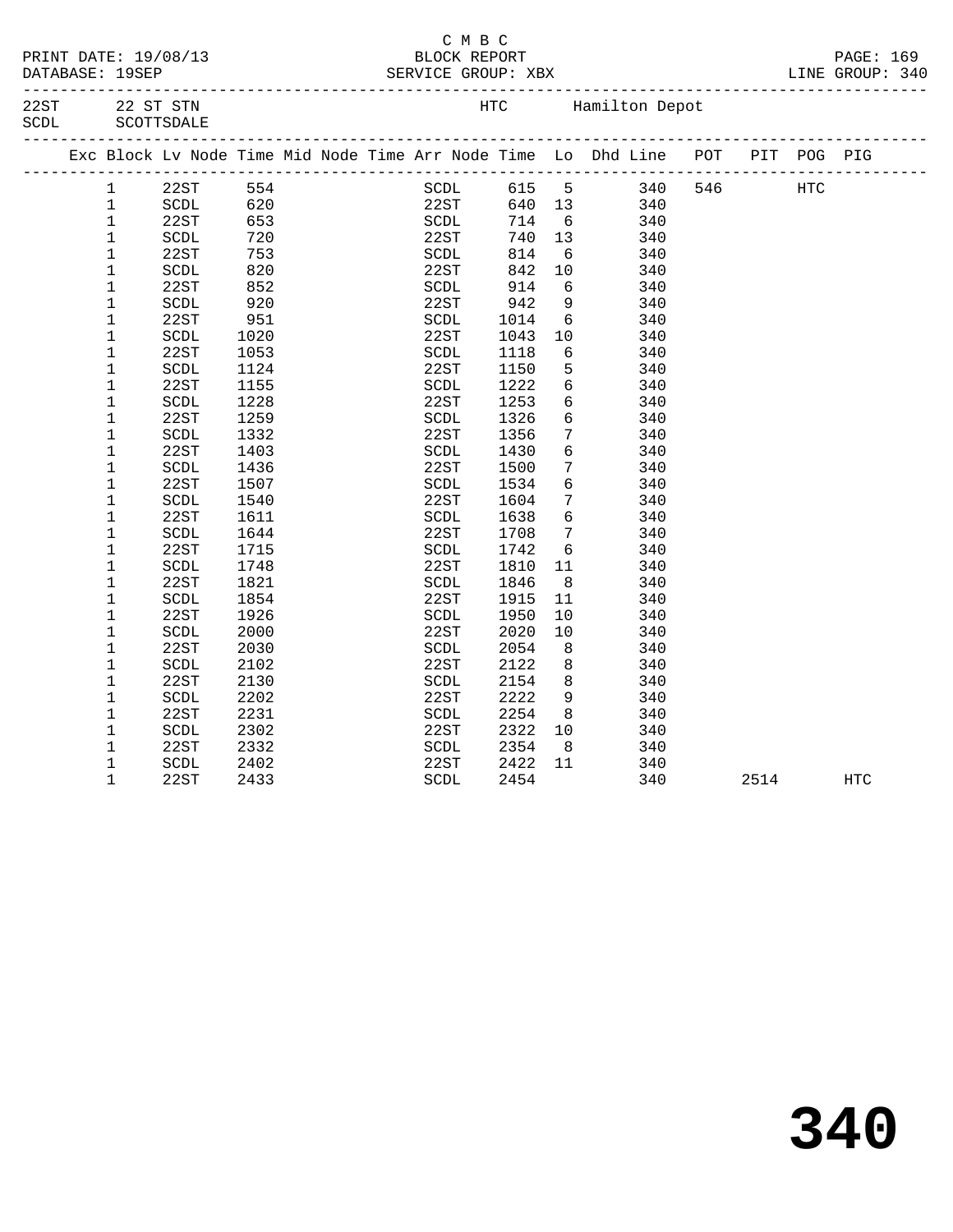|                 |                      | -----              |                   |  |
|-----------------|----------------------|--------------------|-------------------|--|
|                 | PRINT DATE: 19/08/13 | BLOCK REPORT       | $\mathtt{PAGE}$ : |  |
| DATABASE: 19SEP |                      | SERVICE GROUP: XBX | LINE GROUP: 340   |  |

|                |                       |      |  |             |      |                 | Exc Block Lv Node Time Mid Node Time Arr Node Time Lo Dhd Line POT |     |      | PIT POG PIG |            |
|----------------|-----------------------|------|--|-------------|------|-----------------|--------------------------------------------------------------------|-----|------|-------------|------------|
| 2              | 22ST                  | 524  |  | SCDL        | 545  | 5               | 340                                                                | 516 |      | <b>HTC</b>  |            |
| 2              | SCDL                  | 550  |  | 22ST        | 610  | 13              | 340                                                                |     |      |             |            |
| 2              | 22ST                  | 623  |  | SCDL        | 644  | 6               | 340                                                                |     |      |             |            |
| 2              | SCDL                  | 650  |  | 22ST        | 710  | 13 <sup>°</sup> | 340                                                                |     |      |             |            |
| 2              | 22ST                  | 723  |  | SCDL        | 744  | 6               | 340                                                                |     |      |             |            |
| 2              | <b>SCDL</b>           | 750  |  | 22ST        | 811  | 11              | 340                                                                |     |      |             |            |
| 2              | 22ST                  | 822  |  | SCDL        | 844  | 6               | 340                                                                |     |      |             |            |
| 2              | SCDL                  | 850  |  | 22ST        | 912  | 10              | 340                                                                |     |      |             |            |
| 2              | 22ST                  | 922  |  | SCDL        | 944  | 6               | 340                                                                |     |      |             |            |
| 2              | <b>SCDL</b>           | 950  |  | 22ST        | 1013 | 9               | 340                                                                |     |      |             |            |
| 2              | 22ST                  | 1022 |  | <b>SCDL</b> | 1046 | 6               | 340                                                                |     |      |             |            |
| 2              | SCDL                  | 1052 |  | 22ST        | 1117 | 8               | 340                                                                |     |      |             |            |
| $\overline{a}$ | 22ST                  | 1125 |  | <b>SCDL</b> | 1150 | 6               | 340                                                                |     |      |             |            |
| 2              | SCDL                  | 1156 |  | 22ST        | 1222 | 5               | 340                                                                |     |      |             |            |
| $\overline{c}$ | 22ST                  | 1227 |  | SCDL        | 1254 | 6               | 340                                                                |     |      |             |            |
| 2              | SCDL                  | 1300 |  | 22ST        | 1324 | 7               | 340                                                                |     |      |             |            |
| 2              | 22ST                  | 1331 |  | SCDL        | 1358 | 6               | 340                                                                |     |      |             |            |
| 2              | <b>SCDL</b>           | 1404 |  | 22ST        | 1428 | 7               | 340                                                                |     |      |             |            |
| 2              | 22ST                  | 1435 |  | SCDL        | 1502 | 6               | 340                                                                |     |      |             |            |
| 2              | SCDL                  | 1508 |  | 22ST        | 1532 | 7               | 340                                                                |     |      |             |            |
| 2              | 22ST                  | 1539 |  | SCDL        | 1606 | 6               | 340                                                                |     |      |             |            |
| 2              | $\operatorname{SCDL}$ | 1612 |  | 22ST        | 1636 | $7\phantom{.0}$ | 340                                                                |     |      |             |            |
| 2              | 22ST                  | 1643 |  | SCDL        | 1710 | 6               | 340                                                                |     |      |             |            |
| 2              | SCDL                  | 1716 |  | 22ST        | 1740 | 8               | 340                                                                |     |      |             |            |
| $\overline{a}$ | 22ST                  | 1748 |  | <b>SCDL</b> | 1814 | 8               | 340                                                                |     |      |             |            |
| 2              | <b>SCDL</b>           | 1822 |  | 22ST        | 1843 | 11              | 340                                                                |     |      |             |            |
| 2              | 22ST                  | 1854 |  | SCDL        | 1918 | 10              | 340                                                                |     |      |             |            |
| 2              | <b>SCDL</b>           | 1928 |  | 22ST        | 1948 | 10              | 340                                                                |     |      |             |            |
| 2              | 22ST                  | 1958 |  | SCDL        | 2022 | 10              | 340                                                                |     |      |             |            |
| 2              | SCDL                  | 2032 |  | 22ST        | 2052 | 8               | 340                                                                |     |      |             |            |
| 2              | 22ST                  | 2100 |  | SCDL        | 2124 | 8               | 340                                                                |     |      |             |            |
| 2              | SCDL                  | 2132 |  | 22ST        | 2152 | 9               | 340                                                                |     |      |             |            |
| 2              | 22ST                  | 2201 |  | <b>SCDL</b> | 2224 |                 | 340                                                                |     | 2244 |             | <b>HTC</b> |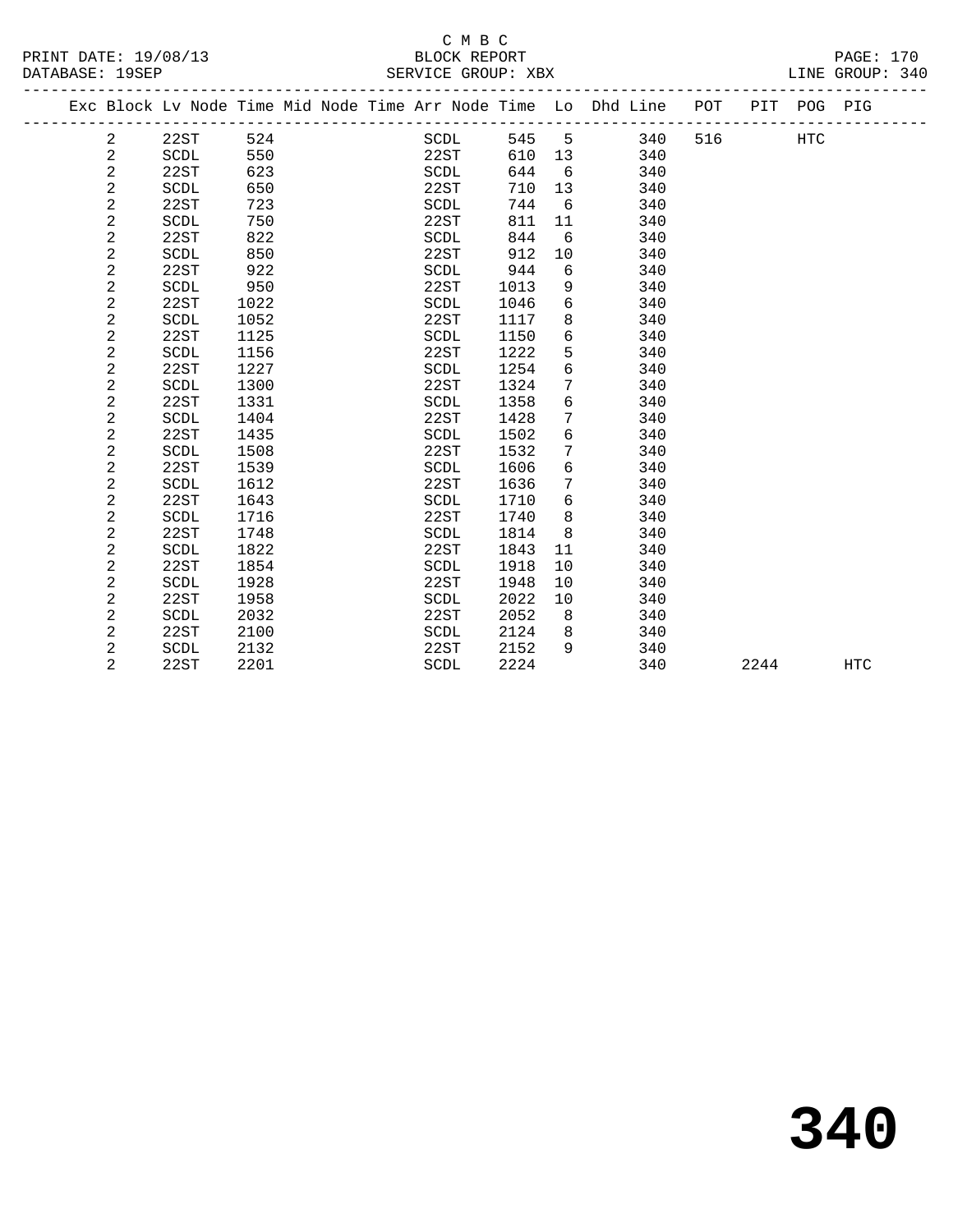| PRINT DATE: 19/08/13 |                |                                                                 |            |                                           |      | СМВС<br>BLOCK REPORT |                     |                 |                                                                                                                                             |          | PAGE: 171  |
|----------------------|----------------|-----------------------------------------------------------------|------------|-------------------------------------------|------|----------------------|---------------------|-----------------|---------------------------------------------------------------------------------------------------------------------------------------------|----------|------------|
|                      |                |                                                                 |            |                                           |      |                      |                     |                 |                                                                                                                                             |          |            |
| 22ST                 |                | 22 ST STN                                                       |            |                                           |      |                      |                     |                 | 6&6N 6 AV & 6 ST                                                                                                                            |          |            |
|                      |                | 6&6W 6 ST & 6 AV                                                |            |                                           |      |                      |                     |                 | AD3W WB ANDERSON & NO.3 RD                                                                                                                  |          |            |
|                      |                |                                                                 |            |                                           |      |                      |                     |                 | BRST BRAID STN                                                                                                                              |          |            |
|                      |                | BHST BRIGHOUSE STATION                                          |            |                                           |      |                      |                     |                 |                                                                                                                                             |          |            |
|                      |                | CLFO        CLIVEDEN & FOSTERS<br>HODM          HOWE & DUNSMUIR |            |                                           |      |                      |                     |                 |                                                                                                                                             |          |            |
| HTCE                 |                |                                                                 |            |                                           |      |                      |                     |                 |                                                                                                                                             |          |            |
| LOST                 |                | LOUGHEED STN                                                    |            |                                           |      |                      |                     |                 | NWST NEW WESTMINSTER STN                                                                                                                    |          |            |
|                      |                |                                                                 |            | QU-S SB HOWES ST FS HOWES ST RAMP         |      |                      |                     |                 |                                                                                                                                             |          |            |
|                      |                |                                                                 |            |                                           |      |                      |                     |                 | Exc Block Lv Node Time Mid Node Time Arr Node Time Lo Dhd Line POT PIT POG PIG                                                              |          |            |
|                      | 1              |                                                                 |            |                                           |      |                      |                     |                 |                                                                                                                                             |          |            |
|                      | $\mathbf 1$    |                                                                 |            |                                           |      |                      |                     |                 | $\begin{tabular}{lcccccc} HTCW & 431 & BHST & AD3W & 500 & 0 & 410 & 430 & HTC \\ AD3W & 500 & BHST & 22ST & 535 & 7 & 410 & \end{tabular}$ |          |            |
|                      | $\mathbf 1$    | 22ST                                                            |            | $542$ CM#6 601 AD3W                       |      |                      | 620 10              |                 | 410                                                                                                                                         |          |            |
|                      | $\mathbf{1}$   | AD3W                                                            |            |                                           |      |                      | 708                 | $7\overline{ }$ | 410                                                                                                                                         |          |            |
|                      | $\mathbf 1$    | 22ST                                                            |            | 630 BHST<br>715 CM#6 735 AD3W<br>800 BHST |      |                      | $752$<br>839<br>931 | 5 <sub>5</sub>  | 410                                                                                                                                         |          |            |
|                      | 1              | AD3W                                                            |            |                                           |      | 22ST                 |                     | 8 <sup>8</sup>  | 410                                                                                                                                         |          |            |
|                      | 1              | 22ST                                                            | 847        |                                           |      |                      | 931                 | $5^{\circ}$     | 410                                                                                                                                         |          |            |
|                      | 1              | AD3W                                                            | 936        | BHST                                      |      | 22ST                 | 1016 11             |                 | 410                                                                                                                                         |          |            |
|                      | 1              | 22ST                                                            | 1027       | CM#6 1047 AD3W<br>BHST 22ST               |      |                      | 1115                | $5^{\circ}$     | 410                                                                                                                                         |          |            |
|                      | 1              | AD3W                                                            | 1120       | BHST                                      |      | 22ST                 | 1208 16             |                 | 410                                                                                                                                         |          |            |
|                      | 1              | 22ST                                                            | 1224       | CM#6 1246 AD3W                            |      |                      | 1315                |                 | 5 410                                                                                                                                       |          |            |
|                      | 1              | AD3W                                                            | 1320       | BHST                                      |      | 22ST                 | 1412 14             |                 | 410                                                                                                                                         |          |            |
|                      | 1              | 22ST                                                            | 1426       | CM#6                                      |      | 1449 AD3W            | 1520                | 5 <sup>5</sup>  | 410                                                                                                                                         |          |            |
|                      | 1              | AD3W                                                            | 1525       | BHST                                      |      | 22ST                 | 1618                | 8 <sup>8</sup>  | 410                                                                                                                                         |          |            |
|                      | 1              | 22ST                                                            | 1626       | $CM#6$ $1647$ $AD3W$                      |      |                      | 1715 5              |                 | 410                                                                                                                                         |          |            |
|                      | 1              | AD3W                                                            | 1720       | BHST                                      |      | 22ST                 | 1810 11             |                 | 410                                                                                                                                         |          |            |
|                      | 1              | 22ST                                                            | 1821       | CM#6 1842 AD3W                            |      |                      | 1907                | 5 <sup>5</sup>  | 410                                                                                                                                         |          |            |
|                      | 1              | AD3W                                                            | 1912       | BHST                                      |      | 22ST                 | 1956                | 18              | 410                                                                                                                                         |          |            |
|                      | 1              | 22ST                                                            |            | 2014 CM#6 2033 AD3W                       |      |                      | 2055                | 5 <sup>5</sup>  | 410                                                                                                                                         |          |            |
|                      | 1              | AD3W                                                            | 2100       | <b>BHST</b>                               |      | 22ST                 |                     |                 | 2138 19 410                                                                                                                                 |          |            |
|                      | 1              | 22ST                                                            |            |                                           |      |                      |                     |                 | 2157 CM#6 2215 AD3W 2235 5 410                                                                                                              |          |            |
|                      | $\mathbf 1$    | AD3W                                                            | 2240       | BHST                                      |      | 22ST                 | 2317                |                 |                                                                                                                                             | 410 2324 | HTC        |
|                      | 2              | HTCW                                                            |            | 501 BHST                                  |      | AD3W                 |                     |                 | 530 0<br>410                                                                                                                                | 500 HTC  |            |
|                      | $\overline{a}$ | AD3W                                                            | 530        |                                           |      | 22ST                 |                     |                 | 605 20 410                                                                                                                                  |          |            |
|                      | 2              | 22ST                                                            | 625<br>710 | BHST 22ST<br>CM#6 645 AD3W<br>-----       |      |                      | 705                 | $-5$            | 410                                                                                                                                         |          |            |
|                      | $\sqrt{2}$     | AD3W                                                            |            | 710 BHST                                  |      | 22ST                 | 748 11              |                 | 410                                                                                                                                         |          |            |
|                      | 2              | 22ST                                                            |            | 759 CM#6                                  |      | 819 AD3W             |                     |                 | 840 5 410                                                                                                                                   |          |            |
|                      | 2              | AD3W                                                            | 845        | BHST                                      |      | 22ST                 | 924                 | 6               | 410                                                                                                                                         |          |            |
|                      | $\sqrt{2}$     | 22ST                                                            | 930        | CM#6                                      |      | 952 AD3W             | 1015                | 5               | 410                                                                                                                                         |          |            |
|                      | $\sqrt{2}$     | AD3W                                                            | 1020       | BHST                                      |      | 22ST                 | 1103                | 13              | 410                                                                                                                                         |          |            |
|                      | 2              | 22ST                                                            | 1116       | CM#6                                      | 1137 | AD3W                 | 1205                | 5               | 410                                                                                                                                         |          |            |
|                      | 2              | AD3W                                                            | 1210       | BHST                                      |      | 22ST                 | 1301                | 9               | 410                                                                                                                                         |          |            |
|                      | 2              | 22ST                                                            | 1310       | CM#6                                      | 1333 | AD3W                 | 1404                | 5               | 410                                                                                                                                         |          |            |
|                      | $\sqrt{2}$     | AD3W                                                            | 1409       | BHST                                      |      | 22ST                 | 1502                | 14              | 410                                                                                                                                         |          |            |
|                      | 2              | 22ST                                                            | 1516       | CM#6                                      |      | 1538 AD3W            | 1608                | 5               | 410                                                                                                                                         |          |            |
|                      | $\sqrt{2}$     | AD3W                                                            | 1613       | <b>BHST</b>                               |      | 22ST                 | 1705                | 13              | 410                                                                                                                                         |          |            |
|                      | 2              | 22ST                                                            | 1718       | CM#6                                      | 1739 | AD3W                 | 1807                | 5               | 410                                                                                                                                         |          |            |
|                      | $\sqrt{2}$     | AD3W                                                            | 1812       | BHST                                      |      | 22ST                 | 1902                | 11              | 410                                                                                                                                         |          |            |
|                      | 2              | 22ST                                                            | 1913       | CM#6                                      | 1933 | AD3W                 | 1955                | 5               | 410                                                                                                                                         |          |            |
|                      | $\sqrt{2}$     | AD3W                                                            | 2000       | BHST                                      |      | 22ST                 | 2038                | 19              | 410                                                                                                                                         |          |            |
|                      | 2              | 22ST                                                            | 2057       | CM#6                                      | 2115 | AD3W                 | 2135                | 5               | 410                                                                                                                                         |          |            |
|                      | $\sqrt{2}$     | AD3W                                                            | 2140       | BHST                                      |      | 22ST                 | 2218                | 21              | 410                                                                                                                                         |          |            |
|                      | $\overline{c}$ | 22ST                                                            | 2239       | CM#6                                      |      | 2257 AD3W            | 2315                | 5               | 410                                                                                                                                         |          |            |
|                      | $\overline{a}$ | AD3W                                                            | 2320       | BHST                                      |      | 22ST                 | 2355                |                 | 410                                                                                                                                         | 2402     | <b>HTC</b> |

**410**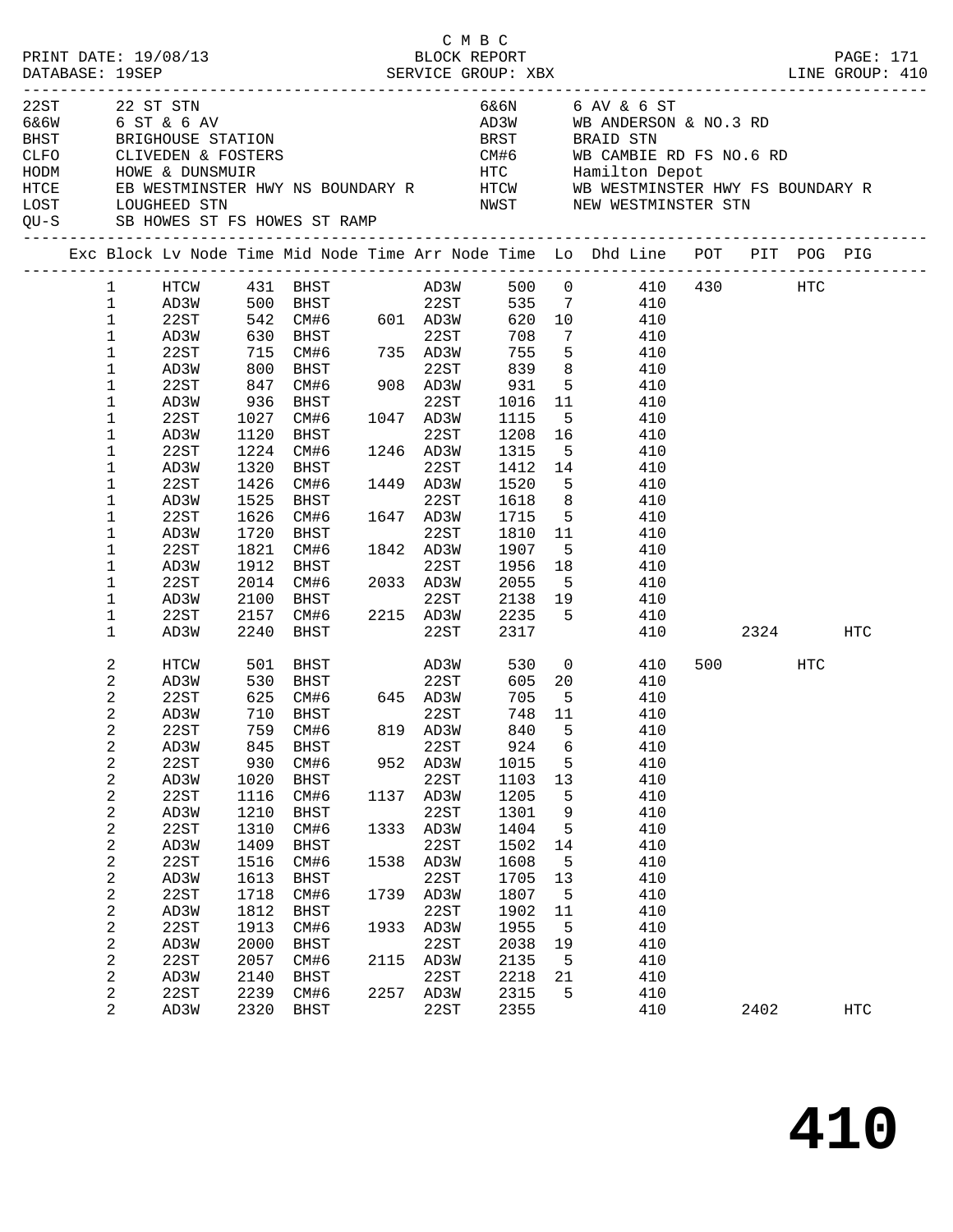|  |                |      |      |             |      |      |      |             | Exc Block Lv Node Time Mid Node Time Arr Node Time Lo Dhd Line | POT |      | PIT POG PIG |            |
|--|----------------|------|------|-------------|------|------|------|-------------|----------------------------------------------------------------|-----|------|-------------|------------|
|  | 3              | HTCW | 521  | <b>BHST</b> |      | AD3W | 550  | $\mathbf 0$ | 410                                                            | 520 |      | HTC         |            |
|  | 3              | AD3W | 550  | <b>BHST</b> |      | 22ST | 625  | 20          | 410                                                            |     |      |             |            |
|  | 3              | 22ST | 645  | CM#6        | 705  | AD3W | 725  | 5           | 410                                                            |     |      |             |            |
|  | 3              | AD3W | 730  | <b>BHST</b> |      | 22ST | 808  | 16          | 410                                                            |     |      |             |            |
|  | $\mathsf 3$    | 22ST | 824  | CM#6        | 845  | AD3W | 907  | 5           | 410                                                            |     |      |             |            |
|  | $\mathsf 3$    | AD3W | 912  | <b>BHST</b> |      | 22ST | 951  | 19          | 410                                                            |     |      |             |            |
|  | 3              | 22ST | 1010 | CM#6        | 1030 | AD3W | 1055 | 5           | 410                                                            |     |      |             |            |
|  | 3              | AD3W | 1100 | <b>BHST</b> |      | 22ST | 1147 | 17          | 410                                                            |     |      |             |            |
|  | 3              | 22ST | 1204 | CM#6        | 1226 | AD3W | 1255 | 5           | 410                                                            |     |      |             |            |
|  | 3              | AD3W | 1300 | <b>BHST</b> |      | 22ST | 1351 | 16          | 410                                                            |     |      |             |            |
|  | 3              | 22ST | 1407 | CM#6        | 1430 | AD3W | 1501 | 5           | 410                                                            |     |      |             |            |
|  | $\mathsf 3$    | AD3W | 1506 | <b>BHST</b> |      | 22ST | 1559 | 16          | 410                                                            |     |      |             |            |
|  | 3              | 22ST | 1615 | CM#6        | 1637 | AD3W | 1705 | 5           | 410                                                            |     |      |             |            |
|  | $\mathsf 3$    | AD3W | 1710 | <b>BHST</b> |      | 22ST | 1800 | 9           | 410                                                            |     |      |             |            |
|  | 3              | 22ST | 1809 | CM#6        | 1830 | AD3W | 1855 | 5           | 410                                                            |     |      |             |            |
|  | 3              | AD3W | 1900 | <b>BHST</b> |      | 22ST | 1944 | 15          | 410                                                            |     |      |             |            |
|  | $\mathsf 3$    | 22ST | 1959 | CM#6        | 2018 | AD3W | 2040 | 5           | 410                                                            |     |      |             |            |
|  | 3              | AD3W | 2045 | <b>BHST</b> |      | 22ST | 2123 | 14          | 410                                                            |     |      |             |            |
|  | 3              | 22ST | 2137 | CM#6        | 2155 | AD3W | 2215 | 5           | 410                                                            |     |      |             |            |
|  | 3              | AD3W | 2220 | <b>BHST</b> |      | 22ST | 2257 | 22          | 410                                                            |     |      |             |            |
|  | 3              | 22ST | 2319 | CM#6        | 2337 | AD3W | 2355 | 5           | 410                                                            |     |      |             |            |
|  | 3              | AD3W | 2400 | <b>BHST</b> |      | 22ST | 2434 |             | 410                                                            |     | 2441 |             | <b>HTC</b> |
|  | 4              | HTCW | 541  | <b>BHST</b> |      | AD3W | 610  | 0           | 410                                                            | 540 |      | <b>HTC</b>  |            |
|  | 4              | AD3W | 610  | <b>BHST</b> |      | 22ST | 645  | 15          | 410                                                            |     |      |             |            |
|  | 4              | 22ST | 700  | CM#6        | 720  | AD3W | 740  | 5           | 410                                                            |     |      |             |            |
|  | $\overline{4}$ | AD3W | 745  | <b>BHST</b> |      | 22ST | 823  | 12          | 410                                                            |     |      |             |            |
|  | 4              | 22ST | 835  | CM#6        | 856  | AD3W | 919  | 5           | 410                                                            |     |      |             |            |
|  | 4              | AD3W | 924  | <b>BHST</b> |      | 22ST | 1004 | 13          | 410                                                            |     |      |             |            |
|  | 4              | 22ST | 1017 | CM#6        | 1037 | AD3W | 1105 | 5           | 410                                                            |     |      |             |            |
|  | $\,4$          | AD3W | 1110 | <b>BHST</b> |      | 22ST | 1157 | 17          | 410                                                            |     |      |             |            |
|  | 4              | 22ST | 1214 | CM#6        | 1236 | AD3W | 1305 | 5           | 410                                                            |     |      |             |            |
|  | 4              | AD3W | 1310 | <b>BHST</b> |      | 22ST | 1401 | 16          | 410                                                            |     |      |             |            |
|  | 4              | 22ST | 1417 | CM#6        | 1440 | AD3W | 1511 | 3           | 410                                                            |     |      |             |            |
|  | 4              | AD3W | 1514 | <b>BHST</b> |      | 22ST | 1607 |             | 410                                                            |     | 1616 |             | <b>HTC</b> |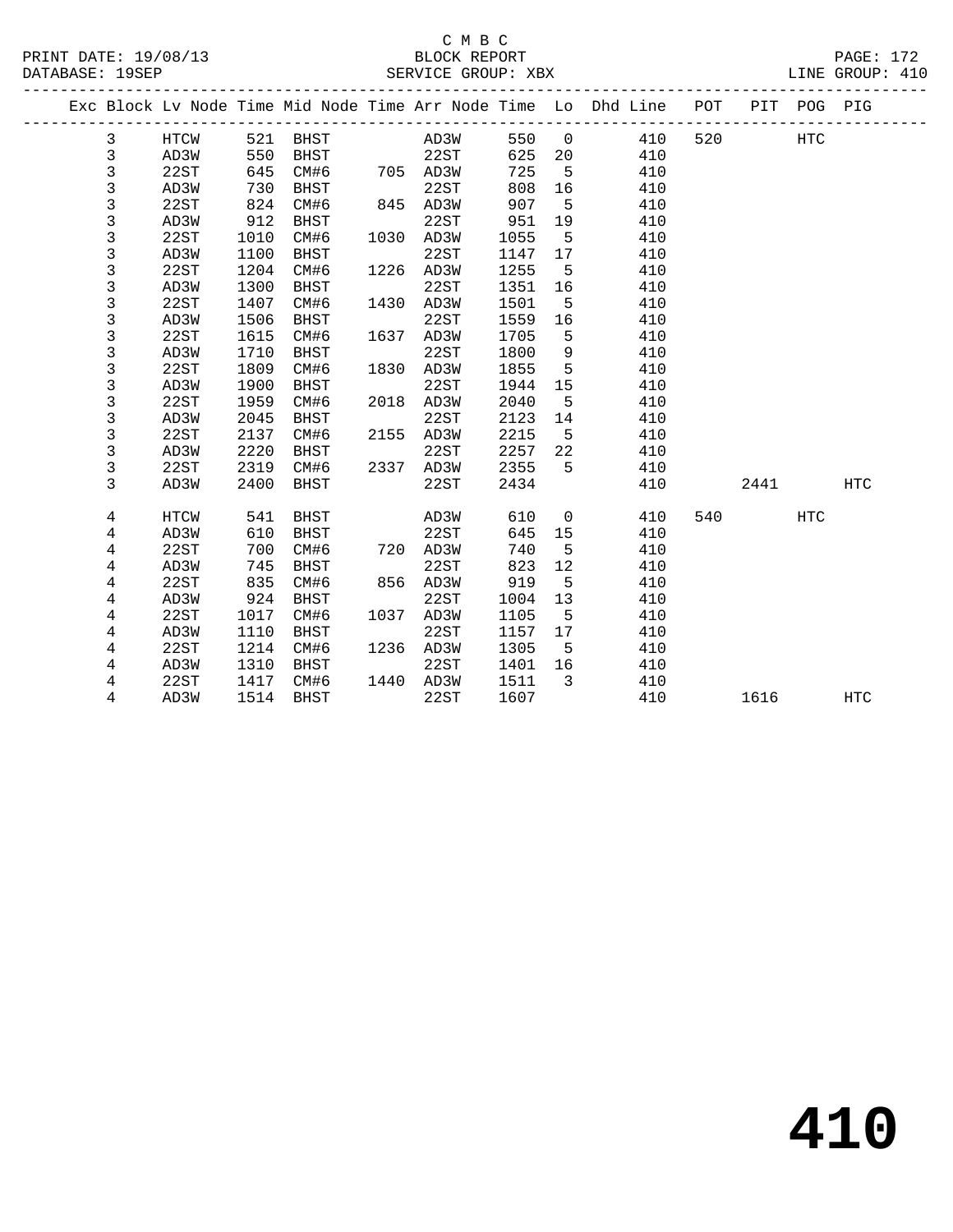#### C M B C<br>BLOCK REPORT PRINT DATE: 19/08/13 BLOCK REPORT PAGE: 173 SERVICE GROUP: XBX

|  |        |              |            |             |      |              |        |                 | Exc Block Lv Node Time Mid Node Time Arr Node Time Lo Dhd Line POT |     |      | PIT POG PIG |                   |
|--|--------|--------------|------------|-------------|------|--------------|--------|-----------------|--------------------------------------------------------------------|-----|------|-------------|-------------------|
|  | 5      | 22ST         |            |             |      |              | 645 5  |                 | 410                                                                | 557 |      | HTC         |                   |
|  | 5      | AD3W         |            |             |      |              | 728 17 |                 | 410                                                                |     |      |             |                   |
|  | 5      | 22ST         | 745        | CM#6        |      | 805 AD3W     | 825    | $5^{\circ}$     | 410                                                                |     |      |             |                   |
|  | 5      | AD3W         | 830        | BHST        |      | 22ST         | 909    | 11              | 410                                                                |     |      |             |                   |
|  | 5      | 22ST         | 920        | CM#6        |      | 942 AD3W     | 1005   | $5^{\circ}$     | 410                                                                |     |      |             |                   |
|  | 5      | AD3W         | 1010       | BHST        |      | 22ST         | 1053   | 14              | 410                                                                |     |      |             |                   |
|  | 5      | 22ST         | 1107       | CM#6        |      | 1127 AD3W    | 1155   | $5^{\circ}$     | 410                                                                |     |      |             |                   |
|  | 5      | AD3W         | 1200       | BHST        |      | 22ST         | 1251   | 11              | 410                                                                |     |      |             |                   |
|  | 5      | 22ST         | 1302       | CM#6        |      | 1324 AD3W    | 1355   | $5^{\circ}$     | 410                                                                |     |      |             |                   |
|  | 5      | AD3W         | 1400       | BHST        |      | 22ST         | 1453   | 13              | 410                                                                |     |      |             |                   |
|  | 5      | 22ST         | 1506       | CM#6        |      | 1528 AD3W    | 1558   | $5^{\circ}$     | 410                                                                |     |      |             |                   |
|  | 5      | AD3W         | 1603       | BHST        |      | 22ST         | 1655   | 11              | 410                                                                |     |      |             |                   |
|  | 5      | 22ST         | 1706       | CM#6        |      | 1727 AD3W    | 1755   | 5               | 410                                                                |     |      |             |                   |
|  | 5      | AD3W         | 1800       | BHST        |      | 22ST         | 1850   | 9               | 410                                                                |     |      |             |                   |
|  | 5      | 22ST         | 1859       | CM#6        |      | 1919 AD3W    | 1943   | 5               | 410                                                                |     |      |             |                   |
|  | 5      | AD3W         | 1948       | BHST        |      | 22ST         | 2029   | 8               | 410                                                                |     |      |             |                   |
|  | 5      | 22ST         | 2037       | CM#6        |      | 2055 AD3W    | 2115   | 5               | 410                                                                |     |      |             |                   |
|  | 5      | AD3W         | 2120       | BHST        |      | 22ST         | 2158   | 19              | 410                                                                |     |      |             |                   |
|  | 5      | 22ST         | 2217       | CM#6        |      | 2235 AD3W    | 2255   | $5^{\circ}$     | 410                                                                |     |      |             |                   |
|  | 5      | AD3W         | 2300       | <b>BHST</b> |      | 22ST         | 2335   | 14              | 410                                                                |     |      |             |                   |
|  | 5      | 22ST         | 2349       | CM#6        |      | 2407 AD3W    | 2425   | 5               | 410                                                                |     |      |             |                   |
|  | 5      | AD3W         | 2430       | BHST        |      | 22ST         | 2504   | 5               | 410                                                                |     |      |             |                   |
|  | 5      | 22ST         | 2509       | CM#6        |      | 2527 AD3W    | 2545   | $\Omega$        | 410                                                                |     |      |             |                   |
|  | 5      | AD3W         | 2545       |             |      | HTCE         | 2611   |                 | 410                                                                |     | 2612 |             | HTC               |
|  |        |              |            |             |      |              |        |                 |                                                                    |     |      |             |                   |
|  | 6      | 22ST         | 730        | CM#6        |      | 750 AD3W     | 810    | 5               | 410                                                                |     | 722  | HTC         |                   |
|  | 6      | AD3W         | 815        | BHST        |      | 22ST         | 854    | 17              | 410                                                                |     |      |             |                   |
|  | 6      | 22ST         | 911        | CM#6        |      | 932 AD3W     | 955    | 5               | 410                                                                |     |      |             |                   |
|  | 6      | AD3W         | 1000       | BHST        |      | 22ST         | 1043   | 14              | 410                                                                |     |      |             |                   |
|  | 6      | 22ST         | 1057       | CM#6        |      | 1117 AD3W    | 1145   | $5^{\circ}$     | 410                                                                |     |      |             |                   |
|  | 6      | AD3W         | 1150       | BHST        |      | 22ST         | 1240   | 12              | 410                                                                |     |      |             |                   |
|  | 6      | 22ST         | 1252       | CM#6        |      | 1314 AD3W    | 1345   | 5               | 410                                                                |     |      |             |                   |
|  | 6      | AD3W         | 1350       | BHST        |      | 22ST         | 1443   | 14              | 410                                                                |     |      |             |                   |
|  | 6      | 22ST         | 1457       | CM#6        |      | 1519 AD3W    | 1549   | 5               | 410                                                                |     |      |             |                   |
|  | 6      | AD3W         | 1554       | BHST        |      | 22ST         | 1647   | 9               | 410                                                                |     |      |             |                   |
|  | 6      | 22ST         | 1656       | CM#6        |      | 1717 AD3W    | 1745   | 5               | 410                                                                |     |      |             |                   |
|  | 6      | AD3W         | 1750       | BHST        |      | 22ST         | 1840   | $7\phantom{.0}$ | 410                                                                |     |      |             |                   |
|  | 6      | 22ST         | 1847       | CM#6        |      | 1907 AD3W    | 1931   | 5               | 410                                                                |     |      |             |                   |
|  | 6      | AD3W         | 1936       | BHST        |      | 22ST         | 2017   |                 | 410                                                                |     | 2024 |             | HTC               |
|  |        |              |            | CM#6        |      |              | 855    |                 |                                                                    | 804 |      |             |                   |
|  | 7<br>7 | 22ST<br>AD3W | 812<br>900 | <b>BHST</b> | 833  | AD3W<br>22ST | 939    | 5<br>11         | 410<br>410                                                         |     |      | HTC         |                   |
|  | 7      | 22ST         | 950        | CM#6        | 1010 | AD3W         | 1035   | 5               | 410                                                                |     |      |             |                   |
|  | 7      | AD3W         | 1040       | <b>BHST</b> |      | 22ST         | 1125   | 11              | 410                                                                |     |      |             |                   |
|  | 7      | 22ST         | 1136       | CM#6        | 1157 | AD3W         | 1225   | 5               | 410                                                                |     |      |             |                   |
|  | 7      | AD3W         | 1230       | <b>BHST</b> |      | 22ST         | 1321   | 8               | 410                                                                |     |      |             |                   |
|  | 7      | 22ST         | 1329       | CM#6        | 1352 | AD3W         | 1423   | 5               | 410                                                                |     |      |             |                   |
|  | 7      | AD3W         | 1428       | <b>BHST</b> |      | 22ST         | 1521   | 14              | 410                                                                |     |      |             |                   |
|  | 7      | 22ST         | 1535       | CM#6        | 1557 | AD3W         | 1627   | 5               | 410                                                                |     |      |             |                   |
|  | 7      | AD3W         | 1632       | BHST        |      | 22ST         | 1722   | 8               | 410                                                                |     |      |             |                   |
|  | 7      | 22ST         | 1730       | CM#6        | 1751 | AD3W         | 1819   | 5               | 410                                                                |     |      |             |                   |
|  | 7      | AD3W         | 1824       | <b>BHST</b> |      | 22ST         | 1913   | 15              | 410                                                                |     |      |             |                   |
|  | 7      | 22ST         | 1928       | CM#6        | 1948 | AD3W         | 2010   | 5               | 410                                                                |     |      |             |                   |
|  | 7      | AD3W         | 2015       | <b>BHST</b> |      | 22ST         | 2053   |                 | 410                                                                |     | 2100 |             | $_{\mathrm{HTC}}$ |
|  |        |              |            |             |      |              |        |                 |                                                                    |     |      |             |                   |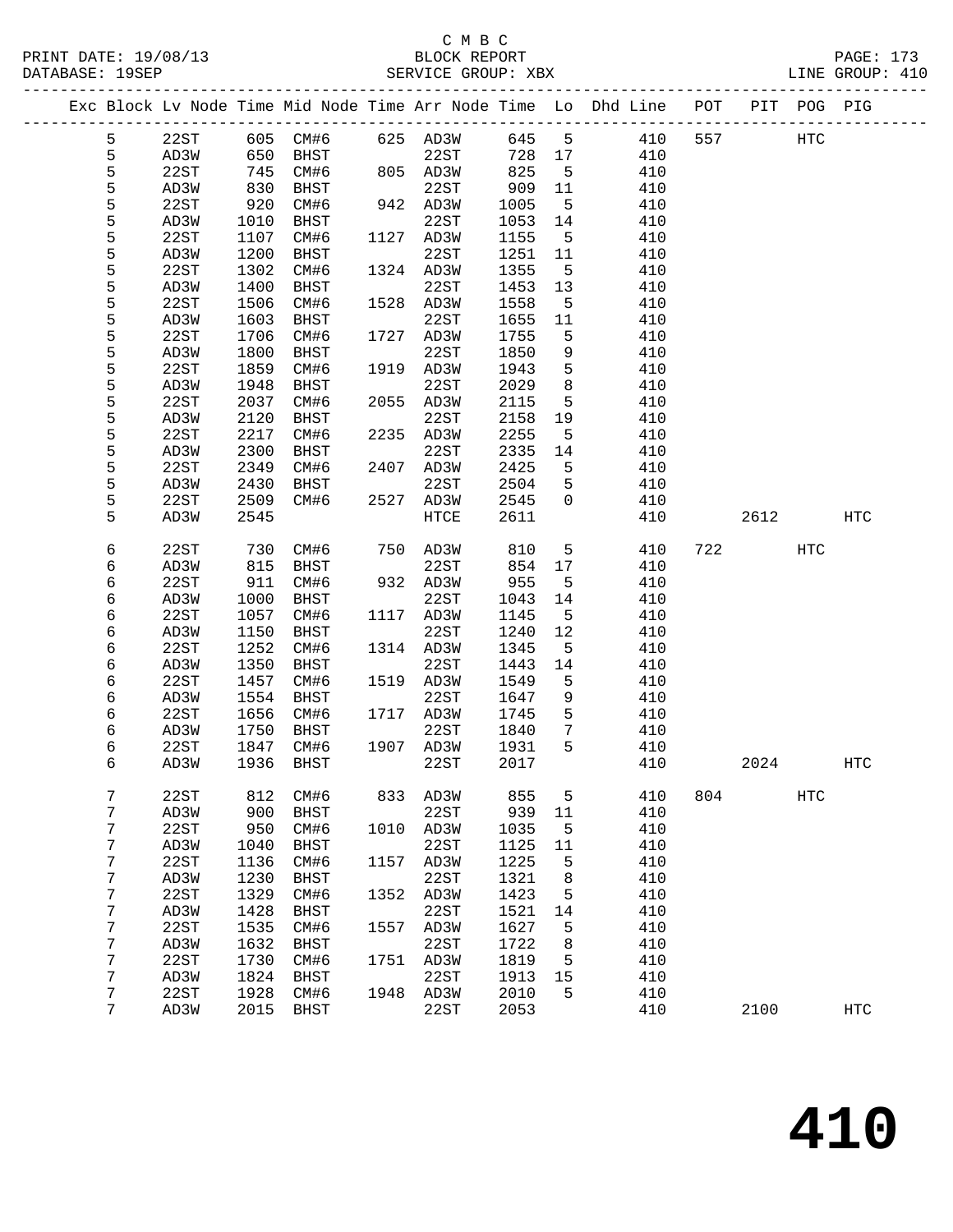|    | Exc Block Lv Node Time Mid Node Time Arr Node Time Lo Dhd Line POT |      |                       |           |      |                 |     |     |      | PIT POG PIG |              |
|----|--------------------------------------------------------------------|------|-----------------------|-----------|------|-----------------|-----|-----|------|-------------|--------------|
| 8  | 22ST                                                               |      | 859 CM#6 920 AD3W 943 |           |      | 5 <sup>5</sup>  | 410 | 851 |      | <b>HTC</b>  |              |
| 8  | AD3W                                                               | 948  | BHST                  | 22ST      | 1030 | $7\phantom{.0}$ | 410 |     |      |             |              |
| 8  | 22ST                                                               | 1037 | CM#6                  | 1057 AD3W | 1125 | 5               | 410 |     |      |             |              |
| 8  | AD3W                                                               | 1130 | BHST                  | 22ST      | 1219 | 15              | 410 |     |      |             |              |
| 8  | 22ST                                                               | 1234 | CM#6                  | 1256 AD3W | 1325 | $5\overline{5}$ | 410 |     |      |             |              |
| 8  | AD3W                                                               | 1330 | BHST                  | 22ST      | 1423 | 15              | 410 |     |      |             |              |
| 8  | 22ST                                                               | 1438 | CM#6                  | 1500 AD3W | 1530 | 5               | 410 |     |      |             |              |
| 8  | AD3W                                                               | 1535 | BHST                  | 22ST      | 1628 | 8               | 410 |     |      |             |              |
| 8  | 22ST                                                               | 1636 | CM#6                  | 1657 AD3W | 1725 | $5^{\circ}$     | 410 |     |      |             |              |
| 8  | AD3W                                                               | 1730 | BHST                  | 22ST      | 1820 | 15              | 410 |     |      |             |              |
| 8  | 22ST                                                               | 1835 | CM#6                  | 1855 AD3W | 1919 | 5               | 410 |     |      |             |              |
| 8  | AD3W                                                               | 1924 | <b>BHST</b>           | 22ST      | 2007 |                 | 410 |     | 2014 |             | $_{\rm HTC}$ |
|    |                                                                    |      |                       |           |      |                 |     |     |      |             |              |
| 9  | 22ST                                                               | 940  | CM#6                  | 1002 AD3W | 1025 | 5               | 410 |     | 932  | HTC         |              |
| 9  | AD3W                                                               | 1030 | BHST                  | 22ST      | 1115 | 11              | 410 |     |      |             |              |
| 9  | 22ST                                                               | 1126 | CM#6                  | 1147 AD3W | 1215 | 5               | 410 |     |      |             |              |
| 9  | AD3W                                                               | 1220 | BHST                  | 22ST      | 1311 | 9               | 410 |     |      |             |              |
| 9  | 22ST                                                               | 1320 | CM#6                  | 1343 AD3W | 1414 | 5               | 410 |     |      |             |              |
| 9  | AD3W                                                               | 1419 | <b>BHST</b>           | 22ST      | 1512 | 13              | 410 |     |      |             |              |
| 9  | 22ST                                                               | 1525 | CM#6                  | 1547 AD3W | 1617 | 5               | 410 |     |      |             |              |
| 9  | AD3W                                                               | 1622 | BHST                  | 22ST      | 1713 |                 | 410 |     | 1722 |             | HTC          |
| 10 | 22ST                                                               | 1000 | CM#6                  | 1020 AD3W | 1045 | 5               | 410 |     | 952  | HTC         |              |
| 10 | AD3W                                                               | 1050 | <b>BHST</b>           | 22ST      | 1136 | 8               | 410 |     |      |             |              |
| 10 | 22ST                                                               | 1144 | CM#6                  | 1206 AD3W | 1235 | 5               | 410 |     |      |             |              |
| 10 | AD3W                                                               | 1240 | BHST                  | 22ST      | 1331 | 8               | 410 |     |      |             |              |
| 10 | 22ST                                                               | 1339 | CM#6                  | 1402 AD3W | 1433 | 5               | 410 |     |      |             |              |
| 10 | AD3W                                                               | 1438 | <b>BHST</b>           | 22ST      | 1531 | 14              | 410 |     |      |             |              |
| 10 | 22ST                                                               | 1545 | CM#6                  | 1607 AD3W | 1636 | $6\overline{6}$ | 410 |     |      |             |              |
| 10 | AD3W                                                               | 1642 | BHST                  | 22ST      | 1732 | 12              | 410 |     |      |             |              |
| 10 | 22ST                                                               | 1744 | CM#6                  | 1806 AD3W | 1831 | 5               | 410 |     |      |             |              |
| 10 | AD3W                                                               | 1836 | BHST                  | 22ST      | 1923 |                 | 410 |     | 1930 |             | <b>HTC</b>   |
|    |                                                                    |      |                       |           |      |                 |     |     |      |             |              |
| 11 | 22ST                                                               | 1047 | CM#6                  | 1107 AD3W | 1135 | 5               | 410 |     | 1039 | HTC         |              |
| 11 | AD3W                                                               | 1140 | <b>BHST</b>           | 22ST      | 1229 | 15              | 410 |     |      |             |              |
| 11 | 22ST                                                               | 1244 | CM#6                  | 1306 AD3W | 1335 | 5               | 410 |     |      |             |              |
| 11 | AD3W                                                               | 1340 | <b>BHST</b>           | 22ST      | 1433 | 14              | 410 |     |      |             |              |
| 11 | 22ST                                                               | 1447 | CM#6                  | 1509 AD3W | 1539 | 5               | 410 |     |      |             |              |
| 11 | AD3W                                                               | 1544 | <b>BHST</b>           | 22ST      | 1637 | 9               | 410 |     |      |             |              |
| 11 | 22ST                                                               | 1646 | CM#6                  | 1707 AD3W | 1735 | 5               | 410 |     |      |             |              |
| 11 | AD3W                                                               | 1740 | <b>BHST</b>           | 22ST      | 1830 |                 | 410 |     | 1839 |             | HTC          |
|    |                                                                    |      |                       |           |      |                 |     |     |      |             |              |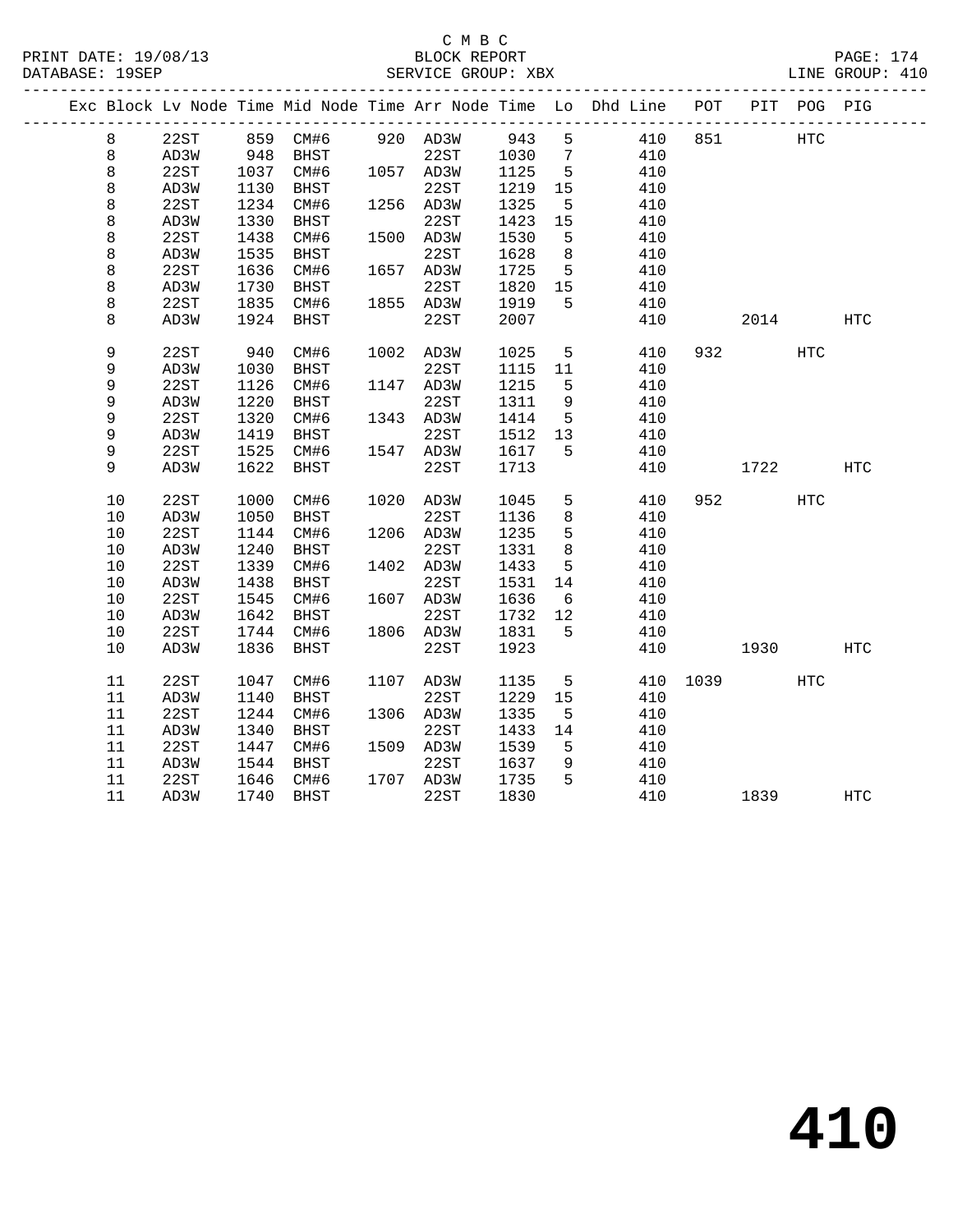# C M B C<br>BLOCK REPORT

| PRINT DATE: 19/08/13 | BLOCK REPORT       | PAGE: 175       |
|----------------------|--------------------|-----------------|
| DATABASE: 19SEP      | SERVICE GROUP: XBX | LINE GROUP: 410 |
|                      |                    |                 |

|  |          |               |              |              |              |              |              |                 | Exc Block Lv Node Time Mid Node Time Arr Node Time Lo Dhd Line POT |          | $\verb PIT $ | POG PIG |              |
|--|----------|---------------|--------------|--------------|--------------|--------------|--------------|-----------------|--------------------------------------------------------------------|----------|--------------|---------|--------------|
|  | 12       | 22ST          |              | 1154 CM#6    |              | 1216 AD3W    | 1245         | 5               |                                                                    | 410 1146 |              | HTC     |              |
|  | 12       | AD3W          | 1250         | BHST         |              | 22ST         | 1341         | $7\phantom{.0}$ | 410                                                                |          |              |         |              |
|  | $12$     | 22ST          | 1348         | CM#6         |              | 1411 AD3W    | 1442         | $5\phantom{.0}$ | 410                                                                |          |              |         |              |
|  | 12       | AD3W          | 1447         | BHST         |              | 22ST         | 1540         | 15              | 410                                                                |          |              |         |              |
|  | 12       | 22ST          | 1555         | CM#6         |              | 1617 AD3W    | 1646         | 6               | 410                                                                |          |              |         |              |
|  | $12$     | AD3W          | 1652         | <b>BHST</b>  |              | 22ST         | 1742         | 14              | 410                                                                |          |              |         |              |
|  | 12       | 22ST          | 1756         | CM#6         |              | 1818 AD3W    | 1843         | 5               | 410                                                                |          |              |         |              |
|  | $12$     | AD3W          | 1848         | <b>BHST</b>  |              | 22ST         | 1934         | 9               | 410                                                                |          |              |         |              |
|  | $12$     | 22ST          | 1943         | CM#6         | 2003         | AD3W         | 2025         | 5               | 410                                                                |          |              |         |              |
|  | 12       | AD3W          | 2030         | BHST         |              | 22ST         | 2108         | $\mathsf 9$     | 410                                                                |          |              |         |              |
|  | $12$     | 22ST          | 2117         | CM#6         |              | 2135 AD3W    | 2155         | $5\phantom{.0}$ | 410                                                                |          |              |         |              |
|  | 12       | AD3W          | 2200         | <b>BHST</b>  |              | 22ST         | 2237         | 22              | 410                                                                |          |              |         |              |
|  | 12       | 22ST          | 2259         | CM#6         |              | 2317 AD3W    | 2335         | 5               | 410                                                                |          |              |         |              |
|  | 12       | AD3W          | 2340         | BHST         |              | 22ST         | 2415         | $\overline{4}$  | 410                                                                |          |              |         |              |
|  | 12       | 22ST          | 2419         | CM#6         | 2437         | AD3W         | 2455         | 5               | 410                                                                |          |              |         |              |
|  | 12       | AD3W          | 2500         | BHST         |              | 22ST         | 2534         | 5               | 410                                                                |          |              |         |              |
|  | 12       | 22ST          | 2539         | CM#6         | 2557         | AD3W         | 2615         | 4               | 410                                                                |          |              |         |              |
|  | 12       | AD3W          | 2619         |              |              | HTCE         | 2645         |                 | 410                                                                |          | 2646         |         | HTC          |
|  |          |               |              |              |              |              |              |                 |                                                                    |          |              |         |              |
|  | 13       | 22ST          | 1358         | CM#6         | 1421         | AD3W         | 1452         | 5               | 410                                                                | 1350     |              | HTC     |              |
|  | 13       | AD3W          | 1457         | <b>BHST</b>  |              | 22ST         | 1550         | 14              | 410                                                                |          |              |         |              |
|  | 13       | 22ST          | 1604         | CM#6         |              | 1626 AD3W    | 1655         | 5               | 410                                                                |          |              |         |              |
|  | 13       | AD3W          | 1700         | BHST         |              | 22ST         | 1750         |                 | 410                                                                |          | 1759         |         | $_{\rm HTC}$ |
|  |          |               |              |              |              |              |              |                 |                                                                    |          |              |         |              |
|  | 14       | $_{\rm LOST}$ | 730          | 6&6W         | 748          | 22ST         | 755          | 20              | 101                                                                | 702      |              | HTC     |              |
|  | 14       | 22ST          | 815          | 6&6N         | 823          | LOST         | 841          | 19              | 101                                                                |          |              |         |              |
|  | 14       | LOST          | 900          | 6&6W         | 922          | 22ST         | 929          | 16              | 101                                                                |          |              |         |              |
|  | 14       | 22ST          | 945          | 6&6N         | 953          | LOST         | 1013         | 17              | 101                                                                |          |              |         |              |
|  | 14       | LOST<br>22ST  | 1030         | 6&6W         | 1054<br>1124 | 22ST         | 1101         | 14              | 101                                                                |          |              |         |              |
|  | 14<br>14 | LOST          | 1115<br>1200 | 6&6N<br>6&6W | 1221         | LOST<br>22ST | 1144<br>1228 | 16<br>17        | 101<br>101                                                         |          |              |         |              |
|  | 14       | 22ST          | 1245         |              | 1254         |              | 1316         |                 |                                                                    |          |              |         |              |
|  | 14       | $_{\rm LOST}$ | 1330         | 6&6N<br>6&6W | 1353         | LOST<br>22ST | 1402         | 14<br>13        | 101<br>101                                                         |          |              |         |              |
|  | 14       | 22ST          | 1415         | 6&6N         | 1424         | LOST         | 1445         | 15              | 101                                                                |          |              |         |              |
|  | 14       | LOST          | 1500         | 6&6W         | 1523         | 22ST         | 1530         | 15              | 101                                                                |          |              |         |              |
|  | 14       | 22ST          | 1545         | 6&6N         | 1554         | LOST         | 1615         | 15              | 101                                                                |          |              |         |              |
|  | 14       | LOST          | 1630         | 6&6W         | 1653         | 22ST         | 1700         | 15              | 101                                                                |          |              |         |              |
|  | 14       | 22ST          | 1715         | 6&6N         | 1724         | LOST         | 1745         | 15              | 101                                                                |          |              |         |              |
|  | 14       | LOST          | 1800         | 6&6W         | 1821         | 22ST         | 1828         | 17              | 101                                                                |          |              |         |              |
|  | 14       | 22ST          | 1845         | 6&6N         | 1854         | LOST         | 1915         | 15              | 101                                                                |          |              |         |              |
|  | 14       | LOST          | 1930         | 6&6W         | 1950         | 22ST         | 1957         | 18              | 101                                                                |          |              |         |              |
|  | 14       | 22ST          | 2015         | 6&6N         | 2023         | LOST         | 2042         | 8               | 101                                                                |          |              |         |              |
|  | 14       | LOST          | 2050         | 6&6W         | 2109         | 22ST         | 2116         |                 | 101                                                                |          | 2123         |         | HTC          |
|  |          |               |              |              |              |              |              |                 |                                                                    |          |              |         |              |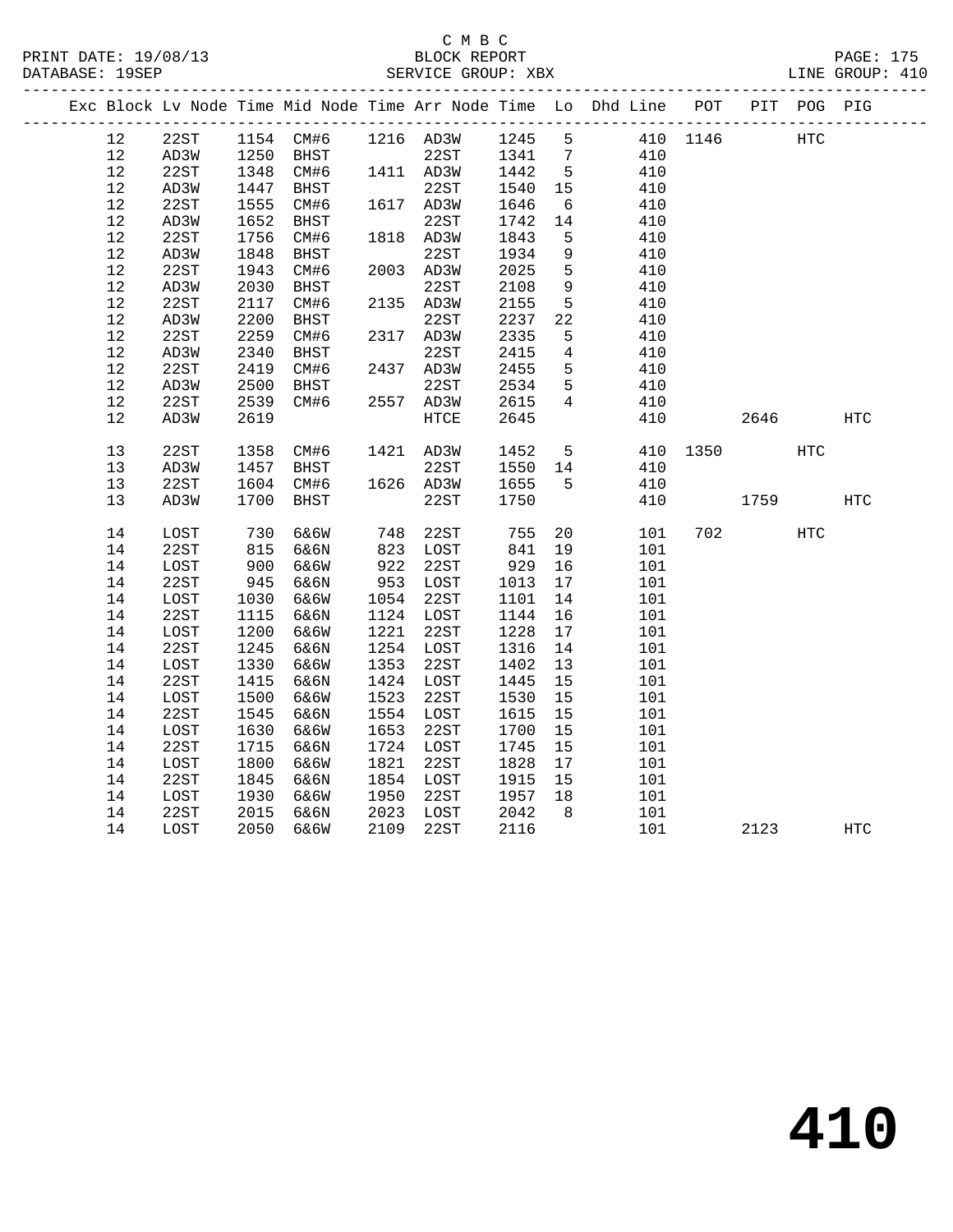#### C M B C<br>BLOCK REPORT PRINT DATE: 19/08/13 BLOCK REPORT PAGE: 176 SERVICE GROUP: XBX

|  |            | Exc Block Lv Node Time Mid Node Time Arr Node Time Lo Dhd Line POT PIT POG PIG |              |              |                      |              |              |                     |                 |     |      |     |            |
|--|------------|--------------------------------------------------------------------------------|--------------|--------------|----------------------|--------------|--------------|---------------------|-----------------|-----|------|-----|------------|
|  | 15         | HODM                                                                           | 639          |              |                      | NWST         |              |                     | 741  4  15  N19 | 603 |      | HTC |            |
|  | 15         | LOST                                                                           |              |              | 800 6&6W 818 22ST    |              | 825          | 20                  | 101             |     |      |     |            |
|  | 15         | 22ST                                                                           | 845<br>930   | 6&6N         | 853 LOST<br>952 22ST |              | 911          | 19                  | 101             |     |      |     |            |
|  | 15         | LOST                                                                           |              | 6&6W         |                      |              | 959          | 16                  | 101             |     |      |     |            |
|  | 15         | 22ST                                                                           | 1015         | 6&6N         |                      | 1023 LOST    | 1043         | 17                  | 101             |     |      |     |            |
|  | 15         | LOST                                                                           | 1100         | 6&6W         | 1123                 | 22ST         | 1130         | 15                  | 101             |     |      |     |            |
|  | $15$       | 22ST                                                                           | 1145         | 6&6N         |                      | 1154 LOST    | 1214         | 16                  | 101             |     |      |     |            |
|  | 15         | LOST                                                                           | 1230         | 6&6W         | 1252                 | 22ST         | 1259         | 16                  | 101             |     |      |     |            |
|  | 15         | 22ST                                                                           | 1315         | 6&6N         |                      | 1324 LOST    | 1346         | 14                  | 101             |     |      |     |            |
|  | 15         | LOST                                                                           | 1400         | 6&6W         | 1423                 | 22ST         | 1432         | 13                  | 101             |     |      |     |            |
|  | 15         | 22ST                                                                           | 1445         | 6&6N         |                      | 1454 LOST    | 1515         | 15                  | 101             |     |      |     |            |
|  | 15         | LOST                                                                           | 1530         | 6&6W         | 1553                 | 22ST         | 1600         | 15                  | 101             |     |      |     |            |
|  | 15         | 22ST                                                                           | 1615         | 6&6N         |                      | 1624 LOST    | 1645         | 15                  | 101             |     |      |     |            |
|  | 15         | LOST                                                                           | 1700         | 6&6W         | 1723                 | 22ST         | 1730         | 15                  | 101             |     |      |     |            |
|  | 15         | 22ST                                                                           | 1745         | 6&6N         |                      | 1754 LOST    | 1815         | 15                  | 101             |     |      |     |            |
|  | 15         | LOST                                                                           | 1830         | 6&6W         | 1850                 | 22ST         | 1857         | 18                  | 101             |     |      |     |            |
|  | 15         | 22ST                                                                           | 1915         | 6&6N         |                      | 1924 LOST    | 1945         | 15                  | 101             |     |      |     |            |
|  | 15         | LOST                                                                           | 2000         | 6&6W         | 2020                 | 22ST         | 2027         | 18                  | 101             |     |      |     |            |
|  | 15         | 22ST                                                                           | 2045         | 6&6N         | 2053                 | LOST         | 2112         | $\overline{3}$      | 101             |     |      |     |            |
|  | $15$       | LOST                                                                           | 2115         | 6&6W         | 2134                 | 22ST         | 2141         | 4                   | 101             |     |      |     |            |
|  | 15         | 22ST                                                                           | 2145         | 6&6N         | 2153                 | LOST         | 2212         | $\mathbf{3}$        | 101             |     |      |     |            |
|  | 15         | LOST                                                                           | 2215         | 6&6W         | 2234                 | 22ST         | 2241         | $\overline{4}$      | 101             |     |      |     |            |
|  | 15<br>$15$ | 22ST<br>LOST                                                                   | 2245<br>2315 | 6&6N<br>6&6W | 2253<br>2332         | LOST<br>22ST | 2312<br>2339 | $\overline{3}$<br>6 | 101<br>101      |     |      |     |            |
|  | 15         | 22ST                                                                           | 2345         | 6&6N         | 2353                 | LOST         | 2412         | $\overline{3}$      | 101             |     |      |     |            |
|  | 15         | LOST                                                                           | 2415         | 6&6W         | 2432                 | 22ST         | 2439         | 6                   | 101             |     |      |     |            |
|  | 15         | 22ST                                                                           | 2445         | 6&6N         | 2453                 | LOST         | 2510         |                     | 101             |     | 2534 |     | <b>HTC</b> |
|  |            |                                                                                |              |              |                      |              |              |                     |                 |     |      |     |            |
|  | 16         | 22ST                                                                           | 745          | 6&6N         | 753                  | LOST         | 811          | 19                  | 101             | 737 |      | HTC |            |
|  | 16         | LOST                                                                           | 830          | 6&6W         | 848                  | 22ST         | 855          | $20\,$              | 101             |     |      |     |            |
|  | 16         | 22ST                                                                           | 915          | 6&6N         | 923                  | LOST         | 941          | 19                  | 101             |     |      |     |            |
|  | 16         | LOST                                                                           | 1000         | 6&6W         | 1024                 | 22ST         | 1031         | 14                  | 101             |     |      |     |            |
|  | 16         | 22ST                                                                           | 1045         | 6&6N         | 1053                 | LOST         | 1113         | 17                  | 101             |     |      |     |            |
|  | 16         | LOST                                                                           | 1130         | 6&6W         | 1153                 | 22ST         | 1200         | 15                  | 101             |     |      |     |            |
|  | 16         | 22ST                                                                           | 1215         | 6&6N         | 1224                 | LOST         | 1244         | 16                  | 101             |     |      |     |            |
|  | 16         | LOST                                                                           | 1300         | 6&6W         | 1322                 | 22ST         | 1331         | 14                  | 101             |     |      |     |            |
|  | 16         | 22ST                                                                           | 1345         | 6&6N         | 1354                 | LOST         | 1416         | 14                  | 101             |     |      |     |            |
|  | 16         | LOST                                                                           | 1430         | 6&6W         | 1453                 | 22ST         | 1502         | 13                  | 101             |     |      |     |            |
|  | 16         | 22ST                                                                           | 1515         | 6&6N         | 1524                 | LOST         | 1545         | 15                  | 101             |     |      |     |            |
|  | 16         | LOST                                                                           | 1600         | 6&6W         | 1623                 | 22ST         | 1630         | 15                  | 101             |     |      |     |            |
|  | 16         | 22ST                                                                           | 1645         | 6&6N         | 1654                 | LOST         | 1715         | 15                  | 101             |     |      |     |            |
|  | 16         | LOST                                                                           | 1730         | 6&6W         | 1752                 | 22ST         | 1759<br>1845 | 16                  | 101<br>101      |     |      |     |            |
|  | 16<br>16   | 22ST<br>LOST                                                                   | 1815<br>1900 | 6&6N<br>6&6W | 1824<br>1920         | LOST<br>22ST | 1927         | 15<br>18            | 101             |     |      |     |            |
|  | 16         | 22ST                                                                           | 1945         | 6&6N         | 1954                 | LOST         | 2015         | 10                  | 101             |     |      |     |            |
|  | 16         | LOST                                                                           | 2025         | 6&6W         | 2045                 | 22ST         | 2052         |                     | 101             |     | 2059 |     | <b>HTC</b> |
|  |            |                                                                                |              |              |                      |              |              |                     |                 |     |      |     |            |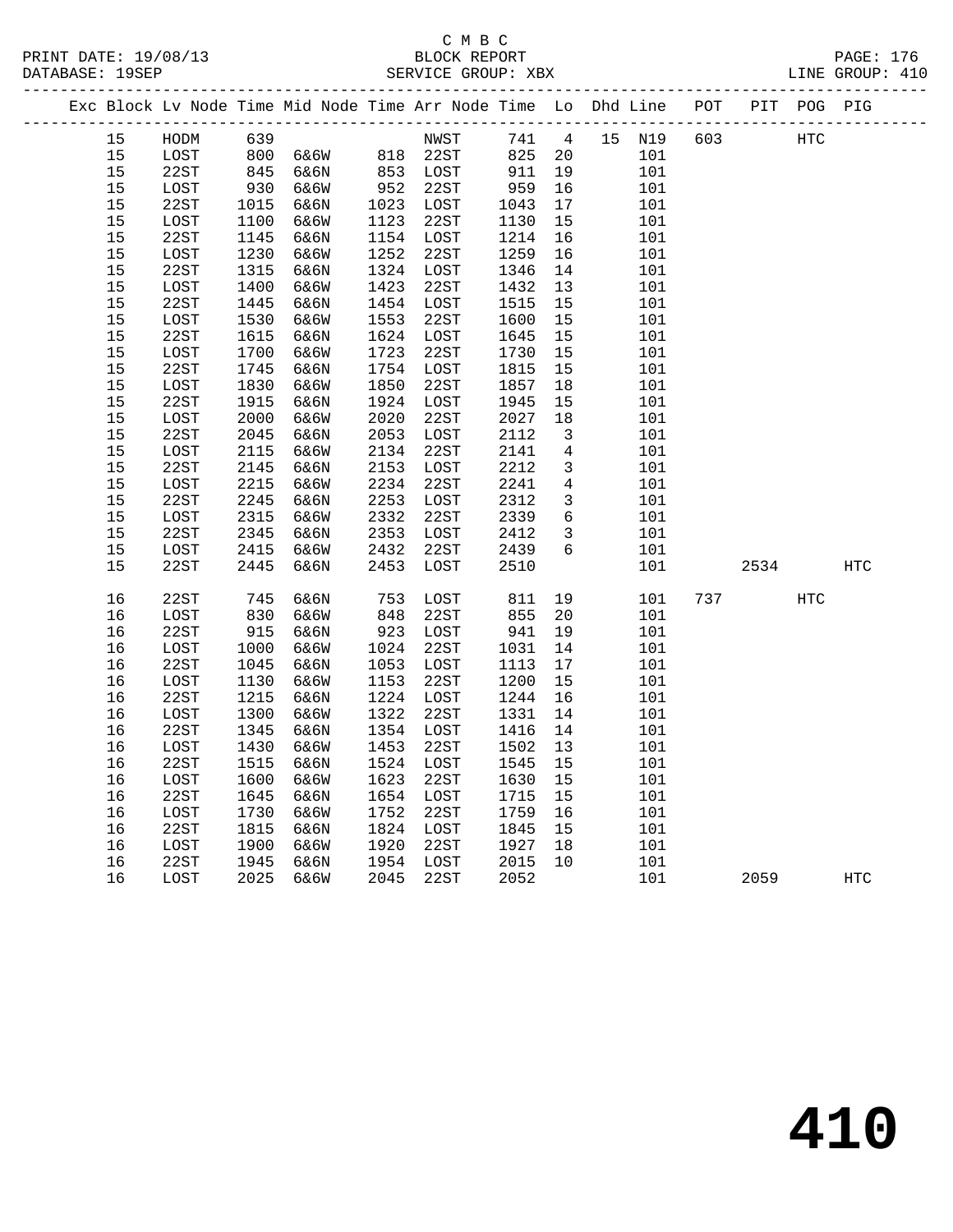#### C M B C<br>BLOCK REPORT PRINT DATE: 19/08/13 BLOCK REPORT PAGE: 177 SERVICE GROUP: XBX

|  |    | Exc Block Lv Node Time Mid Node Time Arr Node Time Lo Dhd Line POT |      |  |             |      |      |                 |    |     |     |      | PIT POG PIG |     |  |
|--|----|--------------------------------------------------------------------|------|--|-------------|------|------|-----------------|----|-----|-----|------|-------------|-----|--|
|  | 17 | <b>BRST</b>                                                        | 810  |  |             | 22ST | 827  |                 | 13 | 155 | 749 |      | HTC         |     |  |
|  | 17 | 22ST                                                               | 840  |  | BRST        |      | 857  | 13              |    | 155 |     |      |             |     |  |
|  | 17 | <b>BRST</b>                                                        | 910  |  | 22ST        |      | 929  | 11              |    | 155 |     |      |             |     |  |
|  | 17 | 22ST                                                               | 940  |  | BRST        |      | 958  | 12              |    | 155 |     |      |             |     |  |
|  | 17 | <b>BRST</b>                                                        | 1010 |  | 22ST        |      | 1030 | 10              |    | 155 |     |      |             |     |  |
|  | 17 | 22ST                                                               | 1040 |  | BRST        |      | 1100 | 10              |    | 155 |     |      |             |     |  |
|  | 17 | <b>BRST</b>                                                        | 1110 |  | 22ST        |      | 1130 | 10              |    | 155 |     |      |             |     |  |
|  | 17 | 22ST                                                               | 1140 |  | BRST        |      | 1200 | 10              |    | 155 |     |      |             |     |  |
|  | 17 | <b>BRST</b>                                                        | 1210 |  | 22ST        |      | 1232 | 8               |    | 155 |     |      |             |     |  |
|  | 17 | 22ST                                                               | 1240 |  | BRST        |      | 1302 | 8               |    | 155 |     |      |             |     |  |
|  | 17 | <b>BRST</b>                                                        | 1310 |  | 22ST        |      | 1332 | 8               |    | 155 |     |      |             |     |  |
|  | 17 | 22ST                                                               | 1340 |  | BRST        |      | 1402 | 8               |    | 155 |     |      |             |     |  |
|  | 17 | <b>BRST</b>                                                        | 1410 |  | 22ST        |      | 1432 | 8               |    | 155 |     |      |             |     |  |
|  | 17 | 22ST                                                               | 1440 |  | BRST        |      | 1503 | 7               |    | 155 |     |      |             |     |  |
|  | 17 | <b>BRST</b>                                                        | 1510 |  | 22ST        |      | 1532 | 8               |    | 155 |     |      |             |     |  |
|  | 17 | 22ST                                                               | 1540 |  | BRST        |      | 1603 | 7               |    | 155 |     |      |             |     |  |
|  | 17 | <b>BRST</b>                                                        | 1610 |  | 22ST        |      | 1632 | 8               |    | 155 |     |      |             |     |  |
|  | 17 | 22ST                                                               | 1640 |  | BRST        |      | 1703 | $7\phantom{.0}$ |    | 155 |     |      |             |     |  |
|  | 17 | BRST                                                               | 1710 |  | 22ST        |      | 1730 | 10              |    | 155 |     |      |             |     |  |
|  | 17 | 22ST                                                               | 1740 |  | BRST        |      | 1803 | 7               |    | 155 |     |      |             |     |  |
|  | 17 | <b>BRST</b>                                                        | 1810 |  | 22ST        |      | 1830 | 10              |    | 155 |     |      |             |     |  |
|  | 17 | 22ST                                                               | 1840 |  | BRST        |      | 1901 | 9               |    | 155 |     |      |             |     |  |
|  | 17 | BRST                                                               | 1910 |  | 22ST        |      | 1929 | 11              |    | 155 |     |      |             |     |  |
|  | 17 | 22ST                                                               | 1940 |  | <b>BRST</b> |      | 2000 | 5               |    | 155 |     |      |             |     |  |
|  | 17 | <b>BRST</b>                                                        | 2005 |  | 22ST        |      | 2024 | 16              |    | 155 |     |      |             |     |  |
|  | 17 | 22ST                                                               | 2040 |  | <b>BRST</b> |      | 2059 | 6               |    | 155 |     |      |             |     |  |
|  | 17 | <b>BRST</b>                                                        | 2105 |  | 22ST        |      | 2122 |                 |    | 155 |     | 2129 |             | HTC |  |
|  |    |                                                                    |      |  |             |      |      |                 |    |     |     |      |             |     |  |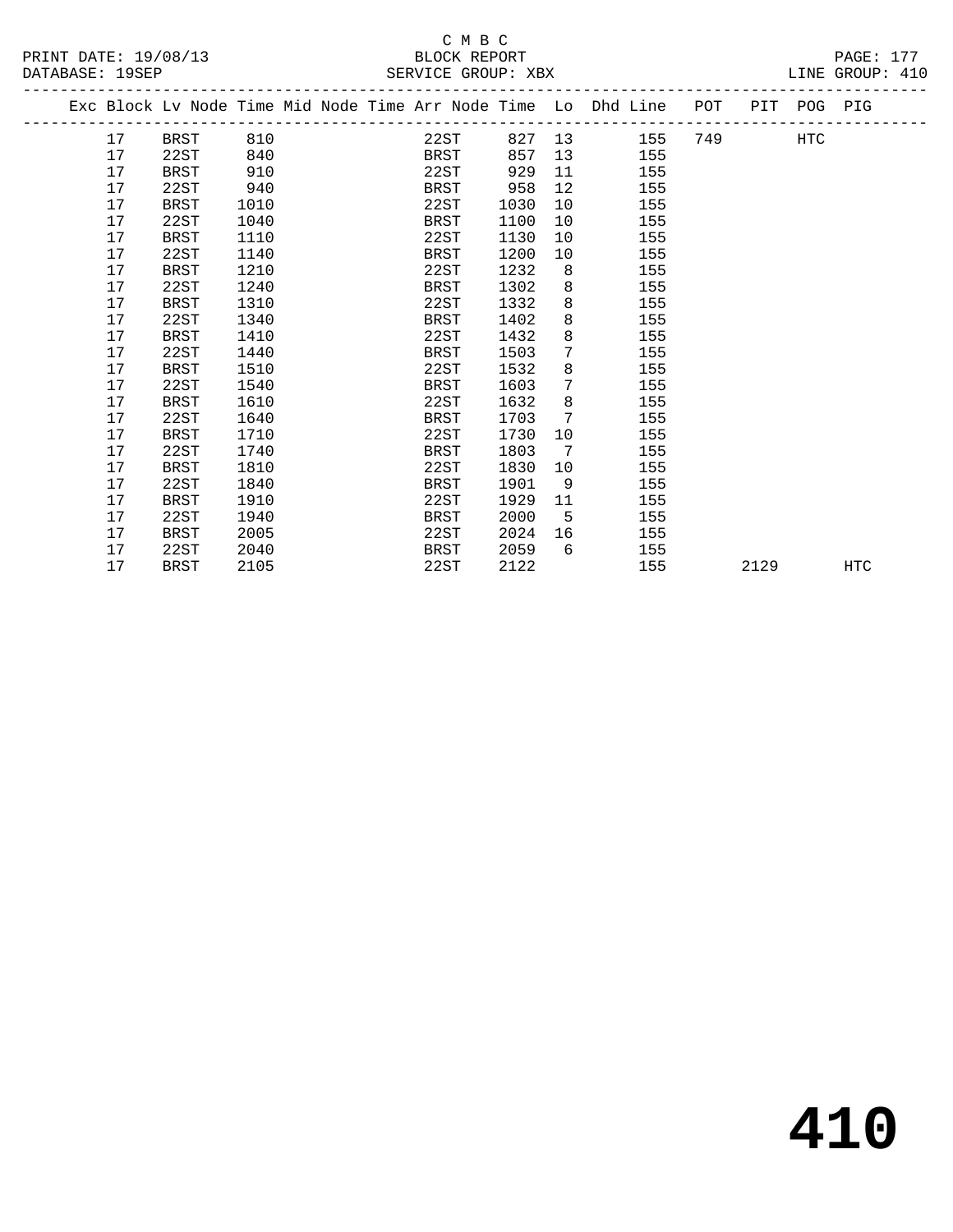# C M B C

#### PRINT DATE: 19/08/13 BLOCK REPORT PAGE: 178 DATABASE: 19SEP SERVICE GROUP: XBX ------------------------------------------------------------------------------------------------- Exc Block Lv Node Time Mid Node Time Arr Node Time Lo Dhd Line POT PIT POG PIG ------------------------------------------------------------------------------------------------- --------------<br>
18 BRST 825 22ST 841 14 128 804 HTC<br>
18 22ST 855 BRST 911 14 128<br>
18 BRST 925 22ST 943 12 128 18 22ST 855 BRST 911 14 128 18 BRST 925 22ST 943 12 128 18 22ST 955 BRST 1011 14 128 18 BRST 1025 22ST 1043 12 128 18 22ST 1055 BRST 1111 14 128 18 BRST 1125 22ST 1143 12 128 18 22ST 1155 BRST 1213 12 128 18 BRST 1225 22ST 1243 12 128 18 22ST 1255 BRST 1313 12 128 18 BRST 1325 22ST 1343 12 128 18 22ST 1355 BRST 1413 12 128 18 BRST 1425 22ST 1443 12 128 18 22ST 1455 BRST 1513 12 128 18 BRST 1525 22ST 1543 12 128 18 22ST 1555 BRST 1613 12 128 18 BRST 1625 22ST 1643 12 128 18 22ST 1655 BRST 1713 12 128 18 BRST 1725 22ST 1743 12 128 18 22ST 1755 BRST 1813 12 128 18 BRST 1825 22ST 1843 12 128 18 22ST 1855 BRST 1913 12 128 18 BRST 1925 22ST 1941 14 128 18 22ST 1955 BRST 2013 12 128 18 BRST 2025 22ST 2041 14 128 18 22ST 2055 BRST 2113 12 128 18 BRST 2125 22ST 2139 21 128 18 22ST 2200 BRST 2218 12 155 18 BRST 2230 22ST 2244 16 128 18 22ST 2300 BRST 2318 12 155 18 BRST 2330 22ST 2344 16 128 18 22ST 2400 BRST 2418 12 155

18 BRST 2430 22ST 2444 128 2451 HTC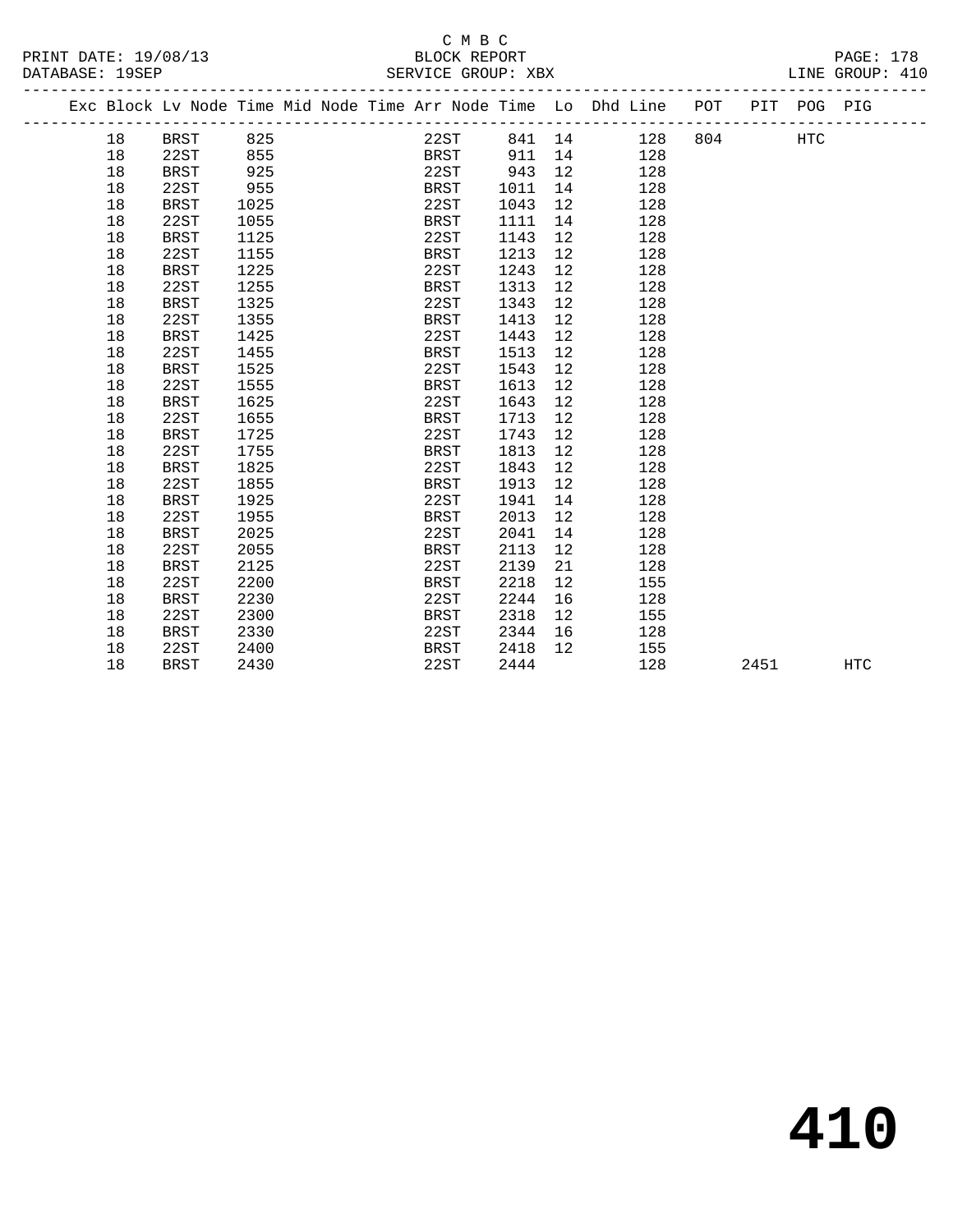#### C M B C<br>BLOCK REPORT PRINT DATE: 19/08/13 BLOCK REPORT PAGE: 179 SERVICE GROUP: XBX

|  |    | Exc Block Lv Node Time Mid Node Time Arr Node Time Lo Dhd Line |      |  |             |      |    |     | POT | PIT  | POG PIG |     |
|--|----|----------------------------------------------------------------|------|--|-------------|------|----|-----|-----|------|---------|-----|
|  | 19 | BRST                                                           | 840  |  | 22ST        | 857  | 13 | 155 | 819 |      | HTC     |     |
|  | 19 | 22ST                                                           | 910  |  | BRST        | 927  | 13 | 155 |     |      |         |     |
|  | 19 | <b>BRST</b>                                                    | 940  |  | 22ST        | 959  | 11 | 155 |     |      |         |     |
|  | 19 | 22ST                                                           | 1010 |  | BRST        | 1030 | 10 | 155 |     |      |         |     |
|  | 19 | <b>BRST</b>                                                    | 1040 |  | 22ST        | 1100 | 10 | 155 |     |      |         |     |
|  | 19 | 22ST                                                           | 1110 |  | BRST        | 1130 | 10 | 155 |     |      |         |     |
|  | 19 | <b>BRST</b>                                                    | 1140 |  | 22ST        | 1200 | 10 | 155 |     |      |         |     |
|  | 19 | 22ST                                                           | 1210 |  | <b>BRST</b> | 1231 | 9  | 155 |     |      |         |     |
|  | 19 | <b>BRST</b>                                                    | 1240 |  | 22ST        | 1302 | 8  | 155 |     |      |         |     |
|  | 19 | 22ST                                                           | 1310 |  | <b>BRST</b> | 1332 | 8  | 155 |     |      |         |     |
|  | 19 | <b>BRST</b>                                                    | 1340 |  | 22ST        | 1402 | 8  | 155 |     |      |         |     |
|  | 19 | 22ST                                                           | 1410 |  | BRST        | 1433 | 7  | 155 |     |      |         |     |
|  | 19 | <b>BRST</b>                                                    | 1440 |  | 22ST        | 1502 | 8  | 155 |     |      |         |     |
|  | 19 | 22ST                                                           | 1510 |  | <b>BRST</b> | 1533 | 7  | 155 |     |      |         |     |
|  | 19 | <b>BRST</b>                                                    | 1540 |  | 22ST        | 1602 | 8  | 155 |     |      |         |     |
|  | 19 | 22ST                                                           | 1610 |  | BRST        | 1633 | 7  | 155 |     |      |         |     |
|  | 19 | <b>BRST</b>                                                    | 1640 |  | 22ST        | 1702 | 8  | 155 |     |      |         |     |
|  | 19 | 22ST                                                           | 1710 |  | BRST        | 1733 | 7  | 155 |     |      |         |     |
|  | 19 | <b>BRST</b>                                                    | 1740 |  | 22ST        | 1800 | 10 | 155 |     |      |         |     |
|  | 19 | 22ST                                                           | 1810 |  | BRST        | 1833 | 7  | 155 |     |      |         |     |
|  | 19 | <b>BRST</b>                                                    | 1840 |  | 22ST        | 1900 | 10 | 155 |     |      |         |     |
|  | 19 | 22ST                                                           | 1910 |  | <b>BRST</b> | 1930 | 5  | 155 |     |      |         |     |
|  | 19 | <b>BRST</b>                                                    | 1935 |  | 22ST        | 1954 | 16 | 155 |     |      |         |     |
|  | 19 | 22ST                                                           | 2010 |  | BRST        | 2030 | 5  | 155 |     |      |         |     |
|  | 19 | BRST                                                           | 2035 |  | 22ST        | 2052 | 8  | 155 |     |      |         |     |
|  | 19 | 22ST                                                           | 2100 |  | BRST        | 2118 |    | 155 |     | 2139 |         | HTC |
|  |    |                                                                |      |  |             |      |    |     |     |      |         |     |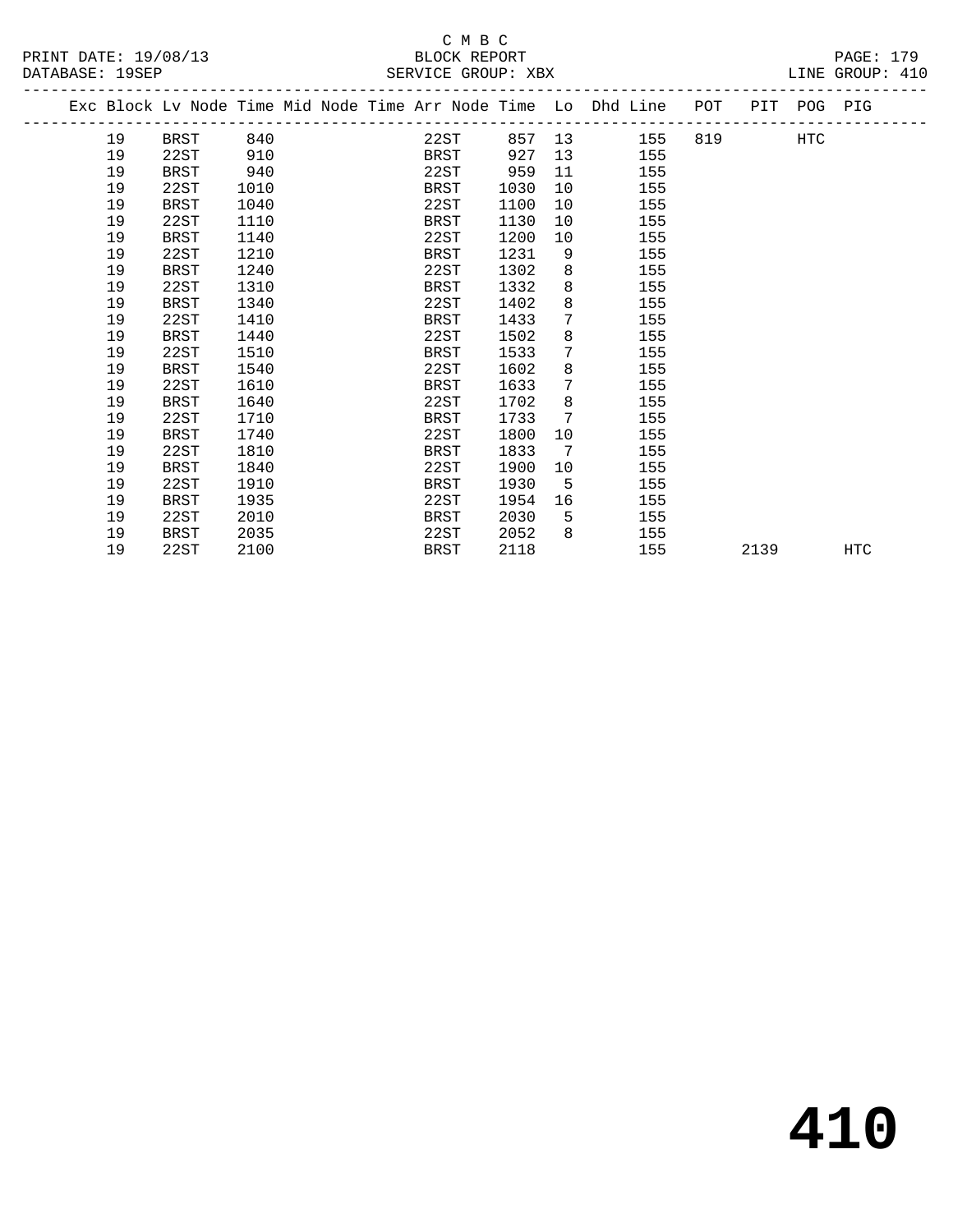| C M B C<br>PRINT DATE: 19/08/13<br>BLOCK REPORT<br>DATABASE: 19SEP<br>SERVICE GROUP: XBX |    |             |      |  |  |  |      |      |             |                 |                                                                                |         |     | PAGE: 180<br>LINE GROUP: 410 |  |
|------------------------------------------------------------------------------------------|----|-------------|------|--|--|--|------|------|-------------|-----------------|--------------------------------------------------------------------------------|---------|-----|------------------------------|--|
|                                                                                          |    |             |      |  |  |  |      |      |             |                 | Exc Block Lv Node Time Mid Node Time Arr Node Time Lo Dhd Line POT PIT POG PIG |         |     |                              |  |
|                                                                                          | 20 | BRST 855    |      |  |  |  |      |      | 22ST 913 12 |                 |                                                                                | 128 834 | HTC |                              |  |
|                                                                                          | 20 | 22ST        | 925  |  |  |  |      |      | BRST 941 14 |                 | 128                                                                            |         |     |                              |  |
|                                                                                          | 20 | <b>BRST</b> | 955  |  |  |  |      | 22ST | 1013        | 12              | 128                                                                            |         |     |                              |  |
|                                                                                          | 20 | 22ST        | 1025 |  |  |  | BRST |      | 1041        | 14              | 128                                                                            |         |     |                              |  |
|                                                                                          | 20 | BRST        | 1055 |  |  |  | 22ST |      | 1113        | 12              | 128                                                                            |         |     |                              |  |
|                                                                                          | 20 | 22ST        | 1125 |  |  |  | BRST |      | 1141        |                 | 128<br>14                                                                      |         |     |                              |  |
|                                                                                          | 20 | BRST        | 1155 |  |  |  | 22ST |      | 1213        | 12              | 128                                                                            |         |     |                              |  |
|                                                                                          | 20 | 22ST        | 1225 |  |  |  | BRST |      | 1243        | 12              | 128                                                                            |         |     |                              |  |
|                                                                                          | 20 | <b>BRST</b> | 1255 |  |  |  | 22ST |      | 1313        | 12              | 128                                                                            |         |     |                              |  |
|                                                                                          | 20 | 22ST        | 1325 |  |  |  | BRST |      | 1343        | 12              | 128                                                                            |         |     |                              |  |
|                                                                                          | 20 | <b>BRST</b> | 1355 |  |  |  | 22ST |      | 1413        | 12              | 128                                                                            |         |     |                              |  |
|                                                                                          | 20 | 22ST        | 1425 |  |  |  | BRST |      | 1443        | 12              | 128                                                                            |         |     |                              |  |
|                                                                                          | 20 | BRST        | 1455 |  |  |  | 22ST |      | 1513        | 12              | 128                                                                            |         |     |                              |  |
|                                                                                          | 20 | 22ST        | 1525 |  |  |  | BRST |      | 1543        | 12              | 128                                                                            |         |     |                              |  |
|                                                                                          | 20 | BRST        | 1555 |  |  |  | 22ST |      | 1613        | 12 <sup>°</sup> | 128                                                                            |         |     |                              |  |
|                                                                                          | 20 | 22ST        | 1625 |  |  |  | BRST |      | 1643        | 12              | 128                                                                            |         |     |                              |  |
|                                                                                          | 20 | BRST        | 1655 |  |  |  | 22ST |      | 1713        | 12              | 128                                                                            |         |     |                              |  |
|                                                                                          | 20 | 22ST        | 1725 |  |  |  | BRST |      | 1743        | 12              | 128                                                                            |         |     |                              |  |
|                                                                                          | 20 | BRST        | 1755 |  |  |  | 22ST |      | 1813        | 12              | 128                                                                            |         |     |                              |  |
|                                                                                          | 20 | 22ST        | 1825 |  |  |  | BRST |      | 1843        | 12 <sup>°</sup> | 128                                                                            |         |     |                              |  |
|                                                                                          | 20 | <b>BRST</b> | 1855 |  |  |  | 22ST |      | 1913        | 12              | 128                                                                            |         |     |                              |  |
|                                                                                          | 20 | 22ST        | 1925 |  |  |  | BRST |      | 1943        | 12              | 128                                                                            |         |     |                              |  |
|                                                                                          | 20 | BRST        | 1955 |  |  |  | 22ST |      | 2011        | 14              | 128                                                                            |         |     |                              |  |
|                                                                                          | 20 | 22ST        | 2025 |  |  |  | BRST |      | 2043        | 12              | 128                                                                            |         |     |                              |  |
|                                                                                          | 20 | <b>BRST</b> | 2055 |  |  |  | 22ST |      | 2111        | 19              | 128                                                                            |         |     |                              |  |
|                                                                                          | 20 | 22ST        | 2130 |  |  |  | BRST |      | 2148        | 17              | 128                                                                            |         |     |                              |  |
|                                                                                          | 20 | BRST        | 2205 |  |  |  | 22ST |      | 2222        | 8 <sup>1</sup>  | 155                                                                            |         |     |                              |  |
|                                                                                          | 20 | 22ST        | 2230 |  |  |  | BRST |      | 2248        | 17              | 128                                                                            |         |     |                              |  |
|                                                                                          | 20 | BRST        | 2305 |  |  |  | 22ST |      | 2322        | $\overline{8}$  | 155                                                                            |         |     |                              |  |

 20 22ST 2330 BRST 2348 17 128 20 BRST 2405 22ST 2422 8 155

20 22ST 2430 BRST 2445 128 2506 HTC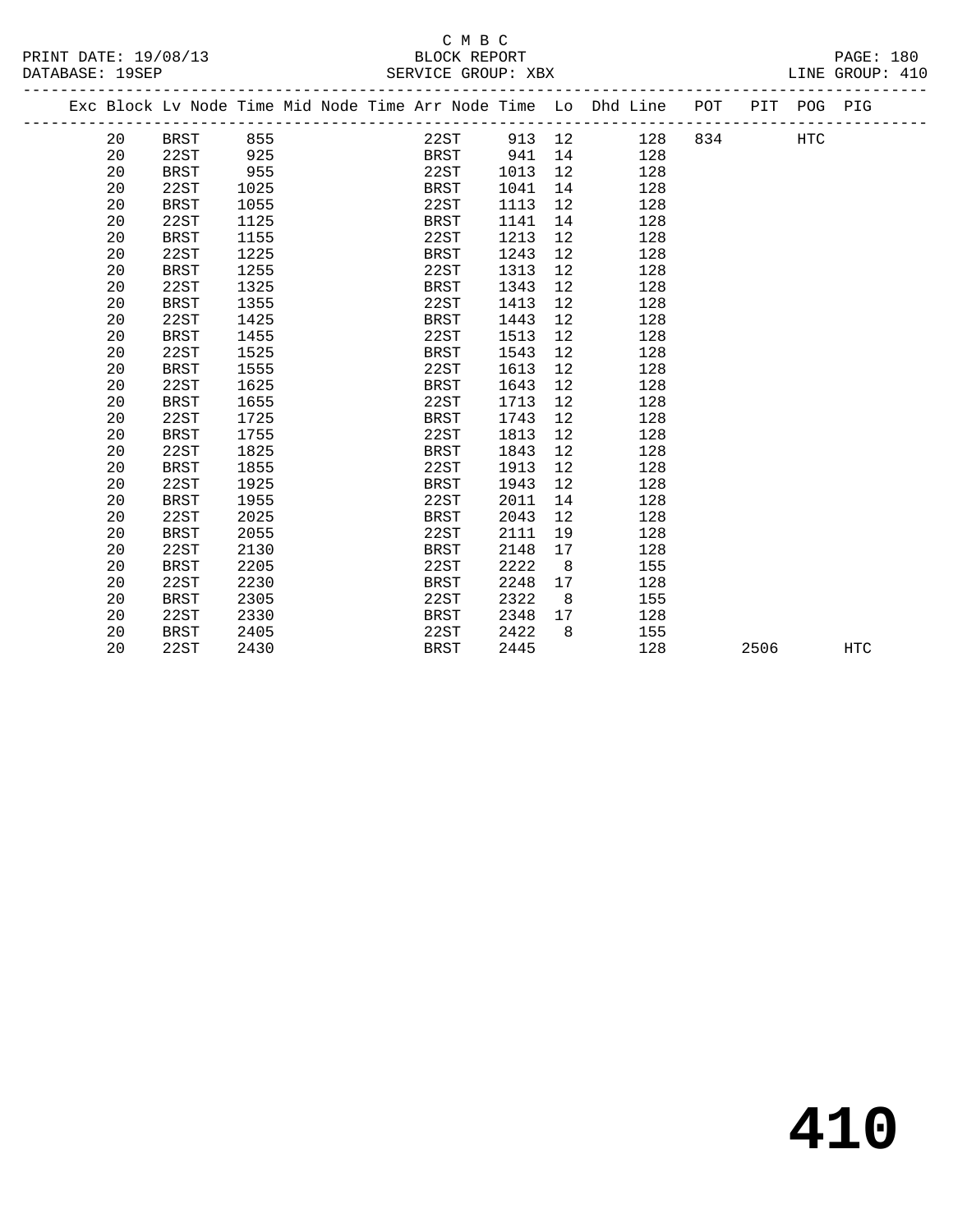#### C M B C<br>BLOCK REPORT SERVICE GROUP: XBX

-------------------------------------------------------------------------------------------------

|  |             |                      |              |        |      |              |              |                   | Exc Block Lv Node Time Mid Node Time Arr Node Time Lo Dhd Line | POT  | PIT  | POG PIG |                   |
|--|-------------|----------------------|--------------|--------|------|--------------|--------------|-------------------|----------------------------------------------------------------|------|------|---------|-------------------|
|  | 21          | 22ST                 | 511          | $QU-S$ |      | 517 CLFO     | 530          | $\mathsf{O}$      | 104                                                            | 503  |      | HTC     |                   |
|  | 21          | CLFO                 | 530          |        |      | 22ST         | 549          | 22                | 104                                                            |      |      |         |                   |
|  | 21          | 22ST                 | 611          | $QU-S$ | 617  | CLFO         | 630          | $\mathsf{O}$      | 104                                                            |      |      |         |                   |
|  | 21          | CLFO                 | 630          |        |      | 22ST         | 649          | 22                | 104                                                            |      |      |         |                   |
|  | 21          | 22ST                 | 711          | $QU-S$ | 717  | CLFO         | 730          | 0                 | 104                                                            |      |      |         |                   |
|  | 21          | ${\tt CLFO}$         | 730          |        |      | 22ST         | 749          | 22                | 104                                                            |      |      |         |                   |
|  | 21          | 22ST                 | 811          | $QU-S$ | 817  | ${\tt CLFO}$ | 832          | 0                 | 104                                                            |      |      |         |                   |
|  | 21          | CLFO                 | 832          |        |      | 22ST         | 853          | 18                | 104                                                            |      |      |         |                   |
|  | 21          | 22ST                 | 911          | $OU-S$ | 917  | CLFO         | 932          | 0                 | 104                                                            |      |      |         |                   |
|  | 21          | CLFO                 | 932          |        |      | 22ST         | 953          | 10                | 104                                                            |      |      |         |                   |
|  | 21          | 22ST                 | 1003         | $OU-S$ | 1009 | CLFO         | 1024         | $\mathsf{O}$      | 104                                                            |      |      |         |                   |
|  | 21          | CLFO                 | 1024         |        |      | 22ST         | 1045         | 18                | 104                                                            |      |      |         |                   |
|  | 21          | 22ST                 | 1103         | $QU-S$ | 1109 | CLFO         | 1124         | 0                 | 104                                                            |      |      |         |                   |
|  | 21          | ${\tt CLFO}$         | 1124         |        |      | 22ST         | 1144         | 19                | 104                                                            |      |      |         |                   |
|  | 21          | 22ST                 | 1203         | $QU-S$ | 1210 | CLFO         | 1225         | $\mathbf 0$       | 104                                                            |      |      |         |                   |
|  | 21          | CLFO                 | 1225         |        |      | 22ST         | 1246         | 17                | 104                                                            |      |      |         |                   |
|  | 21          | 22ST                 | 1303         | $QU-S$ | 1311 | CLFO         | 1327         | 0                 | 104                                                            |      |      |         |                   |
|  | 21          | CLFO                 | 1327         |        |      | 22ST         | 1348         | 15                | 104                                                            |      |      |         |                   |
|  | 21          | 22ST                 | 1403         | $OU-S$ | 1410 | CLFO         | 1426         | $\mathbf 0$       | 104                                                            |      |      |         |                   |
|  | 21          | ${\tt CLFO}$         | 1426         |        |      | 22ST         | 1448         | 15                | 104                                                            |      |      |         |                   |
|  | 21          | 22ST                 | 1503         | $QU-S$ | 1510 | CLFO         | 1526         | $\mathsf{O}$      | 104                                                            |      |      |         |                   |
|  | 21          | ${\tt CLFO}$         | 1526         |        |      | 22ST         | 1545         | 25                | 104                                                            |      |      |         |                   |
|  | 21          | 22ST                 | 1610         | $QU-S$ | 1618 | ${\tt CLFO}$ | 1635         | $\mathbf 0$       | 104                                                            |      |      |         |                   |
|  | 21          | ${\tt CLFO}$         | 1635         |        |      | 22ST         | 1654         | 16                | 104                                                            |      |      |         |                   |
|  | 21          | 22ST                 | 1710         | $OU-S$ | 1717 | CLFO         | 1735         | 0                 | 104                                                            |      |      |         |                   |
|  | 21          | ${\tt CLFO}$         | 1735         |        |      | 22ST         | 1754         | 21                | 104                                                            |      |      |         |                   |
|  | 21          | 22ST                 | 1815         | $QU-S$ | 1822 | CLFO         | 1840         | $\mathsf{O}$      | 104                                                            |      |      |         |                   |
|  | 21          | CLFO                 | 1840         |        |      | 22ST         | 1859         | 27                | 104                                                            |      |      |         |                   |
|  | 21          | 22ST                 | 1926         | $QU-S$ | 1933 | CLFO         | 1950         | $\mathbf 0$       | 104                                                            |      |      |         |                   |
|  | 21          | CLFO                 | 1950         |        |      | 22ST         | 2009         | 20                | 104                                                            |      |      |         |                   |
|  | 21<br>21    | 22ST                 | 2029<br>2053 | $QU-S$ | 2036 | CLFO<br>22ST | 2053<br>2112 | $\mathbf 0$<br>22 | 104<br>104                                                     |      |      |         |                   |
|  | 21          | ${\tt CLFO}$<br>22ST | 2134         | $QU-S$ | 2141 | CLFO         | 2158         | 0                 | 104                                                            |      |      |         |                   |
|  | 21          | CLFO                 | 2158         |        |      | 22ST         | 2217         | 19                | 104                                                            |      |      |         |                   |
|  | 21          | 22ST                 | 2236         | $QU-S$ | 2243 | CLFO         | 2259         | $\mathsf{O}$      | 104                                                            |      |      |         |                   |
|  | 21          | CLFO                 | 2259         |        |      | 22ST         | 2318         | 18                | 104                                                            |      |      |         |                   |
|  | 21          | 22ST                 | 2336         | $OU-S$ | 2343 | <b>CLFO</b>  | 2359         | 0                 | 104                                                            |      |      |         |                   |
|  | 21          | CLFO                 | 2359         |        |      | 22ST         | 2418         | 17                | 104                                                            |      |      |         |                   |
|  | 21          | 22ST                 | 2435         | $OU-S$ | 2442 | ${\tt CLFO}$ | 2458         | 0                 | 104                                                            |      |      |         |                   |
|  | 21          | ${\tt CLFO}$         | 2458         |        |      | 22ST         | 2517         |                   | 104                                                            |      | 2524 |         | $_{\mathrm{HTC}}$ |
|  |             |                      |              |        |      |              |              |                   |                                                                |      |      |         |                   |
|  | 22          | 22ST                 | 1023         | $QU-S$ | 1029 | CLFO         | 1044         | 0                 | 104                                                            | 1015 |      | HTC     |                   |
|  | 22          | ${\tt CLFO}$         | 1044         |        |      | 22ST         | 1104         | 19                | 104                                                            |      |      |         |                   |
|  | 22          | 22ST                 | 1123         | $QU-S$ | 1129 | ${\tt CLFO}$ | 1144         | 0                 | 104                                                            |      |      |         |                   |
|  | 22          | CLFO                 | 1144         |        |      | 22ST         | 1204         | 19                | 104                                                            |      |      |         |                   |
|  | 22          | 22ST                 | 1223         | $QU-S$ | 1230 | CLFO         | 1245         | 0                 | 104                                                            |      |      |         |                   |
|  | 22          | CLFO                 | 1245         |        |      | 22ST         | 1306         | 17                | 104                                                            |      |      |         |                   |
|  | 22          | 22ST                 | 1323         | $QU-S$ | 1331 | CLFO         | 1347         | 0                 | 104                                                            |      |      |         |                   |
|  | 22          | CLFO                 | 1347         |        |      | 22ST         | 1408         | 15                | 104                                                            |      |      |         |                   |
|  | 22          | 22ST                 | 1423         | $QU-S$ | 1430 | CLFO         | 1446         | 0                 | 104                                                            |      |      |         |                   |
|  | $2\sqrt{2}$ | CLFO                 | 1446         |        |      | 22ST         | 1505         | 18                | 104                                                            |      |      |         |                   |
|  | 22          | 22ST                 | 1523         | $QU-S$ | 1530 | CLFO         | 1546         | 0                 | 104                                                            |      |      |         |                   |
|  | $2\sqrt{2}$ | CLFO                 | 1546         |        |      | 22ST         | 1605         |                   | 104                                                            |      | 1614 |         | $_{\mathrm{HTC}}$ |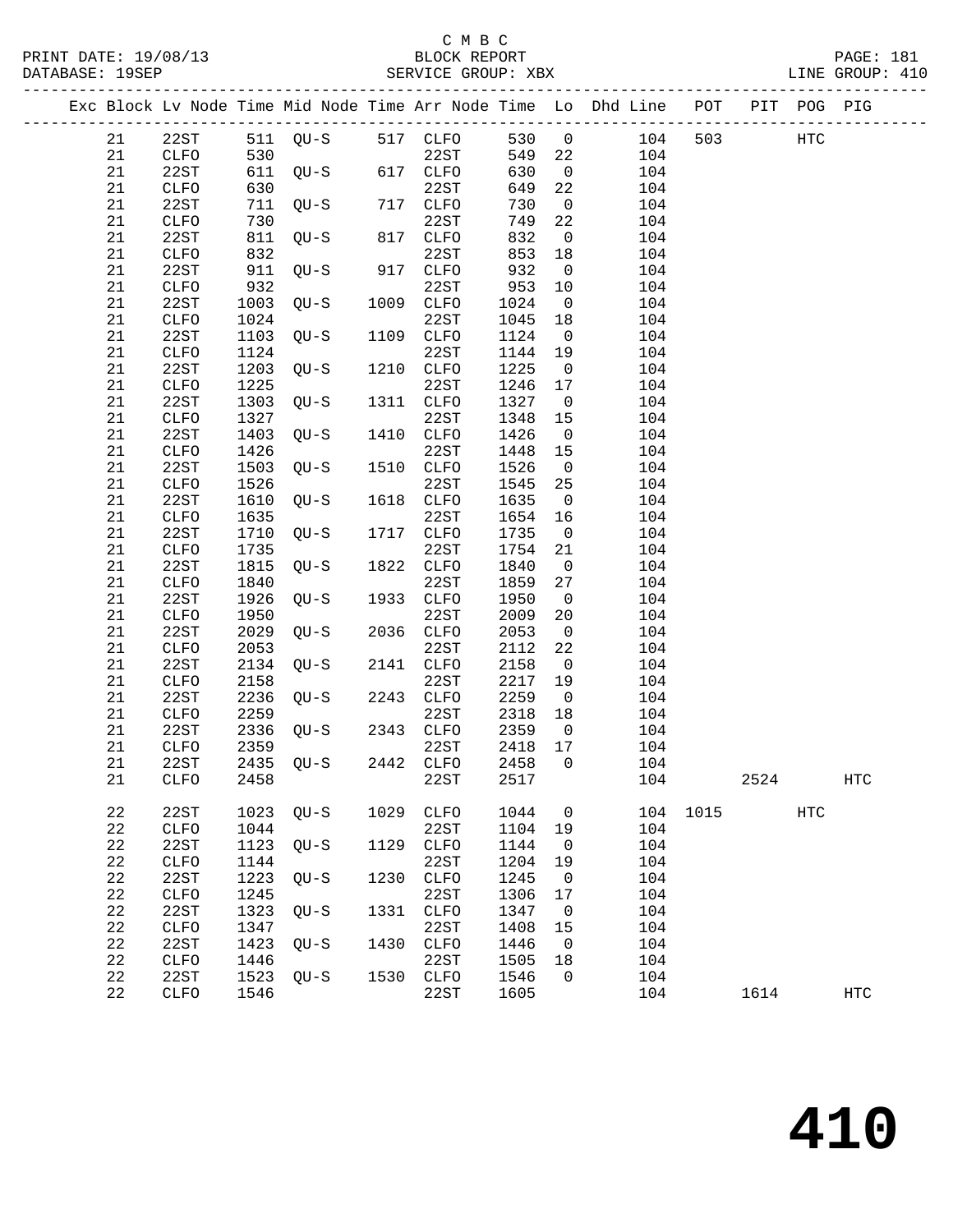|  | PRINT DATE: 19/08/13        |
|--|-----------------------------|
|  | $\sim$ $\sim$ $\sim$ $\sim$ |

|  |          |              |                   |                                  |              |                                                   |              |                         | Exc Block Lv Node Time Mid Node Time Arr Node Time Lo Dhd Line POT PIT POG PIG |             |            |            |
|--|----------|--------------|-------------------|----------------------------------|--------------|---------------------------------------------------|--------------|-------------------------|--------------------------------------------------------------------------------|-------------|------------|------------|
|  | 10       |              |                   | MAKN 448 MAKN 448 MPLP           |              |                                                   |              |                         | 504 2                                                                          | 100 433 HTC |            |            |
|  | 10       | MPLP         |                   |                                  |              | $^{440}$ $^{111}$ $^{22ST}$<br>$^{602}$ $^{MDLP}$ |              |                         | $534$ 8<br>619 7<br>100                                                        |             |            |            |
|  | $10$     | 22ST         |                   | 506 MAKN<br>542 MAKN<br>626 MAKN |              |                                                   |              |                         | 100                                                                            |             |            |            |
|  | $10$     | MPLP         |                   |                                  | 637          | 22ST                                              | 654          | 11                      | 100                                                                            |             |            |            |
|  | 10       | 22ST         | 705               | MAKN                             | 723          | MPLP                                              | 740          | $6\overline{6}$         | 100                                                                            |             |            |            |
|  | 10       | MPLP         | 746<br>828<br>916 | MAKN                             | 757          | 22ST                                              | 814          | 14                      | 100                                                                            |             |            |            |
|  | $10$     | 22ST         |                   | MAKN                             | 848          | MPLP                                              | 906          | 10                      | 100                                                                            |             |            |            |
|  | 10       | MPLP         | 955               | MAKN                             | 928          | 22ST                                              | 946          | 9<br>8                  | 100                                                                            |             |            |            |
|  | 10<br>10 | 22ST<br>MPLP | 1043              | MAKN<br>MAKN                     | 1015<br>1058 | MPLP<br>22ST                                      | 1035<br>1117 | $6\overline{6}$         | 100<br>100                                                                     |             |            |            |
|  | $10$     | 22ST         | 1123              | MAKN                             | 1144         | MPLP                                              | 1206         | $5^{\circ}$             | 100                                                                            |             |            |            |
|  | 10       | MPLP         | 1211              | MAKN                             | 1227         | 22ST                                              | 1247         | $7\overline{ }$         | 100                                                                            |             |            |            |
|  | 10       | 22ST         | 1254              | MAKN                             | 1315         | MPLP                                              | 1339         | 13                      | 100                                                                            |             |            |            |
|  | 10       | MPLP         | 1352              | MAKN                             | 1408         | 22ST                                              | 1429         | 9                       | 100                                                                            |             |            |            |
|  | $10$     | 22ST         | 1438              | MAKN                             | 1500         | MPLP                                              | 1523         | 11                      | 100                                                                            |             |            |            |
|  | 10       | MPLP         | 1534              | MAKN                             | 1552         | 22ST                                              | 1612         | 12                      | 100                                                                            |             |            |            |
|  | 10       | 22ST         | 1624              | MAKN                             | 1646         | MPLP                                              | 1708         | 14                      | 100                                                                            |             |            |            |
|  | 10       | MPLP         | 1722              | MAKN                             | 1738         | 22ST                                              | 1758         | 12                      | 100                                                                            |             |            |            |
|  | $10$     | 22ST         | 1810              | MAKN                             | 1830         | MPLP                                              | 1852         | 6                       | 100                                                                            |             |            |            |
|  | 10       | MPLP         | 1858              | MAKN                             | 1914         | 22ST                                              | 1934         | $\overline{\mathbf{3}}$ | 100                                                                            |             |            |            |
|  | $10$     | 22ST         | 1937              | MAKN                             | 1959         | MPLP                                              | 2019         | 8                       | 100                                                                            |             |            |            |
|  | 10       | MPLP         | 2027              | MAKN                             | 2043         | 22ST                                              | 2102         | $7\overline{ }$         | 100                                                                            |             |            |            |
|  | $10$     | 22ST         | 2109              | MAKN                             | 2129         | MPLP                                              | 2147         | 13                      | 100                                                                            |             |            |            |
|  | $10$     | MPLP         | 2200              | MAKN                             | 2215         | 22ST                                              | 2233         | 6                       | 100                                                                            |             |            |            |
|  | 10       | 22ST         | 2239              | MAKN                             | 2259         | MPLP                                              | 2317         | 10                      | 100                                                                            |             |            |            |
|  | 10       | MPLP         | 2327              | MAKN                             | 2341         | 22ST                                              | 2400         | $\overline{4}$          | 100                                                                            |             |            |            |
|  | 10       | 22ST         | 2404              | MAKN                             | 2425         | MPLP                                              | 2441         | $\mathbf{1}$            | 100                                                                            |             |            |            |
|  | 10       | MPLP         | 2442              | MAKN                             | 2456         | 22ST                                              | 2513         |                         | 100                                                                            | 2520        |            | <b>HTC</b> |
|  | 11       | MAKN         | 509               | MAKN                             | 509          | MPLP                                              | 525          | $\mathbf{1}$            | 100                                                                            | 454         | <b>HTC</b> |            |
|  | 11       | MPLP         | 526               | MAKN                             | 537          | 22ST                                              | 554          | 11                      | 100                                                                            |             |            |            |
|  | 11       | 22ST         | 605               | MAKN                             | 623          | MPLP                                              | 639          | 8 <sup>8</sup>          | 100                                                                            |             |            |            |
|  | 11       | MPLP         | 647               | MAKN                             | 658          | 22ST                                              | 715          | 10                      | 100                                                                            |             |            |            |
|  | 11       | 22ST         | 725               | MAKN                             | 743          | MPLP                                              | 800          | $\overline{\mathbf{3}}$ | 100                                                                            |             |            |            |
|  | 11       | MPLP         | 803<br>843        | MAKN                             | 815<br>903   | 22ST                                              | 834          | 9                       | 100                                                                            |             |            |            |
|  | 11       | 22ST         |                   | MAKN                             |              | 903 MPLP                                          | 923          | $7\overline{ }$         | 100                                                                            |             |            |            |
|  |          |              |                   | 11 MPLP 930 MAKN 943 22ST 1002 8 |              |                                                   |              |                         | 100                                                                            |             |            |            |
|  | 11       | 22ST         | 1010              | MAKN                             | 1030         | MPLP                                              | 1050         | 8                       | 100                                                                            |             |            |            |
|  | 11       | MPLP         | 1058              | MAKN                             | 1113         | 22ST                                              | 1133         | 4                       | 100                                                                            |             |            |            |
|  | 11       | 22ST         | 1137              | MAKN                             | 1159         | MPLP                                              | 1221         | 5                       | 100                                                                            |             |            |            |
|  | 11<br>11 | MPLP         | 1226<br>1309      | MAKN                             | 1242<br>1330 | 22ST                                              | 1302<br>1354 | $7\phantom{.0}$         | 100<br>100                                                                     |             |            |            |
|  | 11       | 22ST         | 1406              | MAKN                             | 1422         | MPLP                                              | 1442         | 12                      |                                                                                |             |            |            |
|  | 11       | MPLP<br>22ST | 1454              | MAKN<br>MAKN                     | 1515         | 22ST<br>MPLP                                      | 1538         | 12<br>11                | 100<br>100                                                                     |             |            |            |
|  | 11       | MPLP         | 1549              | MAKN                             | 1607         | 22ST                                              | 1628         | 11                      | 100                                                                            |             |            |            |
|  | 11       | 22ST         | 1639              | MAKN                             | 1701         | MPLP                                              | 1723         | 15                      | 100                                                                            |             |            |            |
|  | 11       | MPLP         | 1738              | MAKN                             | 1754         | 22ST                                              | 1814         | 11                      | 100                                                                            |             |            |            |
|  | 11       | 22ST         | 1825              | MAKN                             | 1845         | MPLP                                              | 1907         | 5                       | 100                                                                            |             |            |            |
|  | 11       | MPLP         | 1912              | MAKN                             | 1928         | 22ST                                              | 1947         | $7\phantom{.0}$         | 100                                                                            |             |            |            |
|  | 11       | 22ST         | 1954              | MAKN                             | 2014         | MPLP                                              | 2034         | 8                       | 100                                                                            |             |            |            |
|  | 11       | MPLP         | 2042              | MAKN                             | 2058         | 22ST                                              | 2116         | 6                       | 100                                                                            |             |            |            |
|  | 11       | 22ST         | 2122              | MAKN                             | 2144         | MPLP                                              | 2202         | 13                      | 100                                                                            |             |            |            |
|  | 11       | MPLP         | 2215              | MAKN                             | 2230         | 22ST                                              | 2248         |                         | 100                                                                            | 2255        |            | <b>HTC</b> |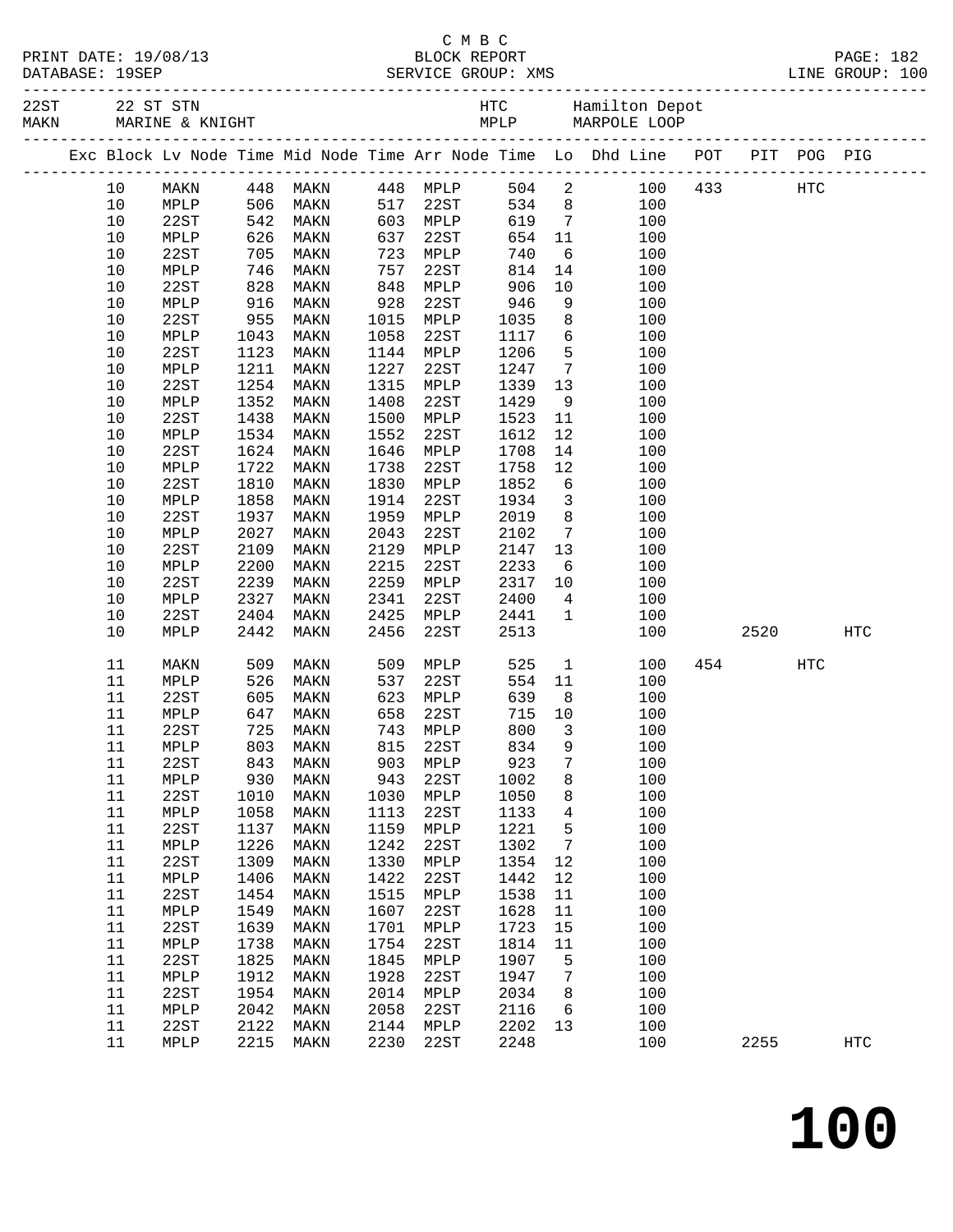|  |        |      |      |          |      |          |        |                 | Exc Block Lv Node Time Mid Node Time Arr Node Time Lo Dhd Line POT |          |      | PIT POG PIG | ---------- |
|--|--------|------|------|----------|------|----------|--------|-----------------|--------------------------------------------------------------------|----------|------|-------------|------------|
|  | 12     | 22ST |      | 510 MAKN |      | 528 MPLP | 544 2  |                 | 100                                                                | 502      |      | <b>HTC</b>  |            |
|  | 12     | MPLP | 546  | MAKN     |      | 557 22ST | 614 11 |                 | 100                                                                |          |      |             |            |
|  | 12     | 22ST | 625  | MAKN     |      | 643 MPLP | 659    | 8 <sup>8</sup>  | 100                                                                |          |      |             |            |
|  | $12$   | MPLP | 707  | MAKN     | 718  | 22ST     | 736    | $6\overline{6}$ | 100                                                                |          |      |             |            |
|  | $12$   | 22ST | 742  | MAKN     | 803  | MPLP     | 819    | 12              | 100                                                                |          |      |             |            |
|  | $12$   | MPLP | 831  | MAKN     | 843  | 22ST     | 901    | 11              | 100                                                                |          |      |             |            |
|  | $12\,$ | 22ST | 912  | MAKN     |      | 932 MPLP | 952    | $6\overline{6}$ | 100                                                                |          |      |             |            |
|  | 12     | MPLP | 958  | MAKN     | 1013 | 22ST     | 1033   | 5               | 100                                                                |          |      |             |            |
|  | $12$   | 22ST | 1038 | MAKN     | 1100 | MPLP     | 1122   | $\overline{4}$  | 100                                                                |          |      |             |            |
|  | 12     | MPLP | 1126 | MAKN     | 1142 | 22ST     | 1201   | $6\overline{6}$ | 100                                                                |          |      |             |            |
|  | 12     | 22ST | 1207 | MAKN     | 1228 | MPLP     | 1250   | $6\overline{6}$ | 100                                                                |          |      |             |            |
|  | 12     | MPLP | 1256 | MAKN     | 1312 | 22ST     | 1333   | $5^{\circ}$     | 100                                                                |          |      |             |            |
|  | $12$   | 22ST | 1338 | MAKN     | 1400 | MPLP     | 1424   | 12              | 100                                                                |          |      |             |            |
|  | 12     | MPLP | 1436 | MAKN     | 1452 | 22ST     | 1512   | 11              | 100                                                                |          |      |             |            |
|  | $12$   | 22ST | 1523 | MAKN     | 1545 | MPLP     | 1608   | 11              | 100                                                                |          |      |             |            |
|  | 12     | MPLP | 1619 | MAKN     | 1637 | 22ST     | 1657   | 13              | 100                                                                |          |      |             |            |
|  | 12     | 22ST | 1710 | MAKN     | 1731 | MPLP     | 1753   | 14              | 100                                                                |          |      |             |            |
|  | $12$   | MPLP | 1807 | MAKN     | 1823 | 22ST     | 1843   | 11              | 100                                                                |          |      |             |            |
|  | $12$   | 22ST | 1854 | MAKN     | 1914 | MPLP     | 1936   | $6\overline{6}$ | 100                                                                |          |      |             |            |
|  | $12$   | MPLP | 1942 | MAKN     | 1958 | 22ST     | 2018   | $6\overline{6}$ | 100                                                                |          |      |             |            |
|  | 12     | 22ST | 2024 | MAKN     | 2044 | MPLP     | 2104   | 8 <sup>8</sup>  | 100                                                                |          |      |             |            |
|  | $12$   | MPLP | 2112 | MAKN     | 2128 | 22ST     | 2146   | 18              | 100                                                                |          |      |             |            |
|  | $12$   | 22ST | 2204 | MAKN     | 2226 | MPLP     | 2244   | 16              | 100                                                                |          |      |             |            |
|  | 12     | MPLP | 2300 | MAKN     | 2314 | 22ST     | 2331   | $5^{\circ}$     | 100                                                                |          |      |             |            |
|  | 12     | 22ST | 2336 | MAKN     | 2356 | MPLP     | 2412   | 16              | 100                                                                |          |      |             |            |
|  | 12     | MPLP | 2428 | MAKN     | 2439 | 22ST     | 2457   | 5               | 100                                                                |          |      |             |            |
|  | 12     | 22ST | 2502 | MAKN     | 2521 | MPLP     | 2536   | $\overline{3}$  | 100                                                                |          |      |             |            |
|  | 12     | MPLP | 2539 | MAKN     | 2553 | 22ST     | 2610   |                 | 100                                                                |          | 2617 |             | HTC        |
|  | 13     | MAKN | 1253 | MAKN     | 1253 | MPLP     | 1317   | 8 <sup>8</sup>  |                                                                    | 100 1238 |      | HTC         |            |
|  | 13     | MPLP | 1325 | MAKN     | 1341 | 22ST     | 1401   | 8 <sup>8</sup>  | 100                                                                |          |      |             |            |
|  | 13     | 22ST | 1409 | MAKN     | 1430 | MPLP     | 1453   | 11              | 100                                                                |          |      |             |            |
|  | 13     | MPLP | 1504 | MAKN     | 1522 | 22ST     | 1542   | 12              | 100                                                                |          |      |             |            |
|  | 13     | 22ST | 1554 | MAKN     | 1616 | MPLP     | 1639   | 10              | 100                                                                |          |      |             |            |
|  | 13     | MPLP | 1649 | MAKN     | 1707 | 22ST     | 1728   | 11              | 100                                                                |          |      |             |            |
|  | $13$   | 22ST | 1739 | MAKN     | 1801 | MPLP     | 1823   | 10              | 100                                                                |          |      |             |            |
|  | 13     | MPLP | 1833 | MAKN     | 1849 | 22ST     | 1908   | 16              | 100                                                                |          |      |             |            |
|  | 13     | 22ST | 1924 | MAKN     | 1944 | MPLP     | 2004   | 8 <sup>8</sup>  | 100                                                                |          |      |             |            |
|  | 13     | MPLP | 2012 | MAKN     | 2028 | 22ST     | 2046   | 8 <sup>8</sup>  | 100                                                                |          |      |             |            |
|  | 13     | 22ST | 2054 | MAKN     | 2114 | MPLP     | 2132   | 14              | 100                                                                |          |      |             |            |
|  | 13     | MPLP | 2146 | MAKN     | 2201 | 22ST     | 2219   |                 | 100                                                                |          | 2226 |             | <b>HTC</b> |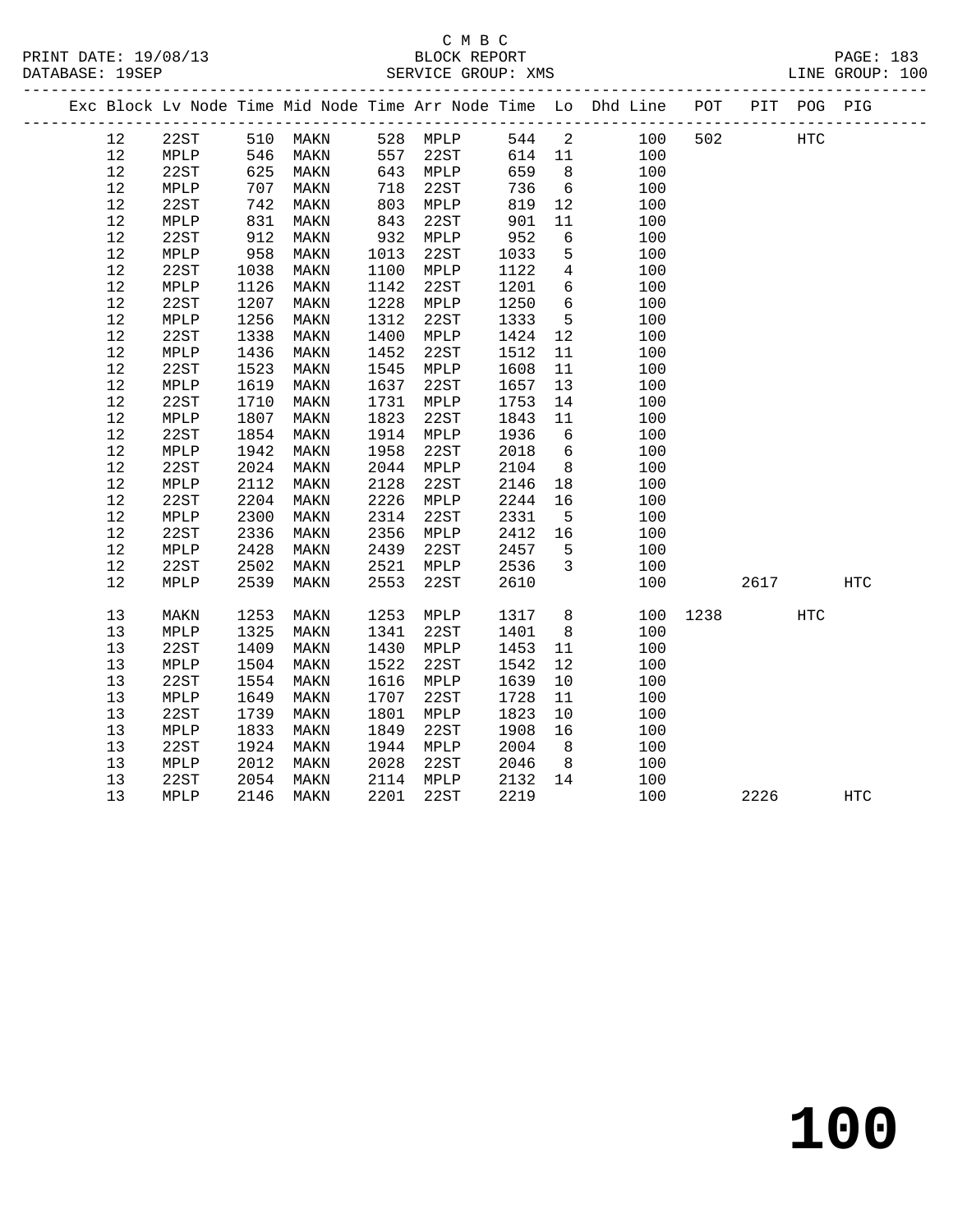### C M B C<br>BLOCK REPORT SERVICE GROUP: XMS

|  |    |      |      |          |      |          |      |                         | Exc Block Lv Node Time Mid Node Time Arr Node Time Lo Dhd Line POT PIT POG PIG                                   |         |     |            |
|--|----|------|------|----------|------|----------|------|-------------------------|------------------------------------------------------------------------------------------------------------------|---------|-----|------------|
|  | 14 | MAKN |      |          |      |          |      |                         | 756 MAKN      756  MPLP       814    3          100<br>817   MAKN       829   22ST       847   11            100 | 741 HTC |     |            |
|  | 14 | MPLP |      |          |      |          |      |                         |                                                                                                                  |         |     |            |
|  | 14 | 22ST |      | 858 MAKN |      | 918 MPLP | 938  | $5^{\circ}$             | 100                                                                                                              |         |     |            |
|  | 14 | MPLP | 943  | MAKN     | 958  | 22ST     | 1017 | 8 <sup>8</sup>          | 100                                                                                                              |         |     |            |
|  | 14 | 22ST | 1025 | MAKN     | 1045 | MPLP     | 1105 | 6                       | 100                                                                                                              |         |     |            |
|  | 14 | MPLP | 1111 | MAKN     | 1127 | 22ST     | 1146 | $7\overline{ }$         | 100                                                                                                              |         |     |            |
|  | 14 | 22ST | 1153 | MAKN     | 1214 | MPLP     | 1236 | 5                       | 100                                                                                                              |         |     |            |
|  | 14 | MPLP | 1241 | MAKN     | 1257 | 22ST     | 1317 | $7\overline{ }$         | 100                                                                                                              |         |     |            |
|  | 14 | 22ST | 1324 | MAKN     | 1345 | MPLP     | 1409 | 12                      | 100                                                                                                              |         |     |            |
|  | 14 | MPLP | 1421 | MAKN     | 1437 | 22ST     | 1457 | 12                      | 100                                                                                                              |         |     |            |
|  | 14 | 22ST | 1509 | MAKN     | 1530 | MPLP     | 1553 | 11                      | 100                                                                                                              |         |     |            |
|  | 14 | MPLP | 1604 | MAKN     | 1622 | 22ST     | 1642 | 12                      | 100                                                                                                              |         |     |            |
|  | 14 | 22ST | 1654 | MAKN     | 1716 | MPLP     | 1738 | 14                      | 100                                                                                                              |         |     |            |
|  | 14 | MPLP | 1752 | MAKN     | 1808 | 22ST     | 1829 | 9                       | 100                                                                                                              |         |     |            |
|  | 14 | 22ST | 1838 | MAKN     | 1900 | MPLP     | 1922 | $5\overline{)}$         | 100                                                                                                              |         |     |            |
|  | 14 | MPLP | 1927 | MAKN     | 1943 | 22ST     | 2002 | $7\overline{ }$         | 100                                                                                                              |         |     |            |
|  | 14 | 22ST | 2009 | MAKN     | 2029 | MPLP     | 2049 | 8                       | 100                                                                                                              |         |     |            |
|  | 14 | MPLP | 2057 | MAKN     | 2113 | 22ST     | 2131 | 13                      | 100                                                                                                              |         |     |            |
|  | 14 | 22ST | 2144 | MAKN     | 2204 | MPLP     | 2222 | 8                       | 100                                                                                                              |         |     |            |
|  | 14 | MPLP | 2230 | MAKN     | 2245 | 22ST     | 2304 | $\overline{4}$          | 100                                                                                                              |         |     |            |
|  | 14 | 22ST | 2308 | MAKN     | 2329 | MPLP     | 2345 | 12                      | 100                                                                                                              |         |     |            |
|  | 14 | MPLP | 2357 | MAKN     | 2411 | 22ST     | 2428 | 6                       | 100                                                                                                              |         |     |            |
|  | 14 | 22ST | 2434 | MAKN     | 2453 | MPLP     | 2509 | $\overline{\mathbf{3}}$ | 100                                                                                                              |         |     |            |
|  | 14 | MPLP | 2512 | MAKN     | 2526 | 22ST     | 2543 |                         | 100                                                                                                              | 2550    |     | <b>HTC</b> |
|  | 15 | 22ST | 813  | MAKN     | 833  | MPLP     | 851  | 10                      | 100                                                                                                              | 805 7   | HTC |            |
|  | 15 | MPLP | 901  | MAKN     |      | 913 22ST | 932  | 9                       | 100                                                                                                              |         |     |            |
|  | 15 | 22ST | 941  | MAKN     | 1001 | MPLP     | 1021 | $\overline{7}$          | 100                                                                                                              |         |     |            |
|  | 15 | MPLP | 1028 | MAKN     | 1043 | 22ST     | 1102 | $7\overline{ }$         | 100                                                                                                              |         |     |            |
|  | 15 | 22ST | 1109 | MAKN     | 1129 | MPLP     | 1151 | $5\overline{)}$         | 100                                                                                                              |         |     |            |
|  | 15 | MPLP | 1156 | MAKN     | 1212 | 22ST     | 1233 | 6                       | 100                                                                                                              |         |     |            |
|  | 15 | 22ST | 1239 | MAKN     | 1301 | MPLP     | 1325 | 14                      | 100                                                                                                              |         |     |            |
|  | 15 | MPLP | 1339 | MAKN     | 1355 | 22ST     | 1415 | 9                       | 100                                                                                                              |         |     |            |
|  | 15 | 22ST | 1424 | MAKN     | 1445 | MPLP     | 1508 | 11                      | 100                                                                                                              |         |     |            |
|  | 15 | MPLP | 1519 | MAKN     | 1537 | 22ST     | 1557 | 12                      | 100                                                                                                              |         |     |            |
|  | 15 | 22ST | 1609 | MAKN     | 1631 | MPLP     | 1653 | 12                      | 100                                                                                                              |         |     |            |
|  | 15 | MPLP | 1705 | MAKN     | 1723 | 22ST     | 1743 | 11                      | 100                                                                                                              |         |     |            |
|  | 15 | 22ST | 1754 | MAKN     | 1815 | MPLP     | 1837 | 9                       | 100                                                                                                              |         |     |            |
|  | 15 | MPLP | 1846 | MAKN     | 1902 | 22ST     | 1921 |                         | 100                                                                                                              | 1928    |     | HTC        |
|  |    |      |      |          |      |          |      |                         |                                                                                                                  |         |     |            |

**100**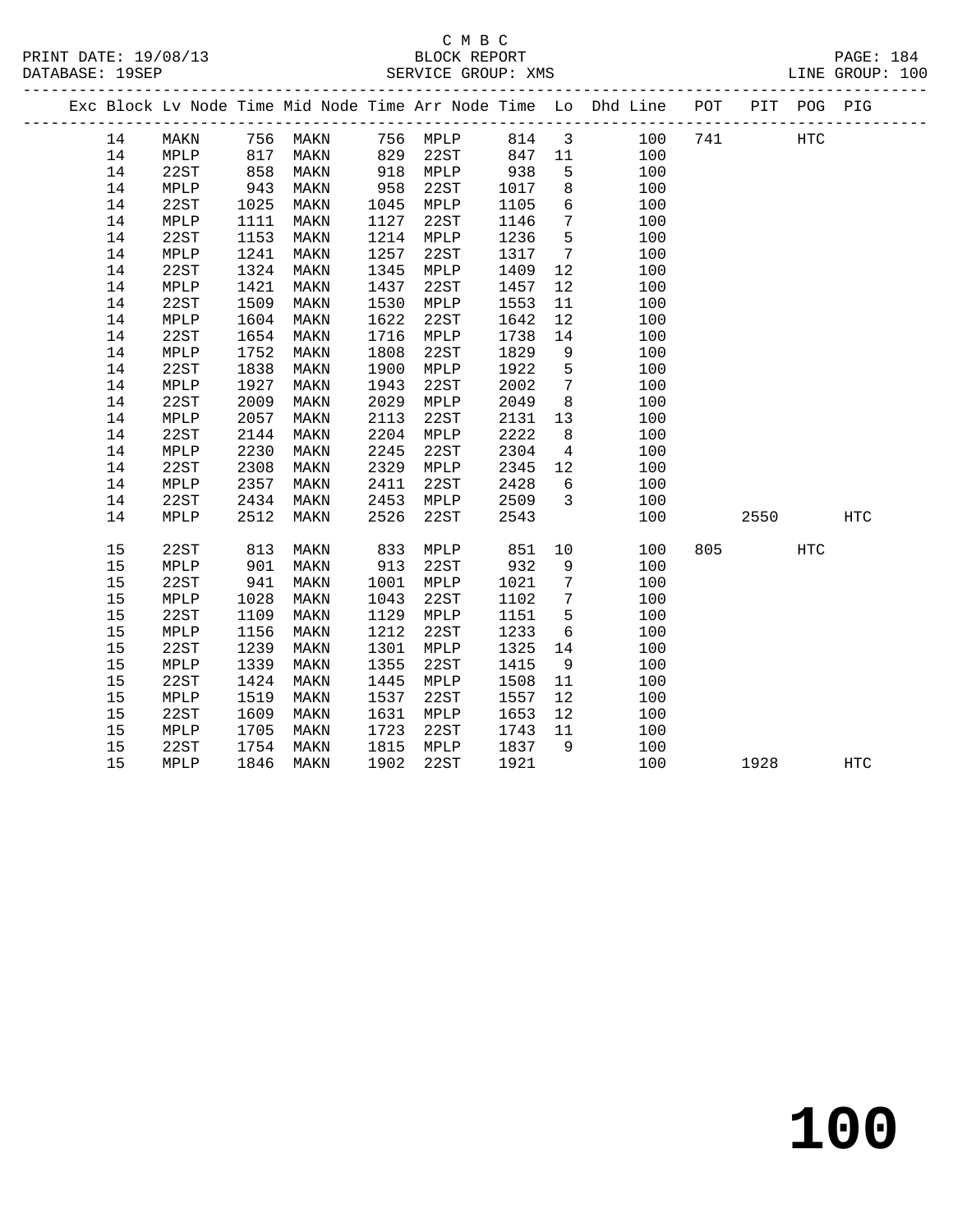|    |      |      |      |      |      |      |                         | Exc Block Lv Node Time Mid Node Time Arr Node Time Lo Dhd Line | POT |      | PIT POG PIG |     |  |
|----|------|------|------|------|------|------|-------------------------|----------------------------------------------------------------|-----|------|-------------|-----|--|
| 16 | MAKN | 548  | MAKN | 548  | MPLP | 604  |                         | $2 \left( \frac{1}{2} \right)$<br>100                          | 533 |      | HTC         |     |  |
| 16 | MPLP | 606  | MAKN | 617  | 22ST | 635  | $7\overline{ }$         | 100                                                            |     |      |             |     |  |
| 16 | 22ST | 642  | MAKN | 703  | MPLP | 719  | 8                       | 100                                                            |     |      |             |     |  |
| 16 | MPLP | 727  | MAKN | 738  | 22ST | 755  | $\overline{\mathbf{3}}$ | 100                                                            |     |      |             |     |  |
| 16 | 22ST | 758  | MAKN | 818  | MPLP | 836  | 10                      | 100                                                            |     |      |             |     |  |
| 16 | MPLP | 846  | MAKN | 858  | 22ST | 916  | 10                      | 100                                                            |     |      |             |     |  |
| 16 | 22ST | 926  | MAKN | 946  | MPLP | 1006 | 7                       | 100                                                            |     |      |             |     |  |
| 16 | MPLP | 1013 | MAKN | 1028 | 22ST | 1047 | 7                       | 100                                                            |     |      |             |     |  |
| 16 | 22ST | 1054 | MAKN | 1114 | MPLP | 1136 | 5                       | 100                                                            |     |      |             |     |  |
| 16 | MPLP | 1141 | MAKN | 1157 | 22ST | 1216 | 6                       | 100                                                            |     |      |             |     |  |
| 16 | 22ST | 1222 | MAKN | 1243 | MPLP | 1307 | 3                       | 100                                                            |     |      |             |     |  |
| 16 | MPLP | 1310 | MAKN | 1326 | 22ST | 1346 | 8                       | 100                                                            |     |      |             |     |  |
| 16 | 22ST | 1354 | MAKN | 1415 | MPLP | 1439 | 10                      | 100                                                            |     |      |             |     |  |
| 16 | MPLP | 1449 | MAKN | 1507 | 22ST | 1528 | 11                      | 100                                                            |     |      |             |     |  |
| 16 | 22ST | 1539 | MAKN | 1601 | MPLP | 1624 | 10 <sup>°</sup>         | 100                                                            |     |      |             |     |  |
| 16 | MPLP | 1634 | MAKN | 1652 | 22ST | 1712 | 13                      | 100                                                            |     |      |             |     |  |
| 16 | 22ST | 1725 | MAKN | 1746 | MPLP | 1808 | 14                      | 100                                                            |     |      |             |     |  |
| 16 | MPLP | 1822 | MAKN | 1838 | 22ST | 1857 | 12                      | 100                                                            |     |      |             |     |  |
| 16 | 22ST | 1909 | MAKN | 1929 | MPLP | 1951 | 6                       | 100                                                            |     |      |             |     |  |
| 16 | MPLP | 1957 | MAKN | 2013 | 22ST | 2031 | 6                       | 100                                                            |     |      |             |     |  |
| 16 | 22ST | 2037 | MAKN | 2059 | MPLP | 2119 | 11                      | 100                                                            |     |      |             |     |  |
| 16 | MPLP | 2130 | MAKN | 2146 | 22ST | 2205 |                         | 100                                                            |     | 2212 |             | HTC |  |
|    |      |      |      |      |      |      |                         |                                                                |     |      |             |     |  |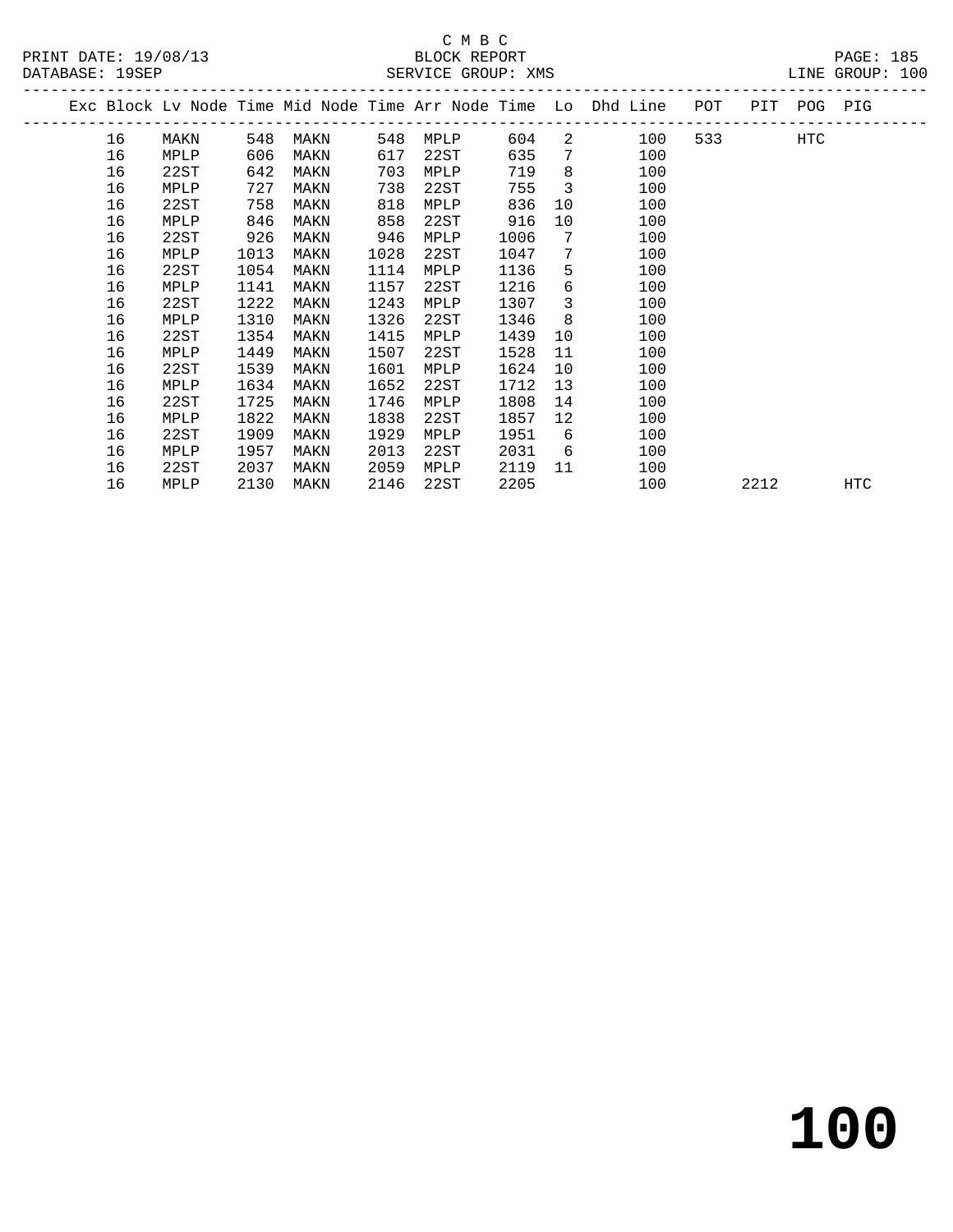|  |              | PRINT DATE: 19/08/13                  |      |                                                                                                 |      |           | C M B C<br>BLOCK REPORT |                            |                                                                                                                                                                                                                                                                                                                  |      |     | PAGE: 186  |
|--|--------------|---------------------------------------|------|-------------------------------------------------------------------------------------------------|------|-----------|-------------------------|----------------------------|------------------------------------------------------------------------------------------------------------------------------------------------------------------------------------------------------------------------------------------------------------------------------------------------------------------|------|-----|------------|
|  |              | 6&6N 6 AV & 6 ST<br>SPST SPERLING STN |      | BCHL BURNABY CITY HALL<br>HODM HOWE & DUNSMUIR<br>LOST LOUGHEED STN<br>NWST NEW WESTMINSTER STN |      |           |                         |                            | 6&6S 6 AV & 6 ST<br>EDST EDMONDS STN                                                                                                                                                                                                                                                                             |      |     |            |
|  |              |                                       |      |                                                                                                 |      |           |                         |                            | Exc Block Lv Node Time Mid Node Time Arr Node Time Lo Dhd Line POT PIT POG PIG<br>Exc Block Lv Node Time Mid Node Time Arr node Time To Dina Time Torman Company of the Case of the Case of the Case of the Case of the Case of the Case of the Case of the Case of the Case of the Case of the Case of the Case |      |     |            |
|  |              |                                       |      |                                                                                                 |      |           |                         |                            | 1 MTST 704 SPST 724 SFU 740 5 144 642 HTC                                                                                                                                                                                                                                                                        |      |     |            |
|  | $\mathbf{1}$ |                                       |      |                                                                                                 |      |           |                         |                            | SFU 745 SPST 803 MTST 828 12 144<br>MTST 840 SPST 902 LOST 918 22 110<br>LOST 940 SPST 1001 MTST 1024 11 110                                                                                                                                                                                                     |      |     |            |
|  | $\mathbf 1$  |                                       |      |                                                                                                 |      |           |                         |                            |                                                                                                                                                                                                                                                                                                                  |      |     |            |
|  | $\mathbf{1}$ |                                       |      |                                                                                                 |      |           |                         |                            |                                                                                                                                                                                                                                                                                                                  |      |     |            |
|  | $\mathbf{1}$ | MTST                                  |      | 1035 SPST                                                                                       |      |           | 1059 SFU 1116           |                            | 9 144                                                                                                                                                                                                                                                                                                            |      |     |            |
|  | $\mathbf 1$  | SFU                                   |      | 1125 SPST                                                                                       |      |           | 1145 MTST 1213          |                            | $6\overline{6}$<br>144                                                                                                                                                                                                                                                                                           |      |     |            |
|  | $\mathbf{1}$ | MTST                                  |      | 1219 SPST                                                                                       |      | 1244 LOST | 1304<br>1356            |                            | $6\overline{6}$<br>110                                                                                                                                                                                                                                                                                           |      |     |            |
|  | 1            | LOST                                  |      | 1310 SPST                                                                                       |      | 1331 MTST |                         | 9                          | 110                                                                                                                                                                                                                                                                                                              |      |     |            |
|  | 1            | MTST                                  |      | 1405 SPST 1431                                                                                  |      |           | SFU 1449                |                            | $6\overline{6}$<br>144                                                                                                                                                                                                                                                                                           |      |     |            |
|  | 1            | SFU                                   | 1455 | SPST 1515 MTST 1543                                                                             |      |           |                         | $7\overline{ }$            | 144                                                                                                                                                                                                                                                                                                              |      |     |            |
|  | 1            | MTST                                  | 1550 |                                                                                                 |      | EDST      | 1611                    |                            | $\overline{2}$<br>119                                                                                                                                                                                                                                                                                            |      |     |            |
|  | 1            | EDST                                  | 1613 |                                                                                                 |      | MTST      | 1637                    | 12                         | 119                                                                                                                                                                                                                                                                                                              |      |     |            |
|  | 1            | MTST                                  |      | 1649 SPST 1715 LOST                                                                             |      |           | 1734                    |                            | $6\overline{6}$<br>110                                                                                                                                                                                                                                                                                           |      |     |            |
|  | 1            | LOST                                  | 1740 | SPST 1800 MTST                                                                                  |      |           | 1824                    | 11                         | 110                                                                                                                                                                                                                                                                                                              |      |     |            |
|  | 1            | MTST                                  | 1835 | SPST 1902 SFU                                                                                   |      |           | 1921                    | $4\overline{ }$            | 144                                                                                                                                                                                                                                                                                                              |      |     |            |
|  | 1            | SFU                                   | 1925 | SPST 1945 MTST                                                                                  |      |           | 2009                    | $7\overline{ }$            | 144                                                                                                                                                                                                                                                                                                              |      |     |            |
|  | 1            | MTST                                  | 2016 |                                                                                                 |      | EDST      | 2034                    | $\overline{\phantom{a}}$   | 119                                                                                                                                                                                                                                                                                                              |      |     |            |
|  | 1            | EDST                                  | 2036 |                                                                                                 |      | MTST      | 2055                    | 11                         | 119                                                                                                                                                                                                                                                                                                              |      |     |            |
|  | 1            | MTST                                  | 2106 |                                                                                                 |      | EDST      | 2124                    | $\overline{\phantom{a}}^2$ | 119                                                                                                                                                                                                                                                                                                              |      |     |            |
|  | 1            | EDST                                  | 2126 |                                                                                                 |      | MTST      | 2145                    | 20 <sub>o</sub>            | 119                                                                                                                                                                                                                                                                                                              |      |     |            |
|  | 1            | MTST                                  | 2205 |                                                                                                 |      | EDST      | 2221                    | $\overline{\phantom{a}}$   | 119                                                                                                                                                                                                                                                                                                              |      |     |            |
|  | 1            | EDST                                  | 2223 |                                                                                                 |      | MTST      | 2242                    | 25                         | 119                                                                                                                                                                                                                                                                                                              |      |     |            |
|  | 1            | MTST                                  | 2307 |                                                                                                 |      | EDST      | 2321                    | 2                          | 119                                                                                                                                                                                                                                                                                                              |      |     |            |
|  | $\mathbf 1$  | EDST                                  | 2323 |                                                                                                 |      | MTST      | 2341                    | $\overline{\mathbf{3}}$    | 119                                                                                                                                                                                                                                                                                                              |      |     |            |
|  | 1            | MTST                                  |      |                                                                                                 |      |           | 2422                    | $\overline{\mathbf{3}}$    | 110                                                                                                                                                                                                                                                                                                              |      |     |            |
|  | $\mathbf 1$  | LOST                                  |      | 2323<br>2344 SPST 2405 LOST<br>-- 2442 MTST<br>2425 SPST 2442 MTST                              |      |           | 2500                    |                            | 110 2518 HTC                                                                                                                                                                                                                                                                                                     |      |     |            |
|  | 2            | LOST                                  | 910  | SPST 929 MTST                                                                                   |      |           |                         | 9                          | 110                                                                                                                                                                                                                                                                                                              | 842  | HTC |            |
|  | 2            | MTST                                  | 1001 |                                                                                                 |      | EDST      | 952<br>1019             | $\overline{\phantom{a}}^2$ | 119                                                                                                                                                                                                                                                                                                              |      |     |            |
|  | 2            | EDST 1021                             |      |                                                                                                 |      |           | MTST 1044               |                            | 5 119                                                                                                                                                                                                                                                                                                            |      |     |            |
|  | 2            | MTST                                  | 1049 | SPST                                                                                            | 1112 | LOST      | 1130                    | 10                         | 110                                                                                                                                                                                                                                                                                                              |      |     |            |
|  | 2            | LOST                                  | 1140 | SPST                                                                                            | 1201 | MTST      | 1225                    | 10                         | 110                                                                                                                                                                                                                                                                                                              |      |     |            |
|  | $\sqrt{2}$   | MTST                                  | 1235 | SPST                                                                                            | 1301 | SFU       | 1319                    | 6                          | 144                                                                                                                                                                                                                                                                                                              |      |     |            |
|  | 2            | SFU                                   | 1325 | SPST                                                                                            | 1345 | MTST      | 1414                    | 5                          | 144                                                                                                                                                                                                                                                                                                              |      |     |            |
|  | 2            | MTST                                  | 1419 | SPST                                                                                            | 1444 | LOST      | 1504                    | 6                          | 110                                                                                                                                                                                                                                                                                                              |      |     |            |
|  |              |                                       |      |                                                                                                 |      |           |                         |                            |                                                                                                                                                                                                                                                                                                                  |      |     |            |
|  | 2            | LOST                                  | 1510 | SPST                                                                                            | 1531 | MTST      | 1555                    | 10                         | 110                                                                                                                                                                                                                                                                                                              |      |     |            |
|  | $\sqrt{2}$   | MTST                                  | 1605 | SPST                                                                                            | 1631 | SFU       | 1650                    | 5                          | 144                                                                                                                                                                                                                                                                                                              |      |     |            |
|  | 2            | SFU                                   | 1655 | SPST                                                                                            | 1715 | MTST      | 1741                    | 8                          | 144                                                                                                                                                                                                                                                                                                              |      |     |            |
|  | 2            | <b>MTST</b>                           | 1749 | SPST                                                                                            | 1815 | LOST      | 1834                    | 6                          | 110                                                                                                                                                                                                                                                                                                              |      |     |            |
|  | 2            | LOST                                  | 1840 | SPST                                                                                            | 1859 | MTST      | 1921                    | 14                         | 110                                                                                                                                                                                                                                                                                                              |      |     |            |
|  | $\sqrt{2}$   | MTST                                  | 1935 | SPST                                                                                            | 2000 | SFU       | 2018                    | 7                          | 144                                                                                                                                                                                                                                                                                                              |      |     |            |
|  | 2            | SFU                                   | 2025 | SPST                                                                                            | 2044 | MTST      | 2106                    | 8                          | 144                                                                                                                                                                                                                                                                                                              |      |     |            |
|  | 2            | <b>MTST</b>                           | 2114 | SPST                                                                                            | 2136 | LOST      | 2154                    |                            | 110                                                                                                                                                                                                                                                                                                              | 2218 |     | <b>HTC</b> |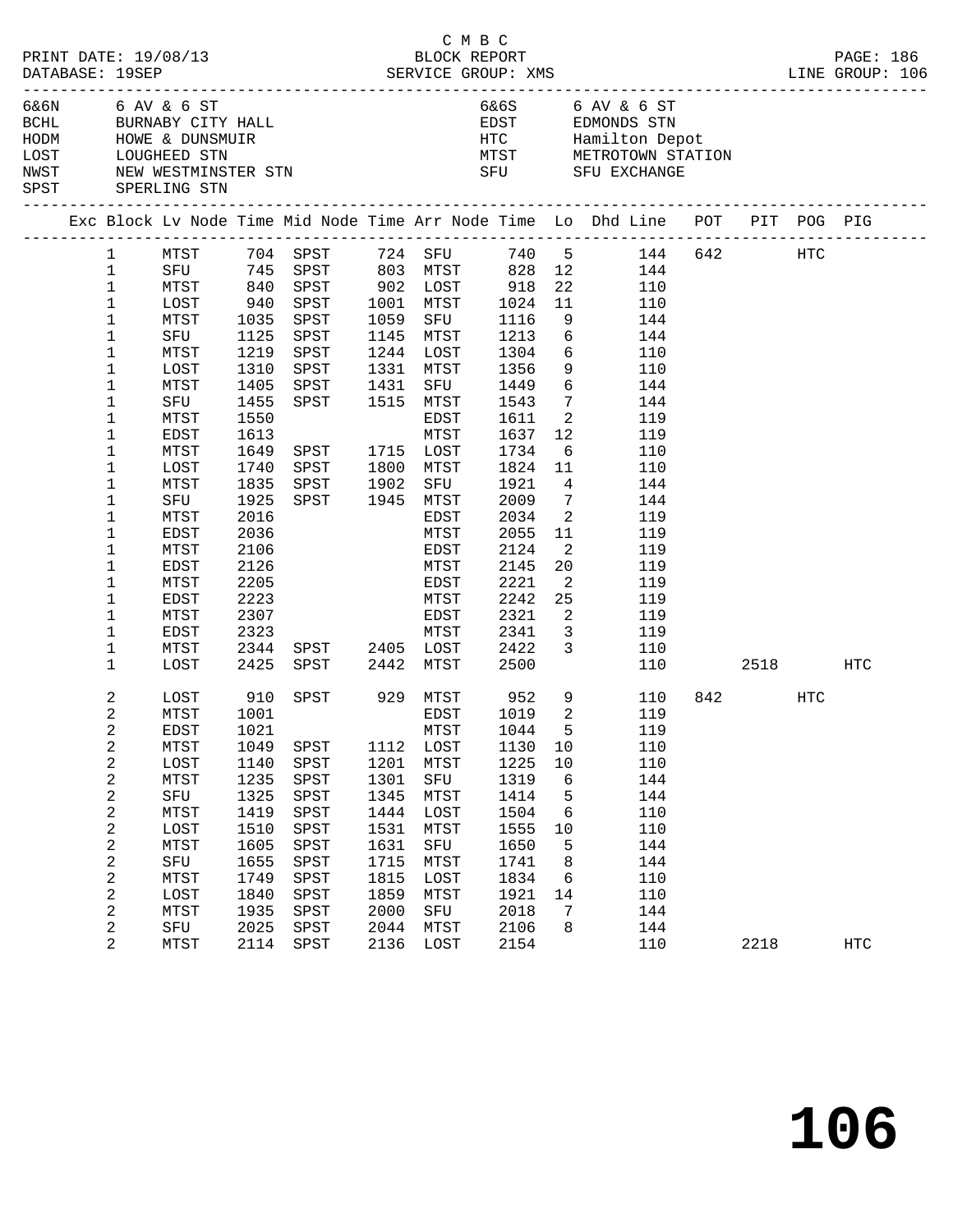#### C M B C<br>BLOCK REPORT SERVICE GROUP: XMS

| PRINT DATE: 19/08/13<br>DATABASE: 19SEP |                |             |      | 3/13<br>BLOCK REPORT<br>SERVICE GROUP: 2                          |      | SERVICE GROUP: XMS |         |                            |                                                                                |         |     | PAGE: 187<br>LINE GROUP: 106 |
|-----------------------------------------|----------------|-------------|------|-------------------------------------------------------------------|------|--------------------|---------|----------------------------|--------------------------------------------------------------------------------|---------|-----|------------------------------|
|                                         |                |             |      |                                                                   |      |                    |         |                            | Exc Block Lv Node Time Mid Node Time Arr Node Time Lo Dhd Line POT PIT POG PIG |         |     |                              |
|                                         | 3              |             |      | MTST 602                                                          |      |                    |         |                            | EDST 614 2 119                                                                 | 540 HTC |     |                              |
|                                         | $\mathbf{3}$   | EDST        |      | 616<br>642<br>656<br>722                                          |      | MTST               |         |                            | 633 9<br>119                                                                   |         |     |                              |
|                                         | $\mathfrak{Z}$ | MTST        |      |                                                                   |      | EDST               | 654 2   |                            | 119                                                                            |         |     |                              |
|                                         | $\mathsf 3$    | EDST        |      |                                                                   |      | MTST               | 713     | 9                          | 119                                                                            |         |     |                              |
|                                         | 3              | MTST        |      |                                                                   |      | EDST               | 735     | $\overline{\phantom{a}}$   | 119                                                                            |         |     |                              |
|                                         | 3              | <b>EDST</b> |      | 737<br>805 SPST 825 SFU<br>855 SPST 914 MTST<br>855 SPST 914 MTST |      |                    | 754     | 11                         | 119                                                                            |         |     |                              |
|                                         | $\mathsf 3$    | MTST        |      |                                                                   |      |                    | 841     | 14                         | 144                                                                            |         |     |                              |
|                                         | 3              | SFU         |      |                                                                   |      |                    | 941     | $5^{\circ}$                | 144                                                                            |         |     |                              |
|                                         | 3              | MTST        | 946  |                                                                   |      | EDST               | 1004    | $\overline{\phantom{a}}^2$ | 119                                                                            |         |     |                              |
|                                         | 3              | EDST        | 1006 |                                                                   |      | MTST               | 1029    | 17                         | 119                                                                            |         |     |                              |
|                                         | 3              | MTST        | 1046 |                                                                   |      | EDST               | 1105    | 2                          | 119                                                                            |         |     |                              |
|                                         | $\mathsf 3$    | EDST        | 1107 |                                                                   |      | MTST               | 1130    | 16                         | 119                                                                            |         |     |                              |
|                                         | 3              | MTST        | 1146 |                                                                   |      | EDST               | 1207    | $\overline{2}$             | 119                                                                            |         |     |                              |
|                                         | 3              | EDST        | 1209 |                                                                   |      | MTST               | 1233    | 11                         | 119                                                                            |         |     |                              |
|                                         | 3              | MTST        | 1244 |                                                                   |      | EDST               | 1305    | 5                          | 119                                                                            |         |     |                              |
|                                         | $\mathsf 3$    | EDST        | 1310 |                                                                   |      |                    | 1334    | 15                         | 119                                                                            |         |     |                              |
|                                         | 3              | MTST        | 1349 |                                                                   |      |                    | 1434    | 6                          | 110                                                                            |         |     |                              |
|                                         | 3              | LOST        | 1440 | SPST 1501 MTST                                                    |      |                    | 1526    | 9                          | 110                                                                            |         |     |                              |
|                                         | 3              | MTST        | 1535 |                                                                   |      | EDST               | 1556    | 2                          | 119                                                                            |         |     |                              |
|                                         | $\mathsf 3$    | EDST        | 1558 |                                                                   |      | MTST               | 1622    | 11                         | 119                                                                            |         |     |                              |
|                                         | 3              | MTST        | 1633 |                                                                   |      | EDST               | 1653    | $\overline{2}$             | 119                                                                            |         |     |                              |
|                                         | 3              | EDST        | 1655 |                                                                   |      | MTST               | 1719    | $\overline{\mathbf{2}}$    | 119                                                                            |         |     |                              |
|                                         | 3              | MTST        | 1721 | SPST                                                              |      | 1747 LOST          | 1806    | $\overline{4}$             | 110                                                                            |         |     |                              |
|                                         | $\mathsf 3$    | LOST        | 1810 | SPST                                                              | 1829 | MTST               | 1851    | 14                         | 110                                                                            |         |     |                              |
|                                         | 3              | MTST        | 1905 | SPST                                                              | 1932 | SFU                | 1951    | $\overline{4}$             | 144                                                                            |         |     |                              |
|                                         | 3              | SFU         | 1955 | SPST                                                              | 2015 | MTST               | 2039    | $5^{\circ}$                | 144                                                                            |         |     |                              |
|                                         | 3              | MTST        | 2044 | SPST                                                              | 2106 | LOST               | 2124    | 16                         | 110                                                                            |         |     |                              |
|                                         | 3              | LOST        | 2140 | SPST                                                              | 2158 | MTST               | 2216    | 19                         | 110                                                                            |         |     |                              |
|                                         | 3              | MTST        | 2235 | SPST                                                              | 2257 | SFU                | 2314    | 11                         | 144                                                                            |         |     |                              |
|                                         | 3              | SFU         | 2325 | SPST                                                              | 2343 | MTST               | 2402    | 18                         | 144                                                                            |         |     |                              |
|                                         | 3              | MTST        | 2420 | SPST                                                              | 2440 | SFU                | 2455    |                            | 144                                                                            | 2528    |     | <b>HTC</b>                   |
|                                         | 4              | LOST        | 720  | SPST 739 MTST                                                     |      |                    | 801     | $\overline{0}$             | 110                                                                            | 652 11  | HTC |                              |
|                                         | 4              | MTST        | 801  |                                                                   |      | EDST               | 816     | $\overline{a}$             | 119                                                                            |         |     |                              |
|                                         | 4              | EDST        | 818  |                                                                   |      | MTST               | 837     | 8                          | 119                                                                            |         |     |                              |
|                                         | 4              | MTST        | 845  |                                                                   |      | EDST               | 901     | $\overline{2}$             | 119                                                                            |         |     |                              |
|                                         | 4              | EDST        | 903  |                                                                   |      | MTST               | 924     | 8                          | 119                                                                            |         |     |                              |
|                                         | 4              | MTST        | 932  |                                                                   |      | EDST 949           |         | $2\overline{ }$            | 119                                                                            |         |     |                              |
|                                         | 4              | EDST        | 951  |                                                                   |      | MTST               | 1014 17 |                            | 119                                                                            |         |     |                              |
|                                         | 4              | MTST        | 1031 |                                                                   |      | EDST               | 1050    | 2                          | 119                                                                            |         |     |                              |
|                                         | 4              | EDST        | 1052 |                                                                   |      | MTST               | 1115    | 17                         | 119                                                                            |         |     |                              |
|                                         | 4              | MTST        | 1132 |                                                                   |      | EDST               | 1152    | 2                          | 119                                                                            |         |     |                              |
|                                         | 4              | EDST        | 1154 |                                                                   |      | MTST               | 1217    | 12                         | 119                                                                            |         |     |                              |
|                                         | 4              | MTST        | 1229 |                                                                   |      | EDST               | 1250    | 4                          | 119                                                                            |         |     |                              |
|                                         | 4              | EDST        | 1254 |                                                                   |      | MTST               | 1318    | 1                          | 119                                                                            |         |     |                              |
|                                         | 4              | MTST        | 1319 | SPST                                                              | 1344 | LOST               | 1404    | 6                          | 110                                                                            |         |     |                              |
|                                         | 4              | LOST        | 1410 | SPST                                                              | 1431 | MTST               | 1456    | 9                          | 110                                                                            |         |     |                              |
|                                         | 4              | MTST        | 1505 | SPST                                                              | 1531 | SFU                | 1549    | 6                          | 144                                                                            |         |     |                              |
|                                         | 4              | SFU         | 1555 | SPST                                                              | 1614 | MTST               | 1641    | 9                          | 144                                                                            |         |     |                              |
|                                         | 4              | MTST        | 1650 |                                                                   |      | EDST               | 1710    | 2                          | 119                                                                            |         |     |                              |
|                                         | 4              | EDST        | 1712 |                                                                   |      | MTST               | 1735    | 14                         | 119                                                                            |         |     |                              |
|                                         | 4              | MTST        | 1749 |                                                                   |      | EDST               | 1809    | 2                          | 119                                                                            |         |     |                              |
|                                         | 4              | EDST        | 1811 |                                                                   |      | MTST               | 1832    | 13                         | 119                                                                            |         |     |                              |
|                                         | 4              | MTST        | 1845 |                                                                   |      | EDST               | 1905    | 2                          | 119                                                                            |         |     |                              |
|                                         | 4              | <b>EDST</b> | 1907 |                                                                   |      | MTST               | 1928 17 |                            | 119                                                                            |         |     |                              |

4 MTST 1945 EDST 2005 2 119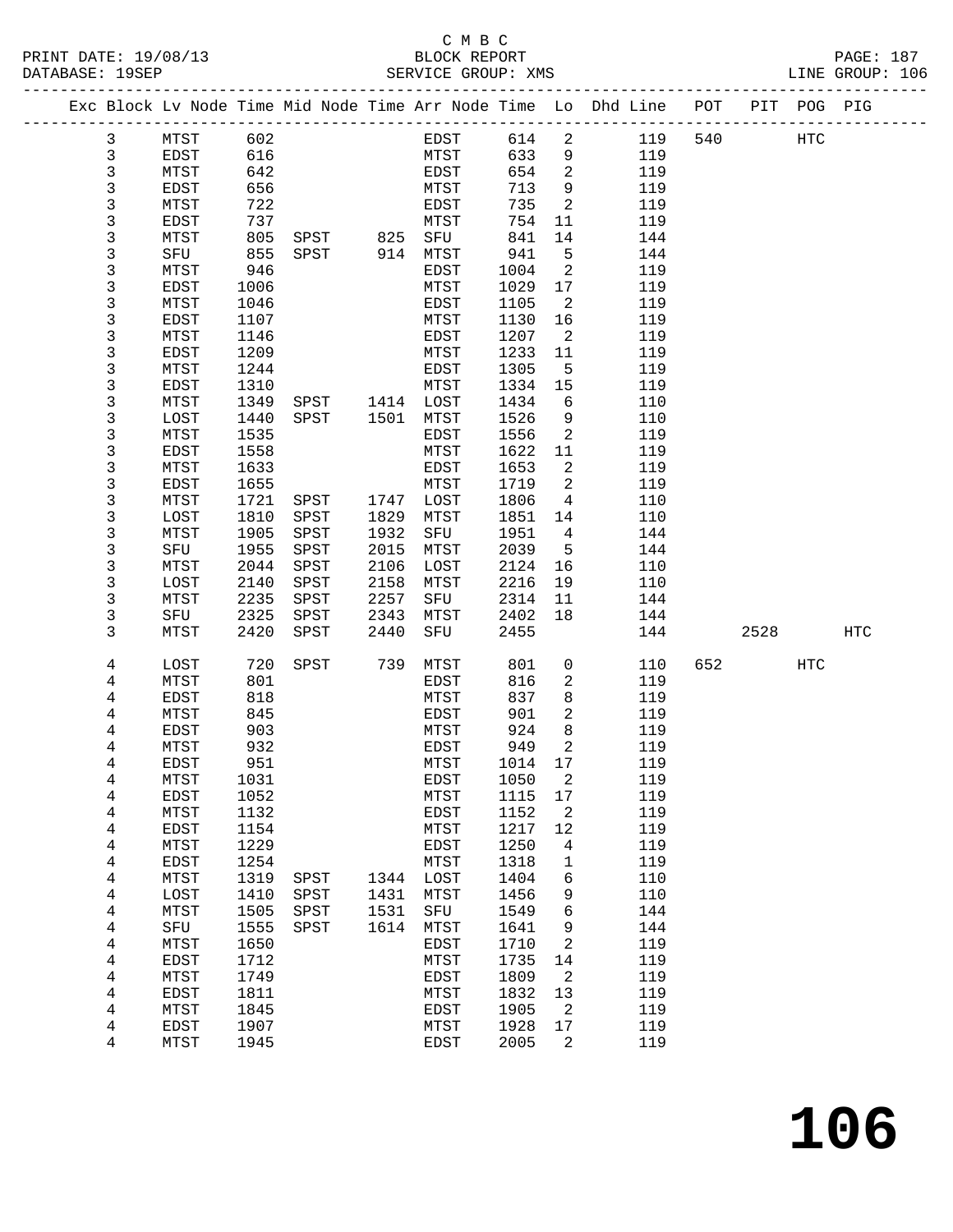|  |                 |              |              |              |              |              |              |                            | Exc Block Lv Node Time Mid Node Time Arr Node Time Lo Dhd Line POT |          | PIT POG PIG |            |
|--|-----------------|--------------|--------------|--------------|--------------|--------------|--------------|----------------------------|--------------------------------------------------------------------|----------|-------------|------------|
|  | $4\overline{ }$ | EDST         | 2007         |              |              | MTST 2026    |              |                            | 119                                                                | 2044     |             | HTC        |
|  | 5               | <b>BCHL</b>  | 740          | SPST         |              | MTST         | 755 7        |                            | 144                                                                | 717 — 11 | HTC         |            |
|  | 5               | MTST         | 802          | SPST         |              | 824 LOST     | 840          | 10                         | 110                                                                |          |             |            |
|  | 5               | LOST         | 850          | SPST         | 909          | MTST         | 931          | $\overline{4}$             | 110                                                                |          |             |            |
|  | 5               | MTST         | 935          | SPST         | 958          | SFU          | 1015         | 10                         | 144                                                                |          |             |            |
|  | 5               | SFU          | 1025         | SPST         | 1045         | MTST         | 1112         | $\overline{7}$             | 144                                                                |          |             |            |
|  | 5               | MTST         | 1119         | SPST         | 1143         | LOST         | 1203         | $\overline{7}$             | 110                                                                |          |             |            |
|  | 5               | LOST         | 1210         | SPST         | 1231         | MTST         | 1255         | 10                         | 110                                                                |          |             |            |
|  | 5               | MTST         | 1305         | SPST         | 1331         | SFU          | 1349         | 6                          | 144                                                                |          |             |            |
|  | 5               | SFU          | 1355         | SPST         | 1415         | MTST         | 1444         | 6                          | 144                                                                |          |             |            |
|  | 5               | MTST         | 1450         |              |              | EDST         | 1510         | $\overline{\phantom{a}}^2$ | 119                                                                |          |             |            |
|  | 5               | EDST         | 1512         |              |              | MTST         | 1536         | 13                         | 119                                                                |          |             |            |
|  | 5               | MTST         | 1549         | SPST         |              | 1615 LOST    | 1634         | 6                          | 110                                                                |          |             |            |
|  | 5               | LOST         | 1640         | SPST         | 1701         | MTST         | 1725         | 10                         | 110                                                                |          |             |            |
|  | 5               | MTST         | 1735         | SPST         | 1802         | SFU          | 1821         | $\overline{4}$             | 144                                                                |          |             |            |
|  | 5               | SFU          | 1825         | SPST         | 1845         | MTST         | 1909         | 10                         | 144                                                                |          |             |            |
|  | 5               | MTST         | 1919         | SPST         | 1943         | LOST         | 2001         | 9                          | 110                                                                |          |             |            |
|  | 5<br>5          | LOST<br>MTST | 2010<br>2105 | SPST<br>SPST | 2029<br>2128 | MTST<br>SFU  | 2049<br>2145 | 16<br>10                   | 110<br>144                                                         |          |             |            |
|  | 5               | SFU          | 2155         | SPST         | 2214         | MTST         | 2236         | 8                          | 144                                                                |          |             |            |
|  | 5               | MTST         | 2244         | SPST         | 2305         | LOST         | 2322         | $\overline{\mathbf{3}}$    | 110                                                                |          |             |            |
|  | 5               | LOST         | 2325         | SPST         | 2343         | MTST         | 2401         | $\overline{7}$             | 110                                                                |          |             |            |
|  | 5               | MTST         | 2408         |              |              | EDST         | 2421         | $\overline{\phantom{a}}$   | 119                                                                |          |             |            |
|  | 5               | EDST         | 2423         |              |              | MTST         | 2441         | 27                         | 119                                                                |          |             |            |
|  | 5               | MTST         | 2508         |              |              | EDST         | 2521         |                            | 119                                                                | 2531     |             | HTC        |
|  | 6               | BCHL         | 840          | SPST         |              | MTST         | 855          | 10                         | 144                                                                | 817 — 10 | HTC         |            |
|  | 6               | MTST         | 905          | SPST         | 928          | SFU          | 945          | 10                         | 144                                                                |          |             |            |
|  | 6               | SFU          | 955          | SPST         | 1015         | MTST         | 1042         | 19                         | 144                                                                |          |             |            |
|  | 6               | MTST         | 1101         |              |              | EDST         | 1120         | $\overline{a}$             | 119                                                                |          |             |            |
|  | 6               | EDST         | 1122         |              |              | MTST         | 1145         | $\overline{4}$             | 119                                                                |          |             |            |
|  | 6               | MTST         | 1149         | SPST         | 1213         | LOST         | 1233         | 7                          | 110                                                                |          |             |            |
|  | 6               | LOST         | 1240         | SPST         | 1301         | MTST         | 1326         | 9                          | 110                                                                |          |             |            |
|  | 6               | MTST         | 1335         | SPST         | 1401         | SFU          | 1419         | 6                          | 144                                                                |          |             |            |
|  | 6<br>6          | SFU<br>MTST  | 1425         | SPST         | 1445         | MTST         | 1513         | 22                         | 144<br>144                                                         |          |             |            |
|  | 6               | SFU          | 1535<br>1625 | SPST<br>SPST | 1601<br>1645 | SFU<br>MTST  | 1620<br>1711 | $5^{\circ}$<br>23          | 144                                                                |          |             |            |
|  | 6               | MTST         | 1734         |              |              | EDST         | 1754         | $\overline{\phantom{0}}^2$ | 119                                                                |          |             |            |
|  | 6               | EDST         | 1756         |              |              | ${\tt MTST}$ | 1818 2       |                            | 119                                                                |          |             |            |
|  | 6               | MTST         | 1820         | SPST         | 1844         | LOST         | 1902         | 8                          | 110                                                                |          |             |            |
|  | 6               | LOST         | 1910         | SPST         | 1929         | MTST         | 1951         | 14                         | 110                                                                |          |             |            |
|  | 6               | <b>MTST</b>  | 2005         | SPST         | 2029         | SFU          | 2047         | 8                          | 144                                                                |          |             |            |
|  | 6               | SFU          | 2055         | SPST         | 2114         | MTST         | 2136         | 8                          | 144                                                                |          |             |            |
|  | 6               | MTST         | 2144         | SPST         | 2206         | LOST         | 2224         | $\mathbf 1$                | 110                                                                |          |             |            |
|  | 6               | LOST         | 2225         | SPST         | 2243         | MTST         | 2301         | 4                          | 110                                                                |          |             |            |
|  | 6               | MTST         | 2305         | SPST         | 2327         | SFU          | 2344         | 11                         | 144                                                                |          |             |            |
|  | 6               | SFU          | 2355         | SPST         | 2413         | MTST         | 2432         | 10                         | 144                                                                |          |             |            |
|  | 6               | MTST         | 2442         | SPST         | 2503         | LOST         | 2520         | 3                          | 110                                                                |          |             |            |
|  | 6               | LOST         | 2523         | SPST         | 2540         | MTST         | 2558         | 5                          | 110                                                                |          |             |            |
|  | 6               | MTST         | 2603         |              |              | EDST         | 2616         |                            | 119                                                                | 2626     |             | <b>HTC</b> |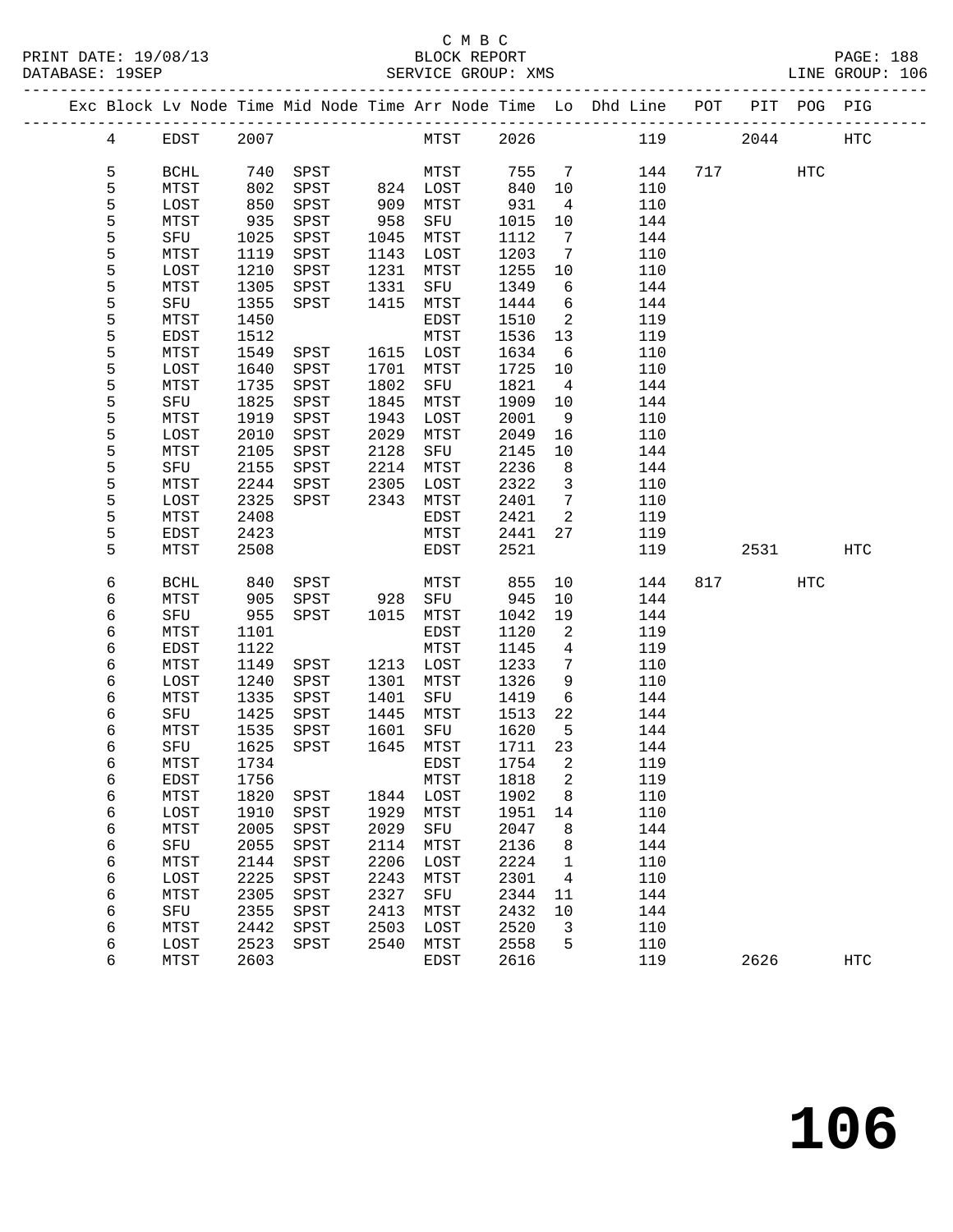# C M B C<br>BLOCK REPORT

|                 |                      | ----                  |                  |
|-----------------|----------------------|-----------------------|------------------|
|                 | PRINT DATE: 19/08/13 | BLOCK REPORT          | <b>PAGE: 189</b> |
| DATABASE: 19SEP |                      | SERVICE GROUP:<br>XMS | LINE GROUP: 106  |

|  |   |             |      |      |      |             |      |                | Exc Block Lv Node Time Mid Node Time Arr Node Time Lo Dhd Line | POT | PIT  | POG PIG    |            |
|--|---|-------------|------|------|------|-------------|------|----------------|----------------------------------------------------------------|-----|------|------------|------------|
|  | 7 | MTST        | 542  |      |      | EDST        | 554  | 2              | 119                                                            | 520 |      | <b>HTC</b> |            |
|  | 7 | <b>EDST</b> | 556  |      |      | MTST        | 613  | 9              | 119                                                            |     |      |            |            |
|  | 7 | MTST        | 622  |      |      | EDST        | 634  | $\overline{2}$ | 119                                                            |     |      |            |            |
|  | 7 | <b>EDST</b> | 636  |      |      | MTST        | 653  | 9              | 119                                                            |     |      |            |            |
|  | 7 | MTST        | 702  |      |      | EDST        | 715  | $\overline{a}$ | 119                                                            |     |      |            |            |
|  | 7 | <b>EDST</b> | 717  |      |      | MTST        | 734  | 8              | 119                                                            |     |      |            |            |
|  | 7 | MTST        | 742  |      |      | EDST        | 755  | 2              | 119                                                            |     |      |            |            |
|  | 7 | <b>EDST</b> | 757  |      |      | MTST        | 814  | 16             | 119                                                            |     |      |            |            |
|  | 7 | MTST        | 830  |      |      | EDST        | 846  | 2              | 119                                                            |     |      |            |            |
|  | 7 | EDST        | 848  |      |      | MTST        | 907  | 8              | 119                                                            |     |      |            |            |
|  | 7 | MTST        | 915  |      |      | EDST        | 932  | 2              | 119                                                            |     |      |            |            |
|  | 7 | <b>EDST</b> | 934  |      |      | MTST        | 957  | 8              | 119                                                            |     |      |            |            |
|  | 7 | MTST        | 1005 | SPST | 1029 | SFU         | 1046 | 9              | 144                                                            |     |      |            |            |
|  | 7 | SFU         | 1055 | SPST | 1115 | MTST        | 1143 | 18             | 144                                                            |     |      |            |            |
|  | 7 | MTST        | 1201 |      |      | EDST        | 1222 | 2              | 119                                                            |     |      |            |            |
|  | 7 | EDST        | 1224 |      |      | MTST        | 1248 | 11             | 119                                                            |     |      |            |            |
|  | 7 | MTST        | 1259 |      |      | <b>EDST</b> | 1320 | 5              | 119                                                            |     |      |            |            |
|  | 7 | EDST        | 1325 |      |      | MTST        | 1349 | 16             | 119                                                            |     |      |            |            |
|  | 7 | MTST        | 1405 |      |      | EDST        | 1425 | 2              | 119                                                            |     |      |            |            |
|  | 7 | <b>EDST</b> | 1427 |      |      | MTST        | 1451 | 14             | 119                                                            |     |      |            |            |
|  | 7 | MTST        | 1505 |      |      | EDST        | 1526 | 2              | 119                                                            |     |      |            |            |
|  | 7 | EDST        | 1528 |      |      | MTST        | 1552 | 13             | 119                                                            |     |      |            |            |
|  | 7 | MTST        | 1605 |      |      | EDST        | 1626 | 2              | 119                                                            |     |      |            |            |
|  | 7 | EDST        | 1628 |      |      | MTST        | 1652 | 13             | 119                                                            |     |      |            |            |
|  | 7 | MTST        | 1705 |      |      | EDST        | 1725 | 2              | 119                                                            |     |      |            |            |
|  | 7 | EDST        | 1727 |      |      | MTST        | 1750 | 14             | 119                                                            |     |      |            |            |
|  | 7 | MTST        | 1804 |      |      | EDST        | 1824 | 2              | 119                                                            |     |      |            |            |
|  | 7 | EDST        | 1826 |      |      | MTST        | 1847 | 2              | 119                                                            |     |      |            |            |
|  | 7 | MTST        | 1849 | SPST | 1913 | LOST        | 1931 | 9              | 110                                                            |     |      |            |            |
|  | 7 | LOST        | 1940 | SPST | 1959 | MTST        | 2021 | 14             | 110                                                            |     |      |            |            |
|  | 7 | MTST        | 2035 | SPST | 2059 | SFU         | 2117 | 8              | 144                                                            |     |      |            |            |
|  | 7 | SFU         | 2125 | SPST | 2144 | MTST        | 2206 | 8              | 144                                                            |     |      |            |            |
|  | 7 | MTST        | 2214 | SPST | 2235 | LOST        | 2252 |                | 110                                                            |     | 2316 |            | <b>HTC</b> |
|  |   |             |      |      |      |             |      |                |                                                                |     |      |            |            |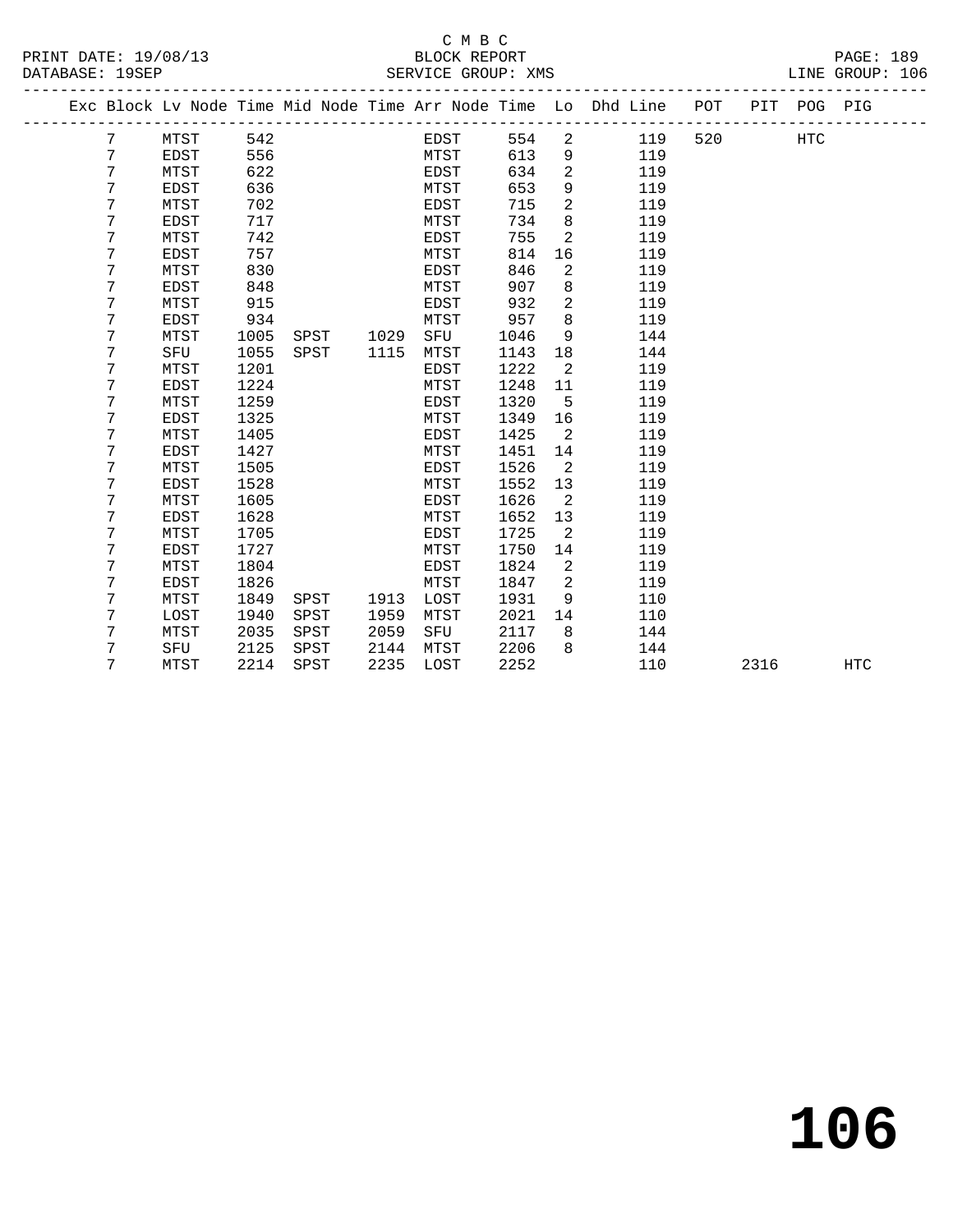#### C M B C<br>BLOCK REPORT PRINT DATE: 19/08/13 BLOCK REPORT PAGE: 190 SERVICE GROUP: XMS

|  |         | Exc Block Lv Node Time Mid Node Time Arr Node Time Lo Dhd Line POT |      |              |           |             |             |         |                              |     |     |      | PIT POG PIG |            |
|--|---------|--------------------------------------------------------------------|------|--------------|-----------|-------------|-------------|---------|------------------------------|-----|-----|------|-------------|------------|
|  | 8       | MTST                                                               | 1015 |              |           |             | EDST        | 1034 2  |                              | 119 | 953 |      | <b>HTC</b>  |            |
|  | 8       | EDST                                                               | 1036 |              |           |             | <b>MTST</b> | 1059 16 |                              | 119 |     |      |             |            |
|  | 8       | MTST                                                               | 1115 |              |           | EDST        |             | 1135    | $\overline{2}$               | 119 |     |      |             |            |
|  | $\,8\,$ | EDST                                                               | 1137 |              |           | MTST        |             | 1200    | 14                           | 119 |     |      |             |            |
|  | 8       | MTST                                                               | 1214 |              |           | EDST        |             | 1235    | $\overline{4}$               | 119 |     |      |             |            |
|  | 8       | <b>EDST</b>                                                        | 1239 |              |           | MTST        |             | 1303    | 11                           | 119 |     |      |             |            |
|  | 8       | MTST                                                               | 1314 |              |           | EDST        |             | 1335    | 5                            | 119 |     |      |             |            |
|  | 8       | EDST                                                               | 1340 |              |           | MTST        |             | 1404    | 16                           | 119 |     |      |             |            |
|  | 8       | MTST                                                               | 1420 |              |           | EDST        |             | 1440    | $\overline{2}$               | 119 |     |      |             |            |
|  | 8       | EDST                                                               | 1442 |              |           | MTST        |             | 1506    | 14                           | 119 |     |      |             |            |
|  | 8       | MTST                                                               | 1520 |              |           | EDST        |             | 1541    | $\overline{2}$               | 119 |     |      |             |            |
|  | 8       | EDST                                                               | 1543 |              |           | MTST        |             | 1607    | 12                           | 119 |     |      |             |            |
|  | 8       | MTST                                                               | 1619 |              |           | EDST        |             | 1640    | $\overline{2}$               | 119 |     |      |             |            |
|  | 8       | EDST                                                               | 1642 |              |           | MTST        |             | 1706    | 14                           | 119 |     |      |             |            |
|  | 8       | MTST                                                               | 1720 |              |           | <b>EDST</b> |             | 1740    | $\overline{2}$               | 119 |     |      |             |            |
|  | 8       | <b>EDST</b>                                                        | 1742 |              |           | MTST        |             | 1804    | 13                           | 119 |     |      |             |            |
|  | 8       | MTST                                                               | 1817 |              |           | EDST        |             | 1837    | $\overline{2}$               | 119 |     |      |             |            |
|  | 8       | EDST                                                               | 1839 |              |           | MTST        |             | 1900    | 15                           | 119 |     |      |             |            |
|  | 8       | MTST                                                               | 1915 |              |           | EDST        |             | 1935    | $\overline{\phantom{a}}^2$   | 119 |     |      |             |            |
|  | $\,8\,$ | EDST                                                               | 1937 |              |           | MTST        |             | 1957    | 17                           | 119 |     |      |             |            |
|  | 8       | MTST                                                               | 2014 | SPST         | 2036 LOST |             |             | 2054    | 16                           | 110 |     |      |             |            |
|  | 8       | LOST                                                               | 2110 | SPST         | 2129      | MTST        |             | 2149    | 16                           | 110 |     |      |             |            |
|  | 8       | MTST                                                               | 2205 | SPST         | 2227      | SFU         |             | 2244    | 11                           | 144 |     |      |             |            |
|  | 8       | SFU                                                                | 2255 | SPST         | 2313      | MTST        |             | 2333    | $\overline{7}$               | 144 |     |      |             |            |
|  | 8       | MTST                                                               | 2340 | ${\tt SPST}$ | 2402      | SFU         |             | 2419    | 6                            | 144 |     |      |             |            |
|  | 8       | SFU                                                                | 2425 | SPST         | 2443      | MTST        |             | 2500    |                              | 144 |     | 2518 |             | <b>HTC</b> |
|  | 10      | SFU                                                                | 925  | SPST         | 944       | MTST        |             | 1011    | 8 <sup>8</sup>               | 144 | 845 |      | HTC         |            |
|  | 10      | MTST                                                               | 1019 | SPST         | 1042 LOST |             |             | 1100    | $10 \,$                      | 110 |     |      |             |            |
|  | 10      | LOST                                                               | 1110 | SPST         | 1131      | MTST        |             | 1155    | 10                           | 110 |     |      |             |            |
|  | 10      | MTST                                                               | 1205 | SPST         | 1230      | SFU         |             | 1248    | $7\phantom{.0}\phantom{.0}7$ | 144 |     |      |             |            |
|  | 10      | SFU                                                                | 1255 | SPST         | 1315      | MTST        |             | 1343    | 2                            | 144 |     |      |             |            |
|  | 10      | MTST                                                               | 1345 |              |           | EDST        |             | 1405    | 5                            | 119 |     |      |             |            |
|  | 10      | EDST                                                               | 1410 |              |           | MTST        |             | 1434    | 15                           | 119 |     |      |             |            |
|  | 10      | MTST                                                               | 1449 | SPST         | 1514 LOST |             |             | 1534    | - 6                          | 110 |     |      |             |            |
|  | 10      | LOST                                                               | 1540 | SPST         | 1601      | MTST        |             | 1625    | 10                           | 110 |     |      |             |            |
|  | 10      | MTST                                                               | 1635 | SPST         | 1702      | SFU         |             | 1721    | $\overline{4}$               | 144 |     |      |             |            |
|  | 10      | SFU                                                                | 1725 | SPST         | 1745 MTST |             |             | 1811    | 19                           | 144 |     |      |             |            |
|  | 10      | MTST                                                               | 1830 |              |           | EDST        |             | 1850    | $\overline{2}$               | 119 |     |      |             |            |
|  | $10$    | EDST                                                               | 1852 |              |           | MTST        |             | 1913    | 17                           | 119 |     |      |             |            |
|  | 10      | MTST                                                               | 1930 |              |           | EDST        |             | 1950    | $\overline{2}$               | 119 |     |      |             |            |
|  | 10      | EDST                                                               | 1952 |              |           | MTST        |             | 2012    | 19                           | 119 |     |      |             |            |
|  | 10      | MTST                                                               | 2031 |              |           | <b>EDST</b> |             | 2049    | 2                            | 119 |     |      |             |            |
|  | 10      | <b>EDST</b>                                                        | 2051 |              |           | MTST        |             | 2110    |                              | 119 |     | 2128 |             | HTC        |
|  |         |                                                                    |      |              |           |             |             |         |                              |     |     |      |             |            |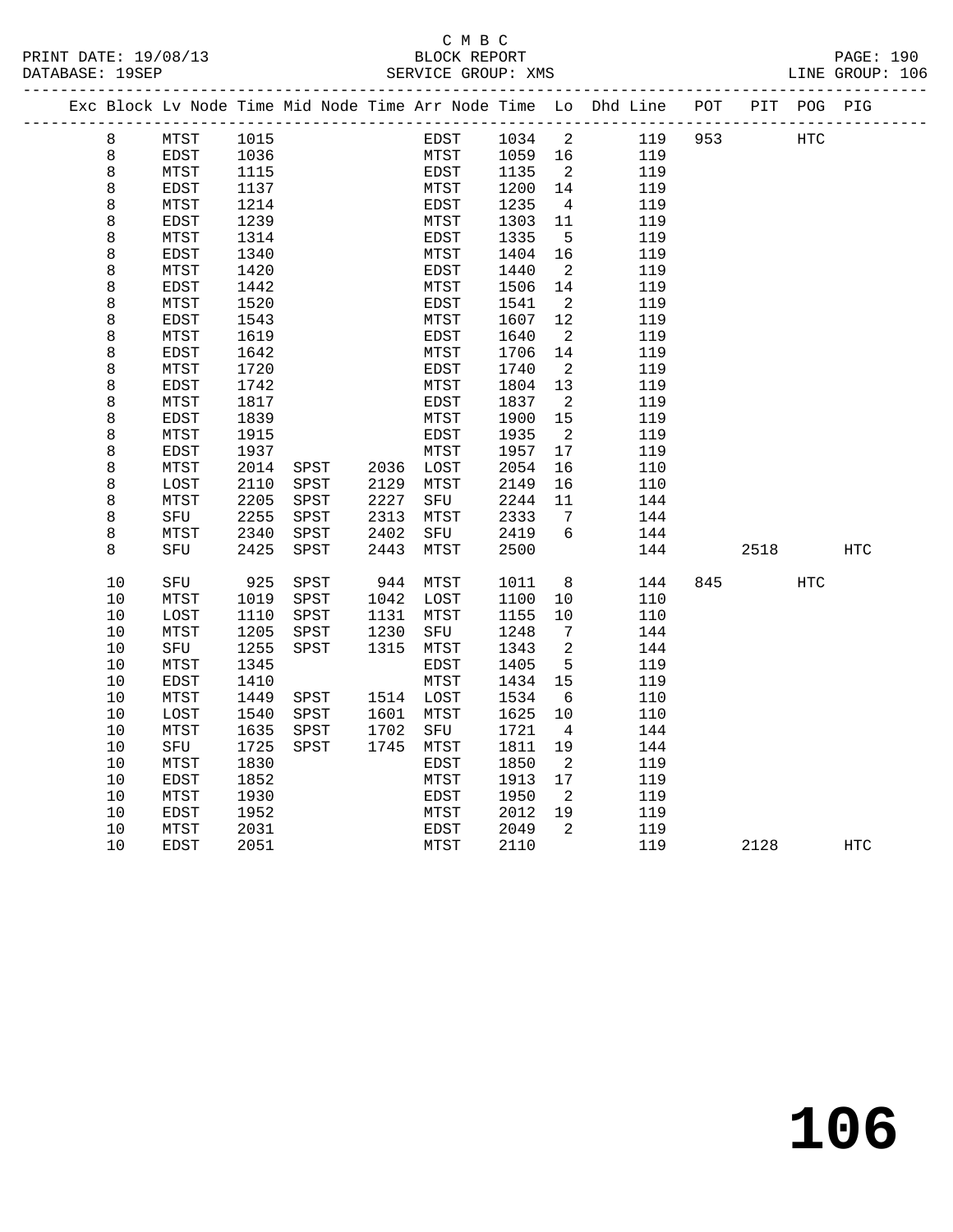#### C M B C<br>BLOCK REPORT PRINT DATE: 19/08/13 BLOCK REPORT PAGE: 191 SERVICE GROUP: XMS

|  |    |             |      |          |      |          |      |                            | Exc Block Lv Node Time Mid Node Time Arr Node Time Lo Dhd Line POT |     |      | PIT POG PIG |            |
|--|----|-------------|------|----------|------|----------|------|----------------------------|--------------------------------------------------------------------|-----|------|-------------|------------|
|  | 11 | MTST        | 626  |          |      | NWST     |      |                            | 645 18<br>112                                                      | 604 |      | <b>HTC</b>  |            |
|  | 11 | NWST        |      | 703 6&6N |      | 709 EDST | 721  | $\overline{2}$             | 106                                                                |     |      |             |            |
|  | 11 | <b>EDST</b> | 723  | 6&6S     | 733  | NWST     | 738  | 22                         | 106                                                                |     |      |             |            |
|  | 11 | NWST        | 800  | 6&6N     | 807  | EDST     | 820  | $5^{\circ}$                | 106                                                                |     |      |             |            |
|  | 11 | EDST        | 825  | 6&6S     | 836  | NWST     | 841  | 17                         | 106                                                                |     |      |             |            |
|  | 11 | NWST        | 858  | 6&6N     | 905  | EDST     | 918  | $\overline{\phantom{a}}^2$ | 106                                                                |     |      |             |            |
|  | 11 | EDST        | 920  | 6&6S     | 933  | NWST     | 939  | 21                         | 106                                                                |     |      |             |            |
|  | 11 | NWST        | 1000 | 6&6N     | 1008 | EDST     | 1023 | $\overline{2}$             | 106                                                                |     |      |             |            |
|  | 11 | EDST        | 1025 | 6&6S     | 1038 | NWST     | 1044 | 18                         | 106                                                                |     |      |             |            |
|  | 11 | NWST        | 1102 | 6&6N     | 1110 | EDST     | 1126 | 2                          | 106                                                                |     |      |             |            |
|  | 11 | EDST        | 1128 | 6&6S     | 1143 | NWST     | 1150 | 10                         | 106                                                                |     |      |             |            |
|  | 11 | NWST        | 1200 | 6&6N     | 1210 | EDST     | 1226 | $\overline{a}$             | 106                                                                |     |      |             |            |
|  | 11 | EDST        | 1228 | 6&6S     | 1245 | NWST     | 1252 | 8                          | 106                                                                |     |      |             |            |
|  | 11 | NWST        | 1300 | 6&6N     | 1310 | EDST     | 1326 | 2                          | 106                                                                |     |      |             |            |
|  | 11 | EDST        | 1328 | 6&6S     | 1343 | NWST     | 1350 | 10                         | 106                                                                |     |      |             |            |
|  | 11 | NWST        | 1400 | 6&6N     | 1410 | EDST     | 1426 | $\overline{2}$             | 106                                                                |     |      |             |            |
|  | 11 | EDST        | 1428 | 6&6S     | 1443 | NWST     | 1450 | 10                         | 106                                                                |     |      |             |            |
|  | 11 | NWST        | 1500 | 6&6N     | 1509 | EDST     | 1525 | $\overline{\phantom{a}}^2$ | 106                                                                |     |      |             |            |
|  | 11 | EDST        | 1527 | 6&6S     | 1542 | NWST     | 1549 | 11                         | 106                                                                |     |      |             |            |
|  | 11 | NWST        | 1600 | 6&6N     | 1609 | EDST     | 1625 | $\overline{\phantom{a}}$   | 106                                                                |     |      |             |            |
|  | 11 | EDST        | 1627 | 6&6S     | 1642 | NWST     | 1649 | 11                         | 106                                                                |     |      |             |            |
|  | 11 | NWST        | 1700 | 6&6N     | 1709 | EDST     | 1724 | $\overline{\mathbf{3}}$    | 106                                                                |     |      |             |            |
|  | 11 | EDST        | 1727 | 6&6S     | 1742 | NWST     | 1749 | 10                         | 106                                                                |     |      |             |            |
|  | 11 | NWST        | 1759 | 6&6N     | 1808 | EDST     | 1823 | $\overline{\mathbf{3}}$    | 106                                                                |     |      |             |            |
|  | 11 | EDST        | 1826 | 6&6S     | 1840 | NWST     | 1846 | 13                         | 106                                                                |     |      |             |            |
|  | 11 | NWST        | 1859 | 6&6N     | 1907 | EDST     | 1920 | $\overline{a}$             | 106                                                                |     |      |             |            |
|  | 11 | EDST        | 1922 | 6&6S     | 1935 | NWST     | 1941 | $18\,$                     | 106                                                                |     |      |             |            |
|  | 11 | NWST        | 1959 | 6&6N     | 2007 | EDST     | 2020 | $\overline{2}$             | 106                                                                |     |      |             |            |
|  | 11 | EDST        | 2022 | 6&6S     | 2035 | NWST     | 2041 | 18                         | 106                                                                |     |      |             |            |
|  | 11 | NWST        | 2059 | 6&6N     | 2106 | EDST     | 2119 | $\overline{a}$             | 106                                                                |     |      |             |            |
|  | 11 | EDST        | 2121 | 6&6S     | 2134 | NWST     | 2140 | 9                          | 106                                                                |     |      |             |            |
|  | 11 | NWST        | 2149 | 6&6N     | 2156 | EDST     | 2209 | $\overline{a}$             | 106                                                                |     |      |             |            |
|  | 11 | EDST        | 2211 | 6&6S     | 2224 | NWST     | 2230 | 19                         | 106                                                                |     |      |             |            |
|  | 11 | NWST        | 2249 | 6&6N     | 2255 | EDST     | 2308 | $\overline{2}$             | 106                                                                |     |      |             |            |
|  | 11 | EDST        | 2310 | 6&6S     | 2323 | NWST     | 2329 | 18                         | 106                                                                |     |      |             |            |
|  | 11 | NWST        | 2347 | 6&6N     | 2353 | EDST     | 2406 | $\overline{\phantom{a}}$   | 106                                                                |     |      |             |            |
|  | 11 | EDST        | 2408 | 6&6S     | 2419 | NWST     | 2423 | 24                         | 106                                                                |     |      |             |            |
|  | 11 | NWST        | 2447 | 6&6N     | 2453 | EDST     | 2506 | $\overline{2}$             | 106                                                                |     |      |             |            |
|  | 11 | EDST        | 2508 | 6&6S     | 2519 | NWST     | 2523 |                            | 106                                                                |     | 2535 |             | <b>HTC</b> |
|  |    |             |      |          |      |          |      |                            |                                                                    |     |      |             |            |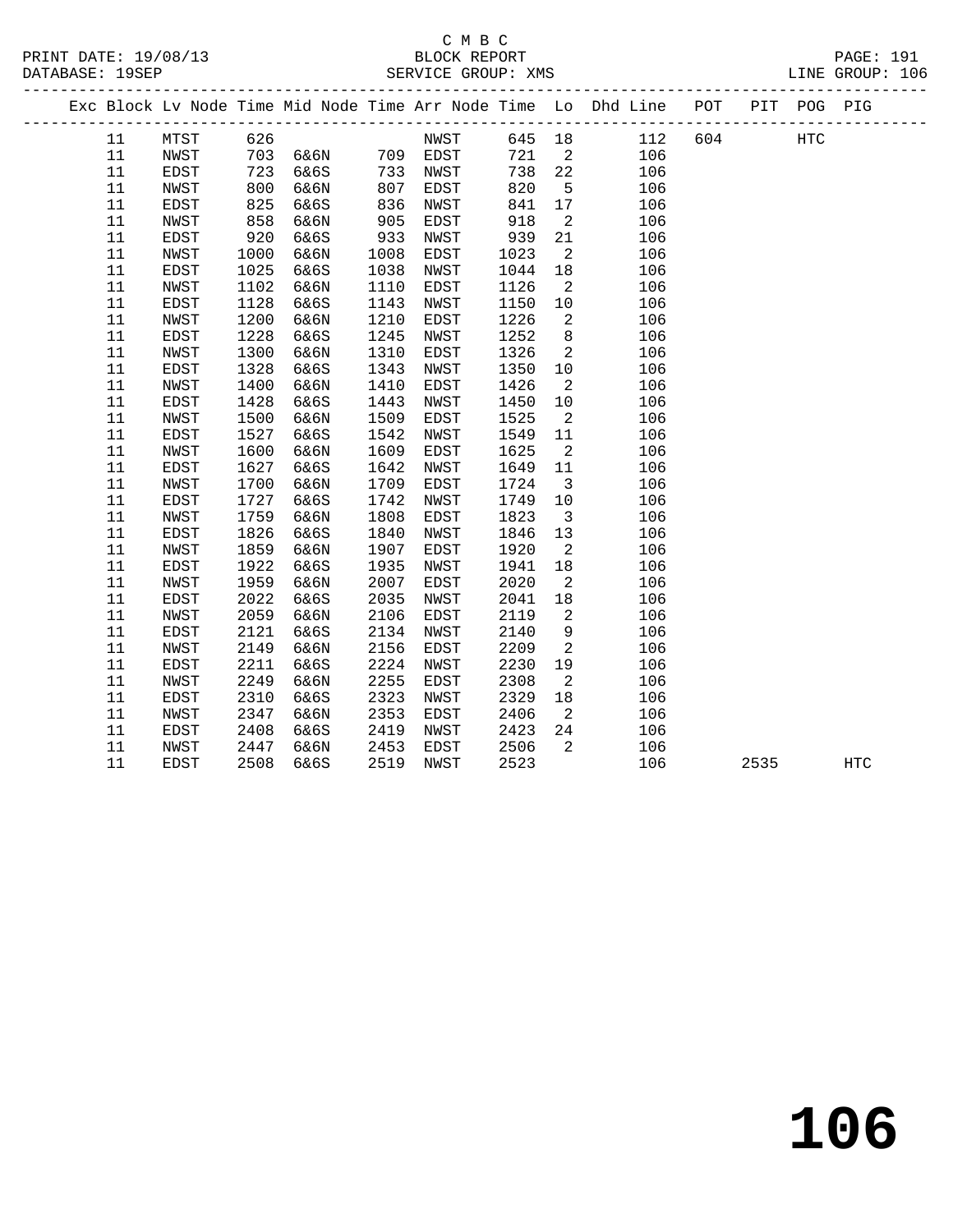# C M B C<br>BLOCK REPORT

PRINT DATE: 19/08/13 BLOCK REPORT PAGE: 192 SERVICE GROUP: XMS

|  |    |             |      |      |      |             |      |                | Exc Block Lv Node Time Mid Node Time Arr Node Time Lo Dhd Line POT |     |      | PIT POG PIG |            |
|--|----|-------------|------|------|------|-------------|------|----------------|--------------------------------------------------------------------|-----|------|-------------|------------|
|  | 13 | HODM        | 439  |      |      | NWST        | 541  | 6              | N19                                                                | 403 |      | <b>HTC</b>  |            |
|  | 13 | NWST        | 547  | 6&6N | 552  | EDST        | 602  | $\overline{a}$ | 106                                                                |     |      |             |            |
|  | 13 | <b>EDST</b> | 604  | 6&6S | 614  | NWST        | 618  | 5              | 106                                                                |     |      |             |            |
|  | 13 | NWST        | 623  | 6&6N | 628  | EDST        | 638  | 2              | 106                                                                |     |      |             |            |
|  | 13 | EDST        | 640  | 6&6S | 650  | NWST        | 654  | 26             | 106                                                                |     |      |             |            |
|  | 13 | NWST        | 720  | 6&6N | 726  | EDST        | 738  | 5              | 106                                                                |     |      |             |            |
|  | 13 | <b>EDST</b> | 743  | 6&6S | 754  | NWST        | 759  | 21             | 106                                                                |     |      |             |            |
|  | 13 | NWST        | 820  | 6&6N | 827  | EDST        | 840  | 5              | 106                                                                |     |      |             |            |
|  | 13 | <b>EDST</b> | 845  | 6&6S | 856  | NWST        | 902  | 11             | 106                                                                |     |      |             |            |
|  | 13 | NWST        | 913  | 6&6N | 920  | EDST        | 934  | $\overline{a}$ | 106                                                                |     |      |             |            |
|  | 13 | <b>EDST</b> | 936  | 6&6S | 949  | NWST        | 955  | 20             | 106                                                                |     |      |             |            |
|  | 13 | NWST        | 1015 | 6&6N | 1023 | EDST        | 1038 | 2              | 106                                                                |     |      |             |            |
|  | 13 | EDST        | 1040 | 6&6S | 1054 | NWST        | 1100 | 17             | 106                                                                |     |      |             |            |
|  | 13 | NWST        | 1117 | 6&6N | 1125 | EDST        | 1141 | 2              | 106                                                                |     |      |             |            |
|  | 13 | <b>EDST</b> | 1143 | 6&6S | 1200 | NWST        | 1207 | 8              | 106                                                                |     |      |             |            |
|  | 13 | NWST        | 1215 | 6&6N | 1225 | EDST        | 1241 | 2              | 106                                                                |     |      |             |            |
|  | 13 | EDST        | 1243 | 6&6S | 1259 | NWST        | 1306 | 9              | 106                                                                |     |      |             |            |
|  | 13 | NWST        | 1315 | 6&6N | 1325 | EDST        | 1341 | 2              | 106                                                                |     |      |             |            |
|  | 13 | EDST        | 1343 | 6&6S | 1358 | NWST        | 1405 | 10             | 106                                                                |     |      |             |            |
|  | 13 | NWST        | 1415 | 6&6N | 1425 | EDST        | 1441 | 2              | 106                                                                |     |      |             |            |
|  | 13 | EDST        | 1443 | 6&6S | 1458 | NWST        | 1505 | 10             | 106                                                                |     |      |             |            |
|  | 13 | NWST        | 1515 | 6&6N | 1524 | EDST        | 1540 | 2              | 106                                                                |     |      |             |            |
|  | 13 | EDST        | 1542 | 6&6S | 1557 | NWST        | 1604 | 11             | 106                                                                |     |      |             |            |
|  | 13 | NWST        | 1615 | 6&6N | 1624 | EDST        | 1640 | 2              | 106                                                                |     |      |             |            |
|  | 13 | EDST        | 1642 | 6&6S | 1657 | NWST        | 1704 | 11             | 106                                                                |     |      |             |            |
|  | 13 | NWST        | 1715 | 6&6N | 1724 | EDST        | 1739 | $\overline{3}$ | 106                                                                |     |      |             |            |
|  | 13 | <b>EDST</b> | 1742 | 6&6S | 1757 | NWST        | 1804 | 10             | 106                                                                |     |      |             |            |
|  | 13 | NWST        | 1814 | 6&6N | 1823 | <b>EDST</b> | 1837 | 2              | 106                                                                |     |      |             |            |
|  | 13 | <b>EDST</b> | 1839 | 6&6S | 1853 | NWST        | 1859 | 15             | 106                                                                |     |      |             |            |
|  | 13 | NWST        | 1914 | 6&6N | 1922 | EDST        | 1935 | 2              | 106                                                                |     |      |             |            |
|  | 13 | EDST        | 1937 | 6&6S | 1950 | NWST        | 1956 | 18             | 106                                                                |     |      |             |            |
|  | 13 | NWST        | 2014 | 6&6N | 2022 | EDST        | 2035 | 2              | 106                                                                |     |      |             |            |
|  | 13 | <b>EDST</b> | 2037 | 6&6S | 2050 | NWST        | 2056 |                | 106                                                                |     | 2108 |             | <b>HTC</b> |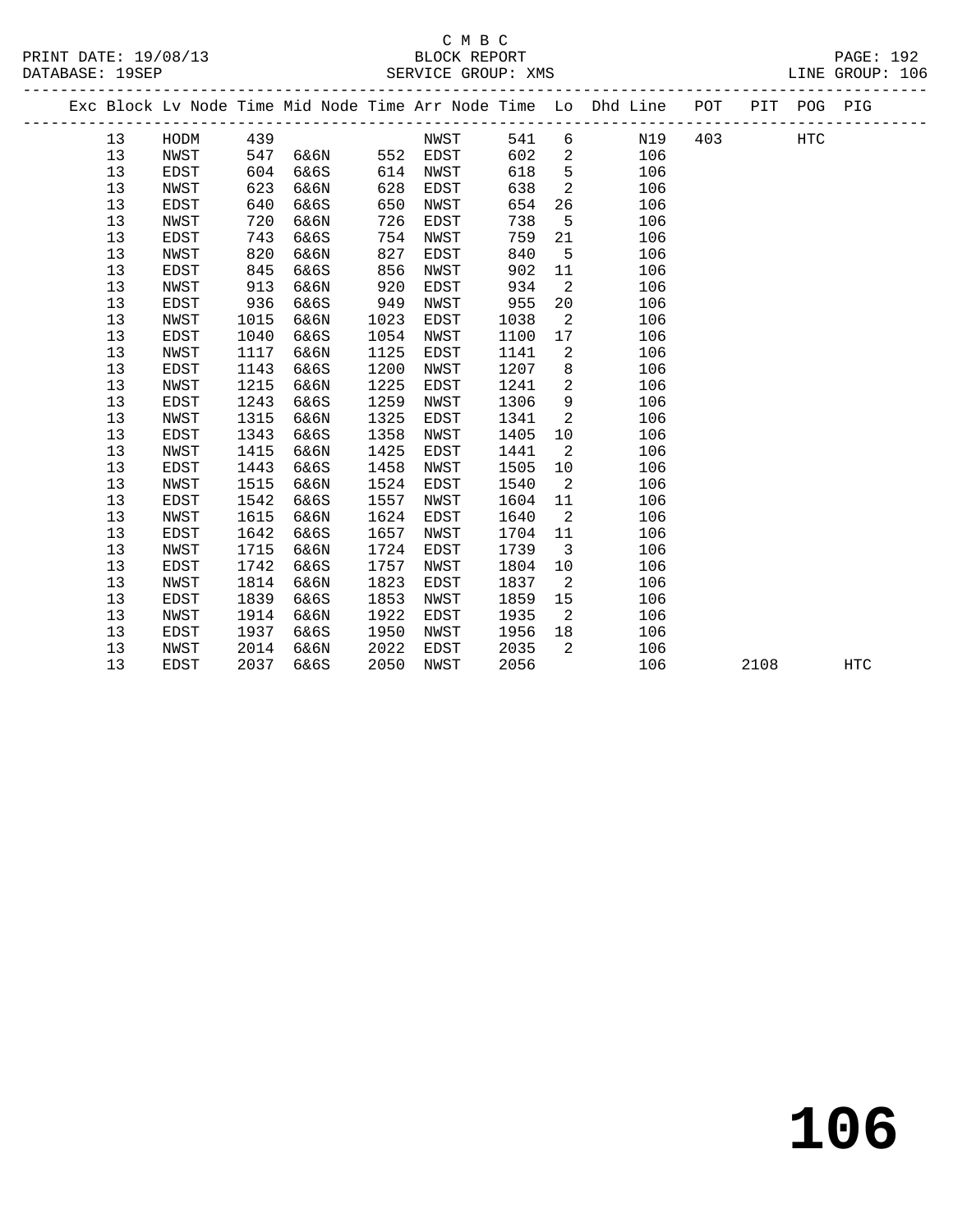# C M B C<br>BLOCK REPORT

PRINT DATE: 19/08/13 BLOCK REPORT PAGE: 193 LINE GROUP: 106 -------------------------------------------------------------------------------------------------

| Exc Block Lv Node Time Mid Node Time Arr Node Time Lo Dhd Line |                     |              |              |              |              |              |                      |            | POT | PIT  | POG | PIG        |  |
|----------------------------------------------------------------|---------------------|--------------|--------------|--------------|--------------|--------------|----------------------|------------|-----|------|-----|------------|--|
| 14                                                             | NWST                | 928          | 6&6N         | 935          | EDST         | 949          | 2                    | 106        | 914 |      | HTC |            |  |
| 14                                                             | EDST                | 951          | 6&6S         | 1004         | NWST         | 1010         | 20                   | 106        |     |      |     |            |  |
| 14                                                             | NWST                | 1030         | 6&6N         | 1038         | EDST         | 1054         | 2                    | 106        |     |      |     |            |  |
| 14                                                             | <b>EDST</b>         | 1056         | 6&6S         | 1110         | NWST         | 1116         | 14                   | 106        |     |      |     |            |  |
| 14                                                             | NWST                | 1130         | 6&6N         | 1139         | EDST         | 1155         | 2                    | 106        |     |      |     |            |  |
| 14                                                             | EDST                | 1157         | 6&6S         | 1214         | NWST         | 1221         | 9                    | 106        |     |      |     |            |  |
| 14                                                             | NWST                | 1230         | 6&6N         | 1240         | EDST         | 1256         | 2                    | 106        |     |      |     |            |  |
| 14                                                             | EDST                | 1258         | 6&6S         | 1314         | NWST         | 1321         | 9                    | 106        |     |      |     |            |  |
| 14                                                             | NWST                | 1330         | 6&6N         | 1340         | EDST         | 1356         | 2                    | 106        |     |      |     |            |  |
| 14                                                             | <b>EDST</b>         | 1358         | 6&6S         | 1413         | NWST         | 1420         | 10                   | 106        |     |      |     |            |  |
| 14                                                             | NWST                | 1430         | 6&6N         | 1440         | EDST         | 1456         | 2                    | 106        |     |      |     |            |  |
| 14                                                             | <b>EDST</b>         | 1458         | 6&6S         | 1513         | NWST         | 1520         | 10                   | 106        |     |      |     |            |  |
| 14                                                             | NWST                | 1530         | 6&6N         | 1539         | EDST         | 1555         | 2                    | 106        |     |      |     |            |  |
| 14                                                             | EDST                | 1557         | 6&6S         | 1612         | NWST         | 1619         | 11                   | 106        |     |      |     |            |  |
| 14                                                             | NWST                | 1630         | 6&6N         | 1639         | EDST         | 1654         | 3                    | 106        |     |      |     |            |  |
| 14                                                             | EDST                | 1657         | 6&6S         | 1712         | NWST         | 1719         | 11                   | 106        |     |      |     |            |  |
| 14                                                             | NWST                | 1730         | 6&6N         | 1739         | EDST         | 1754         | 3                    | 106        |     |      |     |            |  |
| 14                                                             | EDST                | 1757         | 6&6S         | 1812         | NWST         | 1819         | 10                   | 106        |     |      |     |            |  |
| 14                                                             | NWST                | 1829         | 6&6N         | 1838         | EDST         | 1852         | 2                    | 106        |     |      |     |            |  |
| 14                                                             | <b>EDST</b>         | 1854         | 6&6S         | 1908         | NWST         | 1914         | 15                   | 106        |     |      |     |            |  |
| 14                                                             | NWST                | 1929         | 6&6N         | 1937         | EDST         | 1950         | 2                    | 106        |     |      |     |            |  |
| 14                                                             | EDST                | 1952         | 6&6S         | 2005         | NWST         | 2011         | 18                   | 106        |     |      |     |            |  |
| 14                                                             | NWST                | 2029         | 6&6N         | 2037         | EDST         | 2050         | 2                    | 106        |     |      |     |            |  |
| 14                                                             | <b>EDST</b>         | 2052         | 6&6S         | 2105         | NWST         | 2111         | 8                    | 106        |     |      |     |            |  |
| 14                                                             | NWST                | 2119         | 6&6N         | 2126         | EDST         | 2139         | $\overline{a}$       | 106        |     |      |     |            |  |
| 14                                                             | EDST                | 2141         | 6&6S         | 2154         | NWST         | 2200         | 19                   | 106        |     |      |     |            |  |
| 14<br>14                                                       | NWST<br><b>EDST</b> | 2219<br>2240 | 6&6N         | 2225<br>2253 | EDST         | 2238<br>2259 | $\overline{a}$<br>20 | 106<br>106 |     |      |     |            |  |
| 14                                                             | NWST                | 2319         | 6&6S<br>6&6N | 2325         | NWST<br>EDST | 2338         | 2                    | 106        |     |      |     |            |  |
| 14                                                             | EDST                | 2340         | 6&6S         | 2353         | NWST         | 2359         | 18                   | 106        |     |      |     |            |  |
| 14                                                             | NWST                | 2417         | 6&6N         | 2423         | EDST         | 2436         | 2                    | 106        |     |      |     |            |  |
| 14                                                             | EDST                | 2438         | 6&6S         | 2449         | NWST         | 2453         | 24                   | 106        |     |      |     |            |  |
| 14                                                             | NWST                | 2517         | 6&6N         | 2523         | EDST         | 2536         | 9                    | 106        |     |      |     |            |  |
| 14                                                             | <b>EDST</b>         | 2545         | 6&6S         | 2556         | <b>NWST</b>  | 2600         |                      | 106        |     | 2612 |     | <b>HTC</b> |  |
|                                                                |                     |              |              |              |              |              |                      |            |     |      |     |            |  |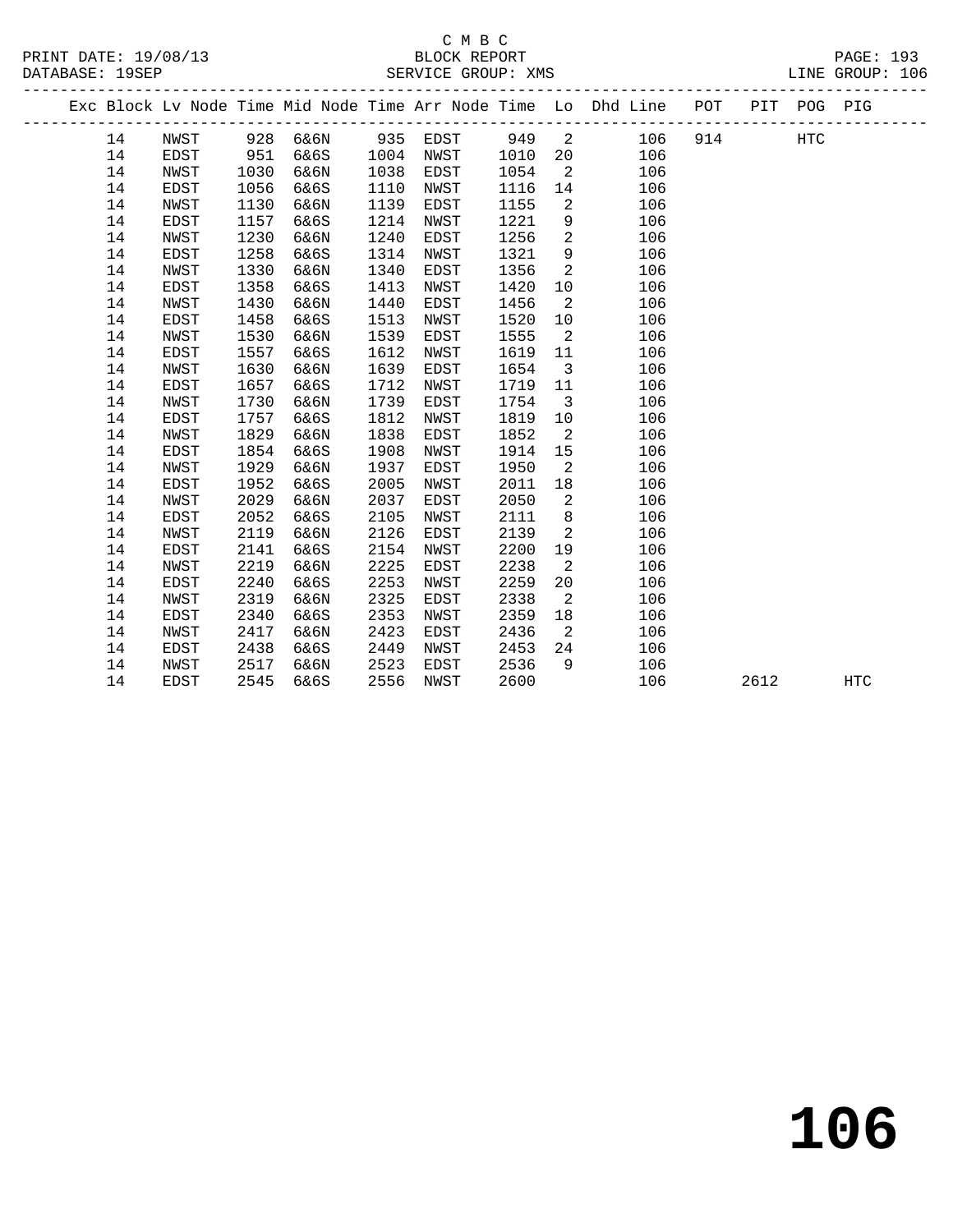# C M B C

LINE GROUP: 106

| DATABASE: 19SEP |                     |                      | SERVICE GROUP: XMS   |                |                                                                                |     |     | LINE GROUP: 106 |  |
|-----------------|---------------------|----------------------|----------------------|----------------|--------------------------------------------------------------------------------|-----|-----|-----------------|--|
|                 |                     |                      |                      |                | Exc Block Lv Node Time Mid Node Time Arr Node Time Lo Dhd Line POT PIT POG PIG |     |     |                 |  |
| 15<br>15        | NWST<br><b>EDST</b> | 603 6&6N<br>620 6&6S | 608 EDST<br>630 NWST | 618 2<br>634 9 | 106<br>106                                                                     | 549 | HTC |                 |  |

 15 NWST 643 6&6N 649 EDST 701 2 106 15 EDST 703 6&6S 713 NWST 718 22 106

 15 NWST 740 6&6N 746 EDST 758 7 106 15 EDST 805 6&6S 816 NWST 821 19 106 15 NWST 840 6&6N 847 EDST 900 5 106 15 EDST 905 6&6S 918 NWST 924 19 106 15 NWST 943 6&6N 951 EDST 1005 2 106 15 EDST 1007 6&6S 1020 NWST 1026 21 106 15 NWST 1047 6&6N 1055 EDST 1111 2 106 15 EDST 1113 6&6S 1128 NWST 1135 10 106 15 NWST 1145 6&6N 1154 EDST 1210 2 106 15 EDST 1212 6&6S 1229 NWST 1236 9 106 15 NWST 1245 6&6N 1255 EDST 1311 2 106 15 EDST 1313 6&6S 1328 NWST 1335 10 106 15 NWST 1345 6&6N 1355 EDST 1411 2 106 15 EDST 1413 6&6S 1428 NWST 1435 10 106 15 NWST 1445 6&6N 1455 EDST 1511 2 106 15 EDST 1513 6&6S 1528 NWST 1535 10 106 15 NWST 1545 6&6N 1554 EDST 1610 2 106 15 EDST 1612 6&6S 1627 NWST 1634 11 106 15 NWST 1645 6&6N 1654 EDST 1709 3 106 15 EDST 1712 6&6S 1727 NWST 1734 10 106 15 NWST 1744 6&6N 1753 EDST 1808 4 106 15 EDST 1812 6&6S 1826 NWST 1832 12 106 15 NWST 1844 6&6N 1852 EDST 1905 2 106 15 EDST 1907 6&6S 1920 NWST 1926 18 106 15 NWST 1944 6&6N 1952 EDST 2005 2 106 15 EDST 2007 6&6S 2020 NWST 2026 18 106 15 NWST 2044 6&6N 2051 EDST 2104 2 106 15 EDST 2106 6&6S 2119 NWST 2125 106 2137 HTC 16 MTST 732 SPST 754 LOST 810 10 110 710 HTC 16 LOST 820 SPST 839 MTST 901 13 110 16 MTST 914 SPST 936 LOST 952 18 110 16 LOST 1010 SPST 1031 MTST 1054 11 110 16 MTST 1105 SPST 1129 SFU 1146 9 144 16 SFU 1155 SPST 1215 MTST 1243 6 144 16 MTST 1249 SPST 1314 LOST 1334 6 110 16 LOST 1340 SPST 1401 MTST 1426 7 110 16 MTST 1433 EDST 1453 2 119 16 EDST 1455 MTST 1519 0 119 16 MTST 1519 SPST 1544 LOST 1604 6 110 16 LOST 1610 SPST 1631 MTST 1655 10 110 16 MTST 1705 SPST 1732 SFU 1751 4 144 16 SFU 1755 SPST 1815 MTST 1841 19 144 16 MTST 1900 EDST 1920 2 119 16 EDST 1922 MTST 1943 18 119 16 MTST 2001 EDST 2019 2 119 16 EDST 2021 MTST 2040 6 119 16 MTST 2046 EDST 2104 2 119 16 EDST 2106 MTST 2125 10 119 16 MTST 2135 SPST 2158 SFU 2215 10 144 16 SFU 2225 SPST 2243 MTST 2303 144 2321 HTC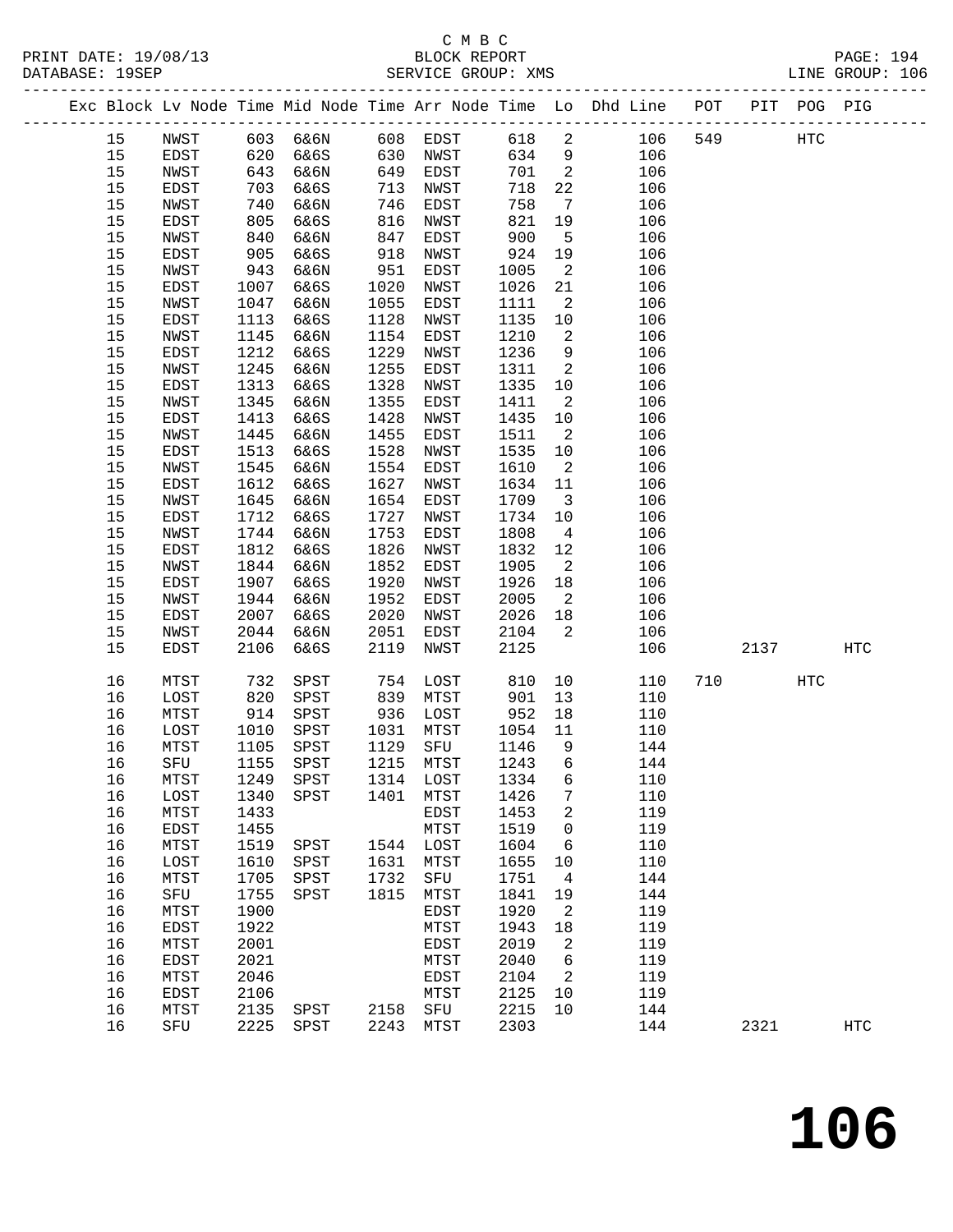|  |    |             |      |      |      |      |      |                | Exc Block Lv Node Time Mid Node Time Arr Node Time Lo Dhd Line | POT |      | PIT POG PIG |            |
|--|----|-------------|------|------|------|------|------|----------------|----------------------------------------------------------------|-----|------|-------------|------------|
|  | 17 | MTST        | 815  |      |      | EDST | 831  | $\overline{2}$ | 119                                                            |     |      | <b>HTC</b>  |            |
|  | 17 | EDST        | 833  |      |      | MTST | 852  | 9              | 119                                                            |     |      |             |            |
|  | 17 | MTST        | 901  |      |      | EDST | 917  | 2              | 119                                                            |     |      |             |            |
|  | 17 | <b>EDST</b> | 919  |      |      | MTST | 940  | 9              | 119                                                            |     |      |             |            |
|  | 17 | MTST        | 949  | SPST | 1012 | LOST | 1030 | 10             | 110                                                            |     |      |             |            |
|  | 17 | LOST        | 1040 | SPST | 1101 | MTST | 1124 | 11             | 110                                                            |     |      |             |            |
|  | 17 | MTST        | 1135 | SPST | 1159 | SFU  | 1216 | - 9            | 144                                                            |     |      |             |            |
|  | 17 | SFU         | 1225 | SPST | 1245 | MTST | 1313 | 16             | 144                                                            |     |      |             |            |
|  | 17 | MTST        | 1329 |      |      | EDST | 1350 | $-5$           | 119                                                            |     |      |             |            |
|  | 17 | EDST        | 1355 |      |      | MTST | 1419 | 16             | 119                                                            |     |      |             |            |
|  | 17 | MTST        | 1435 | SPST | 1501 | SFU  | 1519 | 6              | 144                                                            |     |      |             |            |
|  | 17 | SFU         | 1525 | SPST | 1545 | MTST | 1613 | 6              | 144                                                            |     |      |             |            |
|  | 17 | MTST        | 1619 | SPST | 1645 | LOST | 1704 | 6              | 110                                                            |     |      |             |            |
|  | 17 | LOST        | 1710 | SPST | 1730 | MTST | 1754 | 11             | 110                                                            |     |      |             |            |
|  | 17 | MTST        | 1805 | SPST | 1832 | SFU  | 1851 | $\overline{4}$ | 144                                                            |     |      |             |            |
|  | 17 | SFU         | 1855 | SPST | 1915 | MTST | 1939 | 10             | 144                                                            |     |      |             |            |
|  | 17 | MTST        | 1949 | SPST | 2013 | LOST | 2031 | 9              | 110                                                            |     |      |             |            |
|  | 17 | LOST        | 2040 | SPST | 2059 | MTST | 2119 | 17             | 110                                                            |     |      |             |            |
|  | 17 | MTST        | 2136 |      |      | EDST | 2154 | 2              | 119                                                            |     |      |             |            |
|  | 17 | EDST        | 2156 |      |      | MTST | 2215 | 21             | 119                                                            |     |      |             |            |
|  | 17 | MTST        | 2236 |      |      | EDST | 2251 | 2              | 119                                                            |     |      |             |            |
|  | 17 | EDST        | 2253 |      |      | MTST | 2311 | 26             | 119                                                            |     |      |             |            |
|  | 17 | MTST        | 2337 |      |      | EDST | 2351 | 2              | 119                                                            |     |      |             |            |
|  | 17 | EDST        | 2353 |      |      | MTST | 2411 | 27             | 119                                                            |     |      |             |            |
|  | 17 | MTST        | 2438 |      |      | EDST | 2451 | 2              | 119                                                            |     |      |             |            |
|  | 17 | EDST        | 2453 |      |      | MTST | 2511 | 32             | 119                                                            |     |      |             |            |
|  | 17 | MTST        | 2543 |      |      | EDST | 2556 |                | 119                                                            |     | 2606 |             | <b>HTC</b> |
|  |    |             |      |      |      |      |      |                |                                                                |     |      |             |            |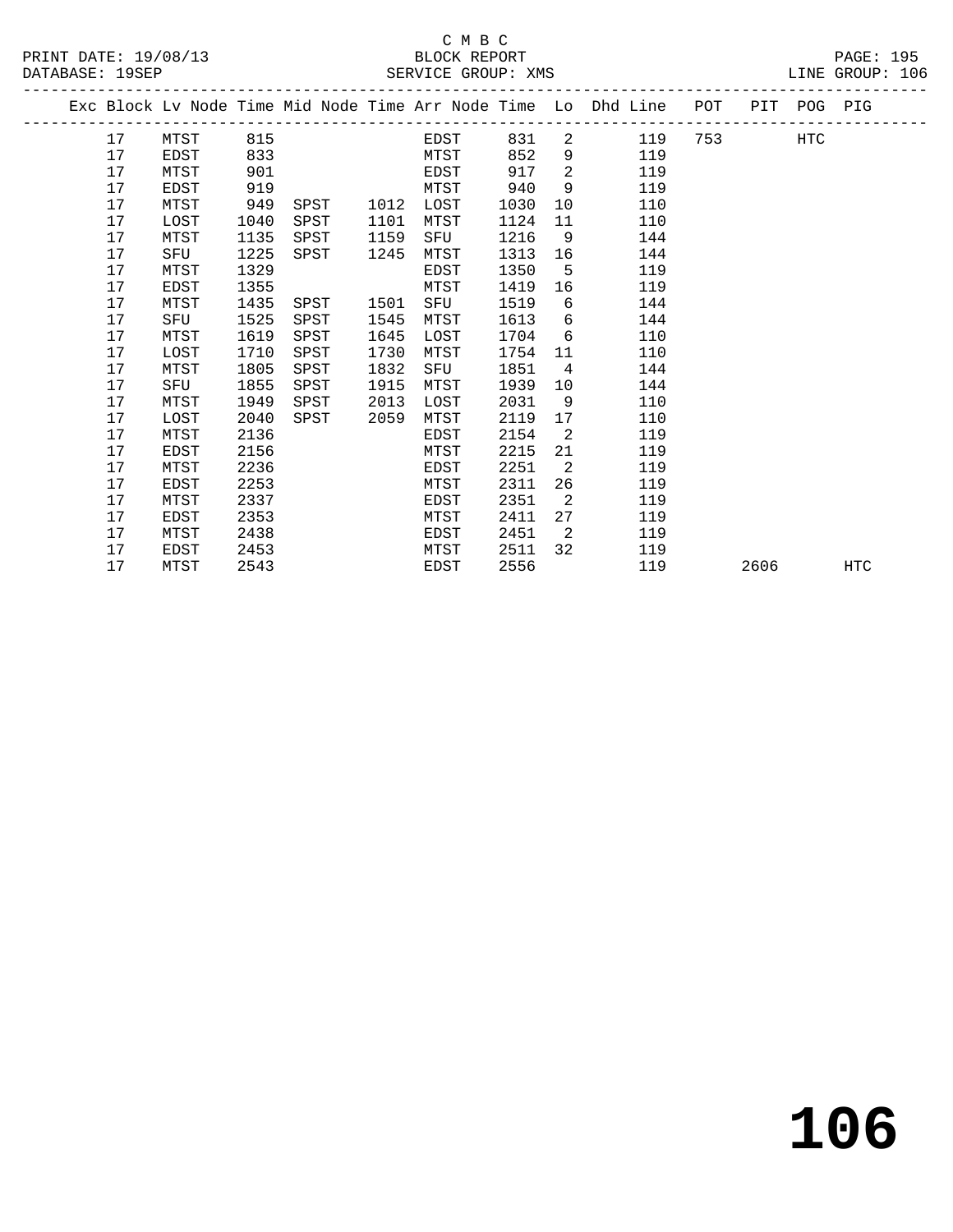|  | DATABASE: 19SEP                                                                                                                                                                                                            | PRINT DATE: 19/08/13                                                                                                                                                                         |                                                                                                                                                    |                                                                                                                                                                                                                                                                                                                                                                                                                                                                                                  |                                                                                                                                                    | смвс<br>BLOCK REPORT                                                                                                                                                                                                                    |                                                                                                                                                                                                |                                                                                                                                                                                                                       |                                                                                                                                                                                                                                                                                                                                                                         |  |     | PAGE: 196                                                                      |
|--|----------------------------------------------------------------------------------------------------------------------------------------------------------------------------------------------------------------------------|----------------------------------------------------------------------------------------------------------------------------------------------------------------------------------------------|----------------------------------------------------------------------------------------------------------------------------------------------------|--------------------------------------------------------------------------------------------------------------------------------------------------------------------------------------------------------------------------------------------------------------------------------------------------------------------------------------------------------------------------------------------------------------------------------------------------------------------------------------------------|----------------------------------------------------------------------------------------------------------------------------------------------------|-----------------------------------------------------------------------------------------------------------------------------------------------------------------------------------------------------------------------------------------|------------------------------------------------------------------------------------------------------------------------------------------------------------------------------------------------|-----------------------------------------------------------------------------------------------------------------------------------------------------------------------------------------------------------------------|-------------------------------------------------------------------------------------------------------------------------------------------------------------------------------------------------------------------------------------------------------------------------------------------------------------------------------------------------------------------------|--|-----|--------------------------------------------------------------------------------|
|  |                                                                                                                                                                                                                            | BCHL BURNABY CITY HALL<br>SUST SURREY CENTRAL STATION                                                                                                                                        |                                                                                                                                                    | $\begin{array}{lllllllll} \texttt{CL-E} & \texttt{CANADA WAY & \& LEDGER-EAST} & \texttt{CL-W} & \texttt{CANADA WAY & \& LEDGER-WEST} \\ \texttt{EDST} & \texttt{EDMONDS STN} & & & & & \\ \end{array}$<br>EDST EDMONDS STN GIST GILMORE STATION<br>HODM HOWE & DUNSMUIR<br>HODM HOWE & DUNSMUIR<br>HOLD HOLDOM STATION<br>HOLD HOLDOM STATION<br>NETROTOWN STATION<br>NETROTOWN STATION<br>NETROTOWN STATION<br>NETROTOWN STATION<br>NETROTOWN STATION<br>NE                                    |                                                                                                                                                    |                                                                                                                                                                                                                                         |                                                                                                                                                                                                |                                                                                                                                                                                                                       | BW04 BRENTWOOD STN BAY4                                                                                                                                                                                                                                                                                                                                                 |  |     |                                                                                |
|  |                                                                                                                                                                                                                            |                                                                                                                                                                                              |                                                                                                                                                    |                                                                                                                                                                                                                                                                                                                                                                                                                                                                                                  |                                                                                                                                                    |                                                                                                                                                                                                                                         |                                                                                                                                                                                                |                                                                                                                                                                                                                       |                                                                                                                                                                                                                                                                                                                                                                         |  |     | Exc Block Lv Node Time Mid Node Time Arr Node Time Lo Dhd Line POT PIT POG PIG |
|  | $\mathbf{1}$<br>$\mathbf{1}$<br>$\mathbf{1}$<br>$\mathbf{1}$<br>$\mathbf{1}$<br>$\mathbf{1}$<br>1<br>1<br>1<br>1<br>1<br>1<br>1<br>1<br>1<br>1<br>1<br>1<br>1<br>1<br>1<br>1<br>1<br>$\mathbf 1$<br>1<br>$\mathbf{1}$<br>2 | NWST<br>BW04<br>NWST<br>BW04<br>NWST<br>BW04<br>NWST<br>BW04<br>NWST<br>BW04<br>NWST<br>BW04<br>NWST<br>BW04<br>NWST<br>BW04<br>NWST<br>BW04<br>NWST<br>BW04<br>NWST<br>BW04<br>NWST<br>BW04 | 1912<br>1955<br>2027<br>2110<br>2210<br>2240                                                                                                       | 1 BW04 915 CL-E 926 NWST 942 14 123 843 HTC<br>NWST 956 CL-W 1013 BW04 1024 4 123<br>BW04 1028 CL-E 1039 NWST 1057 14 123<br>1111 CL-W<br>1143 CL-E<br>1226 CL-W<br>1258 CL-E<br>1341 CL-W<br>1414 CL-E<br>1456 CL-W<br>1529 CL-E<br>1611 CL-W<br>1644 CL-E<br>1726 CL-W<br>1758 CL-E<br>1840 CL-W<br>$CL-E$<br>$CL-W$<br>$CL - E$<br>$CL-W$<br>2140 CL-E<br>$CL - W$<br>$CL - E$<br>2310 CL-W<br>2340 CL-E<br>2410 CL-W 2425 BW04 2435<br>2440 CL-E<br>HODM 709 NWST 811 SUST 831 15 10 N19 633 | 1630<br>2013<br>2150<br>2227<br>2250                                                                                                               | 1154 NWST<br>1244 BW04<br>1310 NWST<br>1400 BW04<br>1426 NWST<br>1515 BW04<br>1541 NWST<br>BW04<br>1656 NWST<br>1745 BW04<br>1810 NWST<br>1858 BW04<br>1924 NWST<br>BW04<br>2039 NWST<br>2128 BW04<br>NWST<br>BW04<br>NWST<br>2325 BW04 | 1129 BW04 1140<br>1255<br>1328<br>1412<br>1444 12<br>1527<br>1559<br>1642<br>1714 12<br>1756<br>1827<br>1908<br>1940<br>2023<br>2054<br>2138<br>2204<br>2237<br>2304<br>2335<br>2449 NWST 2502 | 13<br>12<br>$\overline{\phantom{a}}$<br>$\overline{\phantom{a}}$<br>13<br>$4\overline{4}$<br>$\overline{\phantom{a}}$<br>$\overline{\mathbf{3}}$                                                                      | 3 123<br>1212 14 123<br>$\overline{\mathbf{3}}$<br>123<br>123<br>2 123<br>123<br>$\overline{\mathbf{2}}$<br>123<br>123<br>123<br>123<br>123<br>123<br>123<br>15<br>123<br>$4\overline{ }$<br>123<br>16<br>$\frac{1}{2}$<br>123<br>$6\overline{6}$<br>123<br>123<br>$\begin{array}{ccc} 6 & & 123 \\ 5 & & 123 \end{array}$<br>2349 NWST 2402 8 123<br>5 123<br>123 2514 |  | HTC | HTC                                                                            |
|  | 2<br>2<br>2<br>2<br>2<br>2<br>2<br>2<br>2<br>2<br>2<br>2<br>2<br>2<br>2<br>2<br>2<br>2<br>2                                                                                                                                | NWST<br>BW04<br>NWST<br>BW04<br>NWST<br>BW04<br>NWST<br>BW04<br>NWST<br>BW04<br>NWST<br>BW04<br>NWST<br>BW04<br>NWST<br>BW04<br>NWST<br>BW04<br>NWST                                         | 856<br>928<br>1011<br>1043<br>1126<br>1158<br>1241<br>1314<br>1356<br>1429<br>1511<br>1544<br>1626<br>1659<br>1741<br>1812<br>1855<br>1927<br>2010 | $CL - W$<br>$CL - E$<br>$CL-W$<br>$CL - E$<br>$CL - W$<br>$CL - E$<br>$CL - W$<br>$CL - E$<br>$CL - W$<br>$CL - E$<br>$CL-W$<br>$CL - E$<br>$CL - W$<br>$CL - E$<br>$CL-W$<br>$CL - E$<br>$CL-W$<br>$CL - E$<br>$CL-W$                                                                                                                                                                                                                                                                           | 912<br>939<br>1028<br>1054<br>1144<br>1209<br>1300<br>1326<br>1415<br>1441<br>1530<br>1556<br>1645<br>1711<br>1800<br>1824<br>1913<br>1939<br>2028 | BW04<br>NWST<br>BW04<br>NWST<br>BW04<br>NWST<br>BW04<br>NWST<br>BW04<br>NWST<br>BW04<br>NWST<br>BW04<br>NWST<br>BW04<br>NWST<br>BW04<br>NWST<br>BW04                                                                                    | 923<br>955<br>1039<br>1112<br>1155<br>1227<br>1312<br>1344<br>1427<br>1459<br>1542<br>1615<br>1657<br>1729<br>1810<br>1840<br>1923<br>1955<br>2038                                             | 5<br>16<br>$\overline{4}$<br>14<br>$\overline{3}$<br>14<br>$\overline{a}$<br>12<br>$\overline{\phantom{a}}^2$<br>12<br>$\overline{2}$<br>11<br>$\overline{\phantom{a}}$<br>12<br>2<br>15<br>$\overline{4}$<br>15<br>4 | 123<br>123<br>123<br>123<br>123<br>123<br>123<br>123<br>123<br>123<br>123<br>123<br>123<br>123<br>123<br>123<br>123<br>123<br>123                                                                                                                                                                                                                                       |  |     |                                                                                |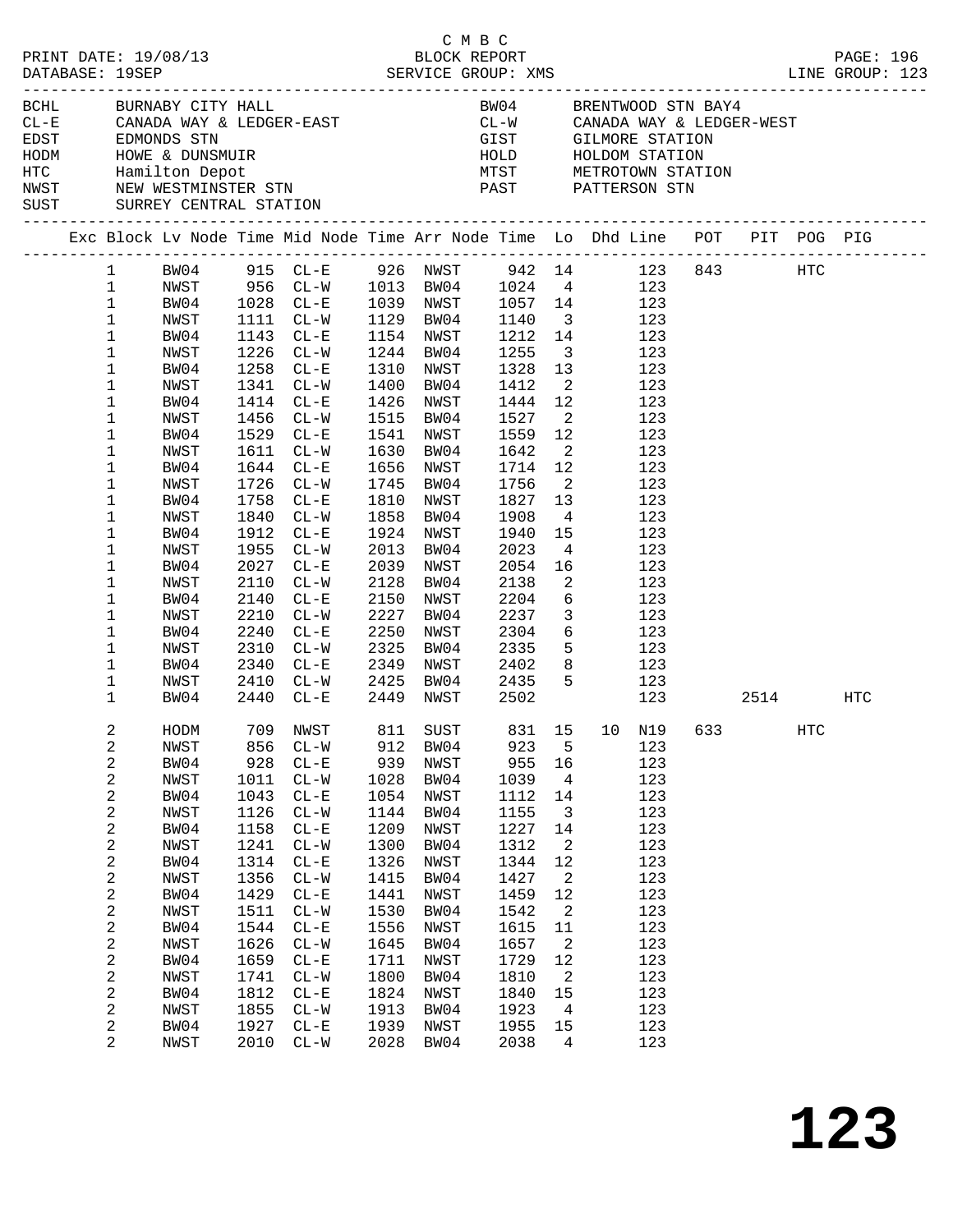### C M B C<br>BLOCK REPORT

PAGE: 197<br>LINE GROUP: 123

|  |                |              |              | Exc Block Lv Node Time Mid Node Time Arr Node Time Lo Dhd Line POT |              |              |              |                          |    |            |     | PIT  | POG        | PIG        |  |
|--|----------------|--------------|--------------|--------------------------------------------------------------------|--------------|--------------|--------------|--------------------------|----|------------|-----|------|------------|------------|--|
|  | $\overline{a}$ | BW04         |              | 2042 CL-E                                                          |              | 2054 NWST    | 2109         |                          |    | 123        |     | 2121 |            | <b>HTC</b> |  |
|  | 3              | MTST         | 658          | GIST                                                               | 715          | HOLD         | 730          | $\mathbf 0$              |    | 129        | 636 |      | <b>HTC</b> |            |  |
|  | 3              | HOLD         | 730          | <b>BCHL</b>                                                        |              | EDST         | 750          | 13                       |    | 133        |     |      |            |            |  |
|  | 3              | EDST         | 803          |                                                                    |              | NWST         | 816          | 13                       |    | 112        |     |      |            |            |  |
|  | 3              | NWST         | 829          |                                                                    |              | EDST         | 843          | 6                        |    | 112        |     |      |            |            |  |
|  | 3              | EDST         | 849          | BCHL                                                               |              | HOLD         | 910          | $\mathbf 0$              |    | 133        |     |      |            |            |  |
|  | 3              | HOLD         | 910          | GIST                                                               | 927          | PAST         | 945          | 15                       |    | 129        |     |      |            |            |  |
|  | $\mathbf{3}$   | PAST         | 1000         | GIST                                                               | 1015         | HOLD         | 1030         | $\overline{0}$           |    | 129        |     |      |            |            |  |
|  | 3              | HOLD         | 1030         | BCHL                                                               |              | EDST         | 1052         | 11                       |    | 133        |     |      |            |            |  |
|  | 3              | EDST         | 1103         |                                                                    |              | NWST         | 1117         | 10                       |    | 112        |     |      |            |            |  |
|  | $\mathbf{3}$   | NWST         | 1127         |                                                                    |              | EDST         | 1143         | 6                        |    | 112        |     |      |            |            |  |
|  | $\mathbf{3}$   | EDST         | 1149         | BCHL                                                               |              | HOLD         | 1212         | $\mathbf 0$              |    | 133        |     |      |            |            |  |
|  | 3              | HOLD         | 1212         | GIST                                                               | 1230         | PAST         | 1249         | 11                       |    | 129        |     |      |            |            |  |
|  | 3              | PAST         | 1300         | GIST                                                               | 1315         | HOLD         | 1332         | $\mathbf 0$              |    | 129        |     |      |            |            |  |
|  | 3              | HOLD         | 1332         | <b>BCHL</b>                                                        |              | EDST         | 1354         | 9                        |    | 133        |     |      |            |            |  |
|  | $\mathbf{3}$   | EDST         | 1403         |                                                                    |              | NWST         | 1418         | 11                       |    | 112        |     |      |            |            |  |
|  | 3              | NWST         | 1429         |                                                                    |              | EDST         | 1446         | $\overline{\mathbf{3}}$  |    | 112        |     |      |            |            |  |
|  | 3              | EDST         | 1449         | <b>BCHL</b>                                                        |              | HOLD         | 1512         | $\mathsf{O}$             |    | 133        |     |      |            |            |  |
|  | 3              | HOLD         | 1512         | GIST                                                               | 1530         | PAST         | 1549         | 11                       |    | 129        |     |      |            |            |  |
|  | 3              | PAST         | 1600         | GIST                                                               | 1615         | HOLD         | 1632         | $\mathbf 0$              |    | 129        |     |      |            |            |  |
|  | 3              | HOLD         | 1632         | BCHL                                                               |              | EDST         | 1654         | 9                        |    | 133        |     |      |            |            |  |
|  | 3              | EDST         | 1703         |                                                                    |              | NWST         | 1718         | 11                       |    | 112        |     |      |            |            |  |
|  | 3              | NWST         | 1729         |                                                                    |              | EDST         | 1745         | 4                        |    | 112        |     |      |            |            |  |
|  | 3              | EDST         | 1749         | BCHL                                                               |              | HOLD         | 1813         | $\mathbf 0$              |    | 133        |     |      |            |            |  |
|  | 3              | ${\tt HOLD}$ | 1813         | GIST                                                               |              | 1830 PAST    | 1849         | 11                       |    | 129        |     |      |            |            |  |
|  | 3<br>3         | PAST<br>HOLD | 1900<br>1931 | GIST<br><b>BCHL</b>                                                | 1915<br>1939 | HOLD<br>EDST | 1931<br>1952 | $\overline{0}$<br>11     |    | 129<br>133 |     |      |            |            |  |
|  | 3              | EDST         | 2003         |                                                                    |              | NWST         | 2018         | 12                       |    | 112        |     |      |            |            |  |
|  | $\mathbf{3}$   | NWST         | 2030         |                                                                    |              | EDST         | 2045         | 8                        |    | 112        |     |      |            |            |  |
|  | 3              | EDST         | 2053         | BCHL                                                               | 2110         | HOLD         | 2117         | $\mathbf 0$              |    | 133        |     |      |            |            |  |
|  | 3              | HOLD         | 2117         | GIST                                                               | 2131         | PAST         | 2149         | 11                       |    | 129        |     |      |            |            |  |
|  | 3              | PAST         | 2200         | GIST                                                               | 2214         | HOLD         | 2228         | $\mathbf 0$              |    | 129        |     |      |            |            |  |
|  | $\mathbf{3}$   | HOLD         | 2228         | <b>BCHL</b>                                                        | 2236         | EDST         | 2249         | 18                       |    | 133        |     |      |            |            |  |
|  | 3              | EDST         | 2307         |                                                                    |              | NWST         | 2319         | 11                       |    | 112        |     |      |            |            |  |
|  | 3              | NWST         | 2330         |                                                                    |              | EDST         | 2342         | 10                       |    | 112        |     |      |            |            |  |
|  | 3              | EDST         | 2352         | BCHL                                                               | 2408         | HOLD         | 2415         | $\overline{\phantom{0}}$ |    | 133        |     |      |            |            |  |
|  | 3              | HOLD         | 2415         | GIST                                                               | 2429         | PAST         | 2445         | 10                       | 10 | 129        |     |      |            |            |  |
|  | 3              | EDST         | 2505         |                                                                    |              | NWST         | 2517         |                          |    | 112        |     | 2529 |            | <b>HTC</b> |  |
|  |                |              |              |                                                                    |              |              |              |                          |    |            |     |      |            |            |  |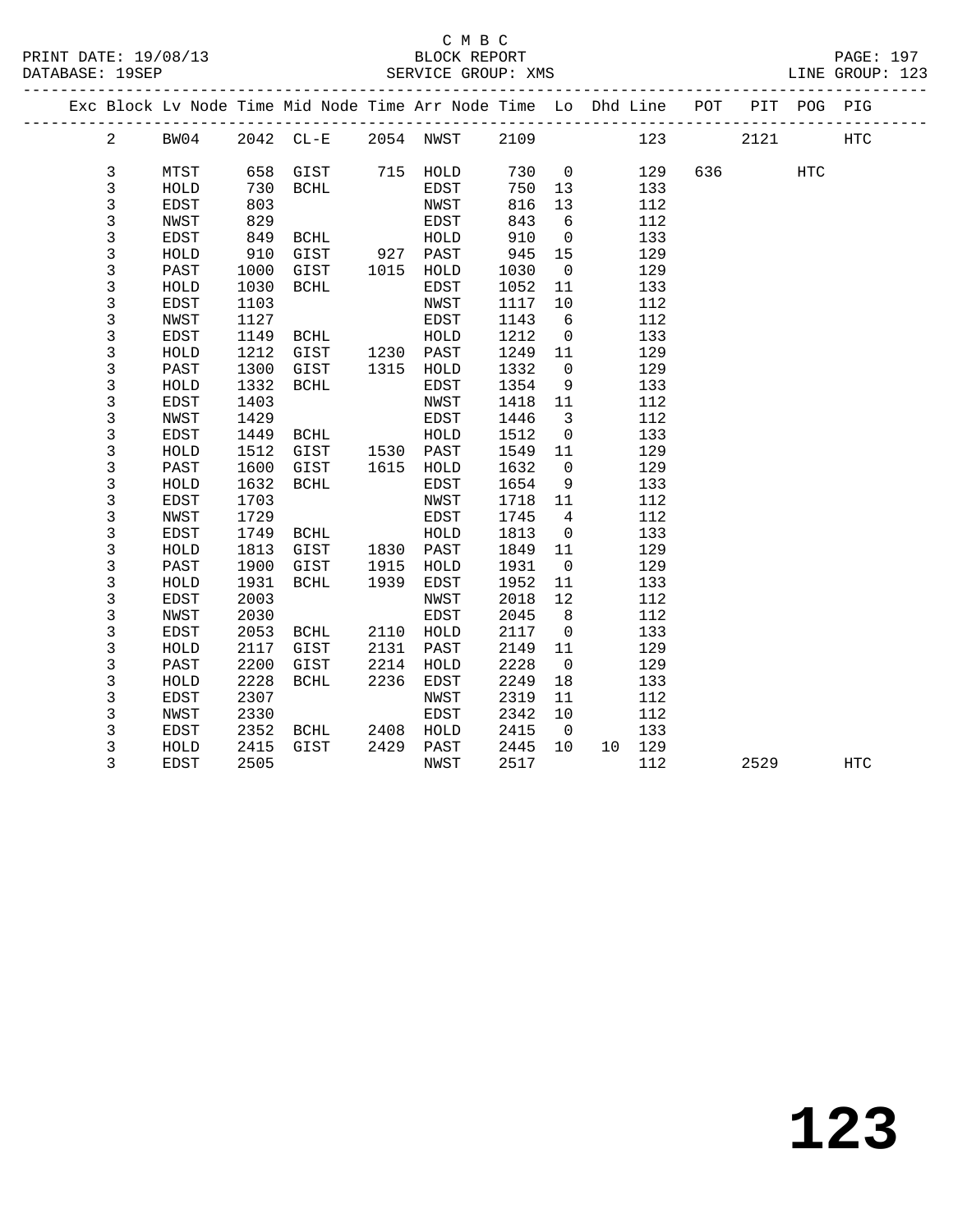|  |                |              |              |                          |              |              |                   |                            | Exc Block Lv Node Time Mid Node Time Arr Node Time Lo Dhd Line POT |     |      | PIT POG PIG |                   |  |
|--|----------------|--------------|--------------|--------------------------|--------------|--------------|-------------------|----------------------------|--------------------------------------------------------------------|-----|------|-------------|-------------------|--|
|  | 4              | NWST         | 926          | $CL-W$                   | 942          | BW04         | 953               | 5                          | 123                                                                | 912 |      | <b>HTC</b>  |                   |  |
|  | 4              | BW04         | 958          | $CL - E$                 | 1009         | NWST         | 1026              | 15                         | 123                                                                |     |      |             |                   |  |
|  | $\overline{4}$ | NWST         | 1041         | $CL-W$                   | 1059         | BW04         | 1110              | $\overline{\mathbf{3}}$    | 123                                                                |     |      |             |                   |  |
|  | 4              | BW04         | 1113         | $CL - E$                 | 1124         | NWST         | 1142              | 14                         | 123                                                                |     |      |             |                   |  |
|  | 4              | NWST         | 1156         | $CL - W$                 | 1214         | BW04         | 1225              | $\overline{\mathbf{3}}$    | 123                                                                |     |      |             |                   |  |
|  | 4              | BW04         | 1228         | $CL - E$                 | 1239         | NWST         | 1257              | 14                         | 123                                                                |     |      |             |                   |  |
|  | $\bf 4$        | NWST         | 1311         | $CL - W$                 | 1330         | BW04         | 1342              | $\overline{a}$             | 123                                                                |     |      |             |                   |  |
|  | 4              | BW04         | 1344         | $CL - E$                 | 1356         | NWST         | 1414              | 12                         | 123                                                                |     |      |             |                   |  |
|  | 4              | NWST         | 1426         | $CL - W$                 | 1445         | BW04         | 1457              | $\overline{\phantom{a}}^2$ | 123                                                                |     |      |             |                   |  |
|  | 4              | BW04         | 1459         | $CL - E$                 | 1511         | NWST         | 1529              | $12$                       | 123                                                                |     |      |             |                   |  |
|  | 4              | NWST         | 1541         | $CL - W$                 | 1600         | BW04         | 1612              | $\overline{\phantom{a}}^2$ | 123                                                                |     |      |             |                   |  |
|  | 4              | BW04         | 1614         | $CL - E$                 | 1626         | NWST         | 1644              | 12                         | 123                                                                |     |      |             |                   |  |
|  | 4              | NWST         | 1656         | $CL - W$                 | 1715         | BW04         | 1727              | $\overline{\phantom{a}}^2$ | 123                                                                |     |      |             |                   |  |
|  | 4              | BW04         | 1729         | $CL - E$                 | 1741         | NWST         | 1758              | 13                         | 123                                                                |     |      |             |                   |  |
|  | 4              | NWST         | 1811         | $CL-W$                   | 1830         | BW04         | 1840              | $\overline{2}$             | 123                                                                |     |      |             |                   |  |
|  | 4              | BW04         | 1842         | $CL - E$                 | 1854         | NWST         | 1910              | 15                         | 123                                                                |     |      |             |                   |  |
|  | 4              | NWST         | 1925         | $CL - W$                 | 1943         | BW04         | 1953              | $\overline{4}$             | 123                                                                |     |      |             |                   |  |
|  | 4              | BW04         | 1957         | $CL - E$                 | 2009         | NWST         | 2025              | 15                         | 123                                                                |     |      |             |                   |  |
|  | 4              | NWST         | 2040         | $CL-W$                   | 2058         | BW04         | 2108              | 2                          | 123                                                                |     |      |             |                   |  |
|  | 4              | BW04         | 2110         | $CL - E$                 | 2120         | NWST         | 2134              |                            | 123                                                                |     | 2146 |             | $_{\mathrm{HTC}}$ |  |
|  | 5              | BW04         | 558          | $CL - E$                 | 607          | NWST         | 621               | 10                         | 123                                                                | 526 |      | <b>HTC</b>  |                   |  |
|  | 5              | NWST         | 631          | $CL-W$                   | 645          | BW04         | 655               | $\overline{\mathbf{3}}$    | 123                                                                |     |      |             |                   |  |
|  | 5              | BW04         | 658          | $CL - E$                 | 707          | NWST         | 721               | 10                         | 123                                                                |     |      |             |                   |  |
|  | 5              | NWST         | 731          | $\mathtt{CL-}\mathtt{W}$ | 746          | BW04         | 756               | 2                          | 123                                                                |     |      |             |                   |  |
|  | 5              | BW04         | 758          | $CL - E$                 | 807          | NWST         | 822               | 9                          | 123                                                                |     |      |             |                   |  |
|  | 5              | NWST         | 831          | $CL-W$                   | 847          | BW04         | 858               | 2                          | 123                                                                |     |      |             |                   |  |
|  | 5              | BW04         | 900          | $CL - E$                 | 911          | NWST         | 927               | 14                         | 123                                                                |     |      |             |                   |  |
|  | 5              | NWST         | 941          | $CL - W$                 | 958          | BW04         | 1009              | $\overline{4}$             | 123                                                                |     |      |             |                   |  |
|  | 5              | BW04         | 1013         | $CL - E$                 | 1024         | NWST         | 1042              | 14                         | 123                                                                |     |      |             |                   |  |
|  | 5              | NWST         | 1056         | $CL-W$                   | 1114         | BW04         | 1125              | $\overline{\mathbf{3}}$    | 123                                                                |     |      |             |                   |  |
|  | 5              | BW04         | 1128         | $CL - E$                 | 1139         | NWST         | 1157              | 14                         | 123                                                                |     |      |             |                   |  |
|  | 5              | NWST         | 1211         | $CL - W$                 | 1229         | BW04         | 1240              | $\overline{\mathbf{3}}$    | 123                                                                |     |      |             |                   |  |
|  | 5              | BW04         | 1243         | $CL - E$                 | 1255         | NWST         | 1313              | 13                         | 123                                                                |     |      |             |                   |  |
|  | 5              | NWST         | 1326         | $CL - W$                 | 1345         | BW04         | 1357              | 2                          | 123                                                                |     |      |             |                   |  |
|  | 5              | BW04         | 1359         | $CL - E$                 | 1411         | NWST         | 1429              | 12                         | 123                                                                |     |      |             |                   |  |
|  | 5              | NWST         | 1441         | $CL-W$                   | 1500         | BW04         | 1512              | $\overline{\phantom{a}}^2$ | 123                                                                |     |      |             |                   |  |
|  | 5              | BW04         | 1514         | $CL - E$                 | 1526         | NWST         | 1544              | 12                         | 123                                                                |     |      |             |                   |  |
|  | 5              | NWST         | 1556         | $CL-W$                   | 1615         | BW04         | 1627              | 2                          | 123                                                                |     |      |             |                   |  |
|  | 5              | BW04         | 1629 CL-E    |                          |              |              | 1641 NWST 1659 12 |                            | 123                                                                |     |      |             |                   |  |
|  | 5              | NWST         | 1711         | $CL - W$                 | 1730         | BW04         | 1741              | 2                          | 123                                                                |     |      |             |                   |  |
|  | 5              | BW04         | 1743         | $CL - E$                 | 1755         | NWST         | 1812              | 14                         | 123                                                                |     |      |             |                   |  |
|  | 5              | NWST         | 1826         | $CL - W$                 | 1845         | BW04         | 1855              | 2                          | 123<br>123                                                         |     |      |             |                   |  |
|  | 5<br>5         | BW04         | 1857<br>1940 | $CL - E$                 | 1909<br>1958 | NWST         | 1925<br>2008      | 15                         | 123                                                                |     |      |             |                   |  |
|  | 5              | NWST<br>BW04 | 2012         | $CL - W$<br>$\rm CL-E$   | 2024         | BW04<br>NWST | 2039              | 4<br>16                    | 123                                                                |     |      |             |                   |  |
|  | 5              | NWST         | 2055         | $CL-W$                   | 2113         | BW04         | 2123              |                            | 123                                                                |     | 2155 |             | <b>HTC</b>        |  |
|  |                |              |              |                          |              |              |                   |                            |                                                                    |     |      |             |                   |  |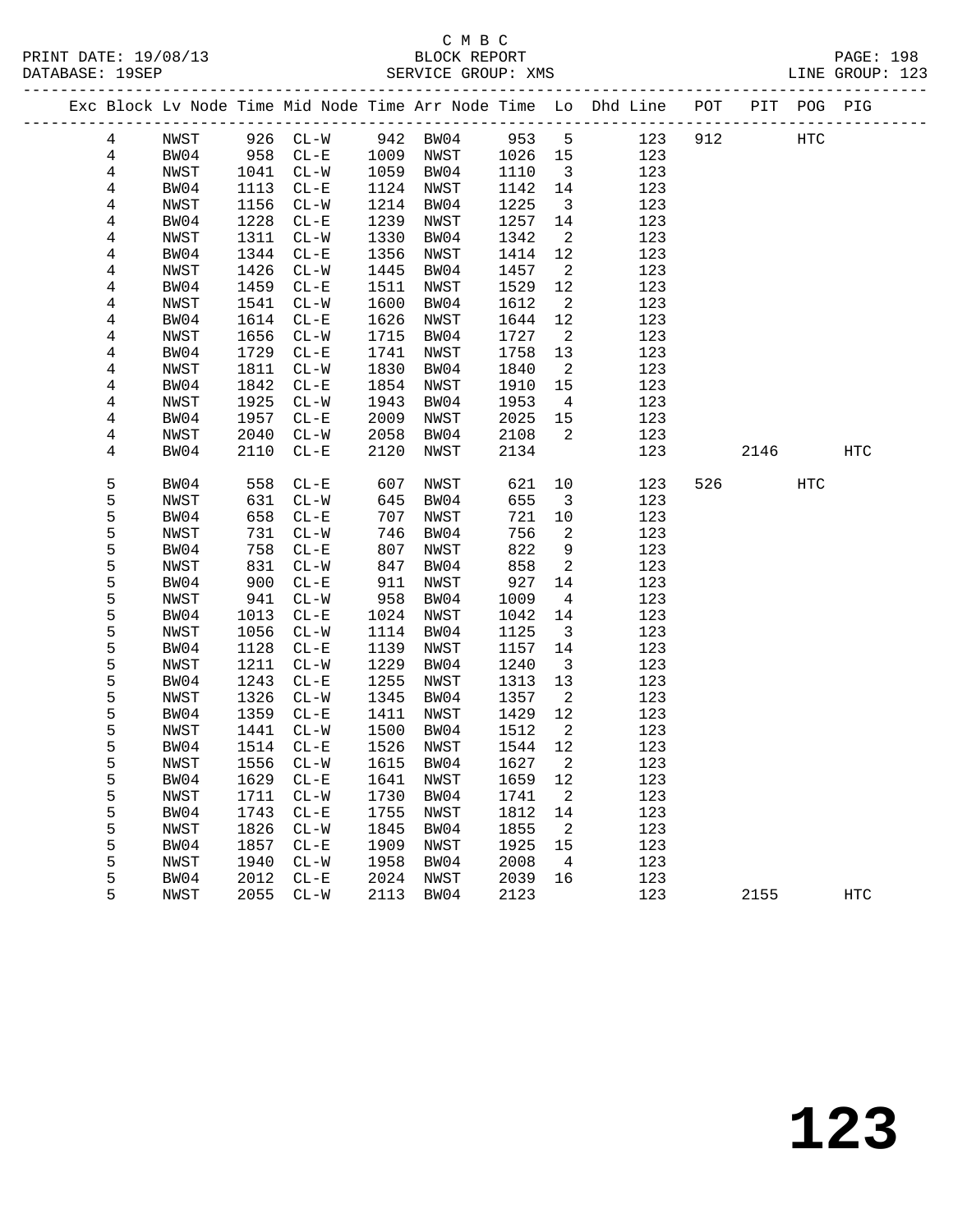### C M B C<br>BLOCK REPORT SERVICE GROUP: XMS

PRINT DATE: 19/08/13 BLOCK REPORT PAGE: 199

|  |   |             |      |                   |      |           |      |                              | Exc Block Lv Node Time Mid Node Time Arr Node Time Lo Dhd Line POT |     | PIT  | POG PIG    |            |
|--|---|-------------|------|-------------------|------|-----------|------|------------------------------|--------------------------------------------------------------------|-----|------|------------|------------|
|  | 6 | PAST        |      | 800 GIST 815 HOLD |      |           | 830  | $\overline{0}$               | 129                                                                | 739 |      | <b>HTC</b> |            |
|  | 6 | HOLD        | 830  | BCHL              |      | EDST      | 852  | 11                           | 133                                                                |     |      |            |            |
|  | 6 | <b>EDST</b> | 903  |                   |      | NWST      | 917  | 10                           | 112                                                                |     |      |            |            |
|  | 6 | NWST        | 927  |                   |      | EDST      | 942  | $7\phantom{.0}\phantom{.0}7$ | 112                                                                |     |      |            |            |
|  | 6 | <b>EDST</b> | 949  | BCHL              |      | HOLD      | 1010 | $\overline{0}$               | 133                                                                |     |      |            |            |
|  | 6 | HOLD        | 1010 | GIST              | 1027 | PAST      | 1045 | 15                           | 129                                                                |     |      |            |            |
|  | 6 | PAST        | 1100 | GIST              | 1115 | HOLD      | 1130 | $\overline{0}$               | 129                                                                |     |      |            |            |
|  | 6 | HOLD        | 1130 | BCHL              |      | EDST      | 1153 | 10                           | 133                                                                |     |      |            |            |
|  | 6 | <b>EDST</b> | 1203 |                   |      | NWST      | 1218 | 11                           | 112                                                                |     |      |            |            |
|  | 6 | NWST        | 1229 |                   |      | EDST      | 1246 | $\overline{3}$               | 112                                                                |     |      |            |            |
|  | 6 | <b>EDST</b> | 1249 | BCHL              |      | HOLD      | 1312 | $\mathbf 0$                  | 133                                                                |     |      |            |            |
|  | 6 | HOLD        | 1312 | GIST              | 1330 | PAST      | 1349 | 11                           | 129                                                                |     |      |            |            |
|  | 6 | PAST        | 1400 | GIST              | 1415 | HOLD      | 1432 | $\mathbf 0$                  | 129                                                                |     |      |            |            |
|  | 6 | HOLD        | 1432 | BCHL              |      | EDST      | 1454 | 9                            | 133                                                                |     |      |            |            |
|  | 6 | <b>EDST</b> | 1503 |                   |      | NWST      | 1518 | 11                           | 112                                                                |     |      |            |            |
|  | 6 | NWST        | 1529 |                   |      | EDST      | 1546 | 3                            | 112                                                                |     |      |            |            |
|  | 6 | <b>EDST</b> | 1549 | BCHL              |      | HOLD      | 1612 | $\mathbf 0$                  | 133                                                                |     |      |            |            |
|  | 6 | HOLD        | 1612 | GIST              | 1630 | PAST      | 1649 | 11                           | 129                                                                |     |      |            |            |
|  | 6 | PAST        | 1700 | GIST              | 1715 | HOLD      | 1732 | $\mathbf 0$                  | 129                                                                |     |      |            |            |
|  | 6 | HOLD        | 1732 | BCHL              |      | EDST      | 1754 | 9                            | 133                                                                |     |      |            |            |
|  | 6 | <b>EDST</b> | 1803 |                   |      | NWST      | 1818 | 11                           | 112                                                                |     |      |            |            |
|  | 6 | NWST        | 1829 |                   |      | EDST      | 1845 | 8                            | 112                                                                |     |      |            |            |
|  | 6 | EDST        | 1853 | BCHL              |      | 1910 HOLD | 1918 | $\mathbf 0$                  | 133                                                                |     |      |            |            |
|  | 6 | HOLD        | 1918 | GIST              | 1934 | PAST      | 1952 | 8                            | 129                                                                |     |      |            |            |
|  | 6 | PAST        | 2000 | GIST              | 2015 | HOLD      | 2030 | $\overline{0}$               | 129                                                                |     |      |            |            |
|  | 6 | HOLD        | 2030 | BCHL              | 2038 | EDST      | 2051 | 15                           | 133                                                                |     |      |            |            |
|  | 6 | <b>EDST</b> | 2106 |                   |      | NWST      | 2119 | 11                           | 112                                                                |     |      |            |            |
|  | 6 | NWST        | 2130 |                   |      | EDST      | 2145 | 8                            | 112                                                                |     |      |            |            |
|  | 6 | EDST        | 2153 | BCHL              | 2209 | HOLD      | 2216 | $\overline{0}$               | 133                                                                |     |      |            |            |
|  | 6 | HOLD        | 2216 | GIST              | 2230 | PAST      | 2246 | 14                           | 129                                                                |     |      |            |            |
|  | 6 | PAST        | 2300 | GIST              | 2314 | HOLD      | 2328 | $\overline{0}$               | 129                                                                |     |      |            |            |
|  | 6 | HOLD        | 2328 | BCHL              | 2336 | EDST      | 2349 | 17                           | 133                                                                |     |      |            |            |
|  | 6 | EDST        | 2406 |                   |      | NWST      | 2418 | 10                           | 112                                                                |     |      |            |            |
|  | 6 | NWST        | 2428 |                   |      | EDST      | 2440 | 3                            | 112                                                                |     |      |            |            |
|  | 6 | EDST        | 2443 |                   |      | NWST      | 2455 |                              | 112                                                                |     | 2507 |            | <b>HTC</b> |
|  |   |             |      |                   |      |           |      |                              |                                                                    |     |      |            |            |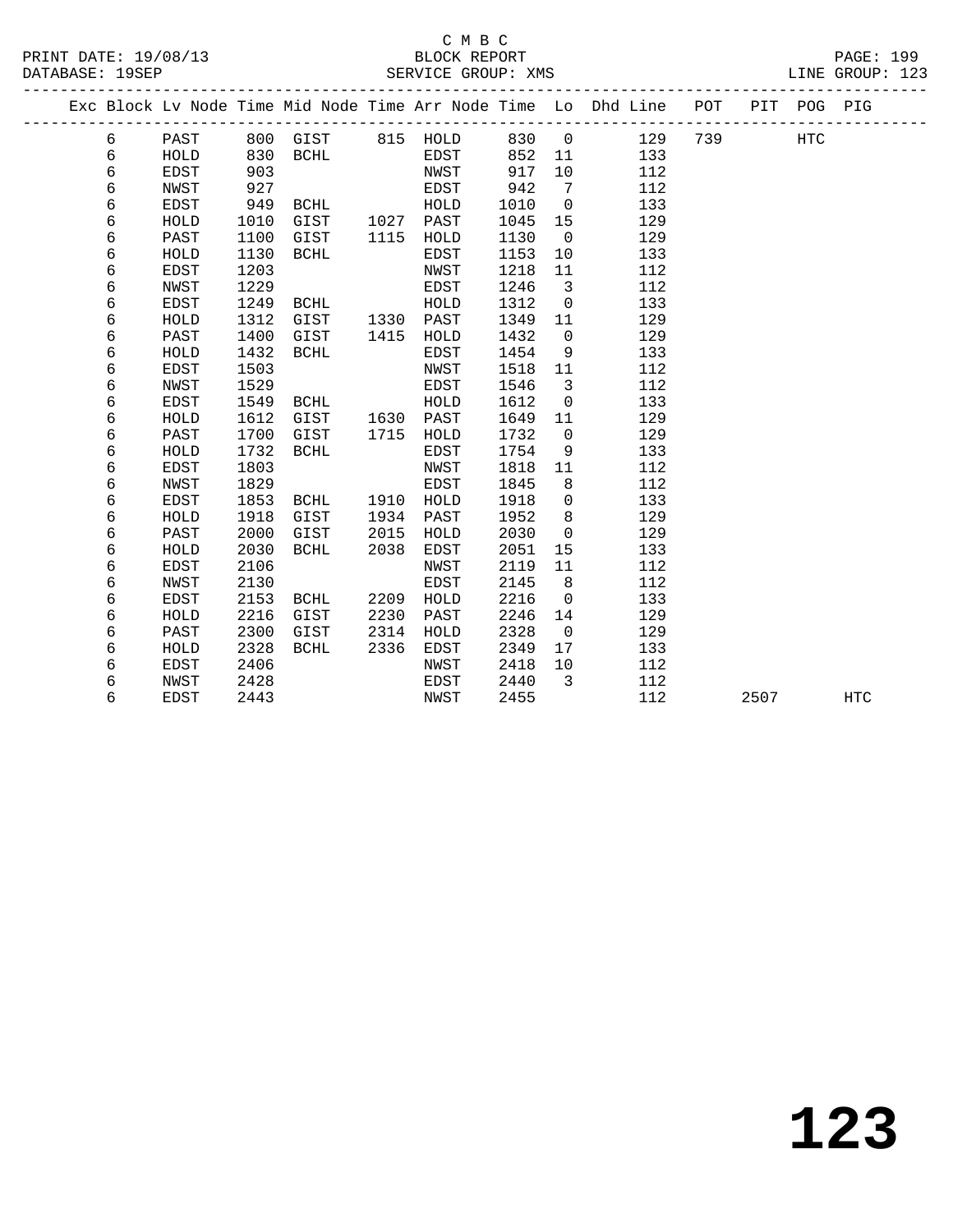#### C M B C<br>BLOCK REPORT SERVICE GROUP: XMS

|  |    |             |      | Exc Block Lv Node Time Mid Node Time Arr Node Time Lo Dhd Line POT |             |        |    |        |     | PIT POG PIG |  |
|--|----|-------------|------|--------------------------------------------------------------------|-------------|--------|----|--------|-----|-------------|--|
|  | 20 | HODM        |      | 509 NWST 611 SUST                                                  |             | 631 14 |    | 10 N19 | 433 | HTC         |  |
|  | 20 | NWST        | 655  |                                                                    | EDST        | 708    | 25 | 112    |     |             |  |
|  | 20 | <b>EDST</b> | 733  |                                                                    | NWST        | 746    | 15 | 112    |     |             |  |
|  | 20 | NWST        | 801  |                                                                    | EDST        | 814    | 19 | 112    |     |             |  |
|  | 20 | <b>EDST</b> | 833  |                                                                    | NWST        | 846    | 12 | 112    |     |             |  |
|  | 20 | NWST        | 858  |                                                                    | EDST        | 913    | 20 | 112    |     |             |  |
|  | 20 | <b>EDST</b> | 933  |                                                                    | NWST        | 947    | 13 | 112    |     |             |  |
|  | 20 | NWST        | 1000 |                                                                    | EDST        | 1016   | 17 | 112    |     |             |  |
|  | 20 | <b>EDST</b> | 1033 |                                                                    | NWST        | 1047   | 13 | 112    |     |             |  |
|  | 20 | NWST        | 1100 |                                                                    | EDST        | 1116   | 17 | 112    |     |             |  |
|  | 20 | <b>EDST</b> | 1133 |                                                                    | NWST        | 1147   | 12 | 112    |     |             |  |
|  | 20 | NWST        | 1159 |                                                                    | EDST        | 1216   | 17 | 112    |     |             |  |
|  | 20 | <b>EDST</b> | 1233 |                                                                    | NWST        | 1248   | 11 | 112    |     |             |  |
|  | 20 | NWST        | 1259 |                                                                    | EDST        | 1316   | 17 | 112    |     |             |  |
|  | 20 | <b>EDST</b> | 1333 |                                                                    | NWST        | 1348   | 11 | 112    |     |             |  |
|  | 20 | NWST        | 1359 |                                                                    | EDST        | 1416   | 17 | 112    |     |             |  |
|  | 20 | <b>EDST</b> | 1433 |                                                                    | NWST        | 1448   | 11 | 112    |     |             |  |
|  | 20 | NWST        | 1459 |                                                                    | EDST        | 1516   | 17 | 112    |     |             |  |
|  | 20 | EDST        | 1533 |                                                                    | NWST        | 1548   | 11 | 112    |     |             |  |
|  | 20 | NWST        | 1559 |                                                                    | EDST        | 1616   | 17 | 112    |     |             |  |
|  | 20 | <b>EDST</b> | 1633 |                                                                    | NWST        | 1648   | 11 | 112    |     |             |  |
|  | 20 | NWST        | 1659 |                                                                    | EDST        | 1715   | 18 | 112    |     |             |  |
|  | 20 | <b>EDST</b> | 1733 |                                                                    | NWST        | 1748   | 11 | 112    |     |             |  |
|  | 20 | NWST        | 1759 |                                                                    | EDST        | 1815   | 18 | 112    |     |             |  |
|  | 20 | EDST        | 1833 |                                                                    | NWST        | 1848   | 11 | 112    |     |             |  |
|  | 20 | NWST        | 1859 |                                                                    | EDST        | 1915   | 18 | 112    |     |             |  |
|  | 20 | <b>EDST</b> | 1933 |                                                                    | NWST        | 1948   | 12 | 112    |     |             |  |
|  | 20 | NWST        | 2000 |                                                                    | EDST        | 2015   | 18 | 112    |     |             |  |
|  | 20 | <b>EDST</b> | 2033 |                                                                    | NWST        | 2048   | 12 | 112    |     |             |  |
|  | 20 | NWST        | 2100 |                                                                    | EDST        | 2115   | 22 | 112    |     |             |  |
|  | 20 | <b>EDST</b> | 2137 |                                                                    | NWST        | 2150   | 11 | 112    |     |             |  |
|  | 20 | NWST        | 2201 |                                                                    | EDST        | 2215   | 22 | 112    |     |             |  |
|  | 20 | <b>EDST</b> | 2237 |                                                                    | NWST        | 2250   | 13 | 112    |     |             |  |
|  | 20 | NWST        | 2303 |                                                                    | <b>EDST</b> | 2315   | 22 | 112    |     |             |  |

20 EDST 2337 NWST 2349 9 112

20 NWST 2358 EDST 2410 112 2420 HTC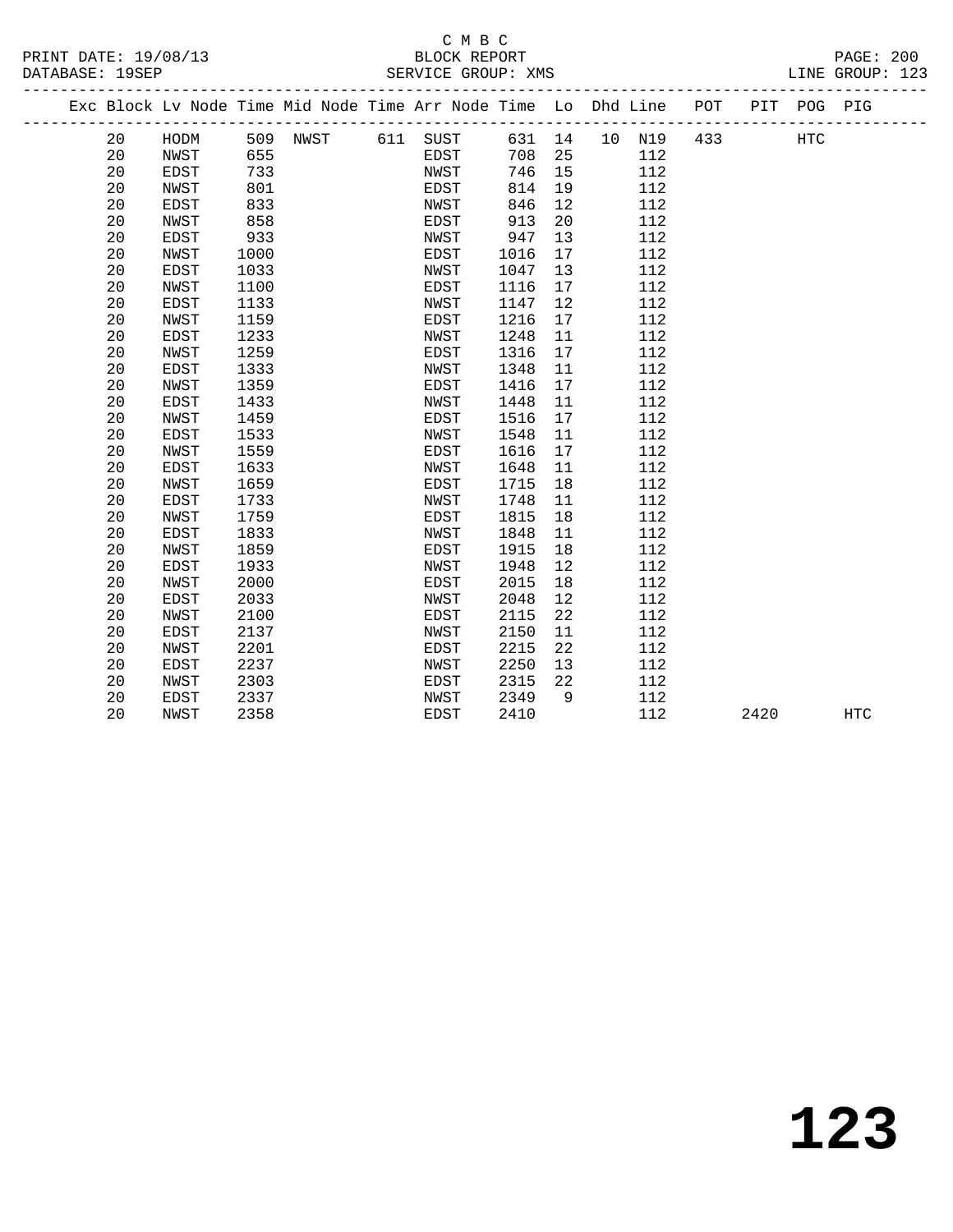### C M B C<br>BLOCK REPORT PRINT DATE: 19/08/13 BLOCK REPORT PAGE: 201

| DATABASE: 19SEP |    |  |  | SERVICE GROUP: XMS |  |                                                                                |  |     | LINE GROUP: 123 |  |
|-----------------|----|--|--|--------------------|--|--------------------------------------------------------------------------------|--|-----|-----------------|--|
|                 |    |  |  |                    |  | Exc Block Lv Node Time Mid Node Time Arr Node Time Lo Dhd Line POT PIT POG PIG |  |     |                 |  |
|                 | 21 |  |  |                    |  | NWST 601 CL-W 615 BW04 625 3 123 547                                           |  | HTC |                 |  |

| 21 | BW04 | 628  | $CL - E$ | 637  | NWST        | 651  | 10             | 123 |      |     |
|----|------|------|----------|------|-------------|------|----------------|-----|------|-----|
| 21 | NWST | 701  | $CL-W$   | 716  | BW04        | 726  | 2              | 123 |      |     |
| 21 | BW04 | 728  | $CL - E$ | 737  | NWST        | 752  | 9              | 123 |      |     |
| 21 | NWST | 801  | $CL - W$ | 817  | BW04        | 828  | $\overline{a}$ | 123 |      |     |
| 21 | BW04 | 830  | $CL - E$ | 841  | NWST        | 857  | 14             | 123 |      |     |
| 21 | NWST | 911  | $CL-W$   | 927  | BW04        | 938  | 5              | 123 |      |     |
| 21 | BW04 | 943  | $CL - E$ | 954  | NWST        | 1011 | 15             | 123 |      |     |
| 21 | NWST | 1026 | $CL - W$ | 1043 | BW04        | 1054 | $\overline{4}$ | 123 |      |     |
| 21 | BW04 | 1058 | $CL - E$ | 1109 | <b>NWST</b> | 1127 | 14             | 123 |      |     |
| 21 | NWST | 1141 | $CL-W$   | 1159 | BW04        | 1210 | 3              | 123 |      |     |
| 21 | BW04 | 1213 | $CL - E$ | 1224 | NWST        | 1242 | 14             | 123 |      |     |
| 21 | NWST | 1256 | $CL-W$   | 1315 | BW04        | 1327 | $\overline{a}$ | 123 |      |     |
| 21 | BW04 | 1329 | $CL - E$ | 1341 | NWST        | 1359 | 12             | 123 |      |     |
| 21 | NWST | 1411 | $CL-W$   | 1430 | BW04        | 1442 | 2              | 123 |      |     |
| 21 | BW04 | 1444 | $CL - E$ | 1456 | NWST        | 1514 | 12             | 123 |      |     |
| 21 | NWST | 1526 | $CL - W$ | 1545 | BW04        | 1557 | 2              | 123 |      |     |
| 21 | BW04 | 1559 | $CL - E$ | 1611 | <b>NWST</b> | 1630 | 11             | 123 |      |     |
| 21 | NWST | 1641 | $CL-W$   | 1700 | BW04        | 1712 | 2              | 123 |      |     |
| 21 | BW04 | 1714 | $CL - E$ | 1726 | NWST        | 1743 | 13             | 123 |      |     |
| 21 | NWST | 1756 | $CL - W$ | 1815 | BW04        | 1825 | $\overline{a}$ | 123 |      |     |
| 21 | BW04 | 1827 | $CL - E$ | 1839 | NWST        | 1855 | 15             | 123 |      |     |
| 21 | NWST | 1910 | $CL-W$   | 1928 | BW04        | 1938 | 4              | 123 |      |     |
| 21 | BW04 | 1942 | $CL - E$ | 1954 | NWST        | 2010 | 15             | 123 |      |     |
| 21 | NWST | 2025 | $CL-W$   | 2043 | BW04        | 2053 | 4              | 123 |      |     |
| 21 | BW04 | 2057 | $CL - E$ | 2109 | <b>NWST</b> | 2124 | 16             | 123 |      |     |
| 21 | NWST | 2140 | $CL - W$ | 2158 | BW04        | 2208 | 2              | 123 |      |     |
| 21 | BW04 | 2210 | $CL - E$ | 2220 | NWST        | 2234 | 6              | 123 |      |     |
| 21 | NWST | 2240 | $CL-W$   | 2257 | BW04        | 2307 | 3              | 123 |      |     |
| 21 | BW04 | 2310 | $CL - E$ | 2319 | NWST        | 2332 | 8              | 123 |      |     |
| 21 | NWST | 2340 | $CL-W$   | 2355 | BW04        | 2405 | 5              | 123 |      |     |
| 21 | BW04 | 2410 | $CL - E$ | 2419 | NWST        | 2432 | 13             | 123 |      |     |
| 21 | NWST | 2445 | $CL-W$   | 2500 | BW04        | 2510 | $\mathbf 0$    | 123 |      |     |
| 21 | BW04 | 2510 | $CL - E$ | 2519 | <b>NWST</b> | 2532 |                | 123 | 2544 | HTC |
|    |      |      |          |      |             |      |                |     |      |     |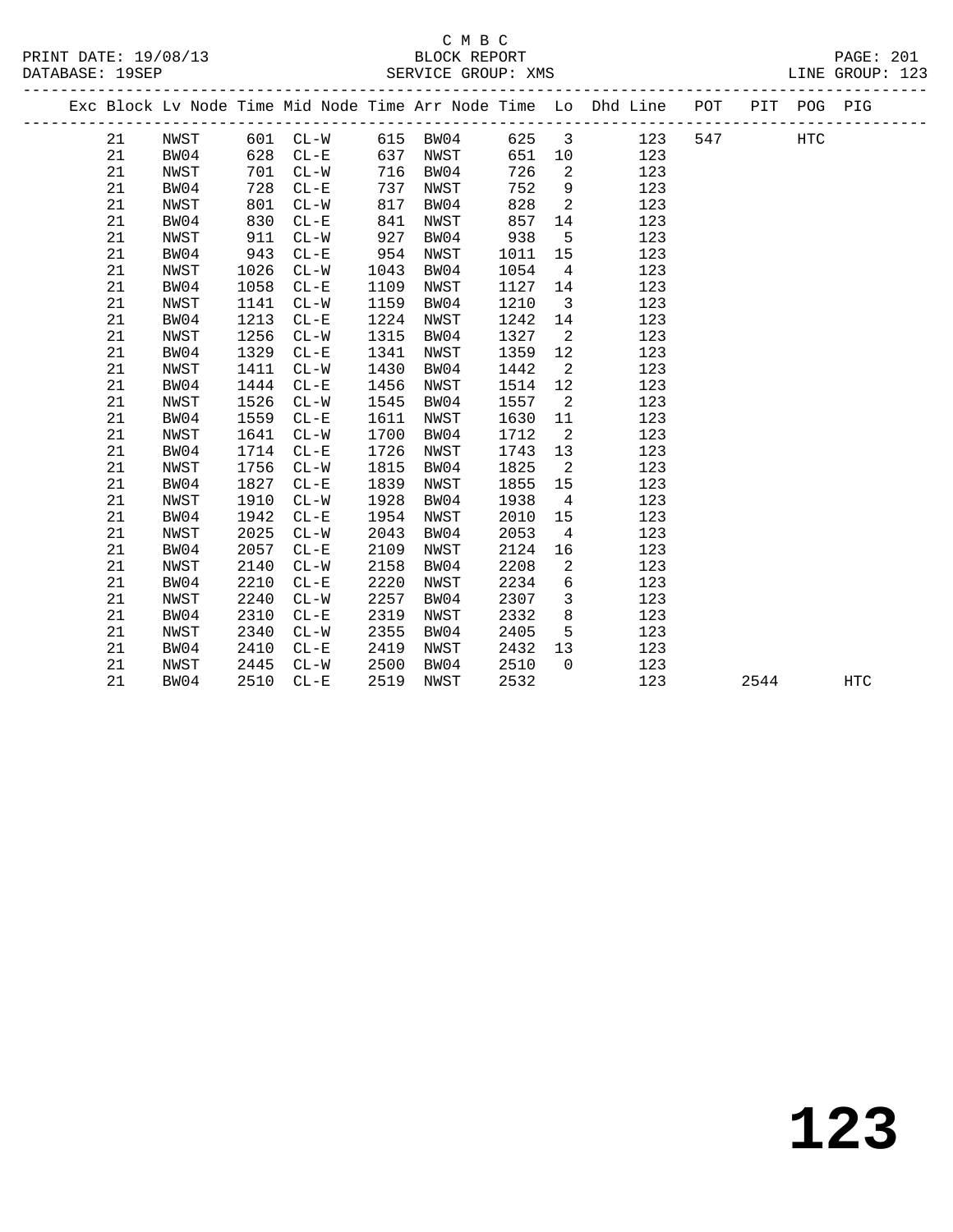# C M B C<br>BLOCK REPORT

|                 | PRINT DATE: 19/08/13 |                                                                                    |                    | BLOCK REPORT |  |  | PAGE: 202       |  |
|-----------------|----------------------|------------------------------------------------------------------------------------|--------------------|--------------|--|--|-----------------|--|
| DATABASE: 19SEP |                      |                                                                                    | SERVICE GROUP: XMS |              |  |  | LINE GROUP: 123 |  |
|                 |                      | Fire Dlogh It Mode Time Mid Mode Time Appe Mode Time Is Dhd Line. DOT LOTT DOC DIC |                    |              |  |  |                 |  |

|  |             |             |      |             |      |             |      |             | Exc Block Lv Node Time Mid Node Time Arr Node Time Lo Dhd Line | POT | PIT  | POG PIG    |            |  |
|--|-------------|-------------|------|-------------|------|-------------|------|-------------|----------------------------------------------------------------|-----|------|------------|------------|--|
|  | 22          | EDST        | 705  |             |      | NWST        | 718  | 10          | 112                                                            | 651 |      | <b>HTC</b> |            |  |
|  | 22          | NWST        | 728  |             |      | EDST        | 741  | 8           | 112                                                            |     |      |            |            |  |
|  | 22          | EDST        | 749  | BCHL        |      | HOLD        | 809  | $\mathbf 0$ | 133                                                            |     |      |            |            |  |
|  | 22          | HOLD        | 809  | GIST        | 825  | PAST        | 841  | 19          | 129                                                            |     |      |            |            |  |
|  | 22          | PAST        | 900  | GIST        | 915  | HOLD        | 930  | $\mathbf 0$ | 129                                                            |     |      |            |            |  |
|  | 22          | HOLD        | 930  | <b>BCHL</b> |      | <b>EDST</b> | 952  | 11          | 133                                                            |     |      |            |            |  |
|  | 22          | <b>EDST</b> | 1003 |             |      | NWST        | 1017 | 10          | 112                                                            |     |      |            |            |  |
|  | 22          | NWST        | 1027 |             |      | EDST        | 1043 | 6           | 112                                                            |     |      |            |            |  |
|  | 22          | EDST        | 1049 | BCHL        |      | HOLD        | 1111 | $\mathbf 0$ | 133                                                            |     |      |            |            |  |
|  | 22          | HOLD        | 1111 | GIST        | 1129 | PAST        | 1148 | 12          | 129                                                            |     |      |            |            |  |
|  | 22          | PAST        | 1200 | GIST        | 1215 | HOLD        | 1231 | $\mathbf 0$ | 129                                                            |     |      |            |            |  |
|  | 22          | HOLD        | 1231 | <b>BCHL</b> |      | EDST        | 1254 | 9           | 133                                                            |     |      |            |            |  |
|  | 22          | <b>EDST</b> | 1303 |             |      | NWST        | 1318 | 11          | 112                                                            |     |      |            |            |  |
|  | 22          | NWST        | 1329 |             |      | EDST        | 1346 | 3           | 112                                                            |     |      |            |            |  |
|  | 22          | EDST        | 1349 | BCHL        |      | HOLD        | 1412 | $\mathbf 0$ | 133                                                            |     |      |            |            |  |
|  | $2\sqrt{2}$ | HOLD        | 1412 | GIST        | 1430 | PAST        | 1449 | 11          | 129                                                            |     |      |            |            |  |
|  | 22          | PAST        | 1500 | GIST        | 1515 | HOLD        | 1532 | 0           | 129                                                            |     |      |            |            |  |
|  | 22          | HOLD        | 1532 | <b>BCHL</b> |      | <b>EDST</b> | 1556 | 7           | 133                                                            |     |      |            |            |  |
|  | 22          | EDST        | 1603 |             |      | NWST        | 1618 | 11          | 112                                                            |     |      |            |            |  |
|  | 22          | NWST        | 1629 |             |      | EDST        | 1646 | 3           | 112                                                            |     |      |            |            |  |
|  | 22          | <b>EDST</b> | 1649 | BCHL        |      | HOLD        | 1713 | $\mathbf 0$ | 133                                                            |     |      |            |            |  |
|  | 22          | HOLD        | 1713 | GIST        | 1730 | PAST        | 1749 | 11          | 129                                                            |     |      |            |            |  |
|  | 22          | PAST        | 1800 | GIST        | 1815 | HOLD        | 1831 | $\mathbf 0$ | 129                                                            |     |      |            |            |  |
|  | 22          | HOLD        | 1831 | <b>BCHL</b> |      | EDST        | 1853 | 10          | 133                                                            |     |      |            |            |  |
|  | 22          | <b>EDST</b> | 1903 |             |      | NWST        | 1918 | 12          | 112                                                            |     |      |            |            |  |
|  | 22          | NWST        | 1930 |             |      | EDST        | 1945 | 8           | 112                                                            |     |      |            |            |  |
|  | 22          | <b>EDST</b> | 1953 | BCHL        | 2010 | HOLD        | 2018 | 0           | 133                                                            |     |      |            |            |  |
|  | 22          | HOLD        | 2018 | GIST        | 2034 | PAST        | 2052 | 8           | 129                                                            |     |      |            |            |  |
|  | 22          | PAST        | 2100 | GIST        | 2114 | HOLD        | 2129 | $\mathbf 0$ | 129                                                            |     |      |            |            |  |
|  | 22          | HOLD        | 2129 | <b>BCHL</b> | 2137 | EDST        | 2150 | 17          | 133                                                            |     |      |            |            |  |
|  | 22          | EDST        | 2207 |             |      | NWST        | 2220 | 11          | 112                                                            |     |      |            |            |  |
|  | 22          | NWST        | 2231 |             |      | EDST        | 2245 | 3           | 112                                                            |     |      |            |            |  |
|  | 22          | EDST        | 2248 | BCHL        | 2304 | HOLD        | 2311 | $\mathbf 0$ | 133                                                            |     |      |            |            |  |
|  | 22          | HOLD        | 2311 | GIST        | 2325 | PAST        | 2341 | 21          | 129                                                            |     |      |            |            |  |
|  | 22          | PAST        | 2402 | GIST        | 2416 | HOLD        | 2430 | $\Omega$    | 129                                                            |     |      |            |            |  |
|  | 22          | HOLD        | 2430 | <b>BCHL</b> | 2438 | EDST        | 2451 |             | 133                                                            |     | 2501 |            | <b>HTC</b> |  |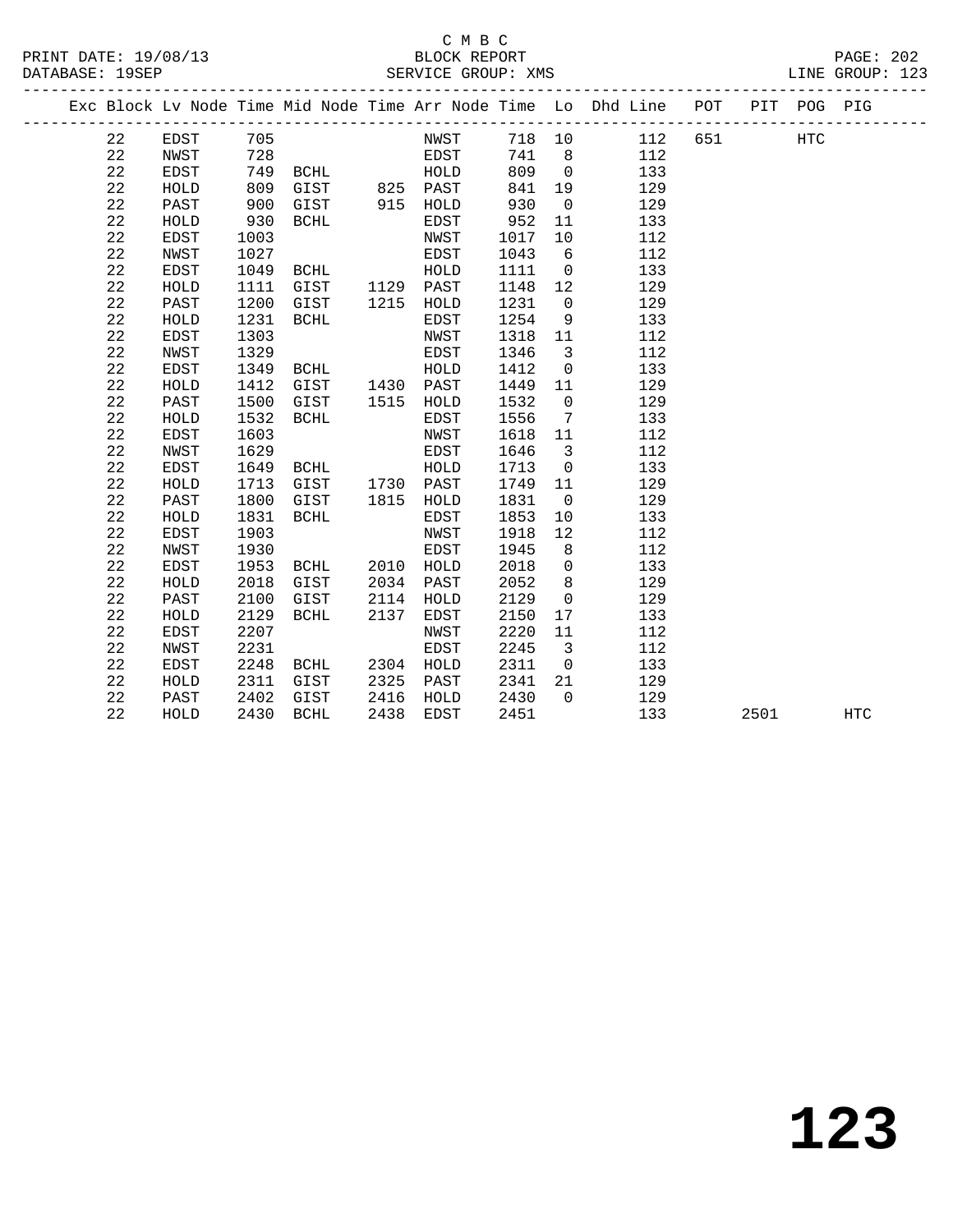|  | PRINT DATE: 19/08/13 |
|--|----------------------|
|  | $\cdots$             |

#### $\begin{array}{ccccc}\n & C & M & B & C \\
\hline\n & & & \text{BLOCK REPOF}\n\end{array}$ BLOCK REPORT PAGE: 203<br>ERVICE GROUP: XMS DERVICE BLOCK PAGE: 203 DATABASE: 19SEP SERVICE GROUP: XMS

-------------------------------------------------------------------------------------------------

| 22ST  | 22 ST STN  |
|-------|------------|
| SCDL. | SCOTTSDALE |

HTC Hamilton Depot

| Exc Block Lv Node Time Mid Node Time Arr Node Time Lo Dhd Line POT | ____________________ |      |  |      |       |                 |     |     |      | PIT POG PIG |            |  |
|--------------------------------------------------------------------|----------------------|------|--|------|-------|-----------------|-----|-----|------|-------------|------------|--|
| $\mathbf{1}$                                                       | 22ST                 | 554  |  | SCDL | 615 5 |                 | 340 | 546 |      | <b>HTC</b>  |            |  |
| 1                                                                  | SCDL                 | 620  |  | 22ST | 640   | 13              | 340 |     |      |             |            |  |
| 1                                                                  | 22ST                 | 653  |  | SCDL | 714   | $6\overline{6}$ | 340 |     |      |             |            |  |
| 1                                                                  | SCDL                 | 720  |  | 22ST | 740   | 13              | 340 |     |      |             |            |  |
| $\mathbf 1$                                                        | 22ST                 | 753  |  | SCDL | 814   | $6\overline{6}$ | 340 |     |      |             |            |  |
| $\mathbf 1$                                                        | SCDL                 | 820  |  | 22ST | 842   | 10              | 340 |     |      |             |            |  |
| 1                                                                  | 22ST                 | 852  |  | SCDL | 914   | 6               | 340 |     |      |             |            |  |
| 1                                                                  | SCDL                 | 920  |  | 22ST | 942   | 9               | 340 |     |      |             |            |  |
| 1                                                                  | 22ST                 | 951  |  | SCDL | 1014  | 6               | 340 |     |      |             |            |  |
| 1                                                                  | SCDL                 | 1020 |  | 22ST | 1043  | 10              | 340 |     |      |             |            |  |
| 1                                                                  | 22ST                 | 1053 |  | SCDL | 1118  | 6               | 340 |     |      |             |            |  |
| 1                                                                  | SCDL                 | 1124 |  | 22ST | 1150  | 5               | 340 |     |      |             |            |  |
| 1                                                                  | 22ST                 | 1155 |  | SCDL | 1222  | $\sqrt{6}$      | 340 |     |      |             |            |  |
| 1                                                                  | SCDL                 | 1228 |  | 22ST | 1253  | 6               | 340 |     |      |             |            |  |
| 1                                                                  | 22ST                 | 1259 |  | SCDL | 1326  | 6               | 340 |     |      |             |            |  |
| 1                                                                  | SCDL                 | 1332 |  | 22ST | 1356  | 7               | 340 |     |      |             |            |  |
| 1                                                                  | 22ST                 | 1403 |  | SCDL | 1430  | 6               | 340 |     |      |             |            |  |
| 1                                                                  | <b>SCDL</b>          | 1436 |  | 22ST | 1500  | 7               | 340 |     |      |             |            |  |
| 1                                                                  | 22ST                 | 1507 |  | SCDL | 1534  | 6               | 340 |     |      |             |            |  |
| 1                                                                  | SCDL                 | 1540 |  | 22ST | 1604  | 7               | 340 |     |      |             |            |  |
| 1                                                                  | 22ST                 | 1611 |  | SCDL | 1638  | 6               | 340 |     |      |             |            |  |
| 1                                                                  | SCDL                 | 1644 |  | 22ST | 1708  | 7               | 340 |     |      |             |            |  |
| 1                                                                  | 22ST                 | 1715 |  | SCDL | 1742  | 6               | 340 |     |      |             |            |  |
| 1                                                                  | SCDL                 | 1748 |  | 22ST | 1810  | 11              | 340 |     |      |             |            |  |
| 1                                                                  | 22ST                 | 1821 |  | SCDL | 1846  | 8               | 340 |     |      |             |            |  |
| 1                                                                  | SCDL                 | 1854 |  | 22ST | 1915  | 11              | 340 |     |      |             |            |  |
| 1                                                                  | 22ST                 | 1926 |  | SCDL | 1950  | 10              | 340 |     |      |             |            |  |
| 1                                                                  | SCDL                 | 2000 |  | 22ST | 2020  | 10              | 340 |     |      |             |            |  |
| 1                                                                  | 22ST                 | 2030 |  | SCDL | 2054  | 8               | 340 |     |      |             |            |  |
| 1                                                                  | SCDL                 | 2102 |  | 22ST | 2122  | 8               | 340 |     |      |             |            |  |
| 1                                                                  | 22ST                 | 2130 |  | SCDL | 2154  | 8               | 340 |     |      |             |            |  |
| 1                                                                  | <b>SCDL</b>          | 2202 |  | 22ST | 2222  | 9               | 340 |     |      |             |            |  |
| 1                                                                  | 22ST                 | 2231 |  | SCDL | 2254  | 8               | 340 |     |      |             |            |  |
| 1                                                                  | SCDL                 | 2302 |  | 22ST | 2322  | 10              | 340 |     |      |             |            |  |
| 1                                                                  | 22ST                 | 2332 |  | SCDL | 2354  | 8               | 340 |     |      |             |            |  |
| 1                                                                  | SCDL                 | 2402 |  | 22ST | 2422  | 11              | 340 |     |      |             |            |  |
| $\mathbf 1$                                                        | 22ST                 | 2433 |  | SCDL | 2454  |                 | 340 |     | 2514 |             | <b>HTC</b> |  |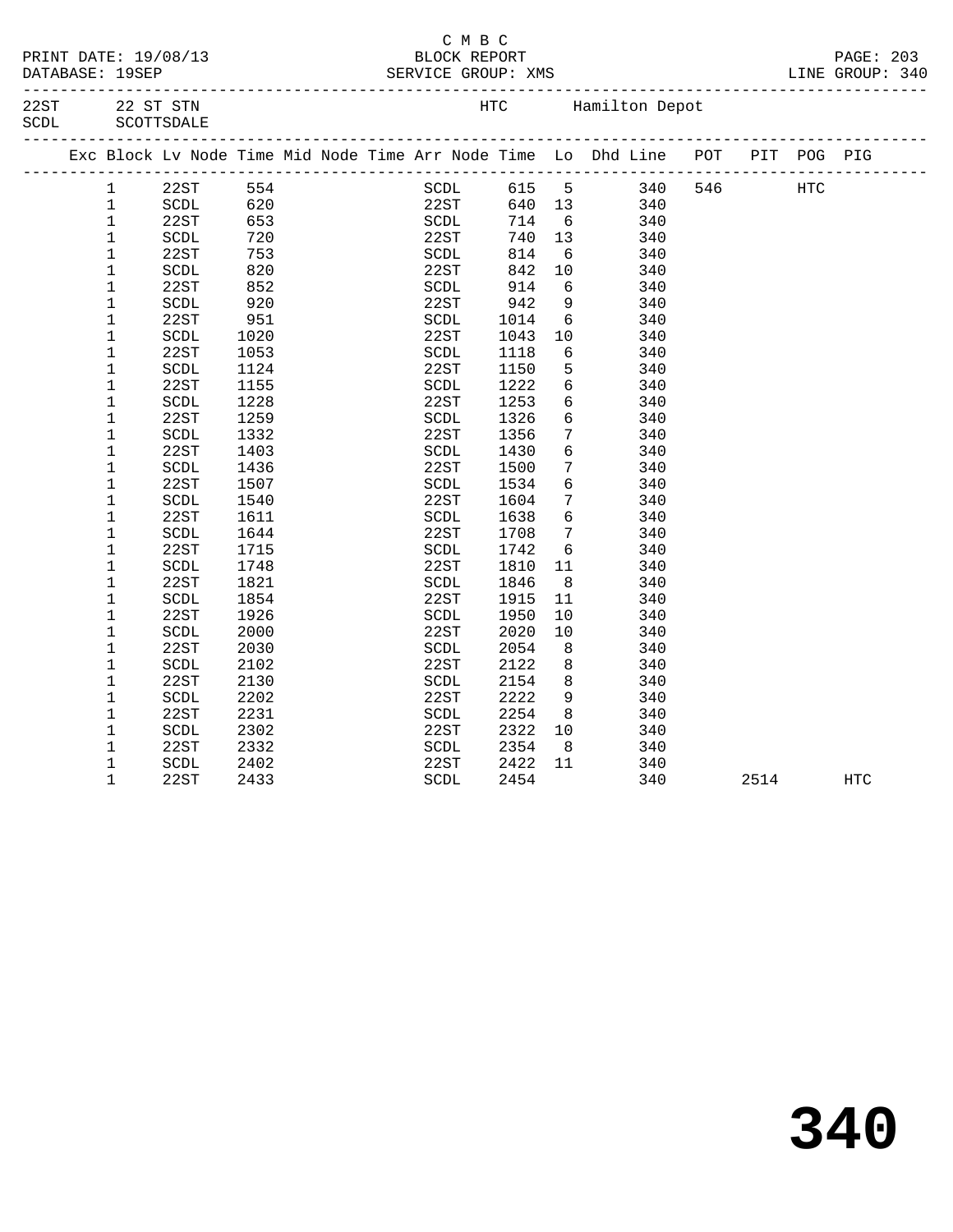# C M B C<br>BLOCK REPORT

| DATABASE: 19SEP |                |      |      |  | SERVICE GROUP: XMS |      |    |                                                                |     |             | LINE GROUP: 340 |  |
|-----------------|----------------|------|------|--|--------------------|------|----|----------------------------------------------------------------|-----|-------------|-----------------|--|
|                 |                |      |      |  |                    |      |    | Exc Block Lv Node Time Mid Node Time Arr Node Time Lo Dhd Line | POT | PIT POG PIG |                 |  |
|                 | $\overline{2}$ | 22ST | 524  |  | SCDL               | 545  | -5 | 340                                                            | 516 | HTC         |                 |  |
|                 | 2              | SCDL | 550  |  | 22ST               | 610  | 13 | 340                                                            |     |             |                 |  |
|                 | 2              | 22ST | 623  |  | SCDL               | 644  | -6 | 340                                                            |     |             |                 |  |
|                 | 2              | SCDL | 650  |  | 22ST               | 710  | 13 | 340                                                            |     |             |                 |  |
|                 | 2              | 22ST | 723  |  | SCDL               | 744  | 6  | 340                                                            |     |             |                 |  |
|                 | 2              | SCDL | 750  |  | 22ST               | 811  | 11 | 340                                                            |     |             |                 |  |
|                 | 2              | 22ST | 822  |  | SCDL               | 844  | 6  | 340                                                            |     |             |                 |  |
|                 | 2              | SCDL | 850  |  | 22ST               | 912  | 10 | 340                                                            |     |             |                 |  |
|                 | 2              | 22ST | 922  |  | SCDL               | 944  | 6  | 340                                                            |     |             |                 |  |
|                 | 2              | SCDL | 950  |  | 22ST               | 1013 | 9  | 340                                                            |     |             |                 |  |
|                 | 2              | 22ST | 1022 |  | SCDL               | 1046 | 6  | 340                                                            |     |             |                 |  |
|                 | 2              | SCDL | 1052 |  | 22ST               | 1117 | 8  | 340                                                            |     |             |                 |  |
|                 | 2              | 22ST | 1125 |  | SCDL               | 1150 | 6  | 340                                                            |     |             |                 |  |
|                 | 2              | SCDL | 1156 |  | 22ST               | 1222 | 5  | 340                                                            |     |             |                 |  |
|                 | 2              | 22ST | 1227 |  | SCDL               | 1254 | 6  | 340                                                            |     |             |                 |  |
|                 | $\overline{2}$ | SCDL | 1300 |  | 22ST               | 1324 | 7  | 340                                                            |     |             |                 |  |
|                 | 2              | 22ST | 1331 |  | SCDL               | 1358 | 6  | 340                                                            |     |             |                 |  |

| 2 | SCDL | 1404 | <b>22ST</b> | 1428 | 7  | 340 |      |     |
|---|------|------|-------------|------|----|-----|------|-----|
| 2 | 22ST | 1435 | SCDL        | 1502 | 6  | 340 |      |     |
| 2 | SCDL | 1508 | 22ST        | 1532 | 7  | 340 |      |     |
| 2 | 22ST | 1539 | SCDL        | 1606 | 6  | 340 |      |     |
| 2 | SCDL | 1612 | 22ST        | 1636 | 7  | 340 |      |     |
| 2 | 22ST | 1643 | SCDL        | 1710 | 6  | 340 |      |     |
| 2 | SCDL | 1716 | 22ST        | 1740 | 8  | 340 |      |     |
| 2 | 22ST | 1748 | SCDL        | 1814 | 8  | 340 |      |     |
| 2 | SCDL | 1822 | 22ST        | 1843 | 11 | 340 |      |     |
| 2 | 22ST | 1854 | SCDL        | 1918 | 10 | 340 |      |     |
| 2 | SCDL | 1928 | 22ST        | 1948 | 10 | 340 |      |     |
| 2 | 22ST | 1958 | SCDL        | 2022 | 10 | 340 |      |     |
| 2 | SCDL | 2032 | 22ST        | 2052 | 8  | 340 |      |     |
| 2 | 22ST | 2100 | SCDL        | 2124 | 8  | 340 |      |     |
| 2 | SCDL | 2132 | 22ST        | 2152 | 9  | 340 |      |     |
| 2 | 22ST | 2201 | SCDL        | 2224 |    | 340 | 2244 | HTC |
|   |      |      |             |      |    |     |      |     |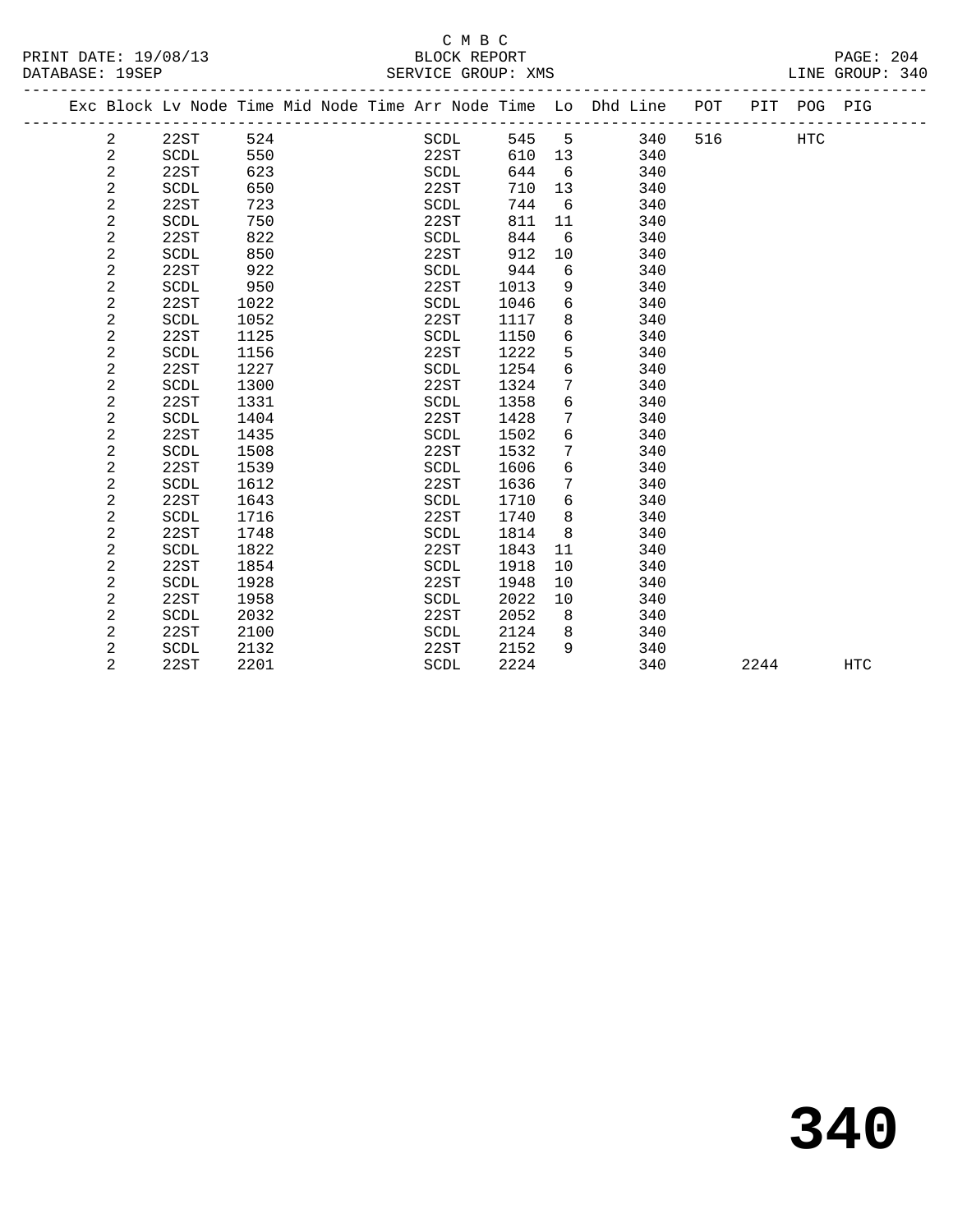|      |             |                         |                      |            |                                                       |      | C M B C      |                           |                         |                                                                                |                          |     |           |
|------|-------------|-------------------------|----------------------|------------|-------------------------------------------------------|------|--------------|---------------------------|-------------------------|--------------------------------------------------------------------------------|--------------------------|-----|-----------|
|      |             |                         | PRINT DATE: 19/08/13 |            |                                                       |      | BLOCK REPORT |                           |                         |                                                                                |                          |     | PAGE: 205 |
|      |             |                         |                      |            |                                                       |      |              |                           |                         |                                                                                |                          |     |           |
|      |             |                         |                      |            |                                                       |      |              |                           |                         |                                                                                |                          |     |           |
|      | 22ST        |                         | 22 ST STN            |            |                                                       |      |              |                           |                         | 6&6N 6 AV & 6 ST                                                               |                          |     |           |
|      |             |                         | 6&6W 6 ST & 6 AV     |            |                                                       |      |              |                           |                         | AD3W WB ANDERSON & NO.3 RD                                                     |                          |     |           |
|      | <b>BHST</b> |                         |                      |            | BRIGHOUSE STATION                                     |      |              |                           |                         | BRST BRAID STN                                                                 |                          |     |           |
| CLFO |             |                         |                      |            |                                                       |      |              |                           |                         |                                                                                |                          |     |           |
| HODM |             |                         |                      |            |                                                       |      |              |                           |                         |                                                                                |                          |     |           |
| HTCE |             |                         |                      |            |                                                       |      |              |                           |                         |                                                                                |                          |     |           |
| LOST |             |                         | LOUGHEED STN         |            |                                                       |      |              |                           |                         | NWST NEW WESTMINSTER STN                                                       |                          |     |           |
|      | QU-S        |                         |                      |            | SB HOWES ST FS HOWES ST RAMP                          |      |              |                           |                         |                                                                                |                          |     |           |
|      |             |                         |                      |            |                                                       |      |              |                           |                         | Exc Block Lv Node Time Mid Node Time Arr Node Time Lo Dhd Line POT PIT POG PIG |                          |     |           |
|      |             | $\mathbf{1}$            | HTCW                 |            | 458    BHST<br>530    BHST                            |      |              | AD3W 525 5<br>22ST 602 18 |                         | 410 457 HTC                                                                    |                          |     |           |
|      |             | $\mathbf 1$             | AD3W                 |            |                                                       |      |              |                           |                         | 410                                                                            |                          |     |           |
|      |             | $\mathbf{1}$            | 22ST                 |            | $620$ CM#6 636 AD3W                                   |      |              | 655                       |                         | 5 410                                                                          |                          |     |           |
|      |             | $\mathbf{1}$            | AD3W                 | 700        |                                                       |      |              | 733                       | 23                      | 410                                                                            |                          |     |           |
|      |             | $\mathbf 1$             | 22ST                 |            | BHST 22ST<br>CM#6 813 AD3W                            |      |              | 835                       | $5^{\circ}$             | 410                                                                            |                          |     |           |
|      |             | 1                       | AD3W                 | 756<br>840 | BHST                                                  |      | 22ST         | 918 14                    |                         | 410                                                                            |                          |     |           |
|      |             | 1                       | 22ST                 | 932        | CM#6 950 AD3W                                         |      |              | 1015                      | 5 <sup>5</sup>          | 410                                                                            |                          |     |           |
|      |             | 1                       | AD3W                 | 1020       | BHST                                                  |      | 22ST         | 1101 10                   |                         | 410                                                                            |                          |     |           |
|      |             | 1                       | 22ST                 | 1111       | CM#6                                                  |      | 1129 AD3W    | 1155                      | 5                       | 410                                                                            |                          |     |           |
|      |             | 1                       | AD3W                 | 1200       | BHST                                                  |      | 22ST         | 1245                      | $\mathbf{3}$            | 410                                                                            |                          |     |           |
|      |             | 1                       | 22ST                 | 1248       | CM#6                                                  |      | 1309 AD3W    | 1335                      | 5 <sup>5</sup>          | 410                                                                            |                          |     |           |
|      |             | 1                       | AD3W                 | 1340       | BHST                                                  |      | 22ST         | 1426                      | $\overline{\mathbf{c}}$ | 410                                                                            |                          |     |           |
|      |             | 1                       | 22ST                 | 1428       | CM#6                                                  |      | 1449 AD3W    | 1515                      | 5 <sub>5</sub>          | 410                                                                            |                          |     |           |
|      |             | 1                       | AD3W                 | 1520       | BHST                                                  |      | 22ST         | 1605                      | 3 <sup>7</sup>          | 410                                                                            |                          |     |           |
|      |             | 1                       | 22ST                 | 1608       | CM#6                                                  |      | 1629 AD3W    | 1655                      | 5 <sup>5</sup>          | 410                                                                            |                          |     |           |
|      |             | 1                       | AD3W                 | 1700       | BHST                                                  |      | 22ST         | 1744                      |                         | 7 410                                                                          |                          |     |           |
|      |             | 1                       | 22ST                 | 1751       | CM#6                                                  |      | 1811 AD3W    | 1835                      | 5 <sup>5</sup>          | 410                                                                            |                          |     |           |
|      |             | 1                       | AD3W                 | 1840       | BHST                                                  |      | 22ST         | 1921 12                   |                         | 410                                                                            |                          |     |           |
|      |             | 1                       | 22ST                 | 1933       | CM#6                                                  |      | 1952 AD3W    | 2015                      | 5 <sup>5</sup>          | 410                                                                            |                          |     |           |
|      |             | 1                       | AD3W                 | 2020       | BHST                                                  |      | 22ST         | 2058 17                   |                         | 410                                                                            |                          |     |           |
|      |             | 1                       |                      |            |                                                       |      |              |                           | 6                       |                                                                                |                          |     |           |
|      |             | 1                       | 22ST                 | 2115       | CM#6 2133 AD3W                                        |      |              | 2154                      |                         | 410<br>410                                                                     |                          |     |           |
|      |             |                         | AD3W                 |            | 2200 BHST 22ST 2236 22<br>2258 CM#6 2315 AD3W 2334 16 |      |              |                           |                         |                                                                                |                          |     |           |
|      |             | 1                       | 22ST                 |            |                                                       |      | 22ST         |                           |                         | 410                                                                            |                          |     |           |
|      |             | 1                       | AD3W                 | 2350       | BHST                                                  |      |              | 2423                      |                         | 410                                                                            | 2430 HTC                 |     |           |
|      |             | 2                       | HTCW                 | 528        | BHST                                                  |      |              | AD3W 555<br>22ST 632      | 5 <sub>5</sub>          | 410                                                                            | 527 and $\overline{527}$ | HTC |           |
|      |             | 2                       | AD3W                 | 600        | BHST                                                  |      | 22ST         | 632 6                     |                         | 410                                                                            |                          |     |           |
|      |             | 2                       | 22ST                 |            | 638 CM#6 655 AD3W                                     |      |              | 715                       |                         | 5 410                                                                          |                          |     |           |
|      |             | 2                       | AD3W                 | 720        | BHST                                                  |      | 22ST         | 753                       | 41                      | 410                                                                            |                          |     |           |
|      |             | 2                       | 22ST                 | 834        | CM#6                                                  | 853  | AD3W         | 915                       | 5                       | 410                                                                            |                          |     |           |
|      |             | $\boldsymbol{2}$        | AD3W                 | 920        | BHST                                                  |      | 22ST         | 1000                      | 11                      | 410                                                                            |                          |     |           |
|      |             | 2                       | 22ST                 | 1011       | CM#6                                                  | 1029 | AD3W         | 1055                      | 5                       | 410                                                                            |                          |     |           |
|      |             | $\overline{\mathbf{c}}$ | AD3W                 | 1100       | BHST                                                  |      | 22ST         | 1143                      | 7                       | 410                                                                            |                          |     |           |
|      |             | 2                       | 22ST                 | 1150       | CM#6                                                  | 1209 | AD3W         | 1235                      | 5                       | 410                                                                            |                          |     |           |
|      |             | $\boldsymbol{2}$        | AD3W                 | 1240       | <b>BHST</b>                                           |      | 22ST         | 1326                      | 2                       | 410                                                                            |                          |     |           |
|      |             | 2                       | 22ST                 | 1328       | CM#6                                                  | 1349 | AD3W         | 1415                      | 5                       | 410                                                                            |                          |     |           |
|      |             | $\boldsymbol{2}$        | AD3W                 | 1420       | <b>BHST</b>                                           |      | 22ST         | 1506                      | 2                       | 410                                                                            |                          |     |           |
|      |             | 2                       | 22ST                 | 1508       | CM#6                                                  | 1529 | AD3W         | 1555                      | 5                       | 410                                                                            |                          |     |           |
|      |             | $\boldsymbol{2}$        | AD3W                 | 1600       | <b>BHST</b>                                           |      | 22ST         | 1644                      | 7                       | 410                                                                            |                          |     |           |
|      |             | 2                       | 22ST                 | 1651       | CM#6                                                  | 1711 | AD3W         | 1735                      | 5                       | 410                                                                            |                          |     |           |
|      |             | $\boldsymbol{2}$        | AD3W                 | 1740       | BHST                                                  |      | 22ST         | 1824                      | 8                       | 410                                                                            |                          |     |           |
|      |             | 2                       | 22ST                 | 1832       | CM#6                                                  | 1852 | AD3W         | 1915                      | 5                       | 410                                                                            |                          |     |           |
|      |             | $\overline{c}$          | AD3W                 | 1920       | BHST                                                  |      | 22ST         | 1959                      | 17                      | 410                                                                            |                          |     |           |
|      |             | $\overline{c}$          | 22ST                 | 2016       | CM#6                                                  |      | 2034 AD3W    | 2055                      | 5                       | 410                                                                            |                          |     |           |
|      |             | 2                       | AD3W                 | 2100       | BHST                                                  |      | 22ST         | 2136                      | 19                      | 410                                                                            |                          |     |           |
|      |             | 2                       | 22ST                 | 2155       | CM#6                                                  | 2213 | AD3W         | 2234                      | 6                       | 410                                                                            |                          |     |           |
|      |             | 2                       | AD3W                 | 2240       | BHST                                                  |      | 22ST         | 2316                      |                         | 410                                                                            | 2323                     |     | HTC       |
|      |             |                         |                      |            |                                                       |      |              |                           |                         |                                                                                |                          |     |           |

**410**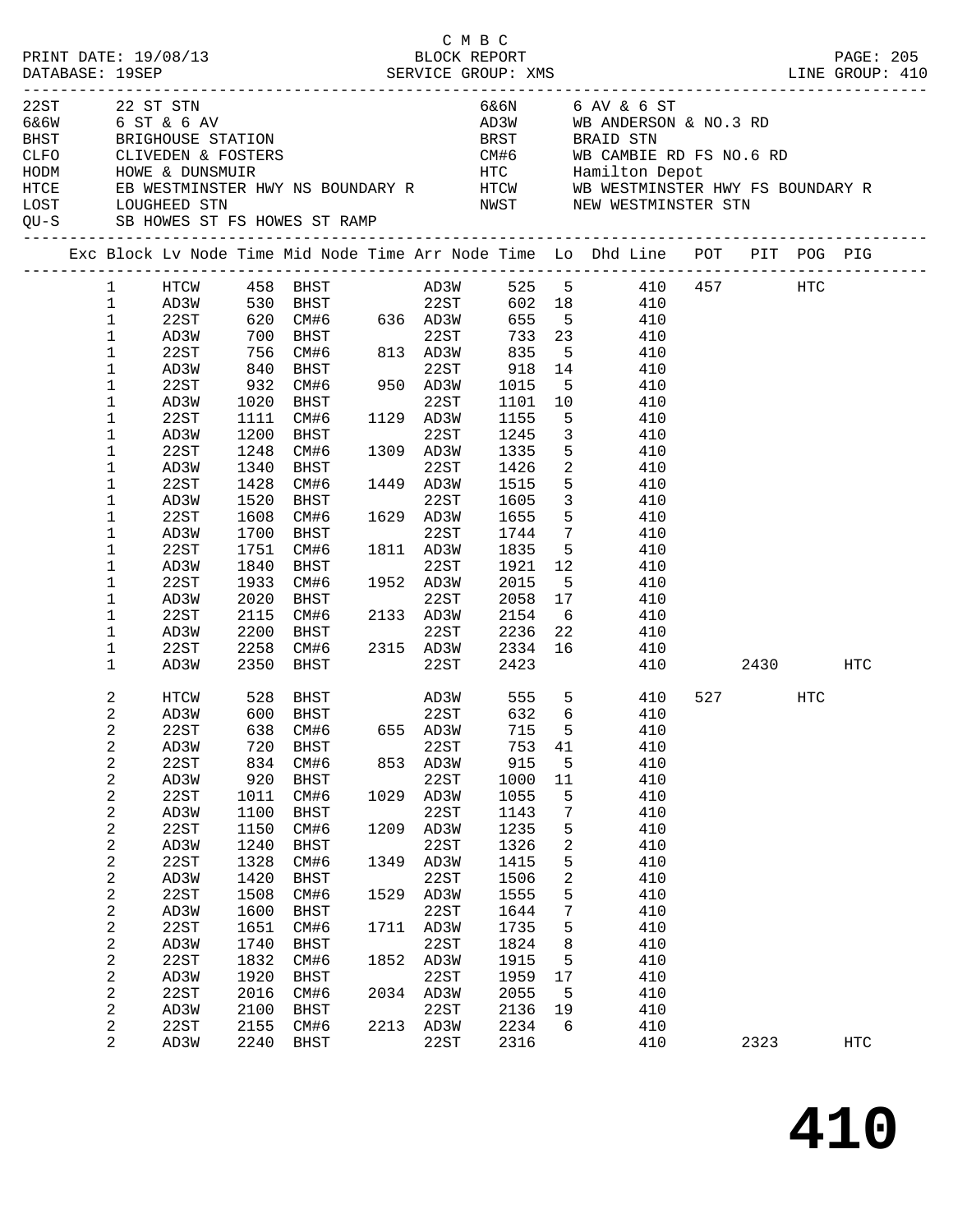#### C M B C<br>BLOCK REPORT SERVICE GROUP: XMS

PRINT DATE: 19/08/13 BLOCK REPORT PAGE: 206

|  |              |              |              |                   |      |                        |              |                      | Exc Block Lv Node Time Mid Node Time Arr Node Time Lo Dhd Line POT |     |            | PIT POG PIG |            |
|--|--------------|--------------|--------------|-------------------|------|------------------------|--------------|----------------------|--------------------------------------------------------------------|-----|------------|-------------|------------|
|  | $\mathbf{3}$ | 22ST         |              | 600 CM#6 616 AD3W |      |                        | 635          | 5                    | 410                                                                | 552 | <b>HTC</b> |             |            |
|  | $\mathbf{3}$ | AD3W         | 640          | BHST              |      | 22ST                   | 713          | $5^{\circ}$          | 410                                                                |     |            |             |            |
|  | $\mathbf{3}$ | 22ST         | 718          | CM#6              |      | 735 AD3W               | 755          | $5\overline{)}$      | 410                                                                |     |            |             |            |
|  | $\mathbf{3}$ | AD3W         | 800          | BHST              |      | 22ST                   | 835          | 18                   | 410                                                                |     |            |             |            |
|  | $\mathsf{3}$ | 22ST         | 853          | CM#6              |      | 911 AD3W               | 935          | $5^{\circ}$          | 410                                                                |     |            |             |            |
|  | 3            | AD3W         | 940          | BHST              |      | 22ST                   | 1020         | 11                   | 410                                                                |     |            |             |            |
|  | 3            | 22ST         | 1031         | CM#6              |      | 1049 AD3W              | 1115         | 5                    | 410                                                                |     |            |             |            |
|  | 3            | AD3W         | 1120         | BHST              |      | 22ST                   | 1203         | $7\phantom{.0}$      | 410                                                                |     |            |             |            |
|  | $\mathsf{3}$ | 22ST         | 1210         | CM#6              |      | 1229 AD3W              | 1255         | 5                    | 410                                                                |     |            |             |            |
|  | 3            | AD3W         | 1300         | BHST              |      | 22ST                   | 1346         | 2                    | 410                                                                |     |            |             |            |
|  | 3            | 22ST         | 1348         | CM#6              |      | 1409 AD3W              | 1435         | 5                    | 410                                                                |     |            |             |            |
|  | 3            | AD3W         | 1440         | BHST              |      | 22ST                   | 1527         | 21                   | 410                                                                |     |            |             |            |
|  | 3            | 22ST         | 1548         | CM#6              |      | 1609 AD3W              | 1635         | 5                    | 410                                                                |     |            |             |            |
|  | 3            | AD3W         | 1640         | BHST              |      | 22ST                   | 1724         | $7\phantom{.0}$      | 410                                                                |     |            |             |            |
|  | 3            | 22ST         | 1731         | CM#6              |      | 1751 AD3W              | 1815         | 5                    | 410                                                                |     |            |             |            |
|  | 3            | AD3W         | 1820         | BHST              |      | 22ST                   | 1904         | 8                    | 410                                                                |     |            |             |            |
|  | 3            | 22ST         | 1912         | CM#6              |      | 1932 AD3W              | 1955         | $5^{\circ}$          | 410                                                                |     |            |             |            |
|  | 3            | AD3W         | 2000         | BHST              |      | 22ST                   | 2038         | 17                   | 410                                                                |     |            |             |            |
|  | 3            | 22ST         | 2055         | CM#6              |      | 2113 AD3W              | 2134         | 6                    | 410                                                                |     |            |             |            |
|  | 3            | AD3W         | 2140         | BHST              |      | 22ST                   | 2216         | 19                   | 410                                                                |     |            |             |            |
|  | 3            | 22ST         | 2235         | CM#6              |      | 2253 AD3W              | 2314         | 6                    | 410                                                                |     |            |             |            |
|  | 3            | AD3W         | 2320         | BHST              |      | 22ST                   | 2353         | 27                   | 410                                                                |     |            |             |            |
|  | 3            | 22ST         | 2420         | CM#6              |      | 2436 AD3W              | 2453         | 2                    | 410                                                                |     |            |             |            |
|  | 3            | AD3W         | 2455         | BHST              |      | 22ST                   | 2527         | 5                    | 410                                                                |     |            |             |            |
|  | 3            | 22ST         | 2532         | CM#6              |      | 2548 AD3W              | 2605         | 5                    | 410                                                                |     |            |             |            |
|  | 3            | AD3W         | 2610         |                   |      | HTCE                   | 2633         |                      | 410                                                                |     | 2634       |             | HTC        |
|  |              |              |              |                   |      |                        |              |                      |                                                                    |     |            |             |            |
|  | 4            | HTCW         | 428          | BHST              |      | AD3W                   | 455          | 5                    | 410                                                                |     | 427        | HTC         |            |
|  | 4            | AD3W         | 500          | BHST              |      | 22ST                   | 532          | 8                    | 410                                                                |     |            |             |            |
|  | 4            | 22ST         | 540          | CM#6              |      | 556 AD3W               | 615          | 5                    | 410                                                                |     |            |             |            |
|  | 4            | AD3W         | 620          | BHST              |      | 22ST                   | 652          | 6                    | 410                                                                |     |            |             |            |
|  | 4            | 22ST         | 658          | CM#6              |      | 715 AD3W               | 735          | 5                    | 410                                                                |     |            |             |            |
|  | 4            | AD3W         | 740          | BHST              |      | 22ST                   | 814          | $\mathbf 0$          | 410                                                                |     |            |             |            |
|  | 4            | 22ST         | 814          | CM#6              |      | 833 AD3W               | 855          | 5                    | 410                                                                |     |            |             |            |
|  | 4            | AD3W         | 900          | BHST              |      | 22ST                   | 940          | 12                   | 410                                                                |     |            |             |            |
|  | 4            | 22ST         | 952          | CM#6              |      | 1010 AD3W              | 1035         | 5                    | 410                                                                |     |            |             |            |
|  | 4            | AD3W         | 1040         | BHST              |      | 22ST                   | 1123         | $7\phantom{.0}$<br>5 | 410                                                                |     |            |             |            |
|  | 4            | 22ST         | 1130         | CM#6              |      | 1149 AD3W              | 1215         |                      | 410                                                                |     |            |             |            |
|  | 4            | AD3W         | 1220         | BHST              |      | 22ST<br>1329 AD3W 1355 | 1305         | $\overline{3}$<br>5  | 410                                                                |     |            |             |            |
|  | 4            | 22ST         |              | 1308 CM#6         |      |                        |              |                      | 410<br>410                                                         |     |            |             |            |
|  | 4            | AD3W<br>22ST | 1400<br>1448 | BHST<br>CM#6      |      | 22ST<br>1509 AD3W      | 1446<br>1535 | 2<br>5               | 410                                                                |     |            |             |            |
|  | 4            | AD3W         | 1540         | BHST              |      | 22ST                   | 1625         | 6                    | 410                                                                |     |            |             |            |
|  | 4<br>4       | 22ST         | 1631         | CM#6              | 1650 | AD3W                   | 1715         | 5                    | 410                                                                |     |            |             |            |
|  | 4            | AD3W         | 1720         | BHST              |      | 22ST                   | 1804         | 7                    | 410                                                                |     |            |             |            |
|  | 4            | 22ST         | 1811         | CM#6              | 1831 | AD3W                   | 1855         | 5                    | 410                                                                |     |            |             |            |
|  | 4            | AD3W         | 1900         | BHST              |      | 22ST                   | 1939         | 17                   | 410                                                                |     |            |             |            |
|  | 4            | 22ST         | 1956         | CM#6              |      | 2014 AD3W              | 2035         | 5                    | 410                                                                |     |            |             |            |
|  | 4            | AD3W         | 2040         | BHST              |      | 22ST                   | 2118         | 17                   | 410                                                                |     |            |             |            |
|  | 4            | 22ST         | 2135         | CM#6              | 2153 | AD3W                   | 2214         | 6                    | 410                                                                |     |            |             |            |
|  | 4            | AD3W         | 2220         | BHST              |      | 22ST                   | 2256         | 22                   | 410                                                                |     |            |             |            |
|  | 4            | 22ST         | 2318         | CM#6              |      | 2335 AD3W              | 2354         |                      | 410                                                                |     | 2424       |             | <b>HTC</b> |
|  |              |              |              |                   |      |                        |              |                      |                                                                    |     |            |             |            |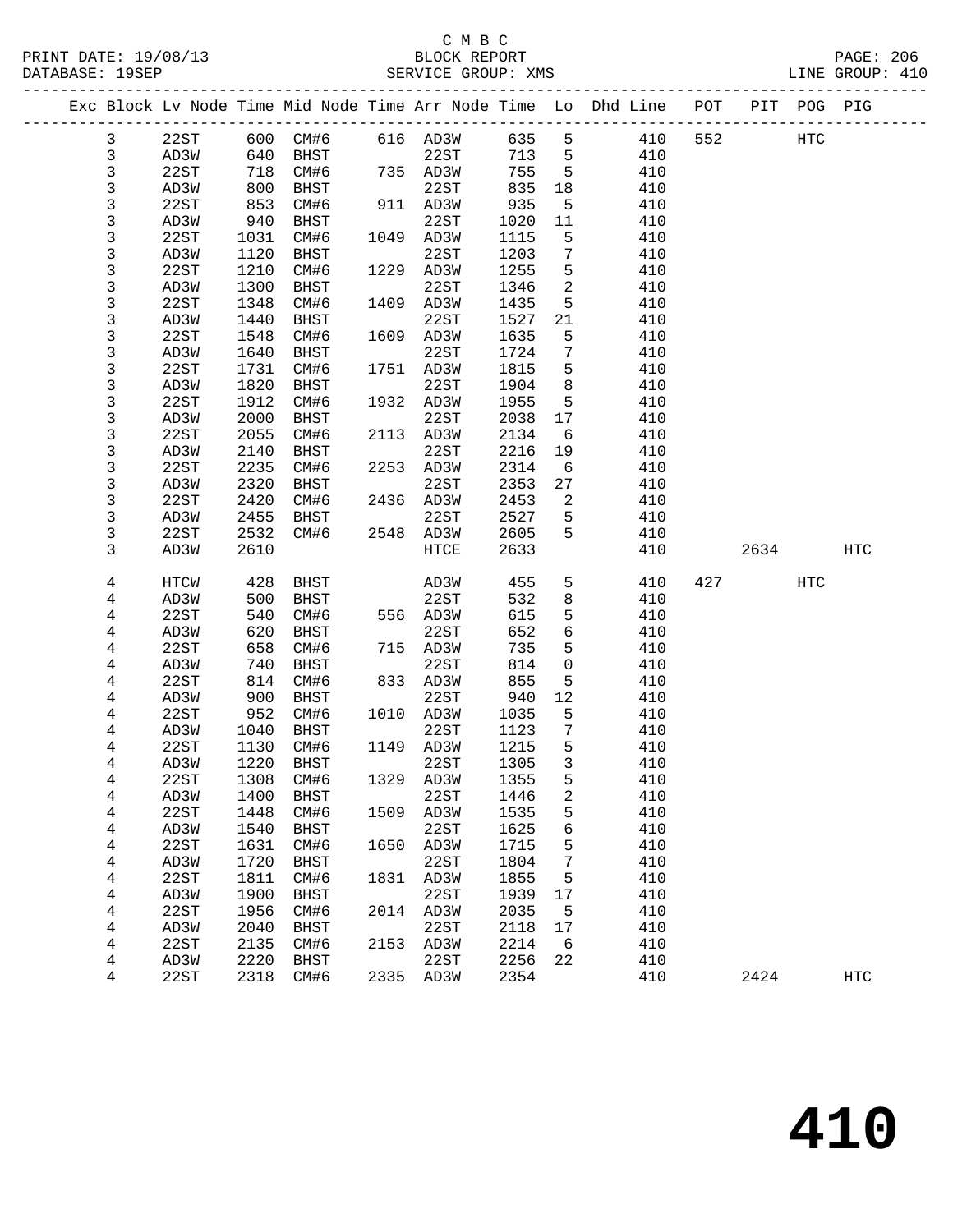# C M B C<br>BLOCK REPORT

PAGE: 207<br>LINE GROUP: 410

|   |      |      |           |      |           |      |                 | Exc Block Lv Node Time Mid Node Time Arr Node Time Lo Dhd Line POT PIT POG PIG |          |      |            |            |
|---|------|------|-----------|------|-----------|------|-----------------|--------------------------------------------------------------------------------|----------|------|------------|------------|
| 5 | 22ST |      | 1251 6&6N |      | 1300 LOST | 1322 | 8 <sup>8</sup>  |                                                                                | 101 1243 |      | HTC        |            |
| 5 | LOST | 1330 | 6&6W      | 1353 | 22ST      | 1402 | 19              | 101                                                                            |          |      |            |            |
| 5 | 22ST | 1421 | 6&6N      | 1430 | LOST      | 1451 | 9               | 101                                                                            |          |      |            |            |
| 5 | LOST | 1500 | 6&6W      | 1523 | 22ST      | 1530 | 21              | 101                                                                            |          |      |            |            |
| 5 | 22ST | 1551 | 6&6N      | 1600 | LOST      | 1621 | 9               | 101                                                                            |          |      |            |            |
| 5 | LOST | 1630 | 6&6W      | 1653 | 22ST      | 1700 | 21              | 101                                                                            |          |      |            |            |
| 5 | 22ST | 1721 | 6&6N      | 1730 | LOST      | 1751 | 9               | 101                                                                            |          |      |            |            |
| 5 | LOST | 1800 | 6&6W      | 1821 | 22ST      | 1828 | 23              | 101                                                                            |          |      |            |            |
| 5 | 22ST | 1851 | 6&6N      | 1900 | LOST      | 1921 | 9               | 101                                                                            |          |      |            |            |
| 5 | LOST | 1930 | 6&6W      | 1950 | 22ST      | 1957 | 22              | 101                                                                            |          |      |            |            |
| 5 | 22ST | 2019 | 6&6N      | 2027 | LOST      | 2046 | $\overline{4}$  | 101                                                                            |          |      |            |            |
| 5 | LOST | 2050 | 6&6W      | 2109 | 22ST      | 2116 |                 | 101                                                                            |          | 2123 |            | <b>HTC</b> |
| 6 | 22ST | 1151 | 6&6N      | 1200 | LOST      | 1220 | 10              |                                                                                | 101 1143 |      | <b>HTC</b> |            |
| 6 | LOST | 1230 | 6&6W      | 1252 | 22ST      | 1259 | 22              | 101                                                                            |          |      |            |            |
| 6 | 22ST | 1321 | 6&6N      | 1330 | LOST      | 1352 | 8 <sup>8</sup>  | 101                                                                            |          |      |            |            |
| 6 | LOST | 1400 | 6&6W      | 1423 | 22ST      | 1432 | 19              | 101                                                                            |          |      |            |            |
| 6 | 22ST | 1451 | 6&6N      | 1500 | LOST      | 1521 | 9               | 101                                                                            |          |      |            |            |
| 6 | LOST | 1530 | 6&6W      | 1553 | 22ST      | 1600 | 21              | 101                                                                            |          |      |            |            |
| 6 | 22ST | 1621 | 6&6N      | 1630 | LOST      | 1651 | 9               | 101                                                                            |          |      |            |            |
| 6 | LOST | 1700 | 6&6W      | 1723 | 22ST      | 1730 | 21              | 101                                                                            |          |      |            |            |
| 6 | 22ST | 1751 | 6&6N      | 1800 | LOST      | 1821 | 9               | 101                                                                            |          |      |            |            |
| 6 | LOST | 1830 | 6&6W      | 1850 | 22ST      | 1857 | 24              | 101                                                                            |          |      |            |            |
| 6 | 22ST | 1921 | 6&6N      | 1930 | LOST      | 1951 | 9               | 101                                                                            |          |      |            |            |
| 6 | LOST | 2000 | 6&6W      | 2020 | 22ST      | 2027 | 20              | 101                                                                            |          |      |            |            |
| 6 | 22ST | 2047 | 6&6N      | 2055 | LOST      | 2114 | $\mathbf{1}$    | 101                                                                            |          |      |            |            |
| 6 | LOST | 2115 | 6&6W      | 2134 | 22ST      | 2141 | $4\overline{ }$ | 101                                                                            |          |      |            |            |
| 6 | 22ST | 2145 | 6&6N      | 2153 | LOST      | 2212 | $\mathbf{3}$    | 101                                                                            |          |      |            |            |
| 6 | LOST | 2215 | 6&6W      | 2234 | 22ST      | 2241 | $\overline{4}$  | 101                                                                            |          |      |            |            |
| 6 | 22ST | 2245 | 6&6N      | 2253 | LOST      | 2312 | 3               | 101                                                                            |          |      |            |            |
| 6 | LOST | 2315 | 6&6W      | 2332 | 22ST      | 2339 | 6               | 101                                                                            |          |      |            |            |
| 6 | 22ST | 2345 | 6&6N      | 2353 | LOST      | 2412 | $\mathbf{3}$    | 101                                                                            |          |      |            |            |
| 6 | LOST | 2415 | 6&6W      | 2432 | 22ST      | 2439 | 6               | 101                                                                            |          |      |            |            |
| 6 | 22ST | 2445 | 6&6N      | 2453 | LOST      | 2510 |                 | 101                                                                            |          | 2534 |            | <b>HTC</b> |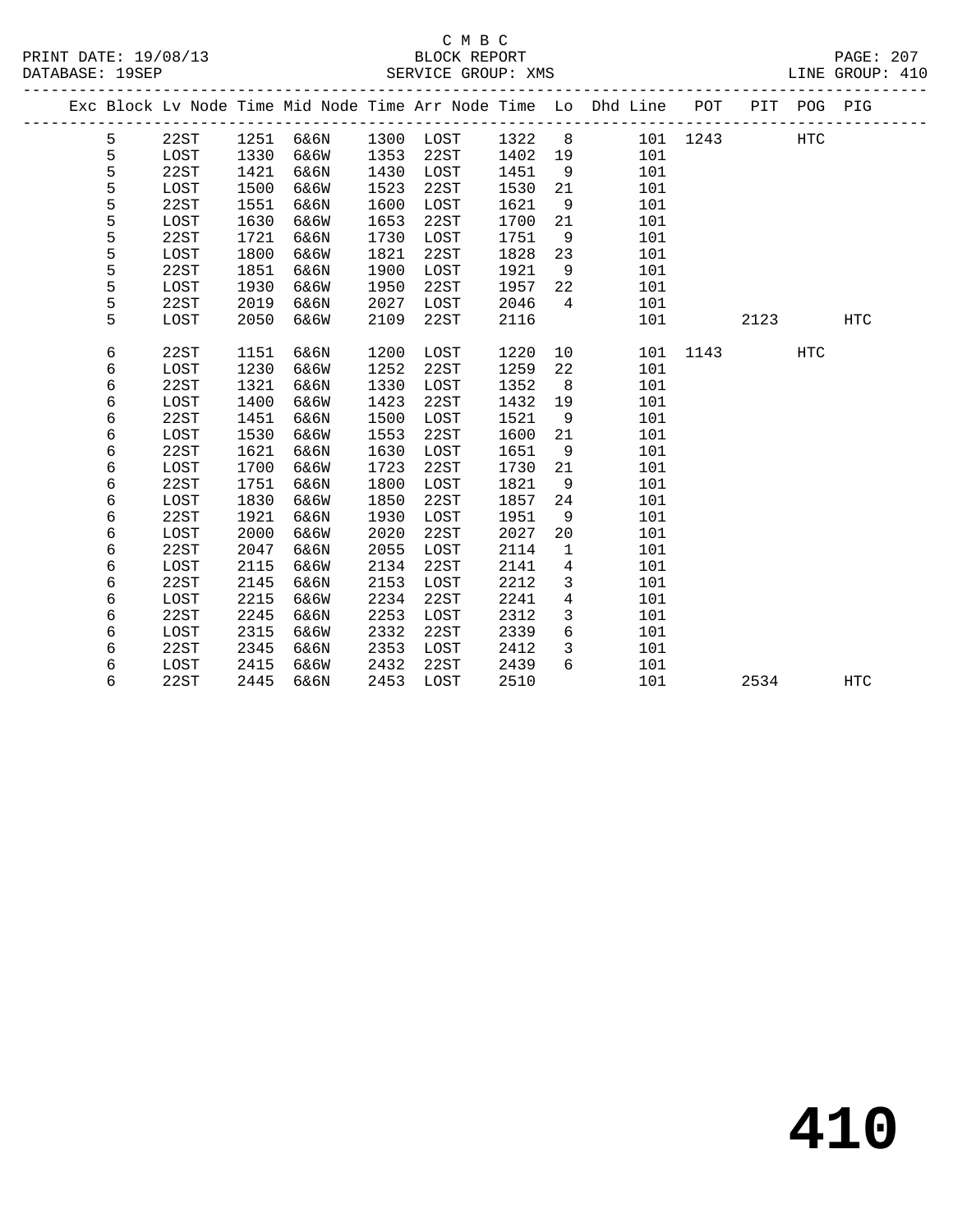|  |   |             |      |        |      |             |      |                 | Exc Block Lv Node Time Mid Node Time Arr Node Time Lo Dhd Line POT |     |      | PIT POG PIG |            |
|--|---|-------------|------|--------|------|-------------|------|-----------------|--------------------------------------------------------------------|-----|------|-------------|------------|
|  | 7 | 22ST        | 736  | CM#6   |      | 753 AD3W    | 815  | 5               | 410                                                                | 728 |      | <b>HTC</b>  |            |
|  | 7 | AD3W        | 820  | BHST   |      | 22ST        | 855  | 2               | 410                                                                |     |      |             |            |
|  | 7 | 22ST        | 857  | 6&6N   | 905  | LOST        | 923  | $4\overline{ }$ | 101                                                                |     |      |             |            |
|  | 7 | LOST        | 927  | 6&6W   | 949  | 22ST        | 956  | 2               | 101                                                                |     |      |             |            |
|  | 7 | 22ST        | 958  | 6&6N   | 1006 | LOST        | 1026 | 4               | 101                                                                |     |      |             |            |
|  | 7 | LOST        | 1030 | 6&6W   | 1054 | 22ST        | 1101 | 13              | 101                                                                |     |      |             |            |
|  | 7 | 22ST        | 1114 | $QU-S$ | 1120 | CLFO        | 1135 | $\overline{0}$  | 104                                                                |     |      |             |            |
|  | 7 | CLFO        | 1135 |        |      | 22ST        | 1155 | 18              | 104                                                                |     |      |             |            |
|  | 7 | 22ST        | 1213 | $OU-S$ | 1220 | CLFO        | 1235 | $\overline{0}$  | 104                                                                |     |      |             |            |
|  | 7 | CLFO        | 1235 |        |      | 22ST        | 1256 | 16              | 104                                                                |     |      |             |            |
|  | 7 | 22ST        | 1312 | $OU-S$ | 1320 | CLFO        | 1336 | $\overline{0}$  | 104                                                                |     |      |             |            |
|  | 7 | CLFO        | 1336 |        |      | 22ST        | 1357 | 15              | 104                                                                |     |      |             |            |
|  | 7 | 22ST        | 1412 | $OU-S$ | 1419 | CLFO        | 1435 | $\overline{0}$  | 104                                                                |     |      |             |            |
|  | 7 | CLFO        | 1435 |        |      | 22ST        | 1454 | 18              | 104                                                                |     |      |             |            |
|  | 7 | 22ST        | 1512 | $OU-S$ | 1519 | CLFO        | 1535 | $\overline{0}$  | 104                                                                |     |      |             |            |
|  | 7 | CLFO        | 1535 |        |      | 22ST        | 1554 | 16              | 104                                                                |     |      |             |            |
|  | 7 | 22ST        | 1610 | $OU-S$ | 1618 | CLFO        | 1635 | $\overline{0}$  | 104                                                                |     |      |             |            |
|  | 7 | CLFO        | 1635 |        |      | 22ST        | 1654 | 16              | 104                                                                |     |      |             |            |
|  | 7 | 22ST        | 1710 | $OU-S$ | 1717 | CLFO        | 1735 | $\overline{0}$  | 104                                                                |     |      |             |            |
|  | 7 | CLFO        | 1735 |        |      | 22ST        | 1754 | 21              | 104                                                                |     |      |             |            |
|  | 7 | 22ST        | 1815 | $QU-S$ | 1822 | CLFO        | 1840 | $\overline{0}$  | 104                                                                |     |      |             |            |
|  | 7 | CLFO        | 1840 |        |      | 22ST        | 1859 | 27              | 104                                                                |     |      |             |            |
|  | 7 | 22ST        | 1926 | $QU-S$ | 1933 | CLFO        | 1950 | $\overline{0}$  | 104                                                                |     |      |             |            |
|  | 7 | CLFO        | 1950 |        |      | 22ST        | 2009 | 20              | 104                                                                |     |      |             |            |
|  | 7 | 22ST        | 2029 | $QU-S$ | 2036 | CLFO        | 2053 | $\overline{0}$  | 104                                                                |     |      |             |            |
|  | 7 | CLFO        | 2053 |        |      | 22ST        | 2112 | 22              | 104                                                                |     |      |             |            |
|  | 7 | 22ST        | 2134 | $QU-S$ | 2141 | <b>CLFO</b> | 2158 | $\overline{0}$  | 104                                                                |     |      |             |            |
|  | 7 | <b>CLFO</b> | 2158 |        |      | 22ST        | 2217 | 19              | 104                                                                |     |      |             |            |
|  | 7 | 22ST        | 2236 | $OU-S$ | 2243 | <b>CLFO</b> | 2259 | $\overline{0}$  | 104                                                                |     |      |             |            |
|  | 7 | <b>CLFO</b> | 2259 |        |      | 22ST        | 2318 | 18              | 104                                                                |     |      |             |            |
|  | 7 | 22ST        | 2336 | $QU-S$ | 2343 | <b>CLFO</b> | 2359 | $\overline{0}$  | 104                                                                |     |      |             |            |
|  | 7 | <b>CLFO</b> | 2359 |        |      | 22ST        | 2418 | 17              | 104                                                                |     |      |             |            |
|  | 7 | 22ST        | 2435 | $OU-S$ | 2442 | <b>CLFO</b> | 2458 | $\Omega$        | 104                                                                |     |      |             |            |
|  | 7 | <b>CLFO</b> | 2458 |        |      | 22ST        | 2517 |                 | 104                                                                |     | 2524 |             | <b>HTC</b> |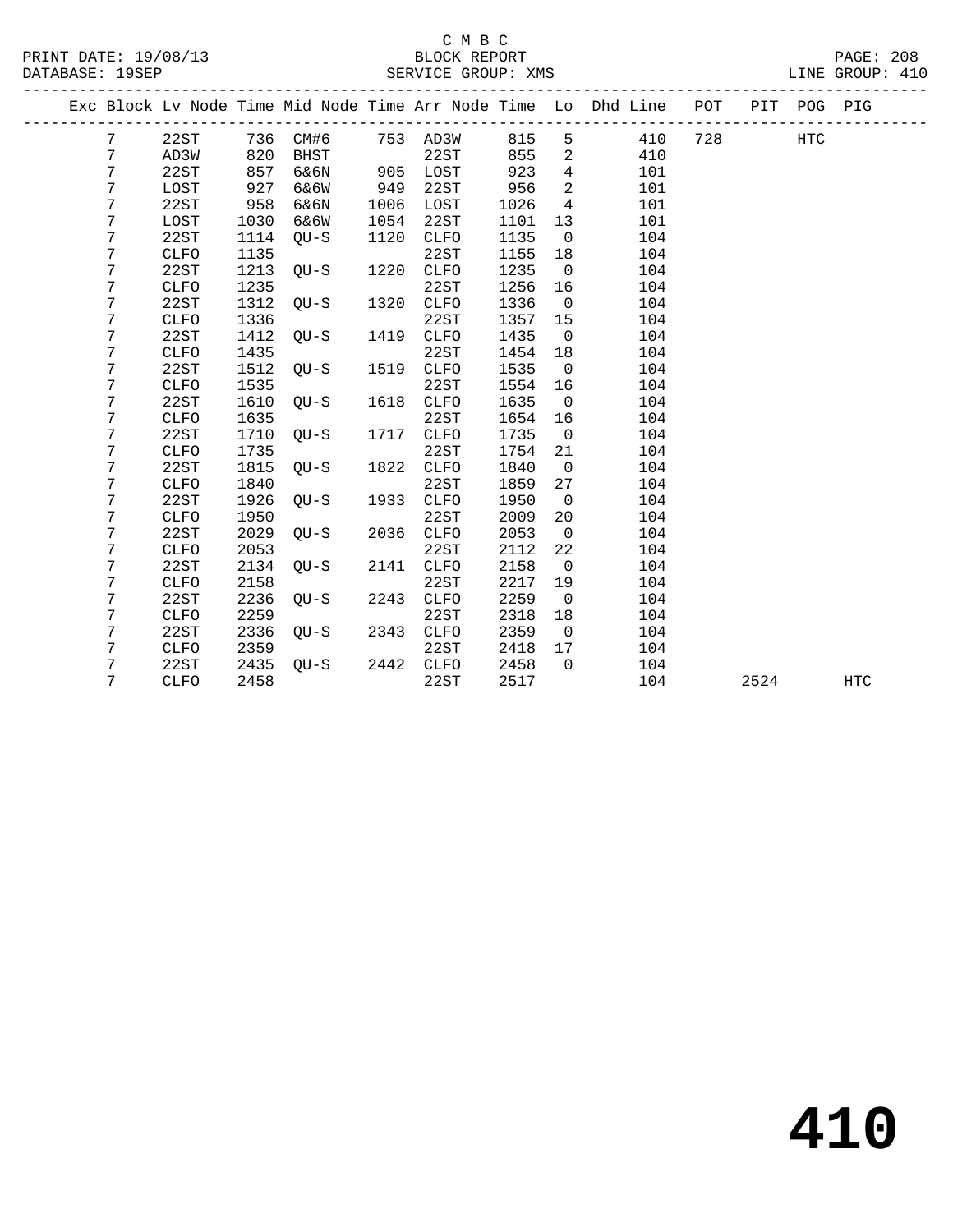#### C M B C DATABASE: 19SEP SERVICE GROUP: XMS LINE GROUP: 410

-------------------------------------------------------------------------------------------------

#### Exc Block Lv Node Time Mid Node Time Arr Node Time Lo Dhd Line POT PIT POG PIG ------------------------------------------------------------------------------------------------- 8 HODM 639 NWST 741 19 10 N19 603 HTC 8 BRST 810 22ST 827 13 155 8 22ST 840 BRST 857 13 155 8 BRST 910 22ST 929 11 155 8 22ST 940 BRST 958 12 155 8 BRST 1010 22ST 1030 10 155 8 22ST 1040 BRST 1100 10 155 8 BRST 1110 22ST 1130 10 155 8 22ST 1140 BRST 1200 10 155 8 BRST 1210 22ST 1232 8 155 8 22ST 940<br>
BRST 958 12 155<br>
8 BRST 1010<br>
8 22ST 1040<br>
22ST 1100 10 155<br>
8 22ST 1140<br>
BRST 1200 10 155<br>
8 BRST 1210<br>
22ST 1302 8 155<br>
BRST 1302 8 155<br>
8 22ST 1340<br>
8 RST 1410<br>
22ST 1432 8 155<br>
8 22ST 1440<br>
8 RST 1510<br>
8 RS 8 BRST 1310 22ST 1332 8 155 8 22ST 1340 BRST 1402 8 155 8 BRST 1410 22ST 1432 8 155 8 22ST 1440 BRST 1503 7 155 8 BRST 1510 22ST 1532 8 155 8 22ST 1540 BRST 1603 7 155 8 BRST 1610 22ST 1632 8 155 8 22ST 1640 BRST 1703 7 155 8 BRST 1710 22ST 1730 10 155 8 22ST 1740 BRST 1803 7 155 8 BRST 1810 22ST 1830 10 155 8 22ST 1840 BRST 1901 9 155 8 22ST 1840<br>
BRST 1910<br>
22ST 1940<br>
8 22ST 1940<br>
8 BRST 2005<br>
22ST 2040<br>
8 22ST 2040<br>
8 BRST 2105<br>
22ST 2059<br>
22ST 2122<br>
155 8 22ST 1940<br>8 BRST 2005 22ST 2024 16<br>8 BRST 2005 22ST 2024 16 8 BRST 2005 22ST 2024 16 155 8 22ST 2040 BRST 2059 6 155 8 BRST 2105 22ST 2122 155 2129 HTC 9 LOST 730 6&6W 748 22ST 755 16 101 702 HTC 9 22ST 811 QU-S 817 CLFO 832 0 104 9 CLFO 832 22ST 853 18 104 9 22ST 911 QU-S 917 CLFO 932 0 104 9 CLFO 932 22ST 953 20 104 9 22ST 1013 QU-S 1019 CLFO 1034 0 104 9 CLFO 1034 22ST 1054 3 104 9 22ST 1057 6&6N 1105 LOST 1125 5 101 9 LOST 1130 6&6W 1153 22ST 1200 21 101 9 22ST 1221 6&6N 1230 LOST 1250 10 101 9 LOST 1300 6&6W 1322 22ST 1331 20 101 9 22ST 1351 6&6N 1400 LOST 1422 8 101 9 LOST 1430 6&6W 1453 22ST 1502 19 101 9 22ST 1521 6&6N 1530 LOST 1551 9 101 9 LOST 1600 6&6W 1623 22ST 1630 21 101 9 22ST 1651 6&6N 1700 LOST 1721 9 101 9 LOST 1730 6&6W 1752 22ST 1759 22 101 9 22ST 1821 6&6N 1830 LOST 1851 9 101 9 LOST 1900 6&6W 1920 22ST 1927 23 101 9 22ST 1950 6&6N 1959 LOST 2020 5 101 9 LOST 2025 6&6W 2045 22ST 2052 101 2059 HTC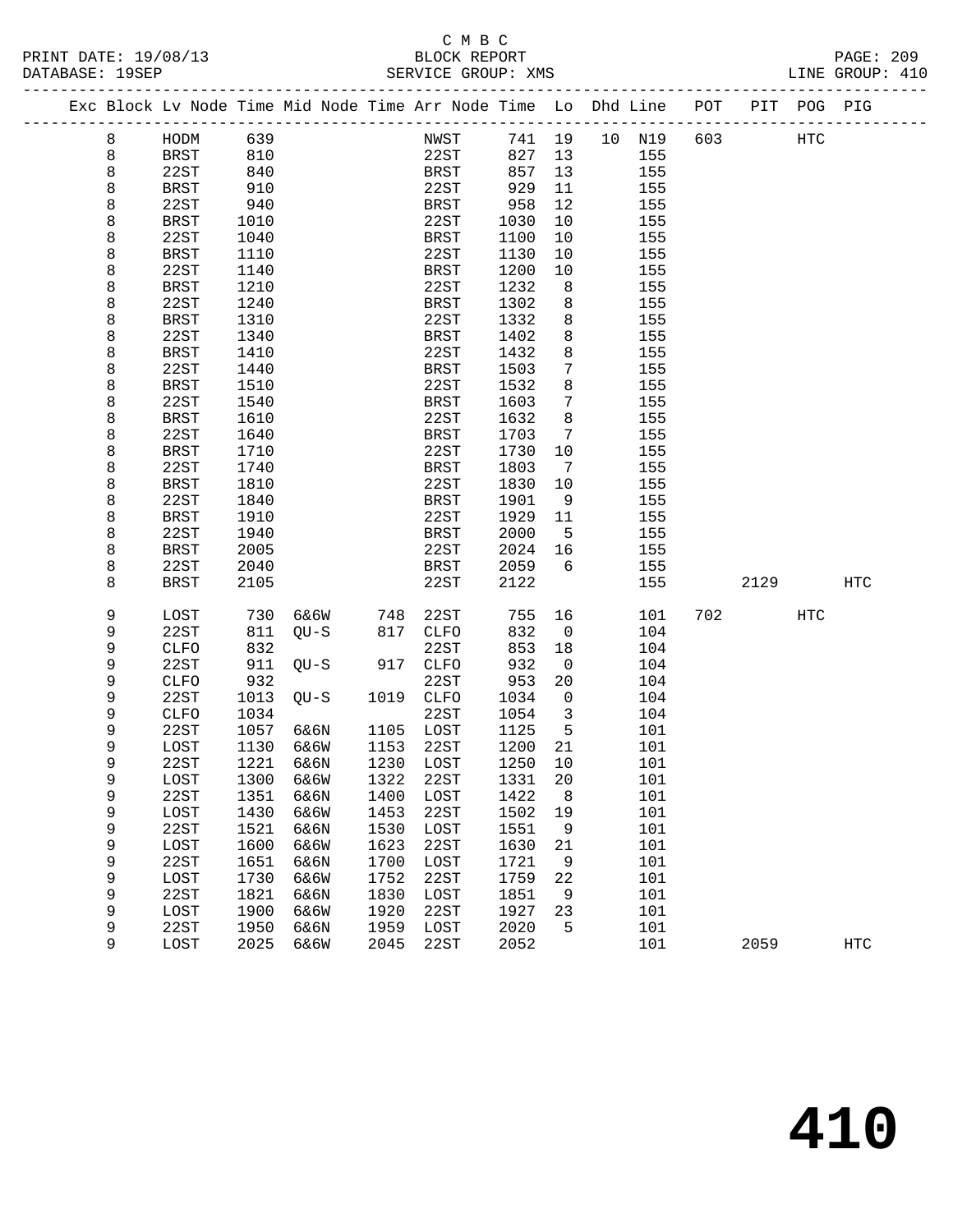#### C M B C<br>BLOCK REPORT PRINT DATE: 19/08/13 BLOCK REPORT PAGE: 210 DATABASE: 1992.<br>SERVICE GROUP: XMS

| 22ST 841 14 128 804<br>BRST 911 14 128<br>825<br>855<br>10<br>BRST<br>HTC<br>10<br>22ST<br>925<br>22ST 943 12<br>10<br><b>BRST</b><br>128<br>1011<br>22ST<br>955<br>14<br>10<br>BRST<br>128<br><b>BRST</b><br>22ST<br>12<br>10<br>1025<br>1043<br>128<br>10<br>22ST<br><b>BRST</b><br>14<br>128<br>1055<br>1111<br>10<br>22ST<br>12<br>BRST<br>1125<br>1143<br>128<br>22ST<br>1213<br>12<br>10<br>1155<br>BRST<br>128<br>10<br>1225<br>22ST<br>1243<br>12<br><b>BRST</b><br>128<br>22ST<br>1255<br><b>BRST</b><br>1313<br>12<br>128<br>10<br>10<br>1325<br>22ST<br>1343<br>12<br>BRST<br>128<br>22ST<br>1355<br>12<br>10<br>BRST<br>1413<br>128<br>22ST<br>12<br>10<br><b>BRST</b><br>1425<br>1443<br>128<br>22ST<br>1455<br><b>BRST</b><br>1513<br>12<br>128<br>10<br>10<br>1525<br>22ST<br>1543<br>12<br>128<br>BRST |     |
|------------------------------------------------------------------------------------------------------------------------------------------------------------------------------------------------------------------------------------------------------------------------------------------------------------------------------------------------------------------------------------------------------------------------------------------------------------------------------------------------------------------------------------------------------------------------------------------------------------------------------------------------------------------------------------------------------------------------------------------------------------------------------------------------------------------------|-----|
|                                                                                                                                                                                                                                                                                                                                                                                                                                                                                                                                                                                                                                                                                                                                                                                                                        |     |
|                                                                                                                                                                                                                                                                                                                                                                                                                                                                                                                                                                                                                                                                                                                                                                                                                        |     |
|                                                                                                                                                                                                                                                                                                                                                                                                                                                                                                                                                                                                                                                                                                                                                                                                                        |     |
|                                                                                                                                                                                                                                                                                                                                                                                                                                                                                                                                                                                                                                                                                                                                                                                                                        |     |
|                                                                                                                                                                                                                                                                                                                                                                                                                                                                                                                                                                                                                                                                                                                                                                                                                        |     |
|                                                                                                                                                                                                                                                                                                                                                                                                                                                                                                                                                                                                                                                                                                                                                                                                                        |     |
|                                                                                                                                                                                                                                                                                                                                                                                                                                                                                                                                                                                                                                                                                                                                                                                                                        |     |
|                                                                                                                                                                                                                                                                                                                                                                                                                                                                                                                                                                                                                                                                                                                                                                                                                        |     |
|                                                                                                                                                                                                                                                                                                                                                                                                                                                                                                                                                                                                                                                                                                                                                                                                                        |     |
|                                                                                                                                                                                                                                                                                                                                                                                                                                                                                                                                                                                                                                                                                                                                                                                                                        |     |
|                                                                                                                                                                                                                                                                                                                                                                                                                                                                                                                                                                                                                                                                                                                                                                                                                        |     |
|                                                                                                                                                                                                                                                                                                                                                                                                                                                                                                                                                                                                                                                                                                                                                                                                                        |     |
|                                                                                                                                                                                                                                                                                                                                                                                                                                                                                                                                                                                                                                                                                                                                                                                                                        |     |
|                                                                                                                                                                                                                                                                                                                                                                                                                                                                                                                                                                                                                                                                                                                                                                                                                        |     |
|                                                                                                                                                                                                                                                                                                                                                                                                                                                                                                                                                                                                                                                                                                                                                                                                                        |     |
| 1555<br>1613<br>12<br>128<br>10<br>22ST<br>BRST                                                                                                                                                                                                                                                                                                                                                                                                                                                                                                                                                                                                                                                                                                                                                                        |     |
| 22ST<br>12<br>10<br>BRST<br>1625<br>1643<br>128                                                                                                                                                                                                                                                                                                                                                                                                                                                                                                                                                                                                                                                                                                                                                                        |     |
| 12<br>22ST<br>128<br>10<br>1655<br>BRST<br>1713                                                                                                                                                                                                                                                                                                                                                                                                                                                                                                                                                                                                                                                                                                                                                                        |     |
| 22ST<br>12<br>10<br>BRST<br>1725<br>1743<br>128                                                                                                                                                                                                                                                                                                                                                                                                                                                                                                                                                                                                                                                                                                                                                                        |     |
| 1755<br>12<br>10<br>22ST<br>BRST<br>1813<br>128                                                                                                                                                                                                                                                                                                                                                                                                                                                                                                                                                                                                                                                                                                                                                                        |     |
| 22ST<br>10<br><b>BRST</b><br>1825<br>1843<br>12<br>128                                                                                                                                                                                                                                                                                                                                                                                                                                                                                                                                                                                                                                                                                                                                                                 |     |
| 22ST<br><b>BRST</b><br>12<br>128<br>10<br>1855<br>1913                                                                                                                                                                                                                                                                                                                                                                                                                                                                                                                                                                                                                                                                                                                                                                 |     |
| 1925<br>22ST<br>14<br>128<br>10<br><b>BRST</b><br>1941                                                                                                                                                                                                                                                                                                                                                                                                                                                                                                                                                                                                                                                                                                                                                                 |     |
| 10<br>12<br>128<br>22ST<br>1955<br>BRST<br>2013                                                                                                                                                                                                                                                                                                                                                                                                                                                                                                                                                                                                                                                                                                                                                                        |     |
| 22ST<br>10<br>BRST<br>2025<br>2041<br>14<br>128                                                                                                                                                                                                                                                                                                                                                                                                                                                                                                                                                                                                                                                                                                                                                                        |     |
| 12<br>128<br>10<br>22ST<br>2055<br>BRST<br>2113                                                                                                                                                                                                                                                                                                                                                                                                                                                                                                                                                                                                                                                                                                                                                                        |     |
| 10<br>2125<br>22ST<br>2139<br>21<br>128<br><b>BRST</b>                                                                                                                                                                                                                                                                                                                                                                                                                                                                                                                                                                                                                                                                                                                                                                 |     |
| 10<br>22ST<br>2200<br>2218<br>12                                                                                                                                                                                                                                                                                                                                                                                                                                                                                                                                                                                                                                                                                                                                                                                       |     |
| BRST<br>155<br>22ST<br>16                                                                                                                                                                                                                                                                                                                                                                                                                                                                                                                                                                                                                                                                                                                                                                                              |     |
| 10<br>BRST<br>2230<br>2244<br>128                                                                                                                                                                                                                                                                                                                                                                                                                                                                                                                                                                                                                                                                                                                                                                                      |     |
| 10<br>22ST<br>2300<br>2318<br>12<br>BRST<br>155                                                                                                                                                                                                                                                                                                                                                                                                                                                                                                                                                                                                                                                                                                                                                                        |     |
| 10<br><b>BRST</b><br>2330<br>22ST<br>2344<br>16<br>128                                                                                                                                                                                                                                                                                                                                                                                                                                                                                                                                                                                                                                                                                                                                                                 |     |
| 10<br>22ST<br>2400<br>12<br>BRST<br>2418<br>155                                                                                                                                                                                                                                                                                                                                                                                                                                                                                                                                                                                                                                                                                                                                                                        |     |
| 22ST<br>2444<br>128<br>10<br>BRST<br>2430<br>2451                                                                                                                                                                                                                                                                                                                                                                                                                                                                                                                                                                                                                                                                                                                                                                      | HTC |
| 8 <sup>8</sup><br>11<br>1240<br>22ST<br>1302<br>155 1219<br>BRST<br>HTC                                                                                                                                                                                                                                                                                                                                                                                                                                                                                                                                                                                                                                                                                                                                                |     |
| 22ST<br>8 <sup>8</sup><br>11<br>1310<br>BRST<br>1332<br>155                                                                                                                                                                                                                                                                                                                                                                                                                                                                                                                                                                                                                                                                                                                                                            |     |
| 22ST<br>1402<br>8 <sup>8</sup><br>11<br><b>BRST</b><br>1340<br>155                                                                                                                                                                                                                                                                                                                                                                                                                                                                                                                                                                                                                                                                                                                                                     |     |
| 22ST<br><b>BRST</b><br>1433<br>$7\overline{ }$<br>11<br>1410<br>155                                                                                                                                                                                                                                                                                                                                                                                                                                                                                                                                                                                                                                                                                                                                                    |     |
| 8<br>1440<br>22ST<br>1502<br>11<br><b>BRST</b><br>155                                                                                                                                                                                                                                                                                                                                                                                                                                                                                                                                                                                                                                                                                                                                                                  |     |
| 22ST<br><b>BRST</b><br>1533<br>7 <sup>7</sup><br>11<br>1510<br>155                                                                                                                                                                                                                                                                                                                                                                                                                                                                                                                                                                                                                                                                                                                                                     |     |
| 22ST<br>1602<br>8<br>155<br>11<br>BRST<br>1540                                                                                                                                                                                                                                                                                                                                                                                                                                                                                                                                                                                                                                                                                                                                                                         |     |
| 22ST<br>1633<br>155<br>11<br>1610<br>BRST<br>7                                                                                                                                                                                                                                                                                                                                                                                                                                                                                                                                                                                                                                                                                                                                                                         |     |
| 11<br>1640<br>22ST<br>1702<br>155<br><b>BRST</b><br>8                                                                                                                                                                                                                                                                                                                                                                                                                                                                                                                                                                                                                                                                                                                                                                  |     |
| 155<br>11<br>22ST<br>1733<br>1710<br>BRST<br>7                                                                                                                                                                                                                                                                                                                                                                                                                                                                                                                                                                                                                                                                                                                                                                         |     |
| 1740<br>22ST<br>1800<br>155<br>11<br><b>BRST</b><br>10                                                                                                                                                                                                                                                                                                                                                                                                                                                                                                                                                                                                                                                                                                                                                                 |     |
| 22ST<br>1833<br>155<br>11<br>1810<br><b>BRST</b><br>7                                                                                                                                                                                                                                                                                                                                                                                                                                                                                                                                                                                                                                                                                                                                                                  |     |
| 11<br>1840<br>22ST<br>1900<br>155<br><b>BRST</b><br>10                                                                                                                                                                                                                                                                                                                                                                                                                                                                                                                                                                                                                                                                                                                                                                 |     |
| 11<br>22ST<br>1930<br>5<br>155<br>1910<br><b>BRST</b>                                                                                                                                                                                                                                                                                                                                                                                                                                                                                                                                                                                                                                                                                                                                                                  |     |
| 22ST<br>155<br>11<br><b>BRST</b><br>1935<br>1954<br>16                                                                                                                                                                                                                                                                                                                                                                                                                                                                                                                                                                                                                                                                                                                                                                 |     |
| 11<br>22ST<br>2010<br><b>BRST</b><br>2030<br>5<br>155                                                                                                                                                                                                                                                                                                                                                                                                                                                                                                                                                                                                                                                                                                                                                                  |     |
| 11<br>22ST<br>155<br><b>BRST</b><br>2035<br>2052<br>8                                                                                                                                                                                                                                                                                                                                                                                                                                                                                                                                                                                                                                                                                                                                                                  |     |
| 11<br>22ST<br>2100<br><b>BRST</b><br>2118<br>155<br>2139                                                                                                                                                                                                                                                                                                                                                                                                                                                                                                                                                                                                                                                                                                                                                               |     |